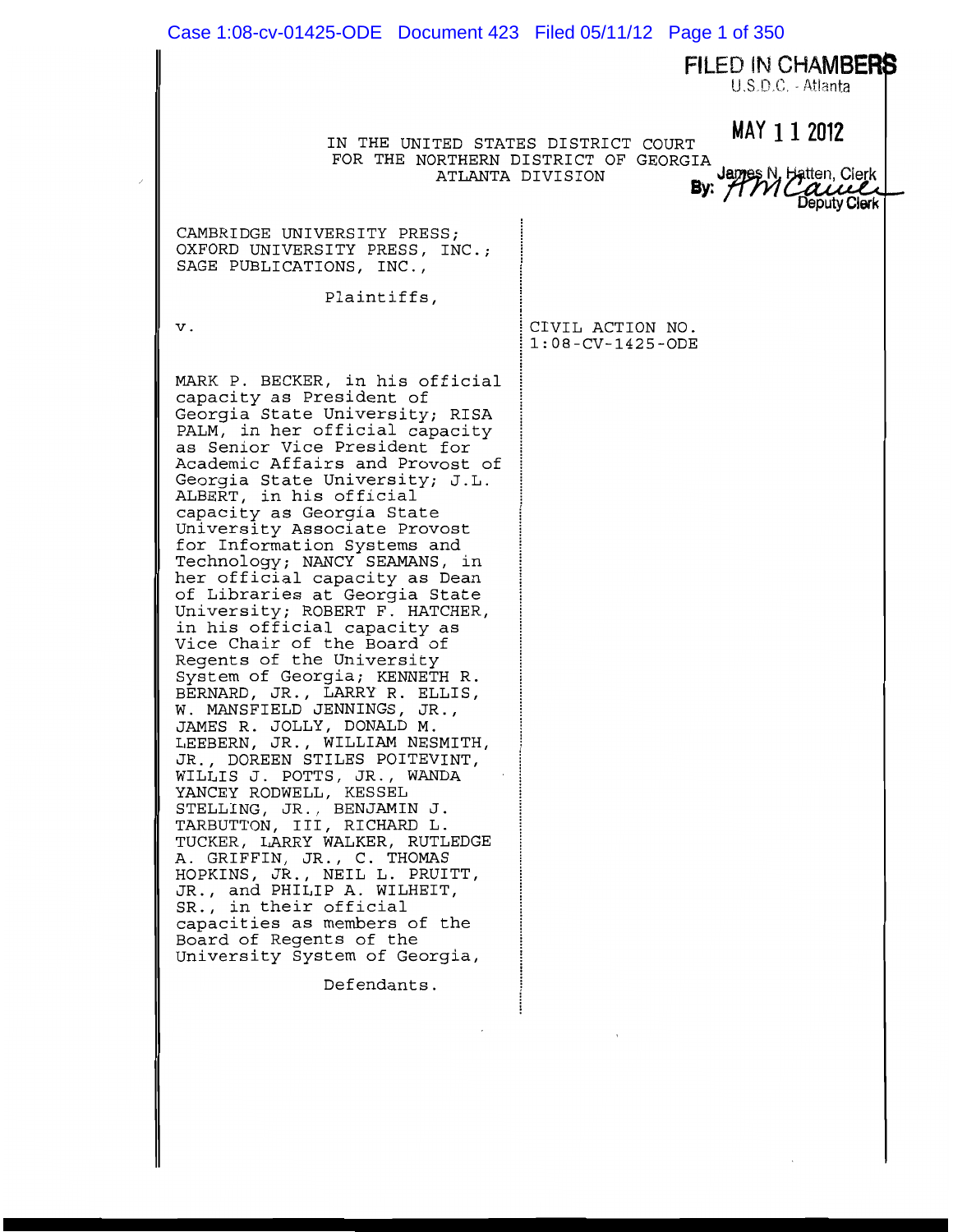| Case 1:08-cv-01425-ODE  Document 423  Filed 05/11/12  Page 2 of 350 |          |              |                    |                                                                                                                                           |  |    |
|---------------------------------------------------------------------|----------|--------------|--------------------|-------------------------------------------------------------------------------------------------------------------------------------------|--|----|
|                                                                     |          |              |                    | Table of Contents                                                                                                                         |  |    |
| Ι.                                                                  |          | Case History |                    |                                                                                                                                           |  | 1  |
| II.                                                                 | Doctrine |              |                    | Eleventh Amendment Immunity and the Ex Parte Young                                                                                        |  | 10 |
|                                                                     |          |              |                    | III. Copyright Infringement and the Fair Use Defense                                                                                      |  | 18 |
|                                                                     | Α.       |              | Findings of Fact   |                                                                                                                                           |  | 20 |
|                                                                     | Β.       |              | Conclusions of Law |                                                                                                                                           |  | 42 |
|                                                                     |          | 1.           |                    | Prima Facie Case of Copyright Infringement                                                                                                |  | 42 |
|                                                                     |          | $2$ .        |                    | The Fair Use Defense.                                                                                                                     |  | 47 |
|                                                                     |          |              |                    | Factor 1: Purpose and Character of the Use,<br>including whether such use is of a commercial<br>character or is for nonprofit educational |  |    |
|                                                                     |          |              | purposes.          |                                                                                                                                           |  | 49 |
|                                                                     |          |              |                    | Factor 2: Nature of the Copyrighted Work                                                                                                  |  | 50 |
|                                                                     |          |              | Work as a Whole    | Factor 3: Amount and Substantiality of the<br>Portion Used in Relation to the Copyrighted                                                 |  | 55 |
|                                                                     |          |              | а.                 | Classroom Guidelines                                                                                                                      |  | 55 |
|                                                                     |          |              | b.                 | Amount of the Portion Used in<br>Relation to the Copyrighted Work<br>as a Whole                                                           |  | 59 |
|                                                                     |          |              | $\mathsf{C}$ .     | Substantiality of the Portion<br>Used in Relation to the<br>Copyrighted Work as a Whole                                                   |  | 67 |
|                                                                     |          |              |                    | Factor 4: The Effect of the Use on the<br>Potential Market for or Value of the<br>Copyrighted Work                                        |  | 72 |
|                                                                     |          |              |                    | Additional Considerations                                                                                                                 |  | 81 |
|                                                                     |          |              | a.                 | Limited unpaid copying of excepts<br>will not deter academic authors<br>from creating new academic works                                  |  | 81 |

 $\mathsf{I}$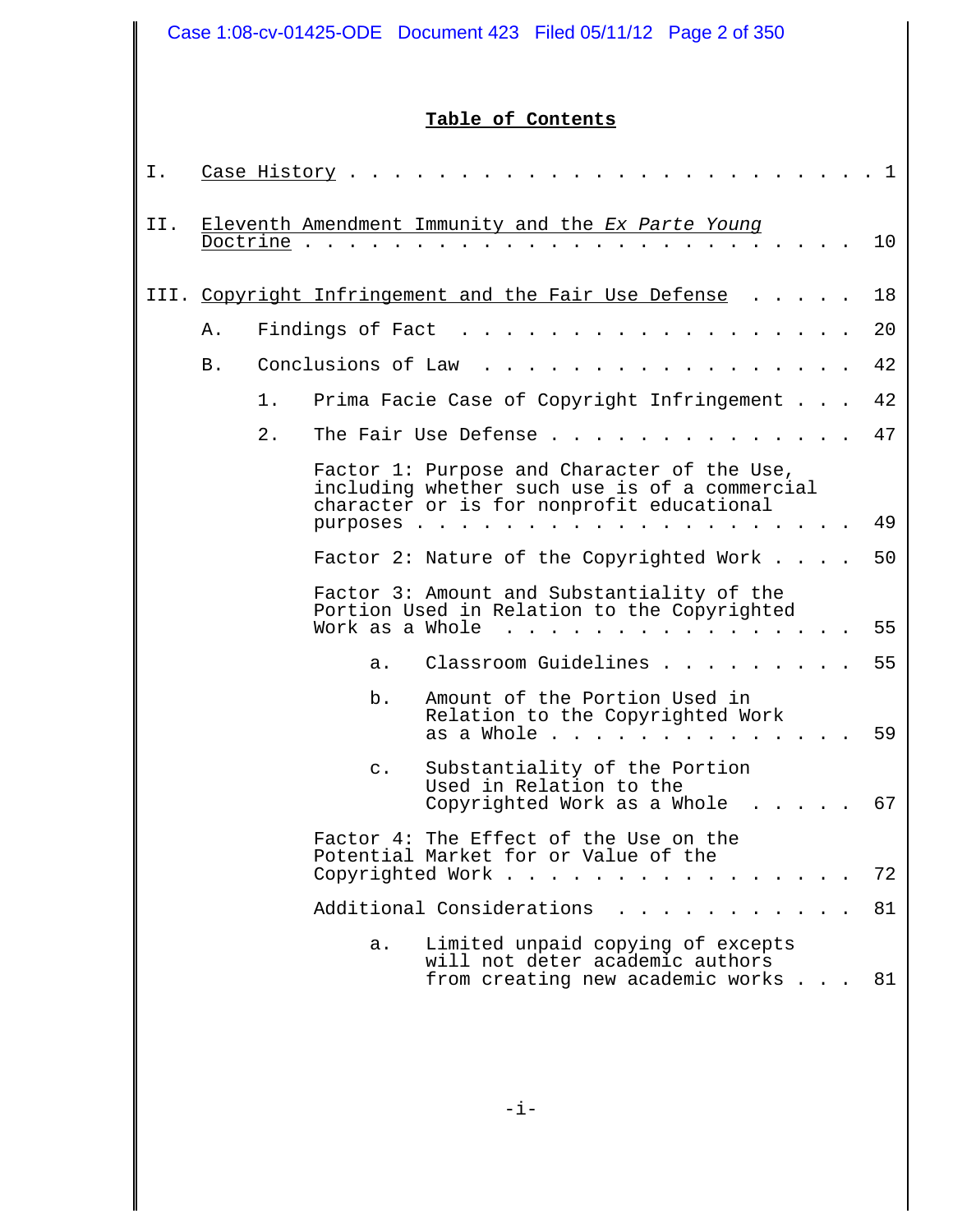| Case 1:08-cv-01425-ODE  Document 423  Filed 05/11/12  Page 3 of 350 |            |                                                                                                                                                                                                                                                                                                                                                                                                                                                                                                        |  |  |  |
|---------------------------------------------------------------------|------------|--------------------------------------------------------------------------------------------------------------------------------------------------------------------------------------------------------------------------------------------------------------------------------------------------------------------------------------------------------------------------------------------------------------------------------------------------------------------------------------------------------|--|--|--|
|                                                                     |            |                                                                                                                                                                                                                                                                                                                                                                                                                                                                                                        |  |  |  |
|                                                                     |            | b.<br>The slight limitation of<br>permissions income caused by the<br>fair use authorized by this Order<br>will not appreciably diminish<br>Plaintiffs' ability to publish<br>scholarly works and will promote<br>the spread of knowledge<br>82                                                                                                                                                                                                                                                        |  |  |  |
|                                                                     |            | 86<br>Summary of Fair Use Assessment                                                                                                                                                                                                                                                                                                                                                                                                                                                                   |  |  |  |
| IV.                                                                 |            | 89<br>Individual Infringement Claims                                                                                                                                                                                                                                                                                                                                                                                                                                                                   |  |  |  |
|                                                                     | Α.         | 89<br>Professor Murphy                                                                                                                                                                                                                                                                                                                                                                                                                                                                                 |  |  |  |
|                                                                     |            | Maymester 2009: AL 8480                                                                                                                                                                                                                                                                                                                                                                                                                                                                                |  |  |  |
|                                                                     |            | 1.<br>Pronunciation Games (Cambridge)<br>91<br>2.<br>94<br>Keep Talking (Cambridge)<br>More Grammar Games (Cambridge)<br>3.<br>96<br>Grammar Practice Activities (Cambridge)<br>99<br>4.<br>Five Minute Activities (Cambridge)<br>101<br>5.<br>Newspapers (Oxford)<br>104<br>6.<br>Role Play $(0xford)$<br>106<br>7.                                                                                                                                                                                   |  |  |  |
|                                                                     | <b>B</b> . | 108<br>Professor Kaufmann                                                                                                                                                                                                                                                                                                                                                                                                                                                                              |  |  |  |
|                                                                     |            | Maymester 2009: EPRS 8500                                                                                                                                                                                                                                                                                                                                                                                                                                                                              |  |  |  |
|                                                                     |            | 8.<br>The Craft of Inquiry (Oxford) $\ldots$ 109<br>Handbook of Feminist Research (Sage) 112<br>9.<br>Handbook of Social Theory (Sage) 115<br>10.<br>The Sage Handbook of Qualitative Research<br>11.<br>. 119<br>$(Third)$ (Sage)<br>The Sage Handbook of Qualitative Research<br>12.<br>(Second) (Sage)<br>124<br>Handbook of Critical & Indigenous<br>13.<br>. 127<br>Methodologies (Sage)<br>Qualitative Research Practice (Sage) 131<br>14.<br>Handbook of Narrative Inquiry (Sage)<br>133<br>15. |  |  |  |
|                                                                     |            | Summer 2009: EPRS 8510                                                                                                                                                                                                                                                                                                                                                                                                                                                                                 |  |  |  |
|                                                                     |            | 16.<br>The Sage Handbook of Qualitative Research<br>(Second) (Sage)<br>136<br>(Second) (Sage)<br>Inside Interviewing (Sage)<br>17.<br>140                                                                                                                                                                                                                                                                                                                                                              |  |  |  |
|                                                                     |            | Fall 2009: EPRS 8500                                                                                                                                                                                                                                                                                                                                                                                                                                                                                   |  |  |  |
|                                                                     |            | 18.<br>The Craft of Inquiry (Oxford)<br>143<br>$\mathcal{A}$ . The contribution of the contribution of $\mathcal{A}$<br>Approaches to Qualitative Research (Sage) 145<br>19.<br>Handbook of Feminist Research (Sage) 148<br>20.<br>Handbook of Narrative Inquiry (Sage) 152<br>21.<br>The Sage Handbook of Qualitative Research<br>22.<br>156<br>$(Third)$ (Sage)<br>$\mathbf{r}$ . The state of the state of the state $\mathbf{r}$                                                                   |  |  |  |
|                                                                     |            | $-ii$                                                                                                                                                                                                                                                                                                                                                                                                                                                                                                  |  |  |  |

 $\mathbf l$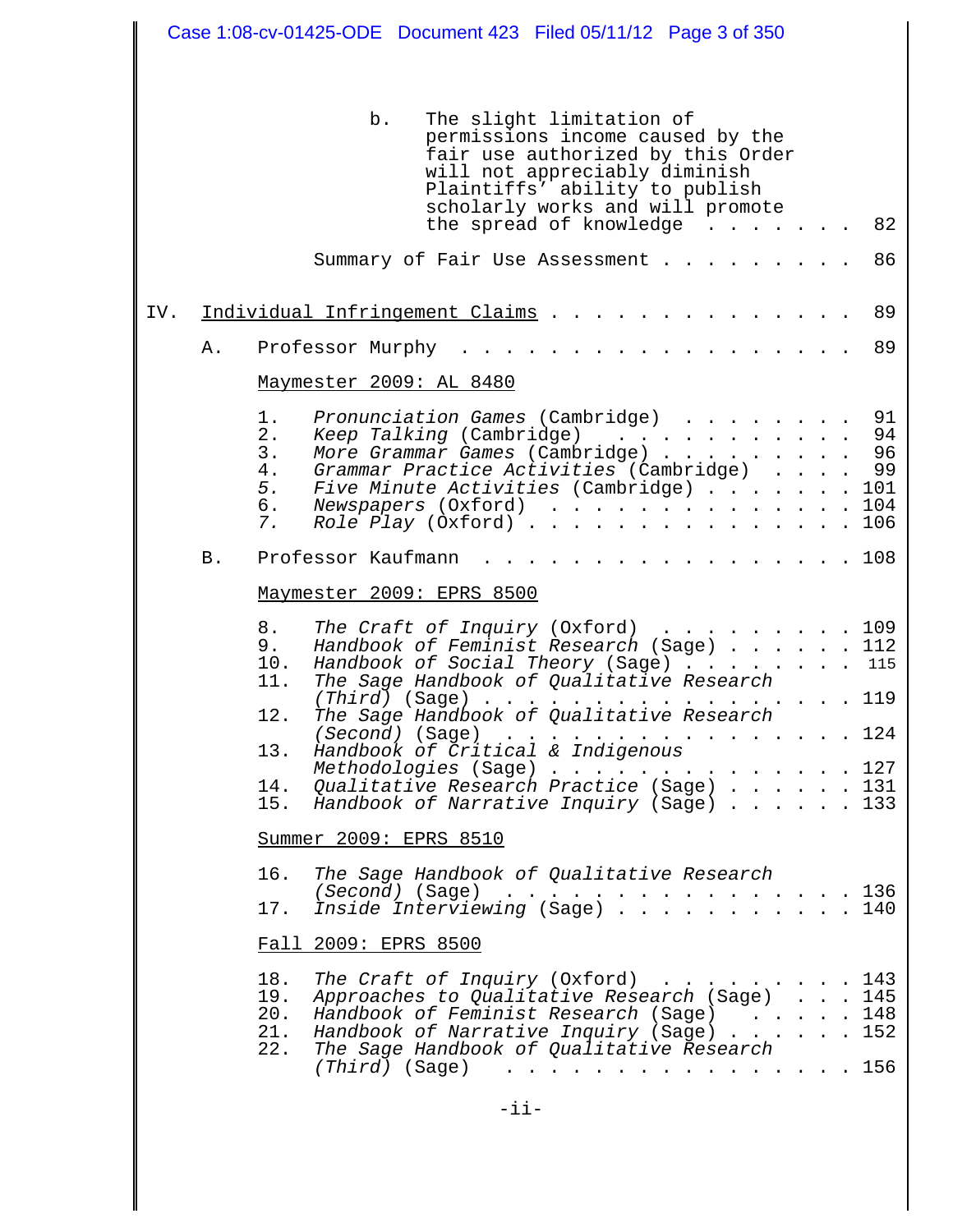|                | Case 1:08-cv-01425-ODE Document 423 Filed 05/11/12 Page 4 of 350                                                                                                                                                                                                  |
|----------------|-------------------------------------------------------------------------------------------------------------------------------------------------------------------------------------------------------------------------------------------------------------------|
|                |                                                                                                                                                                                                                                                                   |
|                | 23.<br>The Sage Handbook of Qualitative Research                                                                                                                                                                                                                  |
|                | (Second) (Sage) 161<br>Handbook of Social Theory (Sage) 165<br>24.                                                                                                                                                                                                |
| $\mathsf{C}$ . | . 168<br>Professor Esposito                                                                                                                                                                                                                                       |
|                | Summer 2009: EPSF 8280                                                                                                                                                                                                                                            |
|                | Handbook of Ethnography (Sage) 168<br>25.                                                                                                                                                                                                                         |
|                | 26. Handbook of Feminist Research (Sage) 170<br>The Sage Handbook of Qualitative Research<br>27.                                                                                                                                                                  |
|                | . 172<br>(Second) (Sage)<br>The Sage Handbook of Qualitative Research<br>28.                                                                                                                                                                                      |
|                | (First) (Sage) 176                                                                                                                                                                                                                                                |
|                | Fall 2009: EPRS 8520                                                                                                                                                                                                                                              |
|                | 29.<br>Theoretical Frameworks in Qualitative<br>. 179<br>Research (Sage)                                                                                                                                                                                          |
| $D$ .          | . 182<br>Professor Kruger                                                                                                                                                                                                                                         |
|                | Fall 2009: EPY 7090                                                                                                                                                                                                                                               |
|                | 30.<br>Awakening Children's Minds (Oxford) 183                                                                                                                                                                                                                    |
|                | Fall 2009: EPY 8220                                                                                                                                                                                                                                               |
|                | Understanding Trauma (Cambridge) 186<br>31.                                                                                                                                                                                                                       |
| Е.             | 189<br>Professor Orr.                                                                                                                                                                                                                                             |
|                | Summer 2009: MUS 8860                                                                                                                                                                                                                                             |
|                | 190<br>The Cambridge Companion to Mendelssohn<br>33.                                                                                                                                                                                                              |
|                | . 194<br>(Cambridge)<br>$\mathcal{L}^{\mathcal{A}}$ . The set of the set of the set of the set of the set of the set of the set of the set of the set of the set of the set of the set of the set of the set of the set of the set of the set of the set of the s |
|                | The Cambridge Companion to Schumann<br>34.<br>(Cambridge)<br>. 197                                                                                                                                                                                                |
|                | The Cambridge Companion to Beethoven<br>35.<br>(Cambridge) 200<br>The Music of Berlioz (Oxford) 203                                                                                                                                                               |
|                | 36.                                                                                                                                                                                                                                                               |
|                | Fall 2009: MUS 8840                                                                                                                                                                                                                                               |
|                | 37. The Organ as a Mirror of Its Time (Oxford) 206<br>38. North German Church Music (Oxford) 209                                                                                                                                                                  |
| F.             | . 210<br>Professor Dixon                                                                                                                                                                                                                                          |
|                | Fall 2009: AAS 3000                                                                                                                                                                                                                                               |
|                | 39.<br>The Slave Community (Oxford) $\ldots$ 211<br>40. African American Single Mothers (Sage) 214                                                                                                                                                                |
|                |                                                                                                                                                                                                                                                                   |

 $\mathsf{I}$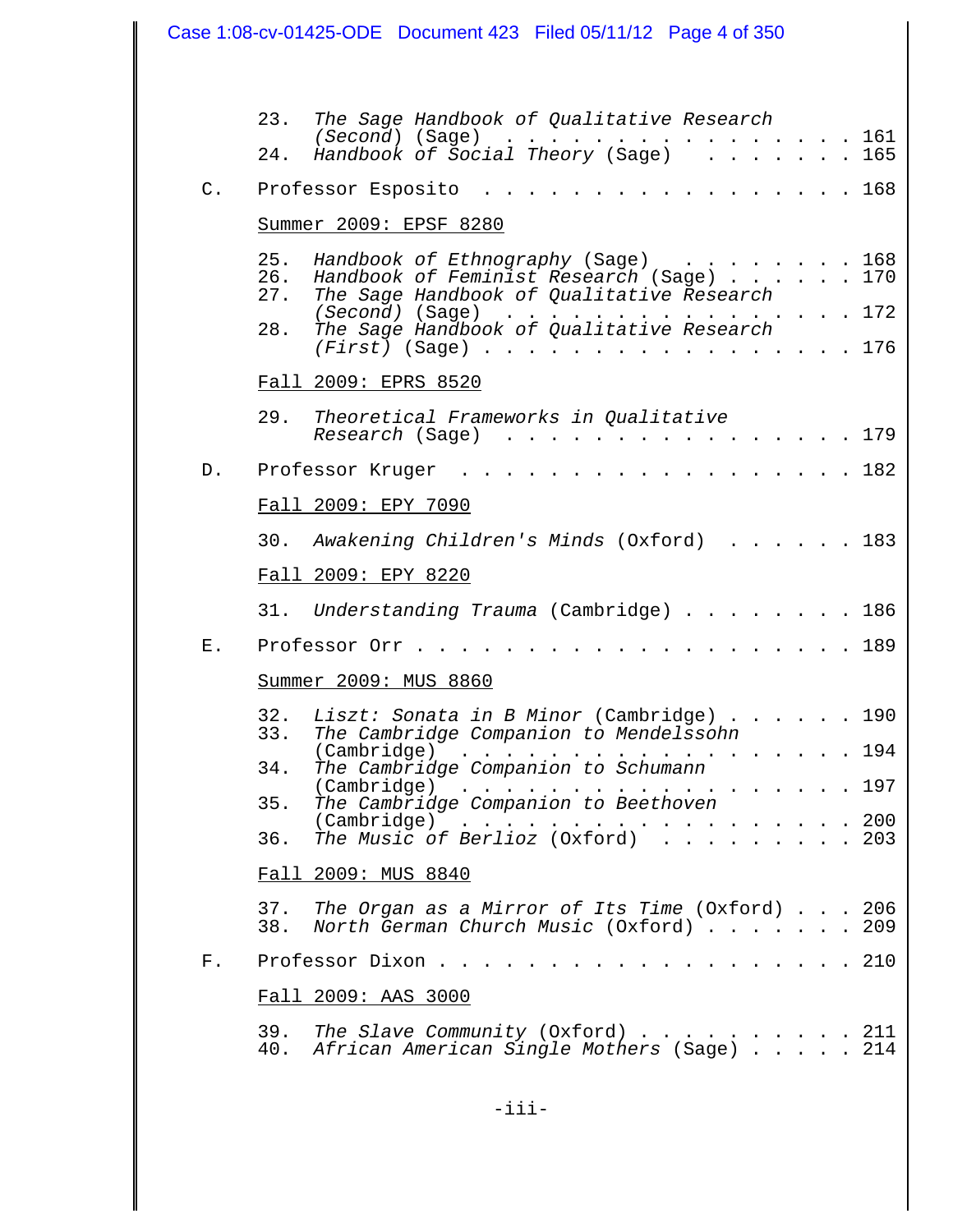| Case 1:08-cv-01425-ODE  Document 423  Filed 05/11/12  Page 5 of 350 |                          |                                                                                                                                                                                                                                                                                                     |  |
|---------------------------------------------------------------------|--------------------------|-----------------------------------------------------------------------------------------------------------------------------------------------------------------------------------------------------------------------------------------------------------------------------------------------------|--|
|                                                                     |                          |                                                                                                                                                                                                                                                                                                     |  |
|                                                                     | 42.                      | 41. Black Children (Sage). 217<br>Black Families (Third) (Sage) 221                                                                                                                                                                                                                                 |  |
| G.                                                                  |                          | . 224<br>Professor Hartwig.                                                                                                                                                                                                                                                                         |  |
|                                                                     |                          | Fall 2009: AH 4900                                                                                                                                                                                                                                                                                  |  |
|                                                                     | 43.                      | Ancient Egyptian Materials & Technology<br>225<br>$(Cambridge) \dots \dots \dots \dots \dots \dots \dots \dots$                                                                                                                                                                                     |  |
| Η.                                                                  |                          | . 229<br>Professor Kim                                                                                                                                                                                                                                                                              |  |
|                                                                     |                          | Fall 2009: AL 8550                                                                                                                                                                                                                                                                                  |  |
|                                                                     | 44.<br>45.<br>46.        | Criterion Referenced Language Testing<br>.230<br>$Cambridge)$<br>Assessing Grammar (Cambridge) 232<br>Assessing Reading (Cambridge) 235<br>Fundamental Considerations in Language                                                                                                                   |  |
|                                                                     | 47.<br>48.<br>49.<br>50. | Testing (Oxford) 237<br>Language Testing in Practice (Oxford) 242<br>Assessing Listening (Cambridge) 245<br>Assessing Languages for Specific Purposes                                                                                                                                               |  |
|                                                                     | 51.<br>52.               | $(Cambridge)$ 247<br>Assessing Speaking (Cambridge) 250<br>Learning Vocabulary in Another Language                                                                                                                                                                                                  |  |
|                                                                     | 53.<br>54.               | (Cambridge) 254<br>Assessing Vocabulary (Cambridge) 258<br>Assessing Writing (Cambridge) 260                                                                                                                                                                                                        |  |
| $\mathbb{I}$ .                                                      |                          | $\cdots$ 262<br>Professor McCombie                                                                                                                                                                                                                                                                  |  |
|                                                                     |                          | Fall 2009: ANTH 4440                                                                                                                                                                                                                                                                                |  |
|                                                                     | 55.<br>56.               | International Health Organisations<br>(Cambridge)<br>263<br>Evolution of Infectious Disease (Oxford)<br>267                                                                                                                                                                                         |  |
| J.                                                                  |                          | Professor Gabler-Hover<br>. 269                                                                                                                                                                                                                                                                     |  |
|                                                                     |                          | Fall 2009: ENGL 4200                                                                                                                                                                                                                                                                                |  |
|                                                                     | 57.                      | A History of Feminist Literary Criticism<br>270<br>(Cambridge)<br>$\mathbf{r}$ . The contribution of the contribution of the contribution of the contribution of the contribution of the contribution of the contribution of the contribution of the contribution of the contribution of the contri |  |
| Κ.                                                                  |                          | . 272<br>Professor Anggoro                                                                                                                                                                                                                                                                          |  |
|                                                                     |                          | Fall 2009: EPY 8960                                                                                                                                                                                                                                                                                 |  |
|                                                                     | 58.                      | Language Acquisition & Conceptual<br>Development (Cambridge)<br>272                                                                                                                                                                                                                                 |  |
|                                                                     |                          |                                                                                                                                                                                                                                                                                                     |  |

Ш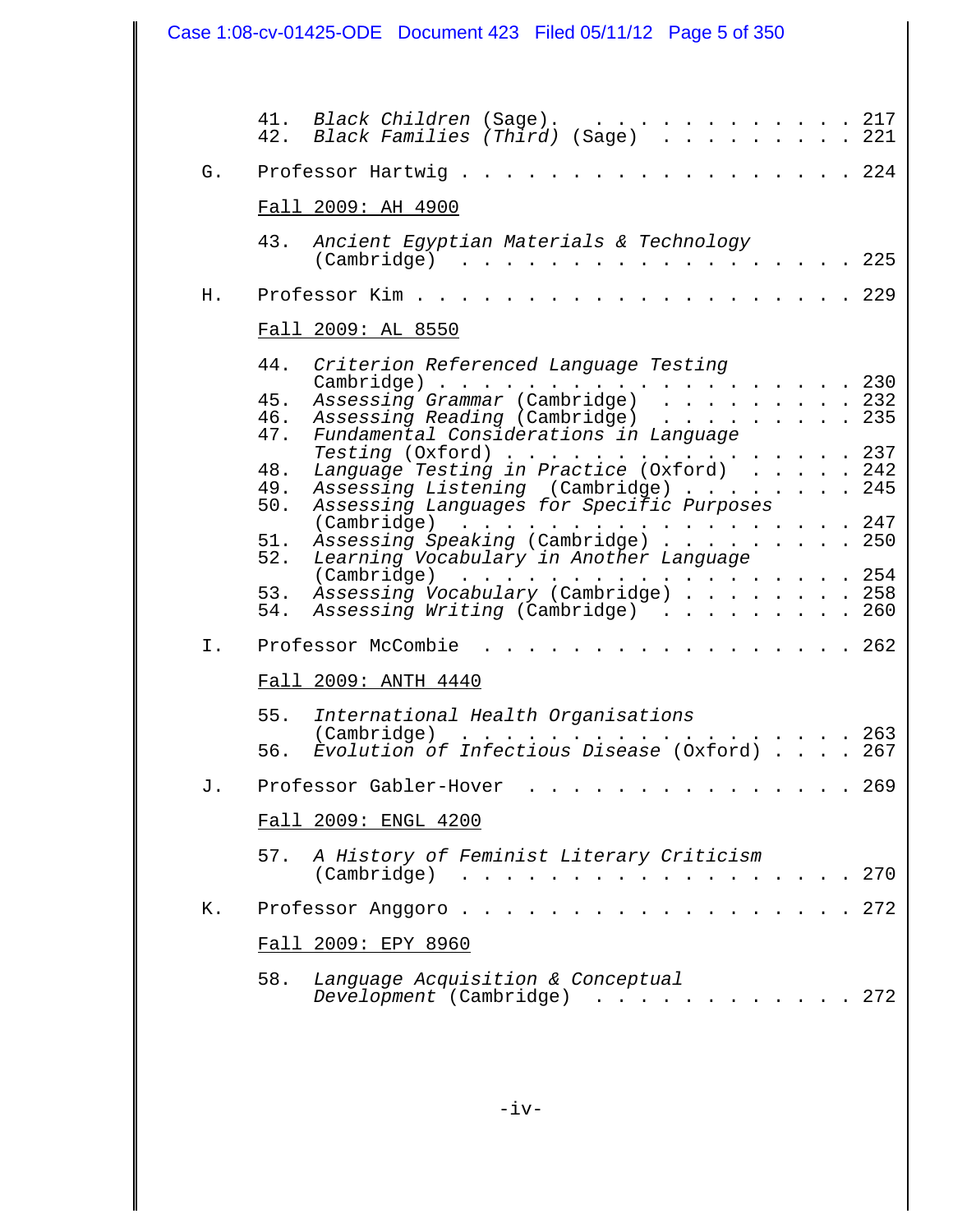| Case 1:08-cv-01425-ODE  Document 423  Filed 05/11/12  Page 6 of 350 |                                                                                                                                  |  |
|---------------------------------------------------------------------|----------------------------------------------------------------------------------------------------------------------------------|--|
| L.                                                                  | Professor Barker<br>$\cdot$ $\cdot$ $\cdot$ 276                                                                                  |  |
|                                                                     | Fall 2009: FILM 4750                                                                                                             |  |
|                                                                     | Film Language (Oxford) 277<br>59.                                                                                                |  |
| М.                                                                  | Professor Gainty<br>. 279                                                                                                        |  |
|                                                                     | Fall 2009: HIST 4820                                                                                                             |  |
|                                                                     | 60.<br>The Cambridge History of China, Volume 8,<br>Part 2 (Cambridge) 280                                                       |  |
| Ν.                                                                  | Professor Davis.<br>. 283                                                                                                        |  |
|                                                                     | Fall 2009: HIST 7010                                                                                                             |  |
|                                                                     | Region, Race & Reconstruction (Oxford) 284<br>61.<br>The Unpredictable Past (Oxford)<br>287<br>62.                               |  |
| $\Omega$ .                                                          | . 290<br>Professor Freeman                                                                                                       |  |
|                                                                     | Fall 2009: JOUR 4800                                                                                                             |  |
|                                                                     | Living Ethics (Oxford)<br>63.<br>$\cdot$ $\cdot$ $\cdot$ $\cdot$ 290                                                             |  |
| Ρ.                                                                  | $\cdots$ 293<br>Professor Moloney .                                                                                              |  |
|                                                                     | Fall 2009: NURS 8035                                                                                                             |  |
|                                                                     | Handbook of Mixed Methods (Sage) 294<br>64.                                                                                      |  |
| Q.                                                                  | . 297<br>Professor Lasner                                                                                                        |  |
|                                                                     | Fall 2009: PERS 2001                                                                                                             |  |
|                                                                     | Crabgrass Frontier (Oxford) 298<br>65.                                                                                           |  |
|                                                                     | The Politics of Public Housing (Oxford) 300<br>66.                                                                               |  |
| R.                                                                  | Professor Hankla<br>$\cdot$ $\cdot$ $\cdot$ 303                                                                                  |  |
|                                                                     | Fall 2009: POLS 3450                                                                                                             |  |
|                                                                     | 67. Contemporary Cases in U.S. Foreign Policy                                                                                    |  |
|                                                                     | 68.                                                                                                                              |  |
| $S$ .                                                               | . 31-<br>Professor McCoy.<br>$\cdots$ $\cdots$                                                                                   |  |
|                                                                     | Fall 2009: POLS 8250                                                                                                             |  |
|                                                                     | 69.<br>Regimes & Democracy in Latin America<br>(Oxford)<br>. 311<br>$\mathbf{r}$ . The set of $\mathbf{r}$<br>and the control of |  |

 $\mathbf l$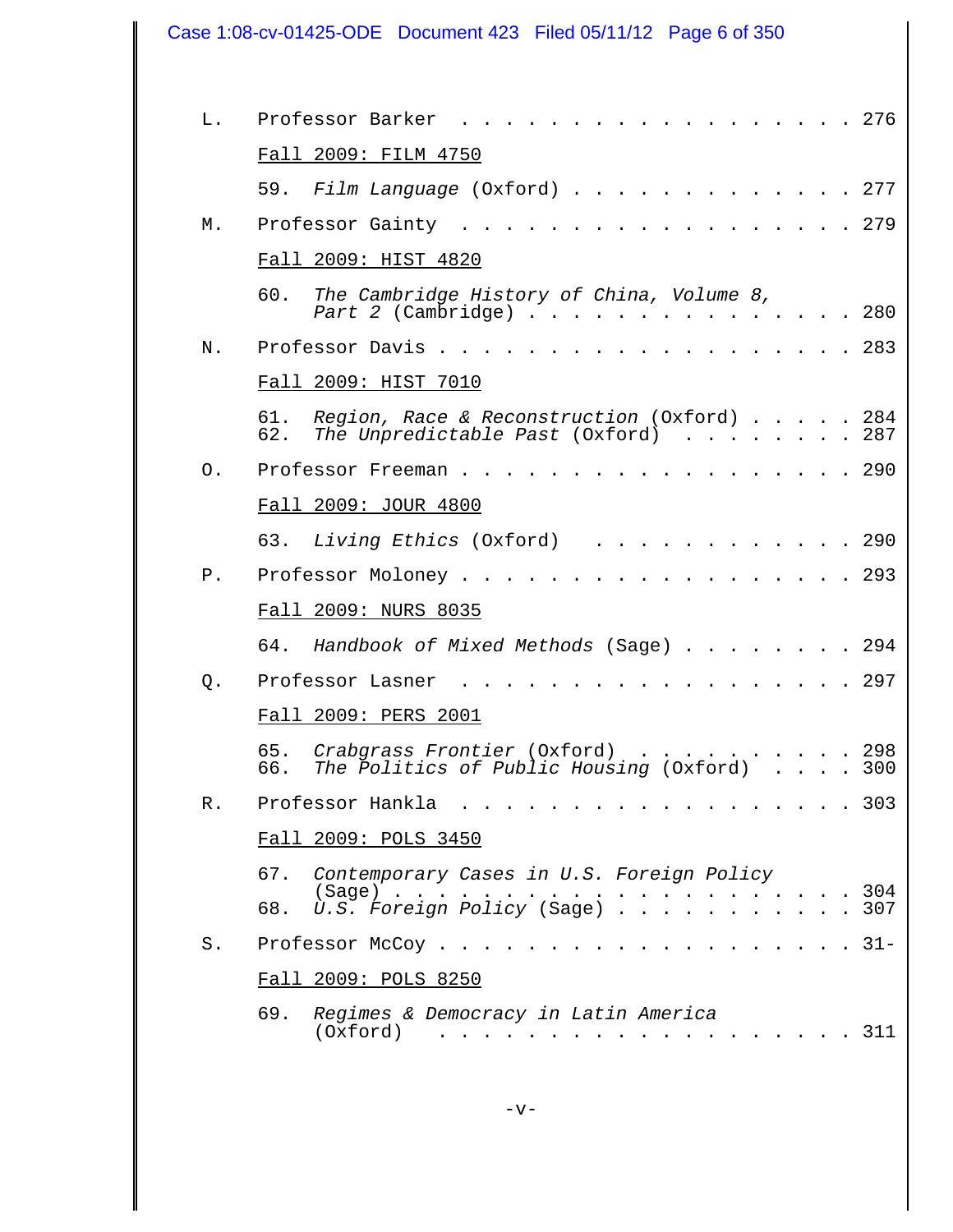| Case 1:08-cv-01425-ODE  Document 423  Filed 05/11/12  Page 7 of 350 |    |                                                                                                                                                                                             |  |  |
|---------------------------------------------------------------------|----|---------------------------------------------------------------------------------------------------------------------------------------------------------------------------------------------|--|--|
|                                                                     | Τ. | Professor Duffield .<br>. 314<br>Fall 2009: POLS 8470                                                                                                                                       |  |  |
|                                                                     |    | 70.<br>Behavior, Society & Nuclear War, Volume I<br>315                                                                                                                                     |  |  |
|                                                                     | U. | Professor Whitten 318                                                                                                                                                                       |  |  |
|                                                                     |    | Fall 2009: PSYC 4030                                                                                                                                                                        |  |  |
|                                                                     |    | 71. A World of Babies (Cambridge) 318                                                                                                                                                       |  |  |
|                                                                     | V. | . 323<br>Professor Harvey                                                                                                                                                                   |  |  |
|                                                                     |    | Fall 2009: SOCI 8030                                                                                                                                                                        |  |  |
|                                                                     |    | 72. The Power Elite (Oxford) 323                                                                                                                                                            |  |  |
|                                                                     | W. | Professor Ohmer<br>. 329                                                                                                                                                                    |  |  |
|                                                                     |    | Fall 2009: SW 8200                                                                                                                                                                          |  |  |
|                                                                     |    | The Sage Handbook of Qualitative Research<br>73.<br>(Second) (Sage)<br>. 329<br>$\mathbf{L}^{\text{max}}$ and $\mathbf{L}^{\text{max}}$<br>Utilization-Focused Evaluation (Sage) 333<br>74. |  |  |
| V.                                                                  |    | Did Georgia State's 2009 Copyright Policy Cause<br>Infringement of Plaintiffs' Copyrights?<br>337                                                                                           |  |  |
| VI.                                                                 |    | $\frac{1}{2}$<br>Relief To Be Granted.<br>339                                                                                                                                               |  |  |
|                                                                     |    | VII. Costs and Attorneys' Fees<br>$\cdot \cdot \cdot \cdot 330$                                                                                                                             |  |  |
| ATTACHMENT:                                                         |    | Permissions and Book Sales Revenue for Books Involved<br>in this Case                                                                                                                       |  |  |
|                                                                     |    |                                                                                                                                                                                             |  |  |
|                                                                     |    |                                                                                                                                                                                             |  |  |
|                                                                     |    |                                                                                                                                                                                             |  |  |
|                                                                     |    |                                                                                                                                                                                             |  |  |
|                                                                     |    |                                                                                                                                                                                             |  |  |
|                                                                     |    | $-vi$ –                                                                                                                                                                                     |  |  |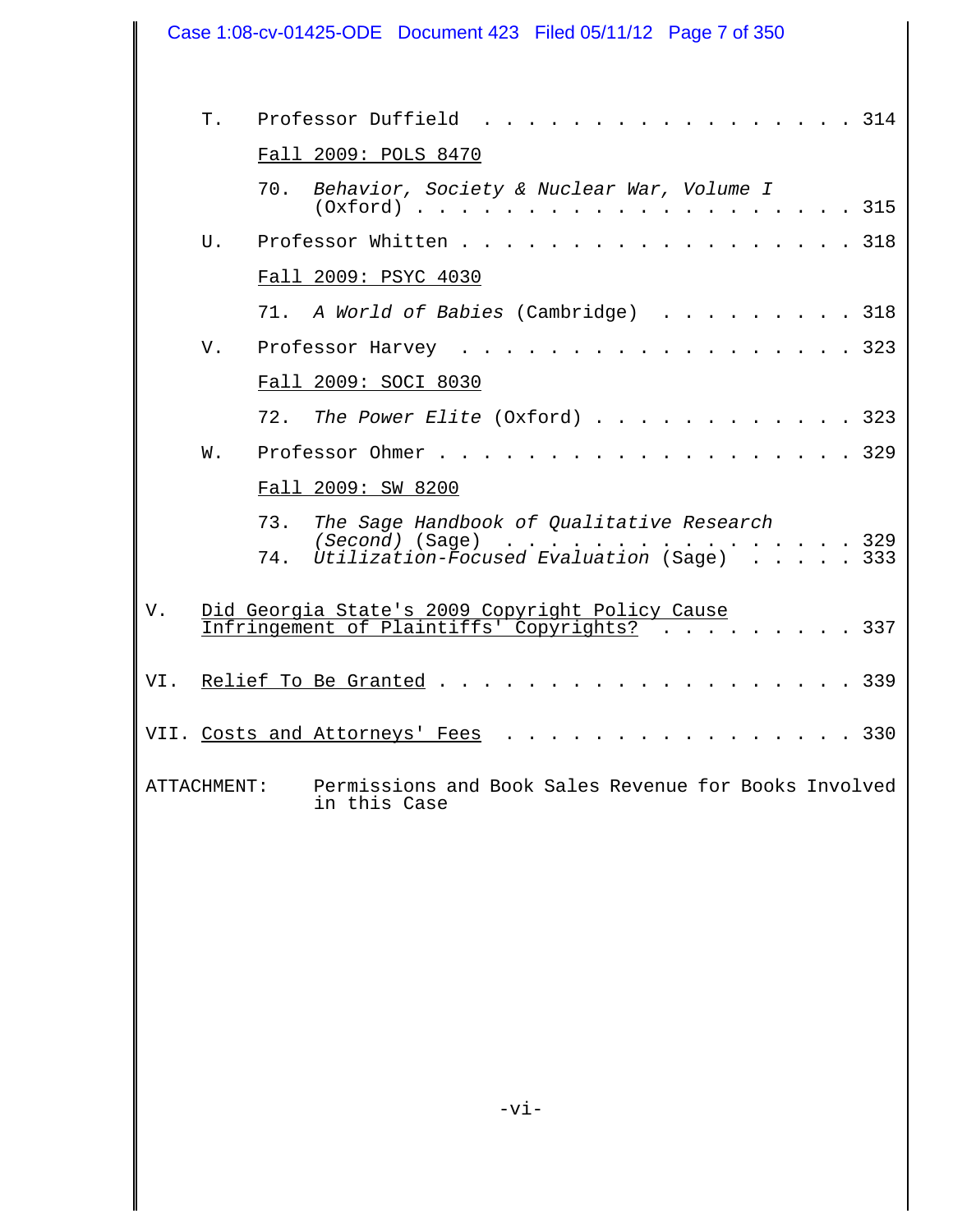#### **ORDER**

This copyright infringement case brought under 17 U.S.C. § 101 et seq. is before the Court for findings of fact and conclusions of law following a non-jury trial from May 17 through June 7, 2011. Both sides presented oral and documentary evidence and deposition testimony. The parties filed proposed findings of fact and conclusions of law. Before turning to findings and conclusions, the procedural history of the case is noted.

#### **I. Case History**

The original Complaint was filed on April 15, 2008. It alleged that Defendants, officials of Georgia State University in Atlanta, Georgia, had infringed copyrights held by Plaintiffs, publishing houses, by allowing unlicensed portions of Plaintiffs' copyrighted books to be posted electronically and made available electronically to students. The portions of the books which had been published electronically were listed in Exhibit 1 to Plaintiffs' Complaint. The Complaint sued Defendants in their official capacities and sought injunctive and declaratory relief and an award of attorneys' fees. Defendants filed an Answer which denied infringement, claimed the defense of fair use, and also claimed sovereign immunity and Eleventh Amendment immunity, based on Defendants' positions as state officials.

Plaintiffs filed a First Amended Complaint on December 15, 2008. The First Amended Complaint added as Defendants the various members of the University System of Georgia's Board of Regents, all of whom were sued in their official capacities only. The First Amended

-1-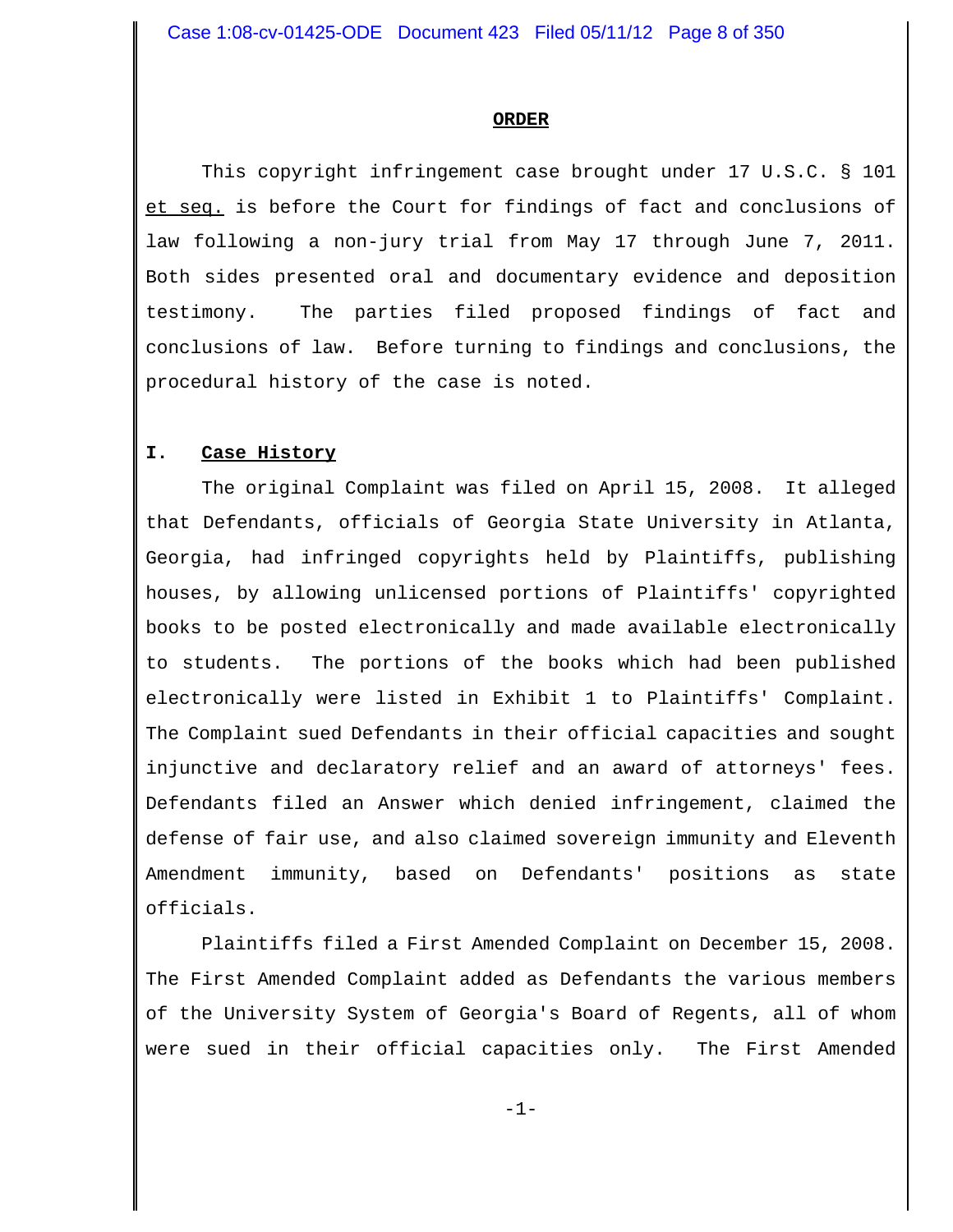Complaint alleged that the members of the Board of Regents were ultimately responsible for the alleged infringements which had occurred at Georgia State by virtue of their supervisory authority over the University system. The Answer to the First Amended Complaint again denied the claimed infringements, asserted the defense of fair use, and also asserted sovereign immunity and Eleventh Amendment immunity for all Defendants.

In December 2008, the University System of Georgia, of which Georgia State University is a part, announced that a Select Committee had been formed to review Georgia State's then-existing copyright policy, The Regents Guide to Copyright. On February 17, 2009, the Select Committee announced a new policy ("Copyright Policy"). The new policy required (among other things) that each professor who wanted to post an excerpt of copyrighted material on the electronic reserves system ("ERES") fill out a "fair use checklist" to determine whether the proposed use qualified as fair use. The new policy took effect on February 17, 2009, which was part way through the spring semester.

The initial round of discovery was completed in January 2010. Summary judgment motions were filed by both sides on February 26, 2010. Plaintiffs' motion addressed the claimed inadequacy of the new Copyright Policy and the fair use checklist, but also argued that they were entitled to injunctive relief based on the alleged infringements (listed in Exhibit 1 to the First Amended Complaint) which predated the new policy. They also relied on additional alleged infringements which occurred prior to enactment of the new Copyright Policy in February 2009, but which had not been listed in the Complaint or First Amended Complaint.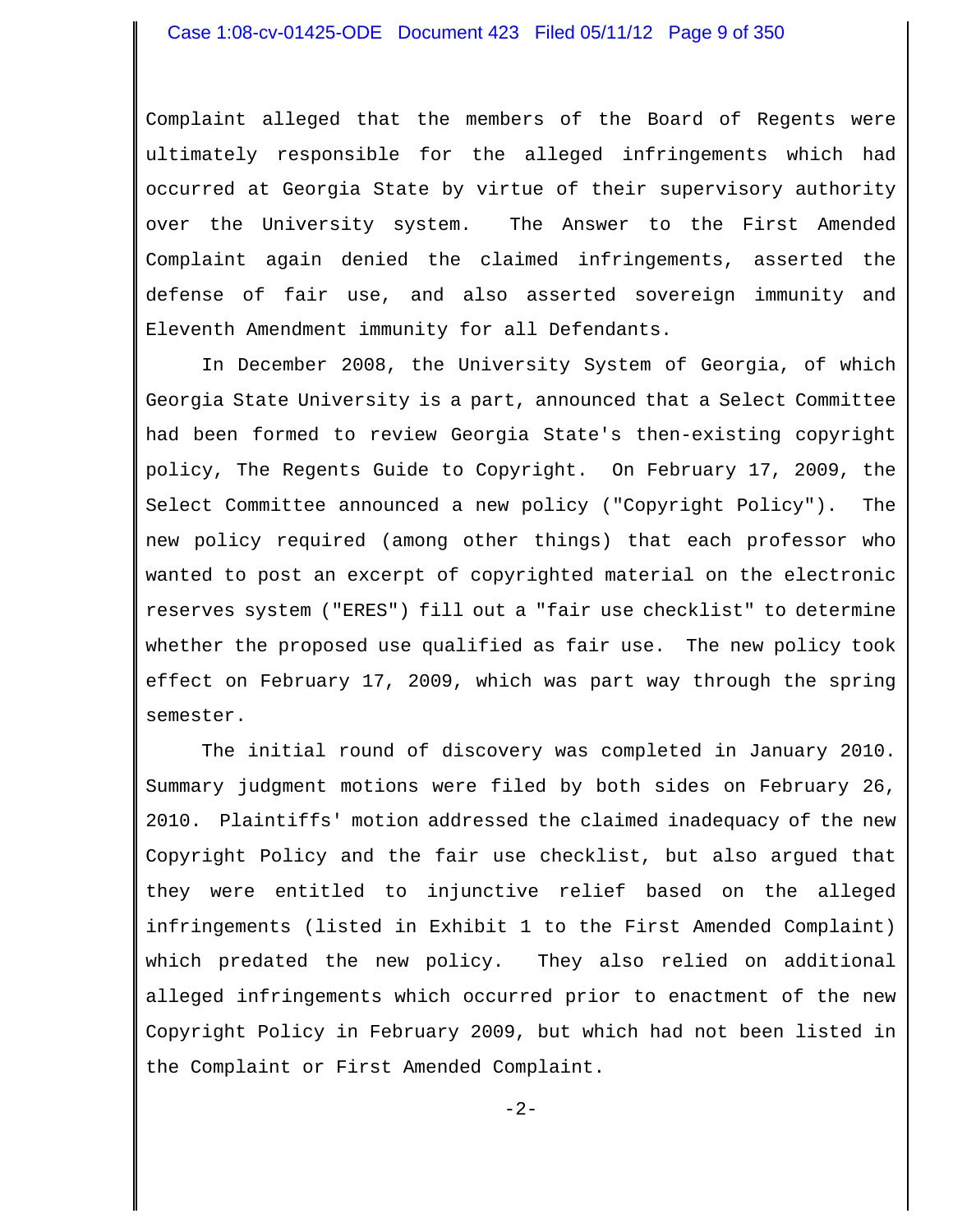Defendants argued in part in their motion for summary judgment that with respect to Plaintiffs' claim for injunctive relief, only alleged infringements occurring since the 2009 policy was enacted should be considered. Defendants claimed that the 2009 policy had substantially reduced unlicensed electronic copying of copyrighted excerpts at Georgia State. Plaintiffs in turn argued that there have been "massive" infringements since the new policy was enacted.

On August 11 and 12, 2010, the Court issued orders that directed Plaintiffs to produce a comprehensive list of all claimed infringements of their copyrights that had occurred at Georgia State during the three full semesters post-dating enactment of the new Copyright Policy: the 2009 Maymester (a three-week term), the 2009 summer semester and the 2009 fall semester. Also, Plaintiffs were required to provide certain information concerning the infringement claims.<sup>1</sup> Plaintiffs' list was filed on August 20, 2010, showing 126 claimed infringements plus the required information. On August 30, 2010 Defendants filed certain objections.

In a ruling on September 30, 2010, the Court denied Plaintiffs' motion for summary judgment [Doc. 142], which sought judgment on all claims in Plaintiffs' First Amended Complaint. Defendants' motion for summary judgment [Doc. 160] seeking judgment on all claims was

 $1$ The information included the title and a description of each copyrighted work which was allegedly infringed, the name of the owner of the copyright, the number of pages and chapters in the work, the number of pages and chapters copied, the retail price of the book, the cost per student of obtaining licensed copies of each excerpt, the course title, and the instructor's name [Doc. 226], as well as the cost of licensing each of the excerpts at issue [Doc. 227]. Defendants were granted leave to file any objections to the information provided by Plaintiffs [Doc. 226].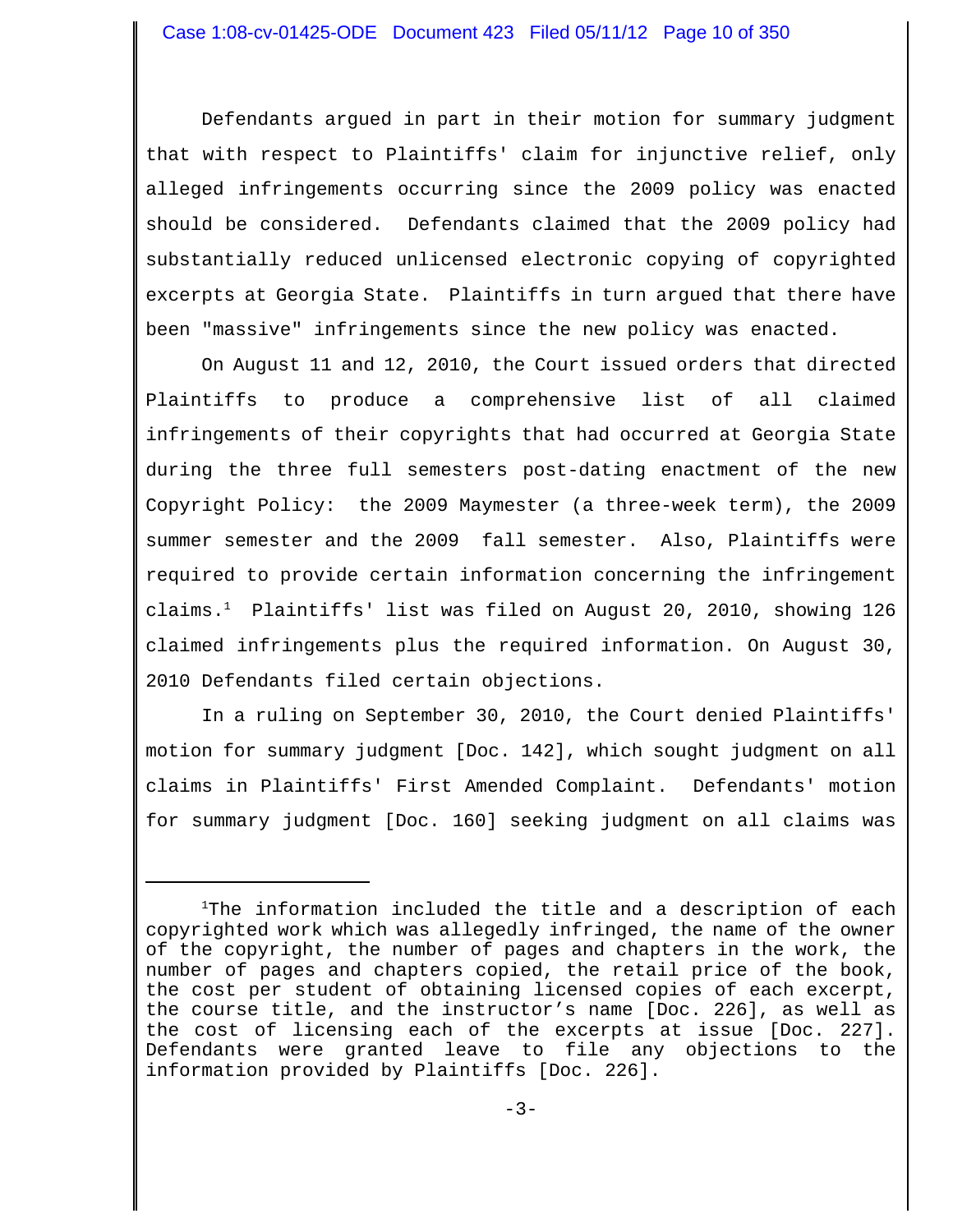granted in part and denied in part. Defendants were granted summary judgment as to Plaintiffs' claim of direct infringement (Count I)<sup>2</sup> and Plaintiffs' claim of vicarious infringement (Count III); Defendants' motion was denied as to Plaintiffs' claim of contributory infringement (Count II) [Doc. 235].

In the summary judgment order, the Court agreed with Defendants that only the infringement claims post-dating the commencement of the 2009 Policy were relevant to Plaintiffs' claims for injunctive and declaratory relief. The Court interpreted Plaintiffs' First Amended Complaint as including a claim that the 2009 policy had led to continuing abuse of the fair use privilege. Because the parties had not had an opportunity to conduct discovery as to these alleged infringements, the Court declined to determine the validity of these claims. Noting that all Defendants were entitled to claim protection under the doctrines of sovereign immunity and Eleventh Amendment immunity, subject to the exception possibly offered by the Ex Parte Young doctrine<sup>3</sup>, the Court ruled:

Plaintiffs must show that the 2009 Copyright Policy resulted in ongoing and continuing misuse of the fair use defense. To do so, Plaintiffs must put forth evidence of a sufficient number of instances of infringement of Plaintiffs' copyrights to show such ongoing and continuous misuse. Defendants will have the burden of showing that<br>each specified instance of 2009 Copyright Policy 2009 Copyright Policy infringement was a fair use.

<sup>3</sup> Ex Parte Young, 209 U.S. 123 (1908).

<sup>2</sup> In an order entered on December 28, 2010 on Plaintiffs' motion for reconsideration, the Court ruled that Count I could proceed, subject to proof on the element of respondeat superior, but noted that Count I was not a "direct" infringement claim against the named Defendants [Doc. 249].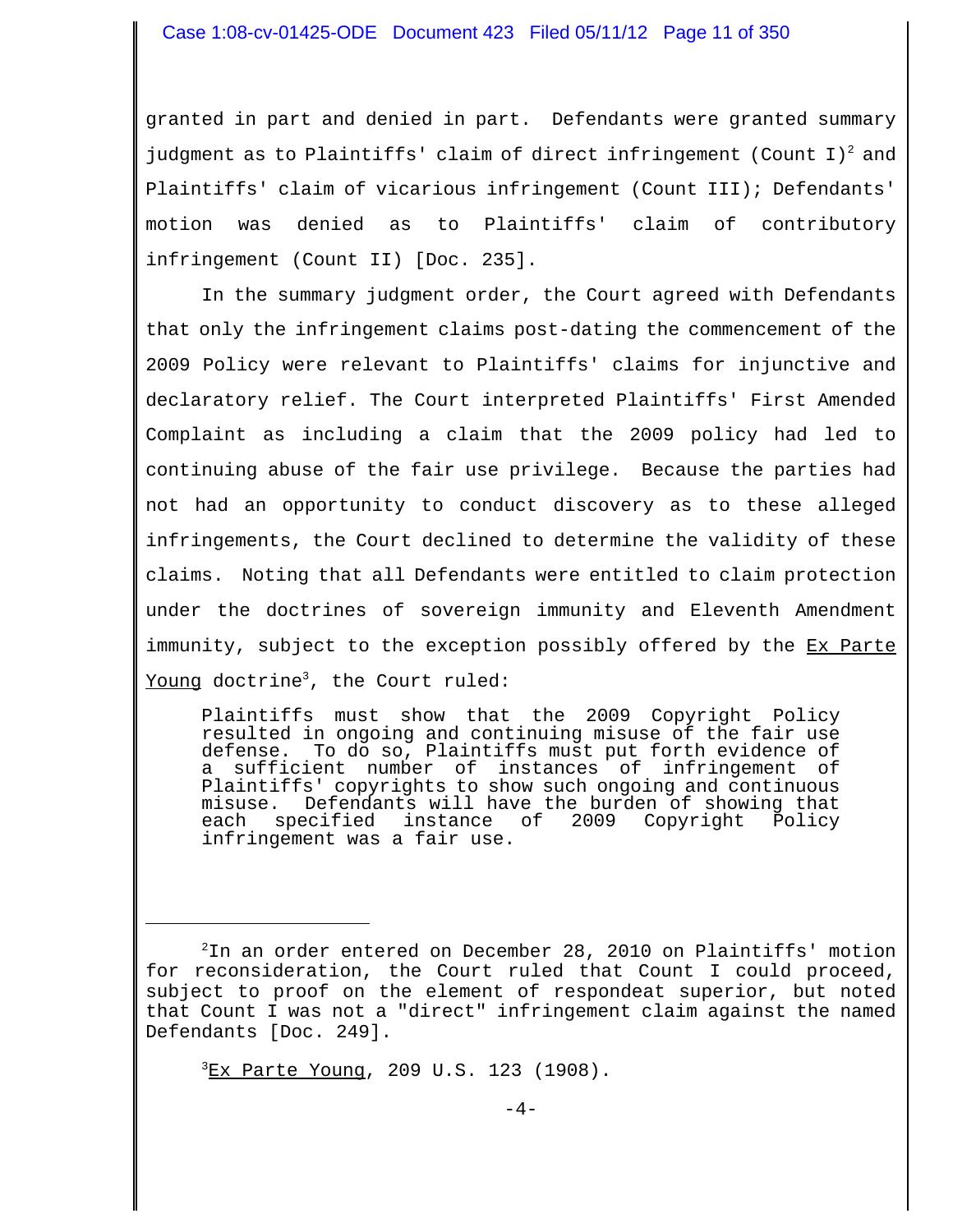[Doc. 235 at 30 (footnote omitted)]. The parties were directed to confer and to file a proposed scheduling order for additional discovery, which they did on October 20, 2010.

On November 4, 2010, Defendants filed a motion to dismiss Plaintiffs' First Amended Complaint, arguing that the Court lacked jurisdiction to proceed. Defendants' argument was that because none of the named Defendants had copied or caused the electronic copying of the excerpts (they argued this was done by the individual professors who evaluated whether use of each excerpt constituted fair use, based on the fair use checklists they filled out and by others who assisted, e.g. by scanning excerpts into the electronic system), the named Defendants were not responsible for the claimed violations and therefore could not be sued, even for injunctive relief, under the Ex Parte Young exception to sovereign immunity/Eleventh Amendment immunity. Plaintiffs countered that all Defendants have supervisory authority of varying types over the professors and have the power to issue instructions to cease copyright violations.<sup>4</sup>

On March 15, 2011, the parties filed a joint document detailing alleged infringements in the 2009 Maymester, the summer 2009 semester and the fall 2009 semester [Doc. 266]. Ninety nine alleged infringements were listed. This joint filing included Plaintiffs' specification of the name of the copyrighted work, the infringements, and Defendants' objections of various types to each claim of infringement. For example, in some instances Defendants claimed that there was no copyright registration. Defendants also claimed that

<sup>4</sup>On March 17, 2011, the Court denied Defendants' motion to dismiss without prejudice to further consideration of the Ex Parte Young issue at trial [Doc. 267].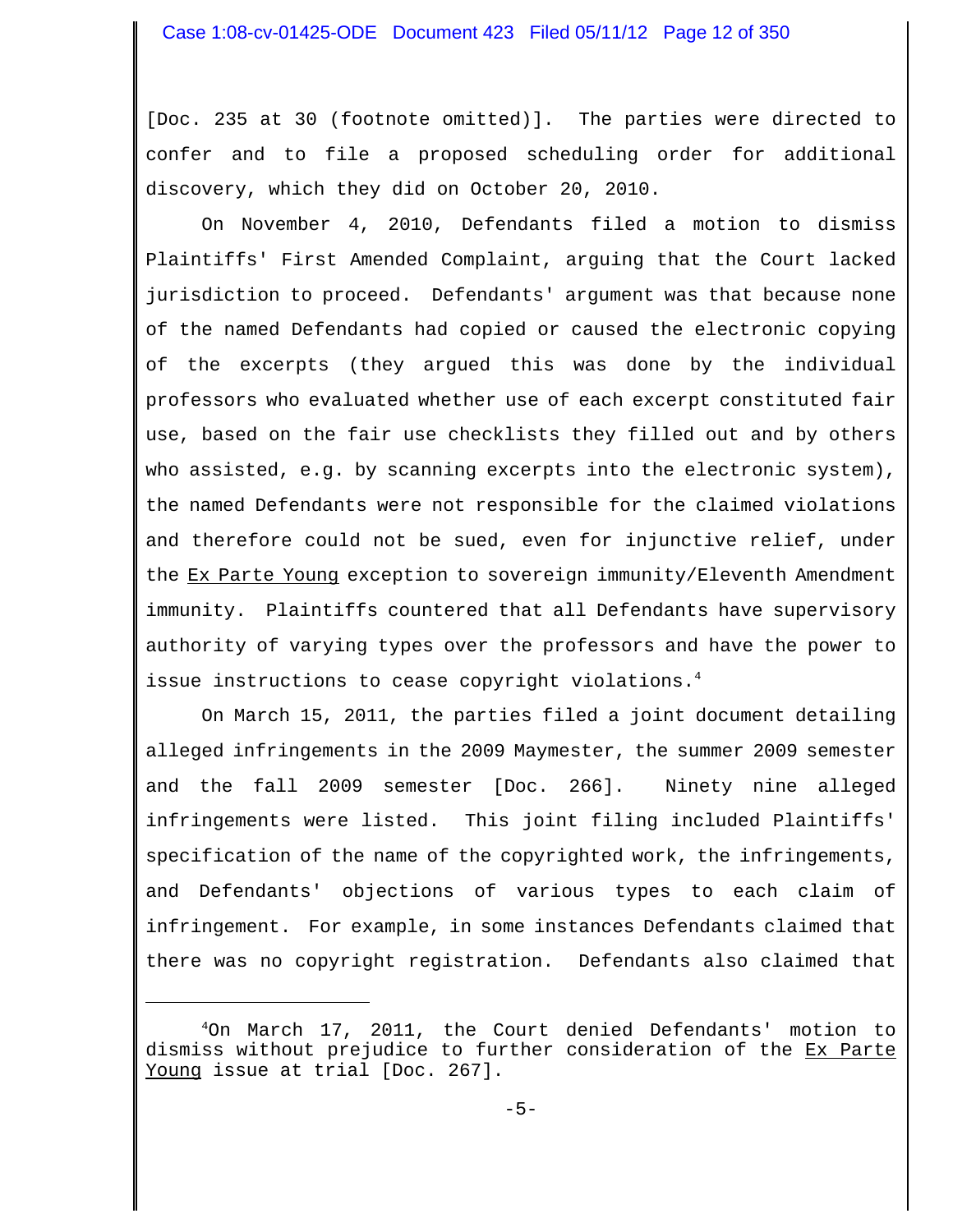all 99 uses were protected by the doctrine of fair use. Defendants consistently objected to the fact that Plaintiffs' percentage calculations of the ratio between the number of pages in the excerpts and the number of pages in the books were based on only the text portions of the copyrighted books, not including such parts as tables of contents, introductions, and prefaces. Defendants instead contended that all pages of the copyrighted work should be used when calculating such percentages. Thus, in all instances Defendants' calculations of what percentage of the copyrighted work had been excerpted and placed in the electronic reserves system were lower than Plaintiffs'. For the 99 excerpts identified in this filing, the excerpted portions on average represented 9.6% of the pages in the copyrighted books (Defendants' calculations). The majority of the excerpts were one chapter of a multichapter book. On average these books contained eighteen chapters. The joint March 15 filing was admitted into evidence at trial as Joint Exhibit 5.

The trial began on May 17, 2011. During Plaintiffs' case in chief, representatives of each of the three Plaintiffs testified: Frank Smith, Director of Digital Publishing Global for Cambridge; Carol Richman, Director of Licensing for Sage; and Niko Pfund, Acting President of Oxford. Mr. Smith, Ms. Richman, and Mr. Pfund testified about the type of works their publishing houses typically publish, the publishing houses' involvement with the Association of American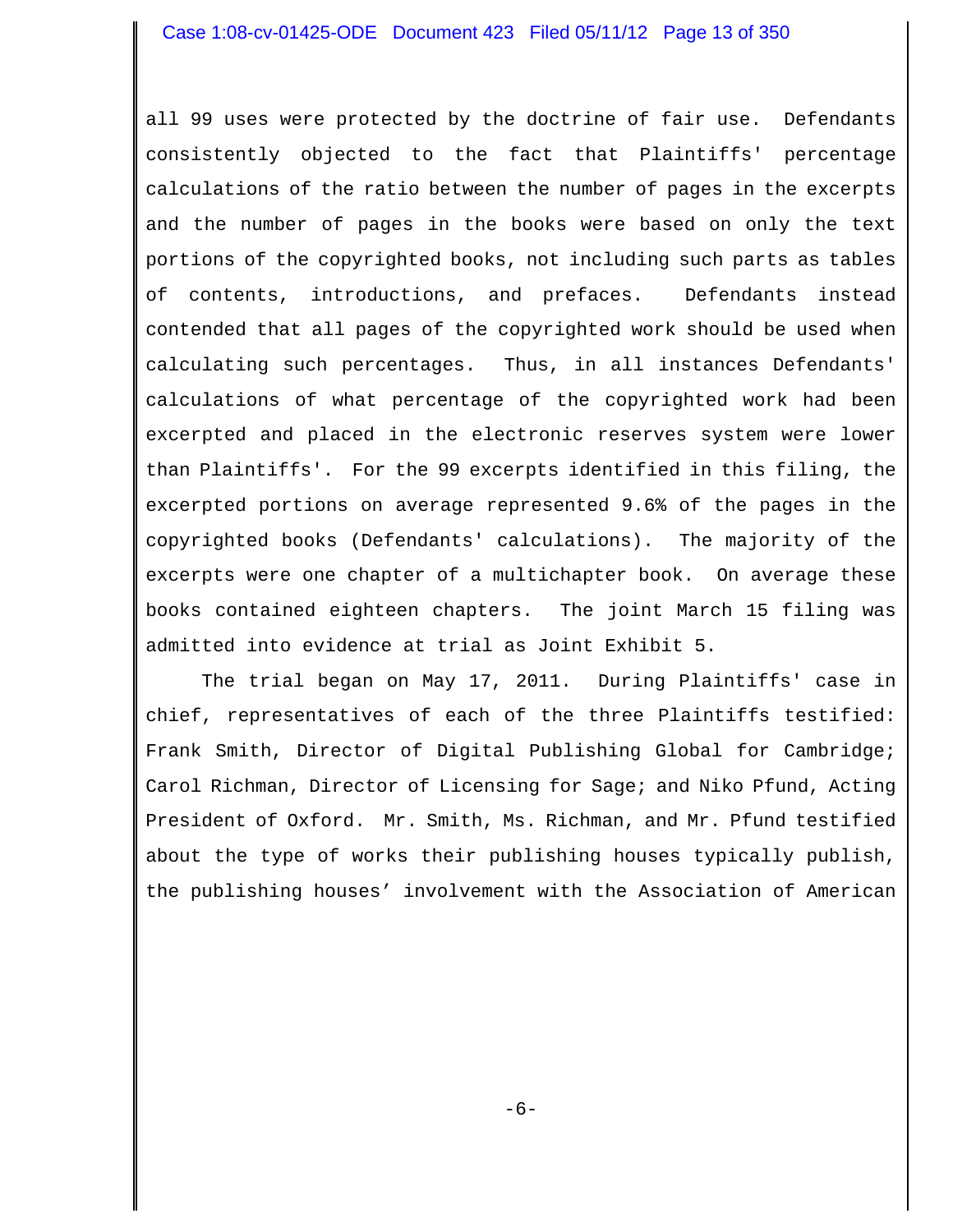Publishers<sup>5</sup> ("AAP") and Copyright Clearance Center<sup>6</sup> ("CCC"), as well as permissions revenues each receives annually from CCC. Ms. Richman also testified about Sage's in-house permissions program. Tracey Armstrong, President and CEO of CCC, testified concerning CCC's burgeoning permissions business, including how CCC licenses permissions to users. Plaintiffs called Marjorie Dimsdale, administrator of Georgia State's electronic reserves system; Paula Christopher, project manager for Georgia State's electronic uLearn system; and James Palmour, an information systems specialist at Georgia State. Plaintiffs then called six Georgia State professors to testify: Jodi Kaufmann, Jennifer Esposito, YouJin Kim, Nathaniel Orr, Marni Davis, and Patricia Dixon (by deposition). These professors testified concerning their use (or non-use) of fair use checklists, their understanding (or lack thereof) of the checklists, the training (from Plaintiffs' viewpoint, the lack of adequate training) they had received regarding use of the checklists, and how and why these professors had decided to utilize the excerpts of Plaintiffs' copyrighted works which Plaintiffs deem too extensive. Over half of them testified that they had not attended the training sessions Georgia State had held for professors concerning implementation of the 2009 Copyright Policy. Finally, Plaintiffs

<sup>5</sup>The AAP is a professional association that represents publishers' interests [Tr. Vol. 3 at 126]. Each of the Plaintiffs pay membership dues to the AAP [Tr. Vol. 2 at 43, 57; Vol. 3 at 125].

6 CCC is a not-for-profit organization that licenses the copying of excerpts from copyrighted works to various users on behalf of publishers who make their works available through CCC. All three Plaintiffs use CCC as a licensing agent. CCC is discussed in more detail in Part III.A. infra.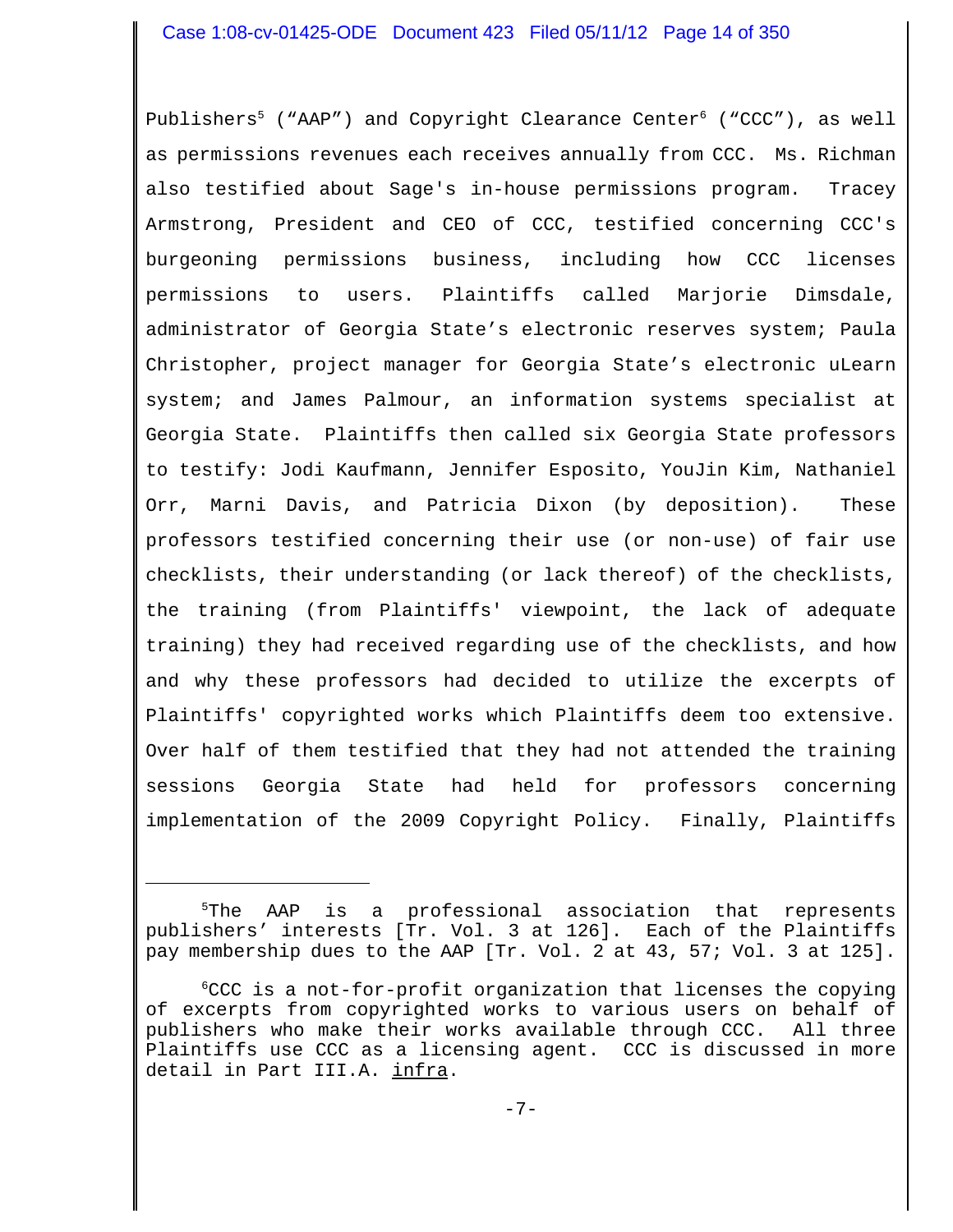called Georgia State's President, Mark Becker (by deposition). He testified about the structure of the university and his supervisory capacities at Georgia State, including his responsibility for the library, as well as enforcement and compliance with the laws [Doc. 387]. Plaintiffs' case in chief closed on May 26, 2011.

At the close of Plaintiffs' case, the Court granted Defendants' motion for judgment on Count II (contributory infringement), leaving only the claim under Count I that the 2009 Copyright Policy caused copyright infringement.

On June 1, 2011, Plaintiffs voluntarily and unilaterally filed with the Clerk of Court a revised list of 75 claimed infringements [Doc. 361]. This list dropped 25 of the claimed infringements from the March 15 joint list and added one new claim.<sup>7</sup> This list also offered certain information concerning the 75 claimed infringements.<sup>8</sup> The remaining 75 claimed infringements are those which were addressed during the trial.

Defendants began their presentation of evidence with additional deposition testimony of President Mark Becker. Next Defendants

<sup>7</sup> The new claim was based on Professor Kaufmann's use of pages 733-768 of *The Sage Handbook of Qualitative Research (Second Edition)* in fall 2009. Defendants are correct that this new claim was untimely. However, it addresses the same material Plaintiffs had alleged (incorrectly) that Professor Kaufmann had used in another semester. Both sides had a fair opportunity to address it at trial. The Court will consider it.

<sup>&</sup>lt;sup>8</sup>Some of the information on the revised list has not been agreed to by Defendants. Document 361, which contains the revised list of alleged infringements, is not in evidence and is not an appropriate evidentiary source. Neither will the Court consider as evidence Defendants' response [Doc. 384], which was filed with the Clerk of Court near the end of the trial. The trial evidence alone will be the source of the Court's findings of fact.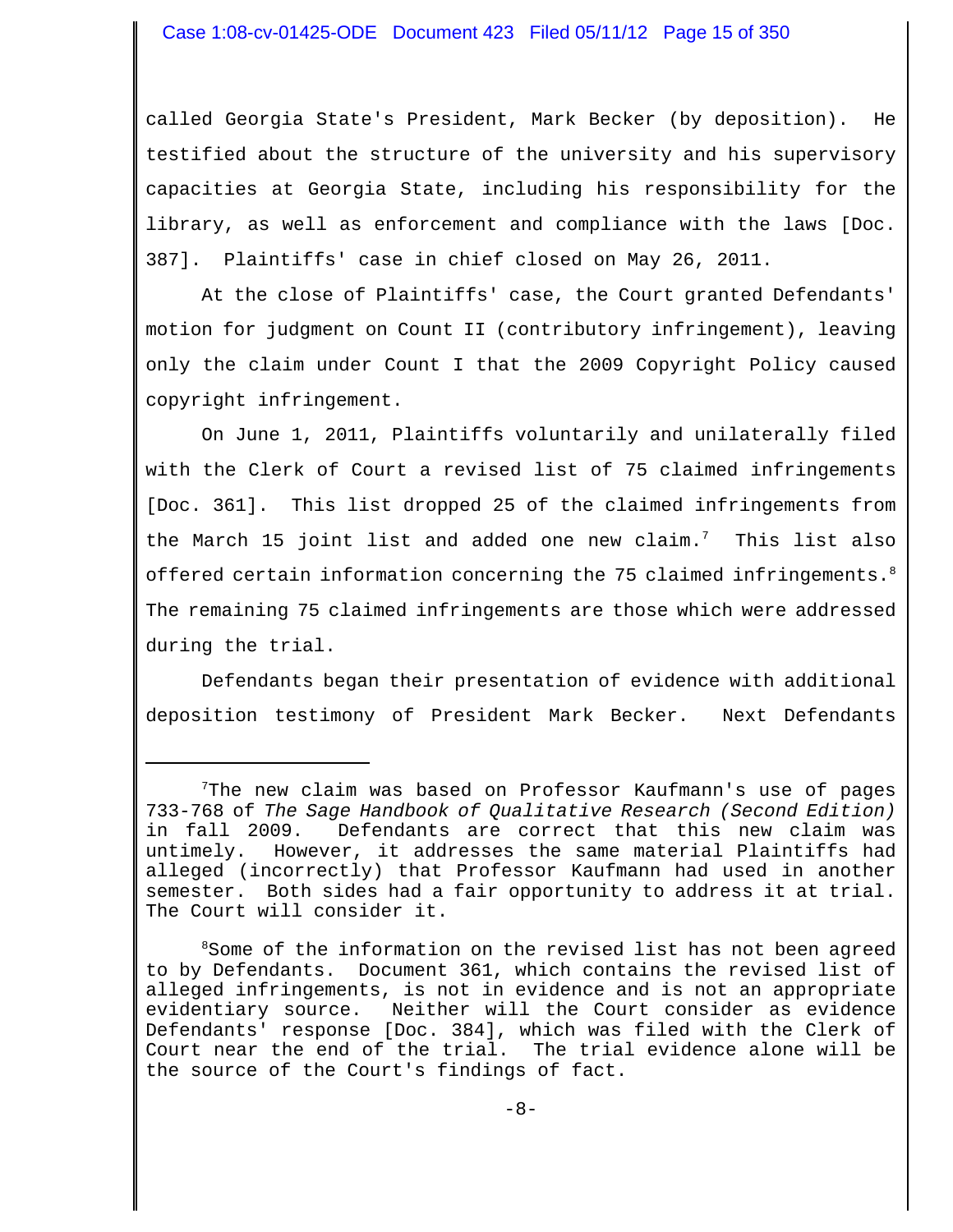called as witnesses eleven Georgia State professors: Charles Hankla, Janet Gabler-Hover, Melinda Hartwig, Patricia Dixon, Denis Gainty (by deposition), Margaret Moloney, Anne Kruger, John Murphy, John Duffield, Jennifer McCoy (by deposition), and Daphne Greenberg (by deposition). The professors testified concerning their determinations that use of the copyrighted excerpts they selected was allowable under the fair use doctrine, as well as the steps they took to make such fair use determinations. They testified to why they selected particular excerpts for the course curriculum. Most of them did not attend the training sessions concerning the 2009 Copyright Policy. Defendants called Laura Burtle, Georgia State's Associate Dean for special collections and individual library services, whose testimony concerned the library's process of uploading excerpts to the library's ERES system and the library's practice of flagging excerpts that appear "out of the norm." Deborah Mariniello, an employee of CCC, testified by deposition<sup>9</sup> regarding CCC's licensing services. Defendants called Nancy Seamans, Georgia State's Dean of Libraries, who testified about development of the 2009 Copyright Policy as well as the library staff's implementation of the new policy. Next, Defendants called Kenneth D. Crews, who testified about how Georgia State's 2009 Copyright Policy compares to the copyright policies of other colleges and universities. Finally, William Potter, University Library and Associate Provost and chair of the Select Committee, testified regarding development of the 2009 Copyright Policy.

9 This deposition was taken on June 30, 2009.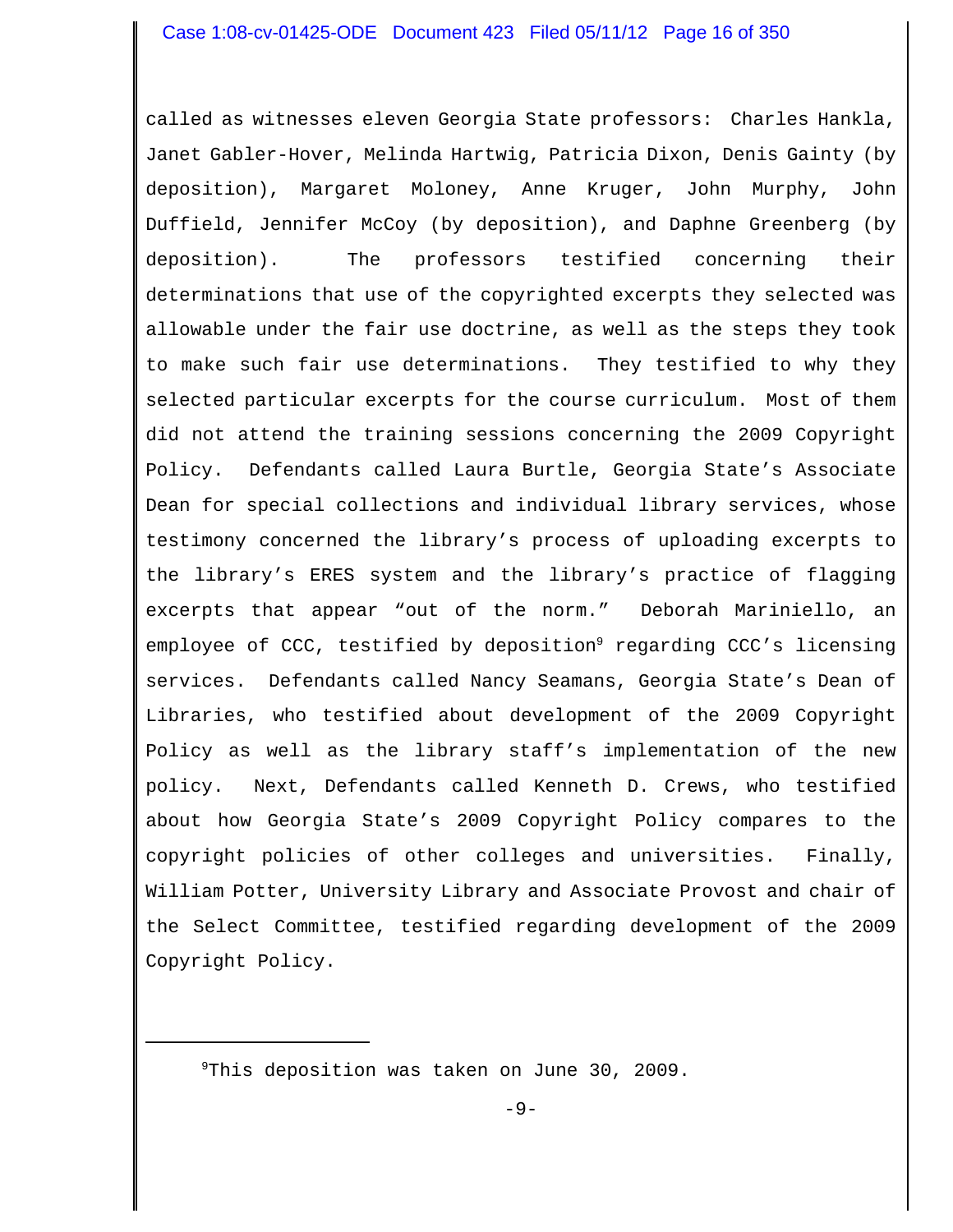# **II. Eleventh Amendment Immunity and the** *Ex Parte Young* **Doctrine**

The Eleventh Amendment provides:

The Judicial power of the United States shall not be construed to extend to any suit in law or equity, commenced or prosecuted against one of the United States by Citizens of another State, or by Citizens or Subjects of any Foreign State.

U.S. CONST. amend. XI. The Eleventh Amendment prohibits suits against a state or state actors by that state's citizens as well as by citizens of another state. Hans v. Louisiana, 134 U.S. 1, 10 (1890). Here, because Defendants are state officials sued in their official capacities, they are state actors protected by the Eleventh Amendment and therefore have immunity from suit. See Williams v. Bd. of Regents of Univ. Sys. of Ga., 477 F.3d 1282, 1301 (11th Cir. 2007) (holding that the University System of Georgia and the Board of Regents are state entities for Eleventh Amendment purposes). However, Plaintiffs seek an injunction under the doctrine of Ex Parte Young, a narrow exception to Eleventh Amendment immunity.

In Ex Parte Young, the United States Supreme Court held that when a state actor seeks to enforce an act which violates federal constitutional guarantees, the Eleventh Amendment does not bar suit seeking an injunction for prospective relief from a continuing violation. Ex Parte Young, 209 U.S. 123, 159-60 (1908). The Supreme Court reasoned:

[T]he use of the name of the state to enforce an unconstitutional act to the injury of complainants is a proceeding without the authority of, and one which does not affect, the state in its sovereign or governmental capacity. It is simply an illegal act upon the part of a state official in attempting, by the use of the name of the state, to enforce a legislative enactment which is void because unconstitutional.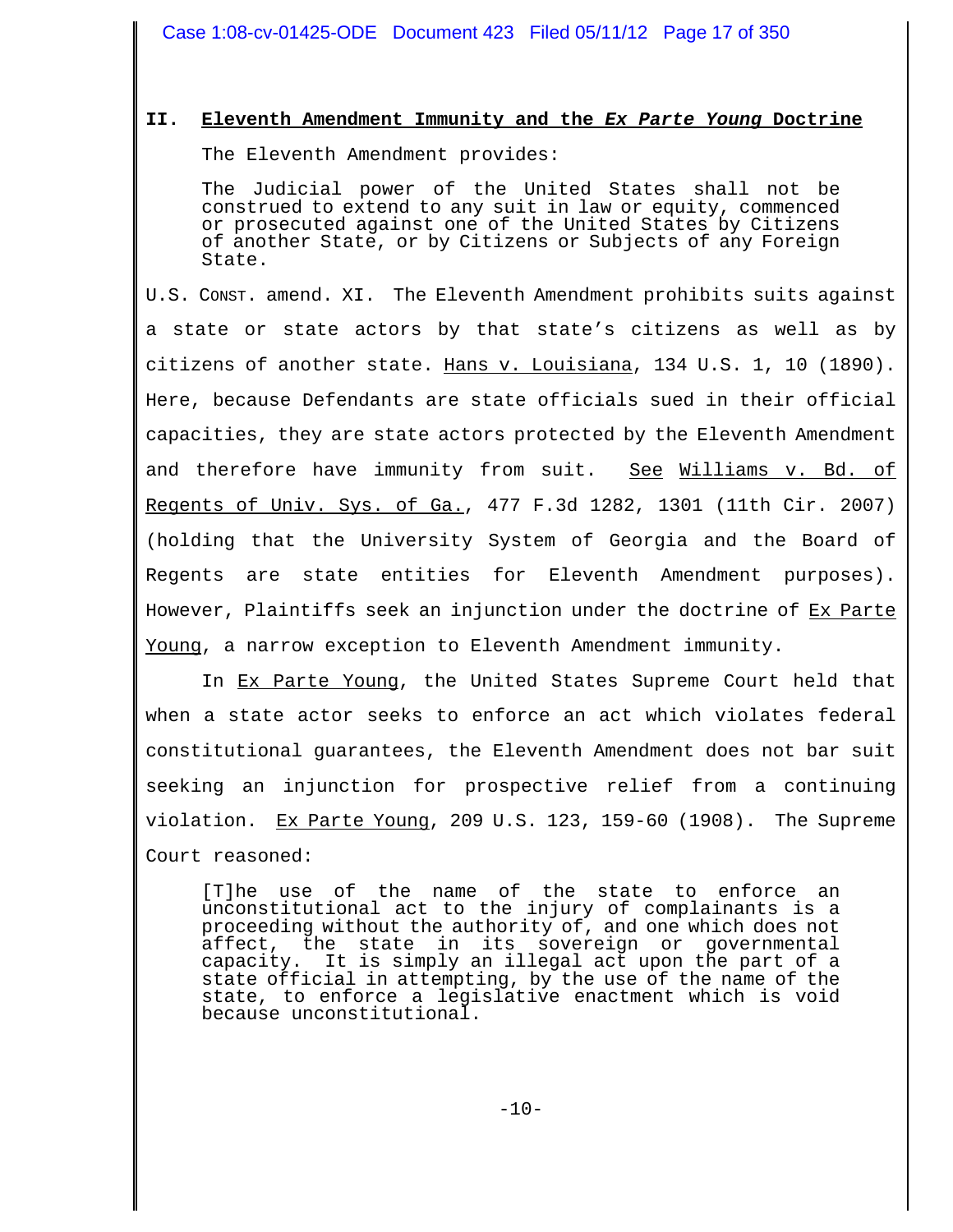Id. at 159. Over the past century, the Ex Parte Young doctrine has been interpreted by the Supreme Court and lower courts many times. The Supreme Court has held that Ex Parte Young applies in suits against state officials who violate federal *laws*, not just federal constitutional guarantees. Verizon Md. Inc. v. Pub. Serv. Comm'n of Md., 535 U.S. 635, 645 (2002).

Defendants argue that the case should be dismissed because Plaintiffs' claims are barred by the Eleventh Amendment and the Ex Parte Young doctrine does not apply. Citing Pennington Seed, Inc. v. Produce Exchange No. 299, 457 F.3d 1334 (Fed. Cir. 2006) as persuasive authority, Defendants assert that the Ex Parte Young exception to Eleventh Amendment immunity does not apply to them because Defendants themselves are not violating federal law but instead only oversee Georgia State's policies and personnel. Defendants argue that this is an insufficient connection between Defendants and any violations of the Copyright Act for Ex Parte Young to apply here.

In Pennington Seed, patent holders filed an original complaint against the University of Arkansas (a public state university), and a first amended complaint against the chairman of the board for the Arkansas university system, the president of the Arkansas university system, the chancellor of the University of Arkansas, and a University of Arkansas professor; the patent holders alleged infringement and conversion of their U.S. patent. Id. at 1337. Specifically, they alleged that the defendants were "actively growing, marketing, offering for sale, promoting and selling a product containing [the patentees'] patented product." Id. at 1338. The United States District Court for the Western District of Missouri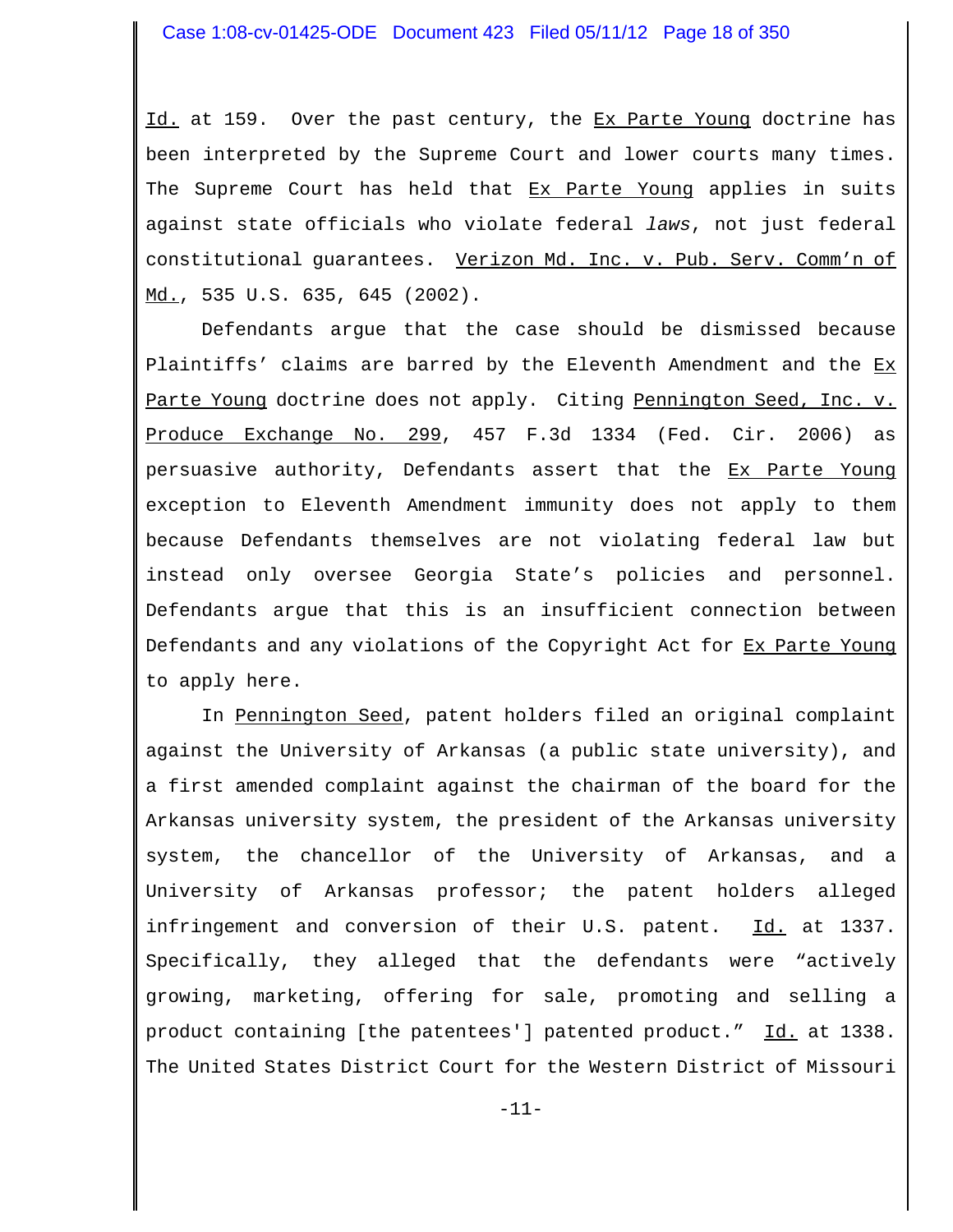dismissed the original complaint because the Eleventh Amendment barred the action against the University of Arkansas. Id. The District Court then dismissed the first amended complaint against the chairman of the board, the president, and the chancellor (which had been alleged on the basis of the Ex Parte Young doctrine) based on Eleventh Amendment immunity because the first amended complaint "failed to allege a causal connection between those officials and the enforcement or threatened enforcement of an act."<sup>10</sup> Id.

On appeal to the Federal Circuit, the patent holders argued that the District Court improperly dismissed the claims against the chairman of the board, the president, and the chancellor because  $Ex$ Parte Young applied as an exception to Eleventh Amendment immunity. Id. at  $1341.^{11}$  However, the Federal Circuit held that the claims against the chairman of the board, the president, and the chancellor were properly dismissed. Id. at 1343. The Federal Circuit reasoned that Ex Parte Young does not apply in an action "against any random state official . . . there must be a connection between the state officer and the enforcement of the act." Id. at 1342. The Federal Circuit stated, "A nexus between the violation of federal law and the individual accused of violating that law requires more than simply a broad general obligation to prevent a violation." Id. Ultimately, the Federal Circuit held:

 $10$ The District Court dismissed the first amended complaint against the University of Arkansas professor for failure "to establish personal jurisdiction by minimum contacts with the state of Missouri." Pennington Seed, 457 F.3d at 1338.

 $11$ The patent holders appealed the dismissal of the claims against the University of Arkansas and the University of Arkansas professor on other grounds.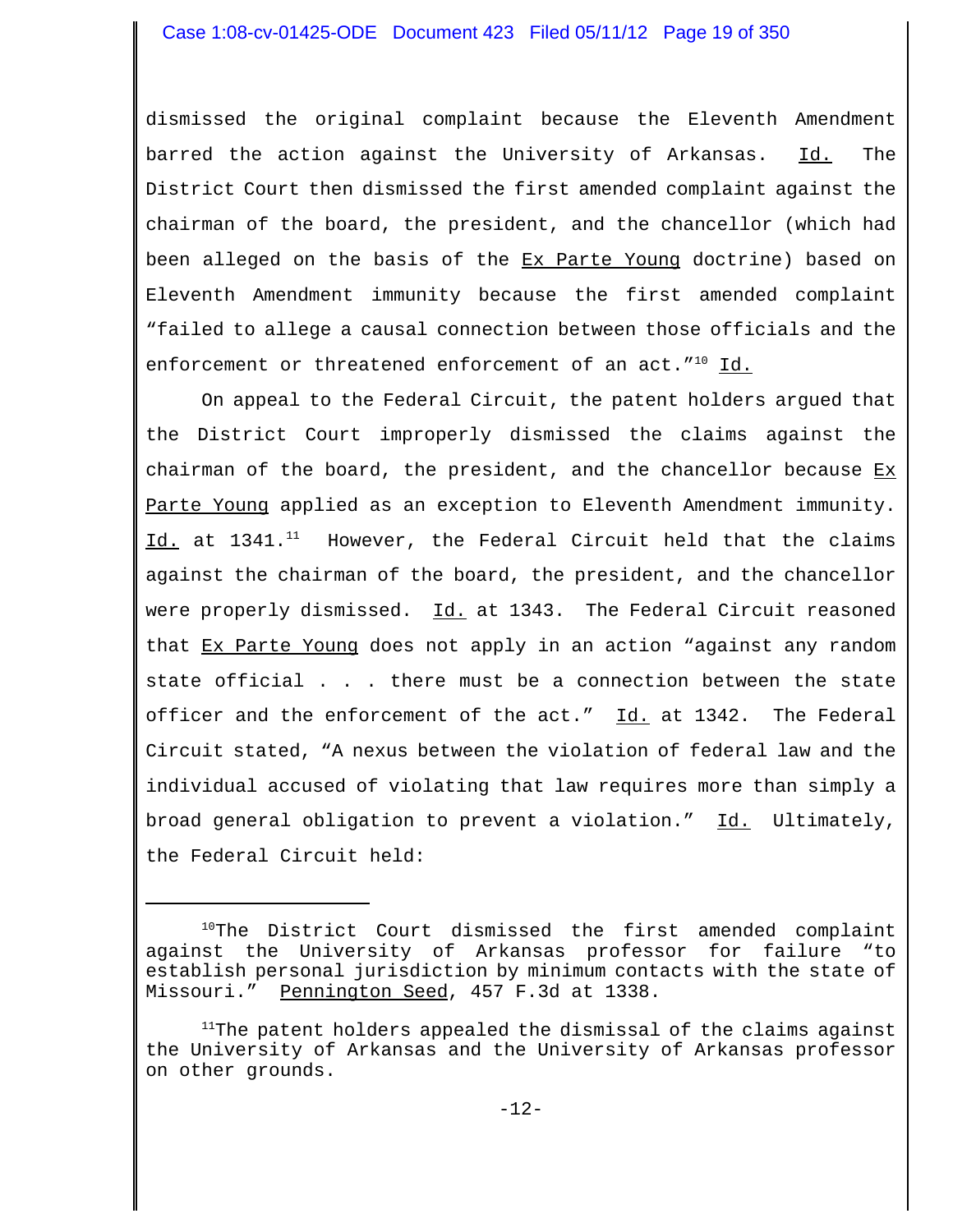Allegations that a state official directs a University's patent policy are insufficient to causally connect that state official to a violation of federal patent law—i.e., patent infringement. A nexus between the violation of federal law and the individual accused of violating that law requires more than simply a broad general obligation to prevent a violation; it requires an actual violation of federal law by that individual. See Frew [ex rel. Frew v. Hawkins, 540 U.S. 431, 437 (2004)] (holding that the Ex Parte Young doctrine applies when state officials <u>act</u> in violation of state law); <u>see also</u> Shell Oil Co. [v. Noel, 608 F.2d 208, 211 (1st Cir. 1979)] (holding that a general obligation to enforce state laws is<br>not a sufficient nexus). The fact that a University The fact that a University Official has a general, state-law obligation to oversee a University's patent policy does not give rise to a violation of federal patent law.

Id. at 1342-43. The Federal Circuit affirmed the dismissal of plaintiffs' claims against the chairman of the board, the president, and the chancellor. Id. at 1343.

In reaching this conclusion, the Federal Circuit reasoned that the patent holders were asking the federal courts to enjoin the chairman of the board, the president, and the chancellor from neglecting their job duties established by state law; and according to Pennhurst State School & Hospital v. Halderman, 465 U.S. 89 (1984), "a federal court cannot enjoin a state official to perform his or her duty under state law" (emphasis in original). Pennington Seed, 457 F.3d at 1343.

 In Pennhurst School, a resident of a Pennsylvania institution for the care of the mentally retarded ("Pennhurst School") brought suit against Pennhurst School on behalf of himself and a class consisting of all persons who were or might become residents of Pennhurst School. Pennhurst School, 465 U.S. at 92. Various state and county officials who allegedly had violated his federal constitutional and statutory rights as well as his rights under the Pennsylvania Mental Health and Mental Retardation Act of 1966 ("MH/MR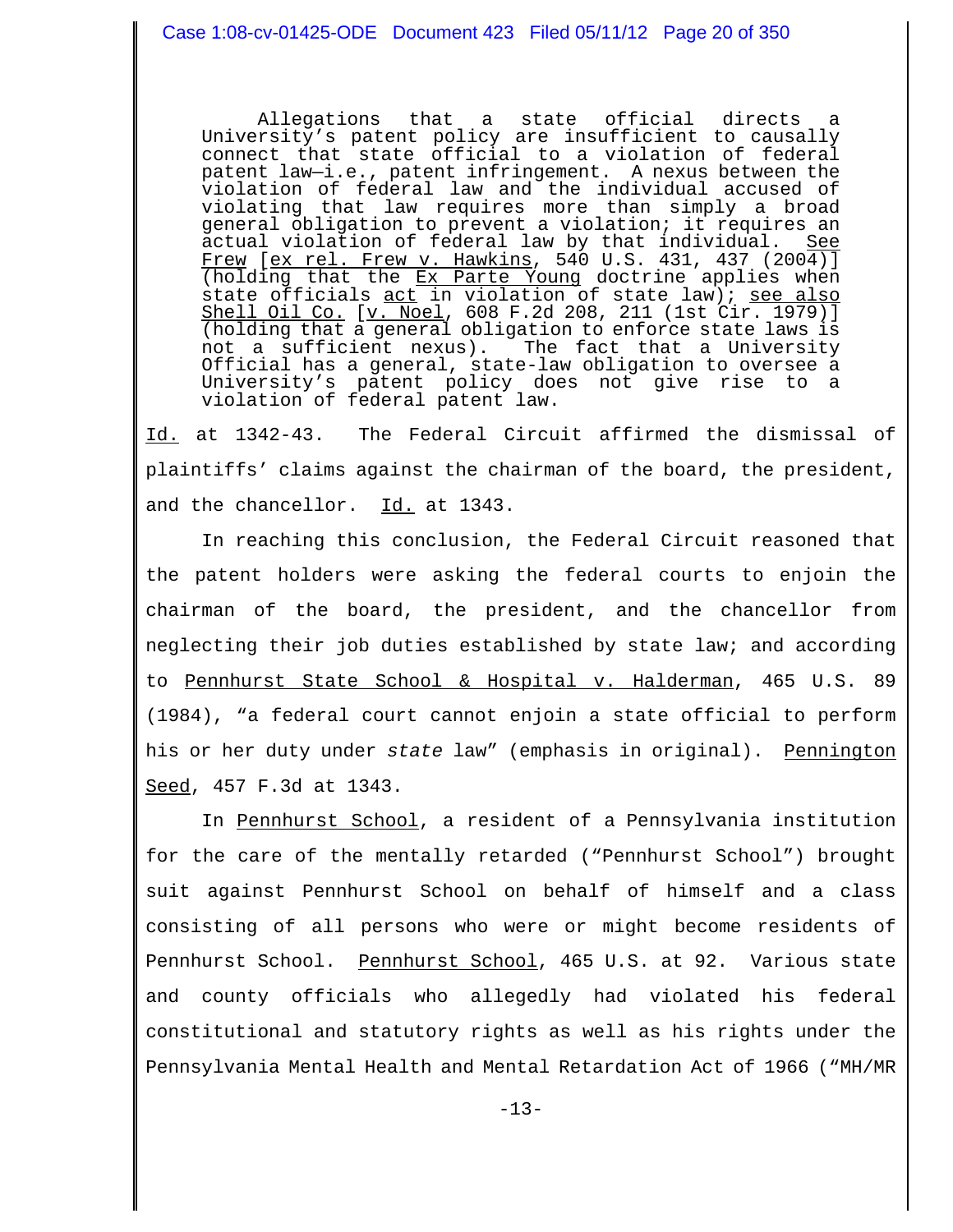Act") were also named as defendants. Id. The resident sought both damages and injunctive relief. $12$  Id. The trial court found that the inadequate conditions at Pennhurst School violated each resident's right to "minimally adequate habilitation" under the Pennsylvania MH/MR Act and awarded injunctive relief against the state officials who had oversight responsibility for Pennhurst School. Id. at 92-93. The United States Court of Appeals for the Third Circuit affirmed and held that the MH/MR Act required the state to adopt the "least restrictive environment" approach for the care of the mentally retarded. Id. at 95. The Court of Appeals relied on Ex Parte Young to refute the state's argument that injunctive relief under the Pennsylvania MH/MR Act was barred by the Eleventh Amendment; the Court of Appeals noted that "the [Eleventh] Amendment did not bar a federal court from granting prospective injunctive relief against state officials on the basis of federal claims," and concluded "that the same result obtained with respect to a pendent state-law claim." Id. at 96.

The Supreme Court reversed and remanded. Id. at 125. The Supreme Court stated that none of the past Eleventh Amendment cases "can be said to hold that injunctive relief could be ordered against State officials for failing to carry out their duties under State statutes." Id. at 109. The Supreme Court determined that when a plaintiff alleges that a state official has violated state law, the entire basis for the Ex Parte Young doctrine disappears. Id. at 106. The Supreme Court held that the Eleventh Amendment barred the federal

 $12$ The trial court determined that the individual defendants had acted in good faith and therefore were immune from the damages claims. Pennhurst School, 465 U.S. at 93 n.1.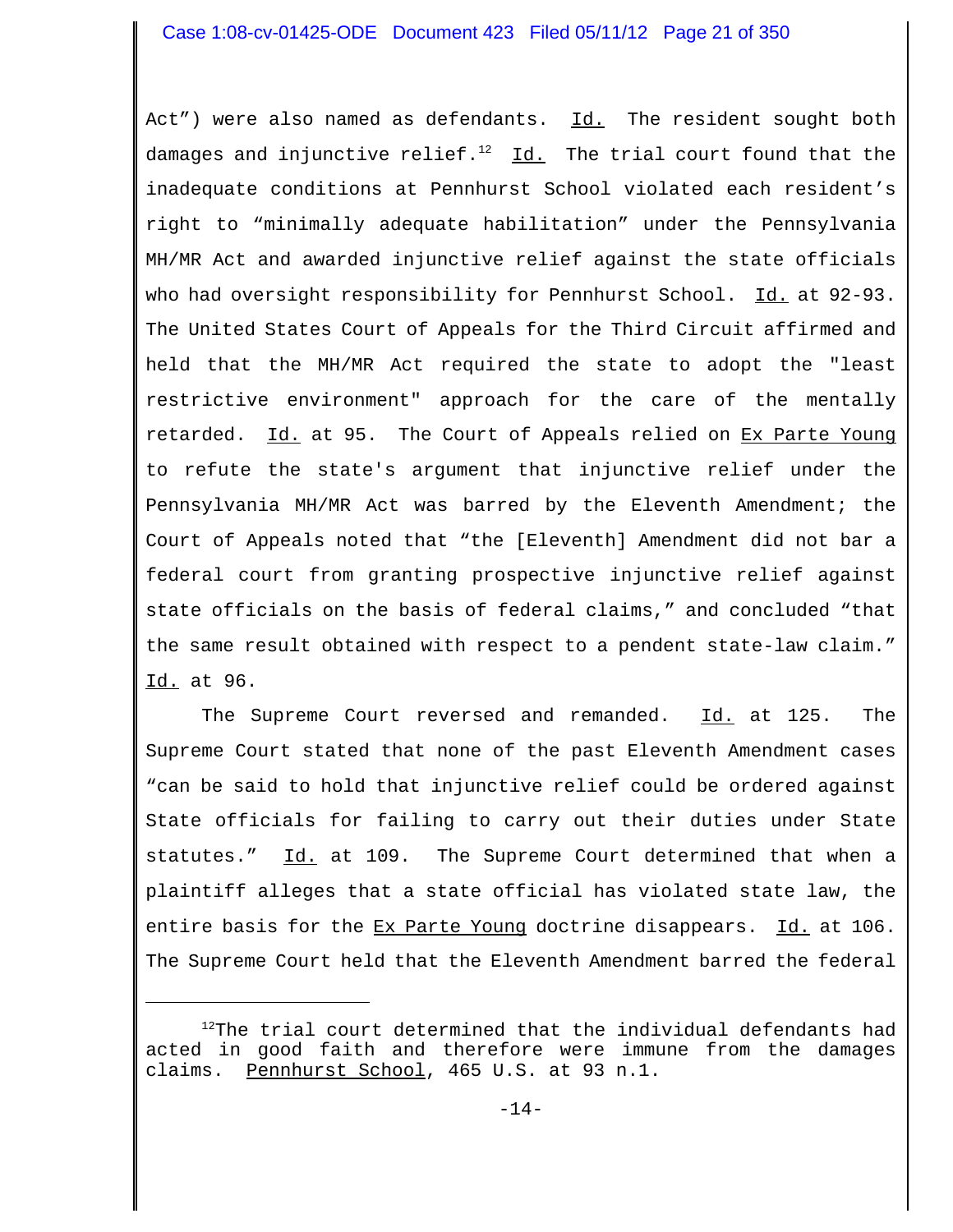courts from determining how the individual defendants should carry out their duties under the Pennsylvania MH/MR (a state law). Id. The majority opinion explained: "[I]t is difficult to think of a greater intrusion on state sovereignty than when a federal court instructs state officials on how to conform their conduct to state law." Id. at 106.

Plaintiffs here argue that the Ex Parte Young exception to Eleventh Amendment immunity does apply because Defendants are state actors, acting in their official capacities, who are violating federal copyright law. Citing Luckey v. Harris, 860 F.2d 1012 (11th Cir. 1988) as binding authority, Plaintiffs argue that the Ex Parte Young doctrine applies here because the Defendants have the right and ability to stop any alleged copyright violations. Plaintiffs assert that under Luckey, it is sufficient that the Defendants have "some connection" with the alleged copyright violations for Ex Parte Young to apply, and that each of the named Defendants has a connection to the alleged copyright violations at Georgia State.

In Luckey, plaintiff Horrace Luckey brought suit on behalf of a class consisting of "all indigent persons presently charged or who will be charged in the future with criminal offenses in the courts of Georgia and all attorneys who represent or will represent indigent defendants," against the Governor of Georgia, the Chief Judge of the Douglas Judicial Circuit, the Chief Judge of the Clayton Judicial Circuit, and all Georgia judges responsible for providing assistance of counsel to indigents criminally accused in the Georgia courts. Luckey, 860 F.2d at 1013. The case was brought under 42 U.S.C. § 1983, alleging that systemic deficiencies in the Georgia indigent criminal defense system denied indigent defendants their Sixth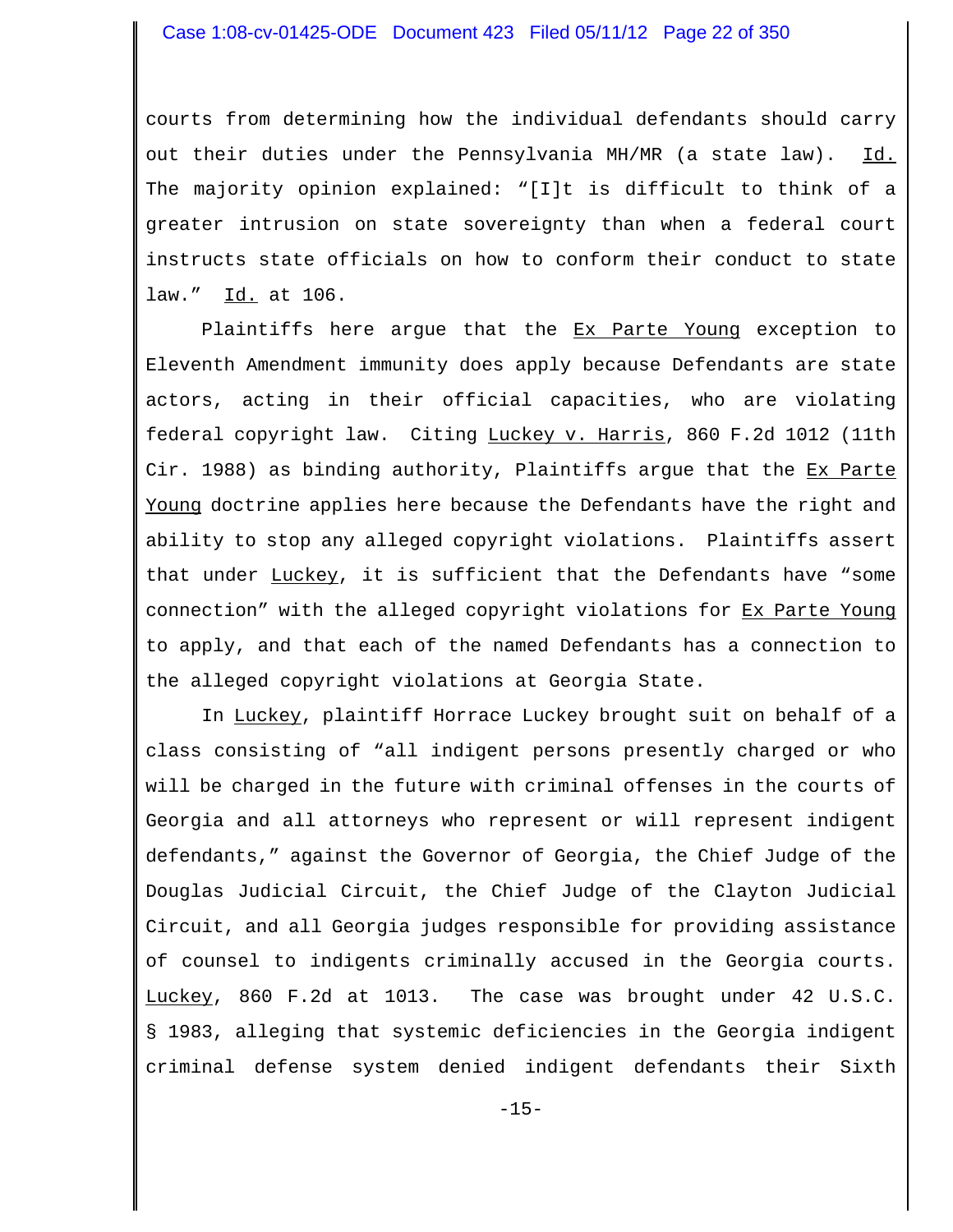Amendment right to counsel, their due process rights under the Fourteenth Amendment, their right to bail under the Eighth and Fourteenth Amendments, and equal protection of the laws guaranteed by the Fourteenth Amendment. Id.

The trial court granted defendants' motion to dismiss, holding that the claims were barred under the Eleventh Amendment because Ex Parte Young did not apply, and that the suit failed to state a claim for which relief could be granted. Id. On appeal, the United States Court of Appeals for the Eleventh Circuit reversed on both grounds and remanded. Id.

The Court of Appeals concluded that because plaintiffs sought an order to compel defendants to provide indigent defense services that meet minimum constitutional standards, the relief sought fell within the Ex Parte Young exception to the Eleventh Amendment. Id. at 1015. The Court of Appeals stated, "[w]hile the state ultimately may finance compliance with such an order, this fact is not determinative" of whether Ex Parte Young applies. Id. Next the Court addressed defendants' argument that they did not take any actions personally that violated the Constitution. Id. The Court of Appeals held:

Personal action by defendants individually is not a necessary condition of injunctive relief against state officers in their official capacity. All that is required is that the official be responsible for the challenged action. As the Young court held, it is sufficient that the state officer sued must, "by virtue of his office, ha[ve] some connection" with the unconstitutional act or conduct complained of.

Id. at 1015-16 (internal quotation marks and citation omitted). Thus, the Court of Appeals found that because the governor was responsible for law enforcement in Georgia and had the residual power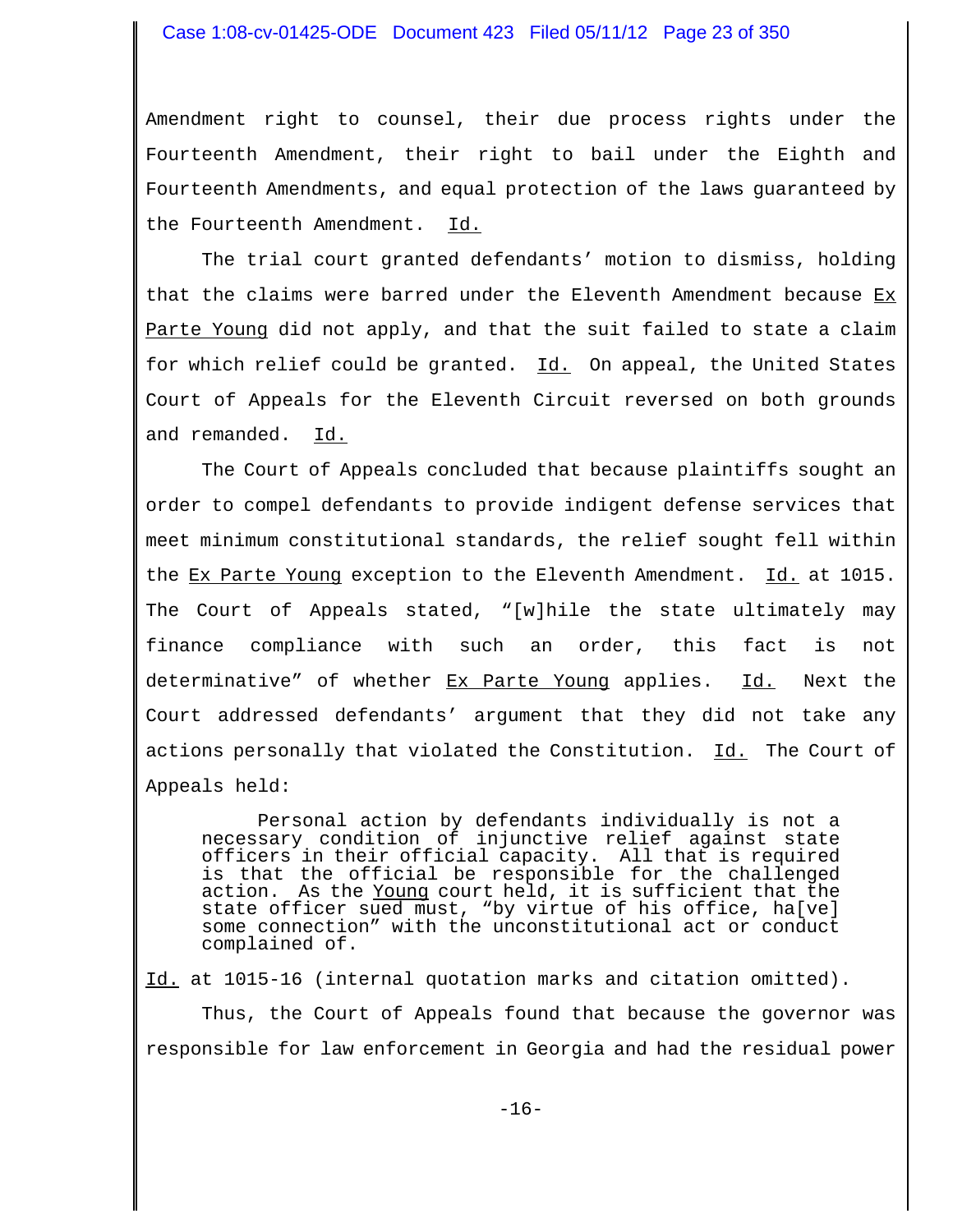to commence criminal prosecutions, and because the judges were responsible for administering the system of representation for criminally accused indigent defendants, defendants were "appropriate parties against whom prospective relief could be ordered" and Ex Parte Young applied. Id. at  $1016.^{13}$ 

While the fact pattern of Pennington Seed is similar in certain respects to the case here (there, state officials were sued for alleged patent infringements in which they were not personally involved; here, state officials were sued for copyright infringements when they did not personally participate in individual fair use decisions or make any copies), it is not quite the same. In the instant case some of the Defendants were responsible for the creation and implementation of the 2009 Copyright Policy, which applies to University System of Georgia schools, including Georgia State [Doc. 278-3 at 11]. The Court infers and finds that the 2009 Copyright Policy had at least the tacit approval of the Board of Regents. The violations which are alleged here may have occurred as a result of application of that policy. In addition, the Supreme Court has held that: "In determining whether the doctrine of Ex Parte Young avoids an Eleventh Amendment bar to suit, a court need only conduct a 'straightforward inquiry into whether the complaint alleges an ongoing violation of federal law and seeks relief properly characterized as prospective.'" Verizon Md. Inc. v. Pub. Serv. Comm'n of Md., 535 U.S. 635, 645 (2002) (citation omitted). Further,

 $13$ While Pennhurst School does limit the Ex Parte Young doctrine, it does not compel a conclusion that Ex Parte Young is unavailable to Plaintiffs here. Plaintiffs seek relief only under the federal Copyright Act and not under any state law.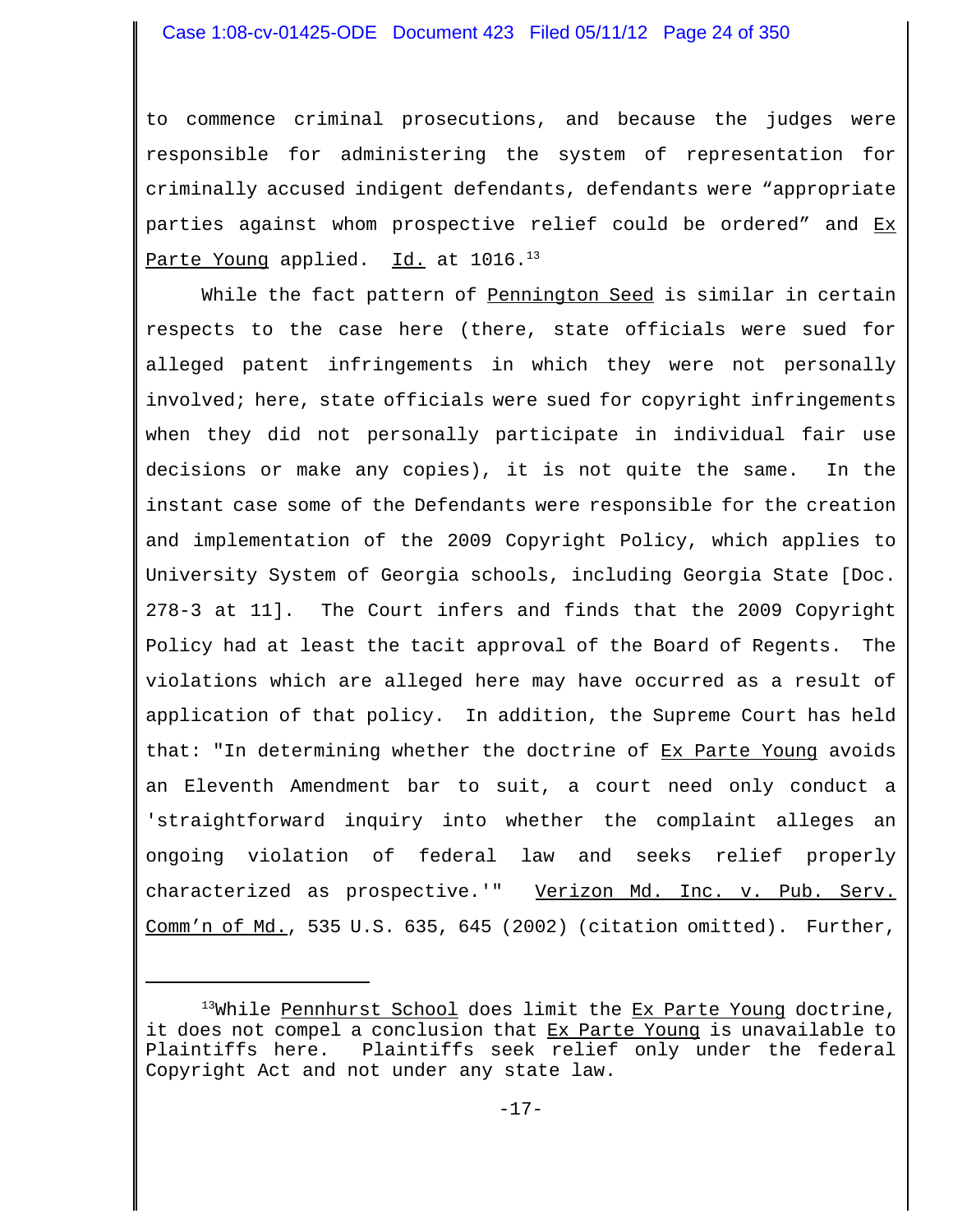the Eleventh Circuit Luckey opinion is binding on this Court. While Luckey is a civil rights case, brought under 42 U.S.C. § 1983, its holding as to the permissible breadth of the Ex Parte Young doctrine has precedential effect in a suit involving claimed infringement of the federal Copyright Act. Finally, the Court notes that in Virginia Office for Protection & Advocacy v. Stewart, 131 S. Ct. 1632 (Apr. 19, 2011) the Supreme Court extended Ex Parte Young to cover a state agency's suit against a state official who violated federal law by refusing the agency access to records which federal law mandated be turned over. The case's holding signals the Supreme Court's continuing commitment to protecting federally guaranteed rights under the Ex Parte Young doctrine.

This Court does have subject matter jurisdiction in this case by virtue of the fact that it is brought under the Copyright Act, 17 U.S.C. § 101 et seq., a federal law. Ex Parte Young does not create a cause of action; it enables a form of relief (in this case, equitable and declaratory relief under the Copyright Act) which otherwise would be barred by the Eleventh Amendment or sovereign immunity. The Court holds that the Ex Parte Young doctrine applies in this case, such that the Court could issue injunctive relief without offending Eleventh Amendment or sovereign immunity.

#### **III. Copyright Infringement and the Fair Use Defense**

The next step is to examine how Georgia State's 2009 Copyright Policy operated in relation to the requirements of copyright law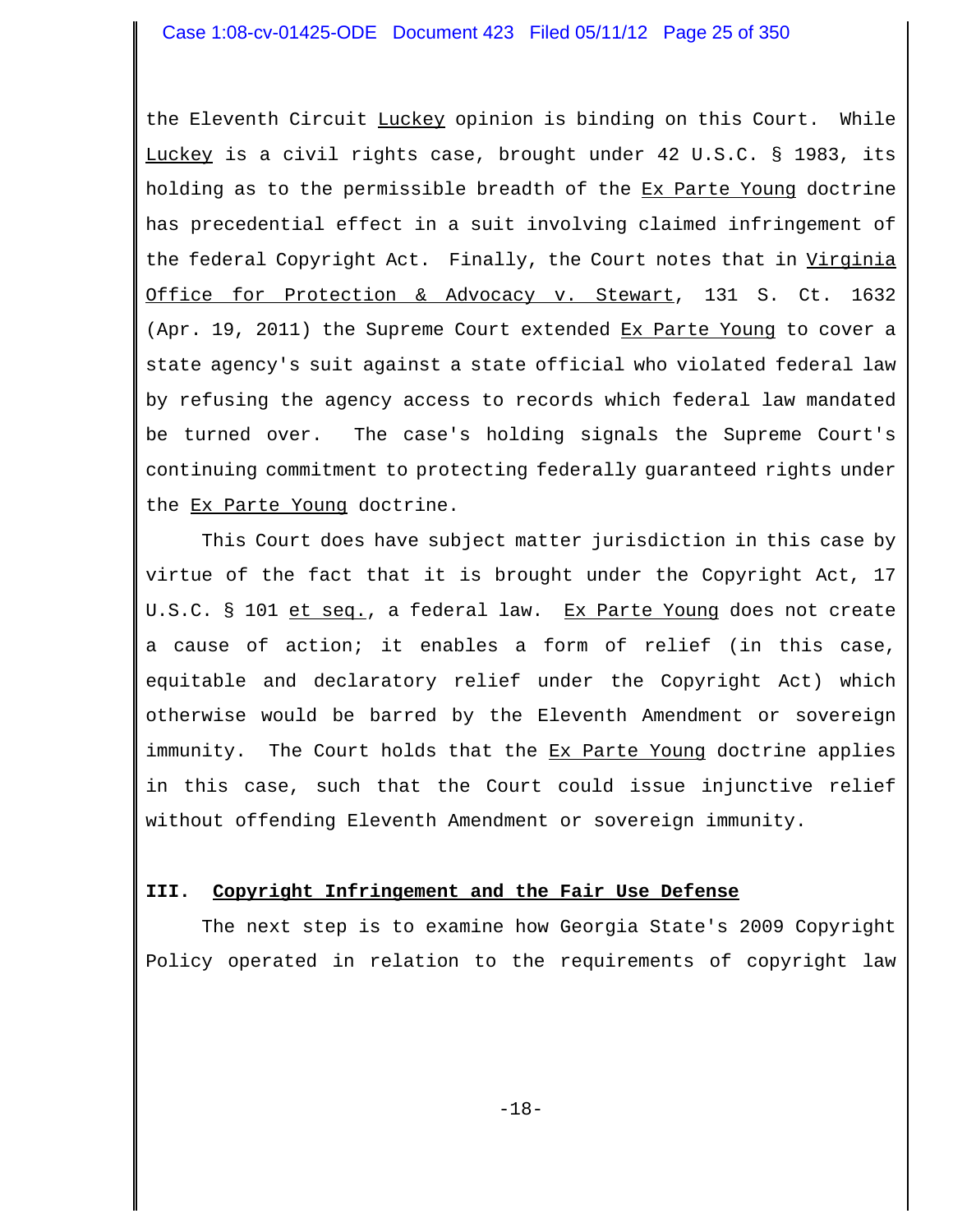during the three 2009 academic terms. $14$  This is a challenging process on at least two levels. By far the most fundamental difficulty is the very fluid framework for resolving fair use issues which is established by copyright law. To determine when a particular use is a "fair use," four statutory factors must be considered. These factors are: (1) the purpose and character of the use; (2) the nature of the copyrighted work; (3) the amount and substantiality of the portion used in relation to the copyrighted work as a whole; and (4) the effect of the use upon the potential market for or value of the copyrighted work. 17 U.S.C. § 107. This does not exclude consideration of other factors. Harper & Row Publishers, Inc. v. Nation Enters., 471 U.S. 539, 588 (1985). It is hornbook law that there is no across the board rule for what weight should be given to each factor or how the factors should be applied. Campbell v. Acuff-Rose Music, Inc., 510 U.S. 569, 577-78 (1994); Harper & Row, 471 U.S. at 588. This determination is made after a fact-intensive, valueladen review in each case of claimed infringement. In Campbell, the Supreme Court's last fair use decision, the Court reaffirmed that fair use does not rest on "bright-line rules" and must be done on a case-by-case basis. Campbell, 510 U.S. at 577 (quoting Harper & Row, 471 U.S. at 560). The Supreme Court then added, "Nor may the four statutory factors be treated in isolation, one from another. All are

<sup>&</sup>lt;sup>14</sup>The United States Constitution gives Congress the power to protect the works of authors and inventors. Article I, Section 8 states, "The Congress shall have Power . . . To promote the Progress of Science and useful Arts, by securing for limited Times to Authors and Inventors the exclusive Right to their respective Writings and Discoveries." U.S. CONST. art. 1, § 8, cl. 8.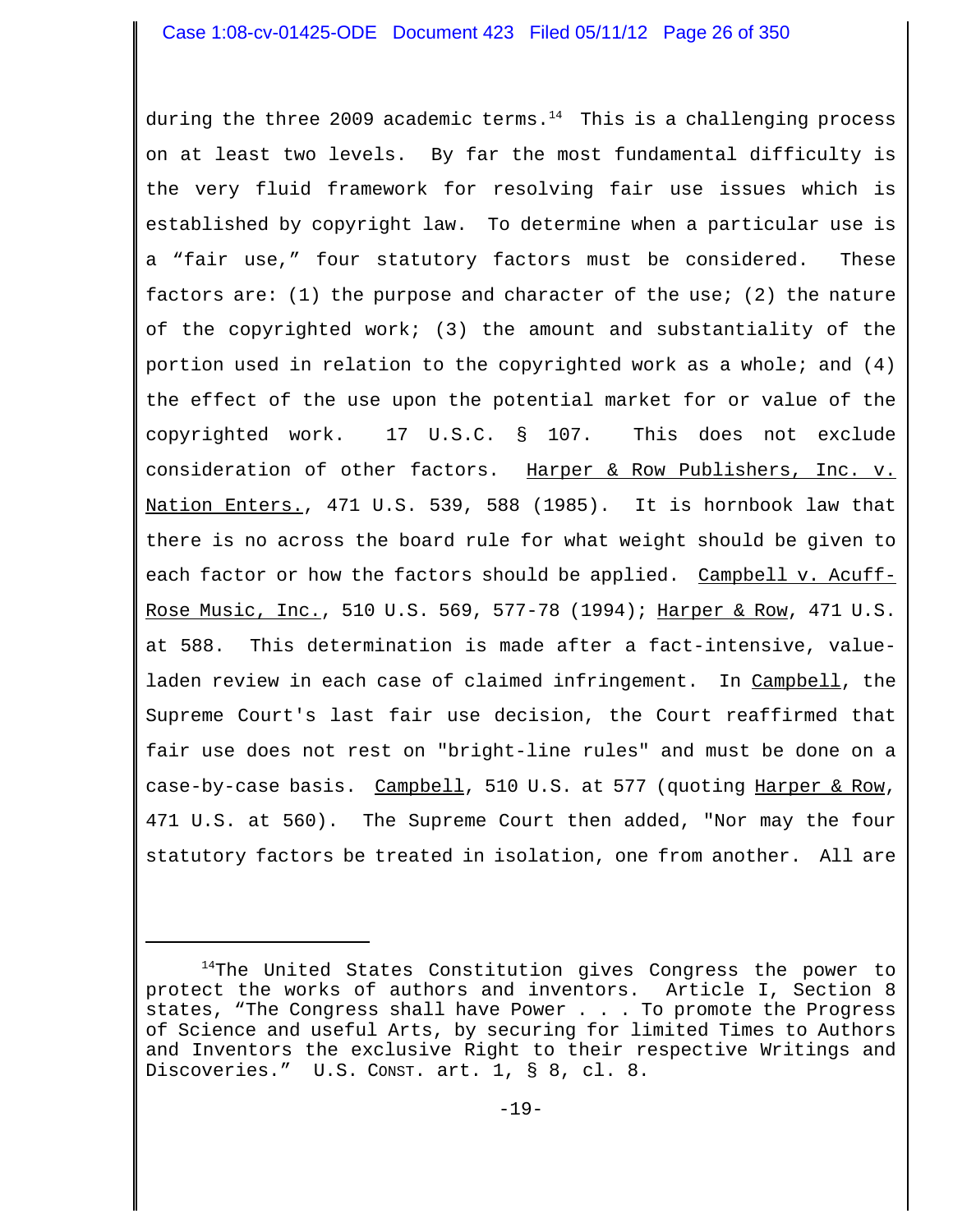to be explored, and the results weighed together, in light of the purposes of copyright." Id. at 578.

Another difficulty is that there is no precedent on all fours for how the factors should be applied where excerpts of copyrighted works are copied by a nonprofit college or university for a nonprofit educational purpose. Thus, assuming that there is some efficacy in having a "fair use checklist" that professors must fill out before using a copyrighted excerpt, what should be in it may be open to debate. The Court believes that the best way to proceed is first to decide how the four fair use factors should be applied in a case such as this one (unpaid copying of excerpts of copyrighted material by a nonprofit college or university for nonprofit educational use in graduate or upper level college courses). Also, the Court will consider whether any other factor or consideration should be taken into account. This will be based on the facts of record in the instant case. Once this decision is made, each of the 75 claimed infringements will be addressed individually. The Court will then compare the outcome of this process to the outcomes that were achieved under the checklists prescribed under the 2009 Copyright Policy.

# **A. Findings of Fact**

The Court makes the following findings of fact:

# Plaintiffs/Plaintiffs' Works Involved in this Case

Plaintiffs Cambridge University Press ("Cambridge"), Oxford University Press, Inc. ("Oxford"), and Sage Publications, Inc. ("Sage") are publishing houses that publish academic works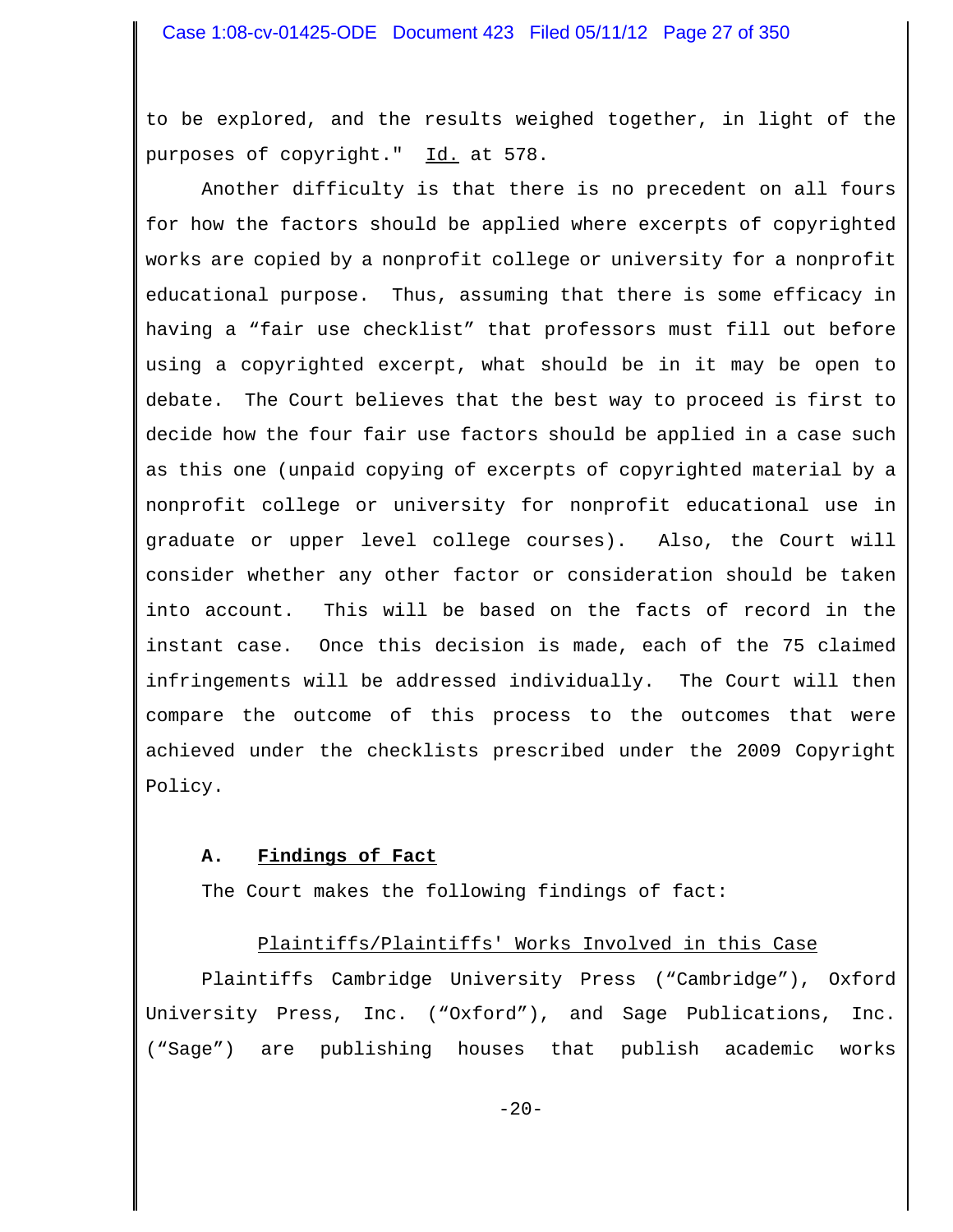[Stipulated Facts, Doc. 278-3 at 2]. Cambridge is the not-for-profit publishing house of the University of Cambridge in England [Id.]. Its United States headquarters, which operates its Americas Branch, is in New York City [Id.]. Oxford is a not-for-profit U.S. corporation headquartered in New York City. Oxford has an affiliation with Oxford University in Oxford, England  $[\underline{Id}]$ . Sage is a for-profit Delaware corporation with its headquarters in Thousand Oaks, California, and offices in Los Angeles, London, New Delhi, Singapore, and Washington, D.C.  $[\underline{Id.}]$ . It is privately owned by a family. Although Sage is a for-profit company, it makes substantial charitable contributions to an educational institution, as do both Cambridge and Oxford [Frank Smith, Tr. Vol. 1 at 55; Carol Richman, Tr. Vol. 2 at 60].

Plaintiffs collectively represent a tiny part of the higher education publishing market in the United States. This market is dominated by large publishing houses that have 70-80% of the market. These large publishing houses--not Plaintiffs--publish the large, heavy textbooks which are typically used in entry level college courses. Plaintiffs Cambridge and Oxford are highly regarded university presses that publish scholarly books and journals, often in niche subject areas. Sage is a publishing company primarily dedicated to publishing social science books [Carol Richman, Tr. Vol. 2 at 58]. It has been instrumental in the development of the field of qualitative research [Id. at 61]. The record does not reflect whether Plaintiffs' publications or practices are representative of those of other firms that publish academic books.

All three Plaintiffs market their books to professors who teach courses in colleges and universities. Cambridge and Oxford often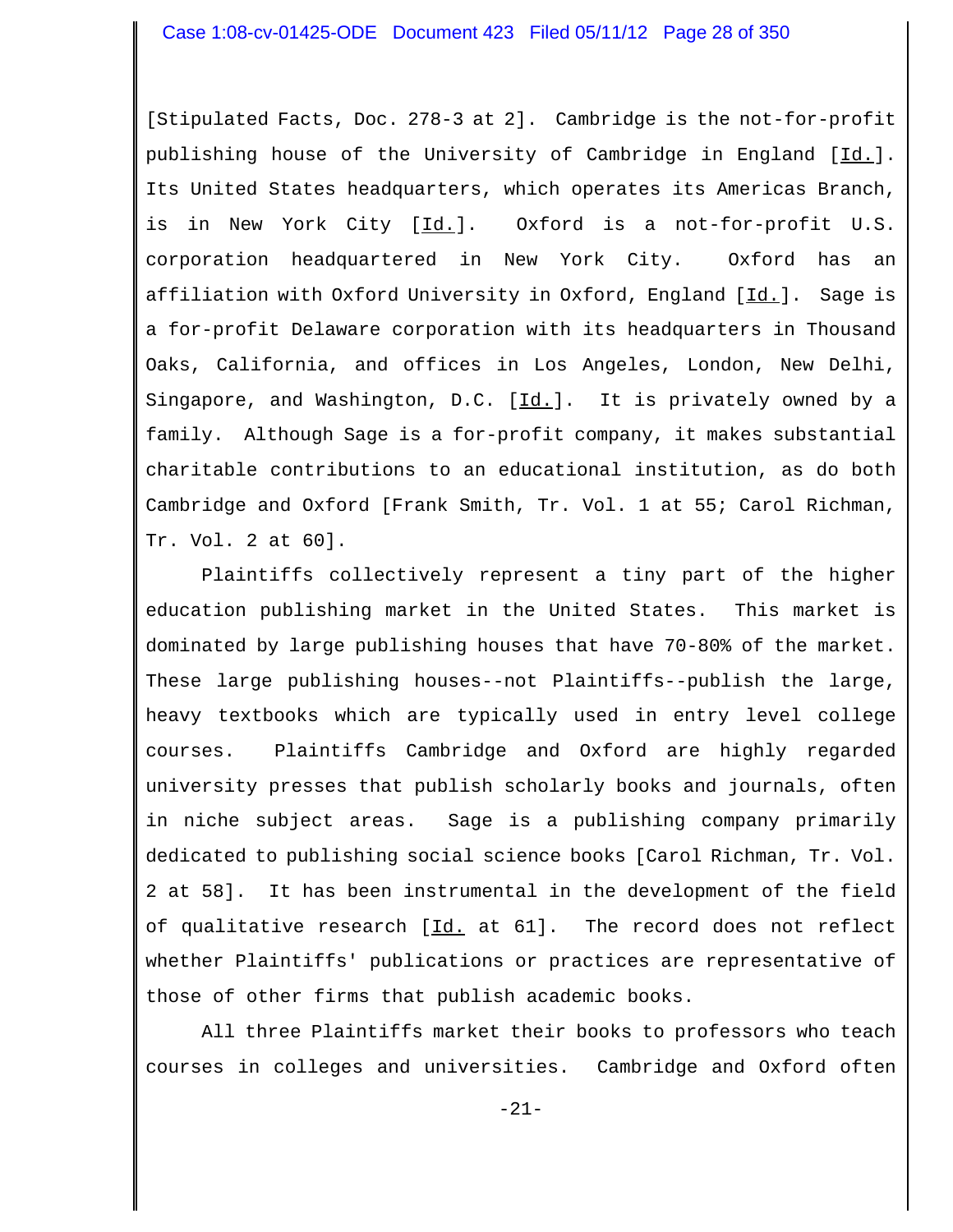send them complimentary copies; Sage will provide a trial copy on request. Plaintiffs hope that professors will read their books and use them in their work. They also hope that professors will assign the books as required reading for the course, so the students will purchase the books. Professors build and maintain personal book collections and use them as a resource for teaching. This would include Plaintiffs' books. Of relevance to this case, some professors assign or suggest reading of excerpts from some of Plaintiffs' books as part of course curricula.<sup>15</sup>

Cambridge and Oxford both publish research-based monographs which they consider the heart of their offerings. These are small, single author books<sup>16</sup> which give in-depth analysis of a narrow topic. These books lend themselves well to use in upper level undergraduate and graduate courses, but many are of general interest in the academic community. Cambridge's and Oxford's books which are

<sup>16</sup>The term "single author book" is used in this Order to connote a book in which all chapters or parts of the book are written by a single author, as opposed to an "edited book" in which each chapter is written by a different author under the supervision of an external editor; i.e., an editor under contract with the publisher. Some "single author" books may have two or more joint authors. The terms "single author book" and "edited book" are used for simplicity.

<sup>&</sup>lt;sup>15</sup>Neither side sought to establish, through evidence at trial, the target market for the particular books that are involved in this case. The books themselves are the primary evidence, from which some inferences can be drawn. The target market for virtually all of Sage's books involved in this case is educators who teach upper level undergraduate and graduate students in colleges and universities and, derivatively, their students. Many of Cambridge's and Oxford's books are probably marketed not only to professors who teach courses in colleges and universities (and derivatively their students) but to the broader academic community, and in some cases, beyond the academic community. Some of the books are marketed through Amazon and Google, as well as (presumably) through general readership bookstores.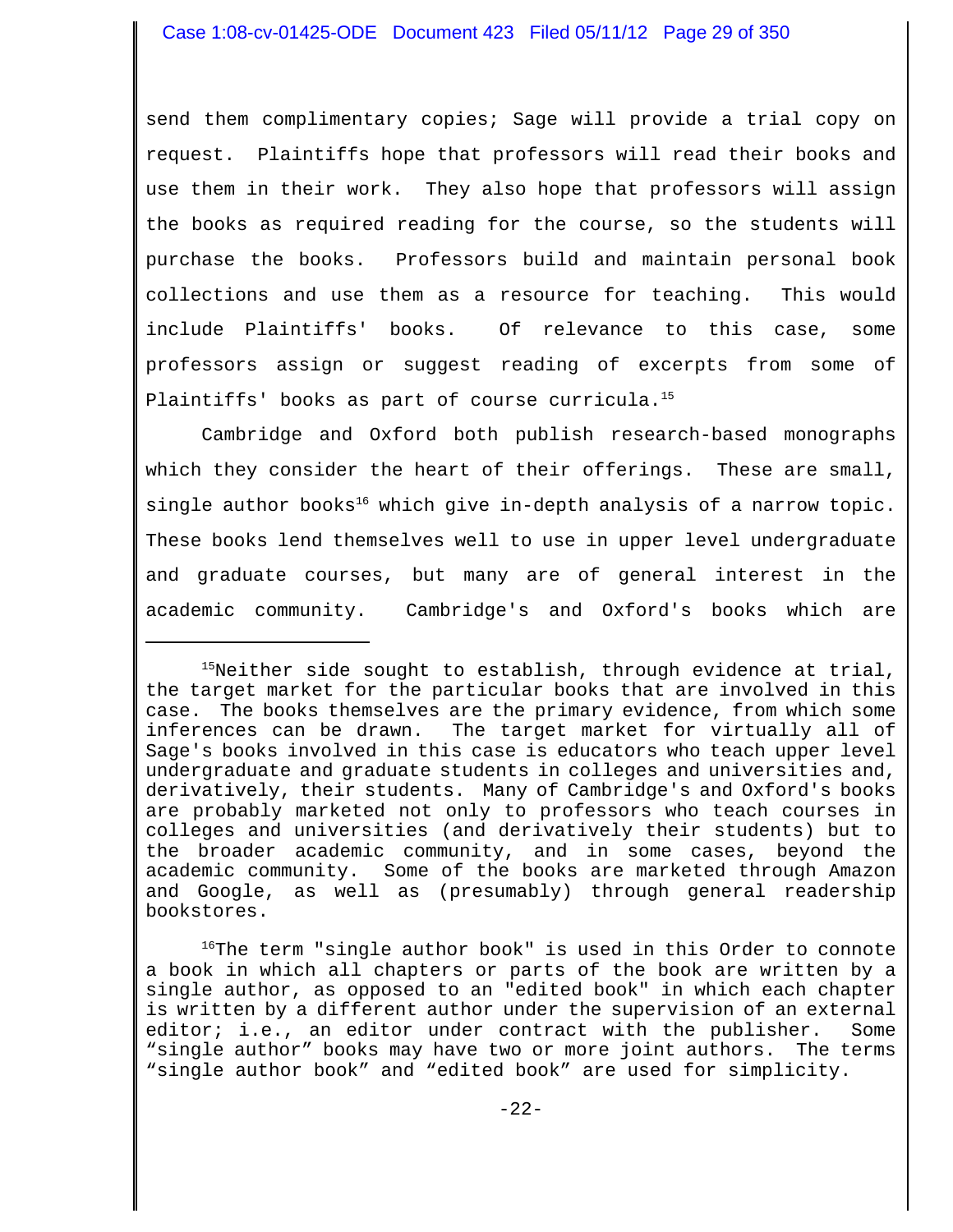involved in this case are of various types. They include researchbased monographs, instructional books, trade books (general readership books) and other works on academic topics.

Sage publishes, through its Higher Education Division, books which are primarily of interest to educators who teach upper level college or graduate courses for aspiring educators or teachers who are seeking a graduate degree. Almost all of Sage's books which are at issue in this case fall into that category; almost all of them pertain to the field of qualitative research.<sup>17</sup>

Cambridge, Oxford and Sage all publish edited books prepared by an external editor under contract with the publisher. $18$  These external editors--professors who are experts in their field- determine the scope of the work, select the chapter topics, select the contributing authors, and oversee, collect, review and edit the individual contributions (all subject to the publisher's approval).<sup>19</sup>

With respect to Cambridge's, Oxford's and Sage's books, authors of single author books and external editors receive royalties from book sales which are anywhere from two percent to fifteen percent.

<sup>19</sup>Plaintiffs also conduct an intensive in-house review. The books are also peer-reviewed.

 $17$ Qualitative research concerns the study of approaches to and methods for research in the social sciences and humanities. The books on qualitative research involved in this case present those approaches and methods which, in the author's opinion, are best in light of contemporary thinking. Based on the books in evidence, it appears that qualitative research is a highly theoretical field.

<sup>&</sup>lt;sup>18</sup>Sixteen of Sage's eighteen books which are at issue in this case are edited books in which individual chapters are contributed by various authors, who are professors with expertise in the relevant field. Ten of Cambridge's 25 books and five of Oxford's 21 books are edited books.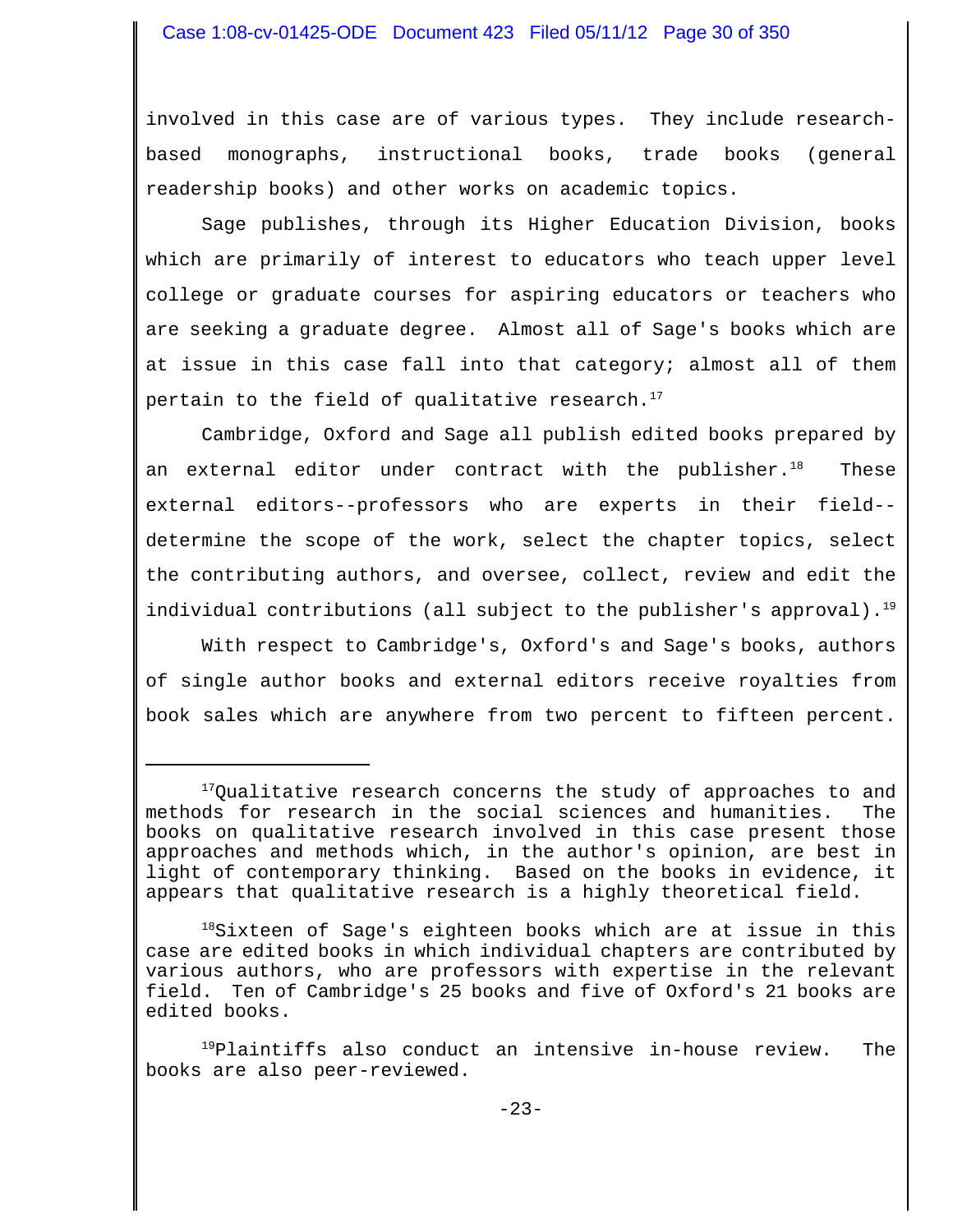Contributing authors do not receive royalties. They may receive a small honorarium and a few free books.

### The Copyright Clearance Center ("CCC")/Availability of Plaintiffs' Works Through CCC

CCC is a not-for-profit corporation headquartered in Danvers, Massachusetts [Tr. Vol. 11 at 164]. It licenses the copying of excerpts from copyrighted works to corporate, academic and other users for a fee, acting on behalf of publishers who opt to make their works available through CCC [Tr. Vol. 4 at 6-7]. The fee charged is calculated based on the number of pages the user seeks to copy. The licenses are called "permissions." CCC is the only reproduction rights organization in the United States [Tr. Vol. 11 at 163] and is the world's largest licensing organization for text licensing [Tr. Vol. 11 at 163-164]. It has no real competitors in that arena. CCC opened for business on January 1, 1978, the same day the Copyright Act of 1976, which codified the fair use defense, took effect [Tr. Vol. 4 at 6]. Its gross revenues in FY 2010 (the twelve month period ending June 30, 2010) were \$215,000,000. All three Plaintiffs have used and currently use CCC as a licensing agent, though permissions are not available for licensed copying of excerpts from all of Plaintiffs' books. CCC is a well-known source of licensed excerpts of copyrighted materials. Georgia State's 2009 Copyright Policy states that CCC is an available source for such excerpts.

CCC also coordinates and supports litigation efforts by publishers against perceived infringers. In this case, CCC and its counsel did the initial fact gathering concerning unlicensed copying of excerpts in the higher education community. Based on the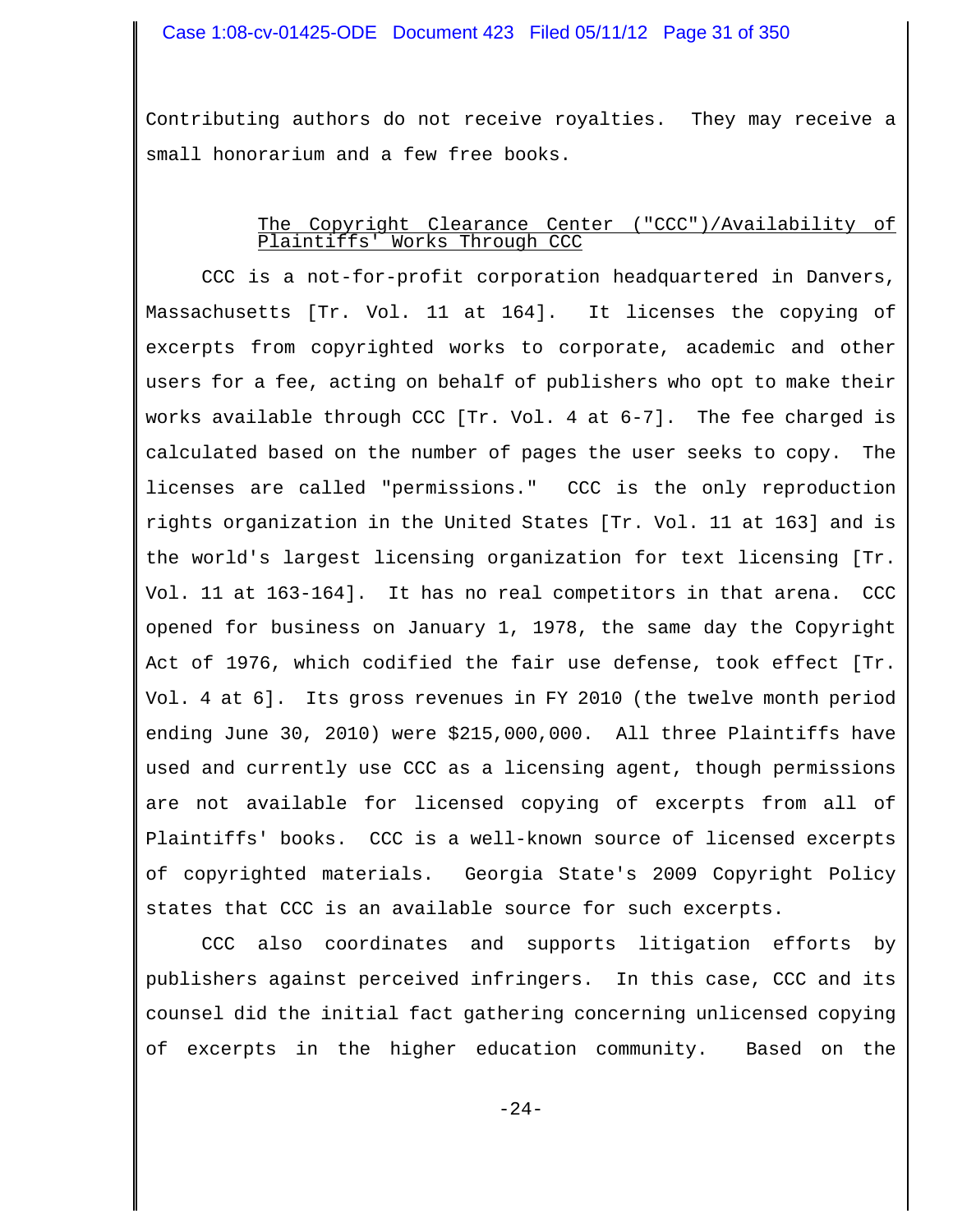testimony of Frank Smith, Niko Pfund, Carol Richman and Tracey Armstrong (that the Plaintiff-publishers agreed to "join" the litigation), the Court infers that CCC and AAP organized the litigation and recruited the three plaintiffs to participate. AAP and CCC are each paying one-half of Plaintiffs' litigation expenses including attorneys' fees in this case.

CCC offers numerous types of permissions services to various categories of users, including corporate, educational, and institutional users. Three of these services were addressed by the evidence in this case. One is the Academic Permissions Service ("APS"), which licenses educational users to make print copies on a per-use basis. APS began in 1991. CCC also offers an electronic course content service ("ECCS") through which college and university libraries may obtain licenses to make digital copies on a per-use basis. This program is directed at electronic reserves systems such as Georgia State's ERES system. ECCS began in 1997. Only a small percentage (twelve percent) of the works that were available through APS were available through ECCS in 2008. There is no specific evidence as to what that percentage was in 2009. The third CCC service discussed at trial, the Academic Repertory License Service, began in 2007.

Overall, CCC is able to license excerpts from 60% of Cambridge's works. Of relevance in this case, Cambridge has chosen not to license, through CCC or otherwise, excerpts from its reference works and some of its books on language including teaching English as a second language [Frank Smith, Tr. Vol. 1 at 70].

Mr. Smith was not asked during his examination to identify the Cambridge books which were available for licensed copying in 2009.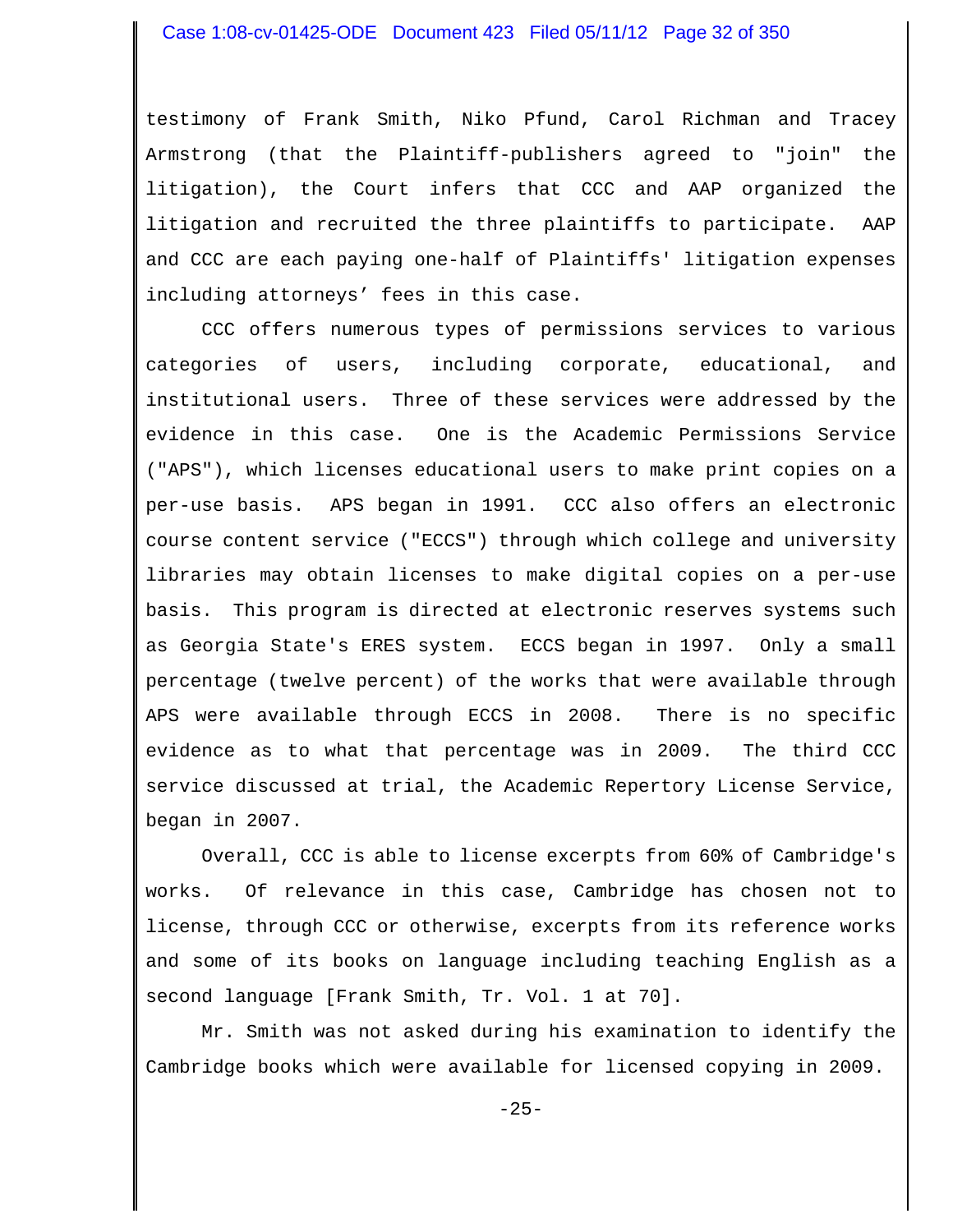Oxford's Acting President, Niko Pfund, gave a rough estimate that CCC currently (in 2011) licenses the copying of excerpts from over 90% of Oxford's titles [Niko Pfund, Tr. Vol. 3 at 70]. He did not state what the percentage was in 2009.

Mr. Pfund testified concerning what licenses for various excerpts of Oxford's works would have cost, had permissions been paid. During this examination he was directed to Joint Exhibit 5 which was up on a screen in the courtroom. Plaintiffs' counsel pointed to the portion of the exhibit which showed what a particular excerpt of each book in question would have cost [See Tr. Vol. 3 at 94-109]. Initially the questions were phrased as, for example, "can you confirm that if this excerpt had been permissioned it would have cost X dollars?" [See, e.g., Tr. Vol. 3 at 95, 96, 99 lines 20-22]. The witness looked at the screen and answered yes. Subsequently the form of the questions shifted to this format:

- Q. And back up to the screen, I would ask you again to confirm please that as of the date of this use the suggested retail price, list price for this work was 65 dollars?
- A. Yes.
- Q. And that it was available or would have been available for permissioning per student for this length of excerpt at a cost of \$1.68?
- A. Yes.

[Tr. Vol. 3 at 100, 101].

- Q. And back up to the Joint Exhibit please at C-16, ask you to confirm that the suggested retail list price for that work as of the fall of 2009 was \$19.59?
- A. Correct.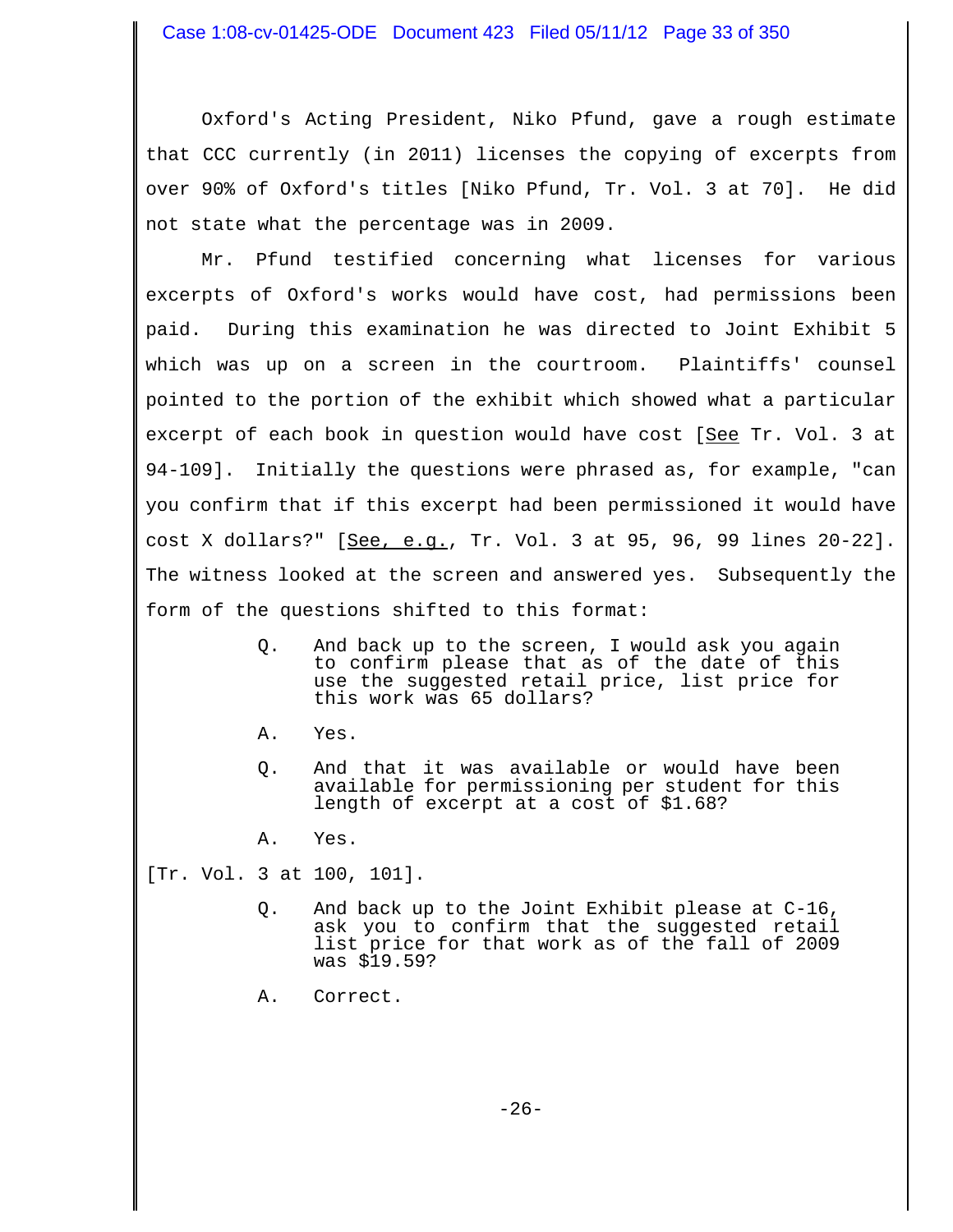- Q. And that the excerpt used was available per student for licensing at a cost of \$3.12?
- A. Yes.

[Tr. Vol. 3 at 103].

These questions did not establish that any of the works were available for permissions. After hearing and observing Pfund's testimony, the Court finds that he probably did not think he was being asked whether the books were available for permissions, as opposed to being asked to publish what was shown on Joint Exhibit 5. It is not clear that this was counsel's intention either. The Court is also unconvinced that Pfund knew whether licensed excerpts of these particular books were available. In any event, Pfund's testimony itself did not establish that these books were available for licensed excerpts. Joint Exhibit 5 does not establish that either, as it does not state whether the works actually were available through CCC. It only states what the excerpt would have cost, based on standard per-page rates charged by CCC for Oxford excerpts. There is documentary evidence showing that some but by no means all of these works were available for permissions in 2009.<sup>20</sup>

CCC currently (2011) handles permissions for all of Sage's works [Carol Richman, Tr. Vol. 2 at 90]. There is no testimony concerning whether this was the case in 2009. However, documentary evidence shows that many though not all of Sage's works at issue in this case generated permissions revenue from CCC during the period from July 1, 2004 to December 1, 2010. Also, Sage has its own in-house

 $^{20}$ A chart attached to this Order shows the APS and ECCS revenue that each work has earned through CCC and through Sage's in-house permissions program.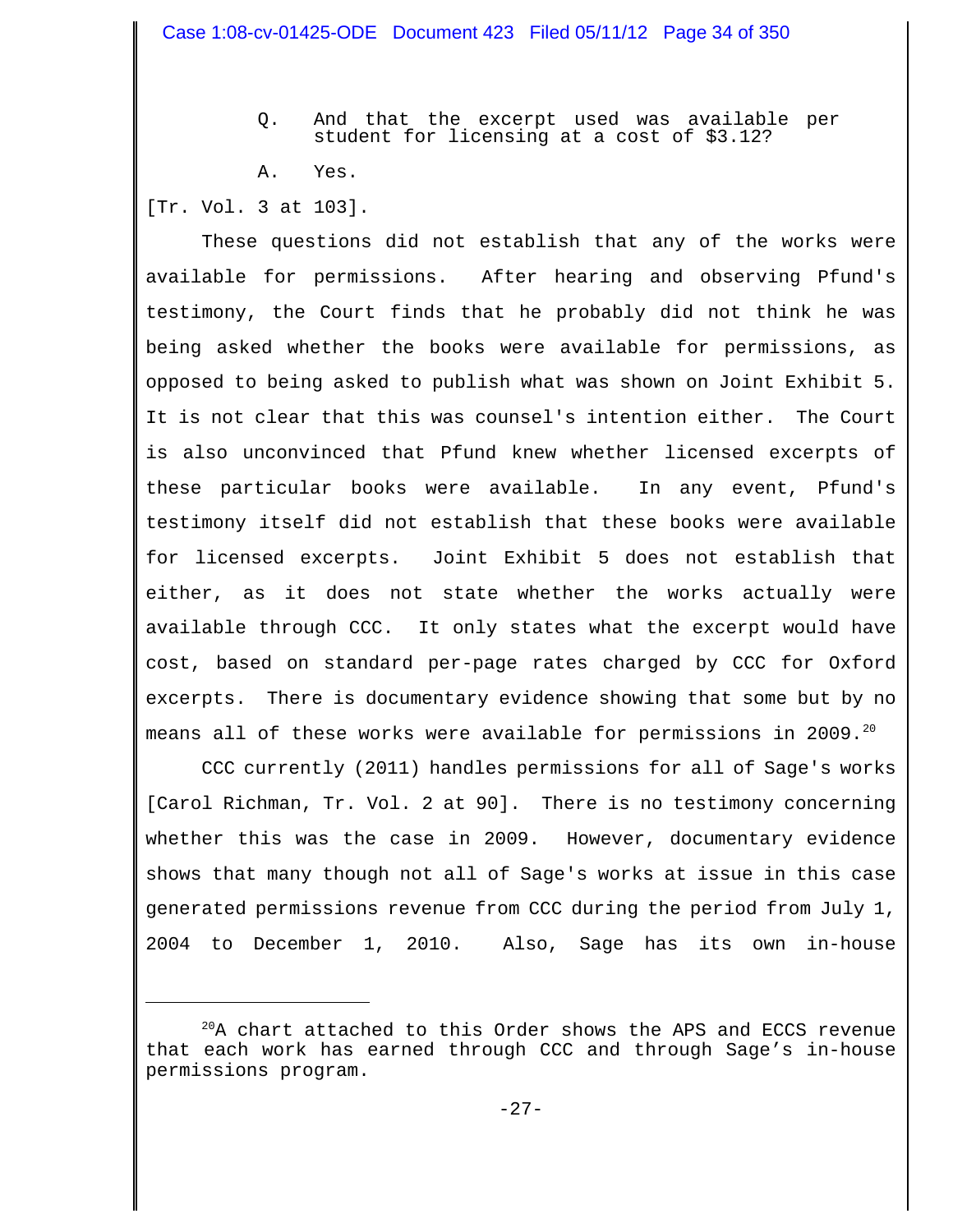### Case 1:08-cv-01425-ODE Document 423 Filed 05/11/12 Page 35 of 350

permissions and licensing program which markets chapter excerpts in digital form, as discussed below. Thus, it is inferred that licensed excerpts from all of Sage's works were readily available in digital format in 2009.

 Users typically access APS and ECCS by going online to CCC's website. They type in the name of the book and page numbers for the excerpt they seek to copy. The system advises whether licenses are available for print and also for digital reproductions. If the publisher has preauthorized release of excerpts from the book, and payment is available through a credit card or existing account, the order is approved instantly and the license is issued within a few hours. If there is no preauthorization, CCC seeks authorization from the publisher. In 2009 it took up to two weeks to obtain permission for these orders. CCC is able to approve 85-90% of all APS requests and about 70% of all ECCS orders [Stipulated Facts, Doc. 278-3 at No. 29].

Each Plaintiff called an executive or management level representative to testify; none of them were asked by either side to identify the books which were preauthorized for release in 2009 or currently. CCC's representatives did not offer this testimony either. Presumably, this information is readily available in CCC's computer system.

Finally, CCC offers an Academic Repertory License Service which affords subscribers access to excerpts from about nine million titles. This service began in 2007. In 2009 digital licenses for excerpts from a million and a half (seventeen percent) of these works were available. The percentage which is currently available is unstated. The lesser availability of digital excerpts is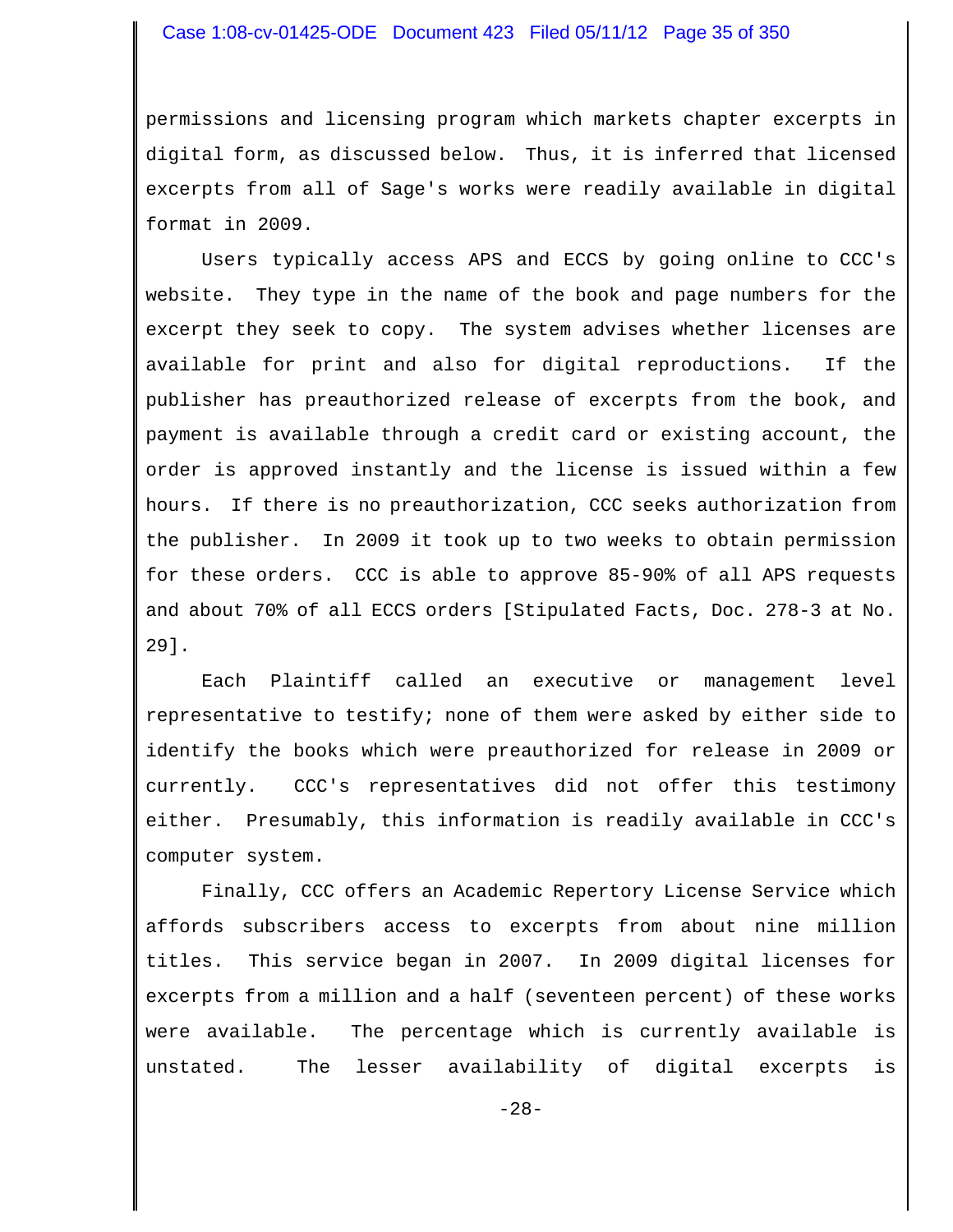attributable to the following: (1) some publishers are concerned that they may not have the right to authorize distribution in digital as opposed to print format; (2) some publishers are reluctant to place digital copies of their works in the stream of commerce; and (3) sometimes publishers, for whatever reason, simply prefer limiting sales to the whole book. Cambridge did not and does not participate in this program; Oxford participated in 2009 only with its journals, not with its books. Oxford currently participates in this program. Sage participates in this program currently and did so in 2009.

The Academic Repertory License Service offers a set group of titles approved by CCC; individual subscribers cannot vary this group. The cost varies for different schools, depending on a variety of factors including the number of students and the ratio of graduate students to the overall student body. Where subscribers wish to copy an excerpt from a work which is not included in the program, they may do so by submitting an order through the APS or ECCS programs at the usual rates. There is no discount for subscribers to the annual program. Georgia State did not and does not participate in the annual licensing program. CCC's estimate is that it would cost Georgia State \$114,000 per year plus a 20% start up fee to subscribe to this program.

With respect to both APS and ECCS, publishers determine how much CCC will charge to license copying of their materials. This fee is for permission to copy only; the user must then make the desired number of photocopies or scan and place the electronic excerpt online. Thus, CCC does not provide any material to the user; it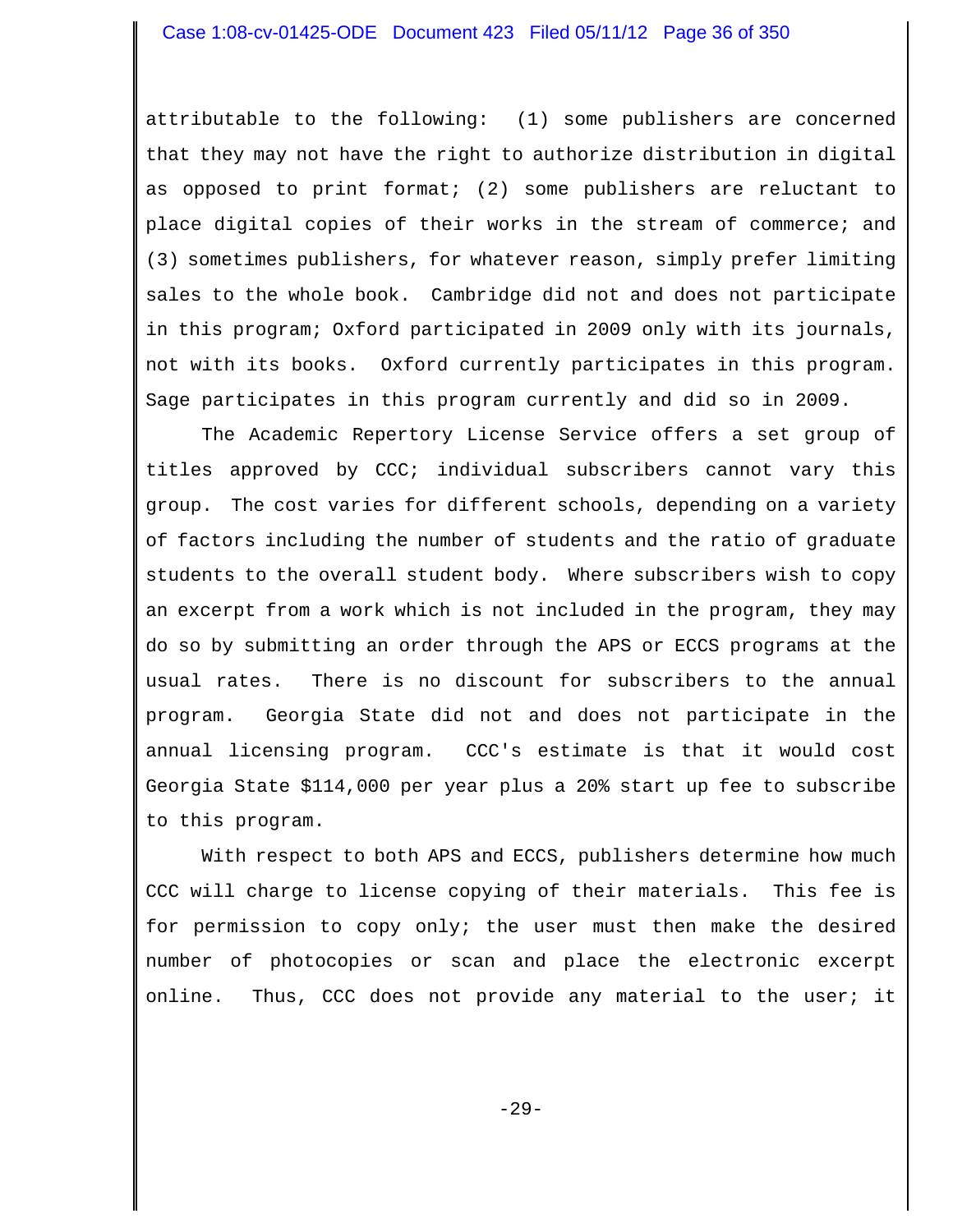simply charges for a license.<sup>21</sup> The per-page charge is currently anywhere between 10 and 25 cents for academic users, as chosen by the publisher. Sage currently stipulates 14 cents per page (unspecified whether APS, ECCS or both); Oxford 12 cents (unspecified whether APS, ECCS or both); and Cambridge 11 cents for APS and 15 cents for ECCS. In addition, CCC charges a \$3.50 service charge (\$3.00 in 2009) per order. The permissions fees are split between each publishing house and CCC, with 85% going to the publishing house. Publishers specify what percentage of book pages may be excerpted. CCC's "default setting" is 25% or two chapters, whichever is greater.

CCC states that its licensing programs are "net of fair use." This means that the licensing fees do not take fair use into account. CCC does not furnish advice to users concerning whether a particular use is a fair use.

All three Plaintiffs have in-house permissions departments. Of the permissions income which Oxford currently (2011) receives, about 90% comes from CCC. Cambridge's estimate is 95%. The record does not show which of Oxford's and Cambridge's works earned in-house permissions fees in or before 2009. In-house permissions fees were earned by almost all of Sage's books which are involved in this case in or before 2009. For some books Sage's in-house permissions fees aggregate to substantial amounts. For in-house orders Sage charges twelve cents per page, two cents less per page than CCC. Sage distributes digital copies to users as a PDF file attached to an email [Tr. Vol. 2 at 80].

 $21$ Presumably there is a written license agreement, although it is not in evidence.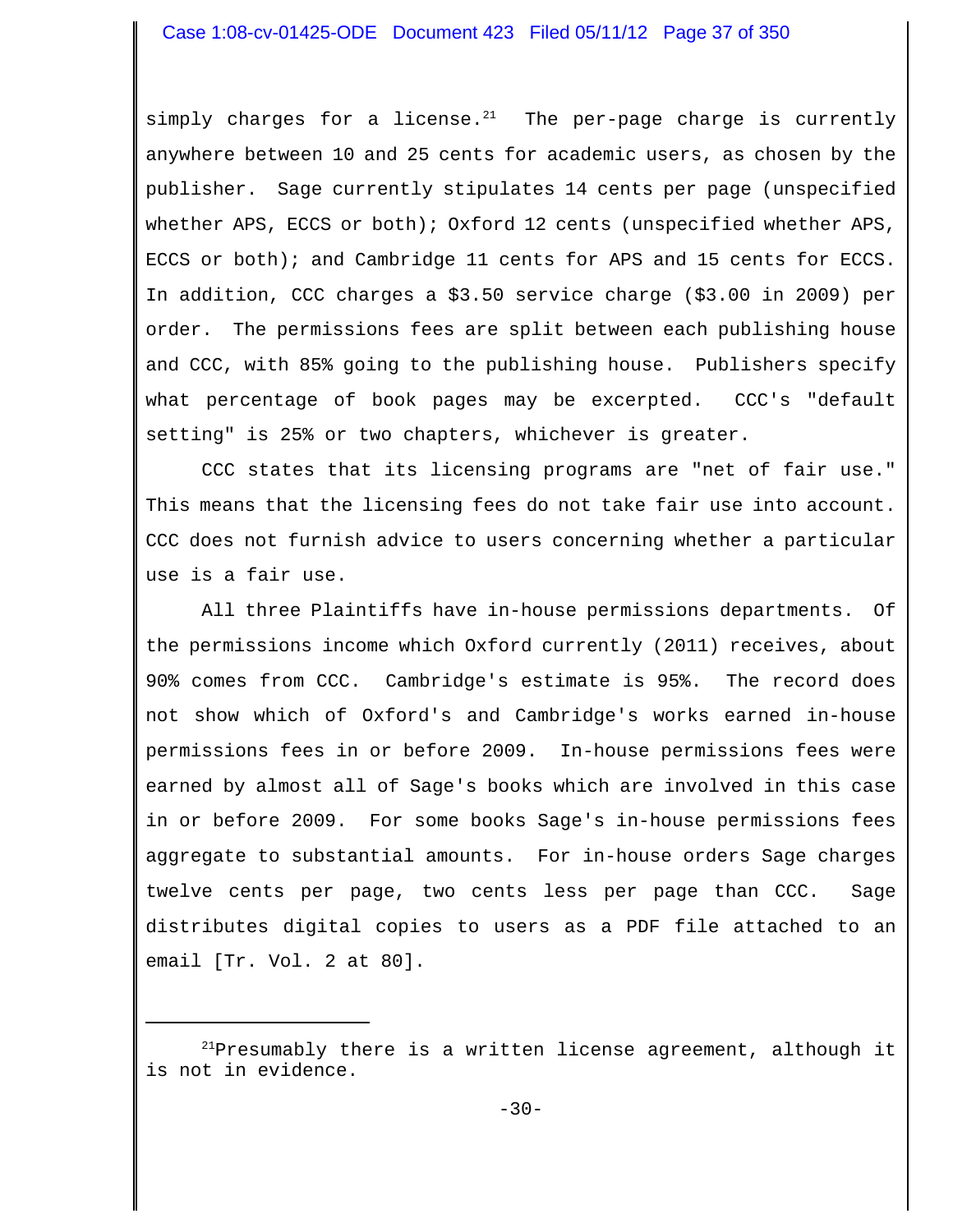All of the Plaintiffs sell books in e-book format. For example, Cambridge offers *Cambridge Companions Online*, a reference book product, and *Cambridge Histories Online*, to which institutions can subscribe. Several books in the *Companion* series, and *The Cambridge History of China*, *Volume 8*, *Part 2*, are at issue in this case.

Plaintiffs earn considerable annual rights and permissions income through CCC. CCC made rights and permissions payments to Cambridge, Oxford and Sage totaling  $$4,722,686.24$  in FY 2009<sup>22</sup> and \$5,165,445.10 in FY 2010 [Stipulation Nos. 33 and 34; Doc. 276; Pls. Exs. 3, 4, 199, 200, 346, 347]. The per-Plaintiff average in FY 2009 would be \$1,574,228.74. However, these totals include payments which have no demonstrated relevance to this case due to lack of supporting evidence. These payments are: Foreign Authorization Service (FAS), Digital Repertory Amendment (DRA), Annual Authorization Service (AAS), Transactional Reporting Service (TRS), Non-Title FAS (NTS), Digital Permissions Service (DPS), Rightslink (RLNK), and Republication Licensing Service (RLS). They are incorrectly grouped with APS, ECCS, and  $AACL<sup>23</sup>$  revenue in the referenced exhibits. In each of the two years only a small portion of permissions were paid under the APS, ECCS, and AACL programs, as follows:

 $22$ CCC's fiscal year. FY 2009 is the year ending June 30, 2009.

 $23$ AACL is identified as "Academic Annual Copyright License," which presumably is the same as the Academic Repertory License Service.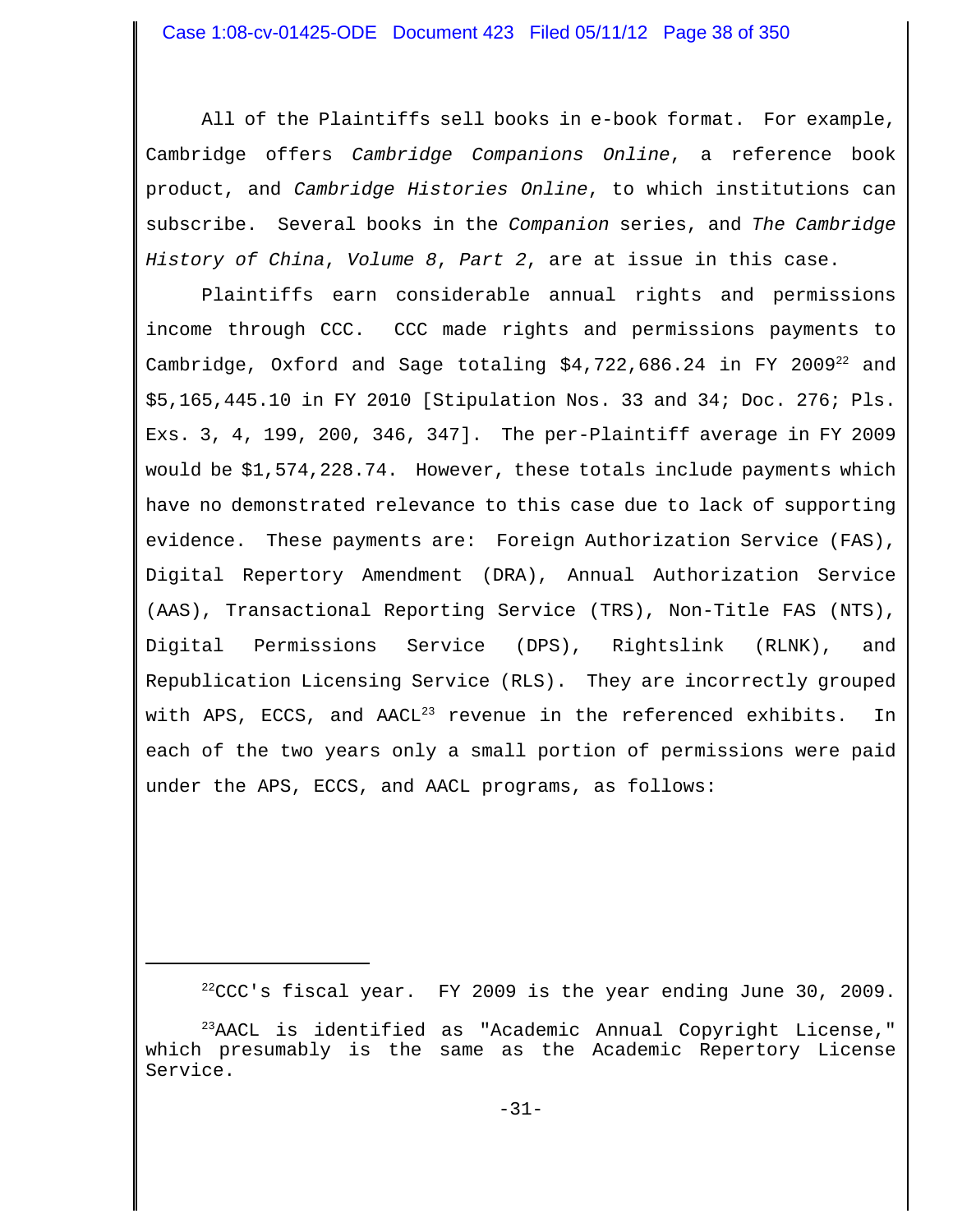| Case 1:08-cv-01425-ODE Document 423 Filed 05/11/12 Page 39 of 350                                                                     |                                                                            |                                                                            |
|---------------------------------------------------------------------------------------------------------------------------------------|----------------------------------------------------------------------------|----------------------------------------------------------------------------|
| APS, ECCS, AND AACL PERMISSIONS PAID BY CCC TO PLAINTIFFS<br>Twelve Months Ending June 30, 2009<br>(Plaintiffs' Exhibits 3, 199, 346) |                                                                            |                                                                            |
| Cambridge<br>Americas Branch                                                                                                          | Oxford                                                                     | Sage                                                                       |
| APS \$322,823.55 APS \$410,136.66<br>ECCS $\frac{$81,671.35}{$404,494.90}$                                                            | ECCS $\frac{$70,485.81}{$480,622.47}$                                      | APS \$267,098.93<br>ECCS $\frac{$85,660.91}{$352,759.84}$                  |
| Twelve Months Ending June 30, 2010<br>(Plaintiffs' Exhibits 4, 200, 347)                                                              |                                                                            |                                                                            |
| Cambridge<br>Americas Branch                                                                                                          | Oxford                                                                     | Sage                                                                       |
| APS \$313,008.39<br>$ECCS \frac{1}{2}$ 95,406.38<br>\$408,414.77                                                                      | APS \$377,938.05<br>ECCS $$96,940.75$<br>AACL \$ 11,592.54<br>\$486,471.34 | APS \$273,040.81<br>ECCS \$124,860.17<br>AACL \$ 55,995.83<br>\$453,896.81 |

APS income is dominated by payments for printed coursepacks [Frank Smith, Tr. Vol. 2 at 34]. It usually is paid by commercial copy shops; to that extent it will be unaffected by the outcome in this case, which is specific to educational uses by not-for-profit educational institutions.

Plaintiffs' aggregate net sales revenues for FY 2009 were \$507,804,000.00 [Doc. 278-4, Stipulations 92-94]. Dividing the total by three, the average net sales revenue per Plaintiff was  $$169, 268, 000.00.^{24}$  On average, each Plaintiff earned  $$412, 625.73$  from permissions through APS and ECCS in FY 2009. Dividing the average per-Plaintiff combined APS and ECCS permissions by the average net revenue earned by each Plaintiff determines that, on average, APS and

 $24$ The fiscal years for the three Plaintiffs vary; none correspond exactly to CCC's fiscal year. Also, the record contains only revenue (not net revenue) figures for Cambridge. Therefore, the percentage calculations are imprecise.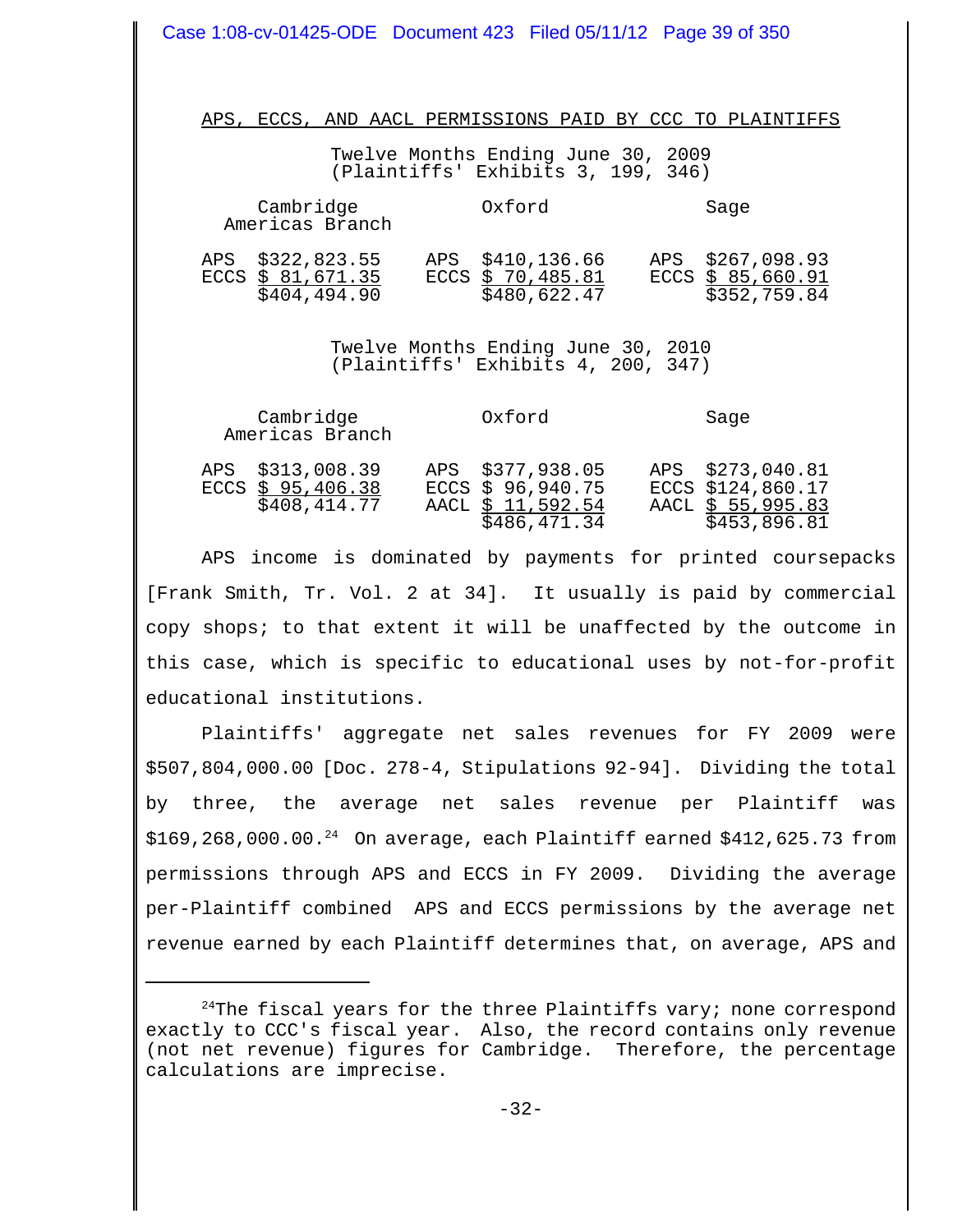ECCS permissions represent .0024 (one-quarter of one percent) of net revenue in FY 2009 for each of the Plaintiffs. If the calculation is limited to ECCS income (an average of \$79,272 per Plaintiff), the percentage would be .00046 (five one-hundredths of one percent) of average net revenues. Even if all of the types of permissions payments reflected in Plaintiffs' referenced exhibits are included, this income would represent an average of .0093 (nine-tenths of one percent) of net revenues per Plaintiff for FY 2009.

When permissions are paid by CCC to Plaintiffs, Plaintiffs in turn remit a small percentage as royalties to authors (but not contributing authors) and external editors, as set by their contracts, reducing the percentage of CCC revenue retained by each Plaintiff-publisher.

Plaintiffs offered no trial testimony or evidence showing that they lost any book sales in or after 2009 on account of any actions by anyone at Georgia State. The Court finds that no book sales were lost. Plaintiffs did lose a small amount of ECCS or other digital permissions revenue from users at Georgia State in 2009, as detailed below in the discussion of individual infringement claims.

If students at Georgia State had been required to pay for use of small excerpts of Plaintiffs' works in 2009, there would have been some small overall increase in the cost of education, assuming that the charge for excerpts would be included in the tuition and spread across the student body. If individual students had to pay the cost of excerpts, the total of all permissions payments could be significant for an individual student of modest means.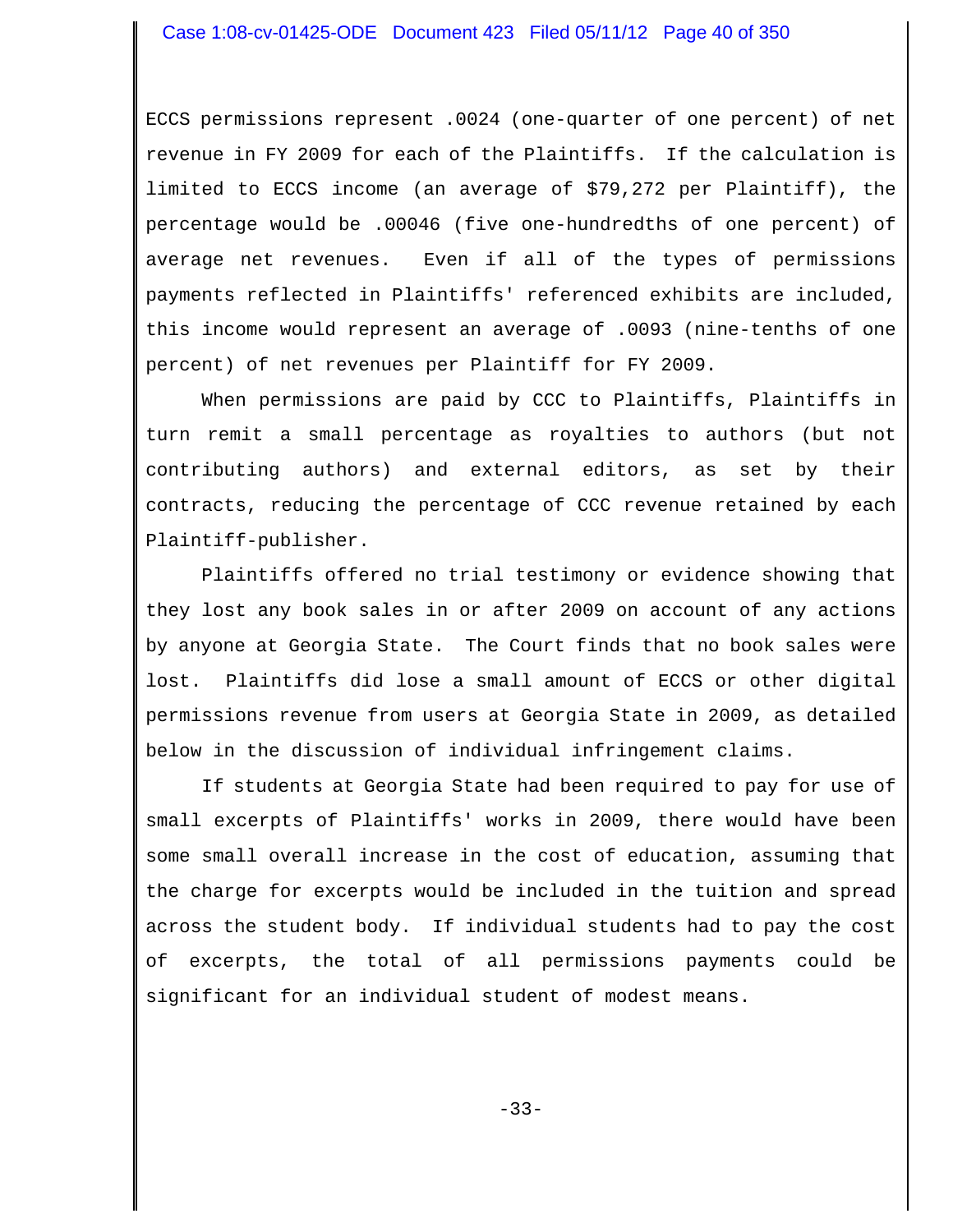#### Georgia State University

 Georgia State University ("Georgia State") is a public university that is a unit of the University System of Georgia [Stipulated Facts, Doc. 278-3 at 6]. The Board of Regents of the University System of Georgia ("Board of Regents") has supervisory authority over all of the universities in the University System of Georgia and elects the President of Georgia State [Id.]. Georgia State is located in downtown Atlanta, Georgia, spreading over many blocks [Mark Becker Dep., Doc. 316 at 8]. Over 31,000 students are enrolled, including 8,500 graduate/professional students. Georgia State provides residential facilities for approximately 4,000 students [Id. at 8-9]. Other students either live in apartments nearby or commute [Id. at 13]. A very significant percentage of Georgia State's students commute from outlying counties of the metropolitan Atlanta area [Id.]. Tuition is approximately \$3,500 per semester for in-state students [Id. at 10].

Defendant Mark P. Becker is the President of Georgia State [Stipulated Facts, Doc. 278-3 at 6]. He is the chief administrative officer and has supervisory authority over its administrators [Id.]. Defendant Nancy Seamans is the Dean of Libraries [Id.]. She has supervisory authority over the library staff responsible for Georgia State's electronic reserves system and is responsible for ensuring that the library complies with the policies of the Board of Regents [Id.]. Defendant J.L. Albert is the Associate Provost for Information Systems Technology  $[\underline{Id.}]$ . He has supervisory authority over the staff who run Georgia State's electronic uLearn course management system [Id.]. Defendant Risa Palm is the Senior Vice President for Academic Affairs and Provost [Id.]. She is responsible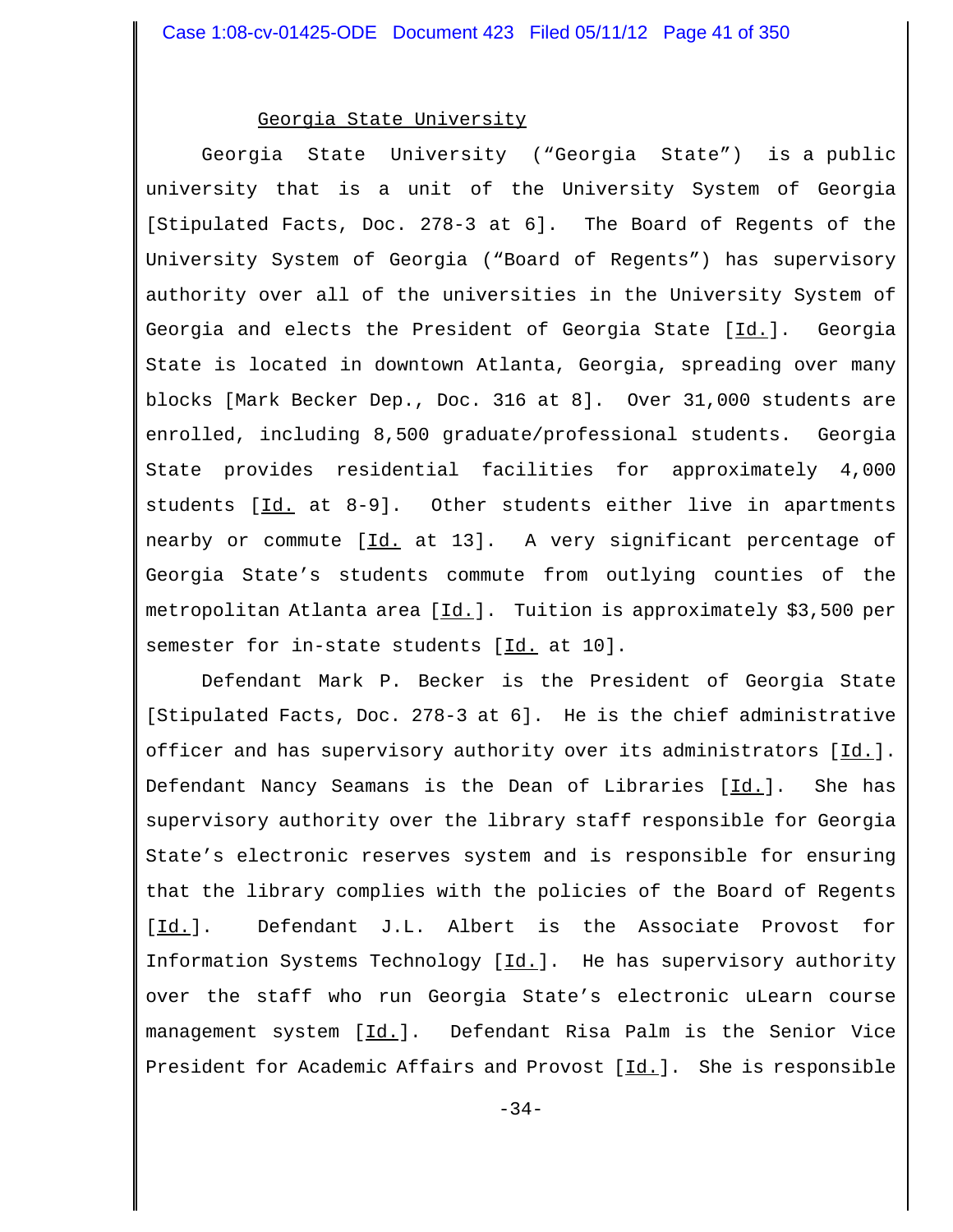for monitoring Georgia State's academic administration, including compliance with federal copyright law [Id.]. The remaining Defendants are members of the Board of Regents as previously stated. All of the Defendants have been sued in their official capacities only [Id.].

Georgia State's library budget in 2009 was about \$11 million. More than half went to personnel and operating costs; the remainder went to acquisition costs including print and electronic materials [Nancy Seamans, Tr. Vol. 12 at 85]. Georgia State spent close to \$4 million on licensed electronic materials in 2009. This includes licensed electronic materials from journals. APS license fees are paid by commercial printers that prepare coursepacks.<sup>25</sup> The coursepacks are sold at cost in Georgia State's bookstore. Georgia State does not pay license fees for electronic distribution of excerpts of copyrighted books when the professor using the work determines that fair use applies.

ERES is an online reserves system of digital files that are stored on a computer server [Tr. Vol. 4 at 95]. Georgia State has used ERES as a means of electronically distributing course materials since 2004 [Tr. Vol. 4 at 94]. Georgia State's library staff is responsible for and manages the ERES system [Tr. Vol. 4 at 95; Doc. 278-3 at 6].

Software is available which would allow the library staff to place a permissions order with CCC using ERES. CCC could approve the order electronically. The potential exists for creating a seamless

 $^{25}$ A coursepack is a collection of excerpts from various sources chosen by a professor and then photocopied and assembled into a packet that students purchase as assigned reading for a course.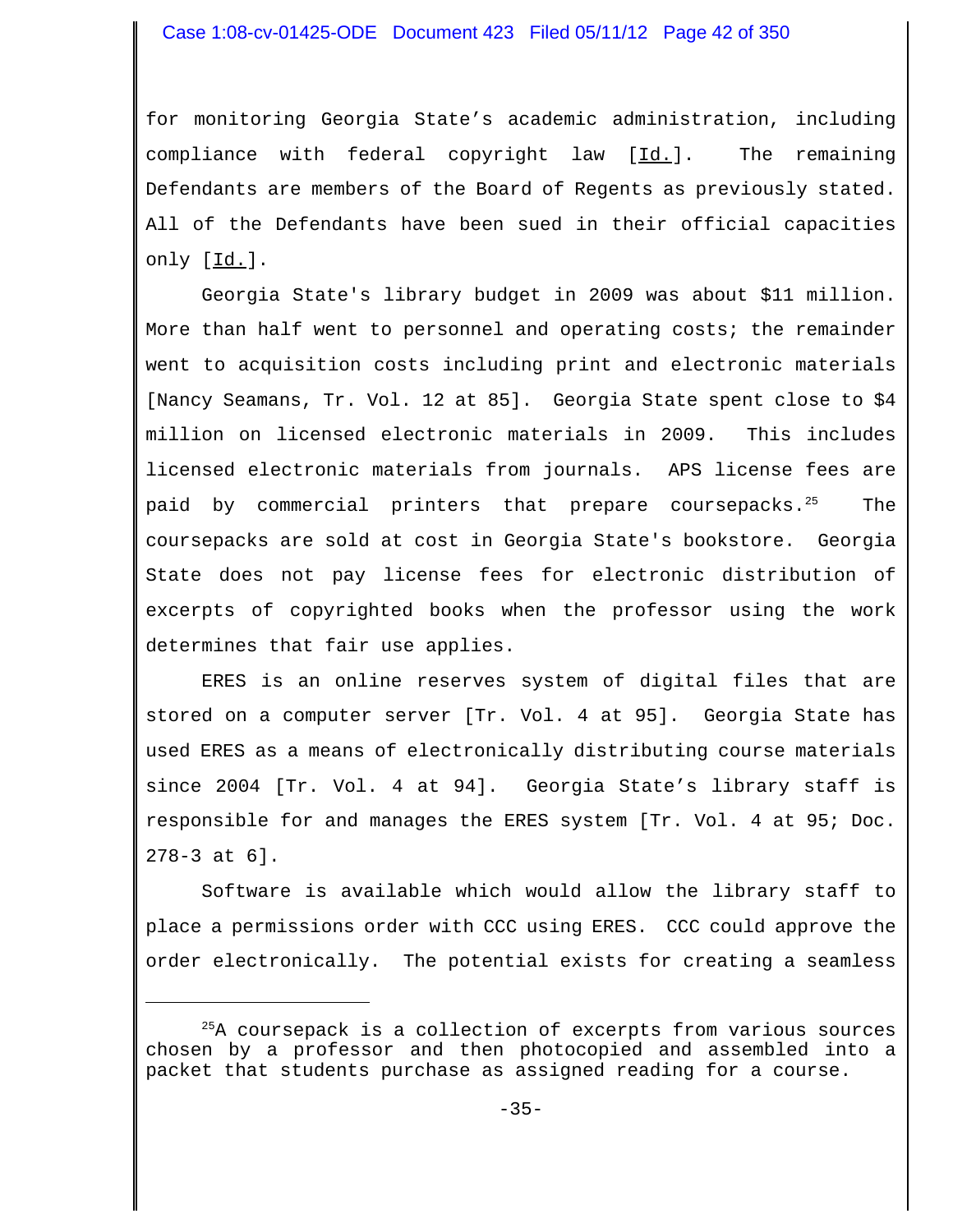interface which would allow orders to be placed and approved in a matter of minutes. Of course, the efficiency of this system would be contingent on the ready availability of an excerpt from the particular copyrighted work. Based on the particular uses involved in this case, the Court is skeptical that this system would have worked for Georgia State in 2009. Library staff would have had to engage in a good bit of back-and-forth communication with CCC and the professors to determine whether the material would be available on a timely basis and if not, what material to substitute. Digital access to many of the works would not have been available at all.

### The Excerpts at Issue in this Case

Almost all of the 75 excerpts at issue were assigned as supplemental readings in graduate level or upper level undergraduate courses. By "supplemental" the Court does not necessarily mean optional; in many cases the excerpts were required reading. All of the courses were in the social science or language fields. Professors specified on the course syllabus $26$  that certain books were required to be purchased; in addition, the students were directed to the listed excerpts which were posted on ERES. The supplemental readings are all from books which are properly classified as informational. None are fiction. They all address topics which lend themselves to incorporation into the social science and language courses involved in this case. Most of the books are not textbooks in that they are not specifically intended for student instruction.

 $26$ The course syllabi are in the record, as are all of the books from which the excerpts were taken.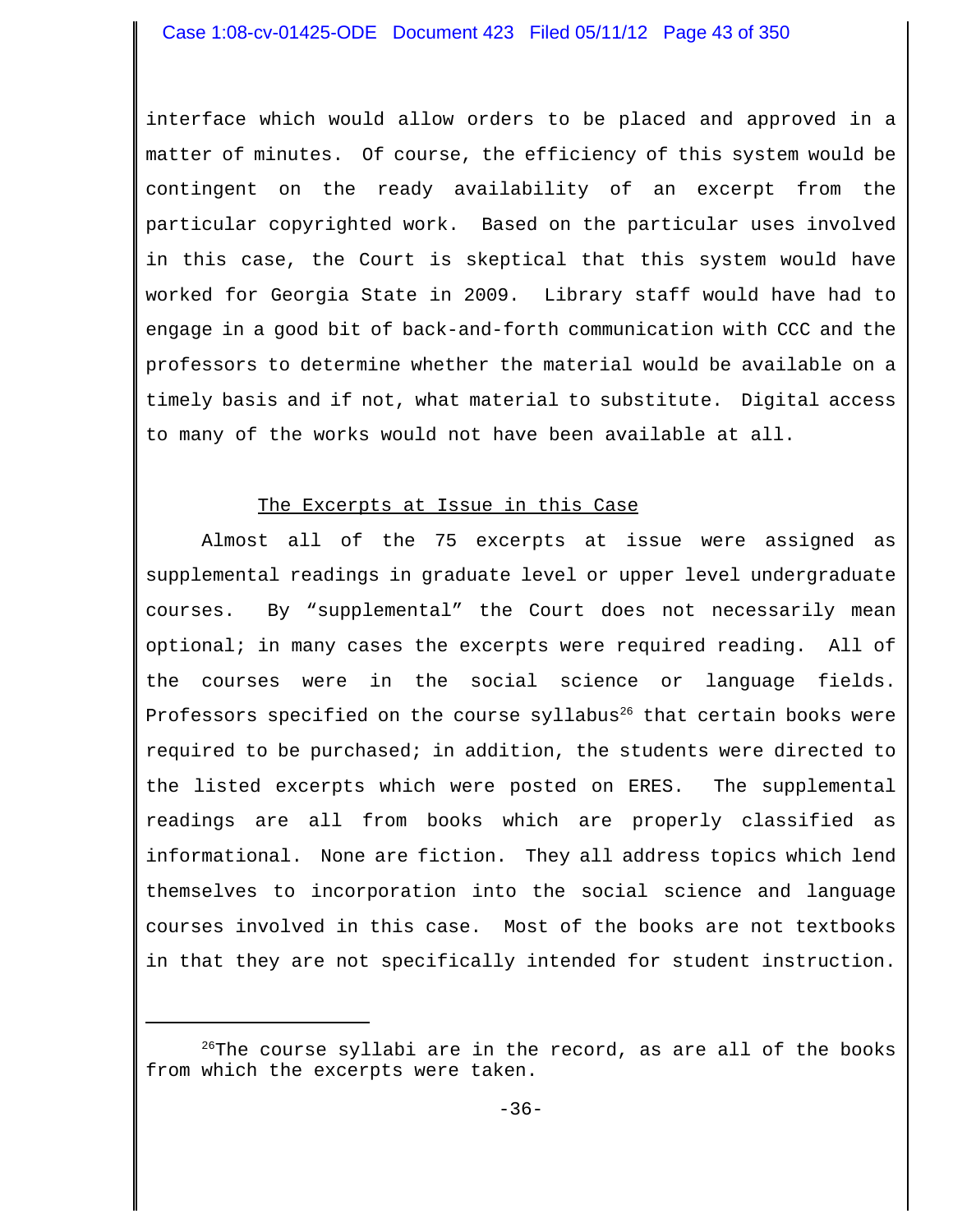They all address topics which would be of interest to an educator in the subject area addressed by the book. Some of the books would be of interest both within and beyond the academic community. The edited books are "in the halfway house between textbooks and monographs" [Frank Smith, Tr. Vol. 1 at 53-54]. The single author books tend to be small books with a narrow, in-depth focus, averaging 366 pages per book. $27$ 

The excerpts are extra readings which supplement the purchased books so as to provide a fuller, richer course curriculum at a lesser cost than would be the case if the students had to buy extra books or pay permissions fees for the excerpts.

Seventy five excerpts from 64 books will be examined in this Order. The excerpts were selected by 23 professors for 29 courses in three semesters in 2009. On average these excerpts were 10.1% of the pages in the copyrighted books. Fifty six of the excerpts were comprised of one chapter or less from 54 of the books. On average these books have sixteen chapters. Fifteen of the excerpts are two or more chapters of a multichapter book, with the ratios of chapters used to total chapters being 2/25, 2/9, 2/8, 2/10, 3/12, 2/10, 3/9, 2/15, 4/44, 7/44, 3/36, 2/36, 2/30, 2/10, 2/15.<sup>28</sup> The remaining four excerpts are from books that are not divided into chapters.

 $27$ The single author books at issue in this case have the following number of pages, on average: Cambridge 295; Oxford 320; Sage 483. The edited books tend to be longer, averaging 494 pages for Cambridge, 427 pages for Oxford, and 614 pages for Sage.

<sup>&</sup>lt;sup>28</sup>Chapter numbers are rounded up so that an excerpt of between one and two chapters is expressed as two chapters. But most of the chapters are whole chapters.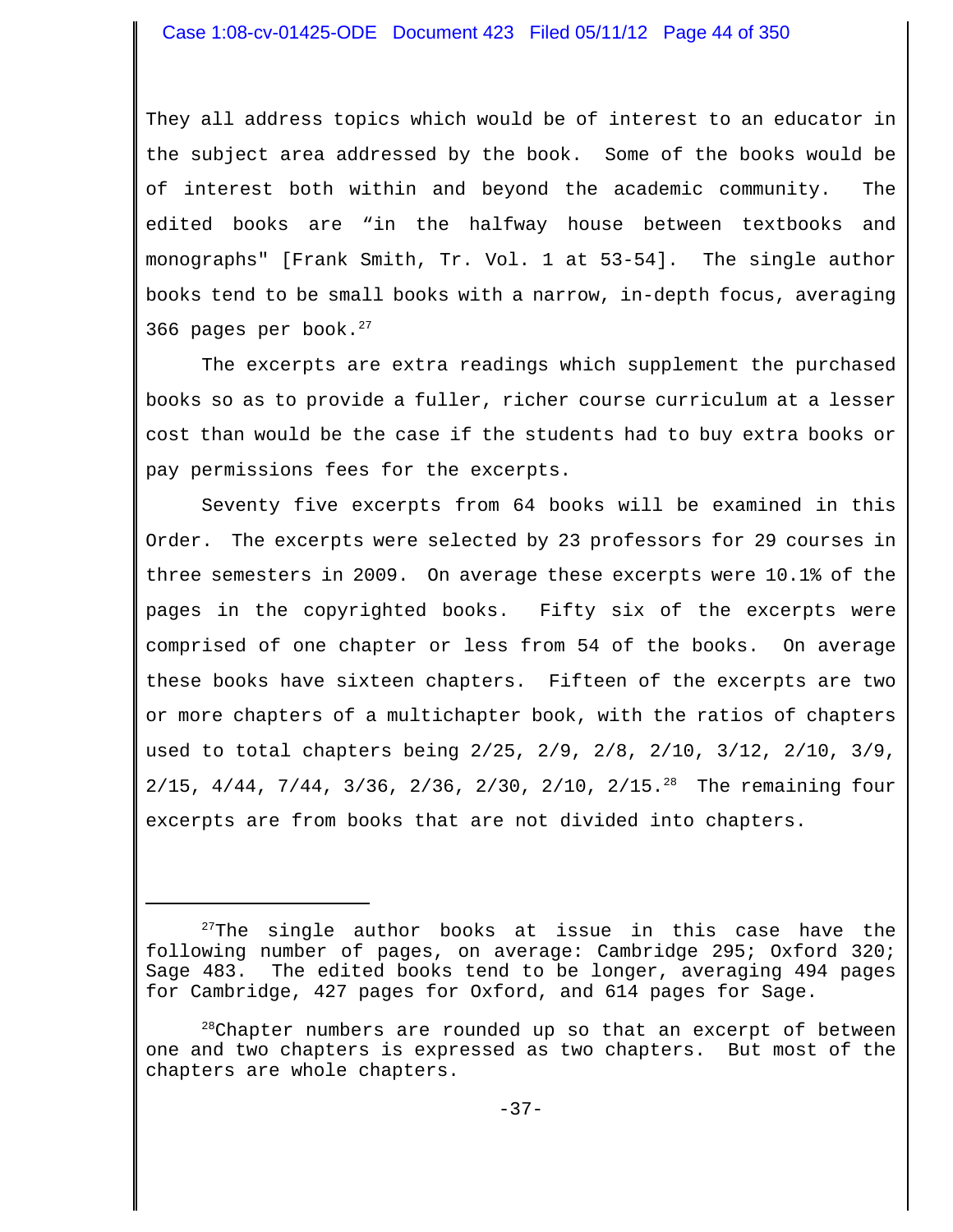## Georgia State's 2009 Copyright Policy

Between 2004 and early 2009 Georgia State had a copyright policy (the Regents' Guide to Copyright) which described the prohibitions on copying in the Copyright Act and the basic elements of fair use. While the policy did not state what percentage of a copyrighted work could legitimately be copied, some professors who testified at trial believed (and, the Court infers, others did as well) that copying as much as 20% of a copyrighted work was acceptable as fair use. Plaintiffs' First Amended Complaint alleges that the old copyright policy "endorses the unlicensed copying of up to twenty percent of a work" [Doc. 39, ¶ 28 filed Dec. 15, 2008].

On February 17, 2009 the Board of Regents introduced a new copyright policy for University System of Georgia schools, including Georgia State [Doc. 278-3 at 11]. The 2009 Copyright Policy was the result of efforts by a committee which considered whether to revise or replace the Regents' Guide to Copyright [Defs. Ex. 145; Tr. Vol. 12 at 50-54]. Because the 2009 policy did replace the Regents' Guide to Copyright, the Court infers and finds that the 2009 Copyright Policy had at least the tacit approval of the Board of Regents. The 2009 Copyright Policy explicitly makes professors responsible for determining whether a particular use is a fair use [Defs. Ex. 528; Tr. Vol. 12 at 59-68]. Professors must complete a fair use checklist which is included as part of the 2009 Copyright Policy [Defs. Ex. 528].

The 2009 Copyright Policy significantly reduced the unlicensed copying of Plaintiffs' works (and, by inference, the works of other publishers) at Georgia State.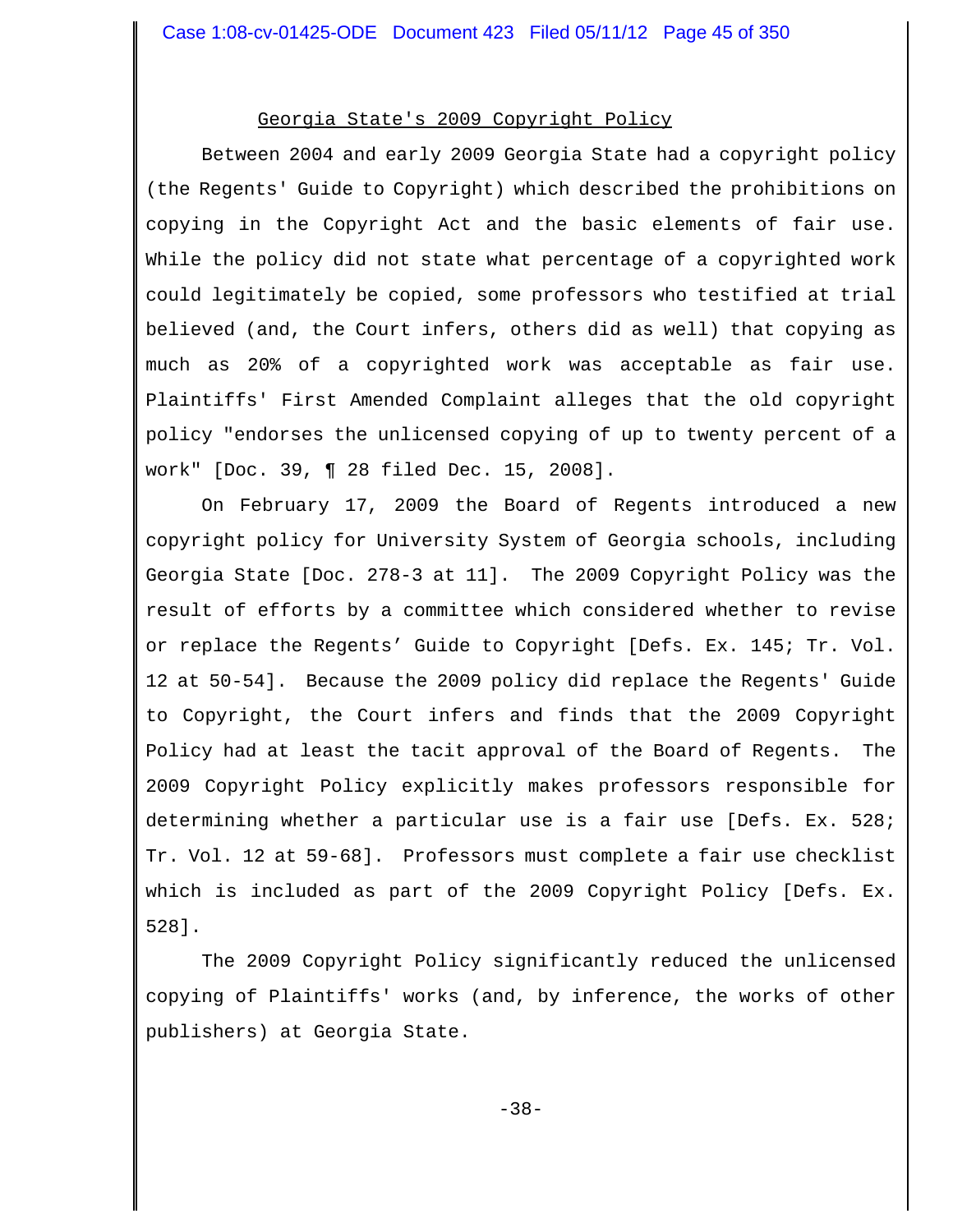The 2009 Policy includes a set of instructions for using the fair use checklist [Id.]. Professors are instructed to consider all four fair use factors before making a final fair use decision [Id.]; however, where the factors favoring fair use outnumber those against it, reliance on fair use is justified. Where fewer than half of the factors favor fair use, permission must be sought from the publishing company. Where the factors are evenly split, instructors should consider the total facts weighing in favor of fair use as opposed to the total facts weighing against fair use in deciding whether fair use is justified [Id.]. The instructions explicitly state that no single item or factor is determinative of fair use  $[\underline{Id}]$ . The 2009 policy also contains numerous links to outside licensing companies, including CCC, to assist professors in seeking copyright permissions from rights holders in order to distribute readings that professors determine do not fall under the fair use exception [Id.]. However, Georgia State has not budgeted funds to pay for permissions. The professor would be required to collect from the students for an order he placed, or require the students to place their own orders.

 Georgia State held training sessions for professors on the new Policy in the spring of 2009. All professors were asked to attend; some did and some did not. Representatives of the Legal Affairs department discussed how to implement the new Copyright Policy and answered questions including how much copying of individual works would be acceptable as fair use. Professors who attended these sessions were told that there was no across-the-board answer to that question, but that under fifteen percent would likely be safe and that under ten percent would be "really safe" or words to that effect [Jodi Kaufmann, Tr. Vol. 5 at 88-90].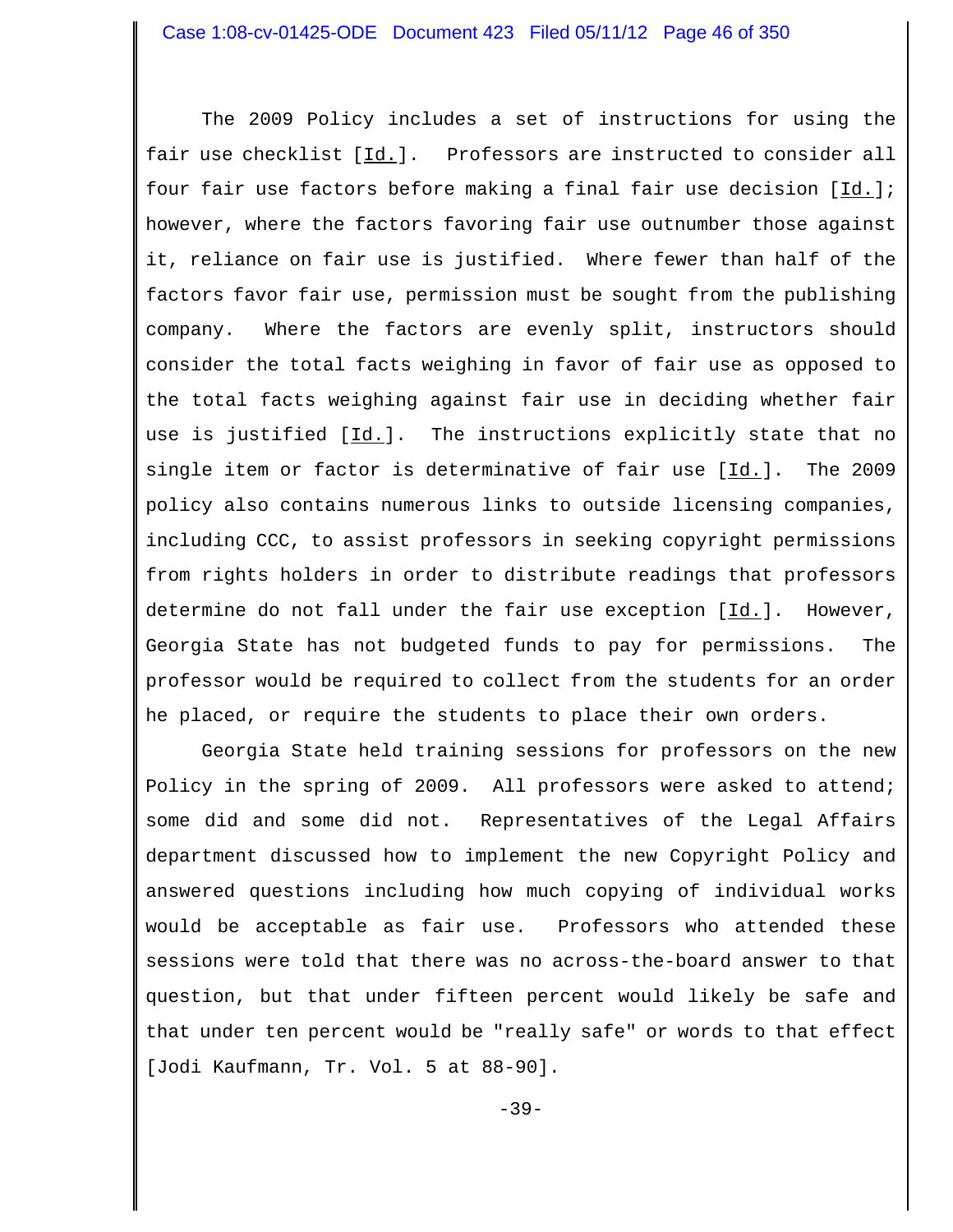The 2009 Copyright Policy was in effect at Georgia State at the beginning of the 2009 Maymester [Doc. 278-3 at 11]. From that time through the present, the policy calls for the following actions to post a reading to ERES: a professor starts by submitting a request form to the library [Tr. Vol. 4 at 96]. This is done online. The request form requires the professor to verify that a copy of the book is owned either by Georgia State's library or by the professor. The request form requires the professor to check which of four conditions applies: (1) the reading is from a journal to which the university has a license, (2) the reading is in the public domain, (3) the reading is a fair use, or (4) the professor has obtained permission from the rights holder [Tr. Vol. 4 at 97, 101]. If the professor indicates that the reading qualifies as fair use, the professor is supposed to have completed a fair use checklist which determines that fair use applies [Tr. Vol. 4 at 97]. The library staff does not collect the checklists or ascertain that they have been filled out correctly [Tr. Vol. 4 at 98]. It does not conduct its own fair use analysis [Tr. Vol. 4 at 103]. However, if the amount of copying requested appears suspicious, the library staff is expected to "red flag" the request for further inquiry [Tr. Vol. 4 at 127-129]. If there is no red flag, the library staff finds the book in the library (or obtains the book from the professor) and scans the pages that have been requested, creating a digital PDF file of the reading [Tr. at Vol. 4 at 104-105]. The digital copy is then saved to a local computer in the library, uploaded to the ERES system and placed on a password-protected course page so that it may be accessed by ERES users who have the password for the particular course [Tr. Vol. 4 at 105-106].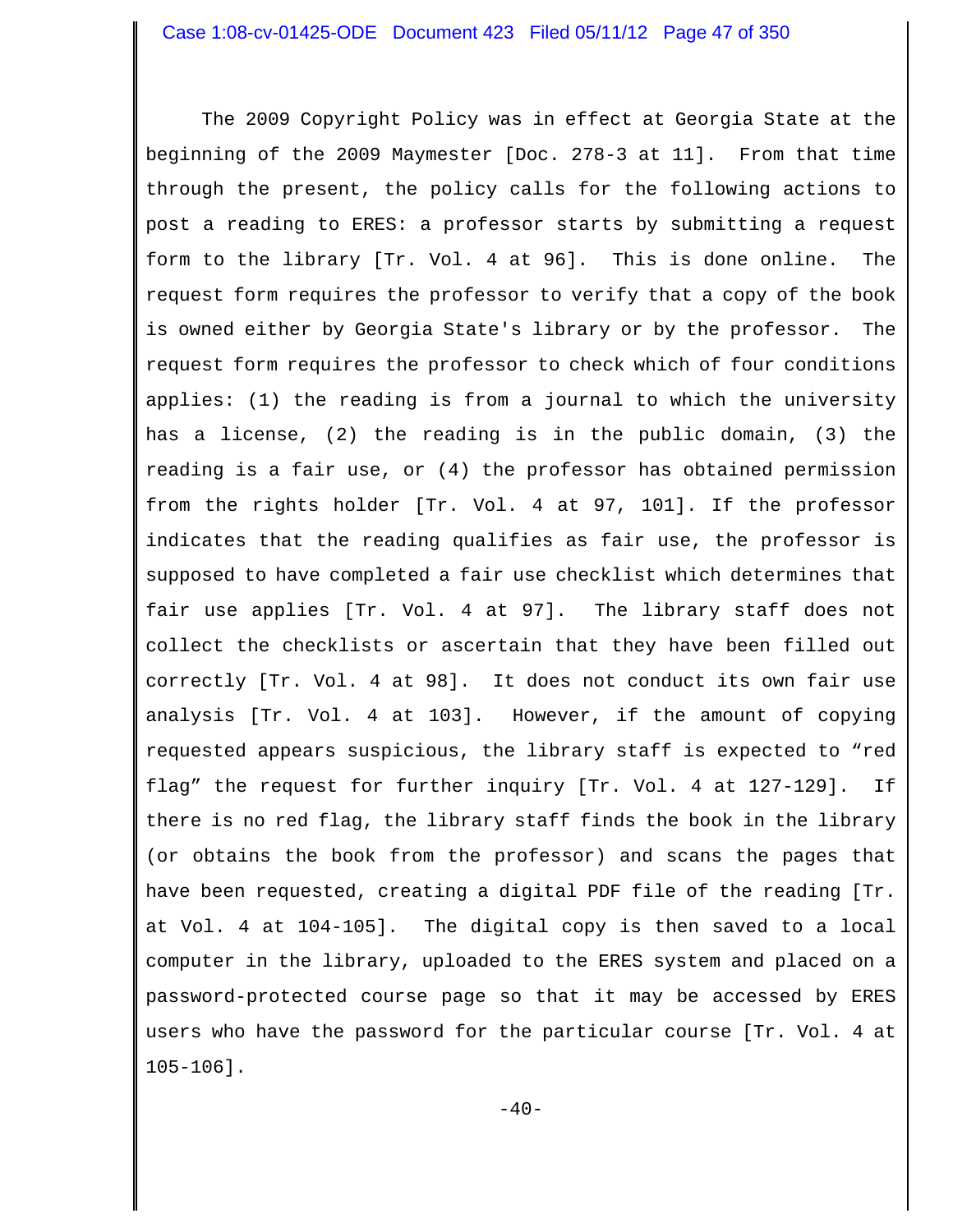Students access the digital materials on ERES by going to its website [Tr. Vol. 4 at 112]. Once on the ERES website, a student accesses course reading materials by inputting the pass code obtained from the professor for the course [Tr. Vol. 4 at 112-113]. A student may only access the readings for the courses in which she is enrolled [Tr. Vol. 4 at 112]. The student must acknowledge and agree to respect the copyrighted nature of the materials. The student may access a reading as often as desired and is not prohibited from downloading, printing or saving the reading to her hard drive; however, once the semester for which that particular reading was assigned has ended, students can no longer access that reading through the ERES course page [Tr. Vol. 4 at 110-115].

Students frequently bring laptops with them to class to access the assigned excerpts from ERES [See, e.g., Jodi Kaufmann, Tr. Vol. 6 at 61]. Professors also saw students in class with paper copies of the excerpts that they had downloaded and printed from ERES [See, e.g., Jodi Kaufmann, Tr. Vol. 6 at 61; Marni Davis, Tr. Vol. 7 at 109]. In short, students do use the downloaded copies in the classroom.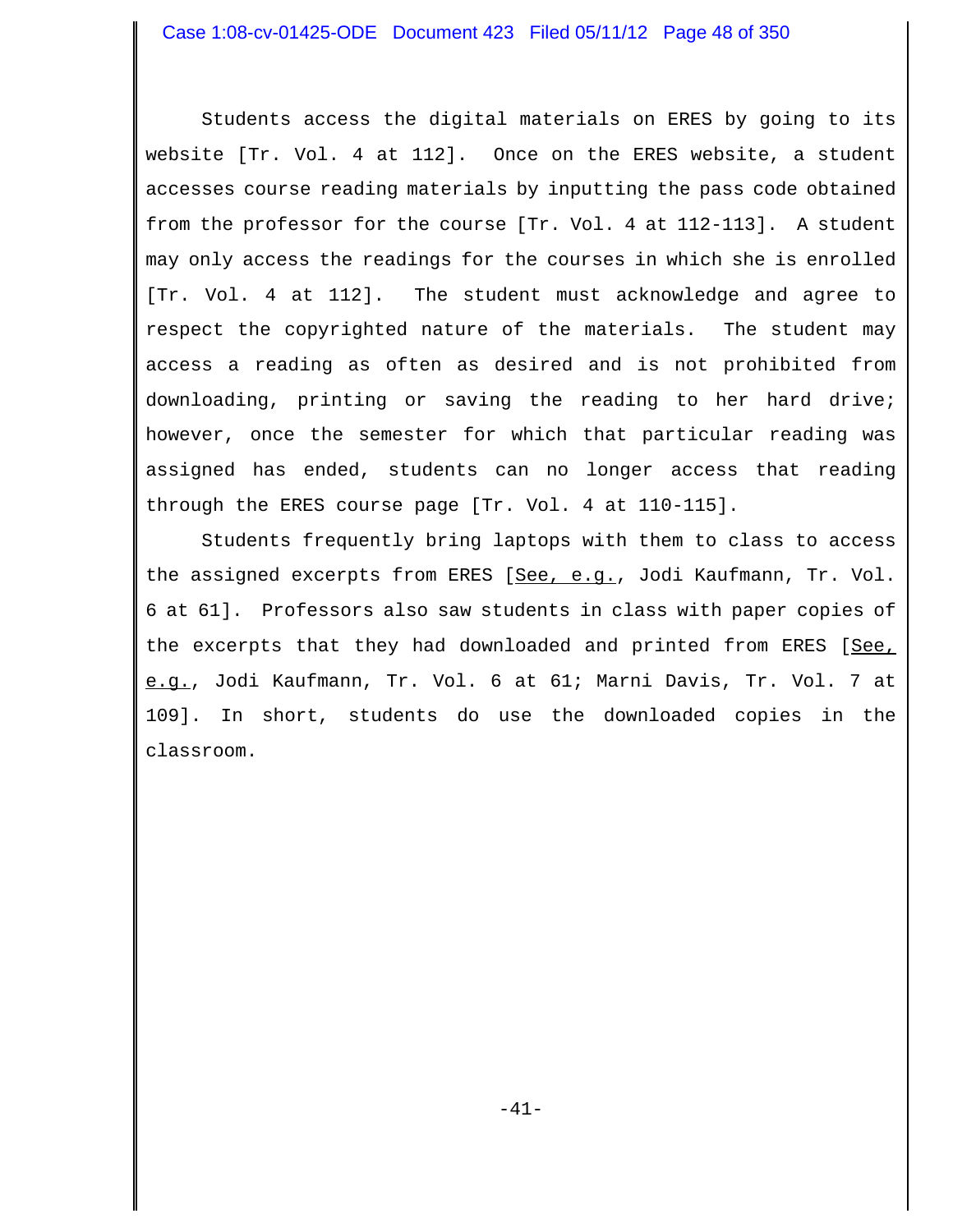In the instant case, all but nine $^{29}$  of the alleged infringements involve readings that were distributed through Georgia State's ERES system [Tr. Vol. 15 at 84].

For purposes of the copyright law analysis, the Court considers both the professors who caused the excerpts to be uploaded to ERES and the students who accessed them to be "users" of the excerpts. There is no evidence that the named Defendants personally participated in selecting any excerpts for copying, that they made any copies, or that they made any individual fair use determinations.

The trial evidence showed that unlicensed copying of excerpts of copyrighted books at colleges and universities is a widespread practice in the United States. As Defendants' witness Dr. Kenneth Crews testified, many schools' copyright policies allow more liberal unlicensed copying than does Georgia State's 2009 Copyright Policy [Kenneth Crews, Tr. Vol. 13 at 28-43].

# **B. Conclusions of Law**

# **1. Prima Facie Case of Copyright Infringement**

Plaintiffs allege that Defendants have infringed their copyrights by allowing portions of Plaintiffs' works to be

 $29$ The remaining nine alleged infringements involve excerpts which were uploaded to Georgia State's electronic uLearn system by Professor Kim. uLearn is a course management service which is course- and class-specific. In 2009 access to uLearn was password protected; it is currently password protected [Paula Christopher, Tr. Vol. 5 at 8]. The primary difference between uLearn and ERES of relevance to this case is that professors must scan and post excerpts to uLearn directly, without involvement by the Georgia State library, whereas professors request that the library staff post excepts to ERES. Also, ERES tracks the number of times an excerpt is accessed, whereas uLearn provides no such "hit count." ERES is the professors' preferred site for posting reading excerpts for students.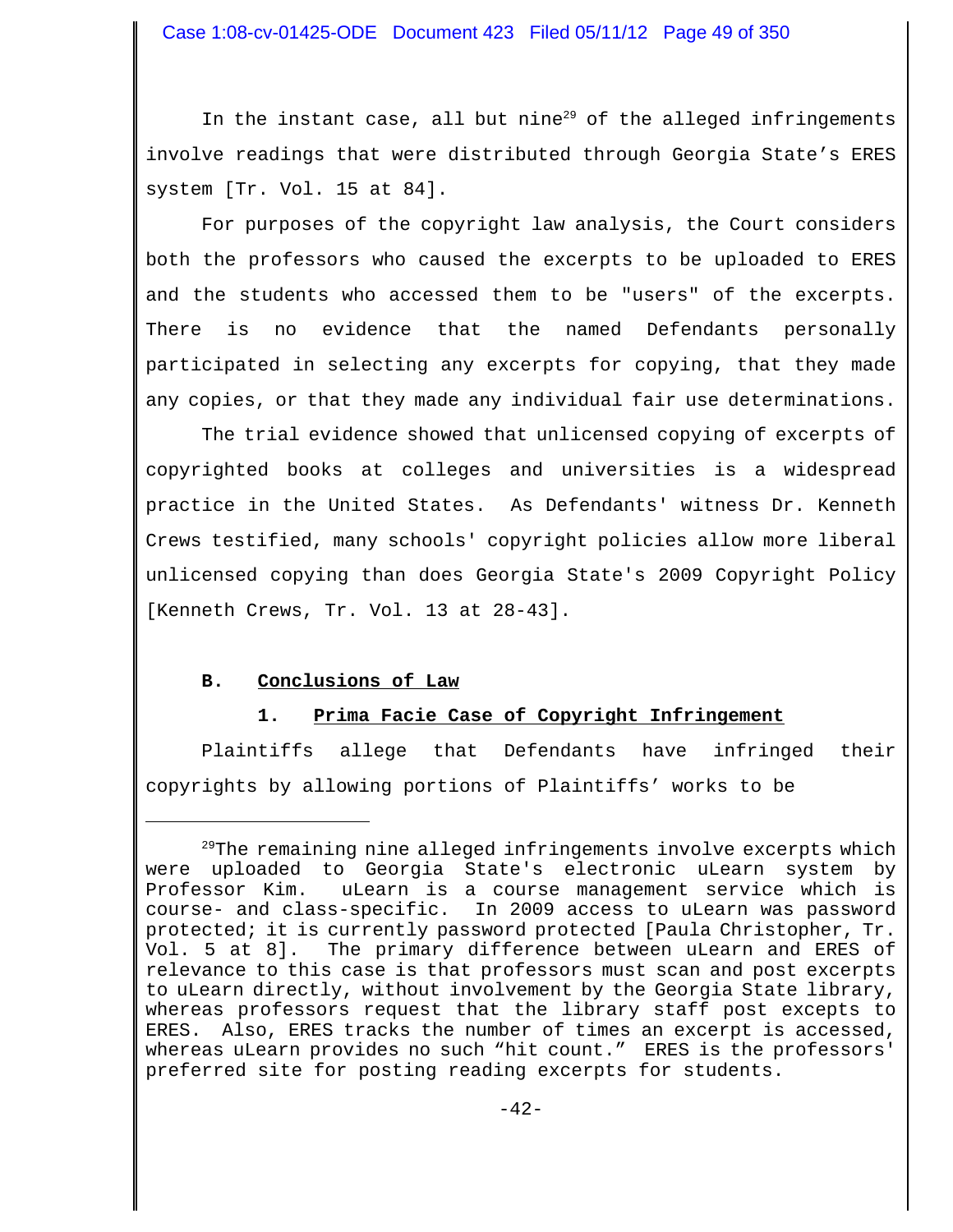electronically distributed to users of Georgia State's electronic reserves system without obtaining permissions, in violation of the federal Copyright Act, 17 U.S.C. § 101 et seq. To establish a prima facie case of copyright infringement, Plaintiffs bear the burden of demonstrating (1) that they own valid copyrights in the allegedly infringed books; and (2) that Defendants copied protected elements from the allegedly infringed books. Peter Letterese & Assocs., Inc. v. World Inst. of Scientology Enters., Int'l, 533 F.3d 1287, 1300 (11th Cir. 2008); Feist Publ'ns, Inc. v. Rural Tel. Serv. Co., 499 U.S. 340, 361 (1991).

It is a constitutional requirement that a work seeking copyright protection be original. Feist, 499 U.S. at 346. "Original, as the term is used in copyright, means only that the work was independently created by the author (as opposed to copied from other works), and that it possesses at least some minimal degree of creativity." Id. at 345. Also, "[t]he mere fact that a work is copyrighted does not mean that every element of the work may be protected. Originality remains the *sine qua non* of copyright; accordingly, copyright protection may extend only to those components of a work that are original to the author." Id. at 348.

Plaintiffs typically must also establish, as a required element of their cause of action, a copyright registration.<sup>30</sup> 17 U.S.C. § 411(a); Reed Elsevier, Inc. v. Muchnick, 130 S. Ct. 1237, 1247 (2010). This element is met in all but one instance in which

 $30R$ eqistration is not required for works first published in the United Kingdom after March 1, 1989 (the date the United States acceded to the Berne Convention). See  $17 \text{ U.S.C. }$  §  $104(b)(2)$ .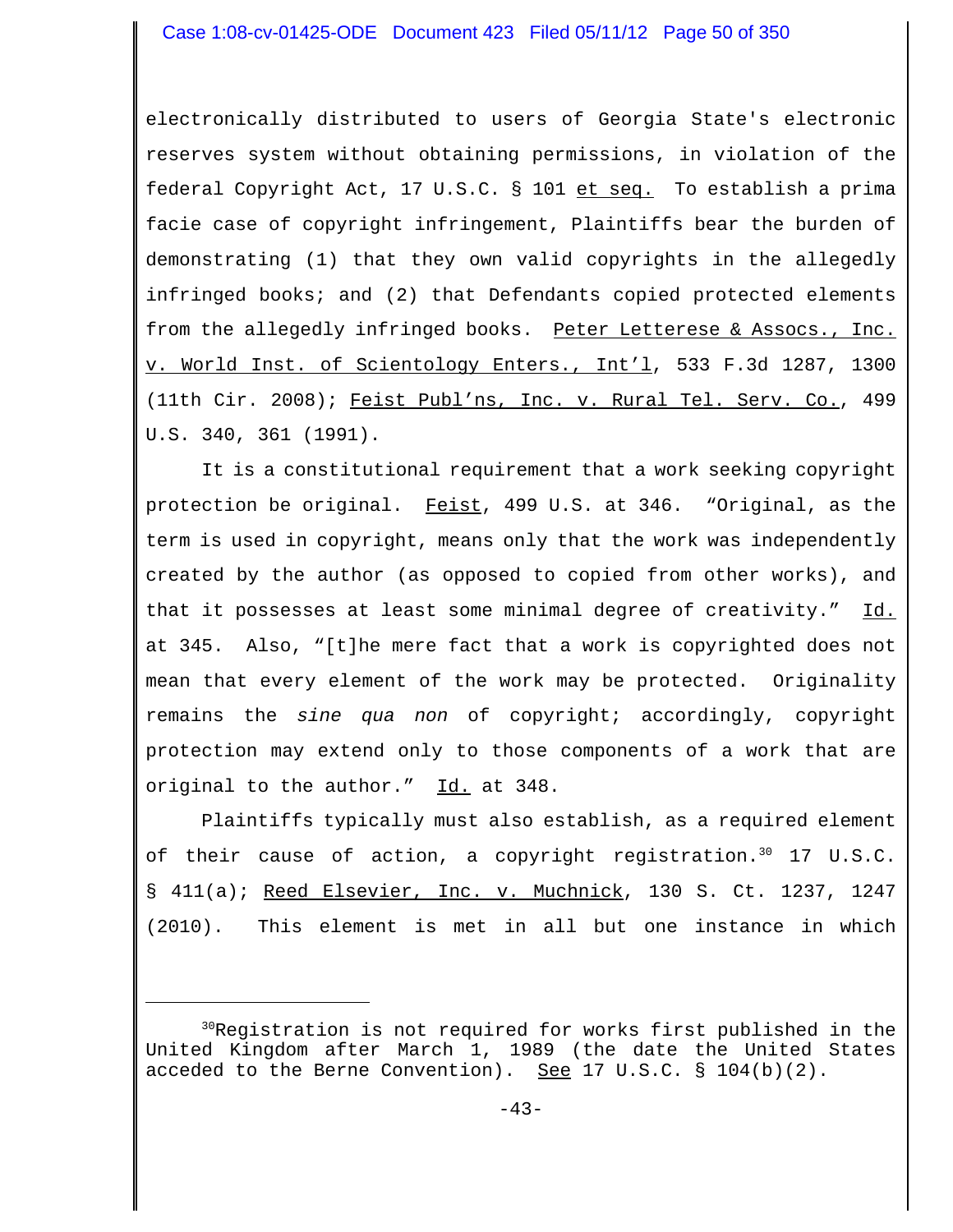registration is required. $31$  The element of copying protected material is established in all 75 instances of claimed infringement, but Plaintiffs have failed to establish that they own valid copyrights in parts of some of the 64 works involved in this case.

Generally, Plaintiffs are the assignees of the copyrights originally owned by the authors or are exclusive licensees of the right to publish the copyrighted books pursuant to contracts with the authors. In some cases Sage is deemed to be the author of the edited book or the contributions in edited books by virtue of contracts with Sage which state that the work is made for hire.  $32$ 

31The exception is the work called *North German Church Music in the Age of Buxtehude*, for which no copyright registration was tendered. The book (Pls. Ex. 437) states that it was published in the United States in 1996. There is no evidence that the book was first published in another country.

 $32\%$ Nhen a work is made for hire, the Copyright Act provides that the person for whom the work was prepared is considered the author. 17 U.S.C. § 201. 17 U.S.C. § 101 provides the following definition for a work made for hire:

(1) a work prepared by an employee within the scope of his or her employment; or

(2) a work specially ordered or commissioned for use as a contribution to a collective work, as a part of a motion picture or other audiovisual work, as a translation, as a supplementary work, as a compilation, as an instructional text, as a test, as answer material for a test, or as an atlas, if the parties expressly agree in a written instrument signed by them that the work shall be considered a work made for hire.

None of the authors or external editors of the works at issue in this case are employees of Cambridge, Oxford, or Sage. Thus, any alleged work made for hire must be accompanied by a written instrument signed by the parties agreeing the work is made for hire pursuant to subparagraph (2). See also Cmty. for Creative Non-Violence v. Reid, 490 U.S. 730, 738 (1989).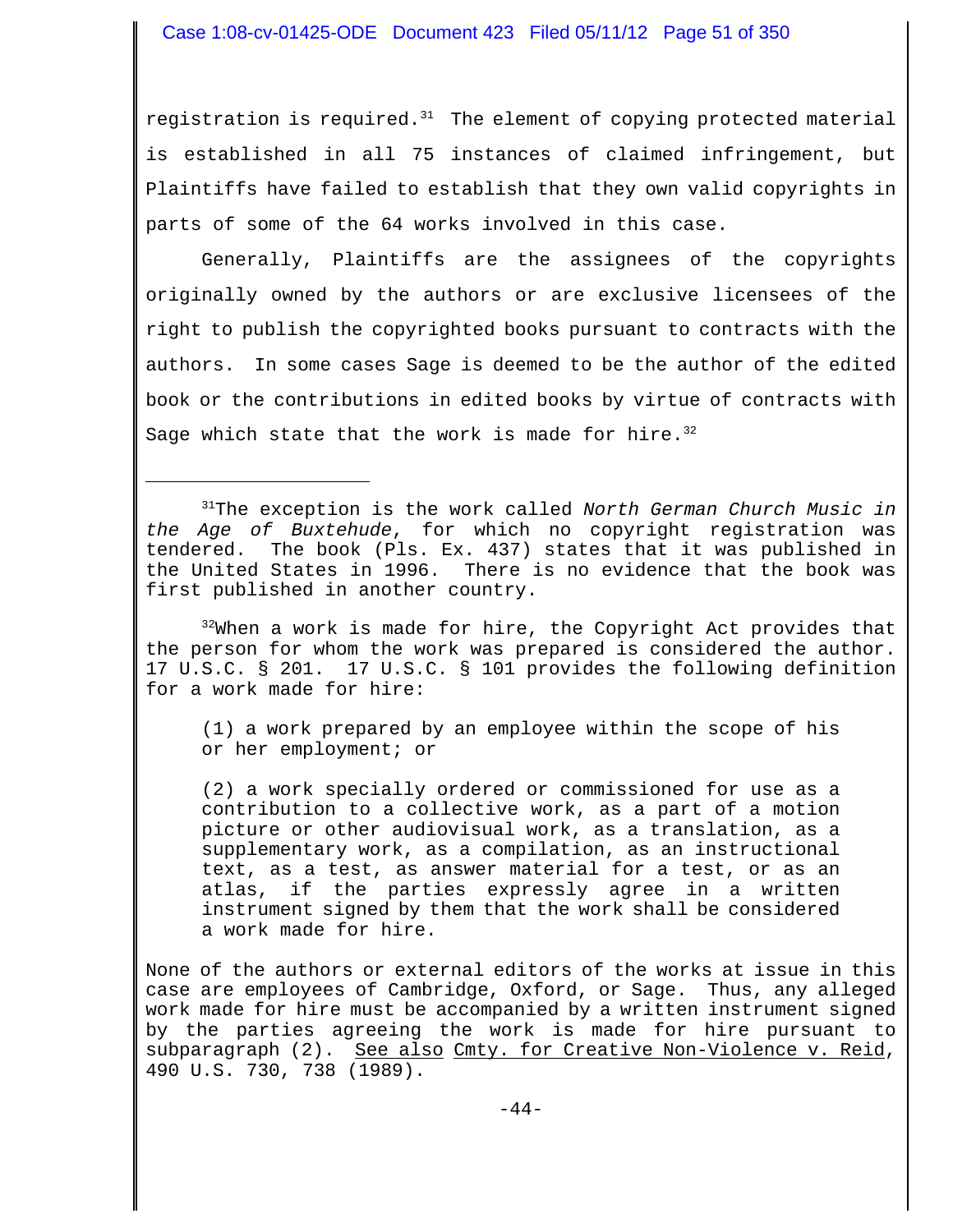All of the Plaintiffs have the exclusive right to reproduce, distribute and display all parts of the copyrighted books which are involved in this case<sup>33</sup> unless, in a particular case, Plaintiffs failed to obtain an agreement with the author which is needed to give the Plaintiff-publisher all rights of authorship in the book.

There are a few instances where no contract with a contributing author was offered at trial, and the claimed infringement was for unlicensed copying of that particular contribution. The question which must be answered is whether the Plaintiff-publisher failed to obtain all copyrights which would be required for it to establish a prima facie case of infringement. Sage argues that the assignment from the external editor to the publisher is sufficient to give rights to the book to the publisher because the external editor should be considered the author of the full work.

Some of the contracts between Sage and its external editors and the contracts with its contributing authors do suggest that the external editor's role is much more important than a mere postcreation editing function, such that the external editor could be considered the author of the whole book. Certainly, the external editors are not mere compilers of preexisting materials or collectors/arrangers of preexisting works which appear in the edited books. $34$  The chapters are written expressly for the book in question under the direction of the external editor and are part of an

 $33A$  copyright owner has the exclusive right to reproduce, distribute and display the copyrighted work. 17 U.S.C.  $$106(1), (3), (5).$ 

 $34$ While there is no stipulation that the edited books are compilations or collective works, the parties refer to them as one or the other. The Court is not required to rule on this issue.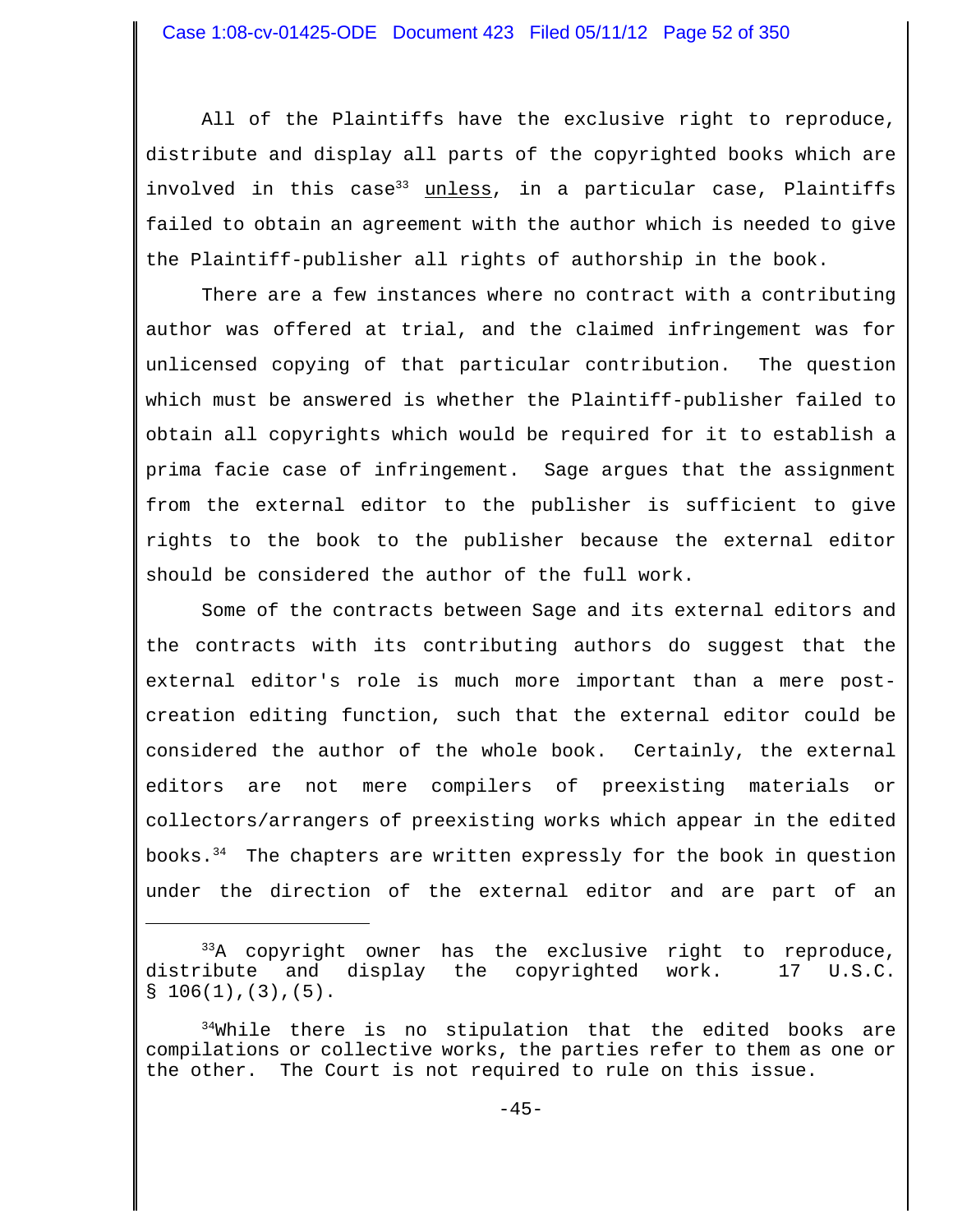integrated whole work. With respect to some of Sage's edited books, the relationship between the external editors and the contributing authors appears highly interactive, not just in the editing process but also in the creation of the contributed chapters. See*,* e.g., *The Sage Handbook of Qualitative Research (Third Edition)* Preface, p. xvii "Tales of the Handbook," para. 3. Sage does consider that the external editors are authors of the books [Carol Richman, Tr. Vol. 2 at 144]. The problem here, however, is that there is no author or external editor testimony describing the creation of the contributions or the creation of any of the edited volumes. The Court has only the contracts and books which are in evidence. There is insufficient evidence to warrant a finding that the external editors and the contributing authors are joint authors of the contributed chapters. Even assuming that there is sufficient evidence of collaboration to support such a finding, there is no evidence of the required element of mutual intent to create a joint work. 1-6 Melville B. Nimmer and David Nimmer, NIMMER ON COPYRIGHT § 6.03 (Matthew Bender, Rev. Ed.).

Further, where a contributing author's contract is missing it cannot be presumed that a contract exists or that the missing contract would contain particular provisions. Thus, the Court finds that a contract with the contributing author is needed here to establish that the contribution is a work made for hire or that exclusive rights in the contributed chapter have been conveyed to the publisher. Therefore, where the evidence does not include a contract with a contributing author, that will be fatal to Plaintiffs' prima facie case where the chapter at issue is the subject of the alleged infringement.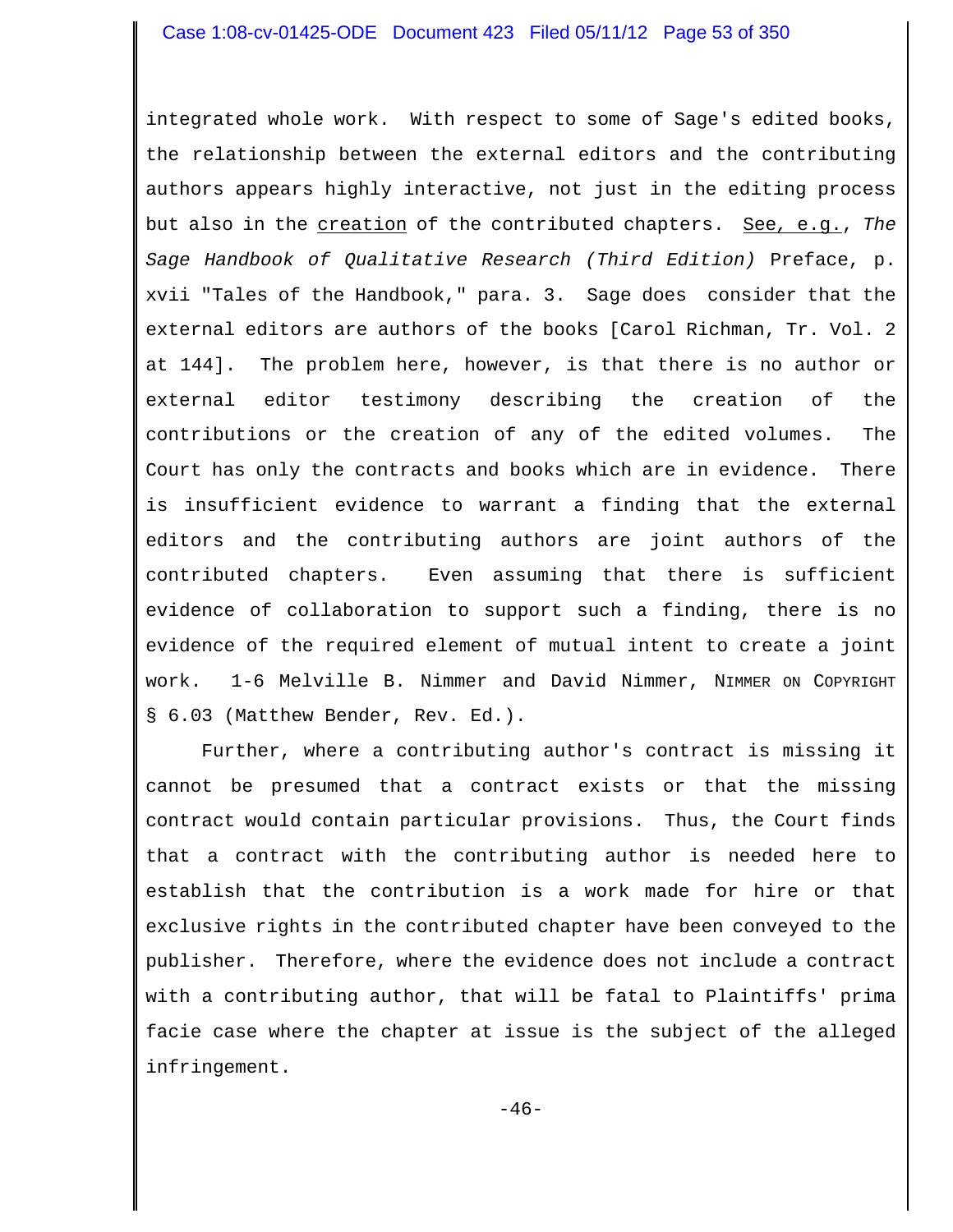At trial Plaintiffs were unable to produce contracts with certain contributing authors. To fill this void, Plaintiffs elicited testimony from the representatives of two of the three Plaintiffs which was not specific to the book in question, but which asserted generally that their publisher would never proceed to publication without having all necessary contracts [Frank Smith, Tr. Vol. 1 at 64; Carol Richman, Tr. Vol. 2 at 64-65]. While these witnesses certainly expressed their sincere beliefs, neither of them asserted familiarity with the particular document deficiencies in question. Even in the best-run businesses mistakes can occur. These missing contracts are needed to establish a prima facie case of infringement. The Court will not overlook the missing documentation, as set forth in its analysis of certain of the claimed infringements discussed below.

# **2. The Fair Use Defense**

Defendants contend that all of Plaintiffs' infringement claims are barred by the doctrine of fair use, pursuant to 17 U.S.C. § 107. Fair use is a defense that may be considered once a prima facie case of infringement has been established. Bateman v. Mnemonics, Inc., 79 F.3d 1532, 1546 n.28 (11th Cir. 1996). 17 U.S.C. § 107 states:

107. Limitations on exclusive rights: Fair use

Notwithstanding the provisions of sections 106 and 106A, the fair use of a copyrighted work, including such use by reproduction in copies or phonorecords or by any other means specified by that section, for purposes such as criticism, comment, news reporting, teaching (including multiple copies for classroom use), scholarship, or research, is not an infringement of copyright. In determining whether the use made of a work in any particular case is a fair use the factors to be considered shall include–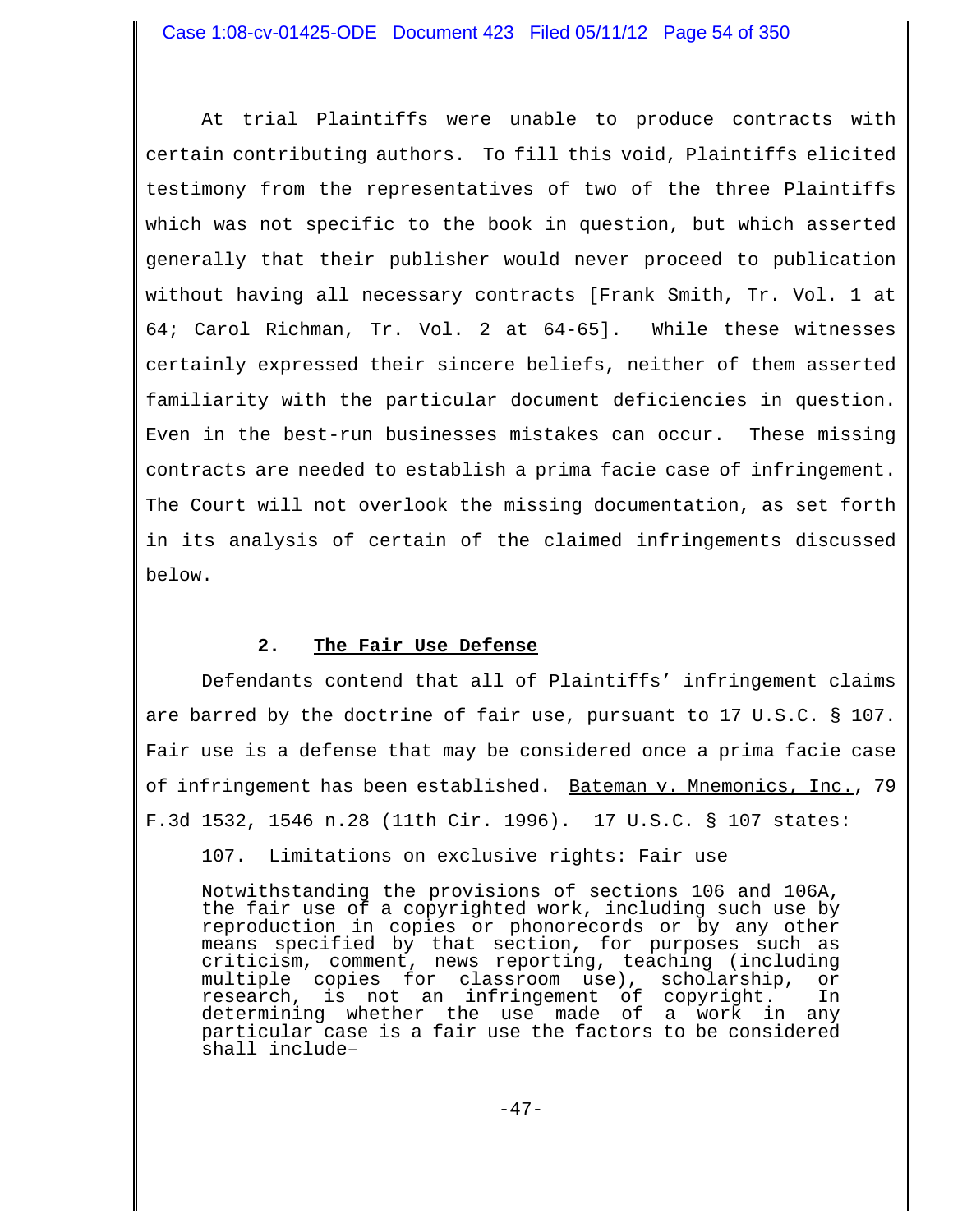(1) the purpose and character of the use, including whether such use is of a commercial nature or is for nonprofit educational purposes;

(2) the nature of the copyrighted work;

(3) the amount and substantiality of the portion used in relation to the copyrighted work as a whole; and

(4) the effect of the use upon the potential market for or value of the copyrighted work.

Defendants bear the burden of proving that each use was a fair use under the statute. Peter Letterese & Assocs., Inc. v. World Inst. of Scientology Enters., Int'l, 533 F.3d 1287, 1307 n.21 (11th Cir. 2008). The analysis of the fair use defense must be done on a case-by-case basis, Harper & Row Publishers, Inc. v. Nation Enterprises, 471 U.S. 539, 561 (1985), and "All [four factors] are to be explored, and the results weighed together, in light of the purposes of copyright." Campbell v. Acuff-Rose Music, Inc., 510 U.S. 569, 578 (1994); see also Suntrust Bank v. Houghton Mifflin Co., 268 F.3d 1257, 1268 (11th Cir. 2001).

The Supreme Court's most recent and most important fair use opinion is <u>Campbell v. Acuff-Rose Music, Inc.</u>, 510 U.S. 569 (1994). In Campbell, a rap group created a commercial rap parody of a rock song. The owner of the copyright in the song brought suit, and the district court granted summary judgment to the defendants on the basis of fair use. The Court of Appeals reversed. In a unanimous opinion, the Supreme Court discussed the four fair use factors and remanded the case due to errors of law as well as remaining issues of material fact as to factor four which precluded summary judgment. Although Campbell was a commercial parody case, its reasoning guides this Court's analysis in the instant case.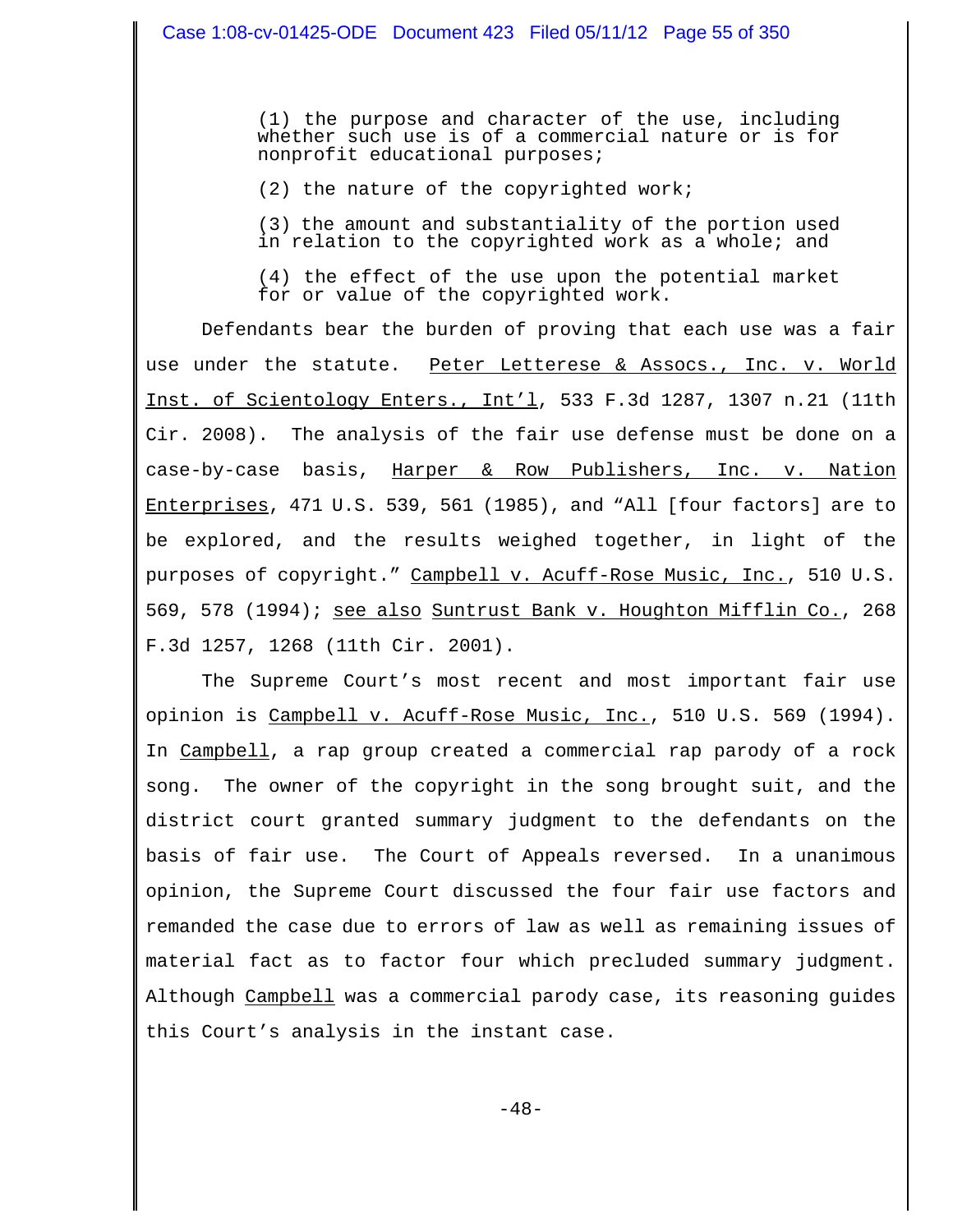### **Factor 1: Purpose and Character of the Use, including whether such use is of a commercial character or is for nonprofit educational purposes**

The language of § 107 itself and the Supreme Court's opinion in Campbell compel the decision that the first fair use factor favors Defendants. This case involves making copies of excerpts of copyrighted works for teaching students and for scholarship, as specified in the preamble of § 107. The use is for strictly nonprofit educational purposes as specified in § 107(1). The fact that the copying is done by a nonprofit educational institution leaves no doubt on this point.

To support their argument that factor one weighs against fair use, Plaintiffs rely heavily on Basic Books, Inc. v. Kinko's Graphics Corp., 758 F. Supp. 1522 (S.D.N.Y. 1991); Princeton University Press v. Michigan Document Services, Inc., 99 F.3d 1381 (6th Cir. 1996); and American Geophysical Union v. Texaco Inc., 60 F.3d 913, 919 (2d Cir. 1994). However, Kinko's and Michigan Document Services involved commercial copiers that produced printed coursepacks and sought unsuccessfully to characterize their use of copyrighted materials as noncommercial, nonprofit uses. Texaco involved a for-profit corporation making unpaid copies for purposes of scientific research, which the Second Circuit characterized as an "intermediate use." Texaco, 60 F.3d at 921. Because Georgia State is a purely nonprofit, educational institution and the excerpts at issue were used for purely nonprofit, educational purposes, this case is distinguishable from Kinko's, Michigan Document Services, and Texaco.

Plaintiffs strongly advocate that the nontransformative nature of the excerpts (mirror images of parts of the books) means that the first fair use factor must favor Plaintiffs. While Supreme Court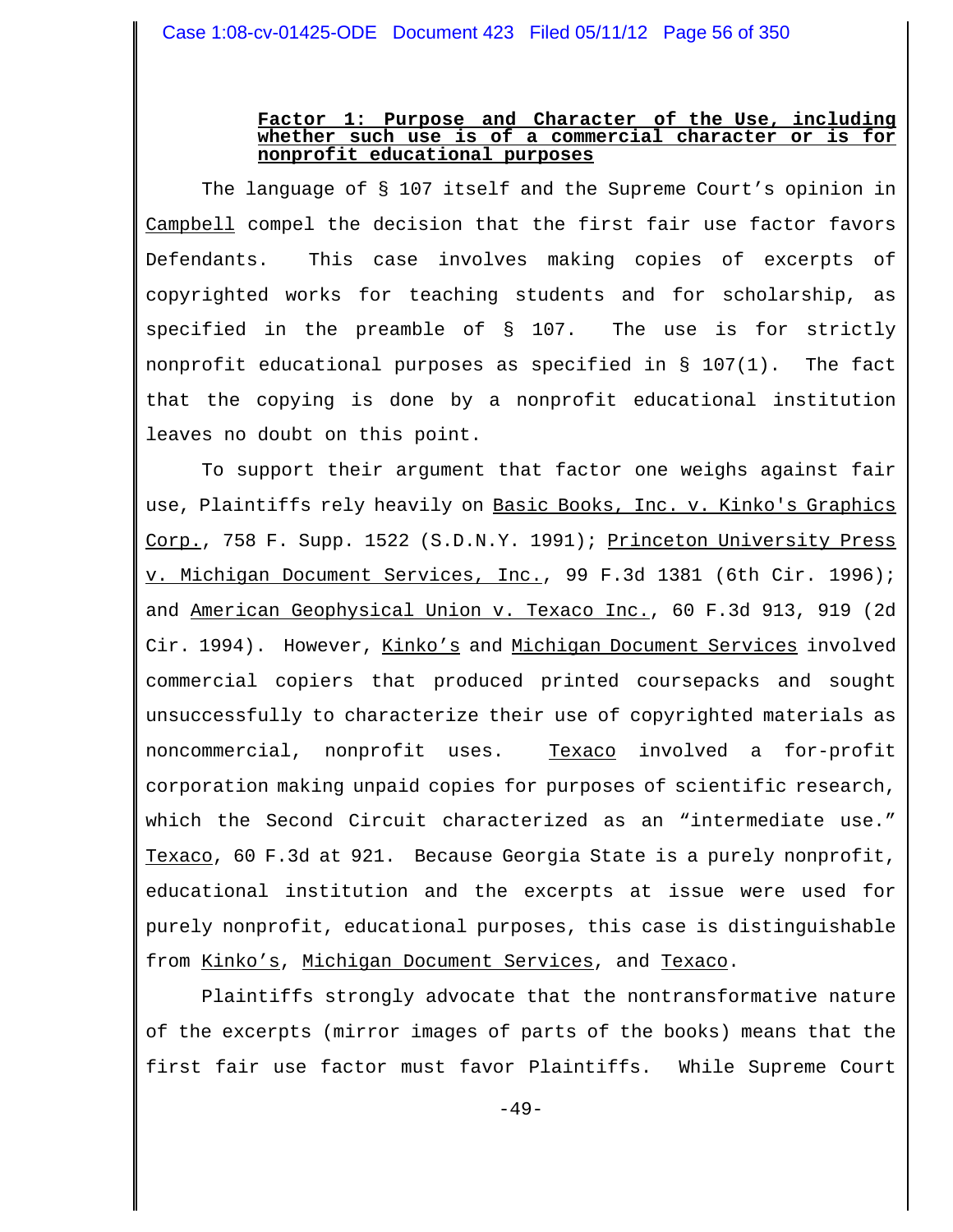#### Case 1:08-cv-01425-ODE Document 423 Filed 05/11/12 Page 57 of 350

decisions in other factual contexts have emphasized the importance of the transformative nature of the use in applying this factor, in Campbell, the Supreme Court said the following in discussing the first fair use factor $35$ :

The obvious statutory exception to this focus on transformative uses is the straight reproduction of multiple copies for classroom distribution.

Campbell, 510 U.S. at 579 n.11.

Because the facts of this case so clearly meet the criteria of (1) the preamble to fair use factor one, (2) factor one itself,  $and$ because (3) Georgia State is a nonprofit educational institution, factor one strongly favors Defendants.<sup>36</sup>

In Campbell the Supreme Court stressed that the fact of a nonprofit educational purpose does not automatically ensure fair use. Campbell, 510 U.S. at 584. Other factors are important. This is considered below.

#### **Factor 2: Nature of the Copyrighted Work**

Copyright protects original works of authorship. 17 U.S.C. § 102(a). Copyright protects expression. Palmer v. Braun, 287 F.3d 1325 (11th Cir. 2002). It does not protect ideas. 17 U.S.C.

 $35$ It is not totally clear that the Supreme Court meant to confine its comment to fair use factor one. The placement of the footnote in the opinion suggests it did.

<sup>&</sup>lt;sup>36</sup>Some commentators have been critical of the commercial/noncommercial distinction made by factor one of § 107. Professor Nimmer has observed that "[t]he statutory juxtaposition between uses of a 'commercial nature' and those for 'nonprofit educational purposes' divides the world into a Procrustean bed of questionable validity." 4-13 NIMMER ON COPYRIGHT § 13.05[A][1][a]. However, this is but a comment about the perceived shortcomings of the statute. It does not change the plain language of the statute.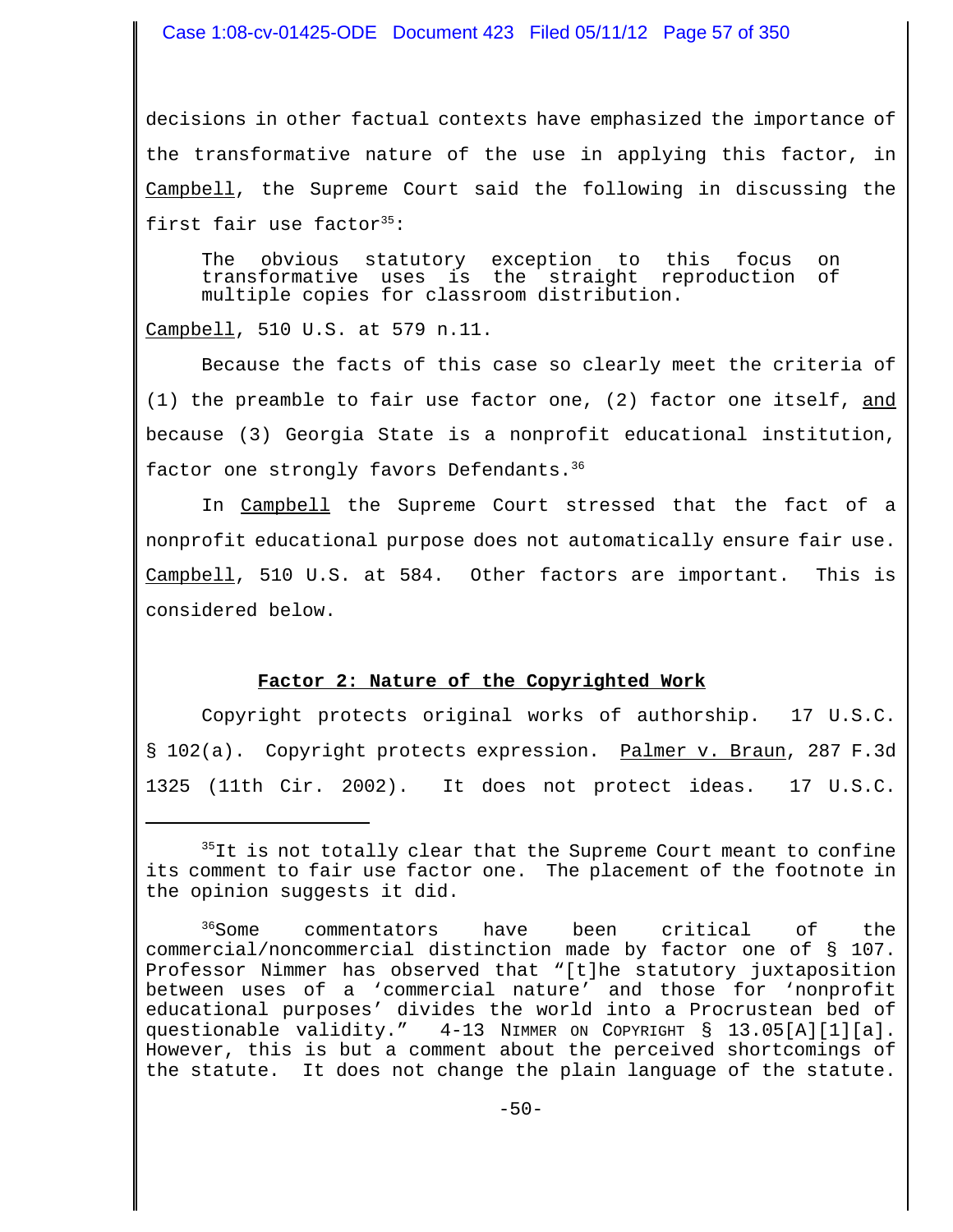§ 102(b). A work is considered original to the author and qualifies for copyright protection if the work is independently created by the author and possesses some minimal degree of creativity. Feist, 499 U.S. at 345. The vast majority of the books involved here meet the independent creation requirement. The level of creativity required for copyrightability is extremely low and the work satisfies that requirement so long as it "possess[es] some creative spark, 'no matter how crude, humble or obvious it might be.' Originality does not signify novelty  $\ldots$  . . " Feist, 499 U.S. at 345 (quoting NIMMER ON COPYRIGHT § 1.08[C][1]) (internal citations omitted).

All of the books at issue in this case meet the creativity standard set by Feist for copyrightability. Defendants do not claim otherwise. The second fair use factor, "nature of the use," requires the Court to look beyond the standard acknowledged in Feist to examine the relative degree of creativity in the works at issue. In Campbell, the Supreme Court stated: "This factor [the second factor] calls for recognition that some works are closer to the core of intended copyright protection than others, with the consequence that fair use is more difficult to establish when the former works are copied." Campbell, 510 U.S. at 586. It is generally recognized that "Under [the second] factor, the more creative a work, the more protection it should be accorded from copying; correlatively, the more informational or functional the plaintiff's work, the broader should be the scope of the fair use defense."  $4-13$  NIMMER ON COPYRIGHT, § 13.05[A][2][a].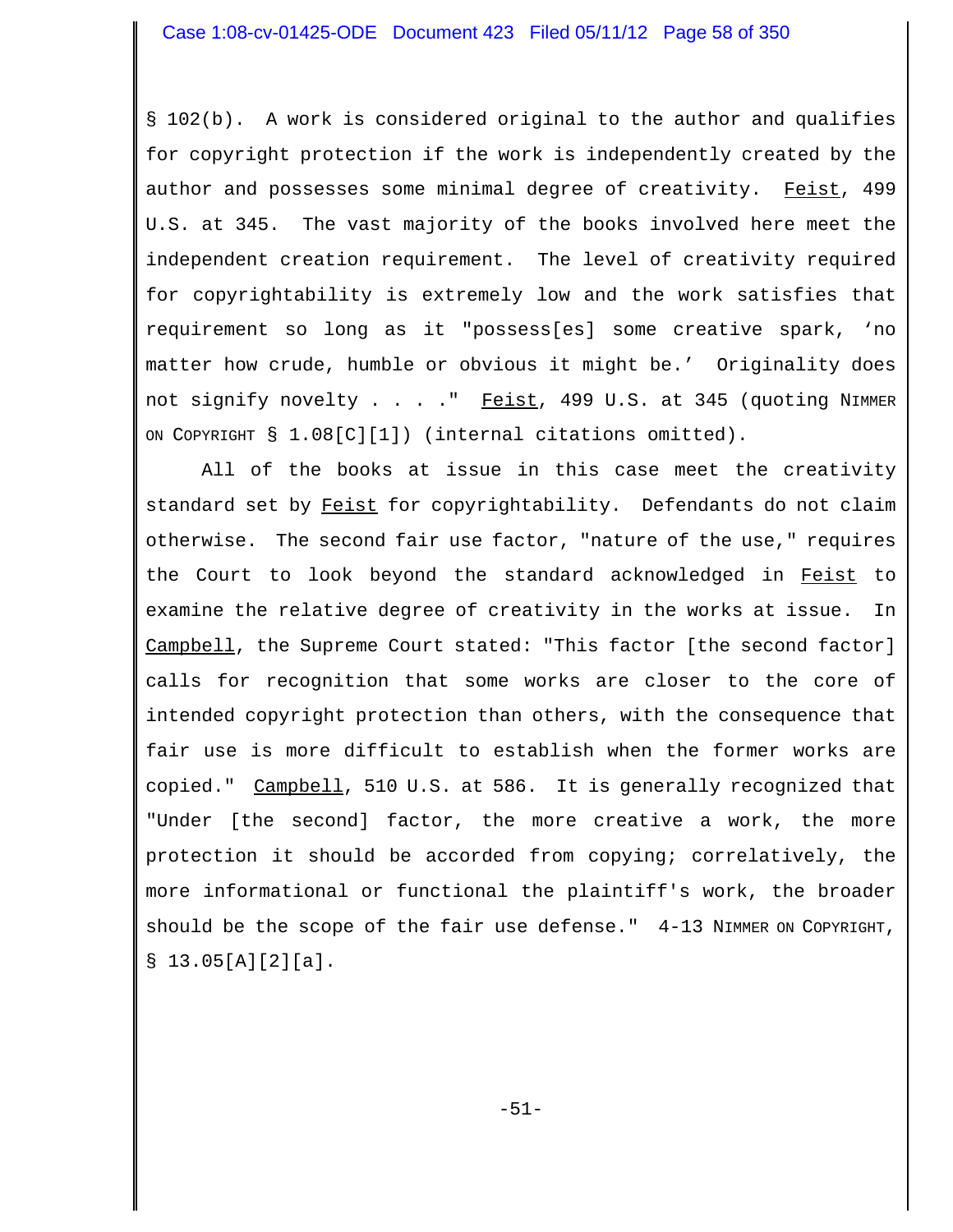As previously stated, none of the books at issue are fictional.<sup>37</sup> All of them are intended to inform and educate.

Some of the books are not merely descriptive; they contain material of an evaluative nature, giving the authors' perspectives and opinions. To the extent that this is a comment about the author's mode of expression (as opposed to the substance of her perspectives and opinions), one could argue that this type of work merits a finding of a greater degree of creativity, disfavoring fair use. Countering this argument, however, is that § 107 itself recognizes "criticism and comment" as deserving of more public exposure, not less and hence works of this nature more likely will be protected by fair use. See 17 U.S.C.  $\S$  107. On consideration, the books involved in this case are properly classified as informational in nature, within the spectrum of factual materials and hence favoring fair use.

 Another issue is whether the scholarly nature of some of the works at issue may give them more protection; that is, incline against fair use. In this regard, the Court credits the testimony of Plaintiffs' witnesses who testified to the tremendous amount of effort and expense which goes into creating high quality works of

 $37$ Fictional elements may cause gradations of creativity to occur. In Peter Letterese & Associates, Inc. v. World Institute of Scientology Enterprises, International, 533 F.3d 1287 (11th Cir. 2008), the United States Court of Appeals for the Eleventh Circuit noted that a book about sales techniques ". . . utilizes original expression that surpasses the bare facts necessary to communicate the underlying technique." Id. at 1312. Noting that the techniques were described with "a healthy dose of fiction," the Court held that "the semi-factual nature of *Big League Sales* neither expands nor constricts the scope of the fair use defense." Id. at 1313, 1314. Thus, factor two was neutral in Peter Letterese. The works at issue in this case do not contain fictional elements.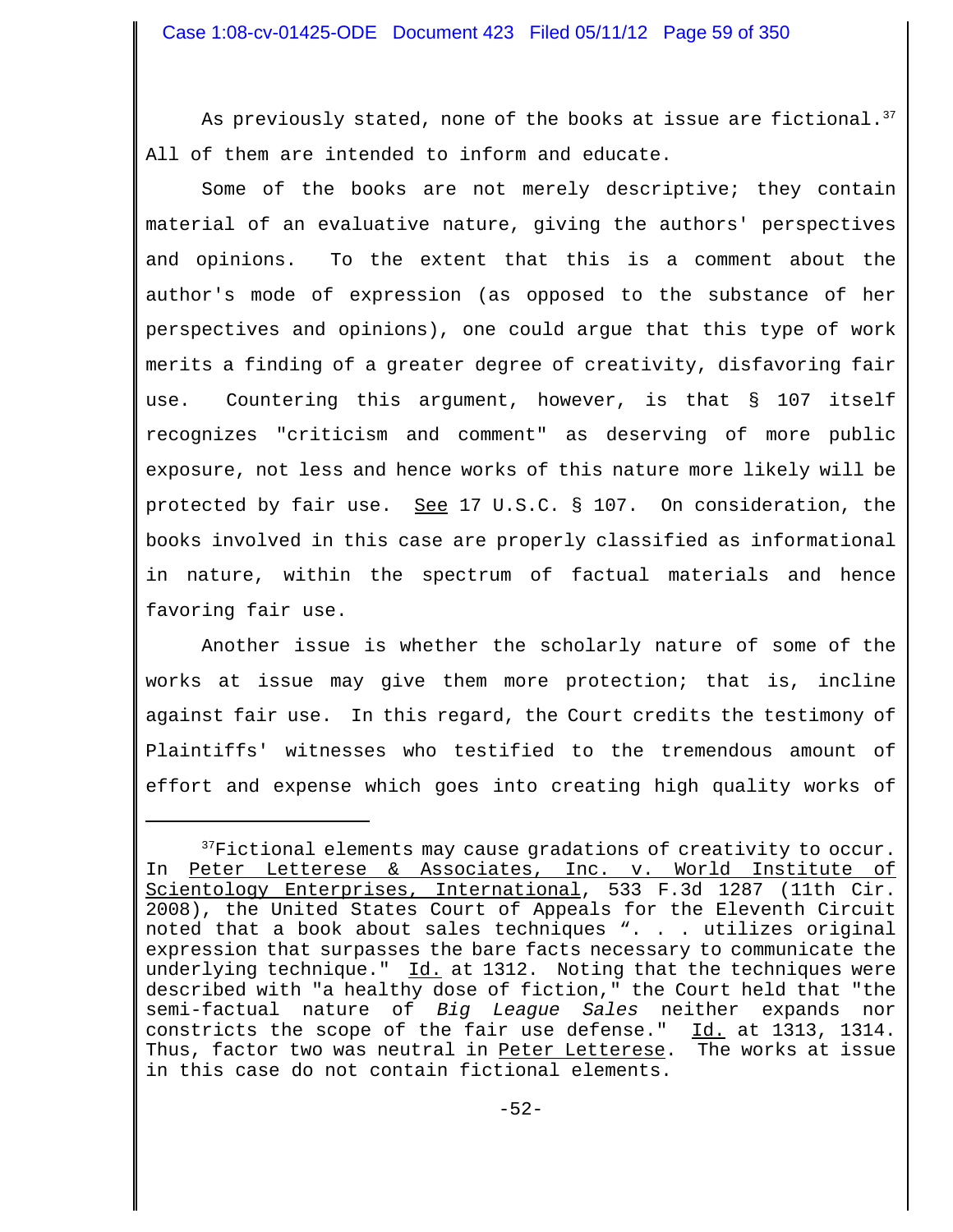scholarship. Also, the Court observed during the trial that a high quality research effort inevitably involves some amount of creativity; the researcher is required to make qualitative judgments in the course of the research effort. However, upon review of the precedent, the Court concludes that the cost, effort, and level of creativity required to produce the work are not relevant to the factor two analysis. In Feist Publications, Inc. v. Rural Telephone Service Co., 499 U.S. 340 (1991), the Supreme Court considered and rejected the "sweat of the brow" doctrine (that copyright is intended to protect an author's investment in creating the work) as being inconsistent with Supreme Court precedent. Feist, 499 U.S. at 359-60.

There is only very limited authority to support Plaintiffs' argument that the second fair use factor disfavors fair use for scholarly or educational works. In Princeton University Press v. Michigan Document Services, Inc., 99 F.3d 1381 (6th Cir. 1996), the Sixth Circuit noted, with no discussion, that the nature of the copyrighted materials which were assembled into coursepacks by the defendant leaned against fair use under the second statutory factor, as follows:

The second statutory factor, "the nature of the copyrighted work," is not in dispute here. The defendants acknowledge that the excerpts copied for the coursepacks contained creative material, or "expression;" it was certainly not telephone book listings that the defendants were reproducing. This factor too cuts against a finding of fair use.

Id. at 1389.

A different approach was taken by Judge Motley in Basic Books, Inc. v. Kinko's Graphics Corp., 758 F. Supp. 1522 (S.D.N.Y. 1991), in which she found that excerpts from copyrighted works which had been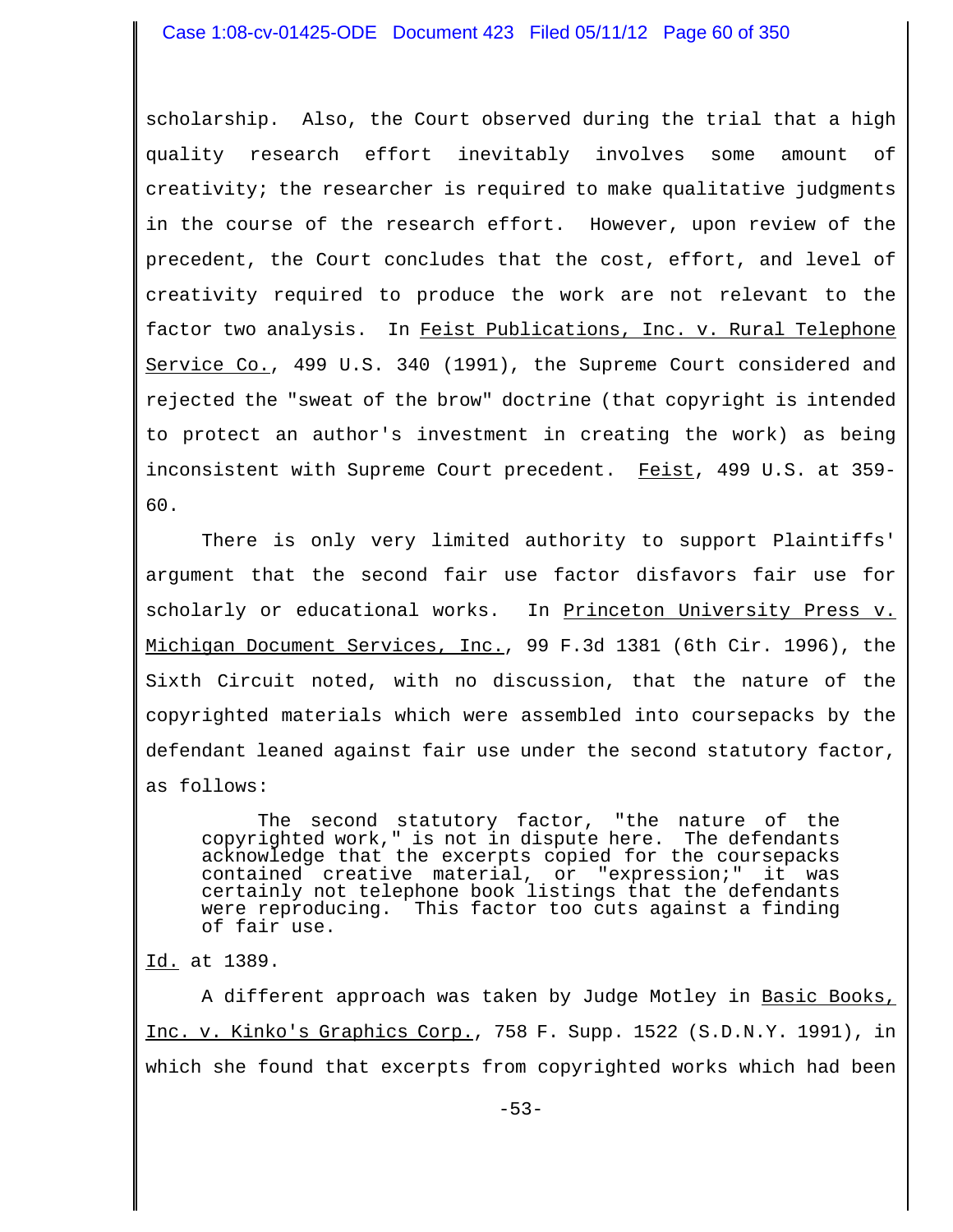used in commercially printed coursepacks were factual in nature and thus the second factor weighed in favor of defendant. She said:

The second factor concerns the nature of the copyrighted work. Courts generally hold that "the scope of fair use is greater with respect to factual than nonfactual works." Factual works, such as biographies, reviews, criticism and commentary, are believed to have a greater public value and, therefore, uses of them may be better tolerated by the copyright law. Works containing information in the public interest may require less protection. Fictional works, on the other hand, are often based closely on the author's subjective impressions and,<br>therefore, require more protection. These are general therefore, require more protection. rules of thumb. The books infringed in suit were factual in nature. This factor weighs in favor of defendant.

Id. at 1532-33 (citations omitted).

While the books described in the Sixth Circuit's opinion in Michigan Document Services were likely the same types of books as those described in Kinko's, the outcomes on factor two were different. Evidently the Sixth Circuit was influenced by a concession by the defendants; however, it also appears that the parties confused an element of the prima facie case with an element of the fair use doctrine. The latter only comes into play once a prima facie case of infringement is established. If the work is not original and does not possess a certain level of creativity, there can be no prima facie case of infringement.

The Michigan Document Services decision is unhelpful in resolving the question of who the second factor favors. The Kinko's decision is helpful and its treatment of the second factor is persuasive.

Factor two favors Defendants in this case.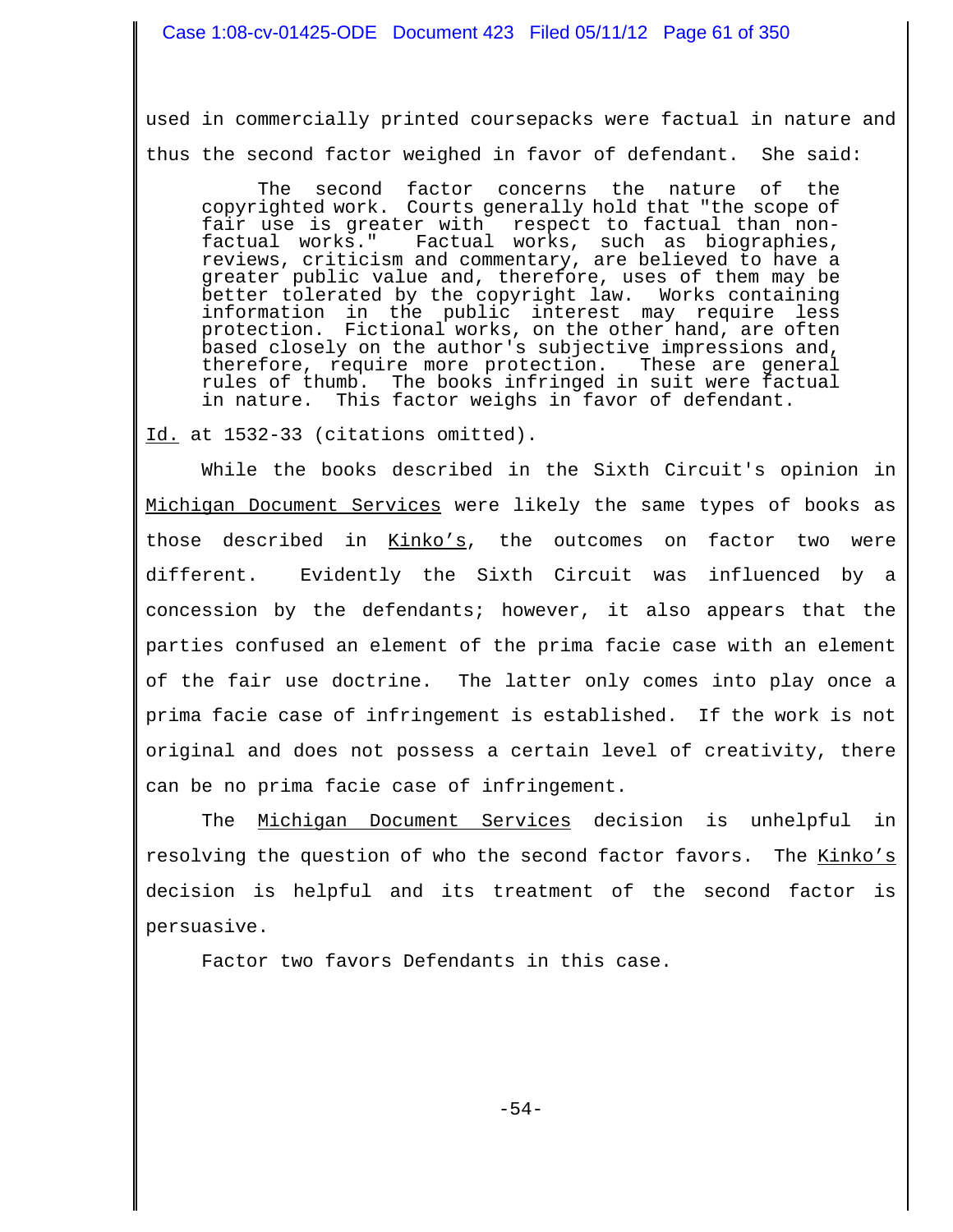## **Factor 3: Amount and Substantiality of the Portion Used in Relation to the Copyrighted Work as a Whole**

Factor three requires consideration of both the quantity and the value of the amount copied in relation to the overall book. The portion used must be reasonable in relation to the work from which it was taken and the purpose for which it was used. Campbell, 510 U.S. at 586. The portions taken averaged about ten percent of the original (though some were considerably more and some were considerably less). The precise purpose for which each excerpt was used varied, but generally the purpose was to enrich and add depth to the course curriculum. Also, the Court must consider whether the amount taken is reasonable given the likelihood of market substitution. Peter Letterese, 533 F.3d at 1314 n.30. The fact that the excerpts were mirror-image copies favors market substitution (thus leaning against fair use), but this tendency is reduced when the excerpt is small. Ultimately a decision as to what amount of copying is permissible as fair use requires consideration of fair use factor three in conjunction with factors one and four.

# a. Classroom Guidelines

A primary argument made by Plaintiffs is that the amount of copying done by Defendants exceeds the standards of the "Agreement on Guidelines for Classroom Copying in Not-For-Profit Educational Institutions with Respect to Books and Periodicals," commonly called the "Classroom Guidelines," set out in H.R. REP. No. 1476 at 68-71, 94th Cong., 2d Sess. (1976). Therefore, Plaintiffs argue fair use factor three weighs in their favor.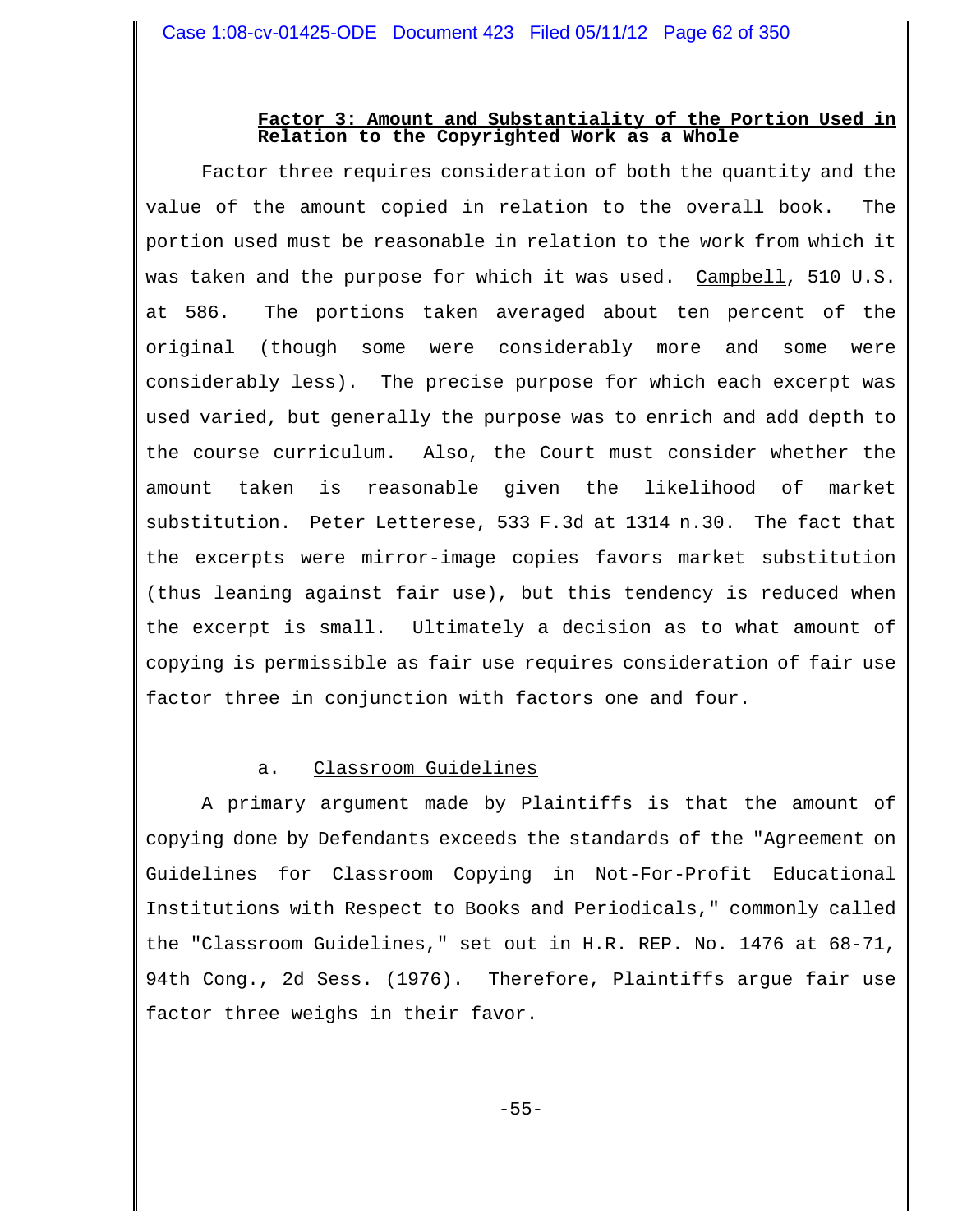The Classroom Guidelines is a 1976 agreement between certain representatives of the publishing industry and certain representatives of the education establishment, which established a safe harbor (not a limit) for educational copying of copyrighted materials. The safe harbor is very restrictive; it allows multiple copies to be made for classroom use only if the copying meets stated tests of brevity, spontaneity, and cumulative effect. To meet the test of brevity, the amount copied of a prose work may be "either a complete article, story or essay of less than 2,500 words" or "an excerpt from any prose work of not more than 1,000 words or 10% of the work, whichever is less." The test of spontaneity requires that the decision to use the work and the moment when it is used "are so close in time that it would be unreasonable to expect a timely reply to a request for permission." Finally, under the cumulative effect test, the copying may only be for one course, no more than three articles from the same collective work or two excerpts from the same author may be used during one class term, and a teacher may not have more than nine instances of such copying for one course. In addition, the Guidelines state a blanket prohibition that copying shall not "substitute for the purchase of books, publishers' reprints or periodicals" nor "be repeated with respect to the same item by the same teacher from term to term."

The Guidelines were the outgrowth of a long period of negotiation between publishers and academics who were concerned about the scope of fair use which might be offered in proposed fair use legislation, particularly concerning educational uses. The negotiations were supervised by the Register of Copyrights and by some members of Congress who exhorted the referenced interest groups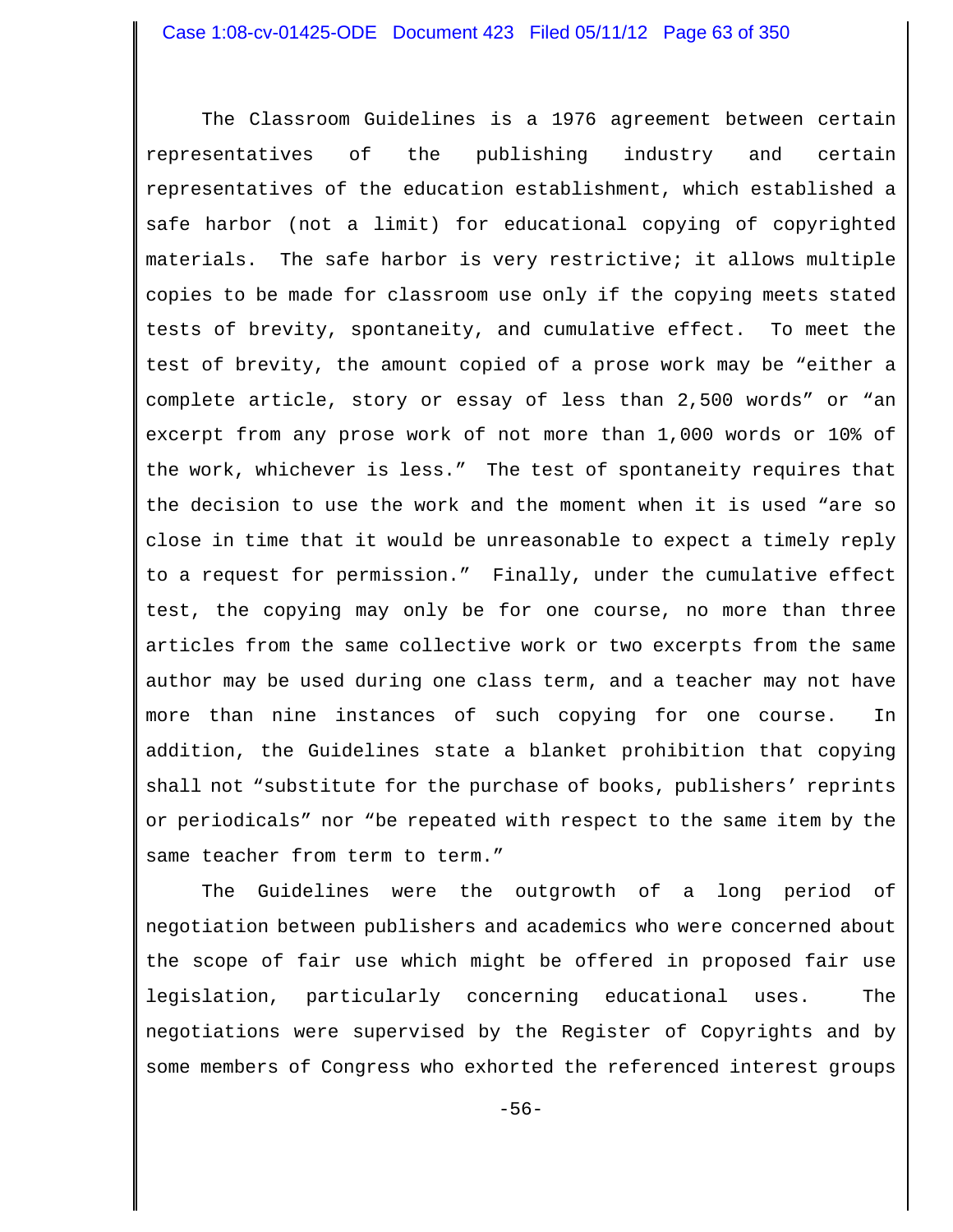to produce some understandings about fair use which, potentially, Congress could adopt. Jessica D. Litman, *Copyright, Compromise, and Legislative History*, 72 CORNELL L. REV. 857, 862, 865-67 (1987). The hoped-for understanding did not materialize. Section 107 was enacted as a statement of illustrative fair uses, plus factors which should be considered in deciding whether a particular use is "fair." The statute itself did not adopt any part of the Classroom Guidelines. Instead, the text of the Classroom Guidelines was set out in full within the legislative history. The House Committee report, after noting the objections of the American Association of University Professors and the Association of American Law Schools, made several points: that the ad hoc group which signed the Guidelines did include representatives of higher education, and that the purpose of the Guidelines was to state the minimum and not the maximum standards of educational fair use. The Report stated, "The Committee believes the guidelines are a reasonable interpretation of the minimum standards of fair use. Teachers will know that copying within the guidelines is fair use. Thus, the guidelines serve the purpose of fulfilling the need for greater certainty and protection for teachers." H.R. REP. No. 1476 at 72, 94th Cong., 2d Sess. (1976). In the Conference report, H.R. CONF. REP. No. 1733 at 70, 94th Cong., 2d Sess. (1976), the conferees stated they accepted the Classroom Guidelines "as part of their understanding of fair use."

Plaintiffs assert that the Court should enforce, through an injunctive order, the safe harbor limitations of the Guidelines as maximum permissible use, with the exception of the so-called "spontaneity" requirement which Plaintiffs do not insist upon.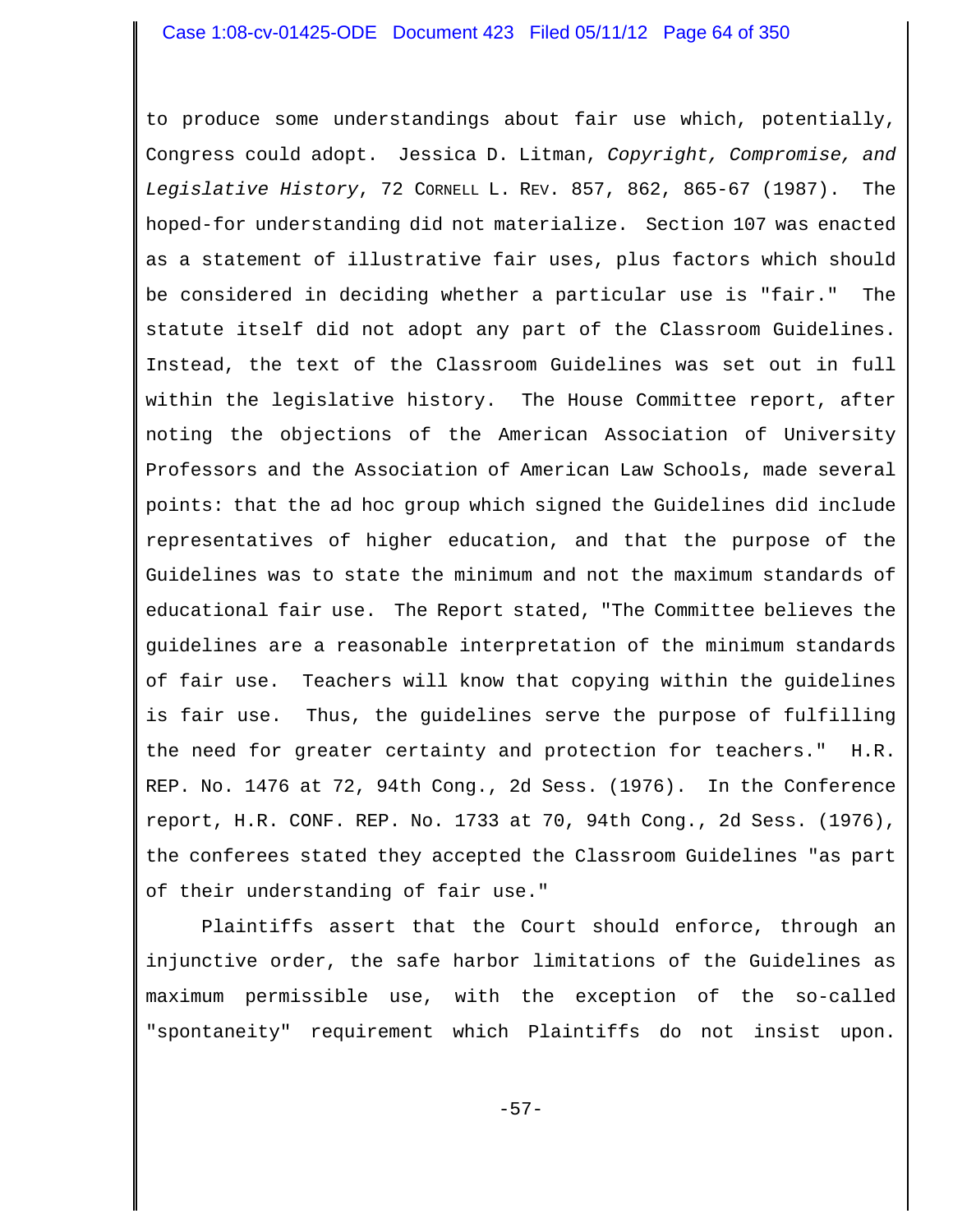Plaintiffs do not explain their decision to seek acceptance of the minimum standards as the maximum standard.

Legislative history can be useful in construing legislation when a statute is ambiguous and the legislative history sheds light on what the legislators intended the statute to mean. $38$  Fed. Reserve Bank of Atlanta v. Thomas, 220 F.3d 1235, 1239 (11th Cir. 2000).

Here, the statute itself ( $\S$  107) is not ambiguous, though it sets very general standards for determining fair use. This was by design. The legislative history itself emphasizes that these standards are to be flexibly applied. H.R. REP. No. 94-1476 at 66. The Classroom Guidelines were not prepared by the legislators. Litman, 72 CORNELL L. REV. at 887-88. What actually happened was that interest groups got together and, after intense negotiations over a proper scope for § 107, reached only a safe harbor agreement which was satisfactory to some of the negotiators. Id. Also, the

<sup>38</sup>Two other courts that have considered the Classroom Guidelines have found them to be helpful in determining the permissible extent of fair use, but both courts noted that they are not binding. In Basic Books, Inc. v. Kinko's Graphics Corp., 758 F. Supp. 1522 (S.D.N.Y. 1991), the court stated that the Guidelines "are a part of the legislative history of the Copyright Act of 1976." Id. at 1535. The court noted that while the Guidelines anticipated that fair use standards for permissible copying could exceed the standards set in the Guidelines, that nonetheless "the copying in suit clearly deviates from the letter and spirit of the Guidelines." Id. at 1536. In Princeton University Press v. Michigan Document Services, Inc., 99 F.3d 1381 (6th Cir. 1996), the Sixth Circuit similarly determined that the Classroom Guidelines were a part of the legislative history, which it deemed helpful because "the statutory factors are not models of clarity, and the fair use issue has long been a particularly troublesome one." Id. at 1390. The court specifically stated that the Guidelines do not have the force of law, but that they provide general guidance and "[t]he fact that the [defendant's] copying is light years away from the safe harbor of the guidelines weighs against a finding of fair use." Id. at 1391.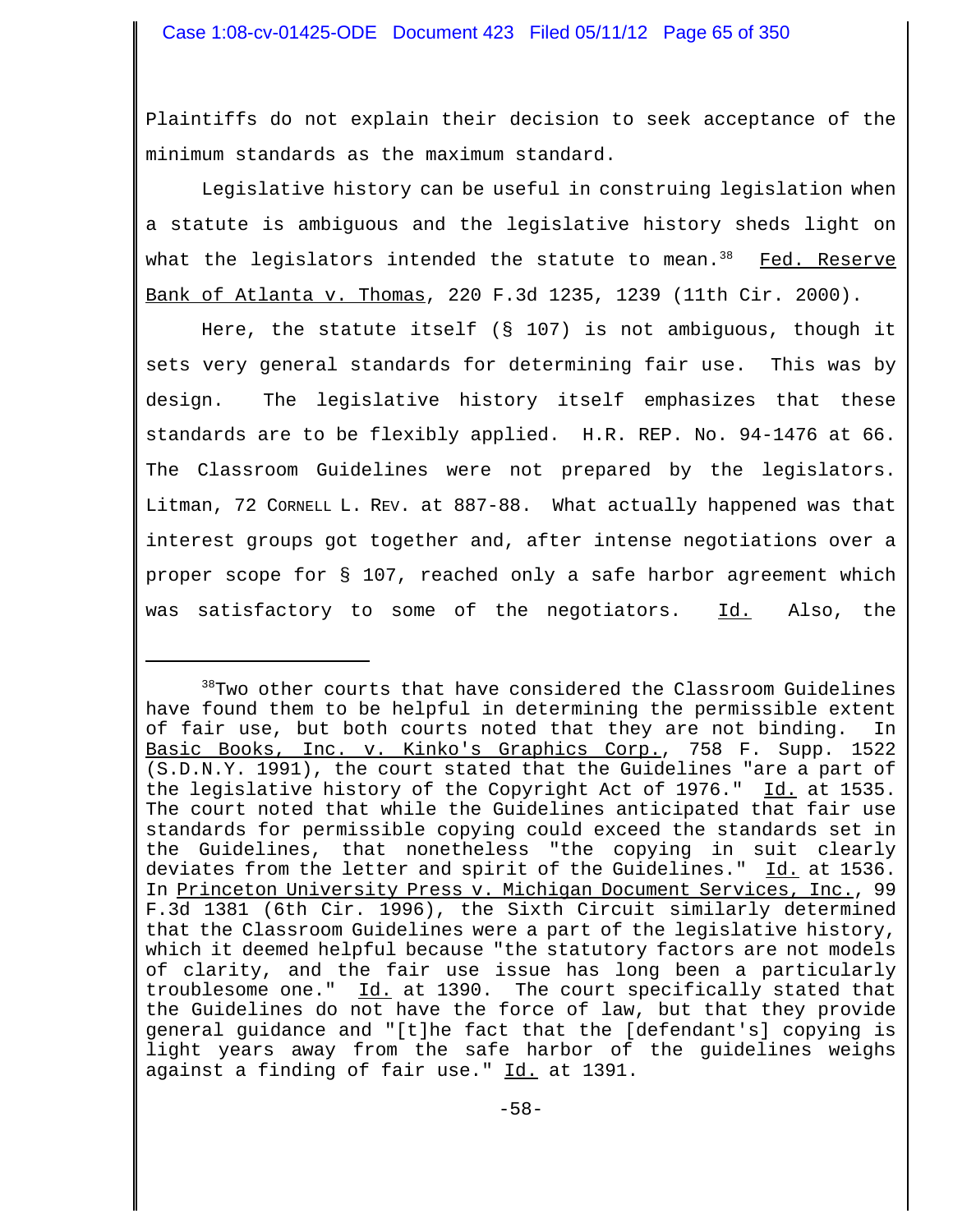legislative history expressly states that the Guidelines were not intended to state the maximum extent of fair use. H.R. REP. No. 94- 1476 at 68 ("The purpose of the following guidelines is to state the minimum and not the maximum standards of educational fair use under Section 107 of H.R. 2223.").

Further, the Guidelines establish numerical caps on how many words a teacher may copy and still stay within the safe harbor. This brightline restriction stands in contrast to the statutory scheme described in § 107, which codified a multi-factorial analysis in which no factor is dispositive. Thus, the Guidelines' absolute cap, which would preclude a use from falling within the safe harbor solely on the basis of the number of words copied, is not compatible with the language and intent of § 107. Accordingly, the Court does not accept Plaintiffs' argument that the outcome on the third fair use factor should turn on what is in the Classroom Guidelines. Thus, the Court will discuss the quantitative and qualitative elements of factor three in turn.

## b. Amount of the Portion Used in Relation to the Copyrighted Work as a Whole

Before beginning this analysis, it is appropriate to note that copying a de minimis part of a copyrighted work is not an infringement at all. Sony Corp. of Am. v. Universal City Studios, Inc., 464 U.S. 417, 451 n.34 (1984). Therefore, by definition fair use must look beyond de minimis copying.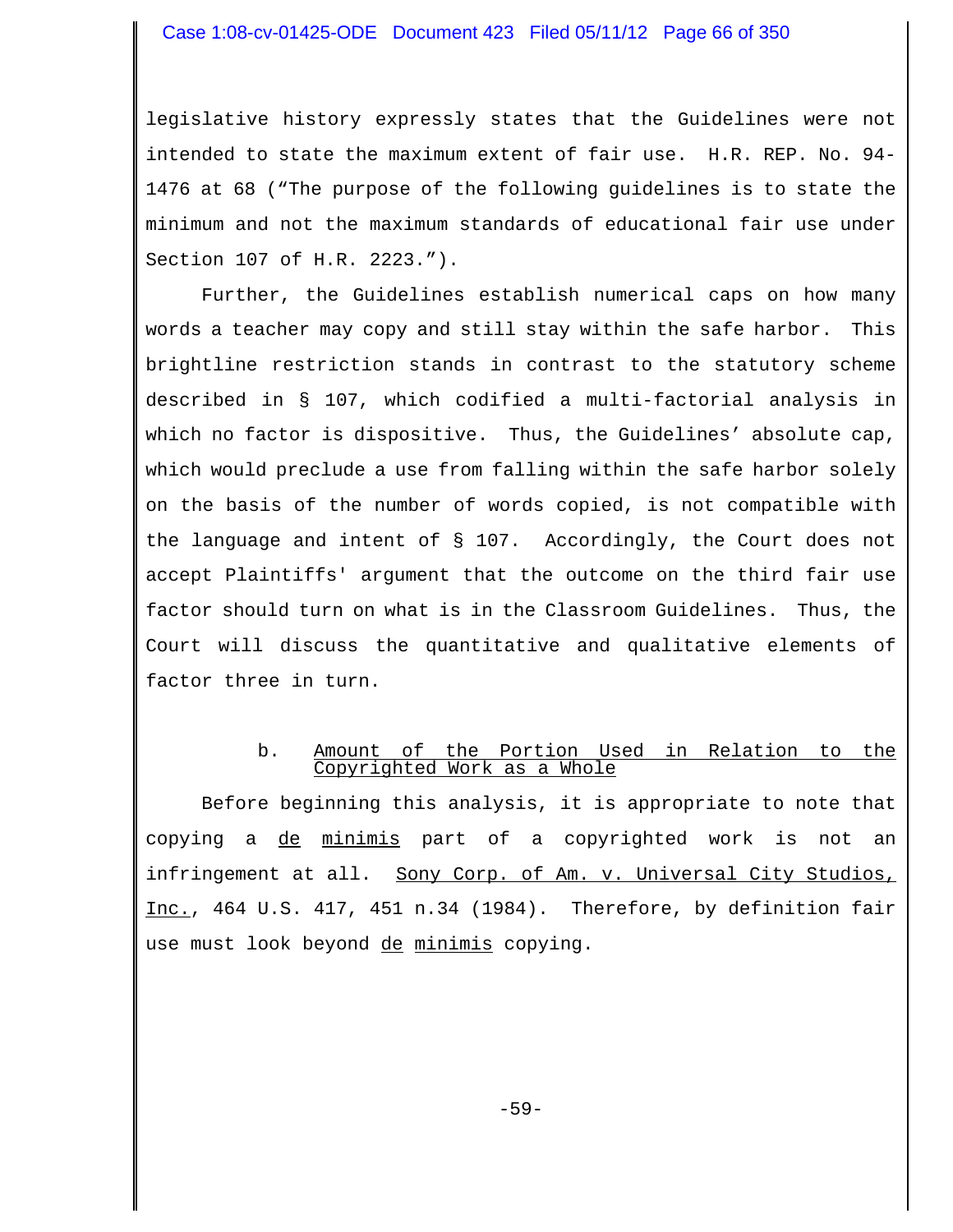### The number of pages in a book

For each claimed infringement, the amount of the portion used in relation to the copyrighted book as a whole is calculated by dividing the number of pages in the copied excerpt by the number of pages in the book. The parties initially disagree about how many pages are in each book. Plaintiffs contend that the calculation should be based on the number of pages that comprise the text of the book, within the chapters. Defendants contend that the page count should also include material such as the table of contents, acknowledgments, the preface or foreword, an afterword, and indices. In most of the books at issue here, there are several pages that appear before "page 1" of the book. These pages may include a title page, dedications, the copyright information page, the table of contents, acknowledgments, and prefatory remarks (such as a foreword or preface) by the author or editor. These pages are often numbered with lower case roman numerals, also known as romanettes. Often, the first romanette that appears is several pages into the book and does not begin with "i," which indicates that the pages are numbered beginning with the first sheet inside the front cover.

The Court agrees with Defendants that the material appearing before and after the chapter text of the book comprises part of the work as a whole. Material such as dedications and acknowledgments are written expression by the author or editor, and introductory remarks included in a foreword or preface are certainly original expression protected by the copyright for the work. In addition, the Court believes the pages in the index should be counted in the total page count; in most of the works, the index is comprised of whole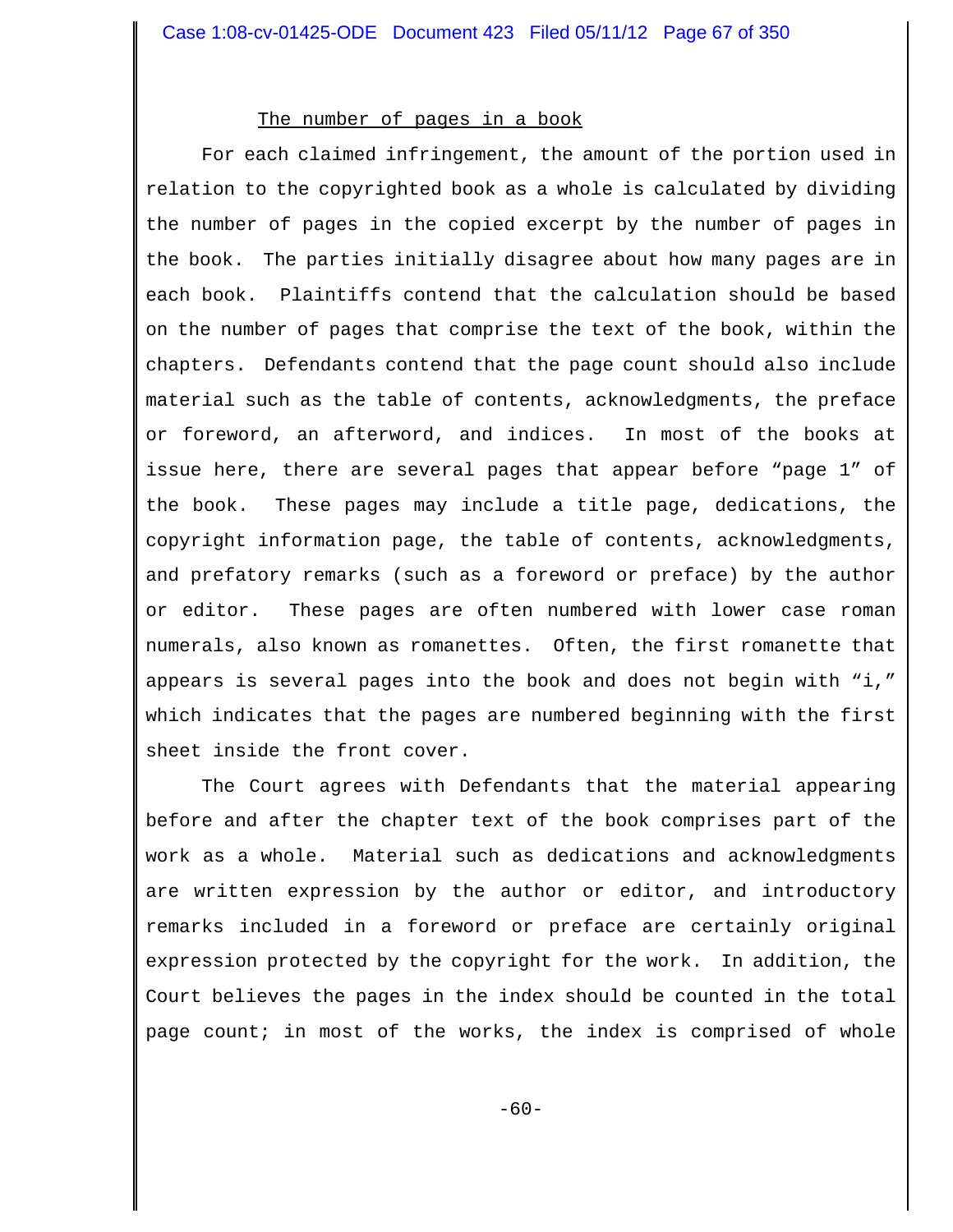numbered pages, and the decision on what terms to include in the index constitutes copyrightable expression. Thus, for the works at issue here, the Court will accept (with some noted exceptions) the Defendants' contention of the number of pages in each work and will calculate the percent copied based on that page count.

## Determining what is "the copyrighted work"

To calculate the percent amount of the work that was copied by Defendants, it is also necessary to first determine what the excerpt will be measured against. In their post-trial Proposed Findings of Fact and Conclusions of Law filed July 22, 2011 and also in their reply brief filed July 30, 2011, Plaintiffs argue that Defendants' copying of a whole chapter of an edited book amounts to a forbidden 100% taking because each of the chapters has a separate author, each addresses a distinct subject and each was originally conceived as a separate work. Therefore, Plaintiffs argue, it does not matter that the particular chapter comprised only a minuscule portion of the overall book, because Defendants copied 100% of the chapter in question. To win this argument Plaintiffs must contend that under § 107(3) the chapters are "the copyrighted works," not the books. Plaintiffs take their cue for this argument from the Second Circuit's opinion in American Geophysical Union v. Texaco Inc., 60 F.3d 913 (2d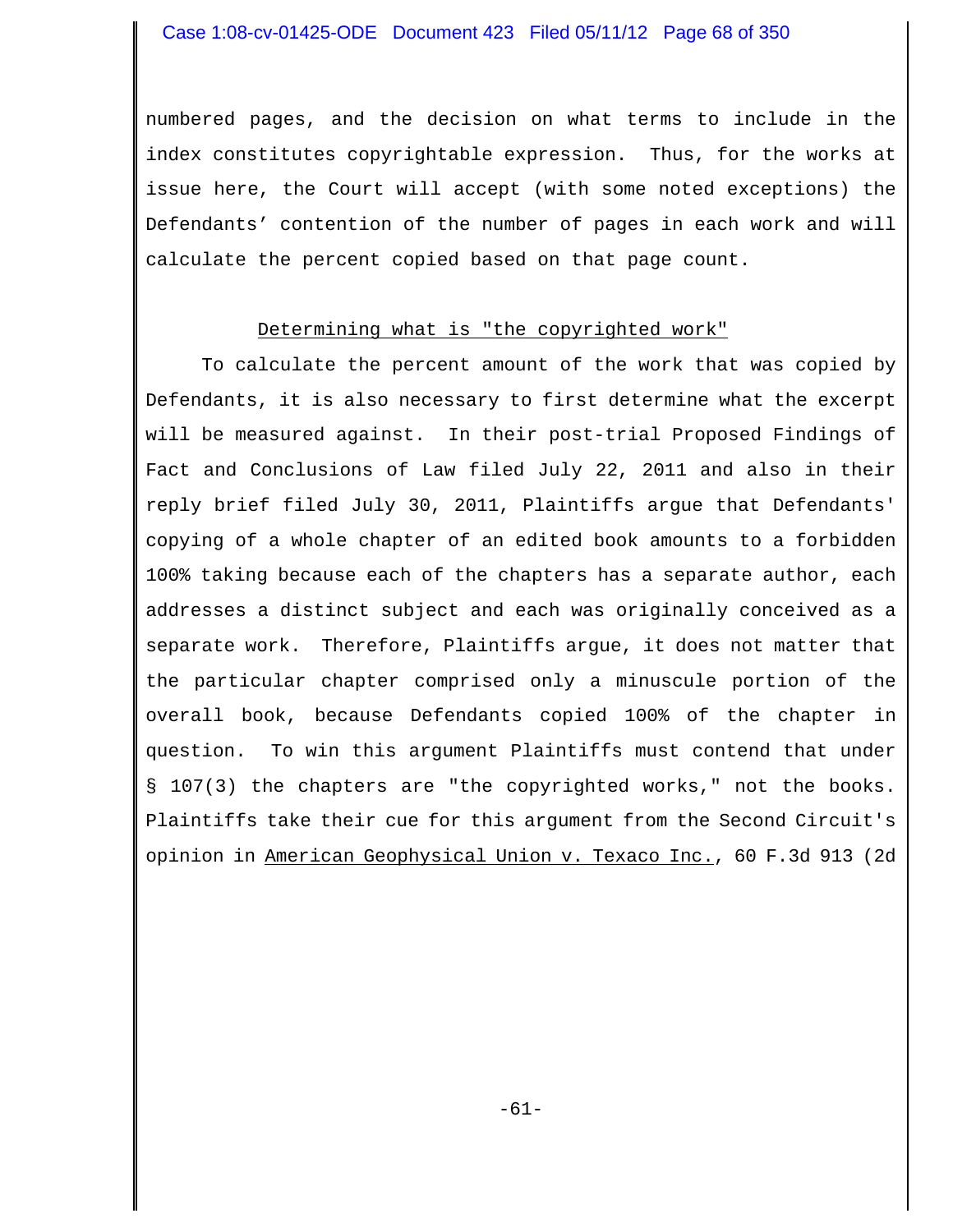Cir. 1994 amended 1995).<sup>39</sup> The Court rejects Plaintiffs' argument

<sup>39</sup>Texaco was not a typical copyright infringement case. As is explained in Professor Patry's law review article, *American Geophysical Union v. Texaco*, *Inc.*: Copyright and Corporate Photocopying, the complaint did not allege infringement of any particular work. William Patry, *American Geophysical Union v.* Texaco, Inc.: Copyright and Corporate Photocopying, 61 BROOK. L. REV. 429, 431 n.14 (1995). Texaco was licensed through CCC to make copies of portions of the plaintiff-publishers' copyrighted journals. Plaintiffs believed Texaco had under-reported the number of photocopies its scientists had made. The suit was brought as a class action. One of the defenses asserted by Texaco was fair use. Pursuant to stipulation, the parties agreed to treat the unpaid copying practices of one scientist from one journal as indicative of the likely unpaid uses of the many scientists who were employed by Texaco. Following a limited-issue bench trial, the trial court opinion, 802 F. Supp. 1 (S.D.N.Y. 1992), evaluated the fair use defense based on the copying of articles from one journal which had been done by the one scientist. The opinion noted:

Because it would involve gigantic expense and inconvenience to register separately each of the 20 odd items that appear in an individual issue, Academic Press registers each issue with the Copyright Office. It does not follow from the manner of registration with the Copyright Office that the "copyrighted work" for the purposes of fair use analysis consists of the entire issue rather than the separate creations of the separate authors.

Id. at 17. The trial court found that the articles were "the copyrighted works," not the journals. Whole articles had been copied; fair use did not apply. In affirming the trial court, the United States Court of Appeals for the Second Circuit emphasized that ". . . by virtue of the parties' stipulation, this case now concerns the copyrights in the eight articles from *Catalysis* found in Chickering's files, copyrights now owned by Academic Press." 60 F.3d at 918. The stipulations which persuaded the Court of Appeals that the articles (not the journals) were "the copyrighted works" for purposes of the § 107(3) and (4) analysis are not set forth in the opinion.

Typically, a copyright infringement case begins with identification of exactly what infringement is claimed. The fact of copyright registration supporting that claim is a substantive element of plaintiff's cause of action. Reed Elsevier, Inc. v. Muchnick, 130 S. Ct. 1237, 1246-47 (2010). If plaintiff establishes a prima facie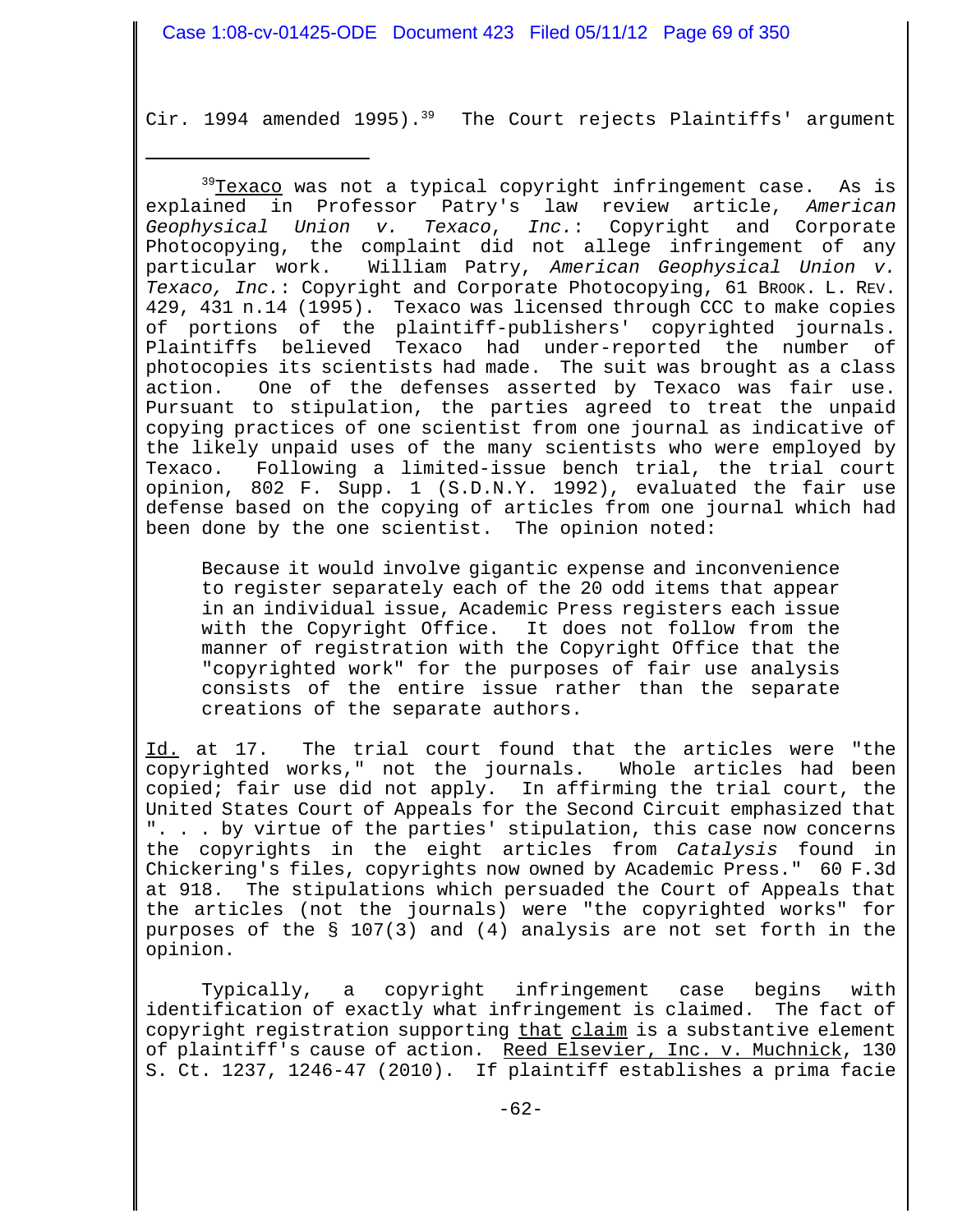because it was raised too late in the proceedings.

On August 11, 2010, Plaintiffs were directed to identify each claimed infringement including the name of the copyrighted work [Doc. 226]. They did so on August 20, 2010 [Doc. 228]. In this filing, Plaintiffs identified the copyrighted work at issue as the book from which each chapter was taken. Again, the parties were directed to file an up-to-date list in the spring of 2011, which they did by a joint filing on March 15, 2011 [Doc. 266]. This joint filing identified the copyrighted book as the subject of the infringement claim, and provided the parties' respective statements concerning the percentage of the overall copyrighted book which had been taken. In this joint filing, Plaintiffs again calculated the percentage taken as the amount copied from the total number of pages in the book. Plaintiffs filed pretrial proposed Findings of Fact and Conclusions of Law on May 17, 2011, which again referenced the percentage takings based on the number of pages which had been taken from the total copyrighted work.

Plaintiffs' claim concerning the significance of the fact that whole chapters had been copied came up for the first time briefly during the trial, which began on May 17, 2011. However, Joint Exhibit 5, which lists whole books as the copyrighted works, was introduced into evidence at trial by agreement of the parties. It was not until Plaintiffs filed their post-trial Proposed Findings of

case of infringement, defendant may address its fair use defense to the same claimed infringement which is the subject of plaintiff's claim. The Texaco opinion is unsatisfying because the factual basis for the Court of Appeals' determination that the articles were "the copyrighted works" (i.e., the precise wording of the stipulations) is not provided in the opinion.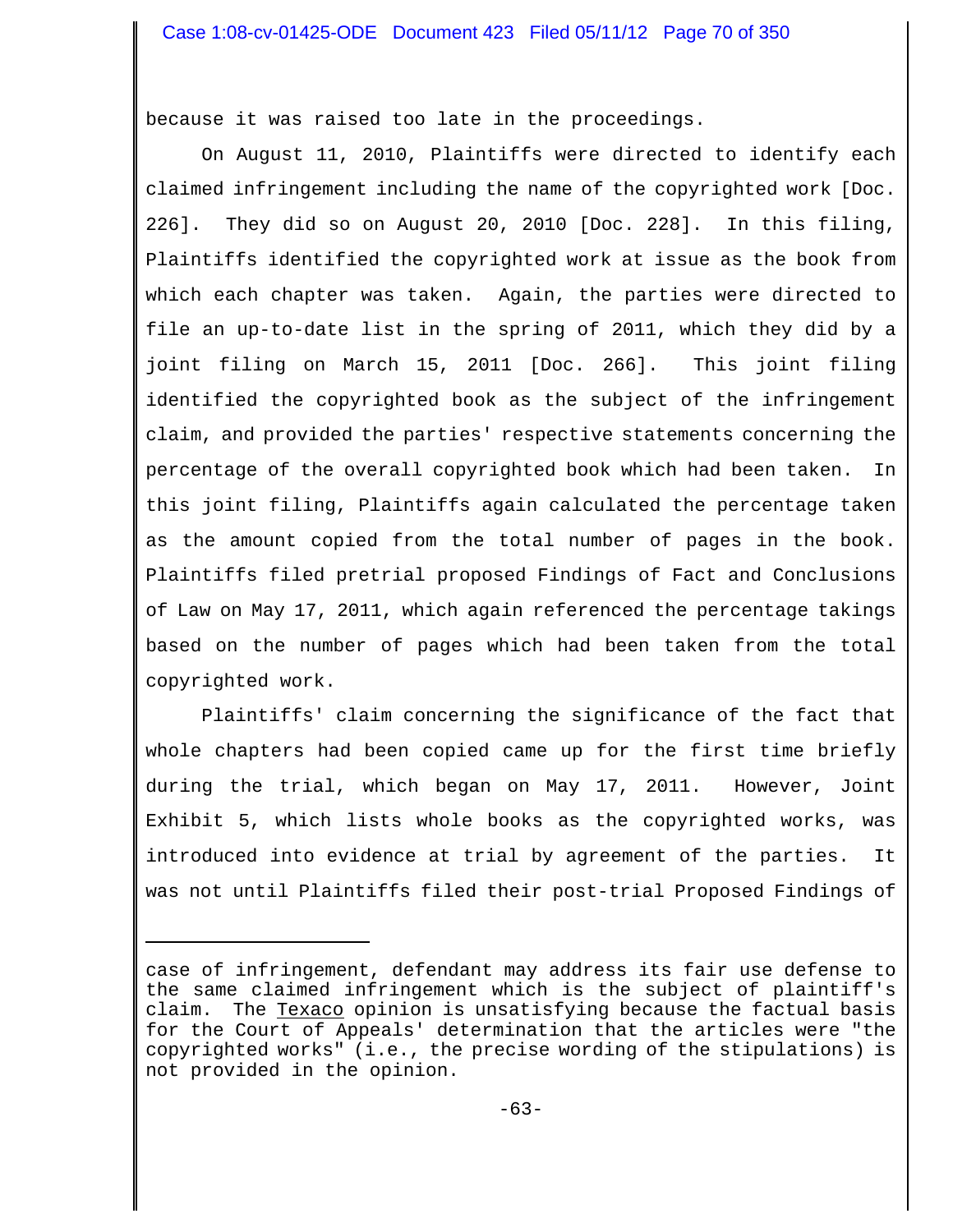Fact and Conclusions of Law that Plaintiffs' now-asserted theory was fleshed out. In the Appendix to their Proposed Findings of Fact and Conclusions of Law filed on July 22, 2011 [Doc. 412], Plaintiffs claimed that the taking of whole chapters constituted 100% takings, requiring that the factor three analysis be resolved in their favor. Defendants have objected to this shift, arguing that it creates 56 new claimed infringements which they had not been anticipating.

It is far too late for Plaintiffs to assert new infringement claims. Moreover, it is unworkable to treat a chapter as "the copyrighted work" for purposes of the factor three analysis but to treat the whole book as "the copyrighted work" for purposes of the factor four analysis. Also, the work which is the focus of the prima facie case analysis must be the same as the work which is addressed by the fair use defense.

In the Texaco case, the Second Circuit Court of Appeals stated: "From the outset, this lawsuit concerned alleged infringement of the copyrights in individual journal articles, copyrights assigned by the authors to the publishers." Texaco, 60 F.3d at 918. However, the same cannot be said in this case, where Plaintiffs' assertion, as reflected in Joint Exhibit 5, was that the copyrighted work at issue would be the entire book rather than an individual chapter. Accordingly, the Court rejects Plaintiffs' new theory on grounds of untimeliness and unfair surprise to the Defendants.

## What amount is small enough?

Having determined that the amount taken will be calculated as a percentage of the entire book, the Court will now discuss what percentage of the whole book is a sufficiently small amount--that is,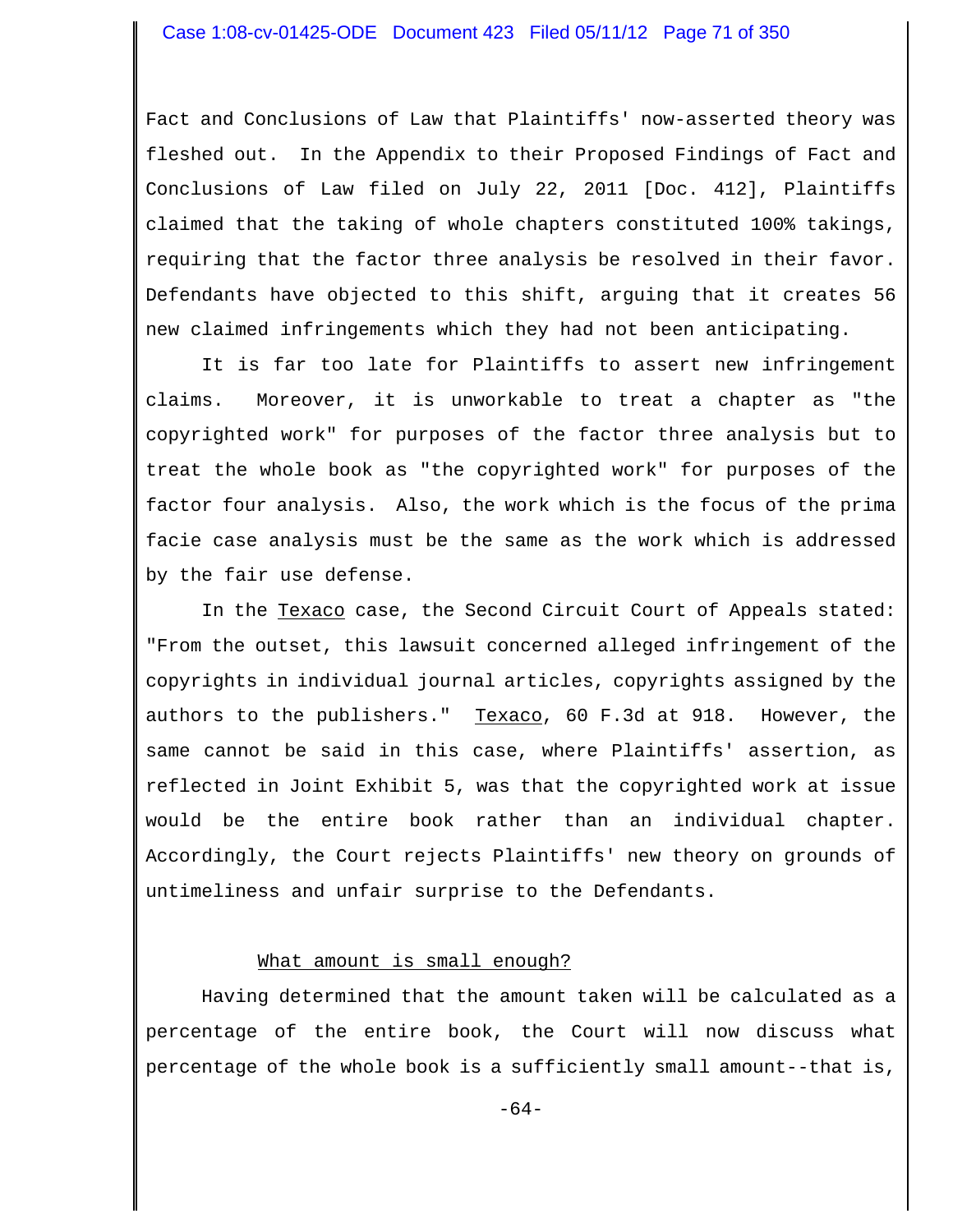what amount of copying will shift factor three in favor of either Defendants or Plaintiffs.

Congress intended that use of a smaller portion would be more apt to be acceptable than use of a larger portion. Taking into account the fact that this case involves only mirror-image, nontransformative uses, the amount used must be decidedly small to qualify as fair use. Also, other factors must be considered in making this determination. Peter Letterese & Assocs., Inc. v. World Inst. of Scientology Enters., Int'l, 533 F.3d 1287, 1314, n.30 (11th Cir. 2008).

To frame the discussion of this issue, the Court will review the most relevant precedent, noting at the outset that neither case is binding and neither is completely analogous.

In Kinko's, the fact that seven of the excerpts were 5% to 14% of the whole "weigh[ed] against defendant." 758 F. Supp. at 1527-28. The court found that the copying of five other excerpts, ranging from 16% to 28% of the whole "weigh[ed] heavily against defendant." Id.

The Sixth Circuit, in Michigan Document Services, also noted the quantity of pages that had been copied to form the coursepack excerpts. Six different works had been excerpted without permission.40 In addressing "the amount and substantiality of the portion used in relation to the copyrighted work as a whole," the Court stated: "'[T]he larger the volume (or the greater the

 $40$ The details on the number of pages copied and the percentages involved in each of the copyings are as follows: (95 pages; 30% of the whole), (45 pages, 18% of the whole), (78 pages, 16% of the whole), (52 pages, 8% of the whole), (77 pages, 18% of the whole), and (17 pages, 5% of the whole). Mich. Document Servs., 99 F.3d at 1384-85.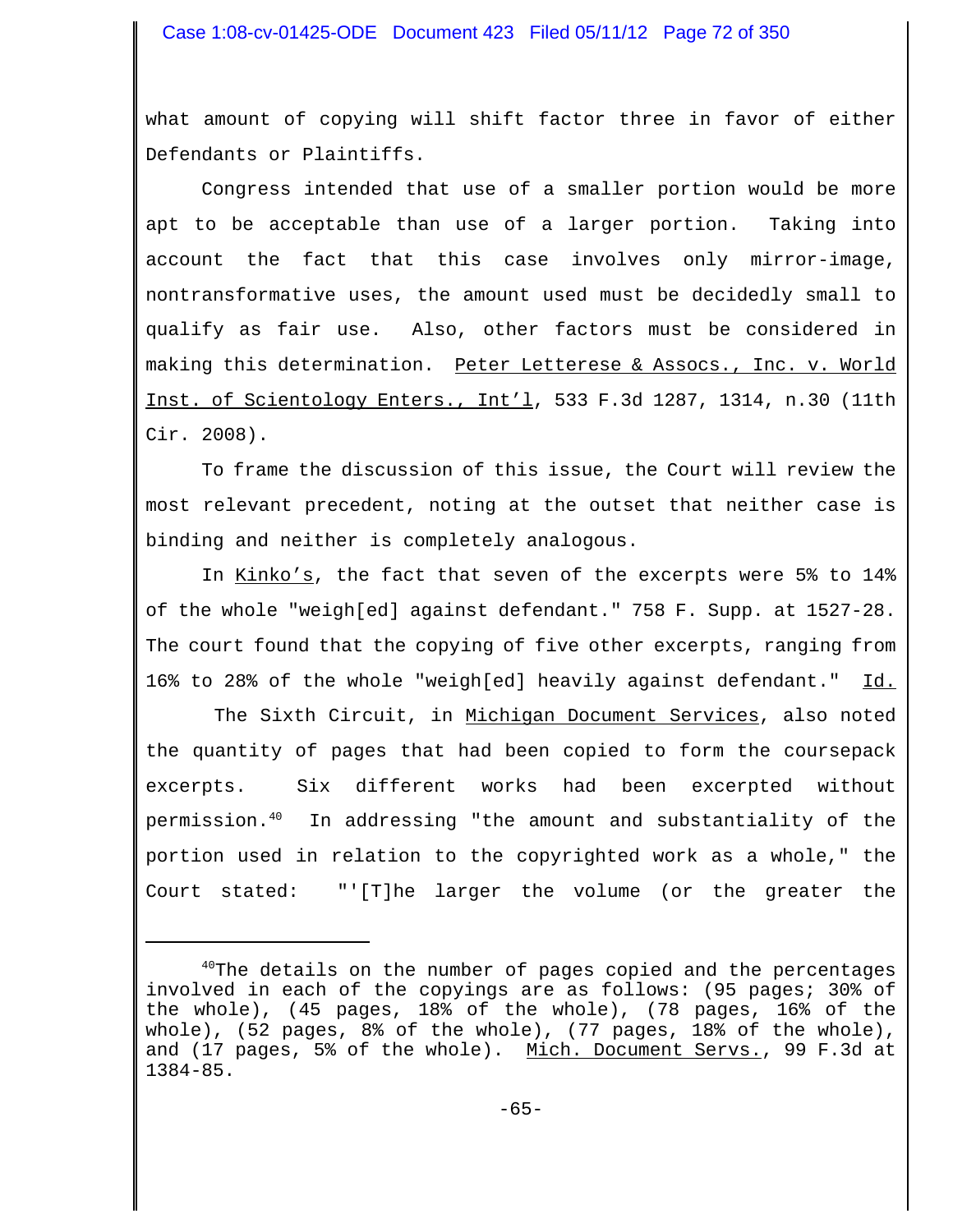importance) of what is taken, the greater the affront to the interests of the copyright owner and the less likely that a taking will qualify as a fair use.'" Mich. Document Servs., 99 F.3d at 1389 (quoting Pierre N. Leval, Toward a Fair Use Standard, 103 HARV. L. REV. 1105, 1122 (1990)). The Court did state that the 95 page, 30% copying was more troubling than the 17 page, 5% copying previously referenced. It nonetheless held that the defendants had failed to carry their burden of proof on fair use factor three with respect to all six of the works.

Kinko's and Michigan Document Services are helpful as a beginning point in the factor three analysis in the instant case. However, unlike the instant case, they did not involve nonprofit educational uses by a nonprofit educational institution. Here, fair use factor one strongly favors Defendants and tends to push the amount of permissible copying toward a greater amount than the under 5% amount which Kinko's and Michigan Document Services did not specifically reject, and into the 5%-14% range which Kinko's found weighed against, but did not "weigh heavily against" fair use. Kinko's, 758 F. Supp. at 1527.

Defendants presented evidence at trial that numerous colleges and universities have copyright policies which allow more liberal unpaid copying than the 10.1% average uses which occurred at Georgia State in 2009. This evidence is not entitled to any weight in determining the permissible extent of fair use. In the absence of judicial precedent concerning the limits of fair use for nonprofit educational uses, colleges and universities have been guessing about the permissible extent of fair use.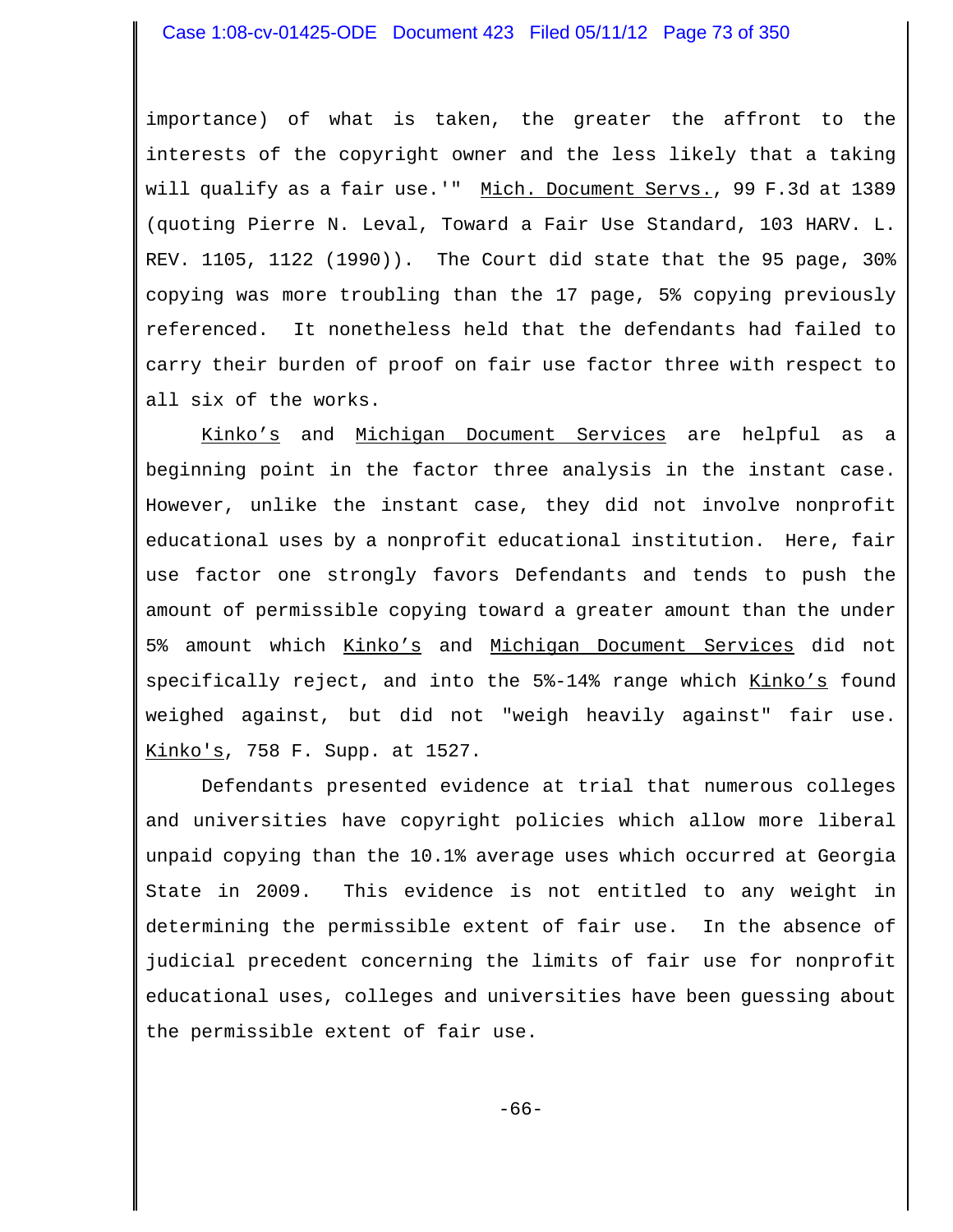# c. Substantiality of the Portion Used in Relation to the Copyrighted Work as a Whole

The great majority of the excerpts used in this case were a chapter or less from a multi-chapter book. Some of these excerpts came from edited books, in which each chapter is written by a different author.

The word "substantiality" as used in § 107(3) means "value." Campbell v. Acuff-Rose Music, Inc., 510 U.S. 569, 586 (1994) (quoting Folsom v. Marsh, 9 F.Cas. 342, 348 (C.C. D. Mass.  $1841$ )). The substantiality test under factor three involves the degree to which the excerpts are qualitatively significant "in relation to the copyrighted work as a whole." 17 U.S.C. § 107. Of the excerpts involved in this case, including excerpts made up of one or more chapters, almost none have notable qualitative significance or value "in relation to the work as a whole." That is because the subject matter addressed by the relevant chapters is not a substantively dominant part of the book. Almost none of the chapters which were used from either the single author works or the edited volumes are "the heart of the book," Harper & Row Publishers, Inc. v. Nation Enters., 471 U.S. 539, 565 (1985), or a "critical part" of the book, Kinko's, 758 F. Supp. at 1533; almost none bear an unusually striking relationship to the book as a whole. The chapters in both the edited books and the single author books cover distinct, separately titled subtopics, so that almost none has a dominant relationship to the substance of the work as a whole.

In Kinko's, the District Court rejected as unfair the copying of twelve different excerpts. It found that the excerpts met the "substantiality" test of factor three because the portions copied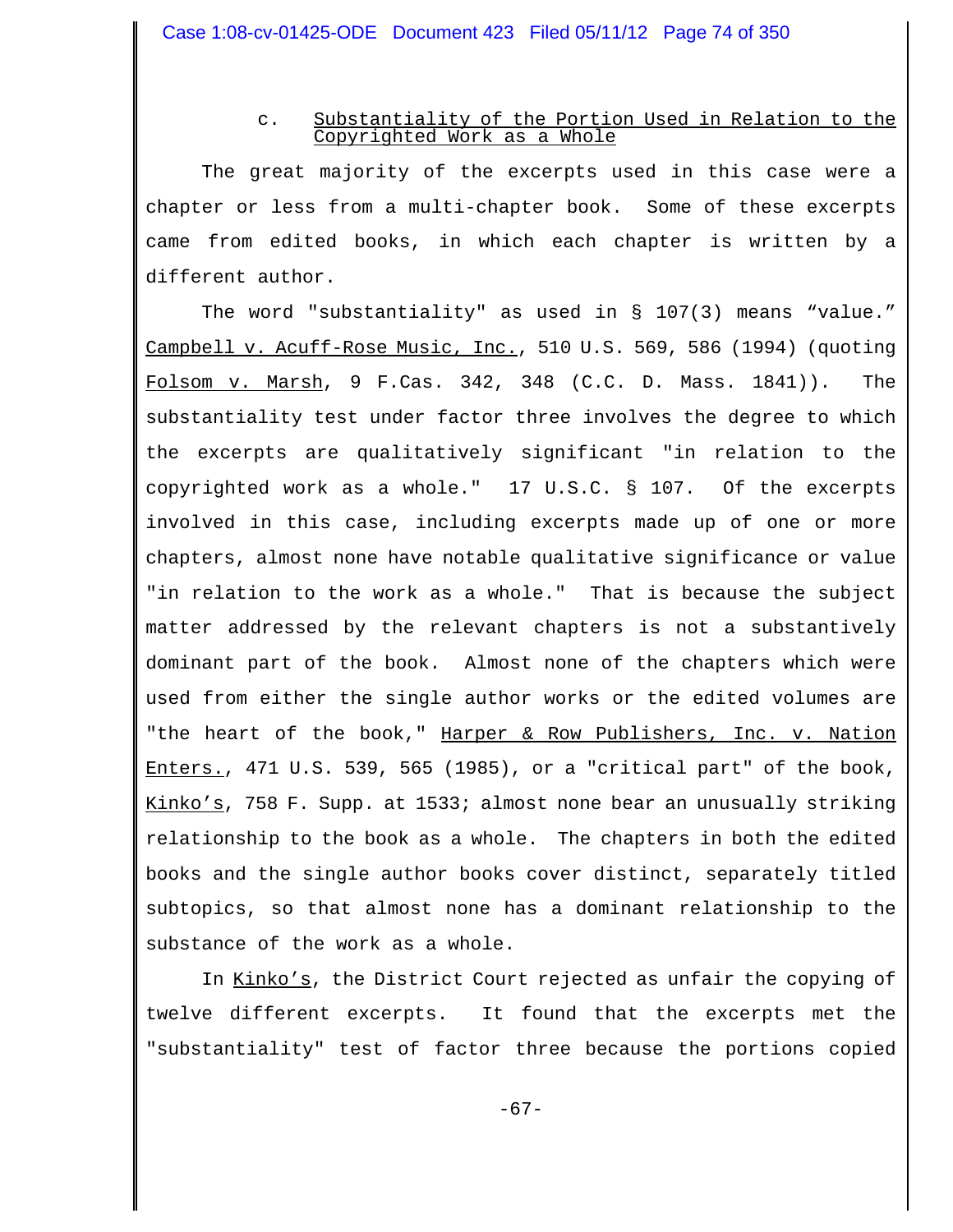were "critical parts of the books" which was "the likely reason the college professors used them in their classes." Kinko's, 758 F. Supp. at 1533.

In Michigan Document Services, the Sixth Circuit, in addition to noting that the amount of copying involved was "not insubstantial," also stated that the substantiality or "value" of the excerpted materials in relation to the entire work was shown by the fact that the professors had made them required reading. Mich. Document Servs., 99 F.3d at 1389. The Sixth Circuit did consider that fact in determining that the third factor favored plaintiffs.

While this Court has no knowledge of whether the excerpts in Kinko's and Michigan Document Services were "critical parts" of the books, it disagrees with the suggestion that a professor's selection of an excerpt means that the excerpt is a critical part of the book. It is at least equally likely that the excerpt was selected because it filled a need within the course curriculum. A chapter of an academic book is a unit which, in all likelihood, covers a particular theory or topic, so as to make it suitable for use in a course which covers a broader, related overall subject matter. Because this case does involve strictly educational, nonprofit uses, it is relevant that selection of a whole chapter of a book (either from a typical, single author chapter book or from an edited book) likely will serve a more valuable educational purpose than an excerpt containing a few isolated paragraphs. Professors want students to absorb ideas and useful, context-based information. This can be accomplished better through chapter assignments than through truncated paragraphs. However, the selected excerpt must fill a demonstrated, legitimate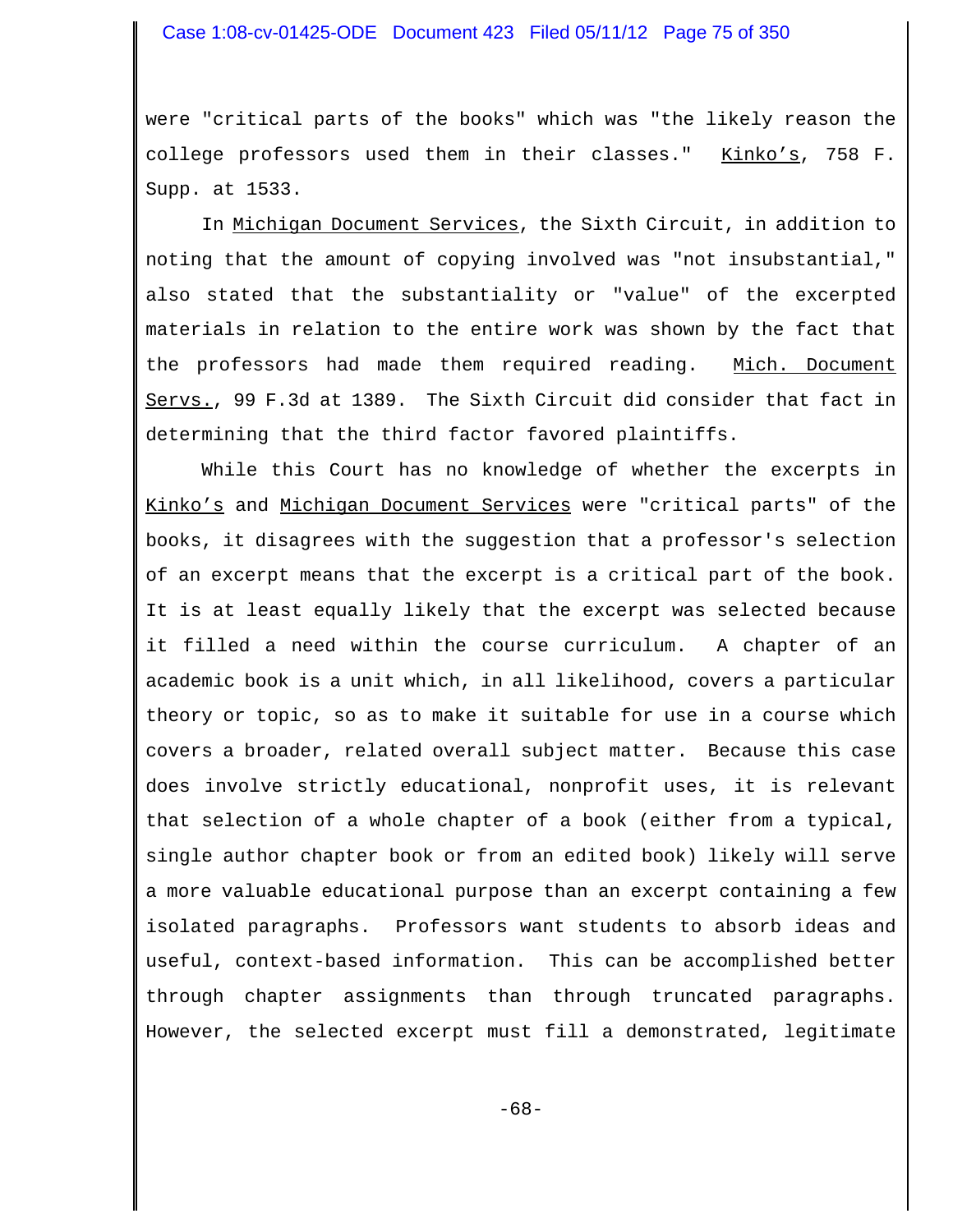purpose in the course curriculum and must be narrowly tailored to accomplish that purpose.

Having reviewed the copyrighted works at issue in this case, the Court finds that the chapters of the edited books do not have greater value than the chapters of the single author books. The chapters of the single author books are stand-alone chapters, just as are the chapters of the edited books. Almost none of these books (there are a couple of exceptions) feature chapters which develop sequentially, leading toward a conclusion. Each chapter addresses a single topic or subtopic. For this reason, the chapters of the edited books in this case do not have greater value than the chapters of the single author books.

Plaintiffs implicitly argue that the total or substantial copying of a chapter of one of the edited works should not be allowed, because the chapters of the edited works were originally conceived as separate works. The Court has little sympathy for this argument. In fact, the Plaintiffs own all parts of the copyrighted books as they have been assigned all of the authors' rights by contract.41 As such they have the exclusive right to publish all parts of the books. Plaintiffs have no incentive to assert the rights of the authors of the chapters in the edited books in this context, except to seek to choke out nonprofit educational use of the chapter as a fair use. The Court will not allow this to happen. This would be contrary to the equitable considerations underlying

 $^{41}$ In some cases Plaintiffs have granted contributing authors a nonexclusive right to publish all or part of the contribution under certain circumstances. A nonexclusive licensee does not have standing to sue for copyright infringement. Saregama India Ltd. v. Mosley, 635 F.3d 1284 (11th Cir. 2011).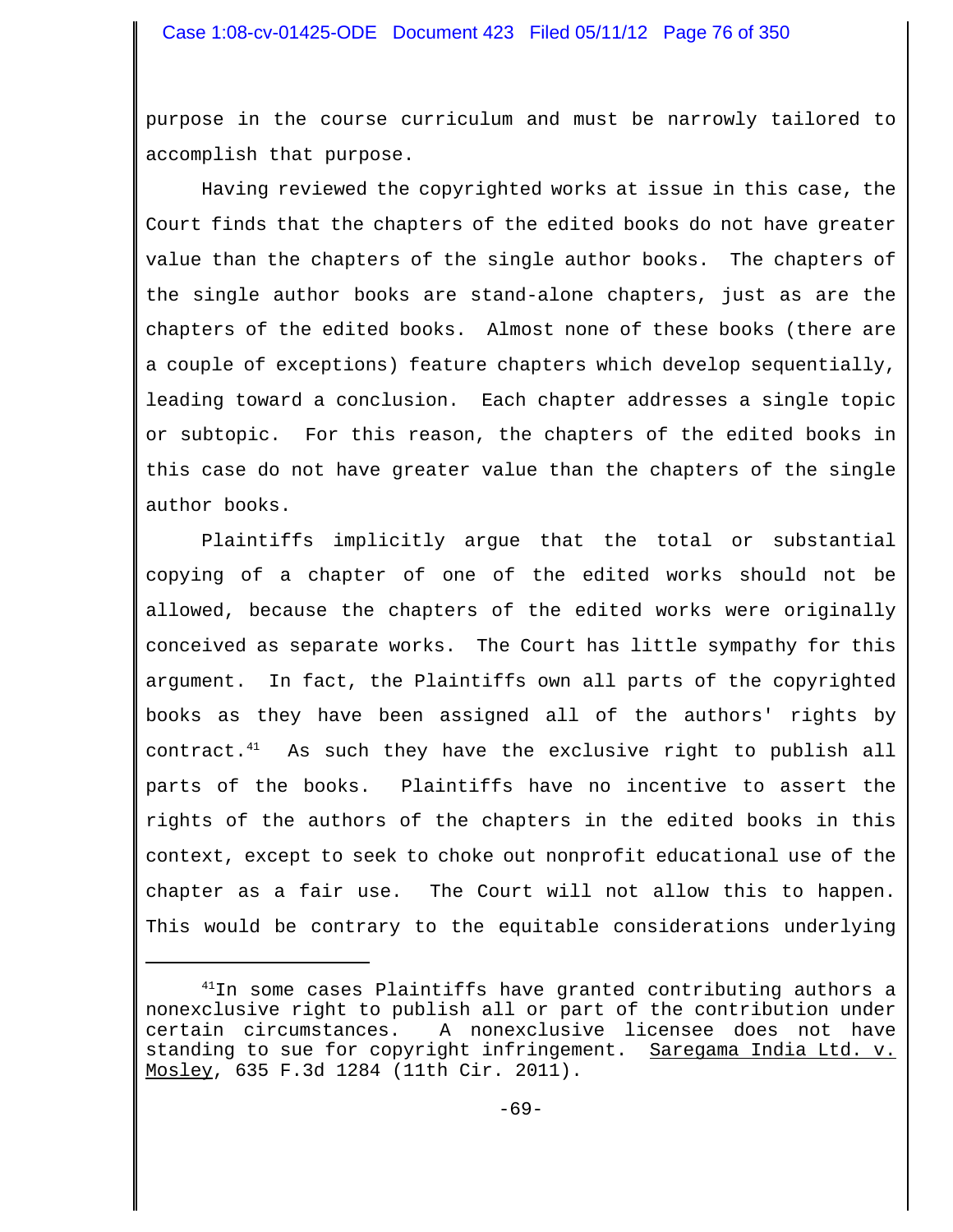fair use. Stewart v. Abend, 495 U.S. 207, 236 (1990) ("The doctrine is an equitable rule of reason, which permits courts to avoid rigid application of the copyright statute when, on occasion, it would stifle the very creativity which that law is designed to foster."). Thus, this Court holds that where the publisher has the exclusive right to publish the entirety of a copyrighted book, it may not defeat the user's fair use defense by arguing that too much of a particular chapter has been copied, even though the chapter in question was initially conceived as a separate work.

At the same time, the fact that a chapter of a book has more value to professors than isolated excerpts means that chapters are in higher demand than isolated parts of chapters. An extra-long book with many chapters--whether it be a single author book or an edited book--is more apt to be the subject of unpaid copying than a shorter book with fewer chapters. $^{42}$  Plaintiffs are right to seek extra protection for them in the fair use scheme. This can be accommodated through a limit on the number of chapters which can be used without paying permissions. But the limits Plaintiffs seek--as embodied in the Classroom Guidelines--are so restrictive that no book chapters in this case--from edited volumes or single author books--would qualify for fair use. A 1,000 word limit would allow use of a two or three page excerpt. In the instant case there literally are no chapters

 $42$ Having examined the books which are at issue in this case, the Court finds that chapters of the edited volumes and chapters of the single author books have roughly the same value to professors and students. In general, both types of books feature chapters which cover a discrete topic or subtopic; each chapter can stand on its own in terms of comprehension; each chapter is separately titled. The books involved in this case generally do not have chapters which build on each other toward a conclusion.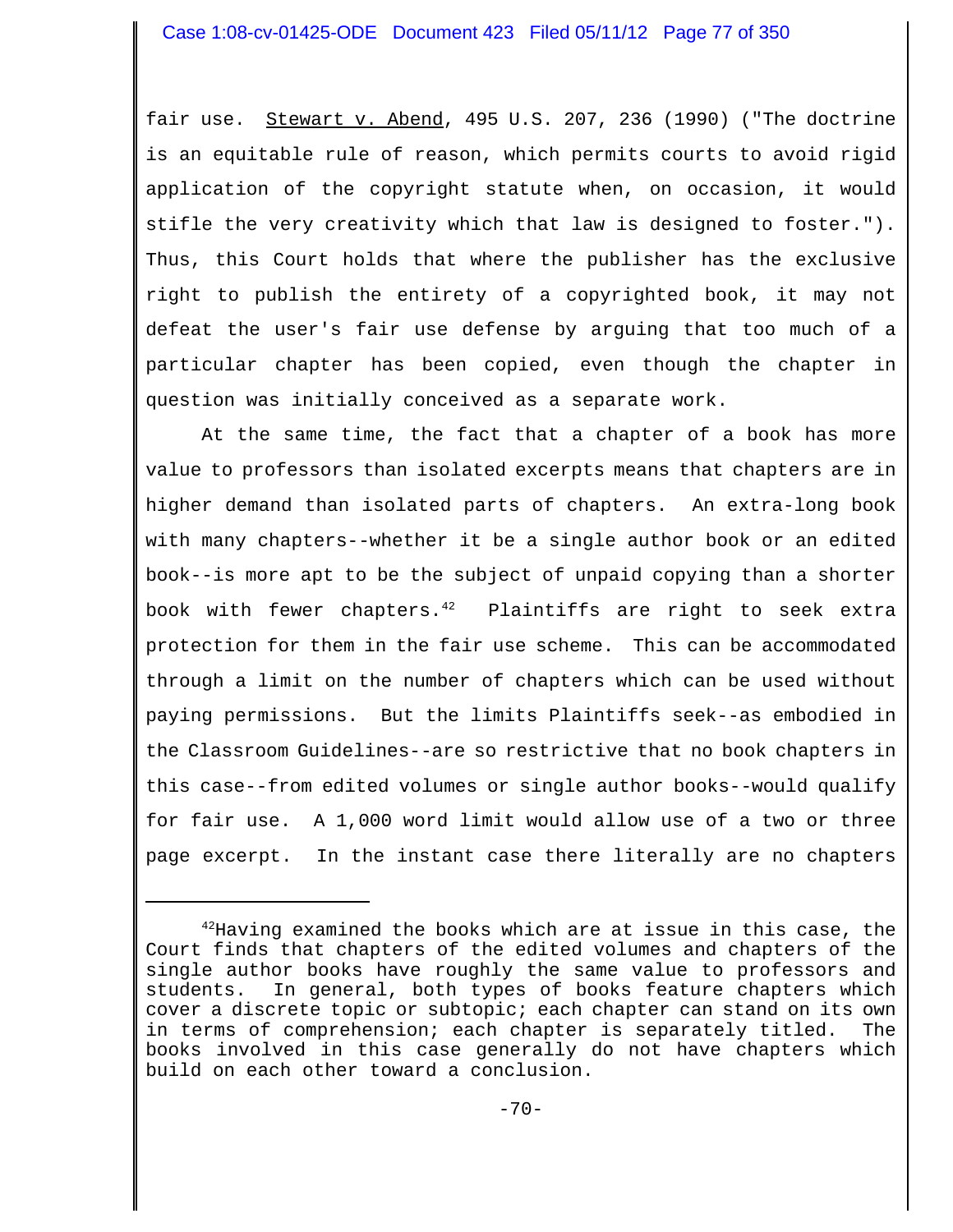which would fit this word limit. An approach so restrictive undermines the teaching objective favored by § 107. Also, Plaintiffs' (the Guidelines') idea that professors be prohibited from unlicensed use of the same chapter from one academic term to the next is an impractical, unnecessary limitation. The right approach is to select a percentage of pages which reasonably limits copying and to couple that with a reasonable limit on the number of chapters which may be copied. In selecting the limits the Court must keep in mind the "goals of the copyright law," which includes protecting and stimulating incentives for authors to create new works, Campbell, 510 U.S. at 578 n.10, and promoting the spread of knowledge, Golan v. Holder, 132 S. Ct. 873, 888-89 (2012).

Most of the professors who selected the excerpts in this case testified and explained why they selected the particular chapter or other excerpt for the course. The Court finds that all of the selections indeed did further the legitimate educational purposes of the course curriculum. Most were narrowly tailored to accomplish that purpose.

Before determining what amount of copying is appropriate for fair use on the facts of this case, the Court will evaluate fair use factor four and certain additional considerations discussed below. The amount allowed to be excerpted will be determined in the overall fair use assessment thereafter.

In summary, factor three may favor either Plaintiffs or Defendants, depending on the amount taken from each book.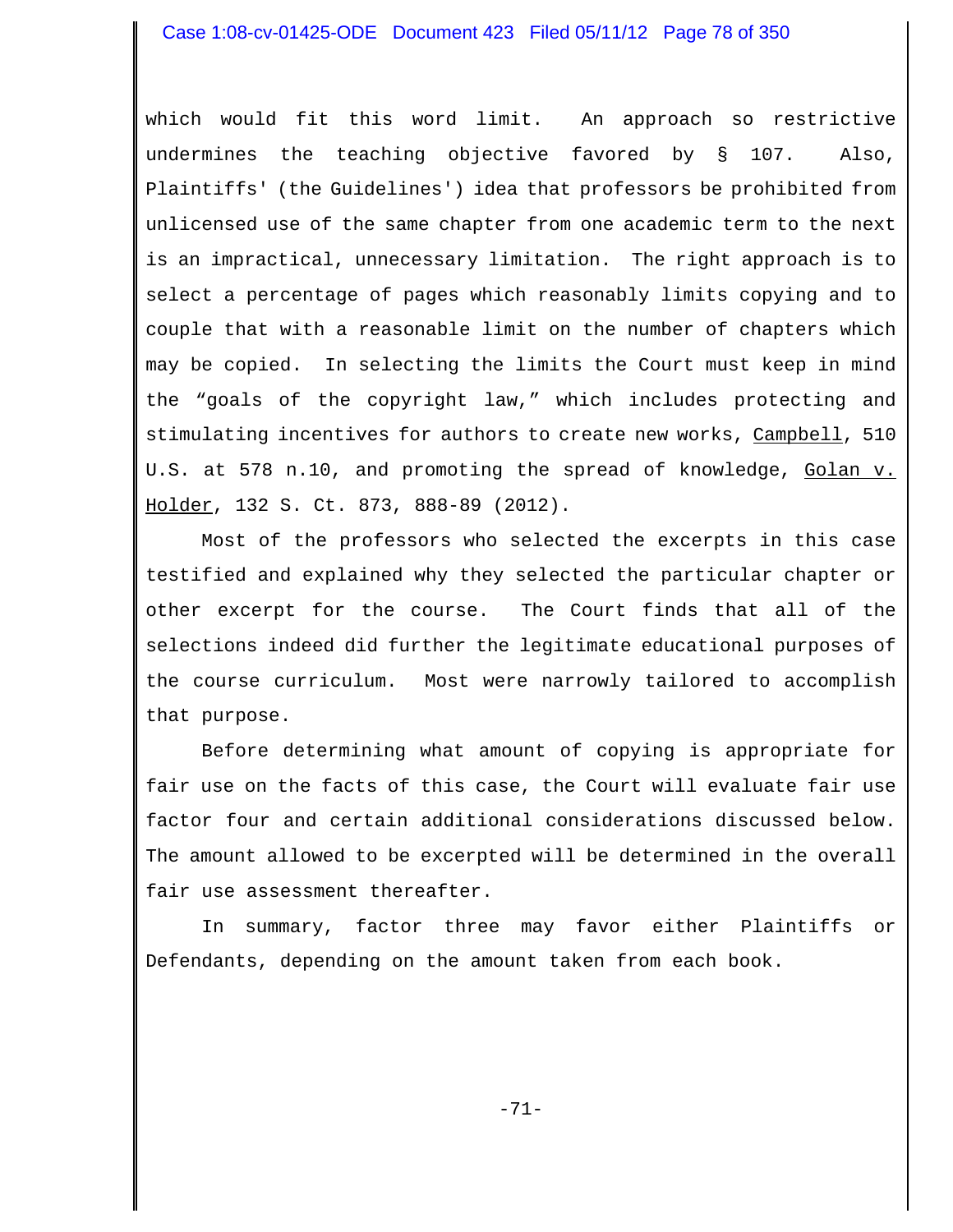# **Factor 4: The Effect of the Use on the Potential Market for or Value of the Copyrighted Work**

Factor four focuses on whether Defendants' (the professors' and the students') use of excerpts of Plaintiffs' copyrighted works adversely affected the potential market for or value of the copyrighted work in question.

Factor four should weigh against defendant only when the harm is significant, Campbell v. Acuff-Rose Music, Inc., 510 U.S. 569, 590 (1994); however, because Defendants have the burden of proof on all lements of the fair use defense, $43$  a helpful restatement is: to

 $43$ Prior to the Supreme Court's decision in  $Campbell$ , most courts and commentators interpreted Sony Corp. of America v. Universal City Studios, Inc., 464 U.S. 417 (1984) and Harper & Row Publishers, Inc. v. Nation Enterprises, 471 U.S. 539 (1985) to say that a noncommercial use is presumed not to cause market harm. See 4-13 NIMMER ON COPYRIGHT § 13.05. In those instances, the burden shifted to the party arguing against the fair use defense to show that the use was still unfair. In Campbell, the Court rejected "hard evidentiary presumptions" in the context of commercial uses and stated, "Since fair use is an affirmative defense, its proponent would have difficulty carrying the burden of demonstrating fair use without favorable evidence about relevant markets." Campbell, 510 U.S. at 590 (internal citations and footnotes omitted). However, the Court did not specify whether this statement was limited to commercial uses, the type at issue in Campbell itself. There is some evidence in the opinion to suggest it was; the Court noted that the lower court had applied "a presumption about the effect of *commercial* use, a presumption which *as applied here* we hold to be error." Id. at 591 (emphasis added).

Since Campbell was decided, courts and commentators have disagreed about where the burden of proof lies on factor four. Compare Princeton University Press v. Michigan Document Services, Inc., 99 F.3d 1381, 1385 (6th Cir. 1996) ("The burden of proof as to market effect rests with the copyright holder if the challenged use is of a 'noncommercial' nature."), with 4-13 NIMMER ON COPYRIGHT § 13.05 (noting that in light of Campbell, defendants "will be challenged to develop an appropriate record" to carry their burden of proof on factor four). This Court's best interpretation is that Campbell places the burden of proof for all four factors on the proponent of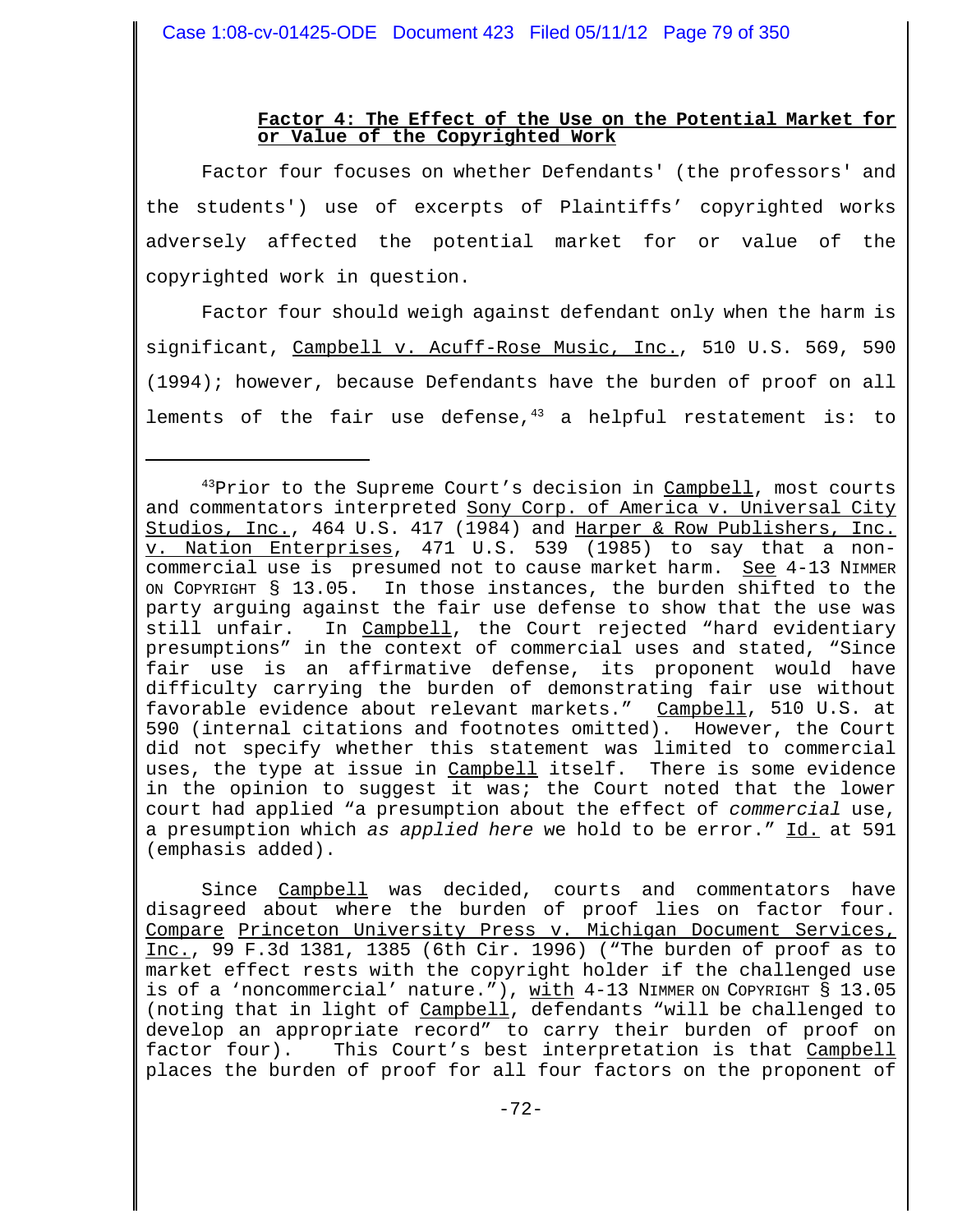prevail on factor four, Defendants have the burden of proving that any harm from the infringing use is insubstantial. See Campbell, 510 U.S. at 590; Peter Letterese & Assocs., Inc. v. World Inst. of Scientology Enters., Int'l, 533 F.3d 1287, 1307 n.21 (11th Cir. 2008). The factor four analysis calls for determination of whether Defendants' unpaid uses of the excerpts caused or will cause harm to the "potential market for or value of the copyrighted work"; i.e., harm to the marketability of the copyrighted work or the value of the copyrighted work. 17 U.S.C. § 107.

The copyrighted works at issue here are books of which the excerpts are parts. In general, Plaintiffs have the exclusive right to reproduce the books in whole or in part because they own the copyrights, 17 U.S.C. § 106(2)(3) or, by contract, have the exclusive right to reproduce all parts of the books. Although copyright protection extends to derivative works,  $^{44}$  17 U.S.C. § 103(a), the excerpts of the copyrighted books are not derivative works. Rather, the excerpts are verbatim copies of parts of the copyrighted books.

 The adverse market effect with which fair use is primarily concerned is that of market substitution. Peter Letterese, 533 F.3d at 1315. Where the copyrighted original work and defendant's

the fair use defense.

 $^{44}$ The term "derivative work" is defined in 17 U.S.C. § 101 as "a work based upon one or more preexisting works, such as a translation, musical arrangement, dramatization, fictionalization, motion picture version, sound recording, art reproduction, abridgment, condensation, or any other form in which a work may be recast, transformed, or adapted. A work consisting of editorial revisions, annotations, elaborations, or other modifications which, as a whole, represent an original work of authorship, is a 'derivative work.'" 17 U.S.C. § 101.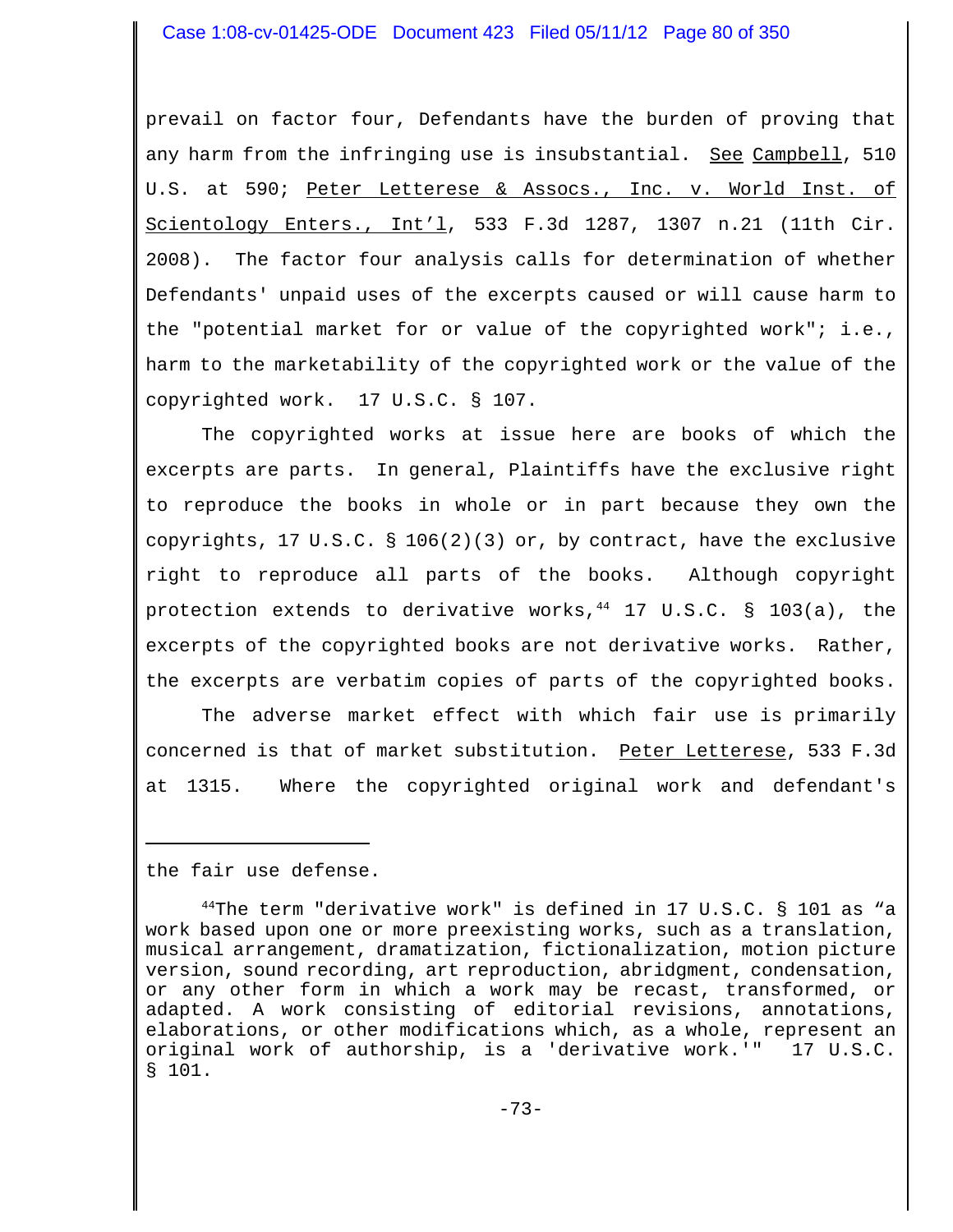infringing copy are identical, defendant's infringing copy substitutes directly for the copyrighted original. This impacts the marketability of the original and reduces its value, causing harm to the copyright owner. This case involves excerpts from whole original works. In general, the larger the excerpt, the greater the potential harm; a large excerpt comes closer to substituting for the whole book. It is relevant here that the excerpts were generally a small part (averaging around 10%) of the whole copyrighted work. Such a small excerpt does not substitute for the book as a whole. The Court is required to consider "whether unrestricted and widespread conduct of the sort engaged in by the defendant . . . would result in a substantially adverse impact on the potential market [for the original]." Campbell, 510 U.S. 569, 590 (1994) (citations omitted); see also Sony, 464 U.S. at 451. Thus, if a professor used an excerpt representing 10% of the copyrighted work, and this was repeated by others many times, would it cause substantial damage to the potential market for the copyrighted work? The answer is no, because the 10% excerpt would not substitute for the original, no matter how many copies were made. In short, Defendants' use of small excerpts did not affect Plaintiffs' actual or potential sales of books.

Plaintiffs' argument that factor four tilts in their favor is based primarily on American Geophysical Union v. Texaco Inc., 60 F.3d 913 (2d Cir. 1994, amended 1995). The Second Circuit found that CCC is "a workable market for institutional users to obtain licenses for the right to produce their own copies of individual articles via photocopying."  $\underline{Id.}$  at 930. The court also said, "... it is not unsound to conclude that the right to seek payment for a particular use tends to become legally cognizable under the fourth fair use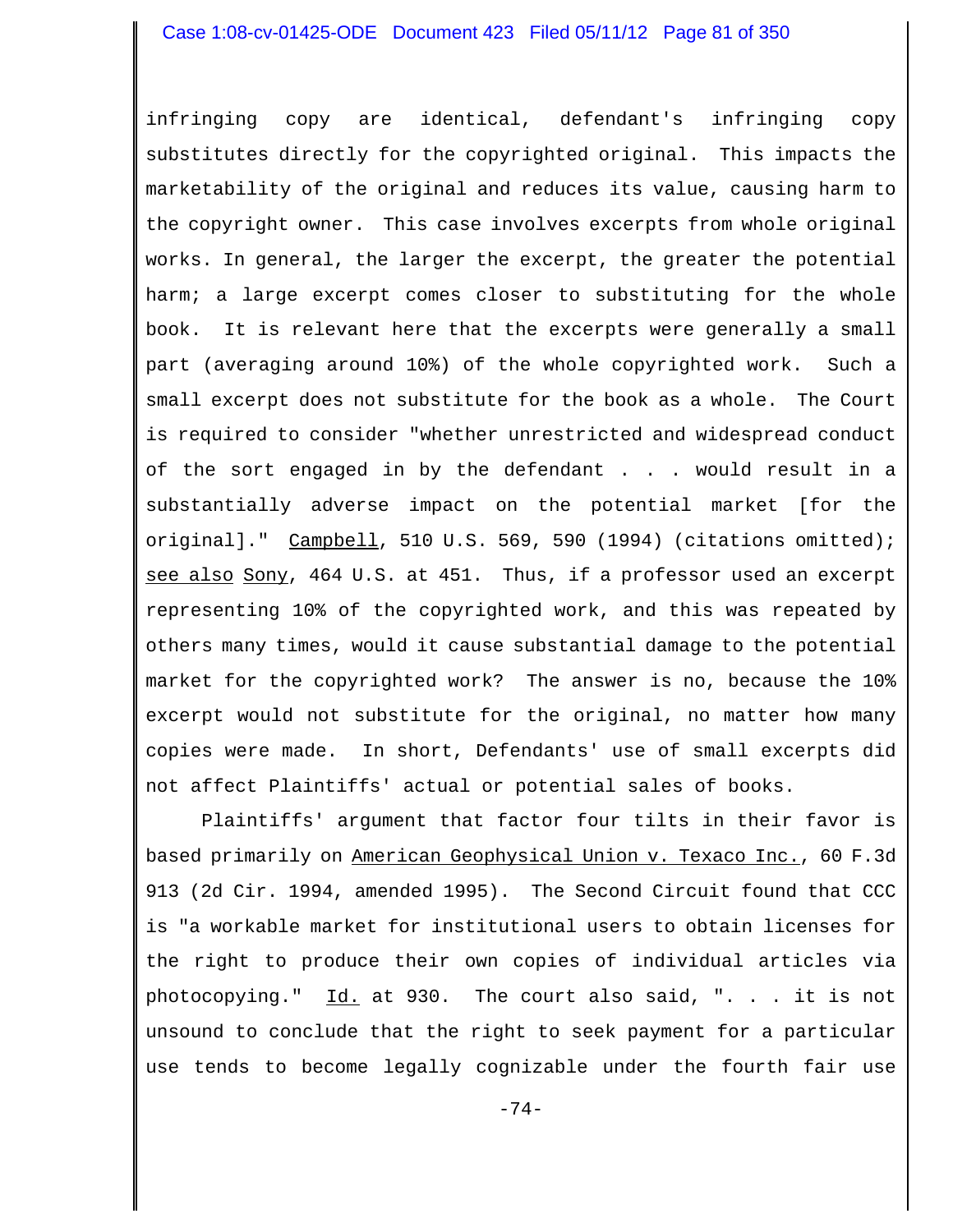factor when the means for paying for such use is made easier." Id. at 930-31. In Texaco, an employee of Texaco had made photocopies of certain articles from a scientific journal to which Texaco subscribed. Other employees of Texaco had made photocopies as well. The Second Circuit found that Texaco should have paid license fees to CCC for the photocopies of the articles. Its failure to have done so cost the publisher-plaintiff licensing revenues; hence, "the publishers have demonstrated a substantial harm to the value of their copyrights through [Texaco's] copying." Id. at 931 (internal quotation marks and citation omitted).

This Court agrees with Texaco that where excerpts are reasonably available, at a reasonable price, it is only fair for this fact to be considered in determining whether Defendants' unpaid uses of excerpts constitutes a fair use. Fair use is an equitable doctrine. Peter Letterese, 533 F.3d at 1308. For loss of potential license revenue to cut against fair use, the evidence must show that licenses for excerpts of the works at issue are easily accessible, reasonably priced, and that they offer excerpts in a format which is reasonably convenient for users.  $CL.$  William F. Patry, PATRY ON FAIR USE § 6:8 (2011) ("easy, inexpensive licensing"); see also Texaco, 60 F.3d at 931 ("[I]t is sensible that a particular unauthorized use should be considered 'more fair' when there is no ready market or means to pay for the use, while such an unauthorized use should be considered 'less fair' when there is a ready market or means to pay for the use.").

Because Plaintiffs advocate that CCC has created an effective means through which Defendants could have obtained licensed copies of the excerpts in question here, the Court places the burden on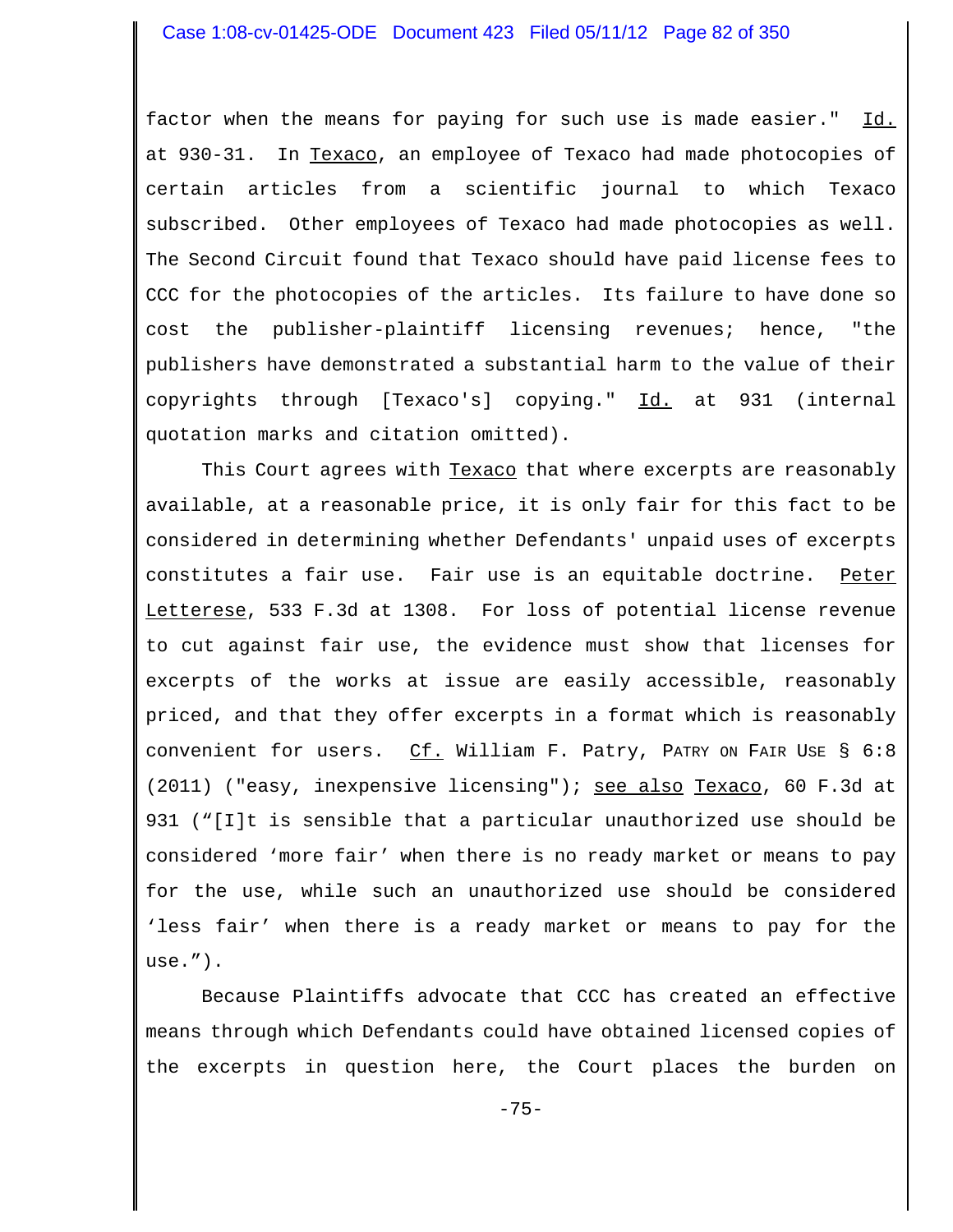Plaintiffs to show that CCC provided, in 2009, reasonably efficient access to the particular excerpts involved in this case. It is true, as Campbell held, that Defendants have the overall burden of proof to show that no substantial damage was caused to the potential market for or the value of Plaintiffs' works by Defendants' unlicensed uses of the excerpts. However, Plaintiffs are advocates of the theory that the availability of licenses shifts the factor four fair use analysis in their favor. Therefore, it is appropriate for them to be called upon to show that CCC provided in 2009 reasonably efficient, reasonably priced, convenient access to the particular excerpts which are in question in this case.

At trial, Plaintiffs called two representatives of CCC who testified concerning CCC's practices. Defendants did not dispute CCC's efficiency or the fairness of the prices charged by CCC for licenses to copy excerpts from Cambridge's, Oxford's, and Sage's works. Defendants articulated no objections in this regard. Defendants' only argument was that the availability of licenses is irrelevant to the fair use analysis; the Court rejects this argument because the availability of licenses impacts the value of the copyrighted work, i.e., the value of the book's copyright, an express concern of § 107(4). A book's ability to command permissions fees has a relationship to the value of the copyrighted book, i.e., to the value of the copyright. If available permissions are not paid, the value of the copyright is less than it otherwise would be.

Plaintiffs produced evidence at trial showing that CCC has a substantial business as a licensing agent. The evidence shows that CCC does represent a very large number of publishers and collects hundreds of millions of dollars in permissions revenues each year on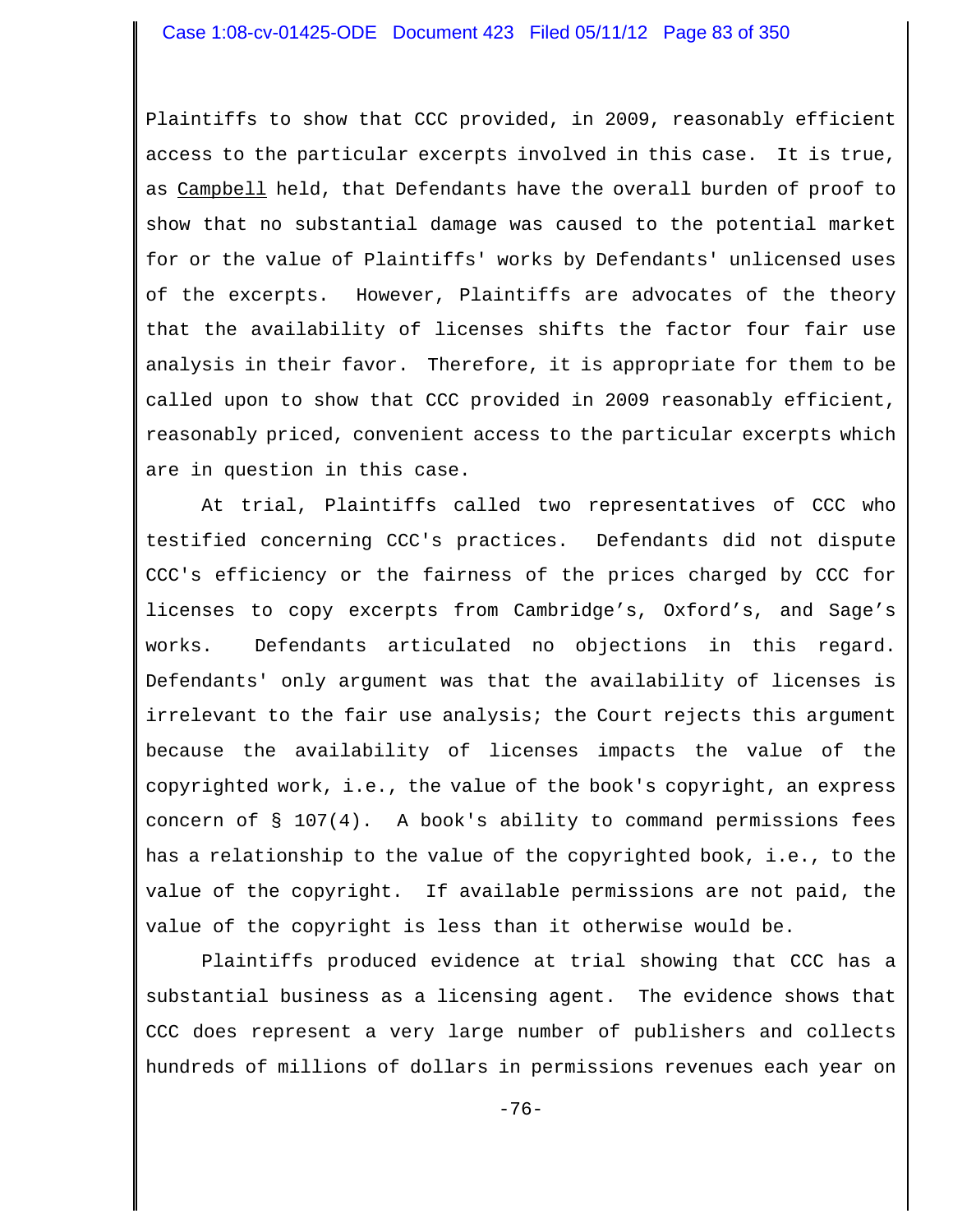their behalf. CCC operates numerous licensing programs, some of which are for the higher education community. However, Cambridge's and Oxford's witnesses did not specifically identify which of their works at issue here were available for licensing through CCC in 2009.

With respect to many of the books involved in this case, there is evidence in the record that the Plaintiff-publisher received APS or ECCS income, or both, through CCC either in or before 2009. Therefore, licenses for excerpts of these works probably were available through CCC in 2009.<sup>45</sup> Beyond that, Plaintiffs' proof encounters difficulties. First, Cambridge's representative, Frank Smith, testified that Cambridge does not allow excerpts of certain categories of books to be licensed through CCC. He specifically mentioned reference books and language books, including English as a second language books. He was not asked to identify which of Cambridge's books were available for licensed excerpts in 2009. Niko Pfund gave testimony regarding some of Oxford's works, but his testimony did not establish that those books likely were available for licensed excerpts in 2009. Second, while Plaintiffs called two representatives of CCC to testify, neither of them testified to whether licenses were available in 2009 to allow copying of parts of the books at issue in this case. Third, the record affirmatively shows that Cambridge has been quite skeptical of granting licenses to create digital excerpts of its works; to a lesser extent that is also true of Oxford. Of the Plaintiff-publishers, Sage has been the most receptive to making digital excerpts available.

<sup>45</sup>A chart reflecting this information is attached to this Order.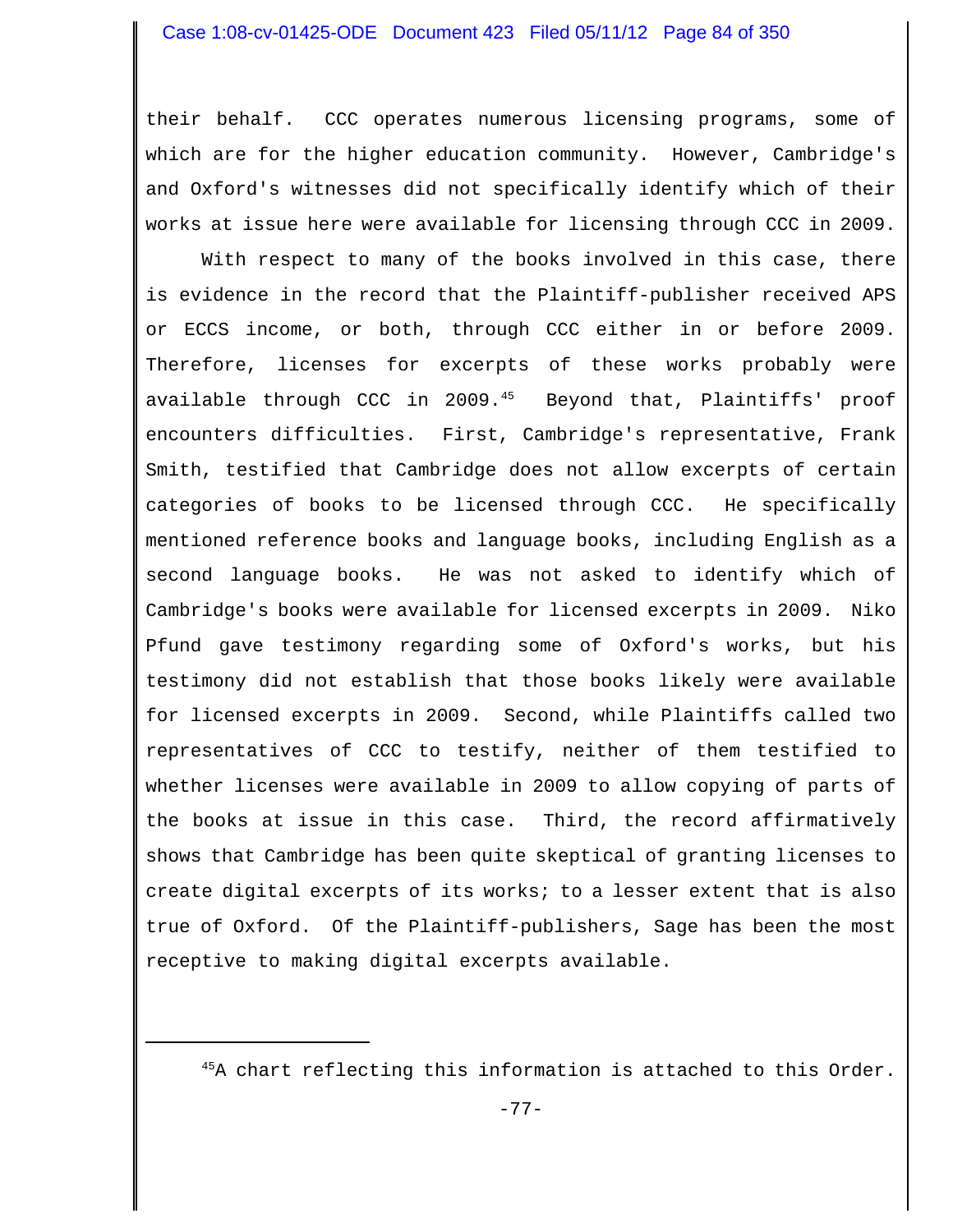Plaintiffs seek to overcome the lack of evidence concerning the availability of licenses through two means: by pointing to a portion of Joint Exhibit 5, which indicates what a license to copy the excerpt would have cost through CCC, and through a colloquy between the Court and counsel for Plaintiffs at trial in which counsel stated his belief that excerpts from all of the books involved in this case probably were available through CCC [Tr. Vol. 8 at 10-12]. The fact that a license to copy an excerpt of an individual work would have cost a particular amount is not a substitute for evidence that the license was actually available. The colloquy between counsel and the Court is not evidence.

Furthermore, the record as a whole fails to show that licenses for digital copies of Cambridge's and Oxford's works were generally available in 2009. When an excerpt of a work is available through APS but not ECCS, CCC's license allows making physical copies but not electronic copies. Because Georgia State distributes readings electronically, the lack of licenses for digital excerpts is a disincentive to use CCC's program. While commercially photocopied coursepacks are still in use at Georgia State (and Georgia State pays permissions for such use), this case involves electronic distribution through Georgia State's ERES program. Educational users today want digital materials [Carol Richman, Tr. Vol. 2 at 73-74]. APS permissions to make photocopies are of no value in connection with Georgia State's ERES or uLearn systems. Of the 46 excerpts from Cambridge's and Oxford's works, licenses to make digital copies were shown to be available for only 13 excerpts. In each of the remaining 33 cases the evidence did not show that CCC provided access to licenses to make digital copies in 2009.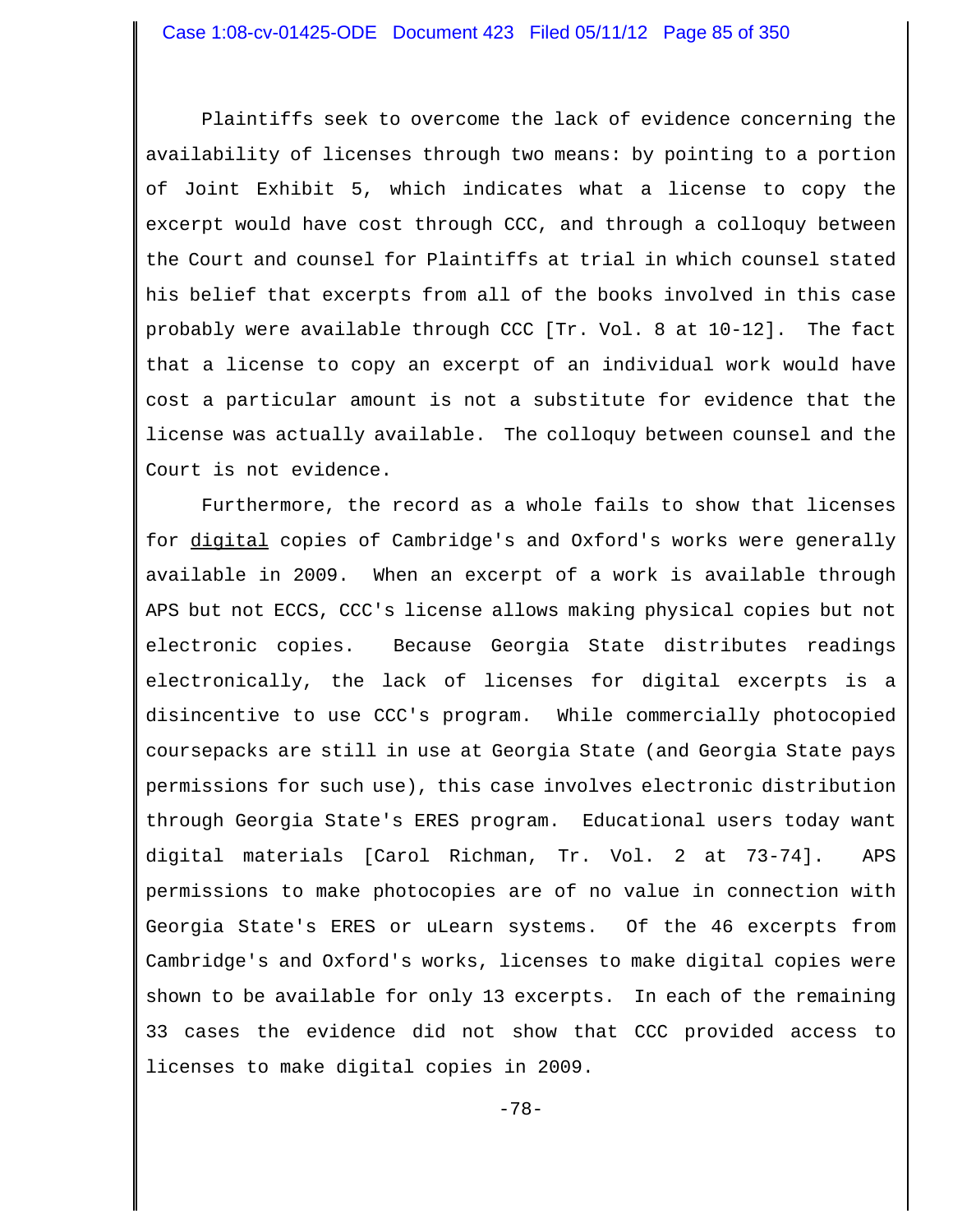With respect to Defendants' uses of excerpts where digital permissions were not shown to be available, the Court finds that the unpaid use of the excerpts caused no actual or potential damaged to the value of the books' copyrights. The evidence in this case shows that Defendants' uses (i.e., the professors' and the students' uses) of the materials were under carefully monitored circumstances. A pass code is required for the students in the class to access the materials; at the end of the semester access terminates. This is quite different from Campbell, where the parodied version of plaintiff's work was publicly performed and therefore made available to a wide audience. It is unlikely that the use of excerpts by professors and students resulted in the exposure of the copyrighted materials to people other than the class participants. For this additional reason, there is little risk of widespread market substitution of the Defendants' copy for the Plaintiffs' original.

In those cases in which digital permissions were available, the Court finds that Defendants' own unpaid uses (the Georgia State professors' and students' uses) of individual excerpts caused extremely small, though actual, damage to the value of the books' copyrights. A book's ability to command payment of permissions fees has a relationship to the value of the copyrighted book, i.e., to the value of the copyright. If available permissions are not paid, the value of the copyright is less than it otherwise would be.

Were the fair use analysis to end here, Defendants would prevail as to all of Plaintiffs' infringement claims because the uses of the excerpts by students and professors at Georgia State did not cause substantial harm to Plaintiffs' copyrights. However, two additional considerations weigh against Defendants' position. The first is the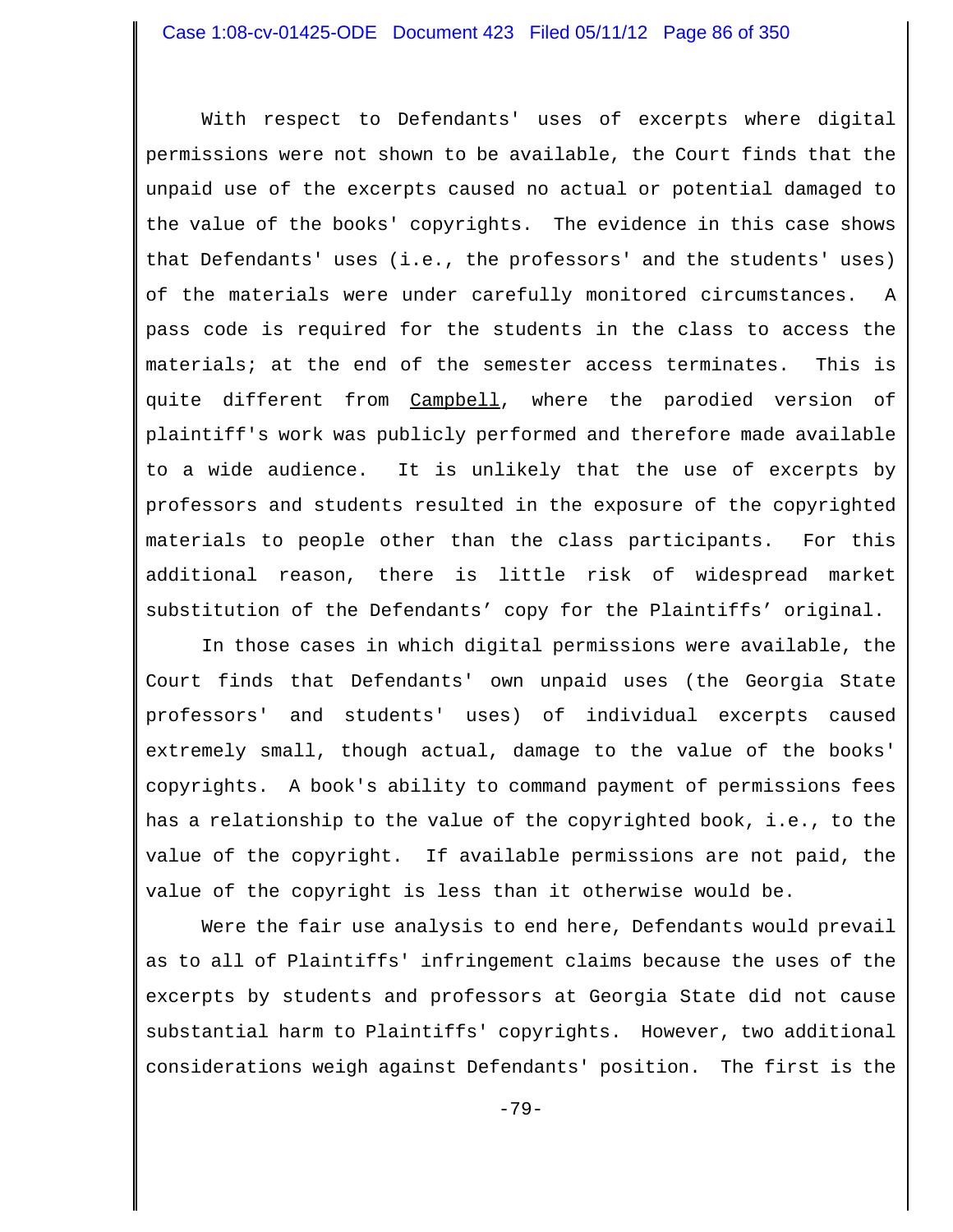Supreme Court's holding in Campbell that courts must consider not only the harm caused by the defendant's own actions, but also what harm would ensue from "widespread conduct of the sort engaged in by the defendant."<sup>46</sup> Campbell v. Acuff-Rose Music, Inc., 510 U.S. 569, 590 (1994). Second, fair use is an equitable doctrine. The fair use analysis would be deficient if the Court were not to take into account Plaintiffs' right, as owners of the copyrights, to collect fees for use of excerpts from their books. This is a powerful argument countering fair use, which counsels against Defendants' position when excerpts are readily available, in a convenient format, for a reasonable fee, and the fees are not paid. This consideration could be treated as a separate fair use factor; the Court includes it as part of the factor four analysis because it pertains to nonpayment of permissions fees, the same as the rest of the factor four analysis. Taking into account these considerations, factor four weighs heavily in Plaintiffs' favor when permissions for digital excerpts are readily available. If excerpts are not readily available as stated, factor four weighs in Defendants' favor.

Judges and scholars have noted that there is a circularity problem in evaluating the extent of potential harm or loss of value under the fourth fair use factor. Peter Letterese, 533 F.3d at 1319 n.37; American Geophysical Union v. Texaco Inc., 60 F.3d 913, 931 (2d Cir. 1994). Specifically, it is understood that plaintiff will

<sup>&</sup>lt;sup>46</sup>This Court, as trier of fact, will consider all evidence in the record to measure the extent of damage to the value of Plaintiffs' copyrights whenever it is necessary to resolve the outcome on the overall four factor analysis. The burden of proof with respect to each factor, including factor four, remains on Defendants in light of the Supreme Court's opinion in Campbell.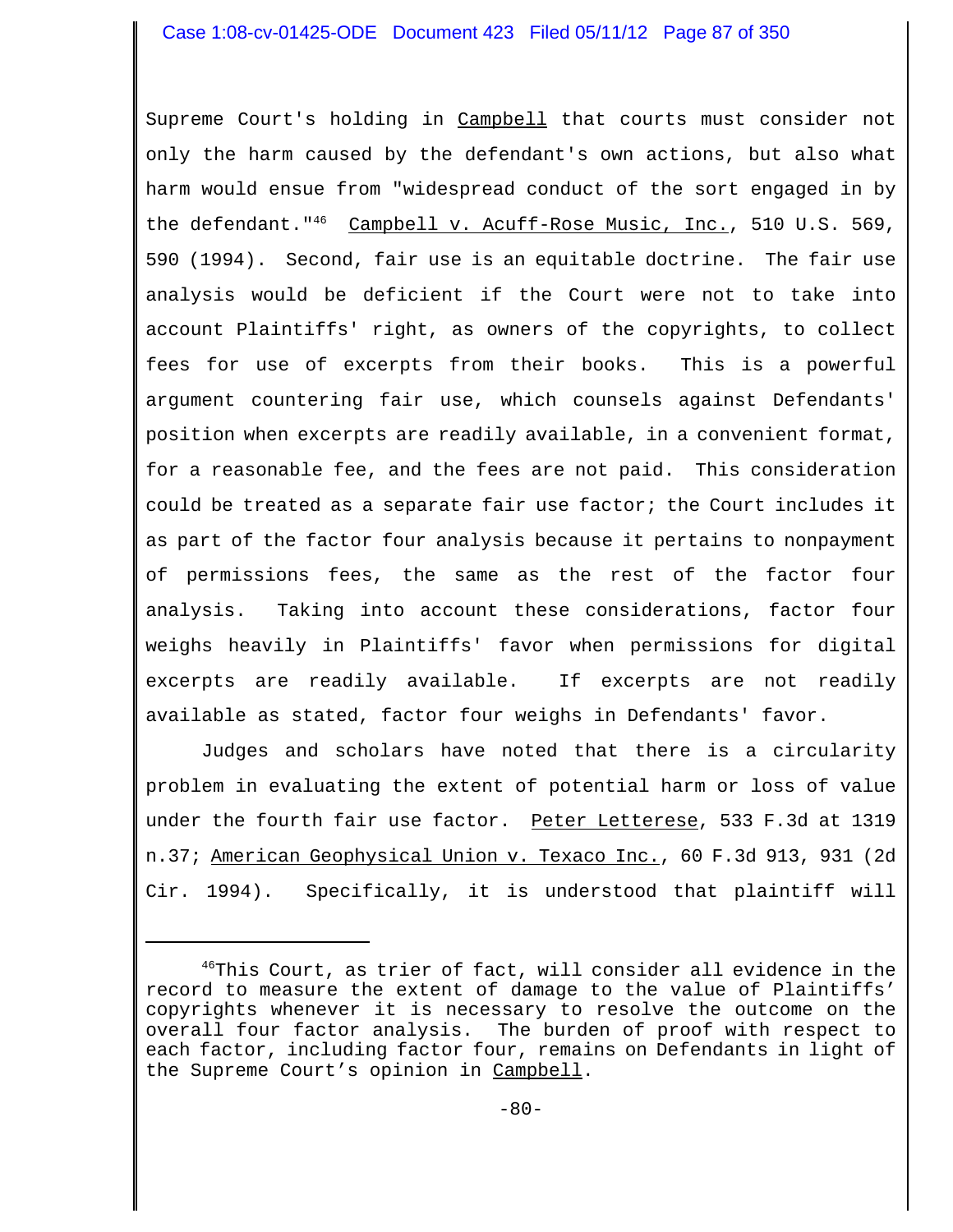suffer some harm from defendant's use of the copyrighted item when fair use applies. The objective of the fair use analysis is to determine whether fair use applies. To say that fair use does not apply because Defendants have made some unpaid use of the copyrighted item is circular reasoning. There is no ideal solution to this problem. The approach that will be taken in evaluating individual claims of infringement here will be that all fair use factors will be evaluated independently, without regard to consideration of circularity. If overall resolution of the fair use issue is close or inconclusive, further analysis will be undertaken.

# **Additional Considerations**

a. Limited unpaid copying of excerpts will not deter academic authors from creating new academic works.

The Constitution itself gives Congress the power "To promote the Progress of Science and useful Arts, by securing for limited Times to Authors and Inventors the exclusive Right to their respective Writings and Discoveries." U.S. Const. art. I, § 8, cl. 8. Therefore, a primary consideration must be whether use of small unpaid excerpts, which will slightly limit the amount of permissions income paid to authors and external editors of copyrighted books, would discourage authorship of new academic books. Plaintiffs do not make the argument that it would, and the evidence does not support it.

Plaintiffs called no authors of the works at issue to testify on this point. Several Georgia State professors who testified at trial stated that royalties are not an important incentive for academic writers [See, e.g., Professor Gabler-Hover's testimony at Tr. Vol. 8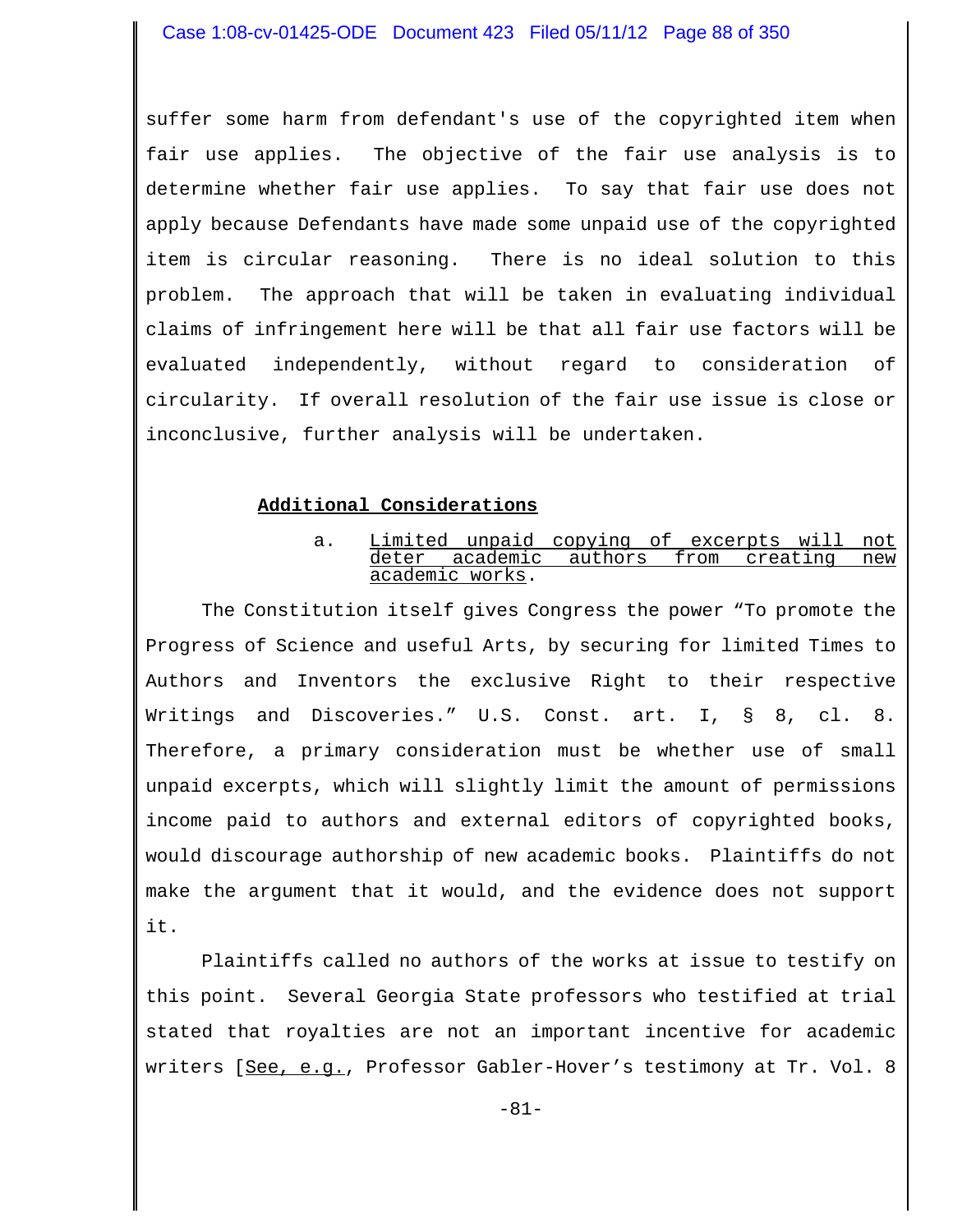at 165-66; Professor Kaufmann's testimony at Tr. Vol. 5 at 40]. This testimony was credible. The contributing authors receive no royalties, so potential limitation of permissions income is irrelevant to them. Moreover, the portion of permissions paid over to individual authors and external editors is  $small^{47}$ ; the diminution caused by occasional unpaid use of small excerpts would be extremely small.

Further, all of the authors, contributing authors and external editors of the books at issue are professors at colleges and universities. Presumably, they value education. Such academic authors as a group value publication as an enhancement to professional reputation and achievement and, the Court infers, as a contribution to academic knowledge. This has been recognized in previous reported cases. See, e.g., Texaco, 60 F.3d at 927. There is no reason to believe that allowing unpaid, nonprofit academic use of small excerpts in controlled circumstances would diminish creation of academic works.

> b. The slight limitation of permissions income caused by the fair use authorized by this Order will not appreciably diminish Plaintiffs' ability to publish scholarly works and will promote the spread of knowledge.

As previously stated, Congress's authority to provide copyright protection comes from the Copyright Clause of the Constitution, which allows Congress "To promote the Progress of Science . . . by securing for limited Times to Authors . . . the exclusive Right to their . . . Writings." U.S. CONST., art. I, § 8, cl. 8. The progress of science

 $^{47}$ Royalties to authors of single author books in this case range from 7% to 15%; to external editors, they range from 2% to 15%.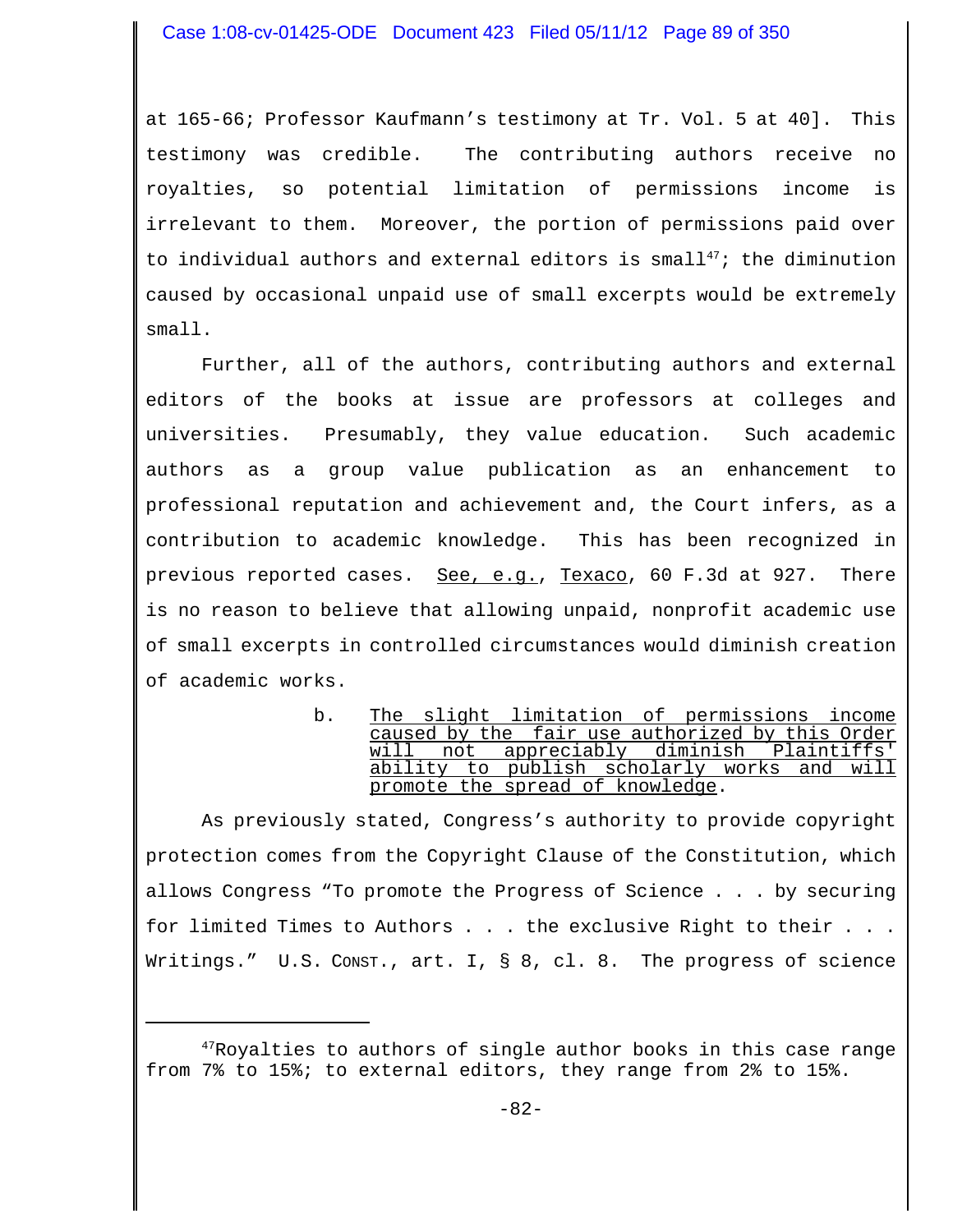"refers broadly to the creation and spread of knowledge and learning." Golan v. Holder, 132 S. Ct. 873, 888 (2012) (internal quotation marks omitted). Of particular relevance to this case is the Supreme Court's holding that the progress of science is not achieved only by promoting incentives to create new works. Id. The Court has made clear that both the creation *and the spread* of knowledge are important to serving the aim of the Copyright Clause. Id. Indeed, the Court held in Eldred v. Ashcroft, 537 U.S. 186 (2003), and recently affirmed in Golan, that "the Copyright Clause does not demand that each copyright provision, examined discretely, operate to induce new works. Rather, . . . the Clause 'empowers Congress to determine the intellectual property regimes that, overall, in that body's judgment, will serve the ends of the Clause.'"  $Golan$ , 132 S. Ct. at 888 (quoting  $Eldred$ , 537 U.S. at 222). Therefore, this Court is guided by the idea that it is consistent with the principles of copyright to apply the fair use doctrine in a way that promotes the dissemination of knowledge, and not simply its creation. See Golan at 888-89; Eldred at 206; Harper & Row Publishers, Inc. v. Nation Enters., 471 U.S. 539, 558 (1985).

In the context of this case, these holdings are a two-edged sword. Allowing use of unpaid small excerpts of copyrighted works by students does help spread knowledge, because it reduces the cost of education, thereby broadening the availability of education. On the other hand, diminished receipts of permissions income by Plaintiffpublishers could reduce their ability to publish, thereby diminishing the spread of knowledge.

Plaintiffs first argue that reduction in permissions payments could cripple them financially, potentially causing them to cease to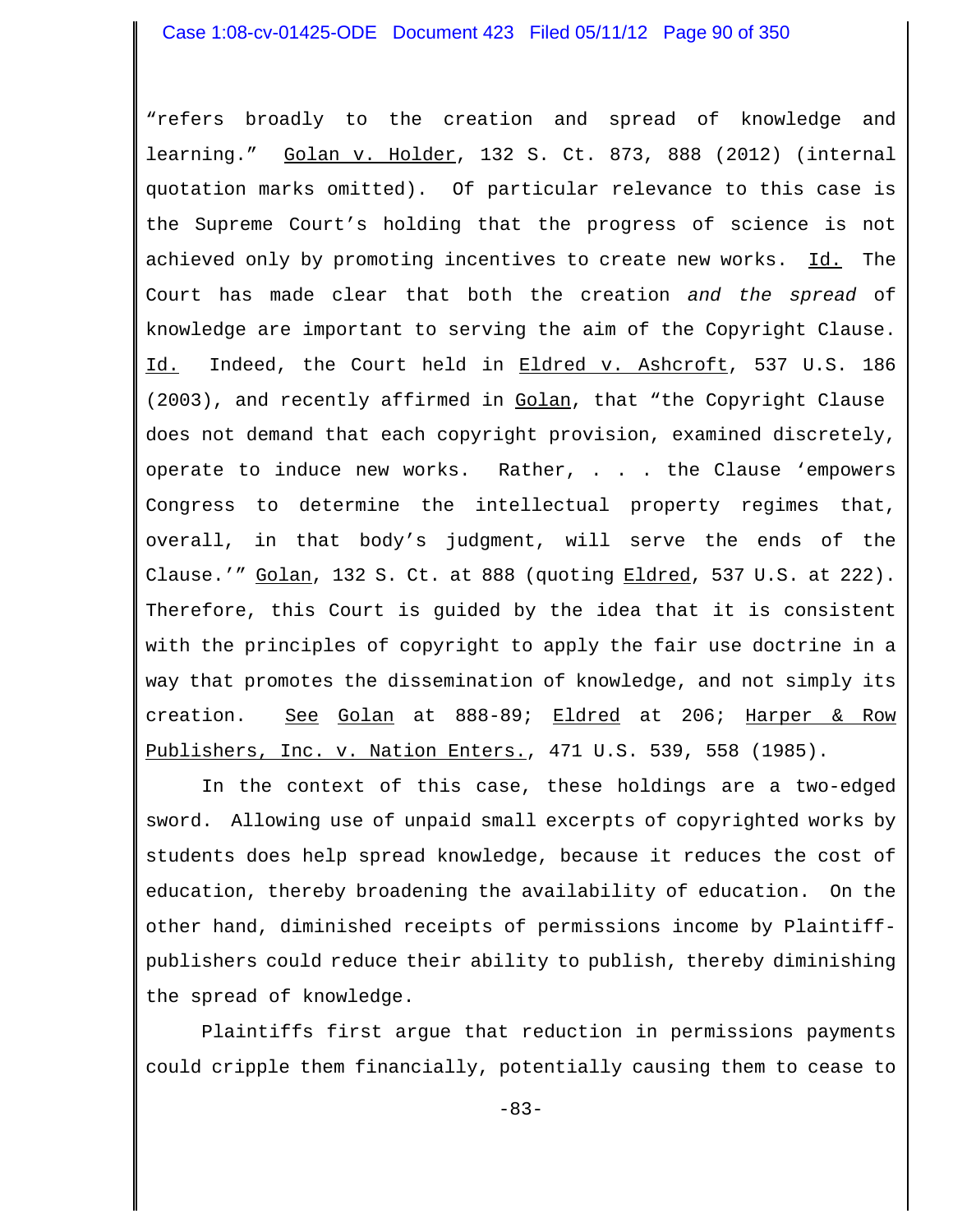exist [Doc. 412 at 113-14]. Alternatively, Plaintiffs argue they might be forced to reduce publication of high quality scholarly works [Doc. 412 at 113-14]. The argument that Plaintiffs might be forced out of business is glib. It is unsupported by evidence. The argument that Plaintiffs might be forced to cut back on scholarly publications is speculative and unpersuasive on this record.

Plaintiffs' first argument is as follows: Permissions are an important part of Plaintiffs' revenues. If permissions are eliminated, Plaintiffs could be forced to "run in the red" and possibly go out of business. Plaintiffs base this argument on the fact that in 2009 Cambridge's Americas Branch had net income of \$3.9 million and in FY 2009 Oxford had net income of \$11.4 million and an annual "operating profit" of \$1.267 million [Stipulations 92, 93]. Thus, Plaintiffs argue, with such slim margins the very existence of Cambridge's Americas Branch and Oxford could be threatened by loss of permissions revenue.

In fact, permissions income is not a significant percentage of Plaintiffs' overall revenues. Plaintiffs' 2009 rights and permissions income from all sources (including corporate and other commercial uses) was nine-tenths of one percent of Plaintiffs' average 2009 revenues of \$169,268,000. Plaintiffs' 2009 permissions income relating only to academic book and journal permissions (APS and ECCS) was only .0024--less than one quarter of one percent--of revenues.48 Plaintiffs' 2009 permissions income from ECCS was only

<sup>482009</sup> is the only year for which the record contains data for both permissions income and overall revenues.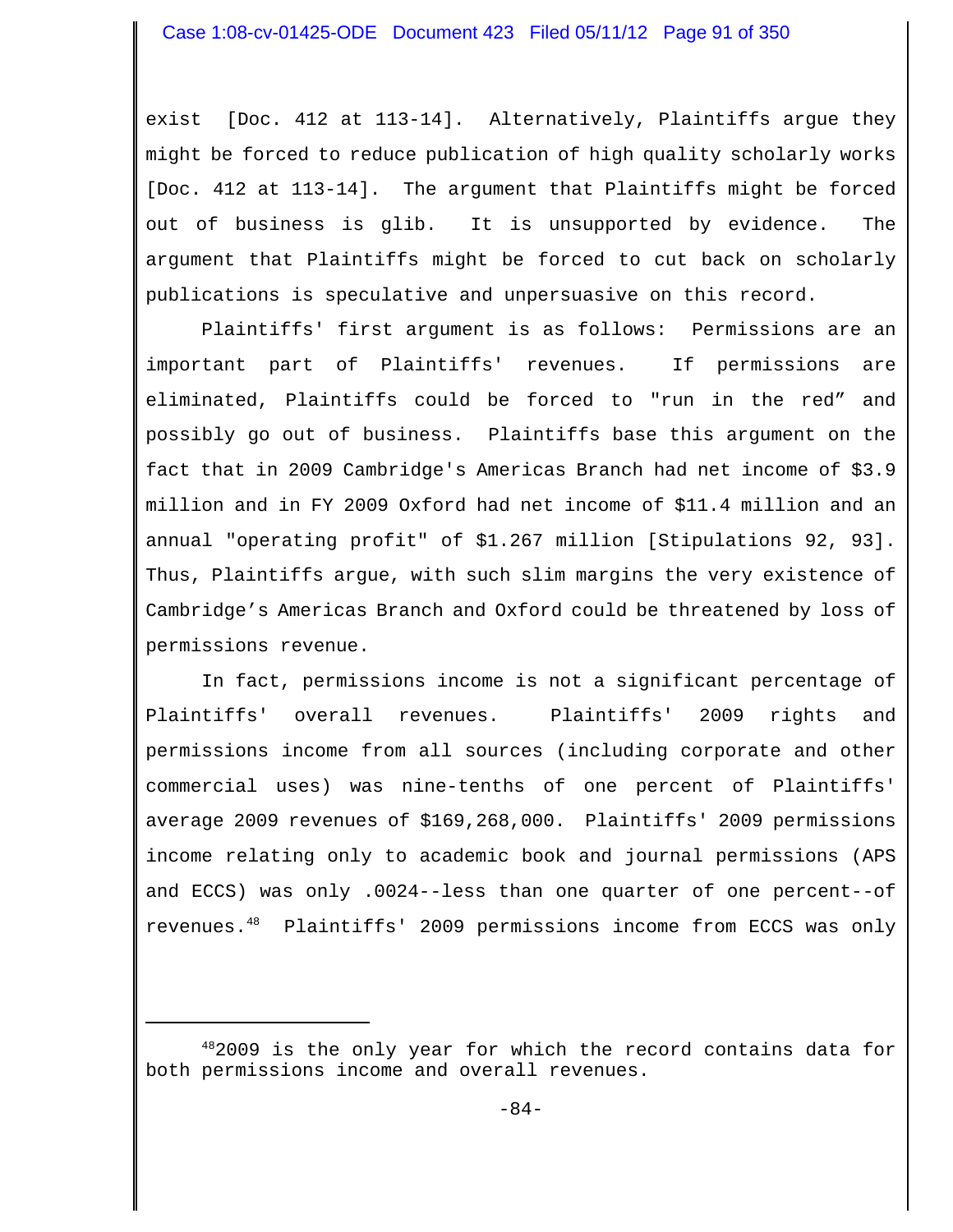.0005 of overall revenues--five one-hundredths of one percent--of revenues.

Further, the evidence shows that Oxford and Cambridge in fact would have been "in the black" in 2009 even if they had received no permissions income at all.<sup>49</sup>

Moreover, comparing the amount of Plaintiffs' permissions receipts to the amount of operating income or operating profit does not determine a causal relationship between the two of them. Net operating income and operating profit are calculated by subtracting expenses of all types, many of which are discretionary or elective, from revenues (See Pls. Exs. 1, 198, 342). Plaintiffs have not demonstrated that a reduction in permissions revenue would "cause" diminished net operating revenue or diminished "operating profit" to any greater degree than, for example, their choice of amortization method, selected writeoffs (\$11.730 million for Oxford in 2009) or their charitable contributions would "cause" such diminution. The only conclusion which may be drawn from the evidence is that each dollar of lost permissions income is income that potentially could be used for any number of purposes, including augmenting scholarly publication. Further, any serious effort to prove that Cambridge and Oxford would be financially distressed by diminution of academic permissions income would need to include financial information for more than one year.

<sup>49</sup>Oxford's (Oxford University Press-USA) bottom line for 2009 was \$4.128 million, not \$1.267 million, once an item entitled "Distribution/Fulfillment Income" in the amount of \$2.8 million is included [Pls. Ex. 342].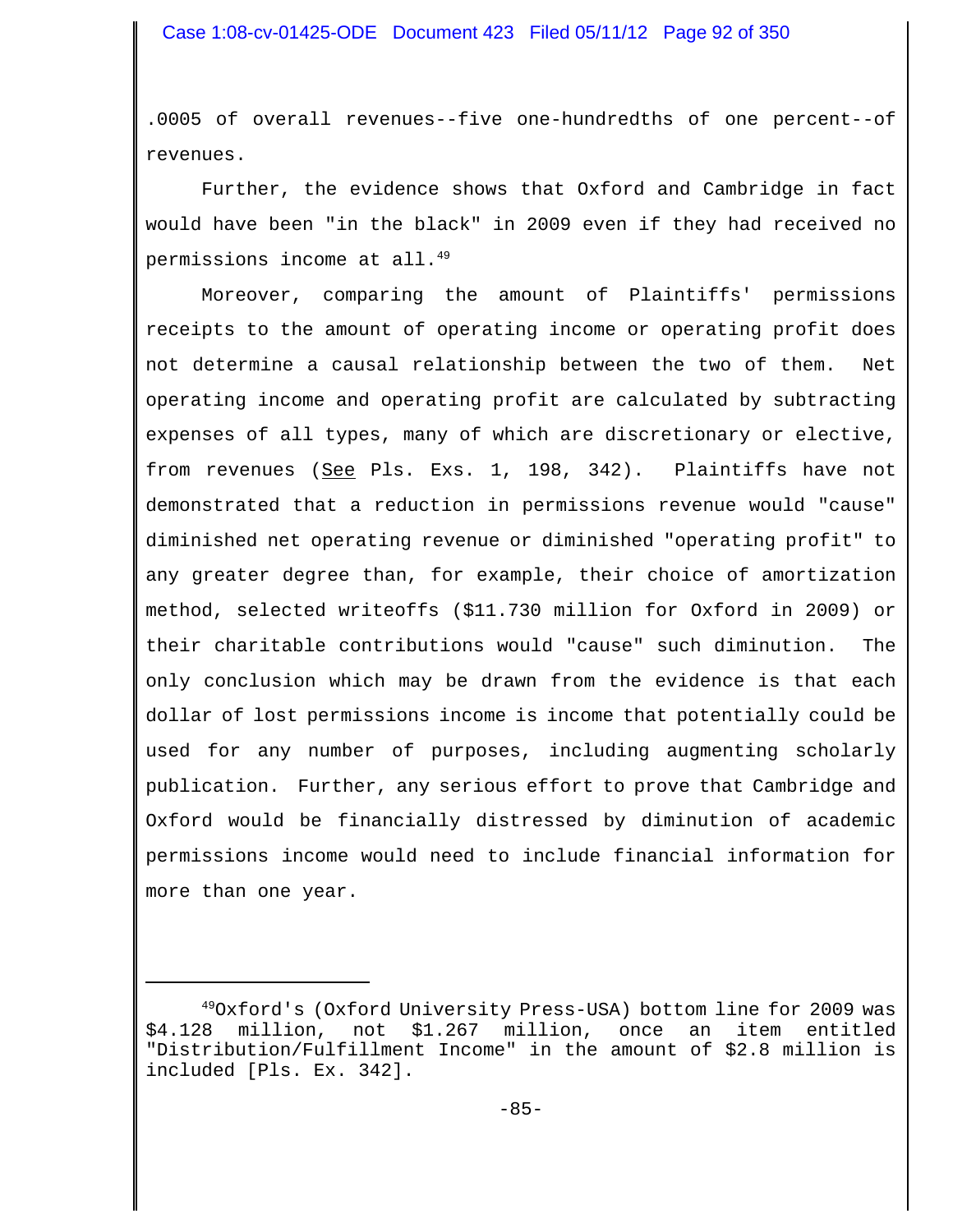Plaintiffs assume incorrectly that Defendants' fair use defense, if successful, would wipe out all permissions income. But Defendants do not seek such a broad interpretation of fair use. Defendants only seek protection for academic, nonprofit use of small excerpts from Plaintiffs' books. Much of Plaintiffs' permissions revenue comes from corporate and other commercial users. Defendants do not challenge Plaintiffs' entitlement to these permissions revenues. Other forms of income, which Plaintiffs assert would be affected by the interpretation of fair use Defendants advocate, are not connected to this assertion by evidence.

In summary, there is no persuasive evidence that Plaintiffs' ability to publish high quality scholarly books would be appreciably diminished by the modest relief from academic permissions payments which is at issue in this case. There certainly is no evidence that a modest reduction would impact the desire or the ability of academic authors to publish new works. Making small free excerpts available to students would further the spread of knowledge.

### **Summary of Fair Use Assessment**

This case involves unlicensed copying of 75 excerpts from Plaintiffs' copyrighted books for nonprofit educational use by professors and students at Georgia State University in 2009. The question whether this constitutes a permissible fair use is resolved primarily by reference to 17 U.S.C. § 107 and the Supreme Court's decision in Campbell. The Court must consider all of the statutory elements of § 107; none may be overlooked. However, other factors may be considered. There is no precise manner in which the elements must be weighed in relation to each other; however, it is paramount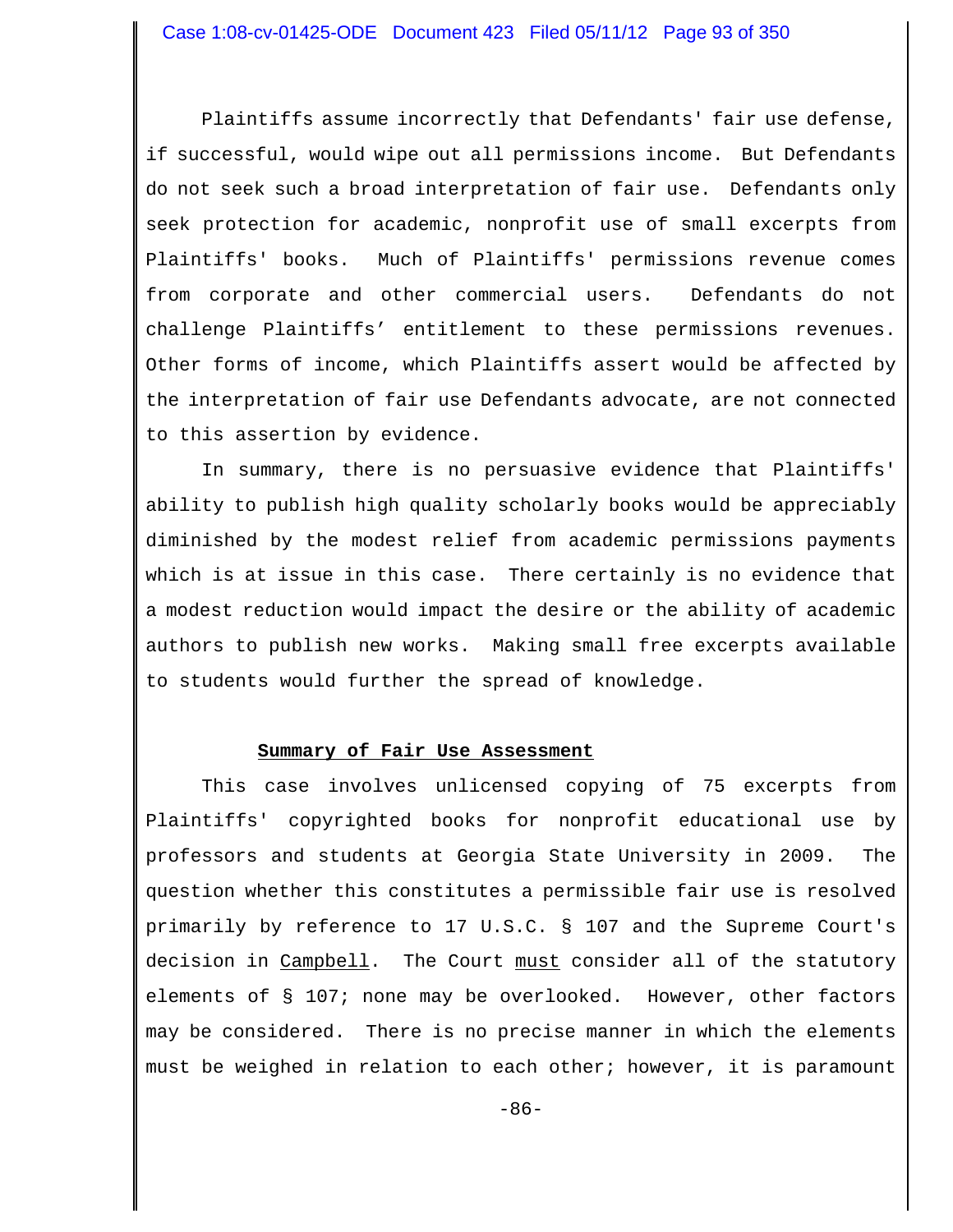that all factors be weighed and considered "in light of the purposes of copyright." Campbell, 510 U.S. at 578.

Because (1) the excerpts were used for the purpose of teaching (including multiple copies for classroom use) and scholarship, as described in the preamble to § 107, (2) the use was for a noncommercial, nonprofit educational use, as described in § 107(1) and (3) Georgia State is a nonprofit educational institution, fair use factor one weighs heavily in Defendants' favor.

Because all of the excerpts are informational and educational in nature and none are fictional, fair use factor two weighs in favor of Defendants.

With respect to fair use factor three, the amount of the copying as a percentage of the book varies from book to book. In determining what percentage of a book may be copied, the Court looks first to the relationship between the length of the excerpt and the length of the book as a whole. Then, the relationship between the value of the excerpt in relation to the value of the book is examined. The Court also considers the value of a chapter in itself (rather than just a few paragraphs). In the case of extra long books with a large number of chapters, a limit on the number of chapters which may be copied is appropriate. Professors may well have a legitimate educational reason for wanting to use a chapter of a book; it is more apt to contain a complete treatment of a particular topic or subtopic than would a few isolated paragraphs. However, the convenience of using whole chapters from an over-length book may lead to an undue amount of unpaid copying in absolute terms.

Taking into account the foregoing considerations in relation to the books involved in this case, the factor three conclusions are: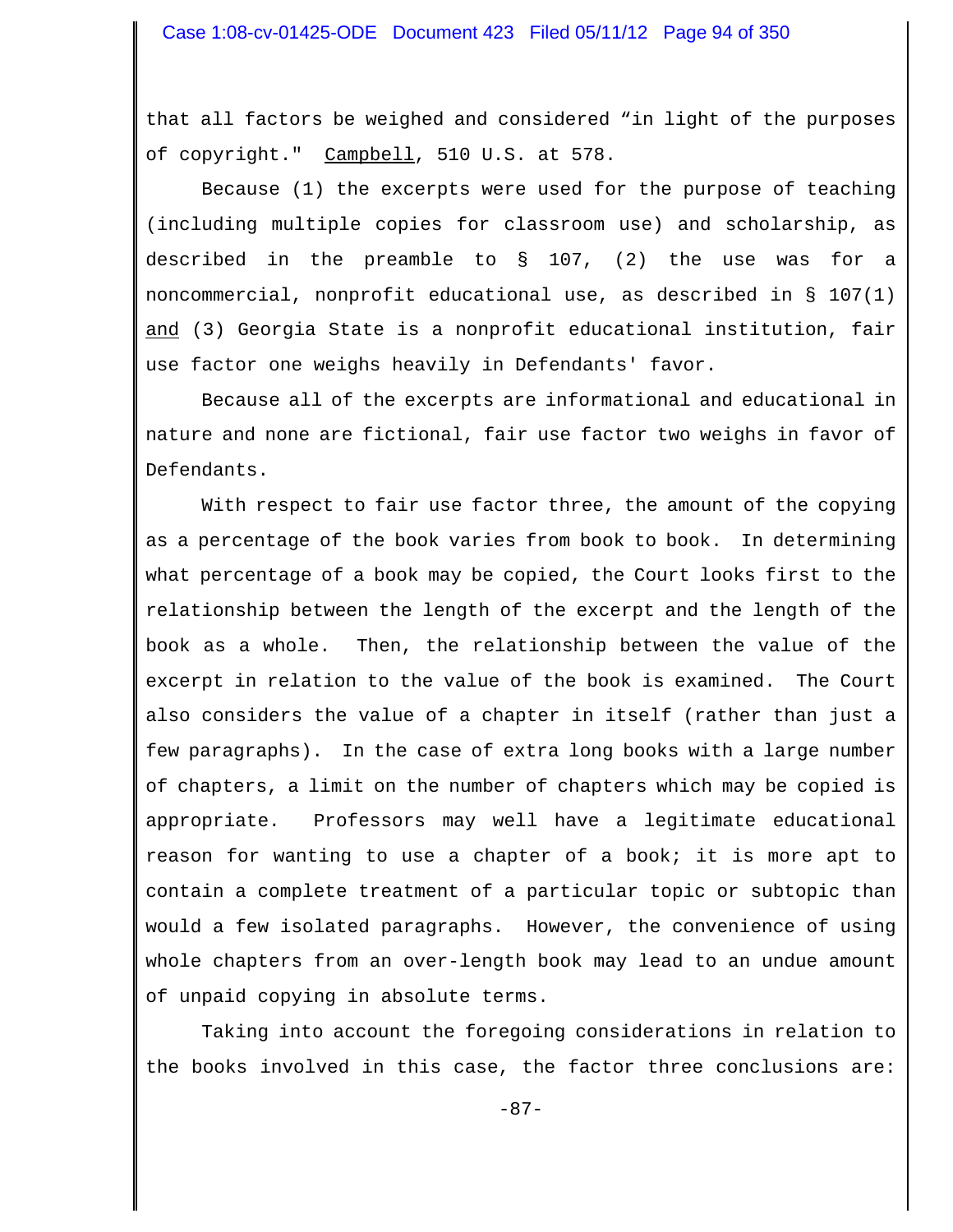Where a book is not divided into chapters or contains fewer than ten chapters, unpaid copying of no more than 10% of the pages in the book is permissible under factor three. The pages are counted as previously set forth in this Order. In practical effect, this will allow copying of about one chapter or its equivalent. $50$  Where a book contains ten or more chapters, the unpaid copying of up to but no more than one chapter (or its equivalent) will be permissible under fair use factor three. Excerpts which fall within these limits are decidedly small, and allowable as such under factor three. Access shall be limited only to the students who are enrolled in the course in question, and then only for the term of the course. Students must be reminded of the limitations of the copyright laws and must be prohibited by policy from distributing copies to others. The chapter or other excerpt must fill a demonstrated, legitimate purpose in the course curriculum and must be narrowly tailored to accomplish that purpose. Where the foregoing limitations are met factor three will favor fair use, i.e., will favor Defendants. Otherwise factor three will favor Plaintiffs.

The Court must also consider, under fair use factor four, the effect of the use in question on the potential market for or value of the copyrighted book. Unpaid use of a decidedly small excerpt (as defined under factor three) in itself will not cause harm to the potential market for the copyrighted book. That is because a decidedly small excerpt does not substitute for the book. However, where permissions are readily available from CCC or the publisher for

<sup>&</sup>lt;sup>50</sup>The respective average length of single author and edited book chapters in this case is the following: Cambridge, 27 pages, 27 pages; Oxford, 25 pages, 30 pages; Sage, 20 pages, 28 pages.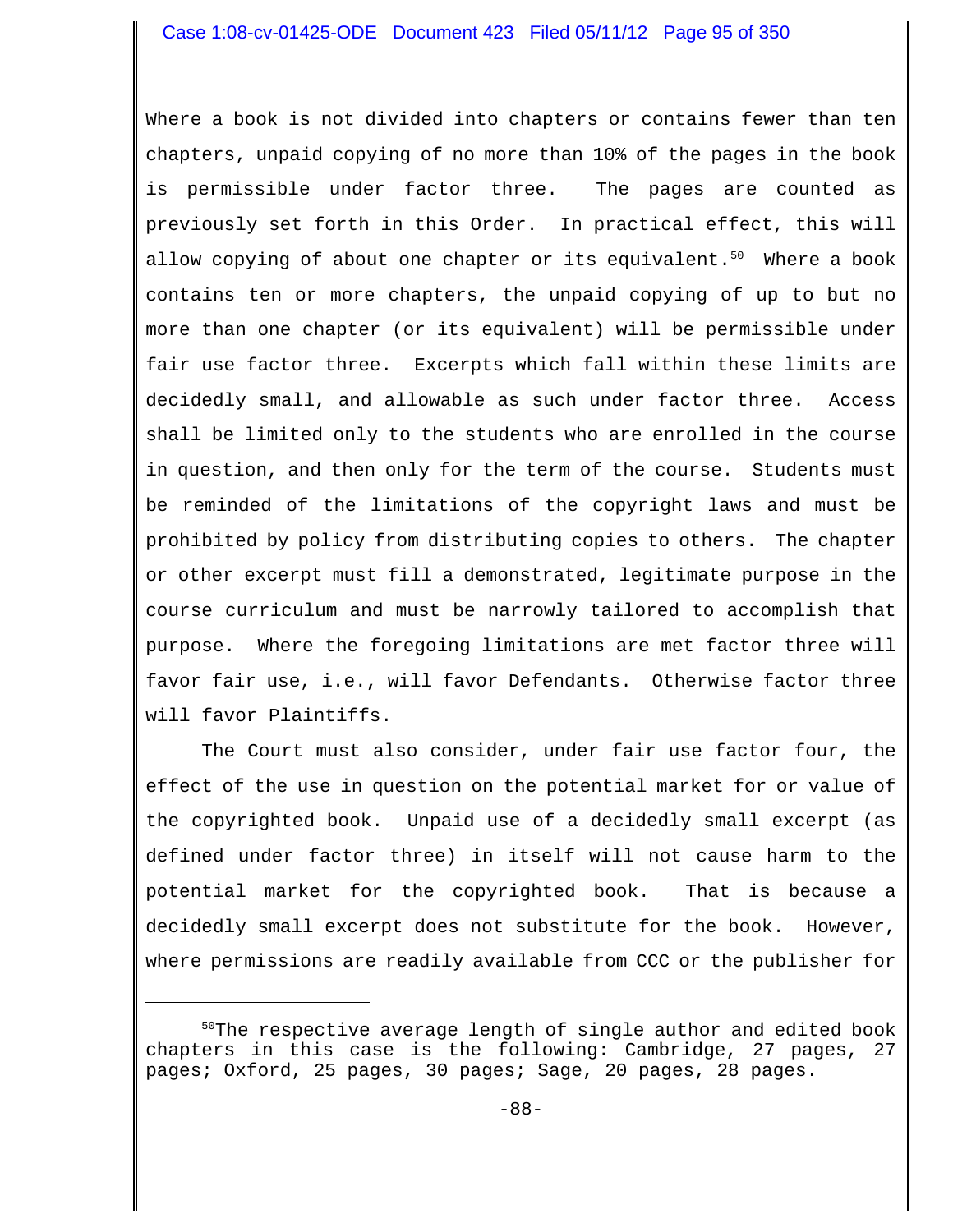a copy of a small excerpt of a copyrighted book, at a reasonable price, and in a convenient format (in this case, permissions for digital excerpts), and permissions are not paid, factor four weighs heavily in Plaintiffs' favor. Factor four weighs in Defendants' favor when such permissions are not readily available.

The Court has considered whether unlicensed copying of small excerpts as contemplated by this Order would disserve the purposes of the copyright laws, namely, "To promote the Progress of Science and useful Arts, by securing for limited Times to Authors and Inventors the exclusive Right to their respective Writings and Discoveries." U.S. Const. art. I, § 8, cl. 8. Because the unpaid use of small excerpts will not discourage academic authors from creating new works, will have no appreciable effect on Plaintiffs' ability to publish scholarly works, and will promote the spread of knowledge, the Court concludes that it would not.

The Court now turns to examination of the individual infringement claims which have been asserted in this case.

### **IV. Individual Infringement Claims**

The Court makes the following additional findings of fact and conclusions of law.

### A. Professor Murphy

Professor Murphy is a tenured full time professor in the Department of Applied Linguistics and English as a Second Language at Georgia State [Tr. Vol. 10 at 77].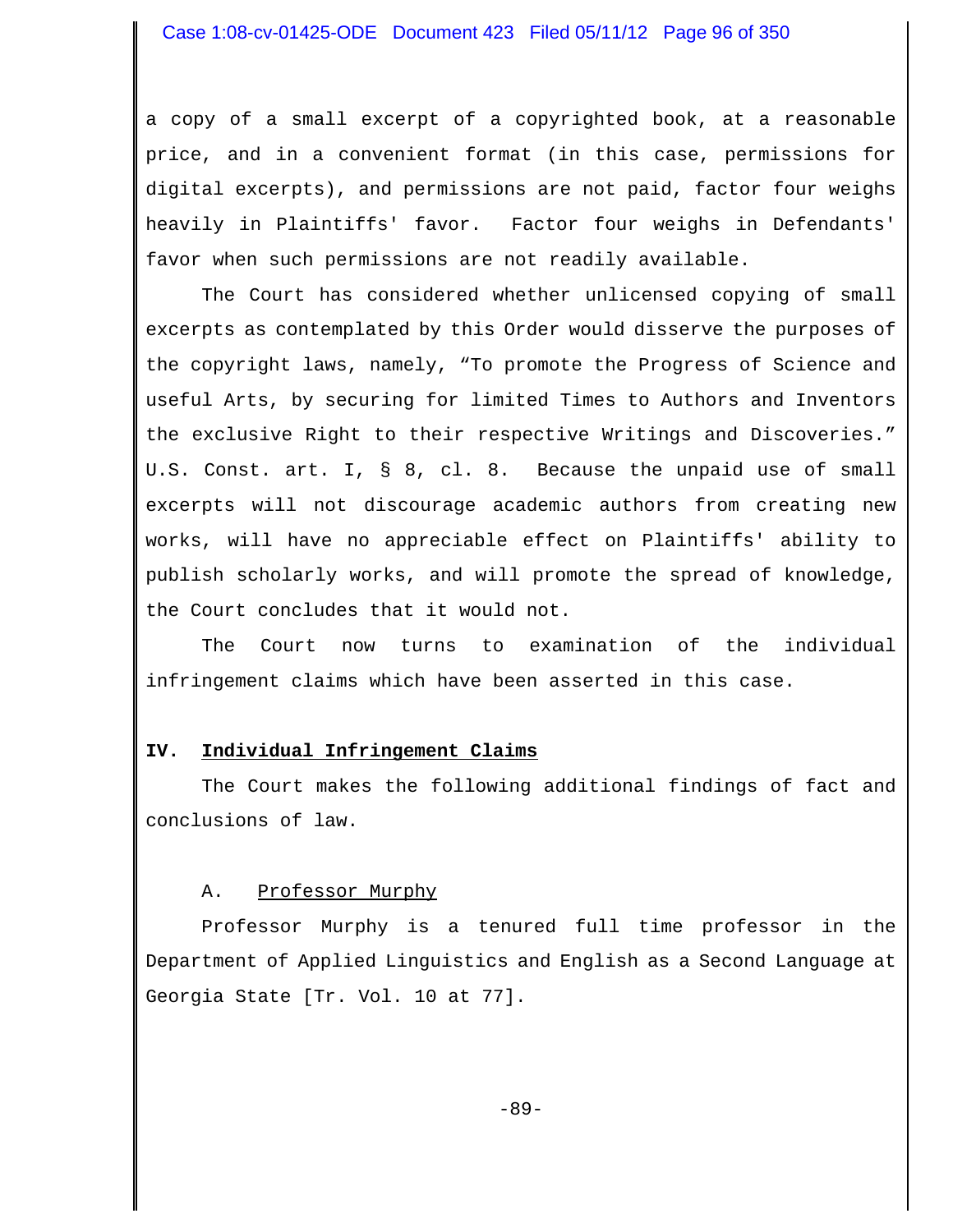# AL 8480 Classroom Practices in Second/Foreign Language Teaching, Maymester 2009

Ten graduate students were enrolled in Professor Murphy's AL 8480 course during Maymester 2009 [Id. at 78]. Professor Murphy initially created a syllabus for his course in which students were required to purchase two texts; various other required readings were uploaded to ERES without seeking copyright permissions. The day before the course began, Professor Murphy revised the syllabus to state that students were required to purchase four texts, and the readings available on ERES were assigned as supplementary elective readings [Tr. Vol. 10 at 128]. Of the seven different works on Plaintiffs' list of alleged infringements for AL 8480, students were required to purchase two of the books, *Keep Talking: Communicative Fluency Activities for Language Teaching* and *Grammar Practice* Activities. Excerpts from the other five<sup>51</sup> were posted on ERES as supplementary elective readings but were not included as reading assignments on the syllabus [Tr. Vol. 10 at 128-129]. Professor Murphy's testimony, corroborated by the fact that the Maymester 2009 hit list shows that the works on ERES for Professor Murphy's class were accessed between two and five times for each work, indicates that the readings uploaded to ERES were not required readings and that the students did not access them [Jt. Ex. 1 at 42, 43, 55, 56, 79, 95, 96]. The Court credits the testimony of Laura Burtle that when a staff librarian uploads a document to ERES, he or she checks to make sure it has uploaded correctly, which counts as the first

<sup>51</sup>These five works were *Pronunciation Games*; *More Grammar Games: Cognitive, Affective and Movement Activities for ESL Students*; *Five Minute Activities*; *Newspapers;* and *Role Play: Resource Books for Teachers*.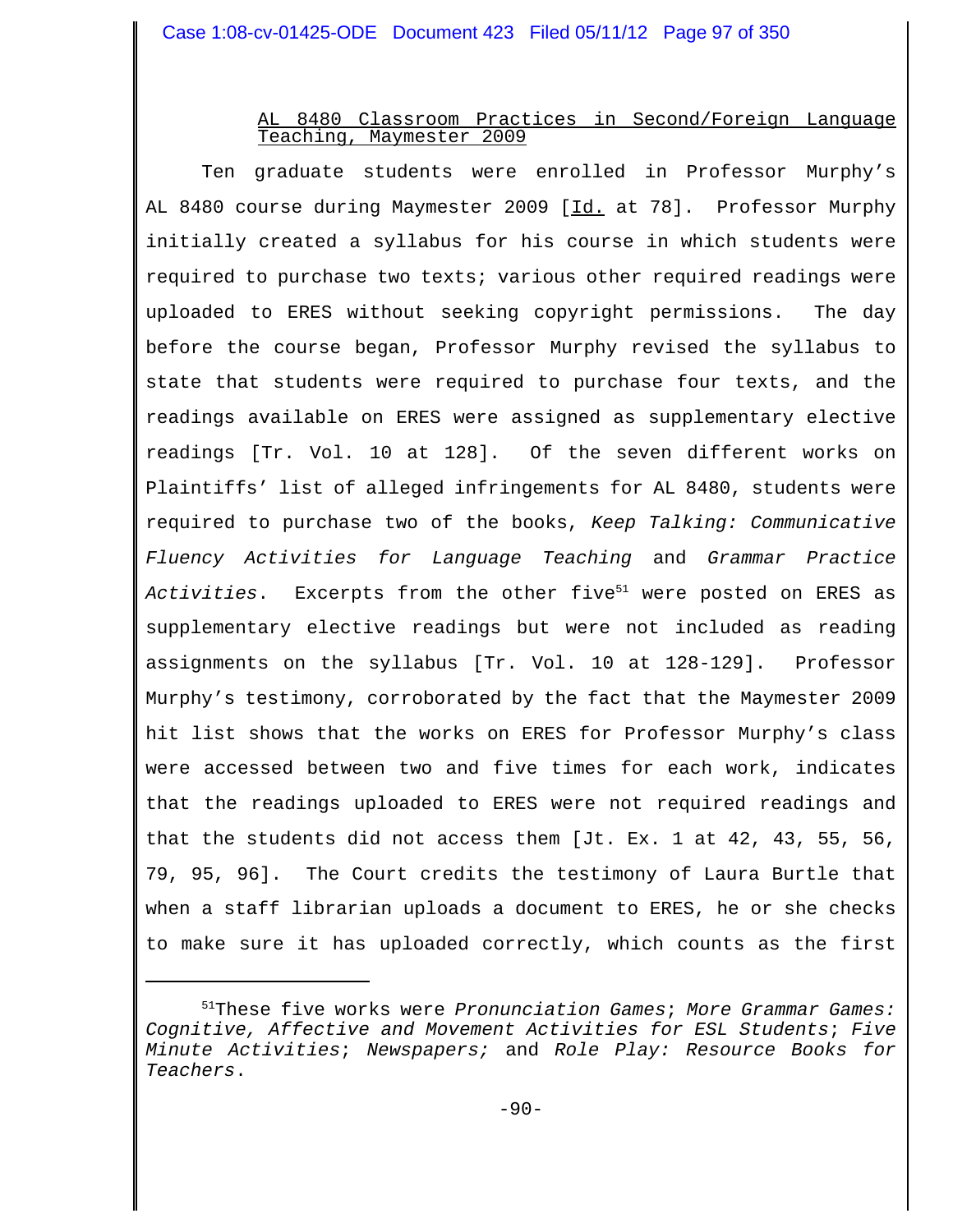hit; the professors themselves usually check to make sure it has been done correctly, which would be the second hit [Tr. Vol. 11 at 131]. Further, counsel for the parties in this litigation have accessed the materials in ERES. Therefore, it is apparent that students did not access the materials uploaded to ERES for Professor Murphy's course.

# 1. *Pronunciation Games*

*Pronunciation Games* was first published by Cambridge on December 7, 1995 in the United Kingdom and subsequently published on February 23, 1996 in the United States [Pls. Exs. 138, 140]. The book is authored by Mark Hancock and is comprised of original activities accompanied by advice for teaching English language pronunciation [Jt. Ex. 5 at D-1]. It is part of the *Cambridge Copy Collection*, which is a series of photocopiable resource books that provide teachers with teaching materials such as lesson plans and classroom activities. It contains 112 pages and is not divided into chapters [Pls. Ex. 138]. *Pronunciation Games* retails for \$47.00 [Jt. Ex. 5 at D-1]. The net sales revenue from the date of first publication through October 31, 2010 was £445,283 [Pls. Ex. 141]. There is no evidence in the record reflecting that *Pronunciation Games* was available for digital permissions in 2009.

The following language appears at the beginning of *Pronunciation Games*:

It is normally necessary for written permission for copying to be obtained in advance from a publisher. The worksheets, role play cards, tests and tapescripts at the back of this book are designed to be copied and distributed in class. The normal requirements are waived here and it is not necessary to write to Cambridge University Press for permission for an individual teacher to make copies for use within his or her own classroom. Only those pages which carry the wording "©Cambridge University Press" may be copied.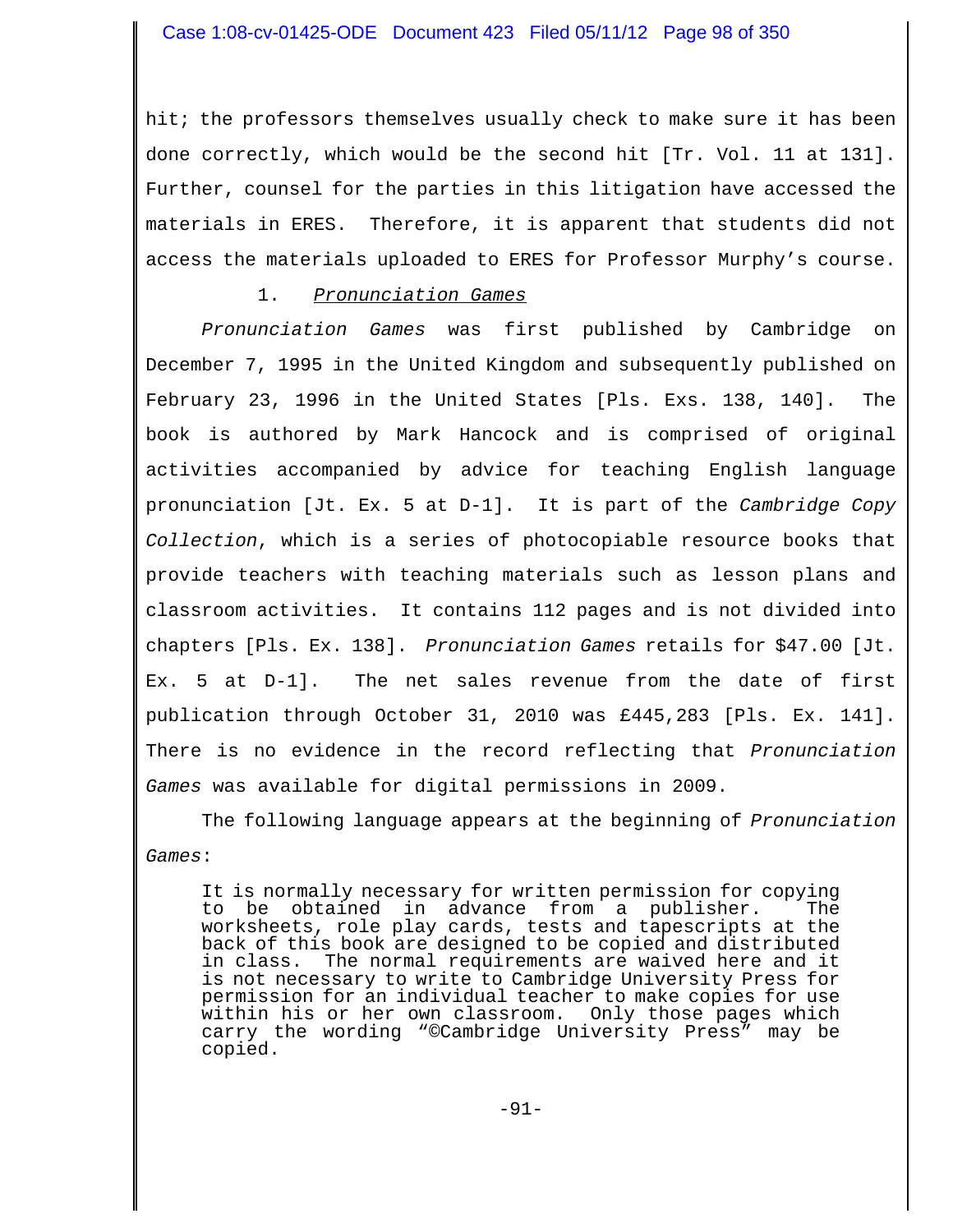[Id.]. Professor Murphy requested pages 8-27 of the book be placed on Georgia State's ERES system [Tr. Vol. 10 at 84; Doc. 393 at 84]. Eleven pages of the excerpt are photocopiable without seeking copyright permissions and nine pages are not [Pls. Ex. 138]. Thus, the protected pages that were copied by Professor Murphy amount to 16.98% of the total protected pages in the book.

Prima Facie Case of Copyright Infringement

*Pronunciation Games* was first published outside the United States on December 7, 1995 and published in the United States on February 23, 1996, more than 30 days after the first publication [Tr. Vol. 1 at 119-120; Pls. Ex. 140]. Thus, *Pronunciation Games* is a foreign work as defined by the Copyright Act and a copyright registration is not necessary to bring a claim of copyright infringement. 17 U.S.C. § 101; 17 U.S.C. § 104(b)(2).<sup>52</sup> If the Court is required to make a determination of "copyrightablity" or "originality" for Plaintiffs' infringement claim to succeed,<sup>53</sup> the

<sup>53</sup>The cases to which Defendants cite to support their contention that Plaintiffs must show that a foreign work is "copyrightable" to satisfy the first element of a prima facie case of copyright infringement are not on point; they each involve a plaintiff seeking to bring an infringement action for a United States work that was denied copyright registration, not for a foreign work. Ward v. Nat'l Geographic Soc'y, 208 F. Supp. 2d 429 (S.D.N.Y. 2002); Clarus Transphase Scientific, Inc. v. Q-Ray, Inc., No. 06C4634, 2006 WL 4013750, at \*20 (N.D. Ill. Oct. 6, 2006); Morelli v. Tiffany and Co.,

 $52$ When the United States joined the Berne Convention on March 1, 1989, the Copyright Act was revised to provide that the requirement for registration in order to bring an infringement action is limited to "the copyright in any United States work"; the claimant of a copyright in any foreign work of a country that is also a signatory to the Berne Convention may file suit in a United States District Court without proof of copyright registration. Berne Convention Implementation Act of 1988, Mar. 1, 1989, Pub. L. No. 100-568; 17 U.S.C. § 411(a).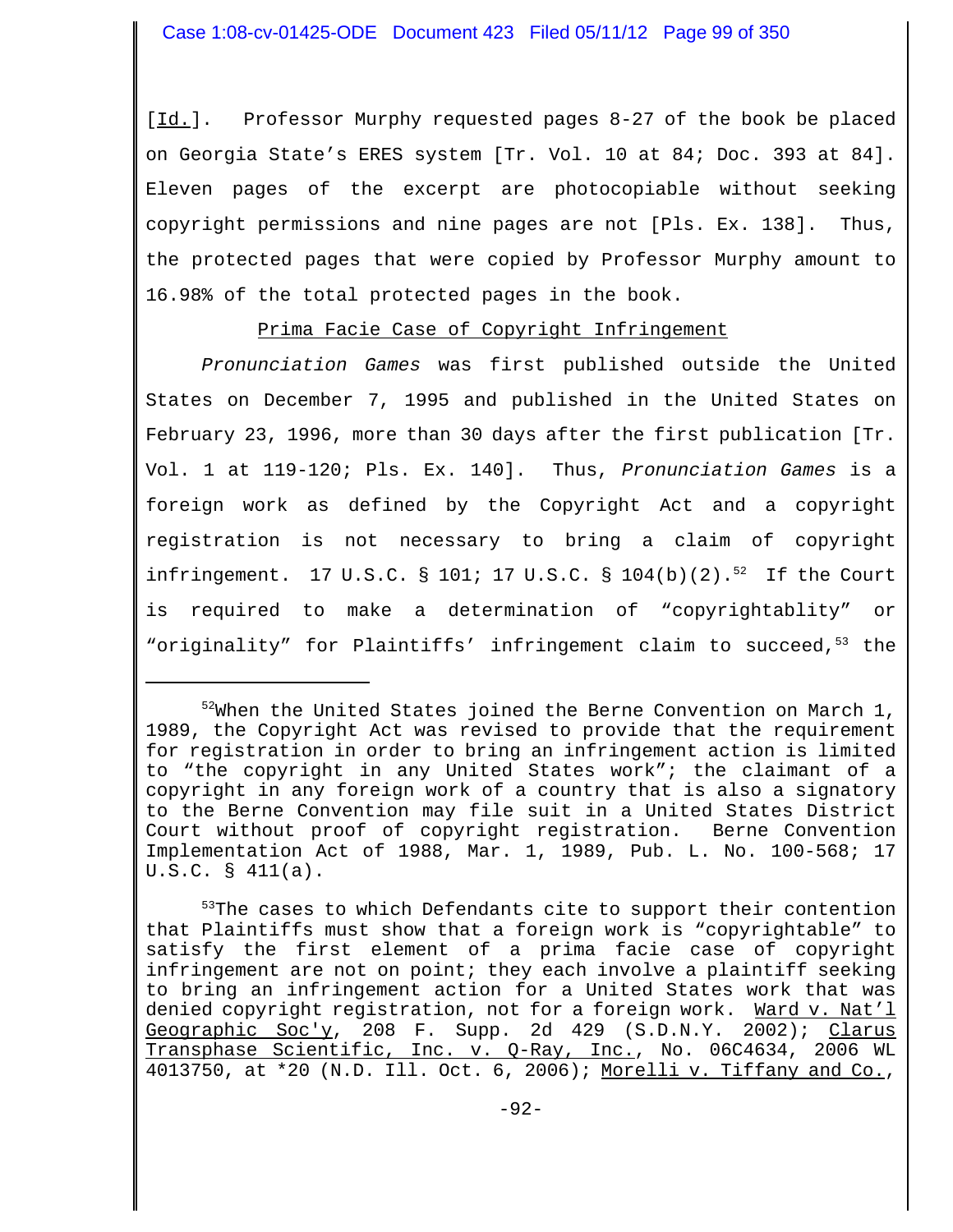### Case 1:08-cv-01425-ODE Document 423 Filed 05/11/12 Page 100 of 350

Court finds that this book is an original work<sup>54</sup> with sufficient creativity to be copyrighted. *Pronunciation Games* meets the first prong of the prima facie case of copyright infringement.

As evidenced by Professor Murphy's testimony and the ERES hit count, a copy of an excerpt from *Pronunciation Games* was uploaded to Georgia State's ERES system. The second prong of the prima facie case of copyright infringement has thus been established because Professor Murphy copied protected elements of *Pronunciation Games* [Jt. Ex. 1 at 43; Tr. Vol. 10 at 84]. Although it is obvious that students did not access the excerpt through ERES, the act of uploading the excerpt to ERES technically satisfies the second prong of the infringement analysis.

However, while the reading was uploaded to the ERES course page for AL 8480, it was not included in the syllabus for the course as required reading for AL 8480 [Pls. Ex. 540]. The excerpt had a hit count of three on the ERES system [Jt. Ex. 1 at 43], and all of these hits are likely attributable to the staff librarian, Professor Murphy himself, or counsel for the parties. Thus, the Court finds the use that resulted from this upload to be de minimis such that it "need not be prohibited in order to protect the author's incentive to create." See Sony Corp. of Am. v. Universal City Studios, Inc., 464 U.S. 417, 450-51, n.34 (1984) and accompanying text ("'In certain situations, the copyright owner suffers no substantial harm from the

No. 00-1961, 2001 WL 179898, at \*1 (E.D. Pa. Jan. 10, 2001).

<sup>54</sup>For this finding the Court relies on Cambridge's reputation in its field and Frank Smith's testimony that Cambridge regularly scrutinizes all proposed works. The Court believes this work was reviewed for being original to the author before it was published.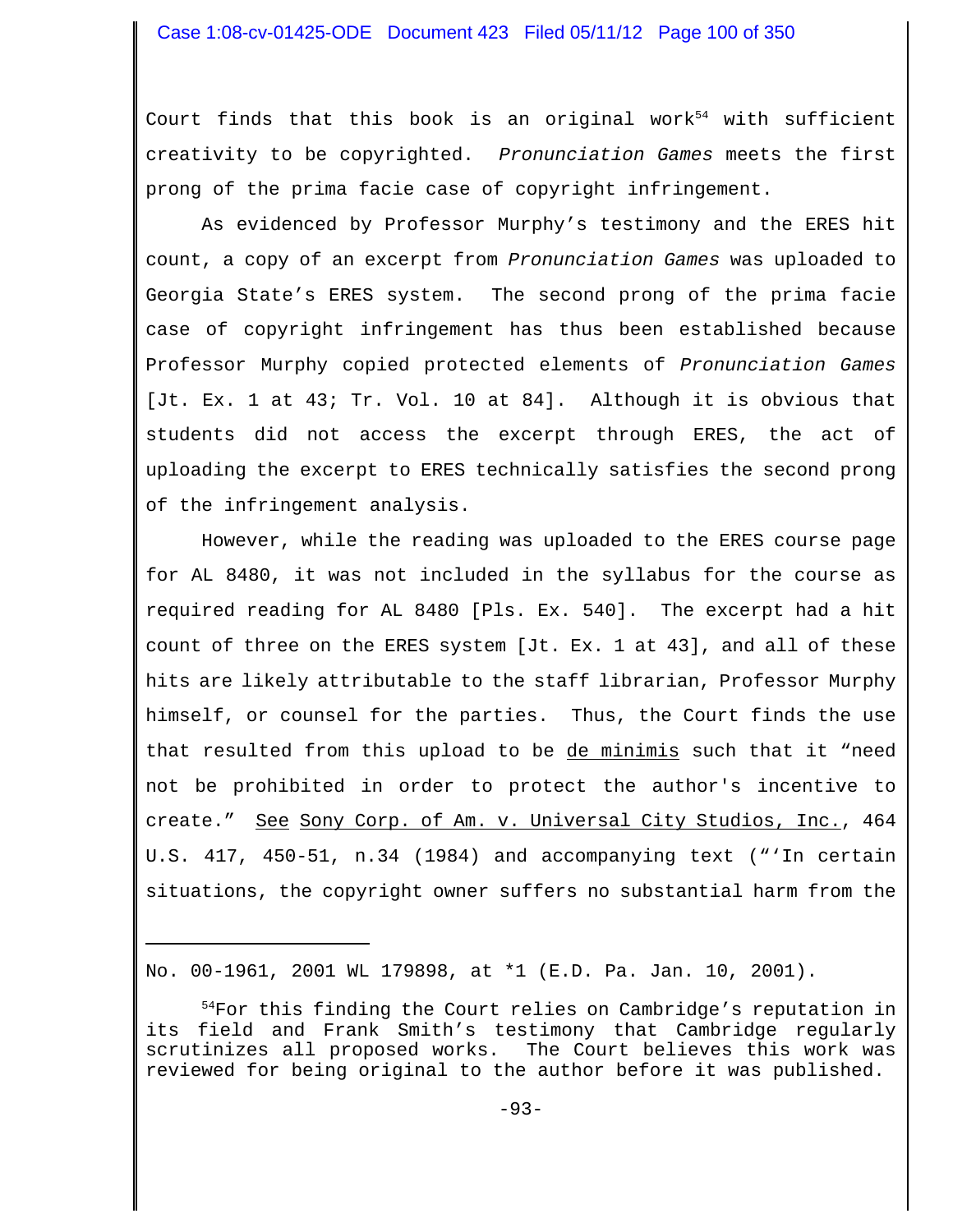use of the work. . . . Here again, is the partial marriage between the doctrine of fair use and the legal maxim de minimis non curat lex.'") (quoting Alan Latman, FAIR USE OF COPYRIGHTED WORKS (1958)) (additional citations omitted). Accordingly, the Court need not address the fair use defense for Professor Murphy's use of *Pronunciation Games*. This claim of copyright infringement fails.

### 2. *Keep Talking: Communicative Fluency Activities for Language Teaching*

*Keep Talking* was first published by Cambridge on February 14, 1985 in the United Kingdom and subsequently published on April 26, 1985 in the United States [Pls. Exs. 114, 116]. It is part of the *Cambridge Handbooks for Language Teachers* series, which offers practical ideas, techniques, and activities for teaching language. *Keep Talking* is a 208 page book authored by Friederike Klippel [Pls. Ex. 114]. One subpart of the book is divided into four chapters, and the remainder of the book is not divided into chapters. It is a resource book for teachers and contains communicative fluency activities for language teaching [Pls. Ex. 114]. The book retails for \$29.00. The net sales revenue from the date of first publication through October 31, 2010 was £616,445 [Pls. Ex. 117]. There is no evidence in the record reflecting that *Keep Talking* was available for licensed digital excerpts in 2009.

The following paragraph appears at the beginning of the book:

It is normally necessary for written permission for copying to be obtained *in advance* from a publisher. Certain parts of this book are designed to be copied and distributed in class. The normal requirements are waived here and it is not necessary to write to Cambridge University Press for permission for an individual teacher to make copies for use within his or her own classroom. Only those pages which carry the wording "©Cambridge University Press 1984" may be copied.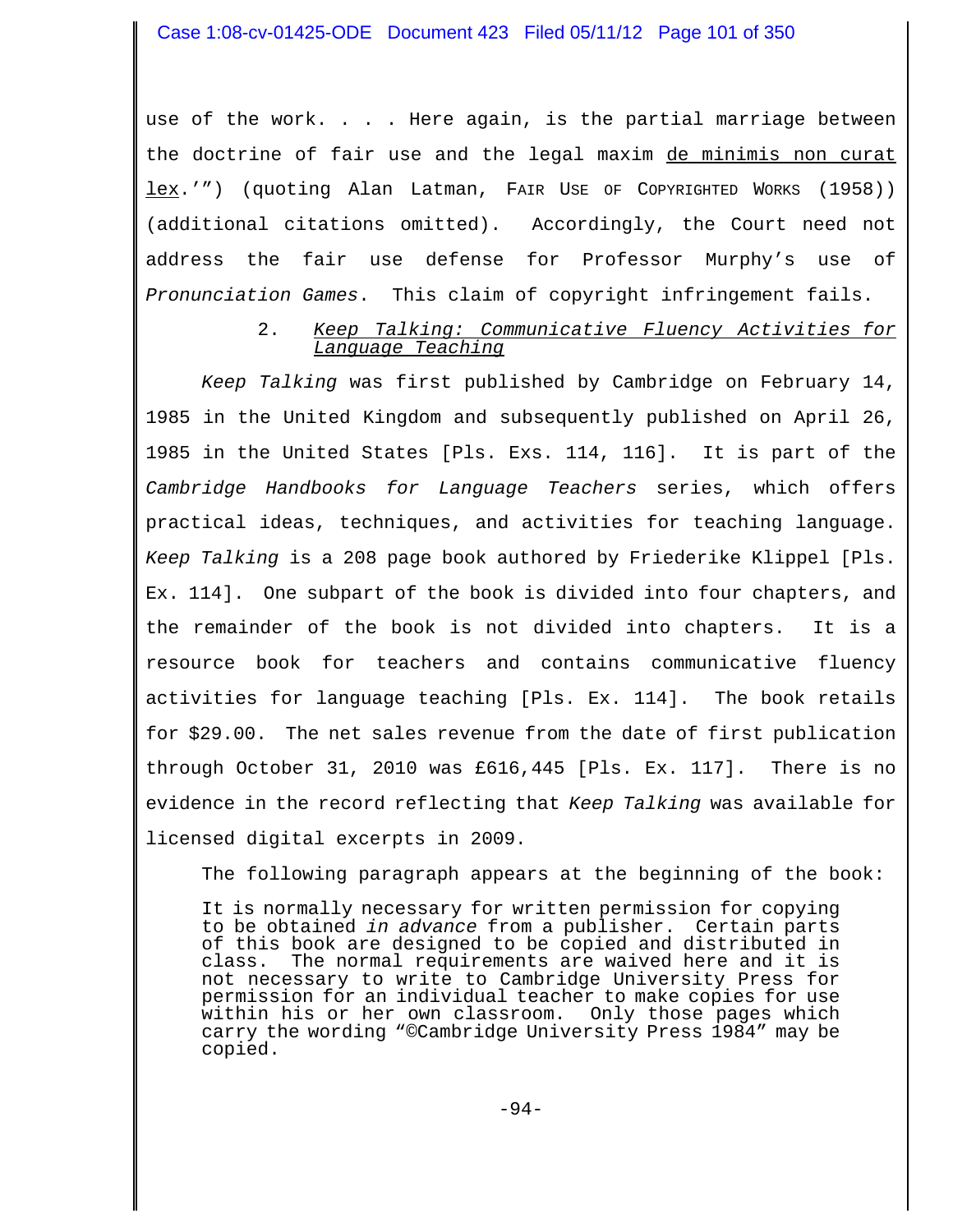[Pls. Ex. 114]. Professor Murphy requested pages 58-98 of *Keep Talking* be placed on Georgia State's ERES system for Maymester 2009 [Tr. Vol. 10 at 93-94]. None of the pages in this 41 page excerpt were photocopiable without permission. The excerpt is part of one chapter and represents 26.11% of the total number of protected pages in the book [Pls. Ex. 114].

### Prima Facie Case of Copyright Infringement

*Keep Talking* was first published outside the United States on February 14, 1985 and published in the United States on April 26, 1985, more than 30 days after the first publication [Tr. Vol. 1 at 120; Pls. Exs. 114, 116]. Thus, *Keep Talking* is a foreign work as defined by the Copyright Act; a copyright registration is not necessary to bring a claim of copyright infringement for the reasons stated in the preceding discussion of *Pronunciation Games*. 17 U.S.C. § 104(b)(2). The Court finds that *Keep Talking* is an original work and that it has sufficient creativity to be copyrighted. *Keep Talking* meets the first prong of the prima facie case of copyright infringement.

As evidenced by Professor Murphy's testimony and the ERES hit count, a copy of an excerpt from *Keep Talking* was uploaded to Georgia State's ERES system; thus the second prong of the prima facie case of copyright infringement has been established because an excerpt of *Keep Talking* was copied without seeking copyright permissions. Although it is obvious that students did not access the excerpt through ERES, the act of uploading the excerpt to ERES technically satisfies the second prong of the infringement analysis.

However, although the excerpt at issue was uploaded to the ERES system, the course syllabus required students to purchase the book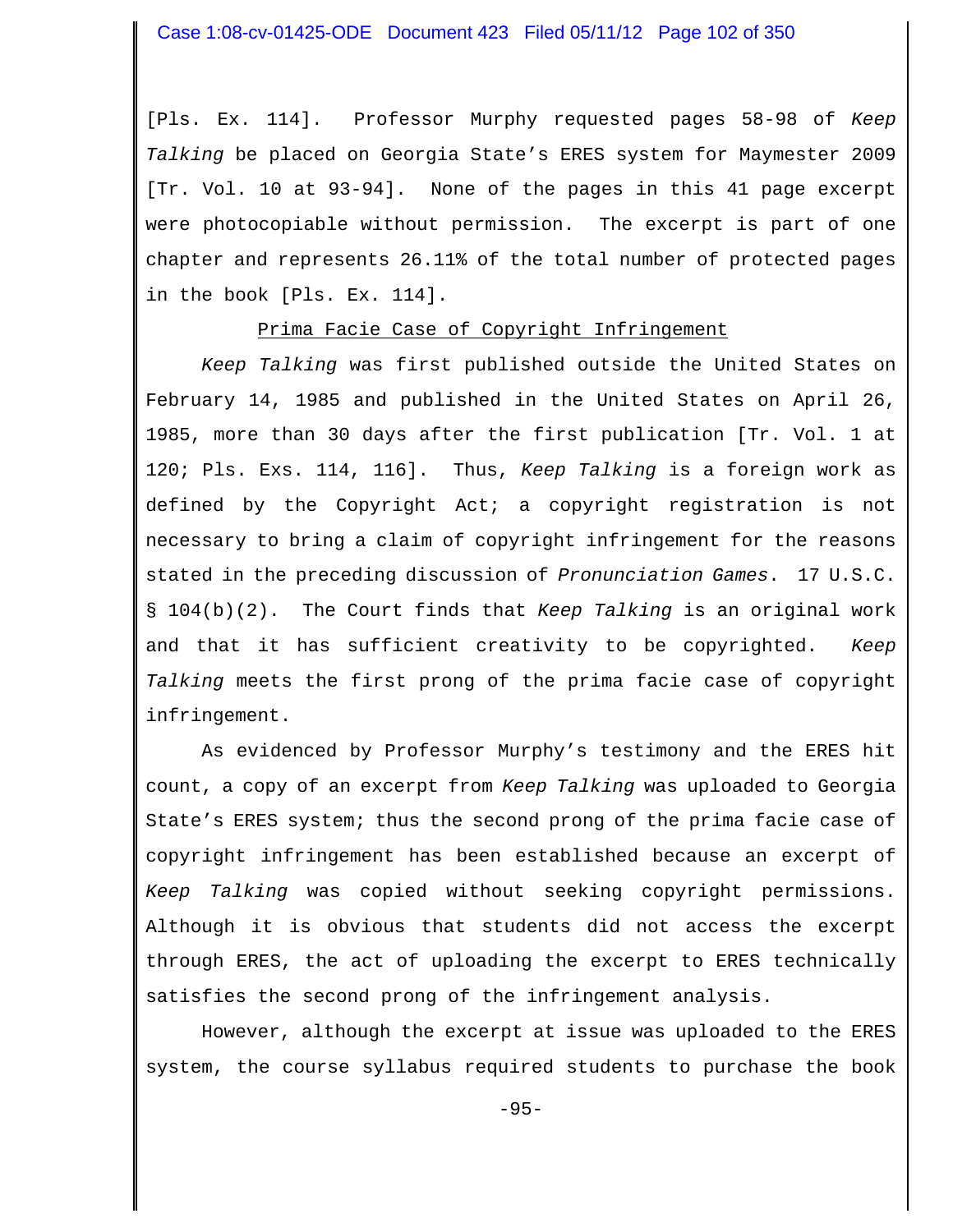[Tr. Vol. 10 at 92-93; Pls. Ex. 540]. The excerpt had a hit count of two on the ERES system [Jt. Ex. 1 at 55], and both of these hits are likely attributable to the staff librarian, Professor Murphy himself, or counsel for the parties. Because the students did not access the excerpt through ERES and instead purchased the book itself, the act of uploading the excerpt on ERES had no impact on the market for *Keep Talking*. Thus, the Court finds the use that resulted from this upload to be de minimis such that it "need not be prohibited in order to protect the author's incentive to create." See Sony, 464 U.S. at 450-51, n.34 and accompanying text ("'In certain situations, the copyright owner suffers no substantial harm from the use of the work. . . . Here again, is the partial marriage between the doctrine of fair use and the legal maxim de minimis non curat lex.'") (quoting Alan Latman, FAIR USE OF COPYRIGHTED WORKS (1958)) (additional citations omitted). Accordingly, it is not necessary to address the fair use defense for Professor Murphy's use of *Keep Talking*. This claim of copyright infringement fails.

### 3. *More Grammar Games: Cognitive, Affective and Movement Activities for ESL Students*

*More Grammar Games* was first published by Cambridge in 1995, but Cambridge did not obtain a certificate of copyright registration until December 27, 2010 [Pls. Exs. 134, 136]. It is a 192 page, nine chapter book authored by Mario Rinvolucri and Paul Davis. It is comprised of classroom grammar activities and advice for how to conduct the activities in the classroom [Pls. Ex. 134]. *More Grammar Games* retails for \$32.00 [Jt. Ex. 5 at D-3]. The net sales revenue from the date of first publication through October 31, 2010 was £318,880 [Pls. Ex. 137]. There is no evidence in the record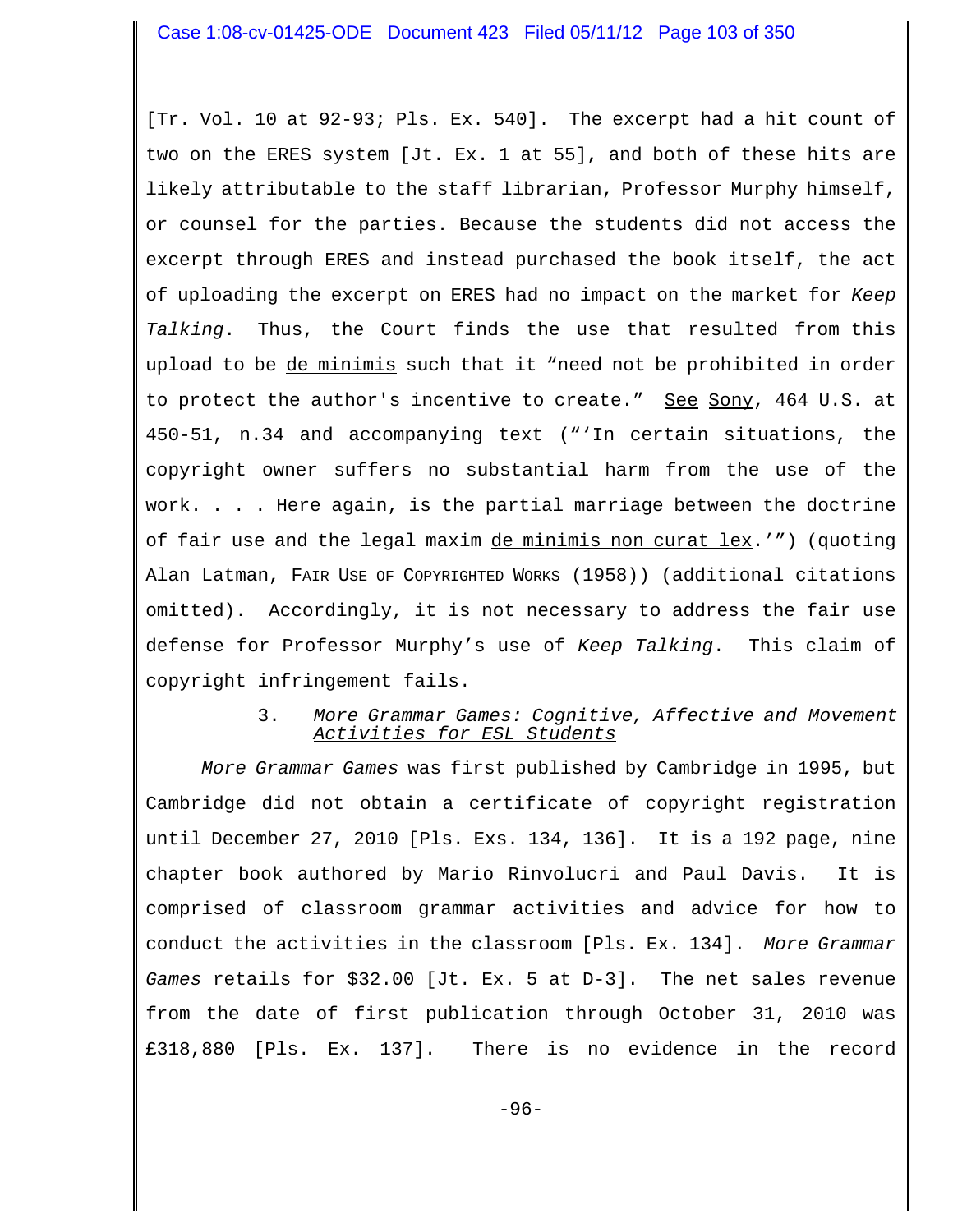### Case 1:08-cv-01425-ODE Document 423 Filed 05/11/12 Page 104 of 350

reflecting that *More Grammar Games* was available for digital permissions in 2009.

The following language appears at the beginning of *More Grammar Games*:

It is normally necessary for written permission for copying to be obtained *in advance* from a publisher. Certain parts of this book are designed to be copied and distributed in class. The normal requirements are waived here and it is not necessary to write to Cambridge University Press for permission for an individual teacher to make copies for use within his or her own classroom. Only those pages which carry the wording "©Cambridge University Press" may be copied.

[Pls. Ex. 134]. Additionally, in the acknowledgments section at the end of the book, the following language is included: "It has not been possible to identify the sources of all the material used and in such cases the publishers would welcome information from copyright owners." [Id.].

Professor Murphy requested that pages 58-93, or 36 pages, of the book be placed on Georgia State's ERES system for the students in his course [Tr. Vol. 10 at 99]. Ten of the pages from the excerpt were photocopiable without seeking permission from Cambridge [Tr. Vol. 10 at 101]. The pages were uploaded to the ERES course page for AL 8480, but the excerpt was not included in the syllabus for the course [Pls. Ex. 540]. The excerpt had a hit count of five on the ERES system for the Maymester 2009 [Jt. Ex. 1 at 79].

Prima Facie Case of Copyright Infringement

*More Grammar Games* was first published by Cambridge in 1995, but Cambridge did not obtain a certificate of copyright registration until December 27, 2010 [Pls. Ex. 136]. 17 U.S.C. § 410(c) states:

In any judicial proceedings the certificate of a registration made before or within five years after first publication of the work shall constitute prima facie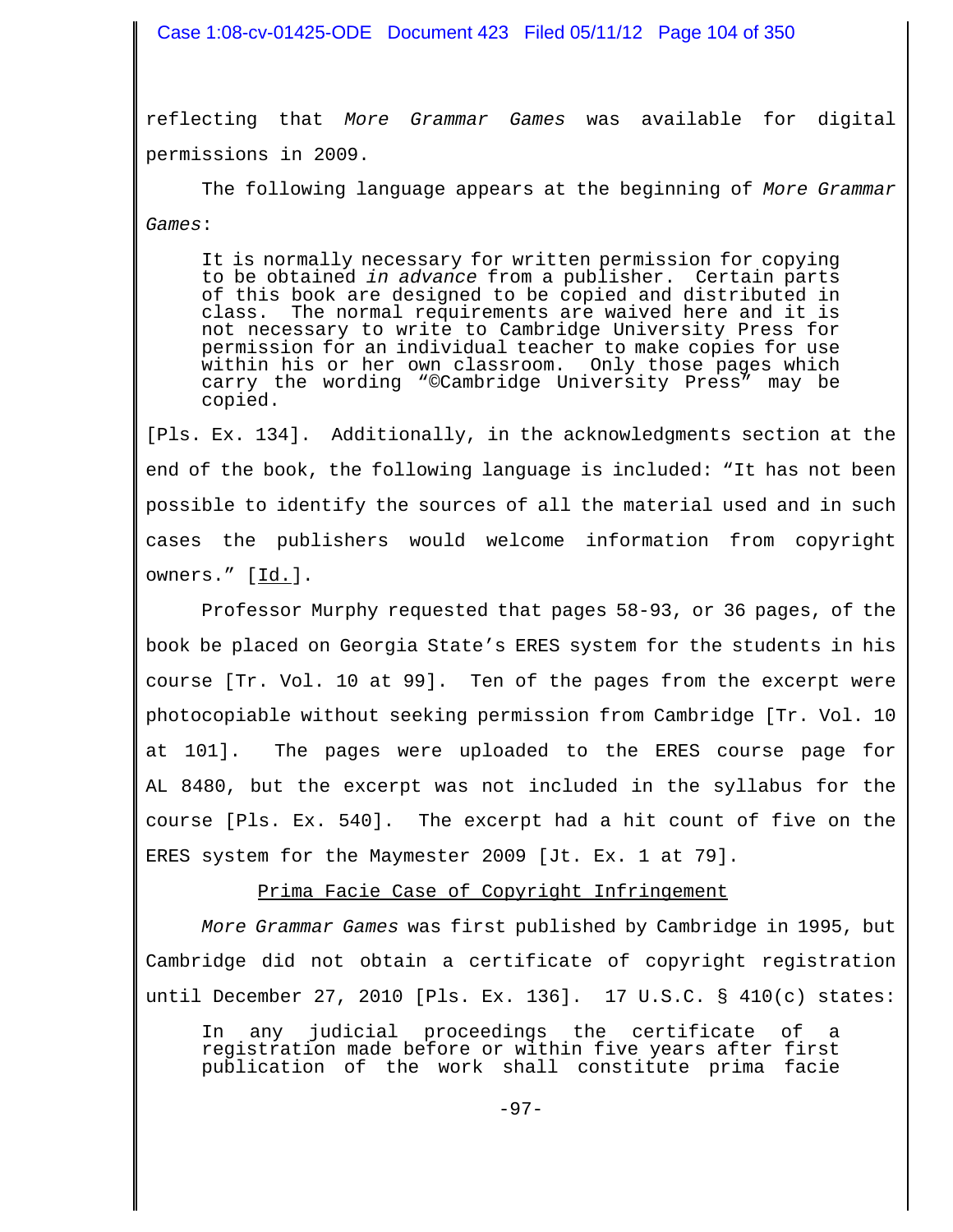evidence of the validity of the copyright and of the facts stated in the certificate. The evidentiary weight to be accorded the certificate of a registration made thereafter shall be within the discretion of the court.

17 U.S.C. § 410(c). Accordingly, because the certificate of registration for *More Grammar Games* was not made before or within five years after the first date of publication, the prima facie presumption of originality does not exist. Instead, the Court must use its discretion to determine the copyrightability/originality of *More Grammar Games*.

In the acknowledgments section of *More Grammar Games*, Cambridge included a reservation as to the originality of the contents of the book. By stating "[i]t has not been possible to identify the sources of all the material used and in such cases the publishers would welcome information from copyright owners," Cambridge recognized that it could not prove the originality of all the material used because it had not identified the source and/or authors of some of the material. This acknowledgment is to Cambridge's credit. However, copyright protection in a work extends only to those elements that are original to the author. Feist Publ'ns, Inc. v. Rural Tel. Serv. Co., 499 U.S. 340, 348 (1991). For the Court to determine whether the excerpt at issue in this case is original or otherwise protected by Cambridge's copyright for the full work, Plaintiffs would have needed to provide evidence about the source of, or Cambridge's rights to, the specific excerpt at issue. Because Plaintiffs did not provide evidence regarding which portions of the book are original and for which portions they did obtain permission, the Court finds that Cambridge has not met its burden of proving the originality of *More Grammar Games.* Therefore, Plaintiffs have failed to establish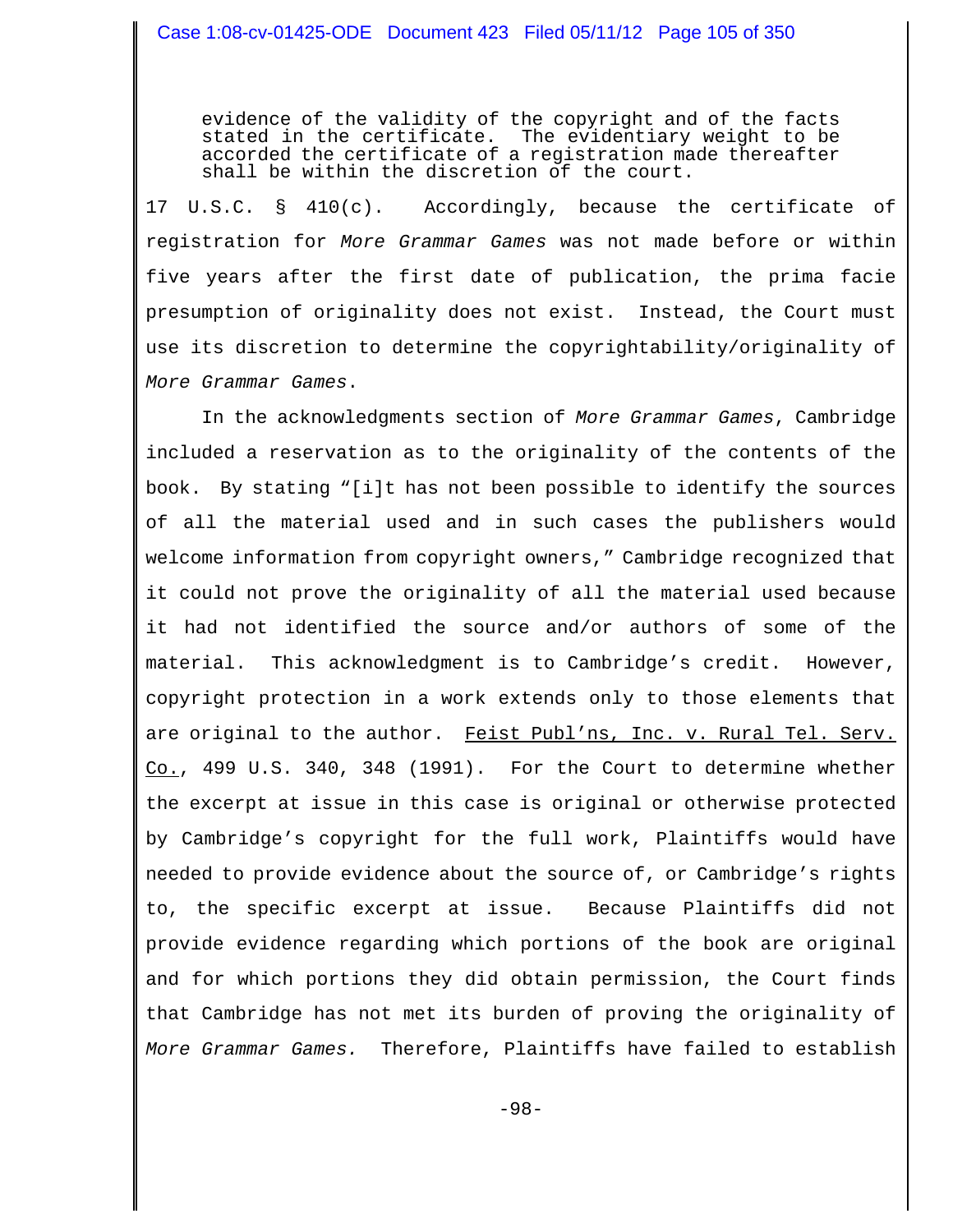the first prong of the prima facie case of copyright infringement for *More Grammar Games*. It is not necessary to address Defendants' fair use defense. This infringement claim fails.

### 4. *Grammar Practice Activities*

*Grammar Practice Activities* was first published by Cambridge on December 15, 1988 in the United Kingdom and was subsequently published on February 24, 1989 in the United States [Pls. Ex. 101; Defs. Ex. 788]. The work is authored by Penny Ur [Defs. Ex. 788]. It is part of the *Cambridge Handbooks for Language Teachers* series, which provides practical guides for teachers of English and other languages [Defs. Ex. 788]. *Grammar Practice Activities* is intended for grammar teachers and contains teaching instructions and activities for teaching grammar to students in a communicative methodology [Jt. Ex. 5 at D-4; Tr. Vol. 10 at 105]. It has 296 pages and is divided into four chapters. The book retails for \$30.00. The net sales revenue from April 2, 2009 through October 31, 2010 was £67,653 [Pls. Ex. 102]. There is no evidence in the record reflecting that *Grammar Practice Activities* was available for licensed digital excerpts in 2009.

The following language appears near the front of the book under the title "copyright":

It is normally necessary for written permission for copying<br>to be obtained *in advance* from a publisher. Because to be obtained *in advance* from a publisher. *Grammar Practice Activities* contains resource material, those activities which carry the wording "©Cambridge University Press 1988" may be photocopied. The normal University Press 1988" may be photocopied. The normal requirements are waived here and it is not necessary to write to Cambridge University Press for permission.

[Defs. Ex. 788]. Professor Murphy requested that pages 44-102 of the book be placed on ERES [Tr. Vol. 10 at 106]. Of the 59 pages in this excerpt, some were copiable without permission, but the parties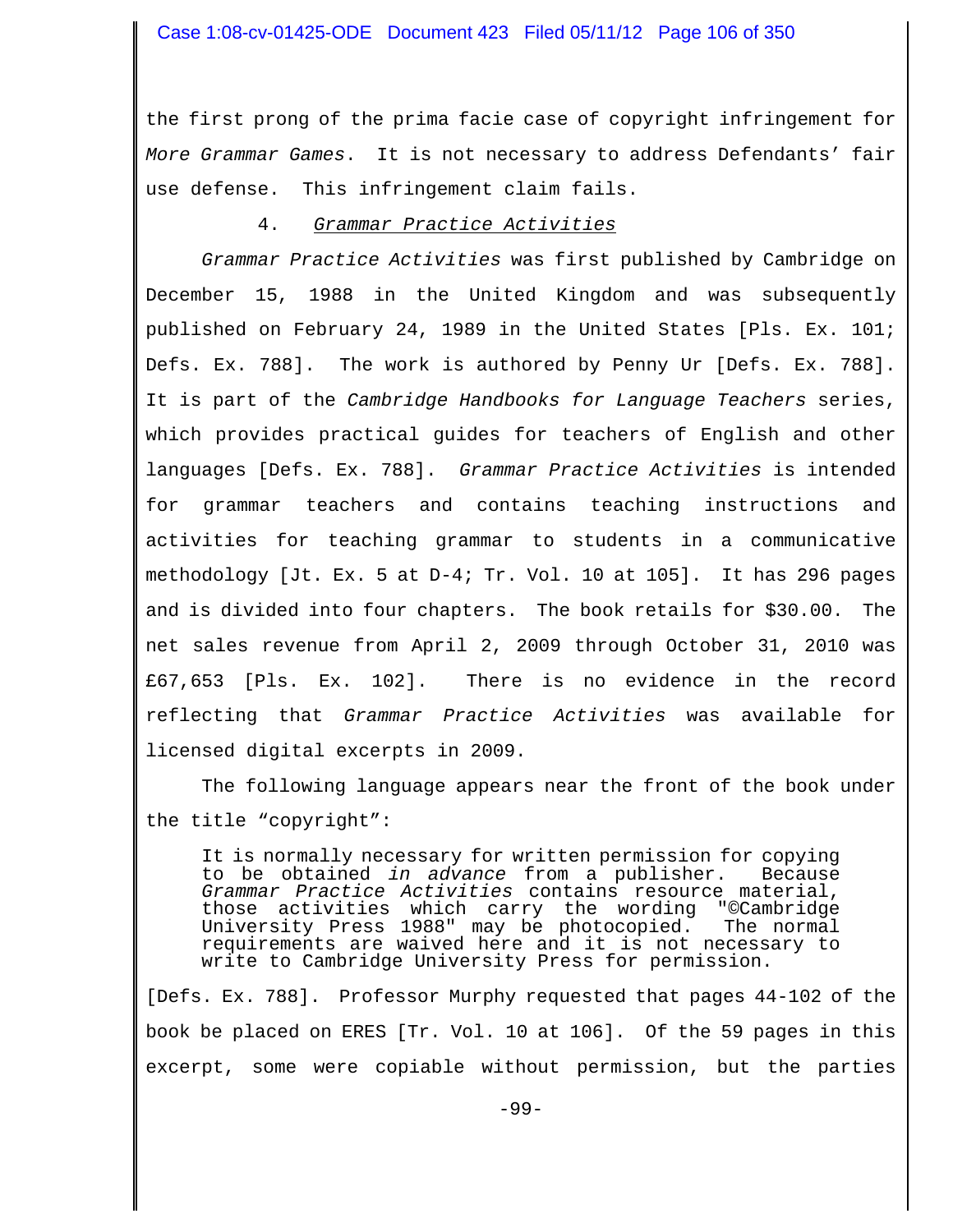disagree as to how many were photocopiable. Plaintiffs argue the number of copiable pages is 18; Defendants argue it is 37. Because it will not change the outcome, the Court assumes without deciding that the number of pages Professor Murphy could have copied without permission is somewhere within this range.

### Prima Facie Case of Copyright Infringement

*Grammar Practice Activities* was first published outside the United States on December 15, 1988 and published in the United States on February 24, 1989, more than 30 days after the first publication date [Tr. Vol. 1 at 121-122; Pls. Ex. 101; Defs. Ex. 788]. Thus, *Grammar Practice Activities* is a foreign work as defined by the Copyright Act; a copyright registration is not necessary to bring a claim of copyright infringement for the reasons stated in the preceding discussion of *Pronunciation Games*. 17 U.S.C. § 104(b)(2). The Court finds that *Grammar Practice Activities* is an original work and that it has sufficient creativity to be copyrighted. *Grammar Practice Activities* meets the first prong of the prima facie case of copyright infringement.

As evidenced by Professor Murphy's testimony and the ERES hit count, a copy of an excerpt from *Grammar Practice Activities* was uploaded to Georgia State's ERES system; thus the second prong of the prima facie case of copyright infringement has been established because an excerpt of *Grammar Practice Activities* was copied without seeking copyright permissions. Although students did not actually access the excerpt through ERES, the act of uploading it to ERES technically satisfies the second prong of the infringement analysis.

However, although Professor Murphy contemplated using only an excerpt from *Grammar Practice Activities* and thus had the excerpt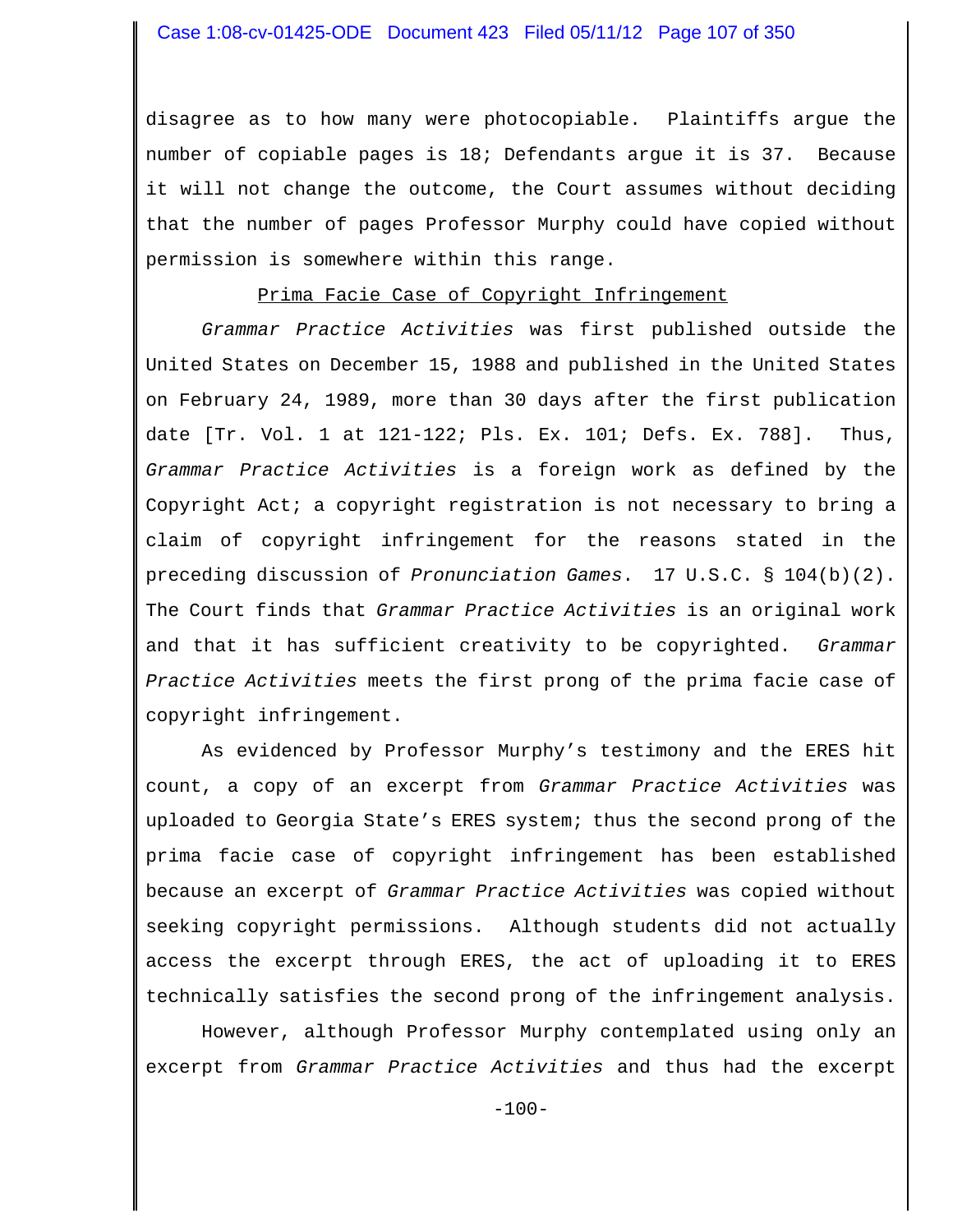uploaded to the ERES system, the course syllabus required students to purchase the entire *Grammar Practice Activities* book [Tr. Vol. 10 at 105; Pls. Ex. 540]. The excerpt on ERES had a hit count of two on the ERES system [Jt. Ex. 1 at 95], and both of these hits are likely attributable to the staff librarian, Professor Murphy himself, or counsel for the parties. Because the students did not access the excerpt through ERES and instead purchased the book itself, the act of uploading the excerpt on ERES did not have an impact on the market for *Grammar Practice Activities*. Thus, the Court finds the use that resulted from this upload to be de minimis such that it "need not be prohibited in order to protect the author's incentive to create." See Sony, 464 U.S. at 450-51, n.34 and accompanying text (citing Alan Latman, FAIR USE OF COPYRIGHTED WORKS (1958)). Accordingly, the Court need not address the fair use defense for Professor Murphy's use of *Grammar Practice Activities*. This claim of copyright infringement fails.

# 5. *Five-Minute Activities*

*Five-Minute Activities* was first published by Cambridge on January 1, 1992, but Cambridge did not obtain a copyright registration with the U.S. Copyright Office until December 27, 2010 [Pls. Exs. 90, 92]. It is a 117 page non-chapter book authored by Penny Ur and Andrew Wright. *Five-Minute Activities* is part of the *Cambridge Handbooks for Language Teachers* series, which offers practical ideas, techniques, and activities for teaching language. It is comprised of advice for language teaching and short language learning activities [Pls. Ex. 90; Jt. Ex. 5 at D-5]. *Five-Minute Activities* retails for \$27.00 [Jt. Ex. 5 at A-2]. The net sales revenue from the date of first publication through October 31, 2010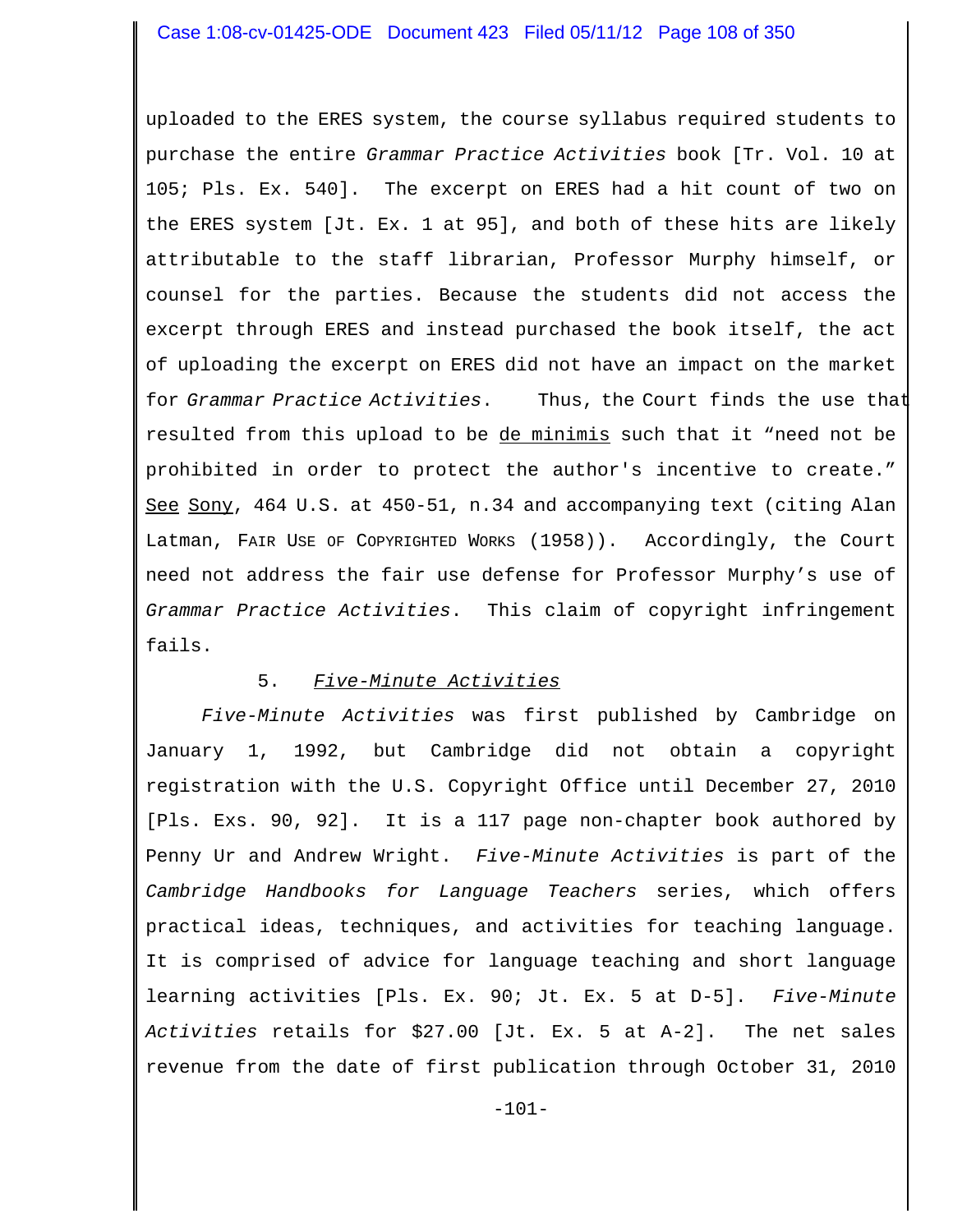Case 1:08-cv-01425-ODE Document 423 Filed 05/11/12 Page 109 of 350

was £928,564 [Pls. Ex. 93]. There is no evidence in the record reflecting that *Five-Minute Activities* was available for digital permissions in 2009.

Professor Murphy requested pages 1-23 of the book be placed on Georgia State's ERES system [Tr. Vol. 10 at 112-113].

## Prima Facie Case of Copyright Infringement

*Five-Minute Activities* was first published by Cambridge in 1992; Cambridge did not obtain a certificate of copyright registration until December 20, 2010 [Pls. Ex. 92]. 17 U.S.C. § 410(c) states:

In any judicial proceedings the certificate of a registration made before or within five years after first publication of the work shall constitute prima facie evidence of the validity of the copyright and of the facts stated in the certificate. The evidentiary weight to be accorded the certificate of a registration made thereafter shall be within the discretion of the court.

17 U.S.C. § 410(c). Accordingly, because the certificate of registration for *Five-Minute Activities* was not made before or within five years after the first date of publication, the prima facie presumption of originality does not exist. Instead, it is within the Court's discretion to determine the copyrightability/ originality of *Five-Minute Activities*.

To qualify for copyright protection, a work must be the author's original work. Harper & Row Publishers, Inc. v. Nation Enters., 471 U.S. 539, 547-49 (1985). Original "means only that the work was independently created by the author (as opposed to copied from other works), and that it possesses at least some minimal degree of creativity." Feist Publ'ns, Inc. v. Rural Tel. Serv. Co., 499 U.S. 340, 345 (1991). To meet the creativity requirement, even a slight amount of creativity will suffice. Id. *Five-Minute Activities* contains advice for teachers and various activities to perform in the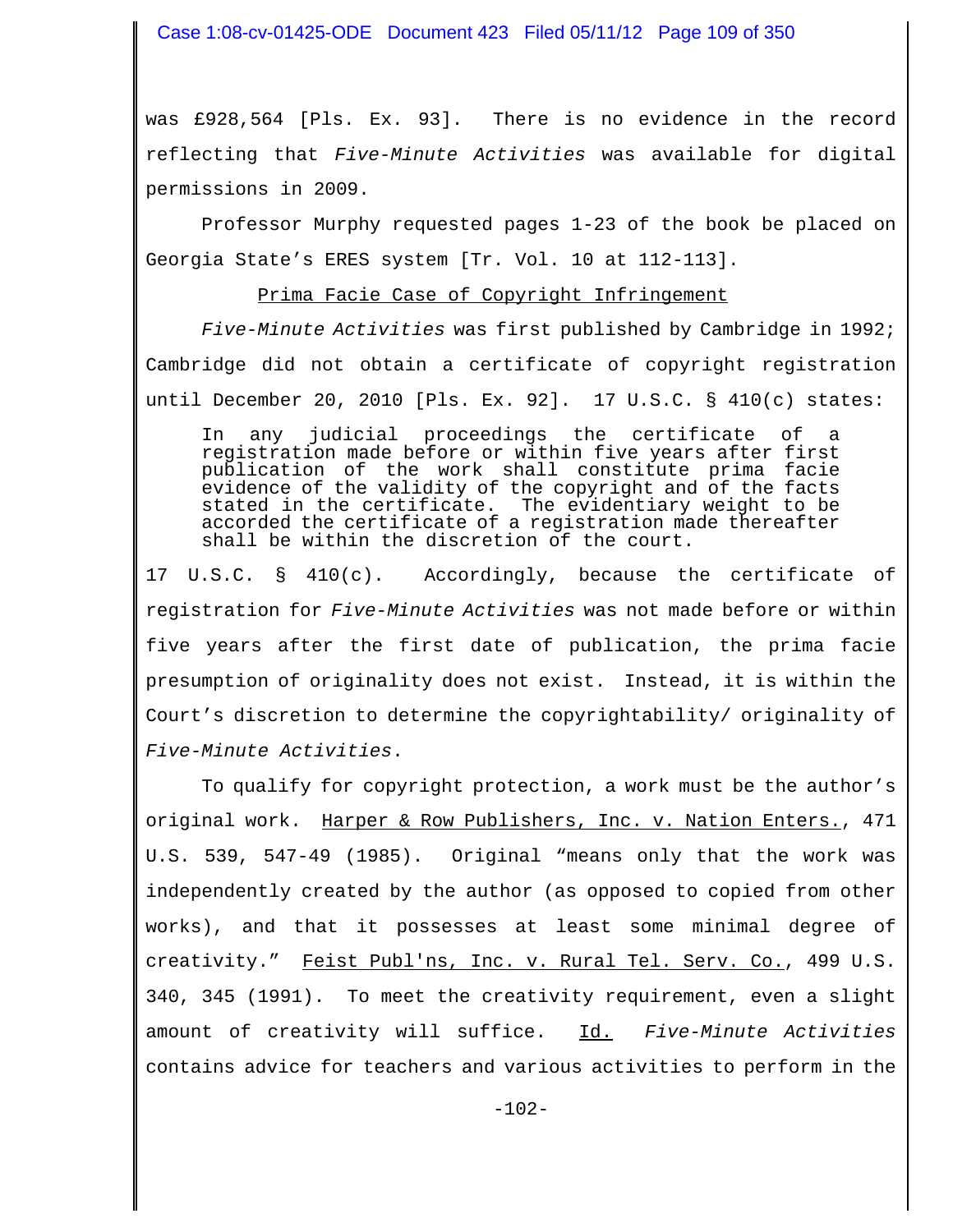classroom as a means to facilitate language learning. Cambridge, in soliciting a copyright registration, declared that *Five-Minute Activities* is an original work and nothing in the evidence indicates otherwise. The Court further finds that the book meets the creativity requirement. Therefore, the Court finds that *Five-Minute Activities* is copyrightable and the first prong of the prima facie case of copyright infringement has been satisfied.

As evidenced by Professor Murphy's testimony and the ERES hit count, a copy of an excerpt from *Five-Minute Activities* was uploaded to Georgia State's ERES system; thus the second prong of the prima facie case of copyright infringement has been established because an excerpt of *Five-Minute Activities* was copied without seeking copyright permissions. Although it is obvious that students did not access the excerpt through ERES, the act of uploading the excerpt to ERES technically satisfies the second prong of the infringement analysis.

However, although 23 pages were uploaded to the ERES course page, the excerpt was not included in the syllabus for the course [Pls. Ex. 540]. The excerpt had a hit count of three on the ERES system for the Maymester 2009 [Jt. Ex. 1 at 96], and all of these hits are likely attributable to the staff librarian, Professor Murphy himself, or counsel for the parties. Because Professor Murphy did not assign the excerpt from *Five-Minute Activities* as required reading, and students did not access it, uploading the excerpt did not have an effect on the market for the work or otherwise harm Cambridge. Thus, the Court finds the use that resulted from this upload to be de minimis such that it "need not be prohibited in order to protect the author's incentive to create." <u>See Sony</u>, 464 U.S. at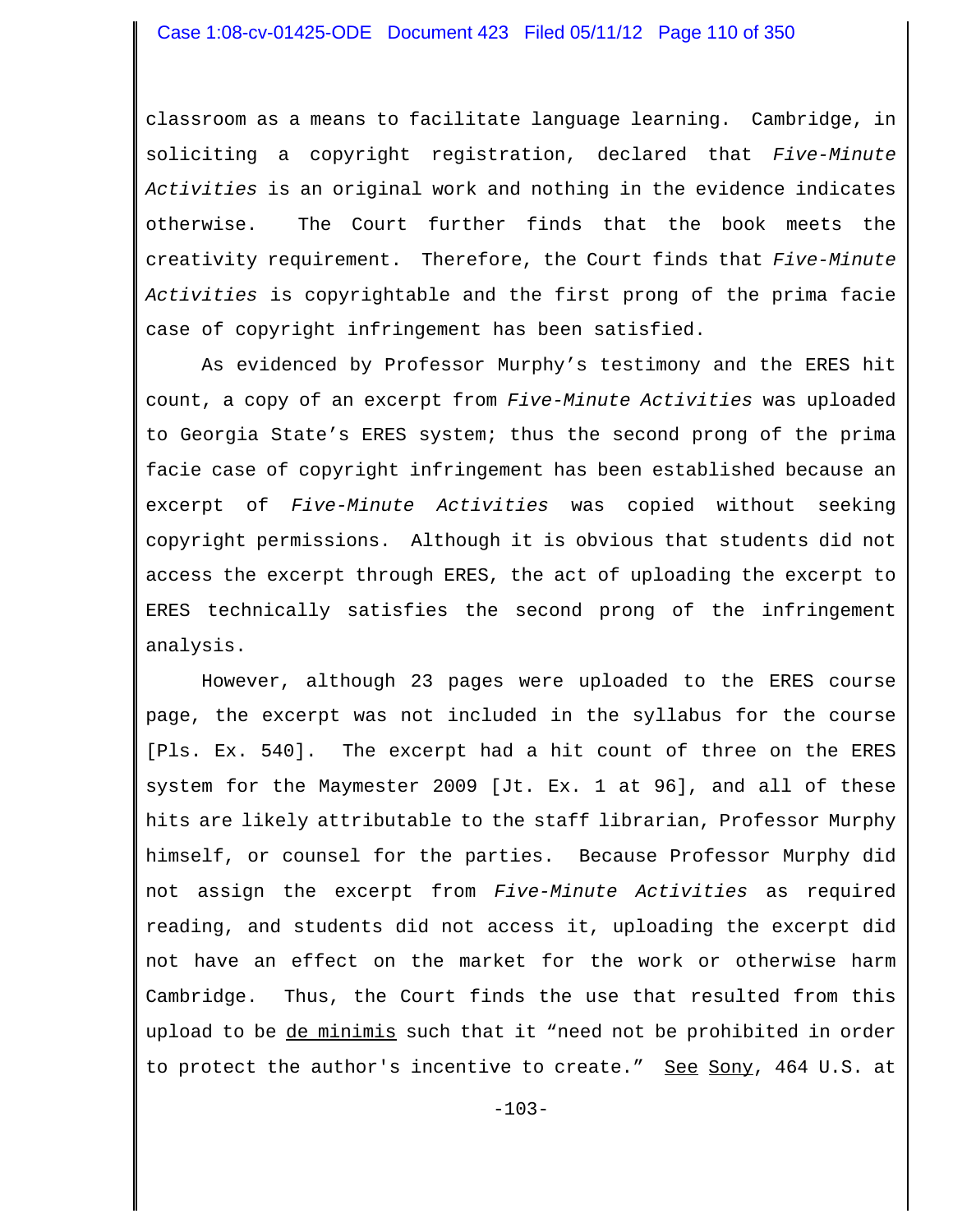450-51, n.34 and accompanying text (citing Alan Latman, FAIR USE OF COPYRIGHTED WORKS (1958)). Accordingly, the Court need not address the fair use defense for Professor Murphy's use of *Five-Minute Activities*. This claim of copyright infringement fails.

### 6. *Newspapers*

*Newspapers* was first published by Oxford on February 4, 1993 in the United Kingdom and subsequently published on March 18, 1993 in the United States [Pls. Exs. 433, 993]. It is authored by Peter Grundy and makes recommendations on how to use newspapers for the purpose of language teaching [Pls. Ex. 433; Tr. Vol. 10 at 117; Jt. Ex. 5 at D-6]. It contains copies of previously published newspaper articles, along with suggestions for teaching methods using those articles [Id.]. The book is part of the *Resource Books for Teachers* series, which gives classroom teachers a guide to language teaching, discusses current issues and underlying concepts, and provides actual classroom materials and techniques [Pls. Ex. 433]. The book is 144 pages in length and has six chapters. *Newspapers* retails for \$21.50 [Jt. Ex. 5 at D-6]. The net sales revenue from the date of first publication through November 7, 2010 was \$21,079 [Pls. Ex. 357]. There is no evidence in the record reflecting that *Newspapers* was available for digital permissions in 2009.

The following language appears at the beginning of *Newspapers*:

The publisher grants permission for the photocopying of those pages marked "photocopiable" according to the following conditions. Individual purchasers may make following conditions. Individual purchasers may make copies for their own use or for use by classes that they teach. School purchasers may make copies for use by staff and students, but this permission does not extend to additional schools or branches.

[Id.]. Professor Murphy requested pages 30-58 of the book be placed on the ERES system [Tr. Vol. 10 at 117]. Two pages of the excerpt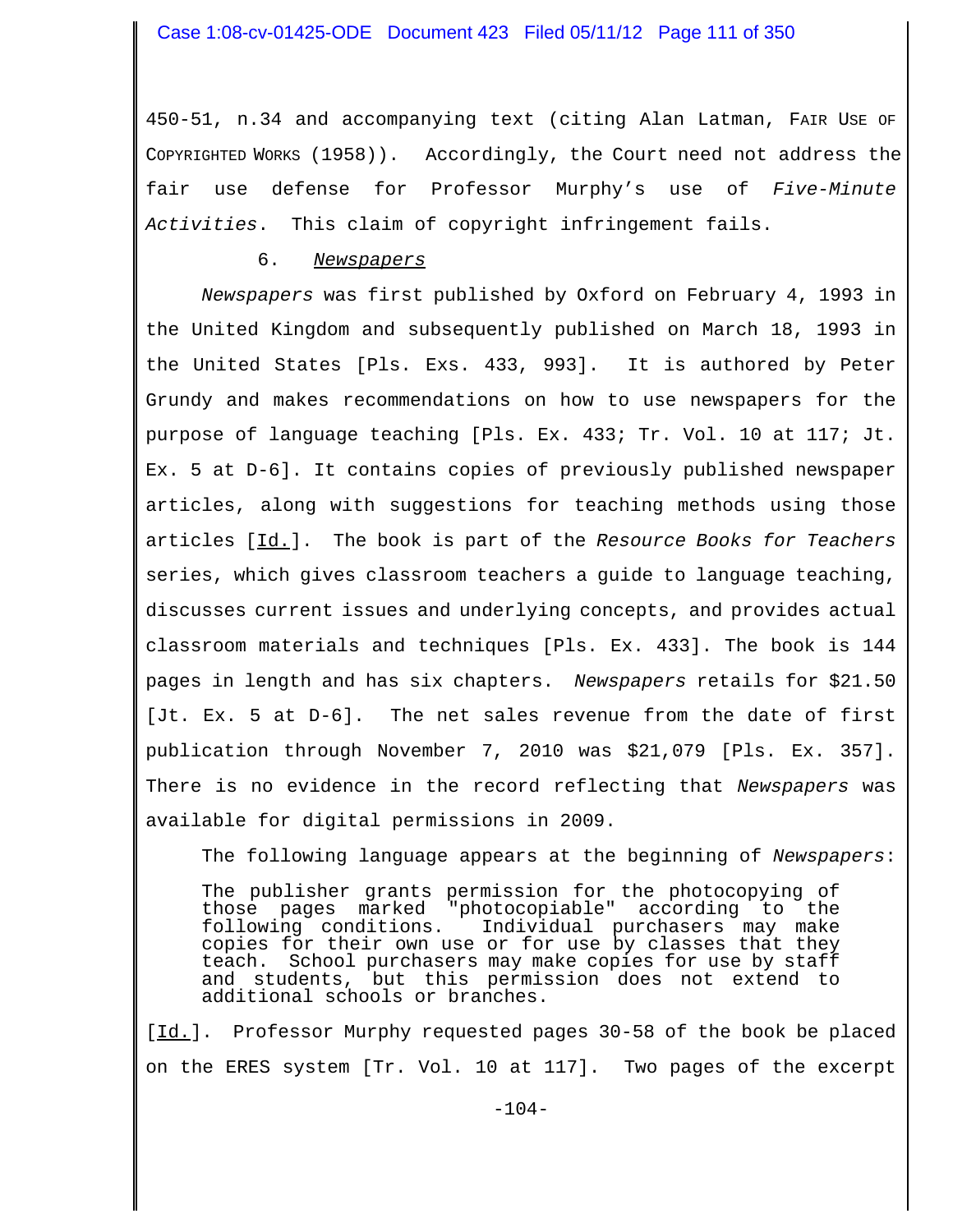#### Case 1:08-cv-01425-ODE Document 423 Filed 05/11/12 Page 112 of 350

are labeled as photocopiable without seeking permission from the publisher; the remaining 27 are not [Pls. Ex. 433; Tr. Vol. 10 at 117-118].

#### Prima Facie Case of Copyright Infringement

*Newspapers* was first published outside the United States on February 4, 1993 and published in the United States on March 18, 1993, more than 30 days after the first publication [Pls. Ex. 993; Pls. Ex. 433]. Thus *Newspapers* is a foreign work as defined by the Copyright Act; a copyright registration is not necessary to bring a claim of copyright infringement. 17 U.S.C. § 104(b)(2). The Court further finds, based on Niko Pfund's testimony concerning Oxford's rigorous screening procedures, that the book is original to the author. The book is sufficiently creative to be copyrightable. The first prong of the prima facie case of copyright infringement is met.

As evidenced by Professor Murphy's testimony and the ERES hit count, a copy of an excerpt from *Newspapers* was uploaded to Georgia State's ERES system; thus the second prong of the prima facie case of copyright infringement has been established because an excerpt of *Newspapers* was copied without seeking copyright permissions. Although students did not actually access the *Newspapers* excerpt on ERES, the act of uploading the pages to ERES itself satisfies the second prong of the infringement analysis.

However, while the excerpt from *Newspapers* was uploaded to the ERES course page for AL 8480, it was not included in the syllabus for the course [Pls. Ex. 540]. The excerpt had a hit count of three on the ERES system [Jt. Ex. 1 at 42], and all of these hits are likely attributable to the staff librarian, Professor Murphy himself, or counsel for the parties.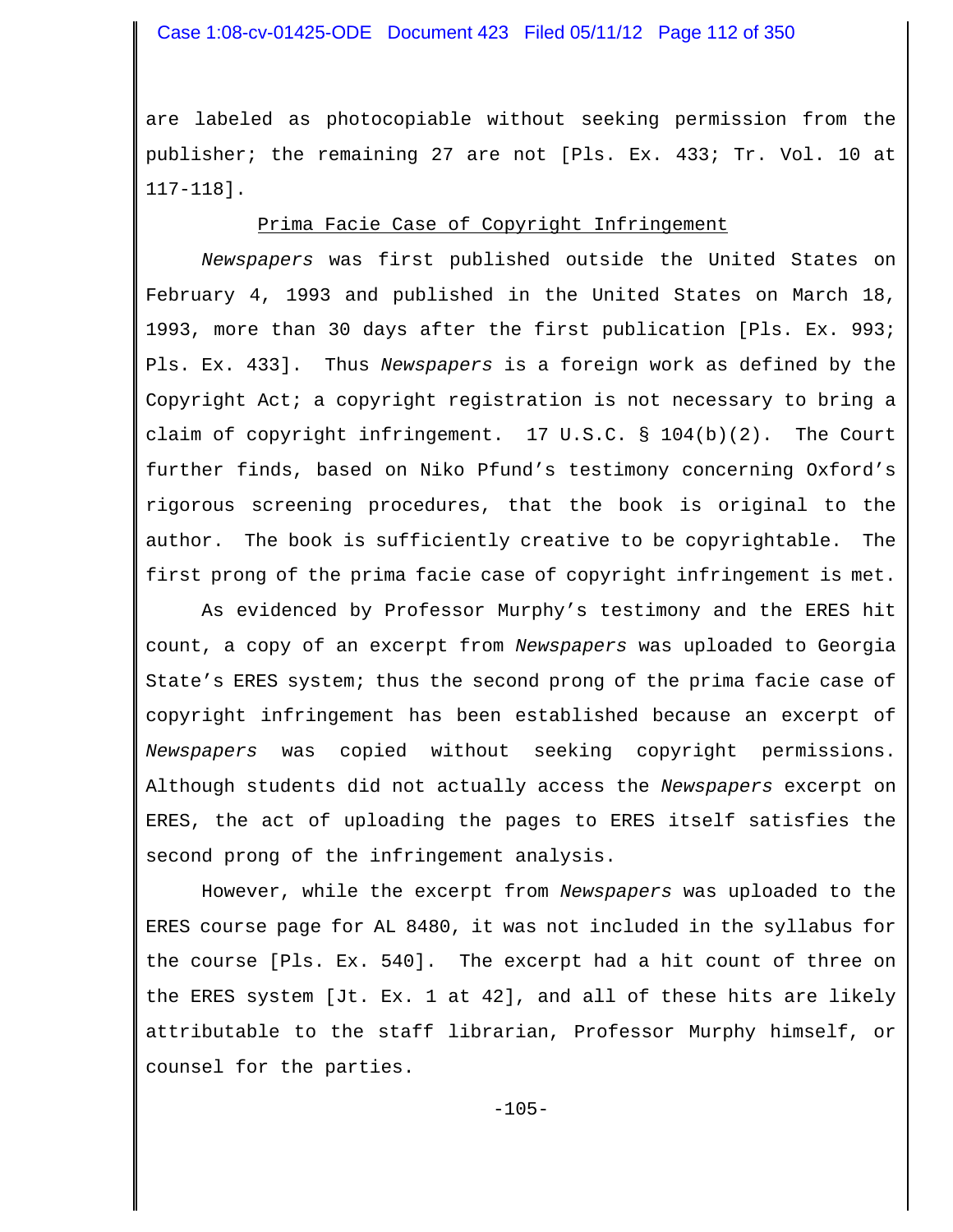Because the students in Professor Murphy's AL 8480 graduate course were not assigned and did not read the excerpt of *Newspapers*, uploading it onto Georgia State's ERES system did not have an effect on the market for the work and Oxford suffered no harm from the initial copying. Thus, the Court finds the use that resulted from this upload to be <u>de minimis</u> such that it "need not be prohibited in order to protect the author's incentive to create." See Sony, 464 U.S. at 450-51, n.34 and accompanying text (citing Alan Latman, FAIR USE OF COPYRIGHTED WORKS (1958)). Accordingly, the Court need not address the fair use defense for Professor Murphy's use of *Newspapers*. This claim of copyright infringement fails.

#### 7. *Role Play: Resource Books for Teachers*

*Role Play* was first published by Oxford on April 9, 1987 in the United Kingdom and subsequently published on June 11, 1987 in the United States [Pls. Exs. 458, 993]. It is a 191 page book that is not divided into chapters [Pls. Ex. 458]. *Role Play* is authored by Gillian Porter Ladousse and provides a series of activities and role plays that can be used in language classes as well as guidance on how to use the role play as a teaching technique [Tr. Vol. 10 at 122; Pls. Ex. 458]. The book is part of the *Resource Books for Teachers* series, which gives classroom teachers a guide to language teaching, discusses underlying concepts, and provides actual classroom materials and techniques [Pls. Ex. 433]. *Role Play* retails for \$19.95 [Jt. Ex. 5 at D-7]. The net sales revenue from the date of first publication through November 7, 2010 was \$23,858 [Pls. Ex. 357]. There is no evidence in the record reflecting that *Role Play* was available for digital permissions in 2009.

The following language appears at the beginning of *Role Play*: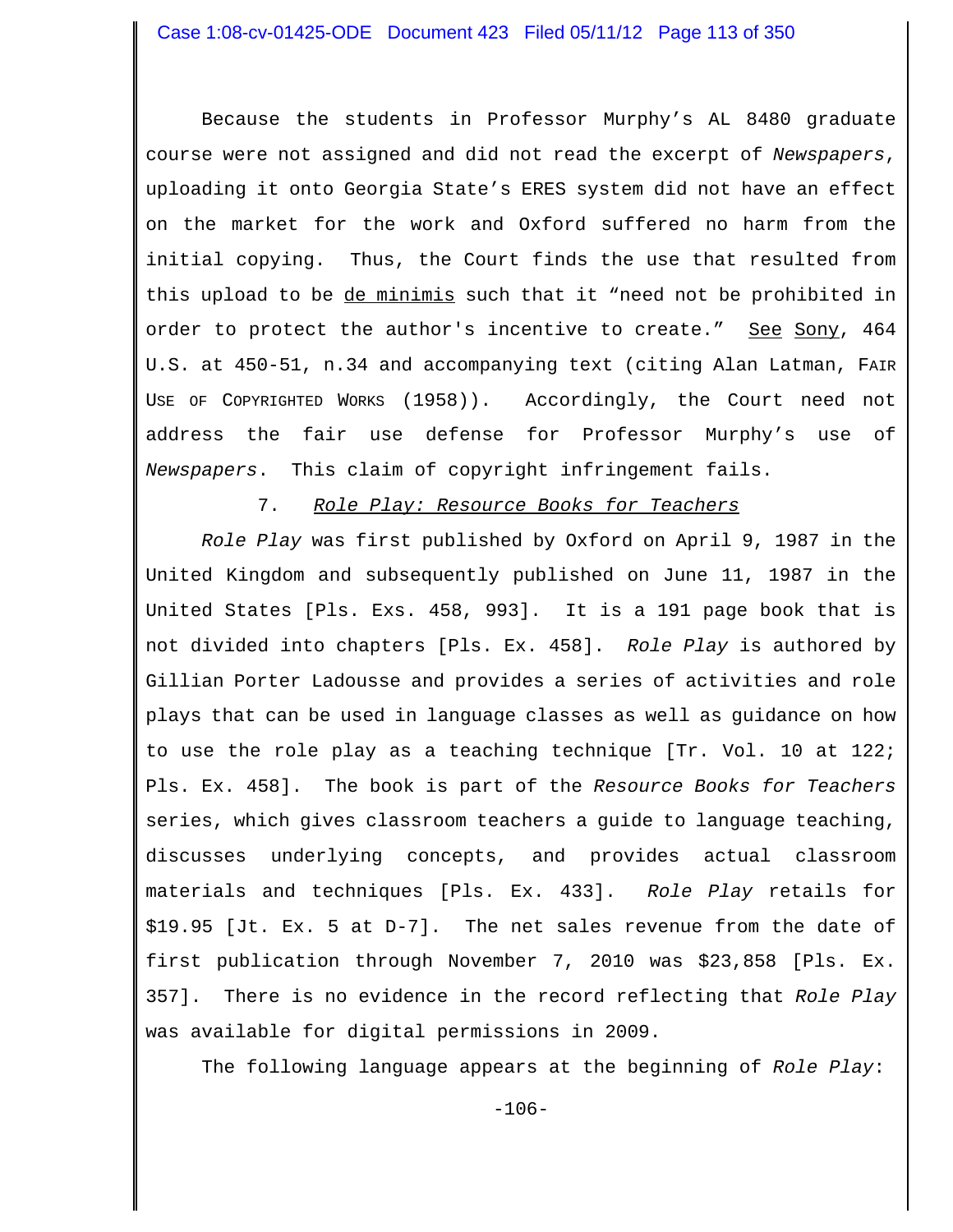The publisher grants permission for the photocopying of<br>those pages marked "photocopiable" according to the those pages marked "photocopiable" according<br>following conditions. Individual purchasers m following conditions. Individual purchasers may make copies for their own use or for use by classes that they teach. School purchasers may make copies for use by staff and students, but this permission does not extend to additional schools or branches.

[Id.]. Professor Murphy requested pages 24-62 of the book be placed on Georgia State's ERES system [Tr. Vol. 10 at 122]. Nine pages of the excerpt are labeled as photocopiable without seeking permission from the publisher; the remaining 30 are not [Pls. Ex. 458; Tr. Vol. 10 at 123-124].

#### Prima Facie Case of Copyright Infringement

*Role Play* was first published outside the United States on April 9, 1987 and published in the United States on June 11, 1987, more than 30 days after the first publication [Pls. Exs. 458, 993]. Thus *Role Play* is a foreign work as defined by the Copyright Act; a copyright registration is not necessary to bring a claim of copyright infringement. 17 U.S.C. § 104(b)(2). The Court finds that *Role Play* is an original work and that it is sufficiently creative to be copyrightable. The first prong of the prima facie case of copyright infringement is met.

As evidenced by Professor Murphy's testimony and the ERES hit count, a copy of an excerpt from *Role Play* was uploaded to Georgia State's ERES system; thus the second prong of the prima facie case of copyright infringement has been established because an excerpt of *Role Play* was copied without seeking copyright permissions. Although students did not actually access *Role Play* on ERES, the act of uploading the excerpt to ERES itself technically satisfies the second prong of the infringement analysis.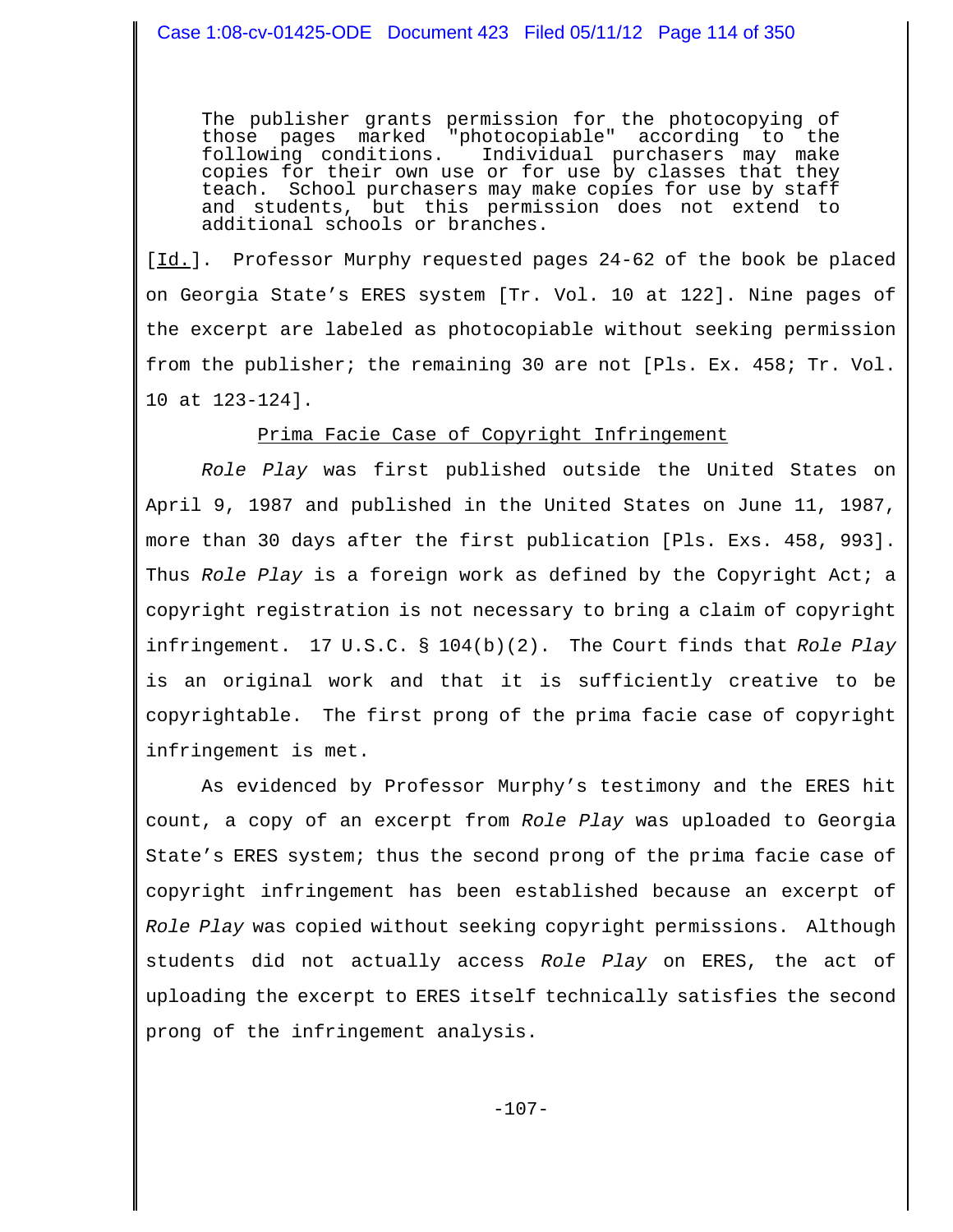While the reading was uploaded to ERES, it was not included in the syllabus for Professor Murphy's AL 8480 course for Maymester 2009 [Pls. Ex. 540]. The *Role Play* excerpt had a hit count of three on the ERES system [Jt. Ex. 1 at 56], and all of these hits are likely attributable to the staff librarian, Professor Murphy himself, or counsel for the parties. Because Professor Murphy did not assign the excerpt from *Role Play* as required reading for AL 8480, and students did not access the reading on ERES, uploading the excerpt of *Role Play* onto Georgia State's ERES system had no effect on the market.

Thus, the Court finds the use that resulted from this upload to be de minimis such that it "need not be prohibited in order to protect the author's incentive to create." See Sony, 464 U.S. at 450-51, n.34 and accompanying text (citing Alan Latman, FAIR USE OF COPYRIGHTED WORKS (1958)). Accordingly, the Court need not address the fair use defense for Professor Murphy's use of *Role Play*. This claim of copyright infringement fails.

#### B. Professor Kaufmann

Professor Kaufmann is an assistant professor at Georgia State in the College of Education [Tr. Vol. 5 at 35-36]. She has taught at Georgia State since 2006 and is on a tenure track  $[\underline{Id}]$ . Professor Kaufmann's courses teach students methods for conducting qualitative research [Id.]. Predominantly Ph.D. students enroll in these courses  $[\underline{Id.}]$ .

Professor Kaufmann regularly uses Georgia State's ERES system for distributing readings to her students. It is her general practice to assign full chapters from books rather than partial chapters [Tr. Vol. 5 at 74]. She learned about Georgia State's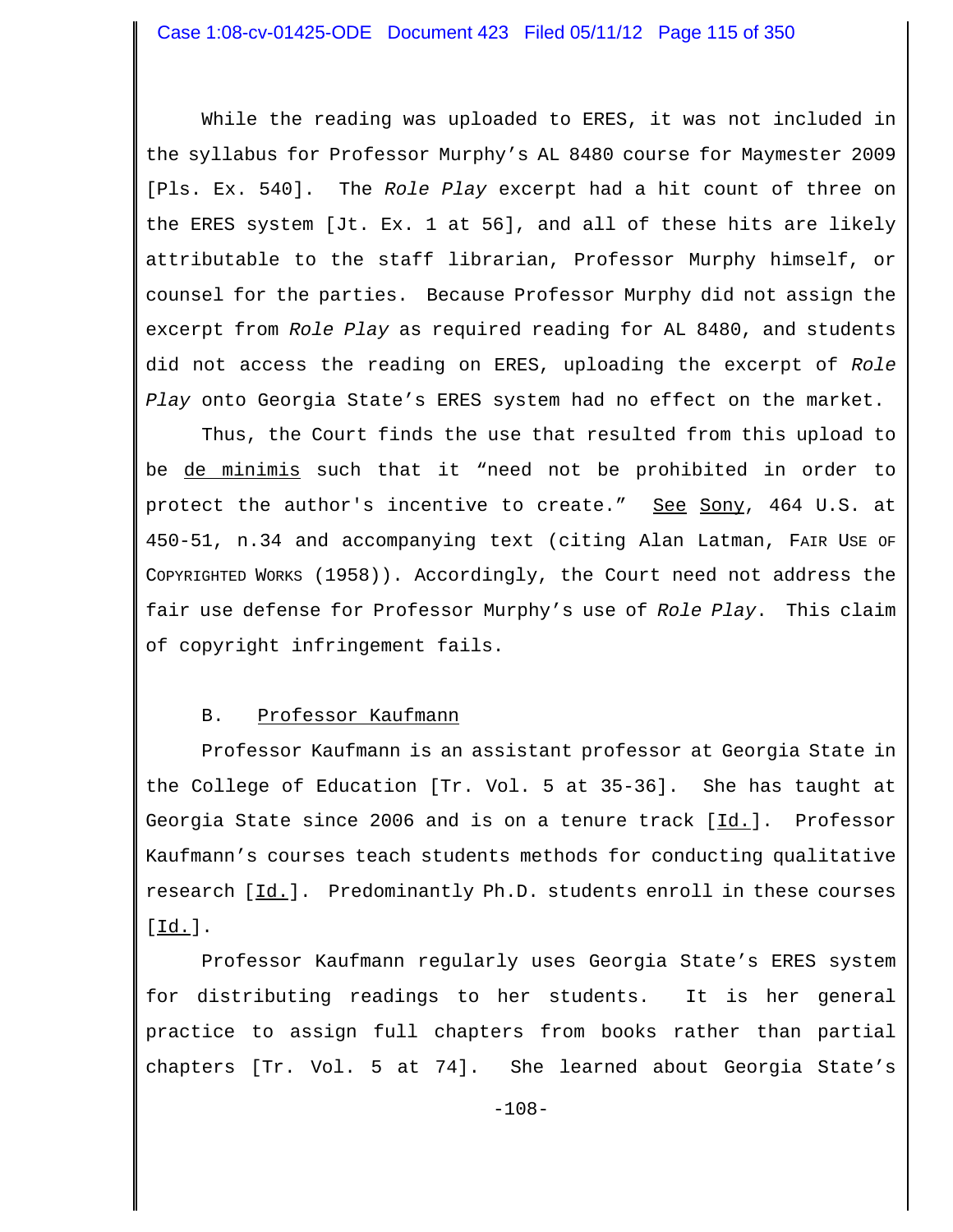Copyright Policy in February 2009 and attended a one-hour training session on the policy on May 6, 2009 [Tr. Vol. 5 at 42-46].

## EPRS 8500 Qualitative/Interpretive Research in Education I, Maymester 2009

EPRS 8500 is a predominantly theoretical course [Tr. Vol. 5 at 37-38]. Approximately thirteen students were enrolled in the course during the Maymester 2009. As evidenced by the syllabus for this course and Professor Kaufmann's testimony, students were required to purchase three texts, as well as complete several required readings posted on ERES [Tr. Vol. 5 at 67-76; Pls. Ex. 516].

# 8. *The Craft of Inquiry: Theories, Methods, Evidence*

*The Craft of Inquiry* was first published by Oxford in 1998. It is a 176 page, eight chapter book authored by Robert R. Alford. It provides an overview of sociological methodology and the relationships between the various approaches [Pls. Ex. 372]. *The Craft of Inquiry* retails for \$32.95 [Jt. Ex. 5 at D-10]. The net sales revenue from the date of first publication through November 7, 2010 was \$86,325.00 [Pls. Ex. 357]. Licensed digital excerpts of the book were available in 2009 through CCC. From July 1, 2004 until December 1, 2010, *The Craft of Inquiry* earned \$12.36 in ECCS permissions revenue [Pls. Ex. 375; see also Attachment to this  $Order<sup>55</sup>$ ].

<sup>&</sup>lt;sup>55</sup>Permissions revenues earned by Plaintiff-publishers serve as a useful proxy for estimating demand for licensed excerpts of the works at issue in this case. However, the Court does acknowledge that permissions revenues may not account for the full extent of copying of excerpts occurring at universities by professors and students. Based on Dr. Crews's report, the Court infers that unpaid use of excerpts occurs at many universities other than Georgia State. However, even if earned permissions revenues do not reflect all uses of an excerpt, they are still instructive as to the relative demand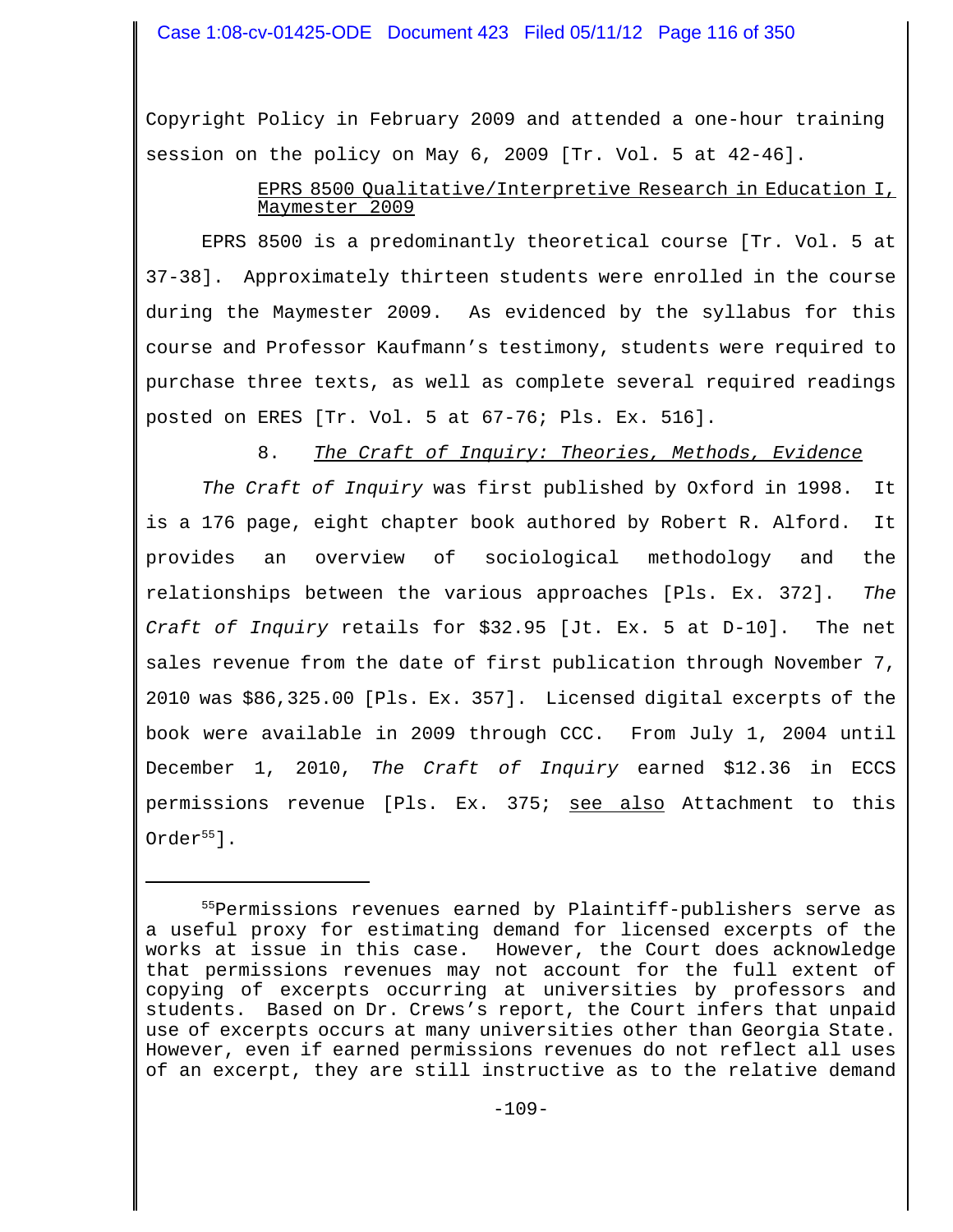Professor Kaufmann requested pages 21-31 of *The Craft of Inquiry*, the entirety of chapter two and 6.75% of the book, be uploaded to Georgia State's ERES system for distribution to the students in her EPRS 8500 Maymester 2009 course as required reading [Tr. Vol. 5 at 120-121]. Had permissions been paid for the digital distribution of this excerpt, Oxford would have earned less than  $$14.89$  in net revenue from permissions income.<sup>56</sup> The cost to students in the course would have been \$20.16.

Prima Facie Case of Copyright Infringement

Defendants do not contest that Plaintiffs have established a prima facie case of copyright infringement for *The Craft of Inquiry* [Doc. 411 at 27]. Oxford owns a valid copyright in *The Craft of Inquiry* [Pls. Ex. 374]. The copyright is registered in the name of the author, Robert R. Alford, who assigned his copyright to Oxford [Pls. Ex. 373]. The first prong of the prima facie case of copyright infringement is satisfied. A copy of an excerpt from *The Craft of*

for excerpts of various works. For example, it is evident that a work such as *The Sage Handbook of Qualitative Research (Second Edition)*, which has earned \$6,324.61 in ECCS revenue, has stronger demand for licensed digital excerpts among academic users than Oxford's *The Craft of Inquiry*, which was used in the same course but has earned only \$12.36 through ECCS over the same time period.

Furthermore, in Fiscal Year 2009, CCC paid royalties of \$935,450.35 to Cambridge, \$1,650,323.00 to Oxford, and \$2,136,912.89 to Sage [Stipulations, Doc. 276 ¶ 33]. These figures make clear that Sage and Oxford had a larger presence in the excerpt market in 2009 than did Cambridge.

 $56$ The amount earned would have been \$20.16, the amount charged by CCC, [Jt. Ex. 5 at D-10], less the \$3.00 service fee charged by CCC to users, less \$2.57 in fees charged by CCC to publishers, less royalties Oxford is obligated to pay the author.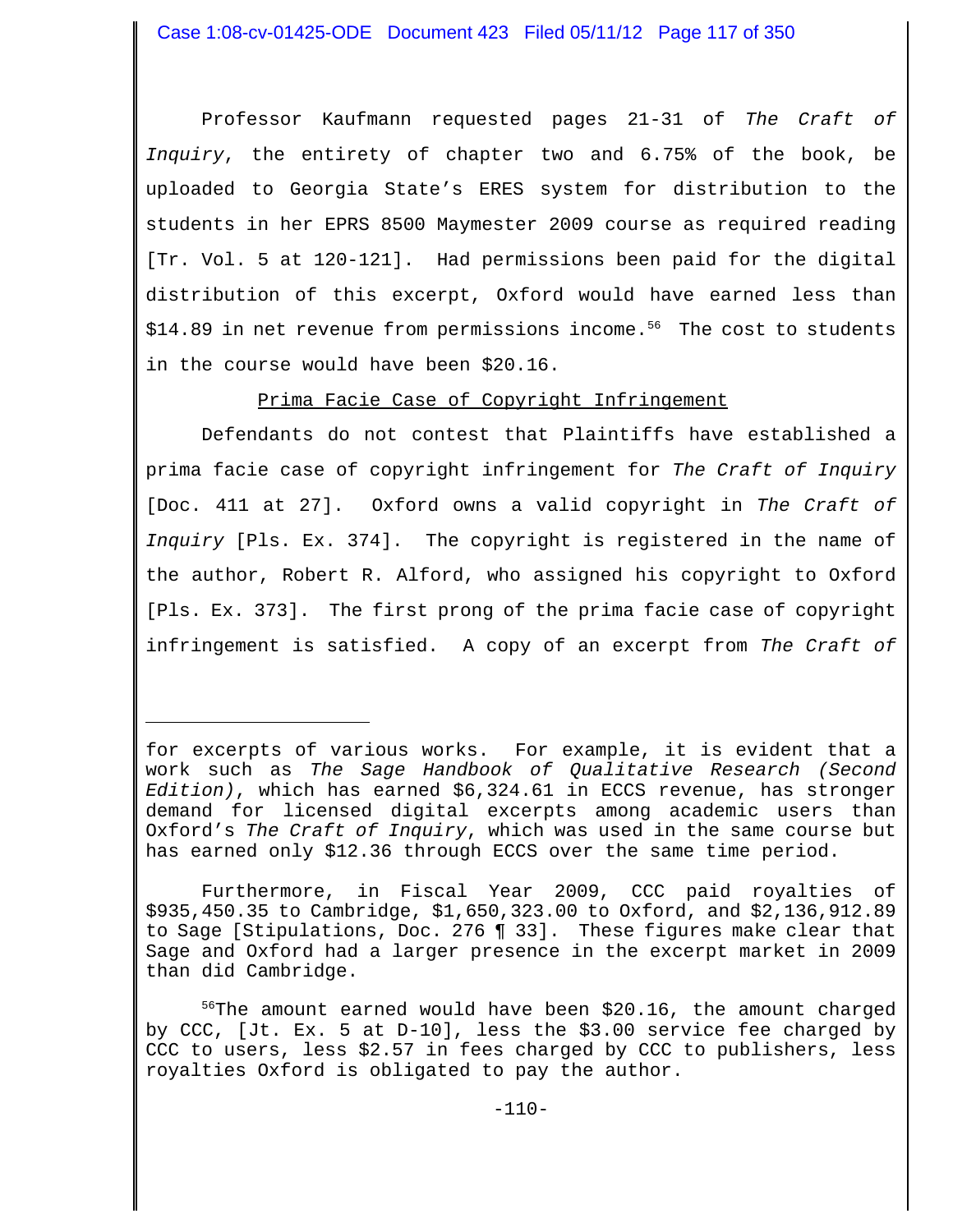*Inquiry* was uploaded to Georgia State's ERES system, satisfying the second prong of the prima facie case of copyright infringement.

### The Fair Use Defense

As to the first element of fair use, an excerpt from *The Craft of Inquiry* was used by a nonprofit educational institution for the nonprofit, educational purposes of teaching and scholarship. Free copies were provided for the exclusive use of students in Professor Kaufmann's class. The first factor weighs strongly in favor of Defendants.

As to the second element of fair use, *The Craft of Inquiry* is a non-fiction work that provides an overview of sociological methodology. The presentation is informational in nature. The second fair use factor weighs in favor of Defendants.

As to the third fair use factor, Professor Kaufmann uploaded one full chapter of an eight chapter book to ERES. Because the book contains less than ten chapters, a limit of 10% of the protected pages of the book applies. The excerpt copied was eleven pages, totaling 6.25% of the total work. This is a decidedly small amount. The third fair use factor weighs in favor of Defendants.

As to the fourth fair use factor, effect on the market, the Court first looks to whether Professor Kaufmann's use of *The Craft of Inquiry* affected the market for purchasing the book as a whole. It is obvious that students would not pay \$32.95 for the entire book when only eleven pages were required reading for Professor Kaufmann's course. Neither would a professor require students to purchase the entire book in such an instance. Therefore, the Court rejects any argument that the use of the excerpt from *The Craft of Inquiry* had a negative effect on the market for purchase of the book itself.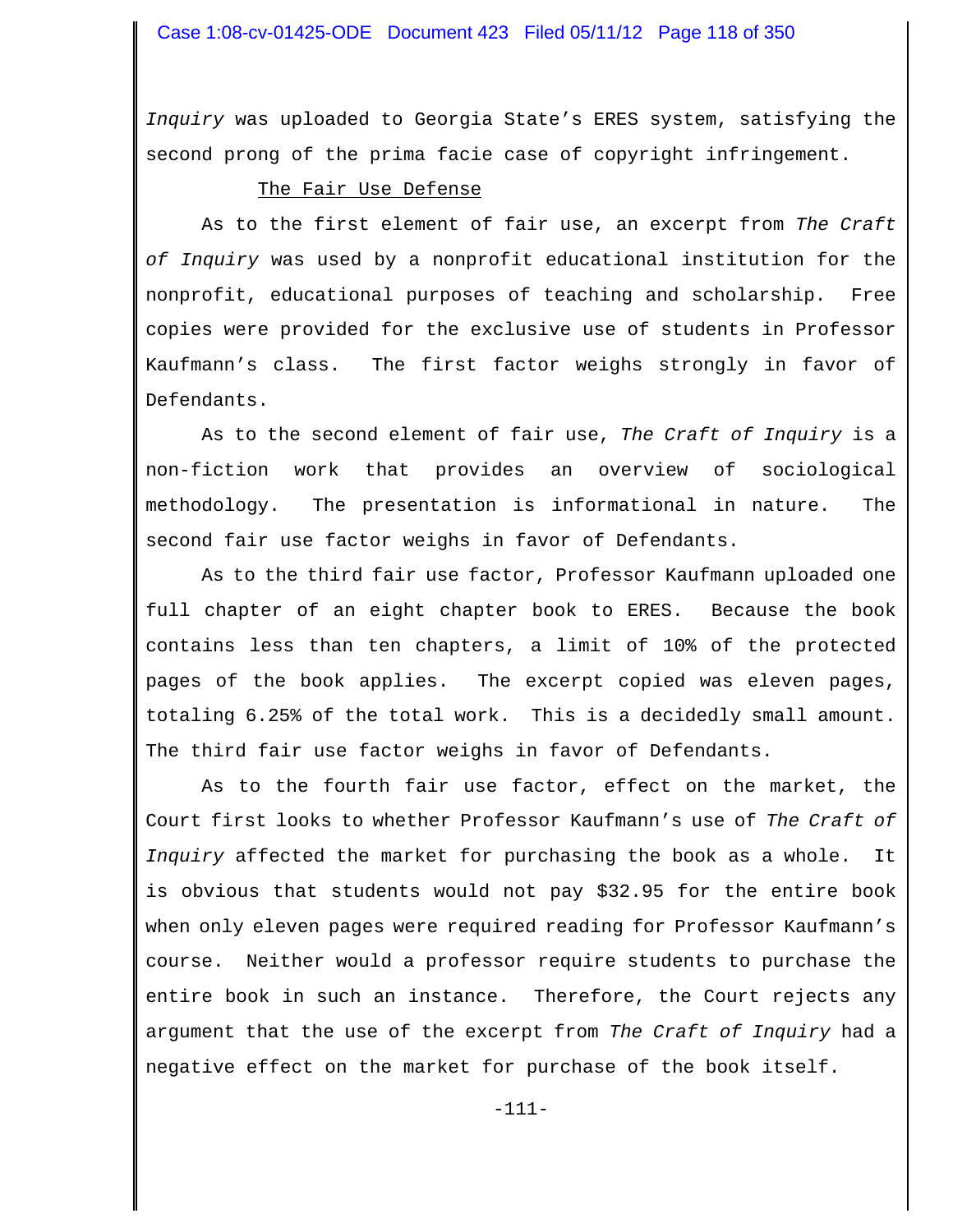Plaintiffs produced evidence demonstrating that there was a ready market for licensed digital excerpts of this work in 2009 through CCC. The unpaid use of the excerpt by Professor Kaufmann and her students caused very small, but actual, damage to the value of Oxford's copyright. In addition, widespread use of similar unlicensed excerpts could cause substantial harm. Oxford lost permissions income. Factor four strongly favors Plaintiffs.

After considering all four fair use factors and weighing them together, the Court finds that Defendants have met their burden of proving that Professor Kaufmann's use of *The Craft of Inquiry* was a fair use under the Copyright Act. Thus, this claim of copyright infringement fails.

#### 9. *Handbook of Feminist Research: Theory and Praxis*

The *Handbook of Feminist Research* was first published by Sage in 2006 [Pls. Ex. 247]. It is a 767 page, 43 chapter volume edited by Sharlene Nagy Hesse-Biber. The contributed chapters analyze feminist approaches to research methodology [Pls. Ex. 243; Jt. Ex. 5 at D-11]. The *Handbook of Feminist Research* retails for \$146.00 [Jt. Ex. 5 at D-11]. The book has earned net sales revenue in the amount of \$94,085.88 [Pls. Ex. 248]. There is no evidence in the record reflecting that the work was available for licensed digital excerpts through CCC in 2009. However, licensed digital excerpts of the book were available through Sage's in-house permissions program, and the book has earned \$938.46 in permissions revenue [Pls. Ex. 248].

 Professor Kaufmann requested pages 515-534 of the *Handbook of Feminist Research,* the entirety of chapter 26, be uploaded to Georgia State's ERES system for distribution to the students in her EPRS 8500 Maymester 2009 course as required reading [Tr. Vol. 5 at 112]. The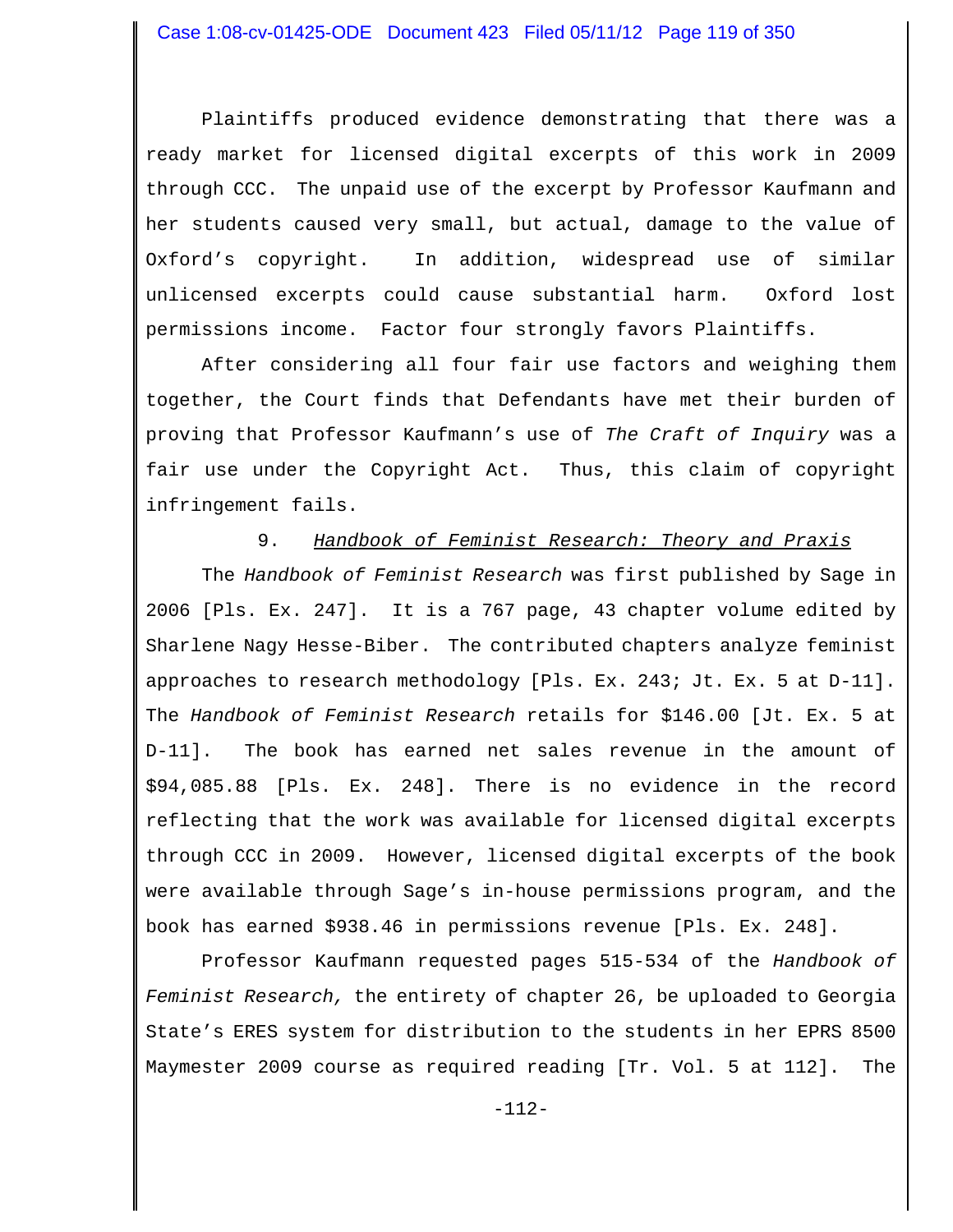excerpt was a chapter entitled "Feminist Research Ethics" by Judith Preissle [Pls. Ex. 243]. It represents 2.61% of the total work. Had permissions fees been paid via Sage's in-house program for the digital distribution of this excerpt, Sage would have earned \$31.30 less royalties payable to the external editor in net revenue from permissions. The cost to students in the course would have been \$31.30.

#### Prima Facie Case of Copyright Infringement

Defendants do not contest that Plaintiffs have established a prima facie case of copyright infringement for this excerpt of the *Handbook of Feminist Research* [Doc. 411 at 27]. This is a work made for hire; Sage owns a valid copyright in the *Handbook of Feminist Research* [Pls. Exs. 244, 246, 247]. The copyright is registered in Sage's name. Ms. Hesse-Biber's contract with Sage provides that the material contributed by her for the book shall be considered a work made for hire [Pls. Ex. 244], and the contributing author agreement states that the chapter which consists of pages 515-534 was a work made for hire for Sage [Pls. Ex. 246]. The first prong of the prima facie case of copyright infringement is satisfied. A copy of an excerpt from the *Handbook of Feminist Research* was uploaded to Georgia State's ERES system, satisfying the second prong of the prima facie case of copyright infringement.

#### The Fair Use Defense

As to the first element of fair use, an excerpt from the *Handbook of Feminist Research* was used by a nonprofit educational institution for the nonprofit, educational purposes of teaching and scholarship. Free copies were provided for the exclusive use of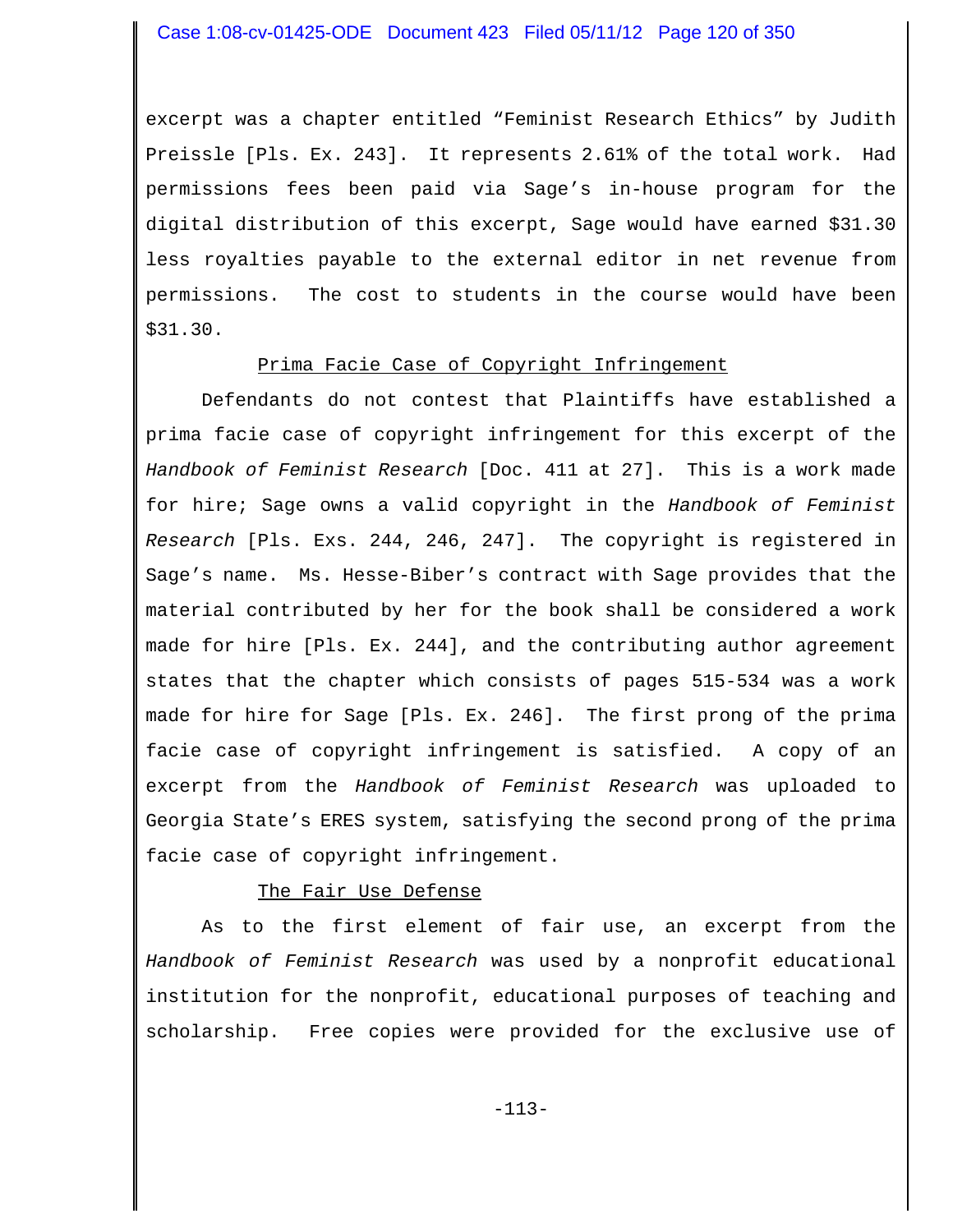students in Professor Kaufmann's class. The first factor weighs strongly in favor of Defendants.

As to the second element of fair use, the *Handbook of Feminist Research* is a non-fiction work that presents feminist approaches to research methodology. The presentation is informational in nature. The second fair use factor favors Defendants.

As to the third fair use factor, Professor Kaufmann uploaded one full chapter representing 2.61% of the *Handbook of Feminist Research* to ERES. Because the work contained more than ten chapters, Professor Kaufmann properly adhered to the one chapter limit; the amount copied was decidedly small. The third fair use factor weighs in favor of Defendants.

As to the fourth fair use factor, effect on the market, the Court first looks to whether Professor Kaufmann's use of the *Handbook of Feminist Research* affected the market for purchasing the book as a whole. It is obvious that students would not pay \$146.00 for the entire book when only twenty of 767 pages were required reading for Professor Kaufmann's course. Neither would a professor require students to purchase the entire book in such an instance. Therefore, the Court rejects any argument that the use of the excerpt from the *Handbook of Feminist Research* had a negative effect on the market for purchase of the book itself.

Plaintiffs produced evidence demonstrating that there was a ready market for licensed digital excerpts of this work through Sage's in-house program in 2009. The unpaid use of the excerpt by Professor Kaufmann and her students caused very small, but actual, damage to the value of Sage's copyright. In addition, widespread use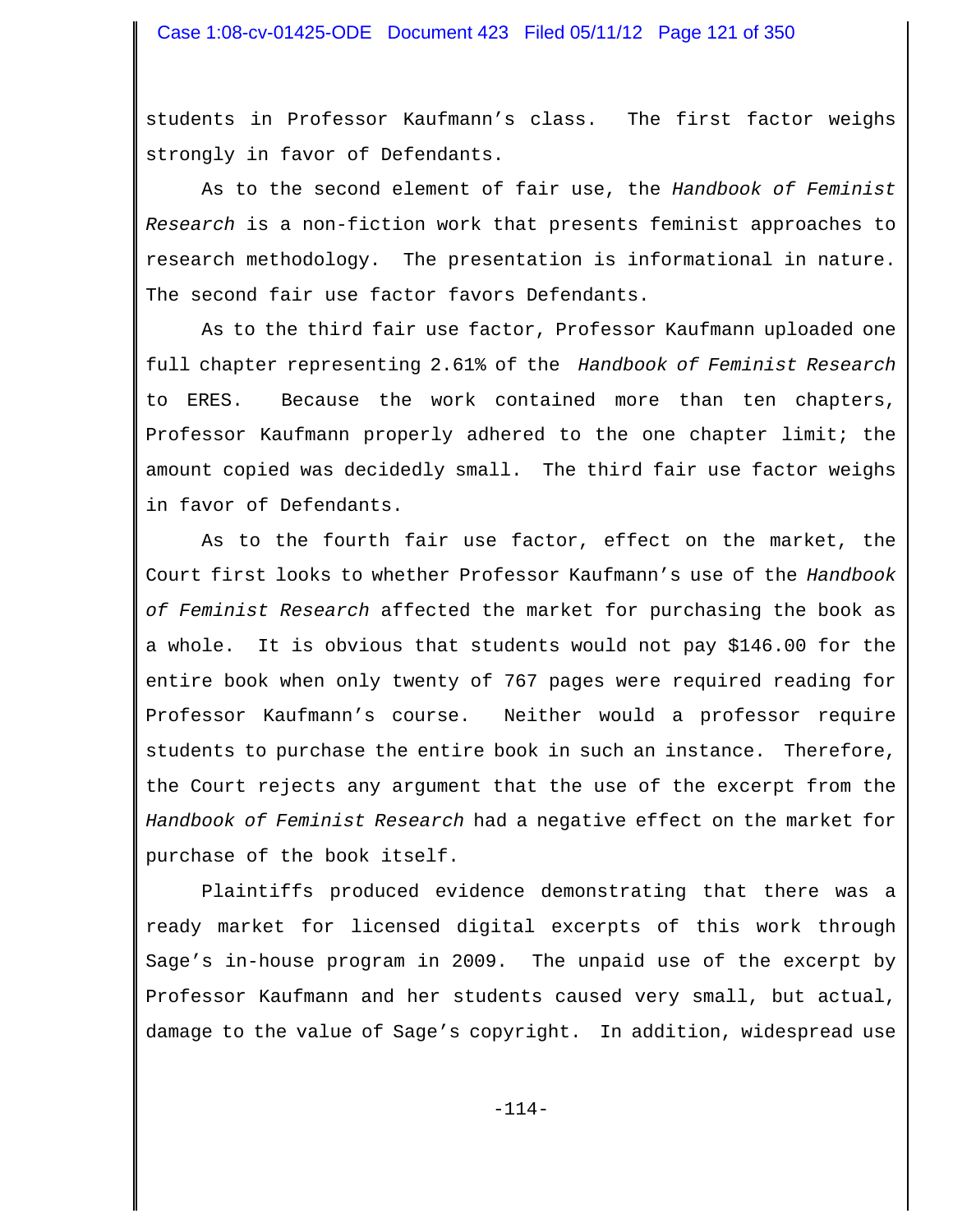of similar unlicensed excerpts could cause substantial harm. Sage lost permissions income. Factor four strongly favors Plaintiffs.

After considering all four fair use factors and weighing them together, the Court finds that Defendants have met their burden of proving that Professor Kaufmann's use of the *Handbook of Feminist Research* was a fair use under the Copyright Act. Thus, this claim of copyright infringement fails.

#### 10. *Handbook of Social Theory*

The *Handbook of Social Theory* was first published by Sage in 2001 in the United Kingdom and subsequently published in the United States [Pls. Ex. 288]. It is a 564 page, 39 chapter volume edited by George Ritzer and Barry Smart. The work provides an overview of social theory, and the chapters in the book discuss strengths and weaknesses of contemporary social theory [Pls. Ex. 288; Jt. Ex. 5 at D-12]. The *Handbook of Social Theory* retails for \$150.00 in hardcover and \$69.95 in paperback [Jt. Ex. 5 at D-12]. The net sales revenue the book has earned amounts to £63,483.74 [Pls. Ex. 291]. There is no evidence in the record reflecting that the work was available for licensed digital excerpts through CCC in or before 2009. Licensed excerpts of this work were available directly from Sage; the book has earned £2,470.01 through Sage's in-house permissions program [Pls. Ex. 291].

Professor Kaufmann requested pages 217-228 of the *Handbook of Social Theory*, a portion of one chapter, be uploaded to Georgia State's ERES system for distribution to the students in her EPRS 8500 Maymester 2009 course as required reading [Tr. Vol. 5 at 113; Pls. Exs. 288, 516]. The excerpt was taken from Chapter 17, "Symbolic Interactionism at the End of the Century," which was written by Kent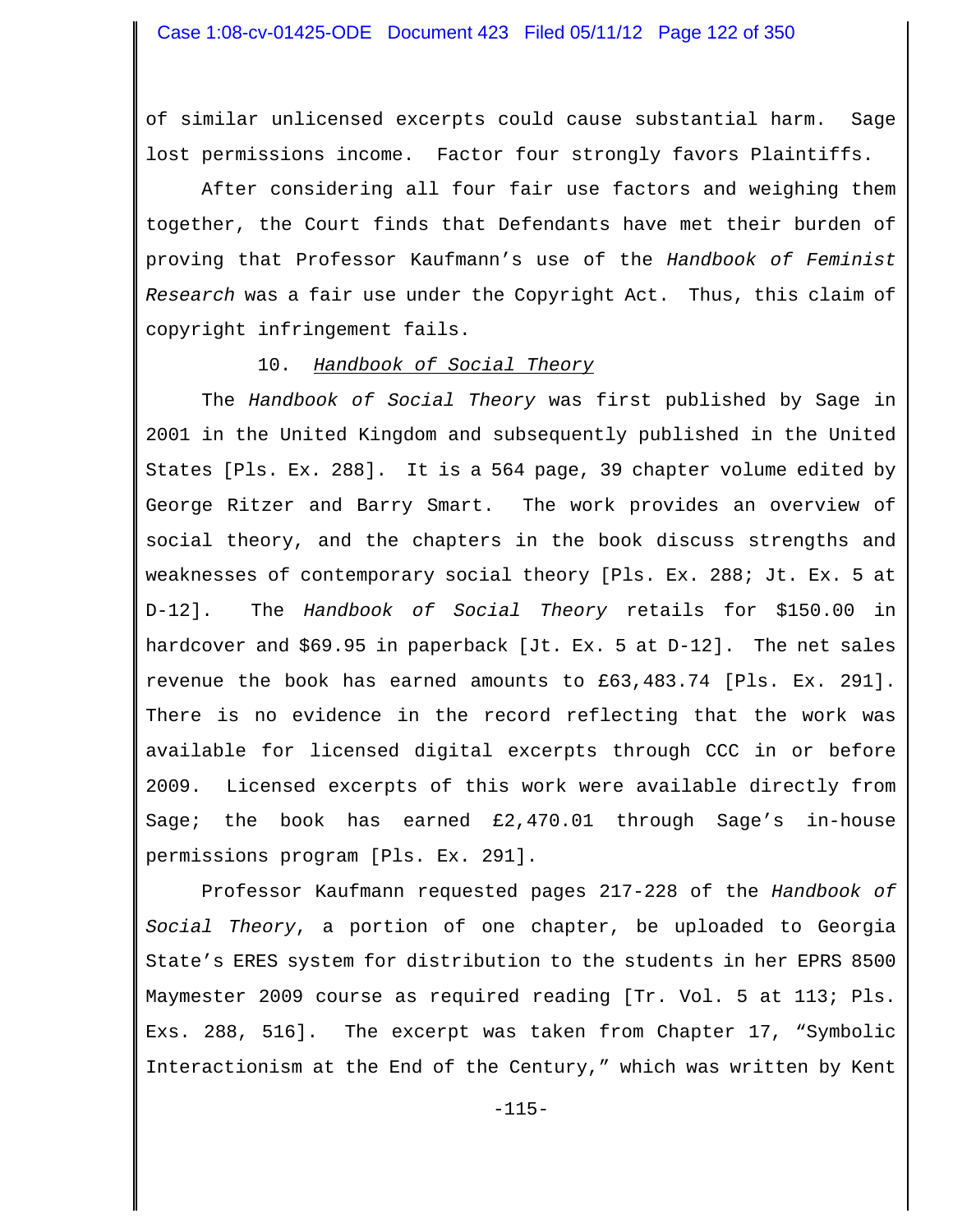Sandstrom, Daniel Martin, and Gary Alan Fine. Had permissions fees been paid via Sage's permissions program for the digital distribution of this excerpt, students would have paid--and Sage would have earned--\$18.72 in net revenue.<sup>57</sup>

### Prima Facie Case of Copyright Infringement

The *Handbook of Social Theory* was first published outside the United States in 2001 and was published in the United States more than 30 days after the first publication [Pls. Ex. 288; Tr. Vol. 2 at 129-130]. Thus, the *Handbook of Social Theory* is a foreign work as defined by the Copyright Act; a copyright registration is not necessary to bring a claim of copyright infringement. 17 U.S.C. § 104(b)(2). The Court finds that the *Handbook of Social Theory* is an original work and that it has sufficient creativity to be copyrighted.

Defendants contend that Plaintiffs have nonetheless failed to establish a prima facie case of copyright infringement because only one of the three authors of the chapter at issue has assigned his copyright interest to Sage. Defendants argue that all three coauthors must assign their interest in the work to Sage for it to have ownership of the underlying copyright.

Chapter seventeen of the *Handbook of Social Theory* was authored by Kent L. Sandstrom, Daniel D. Martin, and Gary Alan Fine [Pls. Ex. 288]. Plaintiffs have produced evidence of an author agreement with Gary Alan Fine, assigning the exclusive right to publish the chapter to Sage [Pls. Ex. 290], but Defendants point out that there is no

 $57$ The amount Sage earned would have been \$18.72, the amount charged through its in-house program, less royalties it is obligated to pay the external editor.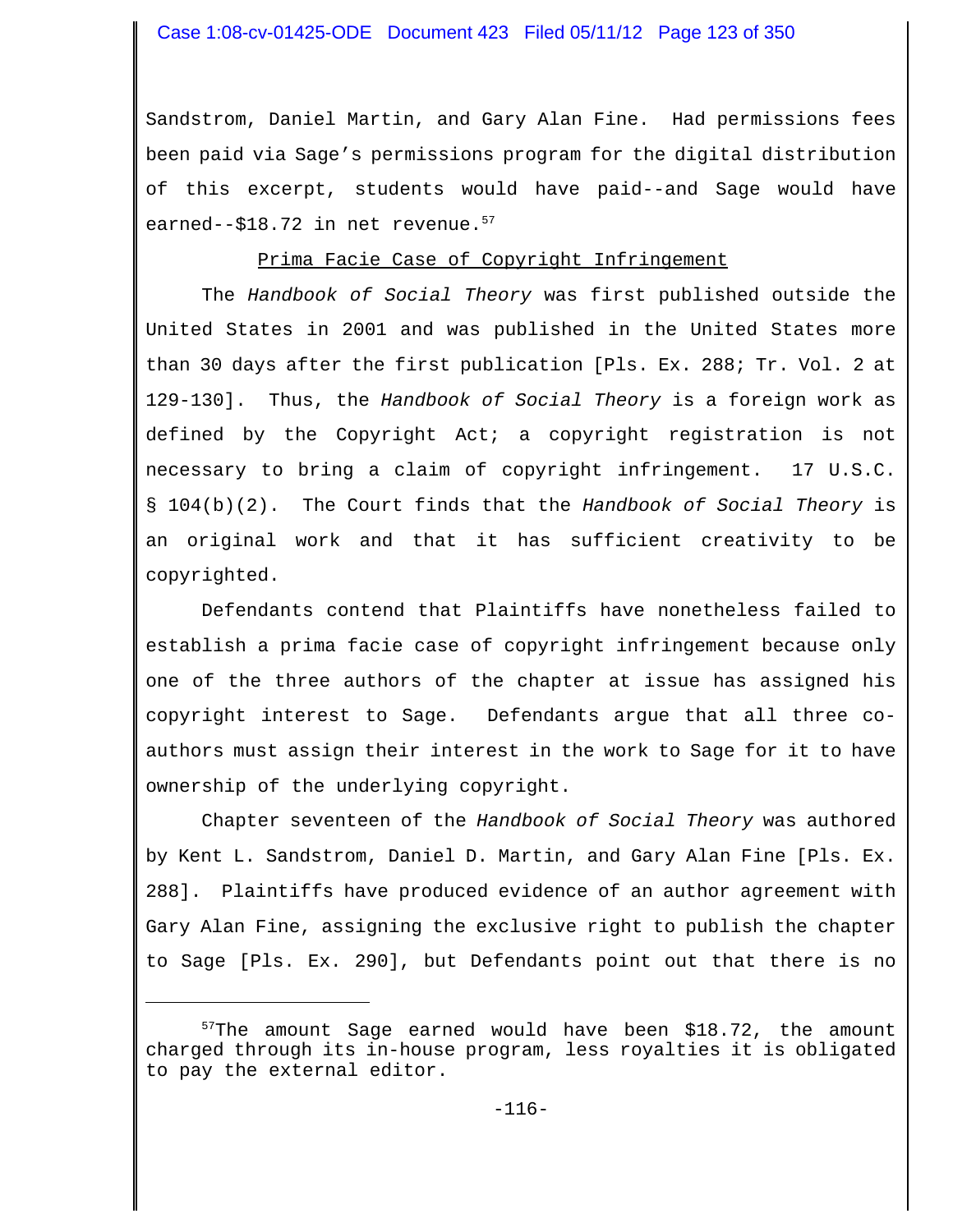evidence of similar assignments by the other two authors of chapter seventeen.

However, one joint author may properly license the copyright in a joint work to a third party. In Community for Creative Non-Violence v. Reid, 846 F.2d 1485 (D.C. Cir. 1988) (opinion by Judge Ruth Bader Ginsburg), aff'd, 490 U.S. 730 (1989), the Court held that "Joint authors co-owning copyright in a work 'are deemed to be tenants in common,' with 'each having an independent right to use or license the copyright, subject only to a duty to account to the other co-owner for any profits earned thereby.'" 846 F.2d at 1498 (quoting William Patry, LATMAN'S THE COPYRIGHT LAW 122 (6th ed. 1986)). Thus, author Gary Alan Fine's grant of "the sole and exclusive right to produce and publish" the chapter to Sage also conveyed to Sage the authorship rights of his co-contributors.

Sage holds the exclusive right to publish the *Handbook of Social Theory* through contract with George Ritzer and Barry Smart. It also holds the exclusive right to publish chapter seventeen of the book by contract with the contributing authors. The first prong of the prima facie case of copyright infringement is satisfied. A copy of an excerpt from the *Handbook of Social Theory* was uploaded to Georgia State's ERES system, satisfying the second prong of the prima facie case of copyright infringement.

#### The Fair Use Defense

As to the first element of fair use, an excerpt from the *Handbook of Social Theory* was used by a nonprofit educational institution for the nonprofit, educational purposes of teaching and scholarship. Free copies were provided for the exclusive use of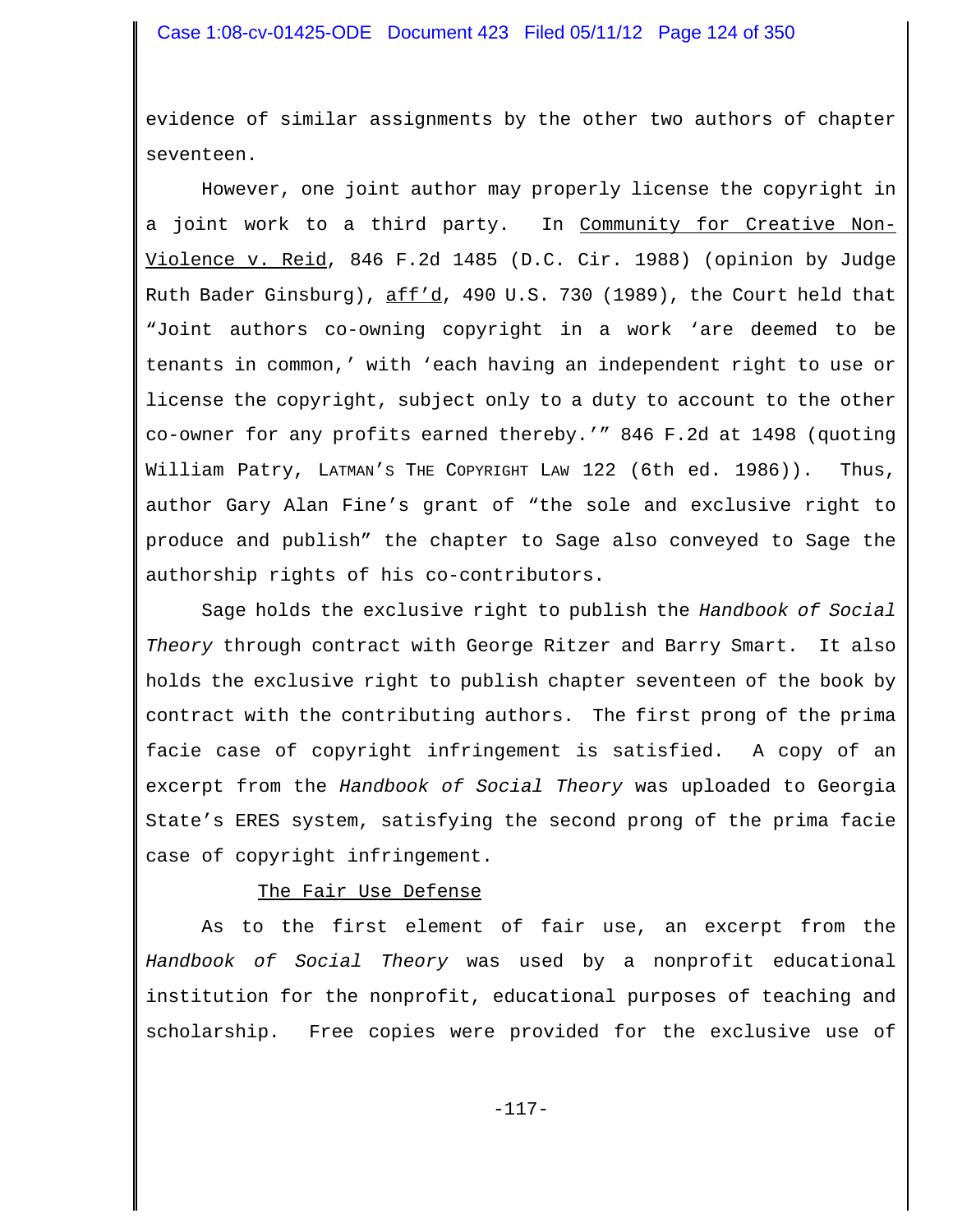students in Professor Kaufmann's class. The first factor weighs strongly in favor of Defendants.

As to the second element of fair use, the *Handbook of Social Theory* is a non-fiction work that analyzes social theories. The presentation is informational in nature. The second factor favors Defendants.

As to the third fair use factor, Professor Kaufmann uploaded part of one chapter representing 2.12% of the *Handbook of Social Theory* to ERES. Because the work contained more than ten chapters, Professor Kaufmann properly adhered to the one chapter limit; the amount copied was decidedly small. The third fair use factor weighs in favor of Defendants.

As to the fourth fair use factor, effect on the market, the Court first looks to whether Professor Kaufmann's use of the *Handbook of Social Theory* affected the market for purchasing the book as a whole. The Court infers that students would not pay \$69.95 (or \$150.00 in hardcover) for the entire book when only twelve of 564 pages were required reading for Professor Kaufmann's course. Neither would a professor require students to purchase the entire book in such an instance. Therefore, the Court rejects any argument that the use of the excerpt from the *Handbook of Social Theory* had a negative effect on the market for purchase of the book itself.

Plaintiffs produced evidence demonstrating that there was a ready market for licensed digital excerpts of this work through Sage's in-house program in 2009. The unpaid use of the excerpt by Professor Kaufmann and her students caused very small, but actual, damage to the value of Sage's copyright. In addition, widespread use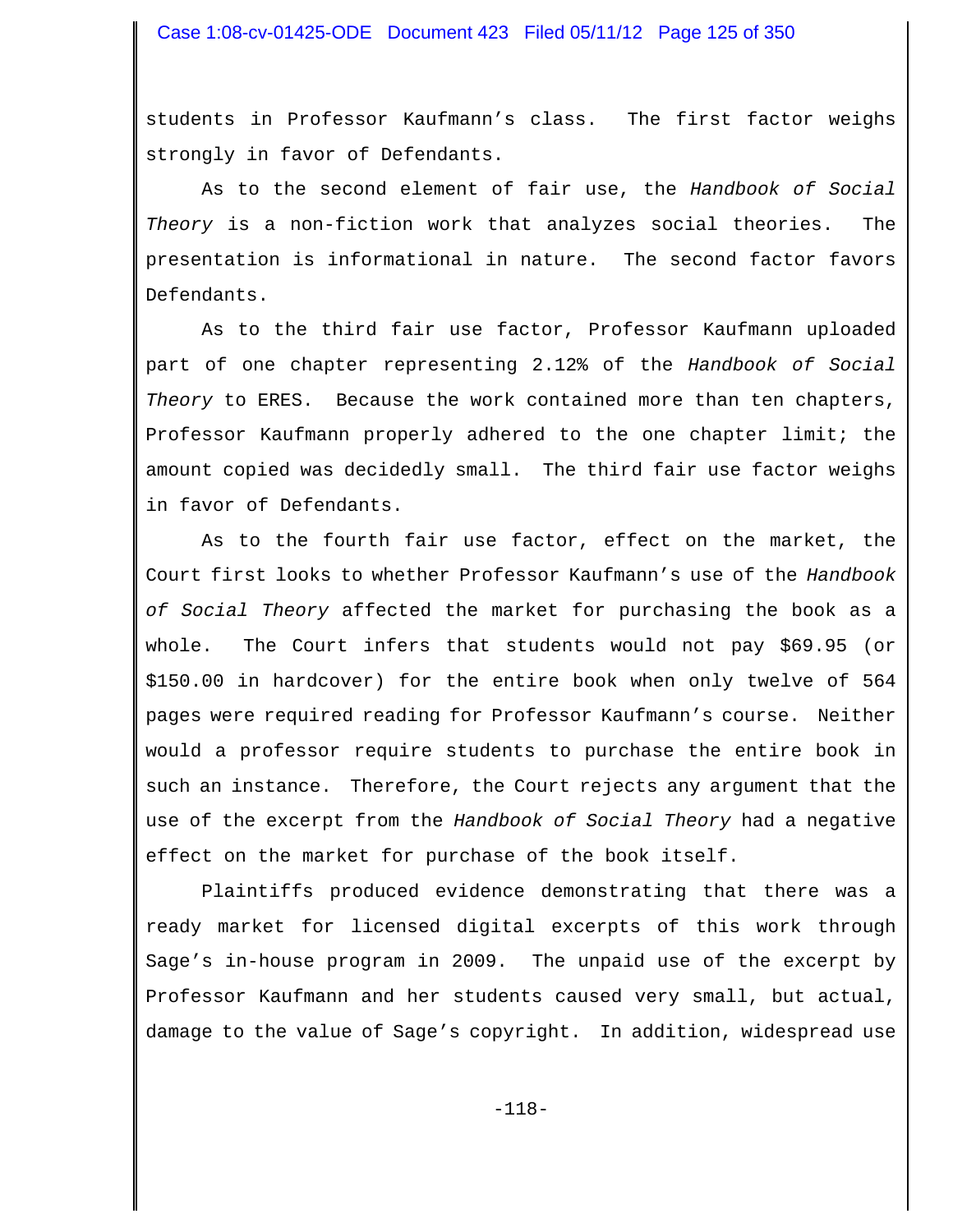of similar unlicensed excerpts could cause substantial harm. Sage lost permissions income. Factor four strongly favors Plaintiffs.

After considering all four fair use factors and weighing them together, the Court finds that Defendants have met their burden of proving that Professor Kaufmann's use of the *Handbook of Social Theory* was a fair use under the Copyright Act. Thus, this claim of copyright infringement fails.

## 11. *The Sage Handbook of Qualitative Research (Third Edition)*

*The Sage Handbook of Qualitative Research (Third Edition)* was first published by Sage in 2005. It is a 1,229 page, 44 chapter volume edited by Norman K. Denzin and Yvonna S. Lincoln. The chapters analyze the theory and practice of qualitative research [Pls. Ex. 267]. *The Sage Handbook of Qualitative Research (Third Edition)* retails for \$156.00 [Jt. Ex. 5 at D-13]. The book has earned \$1,327,804.06 in net sales revenue [Pls. Ex. 283]. Licensed digital excerpts of the book were available through CCC in 2009 [Pls. Ex. 358]. From July 1, 2004 until December 1, 2010, *The Sage Handbook of Qualitative Research (Third Edition)* earned \$1,131.86 in ECCS permissions revenue [Pls. Ex. 287].<sup>58</sup> In addition, licensed excerpts of this work are available directly from Sage; the book has

<sup>58</sup>This amount represents permissions income only for the third edition of this work. Plaintiffs asserted a higher amount, but that number appears to aggregate the income from multiple editions of the work.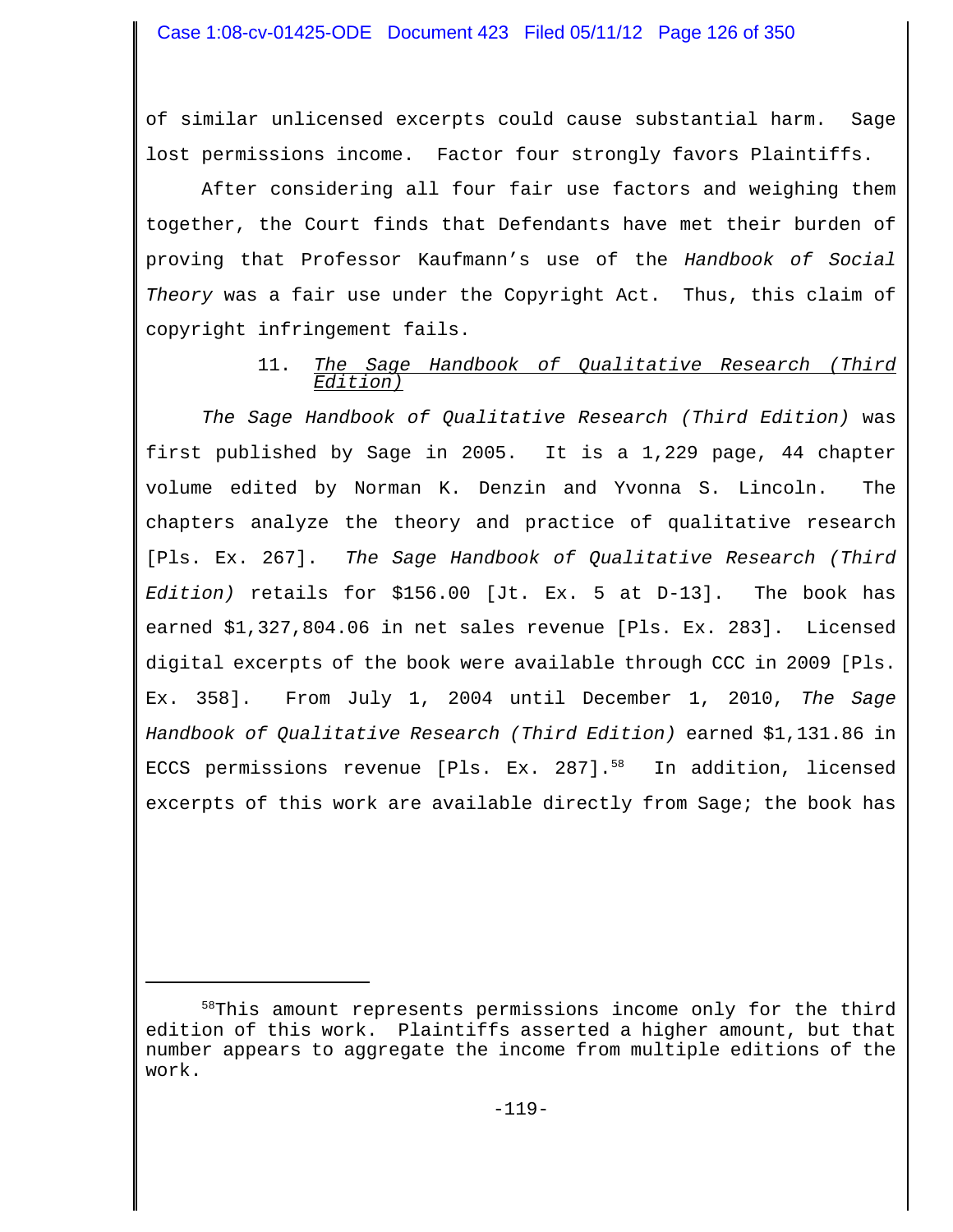earned \$18,711.95<sup>59</sup> through Sage's in-house permissions program [Pls. Ex. 283].

Professor Kaufmann requested pages 1-32, 357-375, 443-465, and 651-679 of *The Sage Handbook of Qualitative Research (Third Edition)*, the entirety of four chapters and 8.38% of the book, be uploaded to Georgia State's ERES system for distribution to the students in her EPRS 8500 Maymester 2009 course as required reading [Tr. Vol. 5 at 80-81 and 106-111]. Had permissions been paid via CCC for the distribution of these chapters, Sage would have earned under \$159.34 in net revenue from permissions income.<sup>60</sup> The cost to students in the course would have been \$190.46.

Prima Facie Case of Copyright Infringement

Defendants do not contest that Plaintiffs have established a prima facie case of copyright infringement for *The Sage Handbook of Qualitative Research (Third Edition)* [Doc. 411 at 27]. Sage holds the exclusive right to publish the work through contract with the external editors. The contributions are works made for hire. The copyright is registered in Sage's name [Pls. Ex. 282]. This satisfies the first prong of the prima facie case of copyright infringement. A copy of an excerpt from *The Sage Handbook of Qualitative Research (Third Edition)* was uploaded to Georgia State's

<sup>&</sup>lt;sup>59</sup>The amount of in-house permissions revenue asserted by Plaintiffs for this work is higher than the amount reported here. The Court is unable to verify the higher amount due to insufficient documentation and insufficient explanation of the documentary evidence.

 $60$ The amount earned would have been \$190.46, the amount charged by CCC, [Jt. Ex. 5 at D-10], less the \$3.00 service fee charged by CCC to users, less \$28.12 in fees charged by CCC to publishers, less royalties Sage is obligated to pay the external editors.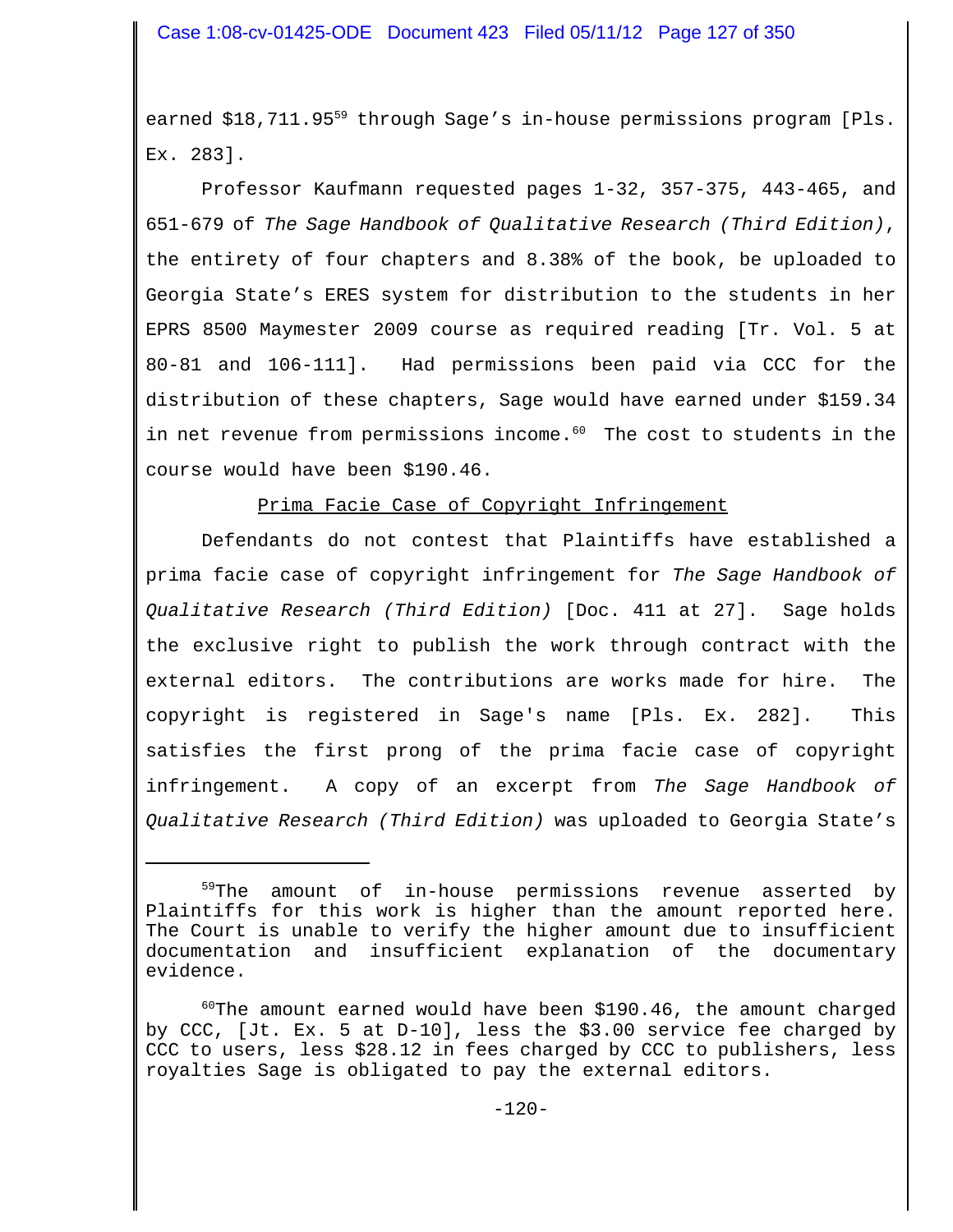ERES system, satisfying the second prong of the prima facie case of copyright infringement.

#### The Fair Use Defense

As to the first element of fair use, an excerpt from *The Sage Handbook of Qualitative Research (Third Edition)* was used by a nonprofit educational institution for the nonprofit, educational purposes of teaching and scholarship. Free copies were provided for the exclusive use of students in Professor Kaufmann's class. The first factor weighs strongly in favor of Defendants.

As to the second element of fair use, *The Sage Handbook of Qualitative Research (Third Edition)* is a non-fiction work that analyzes the theory and practice of qualitative research. The presentation is informational in nature. The second factor favors Defendants.

As to the third fair use factor, Professor Kaufmann uploaded four chapters representing 8.38% of *The Sage Handbook of Qualitative Research (Third Edition)* to ERES. Because the work contained more than ten chapters, Professor Kaufmann should have adhered to a limit of one chapter of the book. Professor Kaufmann copied four full chapters; the amount copied was not decidedly small. The third factor weighs in favor of Plaintiffs.

As to the fourth fair use factor, effect on the market, the Court first looks to whether Professor Kaufmann's use of *The Sage Handbook of Qualitative Research (Third Edition)* affected the market for purchasing the book as a whole. Students would not pay \$156.00 for the entire book when only 8.38% of the book was assigned as required reading. Neither would a professor require students to purchase the entire book in such an instance. Therefore, the Court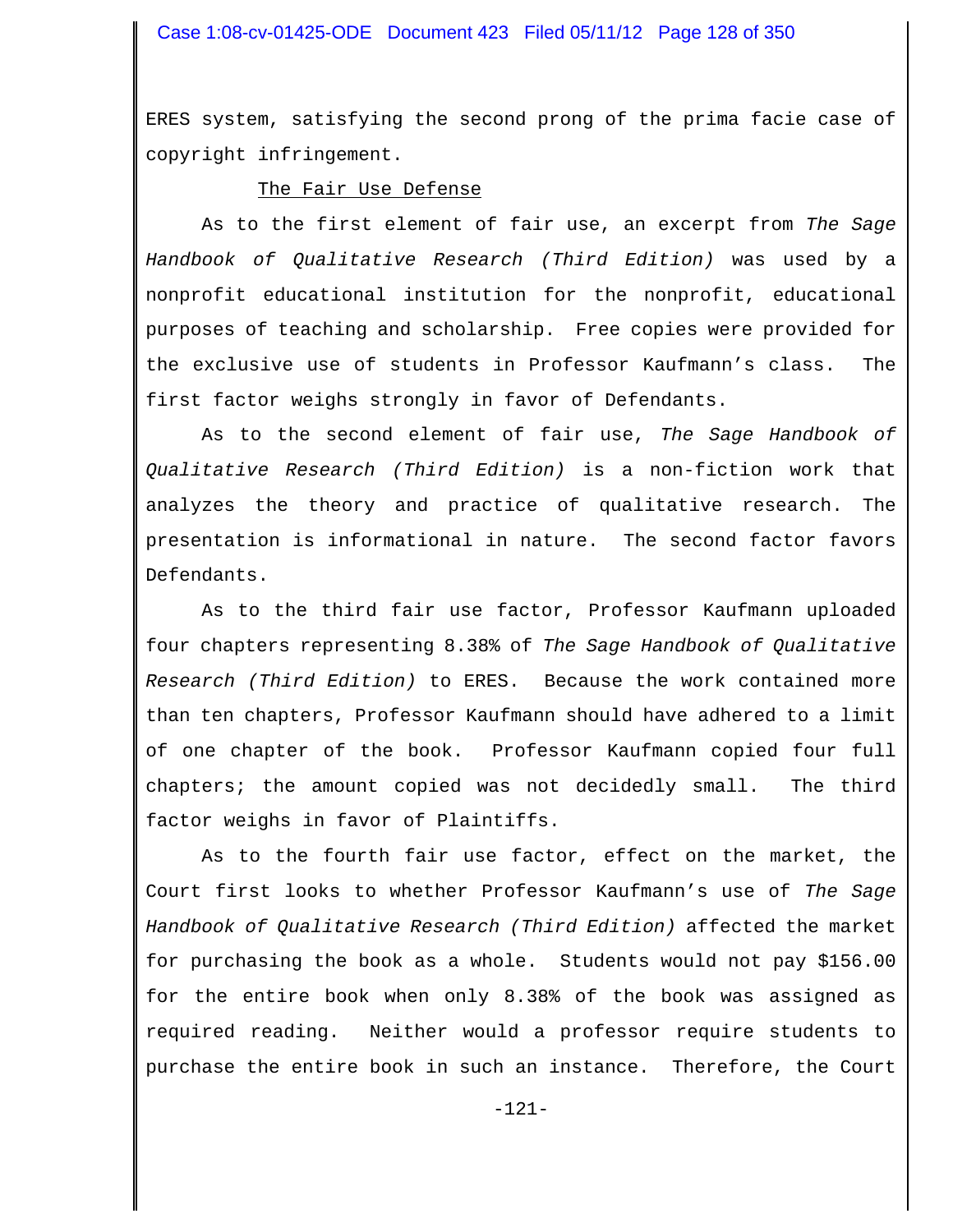rejects any argument that the use of the excerpt from *The Sage Handbook of Qualitative Research (Third Edition)* had a negative effect on the market for sale of the book itself.

Plaintiffs produced evidence demonstrating that there was a ready market for licensed digital excerpts of this work in 2009 through CCC and Sage's in-house program. The unpaid use of the excerpt by Professor Kaufmann and her students caused very small, but actual, damage to the value of Sage's copyright. In addition, widespread use of similar unlicensed excerpts could cause substantial harm. Sage lost permissions income. Factor four strongly favors Plaintiffs.

A review of the fair use factors in this case shows that factor one strongly favors Defendants, factor two favors Defendants, factor three favors Plaintiffs, and factor four strongly favors Plaintiffs. The Court will therefore conduct a further analysis of the evidence in the record to determine the outcome of the fair use defense.

First, revisiting the factor three analysis, the Court finds that Professor Kaufmann's unlicensed use of four chapters of *The Sage Handbook of Qualitative Research (Third Edition)*, significantly exceeds the permitted one chapter limit, favoring an adjustment of the factor three analysis in Plaintiffs' favor.

Second, the Court also finds that upon revisiting the factor four analysis, an adjustment favoring Plaintiffs' position is warranted. The Court's reasoning is as follows. The evidence shows that in 2008 colleges and universities paid \$3,630.59 directly to Sage for excerpts from this book; in 2009 the amount was \$11,125.91. In addition, the book earned \$3,174.20 in fees from CCC's ECCS and APS programs from 2004 to 2010.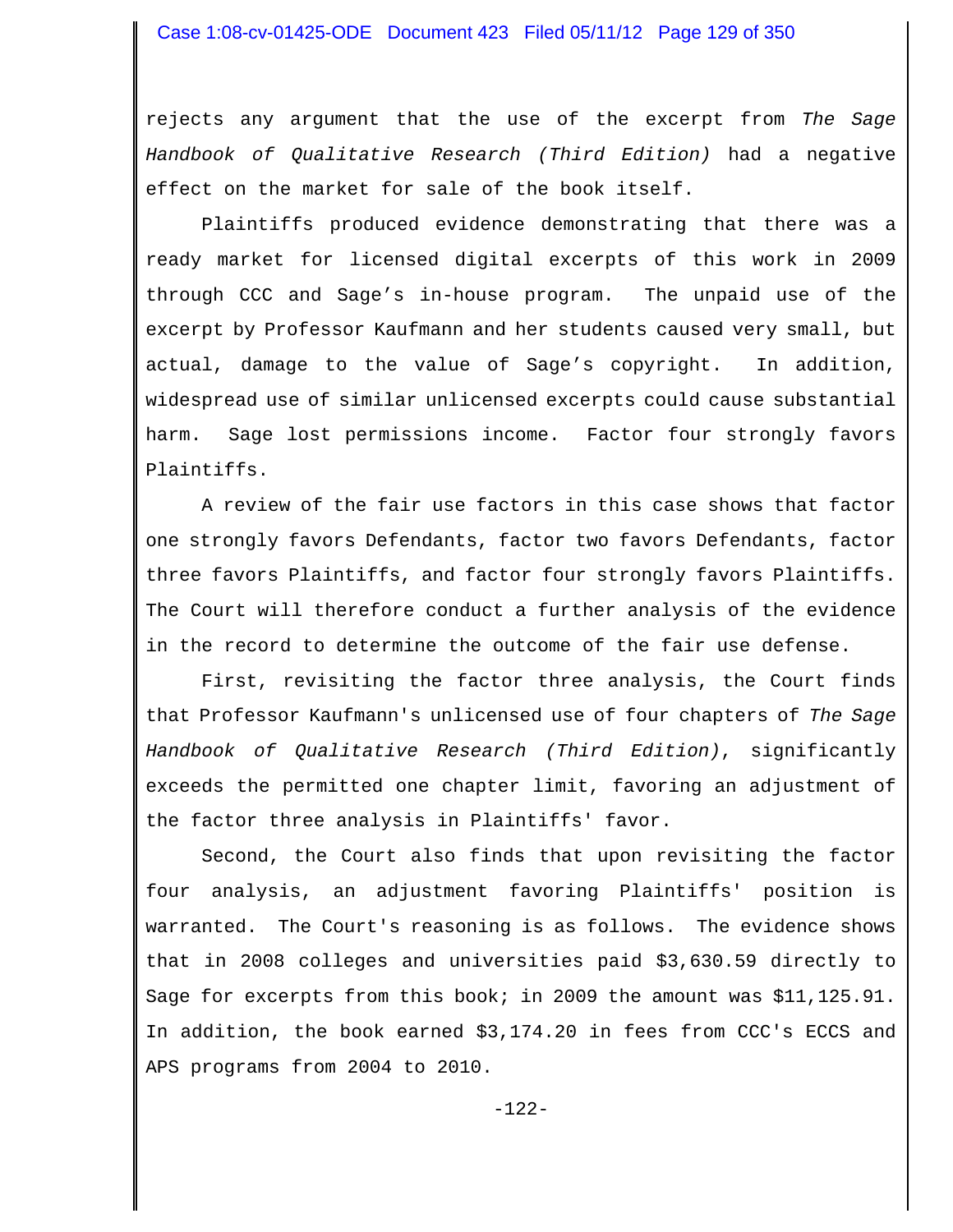The original version of *The Sage Handbook of Qualitative Research* was published in 1994; a second edition was published in 2000; the third edition, at issue here, was published in 2005. With respect to the third edition, the documentary evidence [Pls. Ex. 283] shows that book sales began with revenues of \$379,940.00 in 2005, with the sales amount going down each year thereafter. In 2009, book sales brought in revenues of \$153,234.95. But permissions revenue for Sage's in-house program jumped from \$3,630.59 in 2008 to \$11,125.91 in 2009.

The same pattern can be seen with respect to the second edition of the handbook; sales of the books reduce over time as the time approaches for the new edition. However, as book sales go down, permissions sales go up. Book sales of the second edition brought in \$311,125.03 in 2000, the year of publication, and brought in sales revenues of \$197,120.59 in 2004. In 2005, as the third edition came out, book sales of the second edition declined to \$9,984.18. But permissions sales continued, rising to \$10,150.49 in 2007. In 2009, when the second edition was no longer available, in-house permissions sales for the second edition were \$3,814.52. From this data, the Court finds that permissions, particularly Sage's in-house permissions, are an important part of the value of the copyright for *The Sage Handbook of Qualitative Research* series. In addition, the fact that the book has been published in a second and third edition shows how valuable the copyright is. The Court finds that Professor Kaufmann's unlicensed use of excerpts from the third edition in 2009 had some actual, albeit small, negative effect on the value of Sage's copyright. Because there is substantial demand for excerpts, there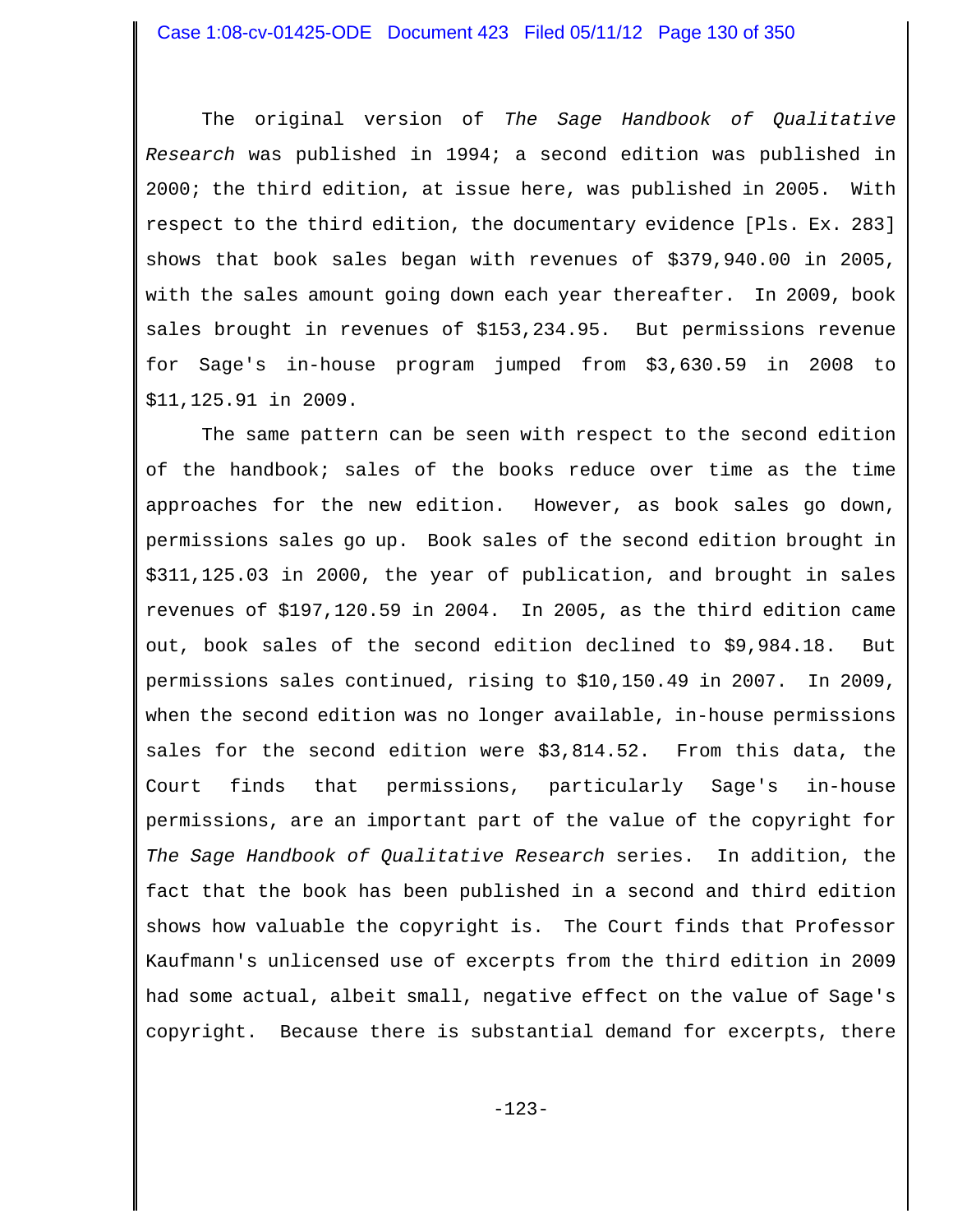is a greater likelihood of repetitive unpaid use. This determination strengthens the factor four analysis in Plaintiffs' favor.

After considering the foregoing, the Court finds that the overall four factor fair use analysis favors Plaintiffs' position. Accordingly, the Court finds that Defendants have not met their burden of proving that Professor Kaufmann's use of *The Sage Handbook of Qualitative Research (Third Edition)* was a fair use under the Copyright Act. Thus, this claim of copyright infringement succeeds.

### 12. *The Sage Handbook of Qualitative Research (Second Edition)*

*The Sage Handbook of Qualitative Research (Second Edition)* was first published by Sage in 2000 [Pls. Ex. 265]. It is a 1,142 page, 36 chapter volume edited by Norman K. Denzin and Yvonna S. Lincoln. The chapters analyze the theory and practice of qualitative research [Pls. Ex. 265; Jt. Ex. 5 at D-14]. *The Sage Handbook of Qualitative Research (Second Edition)* has a retail price of \$175.00, but it is out of print [Jt. Ex. 5 at D-14]. The book has earned \$1,300,053.54 in net sales revenue [Pls. Ex. 283]. Licensed digital excerpts of the book were available through CCC in 2009 [Pls. Ex. 286]. From July 1, 2004 until December 1, 2010, *The Sage Handbook of Qualitative Research (Second Edition)* earned \$6,324.61 in ECCS permissions revenue [Pls. Ex. 286]. $^{61}$  In addition, licensed excerpts of this work

 $61$ These amounts represents permissions income only for the second edition of this work. Plaintiffs asserted a higher amount, but that number aggregates the income from multiple editions of the work.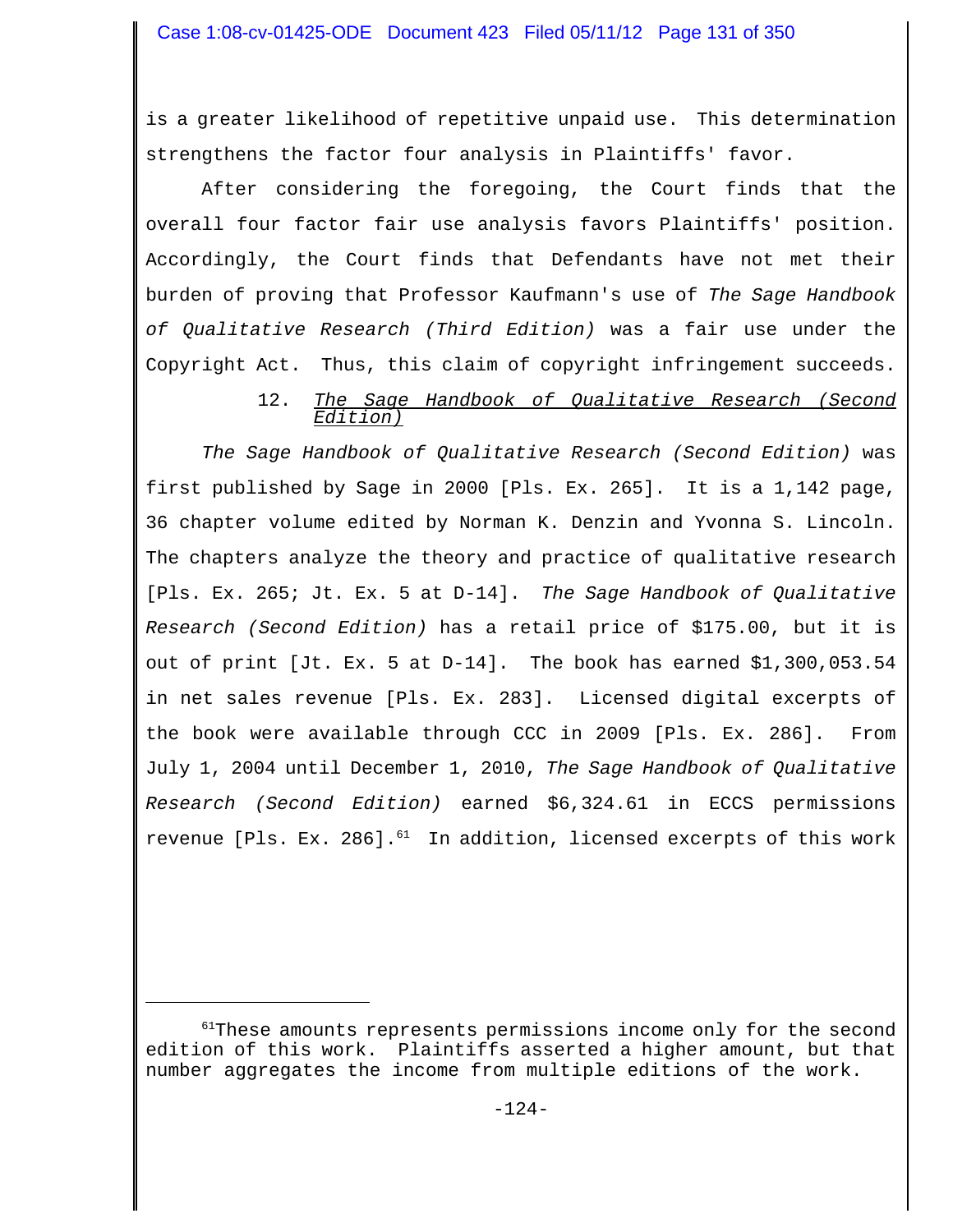are available directly from Sage; the book has earned  $$58,904.47<sup>62</sup>$ through Sage's in-house permissions program [Pls. Ex. 283].

Professor Kaufmann requested pages 733-76863 of *The Sage Handbook of Qualitative Research (Second Edition)*, the entirety of chapter 28, be uploaded to Georgia State's ERES system for distribution to the students in her EPRS 8500 Maymester 2009 course as required reading [Tr. Vol. 6 at 1-6; Pls. Ex. 516; Defs. Ex. 512]. The excerpted chapter was entitled "Autoethnography, Personal Narrative, Reflexivity: Researcher as Subject" and authored by Carolyn Ellis and Arthur P. Bochner. Had permissions been paid via CCC for the distribution of this excerpt, Sage would have earned less than \$53.14 in net revenue from permissions income.<sup>64</sup> The cost to students in the course would have been \$65.52.

Prima Facie Case of Copyright Infringement

The certificate of registration for *The Sage Handbook of Qualitative Research (Second Edition)* was filed in Sage's name on

 $62$ The amount asserted by Plaintiffs for this work is higher than the amount reported here. The Court is unable to verify the higher amount due to insufficient documentation and insufficient explanation of the documentary evidence.

<sup>63</sup>In their post-trial filings, Plaintiffs contend that Professor Kaufmann posted three chapters of this work to ERES during Maymester 2009. However, at trial, Professor Kaufmann testified that only one of these chapters was posted during the Maymester and that the other two were posted during the summer semester [Tr. Vol. 6 at 1-6] . The syllabus for the Maymester course confirms that only the chapter appearing on pages 733-768 was used during the Maymester. Accordingly, the Court will evaluate the Maymester infringement claim for this chapter only.

 $64$ The amount earned would have been \$65.52, the amount charged by CCC, [Jt. Ex. 5 at D-14], less the \$3.00 service fee charged by CCC to users, less \$9.38 in fees charged by CCC to publishers, less royalties Sage is obligated to pay the author.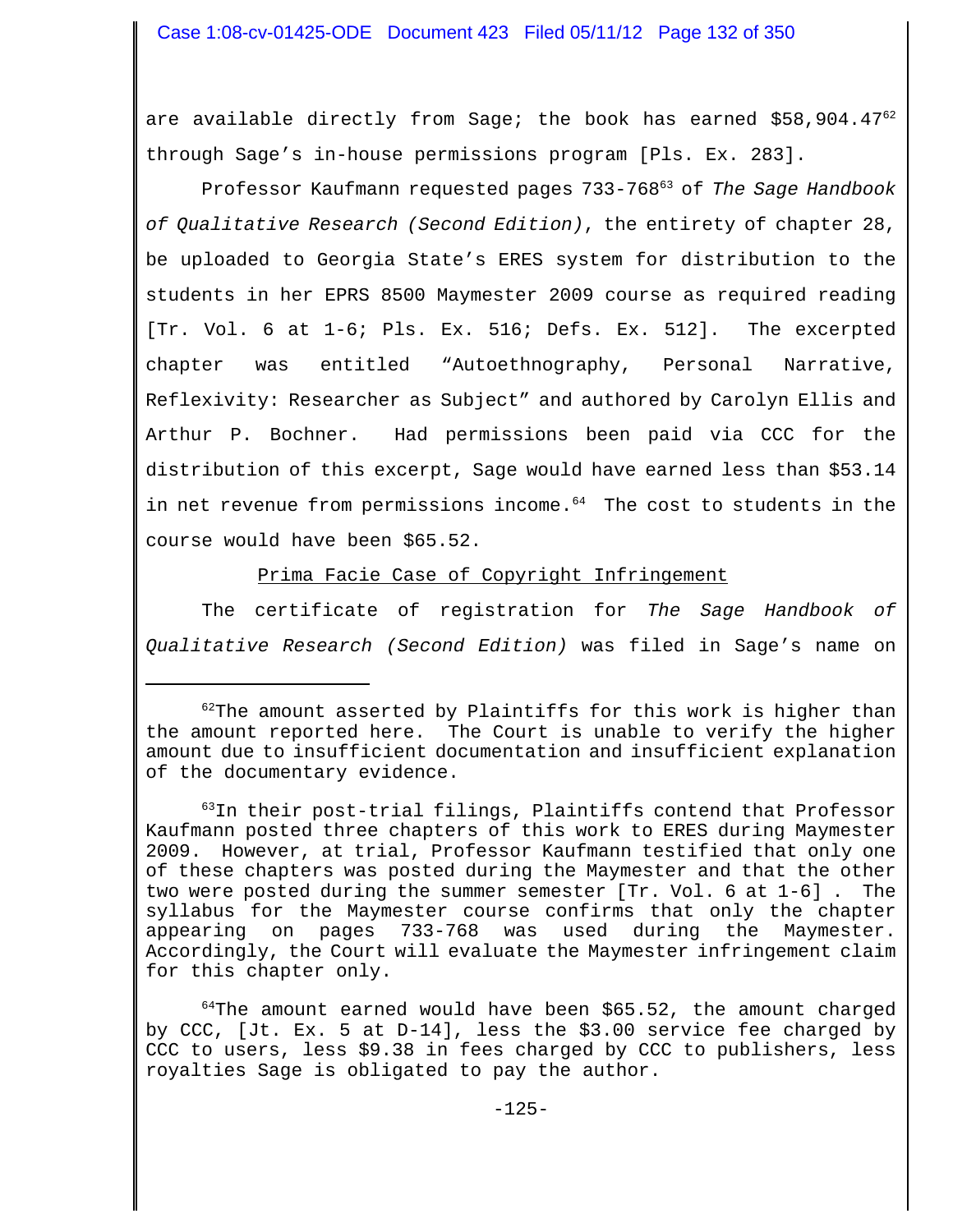June 15, 2000 [Pls. Ex. 282]. However, Plaintiffs have failed to produce evidence of contributing author agreements for chapter 28. There is no evidence that the contributing authors either agreed that chapter 28 was a work made for hire or that they assigned the copyright to Sage. The claimed infringement is for material within chapter 28.

*The Sage Handbook of Qualitative Research (Second Edition)* is an edited work comprised of chapters written by different authors. Chapter 28 of *The Sage Handbook of Qualitative Research (Second Edition)* was authored by Carolyn Ellis and Arthur P. Bochner [Pls. Ex. 265]. This chapter is entitled "Autoethnography, Personal Narrative, Reflexivity: Researcher as Subject." [Pls. Ex. 265]. Although the copyright registration, which lists Sage as the claimant of the copyright, states that each chapter in the book is a work made for hire and therefore that Sage is the initial author of each chapter, there is no evidence in the record that Ellis and Bochner agreed that chapter 28 was a work made for hire. See 17 U.S.C. § 101 ("A 'work made for hire' is . . . a work specially ordered or commissioned . . . *if the parties expressly agree in a written instrument signed by them* that the work shall be considered a work made for hire.") (emphasis added).

The evidence includes an agreement between Sage and the editors of this work, Norman K. Denzin and Yvonna S. Lincoln. This agreement assigns the external editors' copyright interest to Sage, but it neither addresses nor assigns the copyrights of the contributing authors of each chapter. Plaintiffs have not produced such a contract with either author of chapter 28, the excerpt assigned by Professor Kaufmann. Accordingly, Plaintiffs have failed to establish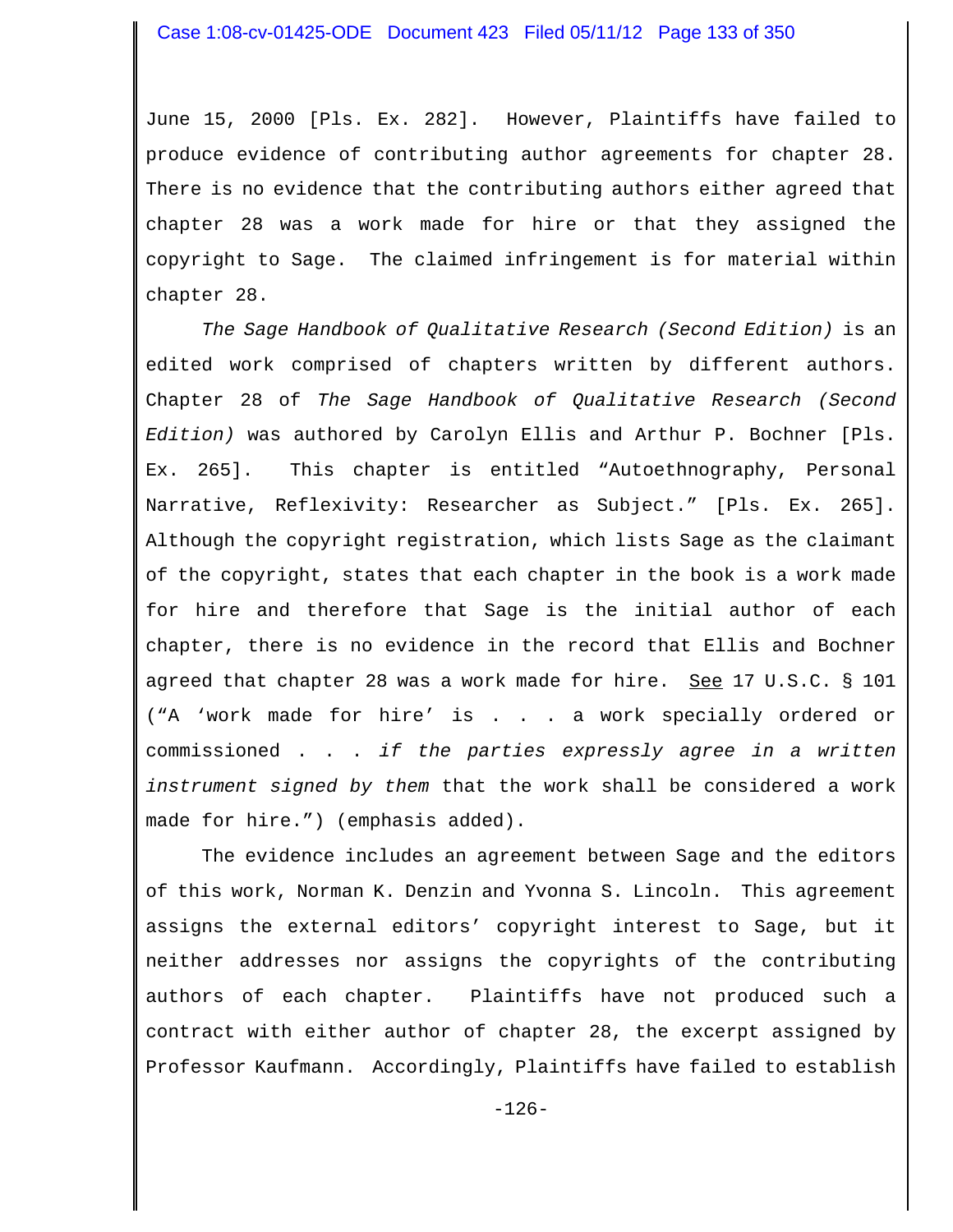the first prong of the prima facie case of copyright infringement for *The Sage Handbook of Qualitative Research (Second Edition)*. It is not necessary to address Defendants' fair use defense. This infringement claim fails.

#### 13. *Handbook of Critical and Indigenous Methodologies*

The *Handbook of Critical and Indigenous Methodologies* was first published by Sage in 2008 [Pls. Ex. 231]. It is a 619 page, 30 chapter volume edited by Norman K. Denzin, Yvonna S. Lincoln, and Linda Tuhiwai Smith. The chapters contain ideas and analysis concerning the relationship between critical methodologies and indigenous perspectives [Pls. Ex. 231]. The book seeks to show "how critical qualitative research can be used to address issues that matter to oppressed, colonized persons . . . . " [Pls. Ex. 231 at xii]. The *Handbook of Critical and Indigenous Methodologies* retails for \$146.00 [Jt. Ex. 5 at D-15]. It has earned \$161,204.62 in net sales revenue [Pls. Ex. 237]. Licensed digital excerpts of the book were available through CCC in 2009 [Pls. Ex. 238]. From July 1, 2004 until December 1, 2010, the *Handbook of Critical and Indigenous Methodologies* earned \$138.04 in ECCS permissions revenue [Pls. Ex. 238]. In addition, licensed excerpts of this work were available directly from Sage; the book has earned \$383.15 through Sage's inhouse permissions program [Pls. Ex. 237].

Professor Kaufmann requested pages 85-99 and 135-156 of the *Handbook of Critical and Indigenous Methodologies*, the entirety of two chapters, be uploaded to Georgia State's ERES system for distribution to the students in her EPRS 8500 Maymester 2009 course as required reading [Tr. Vol. 5 at 114-116]. The two chapters copied were "Critical Race Theory and Indigenous Methodologies" by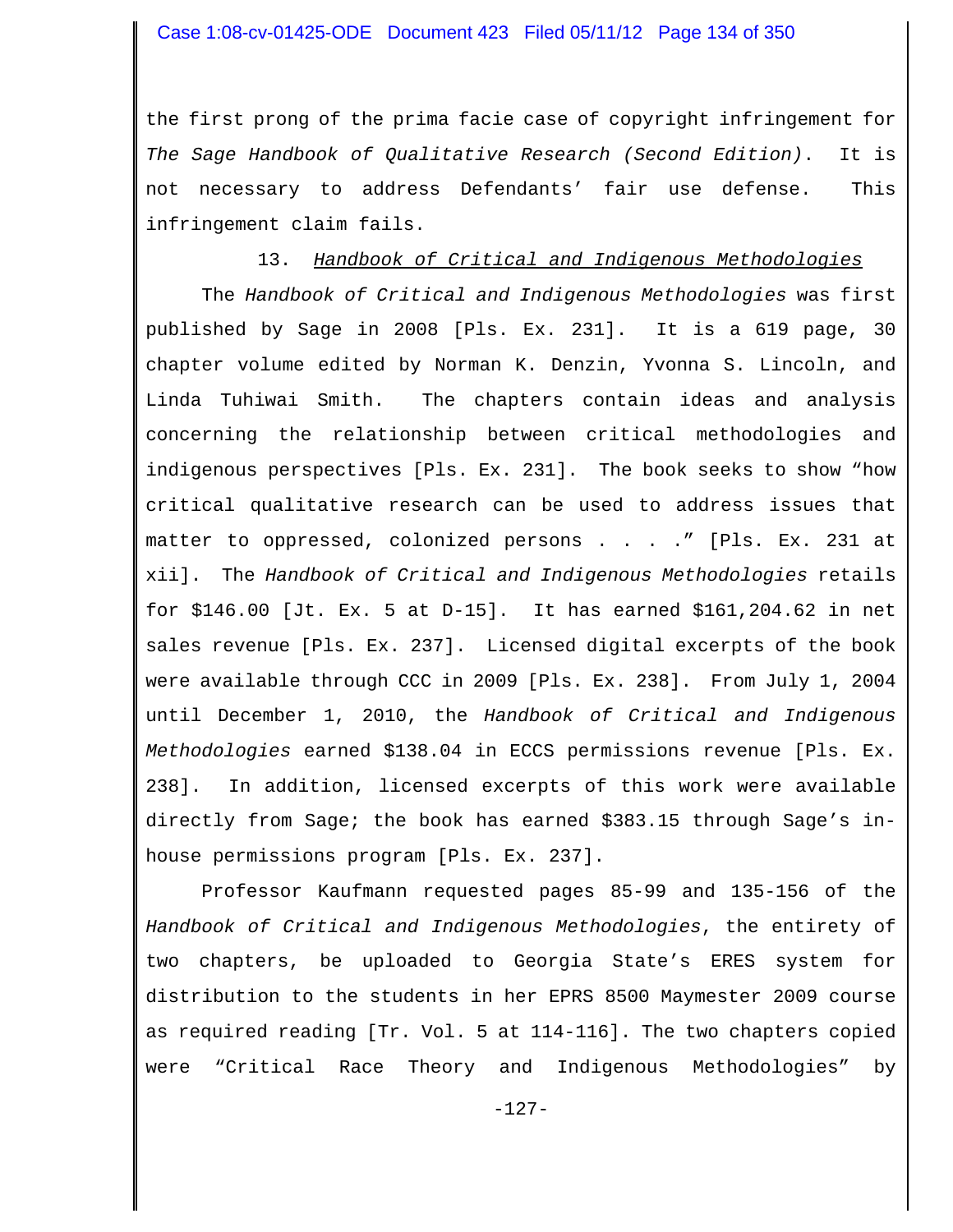Christopher Dunbar, Jr. and "Indigenous Knowledges in Education: Complexities, Dangers, and Profound Benefits" by Joe L. Kintheloe and Shirley R. Steinberg. Together, the two chapters represent 5.98% of the total work. Had permissions been paid via CCC for the distribution of these two excerpts, Sage would have earned less than  $$57.24$  in net revenue from permissions income.<sup>65</sup> The cost to students in the course would have been \$70.34.

### Prima Facie Case of Copyright Infringement

Defendants do not contest that Plaintiffs have established a prima facie case of copyright infringement for this excerpt of the *Handbook of Critical and Indigenous Methodologies* [Doc. 411 at 27]. By contracts with the external editors and the contributing authors, the book and the contributions are deemed works made for hire. Sage owns a valid copyright, registered in its name, in the *Handbook of Critical and Indigenous Methodologies* [Pls. Ex. 236]. This satisfies the first prong of the prima facie case of copyright infringement. A copy of an excerpt from the *Handbook of Critical and Indigenous Methodologies* was uploaded to Georgia State's ERES system, satisfying the second prong of the prima facie case of copyright infringement.

## The Fair Use Defense

As to the first element of fair use, an excerpt from the *Handbook of Critical and Indigenous Methodologies* was used by a nonprofit educational institution for the nonprofit, educational purposes of teaching and scholarship. Free copies were provided for

 $65$ The amount earned would have been \$70.34, the amount charged by CCC, [Jt. Ex. 5 at D-15], less the \$3.00 service fee charged by CCC to users, less \$10.10 in fees charged by CCC to publishers, less royalties Sage is obligated to pay the external editors.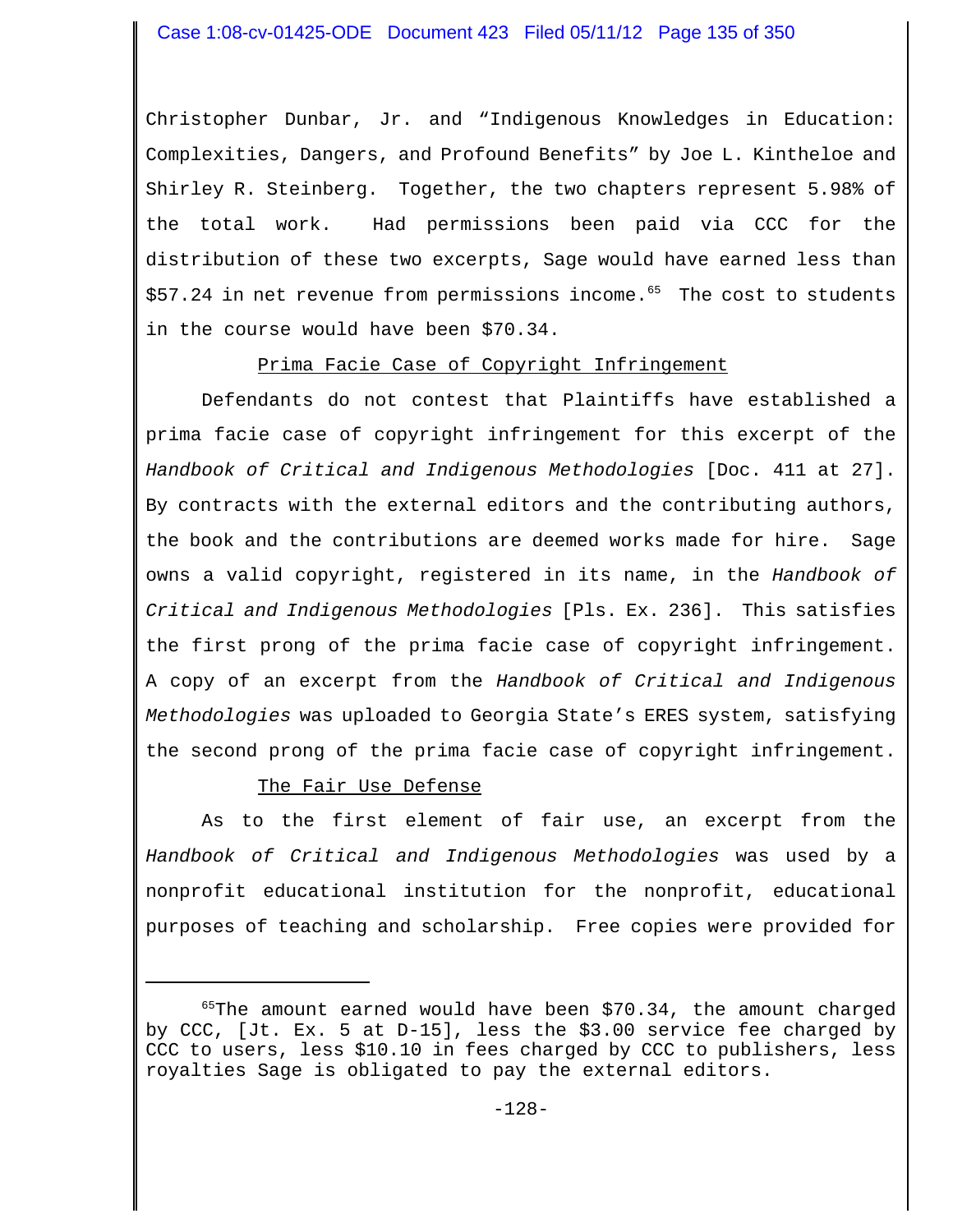the exclusive use of students in Professor Kaufmann's class. The first factor weighs strongly in favor of Defendants.

As to the second element of fair use, the *Handbook of Critical and Indigenous Methodologies* is a non-fiction work that contains analysis of the relationship between critical research methodologies and indigenous perspectives. It is informational in nature. The second factor favors Defendants.

As to the third fair use factor, Professor Kaufmann uploaded two full chapters totaling 37 pages of the *Handbook of Critical and Indigenous Methodologies* to ERES. Because the work contained more than ten chapters, Professor Kaufmann should have adhered to the one chapter limit; the two chapter amount copied was not decidedly small. The third fair use factor weighs in favor of Plaintiffs.

As to the fourth fair use factor, effect on the market, the Court first looks to whether Professor Kaufmann's use of the *Handbook of Critical and Indigenous Methodologies* affected the market for purchasing the book as a whole. Students would not pay \$146.00 for the entire book when only 37 of 619 pages were required reading. Neither would a professor require students to purchase the entire book in such an instance. Therefore, the Court rejects any argument that the use of the excerpt from the *Handbook of Critical and Indigenous Methodologies* had a negative effect on the market for sale of the book itself.

Plaintiffs produced evidence demonstrating that there was a ready market for licensed digital excerpts of this work in 2009 through CCC and Sage's in-house program. The unpaid use of the excerpt by Professor Kaufmann and her students caused very small, but actual, damage to the value of Sage's copyright. In addition,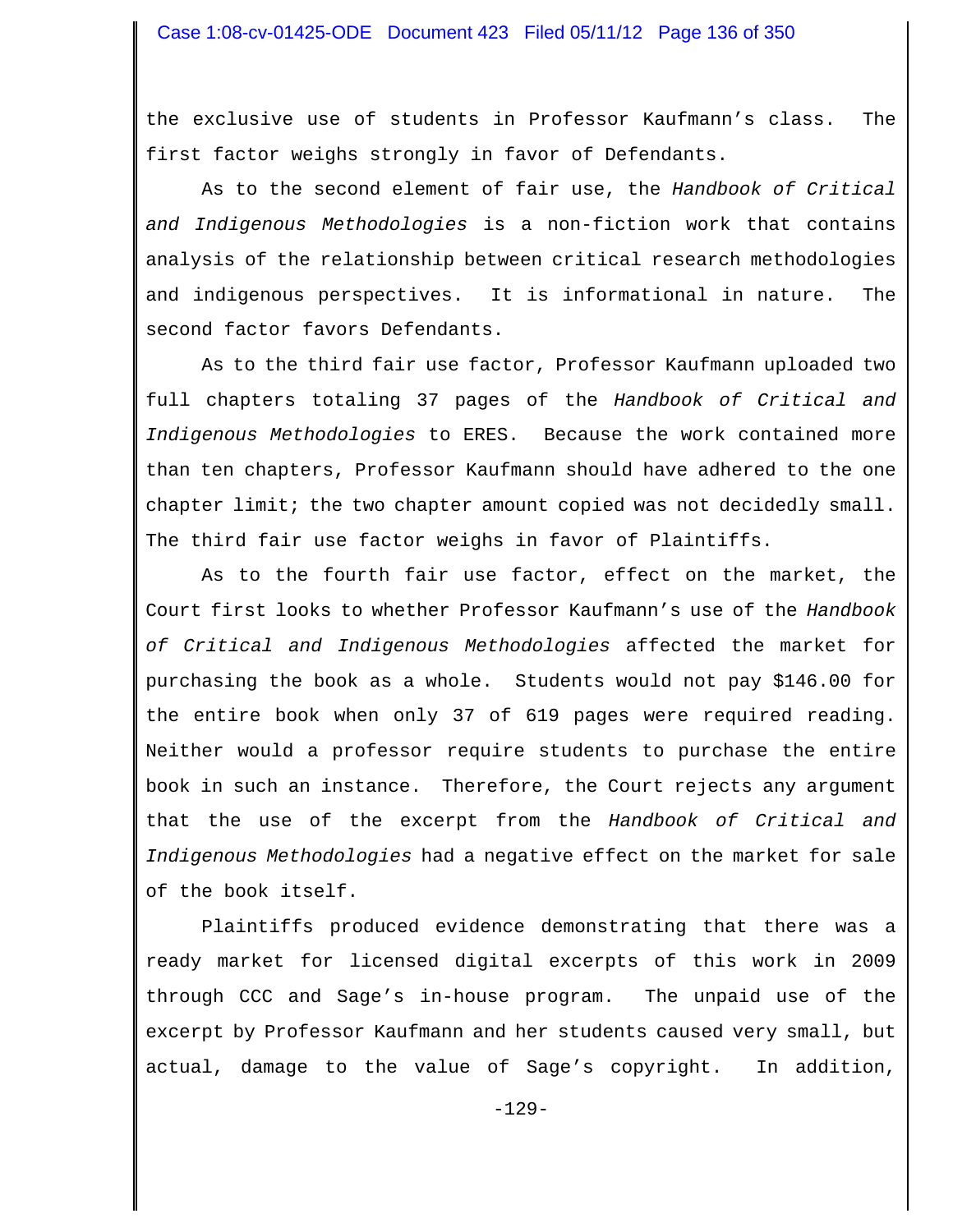widespread use of similar unlicensed excerpts could cause substantial harm. Sage lost permissions income. Factor four strongly favors Plaintiffs.

A review of the fair use factors in this case shows that factor one strongly favors Defendants, factor two favors Defendants, factor three favors Plaintiffs, and factor four strongly favors Plaintiffs. The Court will therefore conduct a further analysis of the evidence in the record to determine the outcome of the fair use defense.

Revisiting the factor four analysis, the Court finds that the initial analysis overstates the degree to which factor four favors Plaintiffs. The Court's reasoning is as follows. Since the book's publication in 2008, annual sales have been \$76,727.15 in 2008, \$54,534.10 in 2009, and \$29,943.37 in 2010. During the same period of time Sage had in-house permissions income of \$383.15 in 2009 only. Sage earned a total of \$37.84 from APS permissions (\$17.85 in 2010 and \$19.99 in 2009) and \$138.04 from ECCS permissions in 2009 and 2010 (half of that in 2009 and half in 2010). CCC royalties were paid to Sage under the FAS and TRS programs in 2009 and 2010 totaling \$132.16. This evidence reflects that permissions earnings for this book have been small. There is not much demand for excerpts. The Court finds that it is unlikely that permissions income from this book contributes appreciably to the value of Sage's copyright; also, because there is no significant demand for excerpts, the likelihood of repetitive unpaid use is diminished. This determination undercuts the strength of Plaintiffs' position on the factor four analysis.

After considering all four fair use factors and weighing them together, the Court finds that Defendants have met their burden of proving that Professor Kaufmann's use of the *Handbook of Critical and*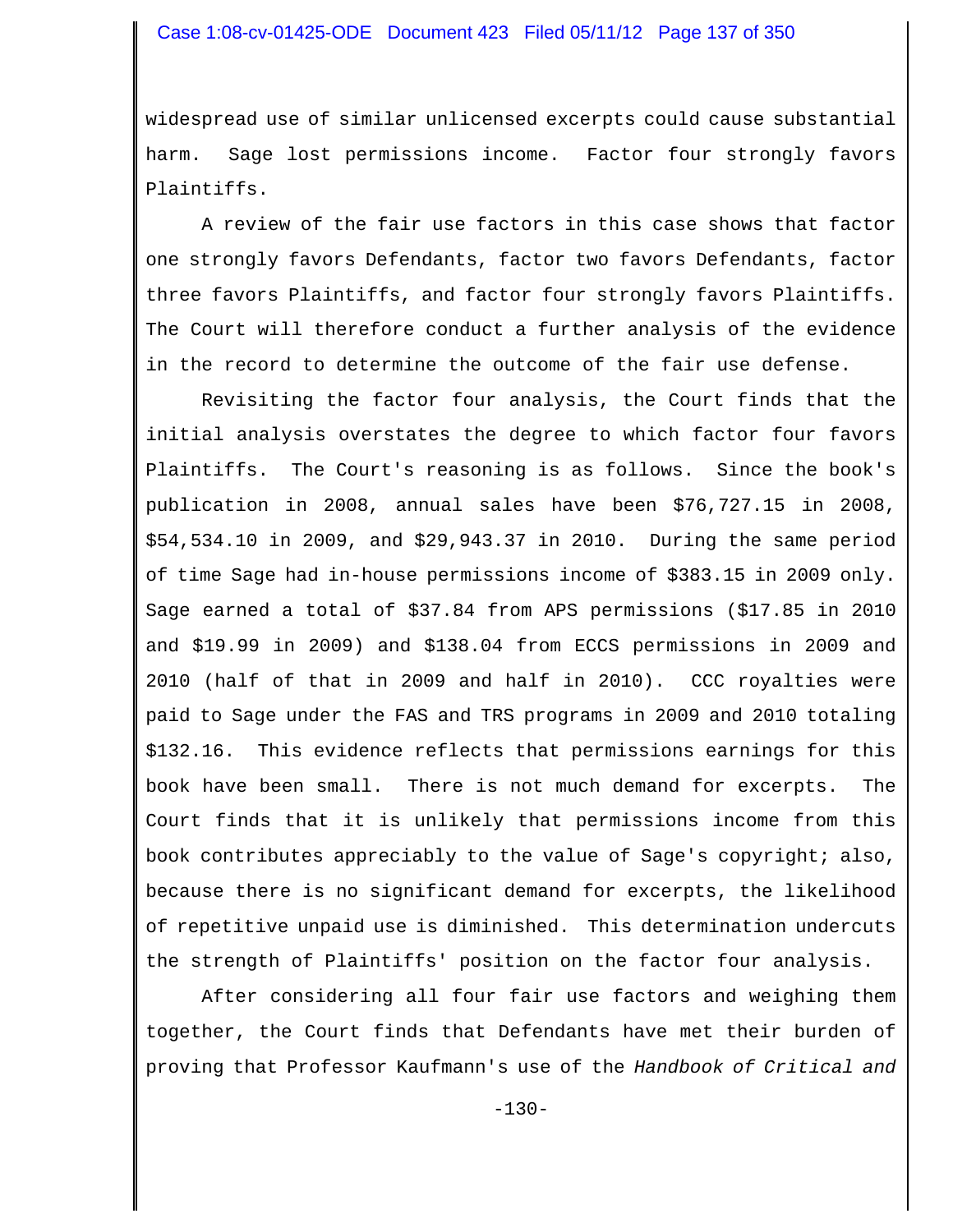*Indigenous Methodologies* was a fair use under the Copyright Act. Thus, this claim of copyright infringement fails.

#### 14. *Qualitative Research Practice*

*Qualitative Research Practice* was first published by Sage in the United Kingdom in 2004 [Pls. Ex. 298]; it was never published in the United States [Tr. Vol. 2 at 124]. The 639 page, 38 chapter volume provides an overview of the varieties of qualitative research practice [Jt. Ex. 5 at D-16; Pls. Ex. 298]. It was edited by Clive Seale, Giampietro Gobo, Jaber F. Gubrium, and David Silverman.

Professor Kaufmann initially requested that pages 391-406 of the book be placed on ERES for electronic distribution to her class as required reading [Pls. Ex. 516]. The excerpt was the entirety of chapter 25, entitled "Visual Methods," authored by Sarah Pink. After Professor Kaufmann made this request, the library staff informed her that the library did not own a copy of the book. Because Professor Kaufmann also did not own a copy, the library removed the excerpt from the ERES course page [Defs. Ex. 512]. Professor Kaufmann did not assign any portion of *Qualitative Research Practice* in her 2009 Maymester course [Tr. Vol. 5 at 179-180]. The excerpt had a hit count of 2 on the ERES system [Jt. Ex. 1 at 74].

### Prima Facie Case of Copyright Infringement

*Qualitative Research Practice* was only published in the United Kingdom; it was never published in the United States [Tr. Vol. 2 at 124]. Thus, *Qualitative Research Practice* is a foreign work as defined by the Copyright Act; a copyright registration is not necessary to bring a claim of copyright infringement. 17 U.S.C. § 104(b)(2). The Court finds that *Qualitative Research Practice* is an original work and that it has sufficient creativity to be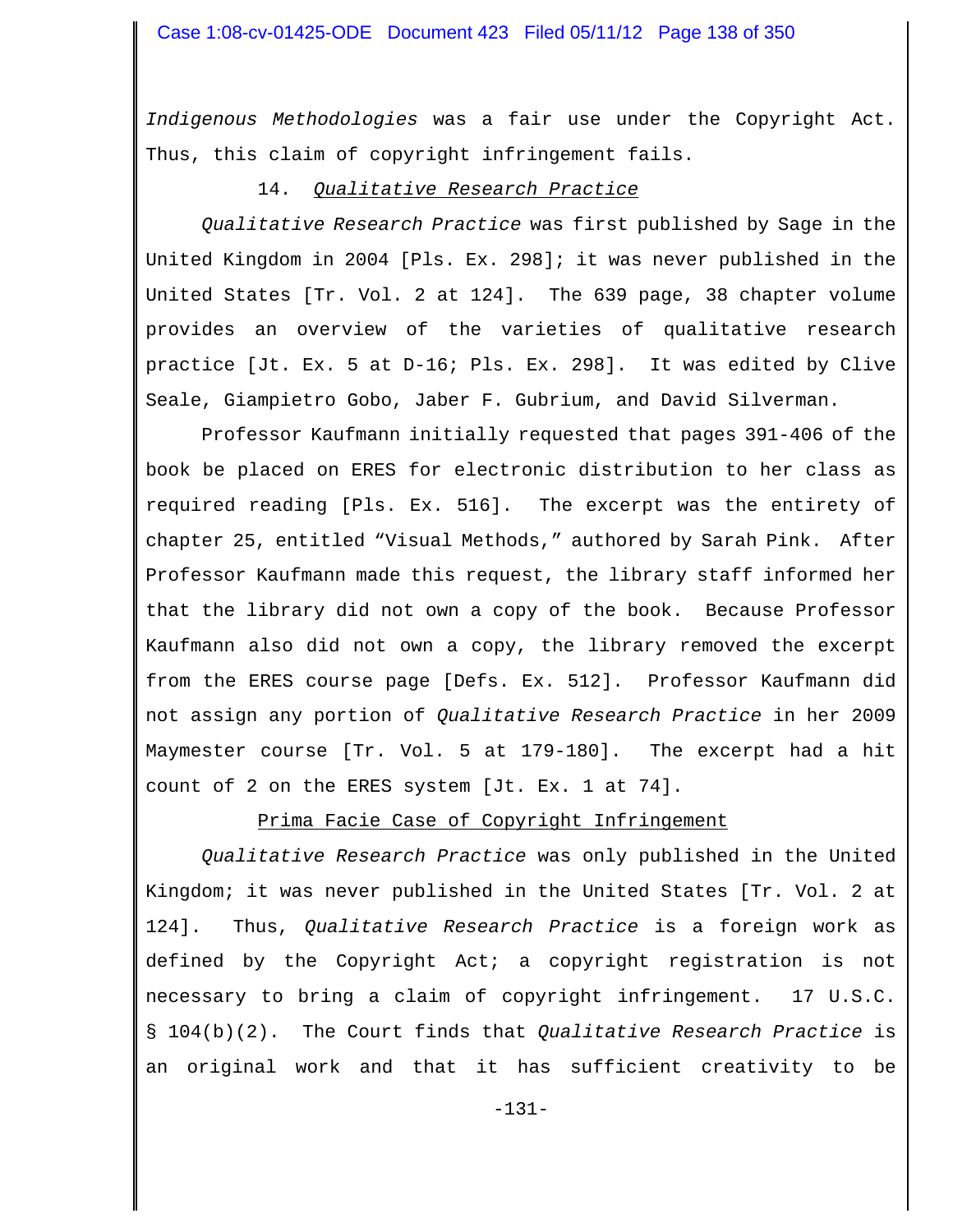copyrighted. *Qualitative Research Practice* meets the first prong of the prima facie case of copyright infringement.

As evidenced by the email exchange between Professor Kaufmann and the library reserves staff, as well as by the ERES hit count, a copy of an excerpt from *Qualitative Research Practice* was initially uploaded to Georgia State's ERES system. Even though it was subsequently removed before it could be accessed by students, the act of uploading the excerpt to ERES without seeking copyright permissions technically satisfies the second prong of the infringement analysis.

However, although the excerpt at issue was uploaded to the ERES system, the library staff removed the excerpt from the ERES page before the course began and Professor Kaufmann did not assign the excerpt to her students. As a result, the students could not and did not access *Qualitative Research Practice* on ERES. The excerpt was accessed just twice before it was removed; these hits are likely attributable to the staff librarian and Professor Kaufmann herself, as discussed by Laura Burtle [See Tr. Vol. 11 at 131].

Because the excerpt that was uploaded to ERES was removed before it could be accessed by potential licensees of the work, the act of uploading the excerpt on ERES had no impact on the potential market for *Qualitative Research Practice*. Thus, the Court finds the use that resulted from this upload to be de minimis such that it "need not be prohibited in order to protect the author's incentive to create." See Sony Corp. of Am. v. Universal City Studios, Inc., 464 U.S. 417, 450-51, n.34 (1984) and accompanying text ("'In certain situations, the copyright owner suffers no substantial harm from the use of the work. . . . Here again, is the partial marriage between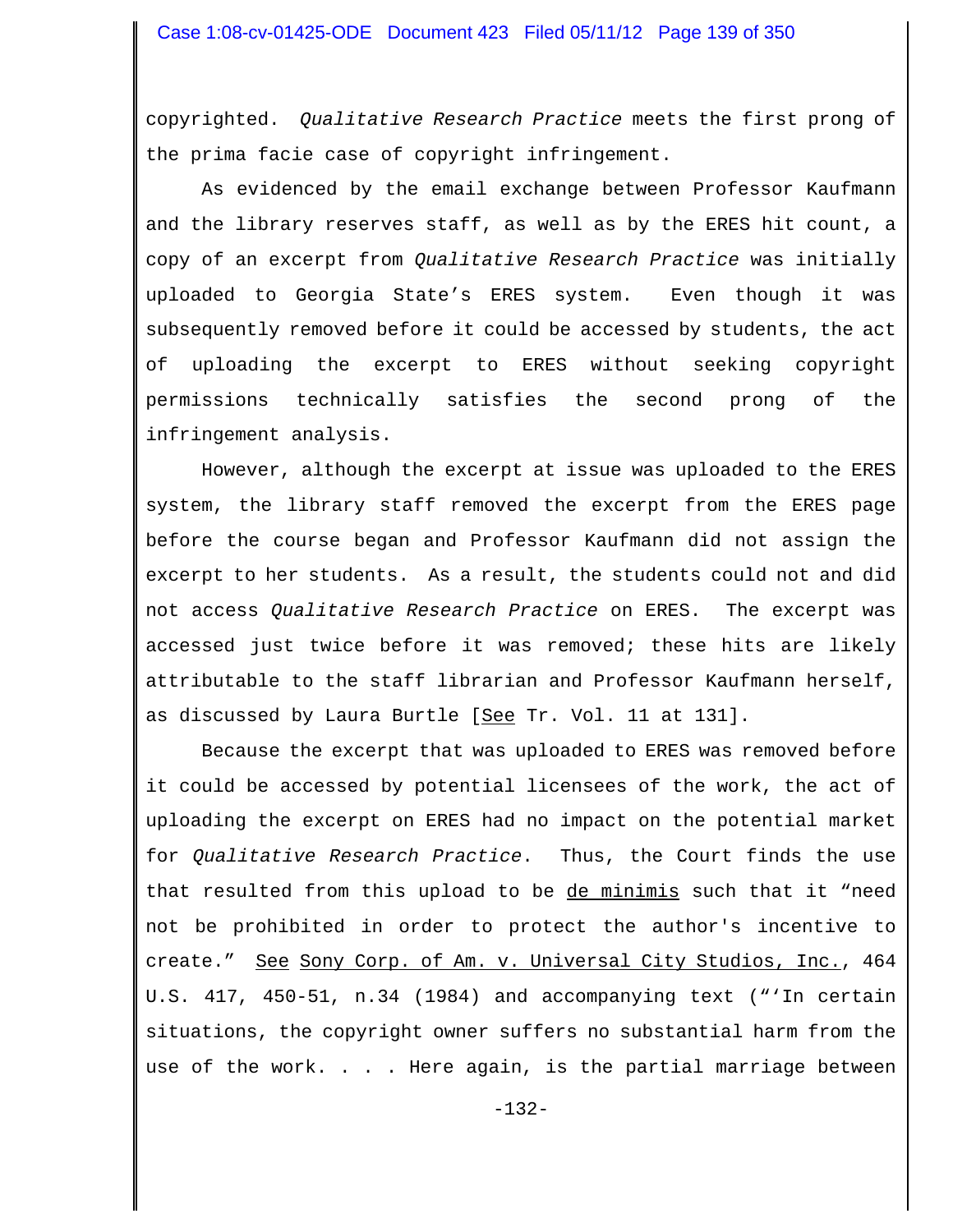the doctrine of fair use and the legal maxim de minimis non curat lex.'") (quoting Alan Latman, FAIR USE OF COPYRIGHTED WORKS (1958)) (additional citations omitted). Accordingly, the Court need not address the fair use defense for Professor Kaufmann's use of *Qualitative Research Practice*. This claim of copyright infringement fails.

#### 15. *Handbook of Narrative Inquiry*: *Mapping a Methodology*

The *Handbook of Narrative Inquiry* was first published by Sage in 2007 [Pls. Ex. 258]. It is a 710 page, 24 chapter volume edited by D. Jean Clandinin. The chapters present an interdisciplinary overview of the methodology of narrative inquiry [Pls. Ex. 258; Jt. Ex. 5 at D-17]. The *Handbook of Narrative Inquiry* retails for \$146.00 [Jt. Ex. 5 at D-17]. It has earned \$131,515.66 in net sales revenue [Pls. Ex. 262]. Licensed digital excerpts of the book were also available through CCC in 2009 [Pls. Ex. 264]. From July 1, 2004 until December 1, 2010, the *Handbook of Narrative Inquiry* earned \$18.52 in ECCS permissions revenue [Pls. Ex. 264]. In addition, licensed digital excerpts of this work were available directly from Sage; the book has earned \$437.28 through Sage's in-house permissions program [Pls. Ex. 262].

Professor Kaufmann requested that pages 3-34 of the *Handbook of Narrative Inquiry* be uploaded to Georgia State's ERES system for distribution to the students in her EPRS 8500 Maymester 2009 course as required reading [Tr. Vol. 5 at 117-118]. The excerpt was the entirety of chapter one, which was written by Stefinee Pinnegar and J. Gary Daynes and entitled "Locating Narrative Inquiry Historically: Thematics in the Turn to Narrative." The chapter represents 4.51% of the total work. Had permissions been paid via CCC for the digital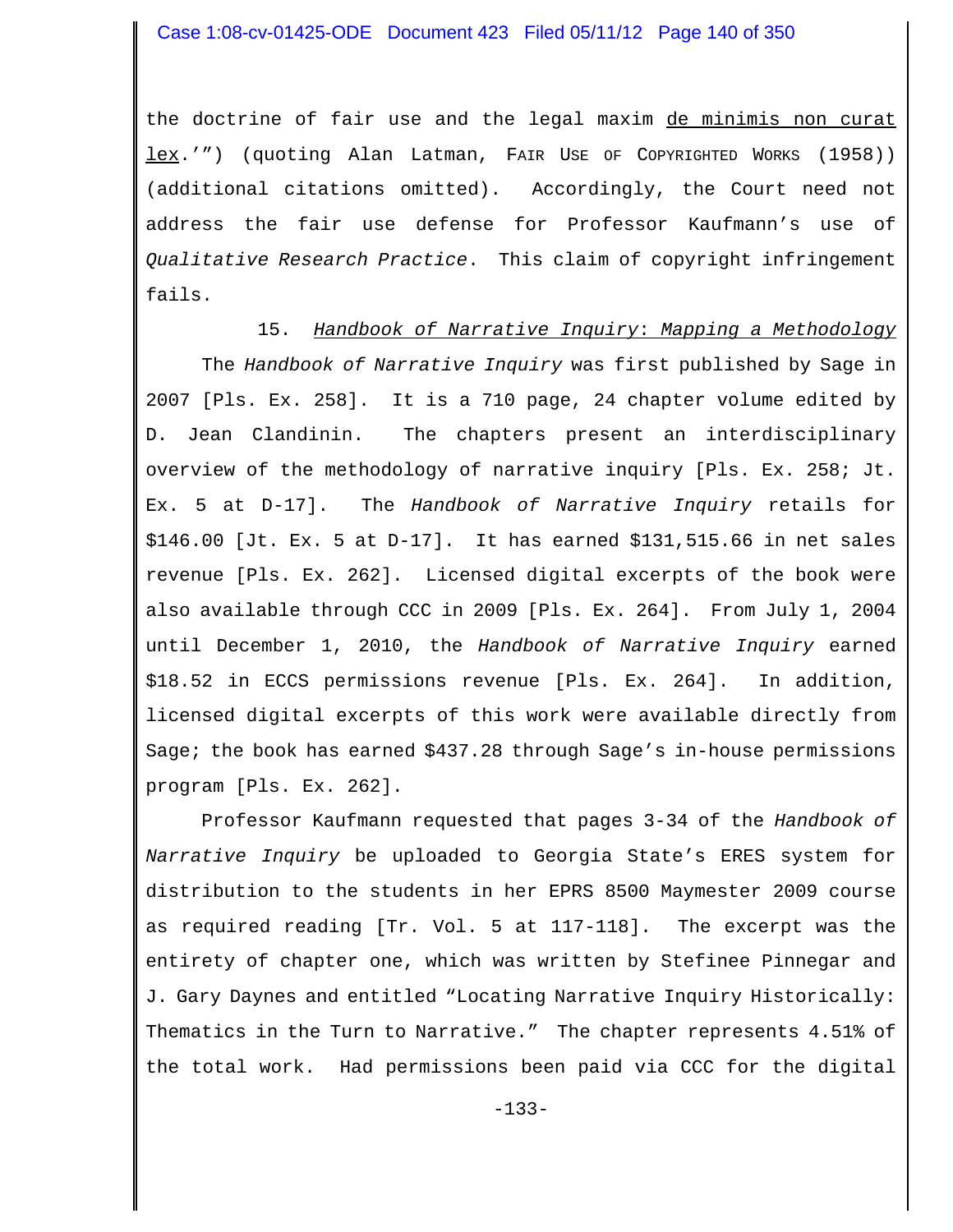distribution of this excerpt, Sage would have earned less than \$33.32 in net revenue from permissions income.<sup>66</sup> The cost to students in the course would have been \$52.60.

### Prima Facie Case of Copyright Infringement

Defendants do not contest that Plaintiffs have established a prima facie case of copyright infringement for this excerpt of the *Handbook of Narrative Inquiry* [Doc. 411 at 27]. Sage's contracts with the external editor and with the contributing authors establish that the book was made for hire. Sage owns a valid copyright, registered in its name, in the *Handbook of Narrative Inquiry* [Pls. Ex. 261], satisfying the first prong of the prima facie case of copyright infringement. A copy of an excerpt from the *Handbook of Narrative Inquiry* was uploaded to Georgia State's ERES system, satisfying the second prong of the prima facie case of copyright infringement.

### The Fair Use Defense

As to the first element of fair use, an excerpt from the *Handbook of Narrative Inquiry* was used by a nonprofit educational institution for the nonprofit, educational purposes of teaching and scholarship. Free copies were provided for the exclusive use of students in Professor Kaufmann's class. The first factor weighs strongly in favor of Defendants.

As to the second element of fair use, the *Handbook of Narrative Inquiry* is a non-fiction work that provides an overview of the

 $66$ The amount earned would have been \$52.60, the amount charged by CCC, [Jt. Ex. 5 at D-17], less the \$3.00 service fee charged by CCC to users, less \$9.28 in fees charged by CCC to publishers, less any royalties Sage is obligated to pay the author.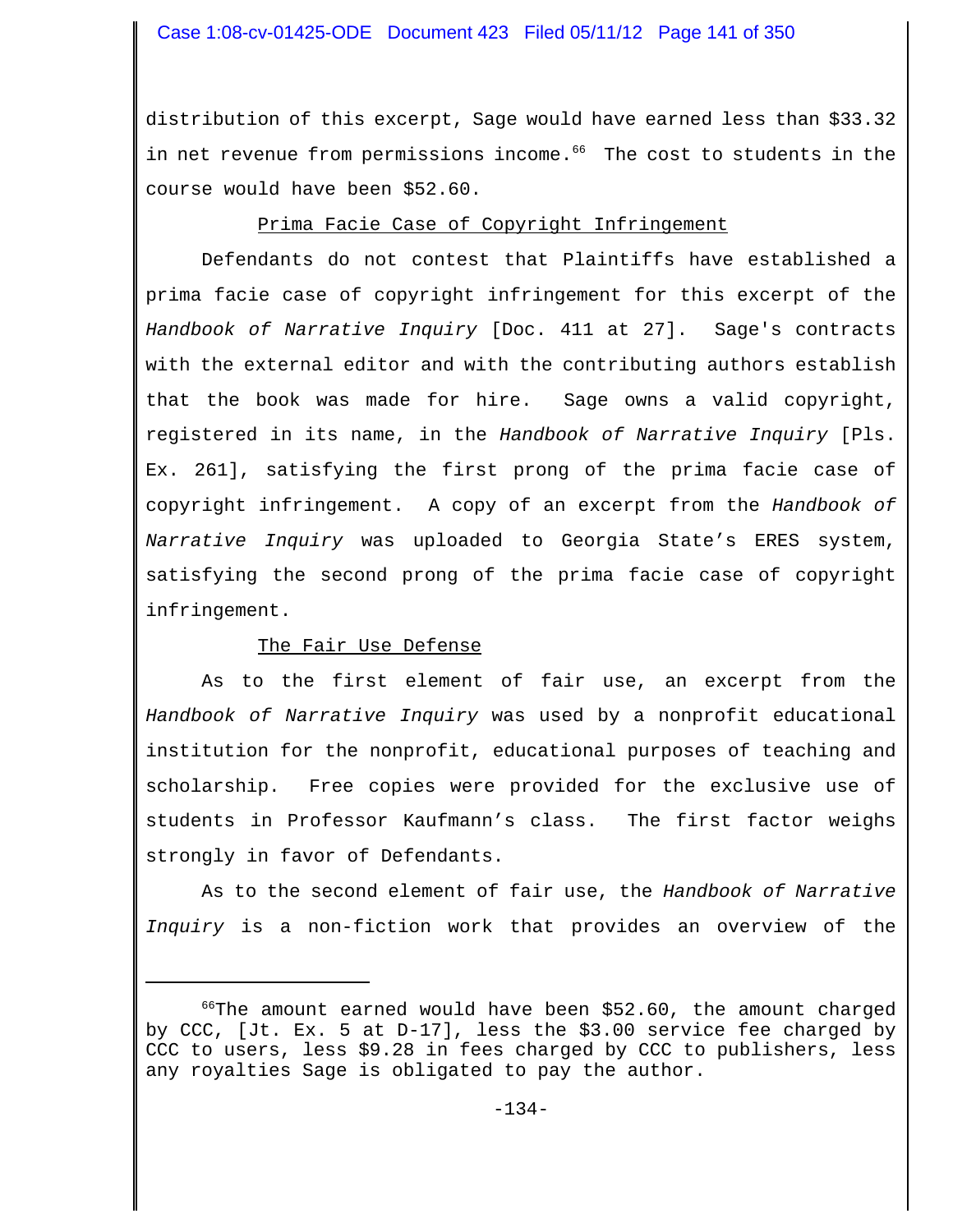methodology of narrative inquiry. It is factual in nature. The second factor favors Defendants.

As to the third fair use factor, Professor Kaufmann uploaded 32 pages totaling 4.51% of the *Handbook of Narrative Inquiry* to ERES. Because the book contains more than ten chapters, Professor Kaufmann properly adhered to the one-chapter limit. The amount copied was decidedly small. The third fair use factor weighs in favor of Defendants.

As to the fourth fair use factor, effect on the market, the Court first looks to whether Professor Kaufmann's use of the *Handbook of Narrative Inquiry* affected the market for purchasing the book as a whole. Students obviously would not pay \$146.00 for the entire book for which only 32 of 710 pages were required reading for Professor Kaufmann's course. Neither would a professor require students to purchase the entire book in such an instance. Therefore, the Court rejects any argument that the use of the excerpt from the *Handbook of Narrative Inquiry* had a negative effect on the market for purchase of the book itself.

Plaintiffs produced evidence demonstrating that there was a ready market for licensed digital excerpts of this work in 2009 through CCC and Sage's in-house program. The unpaid use of the excerpt by Professor Kaufmann and her students caused very small, but actual, damage to the value of Sage's copyright. In addition, widespread use of similar unlicensed excerpts could cause substantial harm. Sage lost permissions income. Factor four strongly favors Plaintiffs.

After considering all four fair use factors and weighing them together, the Court finds that Defendants have met their burden of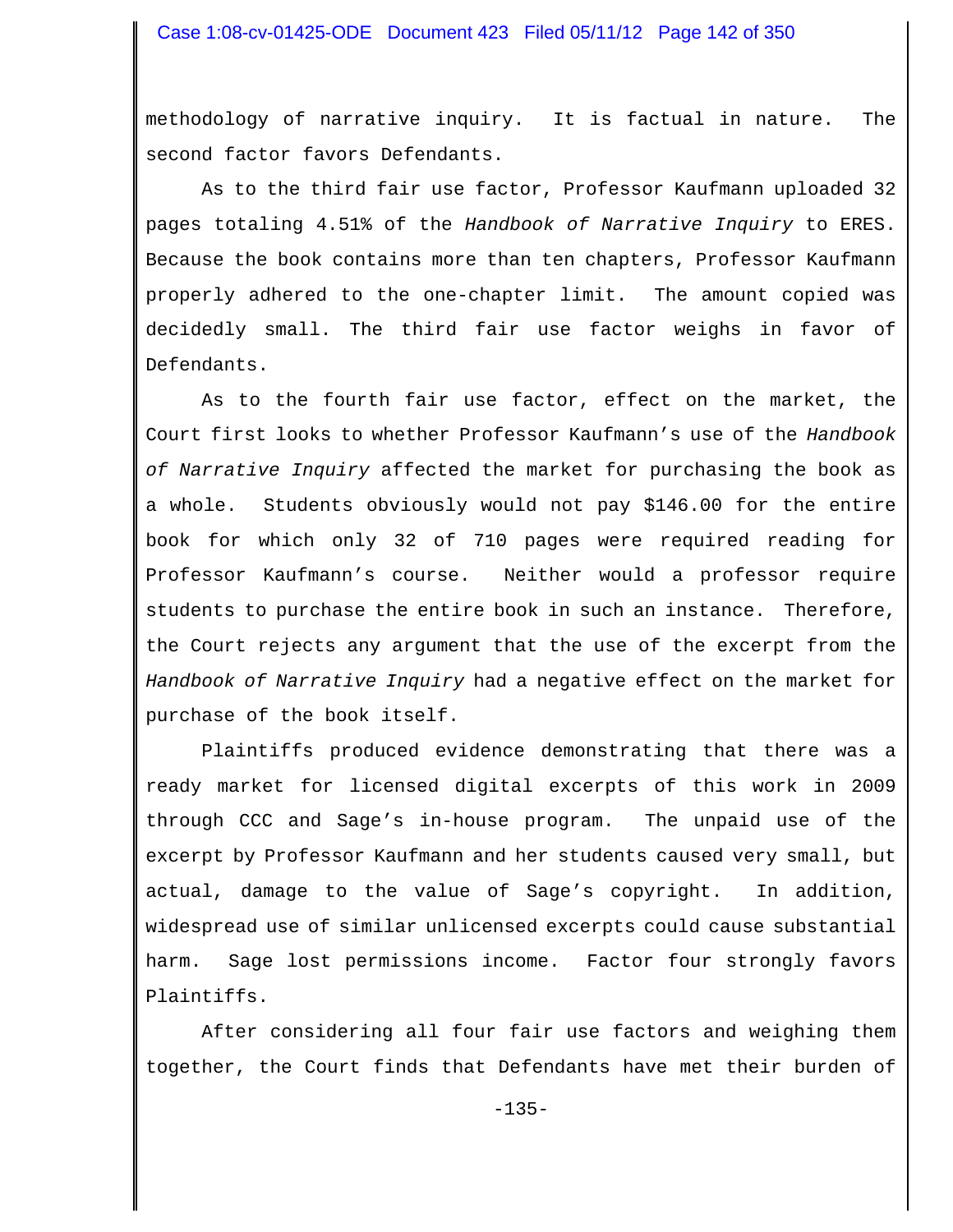### Case 1:08-cv-01425-ODE Document 423 Filed 05/11/12 Page 143 of 350

proving that Professor Kaufmann's use of the *Handbook of Narrative Inquiry* was a fair use under the Copyright Act. This claim of copyright infringement fails.

### EPRS 8510 Qualitative Research in Education II-Data Collection, Summer 2009

Professor Kaufmann's EPRS 8510 course looks at ways for students to collect data for qualitative research [Tr. Vol. 5 at 38, 135]. Nine students were enrolled in the course during the summer 2009 semester [Tr. Vol. 5 at 135]. The course lasts roughly six weeks [Tr. Vol. 5 at 136]. As evidenced by the syllabus for this course and Professor Kaufmann's testimony, students were required to purchase three texts for the course, as well as complete several readings posted on ERES [Tr. Vol. 5 at 136; Pls. Ex. 517]. All assigned readings, both from the textbooks and ERES, were required [Tr. Vol. 5 at 136].

#### 16. *The Sage Handbook of Qualitative Research (Second Edition)*

*The Sage Handbook of Qualitative Research (Second Edition)* was first published by Sage in 2000 [Pls. Ex. 265]. It is a 1,142 page, 36 chapter volume edited by Norman K. Denzin and Yvonna S. Lincoln. The chapters contain research and analysis concerning the theory and practice of qualitative research [Pls. Ex. 265; Jt. Ex. 5 at D-19]. *The Sage Handbook of Qualitative Research (Second Edition)* retails for \$175.00, but is out of print [Jt. Ex. 5 at D-19]. The book has earned \$1,300,053.54 in net sales revenue [Pls. Ex. 283]. Licensed digital excerpts of the book were available through CCC in 2009 [Pls. Ex. 286]. From July 1, 2004 until December 1, 2010, *The Sage Handbook of Qualitative Research (Second Edition)* earned \$6,324.61 in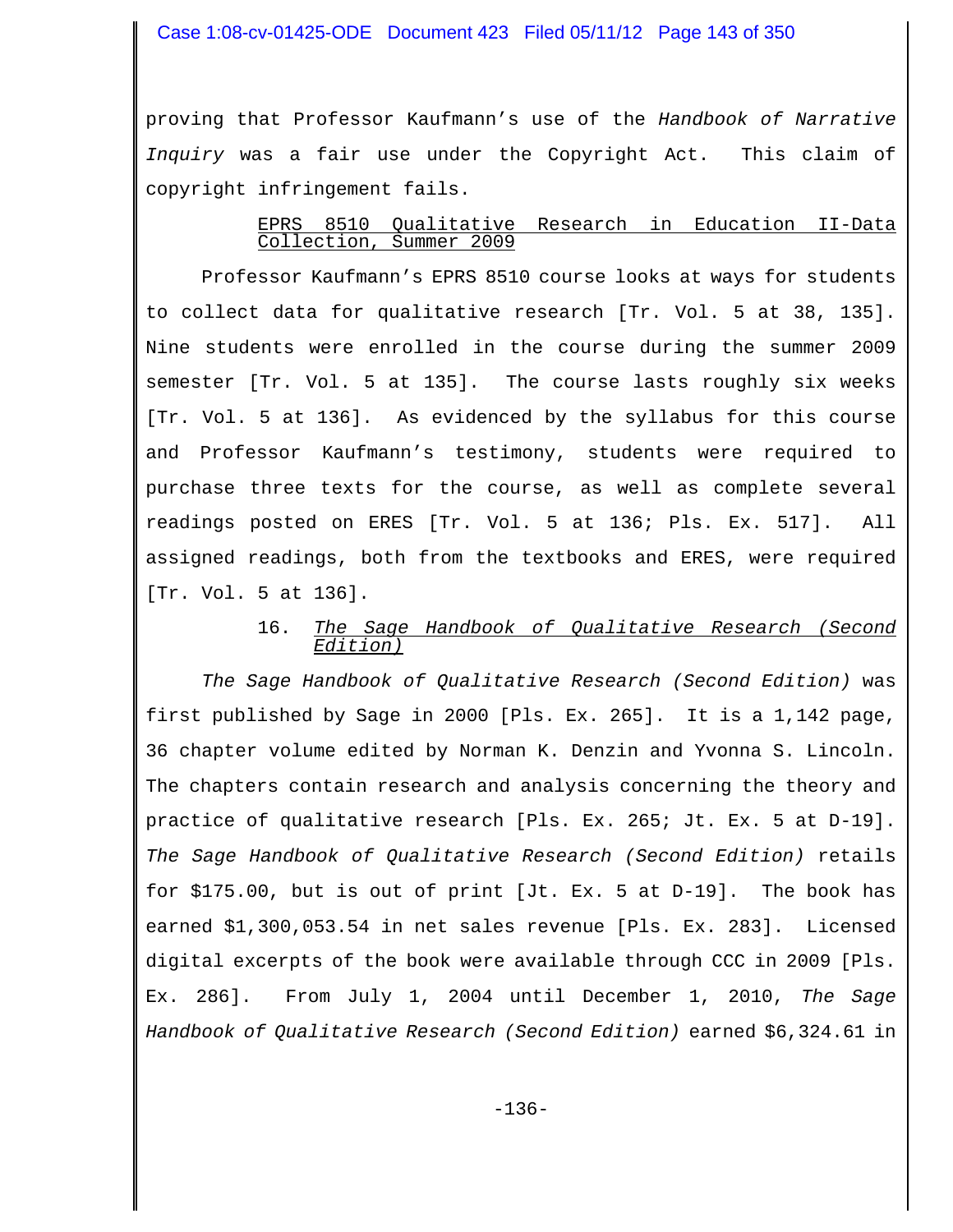### Case 1:08-cv-01425-ODE Document 423 Filed 05/11/12 Page 144 of 350

ECCS permissions revenue [Pls. Ex. 286]. $^{67}$  In addition, licensed digital excerpts of this work were available directly from Sage; the book has earned \$58,904.4768 through Sage's in-house permissions program [Pls. Ex. 283].

Professor Kaufmann requested pages 717-732 and 923-943 of *The Sage Handbook of Qualitative Research (Second Edition*), the entirety of chapters 27 and 36, be uploaded to Georgia State's ERES system for distribution to the students in her EPRS 8510 summer 2009 course as required reading [Tr. Vol. 5 at 136-141; Pls. Ex. 517]. The excerpted chapters were "Reimagining Visual Methods: Galileo to *Neuromancer*" by Douglas Harper and "Writing: A Method of Inquiry" by Laurel Richardson. Together, the chapters represent 3.01% of the total work. Had permissions been paid via CCC for the distribution of these excerpts, Sage would have earned less than \$34.04 in net revenue from permissions income.<sup>69</sup> The cost to students in the course would have been \$44.98.

#### Prima Facie Case of Copyright Infringement

Defendants do not contest that Plaintiffs have established a prima facie case of copyright infringement for this excerpt of *The*

 $^{69}$ The amount earned would have been \$44.98, the amount charged by CCC, [Jt. Ex. 5 at D-19], less the \$3.00 service fee charged by CCC to users, less \$7.94 in fees charged by CCC to publishers, less any royalties Sage is obligated to pay the author.

 $67$ These amounts represents permissions income only for the second edition of this work. Plaintiffs asserted a higher amount, but that number aggregates the income from multiple editions of the work.

 $^{68}$ The amount asserted by Plaintiffs for this work is higher than the amount reported here. The Court was unable to verify the higher amount due to insufficient documentation and insufficient explanation of the documents provided at trial.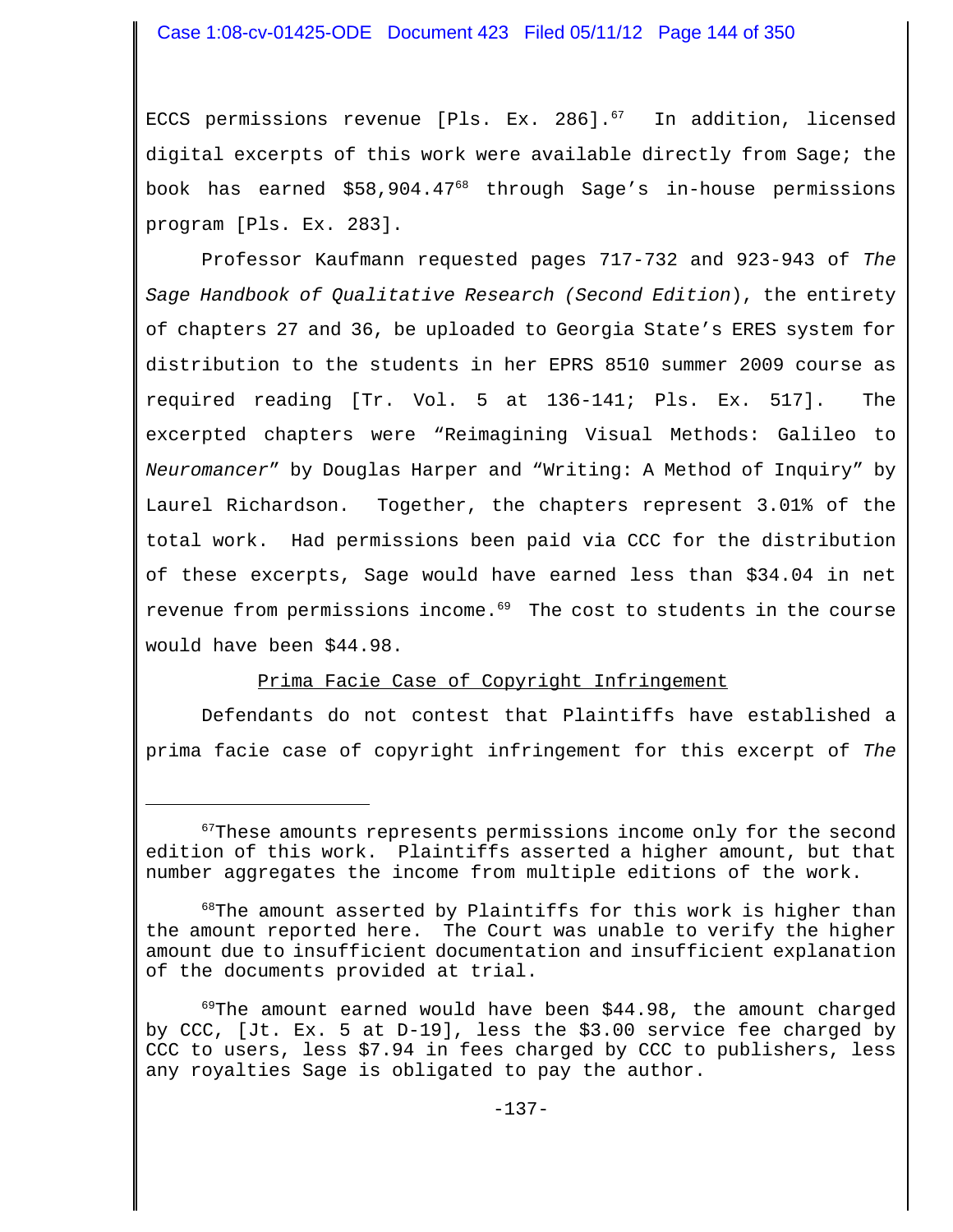*Sage Handbook of Qualitative Research (Second Edition)* [Doc. 411 at 27]. Sage holds the exclusive right to publish the book through contracts with the external editors and through contracts with the contributing authors. The copyright registration is in Sage's name [Pls. Ex. 282], satisfying the first prong of the prima facie case of copyright infringement. A copy of an excerpt from *The Sage Handbook of Qualitative Research (Second Edition)* was uploaded to Georgia State's ERES system, satisfying the second prong of the prima facie case of copyright infringement.

## The Fair Use Defense

As to the first element of fair use, an excerpt from *The Sage Handbook of Qualitative Research (Second Edition)* was used by a nonprofit educational institution for the nonprofit, educational purposes of teaching and scholarship. Free copies were provided for the exclusive use of students in Professor Kaufmann's class. The first factor weighs strongly in favor of Defendants.

As to the second element of fair use, *The Sage Handbook of Qualitative Research (Second Edition)* is a non-fiction work that analyzes the theory and practice of qualitative research. The presentation is informational in nature. The second factor favors Defendants.

As to the third fair use factor, Professor Kaufmann uploaded two full chapters of *The Sage Handbook of Qualitative Research (Second Edition)* to ERES. This represents 37 pages and 3.01% of the total work. Because the work contained more than ten chapters, the one chapter limit applies; the two chapter amount copied here was not decidedly small. The third fair use factor weighs in favor of Plaintiffs.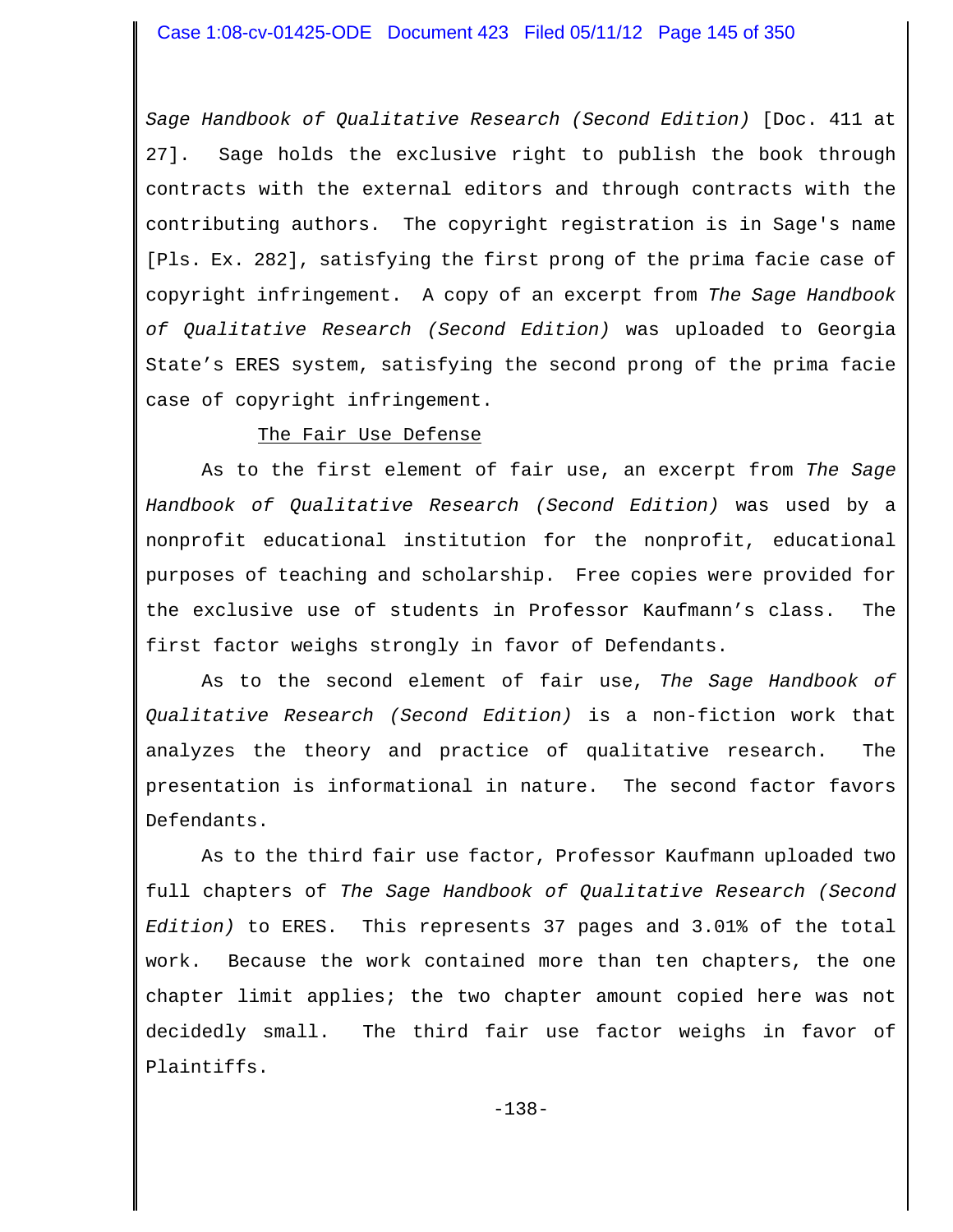As to the fourth fair use factor, effect on the market, the Court first looks to whether Professor Kaufmann's use of *The Sage Handbook of Qualitative Research (Second Edition)* affected the market for purchasing the book as a whole. Because the book is no longer in print, students could not have purchased a full copy of the book without paying extra charges for a copy. In addition, an excerpt of 3.01% of the book does not substitute for the book. Therefore, the Court rejects any argument that the use of the excerpts from *The Sage Handbook of Qualitative Research (Second Edition)* had a negative effect on the market for purchase of the book itself.

Plaintiffs produced evidence demonstrating that there was a ready market for licensed digital excerpts of this work in 2009 through CCC and Sage's in-house program. The unpaid use of the excerpt by Professor Kaufmann and her students caused very small, but actual, damage to the value of Sage's copyright. In addition, widespread use of similar unlicensed excerpts could cause substantial harm. Sage lost permissions income. Factor four strongly favors Plaintiffs.

A review of the fair use factors in this case shows that factor one strongly favors Defendants, factor two favors Defendants, factor three favors Plaintiffs, and factor four strongly favors Plaintiffs. The Court will therefore conduct a further analysis of the evidence in the record to determine the outcome of the fair use defense.

Revisiting the factor four analysis, the Court finds an adjustment favoring Plaintiffs' position is warranted. The Court's reasoning is as follows. The original version of *The Sage Handbook of Qualitative Research* was published in 1994. The second edition, at issue here, was published in 2000, and a third edition was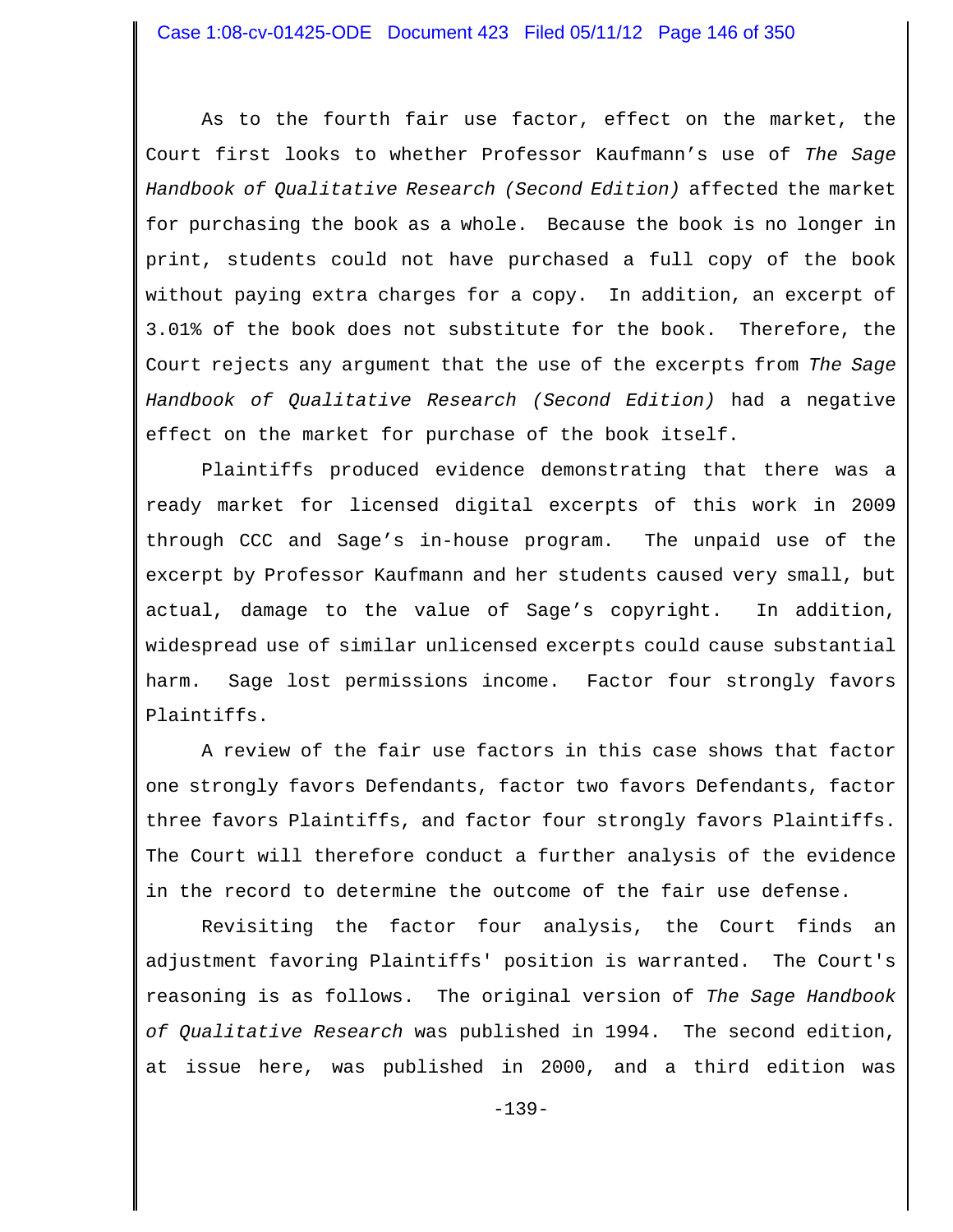published in 2005. The second edition retailed for \$156.00 or \$175.00 in hardcover, but it was out of print in 2009. With respect to the second edition of the book, book sales brought in \$311,125.03 in 2000, the year of publication, and brought in sales revenues of \$197,120.59 in 2004. Sales of the books fell over time, as the time approached for a new edition. In 2005, as the third edition came out, book sales of the second edition declined to \$9,984.18. However, as book sales went down, in-house permissions revenue went up, rising from \$6,932.44 in 2006 to \$10,150.49 in 2007. In 2009, when the second edition was no longer available, in-house permissions sales for the second edition were \$3,814.52. The second edition has also earned \$10,351.40 from APS and \$6,324.61 from ECCS from 2004 to 2010.

From this data, the Court finds that permissions, particularly Sage's in-house permissions, are an important part of the value of the copyright for *The Sage Handbook of Qualitative Research* series. Because there is a substantial demand for excerpts, there is a greater likelihood of repetitive unpaid use. This determination strengthens the factor four analysis in Plaintiffs' favor.

After considering the foregoing, the Court finds that the overall four factor fair use analysis favors Plaintiffs' position. Accordingly, Defendants have not met their burden of proving that Professor Kaufmann's use of *The Sage Handbook of Qualitative Research (Second Edition)* was a fair use under the Copyright Act. Thus, this claim of copyright infringement succeeds.

17. *Inside Interviewing: New Lenses, New Concerns*

*Inside Interviewing* was first published by Sage in 2003 [Pls. Exs. 293, 295]. It is a 564 page, 24 chapter volume edited by James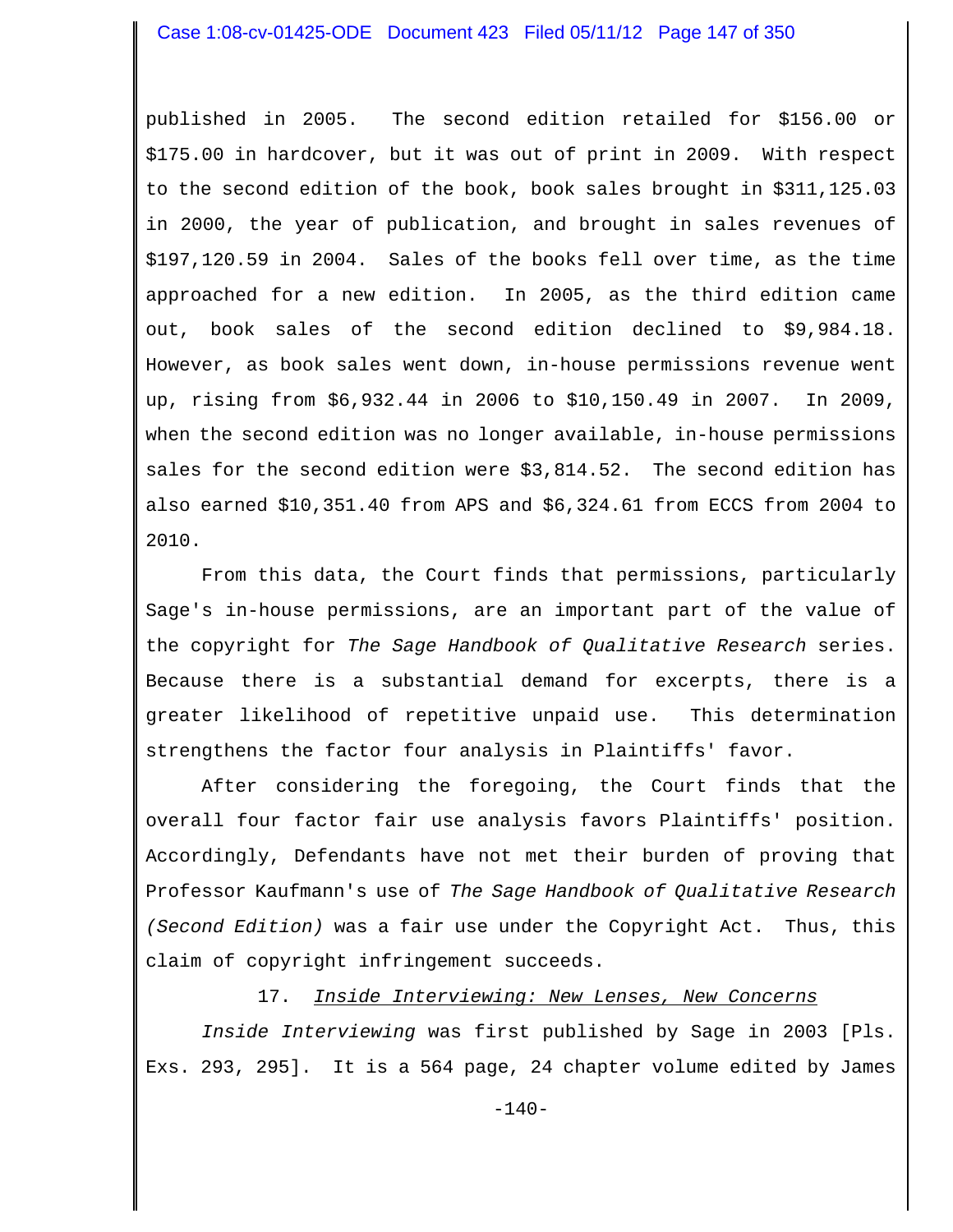A. Holstein and Jaber F. Gubrium. The chapters in the book present research and analysis on the interview participant [Pls. Ex. 293]. *Inside Interviewing* retails for \$79.95 in paperback [Jt. Ex. 5 at D-20]. The book has earned \$23,474.26 in net sales revenue [Pls. Ex. 296]. There is no evidence in the record reflecting that the work was available for licensed digital excerpts through CCC in 2009. However, licensed digital excerpts of this work were available directly from Sage; the book has earned \$482.18 through Sage's inhouse permissions program [Pls. Ex. 296].

Professor Kaufmann requested pages 415-428 of *Inside Interviewing*, the entirety of chapter twenty, be uploaded to Georgia State's ERES system for distribution to the students in her EPRS 8510 summer 2009 course as required reading [Pls. Ex. 517].<sup>70</sup> Chapter twenty is entitled "Revisiting the Relationship Between Participant Observation and Interviewing," authored by Paul Atkinson and Amanda Coffey. Had permissions been paid through Sage's in-house program for the distribution of this excerpt, Sage would have earned \$15.12 less royalties in net revenue from permissions income. The cost to students in the course would have been \$15.12.

Prima Facie Case of Copyright Infringement

 $70$ At trial Professor Kaufmann testified that she assigned pages 311-330, the entirety of chapter fifteen, of *Inside Interviewing* in her summer 2009 EPRS 8010 course [Tr. Vol. 5 at 142]; however, the syllabus for the course and the recreated checklist she completed for the *Inside Interviewing* excerpt indicate that she assigned pages 415- 428, the entirety of chapter twenty, of *Inside Interviewing* [Pls. Exs. 517, 629]. The Court notes that Plaintiffs do not allege an infringement for the use of pages 311-330 of *Inside Interviewing*; Plaintiffs only allege Professor Kaufmann's use of pages 415-428 was a copyright infringement [Jt. Ex. 5 at D-20].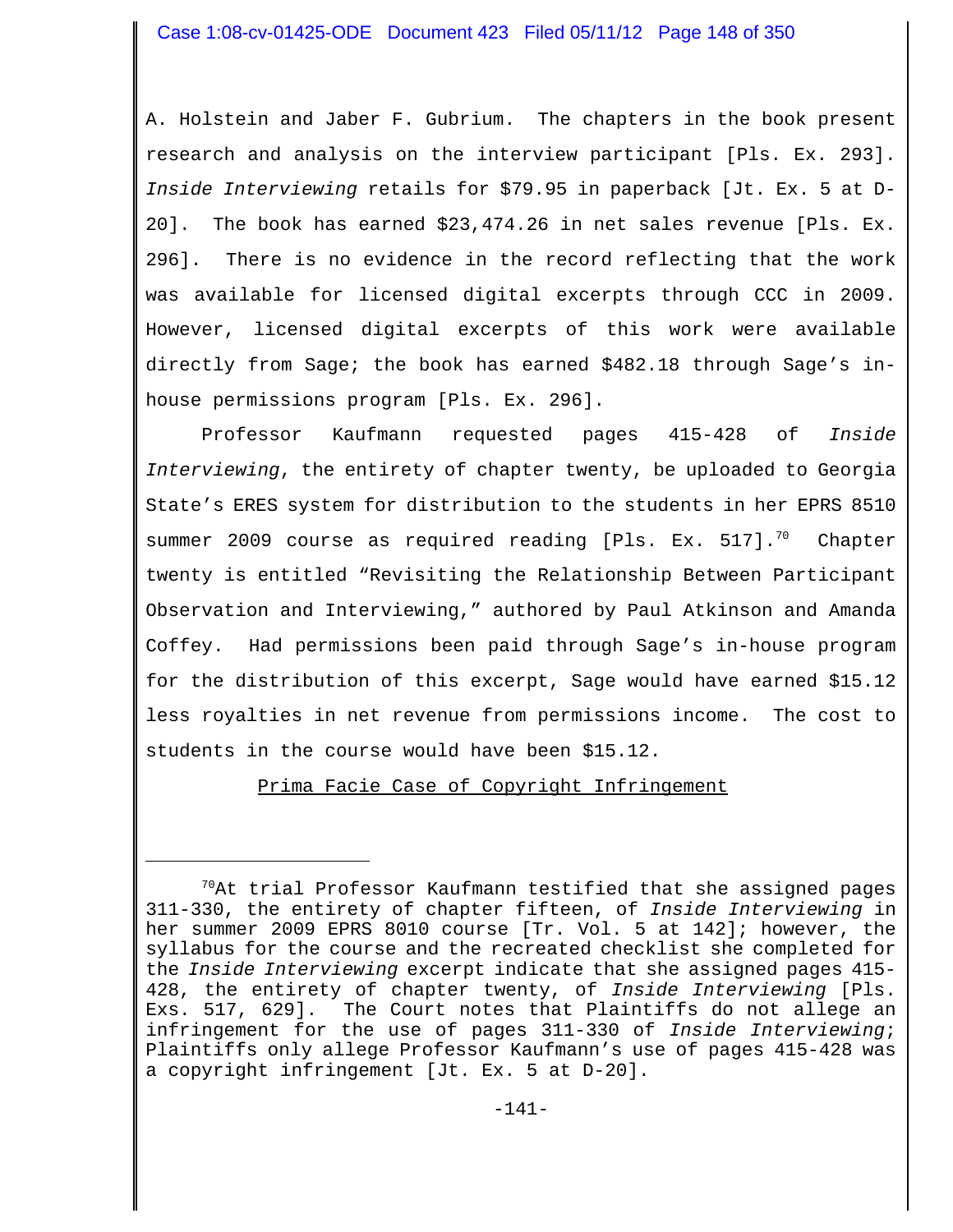The certificate of copyright registration for *Inside Interviewing* was filed in Sage's name on May 5, 2003 [Pls. Ex. 295]. However, Plaintiffs have failed to produce evidence of contributing author agreements for chapter twenty, the excerpt assigned by Professor Kaufmann. There is no evidence that the contributing authors either agreed that chapter twenty was a work made for hire or that they assigned the copyright to Sage.

*Inside Interviewing* is an edited volume comprised of chapters written by different authors. Chapter twenty of *Inside Interviewing* was authored by Paul Atkinson and Amanda Coffey. [Pls. Ex. 265]. Although the copyright registration, which lists Sage as the claimant of the copyright, states that transfer of copyright ownership to Sage was done by written contract, no such contract is in evidence for chapter twenty. Plaintiffs have produced evidence of an agreement between Sage and the editors of this work, James A. Holstein and Jaber F. Gubrium. This agreement assigns the editors' copyright interest to Sage, but it neither addresses nor assigns the copyrights of the contributing authors of each chapter. Plaintiffs have not introduced evidence of a similar assignment by either author of chapter twenty. Accordingly, Plaintiffs have failed to establish the first prong of the prima facie case of copyright infringement for *Inside Interviewing*. It is not necessary to address Defendants' fair use defense. This infringement claim fails.

# EPRS 8500 Qualitative/Interpretive Research in Education II, Fall 2009

In the fall 2009 semester, Professor Kaufmann taught the same EPRS 8500 course she taught in the Maymester 2009 [Tr. Vol. 5 at 143]. Approximately 21 students were enrolled in the course during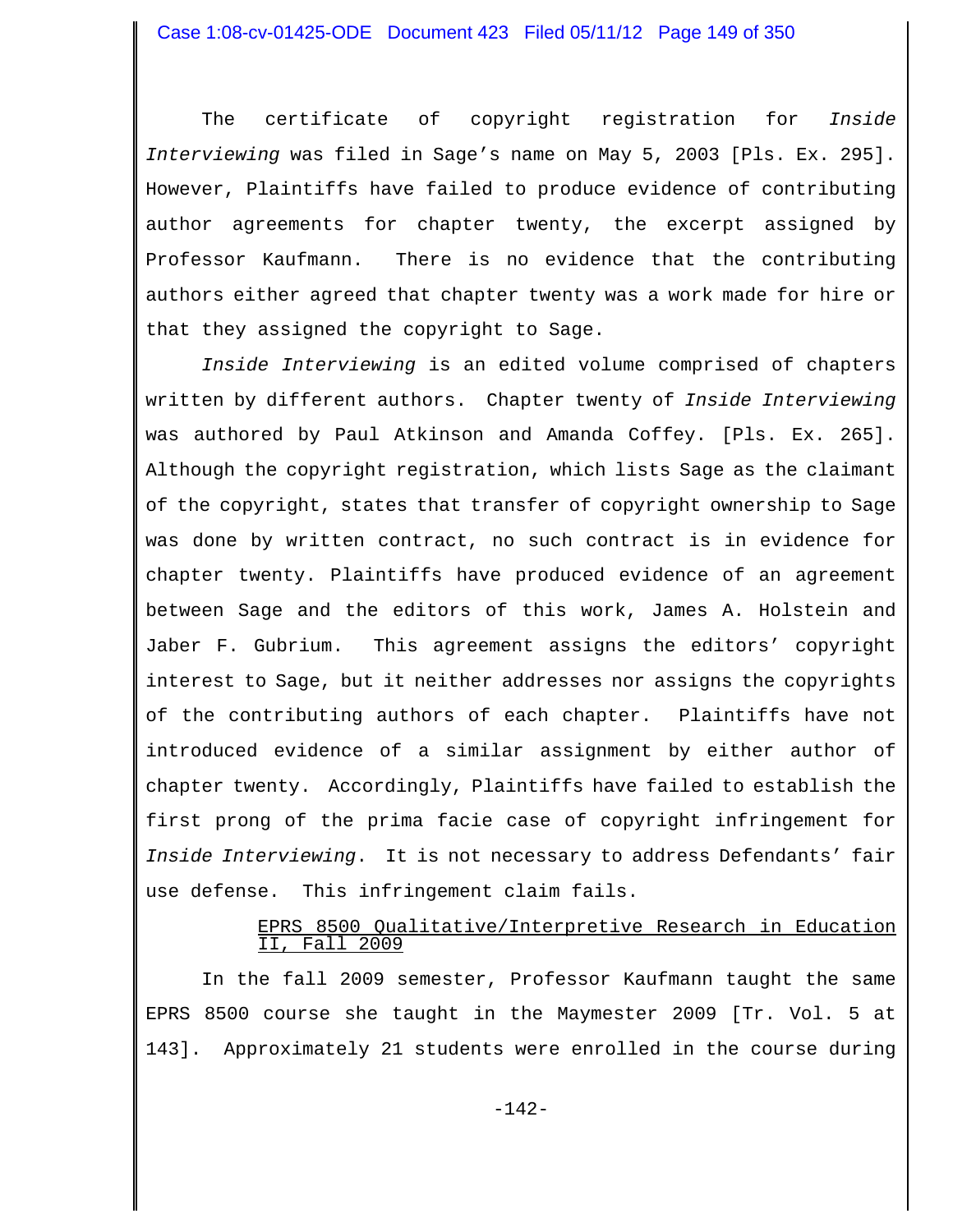the fall 2009 semester [Tr. Vol. 5 at 143]. As evidenced by the syllabus for this course and Professor Kaufmann's testimony, students were required to purchase three texts for the course, as well as complete several readings posted on ERES [Tr. Vol. 5 at 144-145; Pls. Ex. 518].

# 18. *The Craft of Inquiry: Theories, Methods, Evidence*

*The Craft of Inquiry* was first published by Oxford in 1998. It is a 176 page, eight chapter book authored by Robert R. Alford. It provides an overview of sociological methodology and the relationships between the various approaches [Pls. Ex. 372]. *The Craft of Inquiry* retails for \$32.95 [Jt. Ex. 5 at D-57]. The net sales revenue from the date of first publication through November 7, 2010 was \$86,325.00 [Pls. Ex. 357]. Licensed digital excerpts of the book were available through CCC in 2009 [Pls. Ex. 375]. From July 1, 2004 until December 1, 2010, *The Craft of Inquiry* earned \$12.36 in ECCS permissions revenue [Pls. Ex. 375].

Professor Kaufmann requested pages 21-31 of *The Craft of Inquiry*, the entirety of chapter two and 6.25% of the book, be uploaded to Georgia State's ERES system for distribution to the students in her fall 2009 course as required reading [Tr. Vol. 5 at 120-121]. Had permissions been paid via CCC for the digital distribution of this excerpt, Oxford would have earned less than  $$23.56$  in net revenue from permissions income.<sup>71</sup> The cost to students in the course would have been \$30.72.

 $71$ The amount earned would have been \$30.72, the amount charged by CCC, [Jt. Ex. 5 at D-57], less the \$3.00 service fee charged by CCC to users, less \$4.16 in fees charged by CCC to publishers, less royalties Oxford is obligated to pay the author.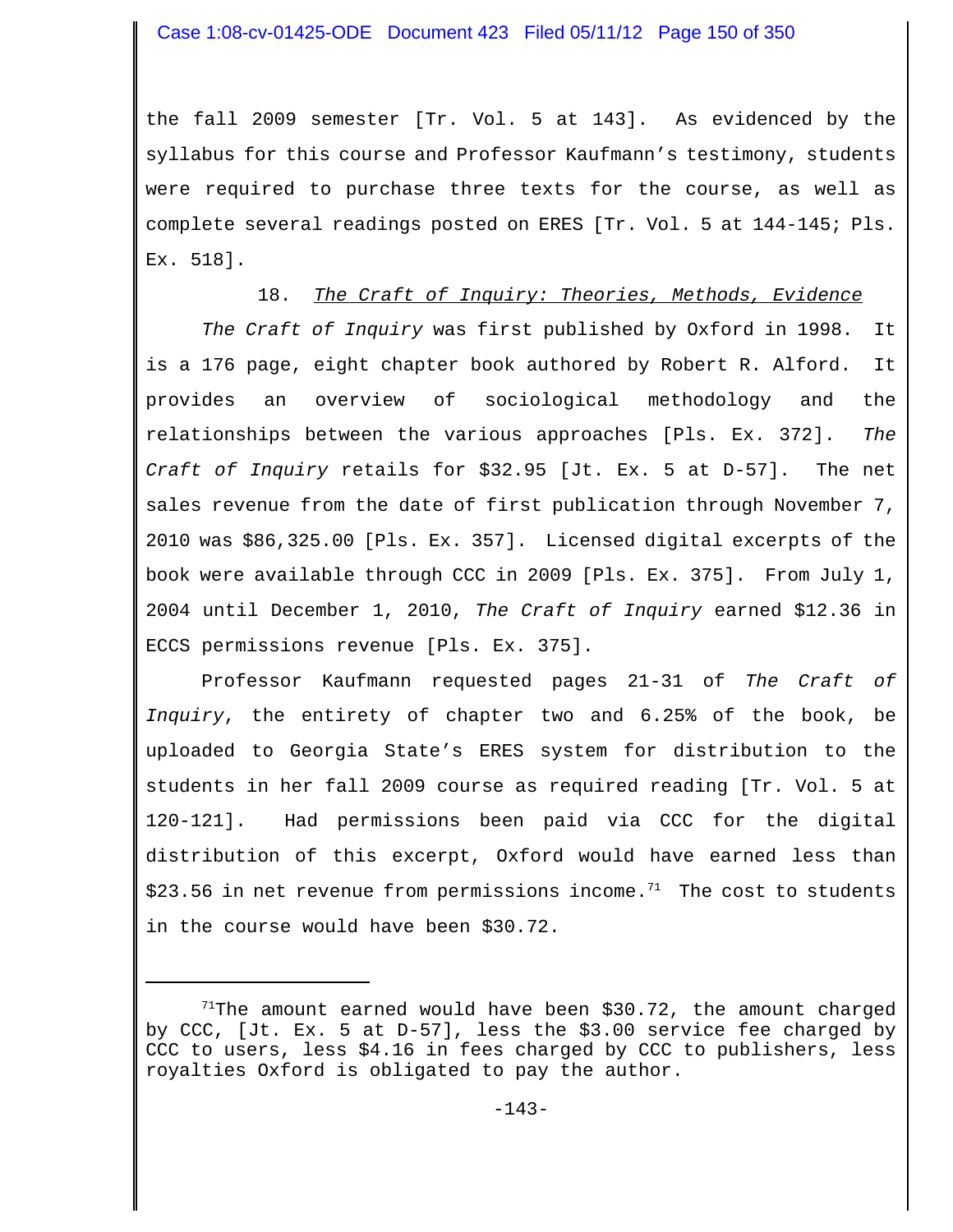# Prima Facie Case of Copyright Infringement

Defendants do not contest that Plaintiffs have established a prima facie case of copyright infringement for *The Craft of Inquiry* [Doc. 411 at 27]. Oxford owns a valid copyright in *The Craft of Inquiry* [Pls. Ex. 374]. The first prong of the prima facie case of copyright infringement is satisfied. A copy of an excerpt from *The Craft of Inquiry* was uploaded to Georgia State's ERES system, satisfying the second prong of the prima facie case of copyright infringement.

## The Fair Use Defense

As to the first element of fair use, an excerpt from *The Craft of Inquiry* was used by a nonprofit educational institution for the nonprofit, educational purposes of teaching and scholarship. Free copies were provided for the exclusive use of students in Professor Kaufmann's class. The first factor weighs strongly in favor of Defendants.

As to the second element of fair use, *The Craft of Inquiry* is a non-fiction work that provides an overview of sociological methodology. The presentation is informational in nature. The second factor weighs in favor of Defendants.

As to the third fair use factor, Professor Kaufmann uploaded one full chapter of an eight chapter book to ERES. Because the book contains less than ten chapters, a limit of 10% of the protected pages of the book applies. The excerpt copied was eleven pages, totaling 6.25% of the total work. This is a decidedly small amount. The third fair use factor weighs in favor of Defendants.

As to the fourth fair use factor, effect on the market, the Court first looks to whether Professor Kaufmann's use of *The Craft of*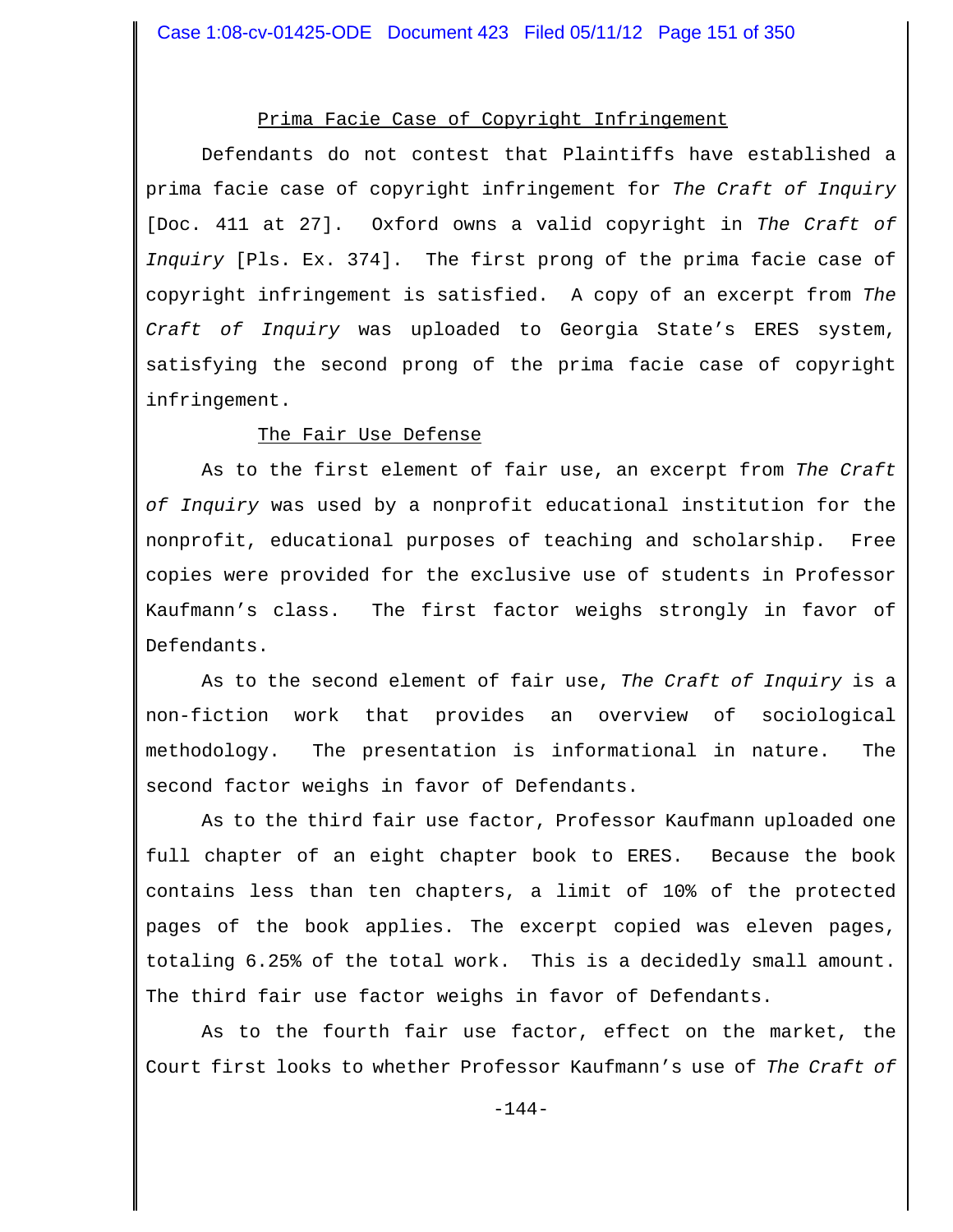*Inquiry* affected the market for purchasing the book as a whole. It is obvious that students would not pay \$32.95 for the entire book when only eleven pages were required reading for Professor Kaufmann's course. Neither would a professor require students to purchase the entire book in such an instance. Therefore, the Court rejects any argument that the use of the excerpt from *The Craft of Inquiry* had a negative effect on the market for purchase of the book itself.

Plaintiffs produced evidence demonstrating that there was a ready market for licensed digital excerpts of this work in 2009 through CCC. The unpaid use of the excerpt by Professor Kaufmann and her students caused very small, but actual, damage to the value of Oxford's copyright. In addition, widespread use of similar unlicensed excerpts could cause substantial harm. Oxford lost permissions income. Factor four strongly favors Plaintiffs.

After considering all four fair use factors and weighing them together, the Court finds that Defendants have met their burden of proving that Professor Kaufmann's use of *The Craft of Inquiry* was a fair use under the Copyright Act. Thus, this claim of copyright infringement fails.

# 19. *Approaches to Qualitative Research: A Reader on Theory and Practice*

*Approaches to Qualitative Research* was first published by Oxford in 2004 [Pls. Ex. 349]. It is a 564 page, 25 chapter volume edited by Sharlene Nagy Hesse-Biber and Patricia Leavy. The chapters provide a comprehensive overview and analysis of the theoretical underpinnings of qualitative research and applications for practice [Pls. Ex. 349]. *Approaches to Qualitative Research* retails for \$92.00 in hardcover and \$49.95 in paperback [Jt. Ex. 5 at D-58].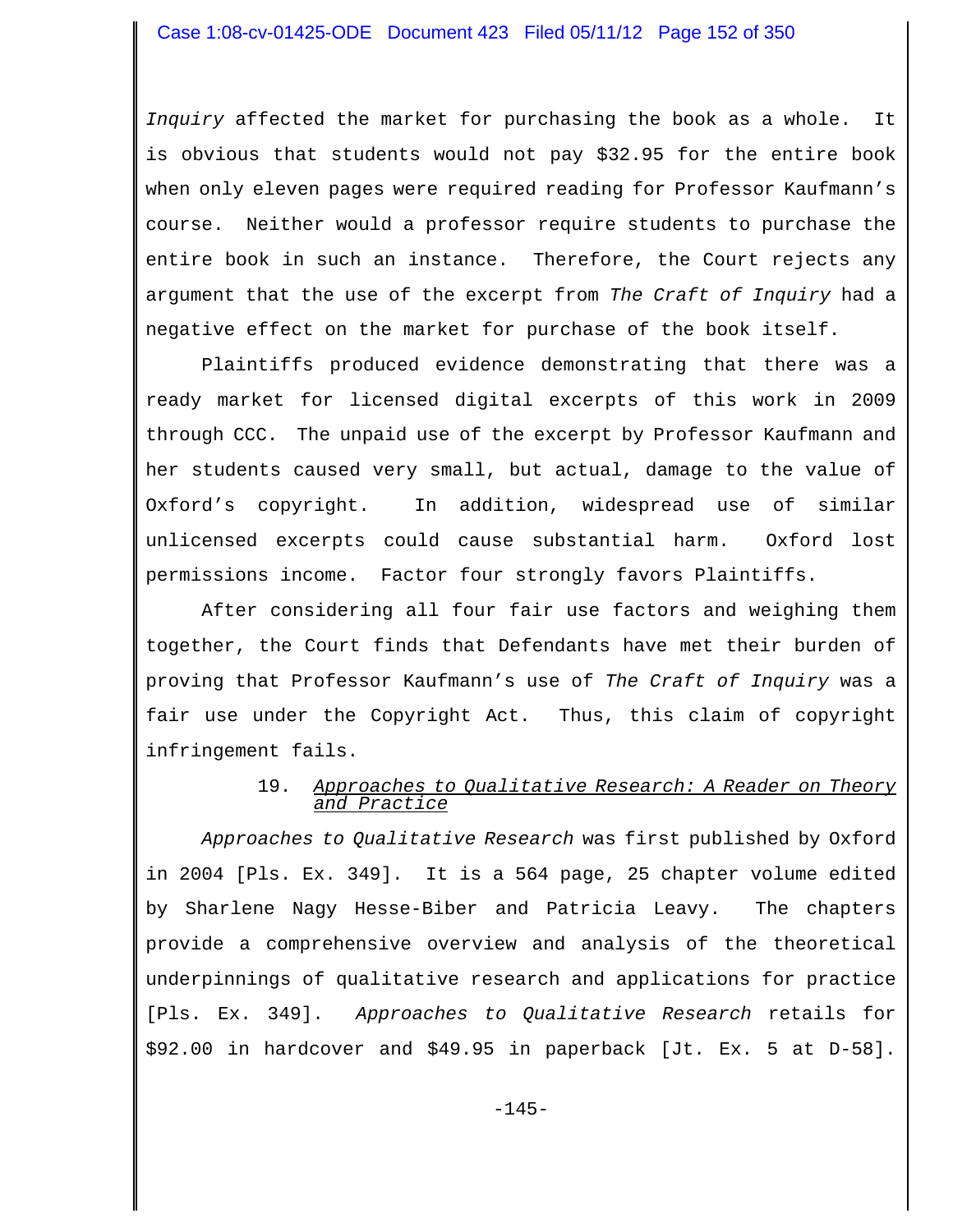There is no evidence in the record to show how much, if any, net sales revenue the book has earned. Licensed digital excerpts of the book were available through CCC in 2009 [Pls. Ex. 353]. From July 1, 2004 until December 1, 2010, *Approaches to Qualitative Research* earned \$172.59 in ECCS permissions revenue [Pls. Ex. 353].

Professor Kaufmann requested pages 447-472, the entirety of chapter 21, of *Approaches to Qualitative Research* be uploaded to Georgia State's ERES system for distribution to the students in her EPRS 8500 fall 2009 course as required reading [Tr. Vol. 5 at 169- 170, Pls. Ex. 518]. Chapter 21, entitled "The Art and Politics of Interpretation," is authored by Norman Denzin and represents 4.61% of the total work [Pls. Ex. 349]. Had permissions been paid via CCC for the distribution of this excerpt, Oxford would have earned less than \$55.69 in net revenue from permissions income.<sup>72</sup> The cost to students in the course would have been \$68.52.

## Prima Facie Case of Copyright Infringement

Although the copyright registration for *Approaches to Qualitative Research* is not in evidence, Defendants do not object to the existence and validity of the copyright registration for *Approaches to Qualitative Research* [Doc. 411; Jt. Ex. 5 at D-58]. Additionally, Joint Exhibit 5 states that the copyright registration number for *Approaches to Qualitative Research* is TX 5-806-220 [Jt. Ex. 5 at D-58]. The Court finds that Oxford has satisfied the first prong of the prima facie case of copyright infringement for

 $72$ The amount earned would have been \$68.52, the amount charged by CCC, [Jt. Ex. 5 at D-58], less the \$3.00 service fee charged by CCC to users, less \$9.83 in fees charged by CCC to publishers, less royalties Oxford is obligated to pay the author.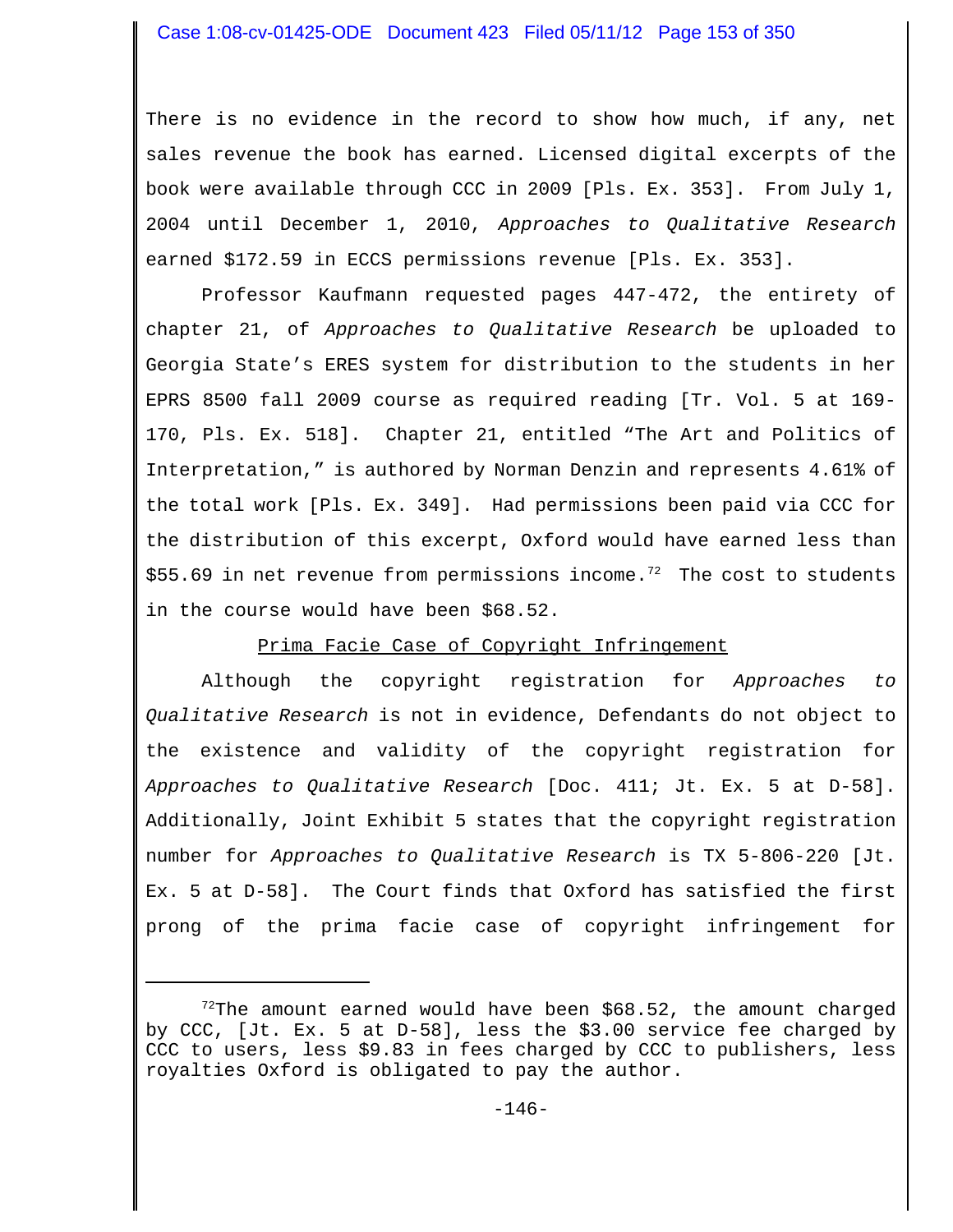*Approaches to Qualitative Research*. A copy of an excerpt from *Approaches to Qualitative Research* was uploaded to Georgia State's ERES system, satisfying the second prong of the prima facie case of copyright infringement.

#### The Fair Use Defense

As to the first element of fair use, an excerpt from *Approaches to Qualitative Research* was used by a nonprofit educational institution for the nonprofit, educational purposes of teaching and scholarship. Free copies were provided for the exclusive use of students in Professor Kaufmann's class. The first factor weighs strongly in favor of Defendants.

As to the second element of fair use, *Approaches to Qualitative Research* is a non-fiction work that provides an overview and analysis of qualitative research and applications for practice. The presentation is factual and informational. The second factor weighs in favor of Defendants.

As to the third fair use factor, Professor Kaufmann uploaded one full chapter of *Approaches to Qualitative Research* to ERES. Because the work contained more than ten chapters, Professor Kaufmann properly adhered to the one chapter limit; the amount copied was decidedly small. The third fair use factor weighs in favor of Defendants.

As to the fourth fair use factor, effect on the market, the Court first looks to whether Professor Kaufmann's use of *Approaches to Qualitative Research* affected the market for purchasing the book as a whole. Students would not pay \$49.95 for the entire book for which only 26 pages were required reading for Professor Kaufmann's course. Neither would a professor require students to purchase the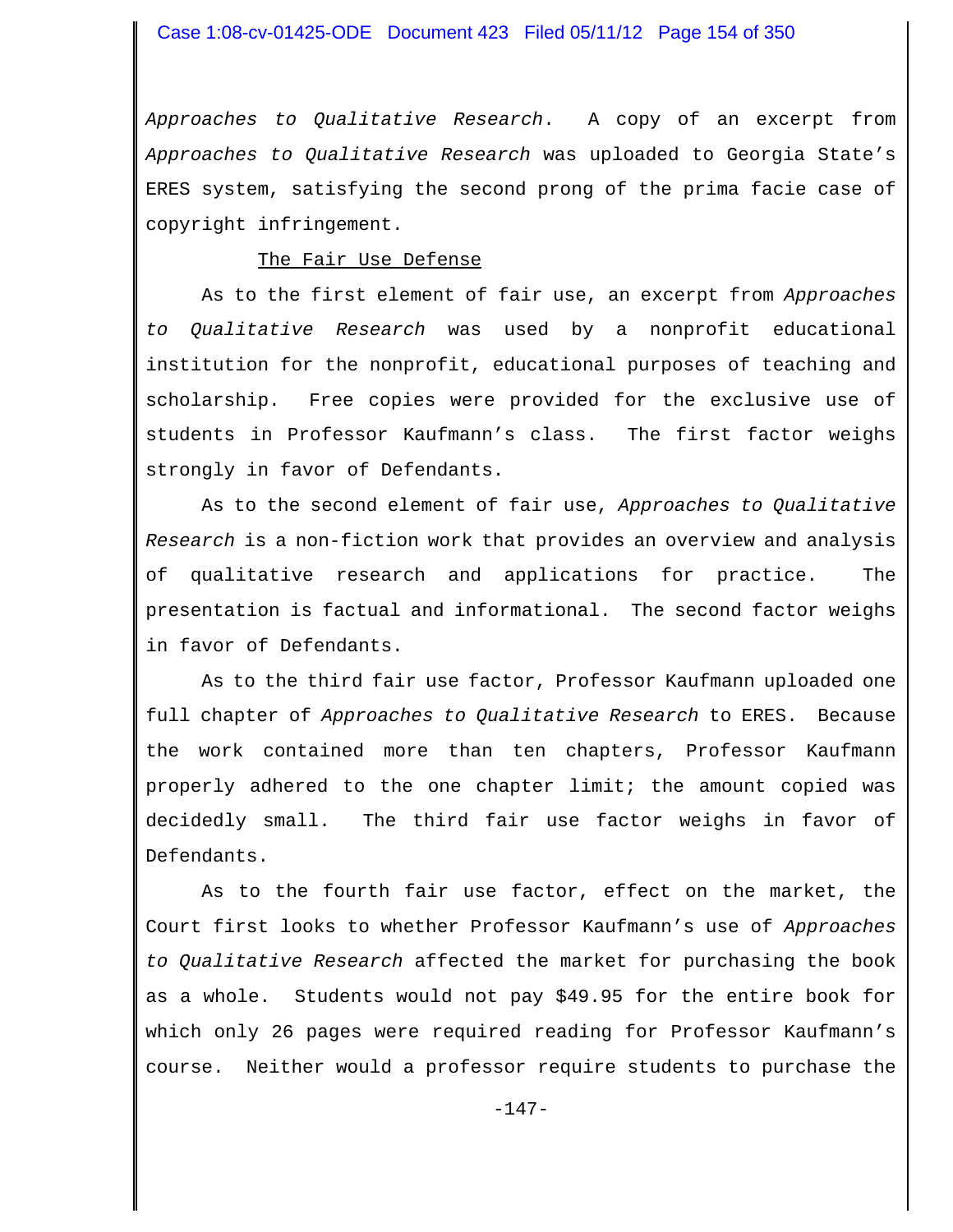entire book in such an instance. Therefore, the Court rejects any argument that the use of the excerpt from *Approaches to Qualitative Research* had a negative effect on the market for sale of the book itself.

Plaintiffs produced evidence demonstrating that there was a ready market for licensed digital excerpts of this work in 2009 through CCC. The unpaid use of the excerpt by Professor Kaufmann and her students caused very small, but actual, damage to the value of Oxford's copyright. In addition, widespread use of similar unlicensed excerpts could cause substantial harm. Oxford lost permissions income. Factor four strongly favors Plaintiffs.

 After considering all four fair use factors and weighing them together, the Court finds that Defendants have met their burden of proving that Professor Kaufmann's use of *Approaches to Qualitative Research* was a fair use under the Copyright Act. Thus, this claim of copyright infringement fails.

#### 20. *Handbook of Feminist Research: Theory and Praxis*

The *Handbook of Feminist Research* was first published by Sage in 2006 [Pls. Ex. 247]. It is a 767 page, 43 chapter volume edited by Sharlene Nagy Hesse-Biber that discusses feminist approaches to research methodology [Pls. Ex. 243]. The *Handbook of Feminist Research* retails for \$146.00 [Jt. Ex. 5 at D-59]. The book has earned net sales revenue in the amount of \$94,085.88 [Pls. Ex. 248]. There is no evidence in the record reflecting that the work was available for licensed digital excerpts through CCC in 2009. However, licensed digital excerpts of the book were available directly from Sage, and the book has earned \$938.46 in permissions revenue through Sage's in-house permissions program [Pls. Ex. 248].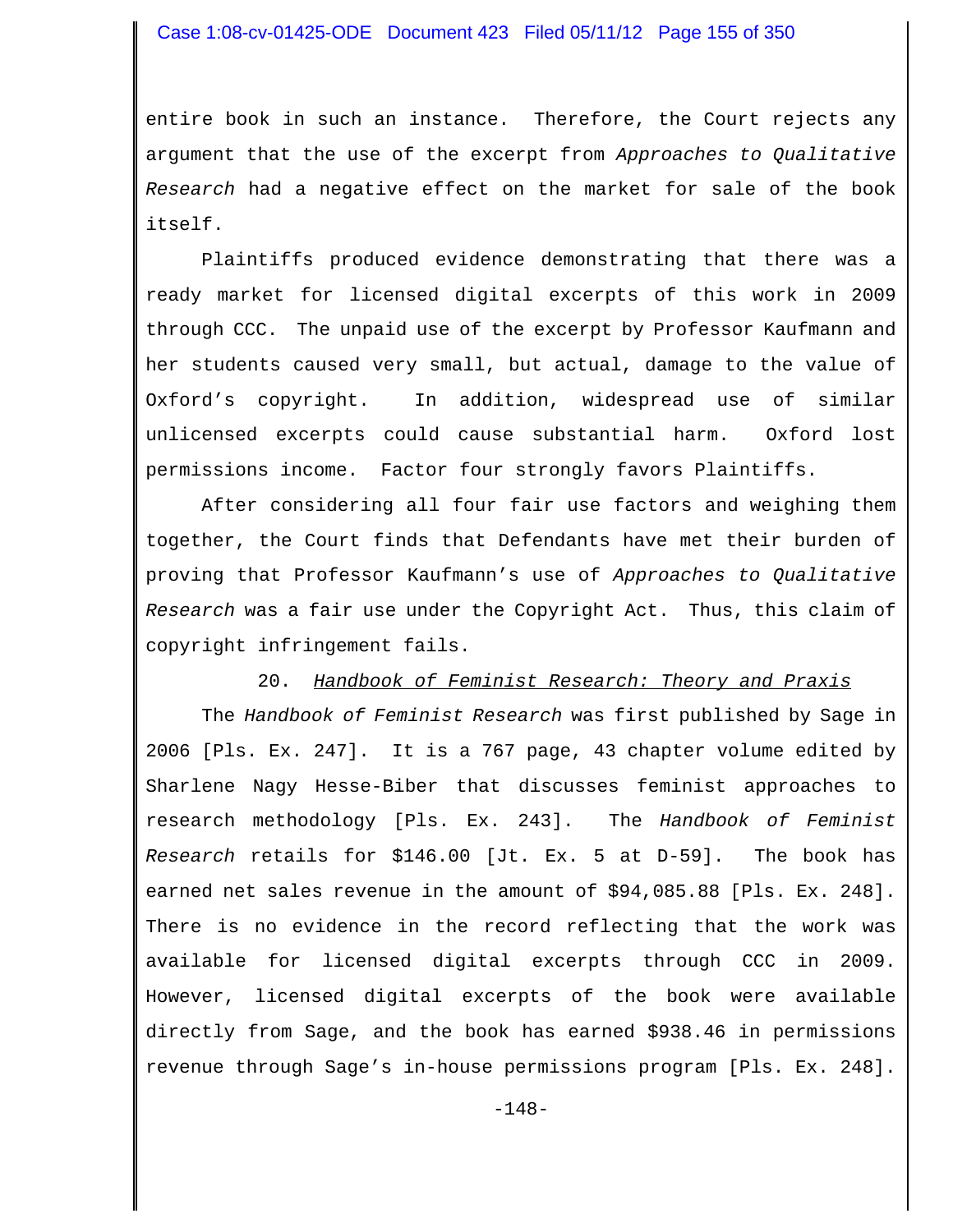Professor Kaufmann requested pages 71-106, 155-172, and 515-534 of the *Handbook of Feminist Research*, the entirety of chapters four, eight, and twenty six, be uploaded to Georgia State's ERES system for distribution to the students in her EPRS 8500 fall 2009 course as required reading [Tr. Vol. 5 at 156-165; Pls. Ex. 518]. The excerpts were three full chapters: "Postmodern, Poststructural, and Critical Theories" by Susanne Gannon and Bronwyn Davies, "Toward Understandings of Feminist Ethnography" by Wanda S. Pillow and Cris Mayo, and "Feminist Research Ethics" by Judith Preissle [Pls. Ex. 243].

#### Prima Facie Case of Copyright Infringement

Defendants do not contest that Plaintiffs have established a prima facie case of copyright infringement for pages 155-172 and 515- 534 (chapters eight and twenty six) of the *Handbook of Feminist Research* [Doc. 411 at 27]. Ms. Hesse-Biber's contract with Sage provides that the material contributed by her for the book shall be considered a work made for hire [Pls. Ex. 244]. Contributing author agreements state that the chapters which consist of pages 155-172 and 515-534 are works made for hire for Sage [Pls. Exs. 244, 245, 246, 247]. The copyright is registered in Sage's name*.* Plaintiffs have satisfied the first prong of the prima facie case of copyright infringement. Copies of the two excerpts were uploaded to Georgia State's ERES system, satisfying the second prong of the prima facie case of copyright infringement. Thus, Plaintiffs' claim for copyright infringement for pages 155-172 and 515-534 of the *Handbook of Feminist Research* may proceed.

As to pages 71-106, however, Plaintiffs have failed to produce evidence of contributing author agreements for chapter four of the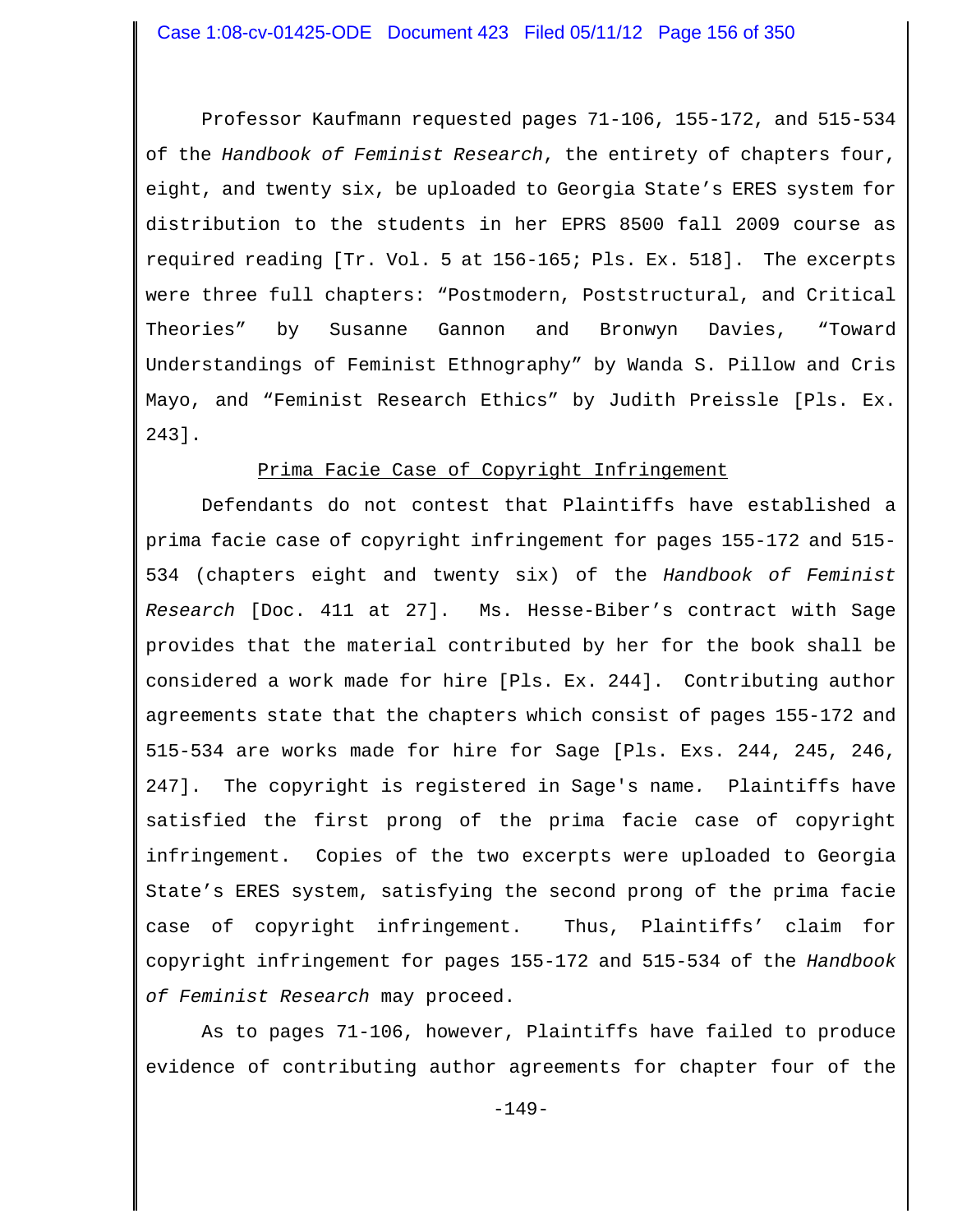*Handbook of Feminist Research* to Sage. There is no evidence that the contributing authors of chapter four either agreed that the chapter was a work made for hire or that they agreed to assign the copyright to Sage.

The *Handbook of Feminist Research* is an edited volume comprised of chapters written by different authors. Chapter four of the book was authored by Susanne Gannon and Bronwyn Davies [Pls. Ex. 243]. Absent an agreement with Sage stating that the chapter was a work made for hire, copyright for the chapter vested in authors Gannon and Davies. There are no agreements between Gannon or Davies and Sage assigning their copyright interests in the chapter to Sage [Pls. Ex. 259]. As discussed in the analysis of the prima facie case for *Inside Interviewing* above, Plaintiffs have therefore failed to establish the first prong of the prima facie case of copyright infringement for Professor Kaufmann's use of pages 71-106 of *The Handbook of Feminist Research* in her fall 2009 semester EPRS 8500 course. The infringement claim for pages 71-106 of the *Handbook of Feminist Research* fails.

#### The Fair Use Defense

The following fair use analysis is with regard to Professor Kaufmann's use only of pages 155-172 and 515-534 of the *Handbook of Feminist Research* in her fall 2009 EPRS 8500 course.

As to the first element of fair use, an excerpt from the *Handbook of Feminist Research* was used by a nonprofit educational institution for the nonprofit, educational purposes of teaching and scholarship. Free copies were provided for the exclusive use of students in Professor Kaufmann's class. The first factor weighs strongly in favor of Defendants.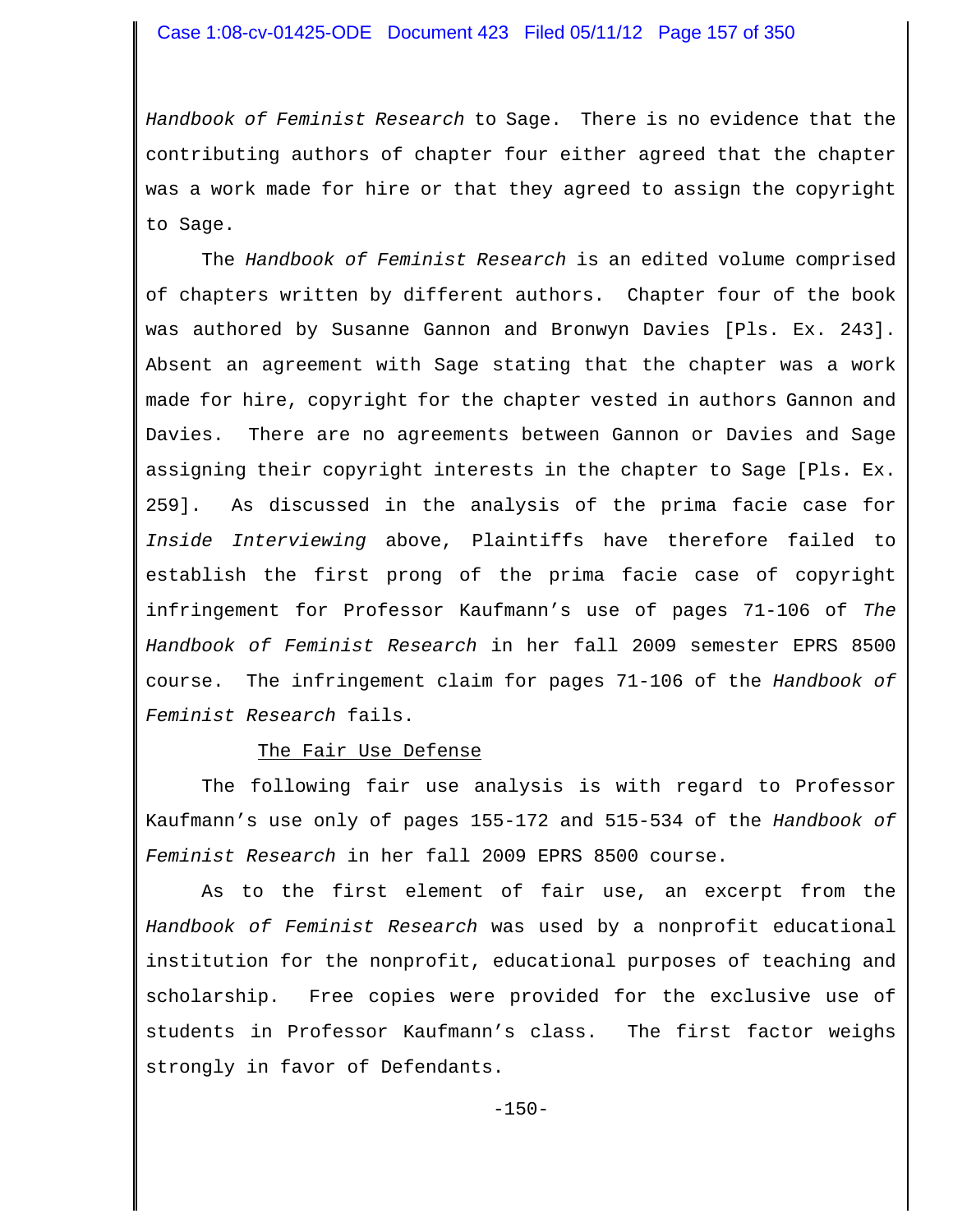As to the second element of fair use, the *Handbook of Feminist Research* is a non-fiction work that presents feminist approaches to research methodology. The presentation is informational in nature. The second factor favors Defendants.

As to the third fair use factor, Professor Kaufmann uploaded two protected chapters of the *Handbook of Feminist Research* to ERES. Together, they comprised 4.95% of the protected pages in the book. Because the work contained more than ten chapters, the one chapter limit applies; the two chapter amount copied was not decidedly small. The third fair use factor weighs in favor of Plaintiffs.

As to the fourth fair use factor, effect on the market, the Court first looks to whether Professor Kaufmann's use of the *Handbook of Feminist Research* affected the market for purchasing the book as a whole. The Court infers that students would not pay \$146.00 for the entire book when only 38 of 767 pages were required reading for Professor Kaufmann's course. Neither would a professor require students to purchase the entire book in such an instance. Therefore, the Court rejects any argument that the use of the excerpt from the *Handbook of Feminist Research* had a negative effect on the market for sale of the book itself.

Plaintiffs produced evidence demonstrating that there was a ready market for licensed digital excerpts of this work through Sage's in-house program in 2009. The unpaid use of the excerpt by Professor Kaufmann and her students caused very small, but actual, damage to the value of Sage's copyright. In addition, widespread use of similar unlicensed excerpts could cause substantial harm. Sage lost permissions income. Factor four strongly favors Plaintiffs.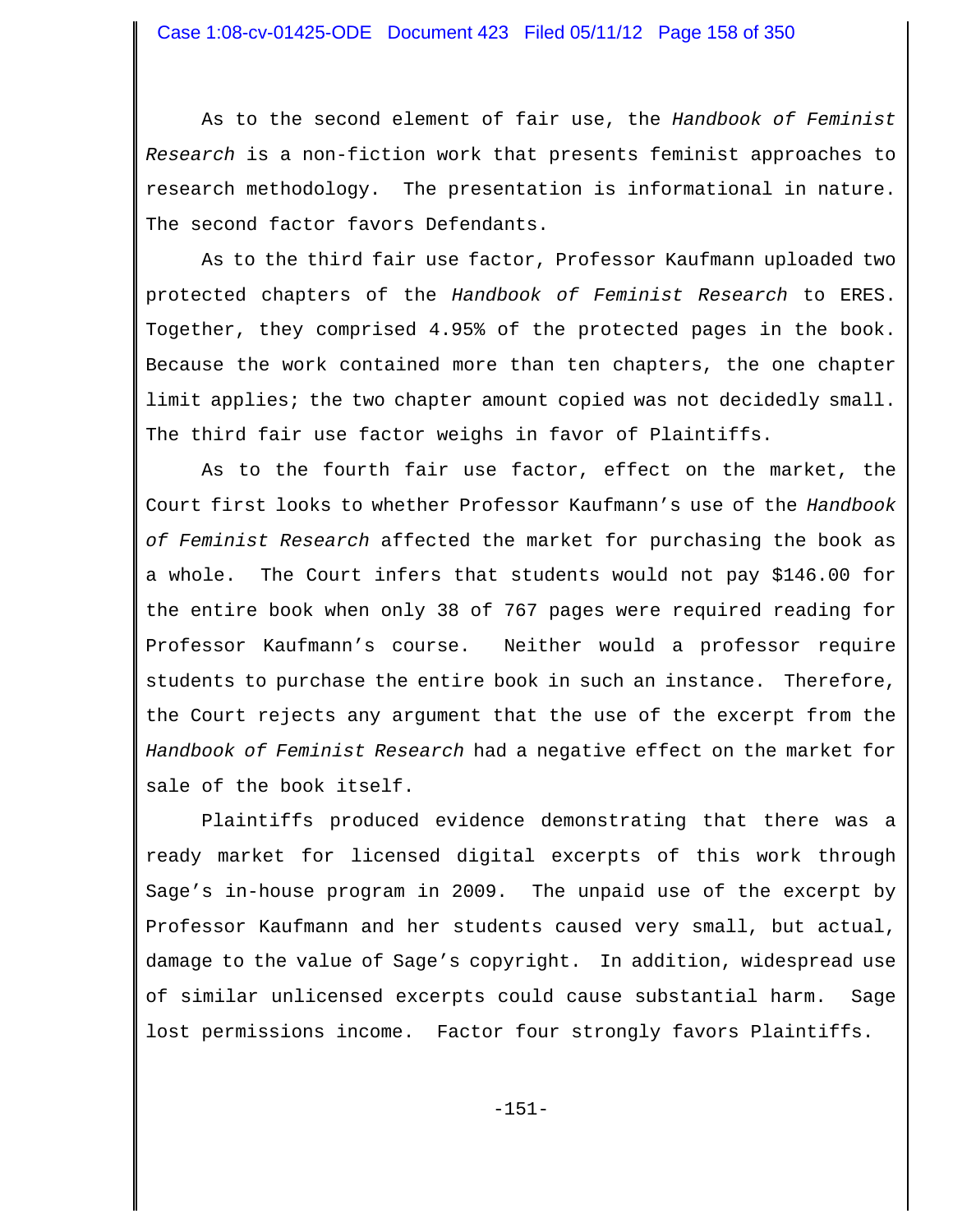A review of the fair use factors in this case shows that factor one strongly favors Defendants, factor two favors Defendants, factor three favors Plaintiffs, and factor four strongly favors Plaintiffs. The Court will therefore conduct an aggregate assessment of the factors to determine the outcome of the fair use defense.

Revisiting the factor four analysis, the Court finds that the initial analysis overstates the degree to which factor four favors Plaintiffs. The Court's reasoning is as follows. Since the book's publication in 2006, annual sales have been \$17,241.00 in 2006, \$44,153.45 in 2007, \$15,015.80 in 2008, \$12,052.55 in 2009, and \$5,623.08 in 2010 [Pls. Ex. 248]. During the same period of time Sage had in-house permissions income of \$116.29 in 2008, \$96.45 in 2009, and \$770.72 in 2010 [Pls. Ex. 248]. The record does not reflect any revenue earned through CCC. This evidence reflects that permissions earnings for this book have been small. The Court finds it is unlikely that permissions income from this book contributes appreciably to the value of Sage's copyright. Because permissions have been so modest, it is unlikely that there will be widespread, repetitive use in the future. This determination undercuts the strength of Plaintiffs' position on the factor four analysis.

After considering all four fair use factors and weighing them together, the Court finds that Defendants have met their burden of proving that Professor Kaufmann's use of the *Handbook of Feminist Research* was a fair use under the Copyright Act. Thus, this claim of copyright infringement fails.

21. *Handbook of Narrative Inquiry: Mapping a Methodology*

The *Handbook of Narrative Inquiry* was first published by Sage in 2007 [Pls. Ex. 258]. It is a 710 page, 24 chapter volume edited by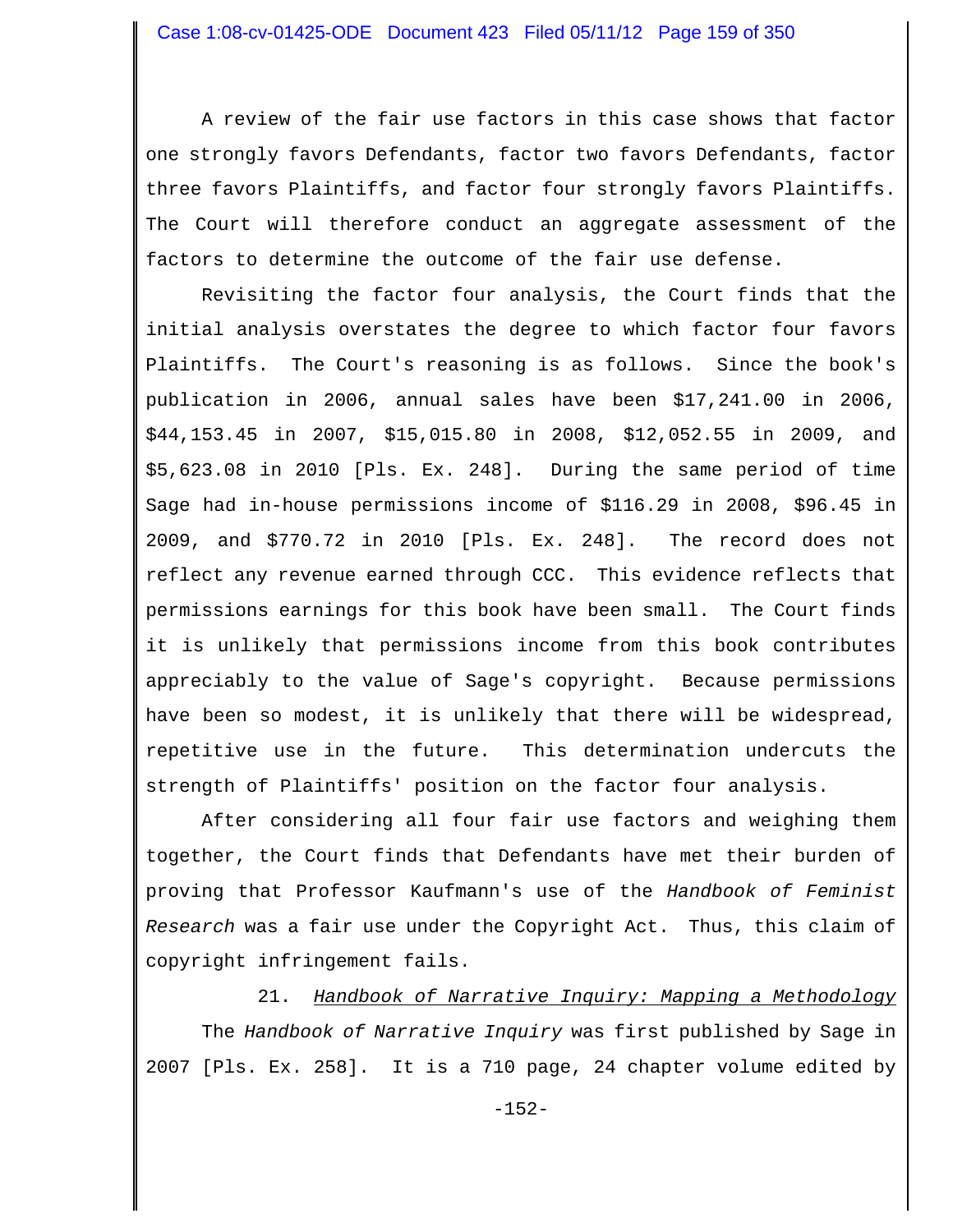D. Jean Clandinin [Pls. Ex. 258]. The chapters present an interdisciplinary overview of the methodology of narrative inquiry [Pls. Ex. 258]. The *Handbook of Narrative Inquiry* retails for \$146.00 [Jt. Ex. 5 at D-60]. It has earned \$131,515.66 in net sales revenue [Pls. Ex. 262]. Digital excerpts of the book were available for licensing through CCC in 2009 [Pls. Ex. 264]. From July 1, 2004 until December 1, 2010, the *Handbook of Narrative Inquiry* earned \$18.52 in ECCS permissions revenue [Pls. Ex. 264]. In addition, licensed excerpts of this work were available directly from Sage; the book has earned \$437.28 through Sage's in-house permissions program [Pls. Ex. 262].

Professor Kaufmann requested pages 35-75 of the *Handbook of Narrative Inquiry*, the entirety of chapter two, be uploaded to Georgia State's ERES system for distribution to the students in her EPRS 8500 fall semester 2009 course as required reading [Jt. Ex. 5 at C-9; Pls. Ex. 518]. The chapter is entitled "Mapping a Landscape of Narrative Inquiry: Borderland Spaces and Tensions" by D. Jean Clandinin and Jerry Rosiek. Had permissions fees been paid via CCC for the digital distribution of this excerpt, Sage would have earned less than \$102.46 in net revenue from permissions.<sup>73</sup> The cost to students in the course would have been \$123.54.

# Prima Facie Case of Copyright Infringement

Sage's contracts with the external editor and with the contributing authors establish that the book is made for hire. The

 $73$ The amount earned would have been \$123.54, the amount charged by CCC, [Jt. Ex. 5 at D-60], less the \$3.00 service fee charged by CCC to users, less \$18.08 in fees charged by CCC to publishers, less royalties Sage is obligated to pay the external editor.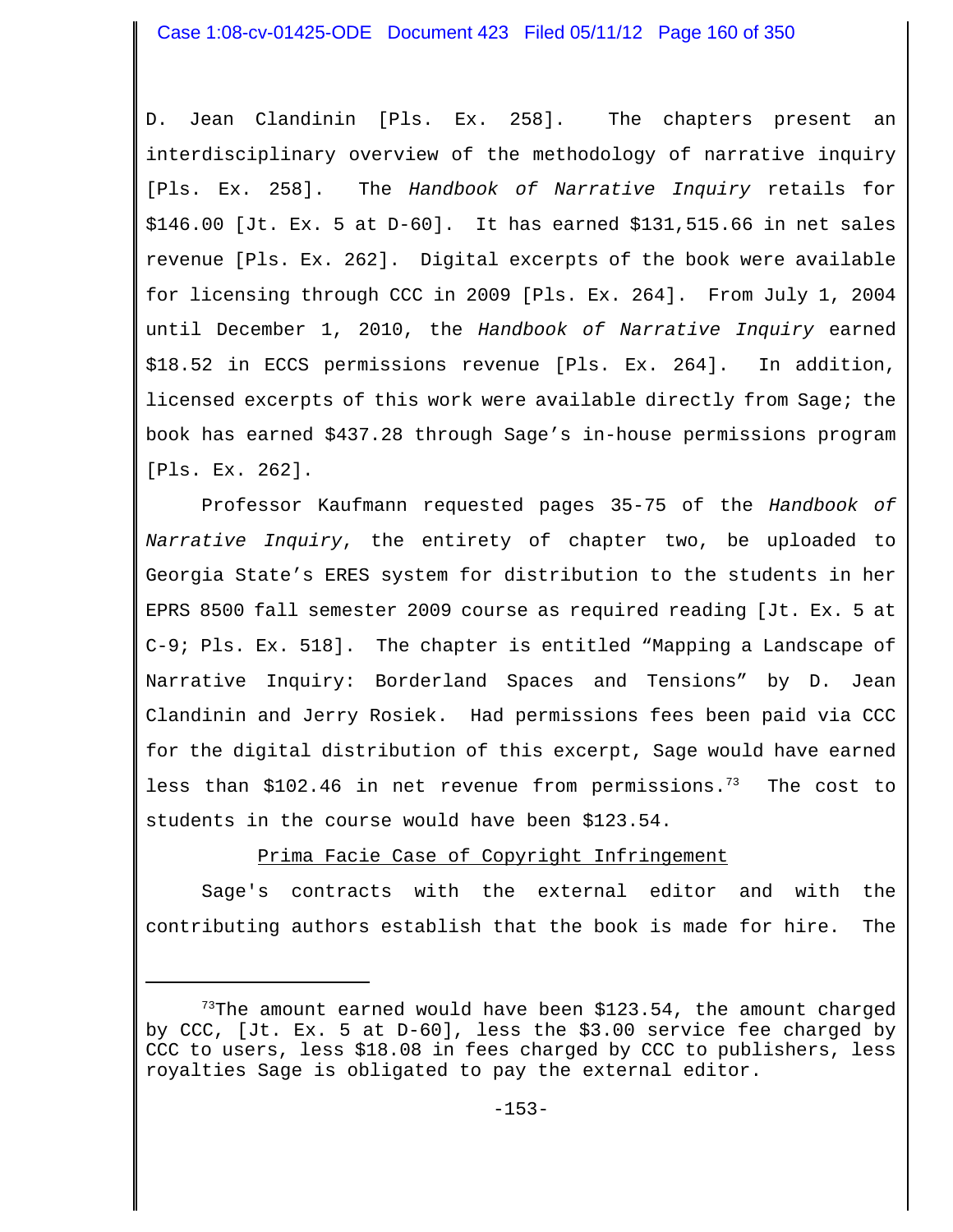certificate of registration, naming Sage as the copyright claimant, for the *Handbook of Narrative Inquiry* was filed by Sage on February 5, 2007 [Pls. Ex. 261]. Defendants contend that Plaintiffs have nonetheless failed to establish a prima facie case of copyright infringement because only one of the two co-authors of the chapter at issue has assigned his copyright interest to Sage. Defendants argue that all co-authors must assign their interest in the work to Sage for it to have ownership of the underlying copyright.

Chapter two of the *Handbook of Narrative Inquiry* was authored by D. Jean Clandinin and Jerry Rosiek [Pls. Ex. 258]. Plaintiffs have produced evidence of an author agreement between Sage and D. Jean Clandinin, assigning her copyright interest in the chapter to Sage [Pls. Ex. 259], but Plaintiffs have not introduced evidence of a similar assignment by author Rosiek. However, one joint author may properly license the copyright in a joint work to a third party. In Community for Creative Non-Violence v. Reid, 846 F.2d 1485 (D.C. Cir. 1988) (opinion by Judge Ruth Bader Ginsburg), aff'd, 490 U.S. 730 (1989), the Court held that "Joint authors co-owning copyright in a work 'are deemed to be tenants in common,' with 'each having an independent right to use or license the copyright, subject only to a duty to account to the other co-owner for any profits earned thereby.'" 846 F.2d at 1498 (quoting William Patry, LATMAN'S THE COPYRIGHT LAW 122 (6th ed. 1986)). Thus, author Clandinin's assignment of her interest in the chapter to Sage also conveyed to Sage the authorship rights of Rosiek, the co-contributor.

Thus, Sage owns a valid copyright in the *Handbook of Narrative Inquiry*, and the first prong of the prima facie case of copyright infringement is satisfied. A copy of an excerpt from the *Handbook of*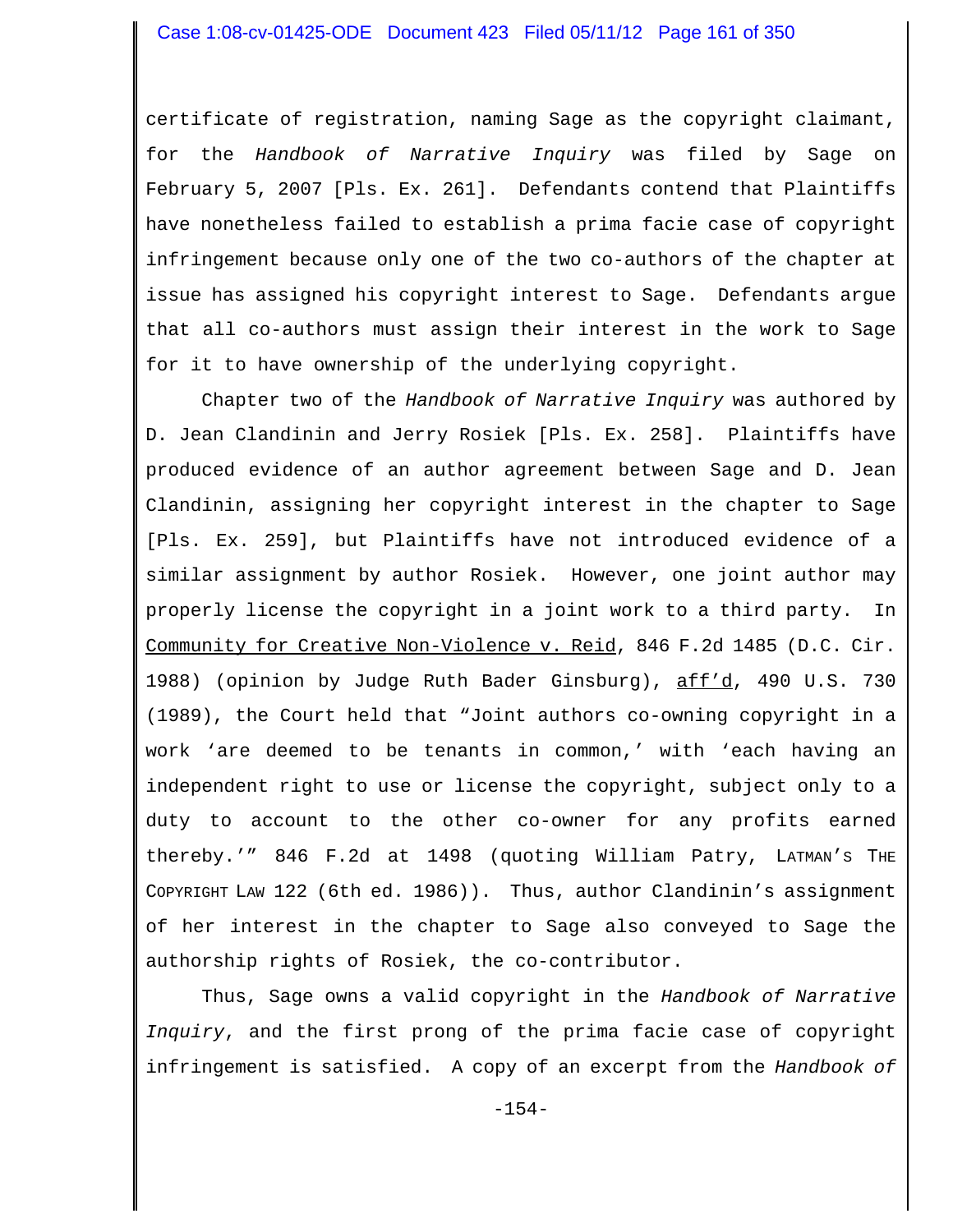## Case 1:08-cv-01425-ODE Document 423 Filed 05/11/12 Page 162 of 350

*Narrative Inquiry* was uploaded to Georgia State's ERES system, satisfying the second prong of the prima facie case of copyright infringement.

#### The Fair Use Defense

As to the first element of fair use, an excerpt from the *Handbook of Narrative Inquiry* was used by a nonprofit educational institution for the nonprofit, educational purposes of teaching and scholarship. Free copies were provided for the exclusive use of students in Professor Kaufmann's class. The first factor weighs strongly in favor of Defendants.

As to the second element of fair use, the *Handbook of Narrative Inquiry* is a non-fiction work that provides an overview of the methodology of narrative inquiry. It is factual in nature. The second factor favors Defendants.

As to the third fair use factor, Professor Kaufmann uploaded one full chapter of the *Handbook of Narrative Inquiry* to ERES. Because the work contained more than ten chapters, Professor Kaufmann properly adhered to the one chapter limit; the amount copied was decidedly small. The third fair use factor weighs in favor of Defendants.

As to the fourth fair use factor, effect on the market, the Court first looks to whether Professor Kaufmann's use of the *Handbook of Narrative Inquiry* affected the market for purchasing the book as a whole. The Court infers that students would not pay \$146.00 for the entire book when only 41 of 710 pages were required reading. Neither would a professor require students to purchase the entire book in such an instance. Therefore, the Court rejects any argument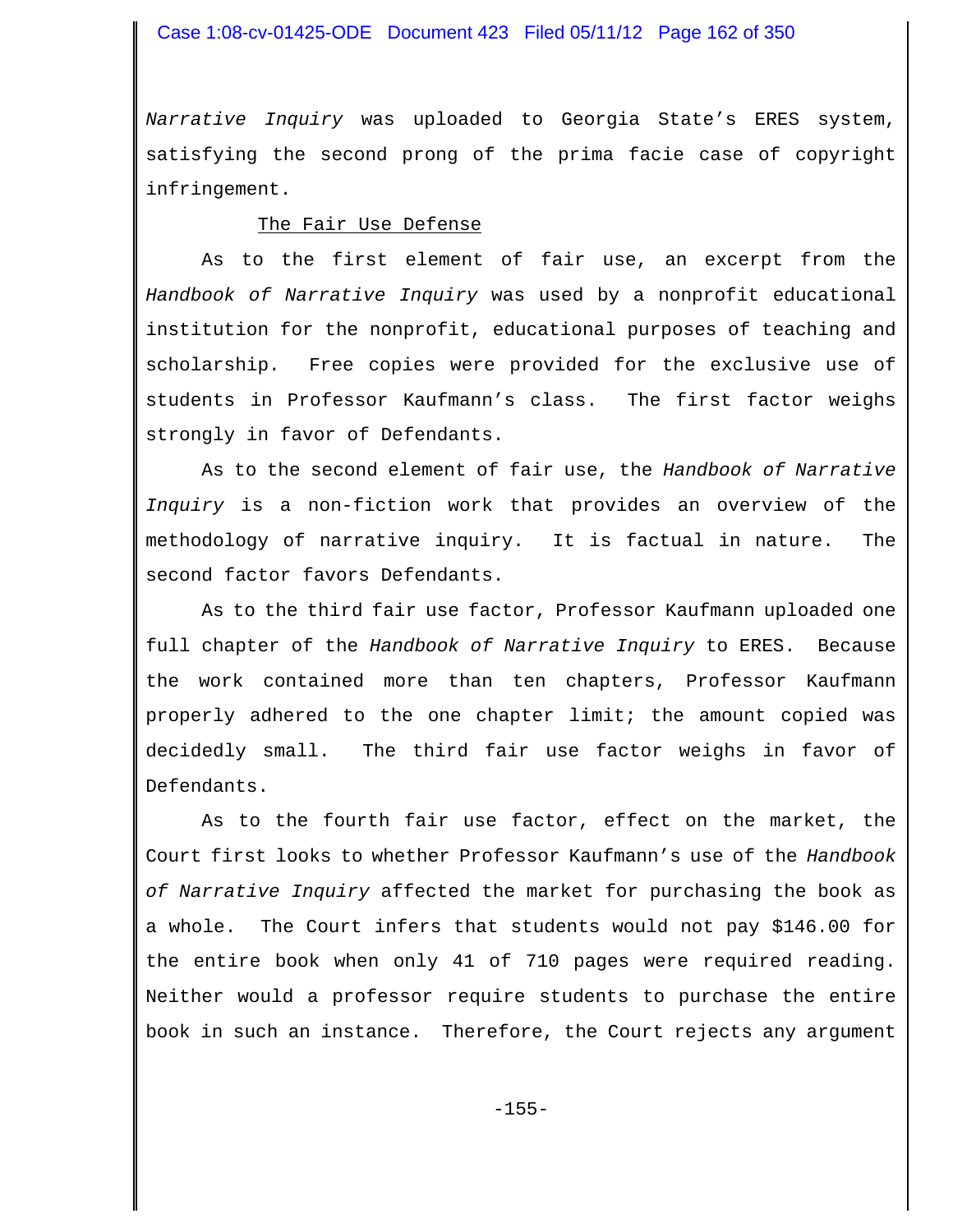that the use of the excerpt from the *Handbook of Narrative Inquiry* had a negative effect on the market for sale of the book itself.

Plaintiffs produced evidence demonstrating that there was a ready market for licensed digital excerpts of this work in 2009 through CCC and Sage's in-house program. The unpaid use of the excerpt by Professor Kaufmann and her students caused very small, but actual, damage to the value of Sage's copyright. In addition, widespread use of similar unlicensed excerpts could cause substantial harm. Sage lost permissions income. Factor four strongly favors Plaintiffs.

After considering all four fair use factors and weighing them together, the Court finds that Defendants have met their burden of proving that Professor Kaufmann's use of the *Handbook of Narrative Inquiry* was a fair use under the Copyright Act. This claim of copyright infringement fails.

## 22. *The Sage Handbook of Qualitative Research (Third Edition)*

*The Sage Handbook of Qualitative Research (Third Edition)* was first published by Sage in 2005. It is a 1,229 page, 44 chapter volume edited by Norman K. Denzin and Yvonna S. Lincoln. It contains research and analysis concerning the theory and practice of qualitative research [Pls. Ex. 267]. *The Sage Handbook of Qualitative Research (Third Edition)* retails for \$156.00 [Jt. Ex. 5 at D-61]. The book has earned \$1,327,804.06 in net sales revenue. Licensed digital excerpts of the book were available through CCC in 2009 [Pls. Ex. 358]. From July 1, 2004 until December 1, 2010, *The Sage Handbook of Qualitative Research (Third Edition)* earned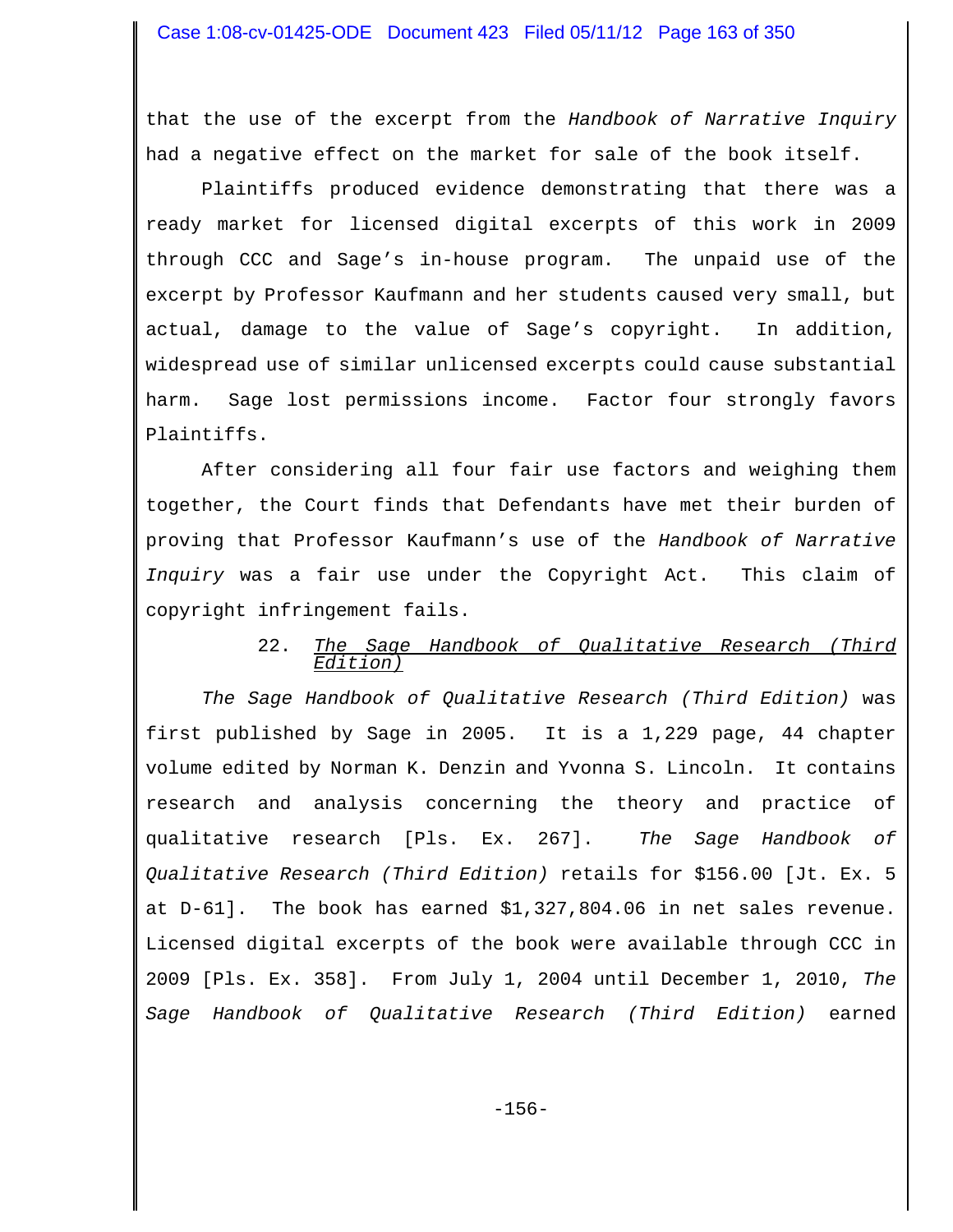\$1,131.86 in ECCS permissions revenue [Pls. Ex. 287].<sup>74</sup> In addition, licensed digital excerpts of this work were available directly from Sage; the book has earned  $$18,711.95^{75}$  through Sage's in-house permissions program [Pls. Ex. 283].

Professor Kaufmann requested pages 1-32, 109-138, 357-375, 443- 465, 547-557, 915-932, and 959-978 of *The Sage Handbook of Qualitative Research (Third Edition)*, the entirety of seven chapters, be uploaded to Georgia State's ERES system for distribution to the students in her EPRS 8500 fall 2009 course as required reading [Pls. Ex. 518; Tr. Vol. 5 at 145-152]. Together, these chapters represent 12.29% of the total work. Had permissions fees been paid via CCC for the digital distribution of this excerpt, Sage would have earned less than \$467.31 in net revenue from permissions.<sup>76</sup> The cost to students in the course would have been \$552.78.

Prima Facie Case of Copyright Infringement

Defendants do not contest that Plaintiffs have established a prima facie case of copyright infringement for *The Sage Handbook of Qualitative Research (Third Edition)* [Doc. 411 at 27]. A contract with the external editors grants Sage the exclusive right to publish

 $74$ This amount represents permissions income only for the third edition of this work. Plaintiffs asserted a higher amount, but that number aggregates the income from multiple editions of the work.

<sup>&</sup>lt;sup>75</sup>The amount of in-house permissions revenue asserted by Plaintiffs for this work is higher than the amount reported here. The Court was unable to verify the higher amount due to insufficient documentation and insufficient explanation of the documents provided at trial.

 $76$ The amount earned would have been \$552.78, the amount charged by CCC, [Jt. Ex. 5 at D-61], less the \$3.00 service fee charged by CCC to users, less \$82.47 in fees charged by CCC to publishers, less royalties Sage is obligated to pay the external editors.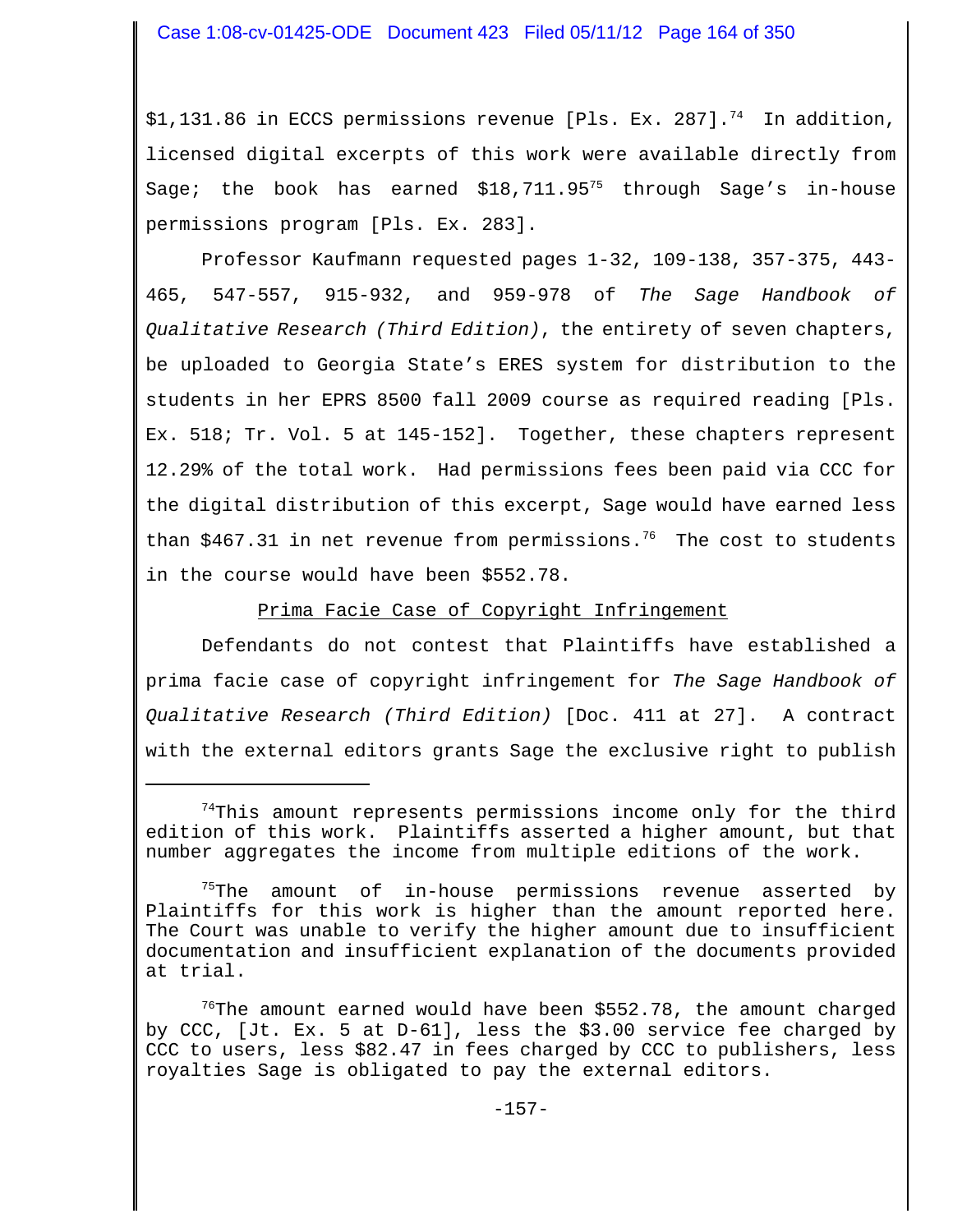the work. Contracts with the contributing authors establish that these contributions are made for hire. Sage has a valid copyright registration in its name, in *The Sage Handbook of Qualitative Research (Third Edition)* [Pls. Ex. 282], which satisfies the first prong of the prima facie case of copyright infringement. A copy of an excerpt from *The Sage Handbook of Qualitative Research (Third Edition)* was uploaded to Georgia State's ERES system, satisfying the second prong of the prima facie case of copyright infringement.

#### The Fair Use Defense

As to the first element of fair use, an excerpt from *The Sage Handbook of Qualitative Research (Third Edition)* was used by a nonprofit educational institution for the nonprofit, educational purposes of teaching and scholarship. Free copies were provided for the exclusive use of students in Professor Kaufmann's class. The first factor weighs strongly in favor of Defendants.

As to the second element of fair use, *The Sage Handbook of Qualitative Research (Third Edition)* is a non-fiction work that analyzes the theory and practice of qualitative research. The presentation is informational in nature. The second factor favors Defendants.

As to the third fair use factor, Professor Kaufmann uploaded seven full chapters and 151 pages of *The Sage Handbook of Qualitative Research (Third Edition)* to ERES. Because the work contained more than ten chapters, a one chapter limit applies; the amount copied was not decidedly small. The third fair use factor weighs in favor of Plaintiffs.

As to the fourth fair use factor, effect on the market, the Court first looks to whether Professor Kaufmann's use of *The Sage*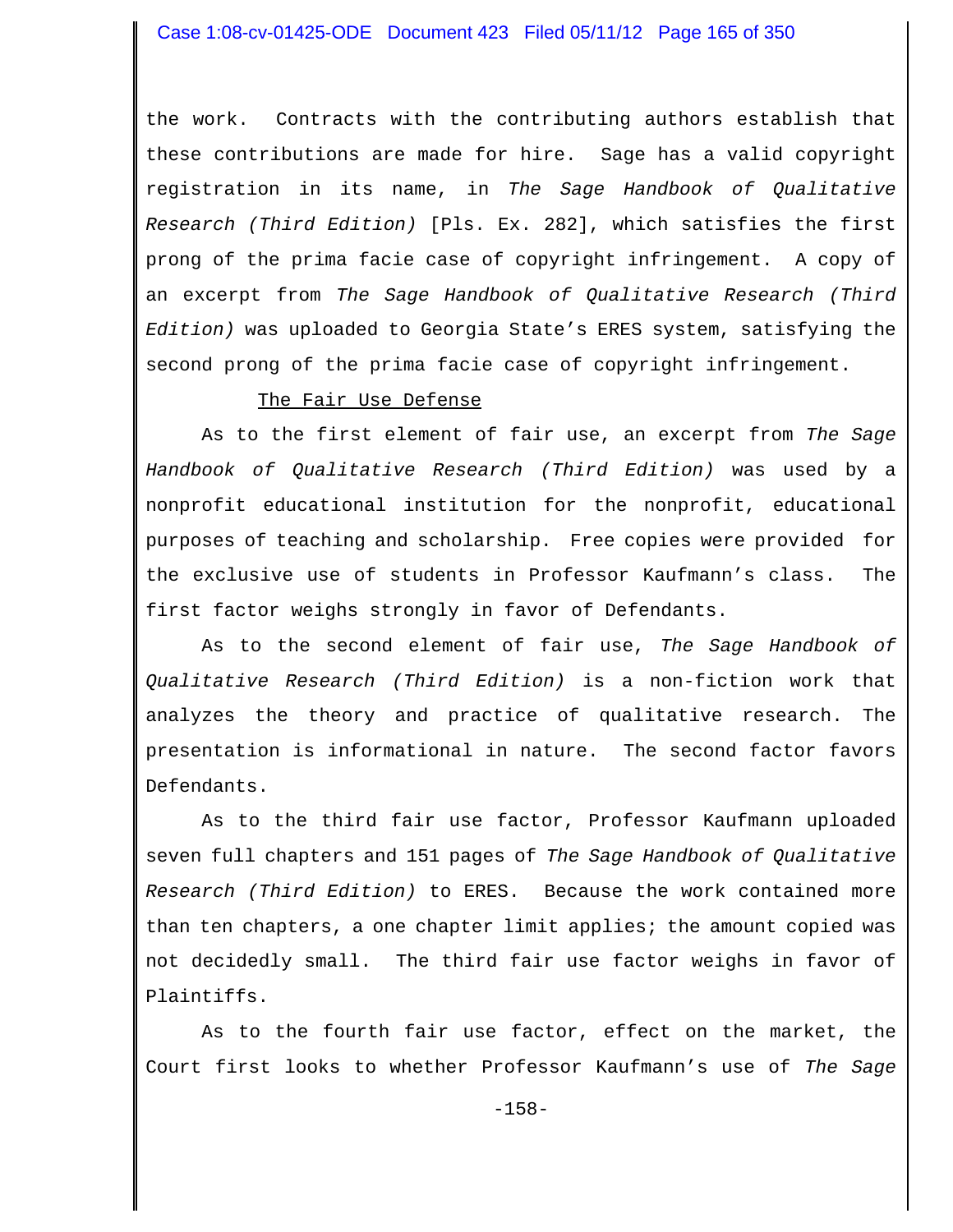*Handbook of Qualitative Research (Third Edition)* affected the market for purchasing the book as a whole. The Court infers that students would not pay \$156.00 for the entire book when only 12.29% of the book was assigned as required reading. Neither would a professor require students to purchase the entire book in such an instance. Therefore, the Court rejects any argument that the use of the excerpt from *The Sage Handbook of Qualitative Research (Third Edition)* had a negative effect on the market for purchase of the book itself.

Plaintiffs produced evidence demonstrating that there was a ready market for licensed digital excerpts of this work in 2009 through CCC and through Sage. The unpaid use of the excerpt by Professor Kaufmann and her students caused very small, but actual, damage to the value of Sage's copyright. In addition, widespread use of similar unlicensed excerpts could cause substantial harm. Sage lost permissions income. Factor four strongly favors Plaintiffs.

A review of the fair use factors in this case shows that factor one strongly favors Defendants, factor two factors Defendants, factor three favors Plaintiffs, and factor four strongly favors Plaintiffs. The Court will therefore conduct a further analysis of the evidence in the record to determine the outcome of the fair use defense.

First, revisiting the factor three analysis, the Court finds that Professor Kaufmann's unlicensed use of seven chapters of *The Sage Handbook of Qualitative Research (Third Edition)* dramatically exceeds the permitted one chapter limit, favoring an adjustment of the factor three analysis in Plaintiffs' favor.

Second, the Court also finds that upon revisiting the factor four analysis, an adjustment favoring Plaintiffs' position is warranted. The Court's reasoning is as follows. The evidence shows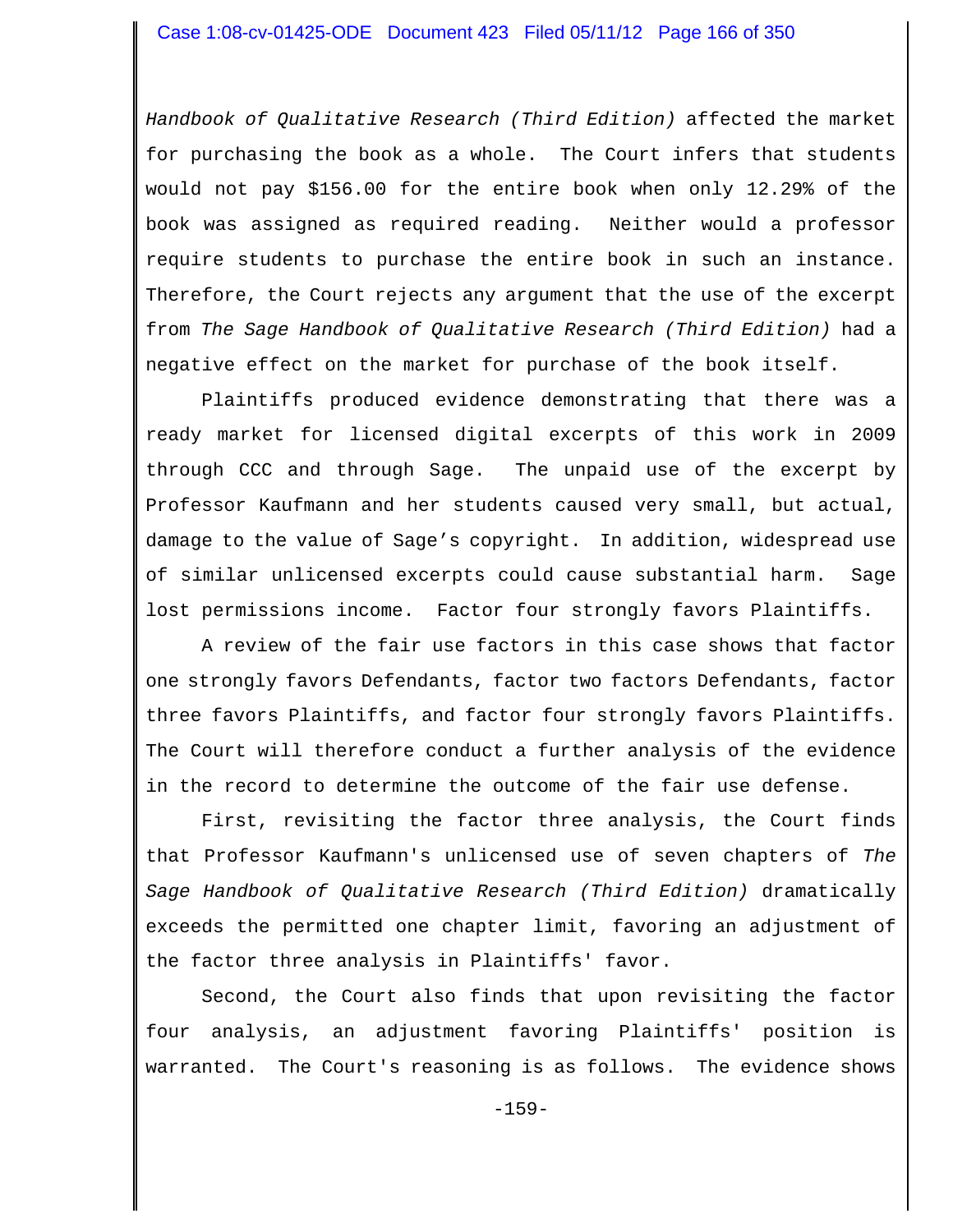that in 2008 colleges and universities paid \$3,630.59 to Sage for excerpts from this book; in 2009 the amount was \$11,125.91. In addition, the book earned \$3,174.20 in fees from CCC's ECCS and APS programs from 2004 to 2010. The original version of *The Sage Handbook of Qualitative Research* was published in 1994; a second edition was published in 2000; the third edition, at issue here, was published in 2005. With respect the third edition, the documentary evidence [Pls. Ex. 283] shows that book sales began with revenues of \$379,940.00 in 2005, with the sales amount going down each year thereafter. In 2009, book sales brought in revenues of \$153,234.95. But permissions revenue to Sage's in-house program jumped from \$3,630.59 in 2008 to \$11,125.91 in 2009.

The same pattern can be seen with respect to the second edition of the handbook; sales of the books reduce over time, as the time approaches for the new edition. However, at the same time book sales go down, permissions sales go up. With respect to the second edition of the book, book sales brought in \$311,125.03 in 2000, the year of publication, and in 2004, brought in sales revenues of \$197,120.59. In 2005, as the third edition came out, book sales of the second edition declined to \$9,984.18. But permissions sales continued, rising to \$10,150.49 in 2007. In 2009, when the second edition was no longer available, in-house permissions sales for the second edition were \$3,814.52.

From this data, the Court finds that permissions, particularly Sage's in-house permissions, are an important part of the value of the copyright for *The Sage Handbook of Qualitative Research* series. Also, because there is a substantial demand for excerpts, there is a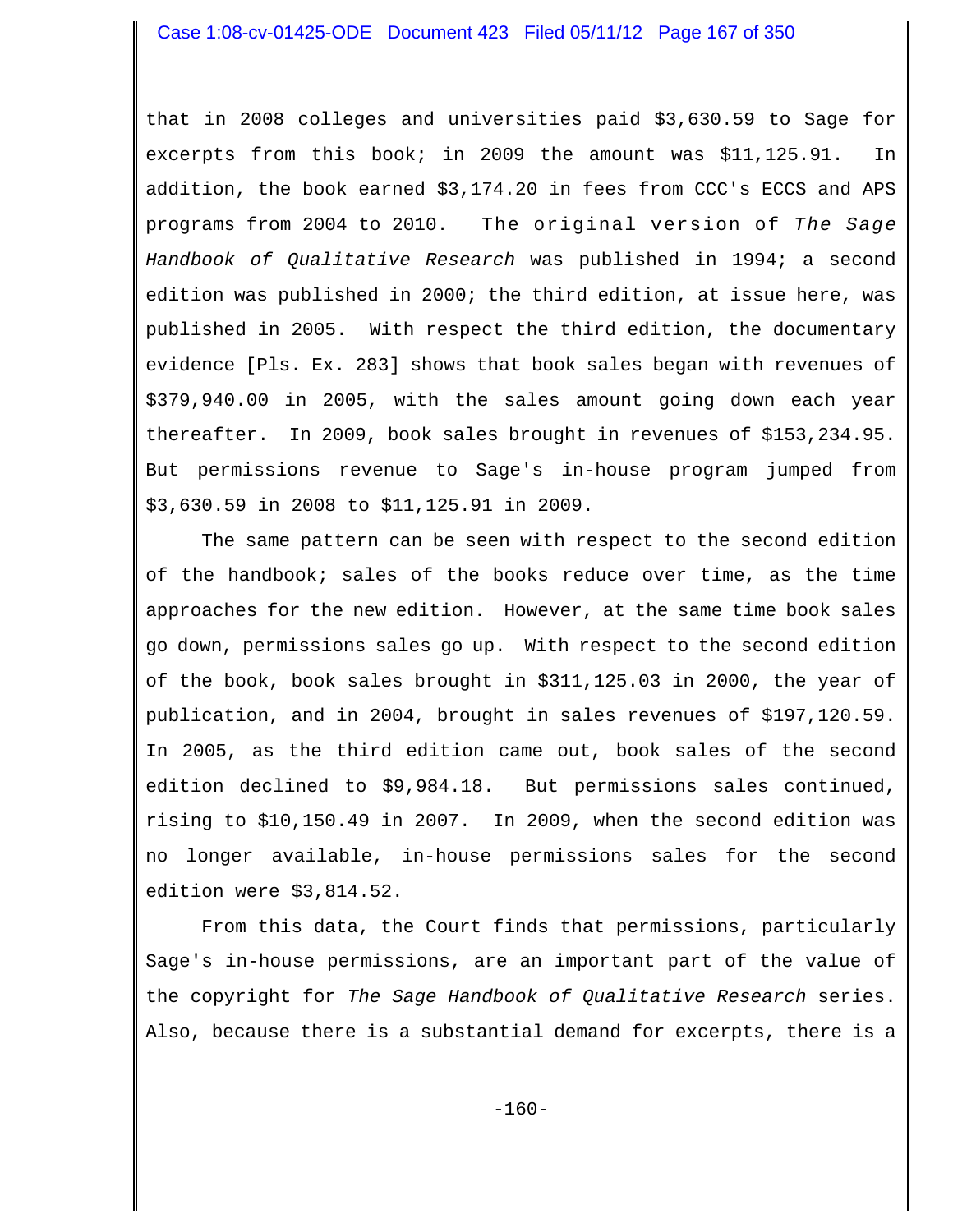greater risk for repetitive unpaid use. This determination strengthens the factor four analysis in Plaintiffs' favor.

After considering the foregoing, the Court finds that the overall four factor fair use analysis favors Plaintiffs' position. Accordingly, the Court finds that Defendants have not met their burden of proving that Professor Kaufmann's use of *The Sage Handbook of Qualitative Research (Third Edition)* was a fair use under the Copyright Act. Thus, this claim of copyright infringement succeeds.

#### 23. *The Sage Handbook of Qualitative Research (Second Edition)*77

*The Sage Handbook of Qualitative Research (Second Edition)* was first published by Sage in 2000 [Pls. Ex. 265]. It is a 1,142 page, 36 chapter volume edited by Norman K. Denzin and Yvonna S. Lincoln. The chapters analyze the theory and practice of qualitative research [Pls. Ex. 265; Jt. Ex. 5 at D-14]. *The Sage Handbook of Qualitative Research (Second Edition)* has a retail price of \$175.00. It is out of print [Jt. Ex. 5 at D-14], but copies of the book are available at an extra charge. The book has earned \$1,300,053.54 in net sales revenue [Pls. Ex. 283]. Licensed digital excerpts of the book were available through CCC in 2009 [Pls. Ex. 286]. From July 1, 2004 until December 1, 2010, *The Sage Handbook of Qualitative Research (Second Edition)* earned \$6,324.61 in ECCS permissions revenue [Pls. Ex. 286].<sup>78</sup> In addition, licensed excerpts of this work are available

 $^{77}$ In the initial March 15, 2011 filing of alleged infringements, Plaintiffs did not include this excerpt for Professor Kaufmann's fall 2009 semester EPRS 8500 course. However, as discussed above, the Court will nevertheless analyze this excerpt.

 $78$ These amounts represents permissions income only for the second edition of this work. Plaintiffs asserted a higher amount, but that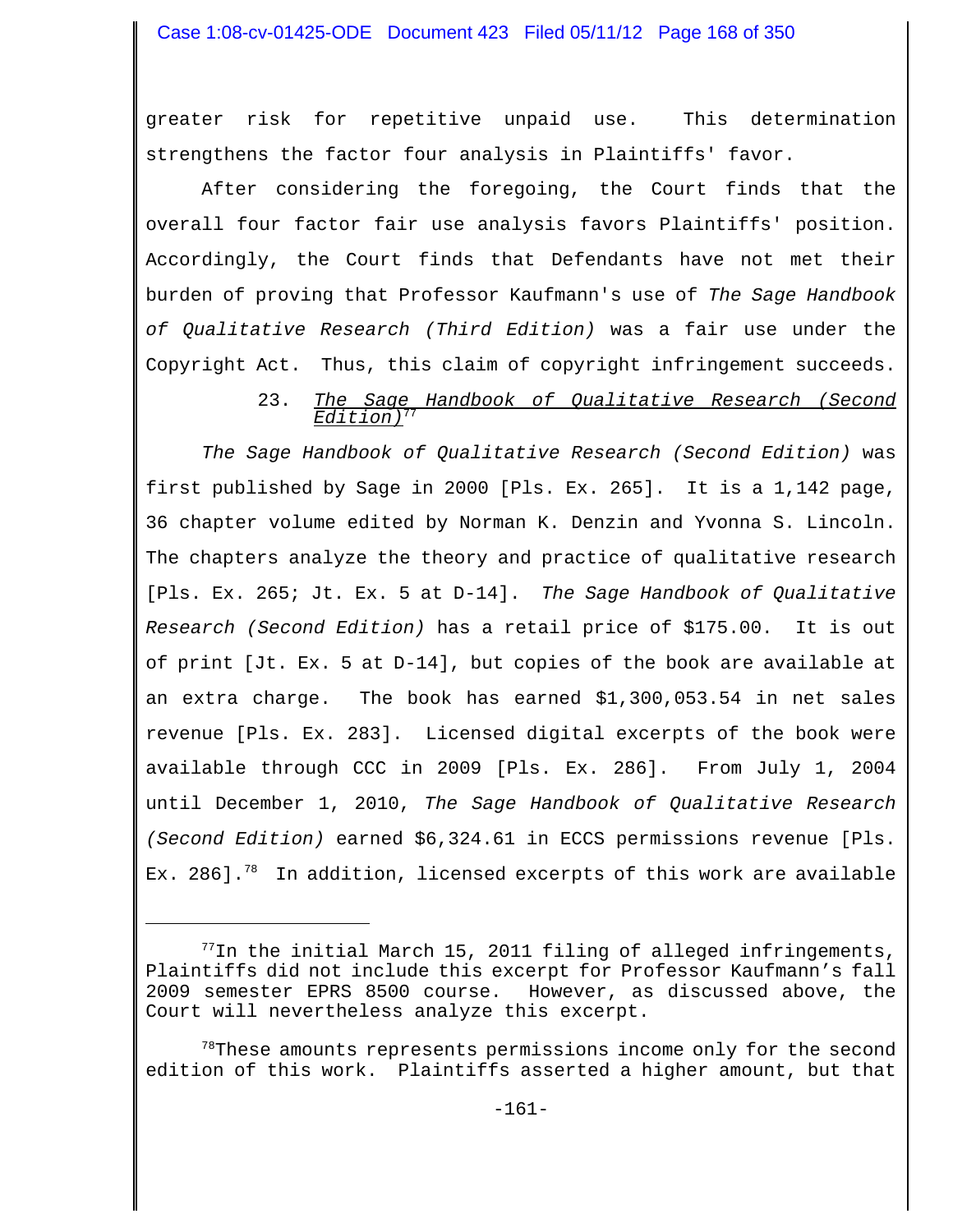directly from Sage; the book has earned  $$58,904.47<sup>79</sup>$  through Sage's in-house permissions program [Pls. Ex. 283].

Professor Kaufmann requested pages 733-768 of *The Sage Handbook of Qualitative Research (Second Edition)*, the entirety of chapter 28, be uploaded to Georgia State's ERES system for distribution to the students in her fall 2009 course as required reading [Tr. Vol. 6 at 1-6; Pls. Ex. 516; Defs. Ex. 512]. The excerpted chapter was entitled "Autoethnography, Personal Narrative, Reflexivity: Researcher as Subject" and authored by Carolyn Ellis and Arthur P. Bochner. Had permissions been paid via CCC for the distribution of this excerpt, Sage would have earned less than \$87.41 in net revenue from permissions.<sup>80</sup> The cost to students in the course would have been \$105.84.

#### Prima Facie Case of Copyright Infringement

The certificate of registration for *The Sage Handbook of Qualitative Research (Second Edition)* was filed in Sage's name on June 15, 2000 [Pls. Ex. 282]. However, Plaintiffs have failed to produce evidence of contributing author agreements for chapter 28. There is no evidence that the contributing authors either agreed that chapter 28 was a work made for hire or that they assigned the

number aggregates the income from multiple editions of the work.

 $80^{\circ}$ The amount earned would have been \$105.84, the amount charged by CCC, [Jt. Ex. 5 at D-14], less the \$3.00 service fee charged by CCC to users, less \$15.43 in fees charged by CCC to publishers, less royalties Sage is obligated to pay the author.

<sup>&</sup>lt;sup>79</sup>The amount asserted by Plaintiffs for this work is higher than the amount reported here. The Court is unable to verify the higher amount due to insufficient documentation and insufficient explanation of the documentary evidence.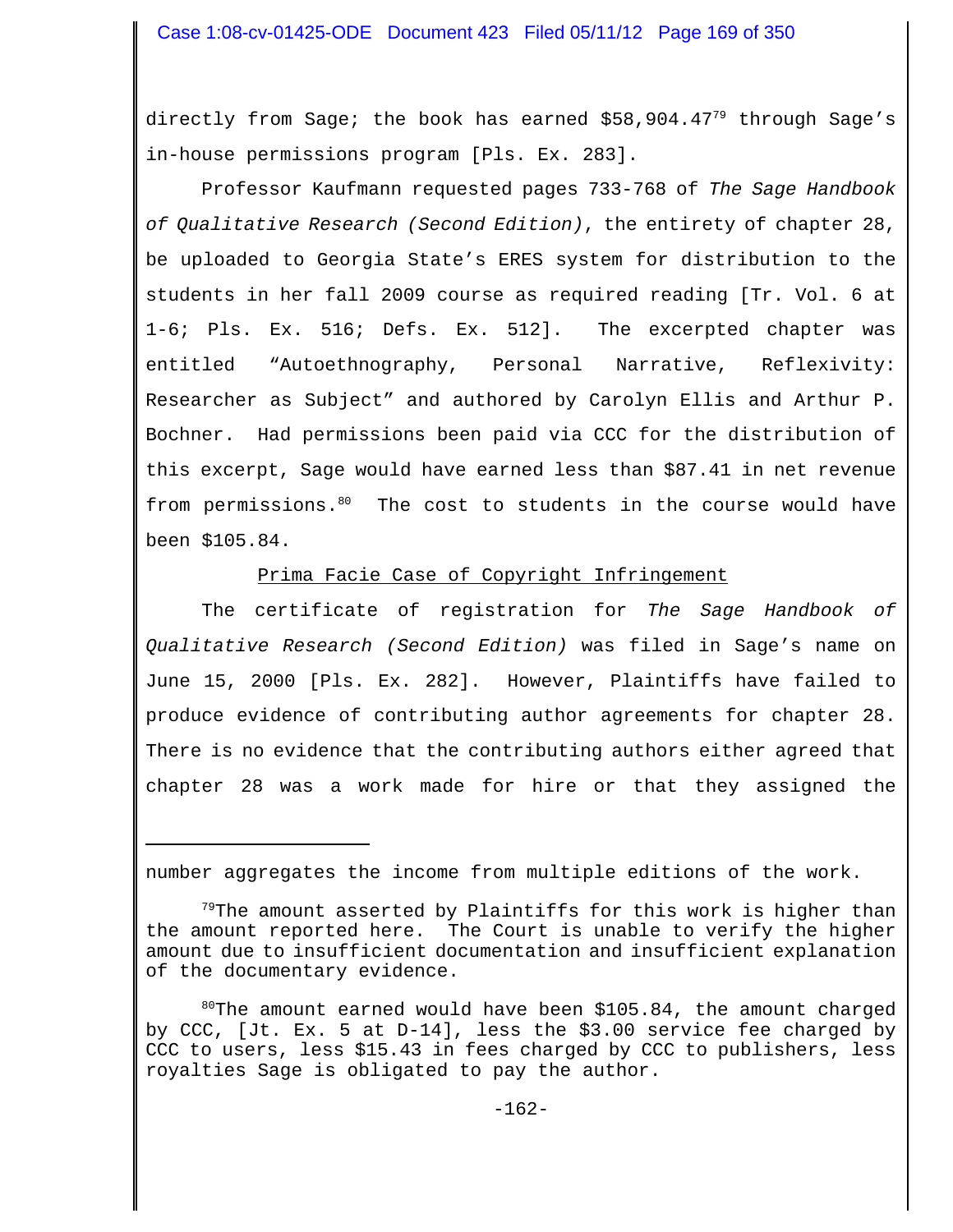copyright to Sage. The claimed infringement is for material within chapter 28.

*The Sage Handbook of Qualitative Research (Second Edition)* is an edited work comprised of chapters written by different authors.

Chapter 28 of *The Sage Handbook of Qualitative Research (Second Edition)* was authored by Carolyn Ellis and Arthur P. Bochner [Pls. Ex. 265]. This chapter is entitled "Autoethnography, Personal Narrative, Reflexivity: Researcher as Subject" [Pls. Ex. 265]. Although the copyright registration, which lists Sage as the claimant of the copyright, states that each chapter in the book is a work made for hire and therefore that Sage is the initial author of each chapter, there is no evidence in the record that Ellis and Bochner agreed that chapter 28 was a work made for hire. See 17 U.S.C. § 101 ("A 'work made for hire' is . . . a work specially ordered or commissioned . . . *if the parties expressly agree in a written instrument signed by them* that the work shall be considered a work made for hire.") (emphasis added).

Plaintiffs have produced evidence of an agreement between Sage and the editors of this work, Norman K. Denzin and Yvonna S. Lincoln. This agreement assigns the editors' copyright interest to Sage, but it neither addresses nor assigns the copyrights of the contributing authors of each chapter. Plaintiffs have not introduced evidence of a similar assignment by either author of chapter 28, the excerpt assigned by Professor Kaufmann. Accordingly, Plaintiffs have failed to establish the first prong of the prima facie case of copyright infringement for *The Sage Handbook of Qualitative Research (Second Edition)*. It is not necessary to address Defendants' fair use defense. This infringement claim fails.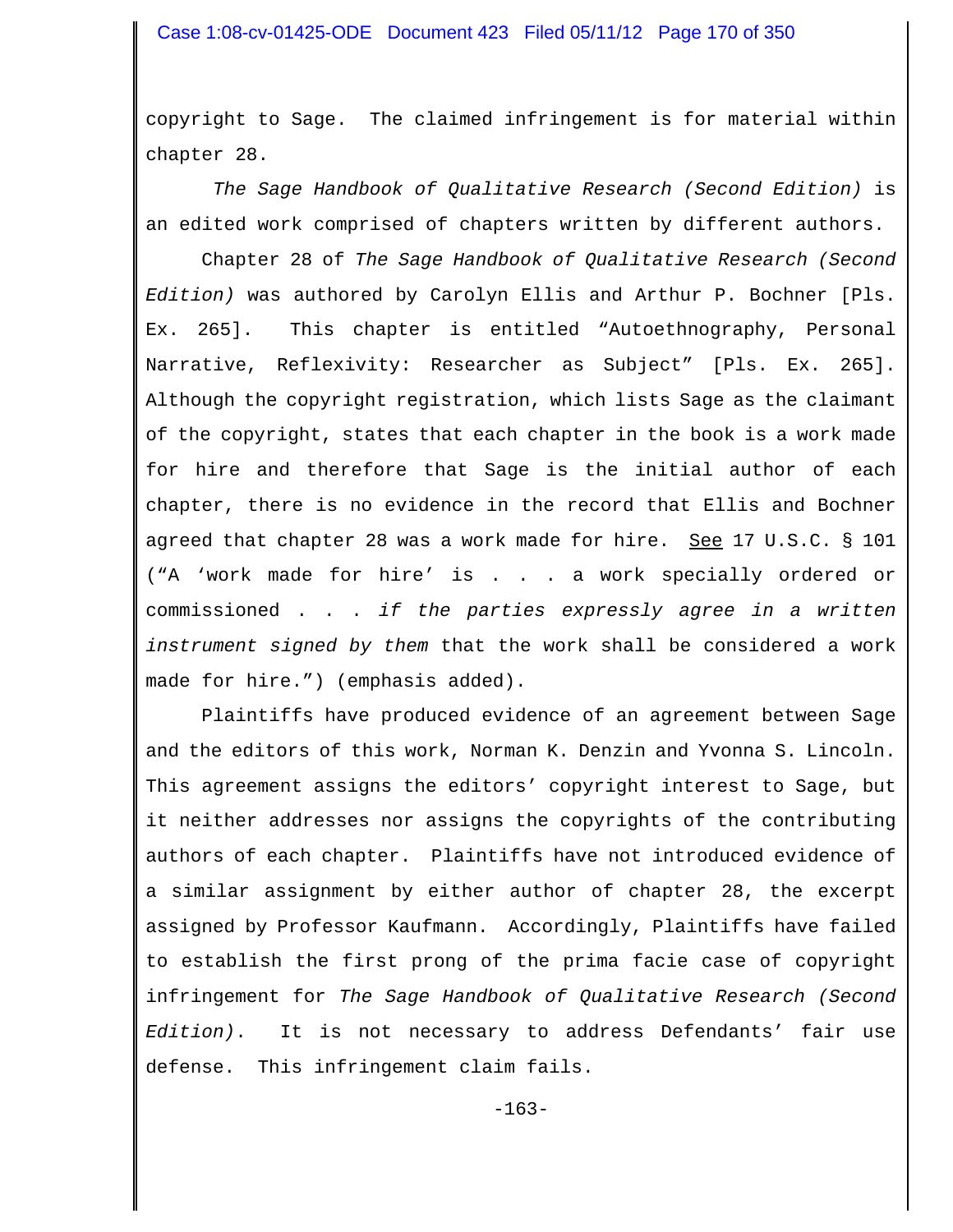# 24. *Handbook of Social Theory*

The *Handbook of Social Theory* was first published by Sage in 2001 in the United Kingdom and subsequently published in the United States [Pls. Ex. 288]. It is a 564 page, 39 chapter volume edited by George Ritzer and Barry Smart. The work provides an overview of social theory, and the chapters in the book discuss strengths and weaknesses of contemporary social theory [Pls. Ex. 288]. The *Handbook of Social Theory* retails for \$150.00 in hardcover and \$69.95 in paperback [Jt. Ex. 5 at D-62]. The net sales revenue the book has earned amounts to £63,483.74 [Pls. Ex. 291]. There is no evidence in the record reflecting that the work was available for licensed digital excerpts in 2009. Licensed excerpts of this work are available directly from Sage; the book has earned £2,470.01 through Sage's in-house permissions program [Pls. Ex. 291].

Professor Kaufmann requested pages 217-228 of the *Handbook of Social Theory*, a portion of one chapter, be uploaded to Georgia State's ERES system for distribution to the students in her fall 2009 course as required reading [Tr. Vol. 5 at 113; Pls. Exs. 288, 516]. The excerpt was taken from Chapter 17, "Symbolic Interactionism at the End of the Century," which was written by Kent Sandstrom, Daniel Martin, and Gary Alan Fine. Had permissions fees been paid via Sage's permissions program for the digital distribution of this excerpt, Sage would have earned less than  $$30.24$  in net revenue.  $81$ 

 $81$ <sup>81</sup>The amount earned would have been \$30.24, the amount charged by Sage through its in-house program at twelve cents per page, less royalties Sage is obligated to pay the external editor.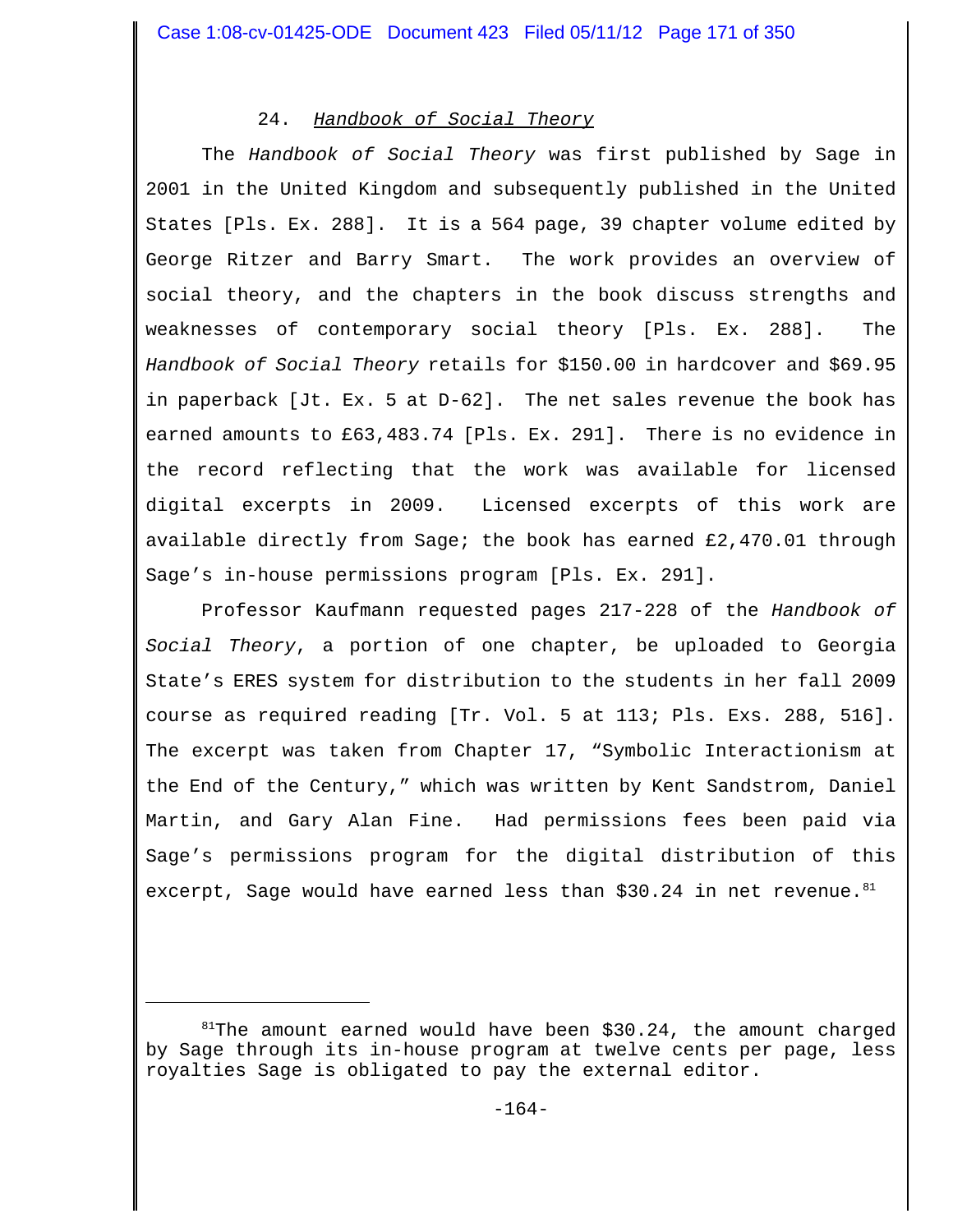# Prima Facie Case of Copyright Infringement

The *Handbook of Social Theory* was first published outside the United States in 2001 and published in the United States more than 30 days after the first publication [Pls. Ex. 288]. Thus, the *Handbook of Social Theory* is a foreign work as defined by the Copyright Act; a copyright registration is not necessary to bring a claim of copyright infringement. 17 U.S.C.  $\S$  104(b)(2). The Court finds that the *Handbook of Social Theory* is an original work and that it has sufficient creativity to be copyrighted.

Defendants contend that Plaintiffs have nonetheless failed to establish a prima facie case of copyright infringement because only one of the three authors of the chapter at issue has assigned his copyright interest to Sage. Defendants argue that all three coauthors must assign their interest in the work to Sage for it to have ownership of the underlying copyright.

Chapter seventeen of the *Handbook of Social Theory* was authored by Kent L. Sandstrom, Daniel D. Martin, and Gary Alan Fine [Pls. Ex. 288]. Plaintiffs have produced evidence of an author agreement with Gary Alan Fine, assigning his copyright interest in the chapter to Sage [Pls. Ex. 290], but Defendants point out that there is no evidence of similar assignments by the other two authors of chapter seventeen.

However, one joint author may properly license the copyright in a joint work to a third party. In Community for Creative Non-Violence v. Reid, 846 F.2d 1485 (D.C. Cir. 1988) (opinion by Judge Ruth Bader Ginsburg), aff'd, 490 U.S. 730 (1989), the Court held that "Joint authors co-owning copyright in a work 'are deemed to be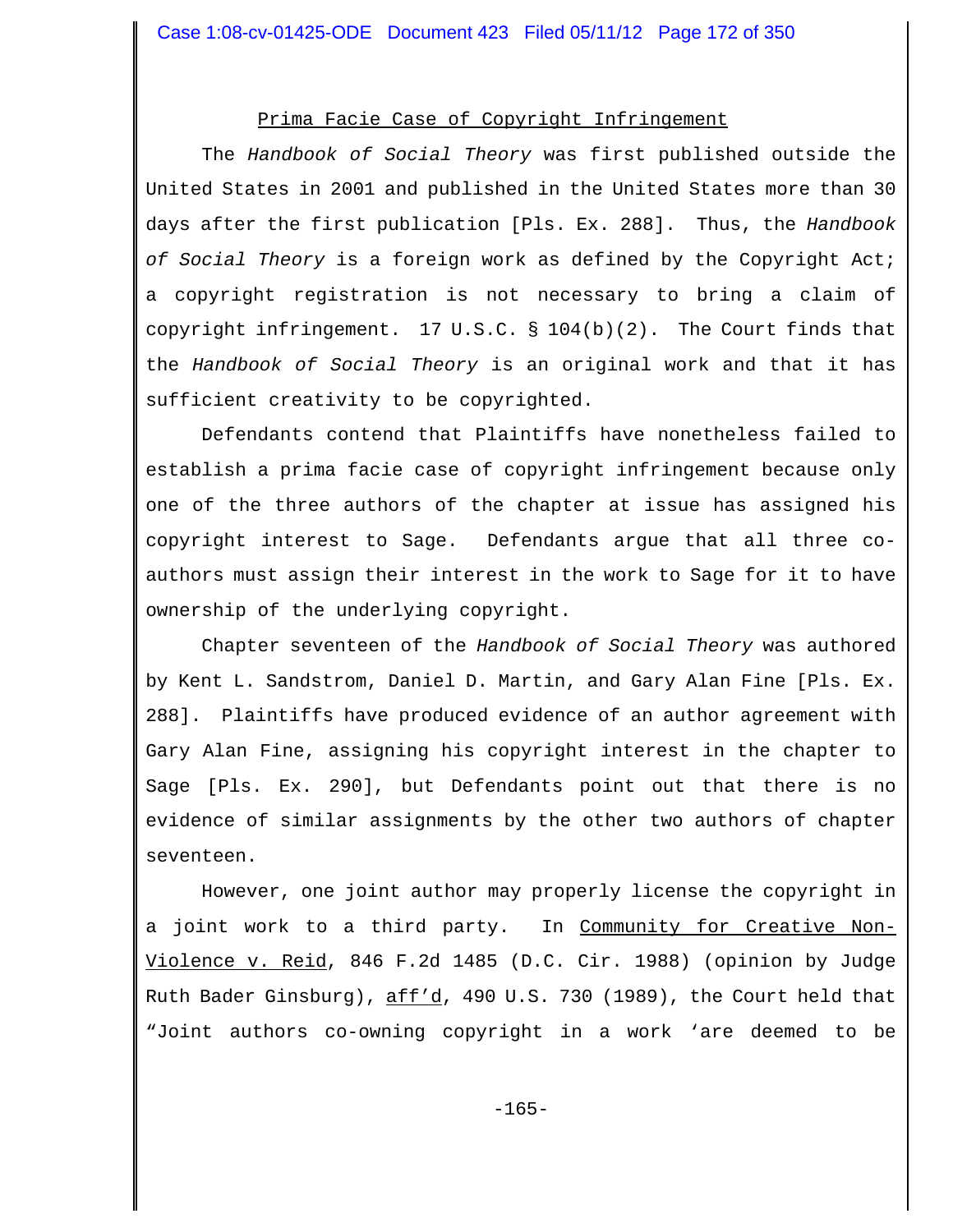tenants in common,' with 'each having an independent right to use or license the copyright, subject only to a duty to account to the other co-owner for any profits earned thereby.'" 846 F.2d at 1498 (quoting William Patry, LATMAN'S THE COPYRIGHT LAW 122 (6th ed. 1986)). Thus, author Gary Alan Fine's grant of "the sole and exclusive right to produce and publish" the chapter to Sage also conveyed to Sage the authorship rights of his co-contributors.

Sage holds the exclusive right to publish the *Handbook of Social Theory* through contract with George Ritzer and Barry Smart. It also holds the exclusive right to publish chapter seventeen of the book through contract with the contributing authors. The first prong of the prima facie case of copyright infringement is satisfied. A copy of an excerpt from the *Handbook of Social Theory* was uploaded to Georgia State's ERES system, satisfying the second prong of the prima facie case of copyright infringement.

# The Fair Use Defense

As to the first element of fair use, an excerpt from the *Handbook of Social Theory* was used by a nonprofit educational institution for the nonprofit, educational purposes of teaching and scholarship. Free copies were provided for the exclusive use of students in Professor Kaufmann's class. The first factor weighs strongly in favor of Defendants.

As to the second element of fair use, the *Handbook of Social Theory* is a non-fiction work that analyzes social theories. It is informational in nature. The second factor favors Defendants.

As to the third fair use factor, Professor Kaufmann uploaded one full chapter representing 2.12% of the *Handbook of Social Theory* to ERES. Because the work contained more than ten chapters, Professor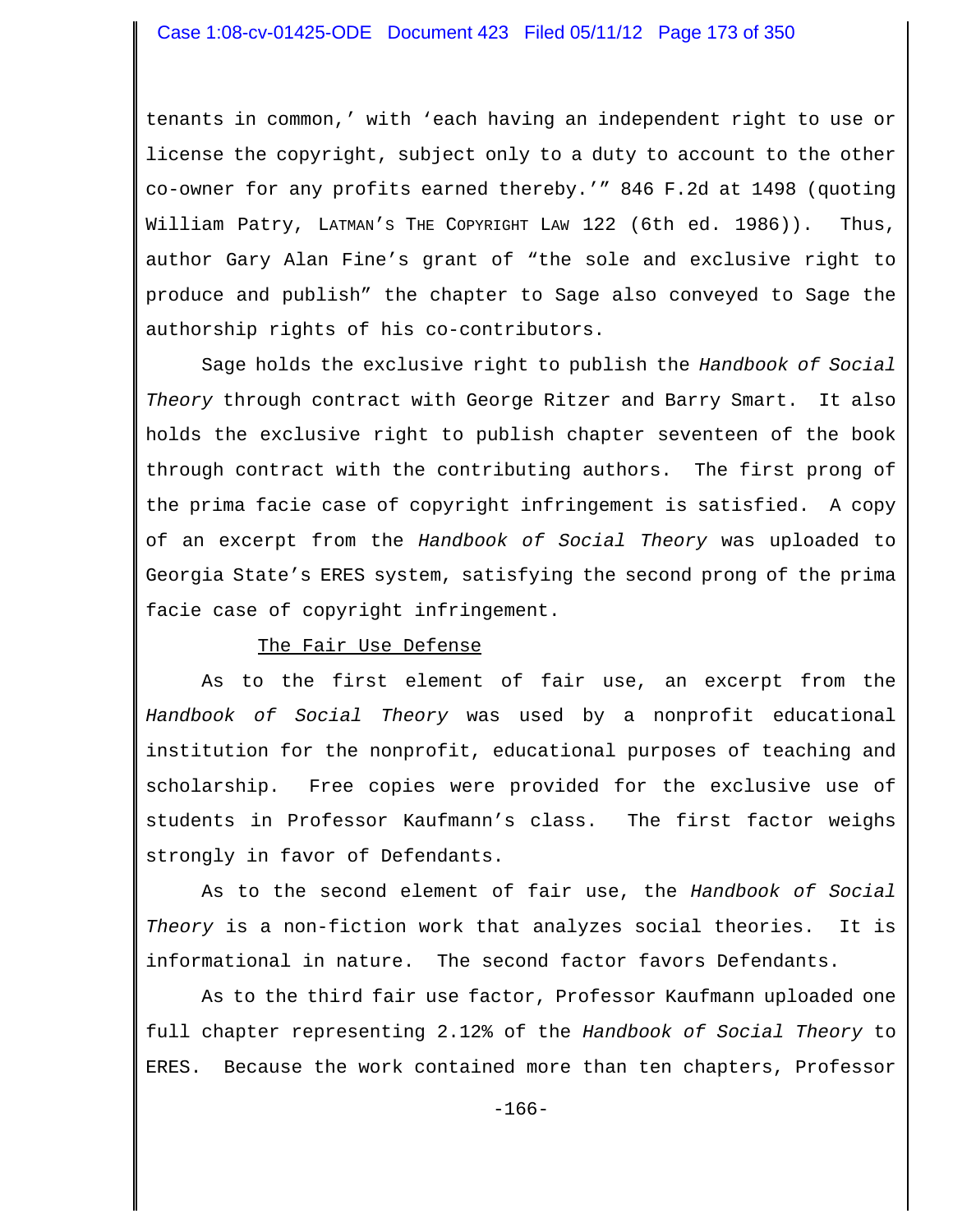Kaufmann properly adhered to the one chapter limit; the amount copied was decidedly small. The third fair use factor weighs in favor of Defendants.

As to the fourth fair use factor, effect on the market, the Court first looks to whether Professor Kaufmann's use of the *Handbook of Social Theory* affected the market for purchasing the book as a whole. The Court infers that students would not pay \$69.95 (or \$150.00 in hardcover) for the entire book when only twelve of 564 pages were required reading for Professor Kaufmann's course. Neither would a professor require students to purchase the entire book in such an instance. Therefore, the Court rejects any argument that the use of the excerpt from the *Handbook of Social Theory* had a negative effect on the market for purchase of the book itself.

Plaintiffs produced evidence demonstrating that there was a ready market for licensed digital excerpts of this work through Sage's in-house program in 2009. The unpaid use of the excerpt by Professor Kaufmann and her students caused very small, but actual, damage to the value of Sage's copyright. In addition, widespread use of similar unlicensed excerpts could cause substantial harm. Sage lost permissions income. Factor four strongly favors Plaintiffs.

After considering all four fair use factors and weighing them together, the Court finds that Defendants have met their burden of proving that Professor Kaufmann's use of the *Handbook of Social Theory* was a fair use under the Copyright Act. Thus, this claim of copyright infringement fails.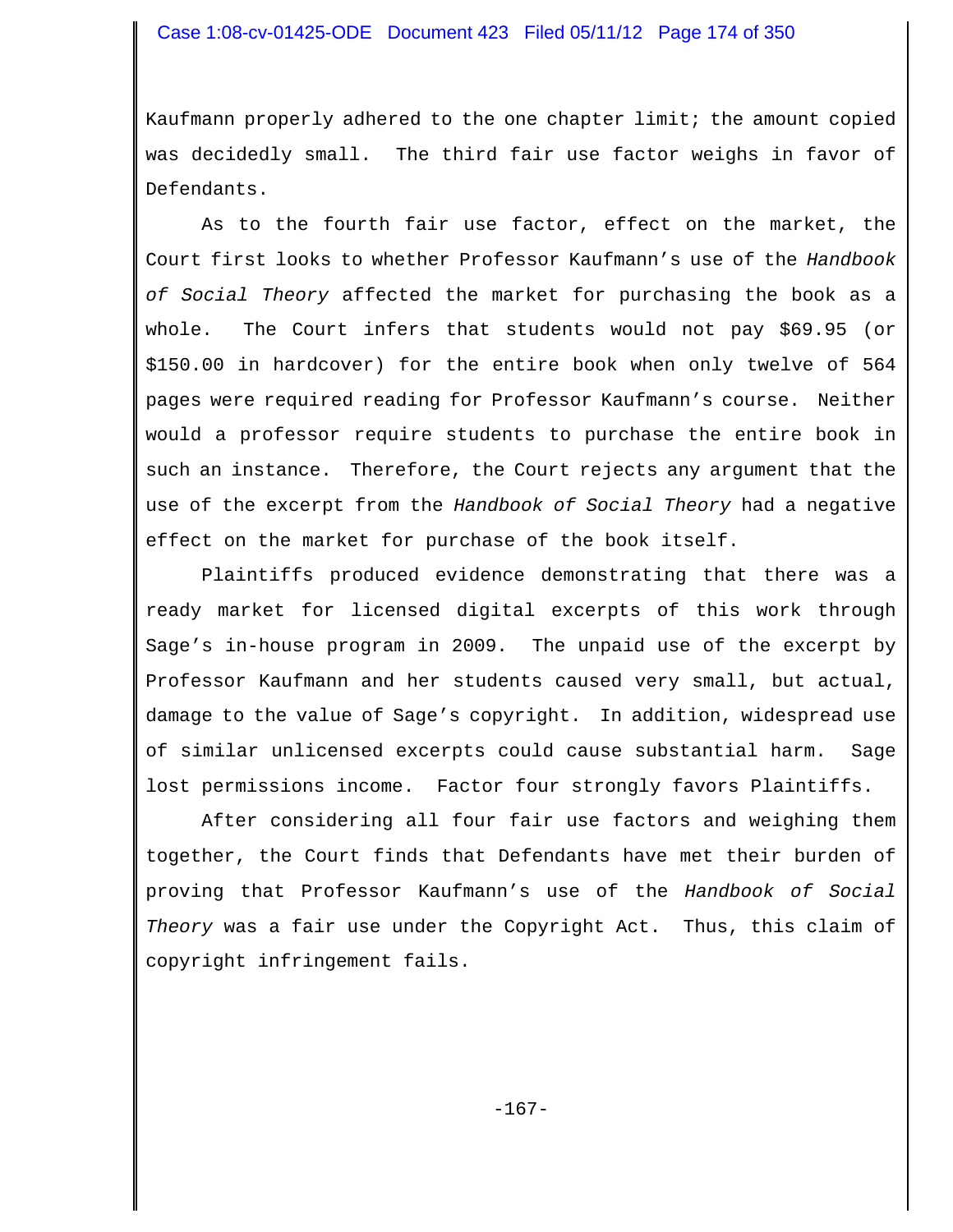C. Professor Esposito

Professor Esposito is a professor in the Educational Policy Studies department at Georgia State [Tr. Vol. 6 at 52].

#### EPSF 8280 Anthropology of Education, Summer 2009

EPSF 8280 is a graduate course that explores the methodology of ethnography and the study of culture in school settings [Tr. Vol. 6 at 81; Pls. Ex. 547]. Twenty two graduate students were enrolled in Professor Esposito's EPSF 8280 course during the summer 2009 semester [Jt. Ex. 5 at D-23; Tr. Vol. 6 at 52]. As evidenced by the syllabus, students were required to purchase five texts for this course, as well as complete several required readings posted on ERES [Pls. Ex. 547; Tr. Vol. 6 at 79].

## 25. *Handbook of Ethnography*

*Handbook of Ethnography* was first published by Sage in 2001 [Pls. Ex. 239]. It is a 525 page, 33 chapter volume edited by Paul Atkinson, Amanda Coffey, Sara Delamont, John Lofland, and Lyn Lofland. The chapters provide an interdisciplinary overview and analysis of the field of ethnography [Jt. Ex. 5 at D-21]. The book retails for \$130.00 [Jt. Ex 5 at D-21]. The net sales revenue the book has earned amounts to £75,826.44 [Pls. Ex. 241]. Licensed digital excerpts of the book were available through CCC in 2009 [Pls. Ex. 242]. From July 1, 2004 until December 1, 2010, the *Handbook of Ethnography* earned \$413.03 in ECCS permissions revenue [Pls. Ex. 242]. In addition, licensed digital excerpts of this work were available directly from Sage in 2009; the book has earned £195.29 through Sage's in-house permissions program [Pls. Ex. 291].

Professor Esposito requested that pages 188-203, all of chapter thirteen, of the *Handbook of Ethnography* be uploaded to ERES for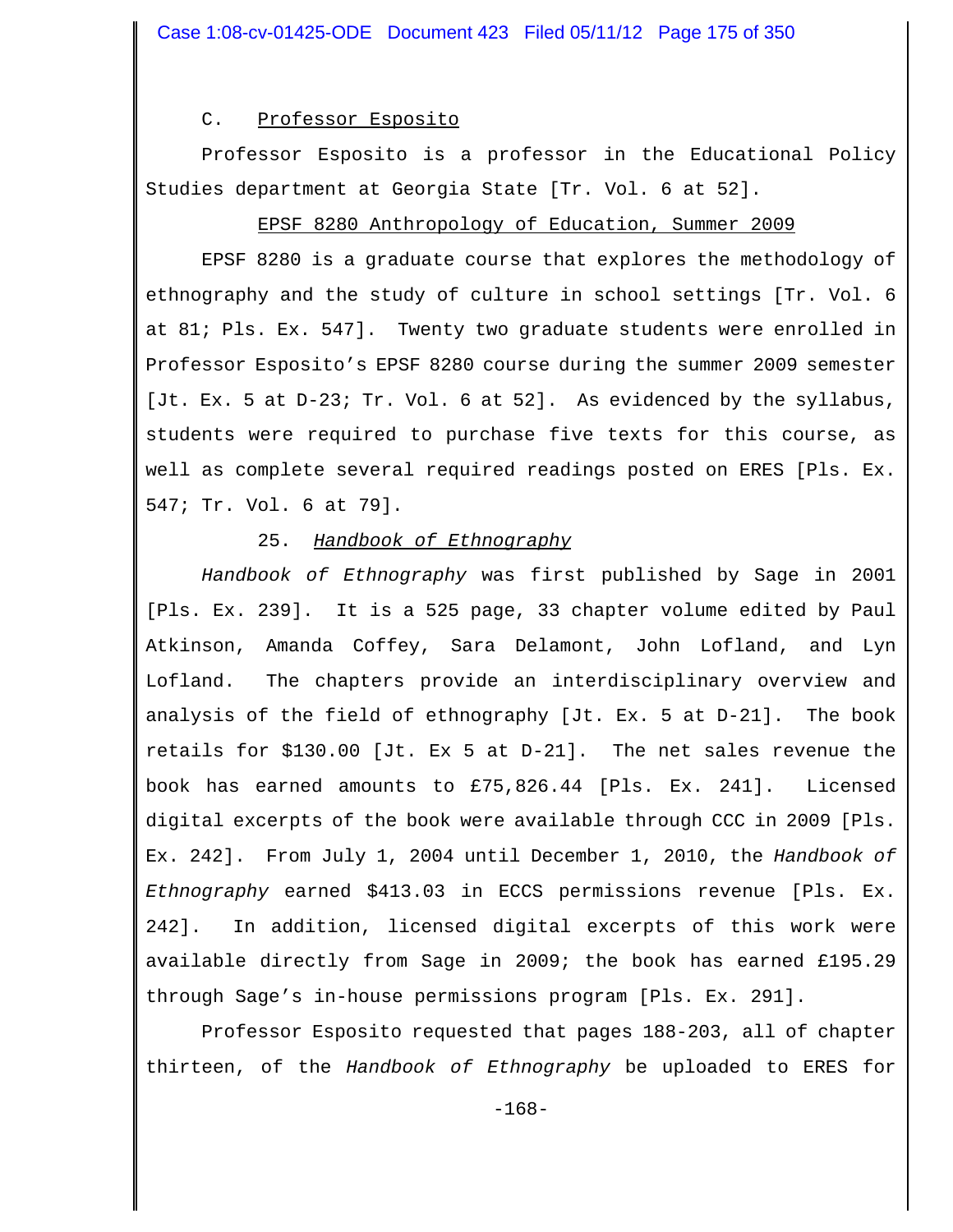distribution to students in her EPSF 8280 course [Pls. Ex. 239]. Chapter thirteen is entitled "Ethnographic Research in Educational Settings" by Tuula Gordon, Janet Holland, and Elina Lahelma. The sixteen page excerpt was 3.05% of the total work [Tr. Vol. 6 at 55; Pls. Ex. 239]. Had permissions been paid via CCC for the distribution of this excerpt, Sage would have earned less than \$41.89 in net revenue from permissions. $82$  The cost to students in the course would have been \$52.28.

Prima Facie Case of Copyright Infringement

Plaintiffs have failed to produce evidence of contributing author agreements for chapter thirteen, the excerpt assigned by Professor Esposito. There is no evidence that the contributing authors of this chapter either agreed that it was a work made for hire or that they assigned the copyright to Sage.

*Handbook of Ethnography* is an edited volume comprised of chapters written by different authors. Chapter thirteen was authored by Tuula Gordon, Janet Holland, and Elina Lahelma [Pls. Ex. 239]. Plaintiffs have produced evidence of an agreement between Sage and the external editors, which assigns to Sage the exclusive right to publish the work, but it does not assign the copyrights of the contributing authors of each chapter; rather, it states "Contributors shall enter into separate publishing agreements covering their individual chapters." [Pls. Ex. 240]. Plaintiffs have not introduced evidence of a similar assignment by any of the authors of chapter

 $82$ The amount earned would have been \$52.28, the amount charged by CCC, [Jt. Ex. 5 at D-21], less the \$3.00 service fee charged by CCC to users, less \$7.39 in fees charged by CCC to publishers, less royalties Sage is obligated to pay the external editors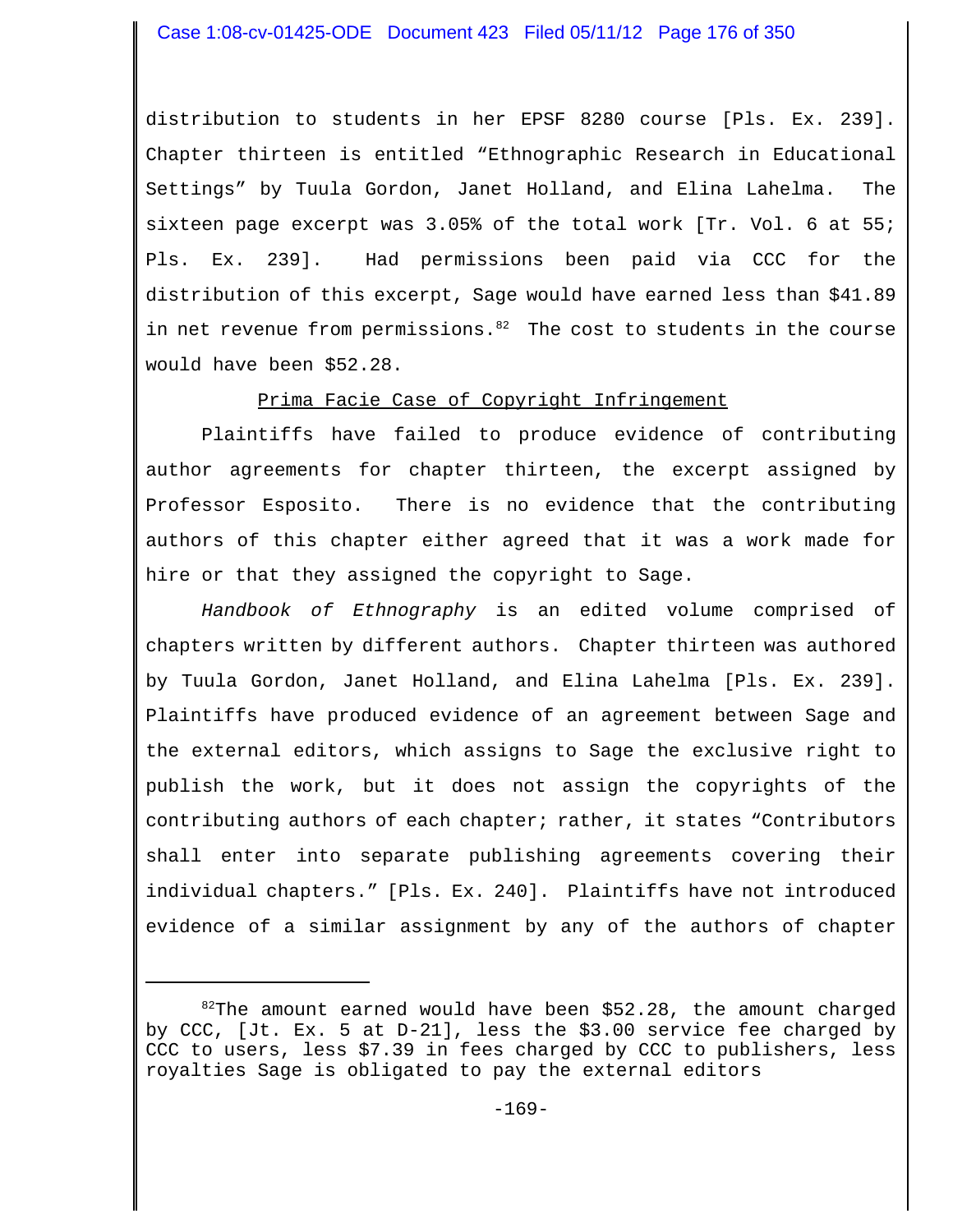thirteen. Accordingly, Plaintiffs have failed to establish the first prong of the prima facie case of copyright infringement for *Handbook of Ethnography*. It is not necessary to address Defendants' fair use defense. This infringement claim fails.

# 26. *Handbook of Feminist Research: Theory and Praxis*

The *Handbook of Feminist Research* was first published by Sage in 2006 [Pls. Ex. 247]. It is a 767 page, 43 chapter volume edited by Sharlene Nagy Hesse-Biber. The chapters discuss feminist approaches to research methodology [Pls. Ex. 243]. The *Handbook of Feminist Research* retails for \$146.00 [Jt. Ex. 5 at D-22]. The book has earned net sales revenue in the amount of \$94,085.88 [Pls. Ex. 248]. There is no evidence in the record reflecting that excerpts of the book were available for digital licensing through CCC in 2009. However, licensed digital excerpts of the book were available in 2009 through Sage's in-house permissions program, and the book has earned \$938.46 in permissions revenue [Pls. Ex. 248].

Professor Esposito requested that pages 155-172, the entirety of chapter eight, of *Handbook of Feminist Research* be uploaded to ERES for distribution to students in her EPSF 8280 course [Pls. Ex. 243; Tr. Vol. 6 at 56]. The excerpt is entitled "Toward Understandings of Feminist Ethnography" by Wanda Pillow and Cris Mayo. The excerpt totaled eighteen pages or 2.35% of the total work [Tr. Vol. 6 at 56]. Had permissions been paid through Sage's in-house program for the distribution of this excerpt, Sage would have earned \$47.52 less royalties payable to the external editor in net revenue. The cost to students in the course would have been \$47.52.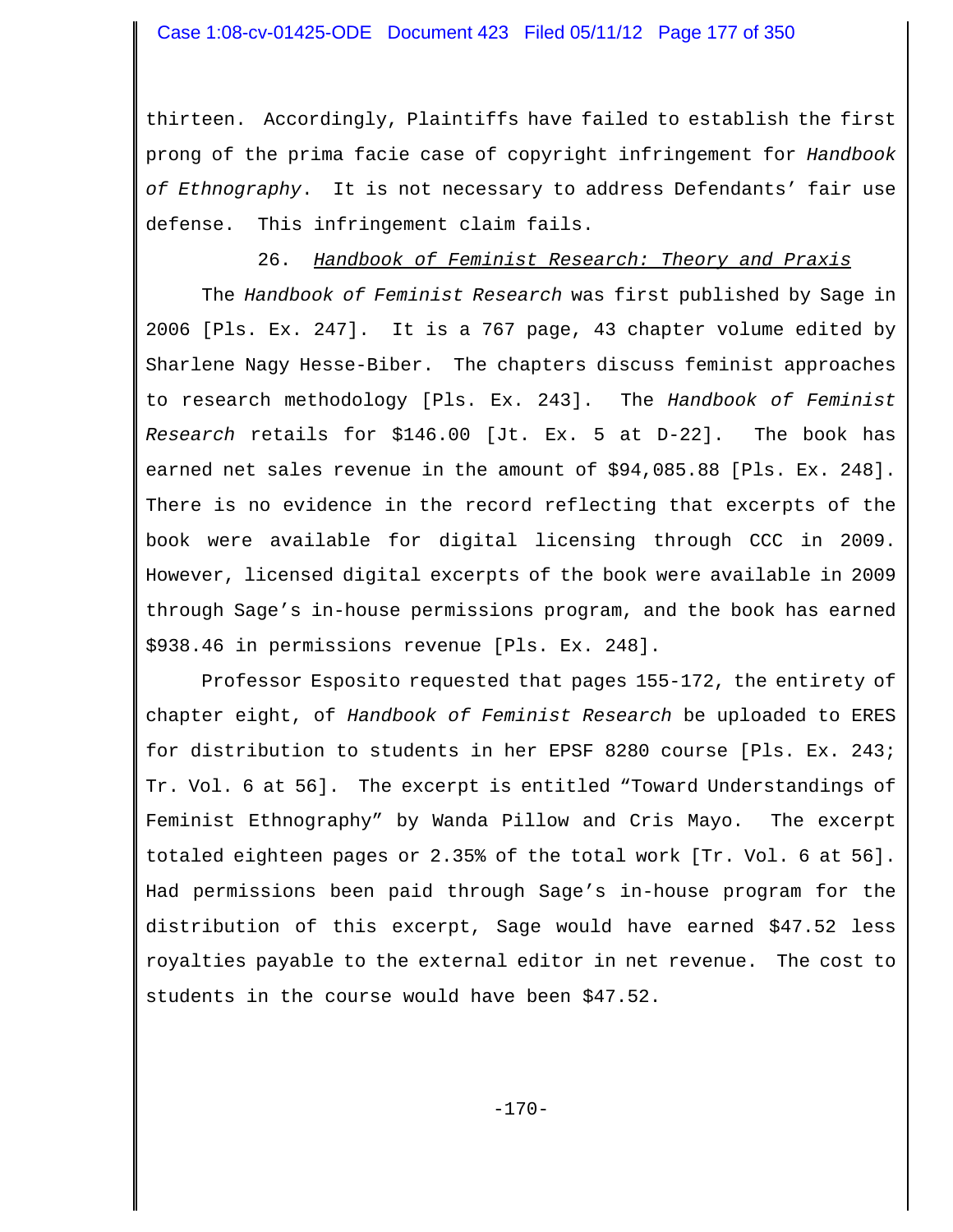# Prima Facie Case of Copyright Infringement

Defendants do not contest that Plaintiffs have established a prima facie case of copyright infringement for the *Handbook of Feminist Research* [Doc. 411 at 27-28]. Sage's contracts with the external editor and with two of the contributing authors establish that the book and these chapters are made for hire. The copyright is registered in Sage's name [Pls. Exs. 245, 247]. This satisfies the first prong of the prima facie case of copyright infringement. A copy of an excerpt from *Handbook of Feminist Research* was uploaded to Georgia State's ERES system, satisfying the second prong of the prima facie case of copyright infringement.

#### The Fair Use Defense

As to the first element of fair use, an excerpt from *The Handbook of Feminist Research* was used by a nonprofit educational institution for the nonprofit, educational purposes of teaching and scholarship. Free copies were provided for the exclusive use of students in Professor Esposito's class. The first factor weighs strongly in favor of Defendants.

As to the second element of fair use, the *Handbook of Feminist Research* is a non-fiction work that contains analysis of feminist approaches to methodology. The presentation is informational in nature. The second factor favors Defendants.

As to the third fair use factor, Professor Esposito uploaded eighteen pages, which represents one full chapter or 2.35% of the total work, to ERES*.* Because the work contained more than ten chapters, Professor Esposito properly adhered to the one chapter limit; the amount copied was decidedly small. The third fair use factor weighs in favor of Defendants.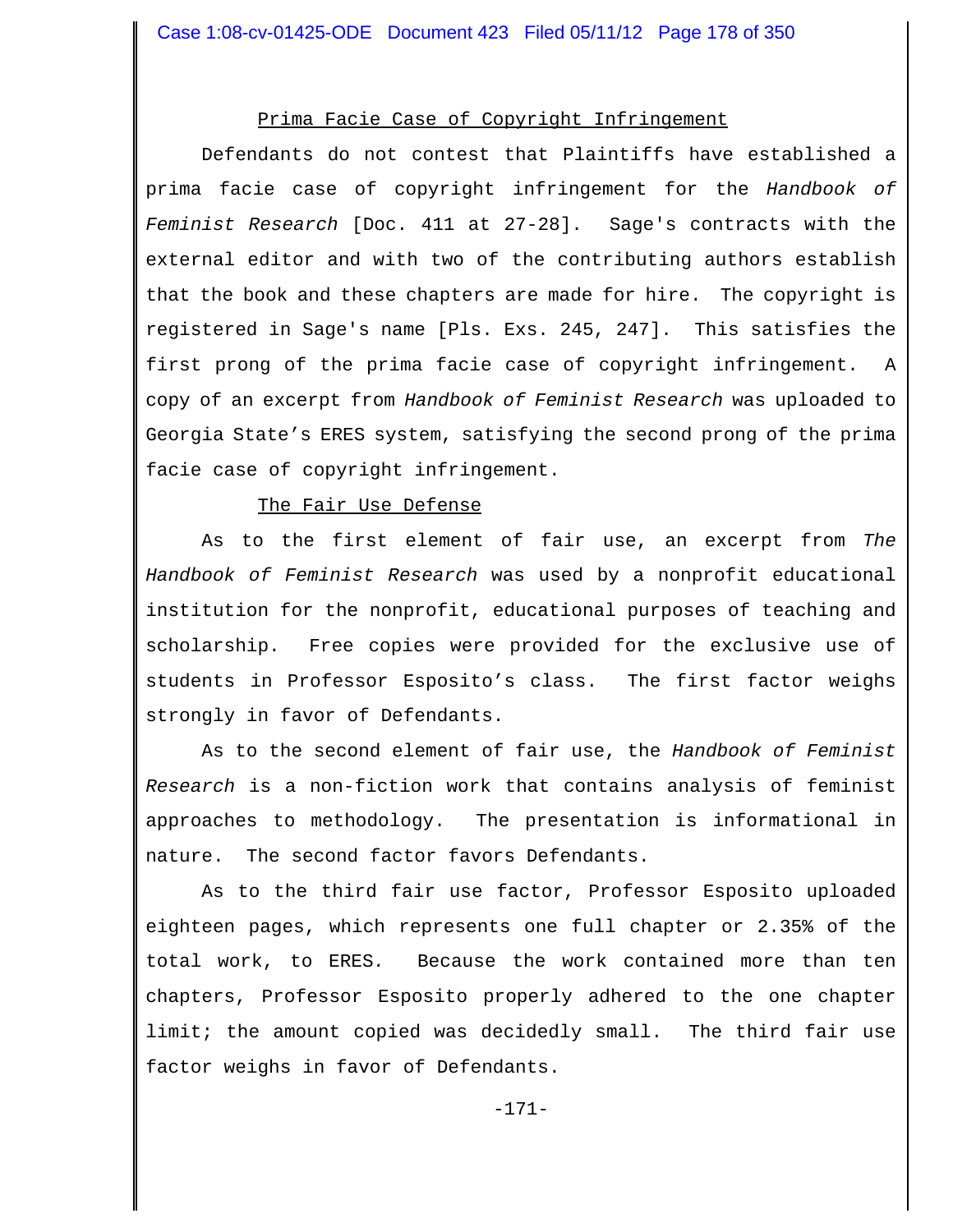As to the fourth fair use factor, effect on the market, the Court first looks to whether Professor Esposito's use of the *Handbook of Feminist Research* affected the market for purchasing the book as a whole. Students would not pay \$146.00 for the entire book when only eighteen pages were required reading for Professor Esposito's course. Neither would a professor require students to purchase the entire book in such an instance. Therefore, the Court rejects any argument that the use of the excerpt from the *Handbook of Feminist Research* had a negative effect on the market for purchase of the book itself.

Plaintiffs produced evidence demonstrating that there was a ready market for licensed digital excerpts of this work through Sage's in-house program in 2009. The unpaid use of the excerpt by Professor Esposito and her students caused very small, but actual, damage to the value of Sage's copyright. In addition, widespread use of similar unlicensed excerpts could cause substantial harm. Sage lost permissions income. Factor four strongly favors Plaintiffs.

After considering all four fair use factors and weighing them together, the Court finds that Defendants have met their burden of proving that Professor Esposito's use of the *Handbook of Feminist Research* was a fair use under the Copyright Act. Thus, this claim of copyright infringement fails.

## 27. *The Sage Handbook of Qualitative Research (Second Edition)*

*The Sage Handbook of Qualitative Research (Second Edition)* was first published by Sage in 2000 [Pls. Ex. 265]. It is a 1,142 page, 36 chapter volume edited by Norman K. Denzin and Yvonna S. Lincoln. The chapters analyze the theory and practice of qualitative research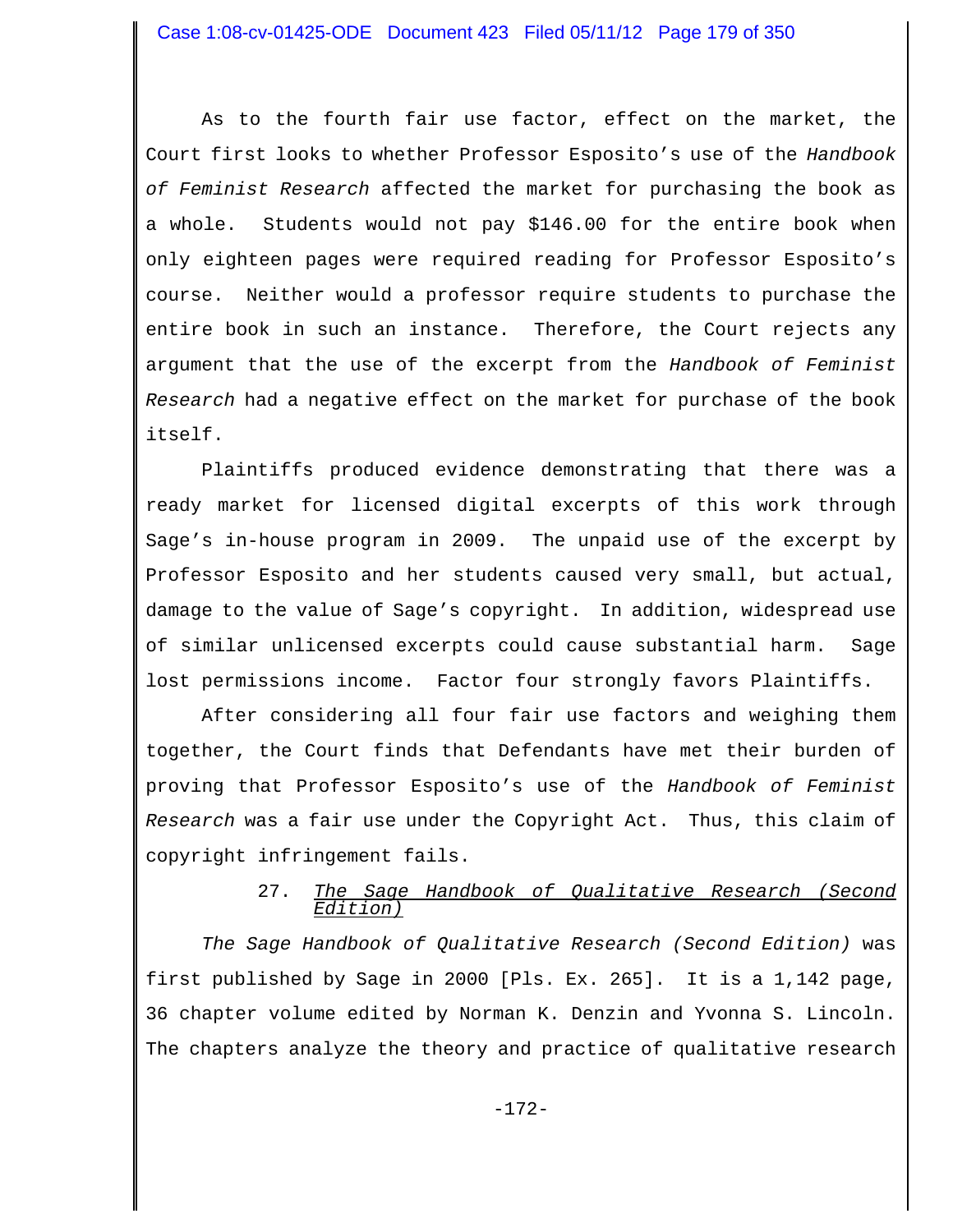[Pls. Ex. 265; Jt. Ex. 5 at D-14]. There is conflicting evidence in the record as to the retail price for *The Sage Handbook of Qualitative Research (Second Edition);* the parties alternatively assert that it retails for \$156.00 and for \$175.00 [Jt. Ex. 5 at D-19, D-23]. There is conflicting evidence of whether *The Sage Handbook of Qualitative Research (Second Edition)* is currently out of print [Jt. Ex. 5 at D-19, D-23]. A reprint is available for an extra charge. The book has earned \$1,300,053.54 in net sales revenue [Pls. Ex. 283]. Licensed digital excerpts of the book were available through CCC in 2009 [Pls. Ex. 286]. From July 1, 2004 until December 1, 2010, *The Sage Handbook of Qualitative Research (Second Edition)* earned \$6,324.61 in ECCS permissions revenue [Pls. Ex.  $286$ ]. $83$  In addition, licensed excerpts of this work were available directly from Sage in 2009; the book has earned  $$58,904.47<sup>84</sup>$  through Sage's in-house permissions program [Pls. Ex. 283].

Professor Esposito requested that pages 455-486 of *The Sage Handbook of Qualitative Research (Second Edition)* be uploaded to ERES for distribution to students in her EPSF 8280 course [Pls. Ex. 265; Tr. Vol. 6 at 54]. The excerpted chapter was entitled "Ethnography and Ethnographic Representation" by Barbara Tedlock. The excerpt was one chapter of the book totaling 32 pages, or 2.80% of the total work [Pls. Ex. 265]. Had permissions been paid via CCC for the

<sup>83</sup>This amount represents permissions income only for the second edition of this work. Plaintiffs asserted a higher amount, but that number aggregates the income from multiple editions of the work.

 $84$ The amount asserted by Plaintiffs for this work is higher than the amount reported here. The Court was unable to verify the higher amount due to insufficient documentation and insufficient explanation of the documents provided at trial.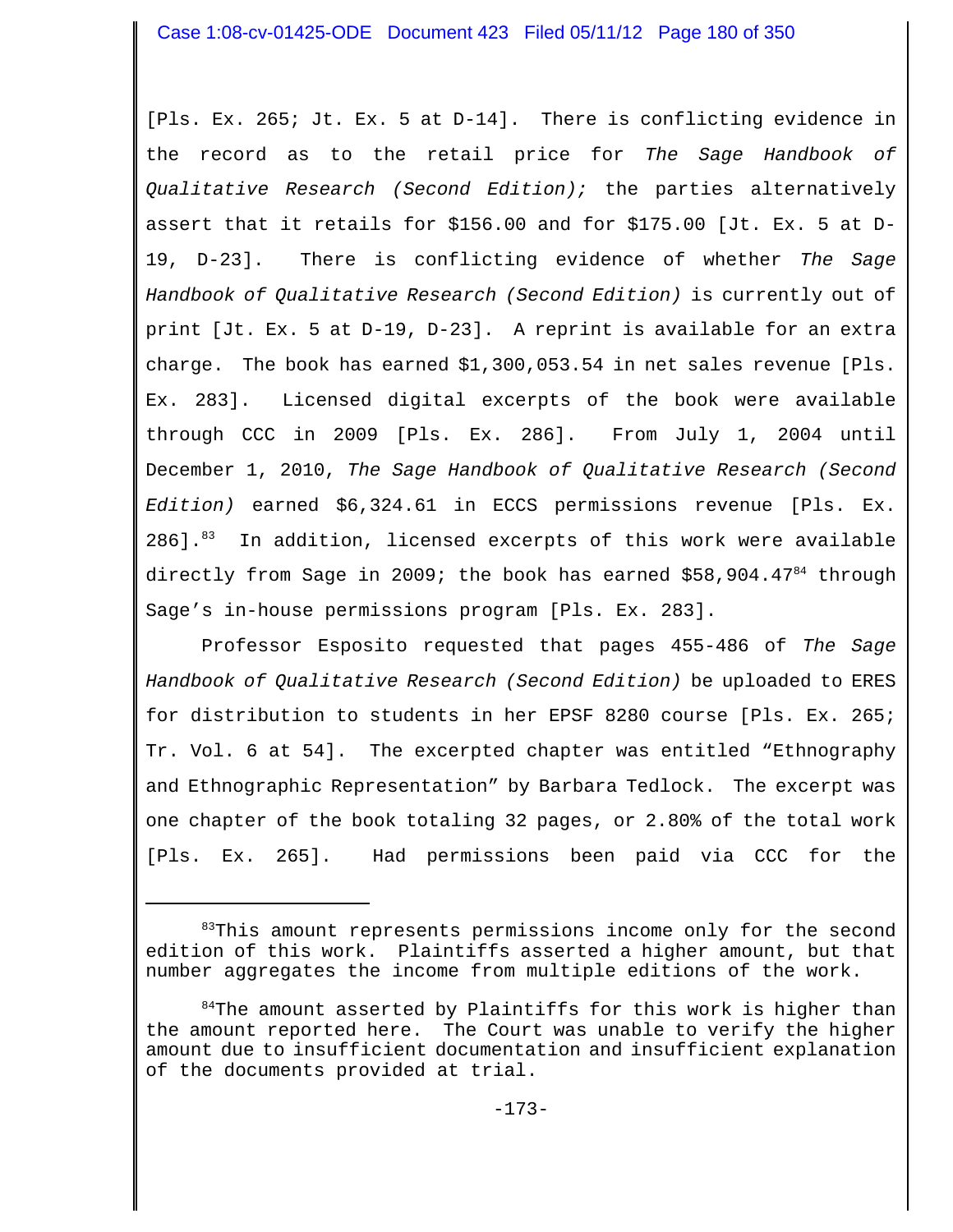distribution of this excerpt, Sage would have earned less than \$83.78 in net revenue from permissions.<sup>85</sup> The cost to students in the course would have been \$101.56.

# Prima Facie Case of Copyright Infringement

Defendants do not contest that the Plaintiffs have established a prima facie case of copyright infringement for *The Sage Handbook of Qualitative Research (Second Edition)* [Doc. 411 at 27-28]. As previously stated, the copyright is registered in Sage's name [Pls. Exs. 278, 282], satisfying the first prong of the prima facie case of copyright infringement. A copy of an excerpt from *The Sage Handbook of Qualitative Research (Second Edition)* was uploaded to Georgia State's ERES system, satisfying the second prong of the prima facie case of copyright infringement.

# The Fair Use Defense

As to the first element of fair use, an excerpt from *The Sage Handbook of Qualitative Research (Second Edition)* was used by a nonprofit educational institution for the nonprofit, educational purposes of teaching and scholarship. Free copies were provided for the exclusive use of students in Professor Esposito's class. The first factor weighs strongly in favor of Defendants.

As to the second element of fair use, *The Sage Handbook of Qualitative Research (Second Edition)* is a non-fiction work that provides analysis on the theory and practice of qualitative research.

 $85$ The amount earned would have been \$101.56, the amount charged by CCC, [Jt. Ex. 5 at D-23], less the \$3.00 service fee charged by CCC to users, less \$14.78 in fees charged by CCC to publishers, less royalties Sage is obligated to pay the external editors.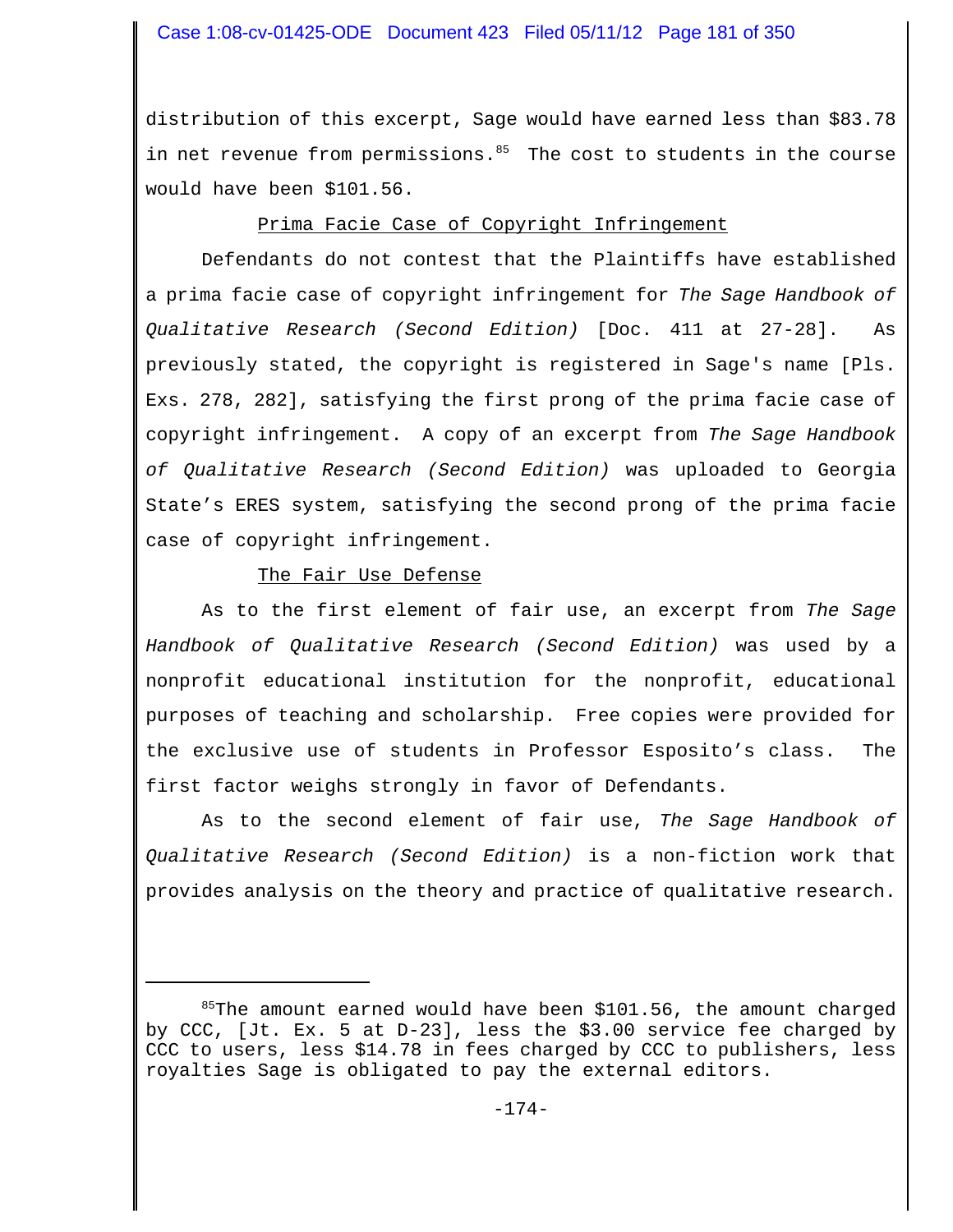The chapters in the work are informational in nature. The second fair use factor favors Defendants.

As to the third fair use factor, Professor Esposito uploaded 32 pages, which represents one chapter or 2.80% of the total work, of *The Sage Handbook of Qualitative Research (Second Edition)* to ERES. Because the work contained more than ten chapters, Professor Esposito properly adhered to the one chapter limit; the amount copied was decidedly small. The third fair use factor weighs in favor of Defendants.

As to the fourth fair use factor, effect on the market, the Court first looks to whether Professor Esposito's use of *The Sage Handbook of Qualitative Research (Second Edition)* affected the market for purchasing the book as a whole. The sales revenue for *The Sage Handbook of Qualitative Research (Second Edition)* in 2009 was \$0.00. The book is technically out of print, but a reprint is available at an extra charge. Moreover, students would not pay \$156.00 or \$175.00 for an entire book when only 32 pages were required reading for Professor Esposito's course. Neither would a professor require students to purchase the entire book in such an instance. Therefore, the Court rejects any argument that the use of the excerpt from *The Sage Handbook of Qualitative Research (Second Edition)* had a negative effect on the market for purchase of the book itself.

Plaintiffs produced evidence demonstrating that there was a ready market for licensed digital excerpts of this work in 2009 through CCC and through Sage's in-house program. The unpaid use of the excerpt by Professor Esposito and her students caused very small, but actual, damage to the value of Sage's copyright. In addition, widespread use of similar unlicensed excerpts could cause substantial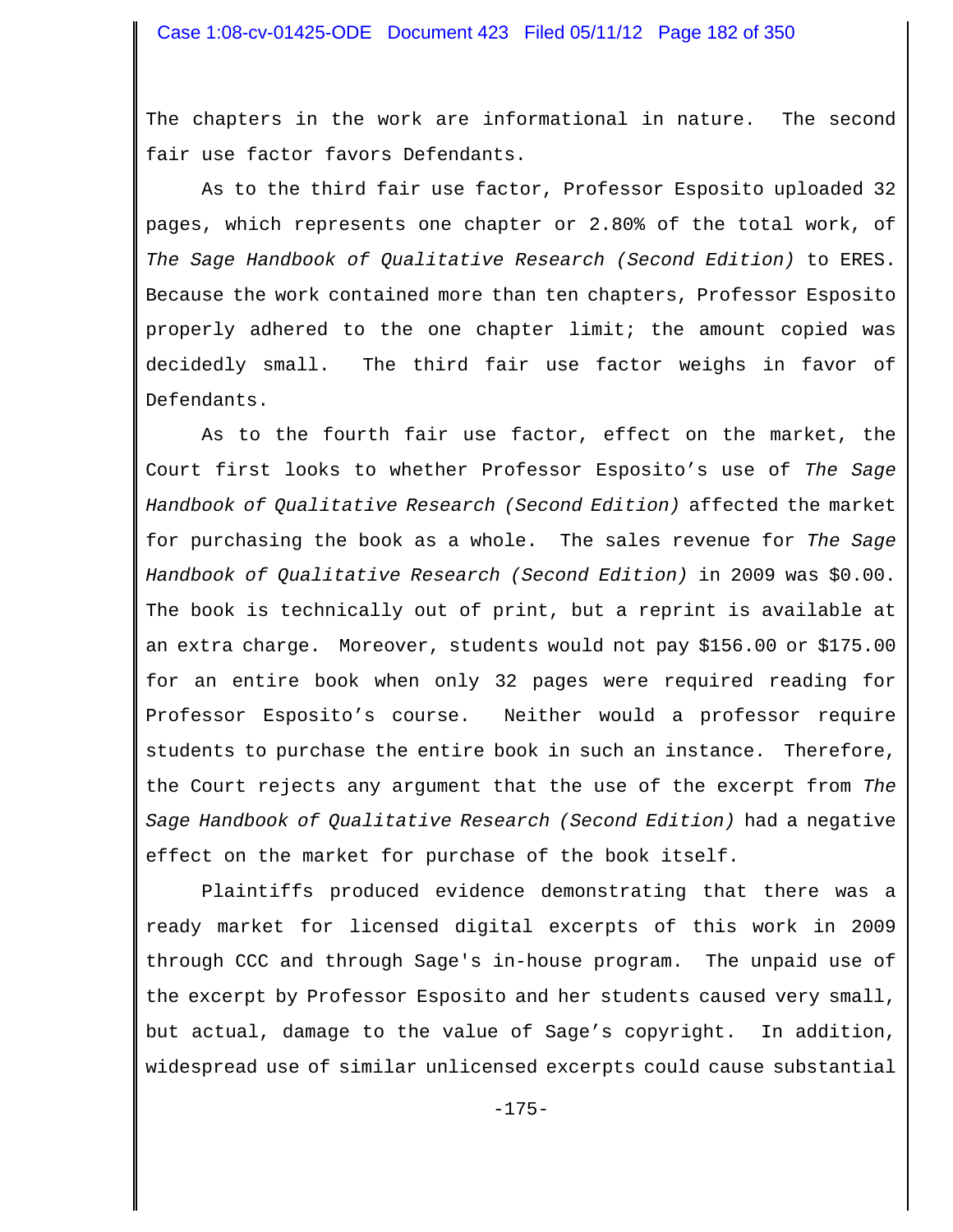harm. Sage lost permissions income. Factor four strongly favors Plaintiffs.

After considering all four fair use factors and weighing them together, the Court finds that Defendants have met their burden of proving that Professor Esposito's use of *The Sage Handbook of Qualitative Research (Second Edition)* was a fair use under the Copyright Act. Thus, this claim of copyright infringement fails.

## 28. *The Sage Handbook of Qualitative Research (First Edition)*

*The Sage Handbook of Qualitative Research (First Edition)* was first published by Sage in 1994 [Defs. Ex. 739]. It is a 653 page, 36 chapter volume edited by Norman K. Denzin and Yvonna S. Lincoln. The chapters provide analysis on the theory and practice of qualitative research [Jt. Ex. 5 at D-24]. *The Sage Handbook of Qualitative Research (First Edition)* is out of print [Jt. Ex. 5 at D-24] but reprints are available at an extra charge. There is no evidence in the record of the net sales revenue from sales of the book itself. Excerpts from the book were available for digital licensing through CCC in 2009 [Pls. Ex. 287]. From July 1, 2004 until December 1, 2010, *The Sage Handbook of Qualitative Research (First Edition)* earned \$4,632.40 in ECCS permissions revenue [Pls. Ex. 2871.86

Professor Esposito requested that pages 70-82, or the entirety of chapter four, of *The Sage Handbook of Qualitative Research (First Edition)* be uploaded to ERES for distribution to students in her ESPF 8280 course [Defs. Ex. 739; Tr. Vol. 6 at 58]. Chapter four is

 $86$ This figure is the Court's estimation of ECCS revenue based on its review of documentary evidence provided at trial.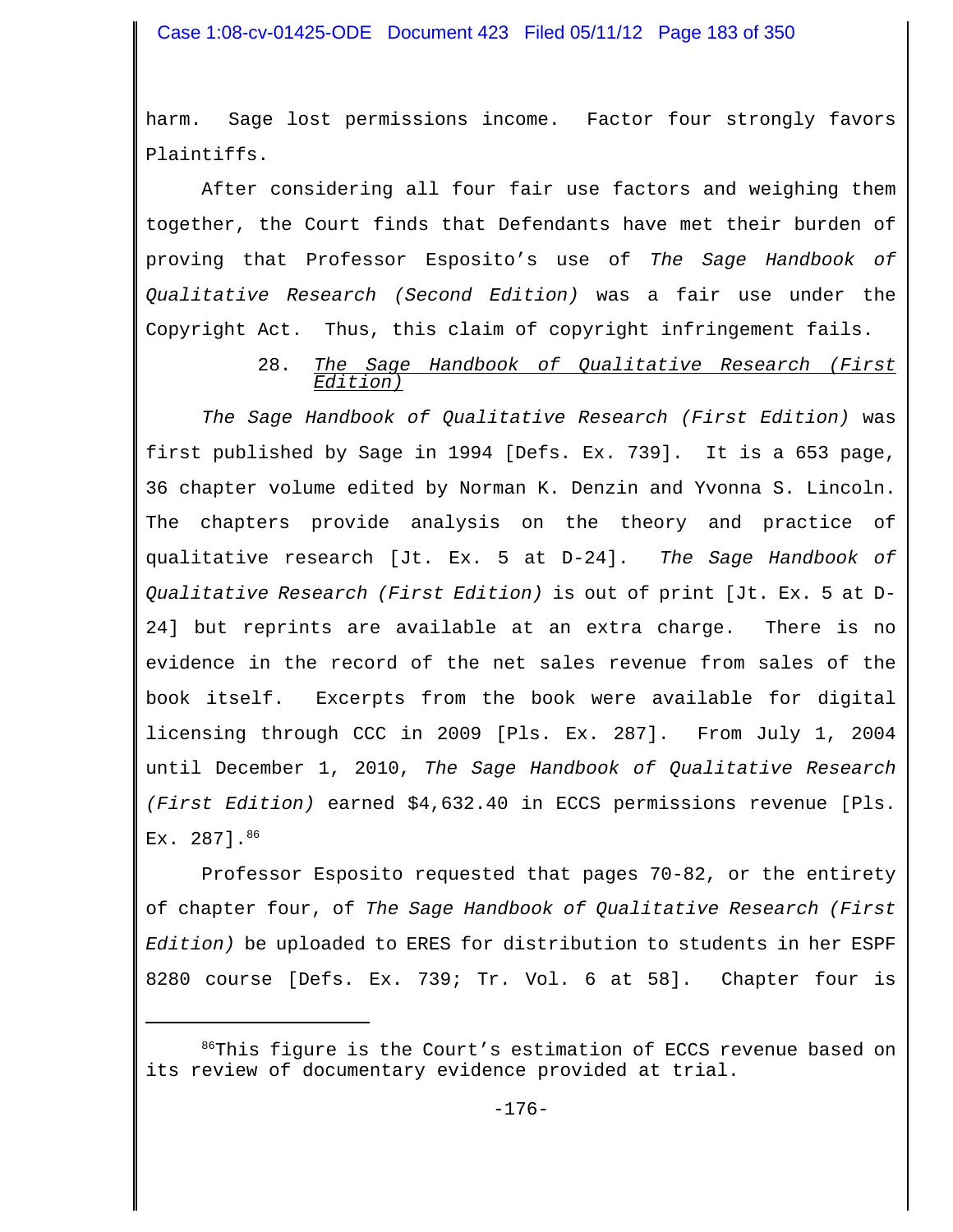entitled "Working the Hyphens: Reinventing Self and Other in Qualitative Research" by Michelle Fine. The excerpt totaled thirteen pages, or 1.99% of the work [Defs. Ex. 739; Tr. Vol. 6 at 58]. Had permissions been paid via CCC for the distribution of this excerpt, Sage would have earned less than \$34.03 in net revenue from permissions.<sup>87</sup> The cost to students in the course would have been \$43.04.

### Prima Facie Case of Copyright Infringement

Defendants do not contest that the Plaintiffs have established a prima facie case of copyright infringement for *The* Sage *Handbook of Qualitative Research (First Edition)* [Doc. 411 at 27-28]. Sage owns a valid copyright, registered in its name, in *The Sage Handbook of Qualitative Research (First Edition)* [Pls. Exs. 282, 271], satisfying the first prong of the prima facie case of copyright infringement. A copy of an excerpt from *The Sage Handbook of Qualitative Research (First Edition)* was uploaded to Georgia State's ERES system, satisfying the second prong of the prima facie case of copyright infringement.

# The Fair Use Defense

As to the first element of fair use, an excerpt from *The Sage Handbook of Qualitative Research (First Edition)* was used by a nonprofit educational institution for the nonprofit, educational purposes of teaching and scholarship. Free copies were provided for

 $87$ The amount earned would have been \$43.04, the amount charged by CCC, [Jt. Ex. 5 at D-24], less the \$3.00 service fee charged by CCC to users, less \$6.01 in fees charged by CCC to publishers, less royalties Sage is obligated to pay the external editors.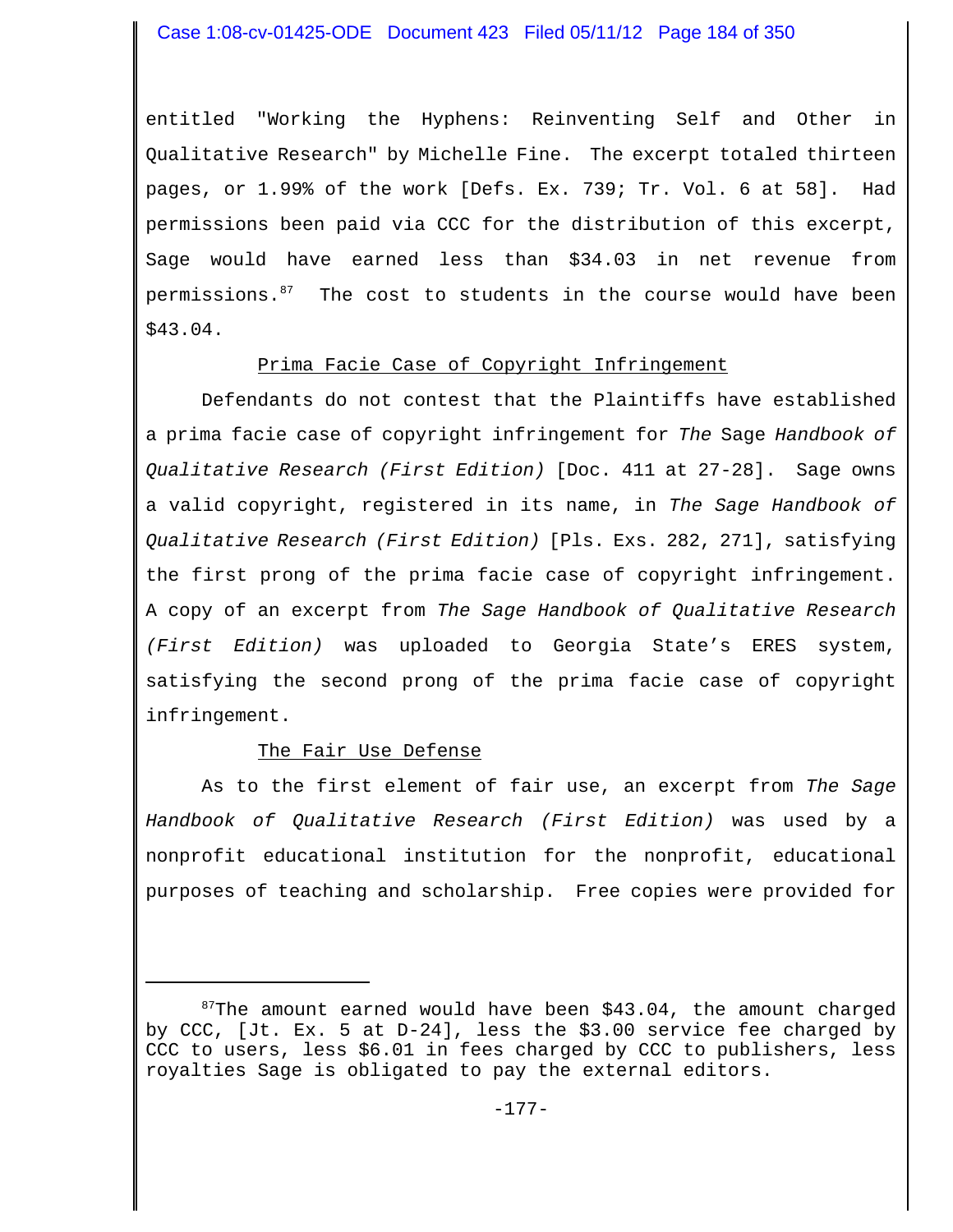the exclusive use of students in Professor Esposito's class. The first factor weighs strongly in favor of Defendants.

As to the second element of fair use, *The Sage Handbook of Qualitative Research (First Edition)* is a non-fiction work with academic analysis about the theory and practice of qualitative research. The work is informational in nature. The second fair use factor favors Defendants.

As to the third fair use factor, Professor Esposito uploaded thirteen pages, which represents one chapter or 1.99%, of *The Sage Handbook of Qualitative Research (First Edition)* to ERES.Because the work contained more than ten chapters, Professor Esposito properly adhered to the one chapter limit; the amount copied was decidedly small. The third fair use factor weighs in favor of Defendants.

As to the fourth fair use factor, effect on the market, the Court first looks to whether Professor Esposito's use of *The Sage Handbook of Qualitative Research (First Edition)* affected the market for purchasing the book as a whole. Students could not have purchased a full copy of the book without paying an extra charge. Therefore, the Court rejects any argument that the use of the excerpt from *The Sage Handbook of Qualitative Research (First Edition)* had a negative effect on the market for purchase of the book itself.

Plaintiffs produced evidence demonstrating that there was a ready market for licensed digital excerpts of this work in 2009 through CCC and through Sage's in-house program. The unpaid use of the excerpt by Professor Esposito and her students caused very small, but actual, damage to the value of Sage's copyright. In addition, widespread use of similar unlicensed excerpts could cause substantial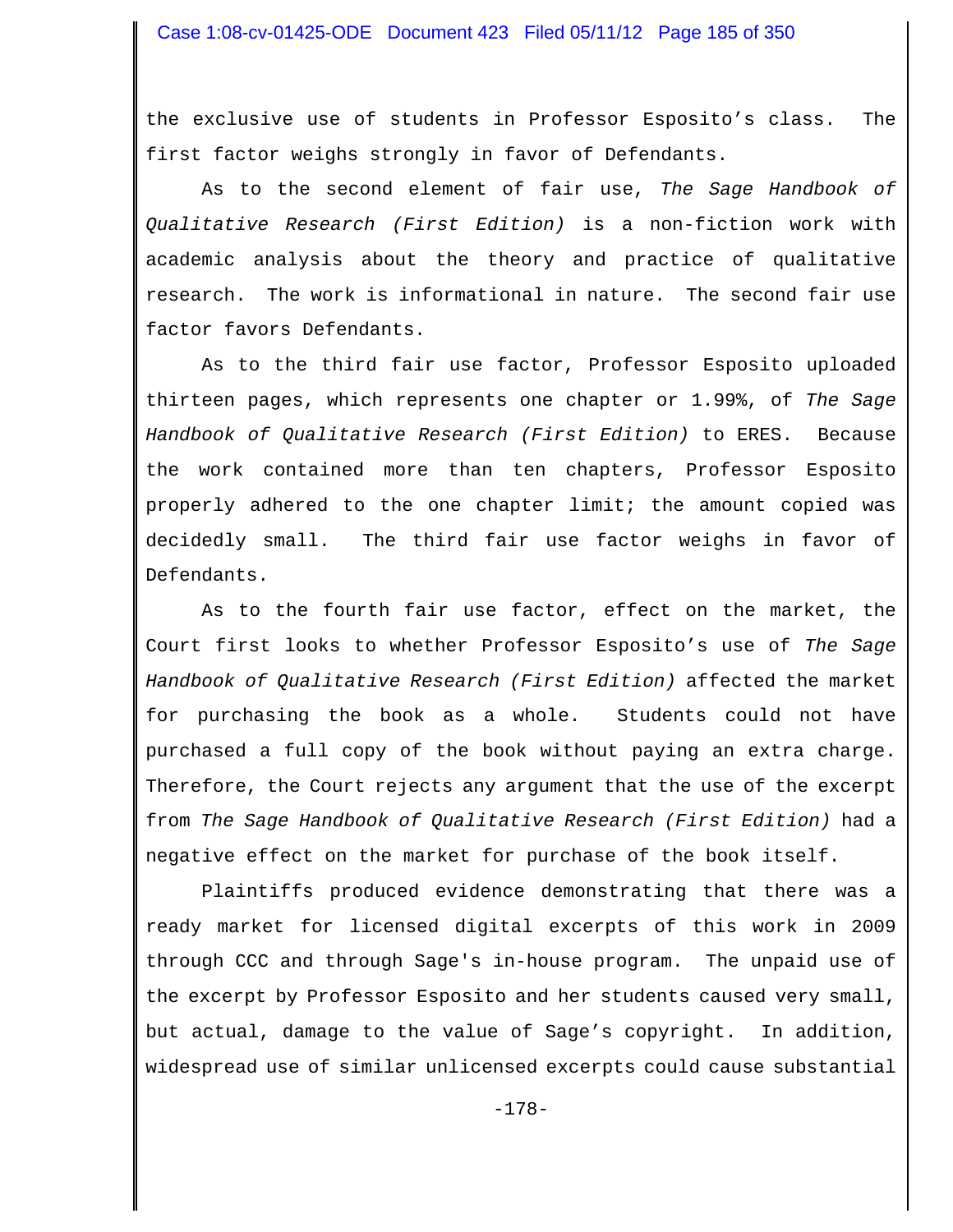harm. Sage lost permissions income. Factor four strongly favors Plaintiffs.

After considering all four fair use factors and weighing them together, the Court finds that Defendants have met their burden of proving that Professor Esposito's use of *The Sage Handbook of Qualitative Research (First Edition)* was a fair use under the Copyright Act. Thus, this claim of copyright infringement fails.

EPRS 8520 Qualitative Research in Education III, Fall 2009

EPRS 8520 is a graduate course that focuses on data analysis [Tr. Vol. 6 at 87]. Fourteen doctoral candidates were enrolled in Professor Esposito's course during the fall 2009 semester [Jt. Ex. 5 at D-63; Tr. Vol. 6 at 61, 88]. As evidenced by the syllabus for this course, students were required to purchase two texts for this course, as well as complete several required readings posted on ERES [Pls. Ex. 513; Tr. Vol. 6 at 86-87].

#### 29. *Theoretical Frameworks in Qualitative Research*

*Theoretical Frameworks in Qualitative Research* was first published by Sage in 2006 [Pls. Ex. 305]. It is a 237 page, ten chapter volume edited by Vincent A. Anfara and Norma T. Mertz. The chapters provide analysis on the role of the theoretical framework in qualitative research through case examples [Jt. Ex. 5 at D-63]. The book retails for \$51.95 [Jt. Ex 5 at D-63]. The book has earned \$75,320.69 in net sales revenue [Pls. Ex. 308]. There is no evidence in the record of any permissions revenue earned through CCC. However, licensed digital excerpts of the book were available in 2009 through Sage's in-house permissions program, and the book has earned \$138.61 in permissions revenue [Pls. Exs. 308, 309].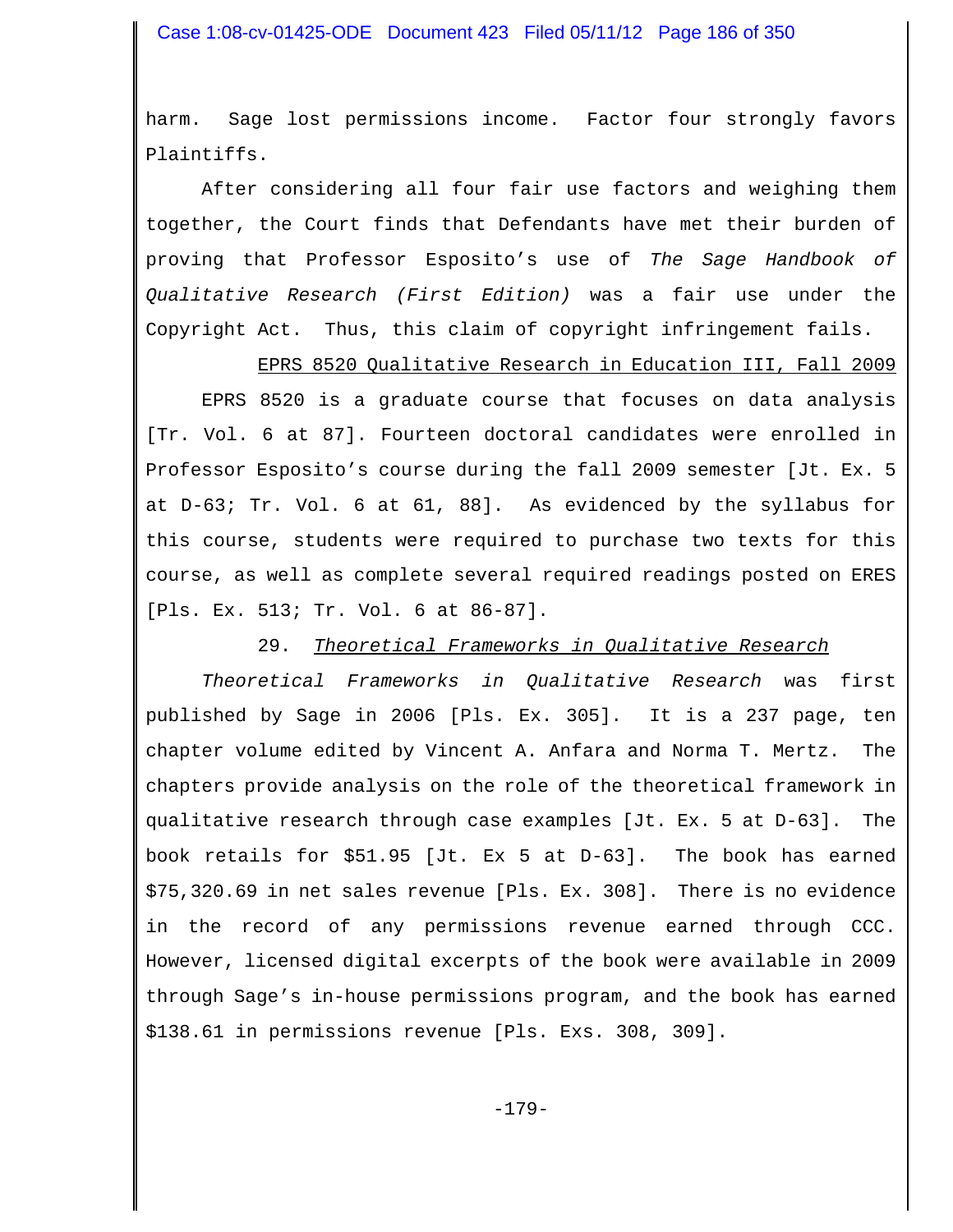Professor Esposito requested that pages xxiii-xxxii<sup>88</sup> and pages 189-196 of *Theoretical Frameworks in Qualitative Research* be uploaded to ERES for distribution to students in her EPRS 8520 course [Tr. Vol. 6 at 88; Pls. Ex. 639]. The two excerpts are a portion of the introduction and the entirety of the conclusion of the book, totaling sixteen pages, or 6.75% of the total work [Pls. Ex. 305]. Both the introduction and conclusion were written by the book's editors, Vincent A. Anfara and Norma T. Mertz. Had permissions been paid through its in-house permissions program to license this excerpt, Sage would have earned \$26.88 less royalties payable to the external editors. The cost to students in the course would have been \$26.88.

Prima Facie Case of Copyright Infringement

Defendants do not contest that the Plaintiffs have established a prima facie case of copyright infringement for *Theoretical Frameworks in Qualitative Research* [Doc. 411 at 27-28]. The contract with the external editors establishes that all copyrightable materials contributed by them shall be considered works made for hire. The copyright is registered in Sage's name [Pls. Exs. 306, 307], satisfying the first prong of the prima facie case of copyright infringement. A copy of an excerpt from *Theoretical Frameworks in Qualitative Research* was uploaded to Georgia State's ERES system, satisfying the second prong of the prima facie case of copyright infringement.

 $88A1$ though Joint Exhibit 5 states that the entire introduction, appearing on pages xii-xxx, was uploaded to ERES, Professor Esposito testified at trial that she assigned only a portion of the introduction, beginning at page xxiii. The Court credits this testimony. Thus, the Court will consider the smaller excerpt for purposes of the fair use determination.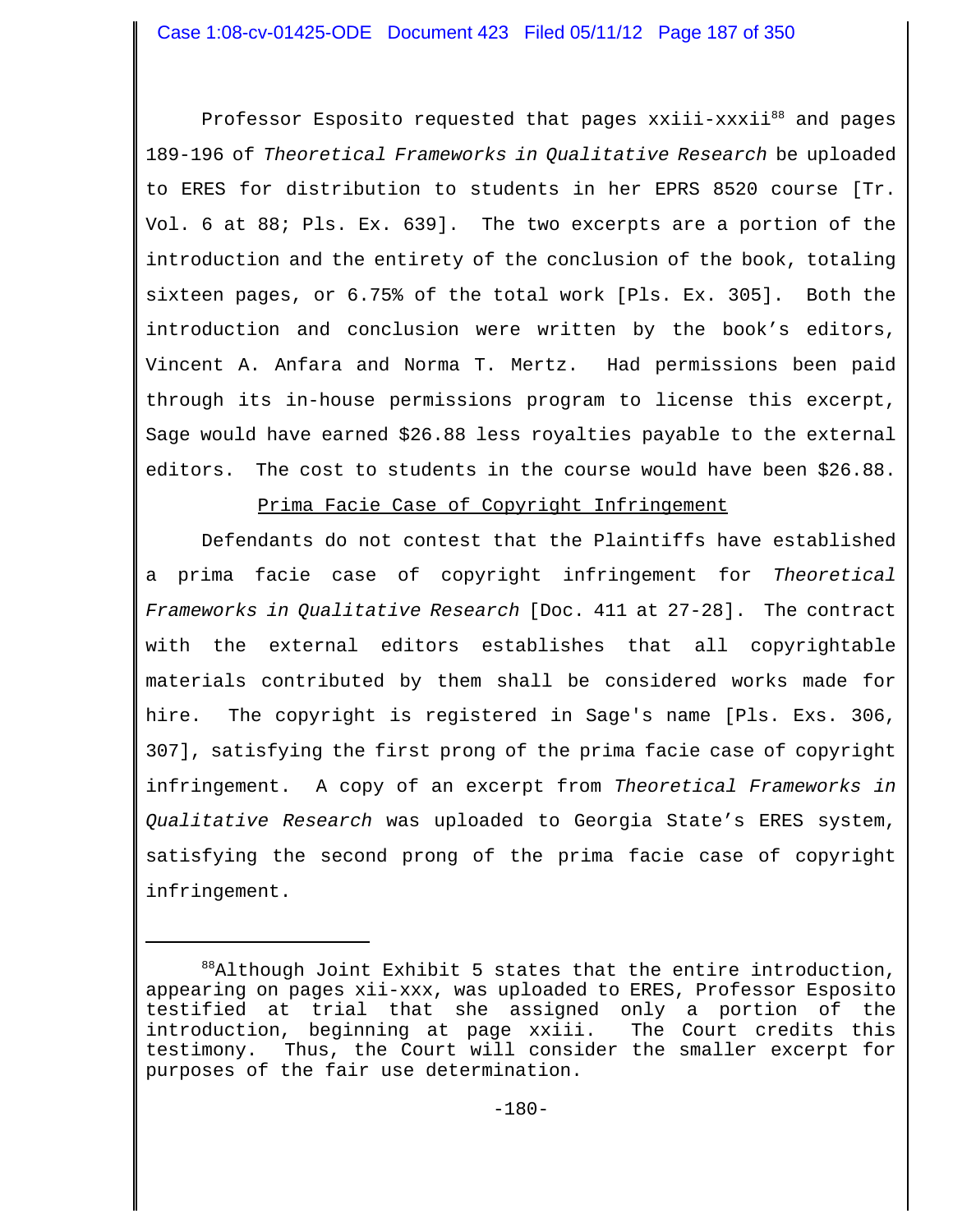#### The Fair Use Defense

As to the first element of fair use, an excerpt from *Theoretical Frameworks in Qualitative Research* was used by a nonprofit educational institution for the nonprofit, educational purposes of teaching and scholarship. Free copies were provided for the exclusive use of students in Professor Esposito's class. The first factor weighs strongly in favor of Defendants.

 As to the second element of fair use, *Theoretical Frameworks in Qualitative Research* is a non-fiction work that provides analysis on the role of the theoretical framework in qualitative research through case examples. The chapters in this work are informational in nature. The second fair use factor favors Defendants.

As to the third fair use factor, Professor Esposito uploaded a portion of the introduction and the entirety of the conclusion, 6.75%, of *Theoretical Frameworks in Qualitative Research.* The book has an average chapter length of eighteen pages.The excerpts here total sixteen pages, which is the equivalent of one chapter. It is a decidedly small amount. The third factor weighs in favor of Defendants.

As to the fourth fair use factor, effect on the market, the Court first looks to whether Professor Esposito's use of *Theoretical Frameworks in Qualitative Research* affected the market for purchasing the book as a whole. Students would not pay \$51.95 for the entire book when only sixteen pages were required reading for Professor Esposito's course. Neither would a professor require students to purchase the entire book in such an instance. Therefore, the Court rejects any argument that the use of the excerpt from *Theoretical*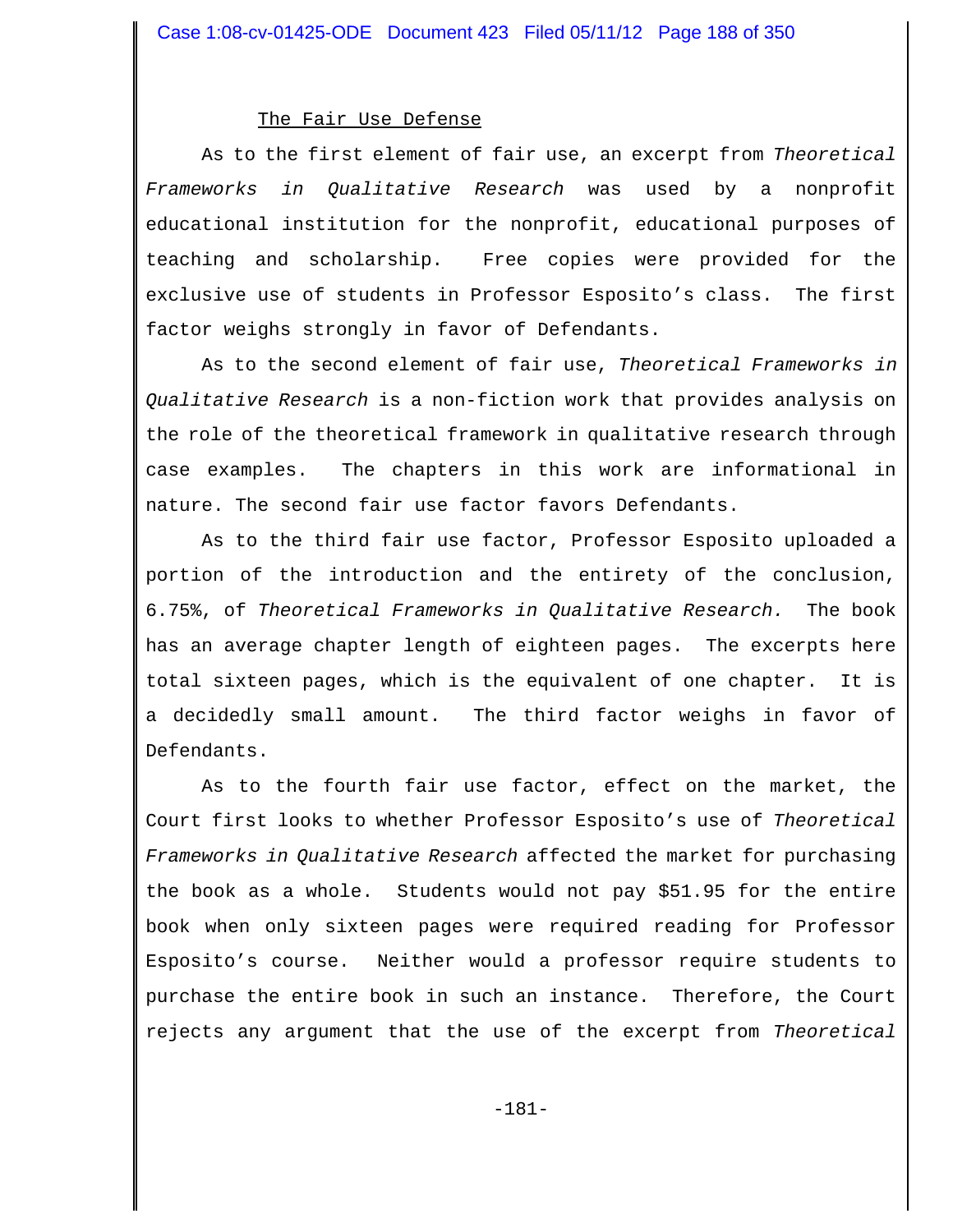*Frameworks in Qualitative Research* had a negative effect on the market for purchase of the book itself.

Plaintiffs produced evidence demonstrating that there was a ready market for licensed digital excerpts of this work through Sage's in-house program in 2009. The unpaid use of the excerpt by Professor Esposito and her students caused very small, but actual, damage to the value of Sage's copyright. In addition, widespread use of similar unlicensed excerpts could cause substantial harm. Sage lost permissions income. Factor four strongly favors Plaintiffs.

After considering all four fair use factors and weighing them together, the Court finds that Defendants have met their burden of proving that Professor Esposito's use of *Theoretical Frameworks in Qualitative Research* was a fair use under the Copyright Act. Thus, this claim of copyright infringement fails.

# D. Professor Kruger

Professor Kruger is an associate professor in Educational Psychology and Special Education at Georgia State [Tr. Vol. 10 at 4]. She began working at Georgia State in 1992 [Id.]. Professor Kruger teaches graduate level courses [Id. at 6].

# EPY 7090 Psychology of Learning and the Learner, Summer and Fall 2009

EPY 7090 is a graduate course that addresses the psychological principles that underlie the teaching and learning that occur in school [Pls. Ex. 553; Tr. Vol. 10 at 6-7]. As evidenced by the syllabus, this course was taught over two semesters, summer and fall 2009 [Pls. Ex. 553]. Although all of the required reading for both semesters of the course was posted to ERES at the beginning of the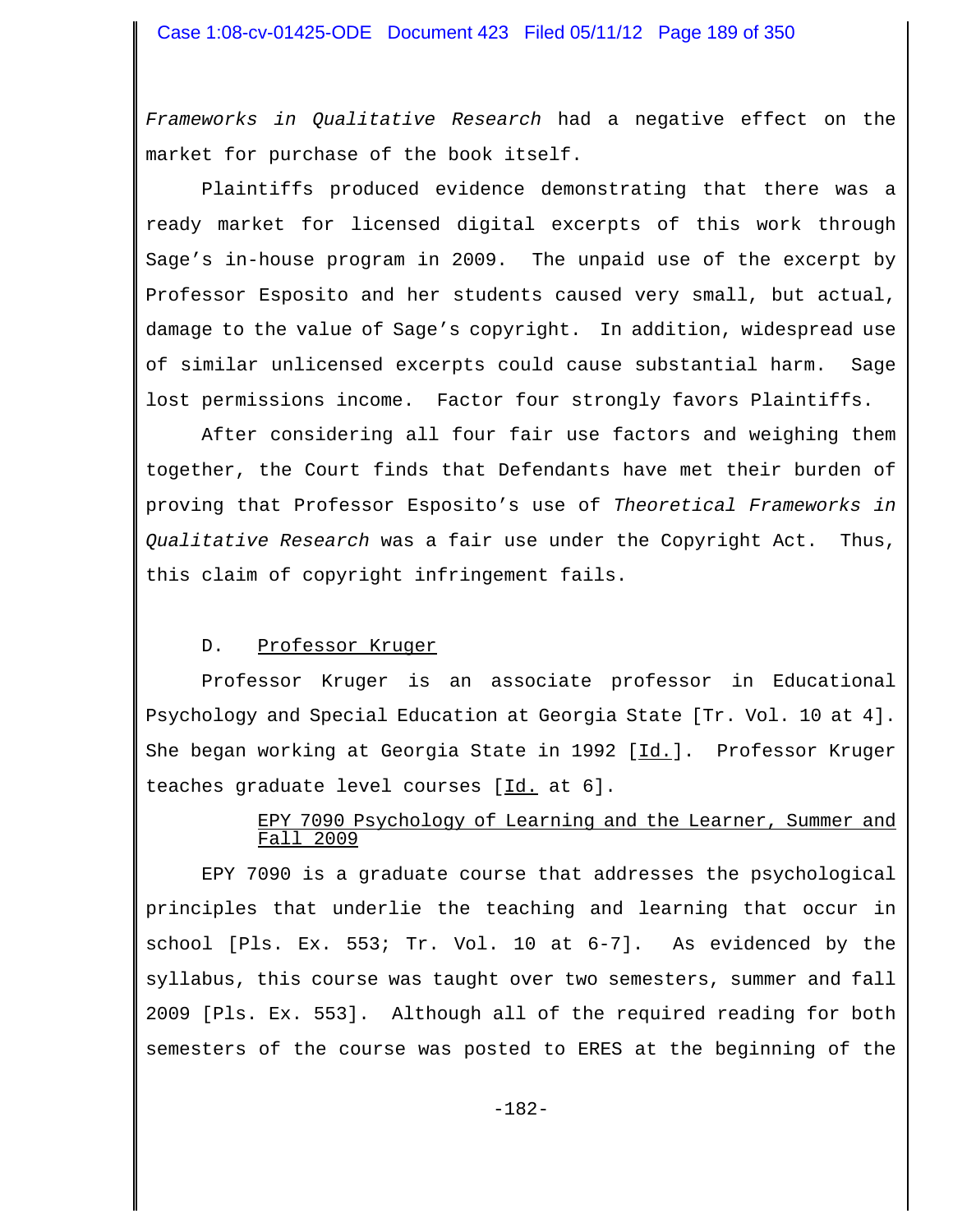summer semester, the syllabus, hit count, and Professor Kruger's testimony all demonstrate that students were only required to complete the assigned readings once over the course of the semesters [Pls. Ex. 553; Jt. Ex. 2 at 5; Jt. Ex. 3 at 35; Tr. Vol. 10 at 7, 33]. According to the syllabus, there were no required textbooks for the course; all assigned readings were made available through ERES [Pls. Ex. 553].

### 30. *Awakening Children's Minds: How Parents and Teachers Can Make a Difference*<sup>89</sup>

*Awakening Children's Minds* was first published by Oxford in 2001 [Pls. Ex. 354]. It is a 320 page, seven chapter book authored by Laura E. Berk that advises parents and teachers of young children on how they can encourage children's cognitive and social competencies [Pls. Ex. 354; Jt. Ex. 5 at D-26]. The book is highly readable and probably sells well to general audiences such as parents of young children and not just to the academic community. The book retails for \$28.00 [Jt. Ex. 5 at D-26]. The net sales revenue from the date of first publication through November 7, 2010 was \$130,482.00 [Pls. Ex. 357]. There is no evidence in the record reflecting that the work was available for licensed digital excerpts in 2009, though it earned \$171.36 in ECCS permissions revenue in 2010 [Pls. Ex. 358].

<sup>&</sup>lt;sup>89</sup>Although Plaintiffs characterize Professor Kruger's use of *Awakening Children's Minds* as two separate infringements, one in the summer and one in the fall, the Court finds that the excerpt was posted to ERES only once for the extended course and students accessed the excerpted material only during the fall semester. The hit count in the summer was one, but the hit count during the fall was 40 [Jt. Ex. 2 at 5; Jt. Ex. 3 at 35]. Therefore, the Court evaluates the use of *Awakening Children's Minds* as one infringement claim.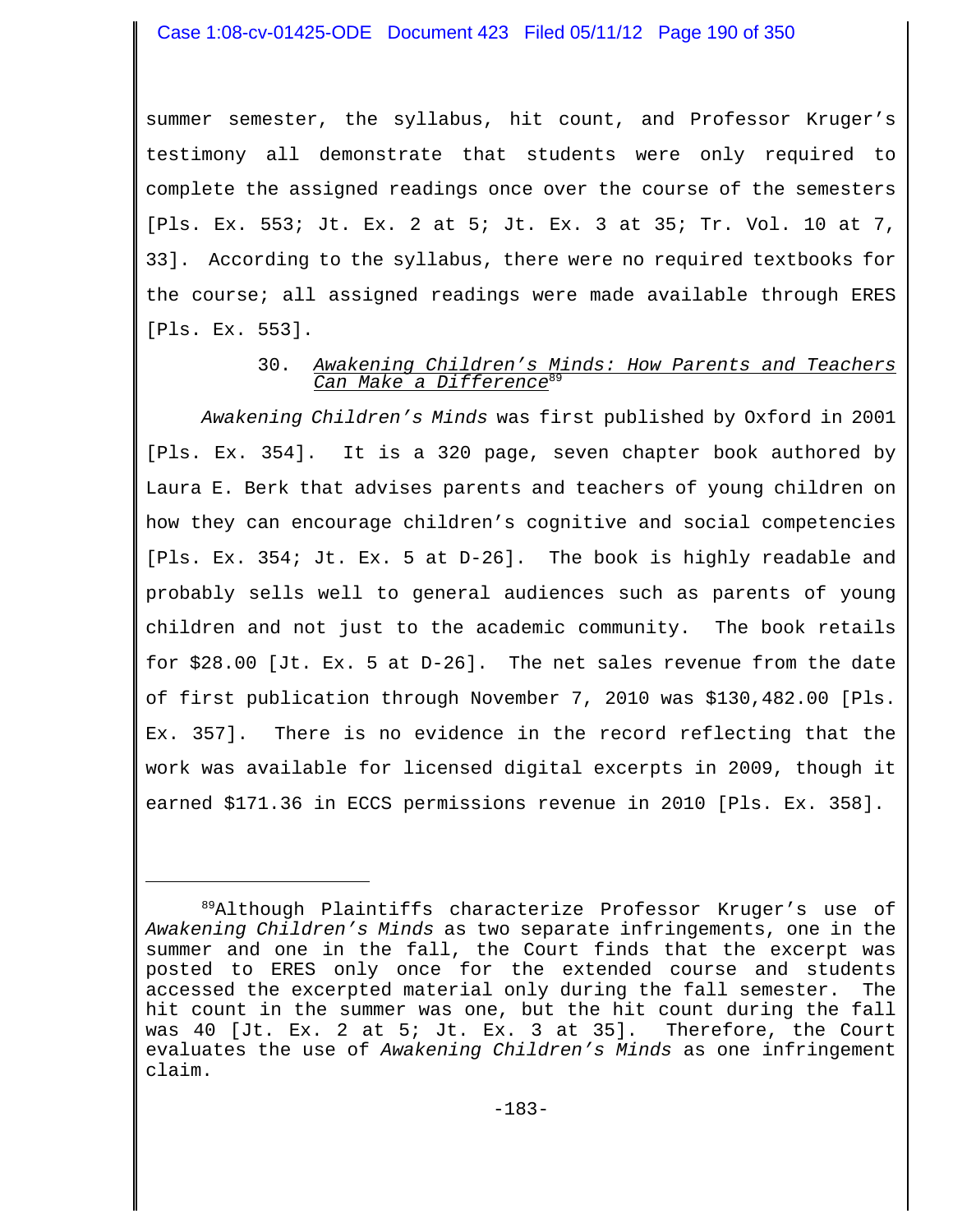Professor Kruger requested that pages 181-219 of *Awakening Children's Minds* be uploaded to ERES for distribution to the students in her course [Pls. Ex. 553]. The excerpt was one chapter of the book entitled "Learning in Classrooms" and represents 39 pages or 12.19% of the total work [Pls. Ex. 354]. Had permissions been paid for the distribution of this excerpt through CCC, Oxford would have earned less than  $$67.63$  in net revenue from permissions.<sup>90</sup> The cost to students in the course would have been \$82.56. Professor Kruger owns a copy of the book [Tr. Vol. 10 at 84].

Prima Facie Case of Copyright Infringement

Defendants do not contest that Plaintiffs have established a prima facie case of copyright infringement for *Awakening Children's Minds* [Doc. 411 at 27-28]. Oxford has the exclusive right to publish *Awakening Children's Minds* pursuant to a contract with the author; the same contract states that the copyright will be registered in Oxford's name. The copyright registration is in Oxford's name [Pls. Exs. 355, 356], satisfying the first prong of the prima facie case of copyright infringement. A copy of an excerpt from *Awakening Children's Minds* was uploaded to Georgia State's ERES system, satisfying the second prong of the prima facie case of copyright infringement.

# The Fair Use Defense

As to the first element of fair use, an excerpt from *Awakening Children's Minds* was used by a nonprofit educational institution for

 $90$ The amount earned would have been \$82.56, the amount charged by CCC, less the \$3.00 service fee charged by CCC to users, less \$11.93 in fees charged by CCC to publishers, less royalties Oxford is obligated to pay the author.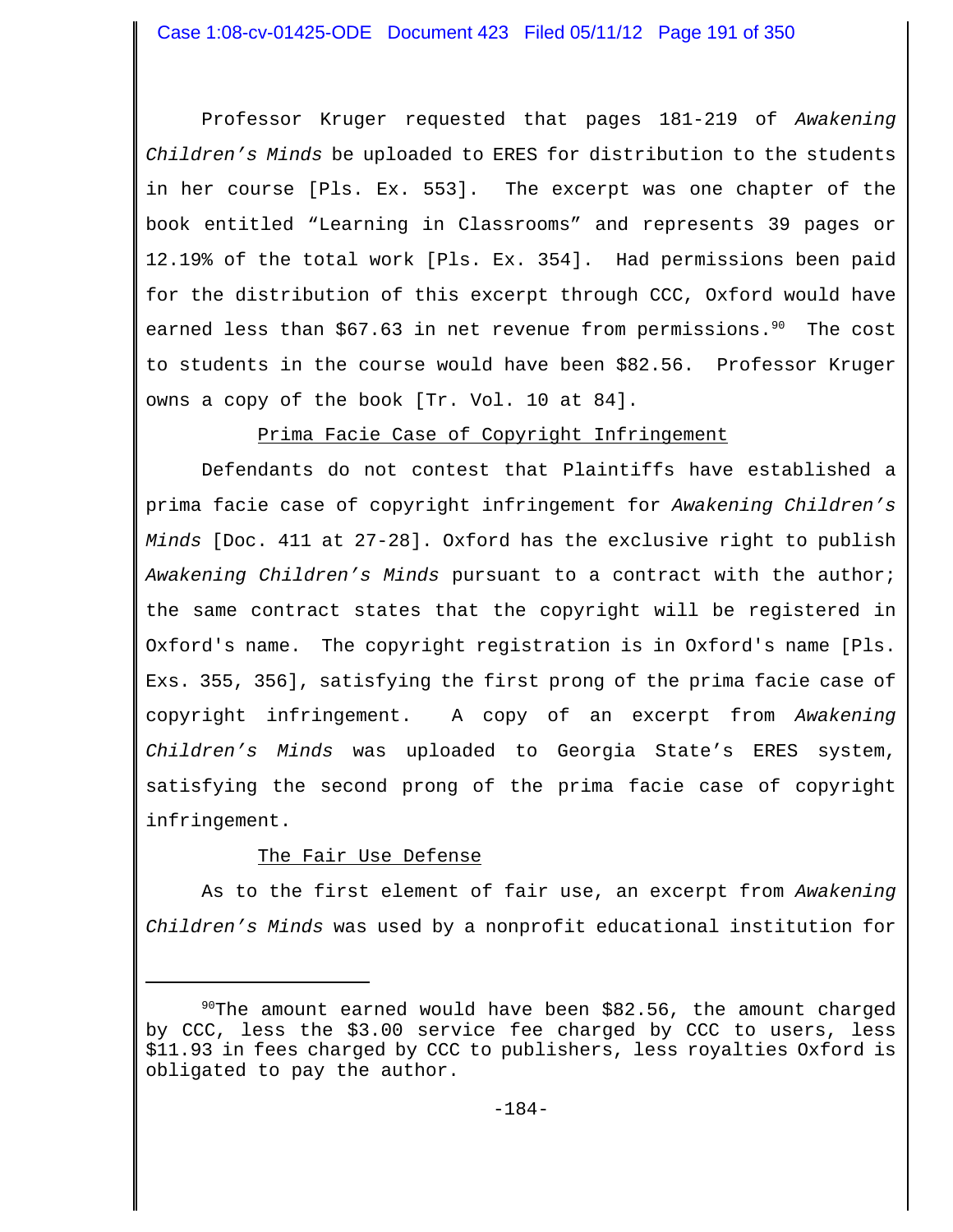### Case 1:08-cv-01425-ODE Document 423 Filed 05/11/12 Page 192 of 350

the nonprofit, educational purposes of teaching and scholarship. Free copies were provided for the exclusive use of students in Professor Kruger's class. The first factor weighs strongly in favor of Defendants.

As to the second element of fair use, *Awakening Children's Minds* is a non-fiction work that advises parents and teachers of young children on how they can encourage children's cognitive and social competencies. The presentation is informational in nature. The second fair use factor favors Defendants.

As to the third fair use factor, Professor Kruger uploaded one chapter from seven in *Awakening Children's Minds* to ERES. Because the work contained less than ten chapters, Professor Kruger should have adhered to a limit of 10% of the protected pages of the book. The copied excerpt constitutes 39 pages or 12.19% of the total work, which is not a decidedly small amount. The third factor weighs in favor of Plaintiffs.

As to the fourth fair use factor, effect on the market, the Court first looks to whether Professor Kruger's use of the excerpt from *Awakening Children's Minds* affected the market for purchasing the book as a whole. Students would not pay \$28.00 for the entire book when only 39 pages were required reading for Professor Kruger's course. Neither would a professor require students to purchase the entire book in such an instance. Therefore, the Court rejects any argument that the use of the excerpt from *Awakening Children's Minds* had a negative effect on the market for purchase of the book itself.

There is no evidence in the record to show that digital excerpts from this book were available for licensing in 2009. As discussed in Section III.B.2. (Factor 4) above, Defendants prevail on factor four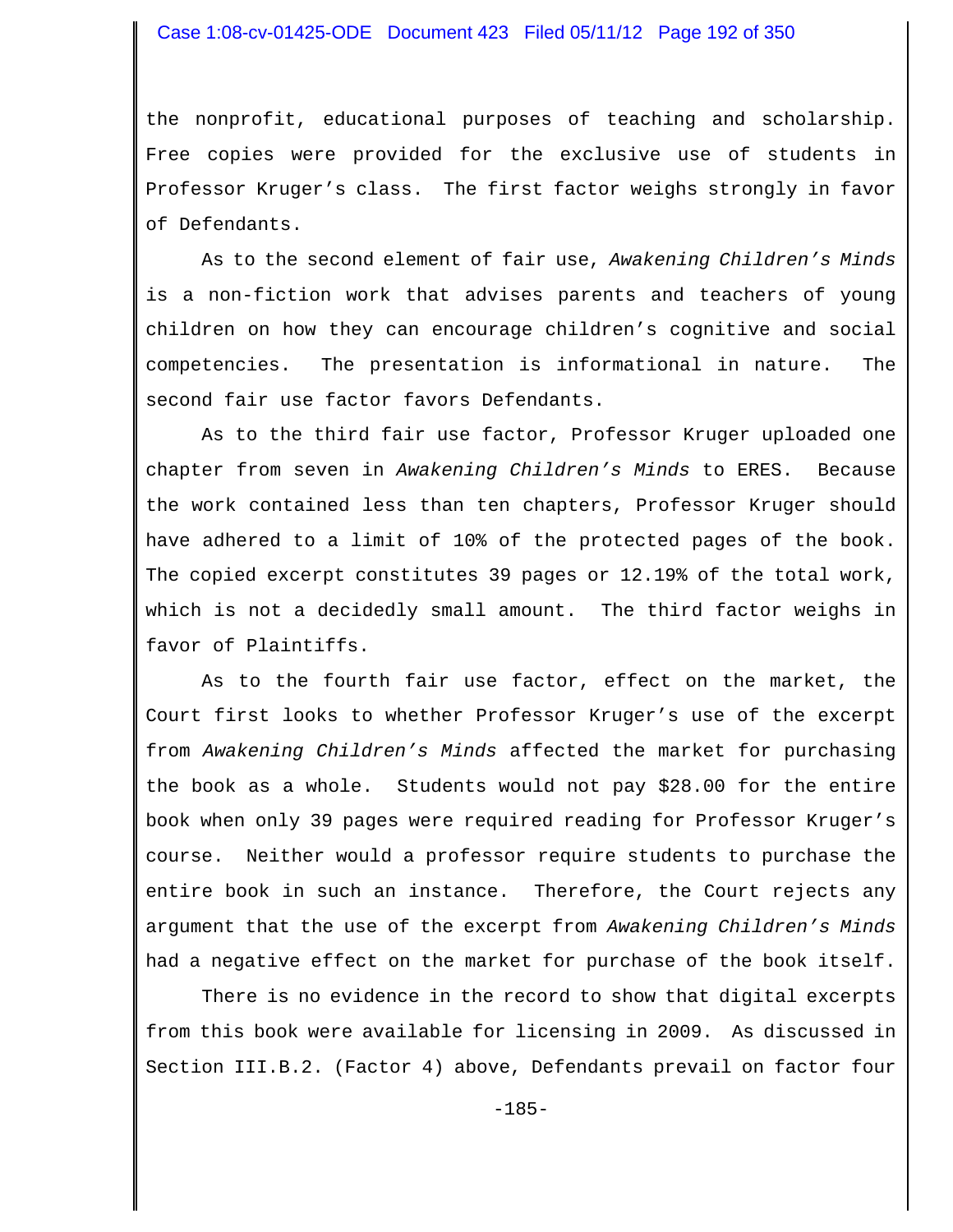when there is no proof of a ready market for electronic excerpts of the work because there is no avenue through which Defendants could obtain permission to post excerpts of the work to ERES with reasonable ease. The absence of a ready market shifts the factor four analysis to favor fair use. This factor favors Defendants.

After considering all four fair use factors and weighing them together, the Court finds that Defendants have met their burden of proving that Professor Kruger's use of *Awakening Children's Minds* was a fair use under the Copyright Act. Thus, this claim of copyright infringement fails.

### EPY 8220 Advanced Developmental Psychology: Personality and Socialization, Fall 2009

EPY 8220 is a doctoral course that addresses research and scholarship of child social and personality development [Pls. Ex. 554; Tr. Vol. 10 at 7-8]. Nineteen students were enrolled in Professor Kruger's course during the fall 2009 semester [Jt. Ex. 5 at D-66]. As evidenced by the syllabus for this course, there were no required textbooks for the course; all assigned readings were made available through ERES [Pls. Ex. 554].

### 31. *Understanding Trauma: Integrating Biological, Clinical and Cultural Perspectives*

*Understanding Trauma: Integrating Biological, Clinical and Cultural Perspectives* ("*Understanding Trauma*") was first published by Cambridge in 2007 [Pls. Ex. 142]. It is a 547 page, 21 chapter volume edited by Laurence J. Kirmayer, Robert Lemelson, and Mark Barad [Pls. Ex. 142]. The book provides interdisciplinary analyses of the individual and collective response to trauma. The book retails for \$110.00 in hardback and \$35.99 in paperback [Jt. Ex. 5 at D-66]. The net sales revenue from date of first publication to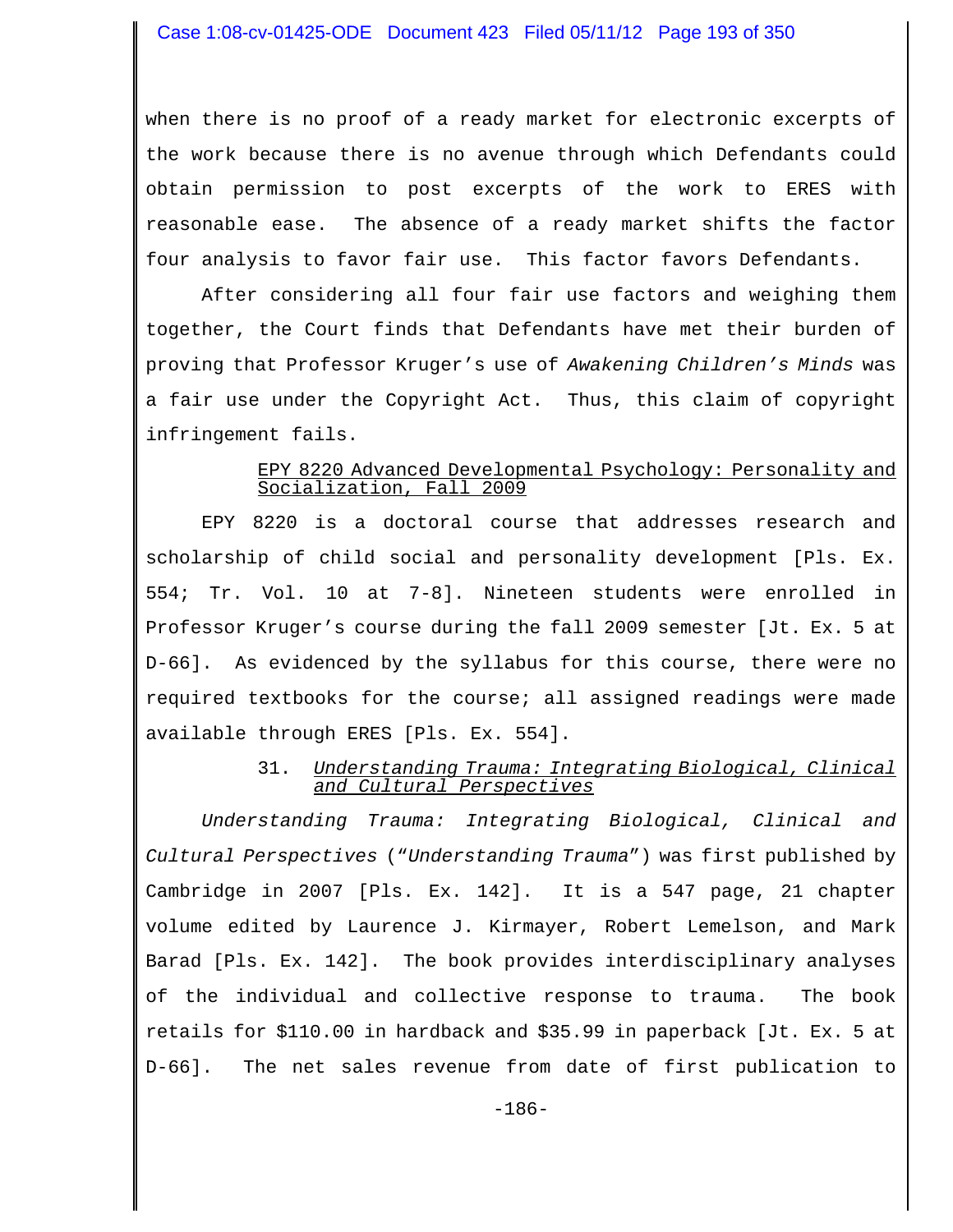December 31, 2010 was £33,629.00 [Pls. Ex. 146]. There is no evidence in the record reflecting that the work was available for licensed digital excerpts in 2009.

Professor Kruger requested that pages 224-241, the entirety of chapter eleven, of *Understanding Trauma* be uploaded to ERES for distribution to students in her EPY 8220 course as required reading [Pls. Ex. 554; Jt. Ex. 5 at D-66; Tr. Vol. 10 at 11]. Chapter eleven is entitled "The Developmental Impact of Childhood Trauma" by Bessel A. van der Kolk. The excerpt is eighteen pages and 3.29% of the total work [Pls. Ex. 142]. Professor Kruger owns a copy of this book [Tr. Vol. 10 at 27].

### Prima Facie Case of Copyright Infringement

Defendants do not contest that the Plaintiffs have established a prima facie case of copyright infringement for *Understanding Trauma* [Doc. 411 at 27-28]. The external editors and the contributing authors have assigned "all copyrights in the work" to Cambridge. The copyright is registered in Cambridge's name [Pls. Exs. 144, 145], satisfying the first prong of the prima facie case of copyright infringement. A copy of an excerpt from *Understanding Trauma* was uploaded to Georgia State's ERES system, satisfying the second prong of the prima facie case of copyright infringement.

### The Fair Use Defense

As to the first element of fair use, an excerpt from *Understanding Trauma* was used by a nonprofit educational institution for the nonprofit, educational purposes of teaching and scholarship. Free copies were provided for the exclusive use of students in Professor Kruger's class. The first factor weighs strongly in favor of Defendants.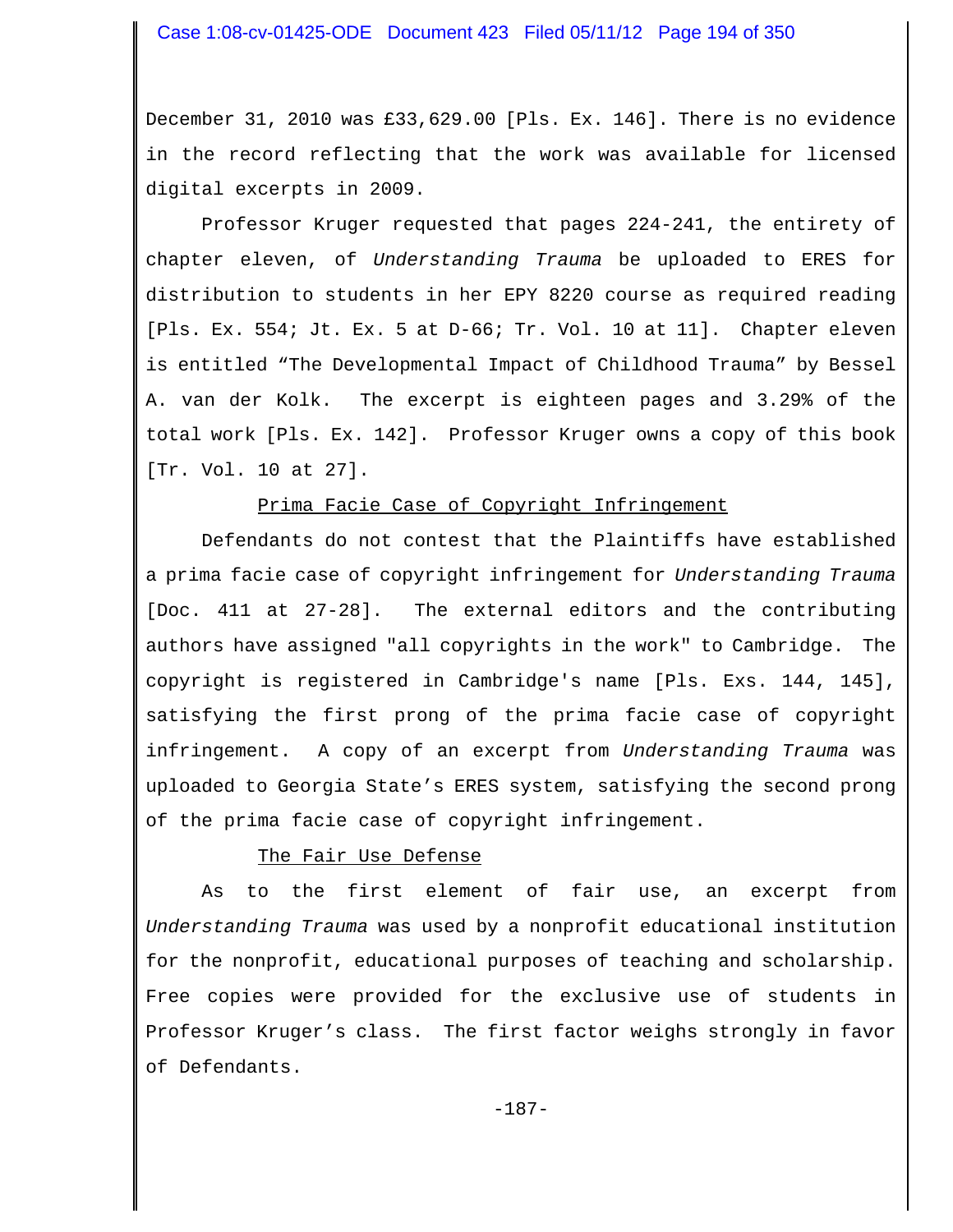As to the second element of fair use, *Understanding Trauma* provides interdisciplinary analysis of the individual and collective response to trauma. *Understanding Trauma* is an academic work that is informational in nature. The second fair use factor favors Defendants.

As to the third fair use factor, Professor Kruger uploaded eighteen pages, representing one chapter or 3.29%, of *Understanding Trauma* to ERES*.* Because the work contained more than ten chapters, Professor Kruger properly adhered to the one chapter limit; the amount copied was decidedly small. The third fair use factor weighs in favor of Defendants.

As to the fourth fair use factor, effect on the market, the Court first looks to whether Professor Kruger's use of *Understanding Trauma* affected the market for purchasing the book as a whole. Students would not pay \$35.99 (or \$110.00 in hardback) for the entire book when only eighteen pages were required reading for Professor Kruger's course. Neither would a professor require students to purchase the entire book in such an instance. Therefore, the Court rejects any argument that the use of the excerpt from *Understanding Trauma* had a negative effect on the market for purchase of the book itself.

There is no evidence in the record to show that digital excerpts from this book were available for licensing in 2009. As discussed in Section III.B.2. (Factor 4) above, Defendants prevail on factor four when there is no proof of a ready market for electronic excerpts of the work because there is no avenue through which Defendants could obtain permission to post excerpts of the work to ERES with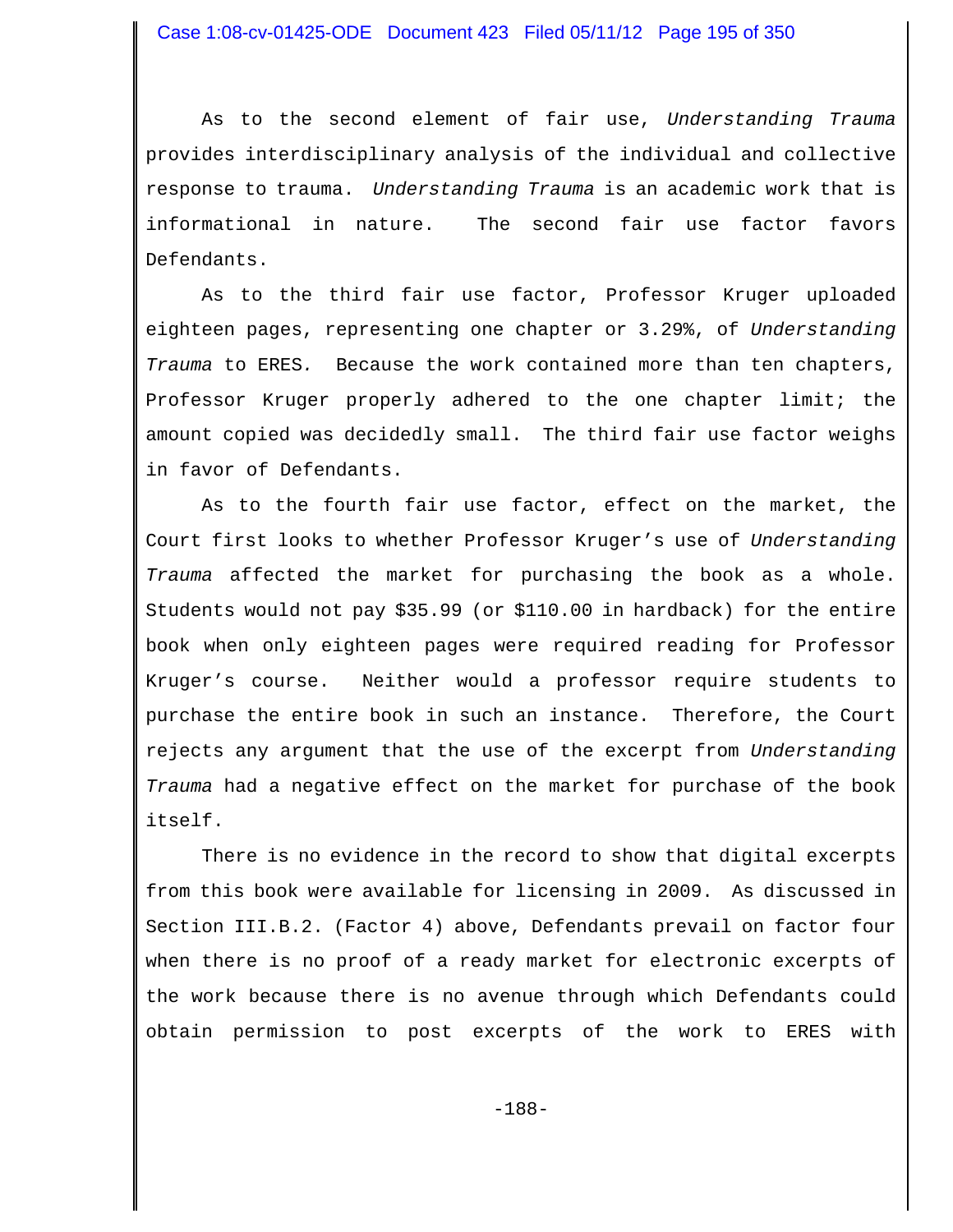reasonable ease. The absence of a ready market shifts the factor four analysis to favor fair use. This factor favors Defendants.

After considering all four fair use factors and weighing them together, the Court finds that Defendants have met their burden of proving that Professor Kruger's use of *Understanding Trauma* was a fair use under the Copyright Act. Thus, this claim of copyright infringement fails.

#### E. Professor Orr

Professor Orr is a tenured professor in the Music History and Literature Department at Georgia State [Tr. Vol. 7 at 55]. He has taught at Georgia State since 1978 [Tr. Vol. 7 at 55]. Professor Orr testified that he normally keeps his excerpts to around ten percent of an entire work. He stated that if he cannot keep an excerpt around ten percent, then he does not use the book, although there are a few exceptions [Tr. Vol. 7 at 72]. He learned about Georgia State's Copyright Policy when it was sent out in 2009 [Tr. Vol. 7 at 60]. At that time, he read the revised policy but did not attend the training session because he was not told it was mandatory [Tr. Vol. 7 at 61].

# MUS 8860 Romantic Period 1800-1900,<sup>91</sup> Summer 2009

Professor Orr taught MUS 8860, a graduate course, in the 2009 summer semester [Tr. Vol. 7 at 56]. Ten students enrolled in the course [Tr. Vol. 7 at 59]. Professor Orr's syllabus listed two

 $91$ The syllabus for this course refers to its title as Romantic Music. This Order will refer to the course using the title that appears in trial testimony and Joint Exhibit 5, Romantic Period 1800- 1900.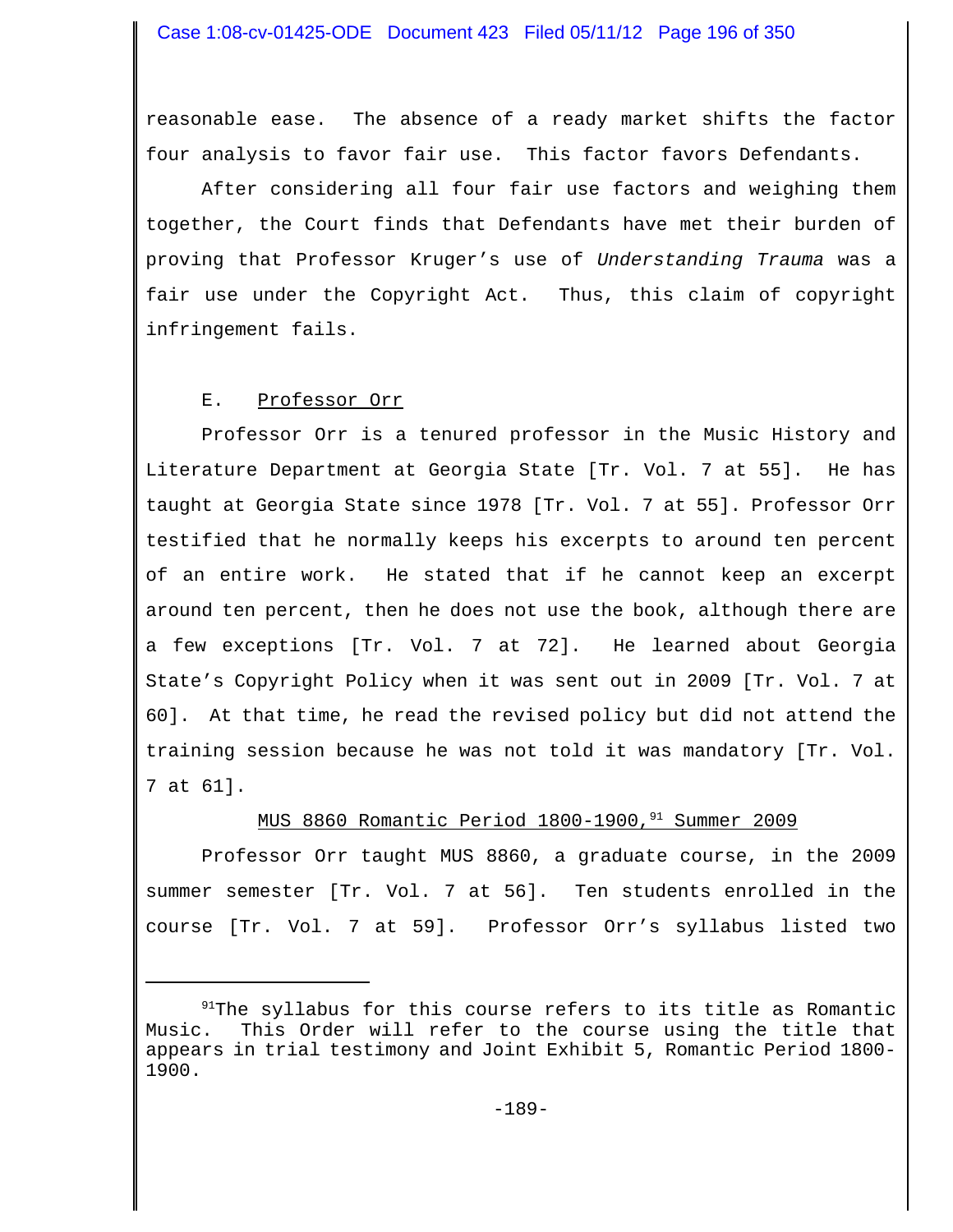required texts [Pls. Ex. 523; Tr. Vol. 7 at 56], and he posted several additional required readings on ERES without seeking copyright permissions [Tr. Vol. 7 at 57].

### 32. *Liszt: Sonata in B Minor*

*Liszt: Sonata in B Minor* was first published by Cambridge in 1996 as part of the *Cambridge Music Handbooks* series, which provides introductions to major musical works for students knowledgeable about music [Pls. Ex. 130]. The book was written by Kenneth Hamilton [Pls. Ex. 130]. It has five chapters and a total of 101 pages. It retails for \$80.00 in hardback or \$28.99 in paperback [Jt. Ex. 5 at D-29]. The book has earned £19,322 in net sales revenue from the date of first publication through October 31, 2010 [Pls. Ex. 133]. There is no evidence in the record reflecting that the work was available for licensed digital excerpts in 2009.

Professor Orr requested that pages 28-48 be posted to ERES as required reading for his MUS 8860 course [Tr. Vol. 7 at 66-67]. This excerpt is a full chapter entitled "Understanding the Sonata in B Minor" and represents 20.79% of the book.

### Prima Facie Case of Copyright Infringement

*Liszt: Sonata in B Minor* was first published by Cambridge on August 28, 1996, but Cambridge did not obtain a certificate of copyright registration until December 27, 2010 [Pls. Ex. 132]. 17 U.S.C. § 410(c) states:

In any judicial proceedings the certificate of a registration made before or within five years after first publication of the work shall constitute prima facie evidence of the validity of the copyright and of the facts stated in the certificate. The evidentiary weight to be accorded the certificate of a registration made thereafter shall be within the discretion of the court.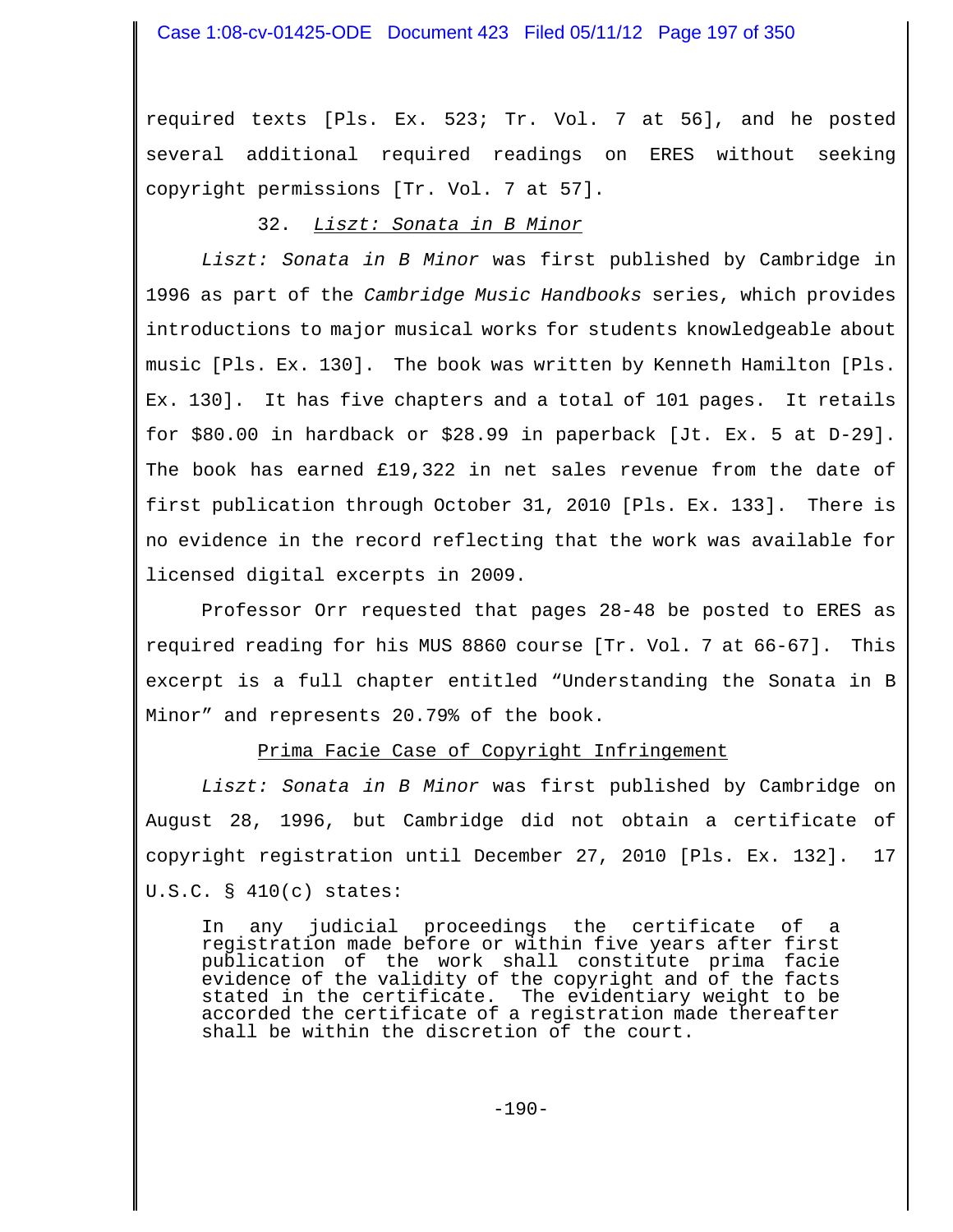17 U.S.C. § 410(c). Accordingly, because the certificate of registration for *Liszt: Sonata in B Minor* was not made before or within five years after the first date of publication, the prima facie presumption of originality does not exist. Instead, the Court must use its discretion to determine the copyrightability/originality of *Liszt: Sonata in B Minor*.

To qualify for copyright protection, a work must be the author's original work. Harper & Row Publishers, Inc. v. Nation Enters., 471 U.S. 539, 547-49 (1985). Original "means only that the work was independently created by the author (as opposed to copied from other works), and that it possesses at least some minimal degree of creativity." Feist Publ'ns, Inc. v. Rural Tel. Serv. Co., 499 U.S. 340, 345 (1991). To meet the creativity requirement even a slight amount of creativity will suffice. Id. *Liszt: Sonata in B Minor* contains analysis of the sonata and the composer, as well as a chapter aimed at pianists that discusses the performance of the piece [Pls. Ex. 130]. Cambridge, in soliciting a copyright registration, declared that *Liszt: Sonata in B Minor* is an original work and nothing in the evidence indicates otherwise. The Court finds that the book meets the creativity requirement. Therefore, *Liszt: Sonata in B Minor* is copyrightable.

The author assigned "the full copyright in the work" to Cambridge. As stated, the copyright is registered in Cambridge's name. The first prong of the prima facie case of copyright infringement has been satisfied.

A copy of an excerpt from *Liszt: Sonata in B Minor* was uploaded to Georgia State's ERES system, satisfying the second prong of the prima facie case of copyright infringement.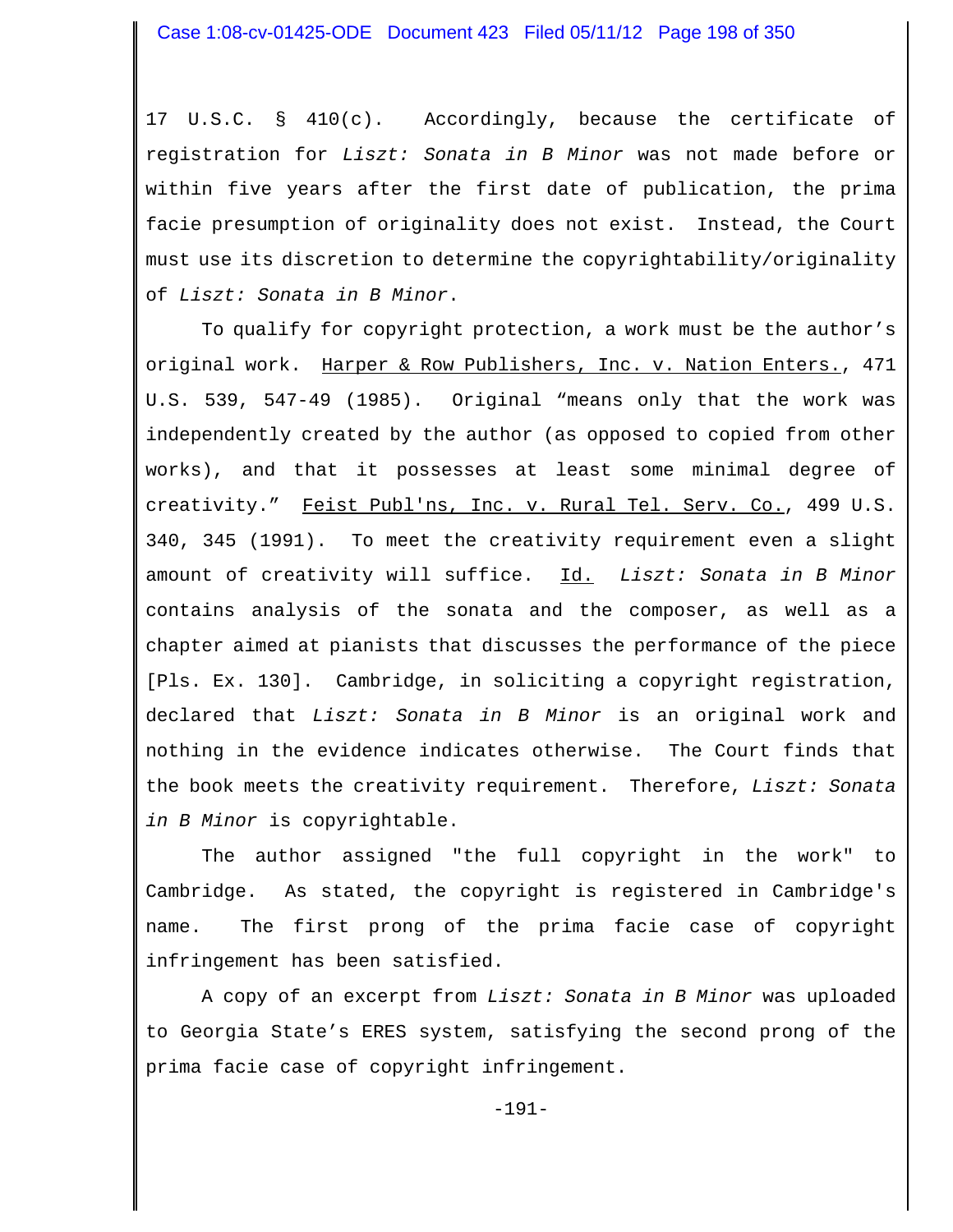#### The Fair Use Defense

As to the first element of fair use, an excerpt from *Liszt: Sonata in B Minor* was used by a nonprofit educational institution for the nonprofit, educational purposes of teaching and scholarship. Free copies were provided for the exclusive use of students in Professor Orr's class. The first factor weighs strongly in favor of Defendants.

As to the second element of fair use, *Liszt: Sonata in B Minor* is a non-fiction book discussing a composer and his work. The presentation is informational in nature. The second fair use factor favors Defendants.

As to the third fair use factor, Professor Orr uploaded one full chapter out of five total chapters of *Liszt: Sonata in B Minor* to ERES. Because the work contains less than ten chapters, Professor Orr should have adhered to a limit of 10% of the protected pages of the book. The amount he actually copied represents 20.79% of the total pages within the book. However, Defendants point out that six pages of the chapter uploaded by Professor Orr contain excerpts of sheet music, which is material in the public domain that is not copyrightable and therefore that these pages should not count toward the total number of pages copied. While it is not correct those pages should be excluded from the page count in their entirety, the Court agrees that the page count should not include the portions of the pages containing material in the public domain. Thus, the Court will conduct its own page count for this work.

Although the book contains 101 pages, nine of these pages include sheet music that is in the public domain and therefore not subject to copyright protection. The author has merely reproduced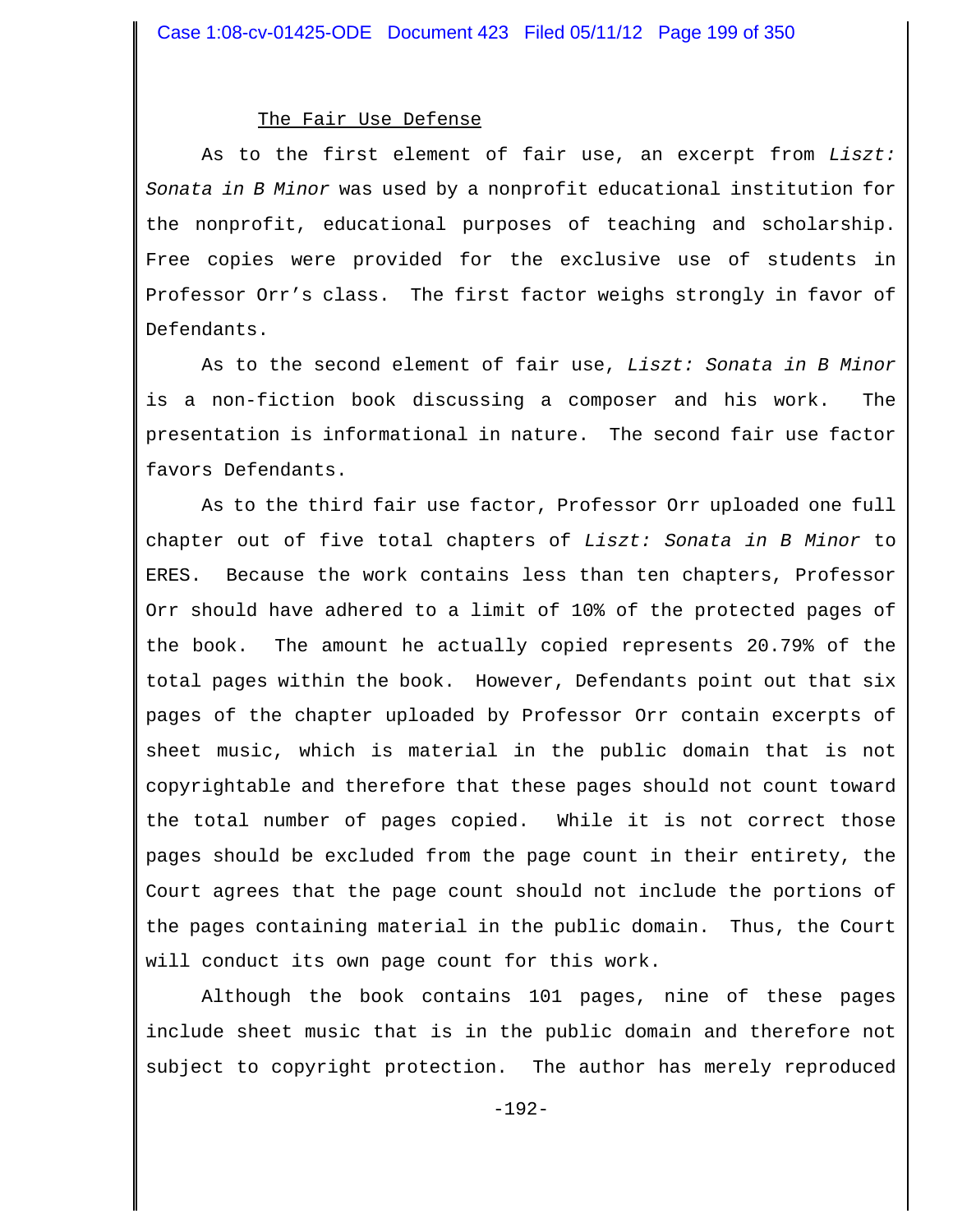these excerpts in the book for reference and as a basis for his analysis. The total amount of unprotected material on these pages adds up to 4.67 pages. Excluding this amount from the total number of pages in the book reduces the total from 101 to 96.33 pages. The copied chapter at issue here contains 3.16 pages of unprotected material, which reduces the number of copyrightable pages in the chapter from 21 to 17.84. Thus, the excerpt copied by Professor Orr actually represents 18.52% of the work, which is not a decidedly small amount. The third factor weighs in favor of Plaintiffs.

As to the fourth fair use factor, effect on the market, the Court first looks to whether Professor Orr's use of *Liszt: Sonata in B Minor* affected the market for purchasing the book as a whole. The Court infers that students would not pay \$28.99 for the entire book (or \$80.00 for the hardcover version) when only 21 pages were required reading for Professor Orr's course. Neither would a professor require students to purchase the entire book in such an instance. Therefore, the Court rejects any argument that the use of the excerpt from *Liszt: Sonata in B Minor* had a negative effect on the market for purchase of the book itself.

There is no evidence in the record to show that digital excerpts from this book were available for licensing in 2009. As discussed in Section III.B.2. (Factor 4) above, Defendants prevail on factor four when there is no proof of a ready market for electronic excerpts of the work because there is no avenue through which Defendants could obtain permission to post excerpts of the work to ERES with reasonable ease. The absence of a ready market shifts the factor four analysis to favor fair use. This factor favors Defendants.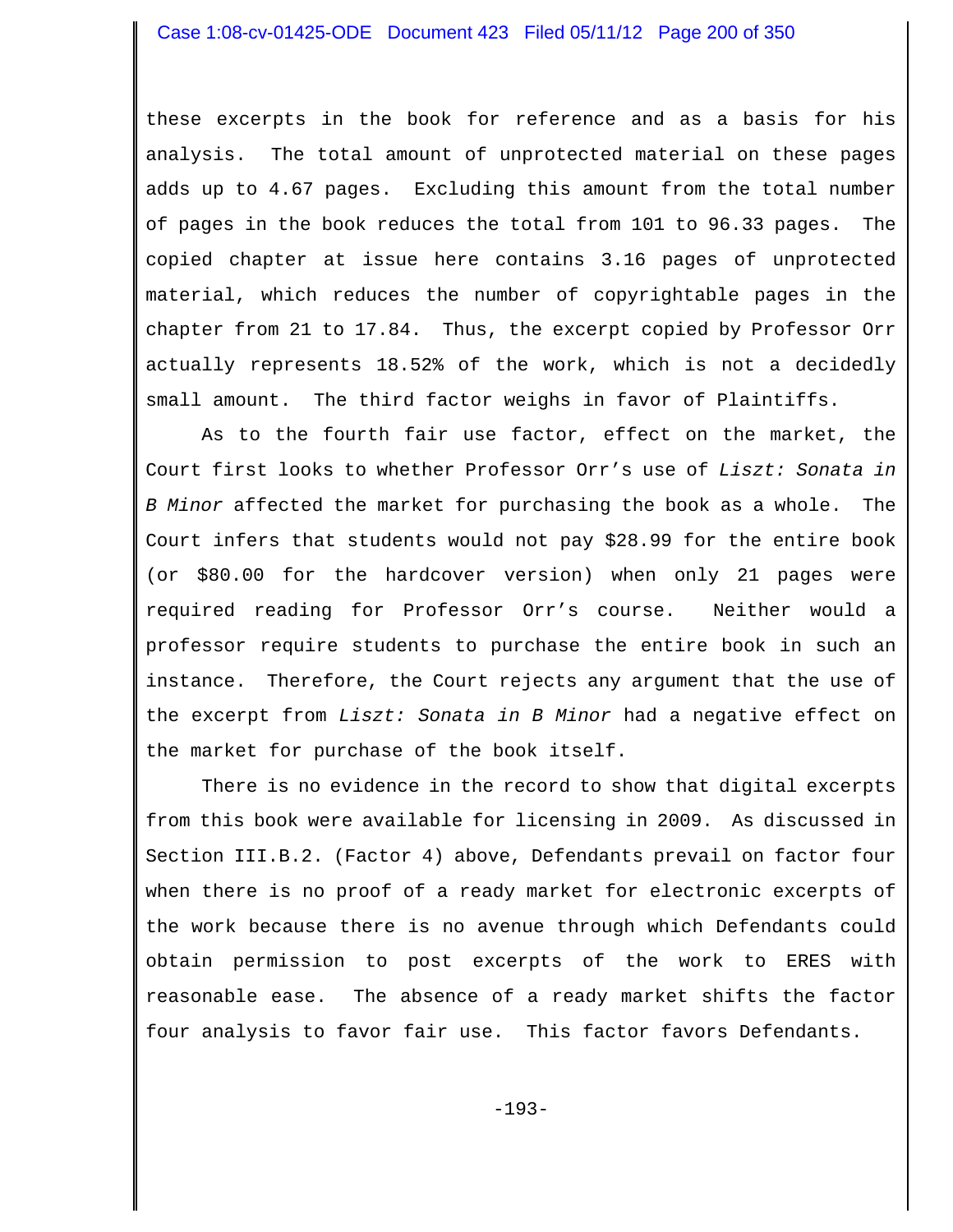After considering all four fair use factors and weighing them together, the Court finds that Defendants have met their burden of proving that Professor Orr's use of *Liszt: Sonata in B Minor* was a fair use under the Copyright Act. Thus, this claim of copyright infringement fails.

## 33. *The Cambridge Companion to Mendelssohn*

*The Cambridge Companion to Mendelssohn* was first published by Cambridge on October 21, 2004 in the United Kingdom and on November 29, 2004 in the United States [Pls. Exs. 65, 68]. It is part of the *Cambridge Companions to Music* series, which provides information on composers, instruments, or musical topics. *The Cambridge Companion to Mendelssohn* has fourteen chapters and a total of 331 pages [Pls. Ex. 65]. The book was edited by Peter Mercer-Taylor and provides analysis of the composer's life and music [Tr. Vol. 7 at 77; Jt. Ex. 5 at D-30]. It retails for \$90.00 for hardcover or \$32.99 for paperback [Jt. Ex. 5 at D-30]. It earned £24,826 in net sales revenue from date of first publication through October 31, 2010 [Pls. Ex. 69]. There is no evidence in the record reflecting that the work was available for licensed digital excerpts in 2009.

Professor Orr requested that pages 96-111, which is a portion of chapter six totaling 4.83% of the book, be posted on the ERES system as required reading [Tr. Vol. 7 at 77]. The excerpt was taken from a chapter entitled "Symphony and Overture" by Douglass Seaton [Pls. Ex. 65].

# Prima Facie Case of Copyright Infringement

*The Cambridge Companion to Mendelssohn* was first published outside the United States on October 21, 2004 and published in the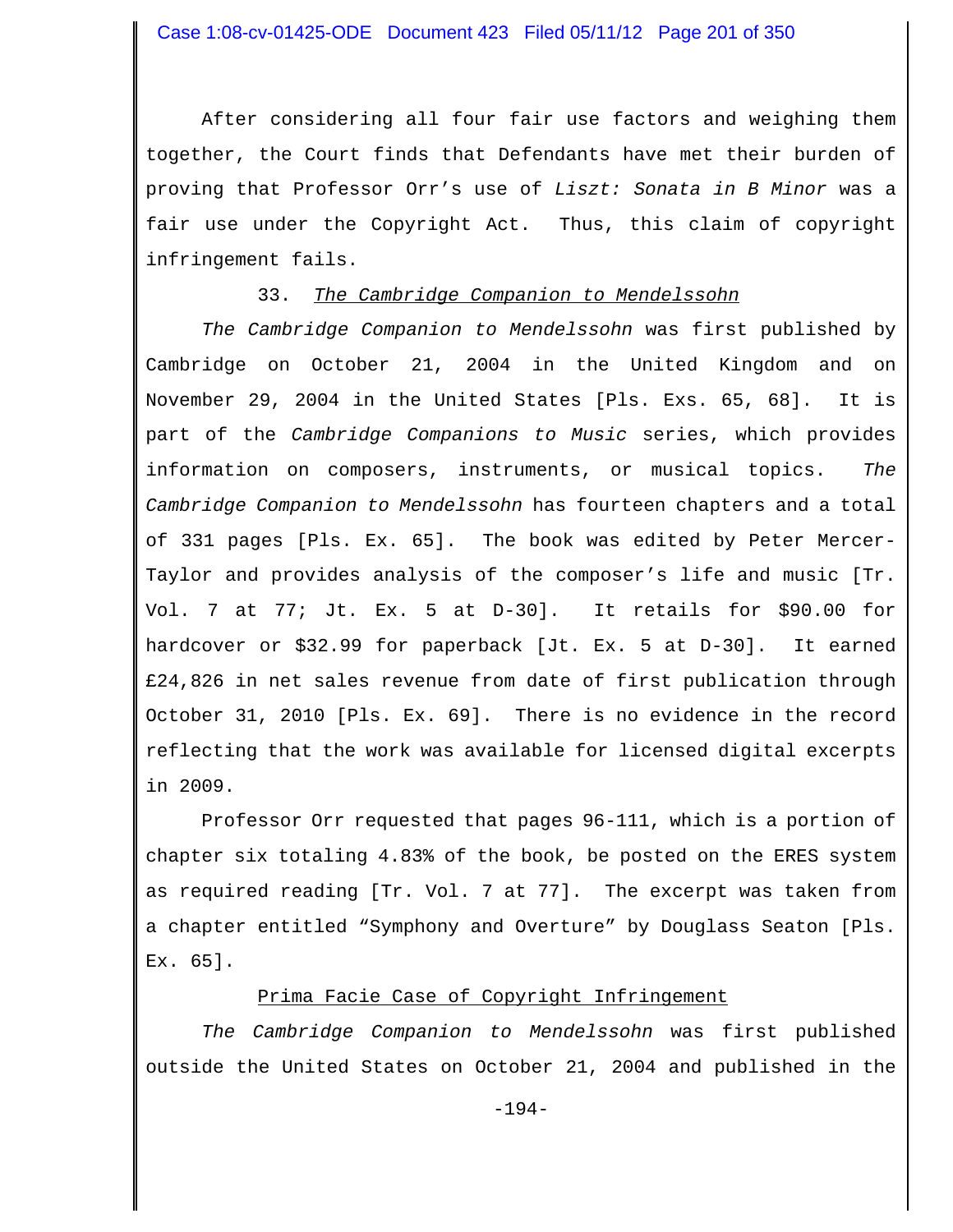United States on November 29, 2004, more than 30 days after the first publication. Thus, *The Cambridge Companion to Mendelssohn* is a foreign work as defined by the Copyright Act and a copyright registration is not necessary to bring a claim of copyright infringement. 17 U.S.C. § 101; 17 U.S.C. § 104(b)(2). $^{92}$  If the Court is required to make a determination of "copyrightablity" or "originality" for Plaintiffs' infringement claim to succeed,  $93$  the Court finds that this book is an original work<sup>94</sup> with sufficient creativity to be copyrighted. Also, copyrights in the book and in the contributed chapters were assigned to Cambridge by the external editors and the contributing authors. *The Cambridge Companion to*

<sup>93</sup>The cases to which Defendants cite to support their contention that Plaintiffs must show that a foreign work is "copyrightable" to satisfy the first element of a prima facie case of copyright infringement are not on point; they each involve a plaintiff seeking to bring an infringement action for a United States work that was denied copyright registration, not for a foreign work. Ward v. Nat'l Geographic Soc'y, 208 F. Supp. 2d 429 (S.D.N.Y. 2002); Clarus Transphase Scientific, Inc. v. Q-Ray, Inc., No. 06C4634, 2006 WL 4013750, at \*20 (N.D. Ill. Oct. 6, 2006); Morelli v. Tiffany and Co., No. 00-1961, 2001 WL 179898, at \*1 (E.D. Pa. Jan. 10, 2001).

 $94$ For this finding the Court relies on Cambridge's reputation in its field and Frank Smith's testimony that Cambridge regularly scrutinizes all proposed works. The Court believes this work was reviewed for being original to the author before it was published.

 $92\%$ When the United States joined the Berne Convention on March 1, 1989, the Copyright Act was revised to provide that the requirement for registration in order to bring an infringement action is limited to "the copyright in any United States work"; the claimant of a copyright in any foreign work of a country that is also a signatory to the Berne Convention may file suit in a United States District Court without proof of copyright registration. Berne Convention Implementation Act of 1988, Mar. 1, 1989, Pub. L. No. 100-568; 17 U.S.C. § 411(a).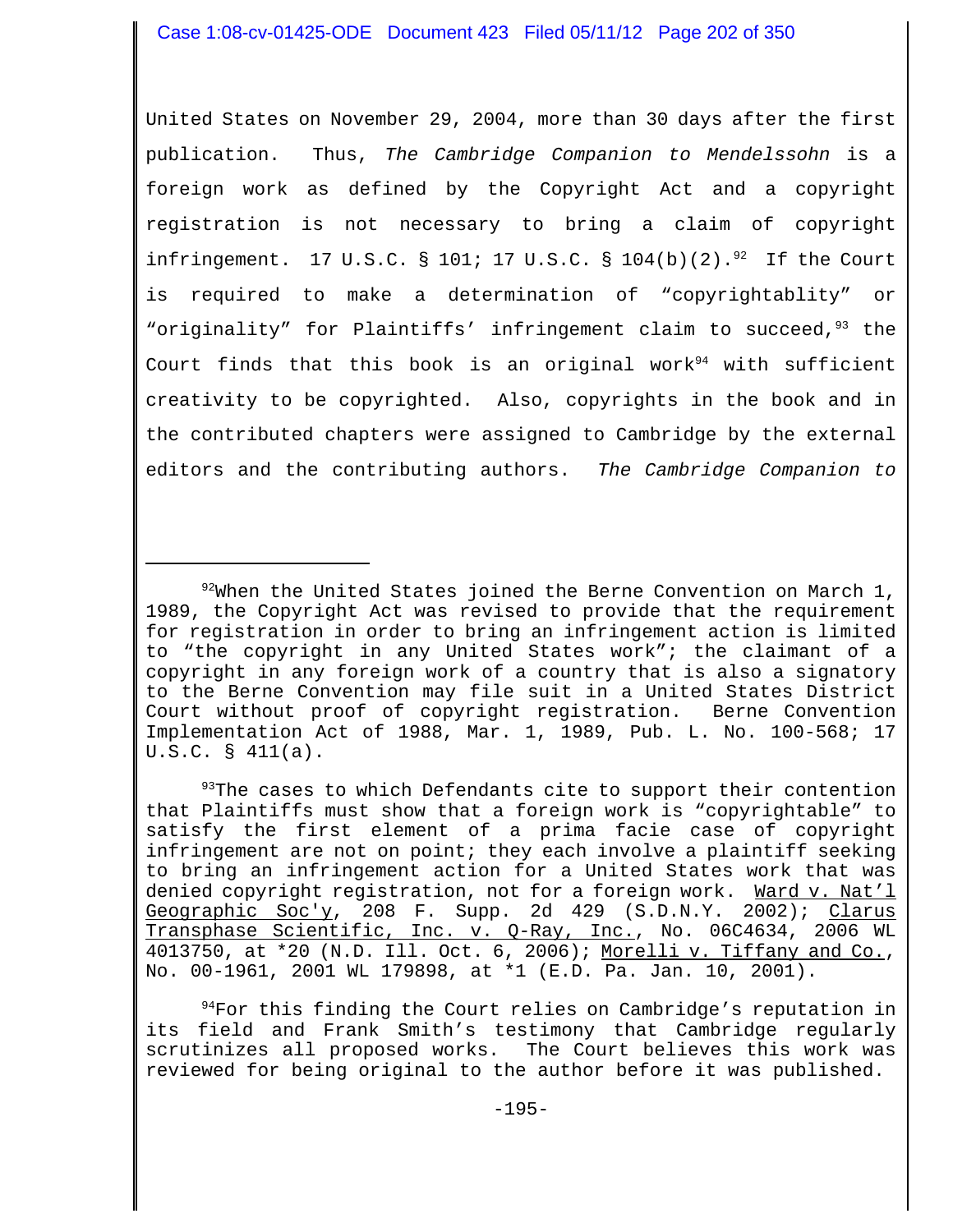*Mendelssohn* meets the first prong of the prima facie case of copyright infringement.

A copy of an excerpt from *The Cambridge Companion to Mendelssohn* was uploaded to Georgia State's ERES system, satisfying the second prong of the prima facie case of copyright infringement.

### The Fair Use Defense

As to the first element of fair use, an excerpt from *The Cambridge Companion to Mendelssohn* was used by a nonprofit educational institution for the nonprofit, educational purposes of teaching and scholarship. Free copies were provided for the exclusive use of students in Professor Orr's class. The first factor weighs strongly in favor of Defendants.

As to the second element of fair use, *The Cambridge Companion to Mendelssohn* surveys the life and work of the composer. The chapters are informational in nature. The second fair use factor favors Defendants.

As to the third fair use factor, Professor Orr copied part of one chapter of *The Cambridge Companion to Mendelssohn* to ERES.95 Because the work contained more than ten chapters, Professor Orr properly adhered to the one chapter limit; the amount copied was

<sup>&</sup>lt;sup>95</sup>The parties disagree about what percentage of the work that excerpt represents. Defendants contend that two pages of the chapter uploaded by Professor Orr contain excerpts of sheet music, which is material in the public domain that is not copyrightable and therefore that these pages should not count toward the total number of pages copied, lowering the calculated percentage. Plaintiffs contend the copied amount was 5.6% of the book, while Defendants contend it was 4.2%. Because it will not change the outcome, the Court assumes without deciding that the amount Professor Orr copied without permission is somewhere within this range.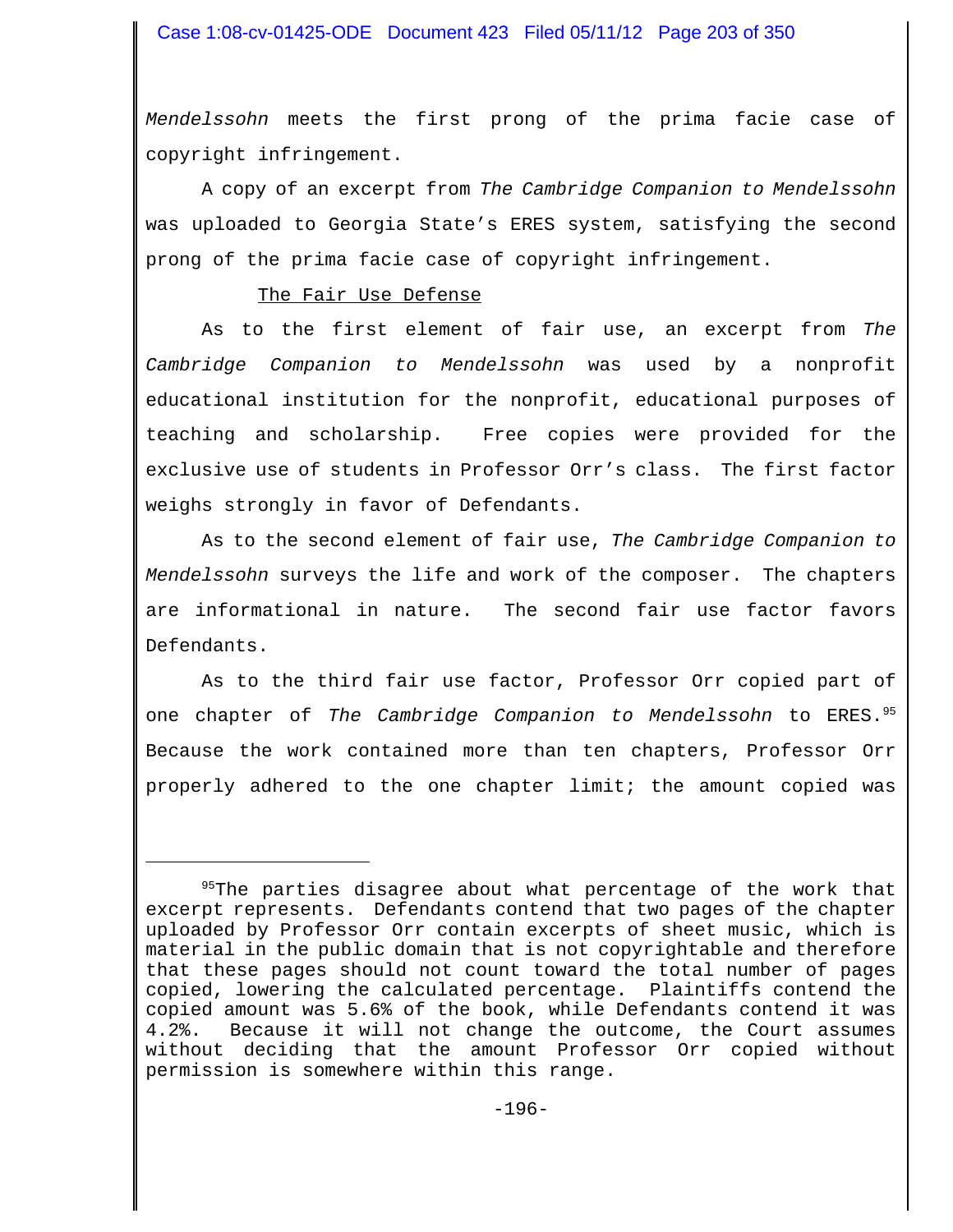decidedly small. The third fair use factor weighs in favor of Defendants.

As to the fourth fair use factor, effect on the market, the Court first looks to whether Professor Orr's use of *The Cambridge Companion to Mendelssohn* affected the market for purchasing the book as a whole. Students would not pay \$32.99 for the entire book (or \$90.00 for the hardcover version) when only sixteen pages were required reading for Professor Orr's course. Neither would a professor require students to purchase the entire book in such an instance. Therefore, the Court rejects any argument that the use of the excerpt from *The Cambridge Companion to Mendelssohn* had a negative effect on the market for purchase of the book itself.

There is no evidence in the record to show that digital excerpts from this book were available for licensing in 2009. As discussed in Section III.B.2. (Factor 4) above, Defendants prevail on factor four when there is no proof of a ready market for electronic excerpts of the work because there is no avenue through which Defendants could obtain permission to post excerpts of the work to ERES with reasonable ease. The absence of a ready market shifts the factor four analysis to favor fair use. This factor favors Defendants.

After considering all four fair use factors and weighing them together, the Court finds that Defendants have met their burden of proving that Professor Orr's use of *The Cambridge Companion to Mendelssohn* was a fair use under the Copyright Act. Thus, this claim of copyright infringement fails.

## 34. *The Cambridge Companion to Schumann*

*The Cambridge Companion to Schumann* was first published by Cambridge on June 28, 2007 in the United Kingdom and on August 13,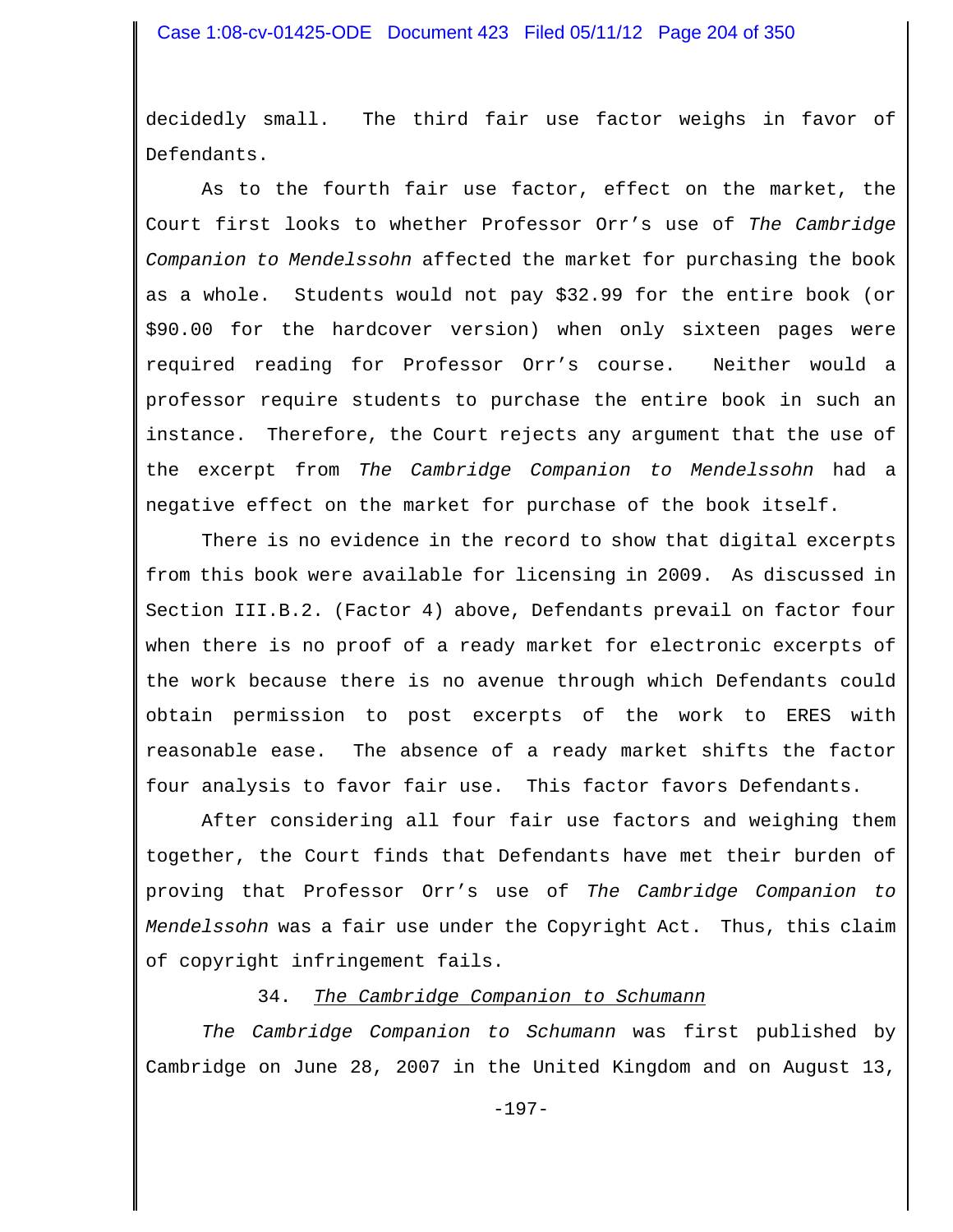2007 in the United States [Pls. Ex. 77]. It is part of the *Cambridge Companions to Music* series, which provides information on composers, instruments, or musical topics. The book was edited by Beate Perrey and surveys Schumann's life and music [Pls. Ex. 75]. It has thirteen chapters, a total of 324 pages [Pls. Ex. 75], and retails for \$94.99 for hardcover or \$31.99 for paperback [Jt. Ex. 5 at D-31]. It earned £27,866 in net sales revenue from date of first publication through October 31, 2010 [Pls. Ex. 78]. There is no evidence in the record reflecting that the work was available for licensed digital excerpts in 2009.

Professor Orr requested that pages 105-119, which is a portion of one chapter totaling 4.63% of the book, be posted on the ERES system as required reading [Tr. Vol. 7 at 82]. The excerpt was taken from a chapter by Jonathan Dunsby entitled "Why sing? Lieder and song cycles" [Pls. Ex. 75].

### Prima Facie Case of Copyright Infringement

*The Cambridge Companion to Schumann* was first published outside the United States on June 28, 2007 and published in the United States on August 13, 2007, more than 30 days after the first publication. Thus, *The Cambridge Companion to Schumann* is a foreign work as defined by the Copyright Act and a copyright registration is not necessary to bring a claim of copyright infringement for the reasons stated in the preceding discussion of *The Cambridge Companion to Mendelssohn*. 17 U.S.C. § 104(b)(2). The Court finds that *The Cambridge Companion to Schumann* is an original work and that it has sufficient creativity to be copyrighted. The external editor's and the contributing authors' copyrights were assigned to Cambridge by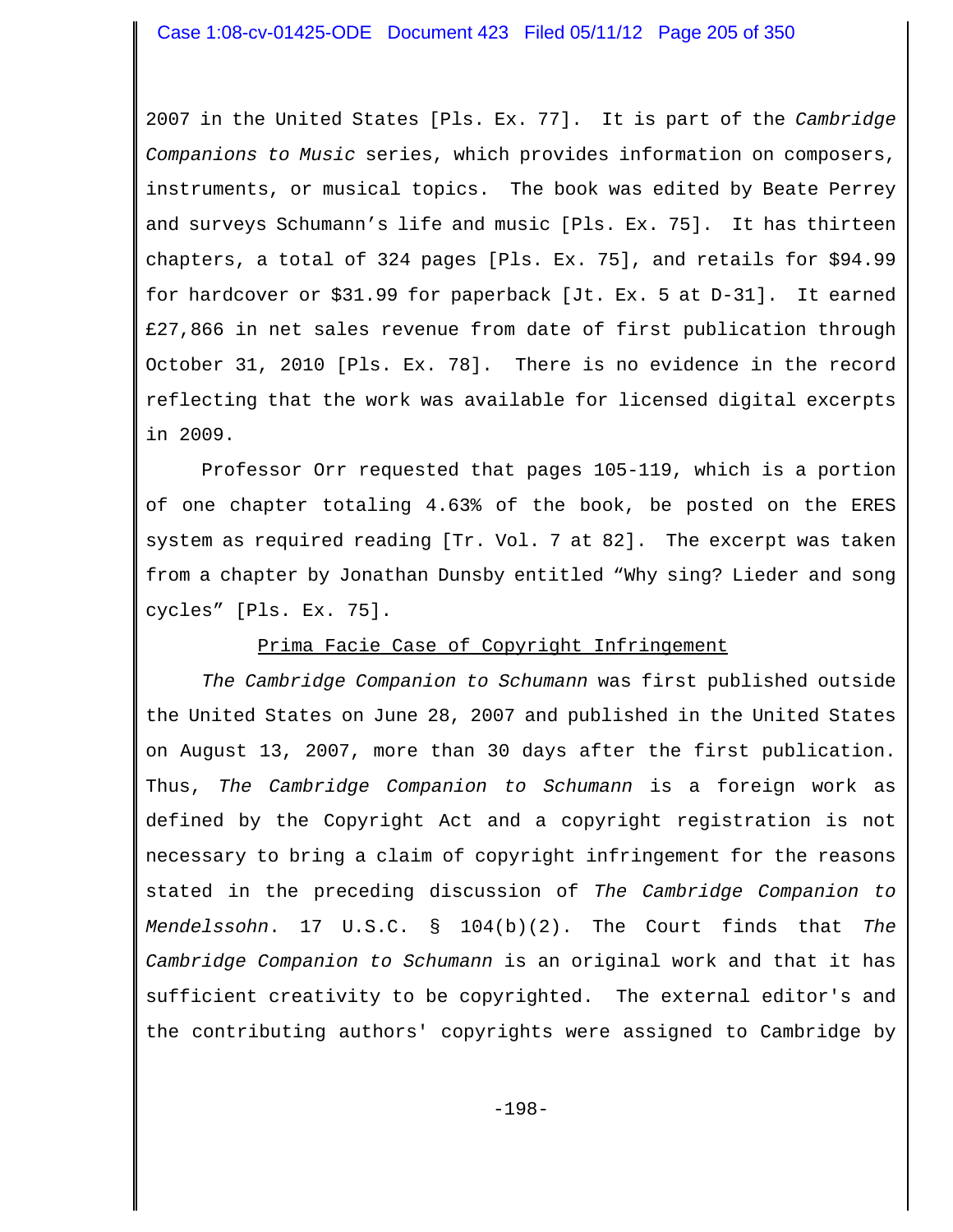contract. *The Cambridge Companion to Schumann* meets the first prong of the prima facie case of copyright infringement.

A copy of an excerpt from *The Cambridge Companion to Schumann* was uploaded to Georgia State's ERES system, satisfying the second prong of the prima facie case of copyright infringement.

#### The Fair Use Defense

As to the first element of fair use, an excerpt from *The Cambridge Companion to Schumann* was used by a nonprofit educational institution for the nonprofit, educational purposes of teaching and scholarship. Free copies were provided for the exclusive use of students in Professor Orr's class. The first factor weighs strongly in favor of Defendants.

As to the second element of fair use, *The Cambridge Companion to Schumann* surveys the life and work of the composer. The chapters are factual in nature. The second fair use factor favors Defendants.

As to the third fair use factor, Professor Orr copied part of one chapter, comprising 4.63%, of *The Cambridge Companion to Schumann*. Because the work contained more than ten chapters, Professor Orr properly adhered to the one chapter limit; the amount copied was decidedly small. The third fair use factor weighs in favor of Defendants.

As to the fourth fair use factor, effect on the market, the Court first looks to whether Professor Orr's use of *The Cambridge Companion to Schumann* affected the market for purchasing the book as a whole. Students would not pay \$31.99 for the entire book (or \$94.99 for the hardcover version) when only fifteen pages were required reading for Professor Orr's course. Neither would a professor require students to purchase the entire book in such an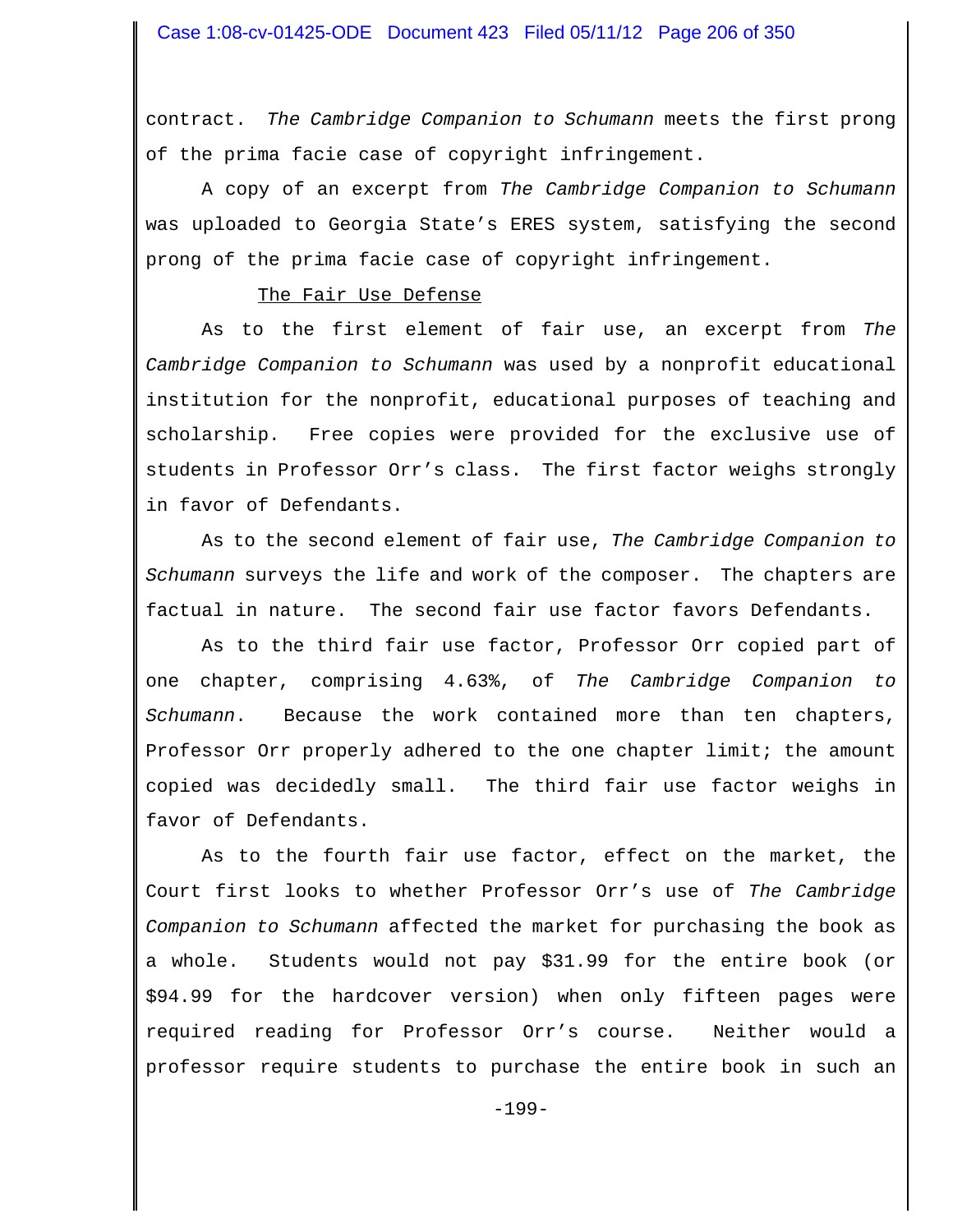### Case 1:08-cv-01425-ODE Document 423 Filed 05/11/12 Page 207 of 350

instance. Therefore, the Court rejects any argument that the use of the excerpt from *The Cambridge Companion to Schumann* had a negative effect on the market for purchase of the book itself.

There is no evidence in the record to show that digital excerpts from this book were available for licensing in 2009. As discussed in Section III.B.2. (Factor 4) above, Defendants prevail on factor four when there is no proof of a ready market for electronic excerpts of the work because there is no avenue through which Defendants could obtain permission to post excerpts of the work to ERES with reasonable ease. The absence of a ready market shifts the factor four analysis to favor fair use. This factor favors Defendants.

After considering all four fair use factors and weighing them together, the Court finds that Defendants have met their burden of proving that Professor Orr's use of *The Cambridge Companion to Schumann* was a fair use under the Copyright Act. Thus, this claim of copyright infringement fails.

#### 35. *The Cambridge Companion to Beethoven*

*The Cambridge Companion to Beethoven* was first published by Cambridge in 2000 [Pls. Ex. 53]. The book is part of the *Cambridge Companions to Music* series, which provides information on composers, instruments, or musical topics. The book was edited by Glenn Stanley, and it provides an interdisciplinary analysis of the composer's life and music [Tr. Vol. 7 at 82; Pls. Ex. 53]. It has fourteen chapters and a total of 387 pages [Pls. Ex. 53]. The book retails for \$34.99 [Jt. Ex. 5 at D-32]. It earned £65,231 in net sales revenue from date of first publication through October 31, 2010 [Pls. Ex. 57]. There is no evidence in the record reflecting that the work was available for licensed digital excerpts in 2009.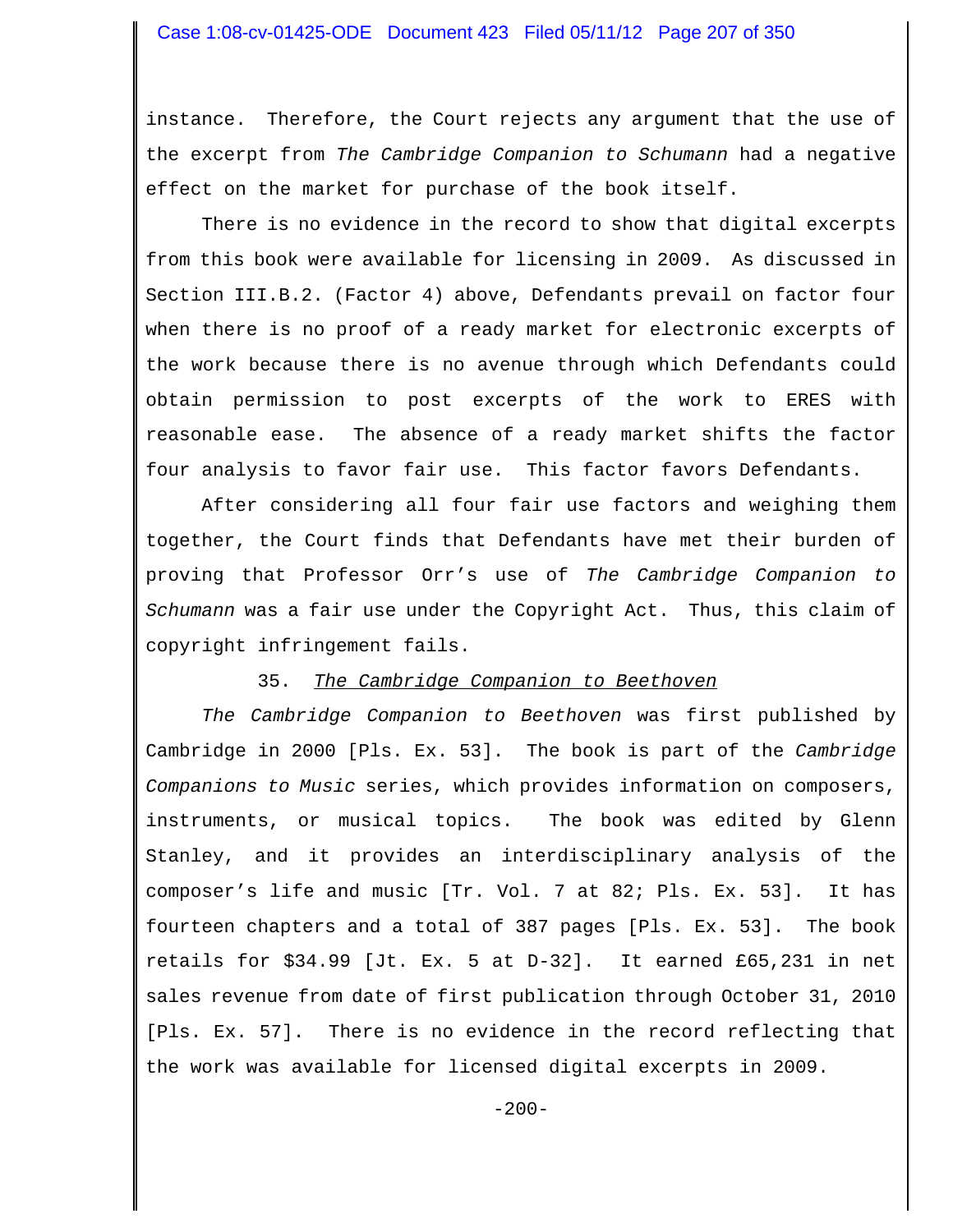Professor Orr requested that pages 165-185, one full chapter of the book, be posted on the ERES system as required reading [Tr. Vol. 7 at 82; Jt. Ex. 5 at D-32]. The excerpt was a chapter by Leon Botstein entitled "Sound and structure in Beethoven's orchestral music" [Pls. Ex. 53]. While the reading was uploaded to the ERES course page for MUS 8860, it was not included in the syllabus for the course [Pls. Ex. 523; Tr. Vol. 7 at 82]. The excerpt had a hit count of two on the ERES system [Jt. Ex. 2 at 86].

Prima Facie Case of Copyright Infringement

*The Cambridge Companion to Beethoven* was first published by Cambridge on May 29, 2000; Cambridge did not obtain a certificate of copyright registration until December 27, 2010 [Pls. Ex. 56]. 17 U.S.C. § 410(c) states:

In any judicial proceedings the certificate of a registration made before or within five years after first publication of the work shall constitute prima facie evidence of the validity of the copyright and of the facts<br>stated in the certificate. The evidentiary weight to be The evidentiary weight to be accorded the certificate of a registration made thereafter shall be within the discretion of the court.

17 U.S.C. § 410(c). Accordingly, because the certificate of registration for *The Cambridge Companion to Beethoven* was not made before or within five years after the first date of publication, the prima facie presumption of originality does not exist. Instead, the Court must use its discretion to determine the copyrightability/originality of *The Cambridge Companion to Beethoven*.

To qualify for copyright protection, a work must be the author's original work. Harper & Row Publishers, Inc. v. Nation Enters., 471 U.S. 539, 547-49 (1985). Original "means only that the work was independently created by the author (as opposed to copied from other works), and that it possesses at least some minimal degree of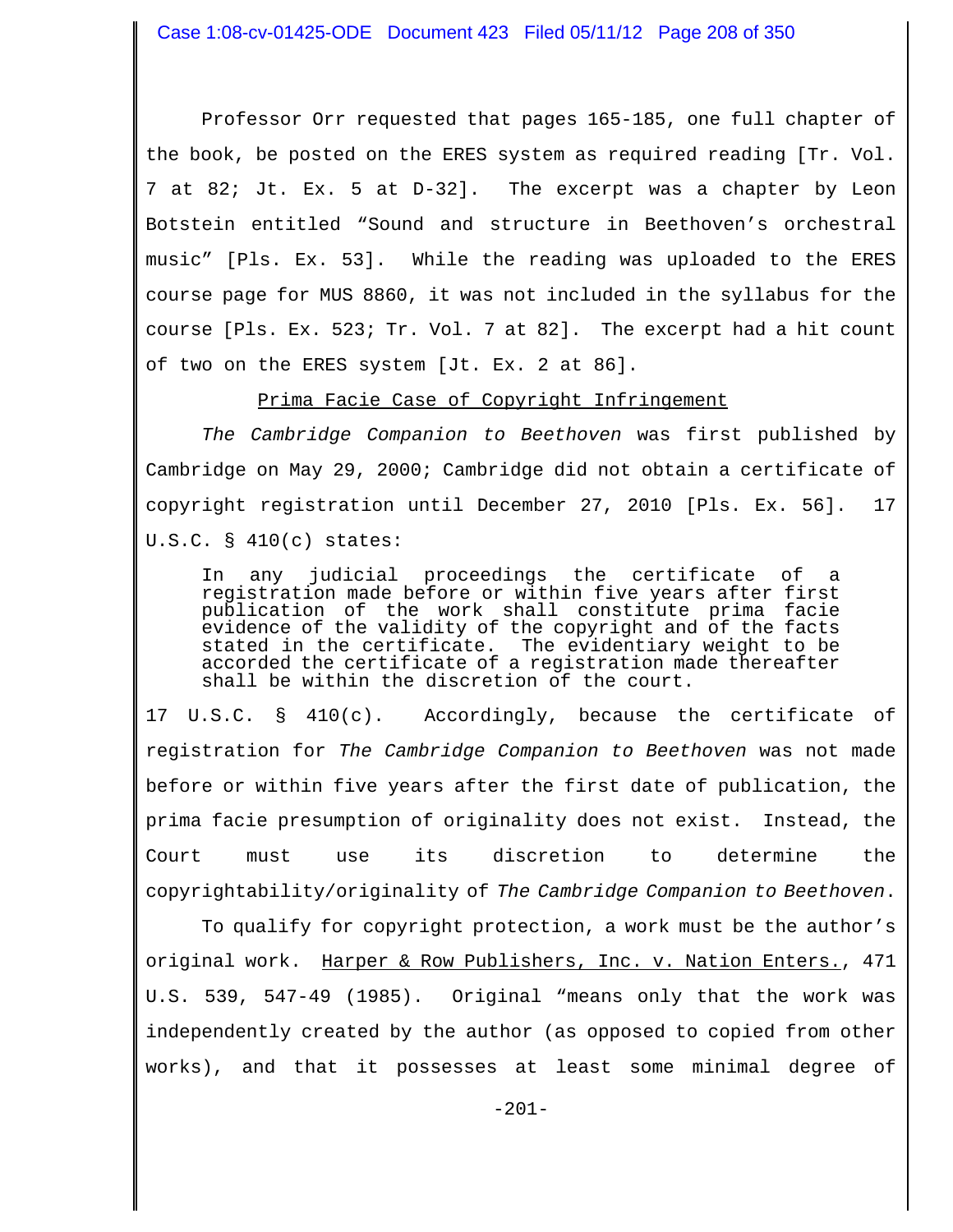### Case 1:08-cv-01425-ODE Document 423 Filed 05/11/12 Page 209 of 350

creativity." Feist Publ'ns, Inc. v. Rural Tel. Serv. Co., 499 U.S. 340, 345 (1991). To meet the creativity requirement even a slight amount of creativity will suffice. Id. *The Cambridge Companion to Beethoven* contains chapters that provide perspective and context on Beethoven and his work [Pls. Ex. 53]. Cambridge, in soliciting a copyright registration, declared that *The Cambridge Companion to Beethoven* is an original work and nothing in the evidence indicates otherwise. The Court finds that the book easily meets the creativity requirement. *The Cambridge Companion to Beethoven* is copyrightable. The external author's copyright and the copyright of contributing authors were assigned to Cambridge by contract. The first prong of the prima facie case of copyright infringement has been satisfied.

As evidenced by Professor Orr's testimony and the ERES hit count, a copy of an excerpt from *The Cambridge Companion to Beethoven* was uploaded to Georgia State's ERES system [Jt. Ex. 2 at 86; Tr. Vol. 7 at 81]. Although it is obvious that students did not access the excerpt through ERES, the act of uploading the excerpt to ERES technically satisfies the second prong of the infringement analysis.

However, the syllabus for MUS 8860 and Professor Orr's testimony demonstrate that Professor Orr did not assign the excerpt from *The Cambridge Companion to Beethoven* as required reading for MUS 8860. The excerpt had a hit count of two on the ERES system [Jt. Ex. 2 at 86], and both of these hits are likely attributable to the staff librarian, Professor Orr himself, or counsel for the parties. Because the students did not access the excerpt through ERES, the act of uploading it had no impact on the value of the copyright. The use that resulted from this upload is de minimis such that it "need not be prohibited in order to protect the author's incentive to create."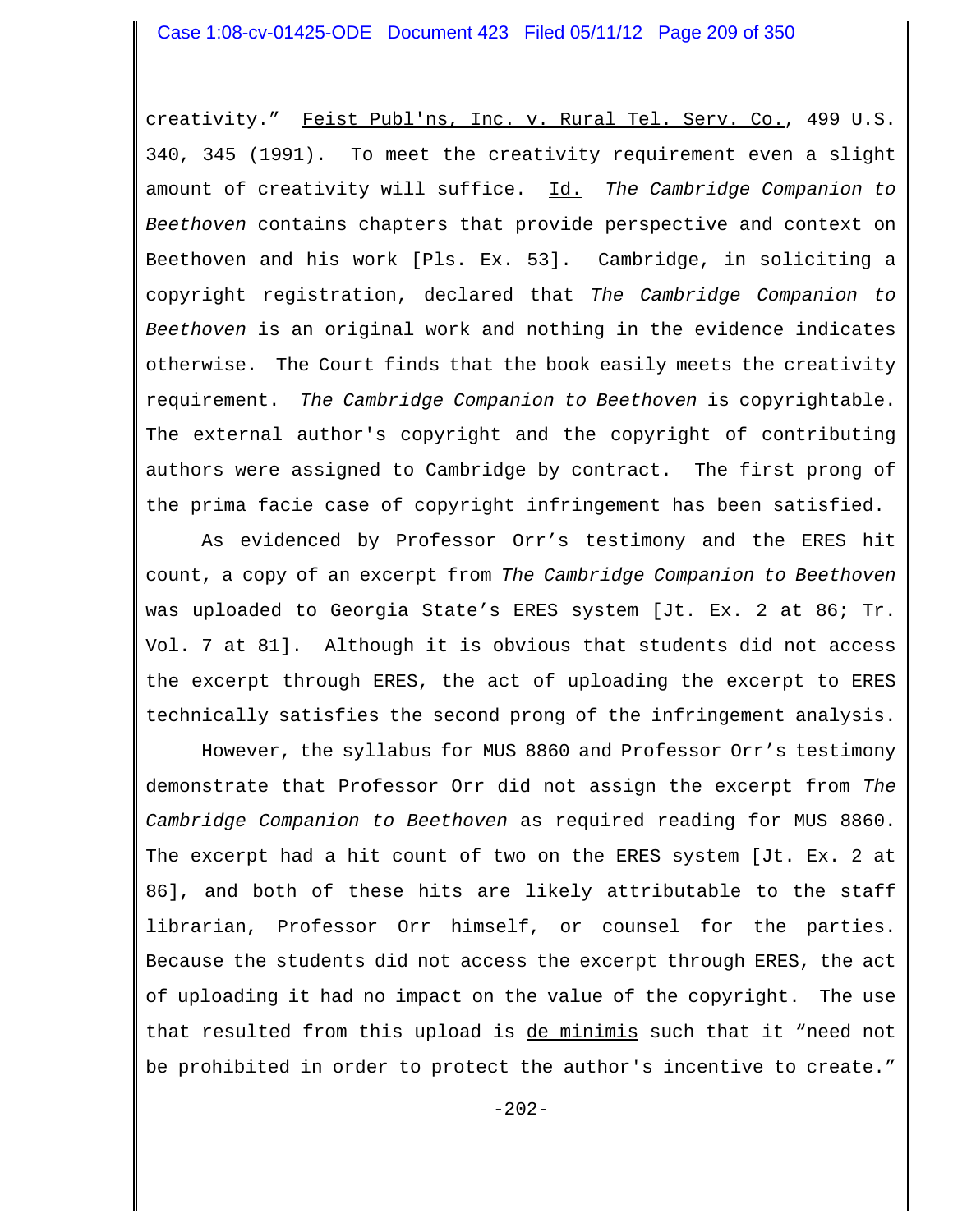See Sony Corp. of Am. v. Universal City Studios, Inc., 464 U.S. 417, 450-51, n.34 (1984) and accompanying text ("'In certain situations, the copyright owner suffers no substantial harm from the use of the work. . . . Here again, is the partial marriage between the doctrine of fair use and the legal maxim de minimis non curat lex.'") (quoting ALAN LATMAN, FAIR USE OF COPYRIGHTED WORKS (1958)) (additional citations omitted). Accordingly, the Court need not address the fair use defense for Professor Orr's use of *The Cambridge Companion to Beethoven*. This claim of copyright infringement fails.

# 36. *The Music of Berlioz*

*The Music of Berlioz* was first published by Oxford on August 2, 2001 in the United Kingdom and on September 27, 2001 in the United States [Pls. Exs. 427, 993]. It is a ten chapter, 379 page book authored by Julian Rushton that provides analysis of Berlioz's musical style [Pls. Ex. 427; Jt. Ex. 5 at D-33]. The book retails for \$65.95 [Jt. Ex. 5 at D-33]. It earned \$9,580 in net sales revenue from date of first publication through November 7, 2010 [Pls. Ex. 78]. There is no evidence in the record reflecting that the work was available for licensed digital excerpts in 2009.

Professor Orr requested that pages 250-267, which is a portion of one chapter totaling 4.75% of the book, be posted on the ERES system as required reading [Tr. Vol. 7 at 84]. The excerpt was taken from chapter nine, entitled "A Fantastic Symphonist" [Pls. Ex. 427].

## Prima Facie Case of Copyright Infringement

*The Music of Berlioz* was first published outside the United States on August 2, 2001 and published in the United States on September 27, 2001, more than 30 days after the first publication. Thus, *The Music of Berlioz* is a foreign work as defined by the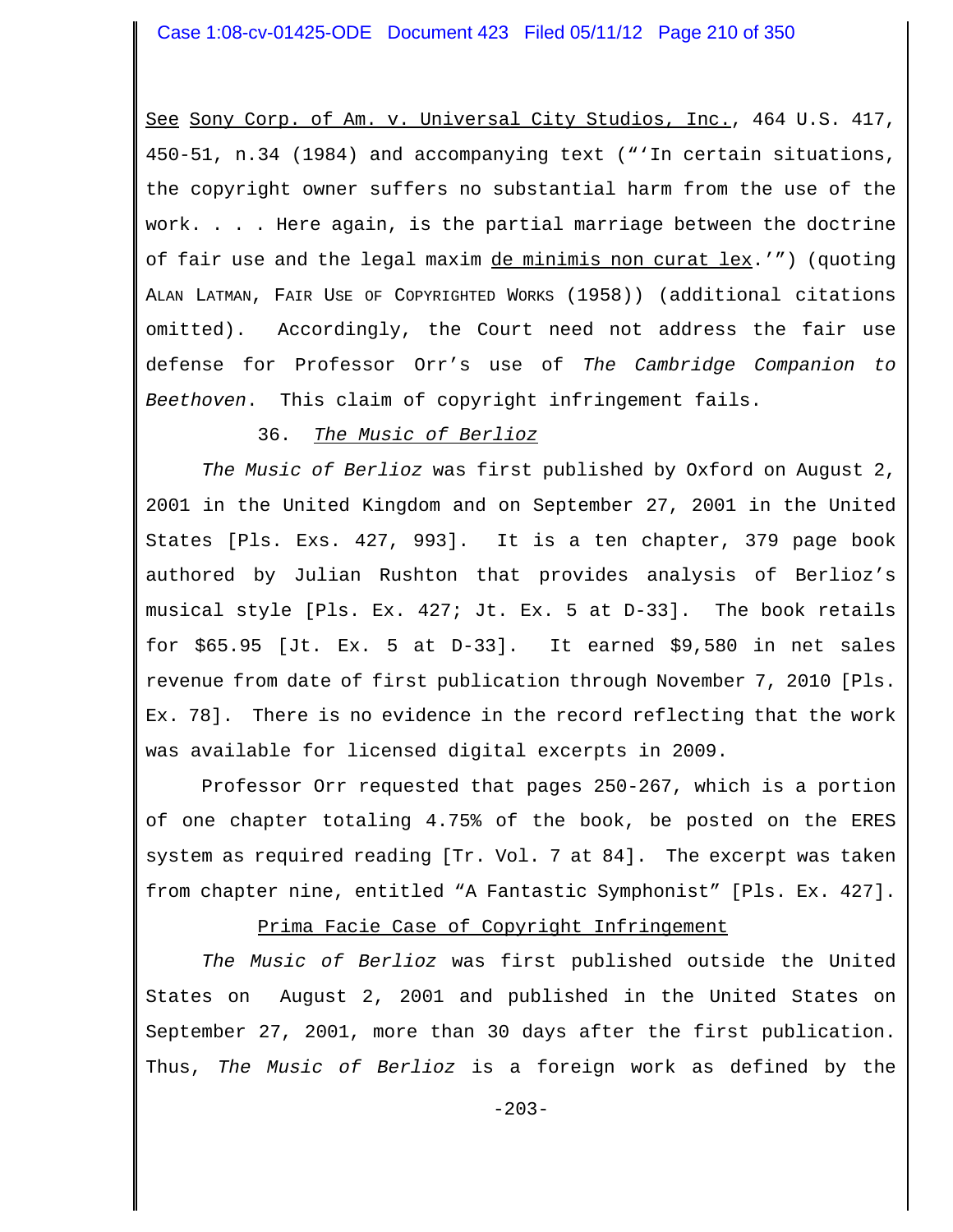Copyright Act and a copyright registration is not necessary to bring a claim of copyright infringement for the reasons stated in the preceding discussion of *The Cambridge Companion to Mendelssohn*. 17 U.S.C. § 104(b)(2). The Court finds that *The Music of Berlioz* is an original work and that it has sufficient creativity to be copyrighted. A contract between the author and Oxford grants Oxford the exclusive right to publish the book. *The Music of Berlioz* meets the first prong of the prima facie case of copyright infringement.

A copy of an excerpt from *The Music of Berlioz* was uploaded to Georgia State's ERES system, satisfying the second prong of the prima facie case of copyright infringement.

### The Fair Use Defense

As to the first element of fair use, an excerpt from *The Music of Berlioz* was used by a nonprofit educational institution for the nonprofit, educational purposes of teaching and scholarship. Free copies were provided for the exclusive use of students in Professor Orr's class. The first factor weighs strongly in favor of Defendants.

As to the second element of fair use, *The Music of Berlioz* is a non-fiction book that surveys the work of Berlioz. The chapters are informational in nature. The second fair use factor favors Defendants.

As to the third fair use factor, Professor Orr uploaded eighteen pages, part of one chapter, of *The Music of Berlioz* to ERES.96

<sup>&</sup>lt;sup>96</sup>The parties disagree about what percentage of the work that excerpt represents. Plaintiffs contend the copied amount was 5.2% of the book, while Defendants contend it was 4.2%. Defendants contend that two pages of the chapter uploaded by Professor Orr contain excerpts of sheet music, which is material in the public domain that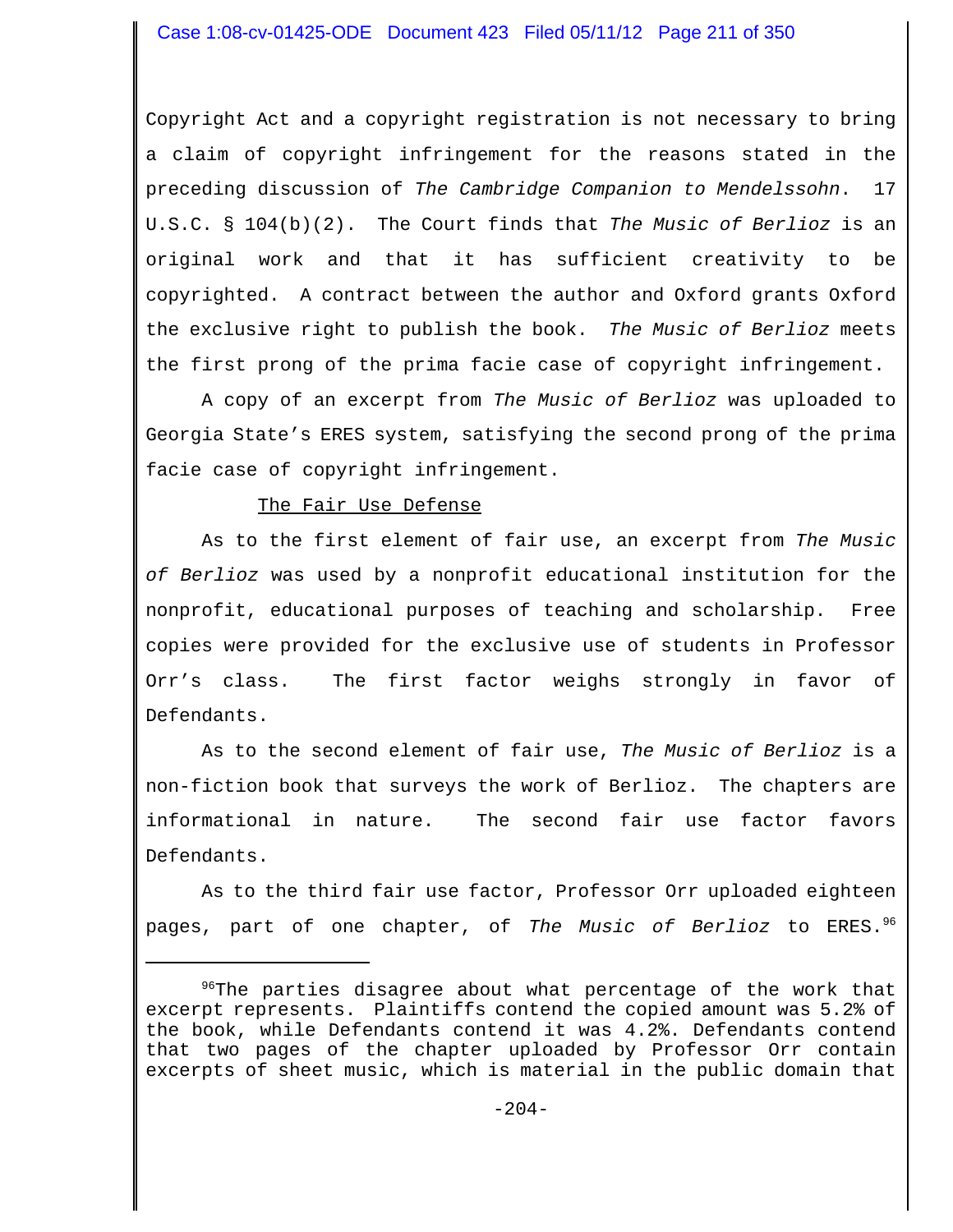## Case 1:08-cv-01425-ODE Document 423 Filed 05/11/12 Page 212 of 350

Because the work contained more than ten chapters, Professor Orr properly adhered to the one chapter limit; the amount copied was decidedly small. The third fair use factor weighs in favor of Defendants.

As to the fourth fair use factor, effect on the market, the Court first looks to whether Professor Orr's use of *The Music of Berlioz* affected the market for purchasing the book as a whole. Students would not pay \$65.95 for the entire book when only eighteen pages were required reading for Professor Orr's course. Neither would a professor require students to purchase the entire book in such an instance. Therefore, the Court rejects any argument that the use of the excerpt from *The Music of Berlioz* had a negative effect on the market for purchase of the book itself.

There is no evidence in the record to show that digital excerpts from this book were available for licensing in 2009. As discussed in Section III.B.2. (Factor 4) above, Defendants prevail on factor four when there is no proof of a ready market for electronic excerpts of the work because there is no avenue through which Defendants could obtain permission to post excerpts of the work to ERES with reasonable ease. The absence of a ready market shifts the factor four analysis to favor fair use. This factor favors Defendants.

After considering all four fair use factors and weighing them together, the Court finds that Defendants have met their burden of proving that Professor Orr's use of *The Music of Berlioz* was a fair

is not copyrightable and therefore that these pages should not count toward the total number of pages copied. Because it will not change the outcome, the Court assumes without deciding that the amount Professor Orr copied without permission is somewhere within this range.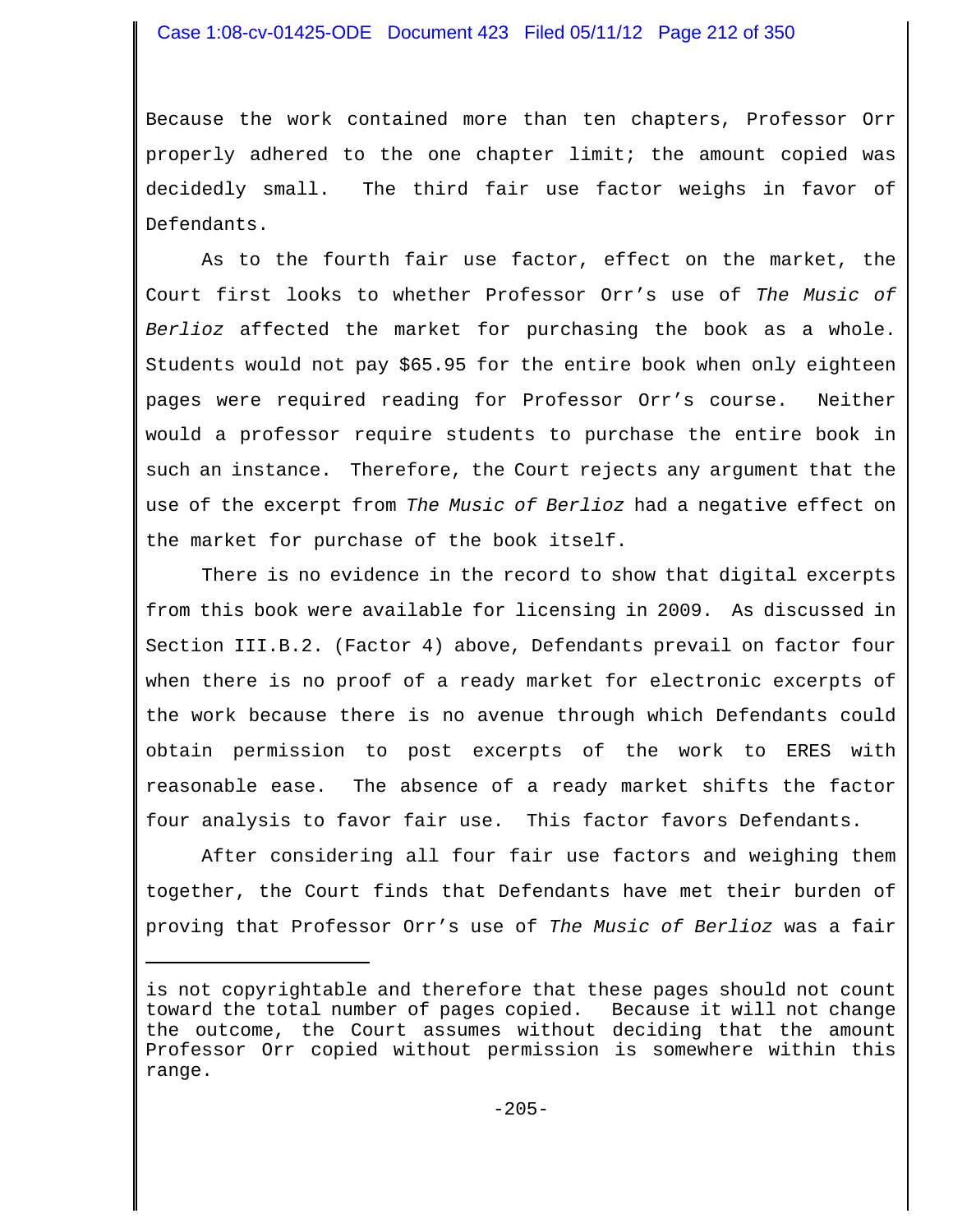use under the Copyright Act. Thus, this claim of copyright infringement fails.

# MUS 8840 Baroque Music, Fall 2009

Professor Orr taught MUS 8840, a graduate course, in the 2009 fall semester [Tr. Vol. 7 at 85]. The course covers three phases of Baroque music [Pls. Ex. 524]. Eighteen students enrolled in the course [Tr. Vol. 7 at 85]. Professor Orr posted several required readings on ERES without seeking copyright permissions [Tr. Vol. 7 at 86].

#### 37. *The Organ as a Mirror of Its Time: North European Reflections 1610-2000*

*The Organ as a Mirror of Its Time* was first published by Oxford in 2002 [Pls. Exs. 441, 444]. It is a 25 chapter, 392 page work edited by Kerala J. Snyder. The book provides analysis of the organ's historical and cultural significance in Northern Europe [Pls. Ex. 441; Jt. Ex. 5 at D-77]. The book retails for \$65.00 [Jt. Ex. 5 at D-77]. From date of first publication through November 7, 2010, the book earned \$55,831 in net sales revenue [Pls. Ex. 357]. There is no evidence in the record reflecting that the work was available for licensed digital excerpts in 2009.

Professor Orr requested that pages 78-91, which is one chapter totaling 3.57% of the book, be posted on the ERES system as required reading [Tr. Vol. 7 at 87]. The excerpt is the entirety of chapter six, "The Organ in Seventeenth-Century Cosmology" by Hans Davidsson [Pls. Ex. 441].

## Prima Facie Case of Copyright Infringement

Defendants do not contest that Plaintiffs have established a prima facie case of copyright infringement for *The Organ as a Mirror*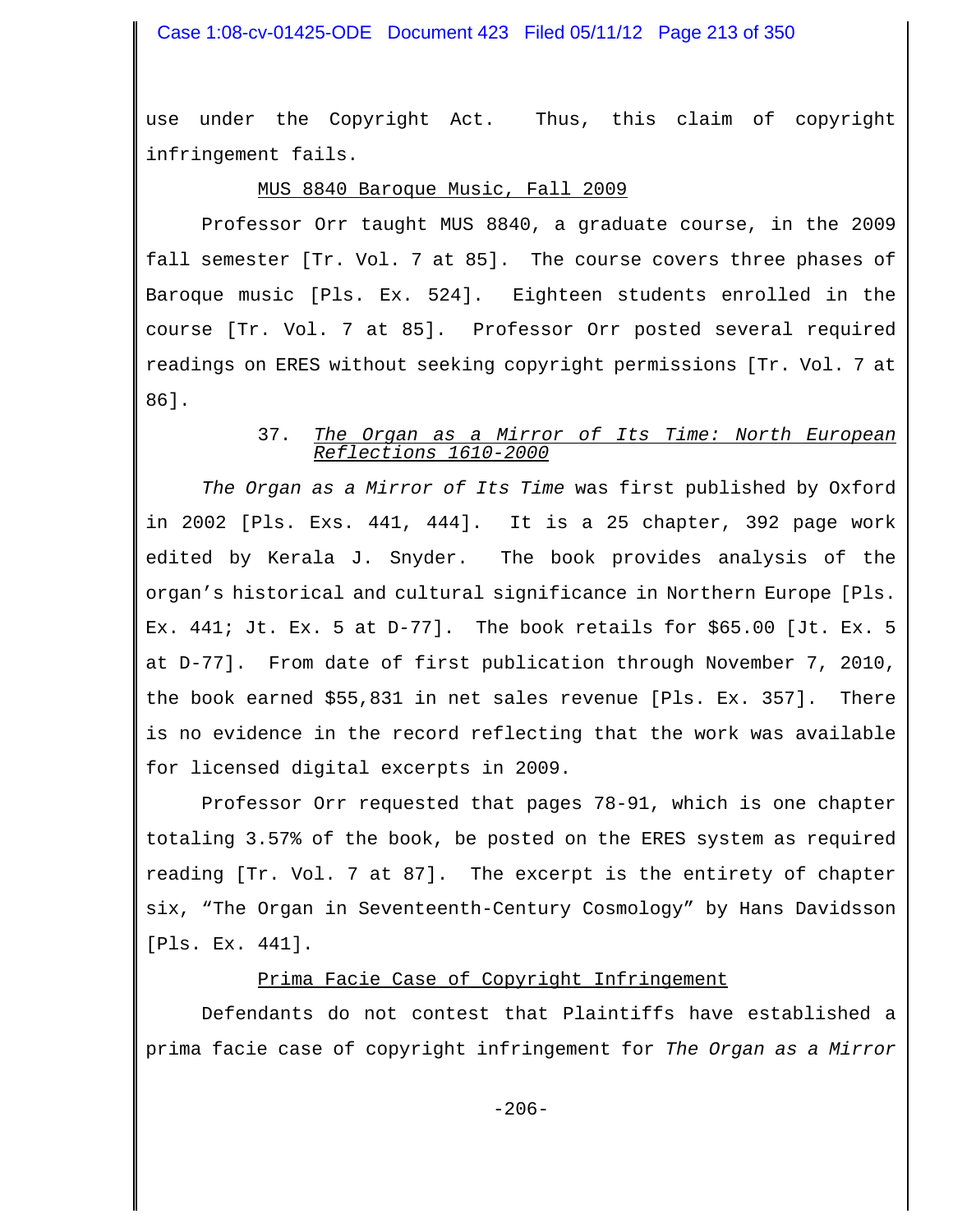*of Its Time* [Doc. 411 at 27-28]. The external editor assigned to Oxford "all rights in the work" and agreed that the copyright would be registered in Oxford's name. The specified contract for contributing authors stated that the contribution would be made for hire. The copyright is registered in Oxford's name [Pls. Ex. 444], satisfying the first prong of the prima facie case of copyright infringement. A copy of an excerpt from *The Organ as a Mirror of Its Time* was uploaded to Georgia State's ERES system, satisfying the second prong of the prima facie case of copyright infringement.

# The Fair Use Defense

As to the first element of fair use, an excerpt from *The Organ as a Mirror of Its Time* was used by a nonprofit educational institution for the nonprofit, educational purposes of teaching and scholarship. Free copies were provided for the exclusive use of students in Professor Orr's class. The first factor weighs strongly in favor of Defendants.

As to the second element of fair use, *The Organ as a Mirror of Its Time* is a non-fiction work that discuss various organs in Northern Europe over the past four centuries. The focus is on what organs reveal about the time in which they were built. The chapters are factual in nature. The second fair use factor favors Defendants.

As to the third fair use factor, Professor Orr uploaded fourteen pages, one full chapter, of *The Organ as a Mirror of Its Time* to ERES. $97$  Because the work contained more than ten chapters, Professor

 $97$ The parties disagree about what percentage of the work that excerpt represents. Defendants contend that five pages of the chapter uploaded by Professor Orr contain excerpts of sheet music, which is material in the public domain that is not copyrightable and therefore that these pages should not count toward the total number of pages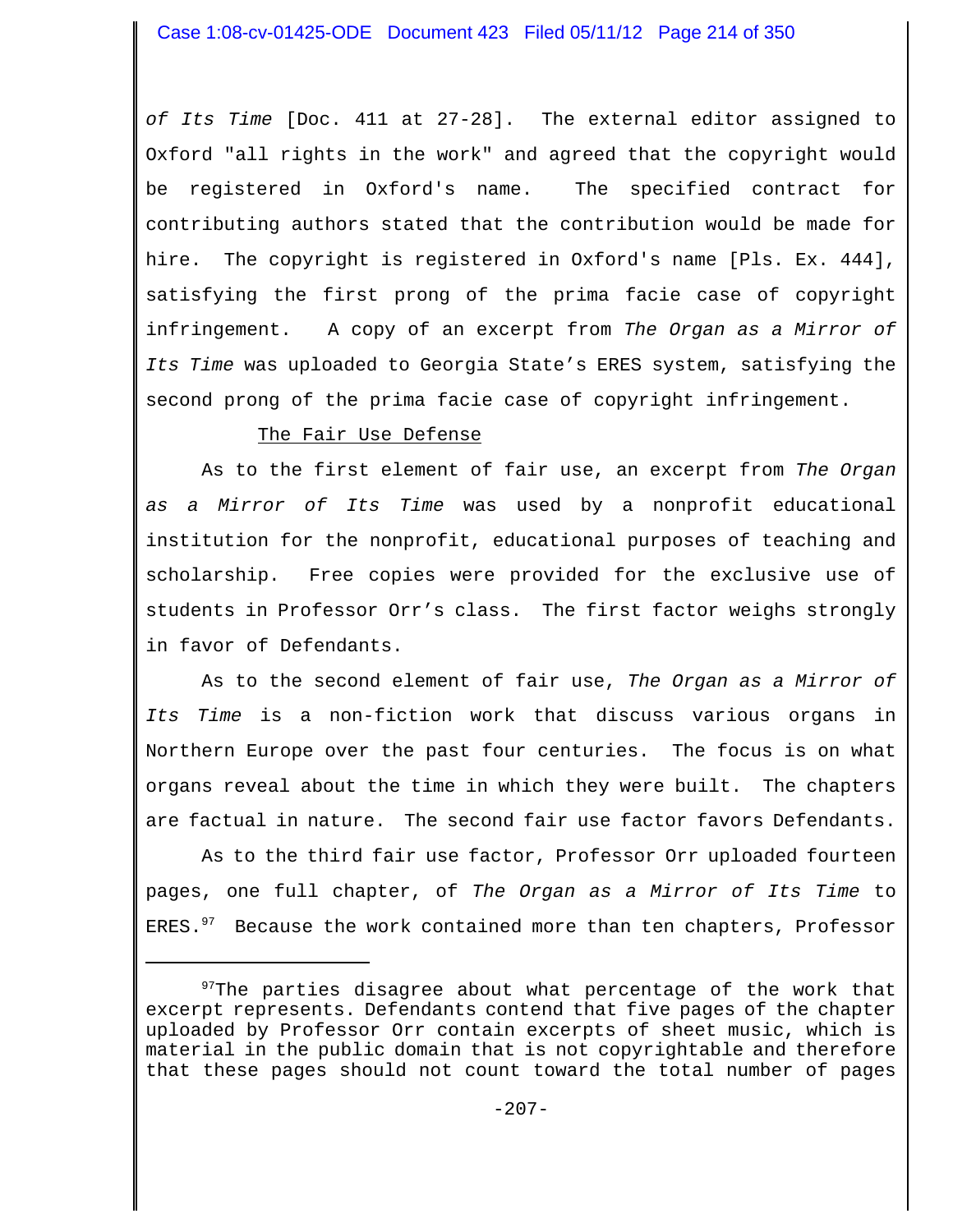# Case 1:08-cv-01425-ODE Document 423 Filed 05/11/12 Page 215 of 350

Orr properly adhered to the one chapter limit; the amount copied was decidedly small. The third fair use factor weighs in favor of Defendants.

As to the fourth fair use factor, effect on the market, the Court first looks to whether Professor Orr's use of *The Organ as a Mirror of Its Time* affected the market for purchasing the book as a whole. Students would not pay \$65.00 for the entire book when only fourteen pages were required reading for Professor Orr's course. Neither would a professor require students to purchase the entire book in such an instance. Therefore, the Court rejects any argument that the use of the excerpt from *The Organ as a Mirror of Its Time* had a negative effect on the market for purchase of the book itself.

There is no evidence in the record to show that digital excerpts from this book were available for licensing in 2009. As discussed in Section III.B.2. (Factor 4) above, Defendants prevail on factor four when there is no proof of a ready market for electronic excerpts of the work because there is no avenue through which Defendants could obtain permission to post excerpts of the work to ERES with reasonable ease. The absence of a ready market shifts the factor four analysis to favor fair use. This factor favors Defendants.

After considering all four fair use factors and weighing them together, the Court finds that Defendants have met their burden of proving that Professor Orr's use of *The Organ as a Mirror of Its Time*

copied. Plaintiffs contend the copied amount was 4.0% of the book, while Defendants contend it was 2.3%. Because it will not change the outcome, the Court assumes without deciding that the amount Professor Orr copied without permission is somewhere within this range.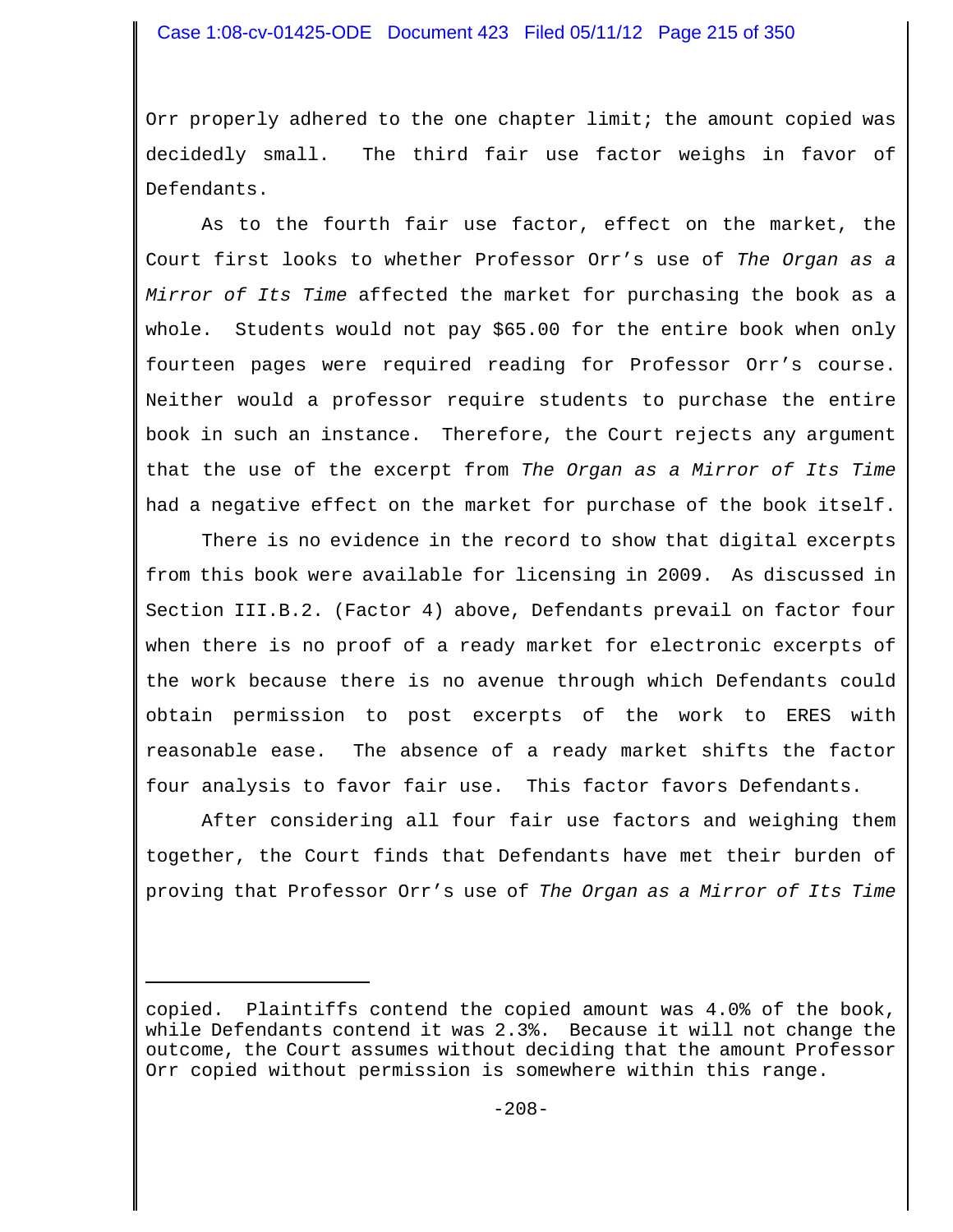was a fair use under the Copyright Act. Thus, this claim of copyright infringement fails.

# 38. *North German Church Music in the Age of Buxtehude*

*North German Church Music* was first published by Oxford in 1996 as part of the *Oxford Monographs on Music* series [Pls. Ex. 437]. It is a nine chapter, 248 page book authored by Geoffrey Webber that provides a comprehensive survey of North German church music and its composers [Pls. Ex. 437; Jt. Ex. 5 at D-79]. The book retails for \$115.00 [Jt. Ex. 5 at D-79]. It earned \$24,766 in net sales revenue from date of first publication through November 7, 2010 [Pls. Ex. 357]. There is no evidence in the record reflecting that the work was available for licensed digital excerpts in 2009.

Professor Orr requested that pages 9-26, which is the entirety of chapter one and totals 7.26% of the book, be posted on the ERES system as required reading [Tr. Vol. 7 at 90]. Chapter one is entitled "Music in Religious Thought and Education" [Pls. Ex. 437].

# Prima Facie Case of Copyright Infringement

Plaintiffs contend that *North German Church Music* is a foreign work that does not require a United States copyright registration. When a work is first published outside the United States and is not subsequently published in the United States within 30 days of original publication, the work is a foreign work as defined by the Copyright Act and a copyright registration is not necessary to bring a claim of copyright infringement. 17 U.S.C. § 101; 17 U.S.C.  $$104(b)(2).$ <sup>98</sup>

 $98$ When the United States joined the Berne Convention on March 1, 1989, the Copyright Act was revised to provide that the requirement for registration in order to bring an infringement action is limited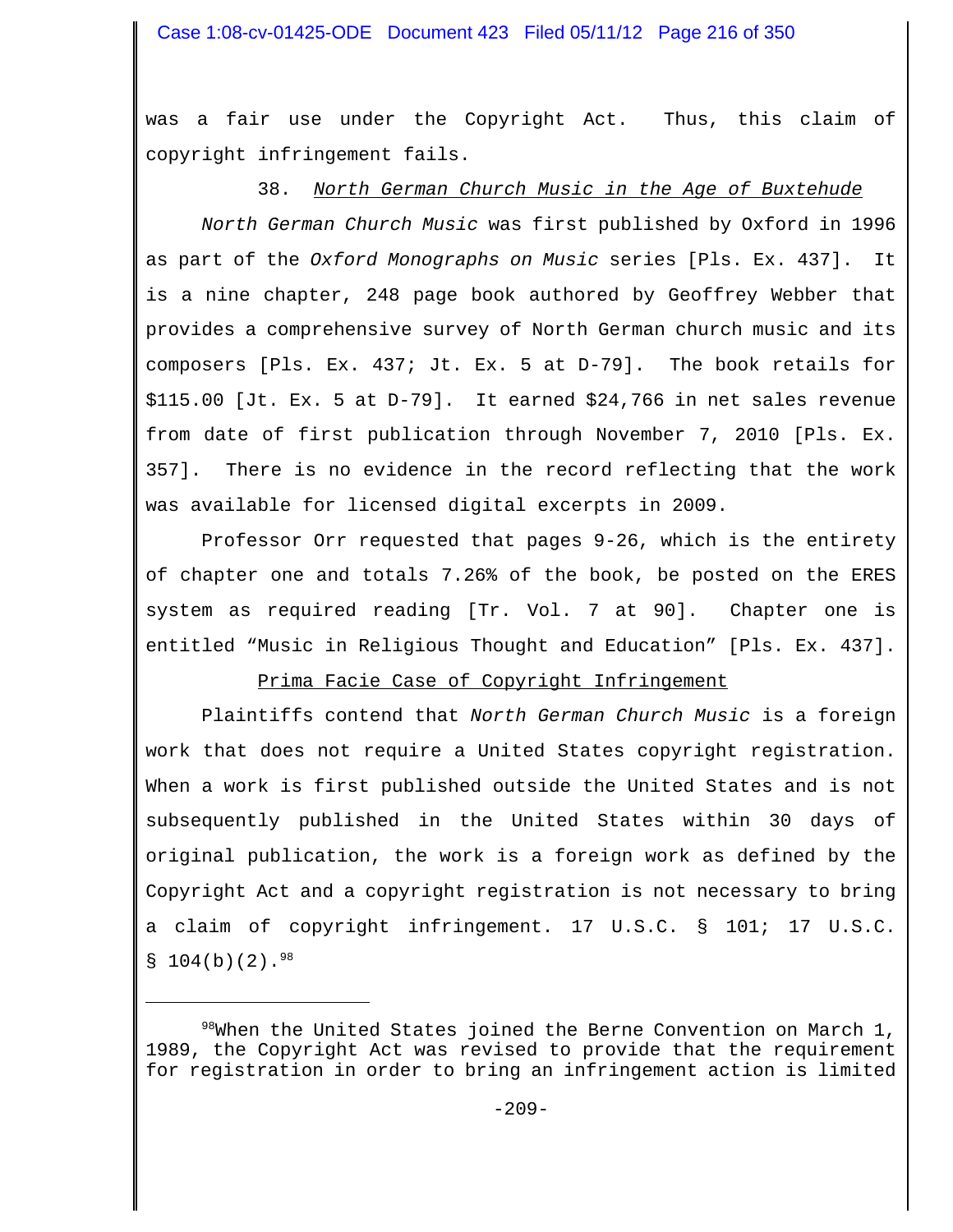As with all elements of the prima facie case for copyright infringement, the burden rests with Plaintiffs to show that *North German Church Music* is a foreign work. There is no evidence in the record that allows the Court to determine whether *North German Church Music* was first published outside the United States. The copyright information page at the beginning of the book states: "Published in the United States by Oxford University Press Inc., New York" [Pls. Ex. 437]. The Court finds that Oxford has not met its burden of proving that *North German Church Music* is a foreign work. Plaintiffs have not provided evidence of copyright registration of *North German Church Music* in the United States. Therefore, Plaintiffs have failed to establish the first prong of the prima facie case of copyright infringement for *North German Church Music*. It is not necessary to address Defendants' fair use defense. This infringement claim fails.

# F. Professor Dixon

Professor Dixon is a tenured professor in the African American Studies department at Georgia State [Tr. Vol. 9 at 55]. At the time of her testimony, she had taught at Georgia State for 17 years [Tr. Vol. 9 at 55]. Professor Dixon attended a training session on Georgia State's Copyright Policy, and she testified that what she learned at the training changed her practices regarding the use of excerpts in her classes [Tr. Vol. 9 at 69-71]. As a result of the

to "the copyright"; the claimant of a copyright in any foreign work of a country that is also a signatory to the Berne Convention may file suit in a United States District Court without proof of copyright registration. Berne Convention Implementation Act of 1988, Mar. 1, 1989, Pub. L. No. 100-568; 17 U.S.C. § 411(a).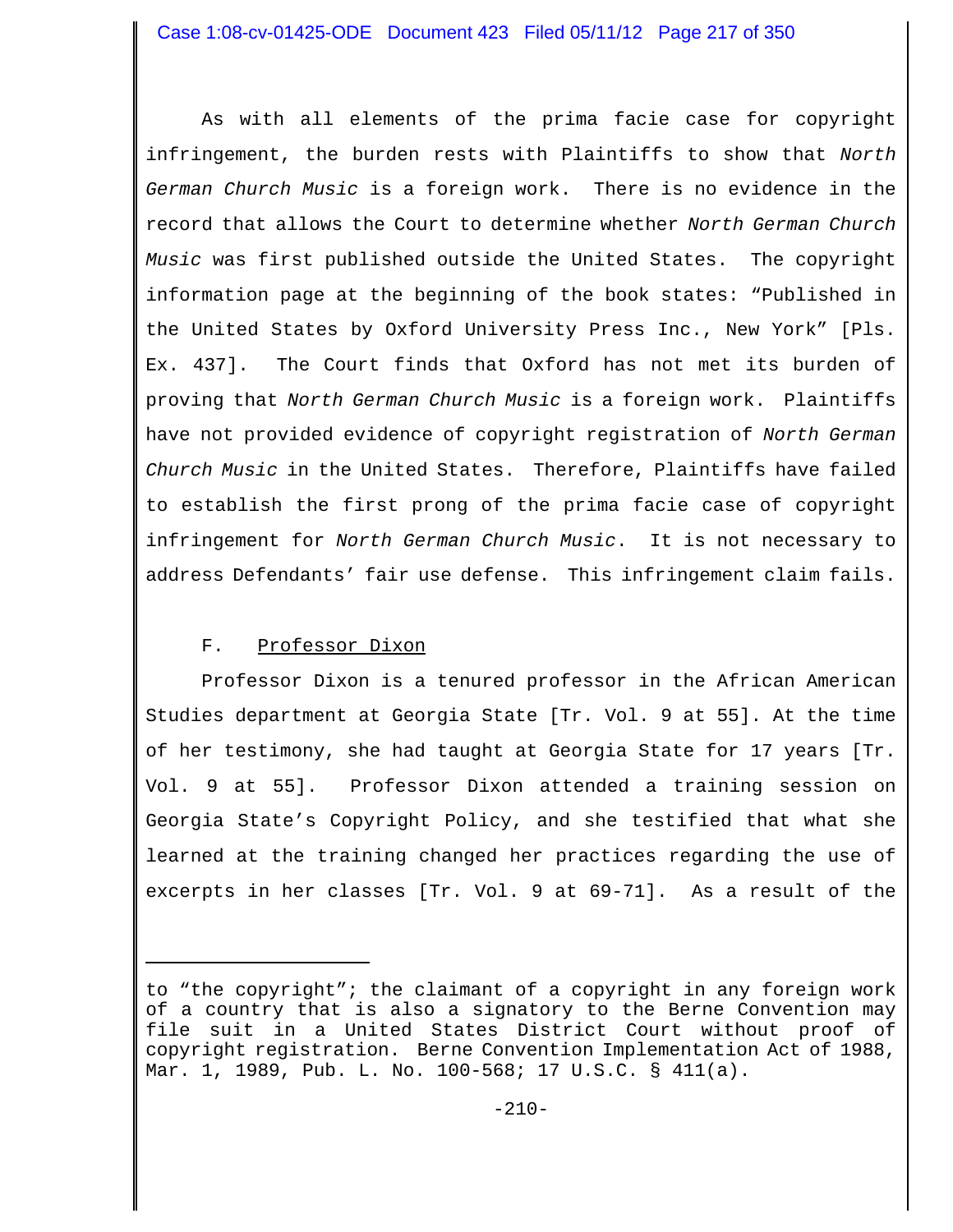training, Professor Dixon decided to place more books on physical reserve with the library instead of on ERES [Tr. Vol. 9 at 71-72].

# AAS 3000 African American Family, Fall 2009

AAS 3000 is a course that traces the historical and social transition of African American families from Africa to contemporary times [Tr. Vol. 9 at 56; Pls. Ex. 542]. Fifty nine undergraduate students were enrolled in Professor Dixon's course during the fall 2009 semester [Jt. Ex. 5 at D-37-40; Tr. Vol. 9 at 67]. As evidenced by the syllabus, students were required to purchase three texts for this course [Tr. Vol. 9 at 57; Pls. Ex. 542]. Some required reading excerpts were placed on hard copy reserve in the library, while other required readings were posted to ERES [Tr. Vol. 9 at 56-57; Pls. Ex. 542]. As part of the course, Professor Dixon required students to form groups of two to three students and prepare a presentation for the class. Professor Dixon posted readings on ERES that were required for the students making the presentation; other students in the course were not required to read these excerpts [Tr. Vol. 9 at 61-62].

## 39. *The Slave Community: Plantation Life in the Antebellum South*

*The Slave Community: Plantation Life in the Antebellum South* (*"The Slave Community"*) was first published by Oxford in 1972 [Pls. Ex. 460]. It is a 430 page, eight chapter book authored by John W. Blassingame that presents a heavily documented description of the life of the black slave on Southern plantations before the Civil War [Pls. Ex. 460; Jt. Ex. 5 at D-37]**.** It is a research-based monograph. The book won awards when it was first published; it is currently in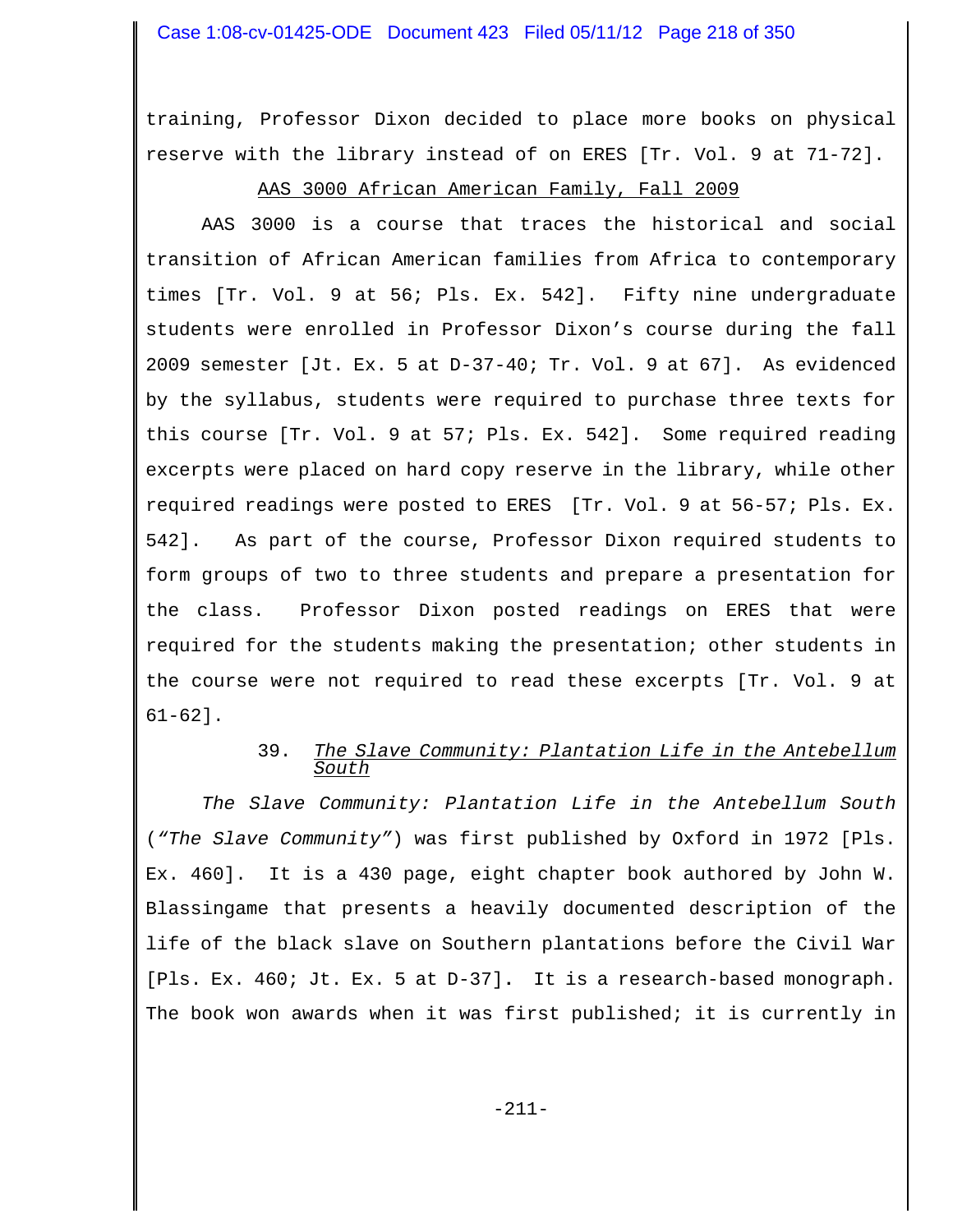its thirty-second printing. It has been used extensively in college courses. The book retails for \$42.95 [Jt. Ex 5 at D-37].

*The Slave Community* had net sales revenue from date of first publication to November 7, 2010 of \$1,602,935.00 [Pls. Ex. 357]. Excerpts from the book were available for licensing through CCC in 2009 [Pls. Ex. 463]. From July 1, 2004 until December 1, 2010, *The Slave Community* earned \$191.55 in ECCS permissions revenue and \$10,732.20 in APS revenue [Pls. Ex. 463].

Professor Dixon requested that pages 249-283, the entirety of chapter seven, of *The Slave Community* be uploaded to ERES for distribution to students in her AAS 3000 course [Jt. Ex. 5 at D-37; Tr. Vol. 9 at 59]. The excerpt was entitled "Plantation Realities" and totaled 35 pages or 8.14% of the work [Pls. Ex. 460]. Had permissions been paid via CCC for the distribution of this excerpt, Oxford would have earned less than \$210.63 in net revenue from permissions.<sup>99</sup> The cost to students in the course would have been \$250.80. Professor Dixon owned several copies of this book [Tr. Vol. 9 at 59].

## Prima Facie Case of Copyright Infringement

Although the copyright registration for *The Slave Community* is not in evidence, the parties have stipulated that Oxford owns and has registered an exclusive copyright in *The Slave Community* [Doc. 278 at E-11]. The Court concludes that Oxford owns a valid copyright in *The Slave Community*, satisfying the first prong of the prima facie case

<sup>99</sup>The amount earned would have been \$250.80, the amount charged by CCC, [Jt. Ex. 5 at D-37], less the \$3.00 service fee charged by CCC to users, less \$37.17 in fees charged by CCC to publishers, less royalties Oxford is obligated to pay the author.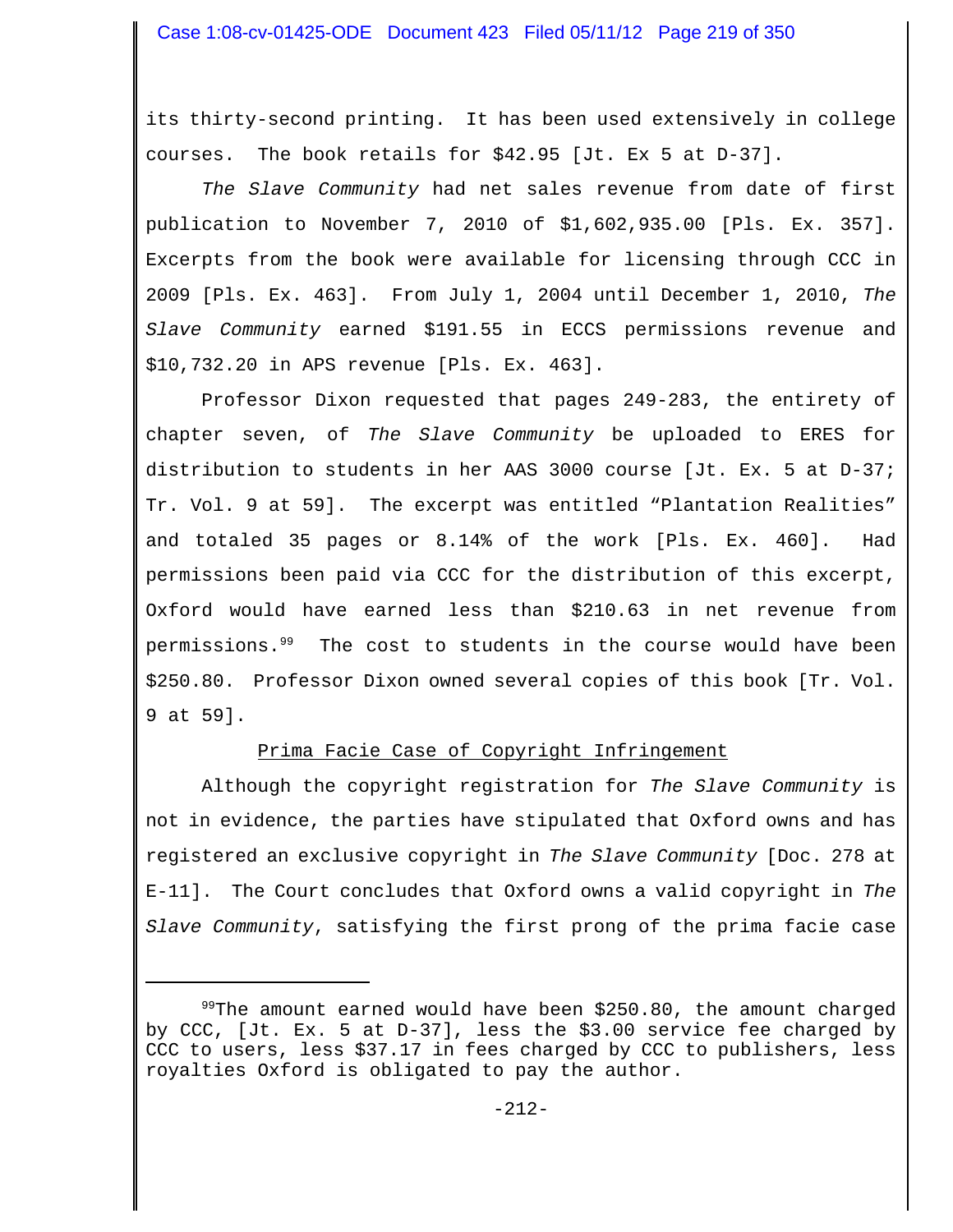of copyright infringement. A copy of an excerpt from *The Slave Community* was uploaded to Georgia State's ERES system, satisfying the second prong of the prima facie case of copyright infringement.

#### The Fair Use Defense

As to the first element of fair use, an excerpt from *The Slave Community* was used by a nonprofit educational institution for the nonprofit, educational purposes of teaching and scholarship. Free copies were provided for the exclusive use of students in Professor Dixon's class. The first factor weighs strongly in favor of Defendants.

As to the second element of fair use, *The Slave Community* is a non-fiction work describing the heritage, culture, acculturation, behavior and religion of the American slave on plantations. These descriptions are factual in nature. The second fair use factor favors Defendants.

As to the third fair use factor, Professor Dixon uploaded 35 pages or 8.14% of the total work of *The Slave Community* to ERES. This excerpt was one of eight chapters. Because the work contains less than ten chapters, Professor Dixon properly adhered to a limit of 10% of the protected pages of the book; the excerpt was decidedly small. The third factor weighs in favor of Defendants.

As to the fourth fair use factor, effect on the market, the Court first looks to whether Professor Dixon's use of *The Slave Community* affected the market for purchasing the book as a whole. Students would not pay \$42.95 for the entire book when only 35 pages were required reading for Professor Dixon's course. Neither would a professor require students to purchase the entire book in such an instance. Therefore, the Court rejects any argument that the use of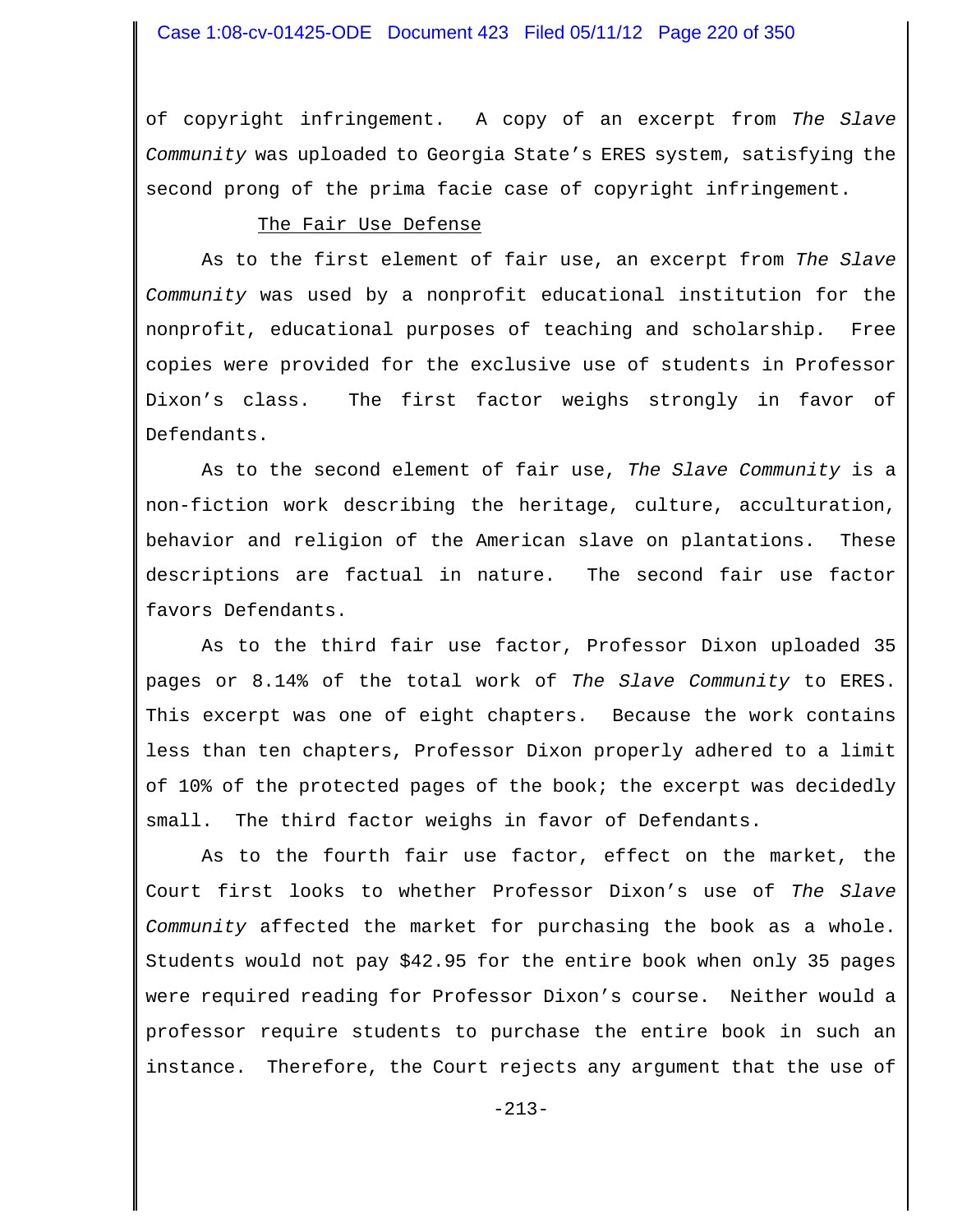the excerpt from *The Slave Community* had a negative effect on the market for purchase of the book itself.

Plaintiffs produced evidence demonstrating that there was a ready market for licensed digital excerpts of this work in 2009 through CCC. The unpaid use of the excerpt by Professor Dixon and her students caused very small, but actual, damage to the value of Oxford's copyright. In addition, widespread use of similar unlicensed excerpts could cause substantial harm. Oxford lost permissions income. Factor four strongly favors Plaintiffs.

After considering all four fair use factors and weighing them together, the Court finds that Defendants have met their burden of proving that Professor Dixon's use of *The Slave Community* was a fair use under the Copyright Act. Thus, this claim of copyright infringement fails.

# 40. *African American Single Mothers: Understanding Their Lives and Families*

*African American Single Mothers* was first published by Sage in 1995 [Pls. Ex. 202]. It is a 232 page, ten chapter volume edited by Bette Dickerson. The book is part of the *Sage Series on Race and Ethnic Relations*, which is designed for academic users studying and working in areas related to race and ethnic relations [Pls. Ex. 202]. The book gives an Afrocentric, feminist perspective on the African American mother-centered family [Pls. Ex. 202]. The book retails for \$67.95 in paperback [Jt. Ex. 5 at D38]. The book has earned \$53,007.84 in net sales revenue [Pls. Ex. 206]. Excerpts from the book were available for digital licensing through CCC in 2009 [Pls. Ex. 206]. From July 1, 2004 until December 1, 2010, *African American Single Mothers* earned \$782.14 in ECCS permissions revenue [Pls. Ex.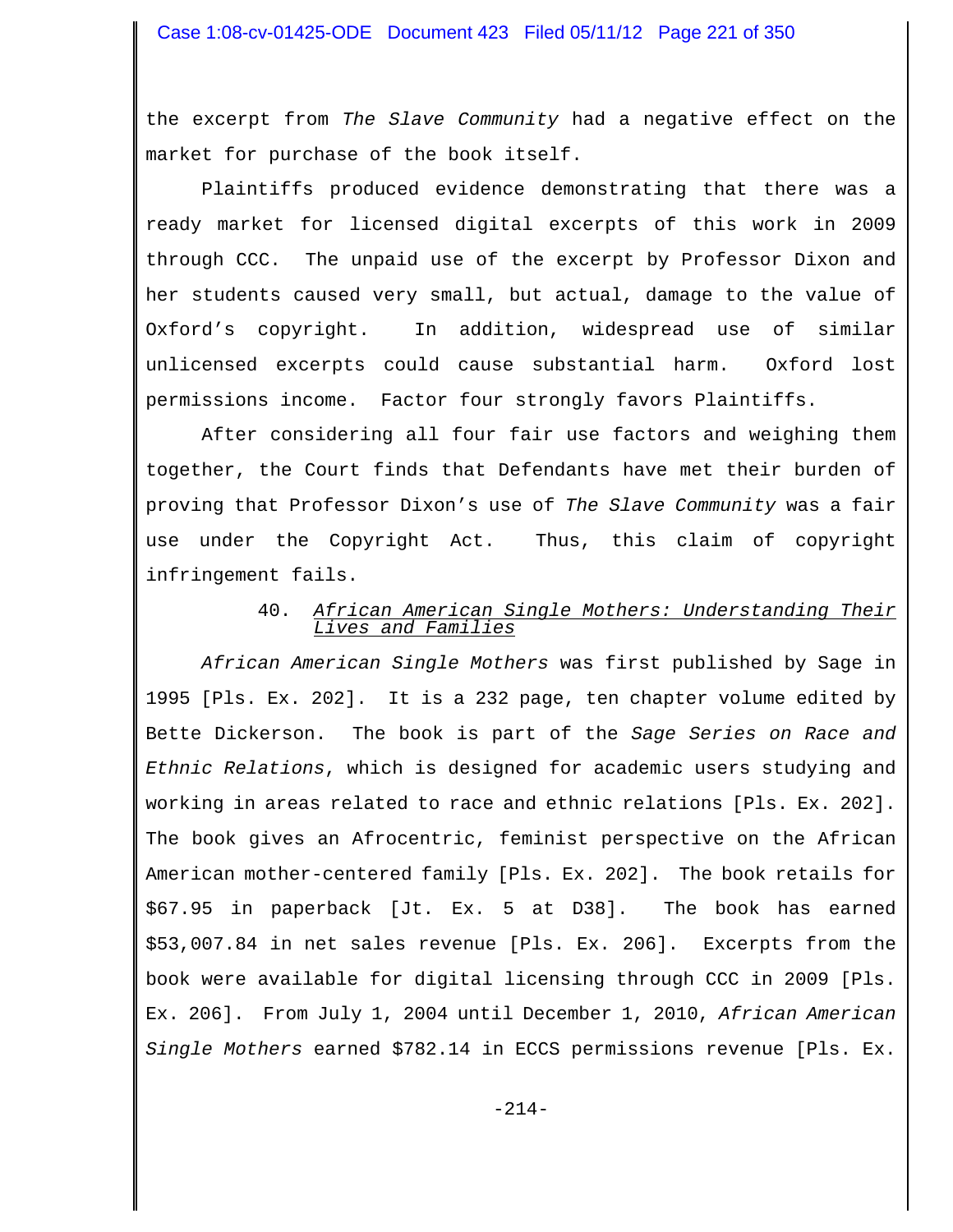206]. In addition, licensed digital excerpts were available directly from Sage through its in-house permissions program in 2009; the book has earned \$2,841.57 through Sage's permissions program [Pls. Ex. 206, 207].

Professor Dixon requested that pages 117-145 of *African American Single Mothers* be uploaded to ERES [Jt. Ex. 5 at D-38]. This 29 page excerpt was a chapter written by Suzanne M. Randolph entitled "African American Children in Single-Mother Families" [Pls. Ex. 202]. The chapter represents 12.50% of the book [Pls. Ex. 202; Jt. Ex. 5 at D-38]. The excerpt was not required reading for the entire class; rather, it was used by two to three students to prepare for a class presentation [Tr. Vol. 9 at 62; Pls. Ex. 542]. Only those students responsible for the presentation of this work were required to read the excerpt from *African American Single Mothers* [Tr. Vol. 9 at 62], but the excerpt had a hit count of fifteen on the ERES system [Jt. Ex. 3 at 75]. Had permissions fees been paid via CCC for the digital distribution of this excerpt to the entire class, Sage would have earned less than \$203.61 in net revenue from permissions.<sup>100</sup> The cost to students in the course would have been \$242.54. Professor Dixon owned a copy of this book [Tr. Vol. 9 at 79].

Prima Facie Case of Copyright Infringement

Defendants do not contest that Plaintiffs have established a prima facie case of copyright infringement for *African American Single Mothers* [Doc. 411 at 27-28]. The external editor and the

 $100$ The amount earned would have been \$242.54, the amount charged by CCC, [Jt. Ex. 5 at D-38], less the \$3.00 service fee charged by CCC to users, less \$35.93 in fees charged by CCC to publishers, less royalties Sage is obligated to pay the external editor.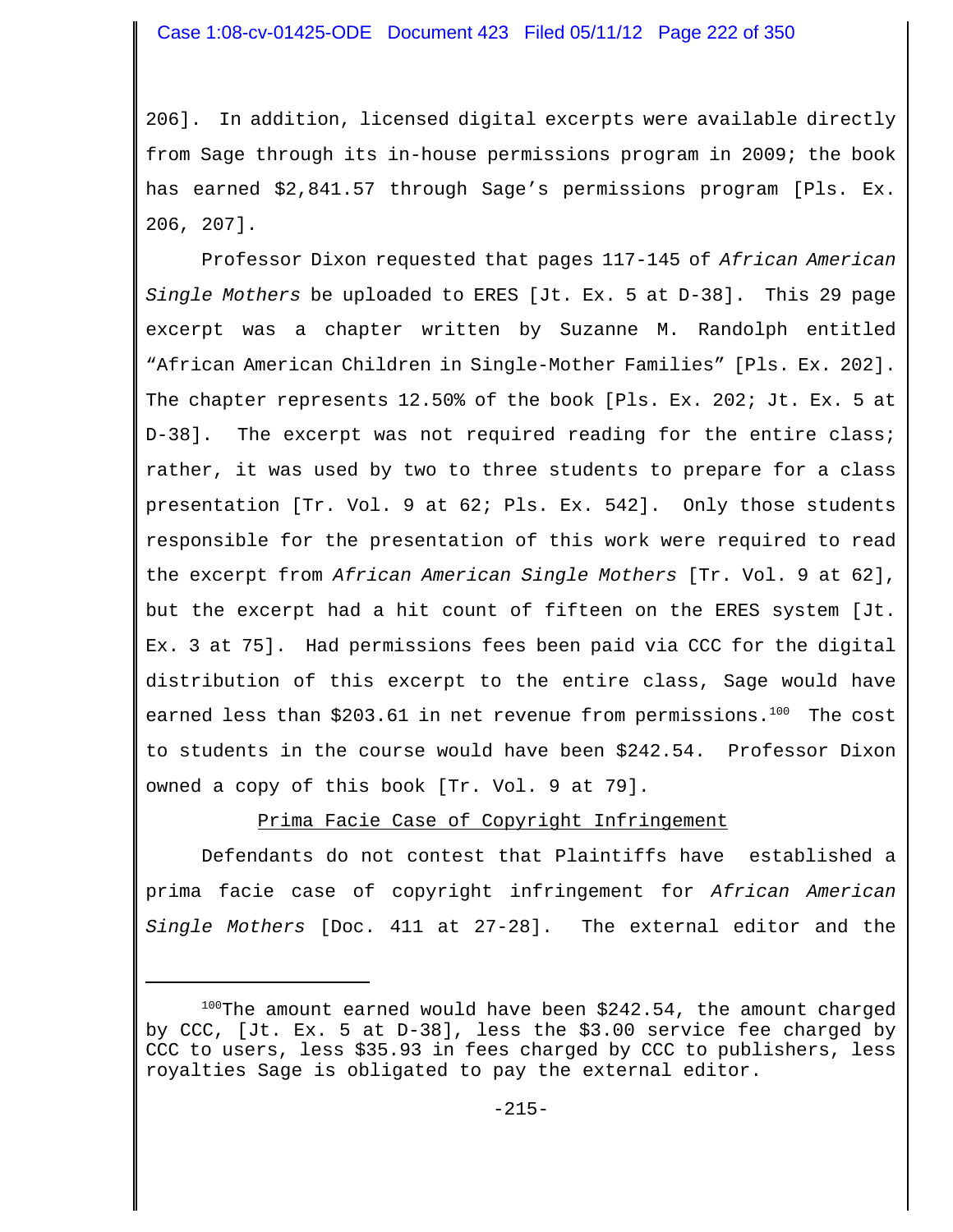contributing authors have granted Sage exclusive publication rights. The copyright is registered in Sage's name [Pls. Exs. 204, 205], satisfying the first prong of the prima facie case of copyright infringement. A copy of an excerpt from *African American Single Mothers* was uploaded to Georgia State's ERES system, satisfying the second prong of the prima facie case of copyright infringement.

#### The Fair Use Defense

As to the first element of fair use, an excerpt from *African American Single Mothers* was used by a nonprofit educational institution for the nonprofit, educational purposes of teaching and scholarship. Free copies were provided for the exclusive use of students in Professor Dixon's class. The first factor weighs strongly in favor of Defendants. As to the second element of fair use, *African American Single Mothers* is a non-fiction work evaluating the history, dilemmas, media portrayals, and value of the African American mother-centered family. *African American Single Mothers* is an academic work that is informational in nature. The second factor weighs in favor of Defendants.

As to the third fair use factor, Professor Dixon uploaded 29 pages of *African American Single Mothers* to ERES, which represents 12.50% of the total work. This excerpt was one of ten chapters in *African American Single Mothers*. Because the work contained ten chapters, Professor Dixon properly adhered to the one chapter limit; this was a decidedly small amount. The third factor weighs in favor of Defendants.

As to the fourth fair use factor, effect on the market, the Court first looks to whether Professor Dixon's use of *African American Single Mothers* affected the market for purchasing the book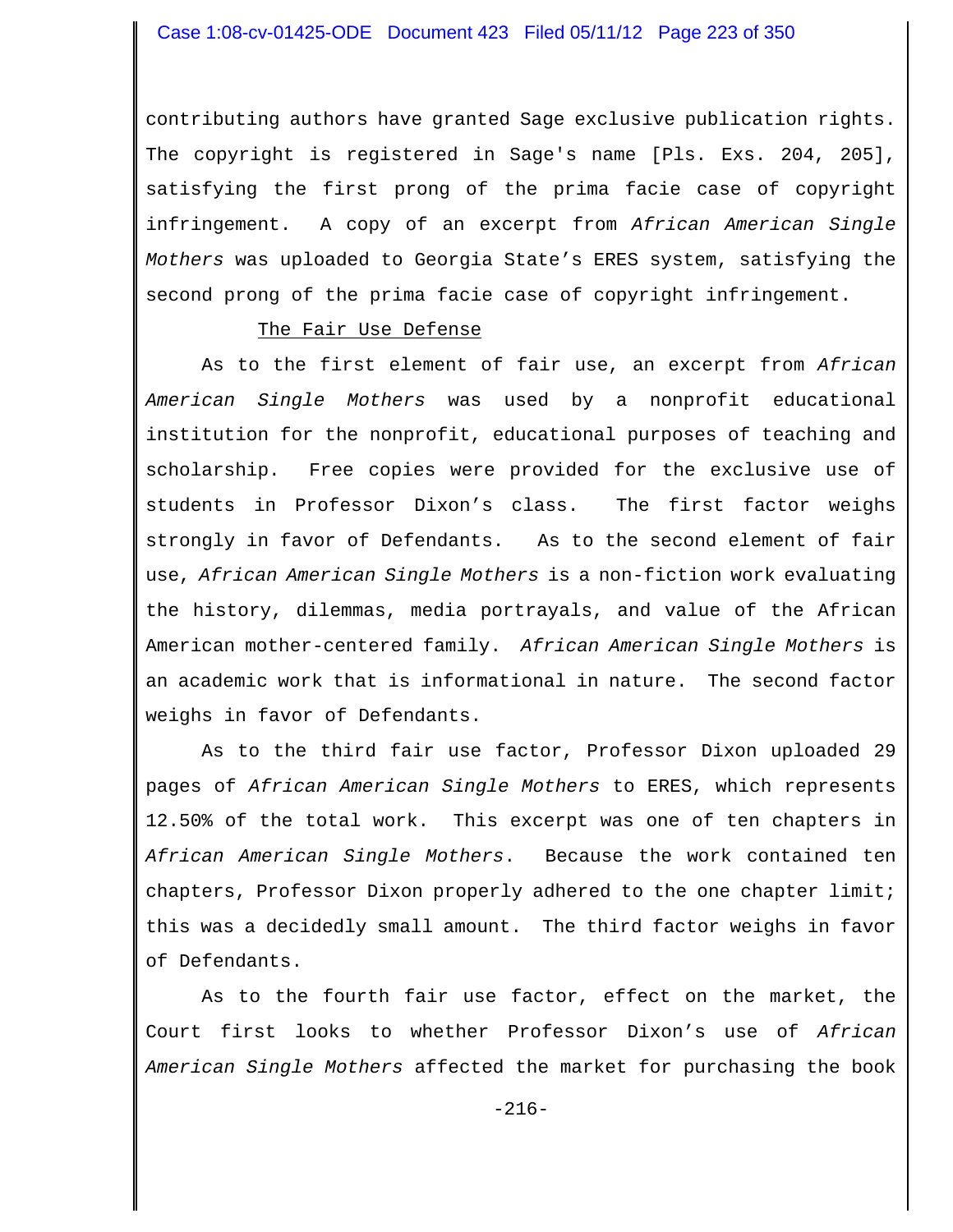as a whole. Students would not pay \$67.95 for the entire book when only 29 pages were required reading for Professor Dixon's course. Neither would a professor require students to purchase the entire book in such an instance. Therefore, the Court rejects any argument that the use of the excerpt from *African American Single Mothers* had a negative effect on the market for sale of the book itself.

Plaintiffs produced evidence demonstrating that there was a ready market for licensed digital excerpts of this work in 2009 through CCC and through Sage's in-house program. The unpaid use of the excerpt by Professor Dixon and her students caused very small, but actual, damage to the value of Sage's copyright. In addition, widespread use of similar unlicensed excerpts could cause substantial harm. Sage lost permissions income. Factor four strongly favors Plaintiffs.

After considering all four fair use factors and weighing them together, the Court finds that Defendants have met their burden of proving that Professor Dixon's use of *African American Single Mothers* was a fair use under the Copyright Act. Thus, this claim of copyright infringement fails.

## 41. *Black Children: Social, Educational, and Parental Environments (Second Edition)*

*Black Children (Second Edition)* was first published by Sage in 2002 [Pls. Ex. 209]. It is a 256 page, twelve chapter volume edited by Harriette Pipes McAdoo [Pls. Ex. 209]. The book provides analysis of experiences unique to black children [Jt. Ex. 5 at D-39; Pls. Ex. 209]. The book retails for \$114.00 in hardback and \$58.95 in paperback [Jt. Ex. 5 at D-39]. The book has earned \$104,828.72 in net sales revenue [Pls. Ex. 214]. Digital excerpts from the book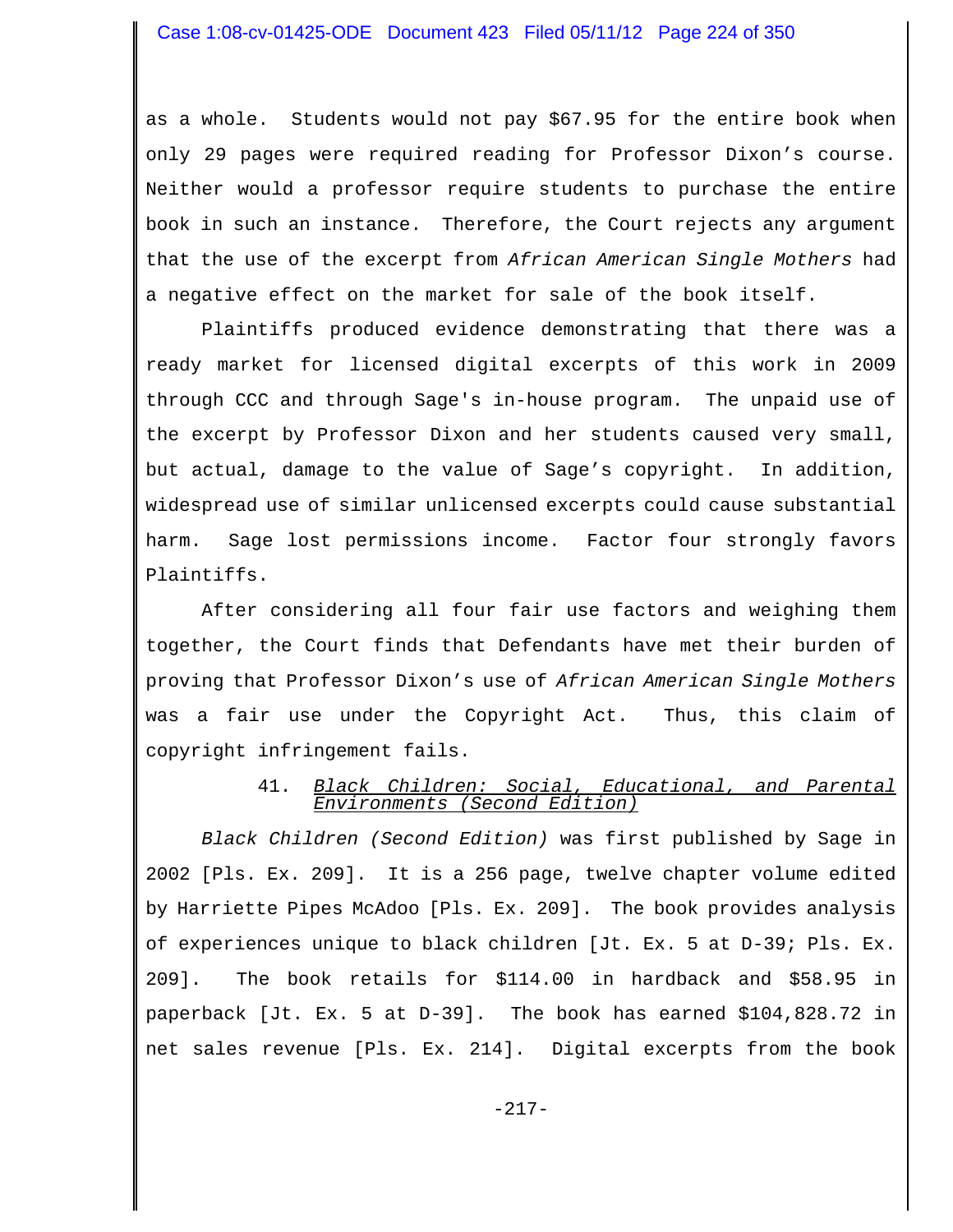were available for licensing through CCC in 2009 [Pls. Ex. 215]. From July 1, 2004 until December 1, 2010, *Black Children (Second Edition)* earned \$116.03 in ECCS permissions revenue [Pls. Ex. 216]. In addition, licensed digital excerpts of the book are available directly from Sage through its in-house permissions program; the book has earned \$1,237.63 through Sage's permissions program [Pls. Exs. 214, 215].

Professor Dixon requested that pages 73-96, the entirety of chapter six, of *Black Children (Second Edition)* be uploaded to ERES for distribution to students in her AAS 3000 course [Pls. Ex. 209]. The excerpted chapter was entitled "Racial Identity Development in African American Children: Cognitive and Experiential Antecedents" by Carolyn Bennett Murray and Jelani Mandara. It totaled 24 pages or 9.38% of the work. The excerpt was not required reading for the entire class; rather, it was used by two to three students to prepare for a presentation to the class [Tr. Vol. 9 at 64; Pls. Ex. at 542]. Only those students responsible for the presentation of this work were required to read the excerpt from *Black Children (Second Edition)* [Tr. Vol. 9 at 64]. The excerpt had a hit count of thirteen on the ERES system [Jt. Ex. 3 at 174]. Had permissions been paid to CCC for the distribution of this excerpt to the entire class, Sage would have earned less than \$168.50 in net revenue from permissions. $101$  The cost to students in the course would have been

<sup>&</sup>lt;sup>101</sup>The amount earned would have been \$201.24, the amount charged by CCC, [Jt. Ex. 5 at D-39], less the \$3.00 service fee charged by CCC to users, less \$29.74 in fees charged by CCC to publishers, less royalties Sage is obligated to pay the external editor.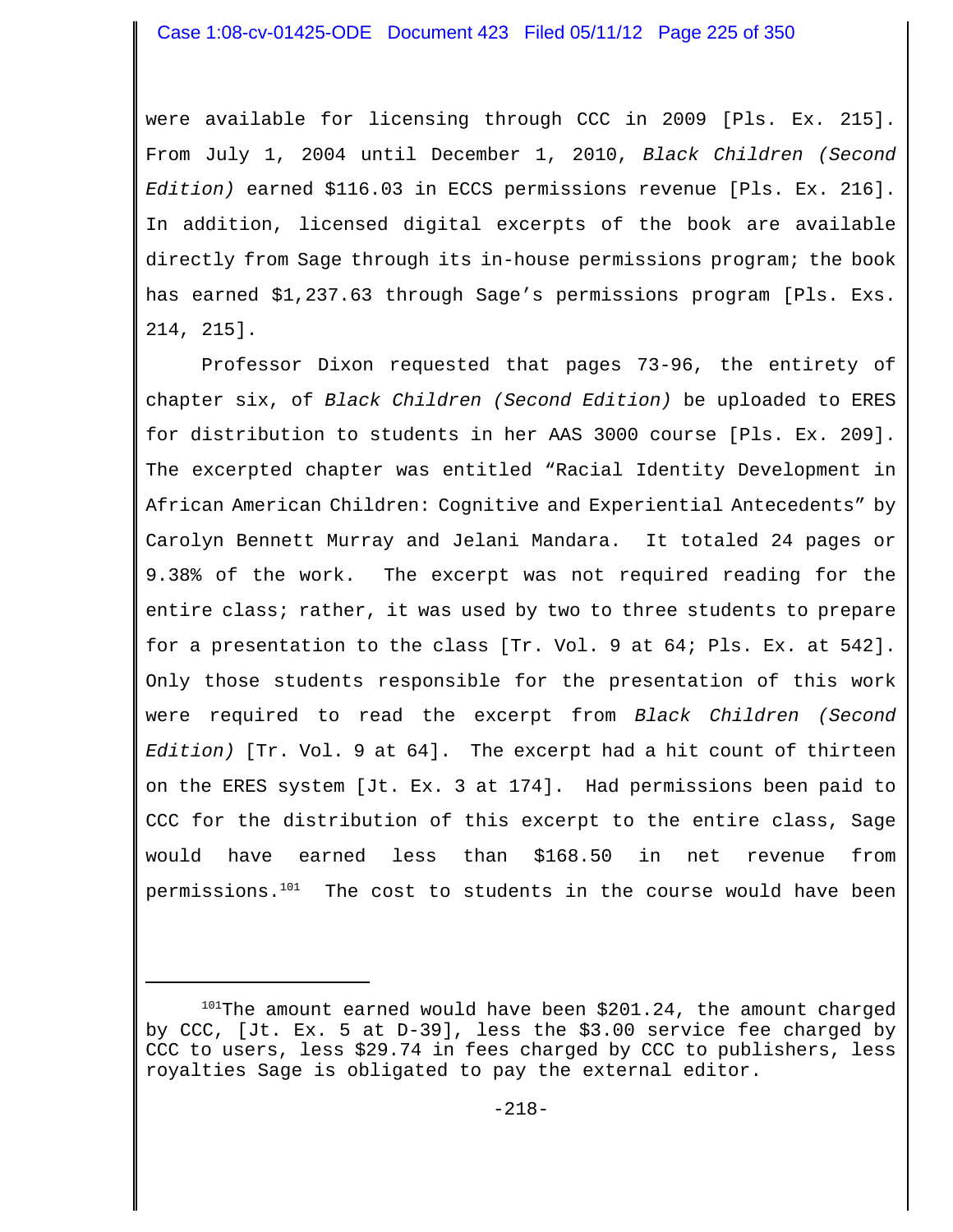\$201.24 [Jt. Ex. 5 at D-39]. Professor Dixon owned a copy of this book [Tr. Vol. 9 at 63].

## Prima Facie Case of Copyright Infringement

Defendants do not contest that Plaintiffs have established a prima facie case of copyright infringement for *Black Children (Second Edition)* [Doc. 411 at 27-28]. The external editor has assigned Sage the exclusive right to publish the book and agreed that the copyright would be registered in Sage's name. The contributing author contract assigns the exclusive right to publish the contribution. The copyright is registered in Sage's name [Pls. Exs. 212, 213], satisfying the first prong of the prima facie case of copyright infringement. A copy of an excerpt from *Black Children (Second Edition)* was uploaded to Georgia State's ERES system, satisfying the second prong of the prima facie case of copyright infringement.

### The Fair Use Defense

As to the first element of fair use, an excerpt from *Black Children (Second Edition)* was used by a nonprofit educational institution for the nonprofit, educational purposes of teaching and scholarship. Free copies were provided for the exclusive use of students in Professor Dixon's class. The first factor weighs strongly in favor of Defendants.

As to the second element of fair use, *Black Children (Second Edition)* analyzes experiences unique to African American children. *Black Children (Second Edition)* is an academic work that is informational in nature. The second fair use factor favors Defendants.

As to the third element of fair use, Professor Dixon uploaded 24 pages of *Black Children (Second Edition)*. This represents one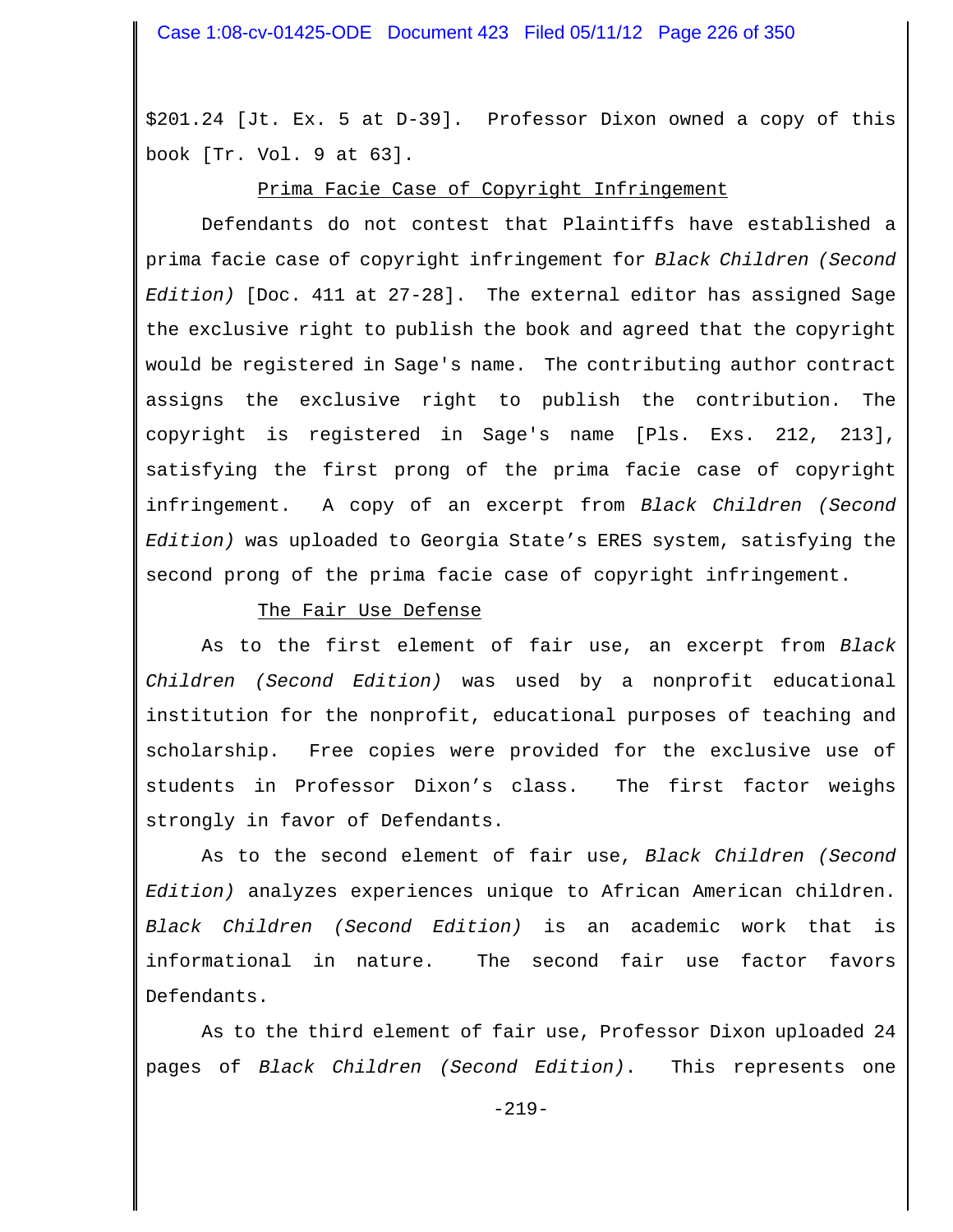### Case 1:08-cv-01425-ODE Document 423 Filed 05/11/12 Page 227 of 350

chapter or 9.38% of the total work. Because the work contained more than ten chapters, Professor Dixon properly adhered to the one chapter limit; the amount copied was decidedly small. The third fair use factor weighs in favor of Defendants.

As to the fourth fair use factor, effect on the market, the Court looks to whether Professor Dixon's use of *Black Children (Second Edition)* affected the market for purchasing the book as a whole. Students would not pay \$58.95 (or \$114.00 for the hardcover version) for the entire book when only 24 pages were required reading for Professor Dixon's course. Neither would a professor require students to purchase the entire book in such an instance. Therefore, the Court rejects any argument that the use of the excerpt from *Black Children (Second Edition)* had a negative effect on the market for the purchase of the book itself.

Plaintiffs produced evidence demonstrating that there was a ready market for licensed digital excerpts of this work in 2009 through CCC and through Sage's in-house program. The unpaid use of the excerpt by Professor Dixon and her students caused very small, but actual, damage to the value of Sage's copyright. In addition, widespread use of similar unlicensed excerpts could cause substantial harm. Sage lost permissions income. Factor four strongly favors Plaintiffs.

After considering all four fair use factors and weighing them together, the Court finds that Defendants have met their burden of proving that Professor Dixon's use of *Black Children (Second Edition)* was a fair use under the Copyright Act. Thus, this claim of copyright infringement fails.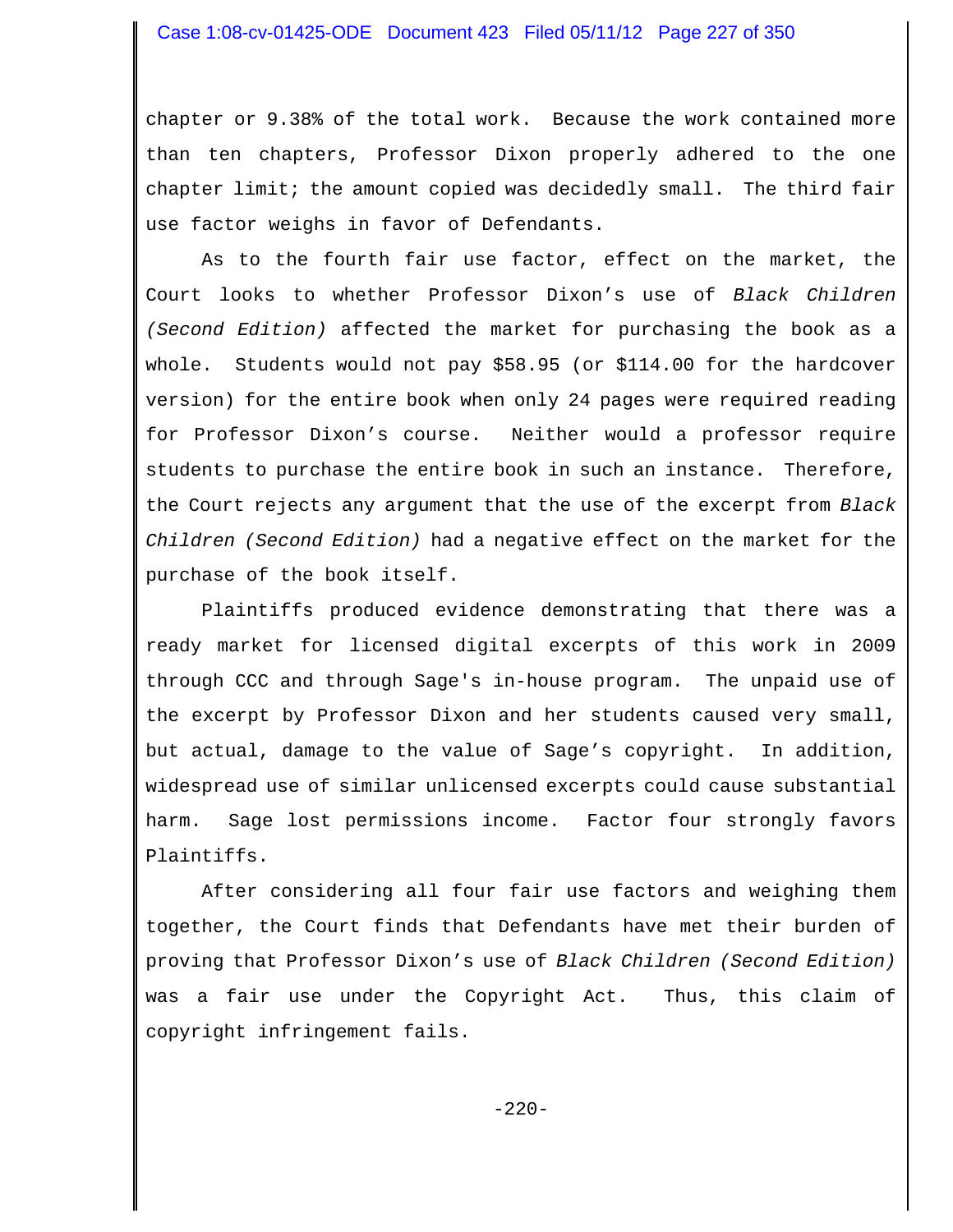# 42. *Black Families (Third Edition)*

*Black Families (Third Edition)* was first published by Sage in 1997 [Defs. Ex. 749]. $^{102}$  It is a 416 page, 21 chapter volume edited by Harriette Pipes McAdoo. The chapters address the historical and modern challenges experienced by black families in the United States [Jt. Ex. 5 at D-40]. The book retails for \$114.00 in hardback and \$58.95 in paperback [Jt. Ex. 5 at D-40]. The book has earned \$144,388.03 in net sales revenue [Pls. Ex. 222]. Licensed digital excerpts from the book were available through CCC in 2009 [Pl. Exs. 224, 223]. From July 1, 2004 until December 1, 2010, *Black Families (Third Edition)* earned \$931.60 in ECCS permissions revenue [Pls. Ex. 224]. In addition, the work is available for licensed excerpts through Sage's in-house permissions program; it has earned  $$3,561^{103}$ through Sage's permissions program [Pls. Ex. 222].

Professor Dixon requested that pages 214-233, one full chapter, of *Black Families (Third Edition)* be uploaded to ERES for distribution to students in her AAS 3000 course [Jt. Ex. 5 at D-40]. The excerpt was entitled "Out There Stranded: Black Families in White Communities" by Beverly Tatum. The chapter was twenty pages or 4.80% of the total work [Defs. Ex. 749]. The excerpt was not required

<sup>102</sup>Plaintiffs' Exhibit 217, the fourth edition of *Black Families*, was admitted at trial as well. Although the syllabus for the course lists the fourth edition of the work, the parties stipulated in Joint Exhibit 5 that the third edition was the one at issue in this case. The Court analyzes the infringement claim with respect to the third edition of the work.

<sup>103</sup>This amount represents permissions income only for the edition of the work at issue in this case. Plaintiffs asserted a higher amount, but that number appears to aggregate the income from multiple editions of the work.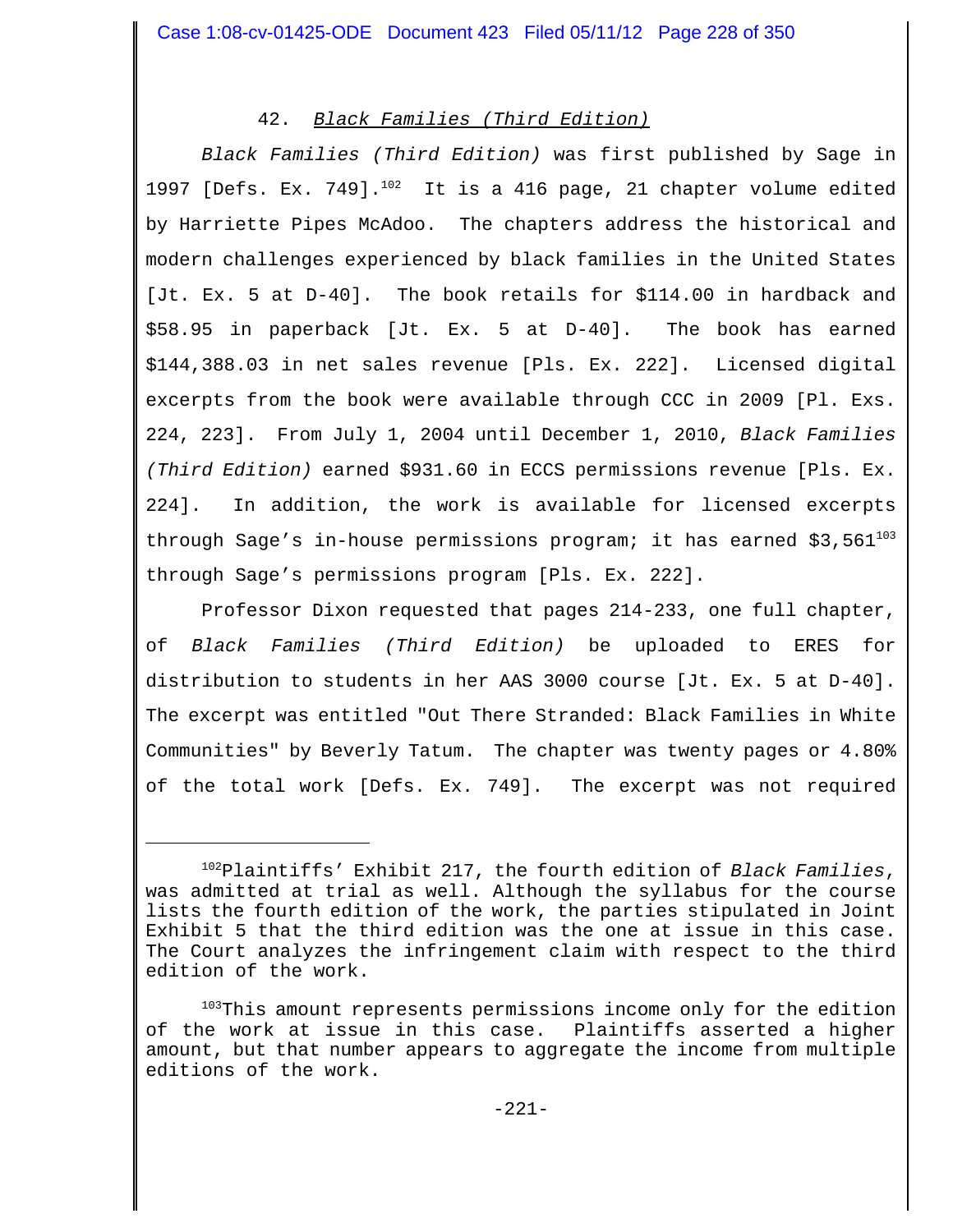reading for the entire class; rather, it was used by two to three students to prepare for a presentation to the class [Tr. Vol. 9 at 67; Pls. Ex. 542]. Only those students responsible for the presentation of the work were required to read the excerpt from *Black Families (Third Edition)* [Tr. Vol. 9 at 67]. The excerpt had a hit count of nine on the ERES system [Jt. Ex. 3 at 174]. Had permissions been paid via CCC for the distribution of this excerpt to the entire class, Sage would have earned less than \$140.42 in net revenue from permissions<sup>104</sup> [Jt. Ex. 5 at D-40]. The cost to students would have been \$168.20. Professor Dixon owned several copies of this book [Tr. Vol. 9 at 79].

# Prima Facie Case of Copyright Infringement

Defendants do not contest that Plaintiffs have established a prima facie case of copyright infringement for *Black Families (Third Edition)* [Doc. 411 at 27-28]. The contract between the external editor and Sage grants Sage the exclusive right to publish the book in its name. The contract with contributing authors grants Sage the exclusive right to publish the contributions. The copyright for the book is registered in Sage's name [Pls. Exs. 221, 219], satisfying the first prong of the prima facie case of copyright infringement. A copy of an excerpt from *Black Families (Third Edition)* was uploaded to Georgia State's ERES system, satisfying the second prong of the prima facie case of copyright infringement.

 $104$ The amount earned would have been \$168.20, the amount charged by CCC, [Jt. Ex. 5 at D-40], less the \$3.00 service fee charged by CCC to users, less \$24.78 in fees charged by CCC to publishers, less royalties Sage is obligated to pay the external editor.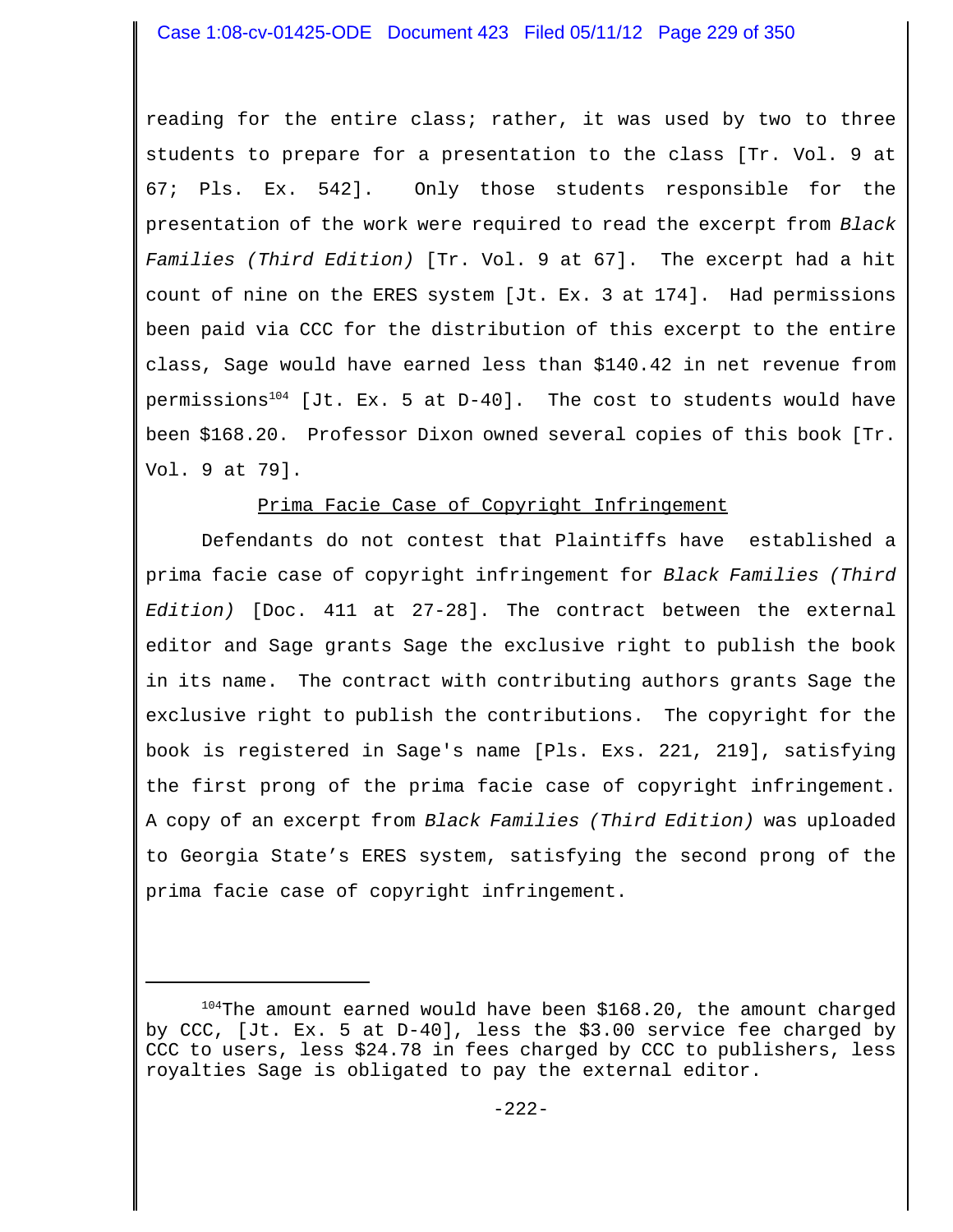#### The Fair Use Defense

As to the first element of fair use, an excerpt from *Black Families (Third Edition)* was used by a nonprofit educational institution for the nonprofit, educational purposes of teaching and scholarship. Free copies were provided for the exclusive use of students in Professor Dixon's class. The first factor weighs strongly in favor of Defendants.

As to the second element of fair use, *Black Families (Third Edition)* is a non-fiction work which addresses the historical and modern experiences of African Americans. The book emphasizes the diversity of black experiences today, but also emphasizes the challenges faced by many black families in the United States. These chapters are factual in nature. The second factor favors Defendants.

As to the third fair use factor, Professor Dixon uploaded twenty pages or 4.80% of *Black Families (Third Edition)* to ERES. The excerpt was one chapter out of 21. Because the work contained more than ten chapters, Professor Dixon properly adhered to the one chapter limit; the amount copied was decidedly small. The third fair use factor weighs in favor of Defendants.

As to the fourth fair use factor, effect on the market, the Court looks to whether Professor Dixon's use of *Black Families (Third Edition)* affected the market for purchasing the book as a whole. Students would not pay \$58.95 for the entire book (or \$114.00 for the hardcover version) when only twenty pages were required reading for Professor Dixon's course. Neither would a professor require students to purchase the entire book in such an instance. Therefore, the Court rejects any argument that the use of the excerpt from *Black*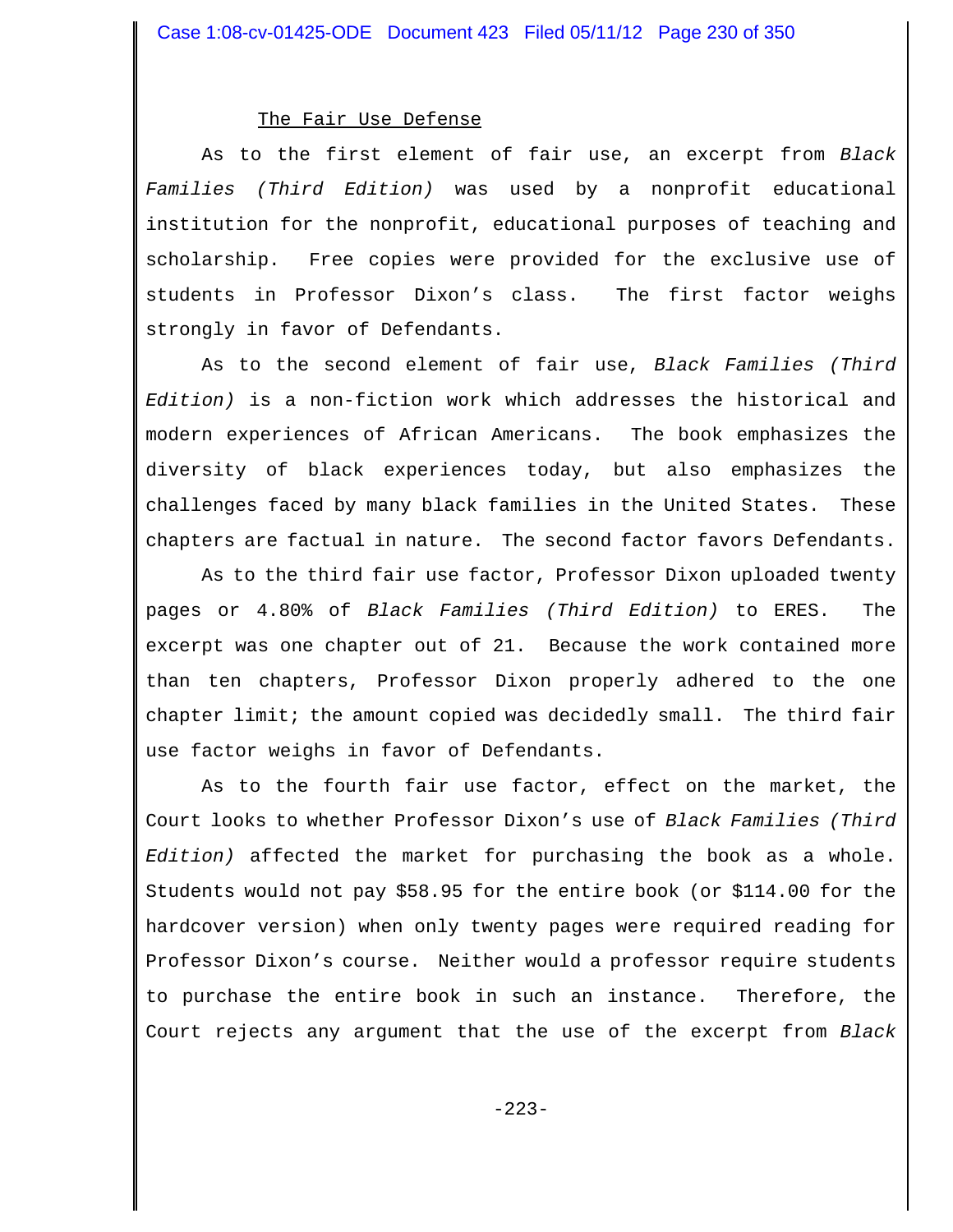*Families (Third Edition)* had a negative effect on the market for the purchase of the book itself.

Plaintiffs produced evidence demonstrating that there was a ready market for licensed digital excerpts of this work in 2009 through CCC and through Sage. The unpaid use of the excerpt by Professor Dixon and her students caused very small, but actual, damage to the value of Sage's copyright. In addition, widespread use of similar unlicensed excerpts could cause substantial harm. Sage lost permissions income. Factor four strongly favors Plaintiffs.

After considering all four fair use factors and weighing them together, the Court finds that Defendants have met their burden of proving that Professor Dixon's use of *Black Families (Third Edition)* was a fair use under the Copyright Act. Thus, this claim of copyright infringement fails.

## G. Professor Hartwig

Professor Hartwig is a professor in the Art History department at Georgia State and has been teaching at Georgia State since 2001 [Tr. Vol. 9 at 26-27]. Professor Hartwig did not attend any training on Georgia State's Copyright Policy [Tr. Vol. 9 at 46].

## AH 4900, Materiality of Egyptian Painting, Fall 2009

During the fall 2009 semester, Professor Hartwig taught a course entitled "The Materiality of Ancient Egyptian Painting" [Pls. Ex. 550; Tr. Vol. 9 at 29]. AH 4900 is a seminar for undergraduate and graduate students that examines historical and material aspects of Egyptian art [Pls. Ex. 550; Tr. Vol. 9 at 29-30]. Thirteen students were enrolled in Professor Hartwig's course during the fall 2009 semester [Jt. Ex. 5 at D-41]. As evidenced by the syllabus for this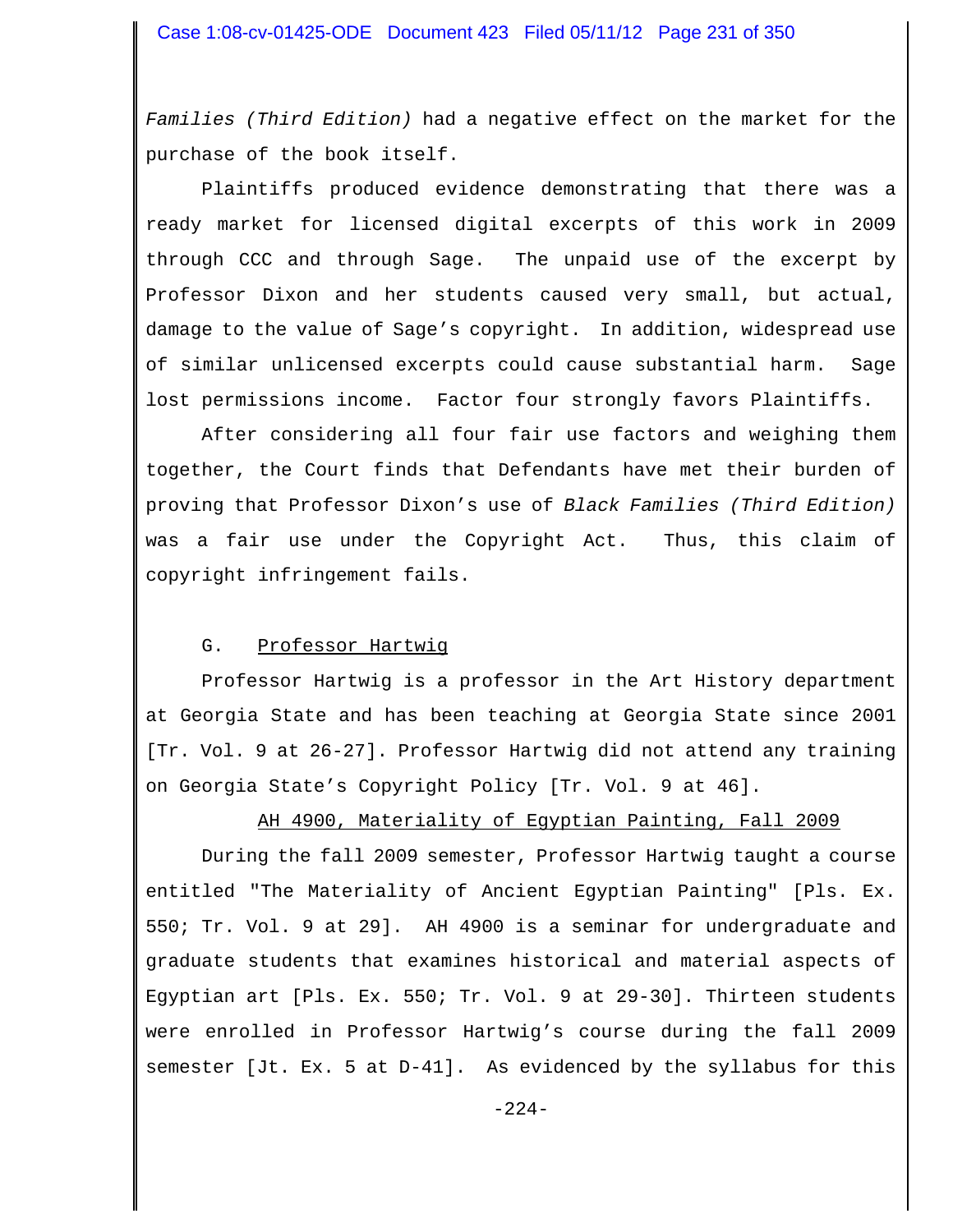course, there were no required textbooks for the course; all assigned readings were made available through ERES [Pls. Ex. 550].

# 43. *Ancient Egyptian Materials and Technology*

*Ancient Egyptian Materials and Technology* was first published by Cambridge in 2000 [Pls. Ex. 6]. It is a 724 page, 25 chapter volume edited by Paul T. Nicholson and Ian Shaw [Pls. Ex. 6]. It is a research-based, scholarly work that contains a highly detailed, indepth study of craftwork, materials, and technology in ancient Egypt [Pls. Ex. 6; Jt. Ex. 5 at D-41]. The book retails for \$248.00 [Jt. Ex. 5 at D-41]. The net sales revenue from date of first publication to December 31, 2010 was £170,793.00 [Pls. Ex. 13]. There is no evidence in the record reflecting that the work was available for licensed digital excerpts in 2009.

Professor Hartwig requested that pages 44-54 and 104-120 of *Ancient Egyptian Materials and Technology* be uploaded to ERES for distribution to students in her AH 4900 course [Jt. Ex. 5 at D-41]. The first excerpt is a portion of chapter two, entitled "Stone," by Barbara Aston, James Harrell, and Ian Shaw. The second excerpt is the entirety of chapter four, entitled "Painting Materials," by Lorna Lee and Stephen Quirke. The excerpts were eleven and seventeen pages, respectively, totaling 28 pages, or 3.87% of the total work [Pls. Ex. 6]. Neither excerpt was required reading for the class, and the former excerpt was not listed on the syllabus [Pls. Ex. 550; Tr. Vol. 9 at 35]. However, the excerpts were posted to ERES and were accessed 25 times according to the ERES hit list [Jt. Ex. 3 at 191].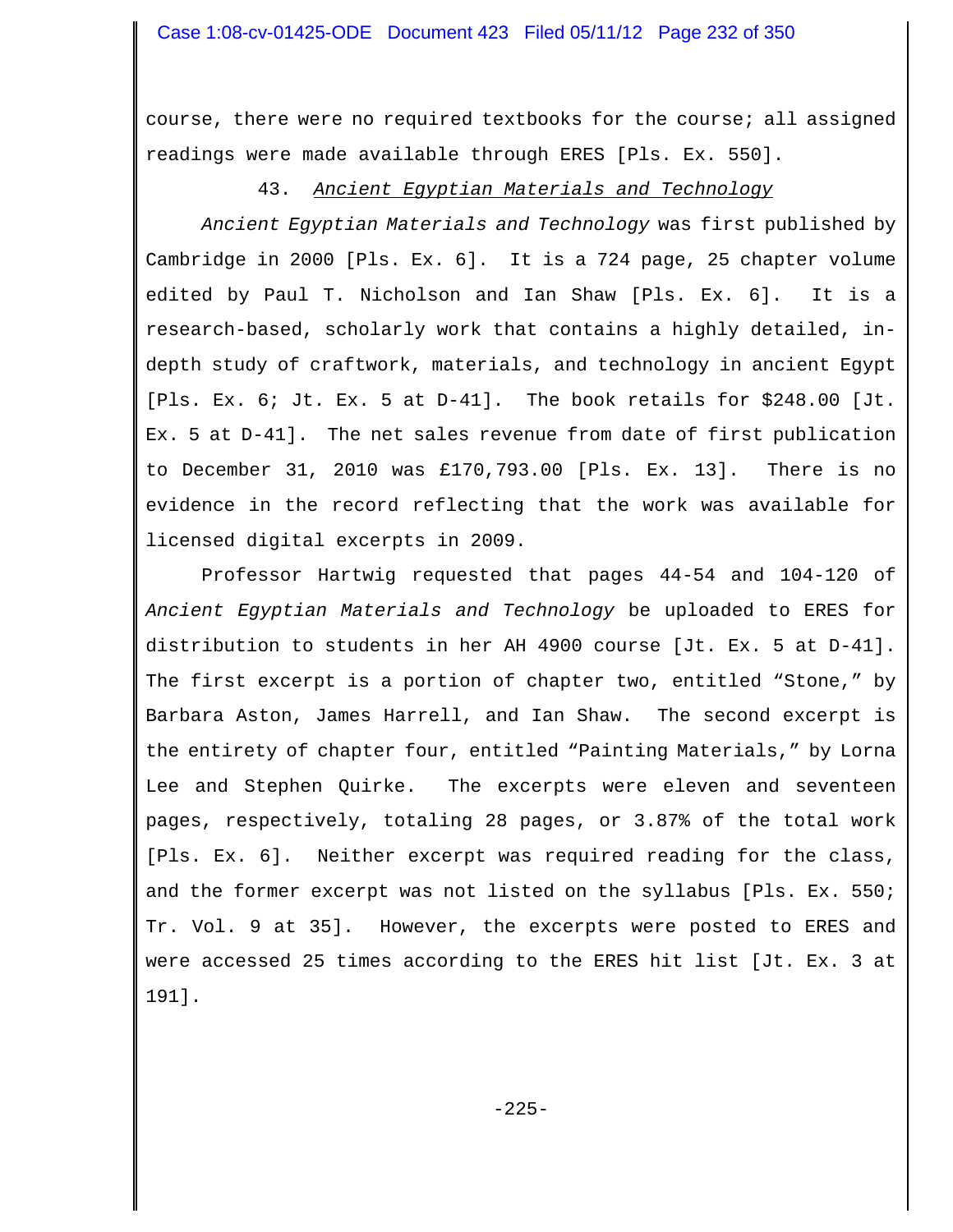#### Prima Facie Case of Copyright Infringement

*Ancient Egyptian Materials and Technology* was first published by Cambridge in 2000; Cambridge did not obtain a certificate of copyright registration until December 27, 2010 [Pls. Ex. 12]. 17 U.S.C. § 410(c) states:

In any judicial proceedings the certificate of a registration made before or within five years after first publication of the work shall constitute prima facie evidence of the validity of the copyright and of the facts stated in the certificate. The evidentiary weight to be accorded the certificate of a registration made thereafter shall be within the discretion of the court.

17 U.S.C. § 410(c). Accordingly, because the certificate of registration for *Ancient Egyptian Materials and Technology* was not made before or within five years after the first date of publication, the prima facie presumption of originality does not exist. Instead, the Court must use its discretion to determine the copyrightability/originality of *Ancient Egyptian Materials and Technology*.

To qualify for copyright protection, a work must be the author's original work. Harper & Row Publishers, Inc. v. Nation Enters., 471 U.S. 539, 547-49 (1985). Original "means only that the work was independently created by the author (as opposed to copied from other works), and that it possesses at least some minimal degree of creativity." Feist Publ'ns, Inc. v. Rural Tel. Serv. Co., 499 U.S. 340, 345 (1991). To meet the creativity requirement, even a slight amount of creativity will suffice. Id. *Ancient Egyptian Materials and Technology* contains a detailed study of ancient Egyptian materials and technology. Cambridge, in soliciting a copyright registration, declared that *Ancient Egyptian Materials and Technology* is an original work and nothing in the evidence indicates otherwise.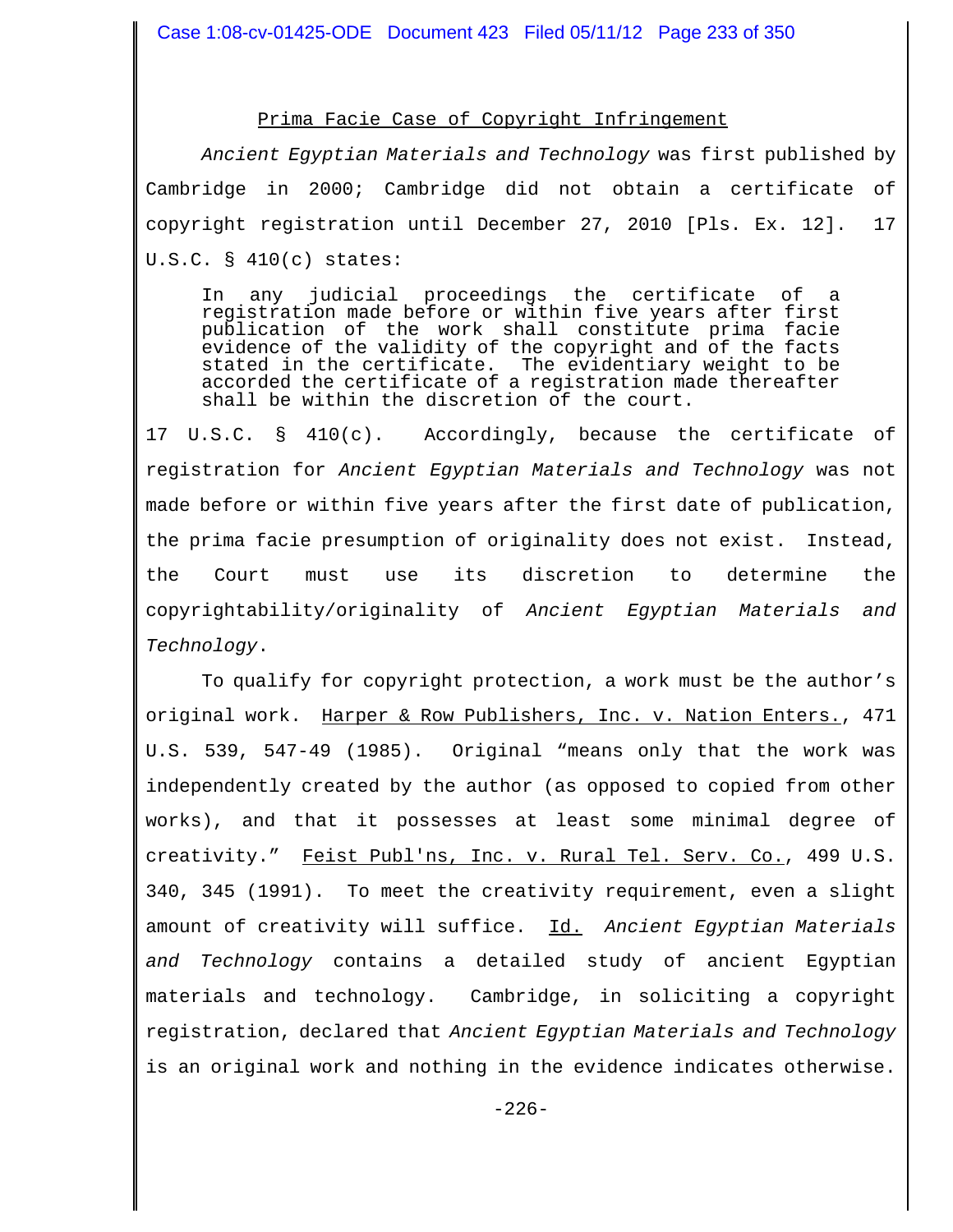The Court further finds that the book meets the creativity requirement for the purpose of a prima facie case of copyright infringement. Cambridge was assigned copyrights by external editors and by the authors of the contributions [Pls. Exs. 8, 10]. Therefore, the Court finds that *Ancient Egyptian Materials and Technology* is copyrightable and the first prong of the prima facie case of copyright infringement has been satisfied. Excerpts from the book were uploaded to Georgia State's ERES system, satisfying the second prong of the prima facie case of copyright infringement.

# The Fair Use Defense

As to the first element of fair use, an excerpt from *Ancient Egyptian Materials and Technology* was used by a nonprofit educational institution for the nonprofit, educational purposes of teaching and scholarship. Free copies were provided for the exclusive use of students in Professor Hartwig's class. The first factor weighs strongly in favor of Defendants.

As to the second element of fair use, *Ancient Egyptian Materials and Technology* is a non-fiction reference work that provides an overview of craftwork, materials and technology in ancient Egypt. It is informational in nature. The second fair use factor favors Defendants.

As to the third fair use factor, Professor Hartwig uploaded one full chapter and a portion of another chapter of *Ancient Egyptian Materials and Technology.* This represents a total of 28 pages or 3.87% of the total work. The work contained more than ten chapters, so Professor Hartwig should have adhered to the one chapter limit. The third factor weighs in favor of Plaintiffs.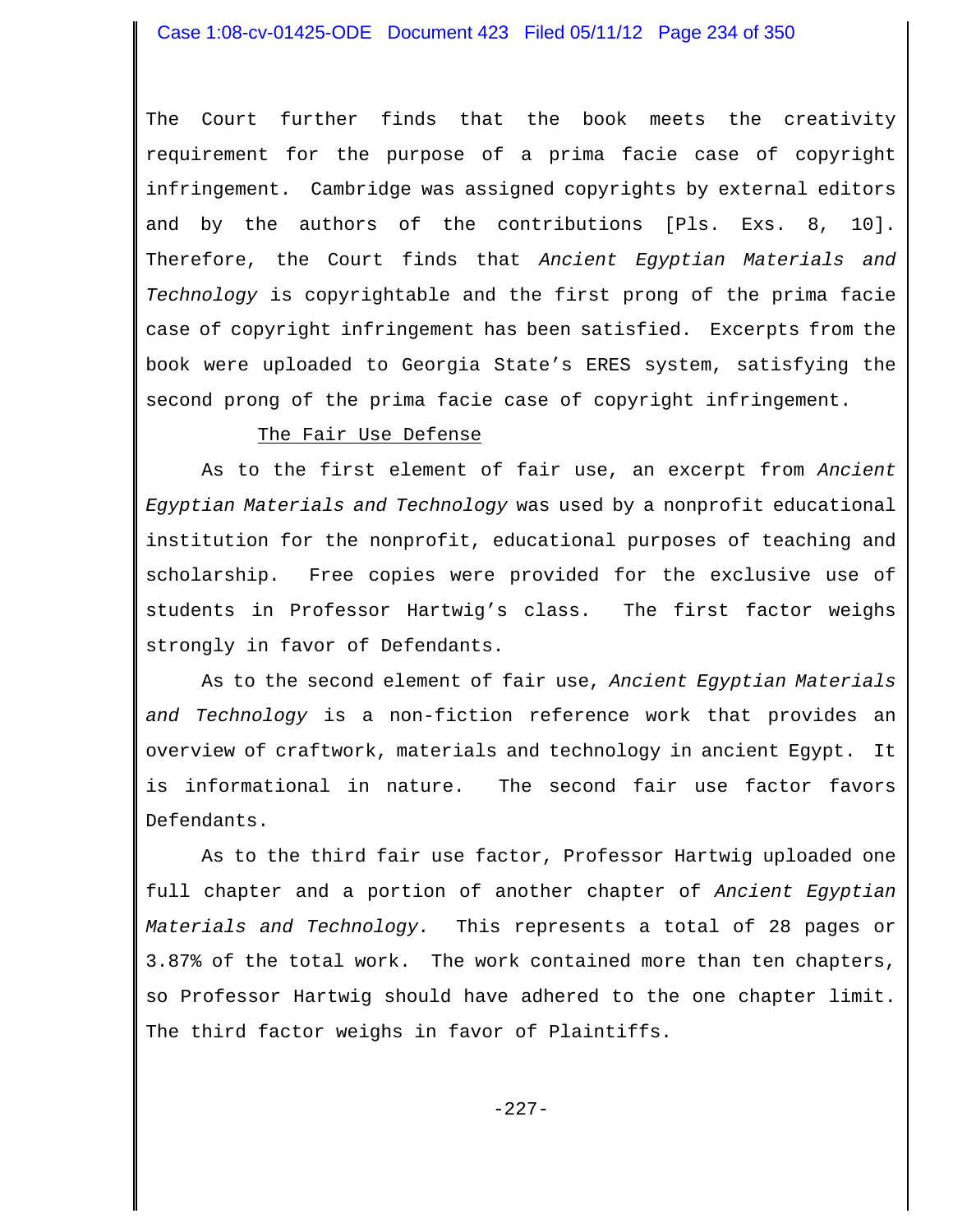As to the fourth fair use factor, effect on the market, the Court first looks to whether Professor Hartwig's use of *Ancient Egyptian Materials and Technology* affected the market for purchasing the book as a whole. Students would not pay \$248.00 for the entire book to read a 28 page excerpt, especially since the excerpt was not required reading for Professor Hartwig's course. Neither would a professor require students to purchase the entire book in such an instance. Therefore, the Court rejects any argument that the use of the excerpt from *Ancient Egyptian Materials and Technology* had a negative effect on the market for purchase of the book itself.

There is no evidence in the record to show that digital excerpts from this book were available for licensing in 2009. As discussed in Section III.B.2. (Factor 4) above, Defendants prevail on factor four when there is no proof of a ready market for electronic excerpts of the work because there is no avenue through which Defendants could obtain permission to post excerpts of the work to ERES with reasonable ease. The absence of a ready market shifts the factor four analysis to favor fair use. This factor favors Defendants.

After considering all four fair use factors and weighing them together, the Court finds that Defendants have met their burden of proving that Professor Hartwig's use of *Ancient Egyptian Materials and Technology* was a fair use under the Copyright Act. Thus, this claim of copyright infringement fails.

# H. Professor Kim

Professor Kim is a professor in the Applied Linguistics and English as a Second Language departments at Georgia State [Tr. Vol.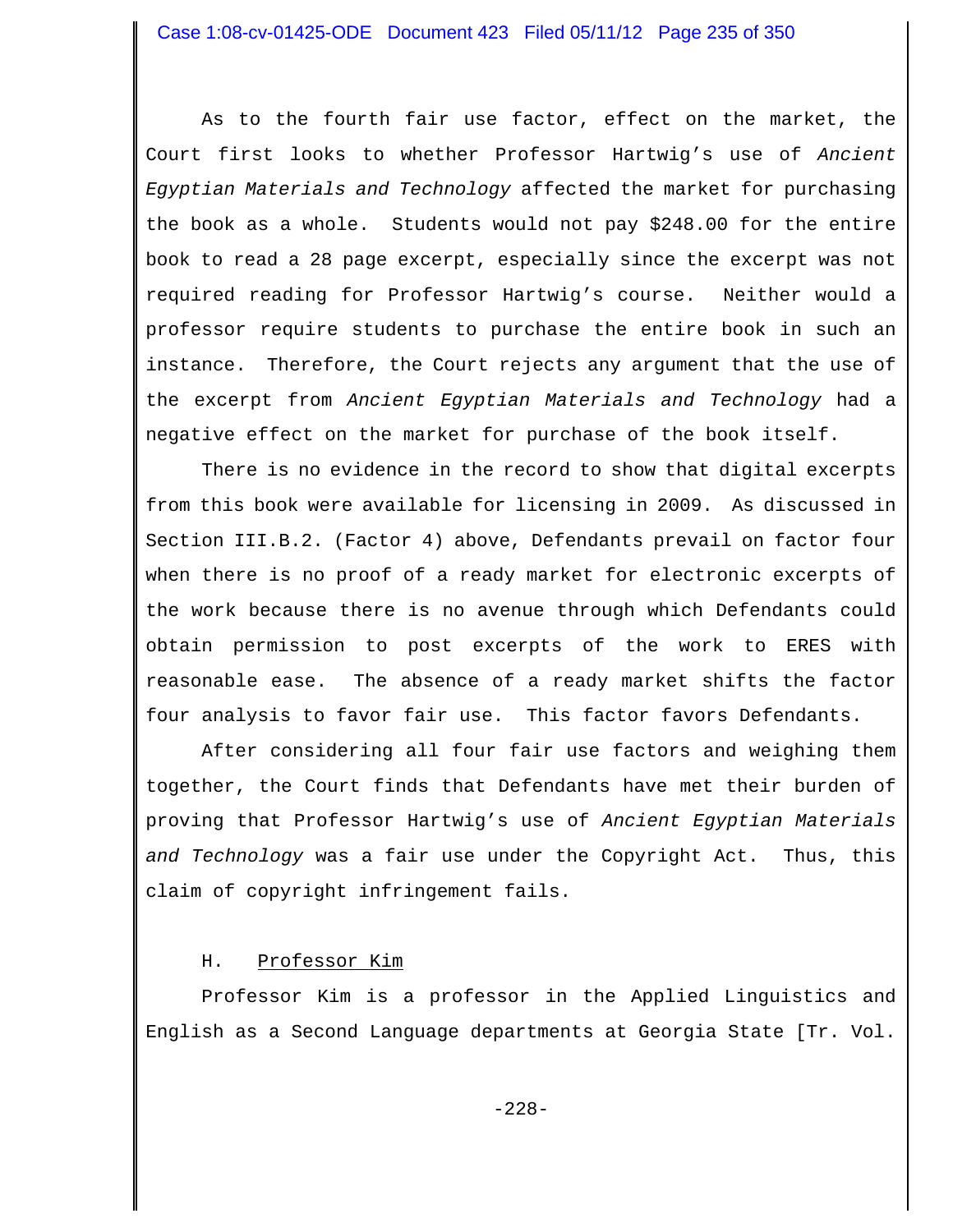6 at 96]. She began working at Georgia State in the fall of 2009 [Tr. Vol. 6 at 132].

Professor Kim regularly uses both uLearn and ERES to distribute readings to students in her courses in electronic format [Tr. Vol. 6 at 97]. She understands that Georgia State's Copyright Policy applies to uLearn and ERES [Tr. Vol. 6 at 130-131]. Professor Kim's training on Georgia State's Copyright Policy and the use of the fair use checklist was limited to a 20 or 30 minute session during new teacher orientation [Tr. Vol. 6 at 113-114].

Of the alleged infringements discussed in this section, if Professor Kim owned the book, she scanned the excerpt herself and uploaded it to uLearn for distribution to the students in her course; if Professor Kim did not own the book, she requested the library upload the excerpt to ERES for distribution to the students [Tr. Vol. 6 at 97].

## AL 8550 Second Language Evaluation and Assessment, Fall 2009

AL 8550 is a graduate course offered to in-service and preservice teachers who want to be second language teachers for languages such as English, French, and Spanish [Tr. Vol. 6 at 140]. The purpose of the course is to help the in-service and pre-service teachers learn existing testing items and design effective classroombased tests as well as score and interpret the tests correctly [Id.]. Approximately sixteen students were enrolled in the course during the fall 2009 semester [Tr. Vol. 6 at 96]. As evidenced by the syllabus for this course and Professor Kim's testimony, students were required to purchase one text for the course, as well as complete several required readings posted on ERES and uLearn [Pls. Ex. 519; Tr. Vol.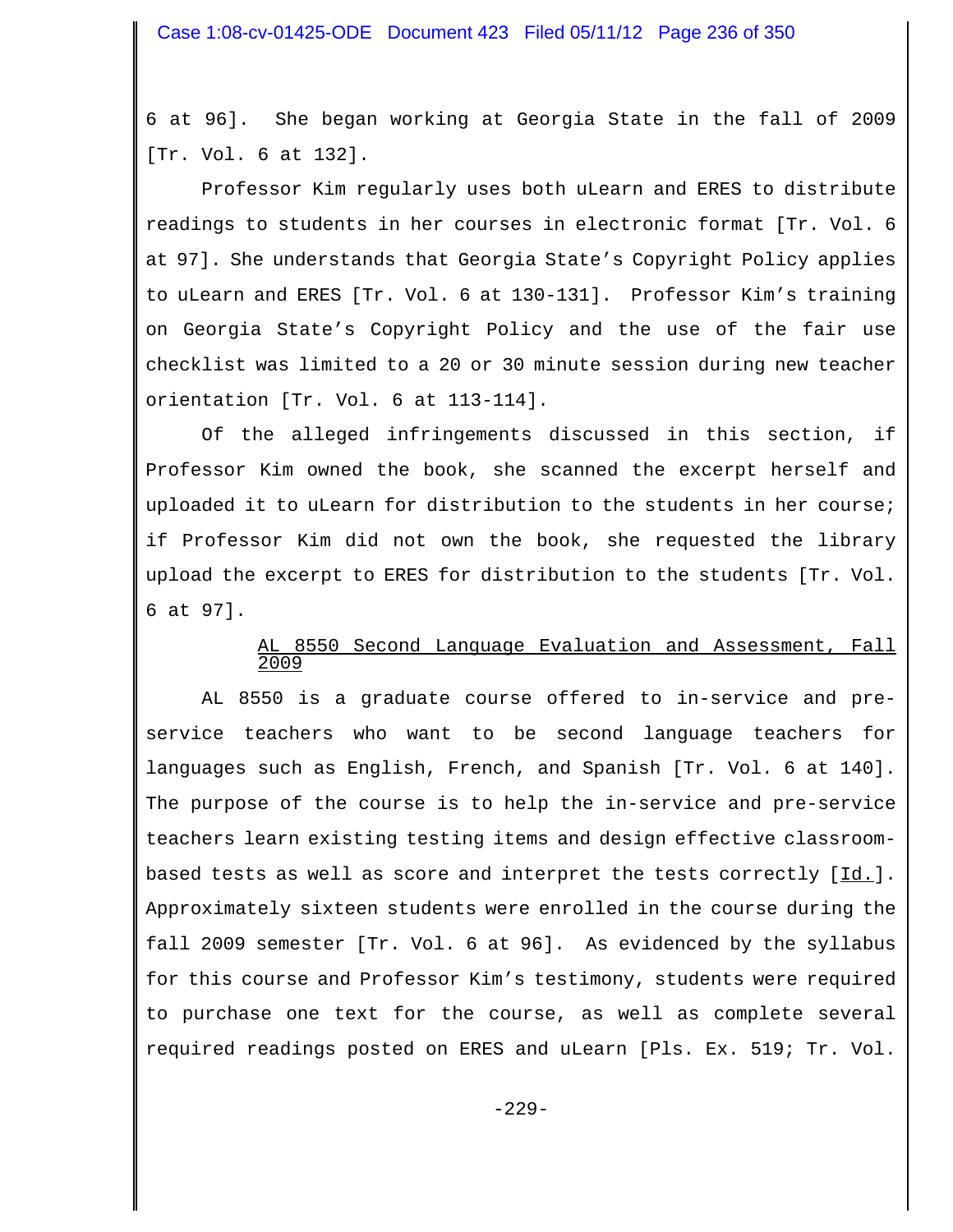6 at 99-111, 135]. Professor Kim testified that for some of the readings initially identified as required on the syllabus, she later announced to the class during the semester that they were no longer required or that only portions of the excerpt were required [Tr. Vol. 6 at 144-145].

# 44. *Criterion Referenced Language Testing*

*Criterion Referenced Language Testing* was first published by Cambridge in 2002, but Cambridge did not obtain a certificate of copyright registration until December 27, 2010 [Pls. Exs. 85, 87]. It is a 336 page, seven chapter book authored by James Dean Brown and Thom Hudson. It is part of the *Cambridge Applied Linguistics* series. Its stated focus is "helping language teachers and curriculum developers with the types of decisions that they must make in their daily work" [Pls. Ex. 85 at xvi]. The Court classifies this book as a textbook. The book retails for \$96.00 in hardcover and \$37.00 in paperback [Jt. Ex. 5 at D-42]. It has earned £38,033 in net sales revenue from date of first publication through October 31, 2010 [Pls. Ex. 88]. There is no evidence in the record reflecting that *Criterion Referenced Language Testing* was available for licensed digital excerpts in 2009.

Professor Kim initially requested pages 101-148, the entirety of chapter four, of the book be placed on Georgia State's ERES system for distribution to the students in her course as required reading [Tr. Vol. 6 at 110-111].

# Prima Facie Case of Copyright Infringement

*Criterion Referenced Language Testing* was first published by Cambridge in 2002, but Cambridge did not obtain a certificate of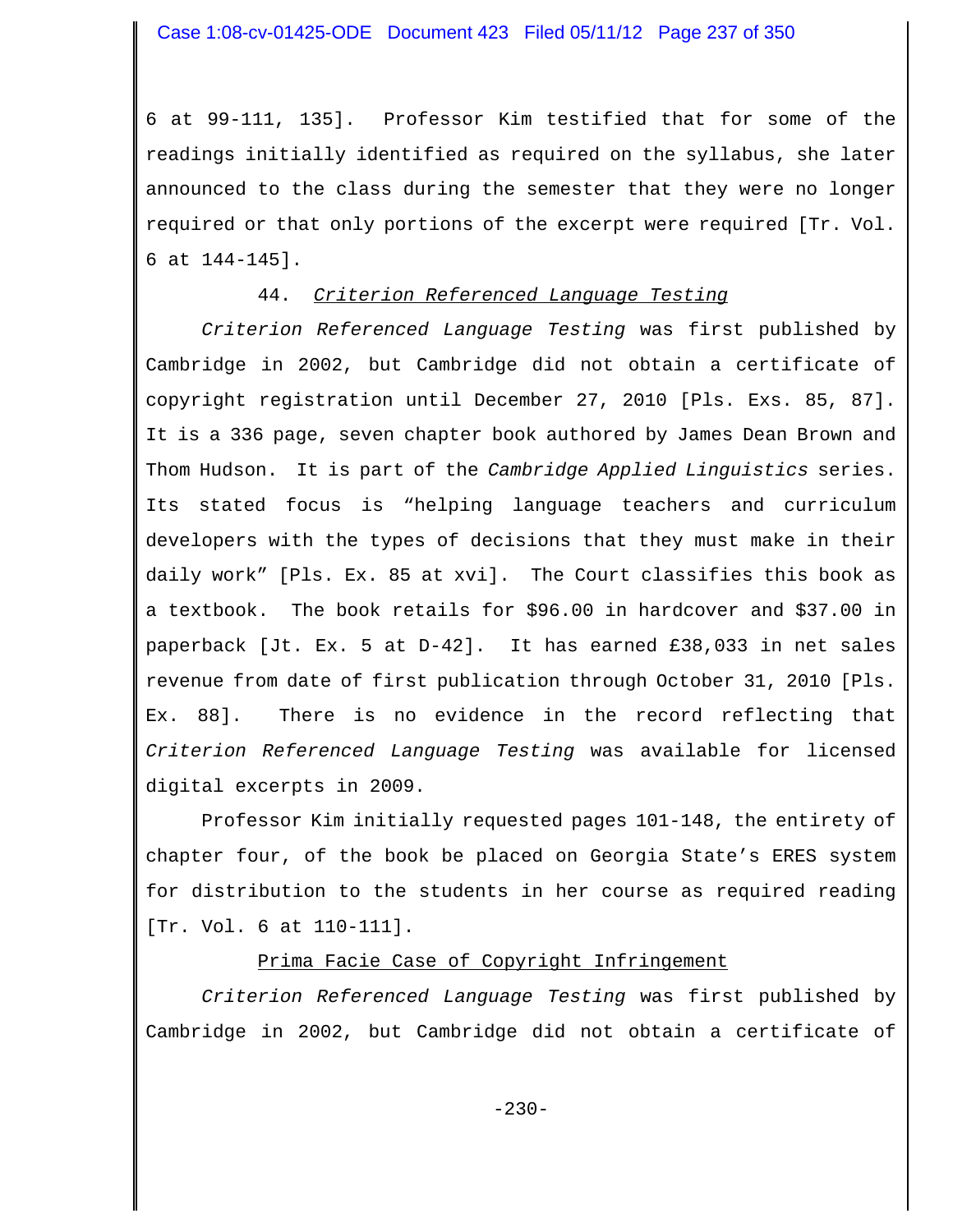copyright registration until December 27, 2010. 17 U.S.C. § 410(c) states:

In any judicial proceedings the certificate of a registration made before or within five years after first publication of the work shall constitute prima facie evidence of the validity of the copyright and of the facts<br>stated in the certificate. The evidentiary weight to be The evidentiary weight to be accorded the certificate of a registration made thereafter shall be within the discretion of the court.

17 U.S.C. § 410(c). Accordingly, because the certificate of registration for *Criterion Referenced Language Testing* was not made before or within five years after the first date of publication, the prima facie presumption of originality does not exist. Instead, the Court must use its discretion to determine the copyrightability/originality of *Criterion Referenced Language Testing*.

The following language appears in the acknowledgments section of the book:

The authors and publishers are grateful to those authors, publishers and others who have given permission for the use of copyright material identified in the text. It has not been possible to identify, or trace, sources of all the materials used and in such cases the publishers would welcome information from copyright owners.

[Pls. Ex. 85]. By stating "[i]t has not been possible to identify, or trace, sources of all the materials used," Cambridge recognized that it could not prove the originality of all the material used because it had not obtained permission from some of the authors of the material used. This acknowledgment is to Cambridge's credit. However, copyright protection in a work extends only to those elements that are original to the author. Feist, 499 U.S. at 348. For the Court to determine whether the excerpt at issue in this case is original or otherwise protected by Cambridge's copyright for the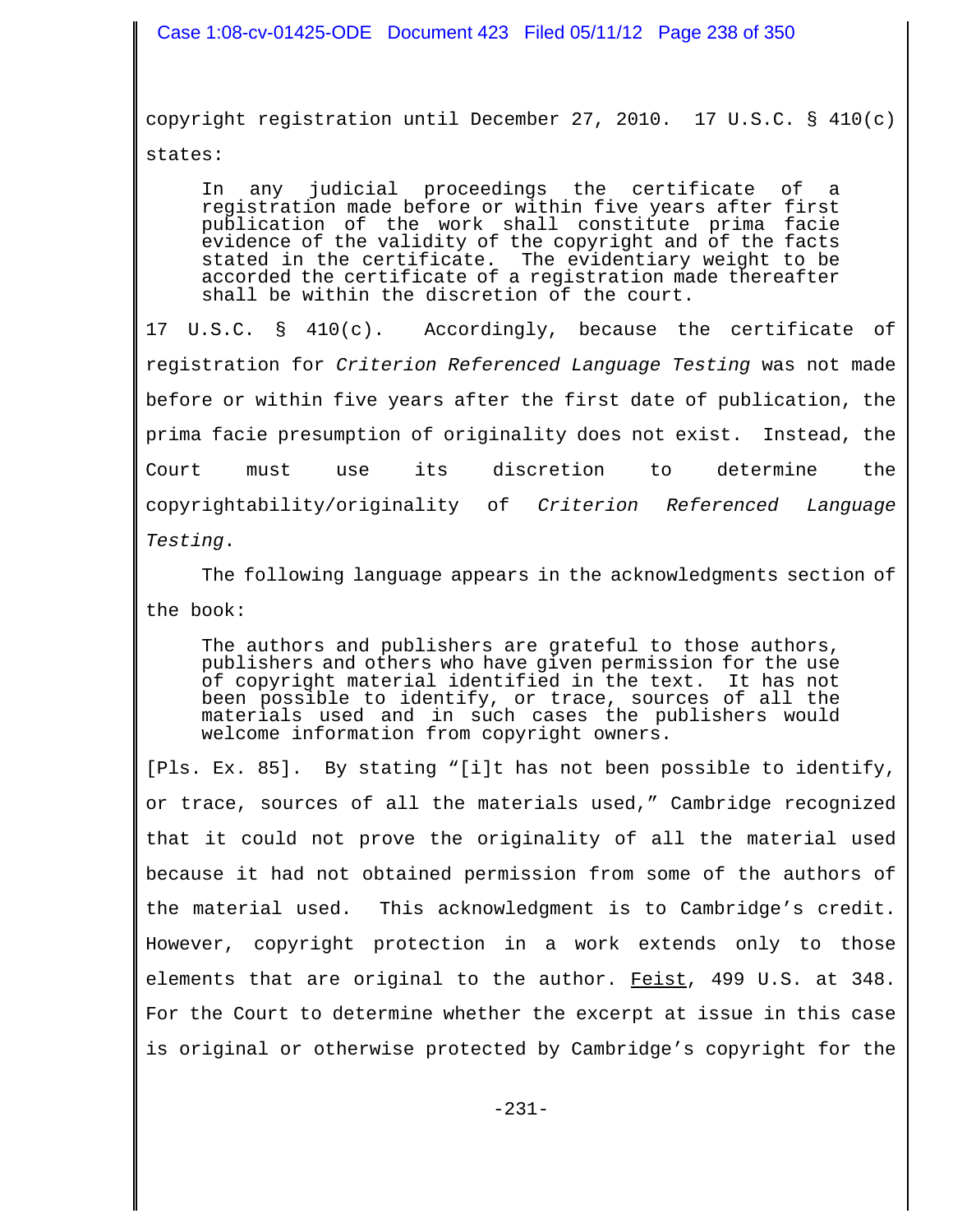full work, Plaintiffs would have needed to provide evidence about the source of, or Cambridge's rights to, the specific excerpt at issue. Because Plaintiffs did not provide evidence regarding which portions of the book are original and for which portions they did obtain permission, the Court finds that Cambridge has not met its burden of proving the originality of *Criterion Referenced Language Testing.* Therefore, Plaintiffs have failed to establish the first prong of the prima facie case of copyright infringement for *Criterion Referenced Language Testing*. It is not necessary to address Defendants' fair use defense. This infringement claim fails.

# 45. *Assessing Grammar*

*Assessing Grammar* was first published by Cambridge in 2004, but Cambridge did not obtain a certificate of copyright registration until December 27, 2010 [Pls. Exs. 15, 17]. It is a 317 page, nine chapter book authored by James E. Purpura. The book is part of the *Cambridge Language Assessment* series. It is aimed at language testing professionals and at classroom second language teachers. It addresses designing and developing tests of grammatical ability. It can be classified as a textbook [Pls. Ex. 15]. The book retails for \$36.00 and has earned £40,163 in net sales revenue from date of first publication through October 31, 2010 [Pls. Ex. 18]. There is no evidence in the record reflecting that *Assessing Grammar* was available for licensed digital excerpts in 2009.

Professor Kim requested pages 49-82 and 100-143, the entirety of chapters three and five, of the book be placed on Georgia State's ERES system for distribution to the students in her course as required reading [Tr. Vol. 6 at 103]. This 80 page excerpt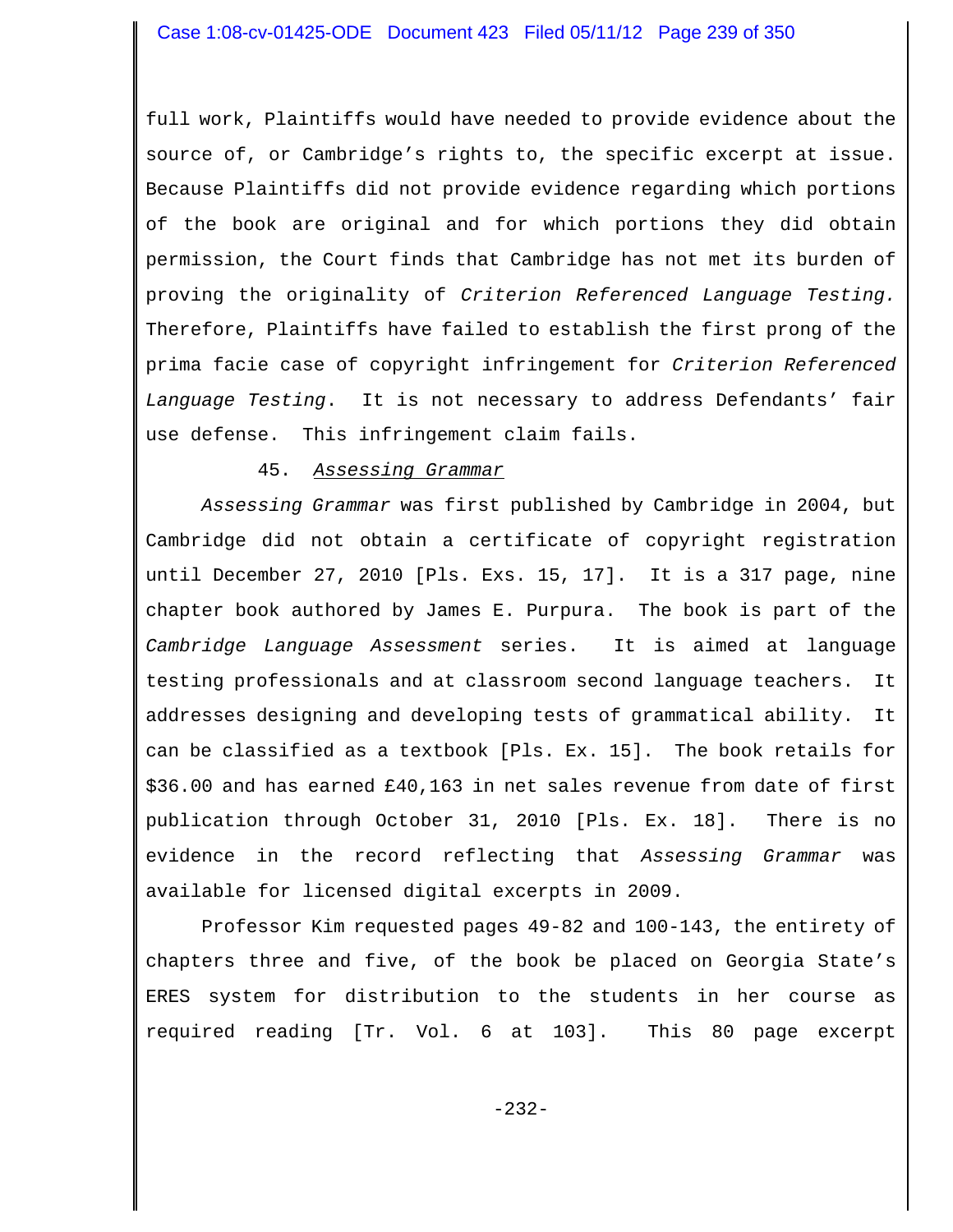Case 1:08-cv-01425-ODE Document 423 Filed 05/11/12 Page 240 of 350

represents 25.24% of the work. $105$  The excerpt had a hit count of one on the ERES system for the fall 2009 semester [Jt. Ex. 3 at 210].

### Prima Facie Case of Copyright Infringement

*Assessing Grammar* was first published by Cambridge in 2004, but Cambridge did not obtain a certificate of copyright registration until December 27, 2010 [Pls. Ex. 17]. 17 U.S.C. § 410(c) states:

In any judicial proceedings the certificate of a registration made before or within five years after first publication of the work shall constitute prima facie evidence of the validity of the copyright and of the facts stated in the certificate. The evidentiary weight to be accorded the certificate of a registration made thereafter shall be within the discretion of the court.

17 U.S.C. § 410(c). Accordingly, because the certificate of registration for *Assessing Grammar* was not made before or within five years after the first date of publication, the prima facie presumption of originality does not exist. Instead, the Court must use its discretion to determine the copyrightability/originality of *Assessing Grammar*.

To qualify for copyright protection, a work must be the author's original work. Harper & Row Publishers, Inc. v. Nation Enters., 471 U.S. 539, 547-49 (1985). Original "means only that the work was independently created by the author (as opposed to copied from other works), and that it possesses at least some minimal degree of creativity." Feist, 499 U.S. at 345. To meet the creativity requirement, even a slight amount of creativity will suffice. Id.

 $105$ Defendants contend that 33 of the 80 pages were not protected by the copyright registration because they cite to other authors' works or contain material in the public domain that is not copyrightable [Doc. 410 at 128]. Assuming arquendo that Defendants are correct, Professor Kim uploaded 47 pages that were protected by copyright, which represents 14.83% of the book.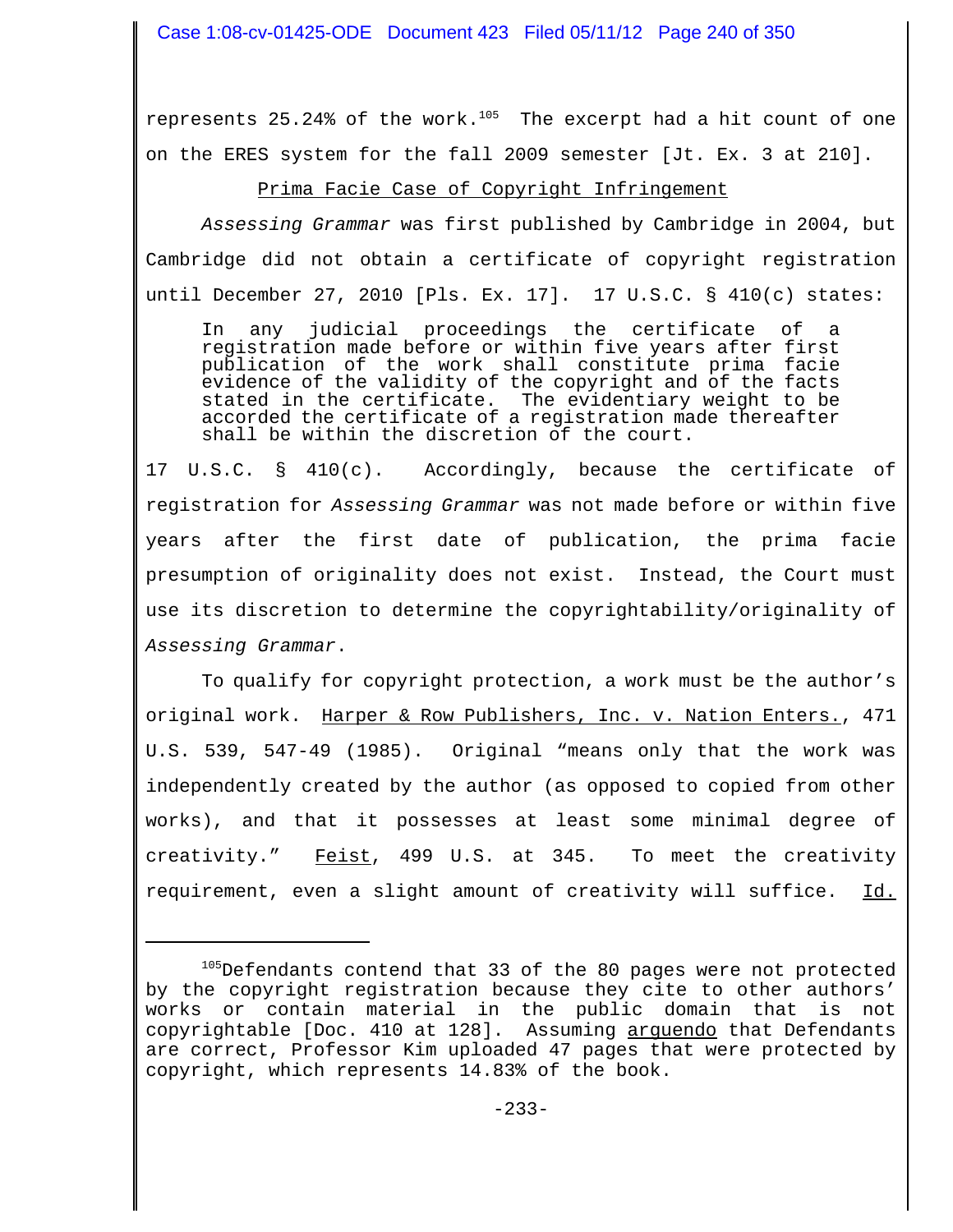*Assessing Grammar* contains a comprehensive overview and analysis of assessing language learners' grammatical abilities. Cambridge, in soliciting a copyright registration, declared that *Assessing Grammar* is an original work and nothing in the evidence indicates otherwise. The Court further finds that the book meets the creativity requirement for the purpose of a prima facie case of copyright infringement. The book's author assigned his copyright to Cambridge. Therefore, the Court finds that *Assessing Grammar* is copyrightable and the first prong of the prima facie case of copyright infringement has been satisfied.

As evidenced by Professor Kim's testimony and the ERES hit count, a copy of an excerpt from *Assessing Grammar* was uploaded to Georgia State's ERES system; thus the second prong of the prima facie case of copyright infringement has been established because an excerpt of *Assessing Grammar* was copied without seeking copyright permissions.

However, the hit count of one demonstrates that students did not access the excerpt through ERES [Jt. Ex. 3 at 210]; the only hit is likely attributable to the staff librarian, Professor Kim herself, or counsel for the parties [See Laura Burtle, Tr. Vol. 11 at 131]. Because the students did not access the excerpt, the act of uploading it to ERES did not impact the market for *Assessing Grammar* and did not harm Cambridge. Thus, although the act of uploading the excerpt to ERES technically satisfies the second prong of the infringement analysis, the Court finds the use that resulted from this upload to be de minimis such that it "need not be prohibited in order to protect the author's incentive to create." See Sony Corp. of Am. v. Universal City Studios, Inc., 464 U.S. 417, 450-51, n.34 (1984) and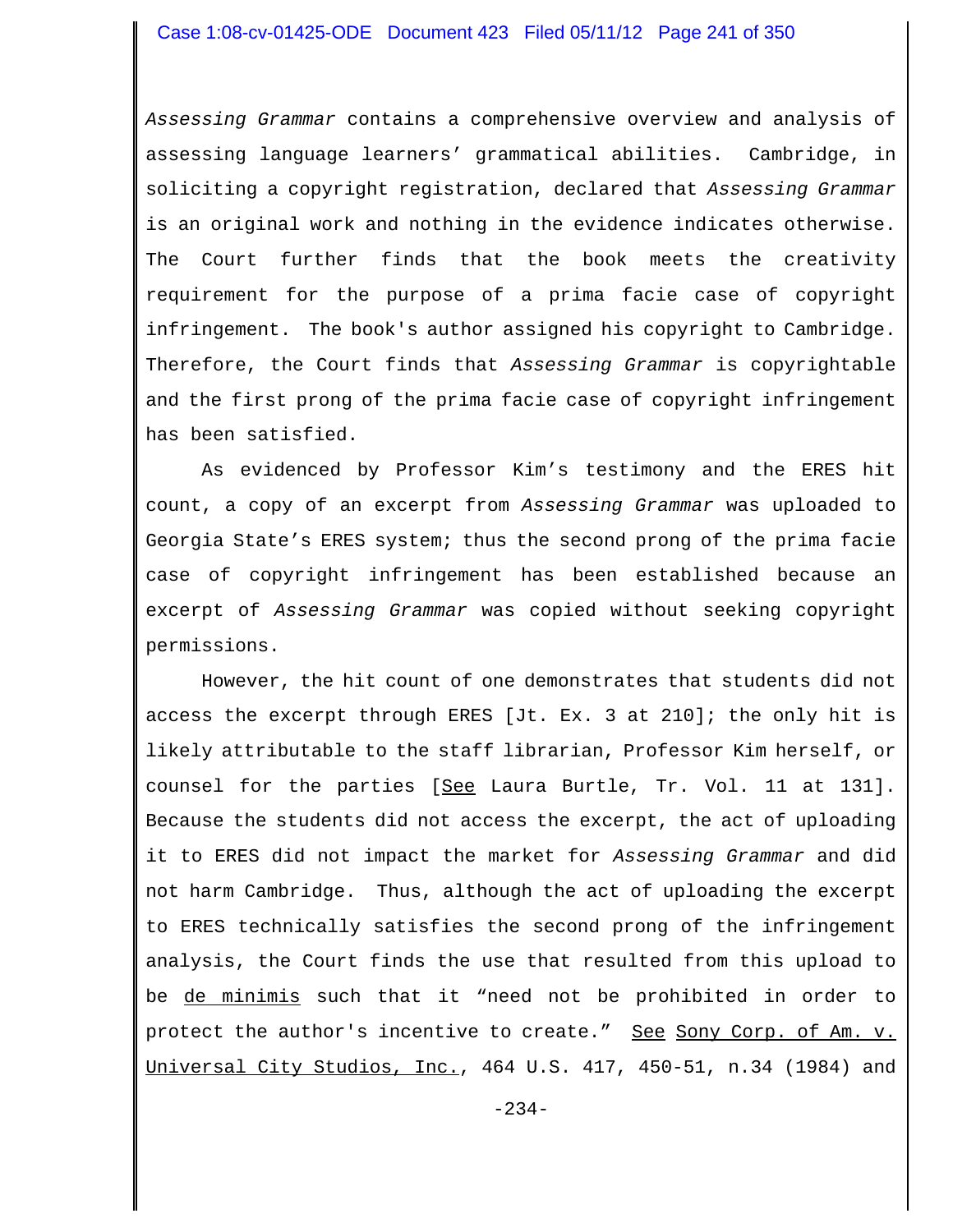accompanying text ("'In certain situations, the copyright owner suffers no substantial harm from the use of the work. . . . Here again, is the partial marriage between the doctrine of fair use and the legal maxim de minimis non curat lex.'") (quoting ALAN LATMAN, FAIR USE OF COPYRIGHTED WORKS (1958)) (additional citations omitted). Accordingly, the Court need not address the fair use defense for Professor Kim's use of *Assessing Grammar*. This claim of copyright infringement fails.

### 46. *Assessing Reading*

*Assessing Reading* was first published by Cambridge on February 24, 2000 in the United Kingdom and subsequently published on March 28, 2000 in the United States [Pls. Exs. 29, 31]. It is 413 pages in length and has nine chapters [Pls. Ex. 29]. The book, authored by J. Charles Alderson, is part of the *Cambridge Language Assessment* series. This book concerns the development, design, and use of reading tests. It is aimed at language testing professionals, including teachers of second language. It can be classified as a textbook [Pls. Ex. 29]. The book retails for \$85.00 in hardcover and \$40.00 in paperback. It has earned £86,464 in net sales revenue from date of first publication through October 31, 2010 [Pls. Ex. 32]. There is no evidence in the record reflecting that *Assessing Reading* was available for licensed digital excerpts in 2009.

Professor Kim posted pages 202-270, the entirety of chapter seven, of the book to uLearn as required reading for her AL 8550 course [Tr. Vol. 6 at 105-106]. Because the reading was available through uLearn, there is no hit count in evidence to determine how often it was accessed by students. In addition to uploading the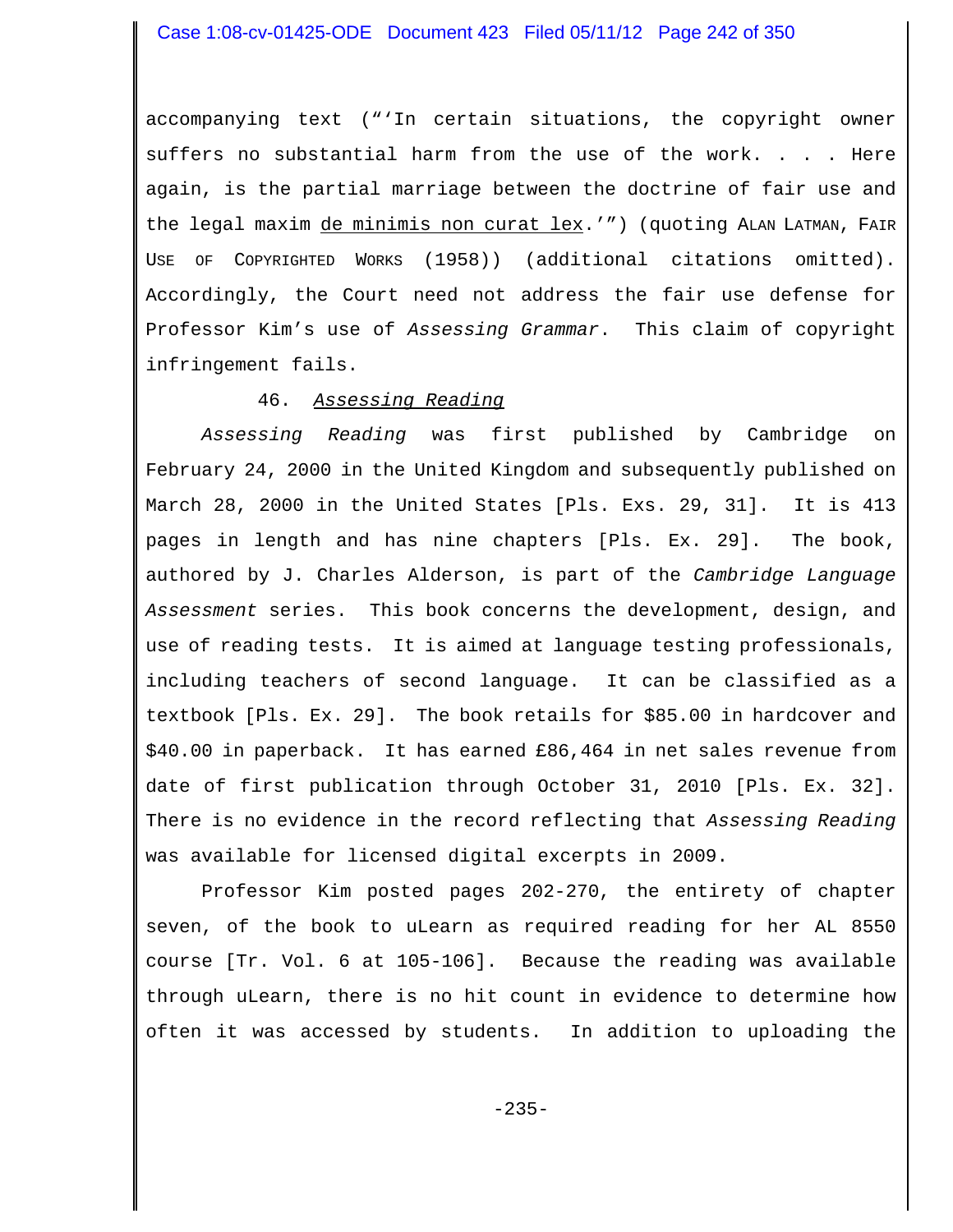excerpt to uLearn, Professor Kim placed a copy of *Assessing Reading* on hard copy reserve in the library [Tr. Vol. 6 at 138].

Prima Facie Case of Copyright Infringement

*Assessing Reading* was first published outside the United States on February 24, 2000 and published in the United States on March 28, 2000, more than 30 days after the first publication. Thus, *Assessing Reading* is a foreign work as defined by the Copyright Act; a copyright registration is not necessary to bring a claim of copyright infringement. 17 U.S.C. § 104(b)(2).

This book concerns the development, design and use of reading tests. It is aimed at language testing professionals, including teachers of second language. It can be classified as a textbook.

In order to establish the copyrightability of the work, Plaintiffs have the burden of demonstrating its originality. Feist, 499 U.S. at 351 ("[O]riginality is a constitutionally mandated prerequisite for copyright protection.").

The following language appears in the acknowledgments section at the beginning of the book:

The editors, author and publishers are grateful to the authors, publishers and others who have given permission for the use of copyright material identified in the text. It has not been possible to identify or trace, sources of all the materials used and in such cases the publishers would welcome information from copyright owners.

[Pls. Ex. 29]. By stating "[i]t has not been possible to identify or trace, sources of all the materials used and in such cases the publishers would welcome information from copyright owners," Cambridge recognized that it could not prove the originality of all of the contents because it had not obtained permission from some of the authors of the material used. This acknowledgment is to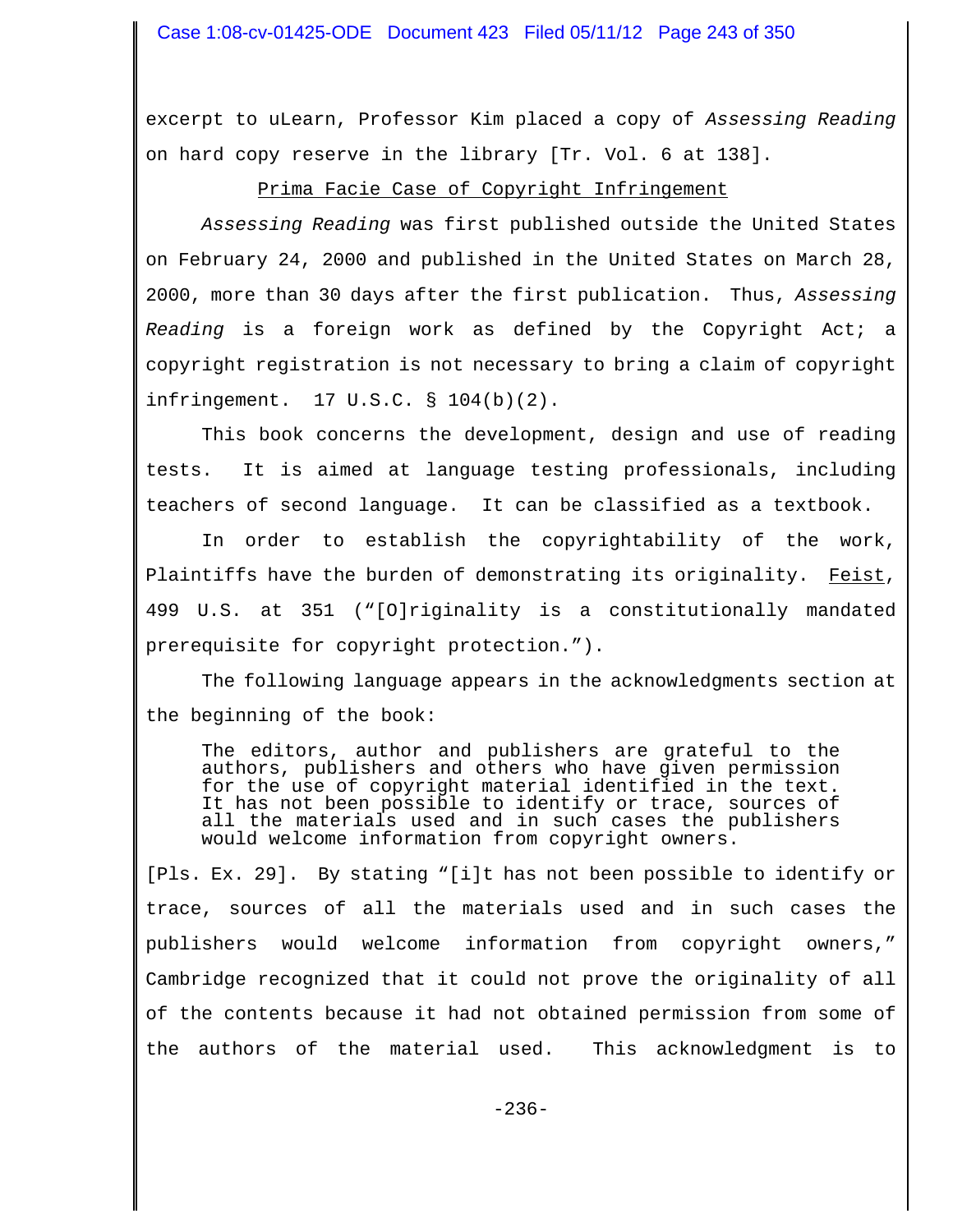Cambridge's credit. However, for the Court to determine whether the excerpt at issue in this case is original or otherwise protected by Cambridge's copyright for the full work, Plaintiffs would have needed to provide evidence about the source of, or Cambridge's rights to, the specific excerpt at issue. Because Plaintiffs did not provide evidence regarding which portions of the book are original and for which portions they did obtain permission, the Court finds that Cambridge has not met its burden of proving the originality of *Assessing Reading.* Therefore, Plaintiffs have failed to establish the first prong of the prima facie case of copyright infringement for *Assessing Reading.* It is not necessary to address Defendants' fair use defense. This infringement claim fails.

47. *Fundamental Considerations in Language Testing*

*Fundamental Considerations in Language Testing* was first published by Oxford in 1990, but Oxford did not obtain a certificate of copyright registration until March 15, 2011 [Pls. Exs. 406, 408]. It is a 420 page, eight chapter book authored by Lyle F. Bachman [Pls. Ex. 406]. The book is part of the *Oxford Applied Linguistics* series and provides a comprehensive overview of the context that determines the uses of language tests and the nature of the language abilities to be measured [Jt. Ex. 5 at D-45; Pls. Ex. 406]. It addresses the fundamental questions that must be considered before designing language tests. It is aimed at language testing processionals, including language teachers. *Fundamental Considerations in Language Testing* retails for \$33.95 and has earned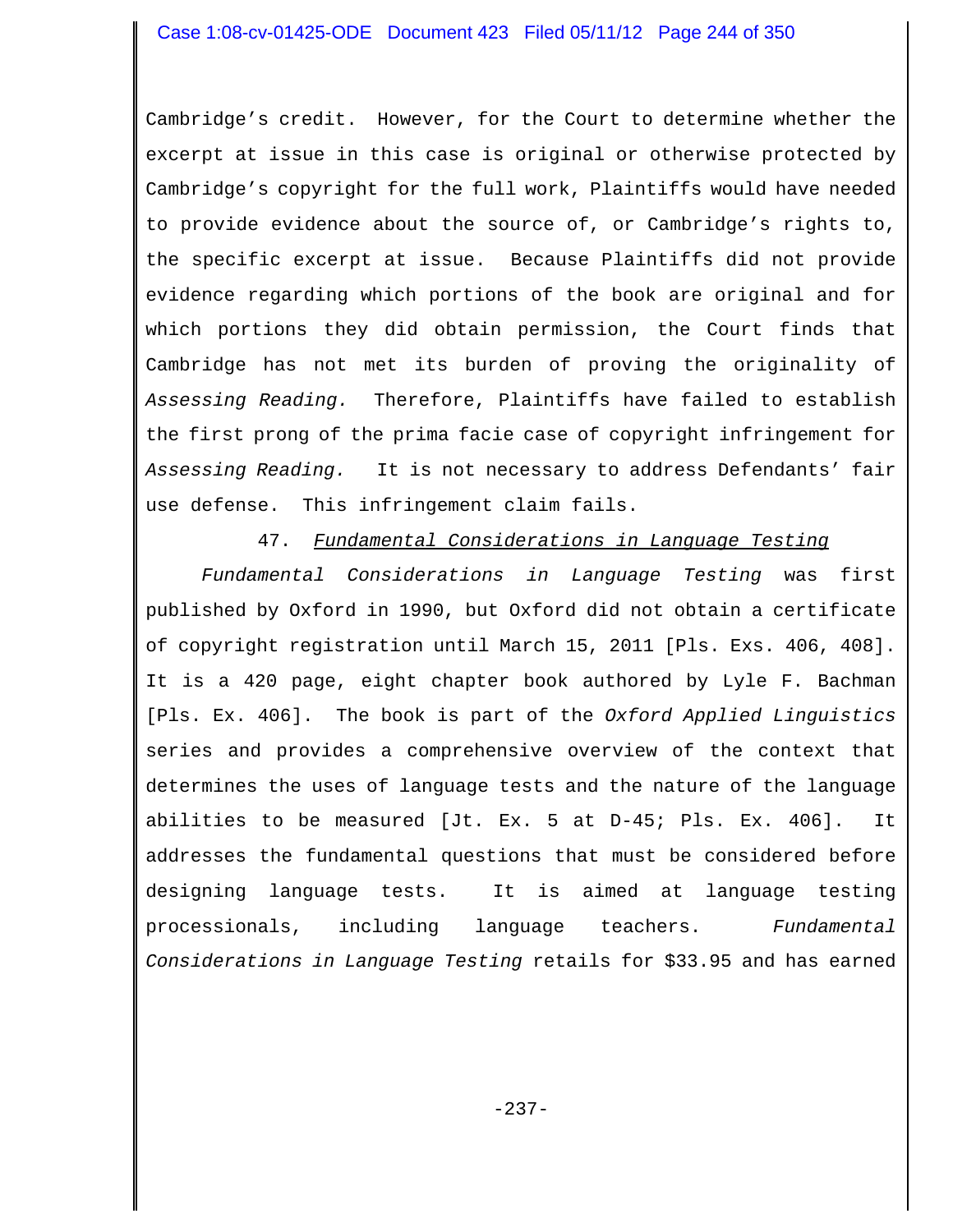£151,242.15<sup>106</sup> in net sales revenue from date of first publication through November 7, 2010. There is no evidence in the record reflecting that *Fundamental Considerations in Language Testing* was available for licensed digital excerpts in 2009.

Professor Kim posted pages 81-110 of the book (the entirety of chapter four, entitled "Communicative Language Ability") on uLearn for distribution to the students in her course as optional reading [Tr. Vol. 6 at 101-102, 146-147]. Because the reading was available through uLearn, there is no hit count in evidence to determine whether it was regularly accessed by students.

Prima Facie Case of Copyright Infringement

*Fundamental Considerations in Language Testing* was first published by Oxford in 1990, but Oxford did not obtain a certificate of copyright registration until March 15, 2011. 17 U.S.C. § 410(c) states:

In any judicial proceedings the certificate of a registration made before or within five years after first publication of the work shall constitute prima facie evidence of the validity of the copyright and of the facts stated in the certificate. The evidentiary weight to be accorded the certificate of a registration made thereafter shall be within the discretion of the court.

17 U.S.C. § 410(c). Accordingly, because the certificate of registration for *Fundamental Considerations in Language Testing* was not made before or within five years after the first date of publication, the prima facie presumption of originality does not exist. Instead, the Court must use its discretion to determine the

<sup>&</sup>lt;sup>106</sup>This figure is the amount that Plaintiffs assert for this work, but the Court has been unable to verify this amount due to insufficient documentation.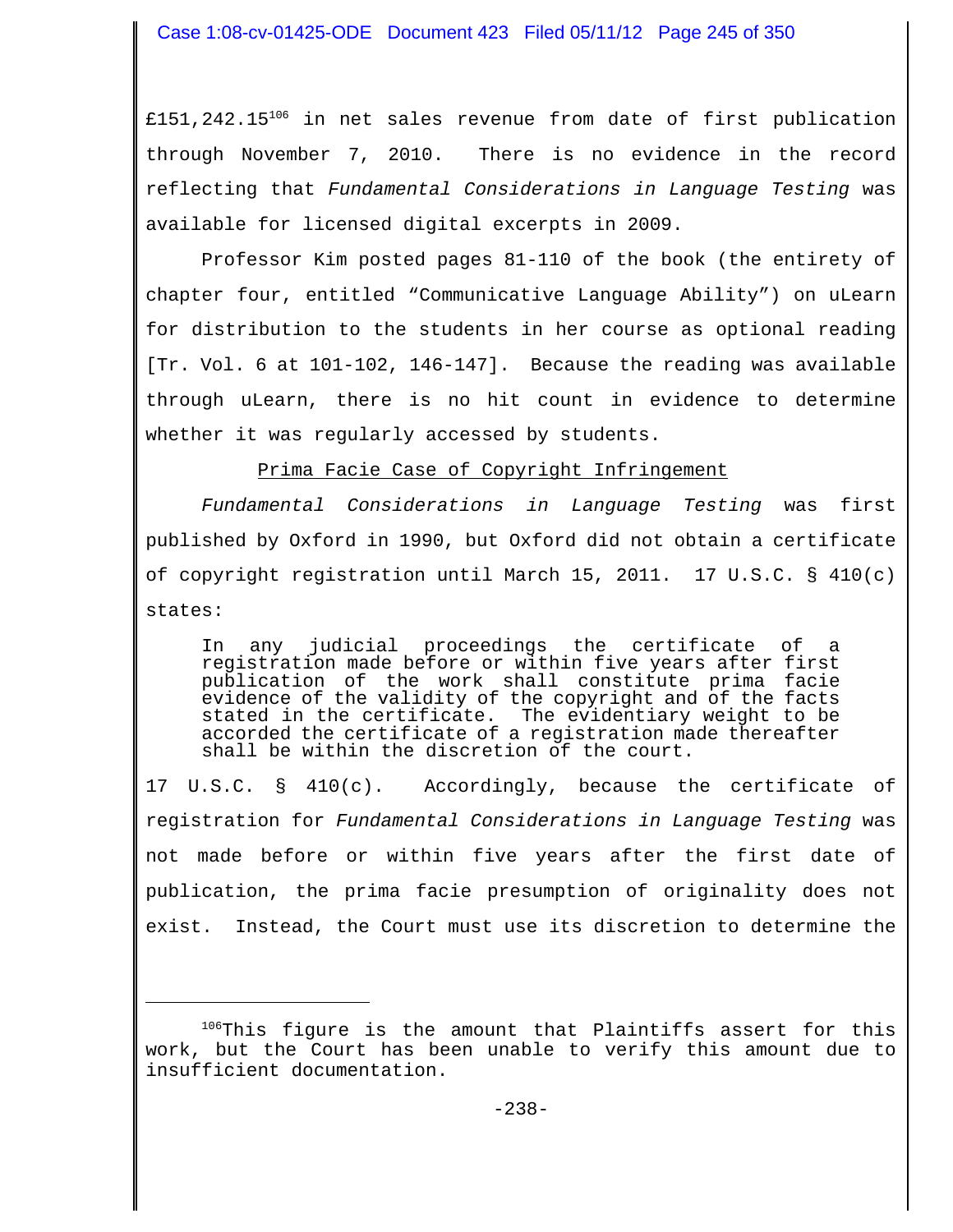copyrightability/originality of *Fundamental Considerations in Language Testing*.

To qualify for copyright protection, a work must be the author's original work. Harper & Row Publishers, Inc. v. Nation Enters., 471 U.S. 539, 547-49 (1985). Original "means only that the work was independently created by the author (as opposed to copied from other works), and that it possesses at least some minimal degree of creativity." Feist, 499 U.S. at 345. To meet the creativity requirement, even a slight amount of creativity will suffice. Id. *Fundamental Considerations in Language Testing* consists of a comprehensive overview of measurement, the context that determines the uses of language tests, and the nature of the language abilities to be measured. Oxford, in soliciting a copyright registration, declared that *Fundamental Considerations in Language Testing* is an original work and nothing in the evidence indicates otherwise. The Court further finds that the book easily meets the creativity requirement for the purpose of establishing a prima facie case of copyright infringement. Further, the author has granted Oxford the exclusive right to publish the book. Therefore, the Court finds that *Fundamental Considerations in Language Testing* is copyrightable and the first prong of the prima facie case of copyright infringement has been satisfied.

As evidenced by Professor Kim's testimony, a copy of an excerpt from *Fundamental Considerations in Language Testing* was uploaded to Georgia State's uLearn system; thus the second prong of the prima facie case of copyright infringement has been established because an excerpt of *Fundamental Considerations in Language Testing* was copied without seeking copyright permissions. Accordingly, Plaintiffs have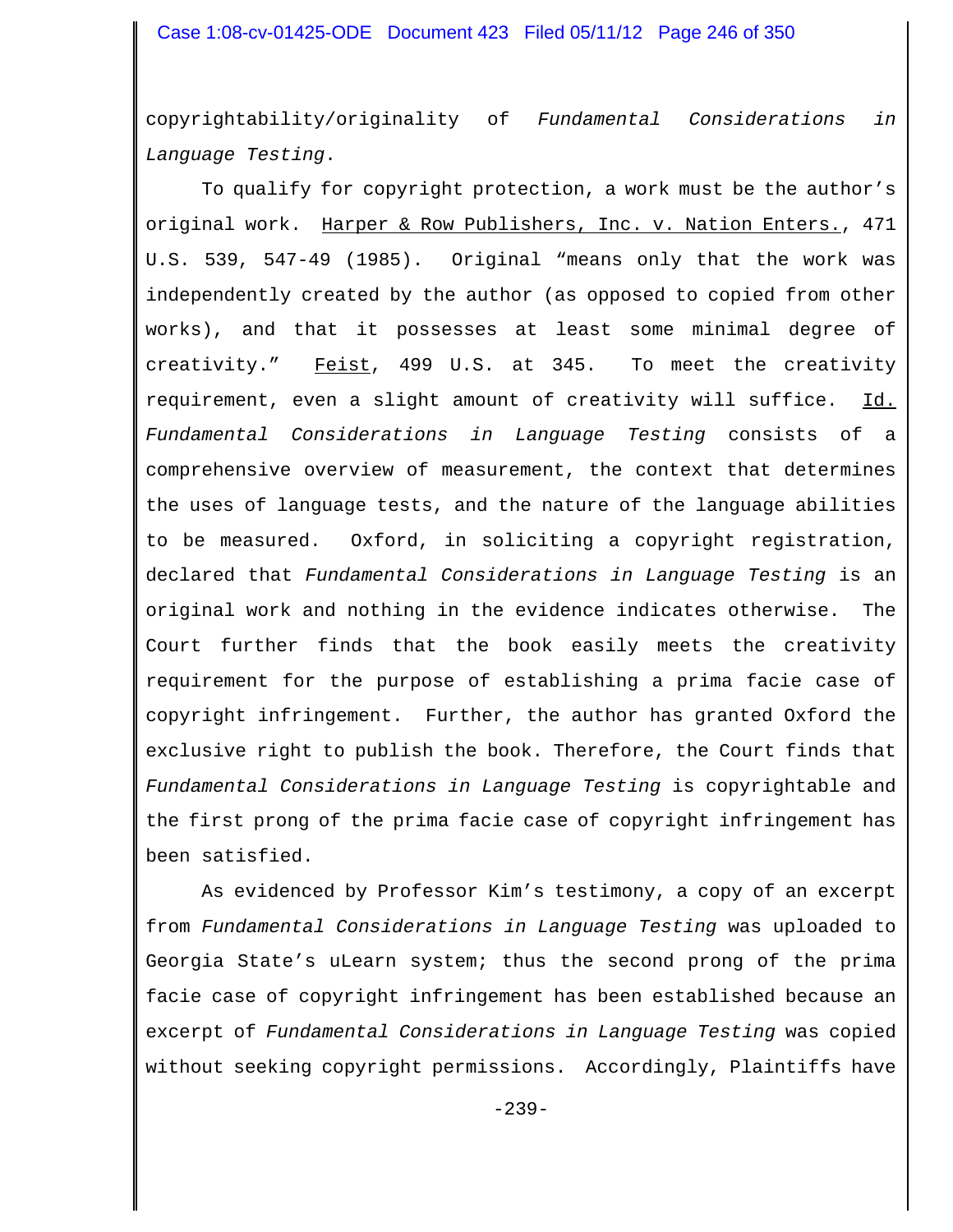### Case 1:08-cv-01425-ODE Document 423 Filed 05/11/12 Page 247 of 350

met their burden of establishing a prima facie case of copyright infringement for Professor Kim's use of *Fundamental Considerations in Language Testing*.

#### The Fair Use Defense

As to the first element of fair use, an excerpt from *Fundamental Considerations in Language Testing* was used by a nonprofit educational institution for the nonprofit, educational purposes of teaching and scholarship. Free copies were provided for the exclusive use of students in Professor Kim's class. The first factor weighs strongly in favor of Defendants.

As to the second element of fair use, *Fundamental Considerations in Language Testing* is a non-fiction book that provides an overview of measuring language abilities, including the context that determines the uses of language tests and the nature of language abilities. The presentation is informational in nature. The second factor weighs in favor of Defendants.

As to the third fair use factor, Professor Kim uploaded 30 pages of *Fundamental Considerations in Language Testing* to uLearn. The excerpt was one full chapter of an eight chapter book and represents 7.14% of the total work. Defendants contend that 25 of the 30 pages were not protected by the copyright registration because they cite to other authors' works or contain material in the public domain that is not copyrightable. Based on Defendants' argument that Professor Kim uploaded only five protected pages, the percentage copied without permission is reduced to 1.19%. Because the book had fewer than ten chapters, Professor Kim should have adhered to a limit of ten percent of the protected pages of the book. Even if the Court accepts Plaintiffs' calculations that the amount copied was 7.14%,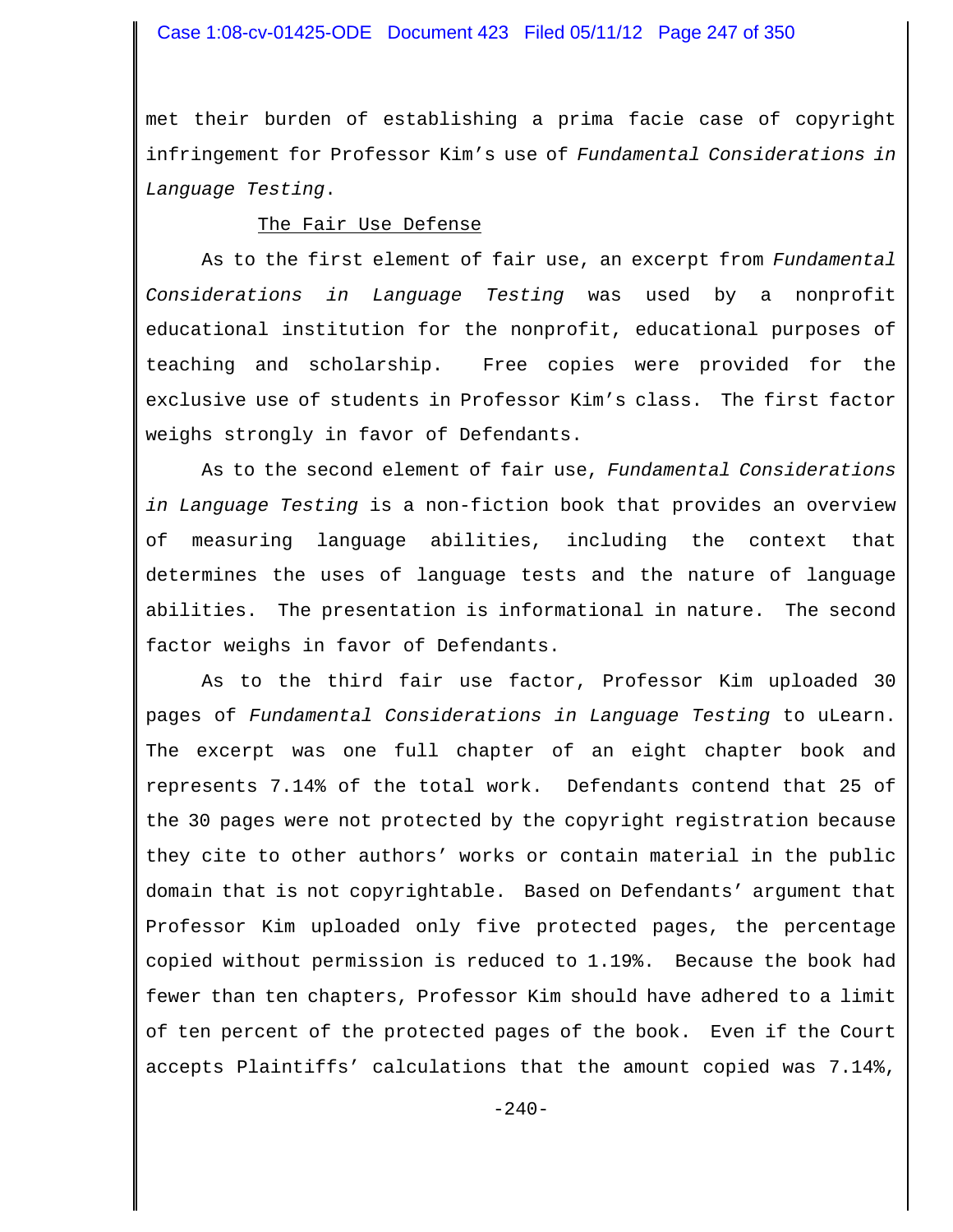that is still a decidedly small amount. The third fair use factor weighs in favor of Defendants.

As to the fourth fair use factor, effect on the market, the Court first looks to whether Professor Kim's use of *Fundamental Considerations in Language Testing* affected the market for purchasing the book as a whole. The Court infers that students would not pay \$33.95 for the entire book to read a 30 page excerpt, especially since the excerpt was not required reading for Professor Kim's course. Neither would a professor require students to purchase the entire book in such an instance. Therefore, the Court rejects any argument that the use of the excerpt from *Fundamental Considerations in Language Testing* had a negative effect on the market for purchase of the book itself.

There is no evidence in the record to show that digital excerpts from this book were available for licensing through CCC in 2009. As discussed in Section III.B.2. (Factor 4) above, Defendants prevail on factor four when there is no proof of a ready market for electronic excerpts of the work because there is no avenue through which Defendants could obtain permission to post excerpts of the work to ERES with reasonable ease. The absence of a ready market shifts the factor four analysis to favor fair use. This factor favors Defendants.

After considering all four fair use factors and weighing all the factors together, the Court finds that Defendants have met their burden of proving that Professor Kim's use of *Fundamental Considerations in Language Testing* was a fair use under the Copyright Act. Thus, this claim of copyright infringement fails.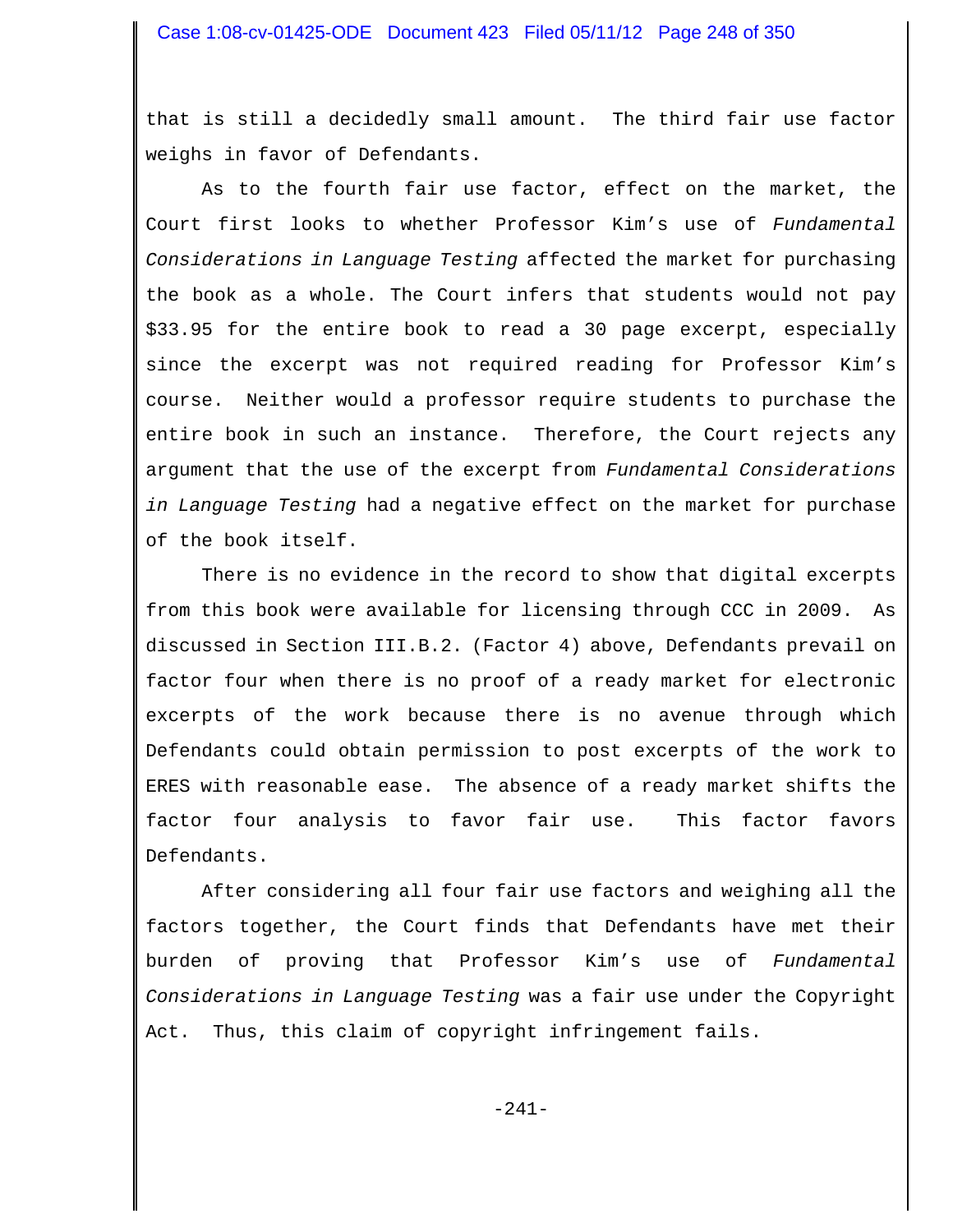# 48. *Language Testing in Practice*

*Language Testing in Practice* was first published by Oxford in 1996, but Oxford did not obtain a certificate of copyright registration until March 15, 2011 [Pls. Exs. 418, 420]. It is a 383 page, twelve chapter book authored by Lyle F. Bachman and Adrian S. Palmer [Pls. Ex. 406]. The book is part of the *Oxford Applied Linguistics* series. It addresses designing and developing useful language tests, as well as analyzing data from language tests. It is aimed at classroom language teachers and can be classified as a textbook.

The following language appears at the beginning of the book:

The Publisher grants permission for the photocopying of those pages marked "photocopiable" according to the following conditions. Individual purchasers may make copies for their own use or for use by classes that they teach. School purchasers may make copies for use by staff and students, but this permission does not extend to additional schools or branches. Under no circumstances may any part of this book be photocopied for resale.

[Pls. Ex. 418]. *Language Testing in Practice* retails for \$33.95 and has earned £169,112.15<sup>107</sup> in net sales revenue from date of first publication through November 7, 2010. Licensed digital excerpts of the book are available through CCC [Pls. Ex. 422]. From July 1, 2004 until December 1, 2010, *Language Testing in Practice* earned \$99.46 in ECCS permissions revenue [Pls. Ex. 422].

Professor Kim uploaded pages 17-42, 43-60, and 85-94 (the entirety of chapters two, three, and five) on uLearn for distribution

 $107$ This figure is the amount that Plaintiffs assert for this work, but the Court has been unable to verify this amount due to insufficient documentation.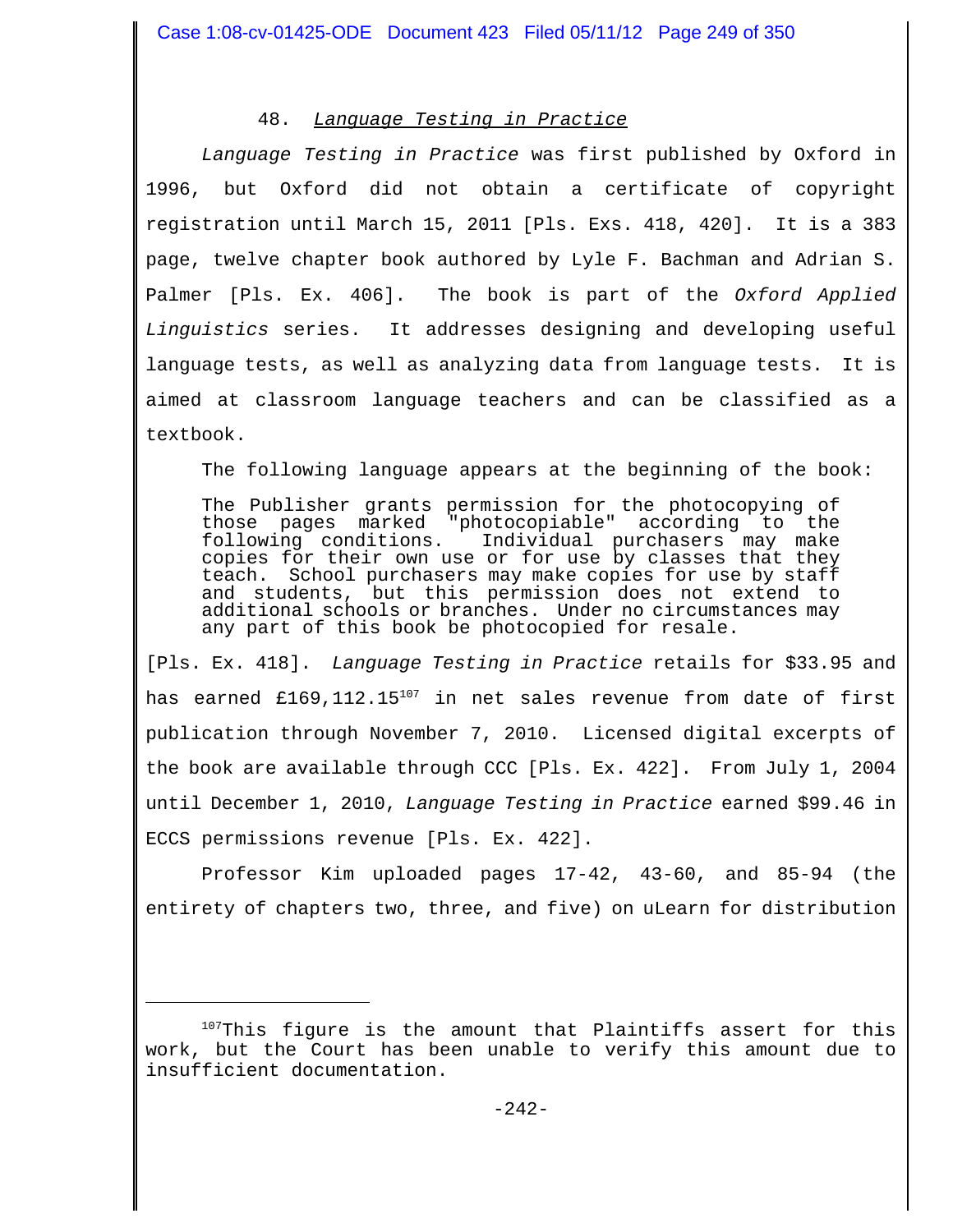to the students in her course [Tr. Vol. 6 at 137]. This excerpt of three chapters totaled 54 pages, or 14.10% of the book. Professor Kim also placed a copy of the book on hard copy reserve in the library [Tr. Vol. 6 at 137]. Had permissions fees been paid for this excerpt via CCC's ECCS program, Oxford would have earned less than \$88.13 in net revenue from permissions income from the class of sixteen students. $108$  The cost to students would have been \$106.68. Because the reading was made available through uLearn, there is no hit count in evidence to determine how many times it was accessed by students.

# Prima Facie Case of Copyright Infringement

*Language Testing in Practice* was first published by Oxford in 1996, but Oxford did not obtain a certificate of copyright registration until March 15, 2011. 17 U.S.C. § 410(c) states:

In any judicial proceedings the certificate of a registration made before or within five years after first publication of the work shall constitute prima facie evidence of the validity of the copyright and of the facts stated in the certificate. The evidentiary weight to be accorded the certificate of a registration made thereafter shall be within the discretion of the court.

17 U.S.C. § 410(c). Accordingly, because the certificate of registration for *Language Testing in Practice* was not made before or within five years after the first date of publication, the prima facie presumption of originality does not exist. Instead, the Court must use its discretion to determine the copyrightability/originality of *Language Testing in Practice*.

 $108$ The amount earned would have been \$106.68, the amount charged by CCC, [Jt. Ex. 5 at D-45], less the \$3.00 service fee charged by CCC to students, less \$15.55 in fees charged by CCC to publishers, less any royalties Oxford is obligated to pay the author.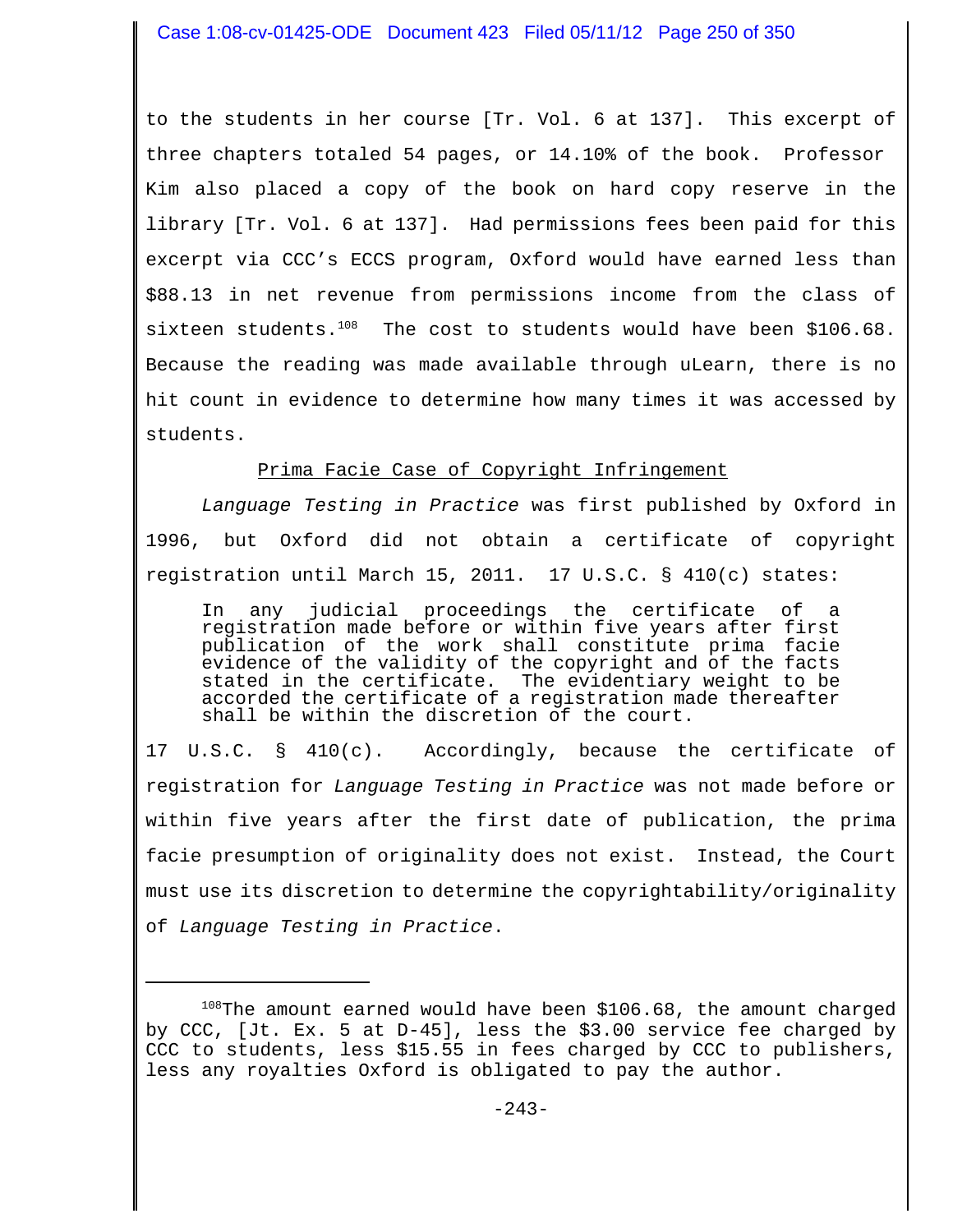In the acknowledgments section of *Language Testing in Practice*, the following language is included:

Every effort has been made to trace the owners of copyright material in this book, but we should be pleased to hear from any copyright holder whom we have been unable to contact. We apologize for any apparent negligence. If notified, the publisher will be pleased to rectify any errors or omissions at the earliest opportunity.

[Id.]. By stating "[e]very effort has been made to trace the owners of copyright material in this book, but we should be pleased to hear from any copyright holder whom we have been unable to contact . . ." Oxford recognized that it could not prove the originality of all the material used because it had not identified the source and/or authors of some of the material. This acknowledgment is to Oxford's credit. However, copyright protection in a work extends only to those elements that are original to the author. Feist, 499 U.S. at 348. For the Court to determine whether the excerpt at issue in this case is original or otherwise protected by Oxford's copyright for the full work, Plaintiffs would have needed to provide evidence about the source of, or Oxford's rights to, the specific excerpt at issue. Because Plaintiffs did not provide evidence regarding which portions of the book are original and for which portions they did obtain permission, the Court finds that Oxford has not met its burden of proving the originality of *Language Testing in Practice.* Therefore, Plaintiffs have failed to establish the first prong of the prima facie case of copyright infringement for *Language Testing in Practice.* It is not necessary to address Defendants' fair use defense. This infringement claim fails.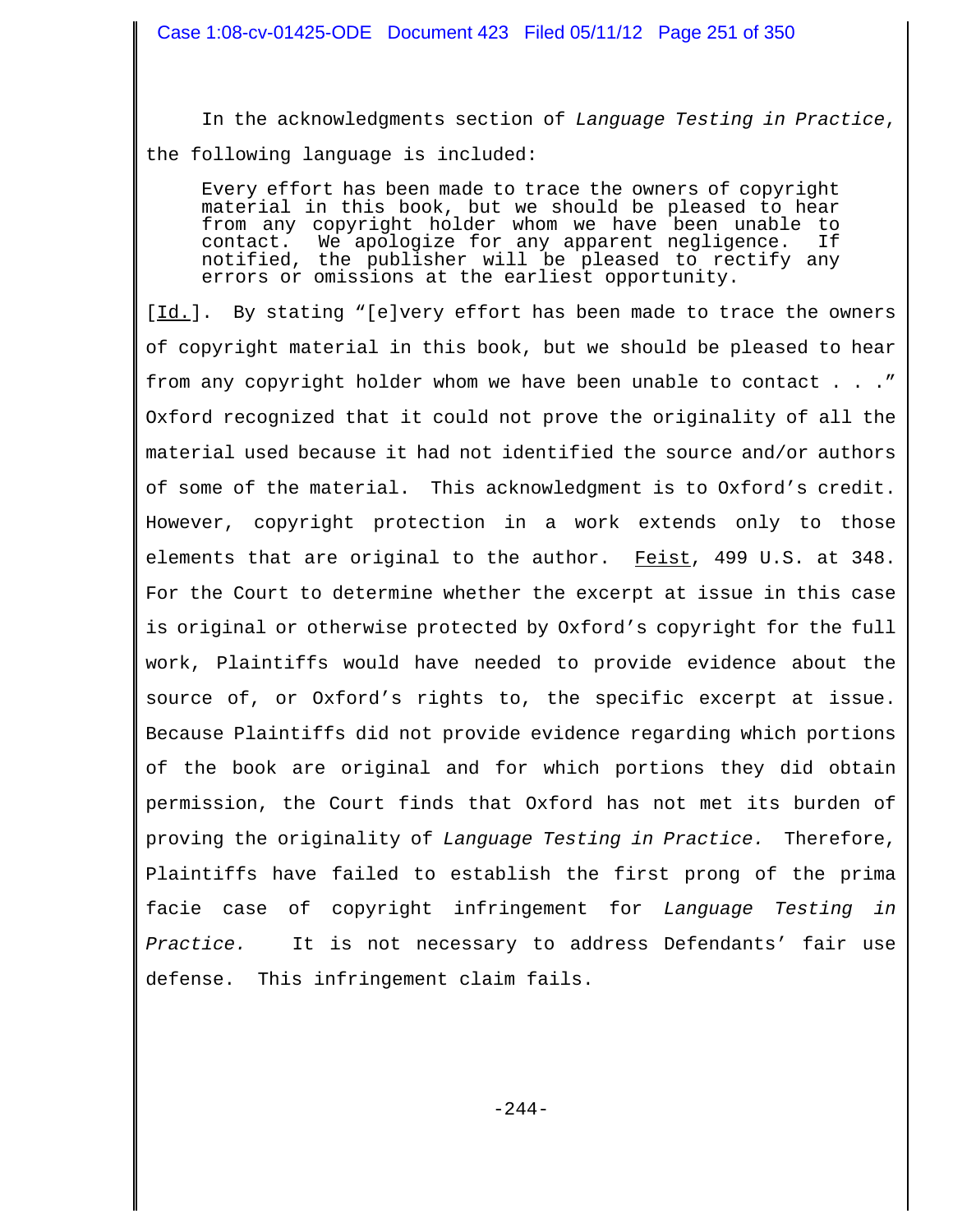# 49. *Assessing Listening*

*Assessing Listening* was first published by Cambridge in 2001, but Cambridge did not obtain a certificate of copyright registration until March 7, 2011 [Pls. Exs. 24, 26]. It is a 287 page, nine chapter book authored by Gary Buck [Pls. Ex. 24]. The book is part of the *Cambridge Language Assessment* series. It addresses the major areas of listening research including guidelines for testing [Pls. Ex. 24]. It is aimed at classroom teachers of second language and can be classified as a textbook.

The book retails for \$82.00 in hardcover and \$30.00 in paperback, and it has earned £63,567 in net sales revenue from date of first publication through October 31, 2010 [Pls. Ex. 27]. There is no evidence in the record reflecting *Assessing Listening* was available for licensed digital excerpts in 2009.

Professor Kim initially uploaded pages  $116-153$ ,  $109$  the entirety of chapter five, to uLearn as required reading for the students in her course [Tr. Vol. 7 at 12; Jt. Ex. 5 at D-47]. Professor Kim testified that the week before students were to complete the reading of this excerpt, she orally modified the assignment to contain only pages 132-146 and 149-150 as required reading [Tr. Vol. 7 at 12-13]. Professor Kim also placed a hard copy of *Assessing Listening* on reserve in the library [Tr. Vol. 6 at 138].

<sup>&</sup>lt;sup>109</sup>Defendants contend that 20 of the 38 copied pages were not protected by the copyright registration because they cite to other authors' works or contain material in the public domain that is not copyrightable.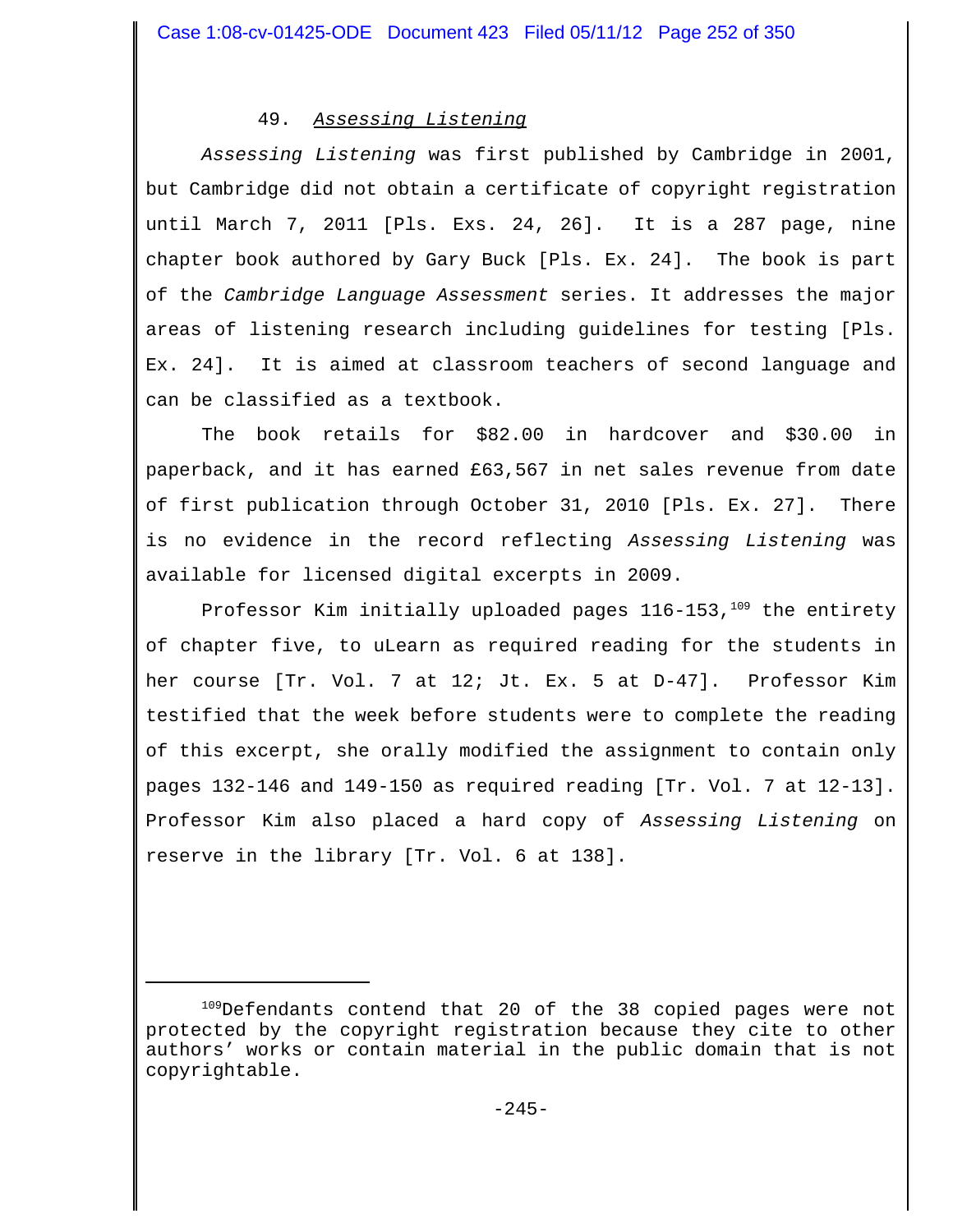#### Prima Facie Case of Copyright Infringement

*Assessing Listening* was first published by Cambridge in 2001, but Cambridge did not obtain a certificate of copyright registration until March 7, 2011. 17 U.S.C. § 410(c) states:

In any judicial proceedings the certificate of a registration made before or within five years after first publication of the work shall constitute prima facie evidence of the validity of the copyright and of the facts stated in the certificate. The evidentiary weight to be accorded the certificate of a registration made thereafter shall be within the discretion of the court.

17 U.S.C. § 410(c). Accordingly, because the certificate of registration for *Assessing Listening* was not made before or within five years after the first date of publication, the prima facie presumption of originality does not exist. Instead, the Court must use its discretion to determine the copyrightability/originality of *Assessing Listening*.

The following language appears in the acknowledgments section at the beginning of the book:

The authors and publishers are grateful to those authors, publishers and others who have given permission for the use of copyright material identified in the text. It has not been possible to identify, or trace, sources of all the materials used and in such cases the publishers would welcome information from copyright owners.

[Pls. Ex. 24]. By stating "[i]t has not been possible to identify, or trace, sources of all the materials used and in such cases the publishers would welcome information from copyright owners," Cambridge recognized that it could not prove the originality of all the material used because it had not identified the source and/or authors of some of the material. This acknowledgment is to Cambridge's credit. However, copyright protection in a work extends only to those elements that are original to the author. Feist, 499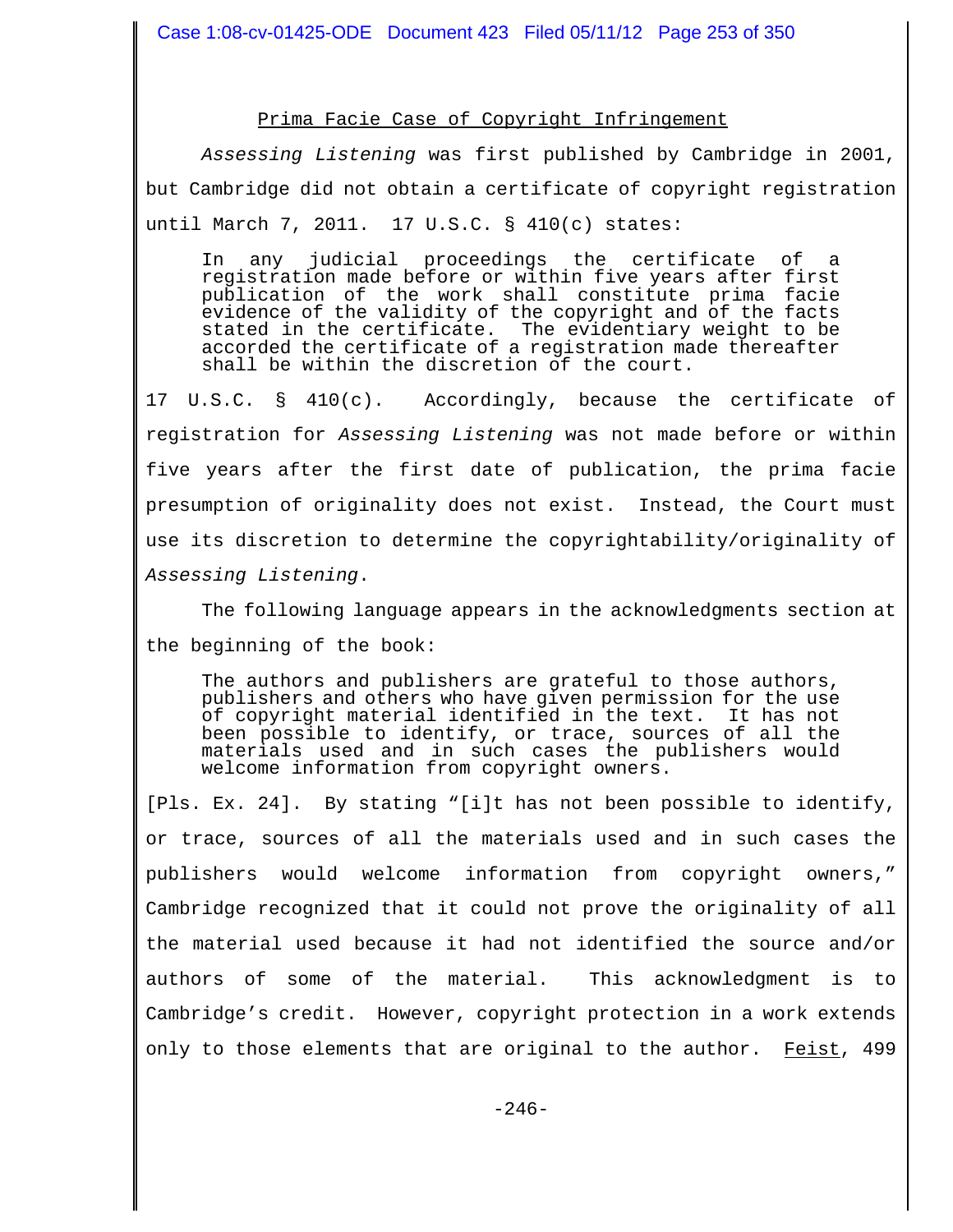U.S. at 348. For the Court to determine whether the excerpt at issue in this case is original or otherwise protected by Cambridge's copyright for the full work, Plaintiffs would have needed to provide evidence about the source of, or Cambridge's rights to, the specific excerpt at issue. Because Plaintiffs did not provide evidence regarding which portions of the book are original and for which portions they did obtain permission, the Court finds that Cambridge has not met its burden of proving the originality of *Assessing Listening.* Therefore, Plaintiffs have failed to establish the first prong of the prima facie case of copyright infringement for *Assessing Listening.* It is not necessary to address Defendants' fair use defense. This infringement claim fails.

50. *Assessing Languages for Specific Purposes*<sup>110</sup>

*Assessing Languages for Specific Purposes* was first published by Cambridge on December 9, 1999 in the United Kingdom and subsequently published on February 28, 2000 in the United States [Pls. Exs. 20, 22]. It is 330 pages in length, has eight chapters, and was authored by Dan Douglas [Pls. Ex. 20]. The book is part of the *Cambridge Language Assessment* series and provides analysis of the implementation of language tests for specific purposes, as opposed to general purpose language tests [Pls. Ex. 20; Jt. Ex. 5 at D-48].

The book retails for \$75.00 in hardcover and \$34.00 in paperback. It has earned £48,384 in net sales revenue from date of

<sup>&</sup>lt;sup>110</sup>During the trial, this book was referred to by several different titles, including "Assessing Language for Specific Purposes," "Assessing Languages for Specific Purposes," and "Assessing Language for Testing Purposes." The correct title of the book, which will be used here, is *Assessing Languages for Specific Purposes* [Pls. Ex. 20].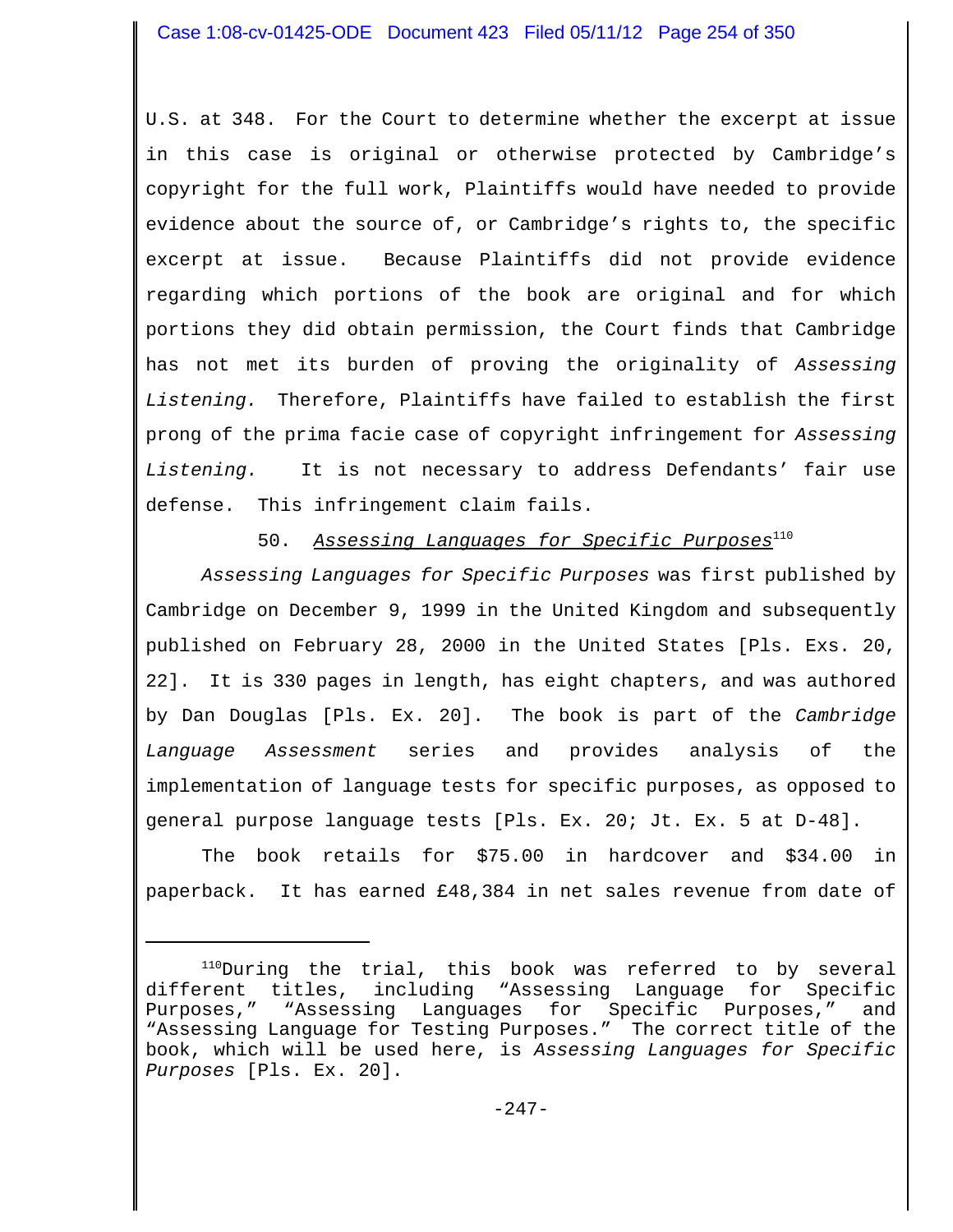first publication through October 31, 2010 [Pls. Ex. 23]. There is no evidence in the record reflecting that the work was available for licensed excerpts via CCC or otherwise in 2009.

Professor Kim uploaded pages  $24-40^{111}$  of the book to uLearn as required reading for the students in her course [Tr. Vol. 6 at 100- 101; Jt. Ex. 5 at C-5]. At trial, Professor Kim testified that during the second week of class she orally modified the assignment to contain only pages 25-29 and 34-36 as required reading, with the remaining pages being optional reading [Tr. Vol. 6 at 144-145]. Professor Kim also placed a hard copy of *Assessing Languages for Specific Purposes* on reserve in the library [Tr. Vol. 6 at 138].

Prima Facie Case of Copyright Infringement

*Assessing Languages for Specific Purposes* was first published outside the United States on December 9, 1999 and published in the United States on February 28, 2000, more than 30 days after the first publication. Thus *Assessing Languages for Specific Purposes* is a foreign work as defined by the Copyright Act; a copyright registration is not necessary to bring a claim of copyright infringement. 17 U.S.C. § 104(b)(2).

In order to establish the copyrightability of the work, Plaintiffs have the burden of demonstrating its originality. Feist, 499 U.S. at 351 ("[O]riginality is a constitutionally mandated prerequisite for copyright protection.").

<sup>&</sup>lt;sup>111</sup>Defendants contend that 10 of the 17 pages were not protected by the copyright registration because they cite to other authors' works or contain material in the public domain that is not copyrightable [Doc. 410 at 126].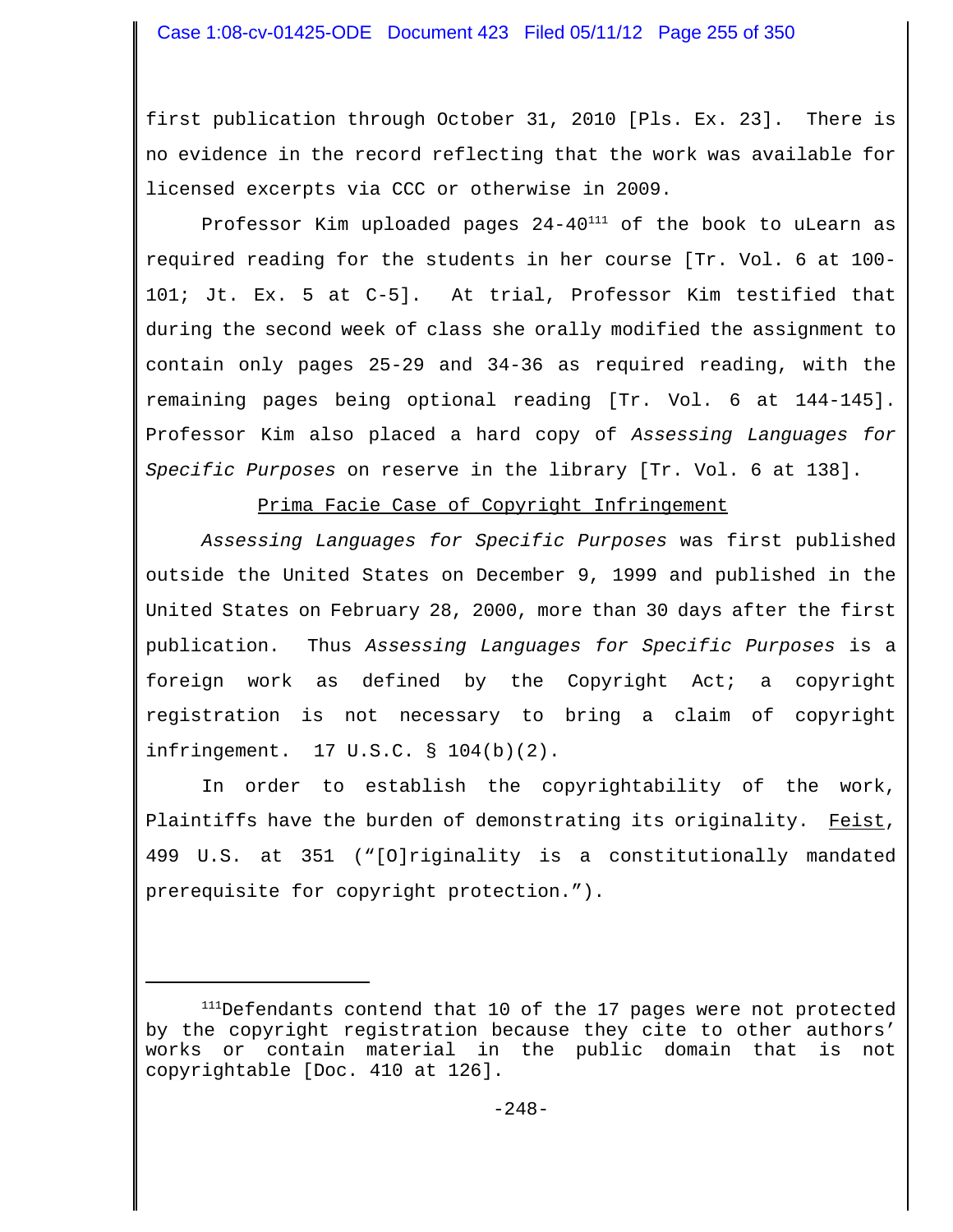The following language appears in the acknowledgments section at the beginning of the book:

The publishers and I are grateful to the authors, publishers and others who have given permission for the use of copyright material identified in the text. It has not been possible to identify, or trace, sources of all the materials used and in such cases the publishers would welcome information from copyright owners.

[Pls. Ex. 20]. By stating "[i]t has not been possible to identify or trace, sources of all the materials used and in such cases the publishers would welcome information from copyright owners," Cambridge recognized that it could not prove the originality of all the material used because it had not identified the source and/or authors of some of the material. This acknowledgment is to Cambridge's credit. However, copyright protection in a work extends only to those elements that are original to the author. Feist, 499 U.S. at 348. For the Court to determine whether the excerpt at issue in this case is original or otherwise protected by Cambridge's copyright for the full work, Plaintiffs would have needed to provide evidence about the source of, or Cambridge's rights to, the specific excerpt at issue. Because Plaintiffs did not provide evidence regarding which portions of the book are original and for which portions they did obtain permission, the Court finds that Cambridge has not met its burden of proving the originality of *Assessing Languages for Specific Purposes.* Therefore, Plaintiffs have failed to establish the first prong of the prima facie case of copyright infringement for *Assessing Languages for Specific Purposes.* It is not necessary to address Defendants' fair use defense. This infringement claim fails.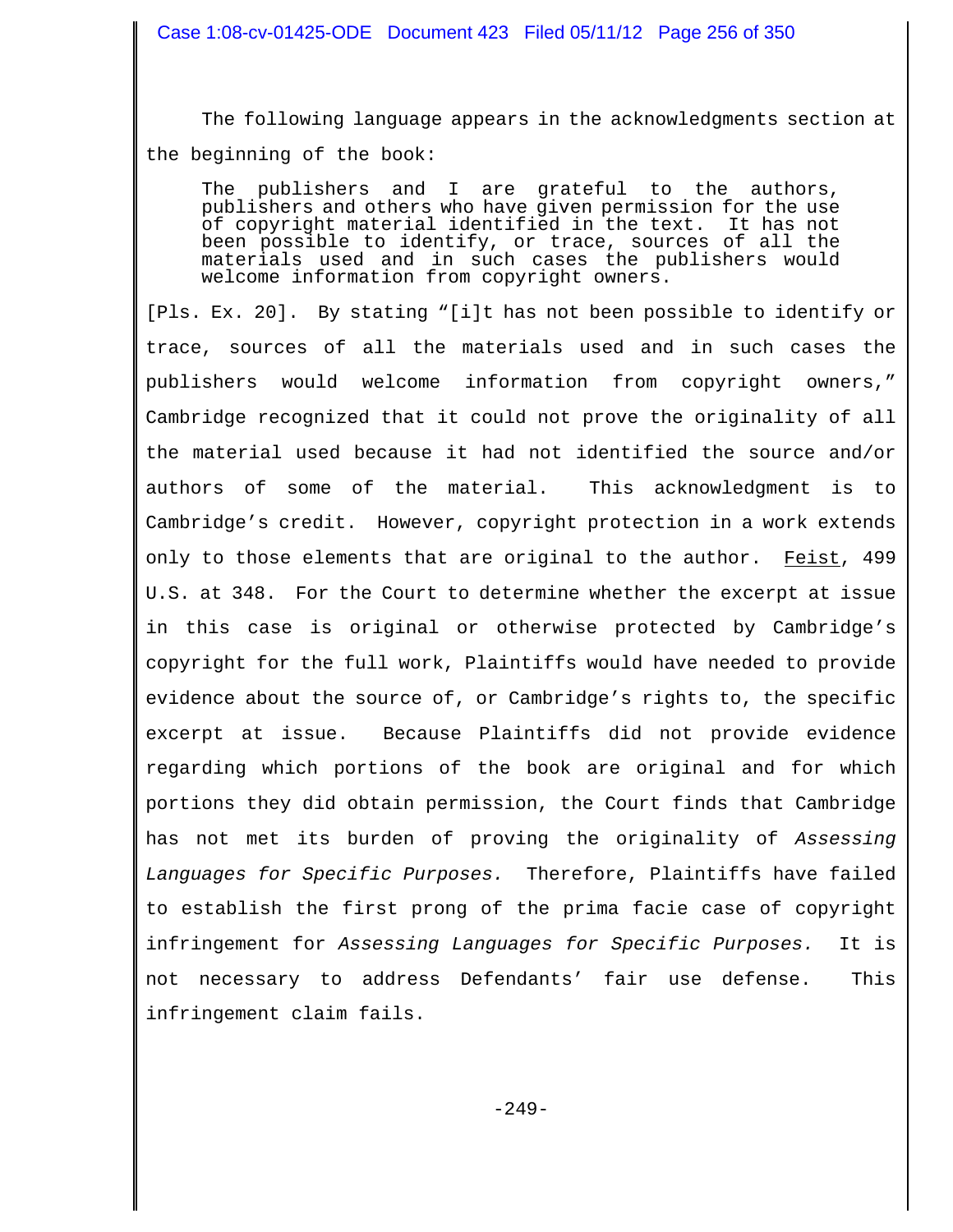# 51. *Assessing Speaking*

*Assessing Speaking* was first published by Cambridge in 2004, but Cambridge did not obtain a certificate of copyright registration until March 17, 2011 [Pls. Exs. 34, 36]. It is a 228 page, eight chapter book authored by Sari Luoma [Pls. Ex. 34]. The book is part of the *Cambridge Language Assessment* series and addresses developing tests of speaking ability, designed for teachers of second language and language testers [Pls. Ex. 34]. *Assessing Speaking* retails for \$88.00 in hardcover and \$41.00 in paperback [Jt. Ex. 5 at D-49]. The net sales revenue of the book from the date of first publication through the end of January 2011 was £58,893 [Pls. Ex. 37]. There is no evidence in the record reflecting that *Assessing Speaking* was available for licensed digital excerpts in 2009.

Professor Kim initially posted pages  $59-95$  and  $139-169$ ,  $^{112}$  the entirety of chapters four and seven, of the book on uLearn for distribution to the students in her course as required reading [Tr. Vol. 6 at 107-108].

# Prima Facie Case of Copyright Infringement

*Assessing Speaking* was first published by Cambridge in 2004, but Cambridge did not obtain a certificate of copyright registration until March 17, 2011. 17 U.S.C. § 410(c) states:

In any judicial proceedings the certificate of a registration made before or within five years after first publication of the work shall constitute prima facie evidence of the validity of the copyright and of the facts stated in the certificate. The evidentiary weight to be

<sup>&</sup>lt;sup>112</sup>Defendants contend that 50 of the 68 pages are not protected by the copyright registration because they cite to other authors' work or contain material in the public domain that is not copyrightable [Doc. 410 at 49, 133]. This issue is addressed in the factor three analysis below.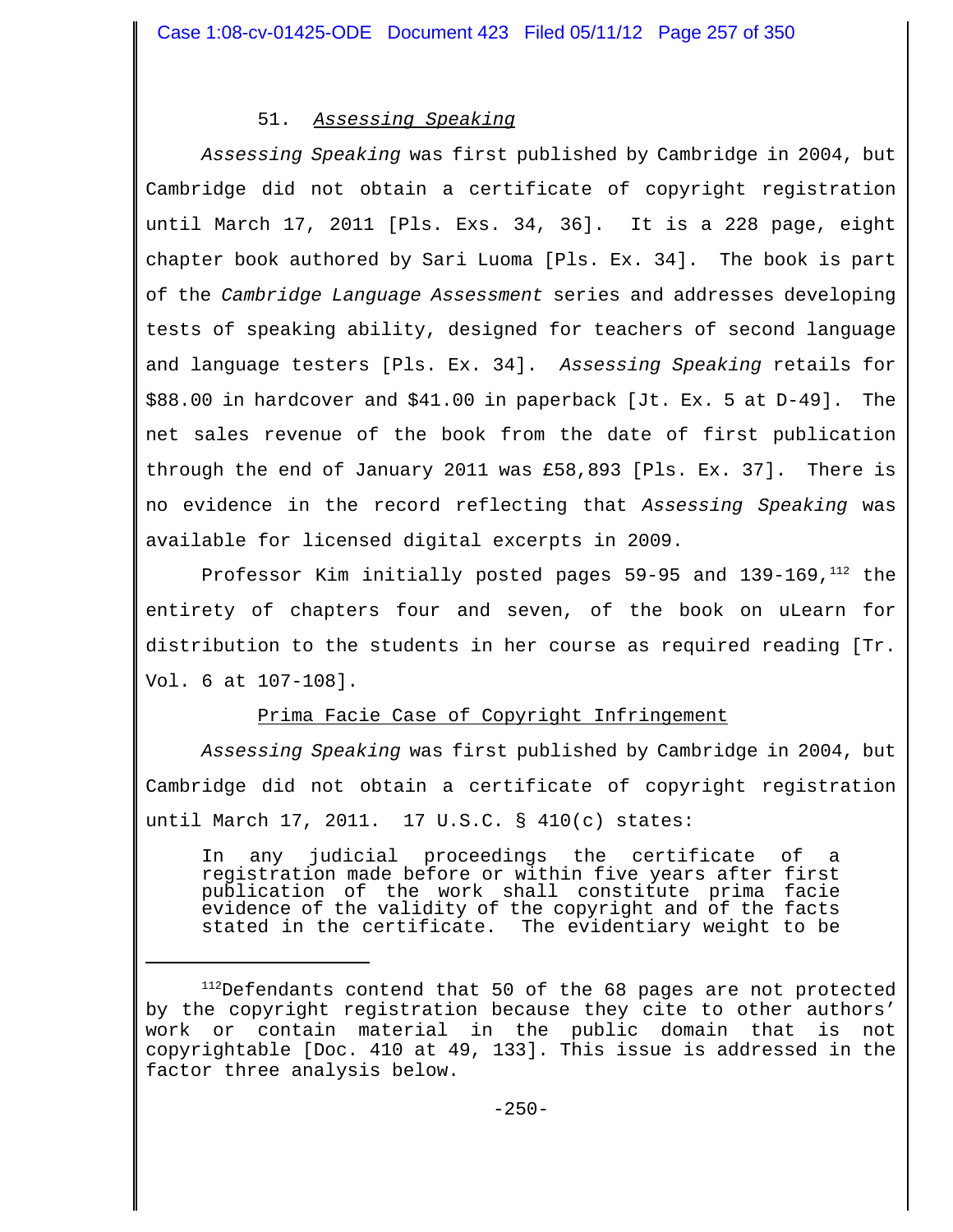accorded the certificate of a registration made thereafter shall be within the discretion of the court.

17 U.S.C. § 410(c). Accordingly, because the certificate of registration for *Assessing Speaking* was not made before or within five years after the first date of publication, the prima facie presumption of originality does not exist. Instead, the Court must use its discretion to determine the copyrightability/originality of *Assessing Speaking*.

To qualify for copyright protection, a work must be the author's original work. Harper & Row Publishers, Inc. v. Nation Enters., 471 U.S. 539, 547-49 (1985). Original "means only that the work was independently created by the author (as opposed to copied from other works), and that it possesses at least some minimal degree of creativity." Feist Publ'ns, Inc. v. Rural Tel. Serv. Co., 499 U.S. 340, 345 (1991). To meet the creativity requirement, even a slight amount of creativity will suffice. Id. *Assessing Speaking* is a comprehensive overview of the research on the assessment of speaking, designed for teachers and language testers. Cambridge, in soliciting a copyright registration, declared that *Assessing Speaking* is an original work and nothing in the evidence indicates otherwise. The Court finds that the book easily meets the creativity requirement for the purpose of establishing a prima facie case of copyright infringement. Therefore, the Court finds that *Assessing Speaking* is copyrightable. Also, the Court finds that the author of the book assigned his copyright to Cambridge. The first prong of the prima facie case of copyright infringement has been satisfied.

As evidenced by Professor Kim's testimony, a copy of an excerpt from *Assessing Speaking* was uploaded to Georgia State's uLearn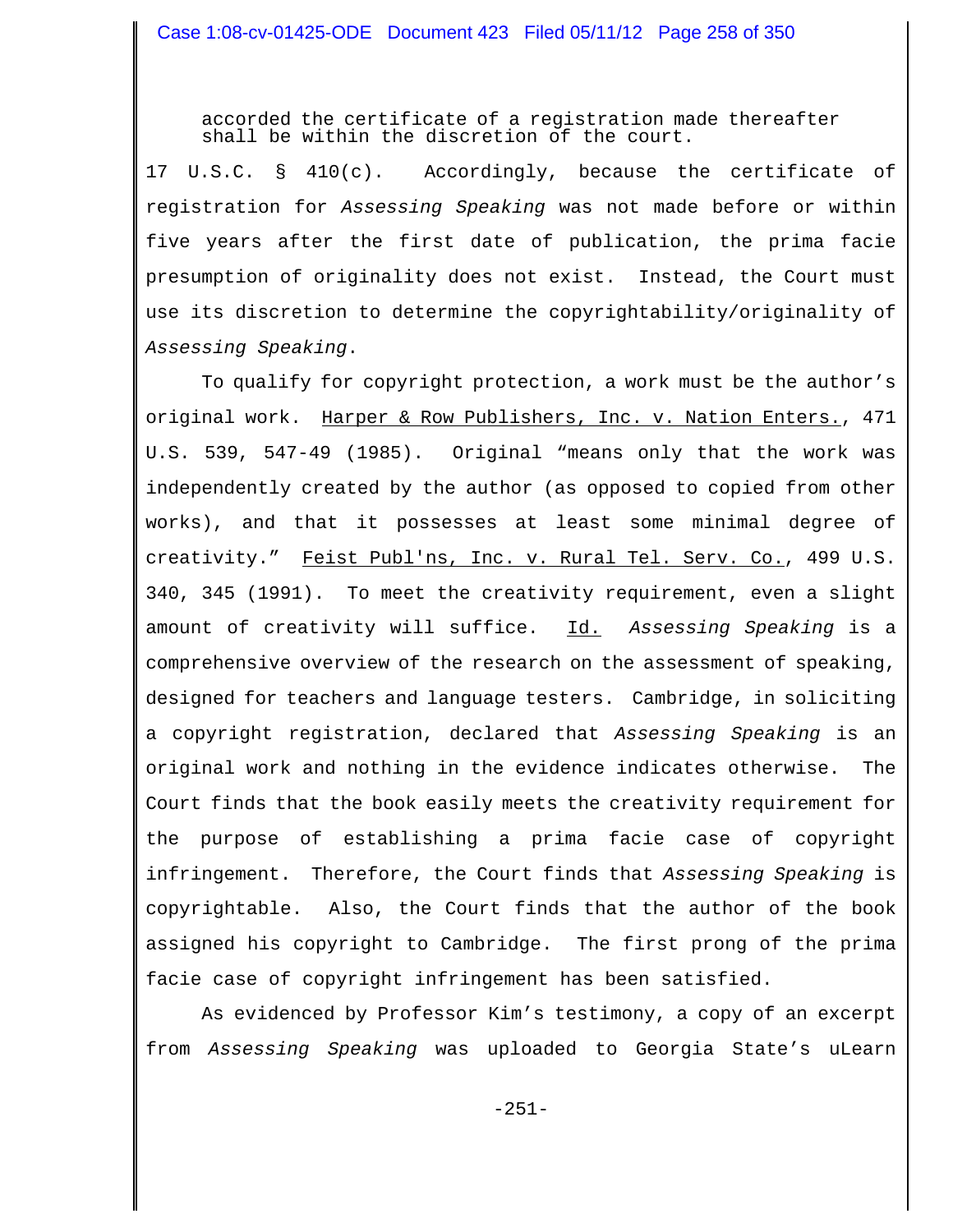system; thus the second prong of the prima facie case of copyright infringement has been established because an excerpt of *Assessing Speaking* was copied without seeking copyright permissions. Accordingly, Plaintiffs have met their burden of establishing a prima facie case of copyright infringement for Professor Kim's use of *Assessing Speaking*.

#### The Fair Use Defense

As to the first element of fair use, an excerpt from *Assessing Speaking* was used by a nonprofit educational institution for the nonprofit, educational purposes of teaching and scholarship. Free copies were provided for the exclusive use of students in Professor Kim's class. The first factor weighs strongly in favor of Defendants.

As to the second element of fair use, *Assessing Speaking* is a non-fiction work that provides an overview of existing research on the assessment of speaking. The presentation is informational in nature. The second factor weighs in favor of Defendants.

As to the third fair use factor, Professor Kim uploaded two chapters from *Assessing Speaking* to uLearn. This represents 68 pages and 29.82% of the total work. Defendants contend that 50 of the 68 pages are not protected by the copyright registration because they cite to other authors' works or contain material in the public domain that is not copyrightable. Although the Court agrees with Defendants that material in the public domain is not copyrightable, Defendants' calculations do not accurately reflect that principle because in their calculations, they exclude entire pages from the page count even when only a small fraction of the page contains material in the public domain. Regardless of the actual percentage of protected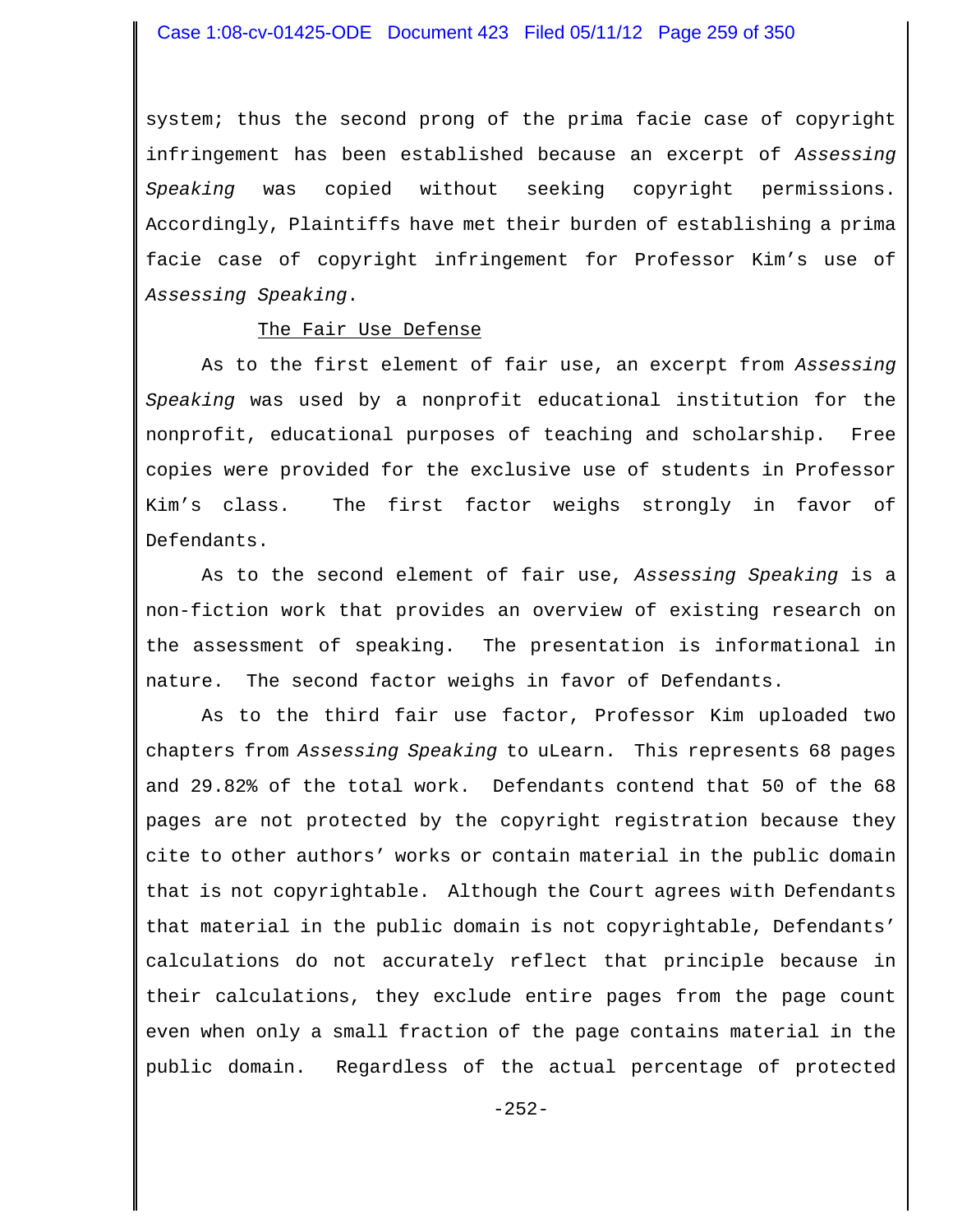#### Case 1:08-cv-01425-ODE Document 423 Filed 05/11/12 Page 260 of 350

pages that were copied, the Court finds that copying two full chapters out of an eight chapter book, exceeding 20% of the protected material, is not a decidedly small amount. Indeed, it is a large amount. Factor three strongly favors Plaintiffs.

As to the fourth fair use factor, effect on the market, the Court first looks to whether Professor Kim's use of *Assessing Speaking* affected the market for purchasing the book as a whole. The Court infers that students would not pay \$41.00 for the entire book (or \$88.00 for the hardcover version) for which only 68 pages were required reading for Professor Kim's course. Neither would a professor require students to purchase the entire book in such an instance. Therefore, the Court rejects any argument that the use of the excerpt from *Assessing Speaking* had a negative effect on the market for purchase of the book itself.

There is no evidence in the record to show that digital excerpts from this book were available for licensing in 2009. As discussed in Section III.B.2. (Factor 4) above, Defendants prevail on factor four when there is no proof of a ready market for electronic excerpts of the work because there is no avenue through which Defendants could obtain permission to post excerpts of the work to ERES with reasonable ease. The absence of a ready market shifts the factor four analysis to favor fair use. This factor favors Defendants.

After considering all four fair use factors and weighing them together, the Court finds that Defendants have met their burden of proving that Professor Kim's use of *Assessing Speaking* was a fair use. Thus, this claim of copyright infringement fails.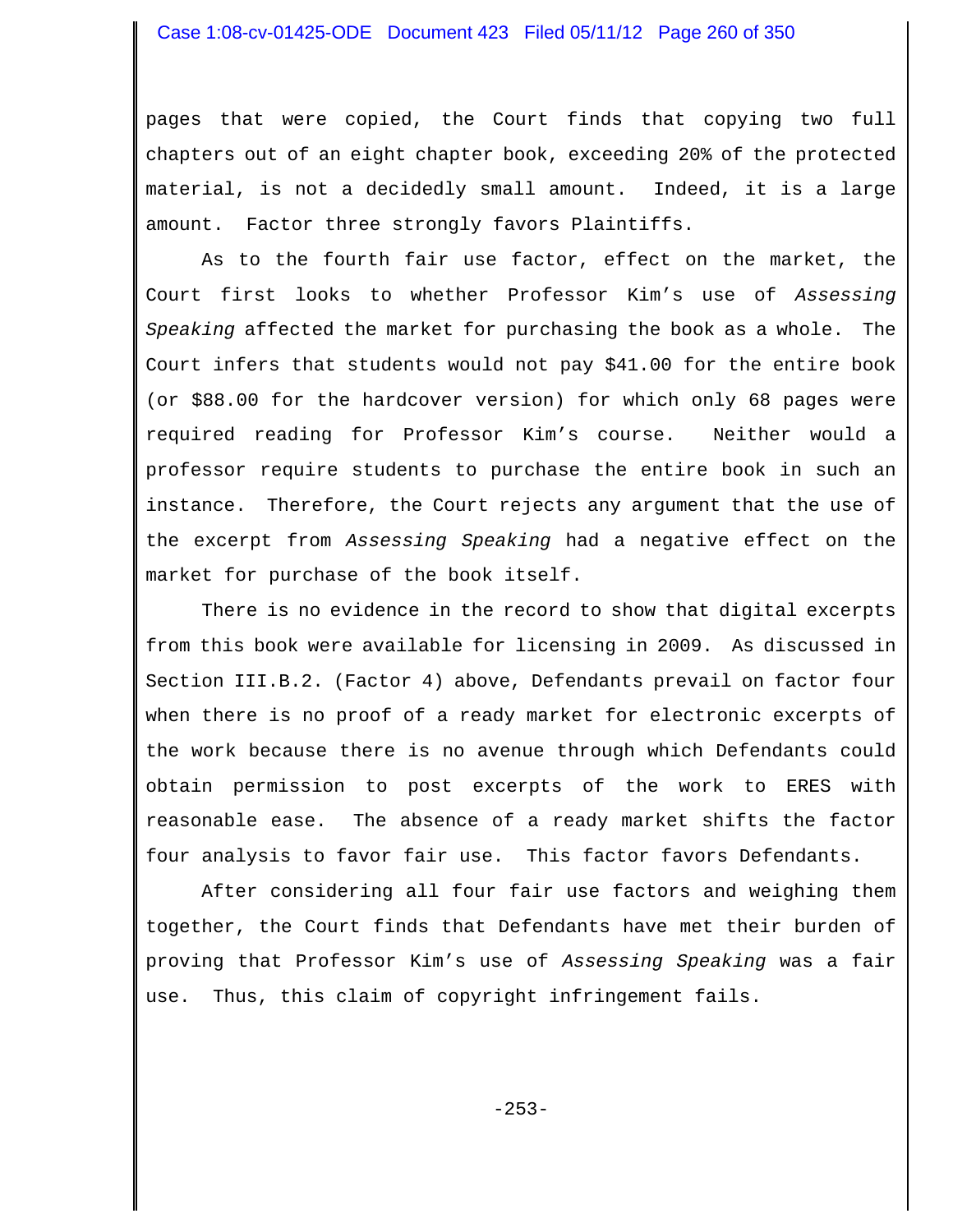# 52. *Learning Vocabulary in Another Language*

*Learning Vocabulary in Another Language* was first published by Cambridge in 2001, but Cambridge did not obtain a certificate of copyright registration until March 7, 2011 [Pls. Exs. 125, 127]. It is a 491 page, eleven chapter book authored by I. S. P. Nation [Pls. Ex. 125]. The book is part of the *Cambridge Applied Linguistics* series and provides a detailed survey of the research and theory on the teaching and learning of vocabulary. It is primarily aimed at teachers of English as a second language. It could be used as a textbook [Pls. Ex. 125]. *Learning Vocabulary in Another Language* retails for \$81.00 in hardcover and \$43.00 in paperback [Jt. Ex. 5 at D-50]. The net sales revenue of the book from May 30, 2002 until January 31, 2011 was £151,583 [Pls. Ex. 128]. There is no evidence in the record reflecting that *Learning Vocabulary in Another Language* was available for licensed digital excerpts in 2009.

Professor Kim initially posted pages  $344-379^{113}$  (the entirety of chapter ten) of the book on uLearn for distribution to the students in her course as required reading [Tr. Vol. 6 at 105]. Professor Kim orally modified the syllabus in class and designated only part of the excerpt as required reading, leaving the remaining portion as optional<sup>114</sup> [Tr. Vol. 7 at 7-8]. Because the reading was available

<sup>&</sup>lt;sup>113</sup>Defendants contend that 25 of the 36 pages are not protected by the copyright registration because they cite to other authors' work or contain material in the public domain that is not copyrightable [Doc. 410 at 48, 131].

<sup>&</sup>lt;sup>114</sup>Professor Kim testified that she orally altered her syllabus and assigned only a portion of the excerpt from *Learning Vocabulary in Another Language* as required reading and a portion as optional reading. However, she also testified that "it's difficult to say what portion" was required [Tr. Vol. 7 at 7]. Instead, she pointed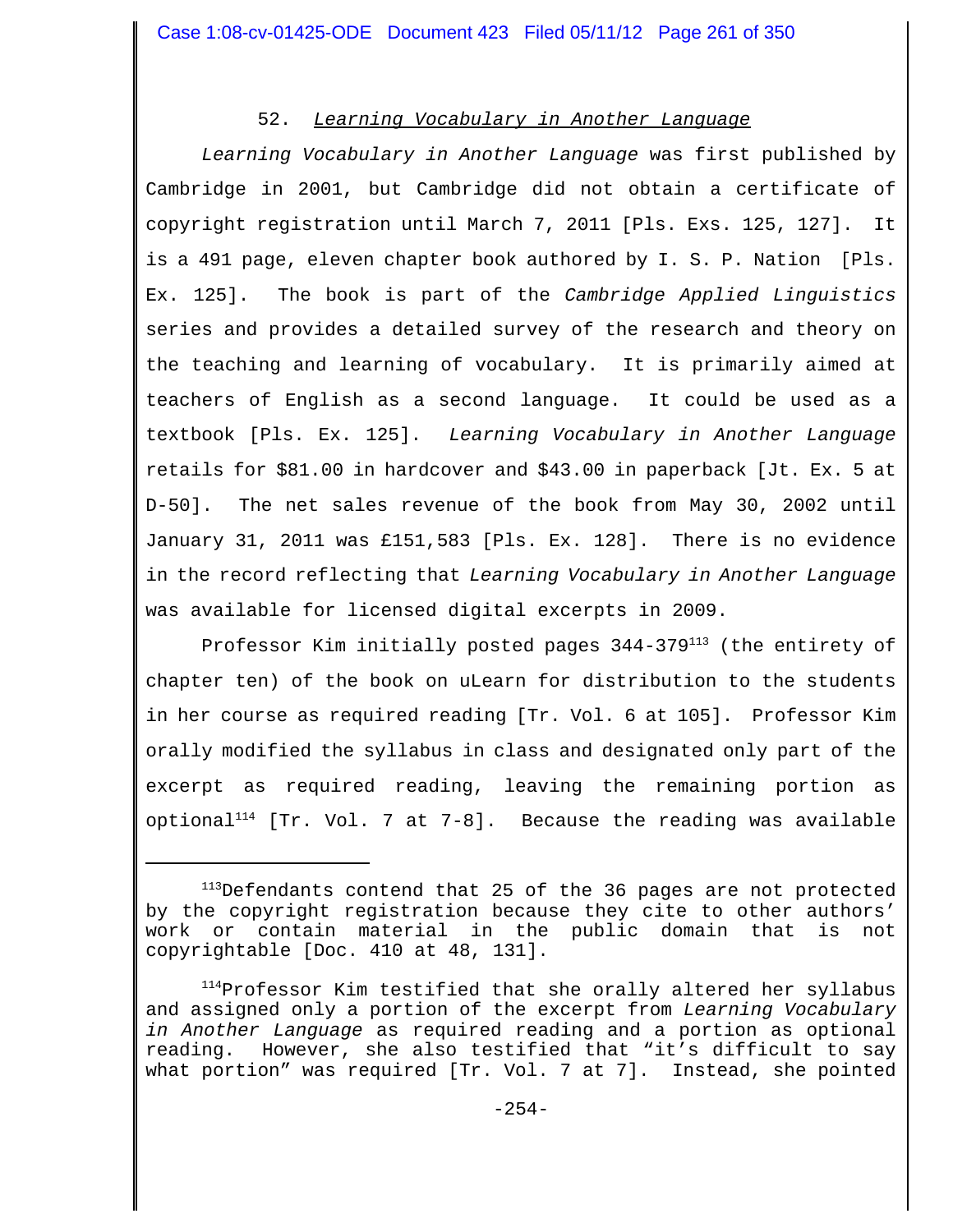Case 1:08-cv-01425-ODE Document 423 Filed 05/11/12 Page 262 of 350

through uLearn, there is no hit count in evidence to determine how often it was accessed by students.

Prima Facie Case of Copyright Infringement

*Learning Vocabulary in Another Language* was first published by Cambridge in 2001 but Cambridge did not obtain a certificate of copyright registration until March 7, 2011. 17 U.S.C. § 410(c) states:

In any judicial proceedings the certificate of a registration made before or within five years after first publication of the work shall constitute prima facie evidence of the validity of the copyright and of the facts stated in the certificate. The evidentiary weight to be accorded the certificate of a registration made thereafter shall be within the discretion of the court.

17 U.S.C. § 410(c). Accordingly, because the certificate of registration for *Learning Vocabulary in Another Language* was not made before or within five years after the first date of publication, the prima facie presumption of originality does not exist. Instead, the Court must use its discretion to determine the copyrightability/originality of *Learning Vocabulary in Another Language*.

To qualify for copyright protection, a work must be the author's original work. Harper & Row Publishers, Inc. v. Nation Enters., 471 U.S. 539, 547-49 (1985). Original "means only that the work was independently created by the author (as opposed to copied from other works), and that it possesses at least some minimal degree of creativity." Feist Publ'ns, Inc. v. Rural Tel. Serv. Co., 499 U.S.

to "some examples" of pages that were required [Id.]. Because no other evidence corroborates Professor Kim's testimony as to which portions were required and which were optional, the Court finds that all 36 pages were required reading, as indicated in the syllabus for Professor Kim's fall 2009 AL 8550 course [Pls. Ex. 519].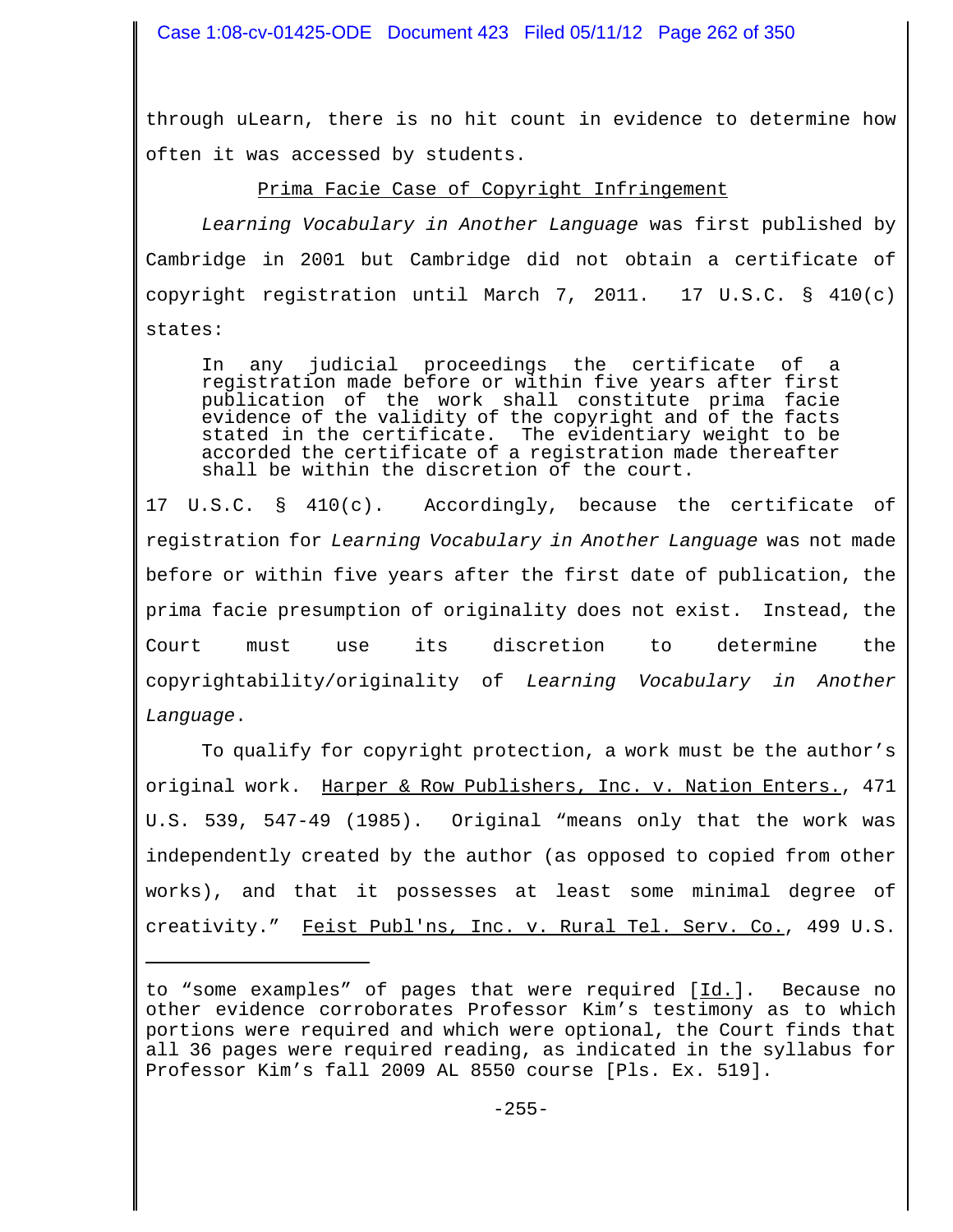340, 345 (1991). To meet the creativity requirement, even a slight amount of creativity will suffice. Id. *Learning Vocabulary in Another Language* consists of a survey of the research and theory on the teaching and learning of vocabulary. Cambridge, in soliciting a copyright registration, declared that *Learning Vocabulary in Another Language* is an original work and nothing in the evidence indicates otherwise. The Court finds that the book easily meets the creativity requirement for the purpose of establishing a prima facie case of copyright infringement. Therefore, the Court finds that *Learning Vocabulary in Another Language* is copyrightable. The author has assigned his copyright to Cambridge. The copyright is registered in Cambridge's name. The first prong of the prima facie case of copyright infringement has been satisfied.

As evidenced by Professor Kim's testimony, a copy of an excerpt from *Learning Vocabulary in Another Language* was uploaded to Georgia State's uLearn system; thus the second prong of the prima facie case of copyright infringement has been established because an excerpt of *Learning Vocabulary in Another Language* was copied without seeking copyright permissions. Accordingly, Plaintiffs have met their burden of establishing a prima facie case of copyright infringement for Professor Kim's use of *Learning Vocabulary in Another Language*.

## The Fair Use Defense

As to the first element of fair use, an excerpt from *Learning Vocabulary in Another Language* was used by a nonprofit educational institution for the nonprofit, educational purposes of teaching and scholarship. Free copies were provided for the exclusive use of students in Professor Kim's class. The first factor weighs strongly in favor of Defendants.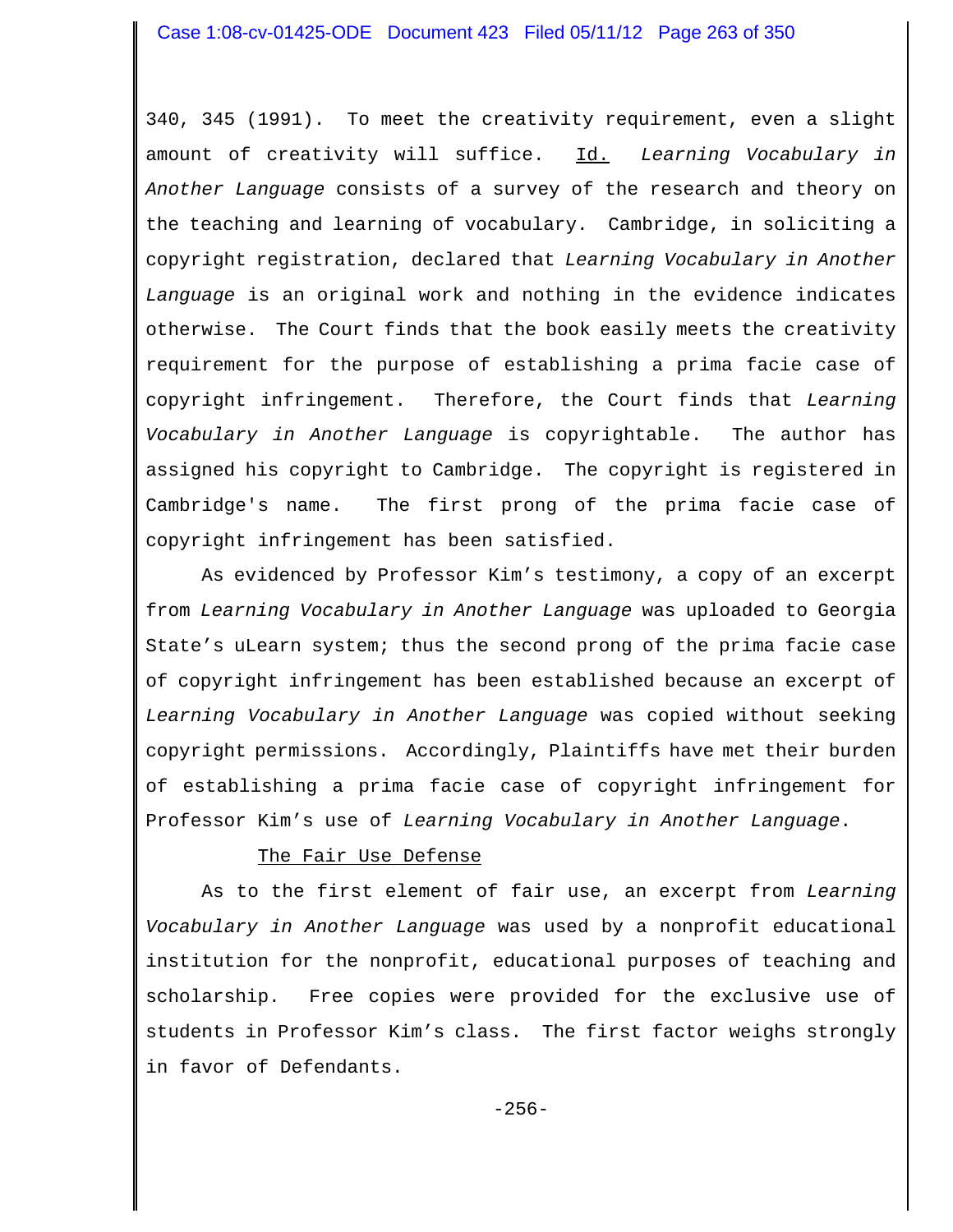As to the second element of fair use, *Learning Vocabulary in Another Language* is a non-fiction survey of existing research and theory on the teaching and learning of vocabulary. The presentation is factual in nature. The second factor weighs in favor of Defendants.

As to the third fair use factor, Professor Kim uploaded 36 pages115 of *Learning Vocabulary in Another Language* to uLearn. This was one full chapter of the eleven chapter book, which is a decidedly small amount. The third fair use factor weighs in favor of Defendants.

As to the fourth fair use factor, effect on the market, the Court first looks to whether Professor Kim's use of *Learning Vocabulary in Another Language* affected the market for purchasing the book as a whole. The Court infers that students would not pay \$43.00 for the entire book (or \$81.00 for the hardcover version) when only one chapter (36 pages) was required reading for Professor Kim's course. Neither would a professor require students to purchase the entire book in such an instance. Therefore, the Court rejects any argument that the use of the excerpt from *Learning Vocabulary in*

<sup>&</sup>lt;sup>115</sup>The parties disagree about what percentage of the work the one chapter excerpt represents. Defendants contend that 25 of the 36 pages were not protected by the copyright registration because they cite to other authors' works or contain material in the public domain that is not copyrightable. They argue that these pages should not count toward the total number of pages copied, lowering the calculated percentage. Plaintiffs contend the copied amount was 8.4% of the book, while Defendants contend it was 2.2%. Because it will not change the outcome, the Court assumes without deciding that the amount Professor Kim copied without permission is somewhere within this range.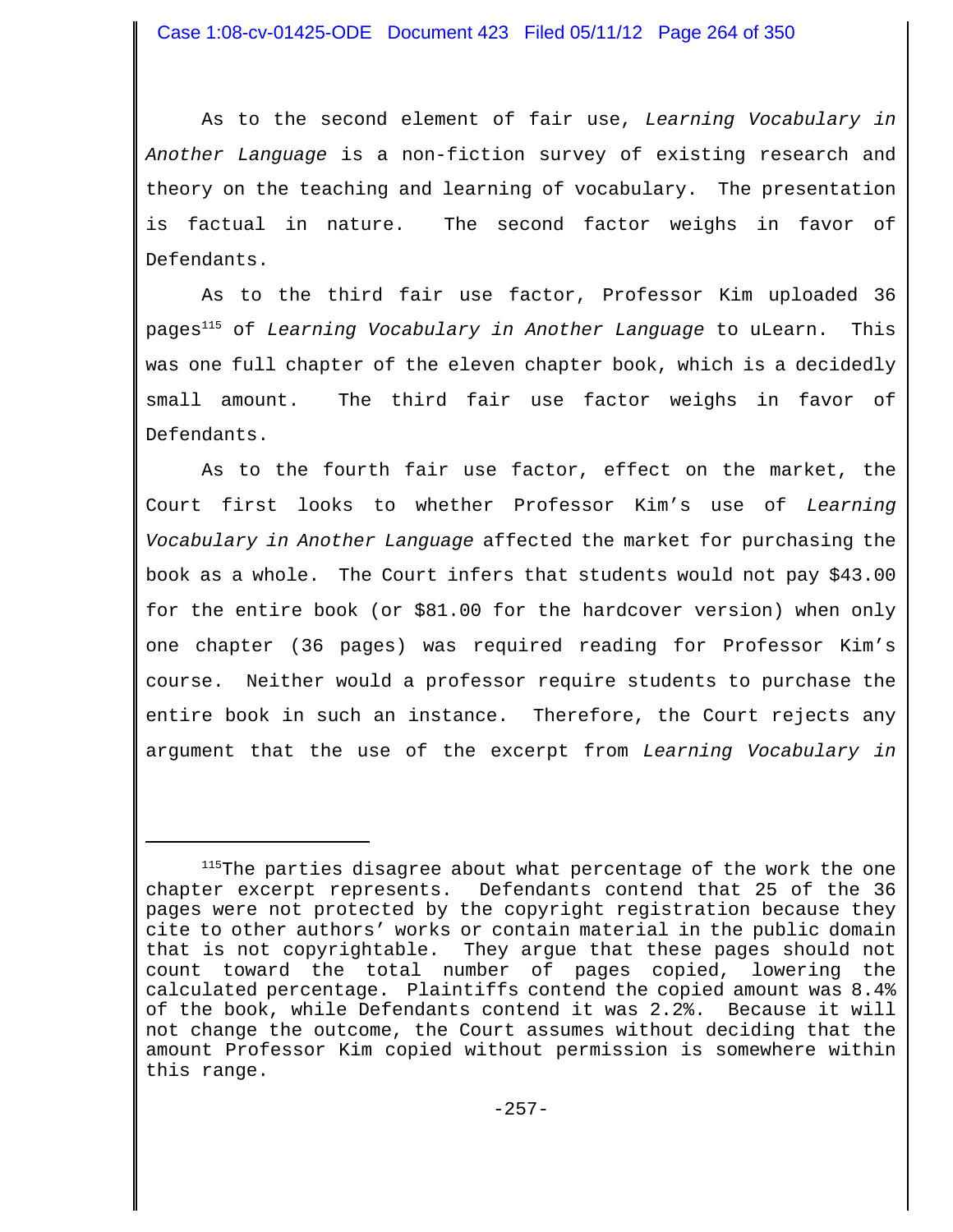*Another Language* had a negative effect on the market for purchase of the book itself.

There is no evidence in the record to show that digital excerpts from this book were available for licensing in 2009. As discussed in Section III.B.2. (Factor 4) above, Defendants prevail on factor four when there is no proof of a ready market for electronic excerpts of the work because there is no avenue through which Defendants could obtain permission to post excerpts of the work to ERES with reasonable ease. The absence of a ready market shifts the factor four analysis to favor fair use. This factor favors Defendants.

After considering all four fair use factors and weighing them together, the Court finds that Defendants have met their burden of proving that Professor Kim's use of *Learning Vocabulary in Another Language* was a fair use under the Copyright Act. Thus, this claim of copyright infringement fails.

#### 53. *Assessing Vocabulary*

*Assessing Vocabulary* was first published by Cambridge in 2000, but Cambridge did not obtain a certificate of copyright registration until March 7, 2011 [Pls. Exs. 44, 46]. It is a 293 page, eight chapter book authored by John Read. The book is part of the *Cambridge Language Assessment* series. It addresses tests for assessing the vocabulary knowledge of second language learners [Pls. Ex. 44]. It is aimed primarily at teachers of second language. The book retails for \$61.00 in hardcover and \$30.00 in paperback [Jt. Ex. 5 at D-51]. It has earned £62,861 in net sales revenue from date of first publication through October 31, 2010 [Pls. Ex. 47]. There is no evidence in the record reflecting that *Assessing Vocabulary* was available for licensed digital excerpts in 2009.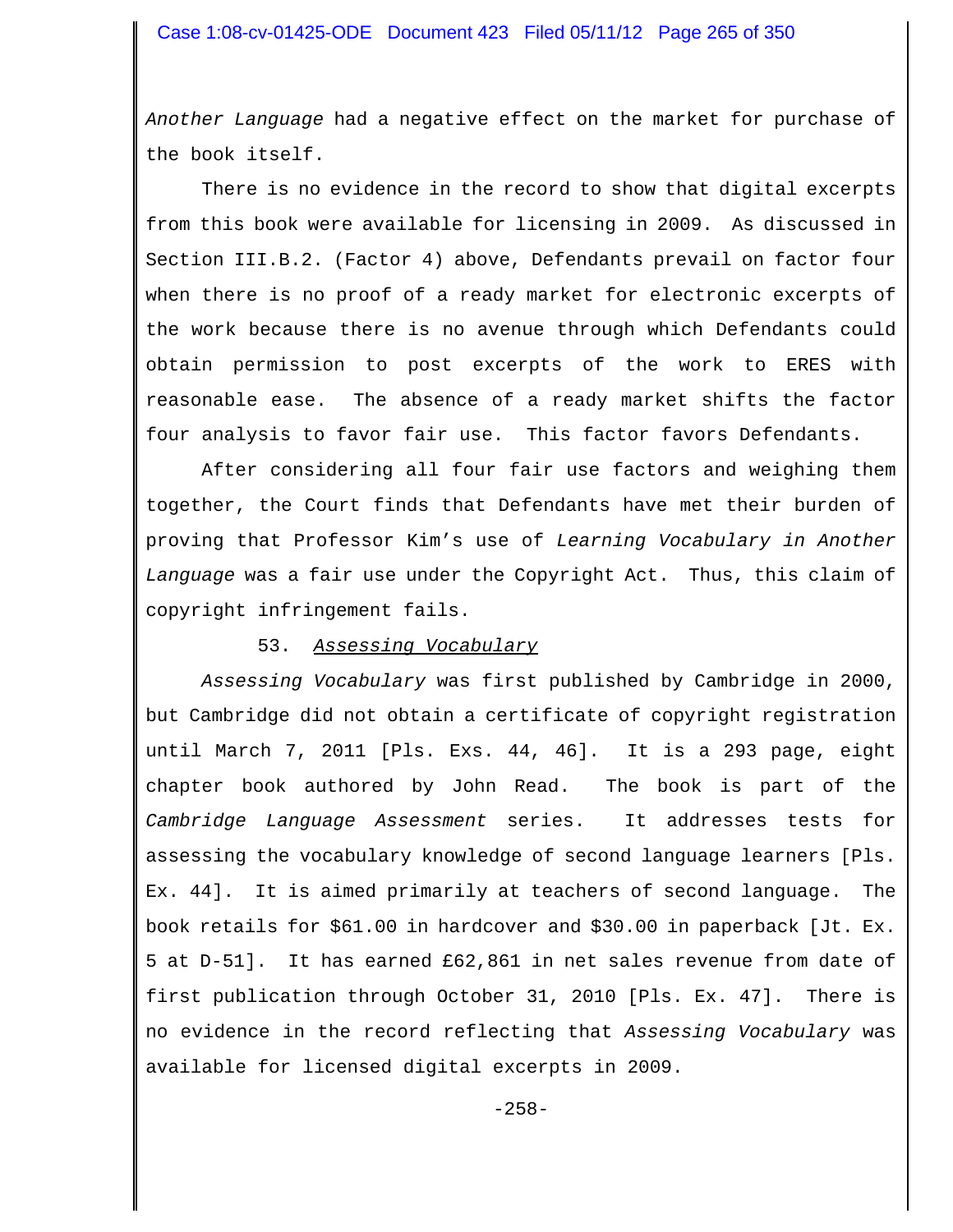Case 1:08-cv-01425-ODE Document 423 Filed 05/11/12 Page 266 of 350

Professor Kim uploaded pages 150-187<sup>116</sup> of the book (the entirety of chapter six) to uLearn as required reading for the students in her course [Tr. Vol. 6 at 104]. Because the reading was available through uLearn, there is no hit count in evidence to determine how often it was accessed by students.

## Prima Facie Case of Copyright Infringement

*Assessing Vocabulary* was first published by Cambridge in 2000, but Cambridge did not obtain a certificate of copyright registration until March 7, 2011. 17 U.S.C. § 410(c) states:

In any judicial proceedings the certificate of a registration made before or within five years after first publication of the work shall constitute prima facie evidence of the validity of the copyright and of the facts stated in the certificate. The evidentiary weight to be accorded the certificate of a registration made thereafter shall be within the discretion of the court.

17 U.S.C. § 410(c). Accordingly, because the certificate of registration for *Assessing Vocabulary* was not made before or within five years after the first date of publication, the prima facie presumption of originality does not exist. Instead, the Court must use its discretion to determine the copyrightability/originality of *Assessing Vocabulary*.

In the acknowledgments section of *Assessing Vocabulary*, Cambridge included a reservation as to the originality of the contents of the book, stating that:

The publishers and I are grateful to the authors, publishers and others who have given permission for the use of copyright material identified in the text. It has not been possible to identify, or trace, sources of all the

<sup>116</sup>Defendants contend that 16 of the 38 pages were not protected by the copyright registration because they cite to other authors' works or contain material in the public domain that is not copyrightable.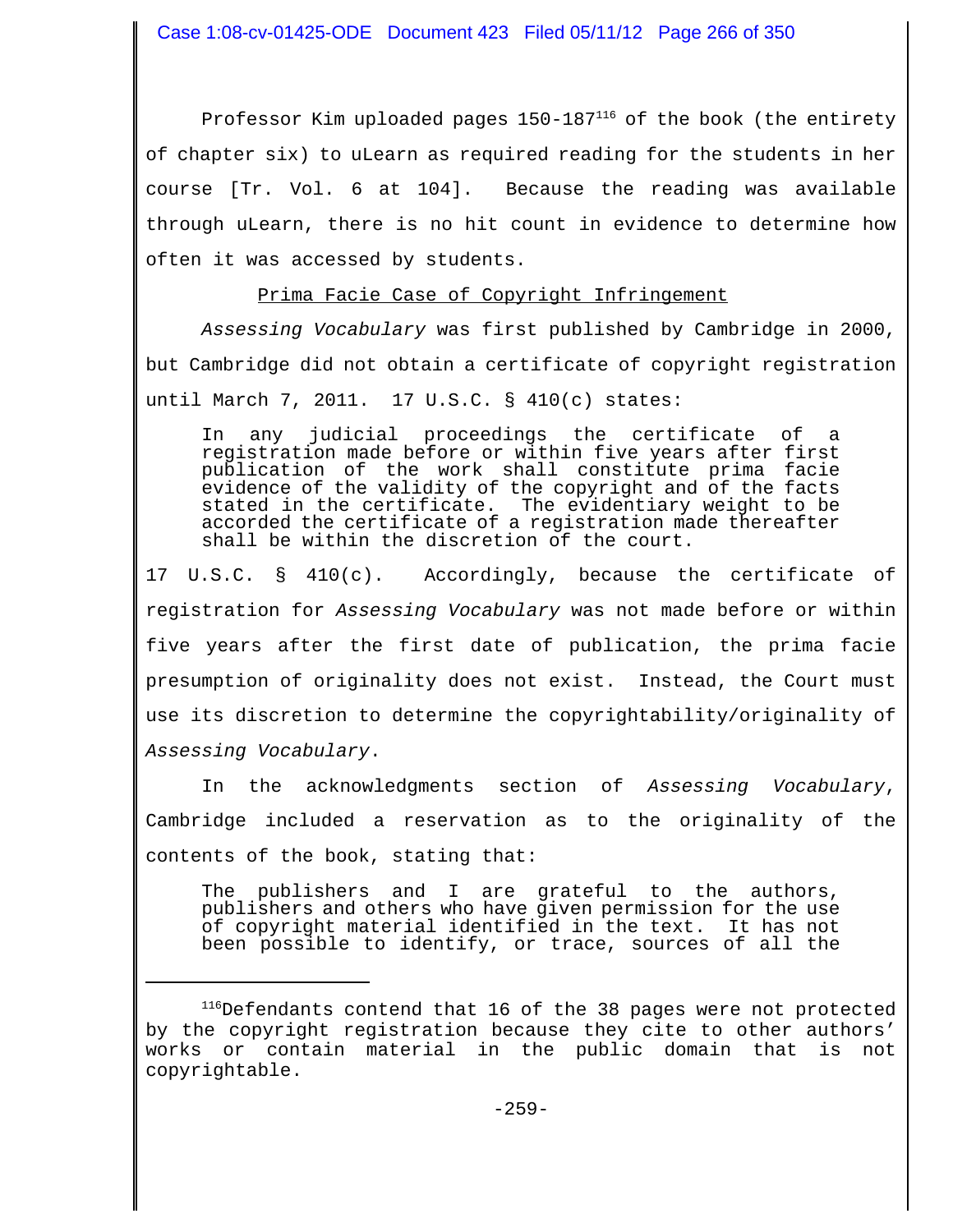materials used and in such cases the publishers would welcome information from copyright owners.

[Pls. Ex. 44]. Cambridge recognizes in this statement that it could not prove the originality of all the material used because it had not identified the source and/or authors of some of the material. This acknowledgment is to Cambridge's credit. However, copyright protection in a work extends only to those elements that are original to the author. Feist, 499 U.S. at 348. For the Court to determine whether the excerpt at issue in this case is original or otherwise protected by Cambridge's copyright for the full work, Plaintiffs would have needed to provide evidence about the source of, or Cambridge's rights to, the specific excerpt at issue. Because Plaintiffs did not provide evidence regarding which portions of the book are original and for which portions they did obtain permission, the Court finds that Cambridge has not met its burden of proving the originality of *Assessing Vocabulary.* Therefore, Plaintiffs have failed to establish the first prong of the prima facie case of copyright infringement for *Assessing Vocabulary.* It is not necessary to address Defendants' fair use defense. This infringement claim fails.

# 54. *Assessing Writing*

*Assessing Writing* was first published by Cambridge in 2002, but Cambridge did not obtain a certificate of copyright registration until March 7, 2011 [Pls. Exs. 39, 41]. It is a 282 page, ten chapter book authored by Sara Cushing Weigle [Pls. Ex. 39]. The book is part of the *Cambridge Language Assessment* series and addresses tests for assessing a student's writing abilities [Pls. Ex. 39]. It is aimed at teachers of second language.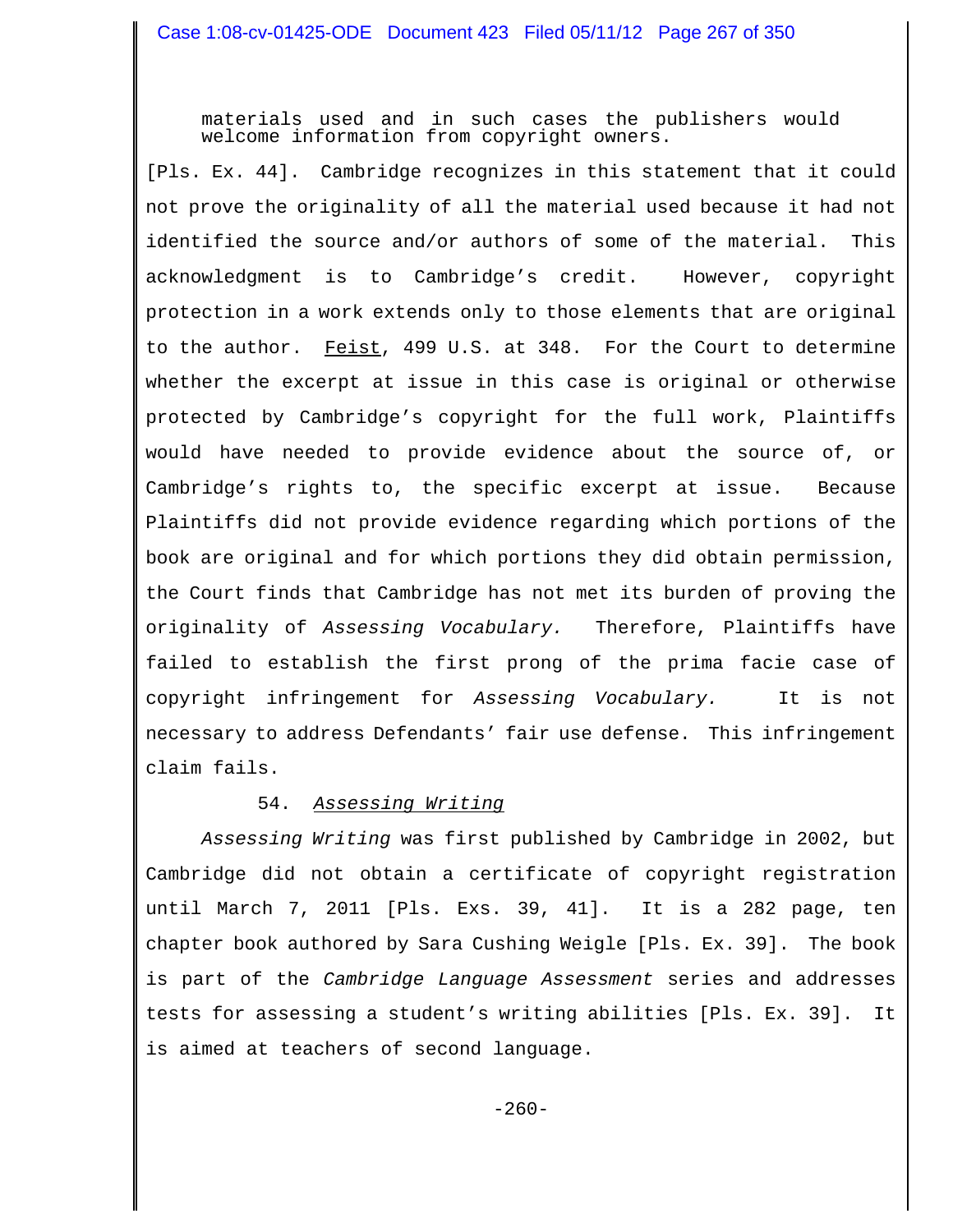The book retails for \$76.00 in hardcover and \$29.00 in paperback [Jt. Ex. 5 at D-52]. It has earned £65,392 in net sales revenue from date of first publication through October 31, 2010 [Pls. Ex. 42]. There is no evidence in the record reflecting that *Assessing Writing* was available for licensed digital excerpts in 2009.

Professor Kim initially uploaded pages 77-139<sup>117</sup> (the entirety of chapters five and six) of the book to uLearn as required reading for the students in her course [Tr. Vol. 6 at 109]. Because the reading was available through uLearn, there is no hit count in evidence to determine how often it was accessed by students.

Prima Facie Case of Copyright Infringement

*Assessing Writing* was first published by Cambridge in 2002, but Cambridge did not obtain a certificate of copyright registration until March 7, 2011. 17 U.S.C. § 410(c) states:

In any judicial proceedings the certificate of a registration made before or within five years after first publication of the work shall constitute prima facie evidence of the validity of the copyright and of the facts stated in the certificate. The evidentiary weight to be accorded the certificate of a registration made thereafter shall be within the discretion of the court.

17 U.S.C. § 410(c). Accordingly, because the certificate of registration for *Assessing Writing* was not made before or within five years after the first date of publication, the prima facie presumption of originality does not exist. Instead, the Court must use its discretion to determine the copyrightability/originality of *Assessing Writing*.

<sup>&</sup>lt;sup>117</sup>Defendants contend that 47 of the 63 pages were not protected by the copyright registration because they cite to other authors' works or contain material in the public domain that is not copyrightable [Tr. Vol. 7 at 22-24; Doc. 410 at 137].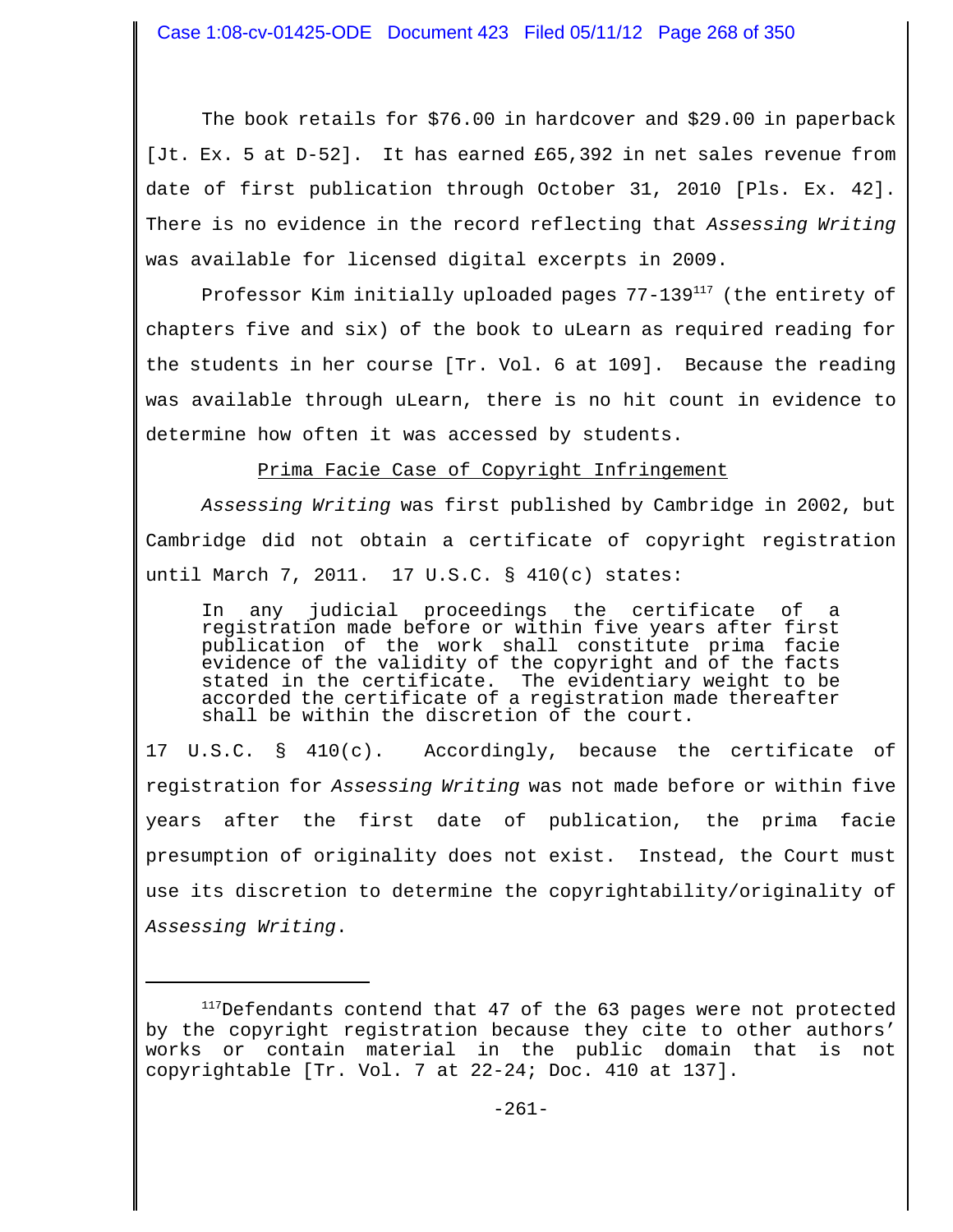In the acknowledgments section of *Assessing Writing*, Cambridge included the following statement regarding the originality of the contents of the book:

The publishers and I are grateful to the authors, publishers and others who have given permission for the use of copyright material identified in the text. been possible to identify, or trace, sources of all the materials used and in such cases the publishers would welcome information from copyright owners.

[Pls. Ex. 39]. In this statement, Cambridge recognized that it could not prove the originality of all the material used because it had not identified the source and/or authors of some of the material. This acknowledgment is to Cambridge's credit. However, copyright protection in a work extends only to those elements that are original to the author. Feist, 499 U.S. at 348. For the Court to determine whether the excerpt at issue in this case is original or otherwise protected by Cambridge's copyright for the full work, Plaintiffs would have needed to provide evidence about the source of, or Cambridge's rights to, the specific excerpt at issue. Because Plaintiffs did not provide evidence regarding which portions of the book are original and for which portions they did obtain permission, the Court finds that Cambridge has not met its burden of proving the originality of *Assessing Writing.* Therefore, Plaintiffs have failed to establish the first prong of the prima facie case of copyright infringement for *Assessing Writing.* It is not necessary to address Defendants' fair use defense. This infringement claim fails.

## I. Professor McCombie

Professor Susan McCombie is a professor at Georgia State and teaches in the Department of Anthropology [Pls. Ex. 536].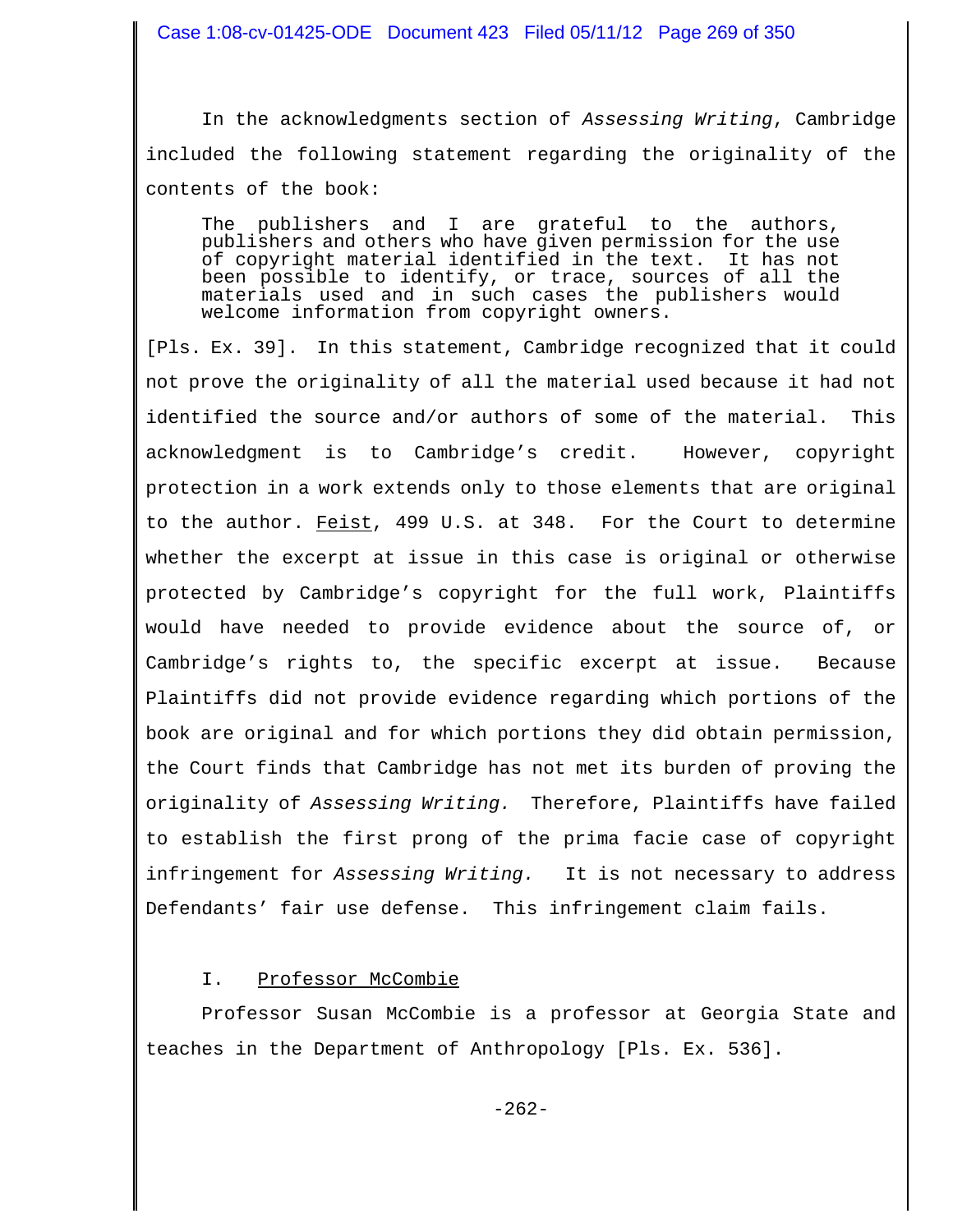#### ANTH 4440 Epidemiology and Anthropology, Fall 2009

Professor McCombie taught ANTH 4440 during the fall semester of 2009 [Pls. Ex. 536]. The course covers basic principles of epidemiology, including its history and uses in public health interventions [Pls. Ex. 536]. Twenty nine undergraduate and graduate students enrolled in the course in the fall of 2009 [Jt. Ex. 5 at D-54; Pls. Ex. 536]. As evidenced by the syllabus, students were required to purchase one textbook for the course, and one additional book was listed as recommended [Pls. Ex. 536]. The syllabus also included a "reading list" with a link to ERES, but with a note stating that "[d]ue to new copyright guidelines, a few articles may not be posted on Eres. Instructions for obtaining these readings will be given in class." [Pls. Ex. 536]. The library owned copies of both works at issue in this case [Defs. Ex. 518].

## 55. *International Health Organisations and Movements, 1918-1939*

*International Health Organisations* was first published by Cambridge in 1995, but Cambridge did not obtain a certificate of copyright registration until December 27, 2010 [Pls. Exs. 108, 111]. It is a 355 page, fifteen chapter volume edited by Paul Weindling. The book is part of the *Cambridge History of Medicine* series and is comprised of studies (one study per chapter) on international health and welfare organizations between the First and Second World Wars [Pls. Ex. 108]. The Court infers from the book's contents that it is a collective work. *International Health Organisations* retails for \$110.00 [Jt. Ex. 5 at D-53]. The net sales revenue from the date of first publication through November 7, 2010 was £16,284 [Pls. Ex.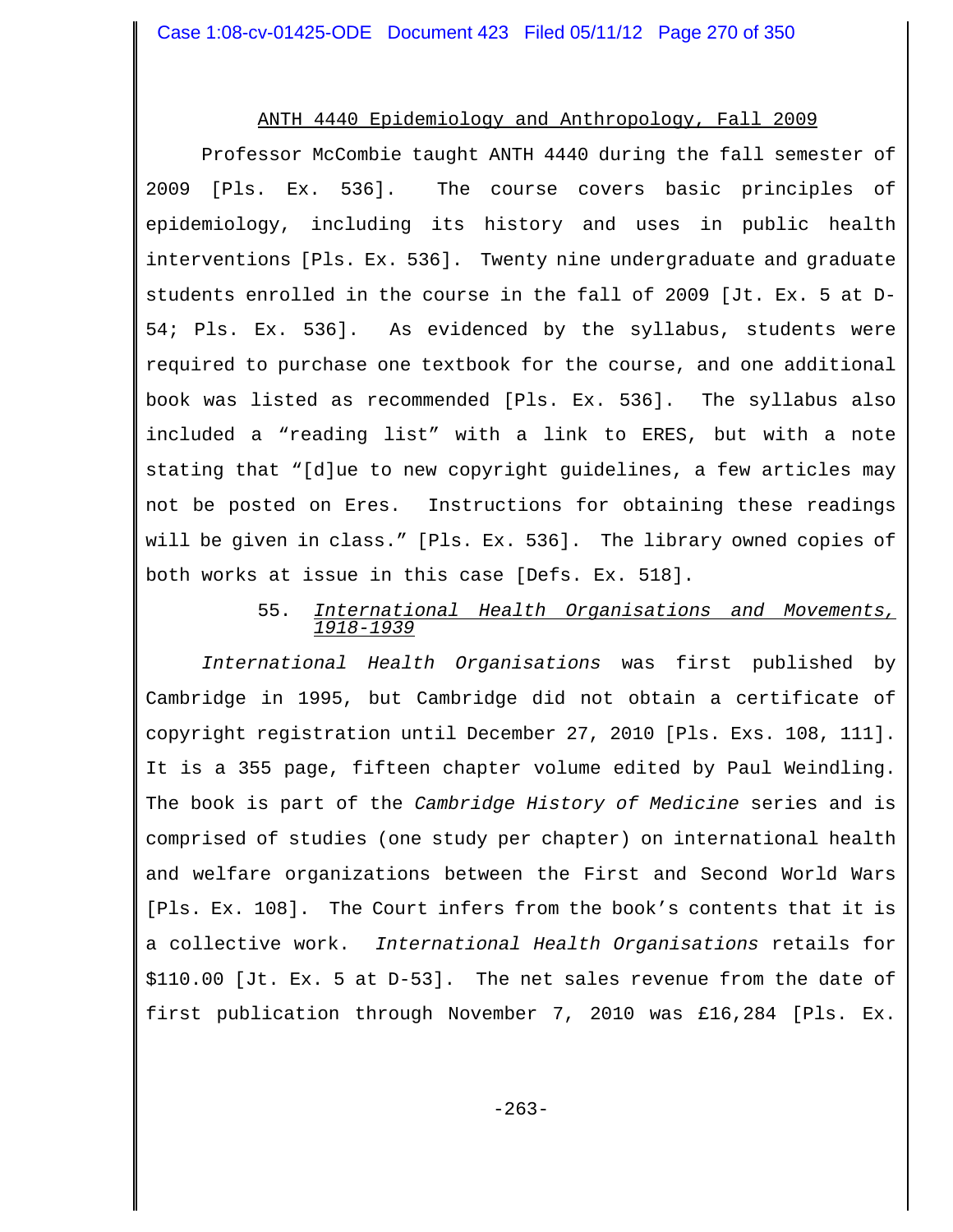112]. There is no evidence in the record reflecting that the work was available for licensed digital excerpts in 2009.

Professor McCombie requested that pages 222-243, or the entirety of chapter eleven, of *International Health Organisations* be uploaded to ERES for distribution to students in her fall 2009 ANTH 4440 course [Pls. Ex. 536]. The excerpt, entitled "The cycles of eradication: the Rockefeller Foundation and Latin American public health, 1918-1940" was written by Marcos Cueto and totaled 6.20% of the total work [Pls. Ex. 108].

Prima Facie Case of Copyright Infringement

*International Health Organisations* was first published by Cambridge on July 20, 1995, but Cambridge did not obtain a certificate of copyright registration until December 27, 2010 [Pls. Ex. 111]. 17 U.S.C. § 410(c) states:

In any judicial proceedings the certificate of a registration made before or within five years after first publication of the work shall constitute prima facie evidence of the validity of the copyright and of the facts stated in the certificate. The evidentiary weight to be accorded the certificate of a registration made thereafter shall be within the discretion of the court.

17 U.S.C. § 410(c). Accordingly, because the certificate of registration for *International Health Organisations* was not made before or within five years after the first date of publication, the prima facie presumption of originality does not exist. Instead, the Court must use its discretion to determine the copyrightability/originality of *International Health Organisations*.

To qualify for copyright protection, a work must be the author's original work. Harper & Row Publishers, Inc. v. Nation Enters., 471 U.S. 539, 547-49 (1985). Original "means only that the work was independently created by the author (as opposed to copied from other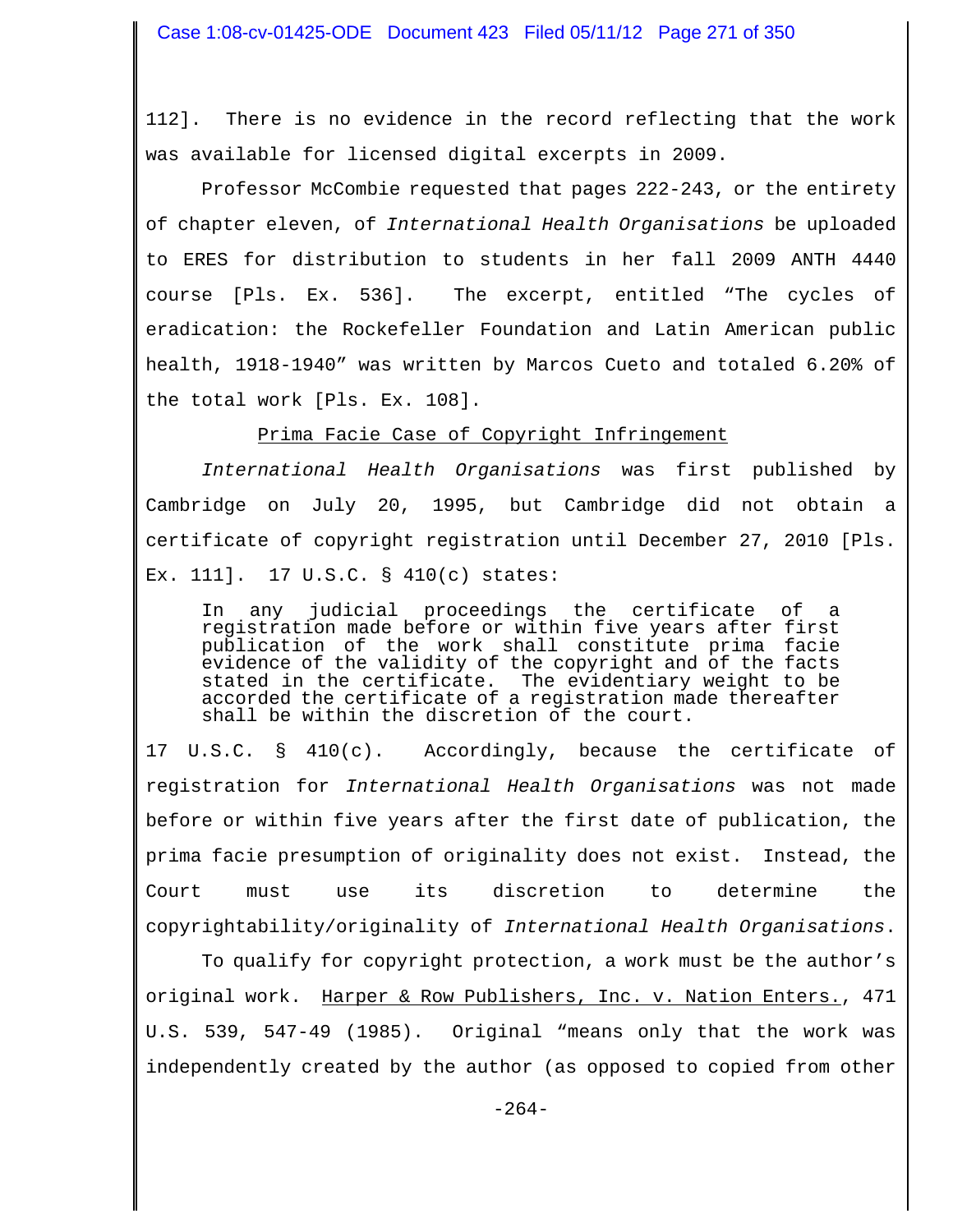## Case 1:08-cv-01425-ODE Document 423 Filed 05/11/12 Page 272 of 350

works), and that it possesses at least some minimal degree of creativity." Feist Publ'ns, Inc. v. Rural Tel. Serv. Co., 499 U.S. 340, 345 (1991). To meet the creativity requirement even a slight amount of creativity will suffice. Id. *International Health Organisations* contains studies that analyze international health and welfare organizations and their activities and priorities [Pls. Ex. 108]. Cambridge, in soliciting a copyright registration, declared that *International Health Organisations* is an original work and nothing in the evidence indicates otherwise. The Court finds that the book easily meets the creativity requirement. Therefore, *International Health Organisations* is copyrightable. Both the external editor and the contributors of chapters assigned their rights to Cambridge. The copyright is registered in Cambridge's name. The first prong of the prima facie case of copyright infringement has been satisfied.

A copy of an excerpt from *International Health Organisations* was uploaded to Georgia State's ERES system, satisfying the second prong of the prima facie case of copyright infringement.

#### The Fair Use Defense

As to the first element of fair use, an excerpt from *International Health Organisations* was used by a nonprofit educational institution for the nonprofit, educational purposes of teaching and scholarship. Free copies were provided for the exclusive use of students in Professor McCombie's class. The first factor weighs strongly in favor of Defendants.

As to the second element of fair use, *International Health Organisations* is a non-fiction work that contains academic chapters analyzing international health and welfare organizations based on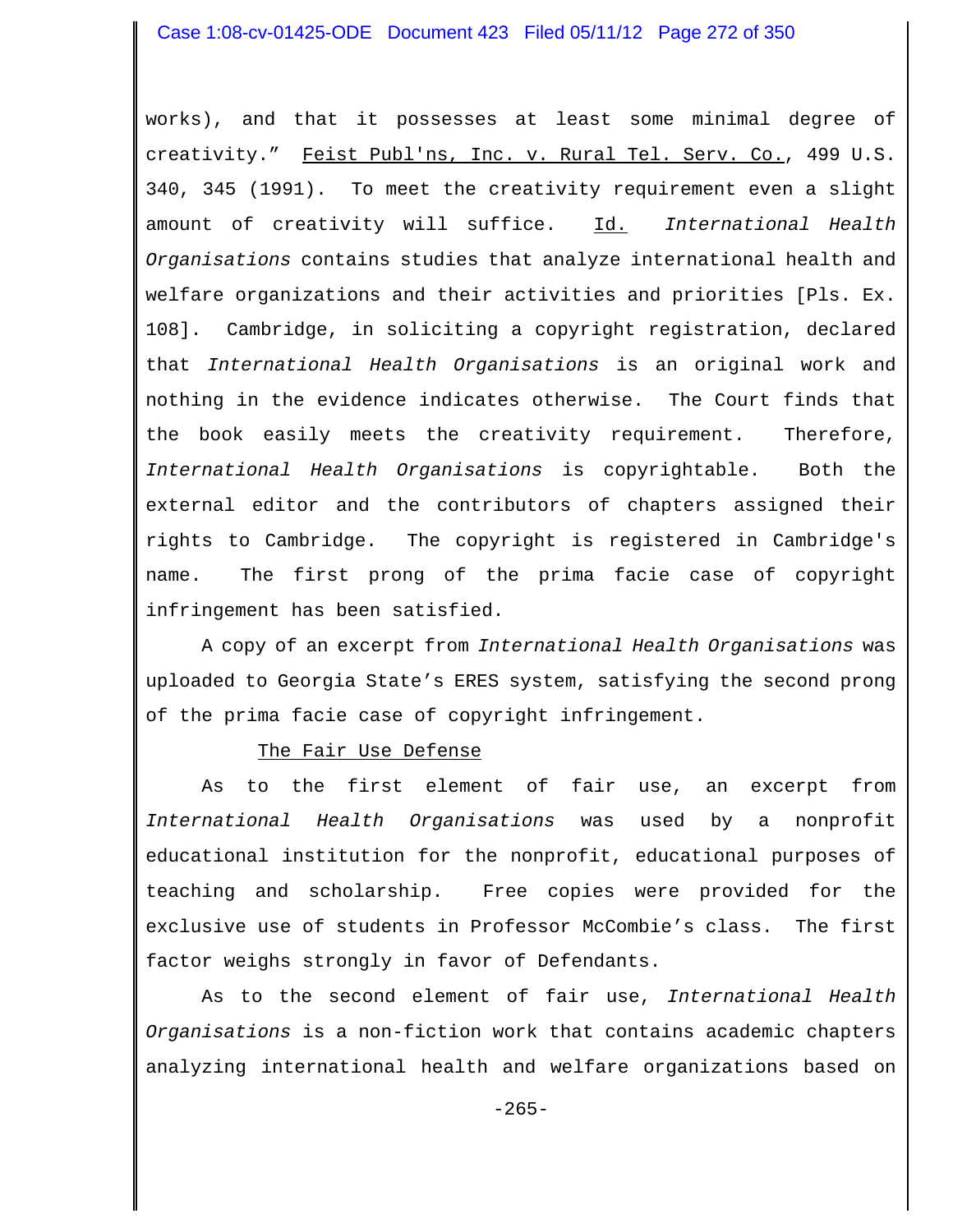earlier models. The presentation is informational in nature. The second fair use factor favors Defendants.

As to the third fair use factor, Professor McCombie uploaded 22 pages of *International Health Organisations* to ERES. This represents 6.20% or one chapter of the total work. Because the work contained more than ten chapters, Professor McCombie properly adhered to the one chapter limit; the amount copied was decidedly small. The third factor weighs in favor of Defendants.

As to the fourth fair use factor, effect on the market, the Court first looks to whether Professor McCombie's use of *International Health Organisations* affected the market for purchasing the book as a whole. Students would not pay \$110.00 for the entire book when only 22 pages were required reading for Professor McCombie's course. Neither would a professor require students to purchase the entire book in such an instance. Therefore, the Court rejects any argument that the use of the excerpt from *International Health Organisations* had a negative effect on the market for purchase of the book itself.

There is no evidence in the record to show that digital excerpts from this book were available for licensing in 2009. As discussed in Section III.B.2. (Factor 4) above, Defendants prevail on factor four when there is no proof of a ready market for electronic excerpts of the work because there is no avenue through which Defendants could obtain permission to post excerpts of the work to ERES with reasonable ease. The absence of a ready market shifts the factor four analysis to favor fair use. This factor favors Defendants.

After considering all four fair use factors and weighing them together, the Court finds that Defendants have met their burden of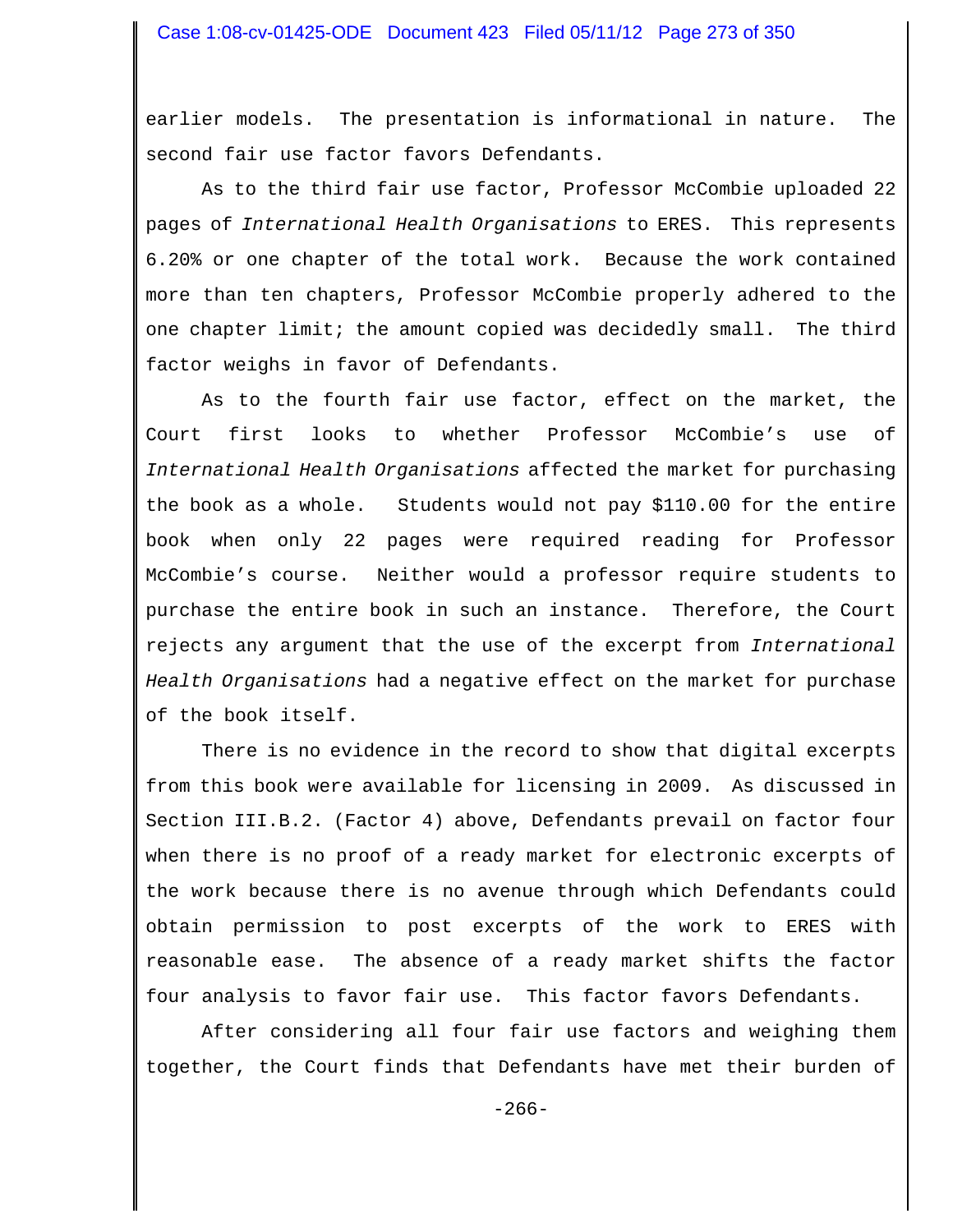proving that Professor McCombie's use of *International Health Organisations* was a fair use under the Copyright Act. Thus, this claim of copyright infringement fails.

#### 56. *Evolution of Infectious Disease*

*Evolution of Infectious Disease* was first published by Oxford in 1994 [Pls. Ex. 388]. It is a 305 page, eleven chapter work authored by Paul W. Ewald that analyzes the role of evolutionary biology in the fight against infectious disease [Pls. Ex. 388; Jt. Ex. 5 at D-54]. *Evolution of Infectious Disease* retails for \$170.00 in hardcover and \$60.00 in paperback [Jt. Ex. 5 at D-54]. The net sales revenue from the date of first publication through November 7, 2010 was £222,038.50 [Pls. Ex. 357]. There is no evidence in the record reflecting that the work was available for licensed digital excerpts in 2009.

Professor McCombie requested that pages 15-34, the entirety of chapter two, of *Evolution of Infectious Disease* be uploaded to ERES for distribution to students in her fall 2009 ANTH 4440 course [Pls. Ex. 536]. Chapter two is entitled "Symptomatic Treatment (Or How to Bind *The Origin of Species* to *The Physician's Desk Reference*)." It represents 6.56% of the total work.

Prima Facie Case of Copyright Infringement

*Evolution of Infectious Disease* was first published by Oxford on January 6, 1994 [Pls. Ex. 390], and Oxford obtained a copyright registration for the work on June 27, 1996, which is within five years of the first date of publication. Accordingly, because the certificate of registration for *Evolution of Infectious Disease* was made before or within five years after the first date of publication, there is a prima facie presumption of originality. 17 U.S.C.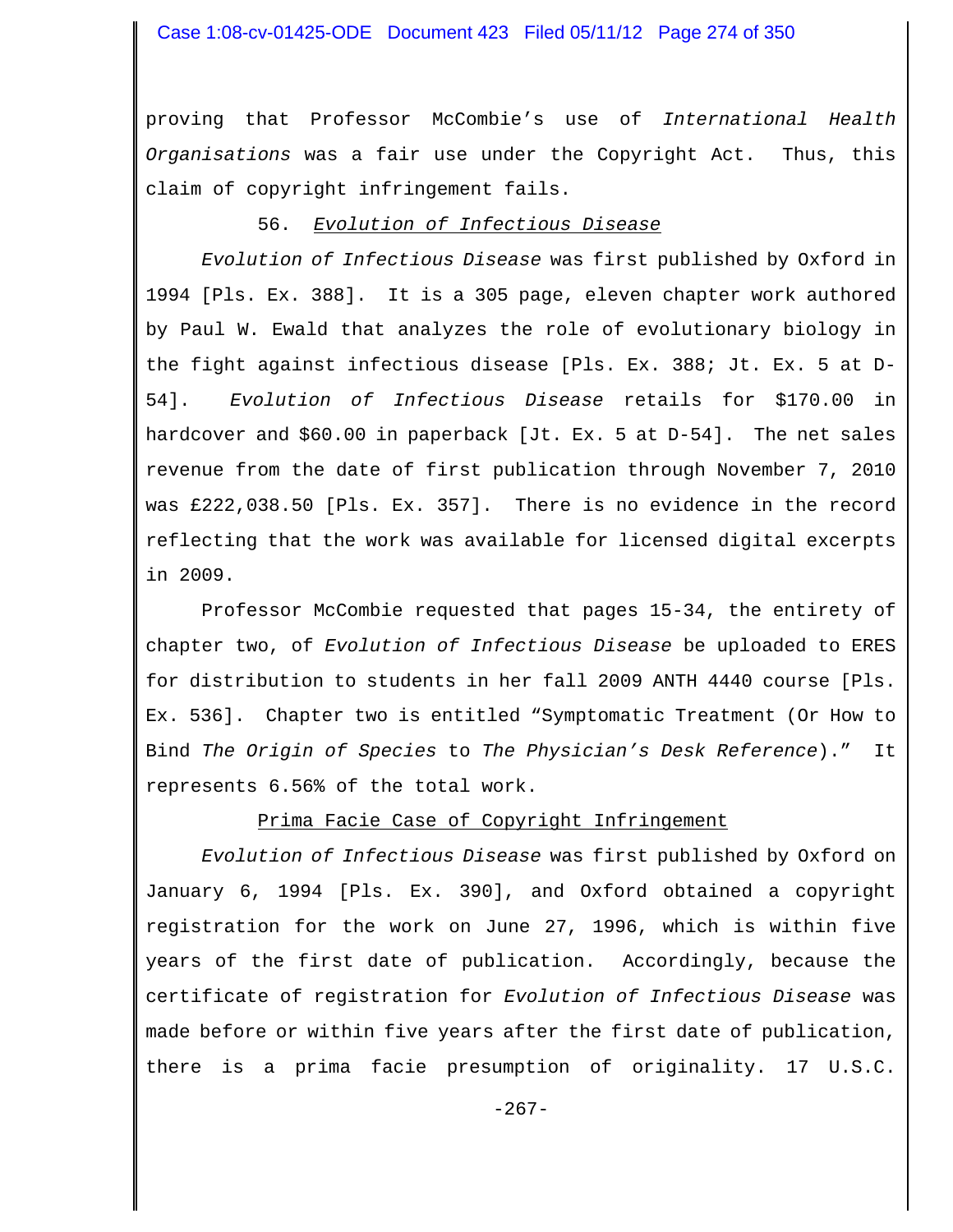§ 410(c). *Evolution of Infectious Disease* was authored by Paul Ewald. The copyright registration lists the author as the copyright claimant [Pls. Ex. 390], but Plaintiffs have provided evidence that the author assigned his right to enjoin infringement of the copyright in the work to Oxford [Pls. Ex. 389]. Plaintiffs have met their burden to show that Oxford has a valid copyright in the work, and the first prong of the prima facie case of copyright infringement has been satisfied.

A copy of an excerpt from *Evolution of Infectious Disease* was uploaded to Georgia State's ERES system, satisfying the second prong of the prima facie case of copyright infringement.

#### The Fair Use Defense

As to the first element of fair use, an excerpt from *Evolution of Infectious Disease* was used by a nonprofit educational institution for the nonprofit, educational purposes of teaching and scholarship. Free copies were provided for the exclusive use of students in Professor McCombie's class. The first factor weighs strongly in favor of Defendants.

As to the second element of fair use, *Evolution of Infectious Disease* is a non-fiction work that provides analysis on evolutionary biology and infectious disease. It is factual in nature. The second fair use factor favors Defendants.

As to the third fair use factor, Professor McCombie uploaded twenty pages of *Evolution of Infectious Disease* to ERES. This represents 6.56% or one chapter of the total work. Because the work contained more than ten chapters, Professor McCombie properly adhered to the one chapter limit; the amount copied was decidedly small. The third factor weighs in favor of Defendants.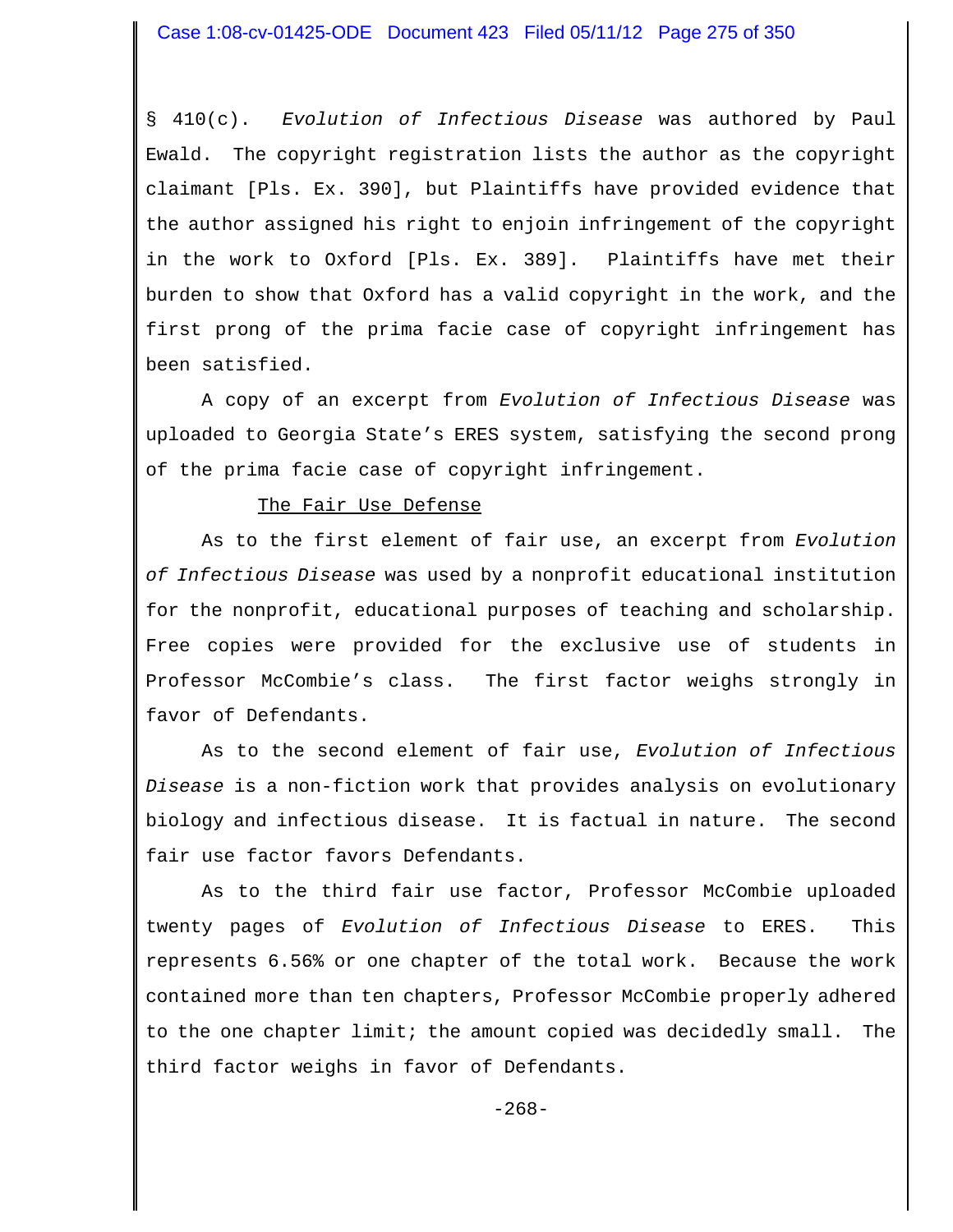As to the fourth fair use factor, effect on the market, the Court first looks to whether Professor McCombie's use of the excerpt from *Evolution of Infectious Disease* affected the market for purchasing the book as a whole. Students would not pay \$60.00 for the entire book (or \$170.00 for the hardcover version) when only twenty pages were assigned for Professor McCombie's course. Neither would a professor require students to purchase the entire book in such an instance. Therefore, the Court rejects any argument that the use of the excerpt from *Evolution of Infectious Disease* had a negative effect on the market for purchase of the book itself.

There is no evidence in the record to show that digital excerpts from this book were available for licensing in 2009. As discussed in Section III.B.2. (Factor 4) above, Defendants prevail on factor four when there is no proof of a ready market for electronic excerpts of the work because there is no avenue through which Defendants could obtain permission to post excerpts of the work to ERES with reasonable ease. The absence of a ready market shifts the factor four analysis to favor fair use. This factor favors Defendants.

After considering all four fair use factors and weighing them together, the Court finds that Defendants have met their burden of proving that Professor McCombie's use of *Evolution of Infectious Disease* was a fair use under the Copyright Act. Thus, this claim of copyright infringement fails.

## J. Professor Gabler-Hover

Professor Gabler-Hover is a tenured professor in the Department of English at Georgia State [Tr. Vol. 8 at 165]. She generally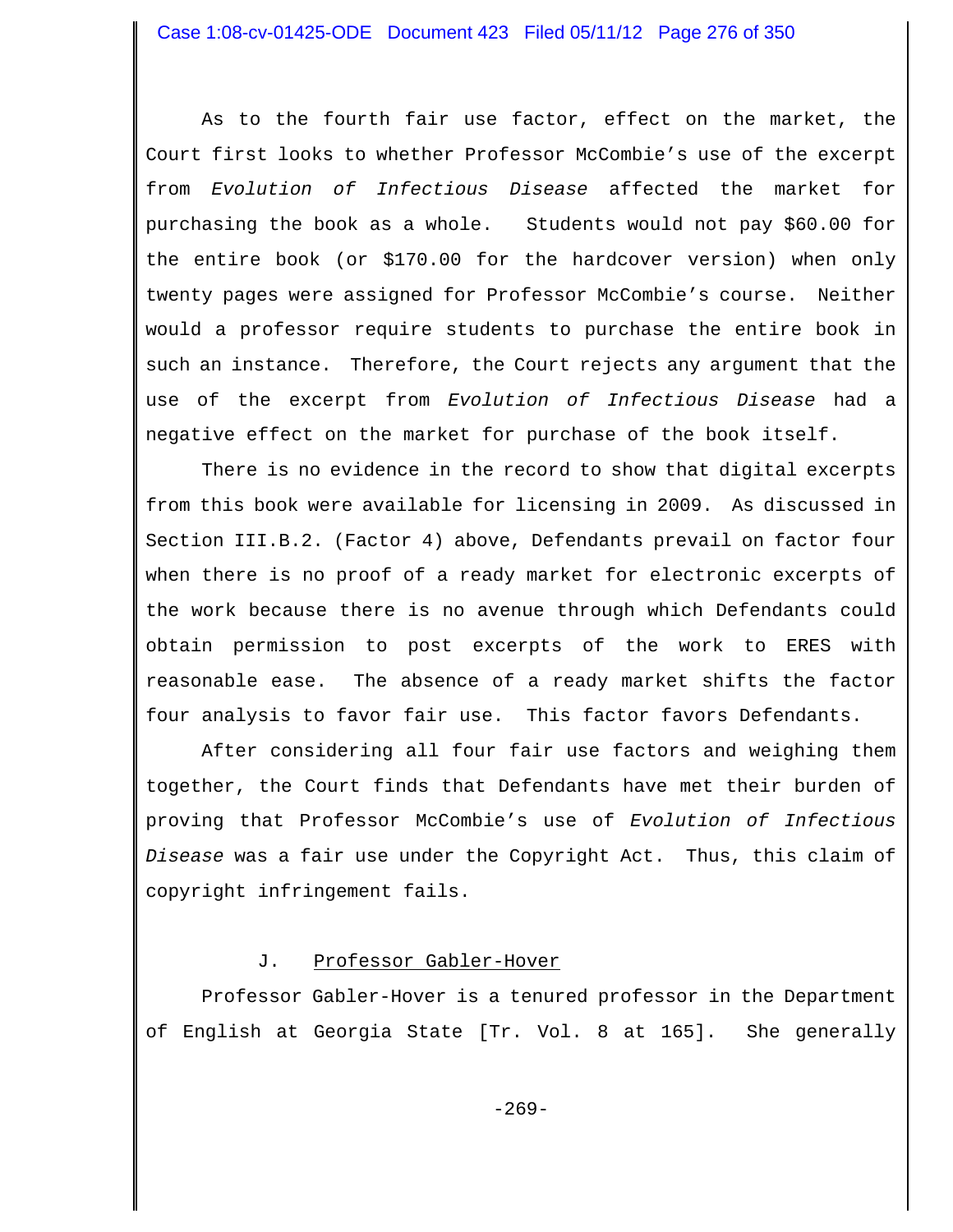teaches nineteenth century American Literature and Feminist Theory [Tr. Vol. 8 at 165].

# ENGL 4200 Cyborgs in American Culture, Fall 2009

Thirty upper level undergraduate students were enrolled in Professor Gabler-Hover's ENGL 4200 course during fall semester 2009 [Tr. Vol. 8 at 167, 169; Jt. Ex. 5 at D-56]. Professor Gabler-Hover created a syllabus for this course in which students were required to purchase five course texts, all of which were fictional works; two additional required readings were uploaded to ERES without seeking copyright permissions [Tr. Vol. 9 at 16; Defs. Ex. 599]. The syllabus instructed students that "many . . . items you will need for the course are on library e-reserve for you to print out immediately, forming a course packet for yourself" [Defs. Ex. 599]. Professor Gabler-Hover owned a copy of the book from which she assigned the excerpt at issue here [Tr. Vol. 9 at 16].

## 57. *A History of Feminist Literary Criticism*

*A History of Feminist Literary Criticism* was first published by Cambridge on August 30, 2007 in the United Kingdom and on October 8, 2007 in the United States [Pls. Ex. 104]. It provides a comprehensive overview and analysis of feminist literary criticism from the Middle Ages through the present [Tr. Vol. 9 at 7; Jt. Ex. 5 at D-56]. The book's editors are Gill Plain and Susan Sellers. It has seventeen chapters and a total of 364 pages [Pls. Ex. 103]. Professor Gabler-Hover requested that pages 322-335, or one full chapter totaling 3.85% of the book, be posted on the ERES system as required reading [Defs. Ex. 599; Tr. Vol. 9 at 10]. The assigned chapter was called "Feminist criticism and technologies of the body" by Stacy Gillis.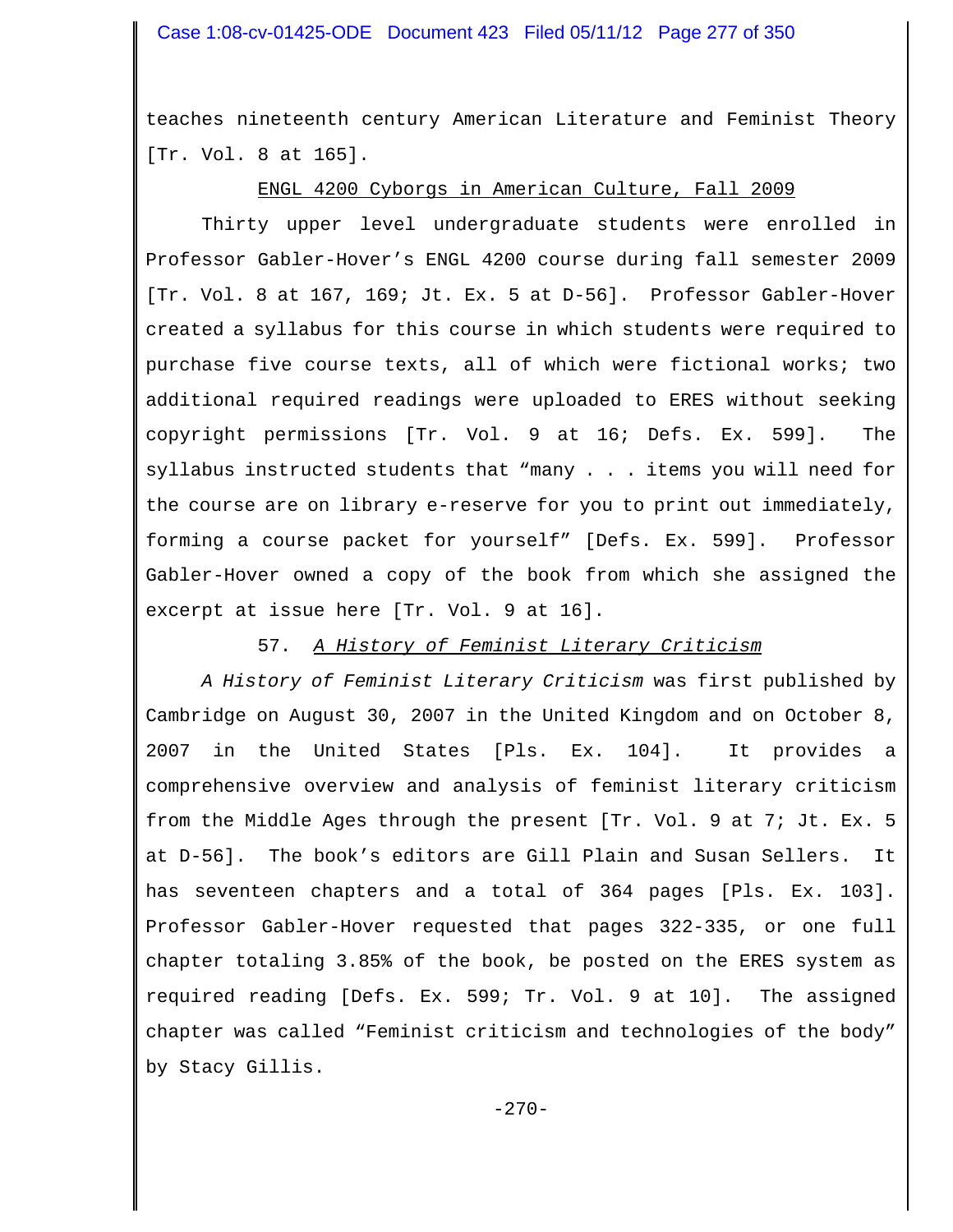The book retails for \$130.00 in hardcover [Jt. Ex. 5 at D-56]. Professor Gabler-Hover stated that if a less expensive paperback version of the book were available, she would likely assign this book in her courses [Tr. Vol. 9 at 25]. The book had earned £45,357 in net sales revenue as of October 31, 2010 [Pls. Ex. 106]. There is no evidence in the record reflecting that the work was available for licensed digital excerpts in 2009.

## Prima Facie Case of Copyright Infringement

*A History of Feminist Literary Criticism* was first published outside the United States on August 30, 2007 and published in the United States on October 8, 2007, more than 30 days after the first publication [Pls. Ex. 104]. Thus, *A History of Feminist Literary Criticism* is a foreign work as defined by the Copyright Act; a copyright registration is not necessary to bring a claim of copyright infringement. 17 U.S.C. § 104(b)(2). The Court finds that *A History of Feminist Literary Criticism* is an original work and that it has sufficient creativity to be copyrighted.

However, Plaintiffs have failed to produce evidence of an author agreement assigning copyright in the excerpt at issue to Cambridge. There is no evidence that the contributing author either agreed that chapter seventeen was a work made for hire or that she transferred her rights to Cambridge.

*A History of Feminist Literary Criticism* is an edited volume comprised of chapters written by different authors. Plaintiffs have produced evidence of an editor agreement with both external editors, Professor Susan Sellers and Dr. Gill Plain, assigning their copyright interests in the work to Cambridge [Pls. Ex. 105]. This agreement states that with respect to assignment of rights, "[c]opyright in the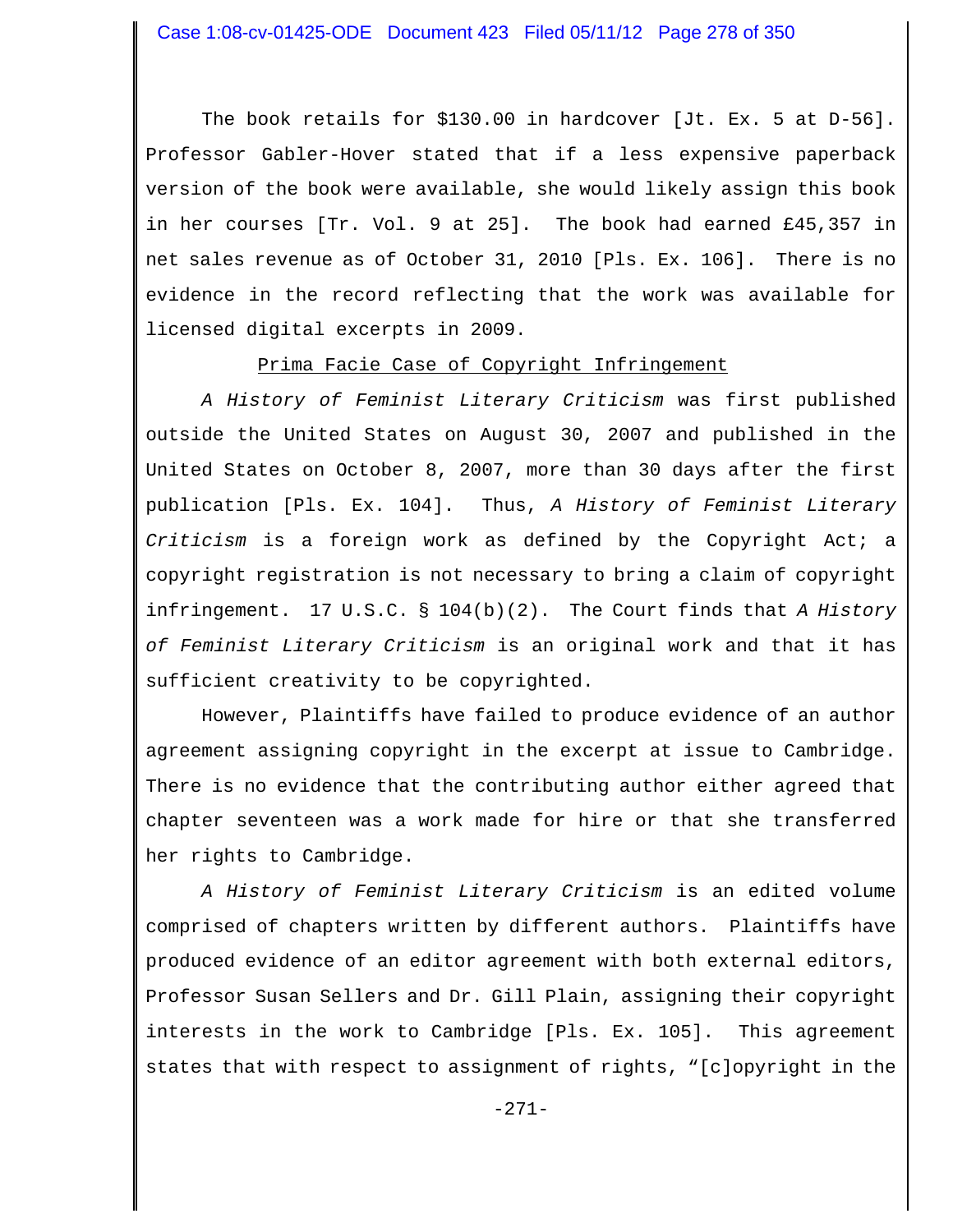individual essays shall be assigned to [Cambridge] by individual contributors." [Pls. Ex. 105]. However, Plaintiffs have not introduced evidence of an author assignment by Stacy Gillis, the author of chapter seventeen, the excerpt assigned by Professor Gabler-Hover. The copyright in this chapter vests initially in the author, Stacy Gillis. Accordingly, Plaintiffs have failed to establish the first prong of the prima facie case of copyright infringement for *A History of Feminist Literary Criticism.* It is not necessary to address Defendants' fair use defense. This infringement claim fails.

#### K. Professor Anggoro

Professor Anggoro is no longer employed at Georgia State. During the fall 2009 semester, she taught a course in the College of Education at Georgia State [Defs. Ex. 610].

## EPY 8690 Seminar in Educational Psychology, Fall 2009

EPY 8690 is a course that examines the empirical and theoretical approaches to understanding human thinking across languages and cultures [Defs. Ex. 610]. Nine students enrolled in this seminar in the fall semester of 2009 [Jt. Ex. 5 at D-67]. According to the syllabus, there was no required textbook for the course; all assigned readings were made available online through ERES. [Defs. Ex. 610].

58. *Language Acquisition and Conceptual Development*

*Language Acquisition and Conceptual Development* was first published by Cambridge in 2001 [Pls. Ex. 119]. It is a nineteen chapter, 614 page volume edited by Melissa Bowerman and Stephen C. Levinson [Pls. Ex. 119]. The book is part of the *Cambridge Language, Culture, and Cognition* series, which focuses on the role that various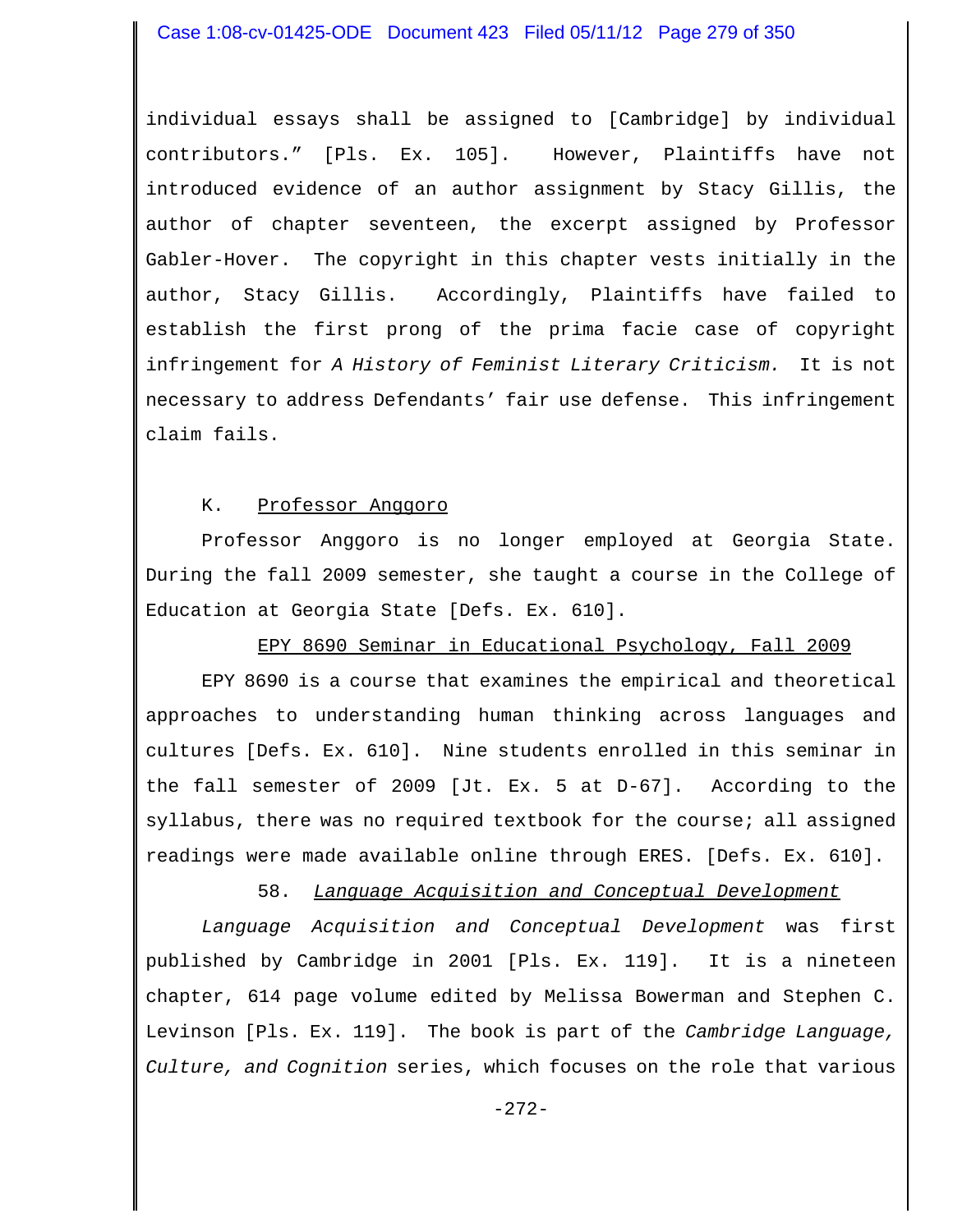# Case 1:08-cv-01425-ODE Document 423 Filed 05/11/12 Page 280 of 350

aspects of language play in human cognition. The book grew out of a conference in which papers by various authors were presented; the papers were revised by the authors and are reprinted as chapters in the book. The book is probably a collective work. *Language Acquisition and Conceptual Development* analyzes the interaction between language acquisition and early cognition [Pls. Ex. 119]. It is aimed at linguistics scholars. The book retails for \$140.00 in hardback and \$53.00 in paperback [Jt. Ex. 5 at D-67]. The net sales revenue from January 26, 2010, through October 31, 2010 was £456.00 [Pls. Ex. 123]. Digital excerpts from the book were available for licensing through CCC in 2009 [Pls. Ex. 124]. From July 1, 2004 until December 1, 2010, *Language Acquisition* earned \$669.39 in ECCS permissions revenue [Pls. Ex. 124].

Professor Anggoro requested that pages 566-588, or one full chapter totaling 3.75% of the book, be posted on the ERES system [Defs. Ex. 610; Jt. Ex. 5 at D-67]. The excerpt was the entirety of chapter nineteen, which is entitled "Covariation between spatial language and cognition, and its implications for language learning" by Stephen C. Levinson [Pls. Ex. 119]. Had permissions been paid via CCC for the distribution of this excerpt, Cambridge would have earned less than \$26.39 in net revenue from permissions. $^{118}$  The cost to students would have been \$34.05.

 $118$ The amount earned would have been \$34.05, the amount charged by CCC, [Jt. Ex. 5 at D-67], less the \$3.00 service fee charged by CCC to users, less \$4.66 in fees charged by CCC to publishers, less royalties Cambridge is obligated to pay the external editors.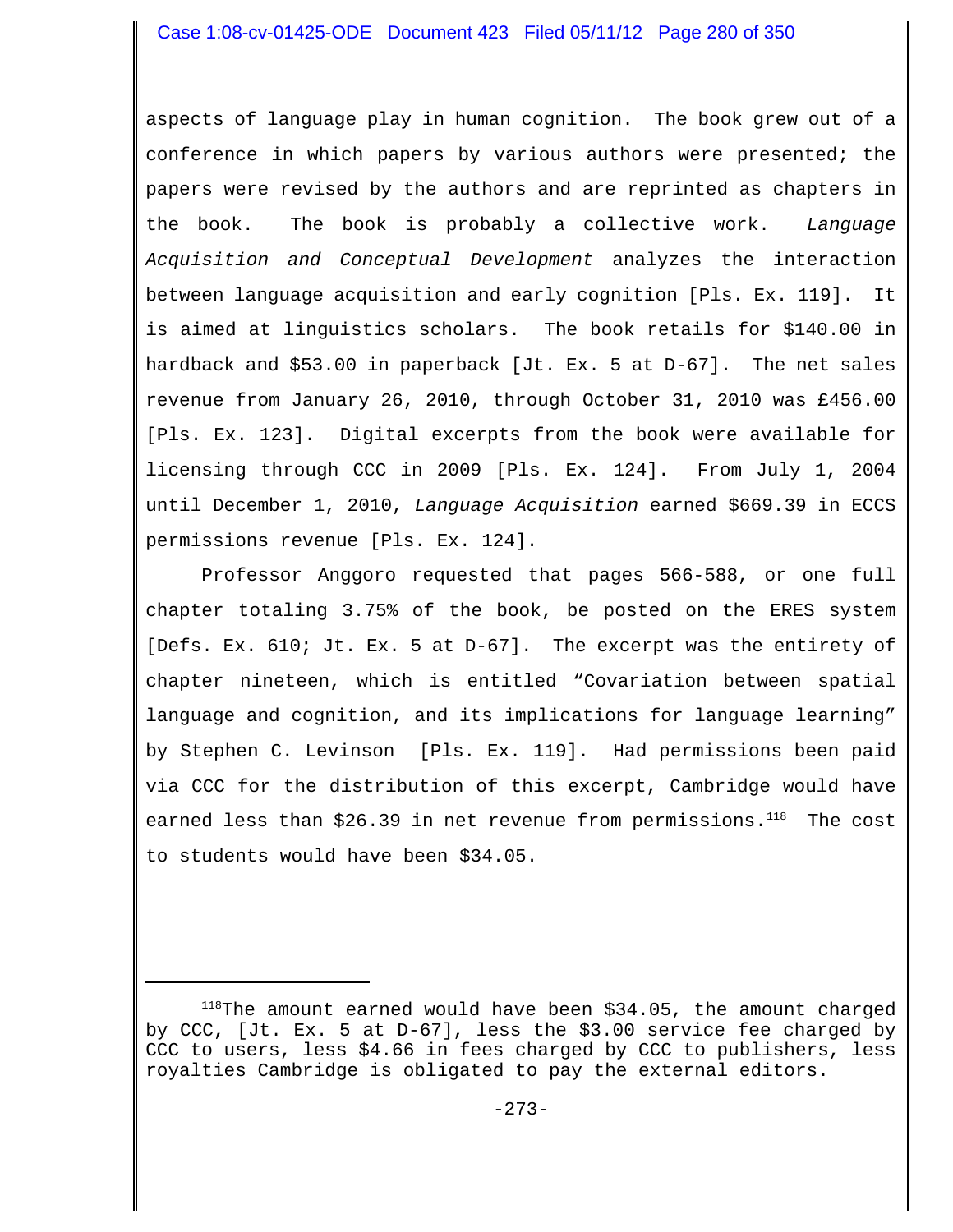#### Prima Facie Case of Copyright Infringement

*Language Acquisition* was first published by Cambridge in 2001, but Cambridge did not obtain a certificate of copyright registration until December 27, 2010 [Pls. Ex. 122]. 17 U.S.C. § 410(c) states:

In any judicial proceedings the certificate of a registration made before or within five years after first publication of the work shall constitute prima facie evidence of the validity of the copyright and of the facts stated in the certificate. The evidentiary weight to be accorded the certificate of a registration made thereafter shall be within the discretion of the court.

17 U.S.C. § 410(c). Accordingly, because the certificate of registration for *Language Acquisition* was not made before or within five years after the first date of publication, the prima facie presumption of originality does not exist. Instead, the Court must use its discretion to determine the copyrightability/originality of *Language Acquisition*.

To qualify for copyright protection, a work must be the author's original work. Harper & Row Publishers, Inc. v. Nation Enters., 471 U.S. 539, 547-49 (1985). Original "means only that the work was independently created by the author (as opposed to copied from other works), and that it possesses at least some minimal degree of creativity." Feist Publ'ns, Inc. v. Rural Tel. Serv. Co., 499 U.S. 340, 345 (1991). To meet the creativity requirement, even a slight amount of creativity will suffice. Id. *Language Acquisition* contains data and analysis examining the relationship between child language acquisition and cognitive development. Cambridge, in soliciting a copyright registration, declared that *Language Acquisition* is an original work and nothing in the evidence indicates otherwise. The Court finds that the book easily meets the creativity requirement. Therefore, *Language Acquisition* is copyrightable. The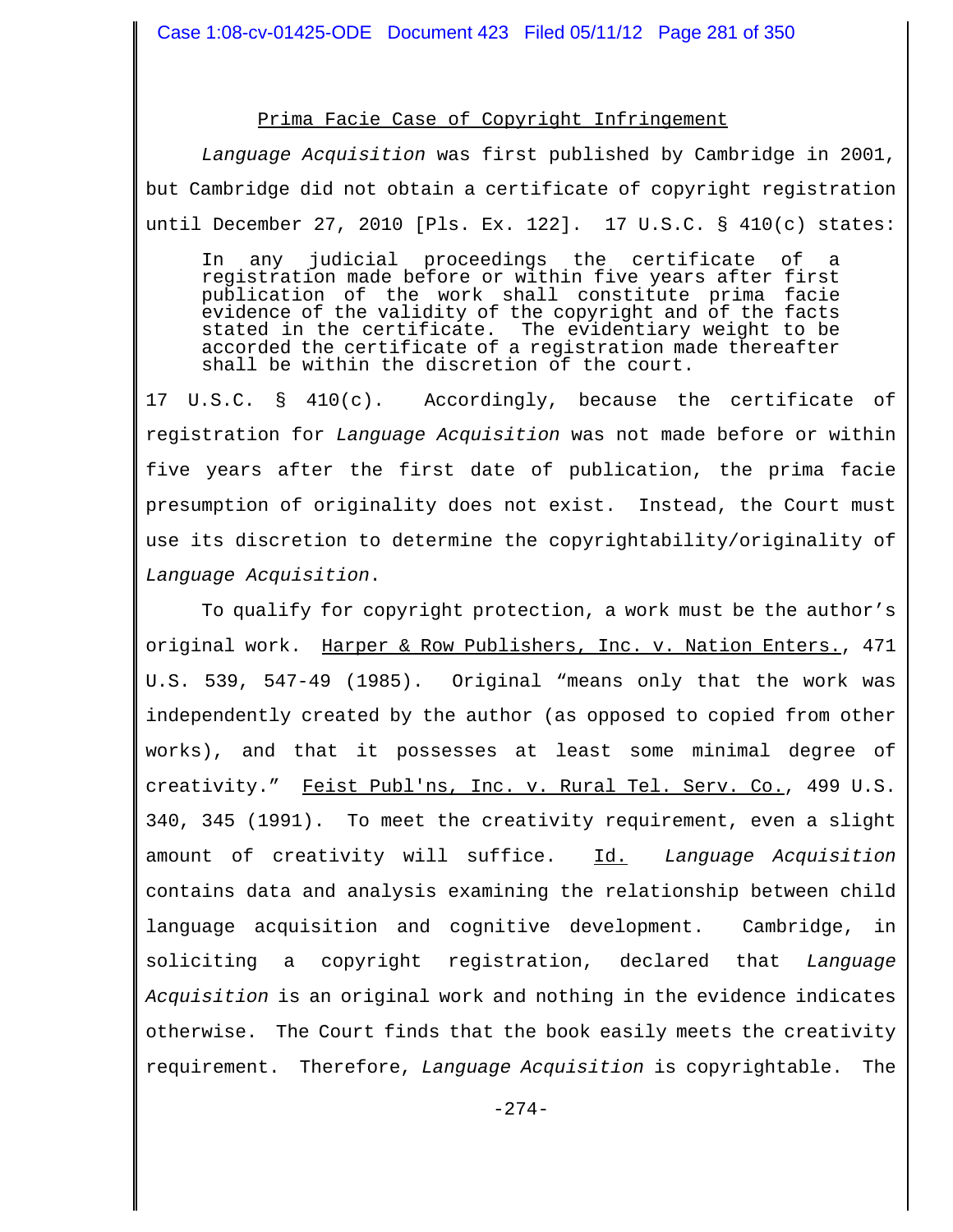#### Case 1:08-cv-01425-ODE Document 423 Filed 05/11/12 Page 282 of 350

external editors and the contributing authors assigned their copyrights to Cambridge. The book is registered in Cambridge's name. The first prong of the prima facie case of copyright infringement has been satisfied.

A copy of an excerpt from *Language Acquisition* was uploaded to Georgia State's ERES system, satisfying the second prong of the prima facie case of copyright infringement.

#### The Fair Use Defense

As to the first element of fair use, an excerpt from *Language Acquisition* was used by a nonprofit educational institution for the nonprofit, educational purposes of teaching and scholarship. Free copies were provided for the exclusive use of students in Professor Anggoro's class. The first factor weighs strongly in favor of Defendants.

As to the second element of fair use, *Language Acquisition* is a non-fiction work about language acquisition and its relationship to early cognition. The chapters are factual in nature. The second fair use factor favors Defendants.

As to the third fair use factor, Professor Anggoro uploaded 23 pages of *Language Acquisition* to ERES. This represents one chapter or 3.75% of the total work. Because the work contained more than ten chapters, Professor Anggoro properly adhered to the one chapter limit; the amount copied was decidedly small. The third factor weighs in favor of Defendants.

As to the fourth fair use factor, effect on the market, the Court first looks to whether Professor Anggoro's use of *Language Acquisition* affected the market for purchasing the book as a whole. Students would not pay \$53.00 for the entire book (or \$140.00 for the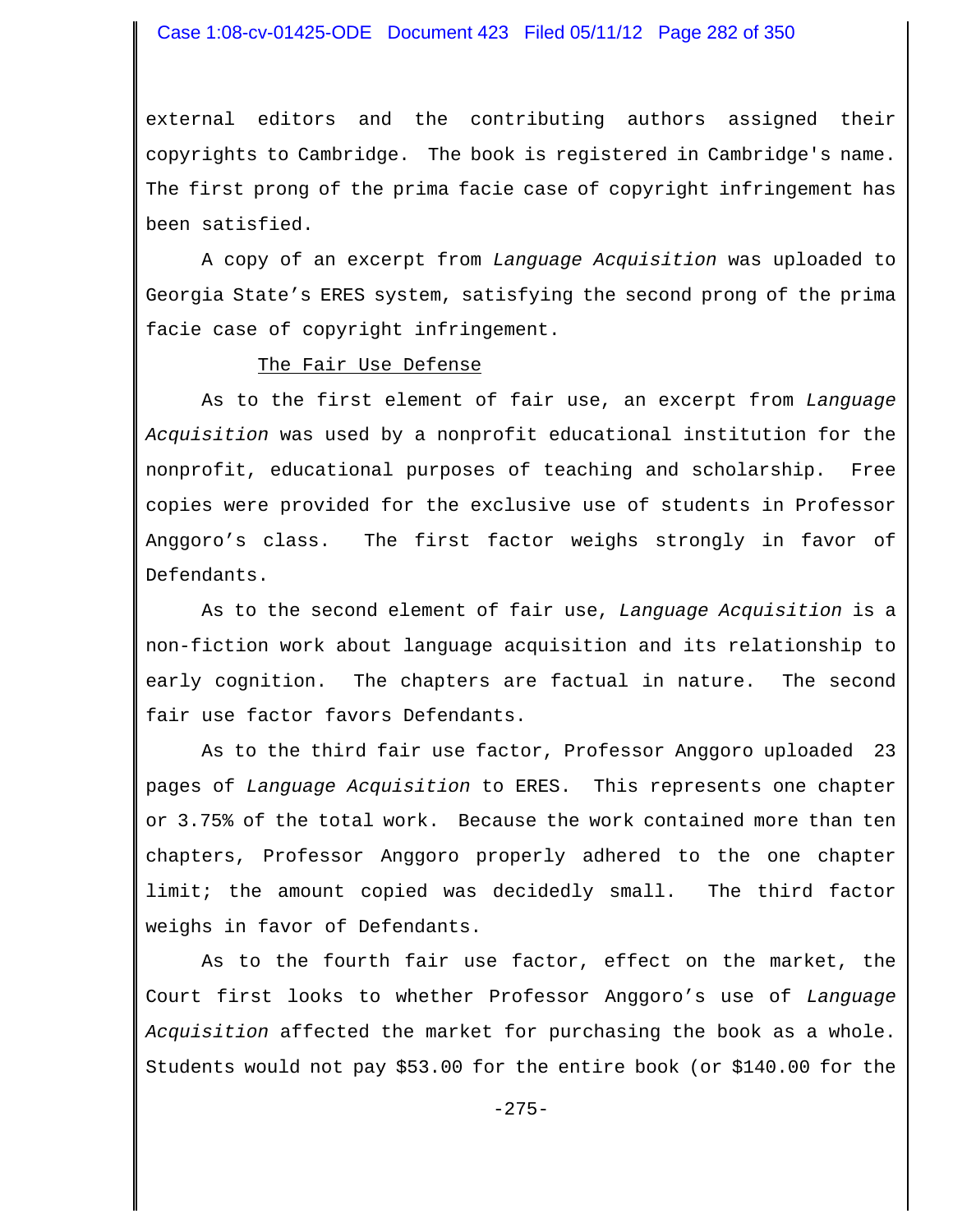hardcover version) when only 23 pages were assigned for Professor Anggoro's course. Neither would a professor require students to purchase the entire book in such an instance. Therefore, the Court rejects any argument that the use of the excerpt from *Language Acquisition* had a negative effect on the market for purchase of the book itself.

Plaintiffs produced evidence demonstrating that there was a ready market for licensed digital excerpts of this work in 2009 through CCC. The unpaid use of the excerpt by Professor Anggoro and her students caused very small, but actual, damage to the value of Cambridge's copyright. In addition, widespread use of similar unlicensed excerpts could cause substantial harm. Cambridge lost permissions income. Factor four strongly favors Plaintiffs.

After considering all four fair use factors and weighing them together, the Court finds that Defendants have met their burden of proving that Professor Anggoro's use of *Language Acquisition* was a fair use under the Copyright Act. Thus, this claim of copyright infringement fails.

# L. Professor Barker

Professor Barker is an Assistant Professor in the Department of Communications at Georgia State [Pls. Ex. 977].

# FILM 4750 Film Theory and Criticism, Fall 2009

Professor Barker taught FILM 4750 during the fall semester of 2009 [Pls. Ex. 533]. The course provides an introduction to film theories [Pls. Ex. 533]. Twenty two students enrolled in the course [Jt. Ex. 5 at D-69]. As evidenced by Professor Barker's syllabus, students were required to purchase one textbook for the course [Pls.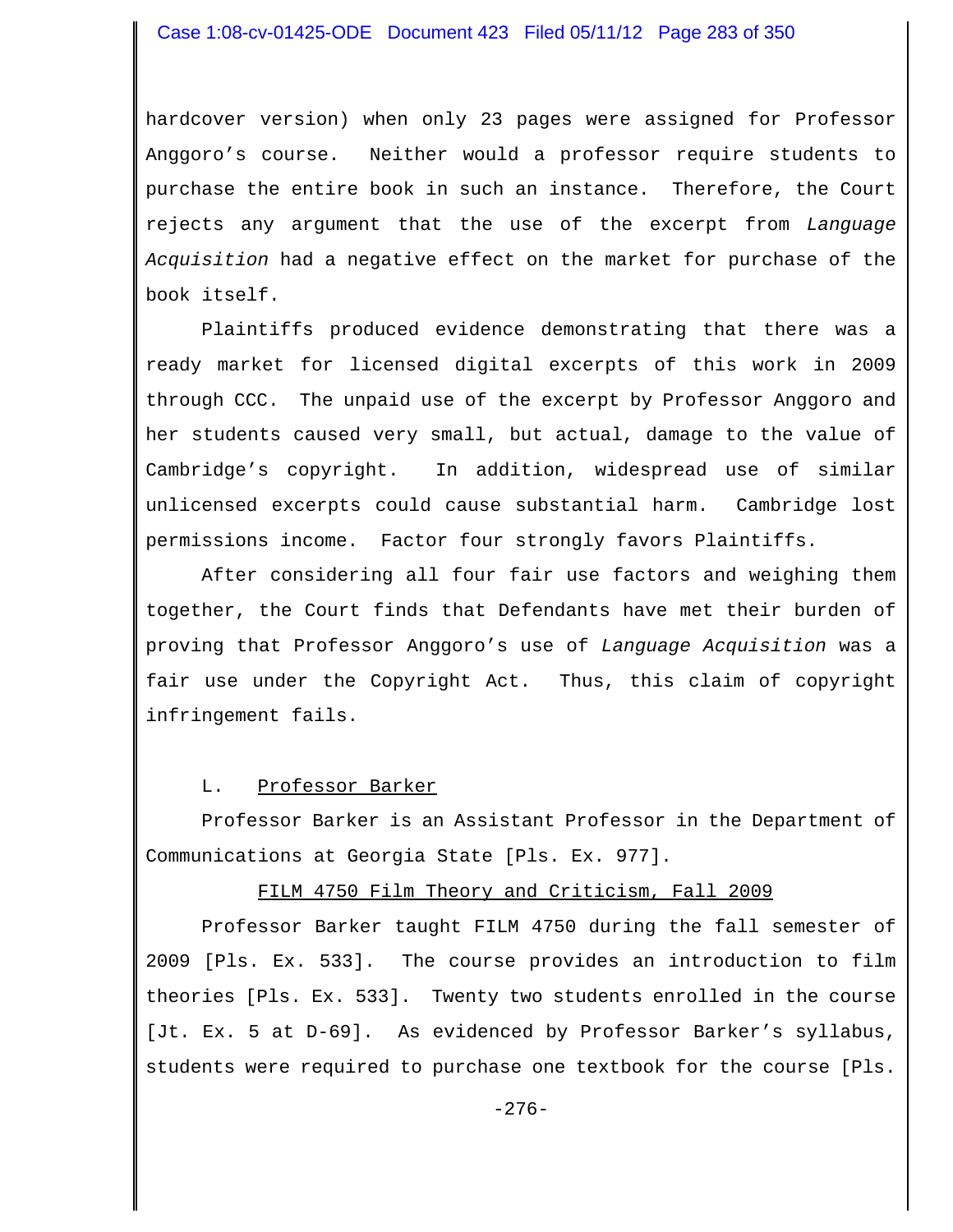Ex. 533]. The syllabus also states that excerpts posted on uLearn and ERES were required reading for the course [Pls. Ex. 533].

# 59. *Film Language: A Semiotics of the Cinema*

*Film Language* is a translation of Christian Metz's French work *Essais sur la Signification au Cinema, Tome I* [Defs. Ex. 765]. The French edition was published by Editions Klincksieck ("Klincksieck") in 1971 [Defs. Ex. 765]. The English translation by Michael Taylor was published by Oxford in 1974 [Defs. Ex. 765]. The book has ten chapters and a total of 282 pages [Defs. Ex. 765]. It contains translations of a collection of articles previously written by Metz on cinematographic problems [Defs. Ex. 765]. The book is no longer in print, but licensed digital excerpts of the work were available through CCC in 2009 [Tr. Vol. 3 at 96]. From July 1, 2004 until December 1, 2010, *Film Language* earned \$119.24 in ECCS permissions revenue [Pls. Ex. 394].

Professor Barker requested that pages 108-148, or one chapter totaling 14.54% of *Film Language*, be posted on ERES as required reading for her course on Film Theory and Criticism [Jt. Ex. 5 at D-69]. Had permissions been paid via CCC for the distribution of this excerpt, Oxford would have earned less than \$92.01 in net revenue from permissions. $^{119}$  The cost to students would have been \$111.24.

# Prima Facie Case of Copyright Infringement

The certificate of registration for the English translation of *Film Language* was filed on May 16, 1974 [Pls. Ex. 391]. Plaintiffs

 $119$ The amount earned would have been  $$111.24$ , the amount charged by CCC, [Jt. Ex. 5 at D-69], less the \$3.00 service fee charged by CCC to users, less \$16.23 in fees charged by CCC to publishers, less royalties Oxford is obligated to pay to both the translator and to Klincksieck.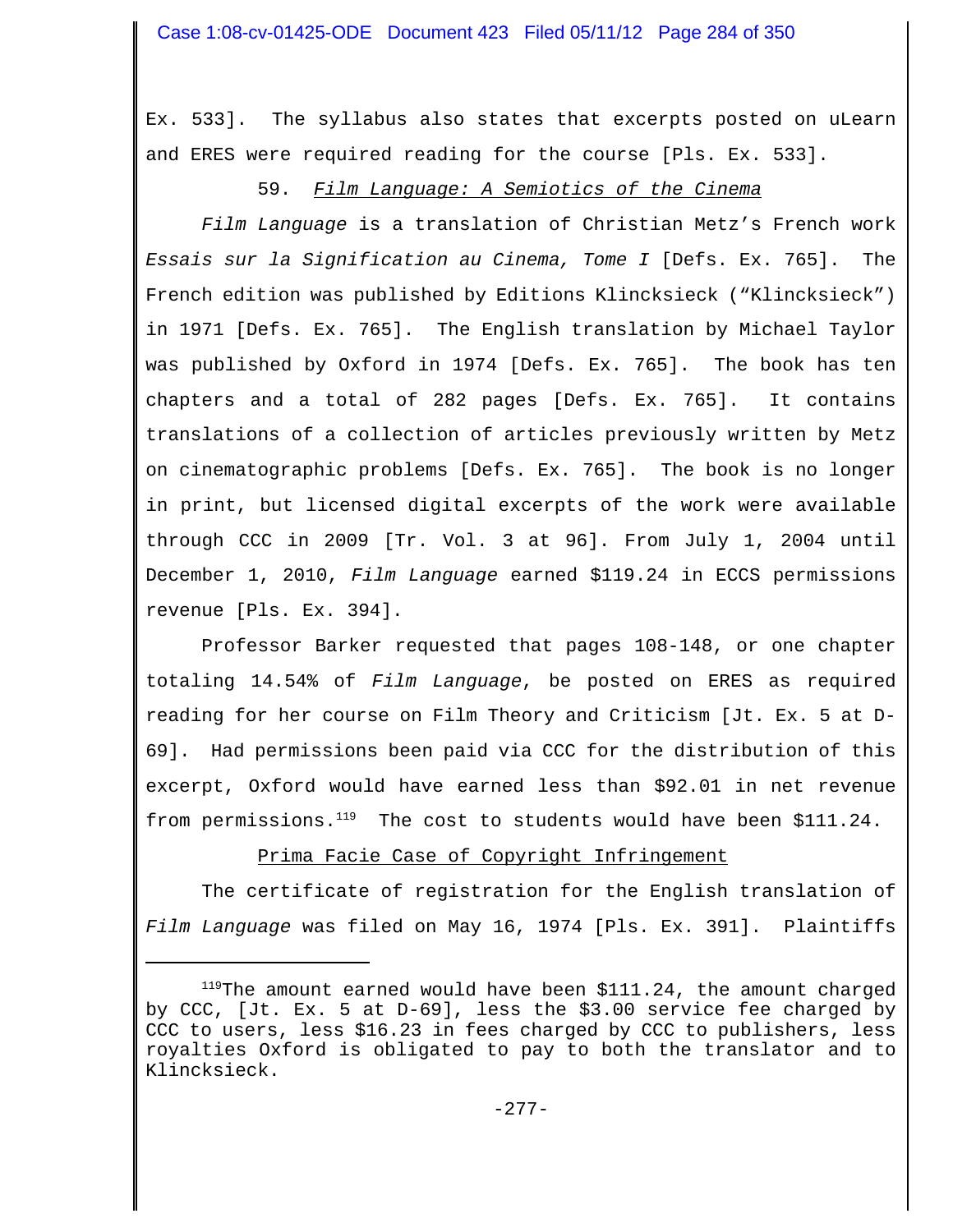have produced evidence of an agreement between Oxford and Klincksieck, the publisher of the original French version, in which Klincksieck assigns to Oxford rights to translate *Film Language* into English and to publish and sell the English translation [Pls. Ex. 393]. However, Plaintiffs have failed to produce evidence of an agreement between Oxford and Michael Taylor, the translator of the French work into English, assigning the copyright interest in the work to Oxford.

A translation is a derivative work. 17 U.S.C. § 101 ("A 'derivative work' is a work based upon one or more preexisting works, such as a translation . . . or any other form in which a work may be recast, transformed, or adapted."). 17 U.S.C. § 103(b) states, "The copyright in a compilation or derivative work extends only to the material contributed by the author of such work, as distinguished from the preexisting material employed in the work, and does not imply any exclusive right in the preexisting material." 17 U.S.C. § 103(b). Thus, although the original author, Metz, or the French publisher, Klincksieck, owns the copyright in the original French chapters, $120$  the copyright interest in the English translation vests initially in Michael Taylor, the person who translated them into English.

Although the copyright registration, which lists Oxford as the claimant of the copyright, states that the translation was a work done for hire, there is no evidence in the record that Mr. Taylor

<sup>120</sup>Although Plaintiffs assert that Klincksieck owns the copyright interest in Metz's chapters that appear in the book, there is no evidence in the record of an assignment of that interest by Metz to Klincksieck.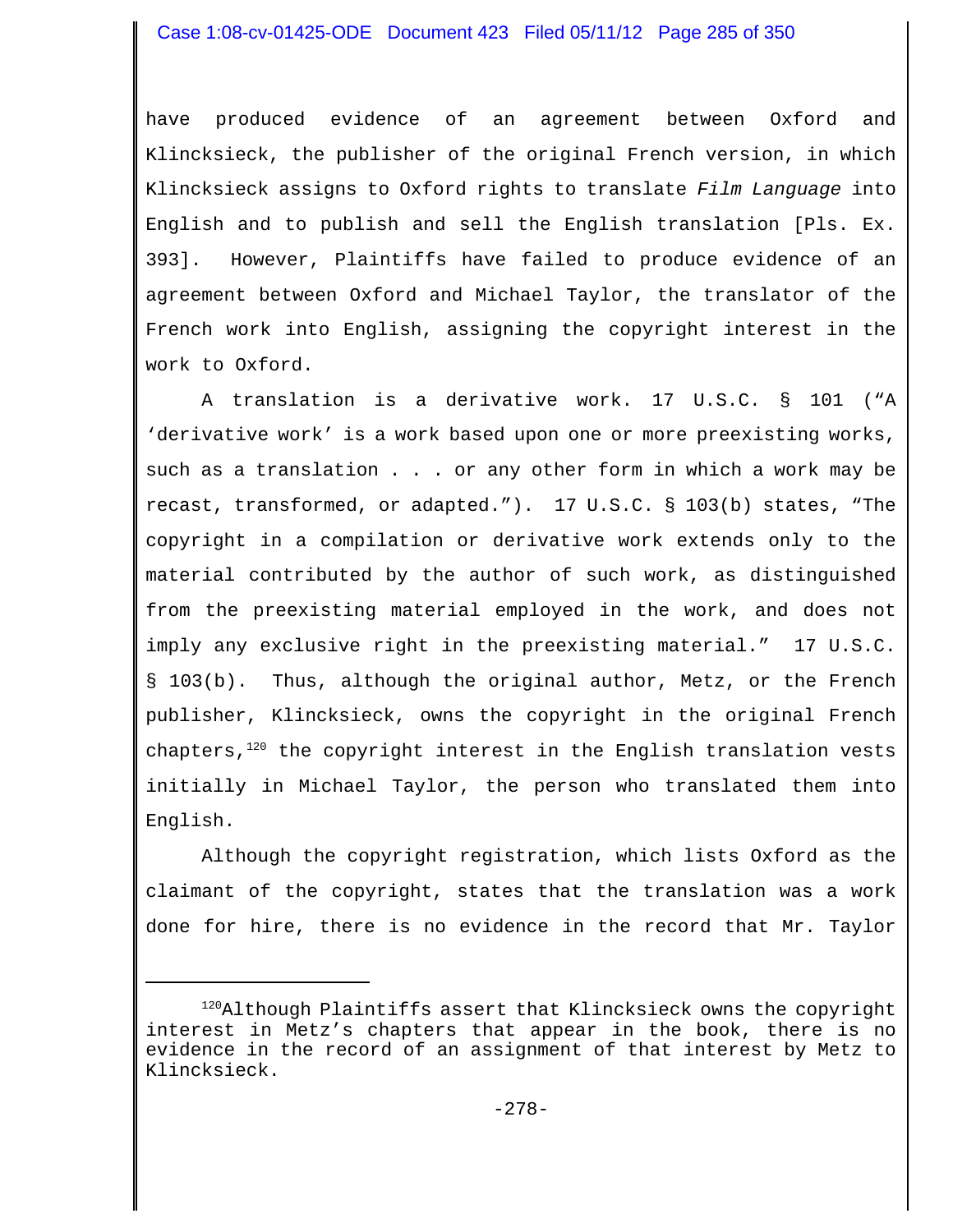agreed it was a work for hire. See 17 U.S.C. § 101 ("A 'work made for hire' is . . . a work specially ordered or commissioned . . . *if the parties expressly agree in a written instrument signed by them* that the work shall be considered a work made for hire.") (emphasis added).

Plaintiffs contend that Oxford's contract with the foreign publisher grants Oxford exclusive rights in the English translation. However, this agreement merely gives Oxford a portion of the rights owned by Klincksieck, namely the rights to translate, publish, and sell the work in English. Klincksieck does not own any interest in the English translation written by Taylor and therefore cannot transfer that interest to Oxford. Without an agreement from Taylor, Oxford does not have the rights to enforce the copyright in the English translation of chapter five of *Film Language.* 

Accordingly, Plaintiffs have failed to establish the first prong of the prima facie case of copyright infringement for *Film Language*. It is not necessary to address Defendants' fair use defense. This infringement claim fails.

# M. Professor Gainty

Professor Gainty is an Assistant Professor of History at Georgia State [Tr. Vol. 9 at 98]. He began teaching at Georgia State in 2007 and is on a tenure track [Tr. Vol. 9 at 90]. He teaches undergraduate and graduate courses in world history [Tr. Vol. 9 at 99]. Although Professor Gainty is aware that Georgia State's Copyright Policy changed in 2009, he does not recall attending a training session on how to fill out the fair use checklist [Tr. Vol. 9 at 127-128].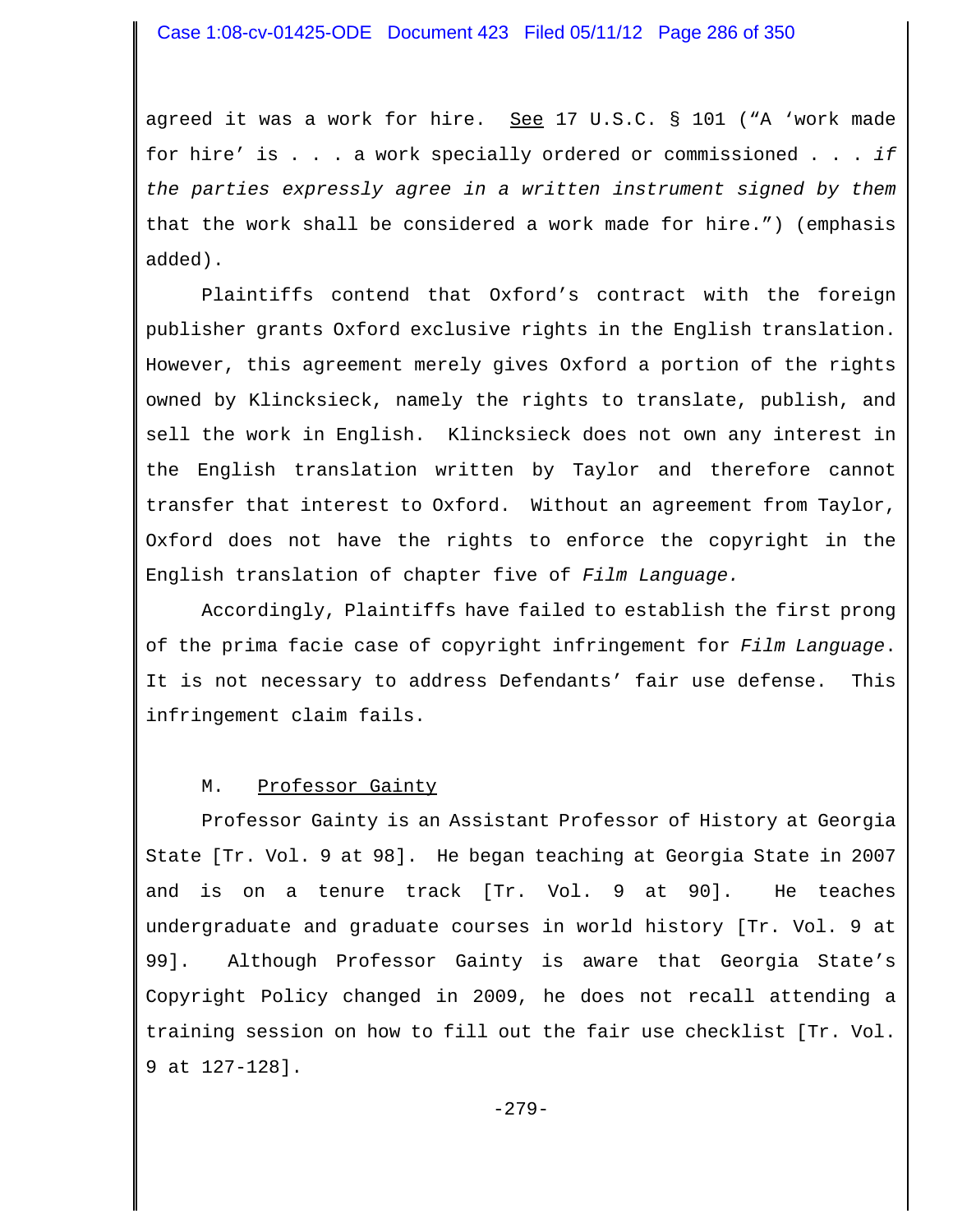#### HIST 4820 Cross-Cultural Encounters in World History, Fall 2009

Professor Gainty was scheduled to teach HIST 4280 during the fall semester of 2009, but the course was canceled after the first class meeting due to insufficient enrollment [Tr. Vol. 9 at 100-101]. The syllabus<sup>121</sup> included five required texts as well as several additional required readings that were to be available on ERES [Pls. Ex. 539].

## 60. *The Cambridge History of China, Volume 8, Part 2: The Ming Dynasty, 1368-1644*

Volume 8, part 2 of *The Cambridge History of China* was first published by Cambridge in 1998 [Pls. Ex. 79]. It is a 1,231 page, fifteen chapter reference work edited by Denis Twitchett and Frederick W. Mote. Volume 8, part 2 of *The Cambridge History of China* provides a comprehensive, highly detailed overview of the Ming Dynasty from 1368 to 1644 [Pls. Ex. 79]. The book retails for \$187.00 in hardback [Jt. Ex. 5 at D-72]. The net sales revenue from January 26, 2010, through October 31, 2010 was £155,433 [Pls. Ex. 83]. There is no evidence in the record reflecting that the work was available for licensed digital excerpts in 2009.

Professor Gainty requested that pages 272-300, or one chapter totaling 2.36% of *The Cambridge History of China, Volume 8, Part 2*, be posted on ERES as required reading for the course before it was canceled [Pls. Ex. 539; Tr. Vol. 9 at 107]. This excerpt was not

<sup>&</sup>lt;sup>121</sup>Plaintiffs' Exhibit 539 is actually the syllabus Professor Gainty prepared for a fall 2010 course with the same title and subject matter [Tr. Vol. 9 at 102]. After the fall 2009 course was canceled, Professor Gainty did not retain a copy of the syllabus he had prepared for it, but he testified that the fall 2010 syllabus is identical with regard to the content of the course and assigned readings [Tr. Vol. 9 at 102].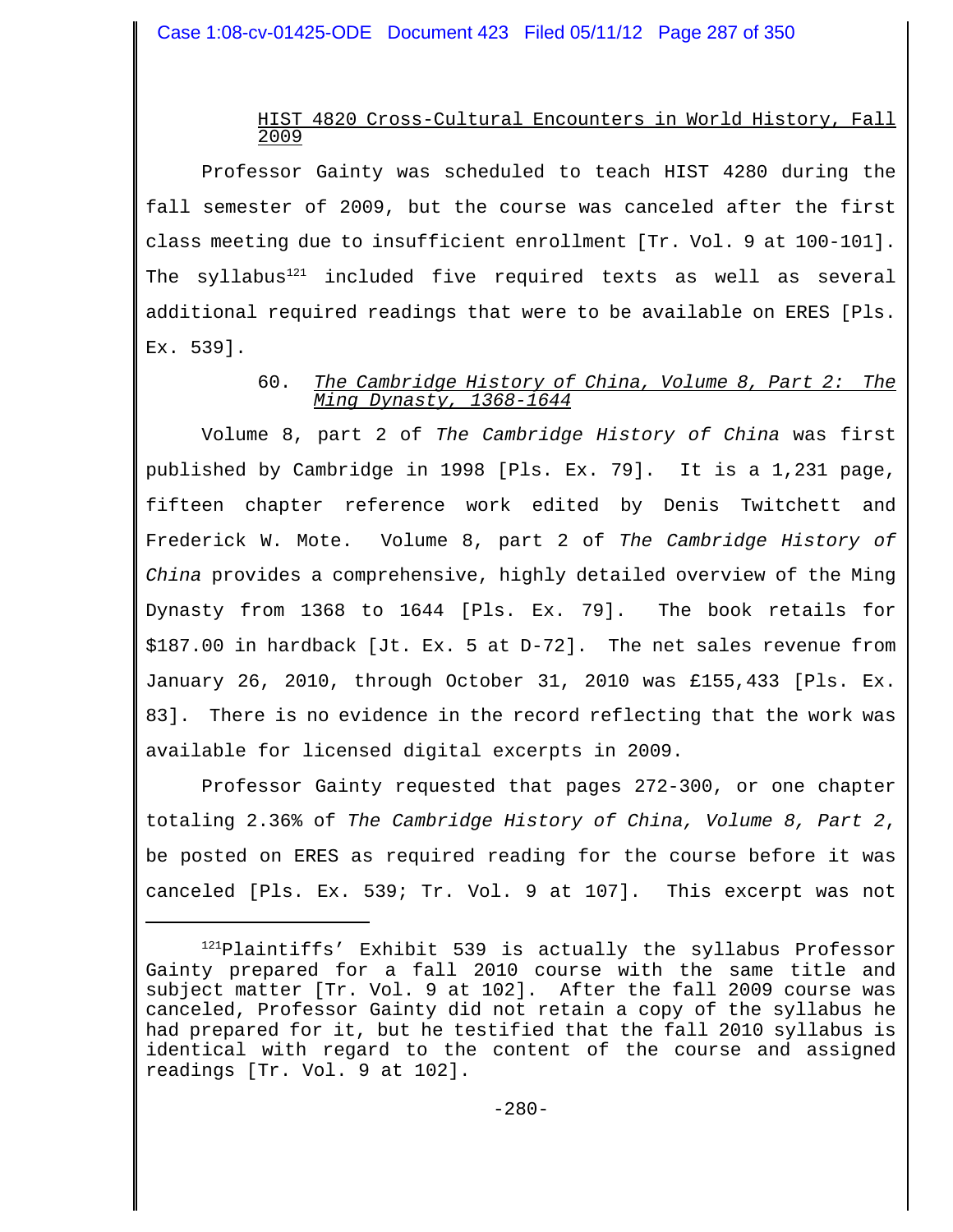Case 1:08-cv-01425-ODE Document 423 Filed 05/11/12 Page 288 of 350

assigned for the first class, which was the only session that met before the course was canceled [Pls. Ex. 539]. The hit count for this work was one [Jt. Ex. 3 at 59].

#### Prima Facie Case of Copyright Infringement

*The Cambridge History of China, Volume 8, Part 2*, was first published by Cambridge on January 28, 1998, but Cambridge did not obtain a certificate of copyright registration until December 27, 2010 [Pls. Ex. 82]. 17 U.S.C. § 410(c) states:

In any judicial proceedings the certificate of a registration made before or within five years after first publication of the work shall constitute prima facie evidence of the validity of the copyright and of the facts stated in the certificate. The evidentiary weight to be accorded the certificate of a registration made thereafter shall be within the discretion of the court.

17 U.S.C. § 410(c). Accordingly, because the certificate of registration for *The Cambridge History of China* was not made before or within five years after the first date of publication, the prima facie presumption of originality does not exist. Instead, the Court must use its discretion to determine the copyrightability/originality of *The Cambridge History of China*.

To qualify for copyright protection, a work must be the author's original work. Harper & Row Publishers, Inc. v. Nation Enters., 471 U.S. 539, 547-49 (1985). Original "means only that the work was independently created by the author (as opposed to copied from other works), and that it possesses at least some minimal degree of creativity." Feist Publ'ns, Inc. v. Rural Tel. Serv. Co., 499 U.S. 340, 345 (1991). To meet the creativity requirement even a slight amount of creativity will suffice. Id. *The Cambridge History of China* contains chapters that provide a detailed account of China under the Ming Dynasty [Pls. Ex. 79]. Cambridge, in soliciting a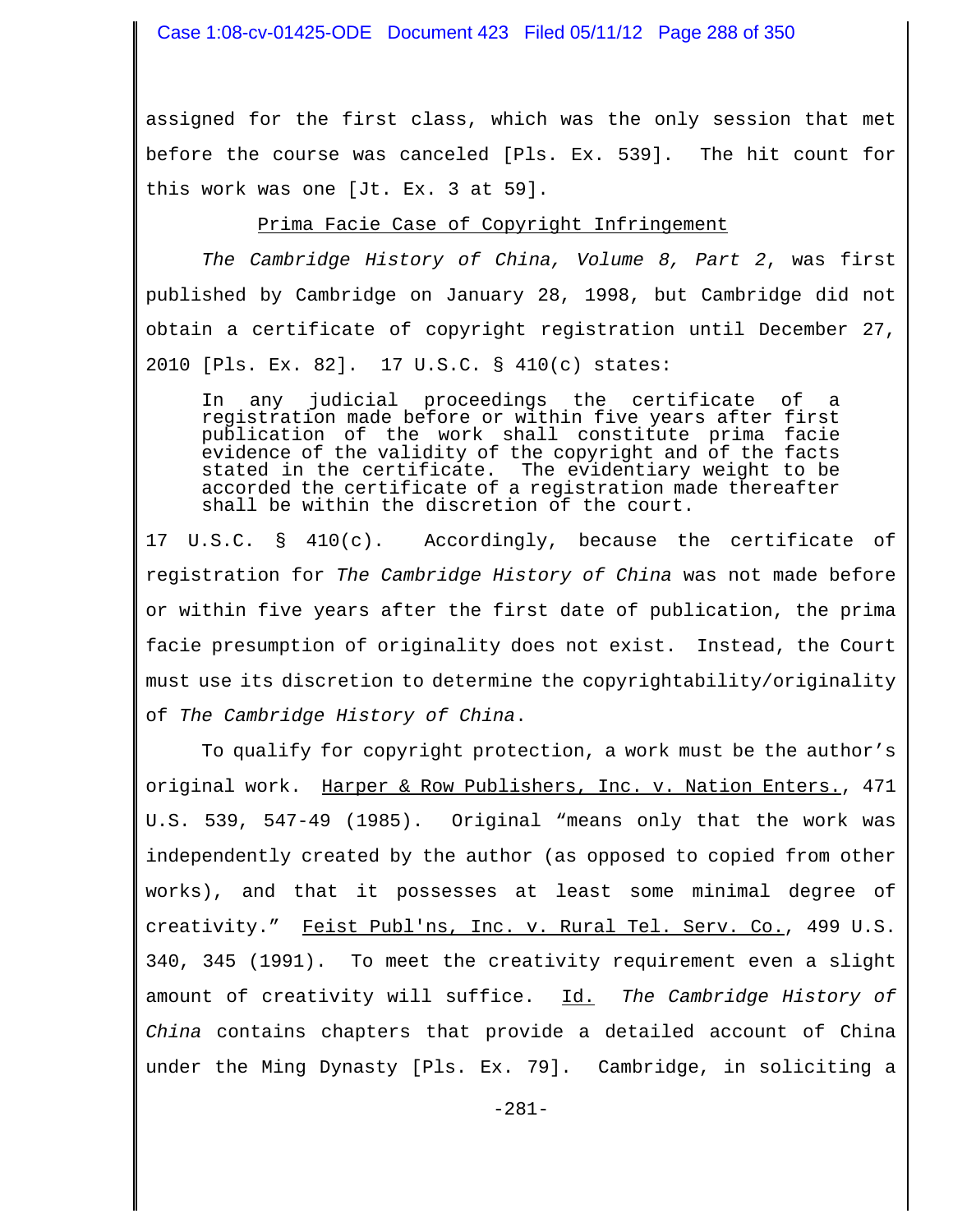copyright registration, declared that *The Cambridge History of China* is an original work and nothing in the evidence indicates otherwise. The Court finds that the book also meets the creativity requirement. Therefore, the Court finds that *The Cambridge History of China* is copyrightable. The external editors and the contributing authors assigned their copyrights to Cambridge. The copyright is registered in Cambridge's name. The first prong of the prima facie case of copyright infringement has been satisfied.

As evidenced by Professor Gainty's testimony and the ERES hit count, a copy of an excerpt from *The Cambridge History of China* was uploaded to Georgia State's ERES system. Thus, the second prong of the prima facie case of copyright infringement has been established because Professor Gainty copied protected elements of *The Cambridge History of China*. While it is obvious the students did not access the excerpt on ERES, the act of uploading the excerpt to ERES itself satisfies the second prong of the infringement analysis.

However, although the excerpt at issue was uploaded to ERES, the fall 2009 HIST 4820 course was canceled before students were assigned to read the excerpt from *The Cambridge History of China*. For that reason, no students accessed the reading on ERES.<sup>122</sup> The act of

 $122$ Although the hit count shows that the excerpt was accessed once on ERES, the Court credits the testimony of Laura Burtle that when a staff librarian uploads a document to ERES, he or she checks to make sure it has uploaded correctly, which may account for the first hit; the professors themselves usually check to make sure it has been done correctly, which could also account for the hit [Tr. Vol. 11 at 131]. Further, counsel for the parties in their litigation have accessed the materials on ERES for pretrial preparations. Thus, it is obvious that no student accessed the excerpt of *The Cambridge History of China* uploaded to ERES for Professor Gainty's course.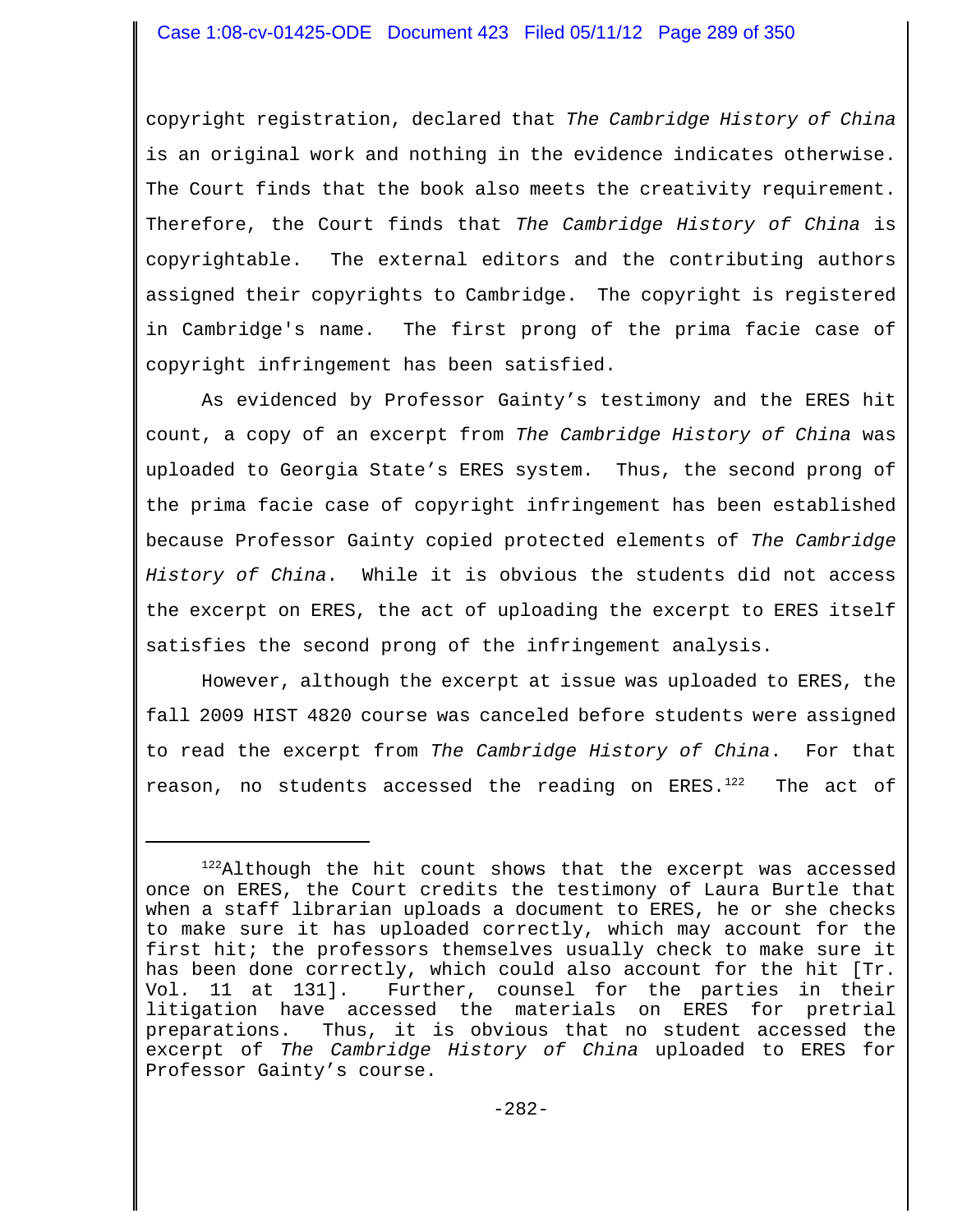### Case 1:08-cv-01425-ODE Document 423 Filed 05/11/12 Page 290 of 350

uploading the excerpt on ERES had no impact on the market for *The Cambridge History of China*. Thus, the Court finds the use that resulted from this upload to be de minimis such that it "need not be prohibited in order to protect the author's incentive to create." See Sony Corp. of Am. v. Universal City Studios, Inc., 464 U.S. 417, 450-51, n.34 (1984) and accompanying text ("'In certain situations, the copyright owner suffers no substantial harm from the use of the work. . . . Here again, is the partial marriage between the doctrine of fair use and the legal maxim de minimis non curat lex.'") (quoting ALAN LATMAN, FAIR USE OF COPYRIGHTED WORKS (1958)) (additional citations omitted). Accordingly, the Court need not address the fair use defense for Professor Gainty's use of *The Cambridge History of China*. This claim of copyright infringement fails.

### N. Professor Davis

Professor Davis is an Assistant Professor in the Department of History at Georgia State [Tr. Vol. 7 at 95]. Her focus is on American history and ethnic and immigration history in the United States, specifically Jewish history [Tr. Vol. 7 at 96; Doc. 405 at 96]. She has taught at Georgia State since 2008.

Professor Davis regularly uses Georgia State's ERES system for distributing readings to students enrolled in her classes; she prefers the ERES system to using coursepacks, which sell the assigned readings to students in hard copy, because she prefers to distribute the material electronically [Tr. Vol. 7 at 116]. When Professor Davis came to Georgia State in 2008, she talked to her department head and came to the understanding that it was permissible to post excerpts of readings on the ERES system if the amount copied was less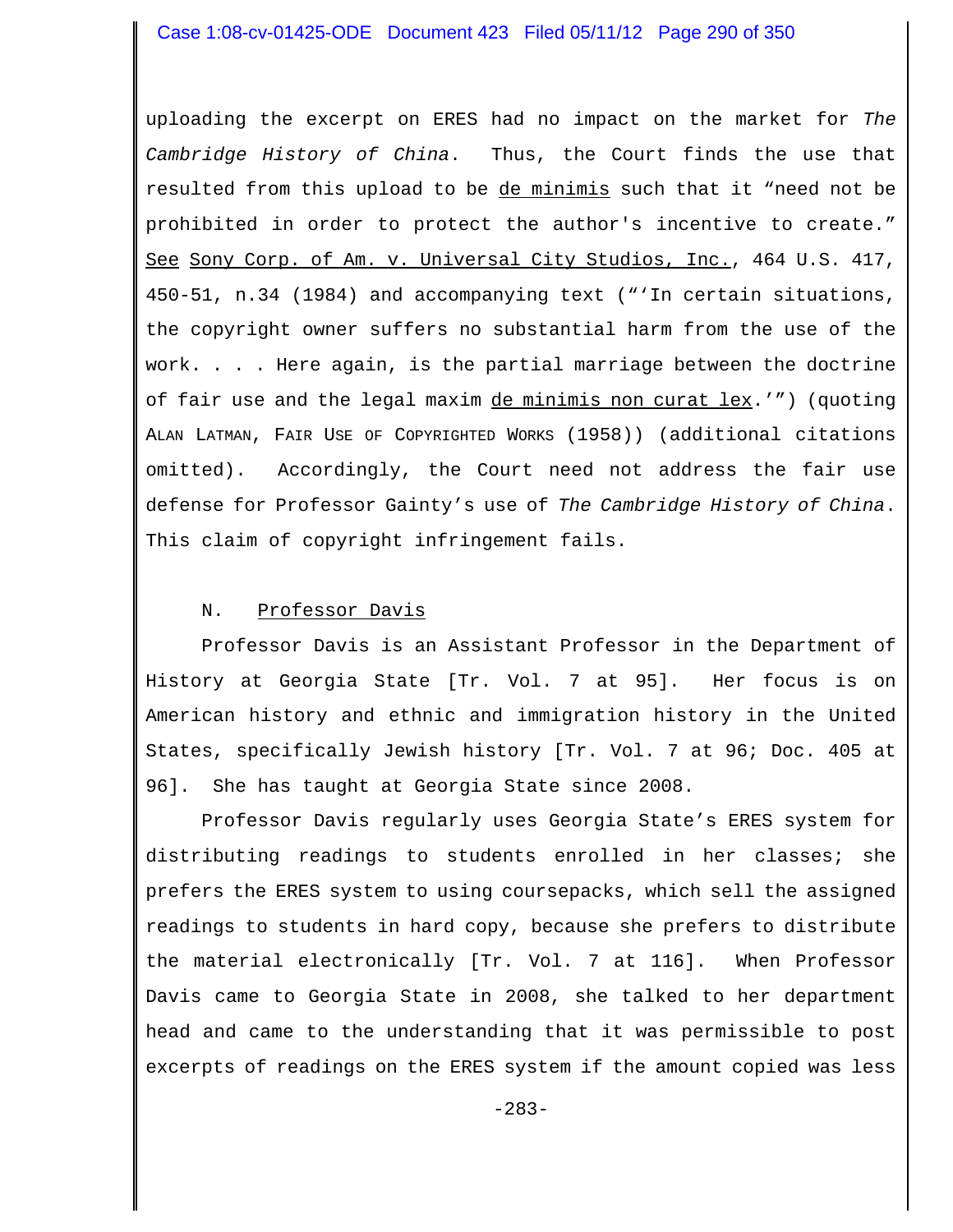than twelve percent and was used for a noncommercial purpose [Tr. Vol. 7 at 96-97]. She learned about Georgia State's new Copyright Policy in February 2009 [Tr. Vol. 7 at 97-98]. At that time, she read the policy and paid attention to the checklist provided. However, she did not attend any of the training sessions because she thought they were voluntary [Tr. Vol. 7 at 98-99]. Professor Davis discusses fair use issues with her department head [Tr. Vol. 7 at 99].

#### HIST 7010 Issues and Interpretations in American History,  $72009$

HIST 7010 is a graduate seminar that examines a selection of scholarly works about the social, cultural, political and economic history of the United States from colonization to the present [Tr. Vol. 7 at 104]. Seventeen graduate students were enrolled in Professor Davis's HIST 7010 course during fall semester 2009 [Jt. Ex. 5 at D-73]. As evidenced by the syllabus and Professor Davis's testimony, students were required to purchase fourteen texts for the course, as well as complete several readings posted on ERES [Tr. Vol. 7 at 161; Pls. Ex. 512].

## 61. *Region, Race, and Reconstruction*

*Region, Race, and Reconstruction* was first published by Oxford in 1982 [Defs. Ex. 769; Pls. Ex. 456]. It is a 500 page, fifteen chapter volume edited by J. Morgan Kousser and James M. McPherson. The book provides historical analysis of the American South [Jt. Ex. 5 at D-73]. Its retail price is \$29.95 [Jt. Ex. 5 at D-73], and net sales revenue from the date of first publication through November 7, 2010 was \$2,199 [Pls. Ex. 357]. Licensed digital excerpts were available for licensing through CCC in 2009 [Pls. Ex. 457]. From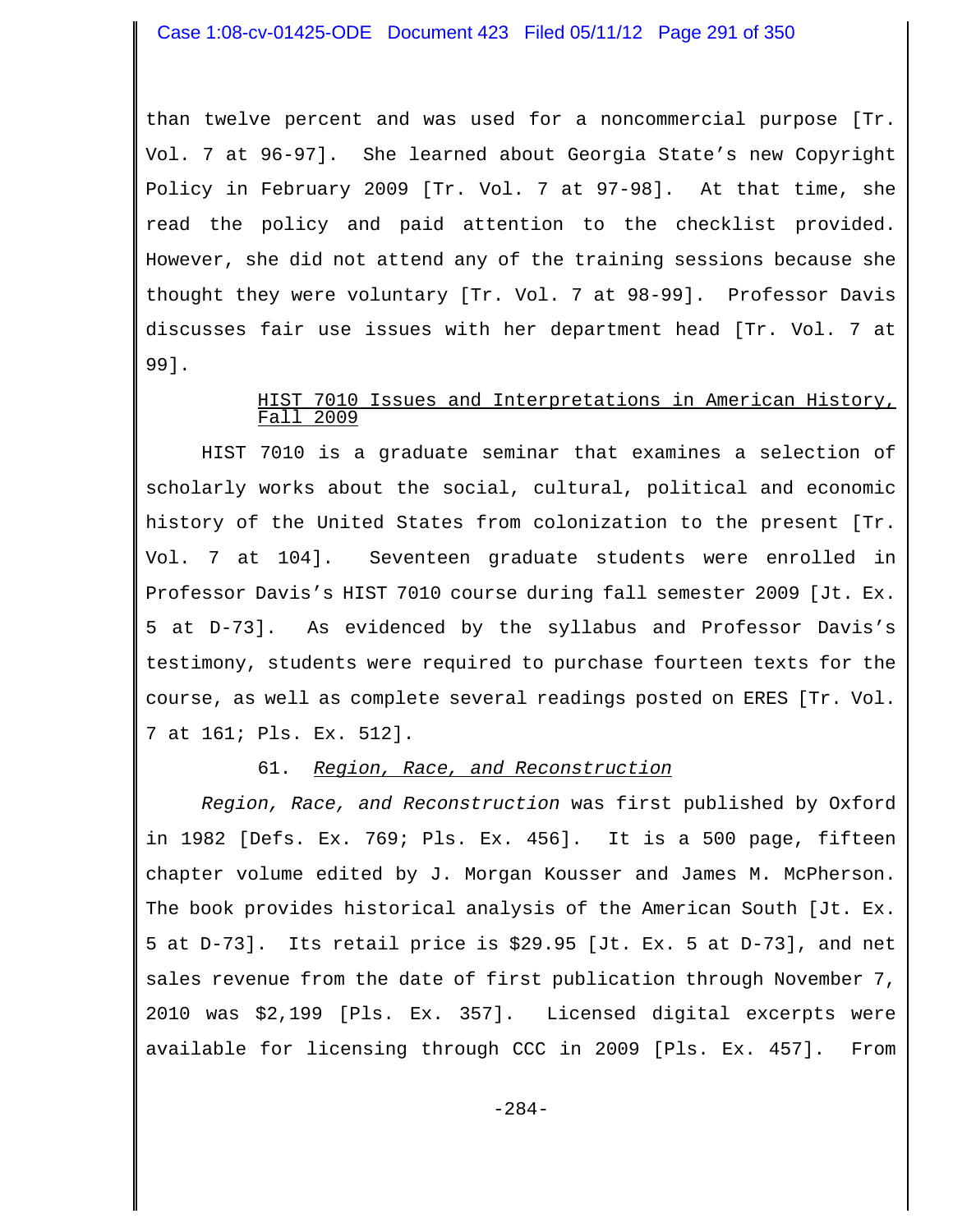July 1, 2004 until December 1, 2010, *Region, Race, and Reconstruction* earned \$622.80 in permissions revenue from ECCS [Pls. Ex. 457].

Professor Davis requested that pages 143-177, which was one full chapter of *Region, Race, and Reconstruction,* be uploaded to ERES for distribution to students in her fall 2009 HIST 7010 course [Tr. Vol. 7 at 143-144]. The chapter is authored by Barbara J. Fields and entitled "Ideology and Race in American History." It represents 35 pages or 7.00% of the total work. This chapter was assigned as required reading [Tr. Vol. 7 at 113; Pls. Ex. 512]. Had permissions been paid via CCC for the distribution of this excerpt, Oxford would have earned less than  $$60.69$  in net revenue from permissions.<sup>123</sup> The cost to students would have been \$74.40.

Prima Facie Case of Copyright Infringement

Defendants do not contest that Plaintiffs have established a prima facie case of copyright infringement for *Region, Race and Reconstruction* [Doc. 411 at 27-28]. The author-editors assigned their copyrights to Oxford. The copyright is registered in Oxford's name [Pls. Ex. 456], satisfying the first prong of the prima facie case of copyright infringement. A copy of an excerpt from *Region, Race and Reconstruction* was uploaded to Georgia State's ERES system, satisfying the second prong of the prima facie case of copyright infringement.

 $123$ The amount earned would have been \$74.40, the amount charged by CCC, [Jt. Ex. 5 at D-73], less the \$3.00 service fee charged by CCC to users, less \$10.71 in fees charged by CCC to publishers, less royalties Oxford is obligated to pay the external editors.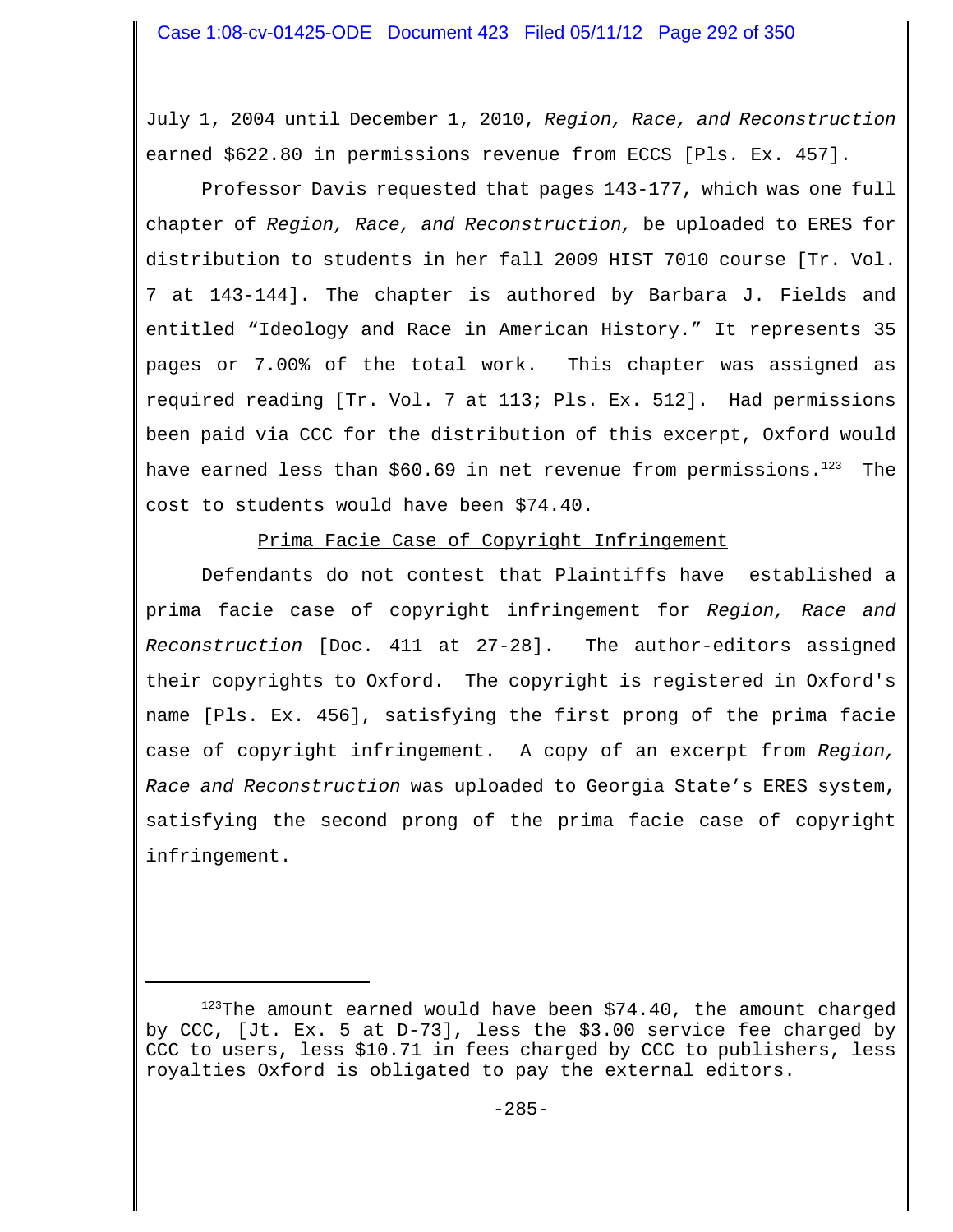#### The Fair Use Defense

As to the first element of fair use, an excerpt from *Region, Race and Reconstruction* was used by a nonprofit educational institution for the nonprofit, educational purposes of teaching and scholarship. Free copies were provided for the exclusive use of students in Professor Davis's class. The first factor weighs strongly in favor of Defendants. As to the second element of fair use, *Region, Race and Reconstruction* is a non-fiction work that contains academic chapters about the American South. These chapters are factual in nature. The second fair use factor favors Defendants.

As to the third fair use factor, Professor Davis uploaded 35 pages, which represents 7.00% or one chapter, of *Region, Race and Reconstruction* to ERES. Because the work contained more than ten chapters, Professor Davis properly adhered to the one chapter limit; the amount copied was decidedly small. The third factor weighs in favor of Defendants.

As to the fourth fair use factor, effect on the market, the Court first looks to whether Professor Davis's use of *Region, Race and Reconstruction* affected the market for purchasing the book as a whole. Students would not pay \$29.95 for the entire book when only 35 pages were required reading for Professor Davis's course, particularly in light of the fact that there were already fourteen required texts for the course. Neither would a professor require students to purchase the entire book in such an instance. Therefore, the Court rejects any argument that the use of the excerpt from *Region, Race and Reconstruction* had a negative effect on the market for purchase of the book itself.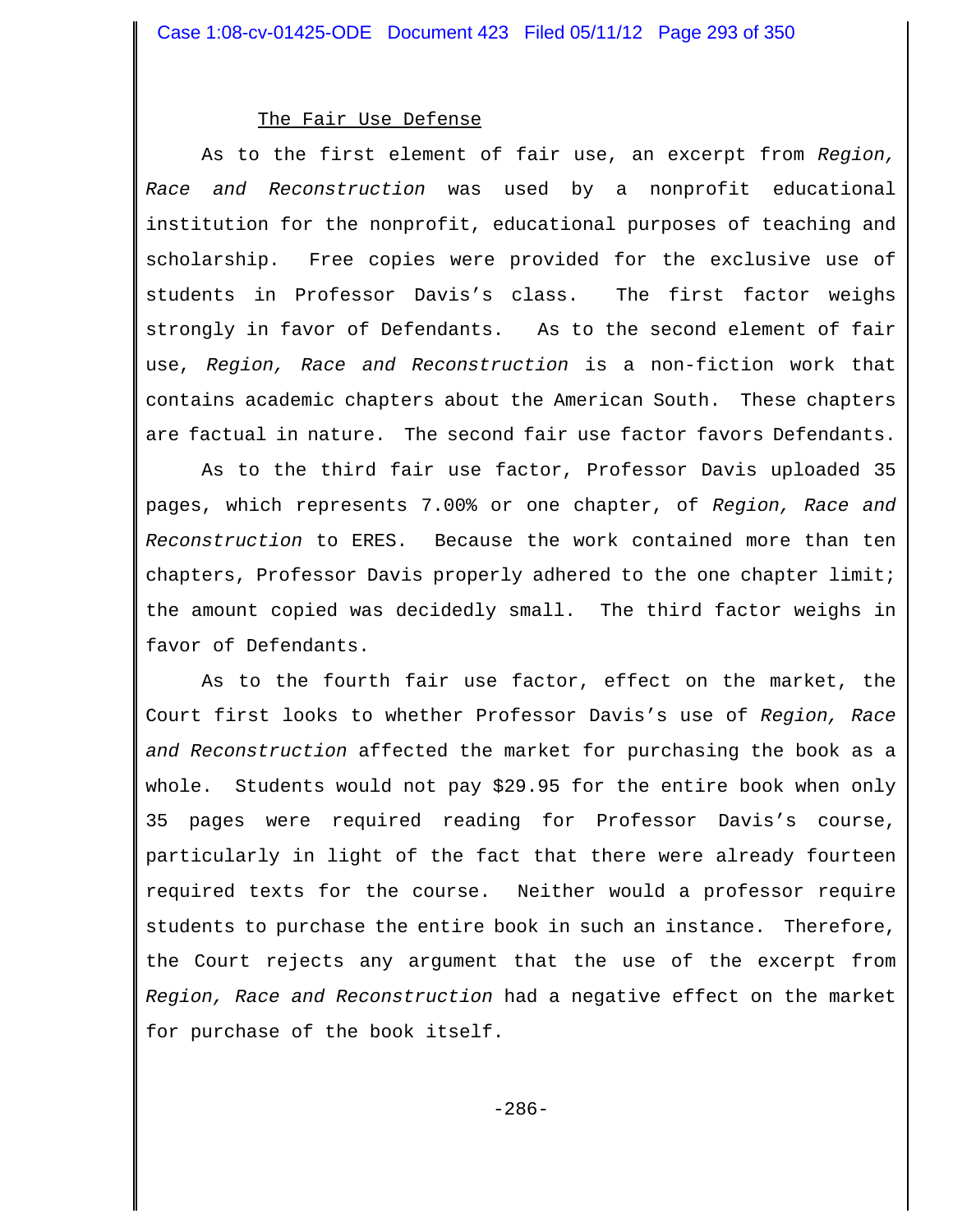Plaintiffs produced evidence demonstrating that there was a ready market for licensed digital excerpts of this work in 2009 through CCC. The unpaid use of the excerpt by Professor Davis and her students caused very small, but actual, damage to the value of Oxford's copyright. In addition, widespread use of similar unlicensed excerpts could cause substantial harm. Oxford lost permissions income. Factor four strongly favors Plaintiffs.

After considering all four fair use factors and weighing them together, the Court finds that Defendants have met their burden of proving that Professor Davis's use of *Region, Race and Reconstruction* was a fair use under the Copyright Act. Thus, this claim of copyright infringement fails.

## 62. *The Unpredictable Past: Explorations in American Cultural History*

*The Unpredictable Past* was first published by Oxford in 1993 [Pls. Exs. 477, 479]. It is a 394 page, fourteen chapter work by Lawrence W. Levine. The book is a collection of Levine's own essays, all of which have been published before in collections and journals [Pls. Ex. 477 at vii]. The essays analyze examples of history changing through the lens of the present [Jt. Ex. 5 at D-74]. *The Unpredictable Past* retails for \$34.99 [Jt. Ex. 5 at D-74]. The net sales revenue from the date of first publication through November 7, 2010 was \$79,367.92 [Pls. Ex. 357]. There is no evidence in the record reflecting that the work was available for licensed digital excerpts in 2009.

Professor Davis requested that pages 35-58 of *The Unpredictable Past* be uploaded to ERES for distribution to students as required reading for her fall 2009 HIST 7010 course [Jt. Ex. 5 at D-74; Tr.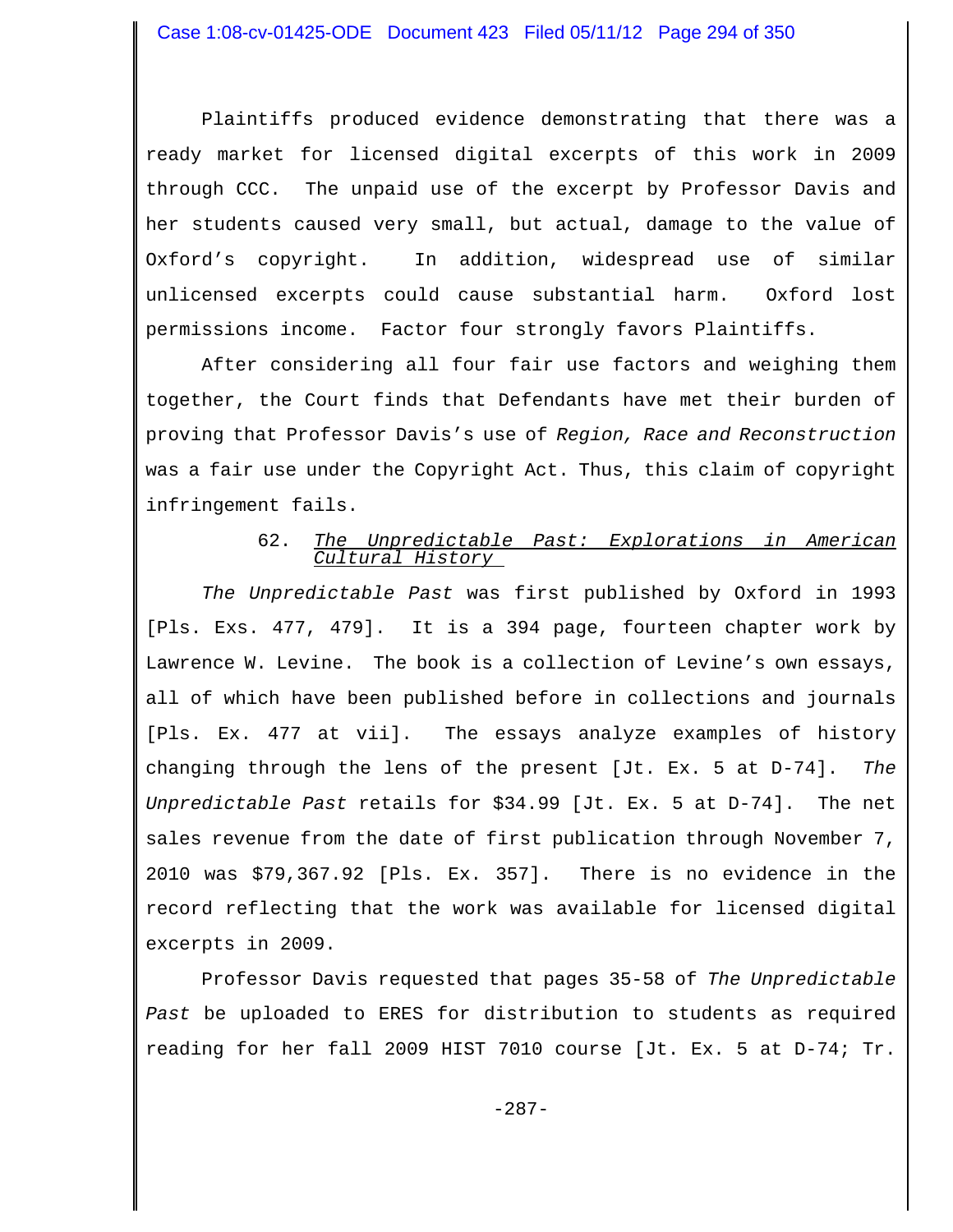Vol. 7 at 152]. The excerpt was a full chapter of the book and totaled 24 pages, or 6.09% of the total work [Pls. Ex. 477]. Professor Davis previously owned a copy of *The Unpredictable Past* but used the library's copy for purposes of copying and uploading the excerpt at issue here [Tr. Vol. 7 at 150]. Had permissions been paid via CCC for the distribution of this excerpt, Oxford would have earned less than \$41.62 in net revenue from permissions. $1^{24}$  The cost to students would have been \$51.96.

# Prima Facie Case of Copyright Infringement

Defendants do not contest that Plaintiffs have established a prima facie case of copyright infringement for *The Unpredictable Past* [Doc. 411 at 27-28]. The author has assigned "all rights in the work" to Oxford; the contract specifies that the copyright will be registered in the author's name. It also states that the author grants Oxford the right to bring an action to enjoin any infringements [Pls. Ex. 478]. The copyright registration lists author Levine as the copyright claimant [Pls. Ex. 479]. This satisfies the first prong of the prima facie case of copyright infringement. A copy of an excerpt from *The Unpredictable Past* was uploaded to Georgia State's ERES system, satisfying the second prong of the prima facie case of copyright infringement.

# The Fair Use Defense

As to the first element of fair use, an excerpt from *The Unpredictable Past* was used by a nonprofit educational institution

 $124$ The amount earned would have been \$51.96, the amount charged by CCC, [Jt. Ex. 5 at D-74], less the \$3.00 service fee charged by CCC to users, less \$7.34 in fees charged by CCC to publishers, less royalties Oxford is obligated to pay the author.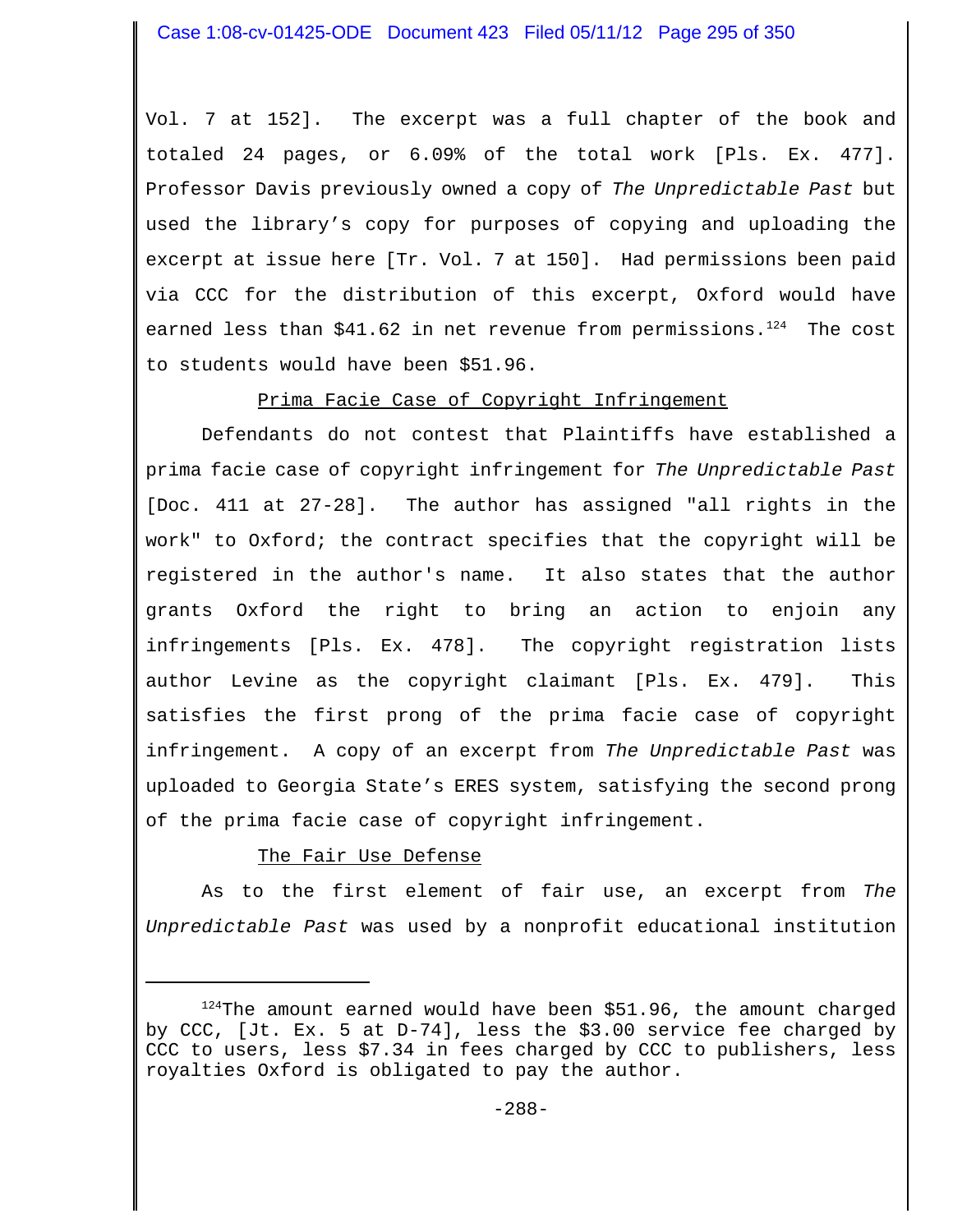for the nonprofit, educational purposes of teaching and scholarship. Free copies were provided for the exclusive use of students in Professor Davis's class. The first factor weighs strongly in favor of Defendants.

As to the second element of fair use, *The Unpredictable Past* is a non-fiction collection of the author's academic essays on changing notions of American culture and history. It is informational in nature. The second fair use factor weighs in favor of Defendants.

As to the third fair use factor, Professor Davis uploaded 24 pages of *The Unpredictable Past* to ERES. This represents 6.09% or one chapter of the total work. Because the work contained more than ten chapters, Professor Davis properly adhered to the one chapter limit; the amount copied was decidedly small. The third factor weighs in favor of Defendants.

As to the fourth fair use factor, effect on the market, the Court first looks to whether Professor Davis's use of *The Unpredictable Past* affected the market for purchasing the book as a whole. Students would not pay \$34.99 for the entire book when only 24 pages were required reading for Professor Davis's course, particularly in light of the fact that there were already fourteen required texts for the course. Neither would a professor require students to purchase the entire book in such an instance. Therefore, the Court rejects any argument that the use of the excerpt from *The Unpredictable Past* had a negative effect on the market for purchase of the book itself.

There is no evidence in the record to show that digital excerpts from this book were available for licensing in 2009. As discussed in Section III.B.2. (Factor 4) above, Defendants prevail on factor four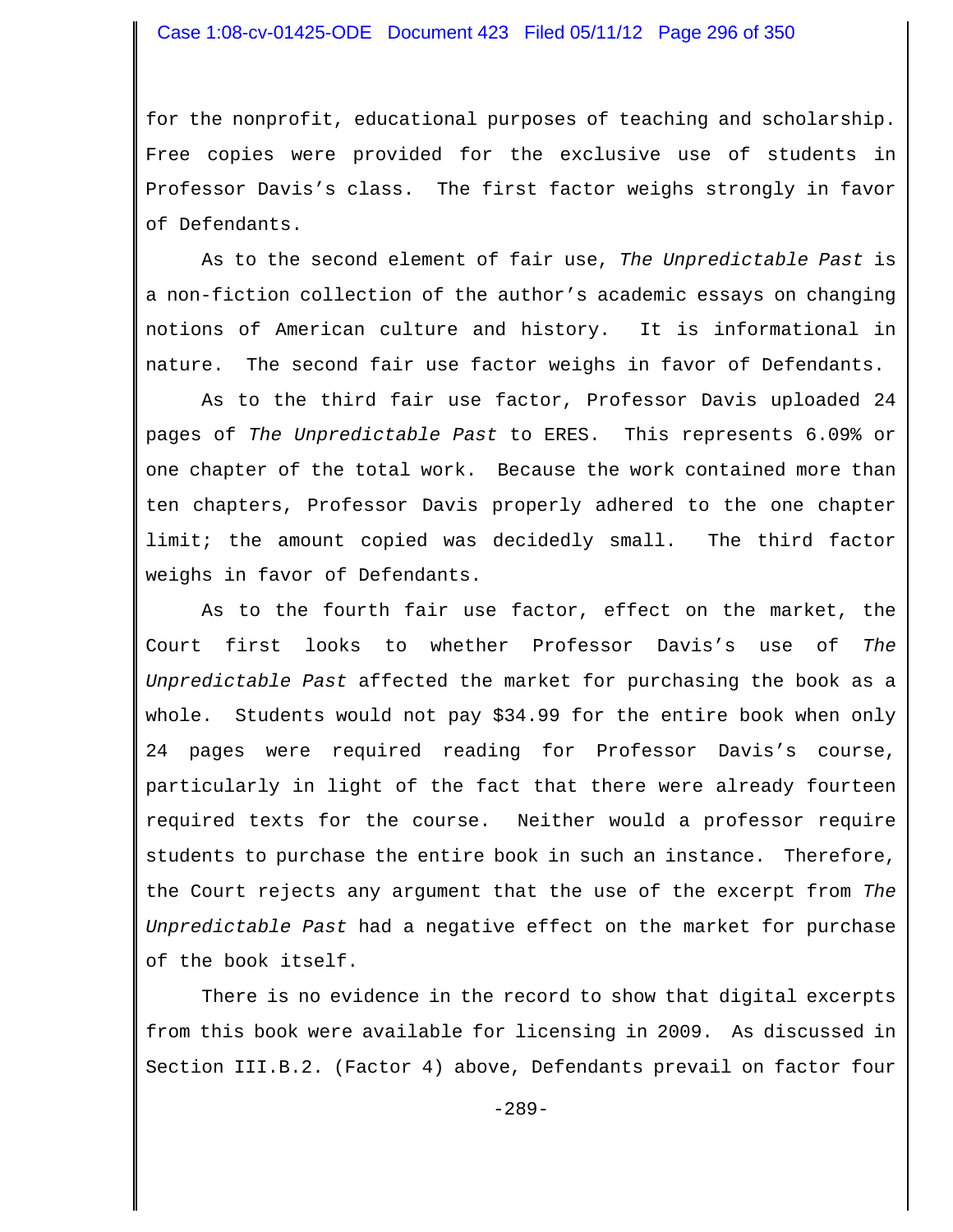when there is no proof of a ready market for electronic excerpts of the work because there is no avenue through which Defendants could obtain permission to post excerpts of the work to ERES with reasonable ease. The absence of a ready market shifts the factor four analysis to favor fair use. This factor favors Defendants.

After considering all four fair use factors and weighing them together, the Court finds that Defendants have met their burden of proving that Professor Davis's use of *The Unpredictable Past* was a fair use under the Copyright Act. Thus, this claim of copyright infringement fails.

#### O. Professor Freeman

Professor Carrie Freeman is an Assistant Professor of Communication at Georgia State [Pls. Ex. 535].

## JOUR 4800 Media Ethics & Society, Fall 2009

JOUR 4800 is a course on media ethics [Pls. Ex. 535]. Nineteen students enrolled in this course in the fall semester of 2009 [Jt. Ex. 5 at D-76]. According to the syllabus, there was one required textbook for the course; additional assigned readings were to be posted online through uLearn. [Pls. Ex. 535].

# 63. *Living Ethics: Across Media Platforms*

*Living Ethics* was first published by Oxford in 2007 [Pls. Ex. 425]. It is a ten chapter, 365 page book authored by Michael Bugeja and contains an interdisciplinary analysis of ethical issues arising across new media platforms [Pls. Ex. 423; Jt. Ex. 5 at D-76]. The preface of the book states that to analyze moral decision-making in the workplace, "the text cites other books, articles, and online materials across media platforms. Such analysis is an act of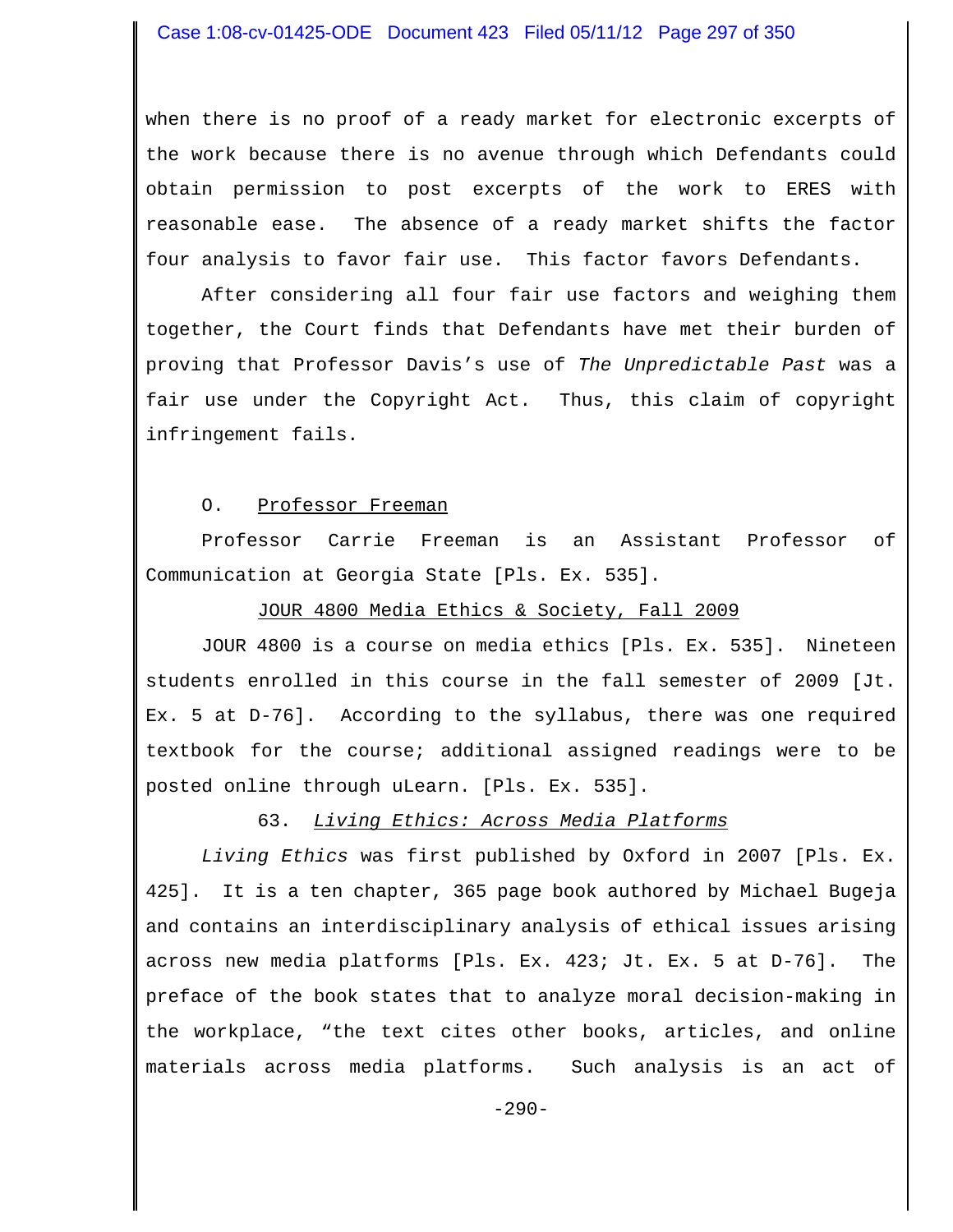criticism covered by fair use standards of U.S. copyright law." [Pls. Ex. 423 at xi]. The preface goes on to state that in most instances, the author has chosen not to seek permissions for his use of copyrighted material as examples or for criticism [Pls. Ex. 423 at xi]. Professor Freeman posted pages  $116-121$  and  $299-305$ ,  $125$  or portions of two chapters totaling 3.56% of the total work, on ERES<sup>126</sup> [Jt. Ex. 5 at D-76; Pls. Ex. 423].

*Living Ethics* retails for \$69.95. The net sales revenue for the book from the date of first publication through November 7, 2010 was \$37,875.00 [Pls. Ex. 357]. There is no evidence in the record reflecting that the work was available for licensed digital excerpts in 2009.

<sup>125</sup>Defendants contend that six pages Professor Freeman copied from *Living Ethics* are not protectable because they contain images from another author's work. However, two of these contested pages include copyrightable text written by the author of *Living Ethics*, and the Court finds that those pages are protected by the *Living Ethics* copyright registration. The remaining four contested pages consist entirely of reprinted photographs and text from another author's work. This reprinted material does not appear to be in the public domain or otherwise available from a free source. The author of *Living Ethics* contends that his use of the reprinted material is a fair use because it is reprinted for the purpose of criticism. Defendants do not refute this argument, and the Court concludes that if the reprinted material was a fair use, then its use in *Living Ethics* is protected by the copyright registration for *Living Ethics.* Therefore, the Court finds that the four pages containing only reprinted materials are protected by the copyright registration for *Living Ethics* and do count toward the number of pages at issue in Professor Freeman's excerpt on ERES.

 $126$ Although the syllabus for Professor Freeman's course indicates that reading excerpts will be posted on uLearn, it appears from the hit count information that the excerpt from *Living Ethics* was actually posted on ERES [Jt. Ex. 3 at 46]. The hit count for the selections from this work was five.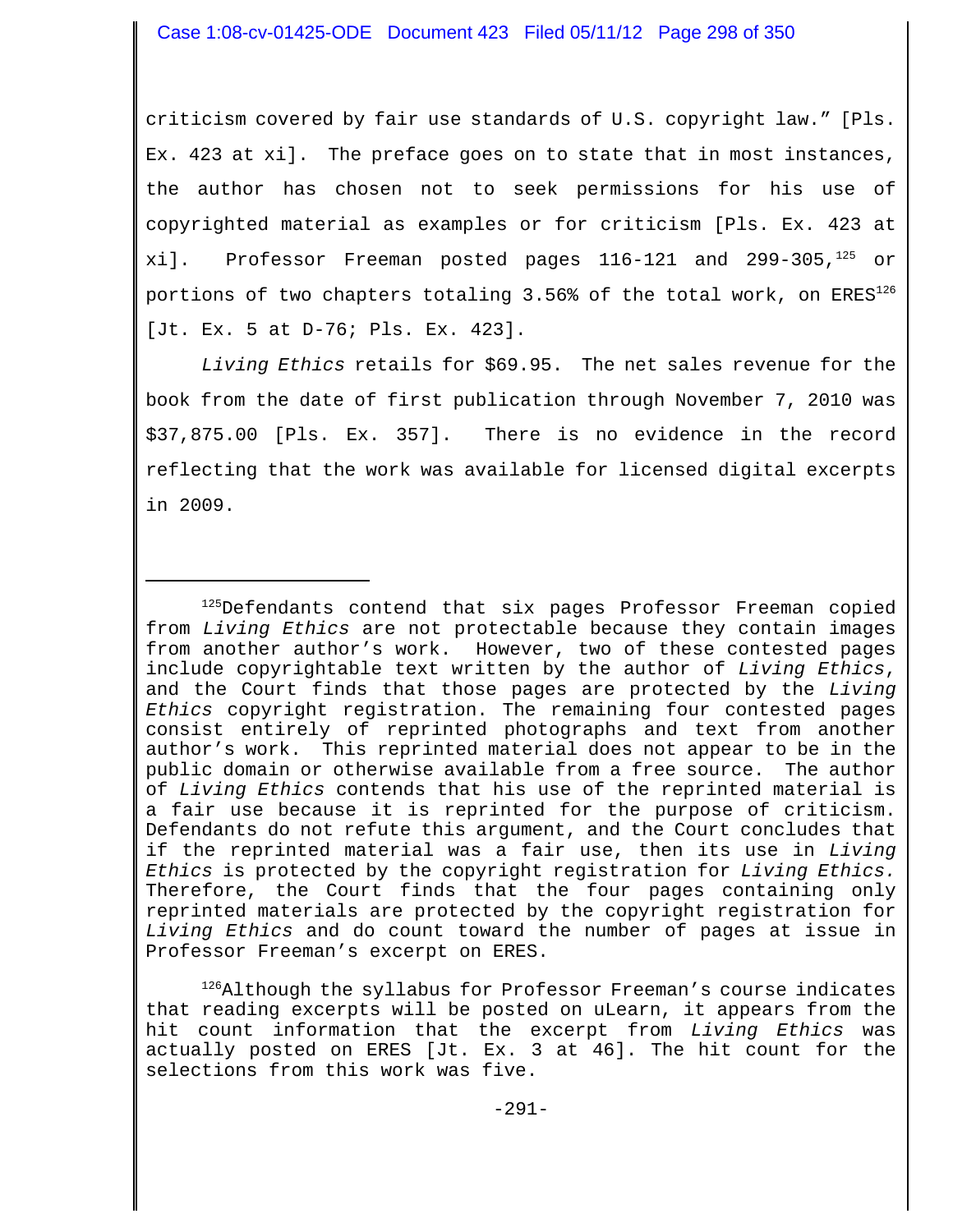# Prima Facie Case of Copyright Infringement

Defendants do not contest that Plaintiffs have adequately established a prima facie case of copyright infringement for *Living Ethics* [Doc. 411 at 27-28]. A contract between the author and Oxford assigns "all rights in the work" to Oxford and specifies the author grants Oxford the right to seek to enjoin infringement of the copyright. The copyright is registered in the author's name [Pls. Ex. 425]. This satisfies the first prong of the prima facie case of copyright infringement. A copy of an excerpt from *Living Ethics* was uploaded to Georgia State's ERES system, satisfying the second prong of the prima facie case of copyright infringement.

### The Fair Use Defense

As to the first element of fair use, an excerpt from *Living Ethics* was used by a nonprofit educational institution for the nonprofit, educational purposes of teaching and scholarship. Free copies were provided for the exclusive use of students in Professor Freeman's class. The first factor weighs strongly in favor of Defendants.

As to the second element of fair use, *Living Ethics* is a nonfiction work that contains analysis of ethical issues arising in media. *Living Ethics* is informational in nature. The second fair use factor favors Defendants.

As to the third fair use factor, Professor Freeman uploaded partial excerpts of two different chapters of *Living Ethics* to ERES. Because the work contains ten chapters, Professor Freeman should have adhered to the limit of one chapter or its equivalent. The average chapter length for this work is 29 pages; Professor Freeman's excerpts were thirteen pages total. Thus, Professor Freeman's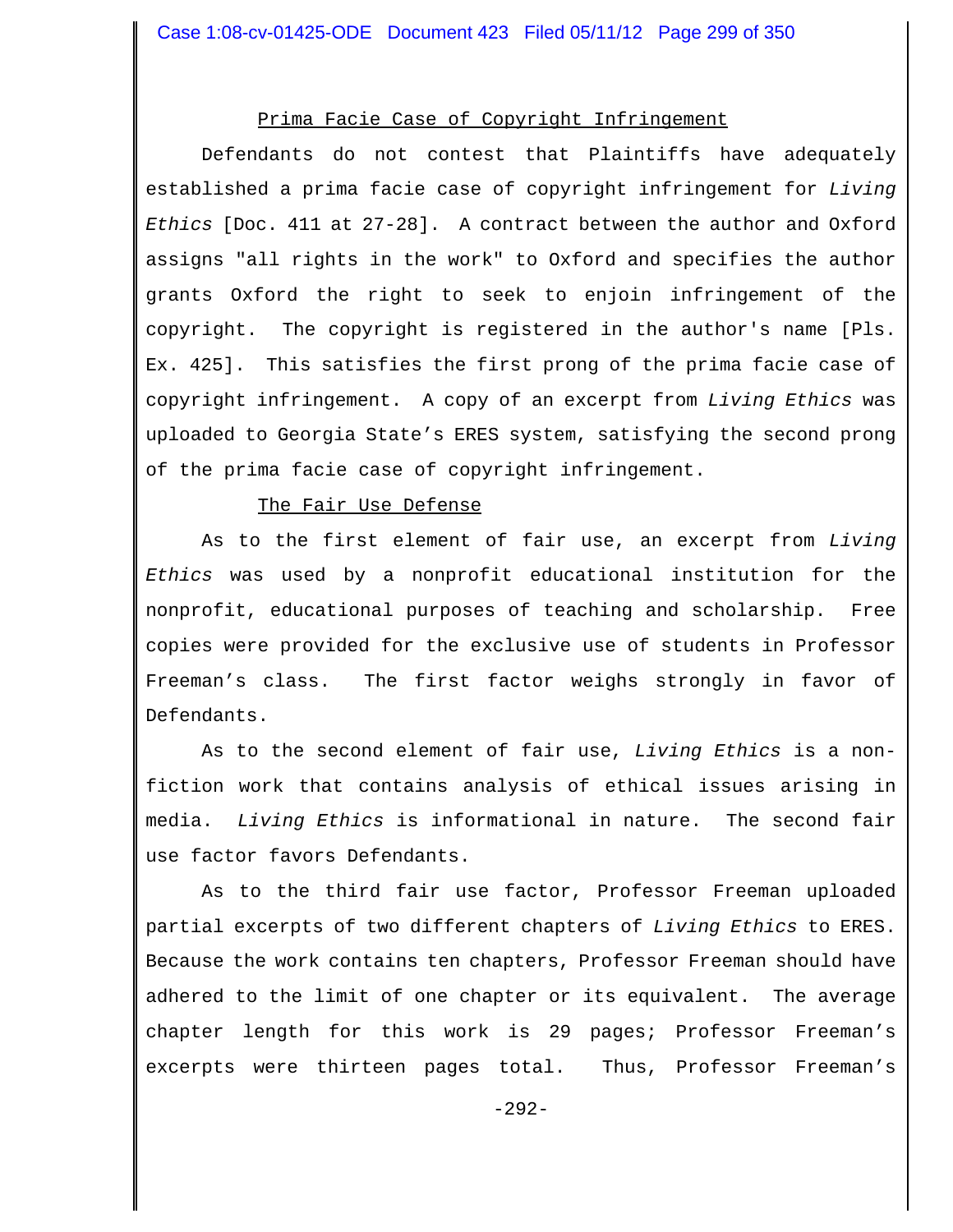excerpts were decidedly small. The third factor weighs in favor of Defendants.

As to the fourth fair use factor, effect on the market, the Court first looks to whether Professor Freeman's use of *Living Ethics* affected the market for purchasing the book as a whole. Students would not pay \$69.95 for the entire book when only thirteen pages were assigned for Professor Freeman's course. Neither would a professor require students to purchase the entire book in such an instance. Therefore, the Court rejects any argument that the use of the excerpt from *Living Ethics* had a negative effect on the market for purchase of the book itself.

There is no evidence in the record to show that digital excerpts from this book were available for licensing in 2009. As discussed in Section III.B.2. (Factor 4) above, Defendants prevail on factor four when there is no proof of a ready market for electronic excerpts of the work because there is no avenue through which Defendants could obtain permission to post excerpts of the work to ERES with reasonable ease. The absence of a ready market shifts the factor four analysis to favor fair use. This factor favors Defendants.

After considering all four fair use factors and weighing them together, the Court finds that Defendants have met their burden of proving that Professor Freeman's use of *Living Ethics* was a fair use under the Copyright Act. Thus, this claim of copyright infringement fails.

## P. Professor Moloney

Professor Margaret Moloney is an Associate Professor at Georgia State's School of Nursing, where she also coordinates the doctoral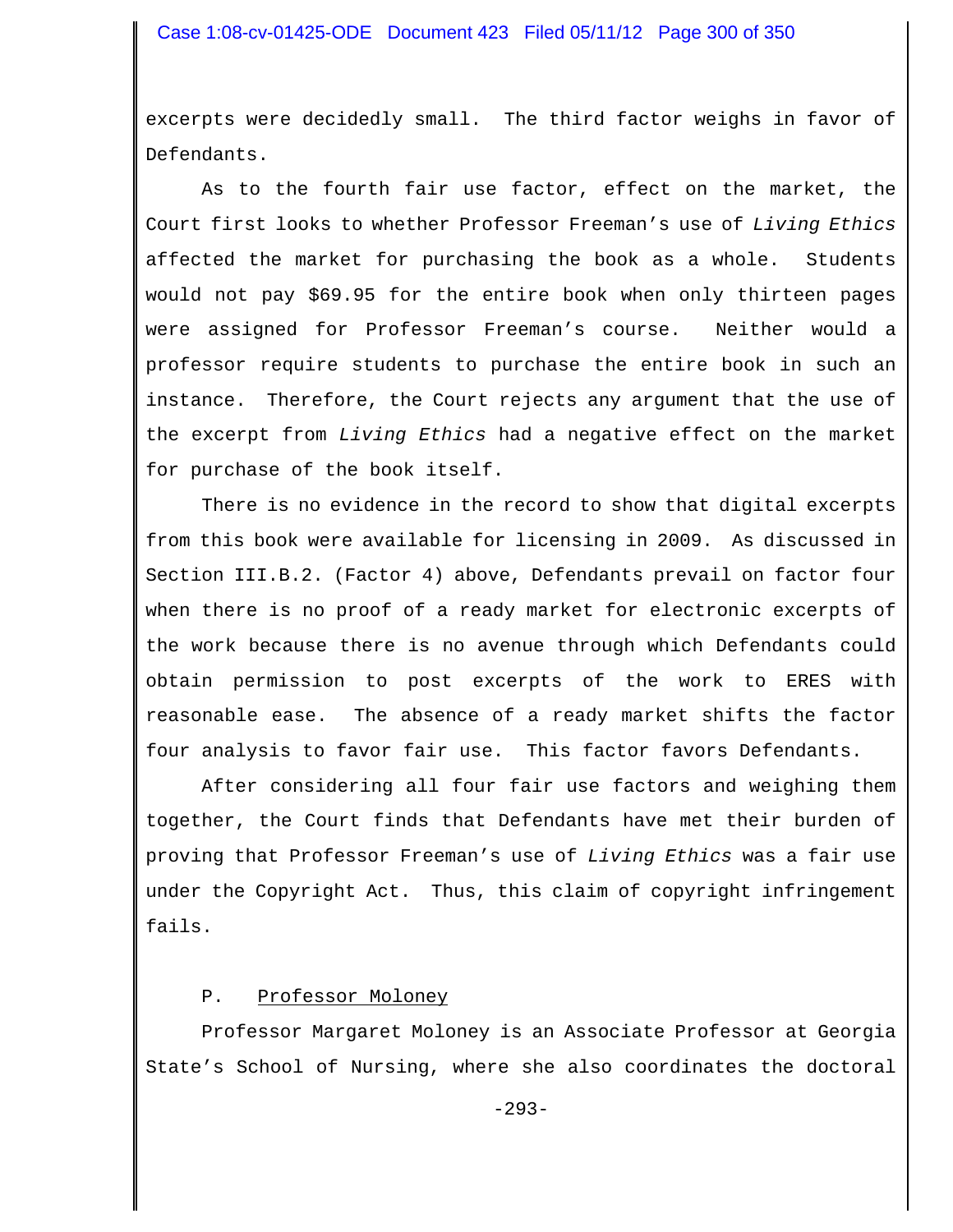Case 1:08-cv-01425-ODE Document 423 Filed 05/11/12 Page 301 of 350

program [Tr. Vol. 9 at 132]. In addition to teaching, Professor Moloney is a practicing nurse practitioner [Tr. Vol. 9 at 132-133]. She has also authored several publications, including research articles that have been published in research journals [Tr. Vol. 9 at 133]. Professor Moloney learned about Georgia State's new Copyright Policy in 2009 but does not recall whether she attended a training session at that time [Tr. Vol 9 at 146].

## NURS 8035 Theoretical and Philosophical Foundations of Nursing, Fall 2009

NURS 8035 is a graduate course that provides a foundation in philosophy to nursing doctoral students [Tr. Vol. 9 at 134]. Fourteen students enrolled in this course in the fall semester of 2009 [Jt. Ex. 5 at D-81; Tr. Vol. 9 at 134]. According to the syllabus, there were three required textbooks for the course; additional required readings were made available online through ERES without seeking permission [Pls. Ex. 545; Tr. Vol. 9 at 151].

## 64. *Handbook of Mixed Methods in Social and Behavioral Research*

Handbook of Mixed Methods was first published by Sage in 2002<sup>127</sup> [Pls. Ex. 254]. It is a 26 chapter, 784 page volume edited by Abbas Tashakkori and Charles Teddlie that addresses combining quantitative and qualitative research approaches for the social and behavioral sciences [Defs. Ex. 773]. The book retails for \$151.00 [Jt. Ex. 5 at D-81]. The net sales revenue from date of first publication through 2010 for this edition of the book was \$391,077.68 [Pls. Ex. 255]. Licensed digital excerpts of the book were available through CCC in

 $127$ Although not at issue in this case, the Court notes that a second edition of the *Handbook of Mixed Methods* was published by Sage in 2010.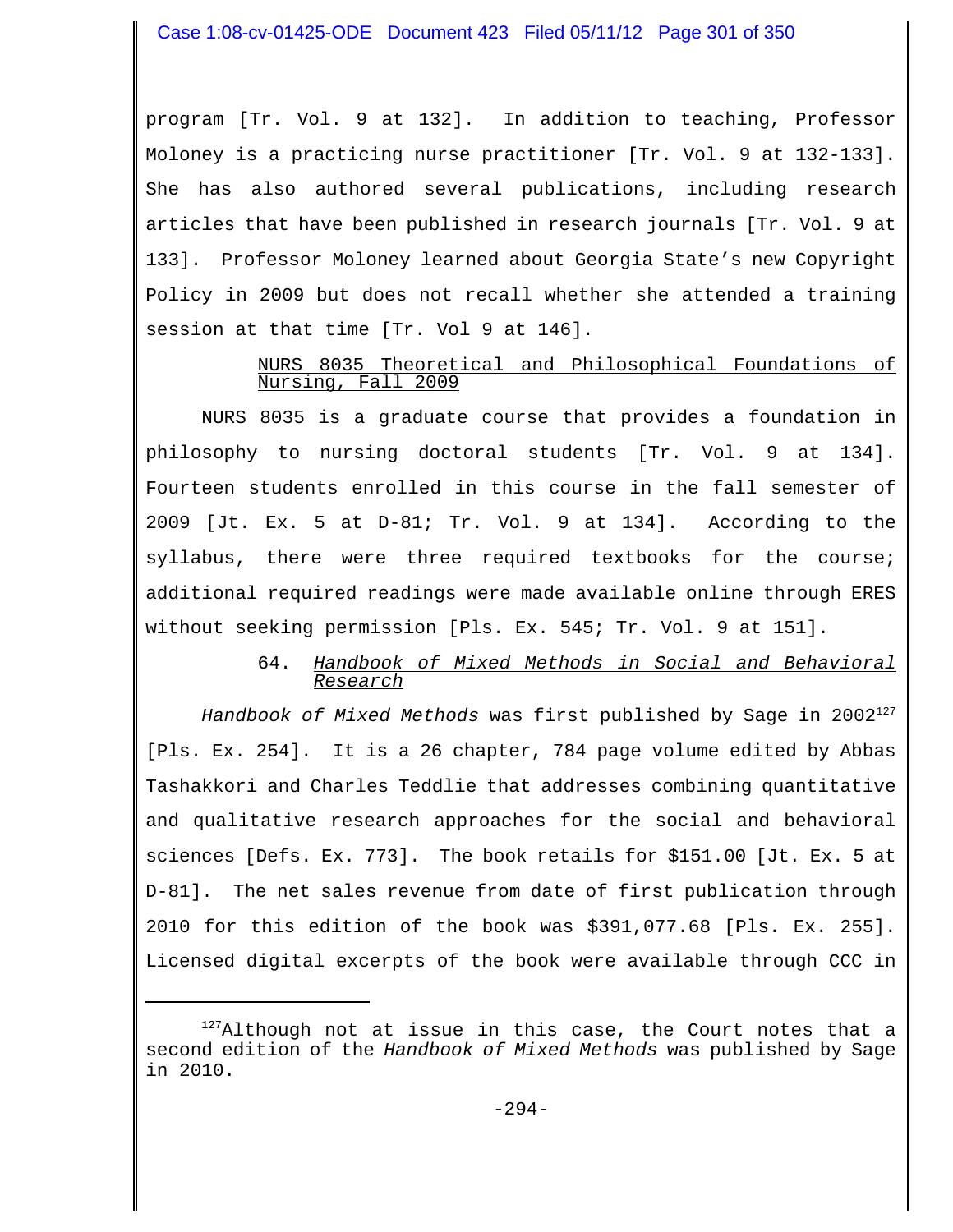2009. From July 1, 2004 until December 1, 2010, *Handbook of Mixed Methods* earned \$51.41 in ECCS permissions revenue [Pls. Ex. 257]. In addition, licensed digital excerpts of the book were available through Sage's in-house permissions program in 2009, and Sage has earned \$2,825.86 in revenue from in-house licensing of excerpts of the book [Pls. Ex. 255].

Professor Moloney requested that pages 541-556, or one full chapter totaling 2.04% of the book, be posted on the ERES system [Defs. Ex. 773; Jt. Ex. 5 at D-81]. The excerpt was written by Sheila Twinn and entitled "Status of Mixed Methods Research in Nursing" [Defs. Ex. 773]. Had permissions been paid to CCC for the distribution of this excerpt, Sage would have earned less than \$26.66 in net revenue from permissions. $128$  The cost to students would have been \$34.36. Professor Moloney owns a personal copy of *Handbook of Mixed Methods* [Tr. Vol. 9 at 148].

# Prima Facie Case of Copyright Infringement

Defendants do not contest that Plaintiffs have adequately established a prima facie case of copyright infringement for *Handbook of Mixed Methods* [Doc. 411 at 27-28]. The external editors and the contributing authors have granted Sage the exclusive right to publish their works [Pls. Exs. 251, 253]. The copyright for the book is registered in Sage's name. This satisfies the first prong of the prima facie case of copyright infringement. A copy of an excerpt from *Handbook of Mixed Methods* was uploaded to Georgia State's ERES

 $128$ The amount earned would have been \$34.36, the amount charged by CCC, [Jt. Ex. 5 at D-81], less the \$3.00 service fee charged by CCC to users, less \$4.70 in fees charged by CCC to publishers, less royalties Sage is obligated to pay the external editors.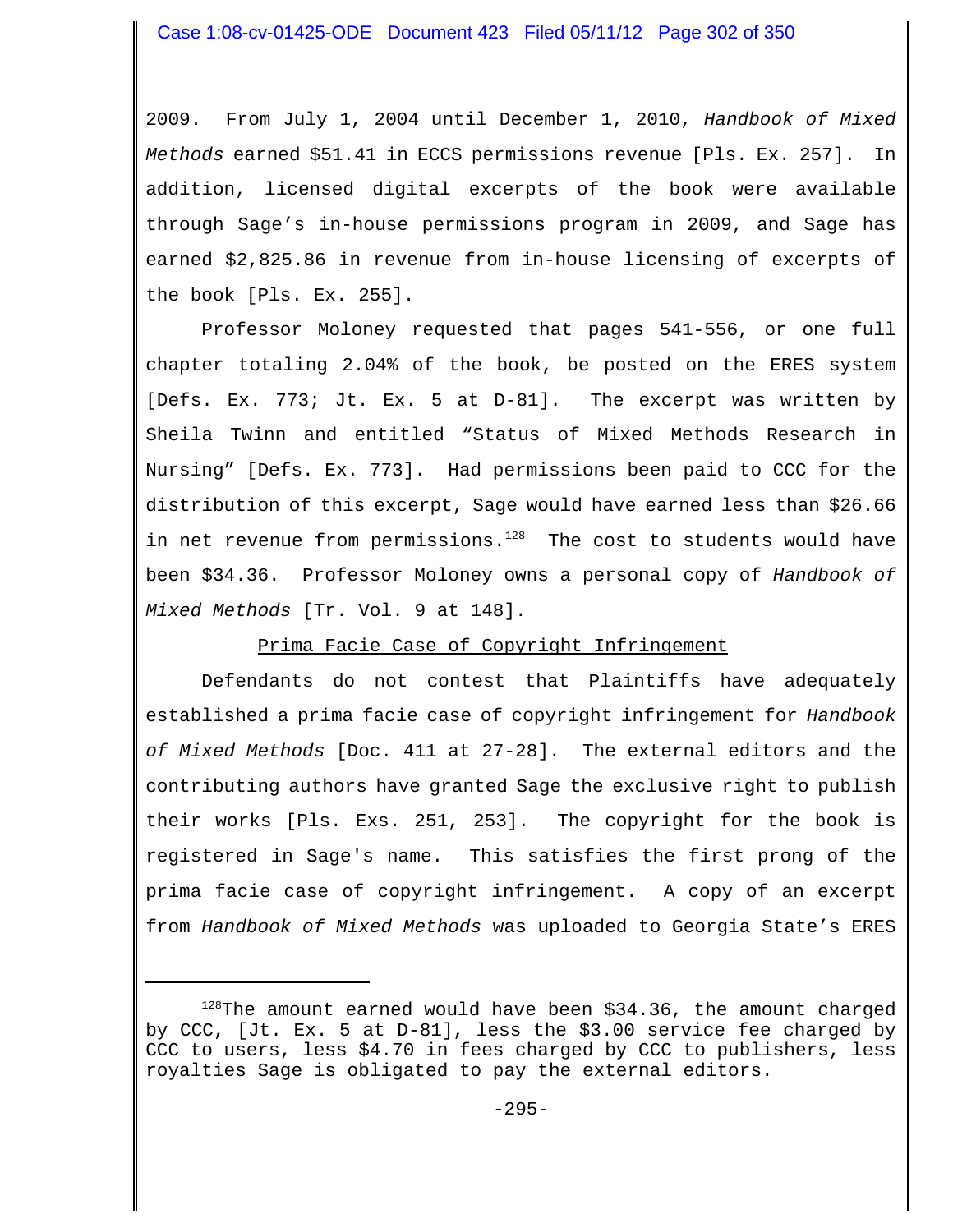system, satisfying the second prong of the prima facie case of copyright infringement.

### The Fair Use Defense

As to the first element of fair use, an excerpt from *Handbook of Mixed Methods* was used by a nonprofit educational institution for the nonprofit, educational purposes of teaching and scholarship. Free copies were provided for the exclusive use of students in Professor Moloney's class. The first factor weighs strongly in favor of Defendants.

As to the second element of fair use, *Handbook of Mixed Methods* is an academic work that addresses combining quantitative and qualitative research approaches for the social and behavioral sciences. It is informational in nature. The second fair use factor favors Defendants.

As to the third fair use factor, Professor Moloney uploaded one chapter totaling sixteen pages of *Handbook of Mixed Methods* to ERES. Because the work contained more than ten chapters, Professor Moloney properly adhered to the one chapter limit; the amount copied was decidedly small. The third factor weighs in favor of Defendants.

As to the fourth fair use factor, effect on the market, the Court first looks to whether Professor Moloney's use of *Handbook of Mixed Methods* affected the market for purchasing the book as a whole. Students would not pay \$151.00 for the entire book when only sixteen pages were assigned for Professor Moloney's course. Neither would a professor require students to purchase the entire book in such an instance. Therefore, the Court rejects any argument that the use of the excerpt from *Handbook of Mixed Methods* had a negative effect on the market for purchase of the book itself.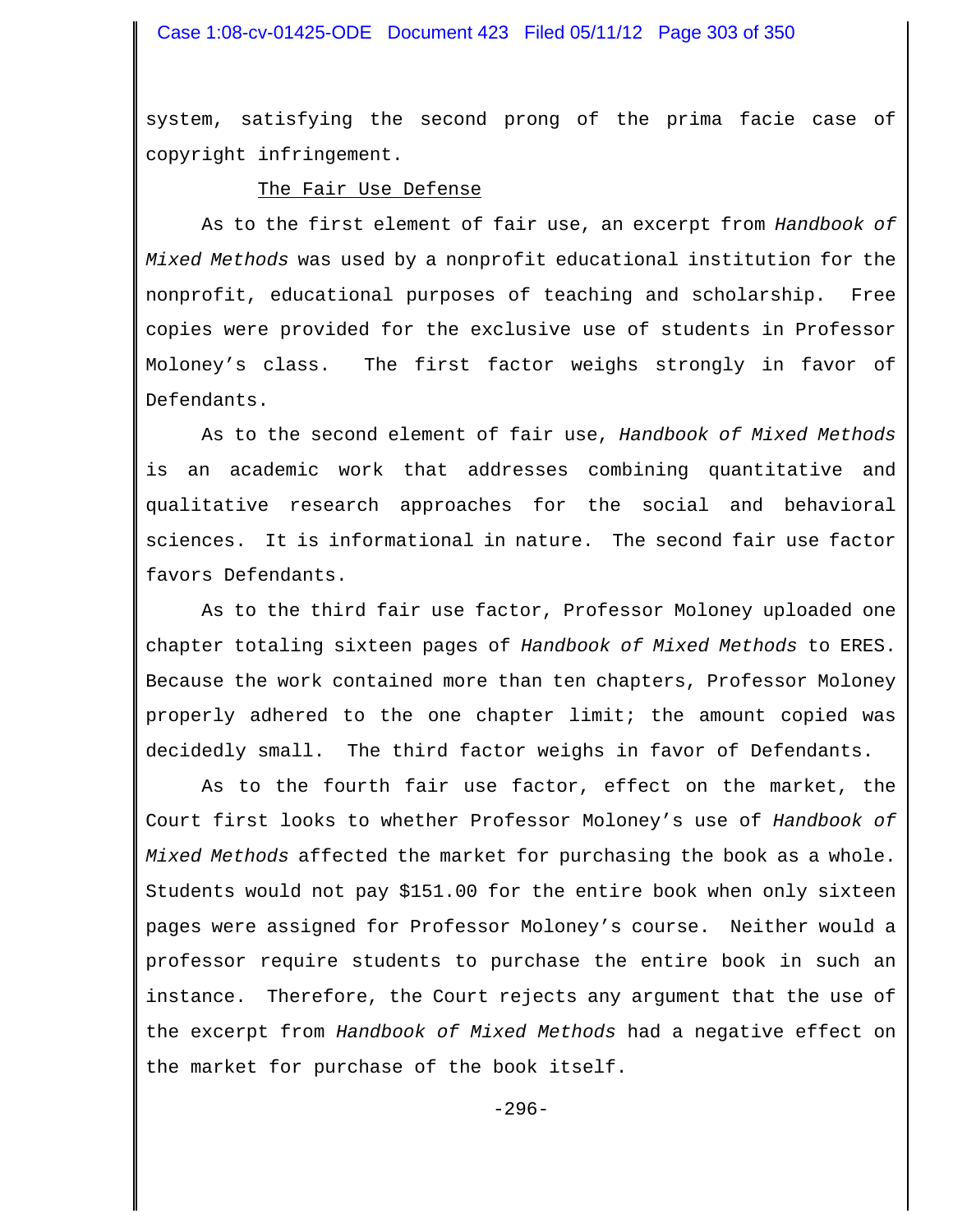Plaintiffs produced evidence demonstrating that there was a ready market for licensed digital excerpts of this work in 2009 through CCC and through Sage's in-house program. The unpaid use of the excerpt by Professor Moloney and her students caused very small, but actual, damage to the value of Sage's copyright. In addition, widespread use of similar unlicensed excerpts could cause substantial harm. Sage lost permissions income. Factor four strongly favors Plaintiffs.

After considering all four fair use factors and weighing all four factors together, the Court finds that Defendants have met their burden of proving that Professor Moloney's use of *Handbook of Mixed Methods* was a fair use under the Copyright Act. Thus, this claim of copyright infringement fails.

### Q. Professor Lasner

During the fall 2009 semester, Professor Lasner taught PERS 2001 Comparative Culture at Georgia State [Pls. Ex. 537].

# PERS 2001 Comparative Culture, Fall 2009

PERS 2001 is an undergraduate course that introduces key themes and issues in the growth of modern industrial cities [Pls. Ex. 537]. One hundred fourteen students were enrolled in Professor Lasner's course during the fall 2009 semester [Jt. Ex. 5 at D-82]. As evidenced by the syllabus for this course, there were no required textbooks for the course; all assigned readings were made available through ERES [Pls. Ex. 537].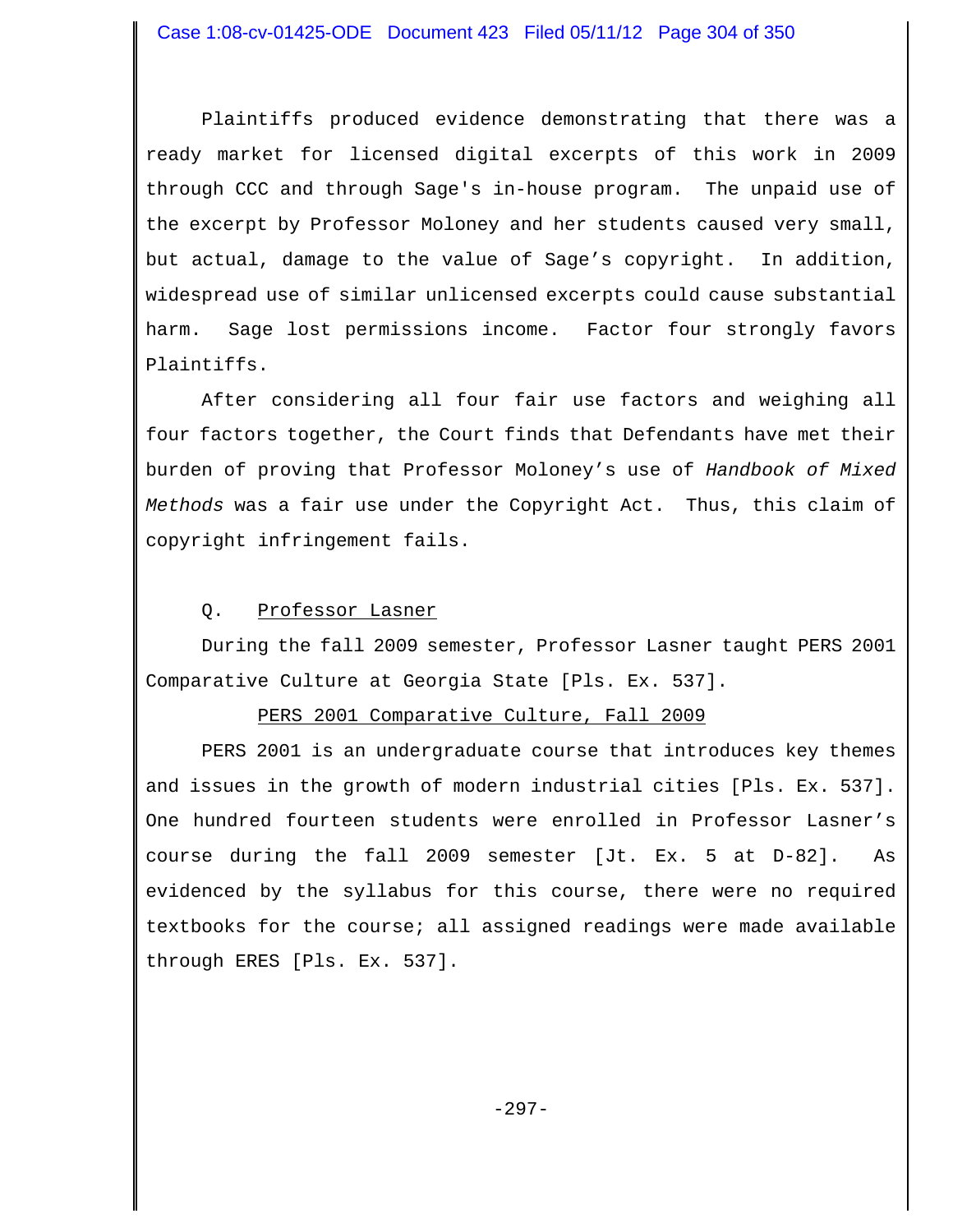# 65. *Crabgrass Frontier: The Suburbanization of the United States*

*Crabgrass Frontier: The Suburbanization of the United States* ("*Crabgrass Frontier*") was first published by Oxford in 1985 [Pls. Ex. 368]. It is a 405 page, sixteen chapter work written by Kenneth T. Jackson. It is a commentary on the emergence of the American suburb, its establishment, and its negative cultural impact [Pls. Ex. 368]. While the book is frequently used in sociology courses, it is inferred that it was written for general audiences. It retails for \$19.95 [Jt. Ex. 5 at D-82], and net sales revenue from the date of first publication through November 7, 2010 was \$740,414.00 [Pls. Ex. 357]. Licensed digital excerpts of the book were available through CCC in 2009. From July 1, 2004 until December 1, 2010, *Crabgrass Frontier* earned \$94.25 in ECCS permissions revenue [Pls. Ex. 371]. It also earned \$2,876.08 in APS revenue during the same period [Pls. Ex. 371].

Professor Lasner requested that pages 246-271 of *Crabgrass Frontier* be uploaded to ERES for distribution to students in his PERS 2001 course [Pls. Ex. 368]. The excerpt, entitled "The Drive-in Culture of Contemporary America," was one chapter of the book, totaling 26 pages or 6.42% of the total work [Pls. Ex. 368]. Had permissions been paid via CCC for the distribution of this excerpt, Oxford would have earned less than \$302.33 in net revenue from permissions.<sup>129</sup> The cost to students would have been  $$358.68$ .

<sup>&</sup>lt;sup>129</sup>The amount earned would have been \$358.68, the amount charged by CCC, [Jt. Ex. 5 at D-82], less the \$3.00 service fee charged by CCC to users, less \$53.35 in fees charged by CCC to publishers, less royalties Oxford is obligated to pay the author.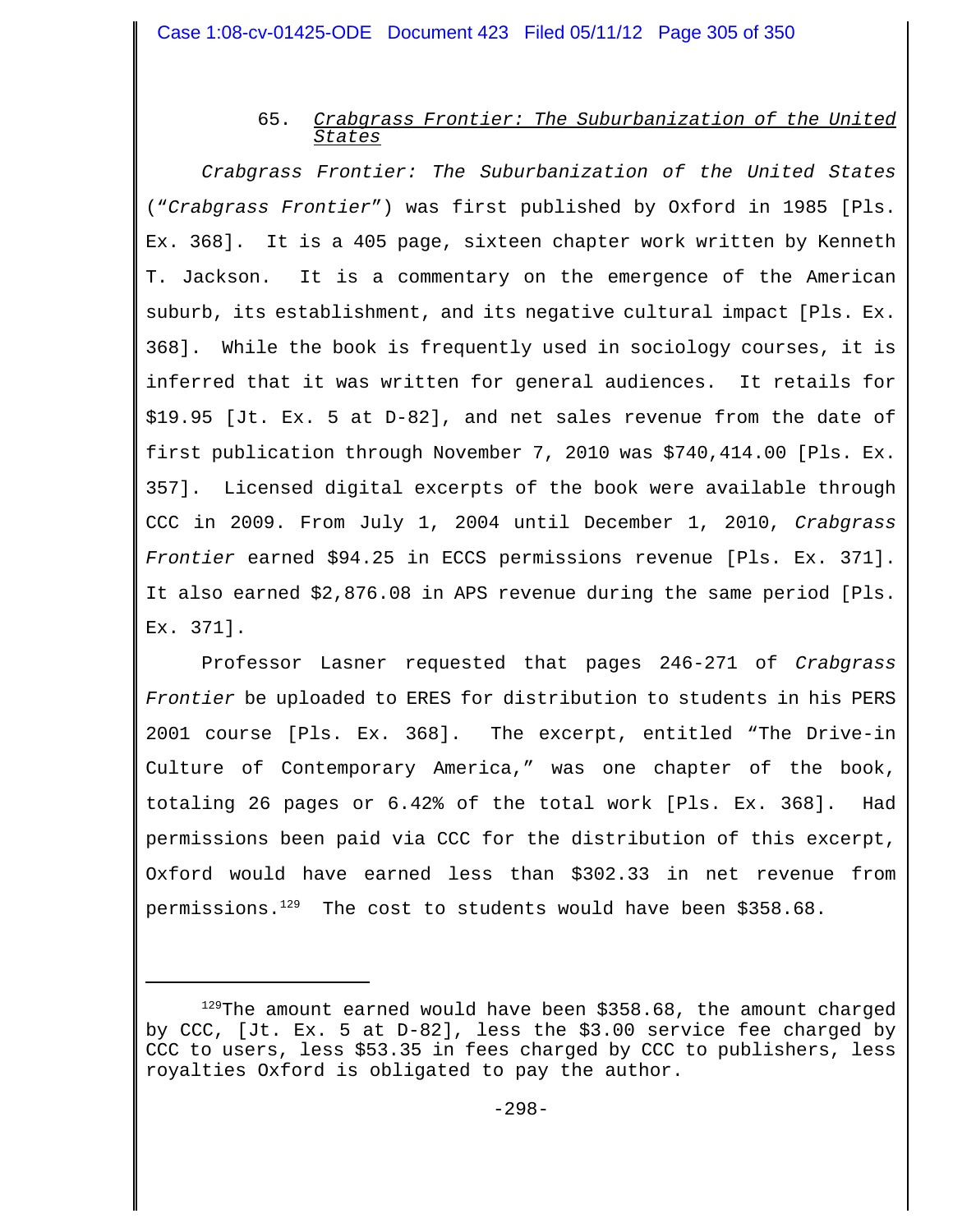## Prima Facie Case of Copyright Infringement

Defendants do not contest that Plaintiffs have adequately established a prima facie case of copyright infringement for *Crabgrass Frontier* [Doc. 411 at 27-28]. The author has granted Oxford the exclusive right to publish the book. The copyright is registered in Oxford's name [Pls. Exs. 369, 370]. This satisfies the first prong of the prima facie case of copyright infringement. A copy of an excerpt from *Crabgrass Frontier* was uploaded to Georgia State's ERES system, satisfying the second prong of the prima facie case of copyright infringement.

## The Fair Use Defense

As to the first element of fair use, an excerpt from *Crabgrass Frontier* was used by a nonprofit educational institution for the nonprofit, educational purposes of teaching and scholarship. Free copies were provided for the exclusive use of students in Professor Lasner's class. The first factor weighs strongly in favor of Defendants.

As to the second element of fair use, *Crabgrass Frontier* is a critical commentary on the development and phenomenon of the American suburb. It is informational in nature. The second fair use factor favors Defendants.

As to the third fair use factor, Professor Lasner uploaded one chapter of *Crabgrass Frontier* to ERES*.* This represents 26 pages or 6.42% of the total work. Because the work contained more than ten chapters, Professor Lasner properly adhered to the one chapter limit; the amount copied was decidedly small. The third factor weighs in favor of Defendants.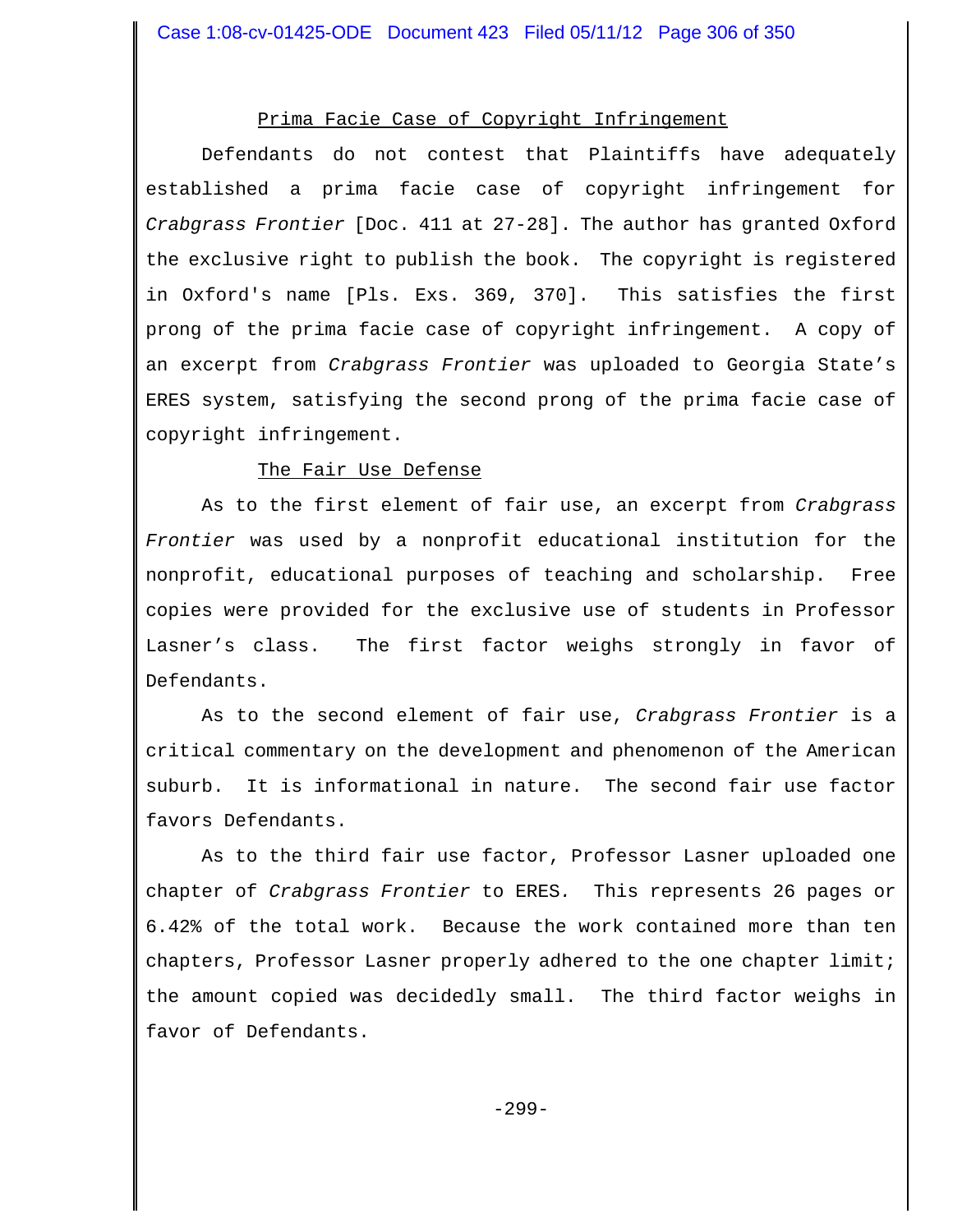As to the fourth fair use factor, effect on the market, the Court first looks to whether Professor Lasner's use of *Crabgrass Frontier* affected the market for purchasing the book as a whole. Students would not pay \$19.95 for the entire book when only 26 pages were required reading for Professor Lasner's course. Neither would a professor require students to purchase the entire book in such an instance. Therefore, the Court rejects any argument that the use of the excerpt from *Crabgrass Frontier* had a negative effect on the market for purchase of the book itself.

Plaintiffs produced evidence demonstrating that there was a ready market for licensed digital excerpts of this work in 2009 through CCC. The unpaid use of the excerpt by Professor Lasner and his students caused very small, but actual, damage to the value of Oxford's copyright. In addition, widespread use of similar unlicensed excerpts could cause substantial harm. Oxford lost permissions income. Factor four strongly favors Plaintiffs.

After considering all four fair use factors and weighing them together, the Court finds that Defendants have met their burden of proving that Professor Lasner's use of *Crabgrass Frontier* was a fair use under the Copyright Act. Thus, this claim of copyright infringement fails.

# 66. *The Politics of Public Housing: Black Women's Struggles Against Urban Inequality*

*The Politics of Public Housing: Black Women's Struggles Against Urban Inequality* ("*The Politics of Public Housing*") was first published by Oxford in 2004 [Pls. Ex. 445]. It is a 306 page, six chapter work written by Rhonda Y. Williams. It discusses evolving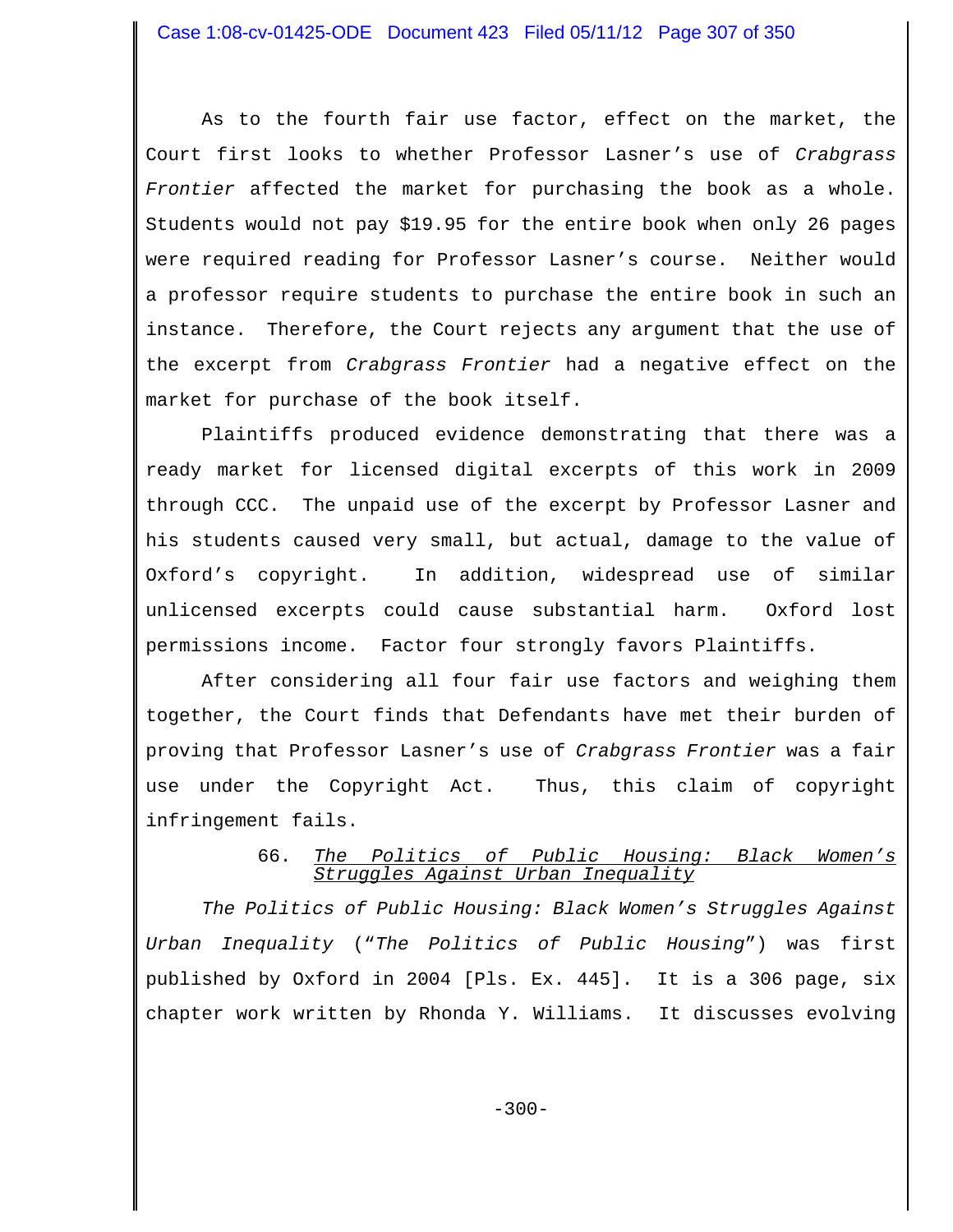socio-political attitudes toward public housing (from the tenants' perspective) from the 1940s through the 1980s. An epilogue discusses further developments in the 1990s [Pls. Ex. 445]. Professor Lasner requested that pages 21-53, a chapter entitled "Creating 'A Little Heaven for Poor People,'" be uploaded to ERES for distribution to students in his PERS 2001 course [Pls. Exs. 445, 537]. The excerpt was one chapter of the book totaling 33 pages, or 10.78% of the total work [Pls. Ex. 445].

The book retails for \$25.00 [Jt. Ex. 5 at D-83]. The net sales revenue from the date of first publication through November 7, 2010 was \$45,085.00 [Pls. Ex. 366]. There is no evidence in the record reflecting that the work was available for licensed digital excerpts in 2009.

# Prima Facie Case of Copyright Infringement

Defendants do not contest that the Plaintiffs have adequately established a prima facie case of copyright infringement for *The Politics of Public Housing* [Doc. 411 at 27-28]. The author has granted Oxford the exclusive right to publish the work. The copyright is registered in Oxford's name [Pls. Exs. 446, 447]. This satisfies the first prong of the prima facie case of copyright infringement. A copy of an excerpt from *The Politics of Public Housing* was uploaded to Georgia State's ERES system, satisfying the second prong of the prima facie case of copyright infringement.

## The Fair Use Defense

As to the first element of fair use, an excerpt from *The Politics of Public Housing* was used by a nonprofit educational institution for the nonprofit, educational purposes of teaching and scholarship. Free copies were provided for the exclusive use of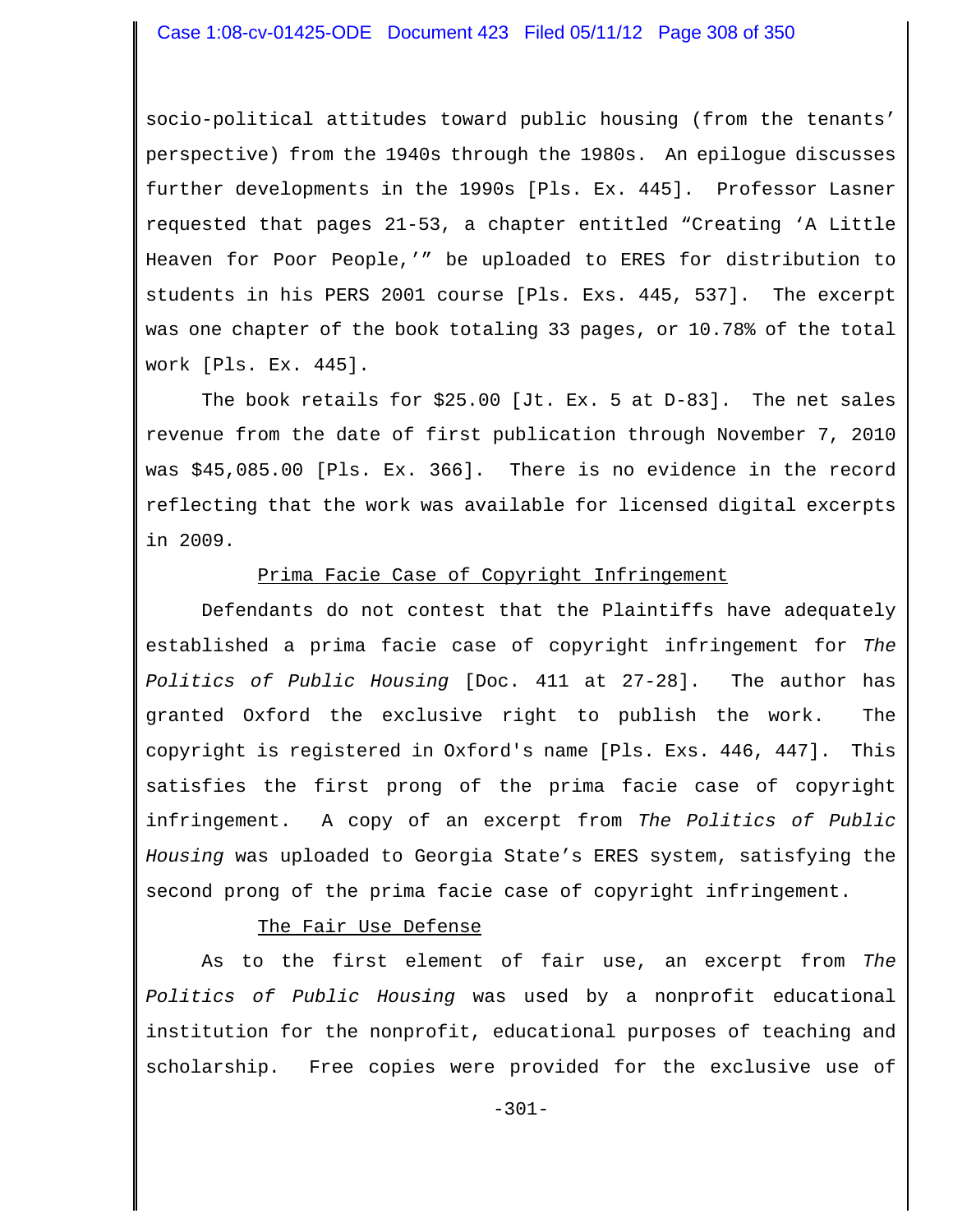students in Professor Lasner's class. The first factor weighs strongly in favor of Defendants.

As to the second element of fair use, *The Politics of Public Housing* is a non-fiction overview and analysis of the strengths of affordable public housing from the perspective of poor black women. *The Politics of Public Housing* is informational in nature. The second fair use factor favors Defendants.

As to the third fair use factor, Professor Lasner uploaded one chapter of *The Politics of Public Housing.* Because the work contains less than ten chapters, Professor Lasner should have adhered to a limit of 10% of the protected pages of the book. The amount he actually copied was 33 pages, which represents 10.78% of the protected pages within the book. This is not a decidedly small amount. The third factor weighs in favor of Plaintiffs.

As to the fourth fair use factor, effect on the market, the Court first looks to whether Professor Lasner's use of *The Politics of Public Housing* affected the market for purchasing the book as a whole. Students would not pay \$25.00 for the entire book when only 33 pages were required reading for Professor Lasner's course. Neither would a professor require students to purchase the entire book in such an instance. Therefore, the Court rejects any argument that the use of the excerpt from *The Politics of Public Housing* had a negative effect on the market for purchase of the book itself.

There is no evidence in the record to show that digital excerpts from this book were available for licensing in 2009. As discussed in Section III.B.2. (Factor 4) above, Defendants prevail on factor four when there is no proof of a ready market for electronic excerpts of the work because there is no avenue through which Defendants could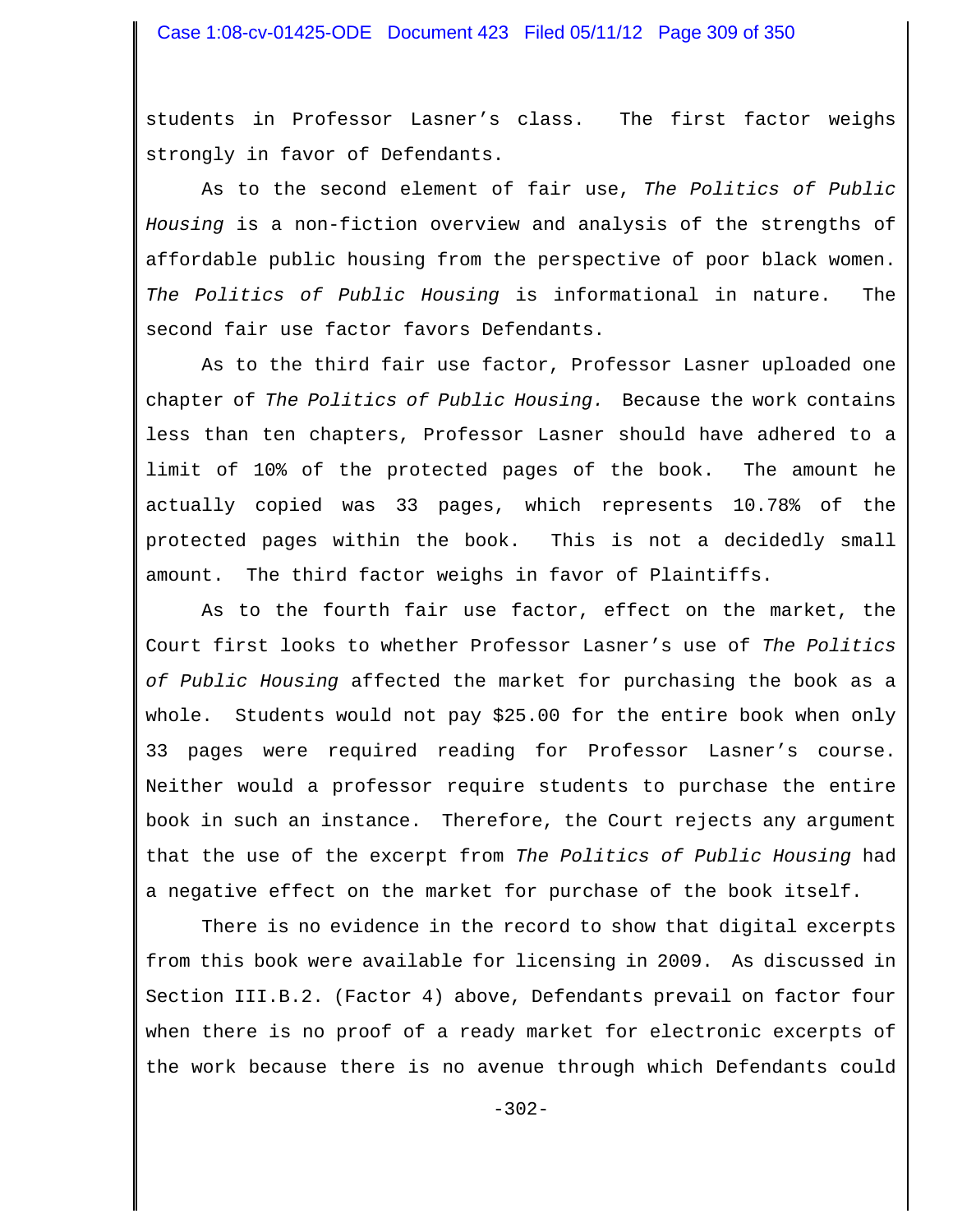obtain permission to post excerpts of the work to ERES with reasonable ease. The absence of a ready market shifts the factor four analysis to favor fair use. This factor favors Defendants.

After considering all four fair use factors and weighing them together, the Court finds that Defendants have met their burden of proving that Professor Lasner's use of *The Politics of Public Housing* was a fair use under the Copyright Act. Thus, this claim of copyright infringement fails.

## R. Professor Hankla

Professor Charles Hankla is an Associate Professor in the Department of Political Science at Georgia State [Tr. Vol. 8 at 97]. He generally teaches courses in international relations, comparative politics, and research methods [Tr. Vol. 8 at 97]. He has taught at Georgia State since 2004 [Tr. Vol. 8 at 97]. Professor Hankla stated that the two strict rules he applies to his fair use determinations are (1) that either he or the library must own a copy of the book before he will assign an excerpt of it to his class, and (2) that he never assigns more than twenty percent of a work [Tr. Vol. 8 at 134]. He learned about Georgia State's new Copyright Policy in the spring of 2009 and began using the fair use checklist at that time [Tr. Vol. 8 at 111].

# POLS 3450 U.S. Foreign Policy, Fall 2009

POLS 3450 is an undergraduate level course that analyzes the history, development, and current challenges of U.S. foreign policy [Tr. Vol. 8 at 100-101; Defs. Ex. 623]. Forty eight students were enrolled in Professor Hankla's POLS 3450 course during fall semester 2009 [Jt. Ex. 5 at D-84]. As evidenced by the syllabus and Professor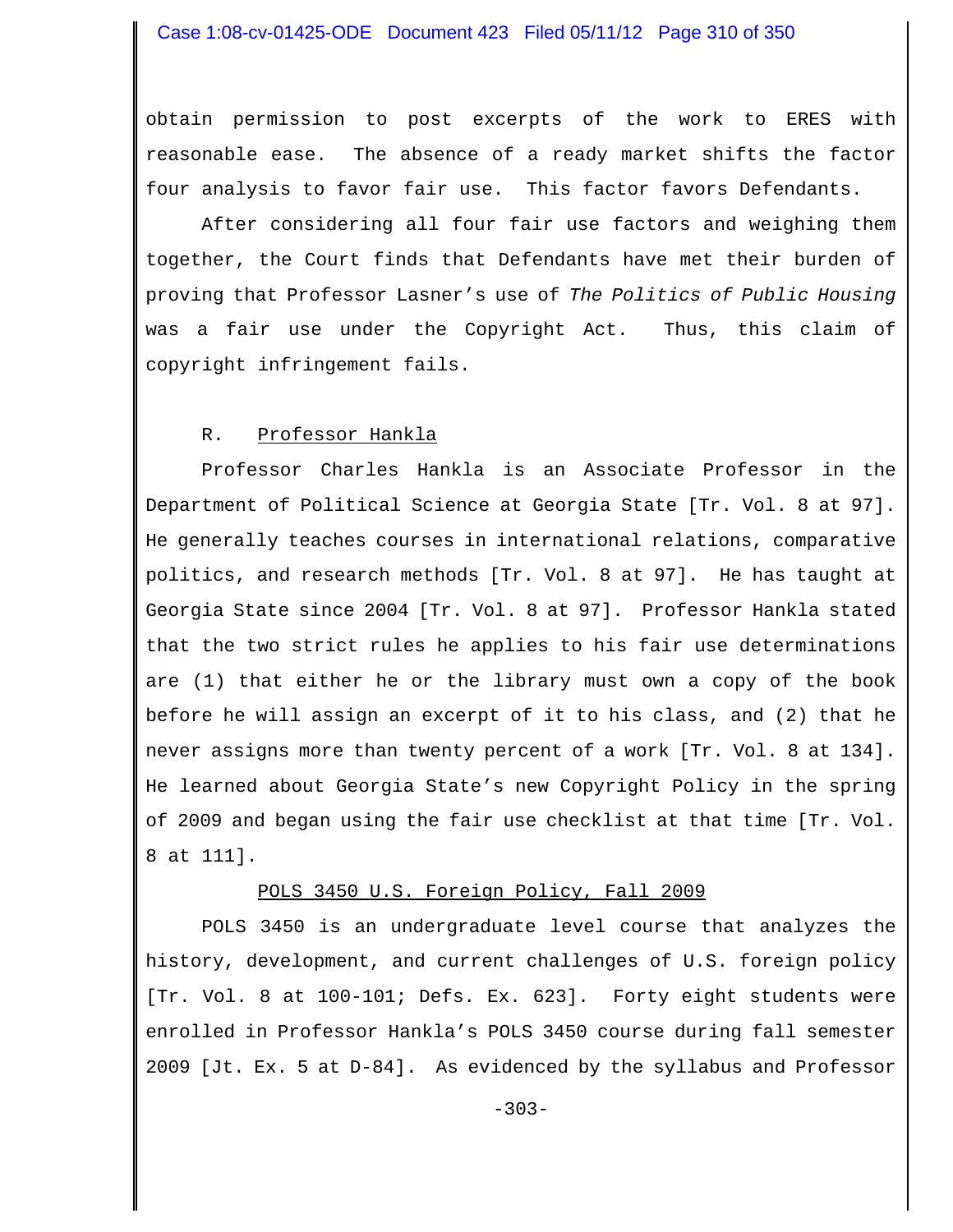### Case 1:08-cv-01425-ODE Document 423 Filed 05/11/12 Page 311 of 350

Hankla's testimony, students were required to purchase two texts for the course; additional required readings were posted on ERES [Defs. Ex. 623; Tr. Vol. 8 at 102].

## 67. *Contemporary Cases in U.S. Foreign Policy: From Terrorism to Trade (Second Edition)*

The second edition of *Contemporary Cases in U.S. Foreign Policy* was published by CQ Press, a division of Sage, in 2005 [Defs. Ex. 776; Tr. Vol. 2 at 59]. It is a 499 page, fifteen chapter volume edited by Ralph G. Carter that addresses various aspects of contemporary U.S. foreign policy through recent case examples [Defs. Ex. 776]. The Court infers that it is a textbook intended for use in college level classes. Its retail price is \$38.95 [Jt. Ex. 5 at D-84]. The book has earned \$365,751.22 in sales revenue, but the record does not indicate whether this amount is for all of the editions of the book or only the second edition, at issue here [Pls. Ex. 229]. There is no evidence in the record reflecting that the work was available for licensed digital excerpts through CCC in 2009, but licensed digital excerpts of the book were available through Sage's in-house permissions program in 2009. The book has earned \$333.81 through Sage's permissions program, though the record does not reflect whether this amount is for all of the editions of the book or only the second edition [Pls. Ex. 314].

Professor Hankla requested that pages 89-121 of *Contemporary Cases in U.S. Foreign Policy* be uploaded to ERES for distribution to students in his fall 2009 POLS 3450 course [Tr. Vol. 8 at 107]. The excerpt was a full chapter of the book and totaled 33 pages, or 6.61% of the book [Defs. Ex. 776]. This chapter, entitled "The Return of the Imperial Presidency? The Bush Doctrine and U.S. Intervention in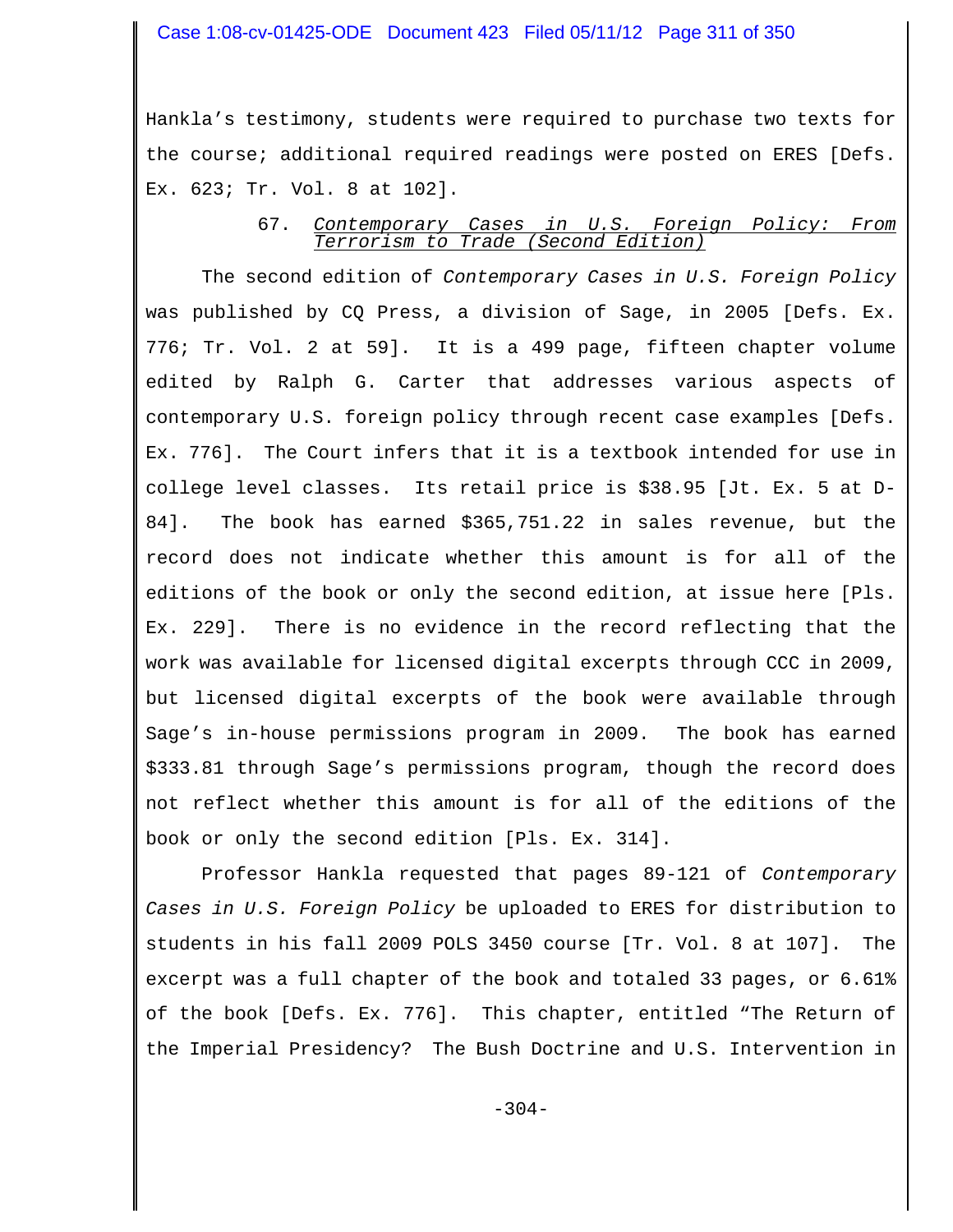Iraq," was written by Jeffrey S. Lantis and Eric Moskowitz. It was assigned as background reading for the entire course and was not assigned to be completed for a particular class meeting [Tr. Vol. 8 at 107; Defs. Exs. 623, 776]. Had permissions been paid through its in-house program for the distribution of this excerpt, Sage would have earned \$190.08, less royalties payable to the external editor. The cost to students would have been \$190.08. Professor Hankla owns a copy of *Contemporary Cases in U.S. Foreign Policy* [Tr. Vol. 8 at 122].

### Prima Facie Case of Copyright Infringement

Defendants do not contest that Plaintiffs have adequately established a prima facie case of copyright infringement for *Contemporary Cases in U.S. Foreign Policy* [Doc. 411 at 27-28]. The author and Sage agreed to collaborate in the preparation of the book; they agreed Sage would have the right of publication and that the copyright would be registered in Sage's name. Sage's contract with the contributing author specifies that the contribution is a work made for hire. The copyright is registered in Sage's name [Pls. Ex. 228]. This satisfies the first prong of the prima facie case of copyright infringement. A copy of an excerpt from *Contemporary Cases in U.S. Foreign Policy* was uploaded to Georgia State's ERES system, satisfying the second prong of the prima facie case of copyright infringement.

# The Fair Use Defense

As to the first element of fair use, an excerpt from *Contemporary Cases in U.S. Foreign Policy* was used by a nonprofit educational institution for the nonprofit, educational purposes of teaching and scholarship. Free copies were provided for the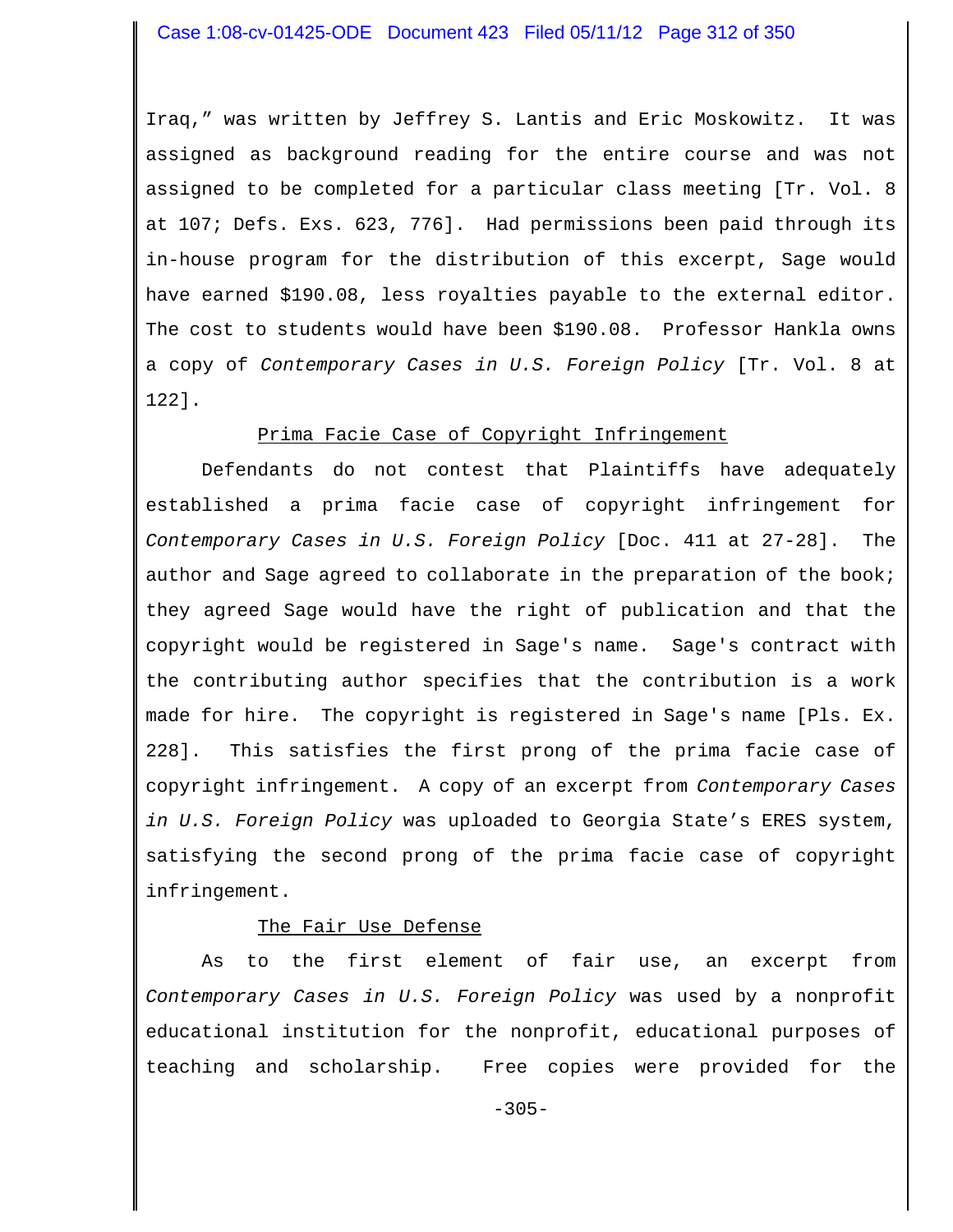exclusive use of students in Professor Hankla's class. The first factor weighs strongly in favor of Defendants.

As to the second element of fair use, *Contemporary Cases in U.S. Foreign Policy* is a non-fiction work that contains analysis of U.S. foreign policy through recent case examples. It is informational in nature. The second fair use factor favors Defendants.

As to the third fair use factor, Professor Hankla uploaded 33 pages of *Contemporary Cases in U.S. Foreign Policy* to ERES. This represents 6.61% or one chapter of the total work. Because the work contained more than ten chapters, Professor Hankla properly adhered to the one chapter limit; the amount copied was decidedly small. The third fair use factor weighs in favor of Defendants.

As to the fourth fair use factor, effect on the market, the Court first looks to whether Professor Hankla's use of *Contemporary Cases in U.S. Foreign Policy* affected the market for purchasing the book as a whole. The Court infers that students would not pay \$38.95 for the entire book when only 33 pages were assigned for Professor Hankla's course. Neither would a professor require students to purchase the entire book in such an instance. Therefore, the Court rejects any argument that the use of the excerpt from *Contemporary Cases in U.S. Foreign Policy* had a negative effect on the market for purchase of the book itself.

Plaintiffs produced evidence demonstrating that there was a ready market for licensed digital excerpts of this work through Sage's in-house program in 2009. The unpaid use of the excerpt by Professor Hankla and his students caused very small, but actual, damage to the value of Sage's copyright. In addition, widespread use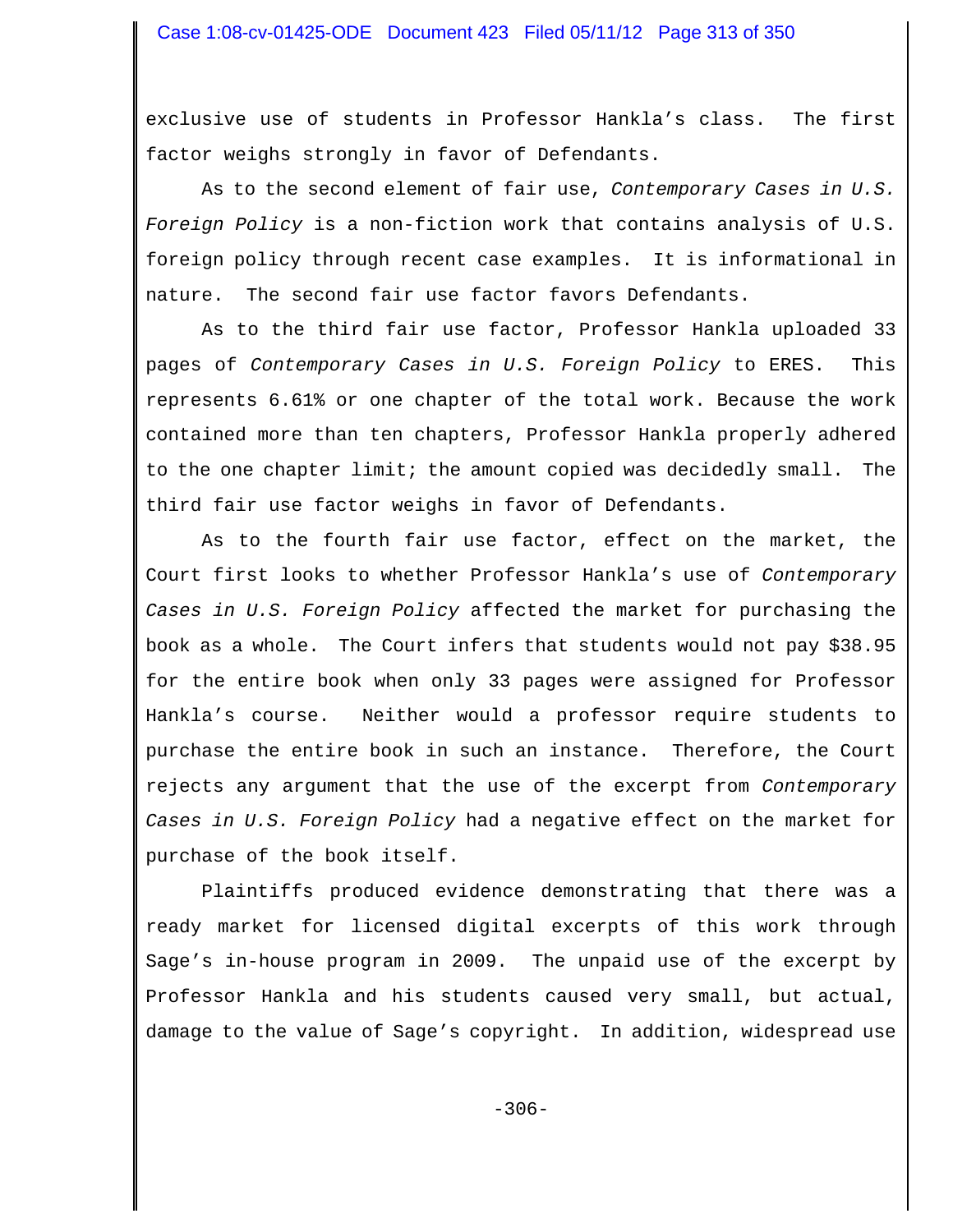of similar unlicensed excerpts could cause substantial harm. Sage lost permissions income. Factor four strongly favors Plaintiffs.

After considering all four fair use factors and weighing all four factors together, the Court finds that Defendants have met their burden of proving that Professor Hankla's use of *U.S. Foreign Policy* was a fair use under the Copyright Act. Thus, this claim of copyright infringement fails.

68. *U.S. Foreign Policy: The Paradox of World Power*

*U.S. Foreign Policy* was published by CQ Press, a division of Sage, in 2004 [Pls. Ex. 313; Tr. Vol. 2 at 59]. It is a 519 page, twelve chapter book that discusses the various forces that impact the making of contemporary U.S. foreign policy [Defs. Ex. 777]. The Court infers from its content that it is a textbook intended for use in college level classes. Its retail price in paperback is \$84.95 [Jt. Ex. 5 at D-85]. The book has earned \$738,328.89 in sales revenue [Pls. Ex. 314]. There is no evidence in the record reflecting that the work was available for licensed digital excerpts through CCC in 2009, but licensed digital excerpts of the book were available through Sage's in-house permissions program in 2009. The book has earned \$285.33 through Sage's permissions program [Pls. Ex. 314].

Professor Hankla requested that pages 153-188 of *U.S. Foreign Policy* be uploaded to ERES for distribution to students in his fall 2009 POLS 3450 course [Jt. Ex. 5 at D-85]. The excerpt, entitled "The Foreign-Policy Bureaucracy," was a full chapter of the book and totaled 36 pages, or 6.94% of the total work [Defs. Ex. 777]. Had permissions been paid through its in-house permissions program for the distribution of this excerpt, Sage would have earned \$207.36 less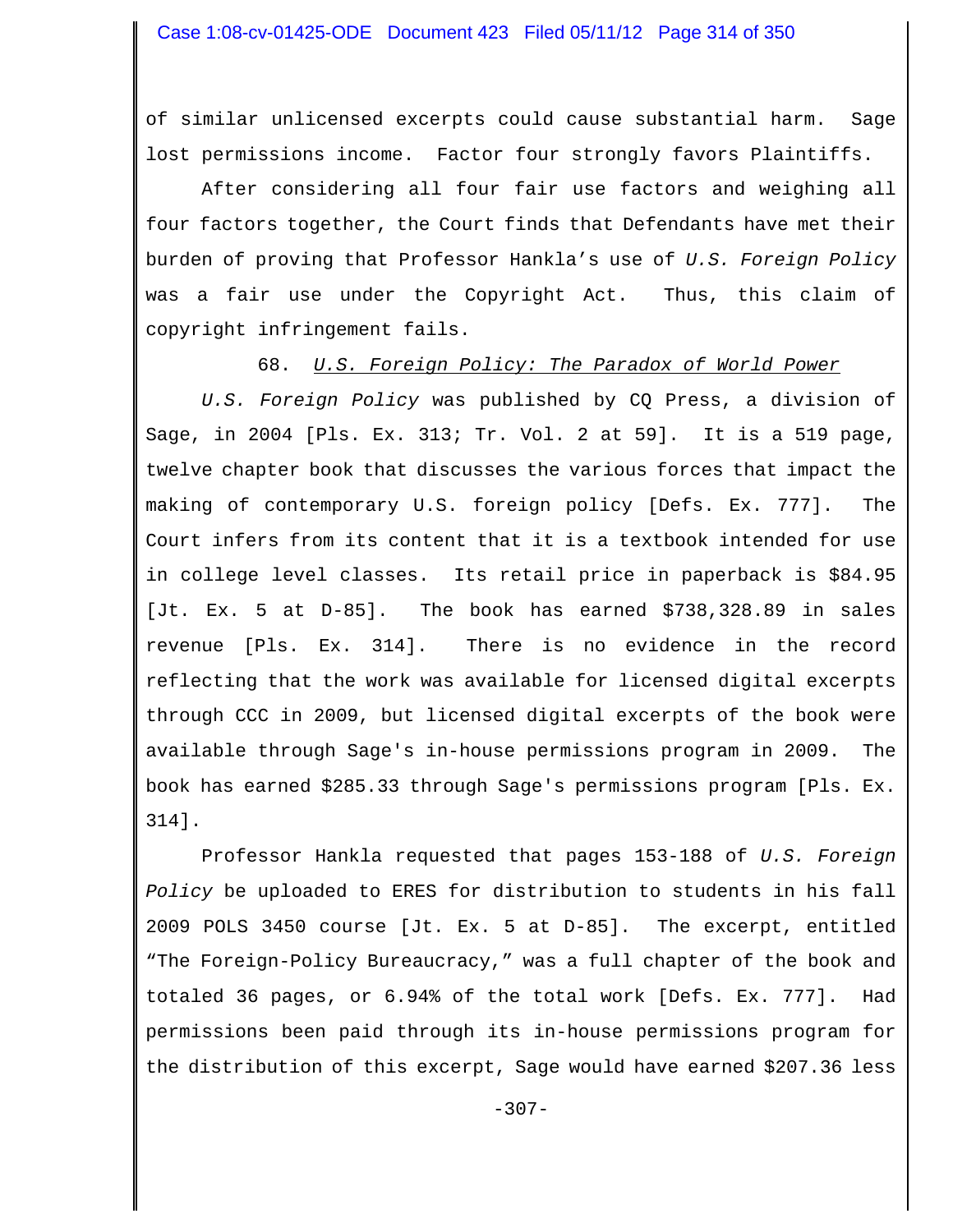# Case 1:08-cv-01425-ODE Document 423 Filed 05/11/12 Page 315 of 350

any fees it is obligated to pay the external editor. The cost to students would have been \$207.36. Professor Hankla owns a copy of *Contemporary Cases in U.S. Foreign Policy* [Tr. Vol. 8 at 134].

# Prima Facie Case of Copyright Infringement

Defendants do not contest that Plaintiffs have adequately established a prima facie case of copyright infringement for *U.S. Foreign Policy* [Doc. 411 at 27-28]. The author/editor and the publisher agreed to collaborate in the preparation of the book; the author/editor granted Sage the right to publish the book; the parties agreed that the copyright would be registered in Sage's name. The contributing author's agreement with Sage states that the contribution will be a work made for hire. $130$  The copyright is registered in the name of CQ Press, which is a division of Sage [Pls. Ex. 313]. This satisfies the first prong of the prima facie case of copyright infringement. A copy of an excerpt from *U.S. Foreign Policy* was uploaded to Georgia State's ERES system, satisfying the second prong of the prima facie case of copyright infringement.

## The Fair Use Defense

As to the first element of fair use, an excerpt from *U.S. Foreign Policy* was used by a nonprofit educational institution for the nonprofit, educational purposes of teaching and scholarship. Free copies were provided for the exclusive use of students in Professor Hankla's class. The first factor weighs strongly in favor of Defendants.

<sup>130</sup>This contribution, unlike others, called for payment of a substantial honorarium [Pls. Ex. 312].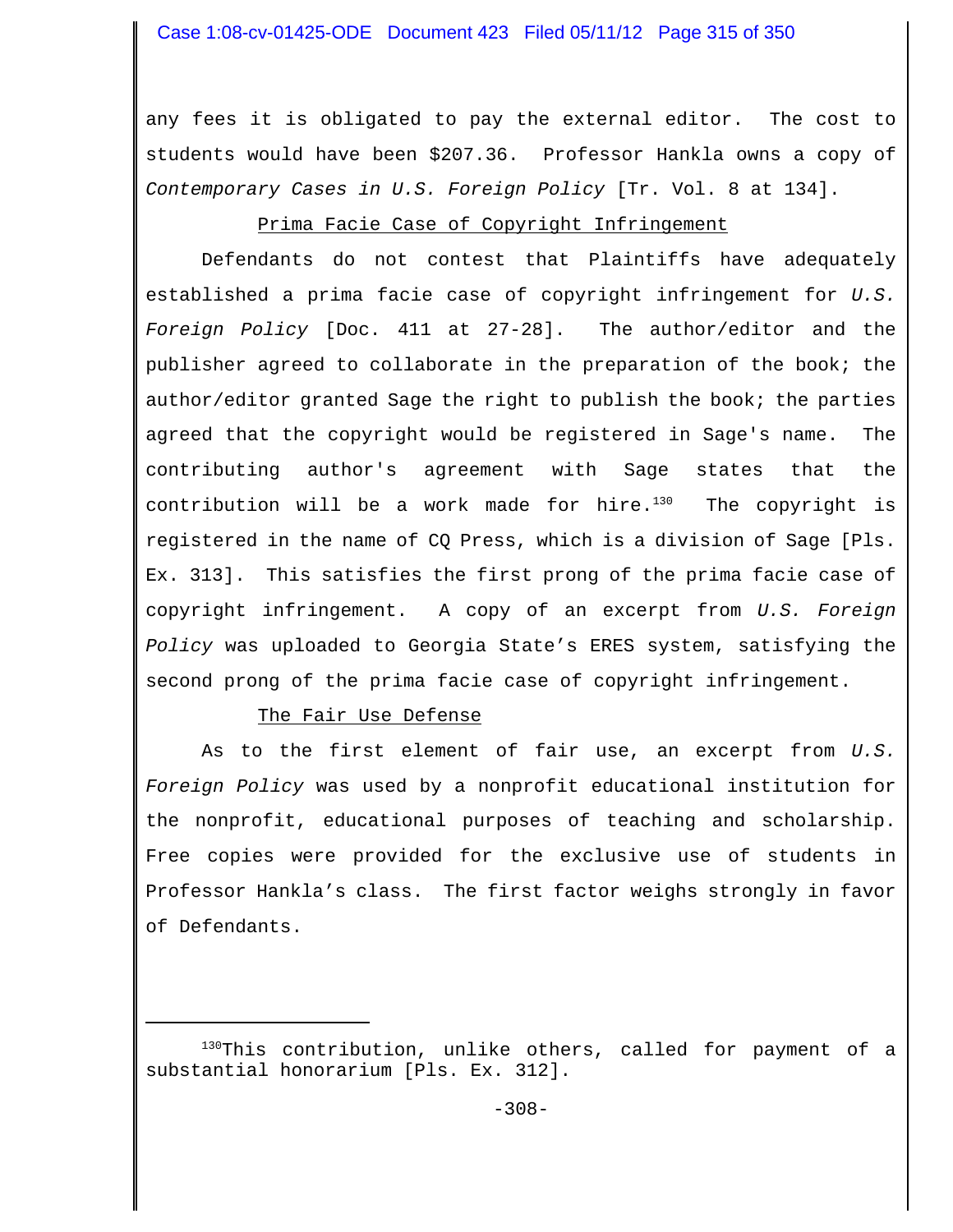As to the second element of fair use, *U.S. Foreign Policy* is a non-fiction work analyzing the shaping of contemporary U.S. foreign policy. It is informational in nature. The second fair use factor favors Defendants.

As to the third fair use factor, Professor Hankla uploaded 36 pages of *U.S. Foreign Policy* to ERES. This represents 6.94% or one chapter of the total work. Because the work contained more than ten chapters, Professor Hankla properly adhered to the one chapter limit; the amount copied was decidedly small. The third factor weighs in favor of Defendants.

As to the fourth fair use factor, effect on the market, the Court first looks to whether Professor Hankla's use of *U.S. Foreign Policy* affected the market for purchasing the book as a whole. Students would not pay \$84.95 for the entire book when only 36 pages were required reading for Professor Hankla's course. Neither would a professor require students to purchase the entire book in such an instance. Therefore, the Court rejects any argument that the use of the excerpt from *U.S. Foreign Policy* had a negative effect on the market for purchase of the book itself.

Plaintiffs produced evidence demonstrating that there was a ready market for licensed digital excerpts of this work through Sage's in-house program in 2009. The unpaid use of the excerpt by Professor Hankla and his students caused very small, but actual, damage to the value of Sage's copyright. In addition, widespread use of similar unlicensed excerpts could cause substantial harm. Sage lost permissions income. Factor four strongly favors Plaintiffs.

After considering all four fair use factors and weighing all four factors together, the Court finds that Defendants have met their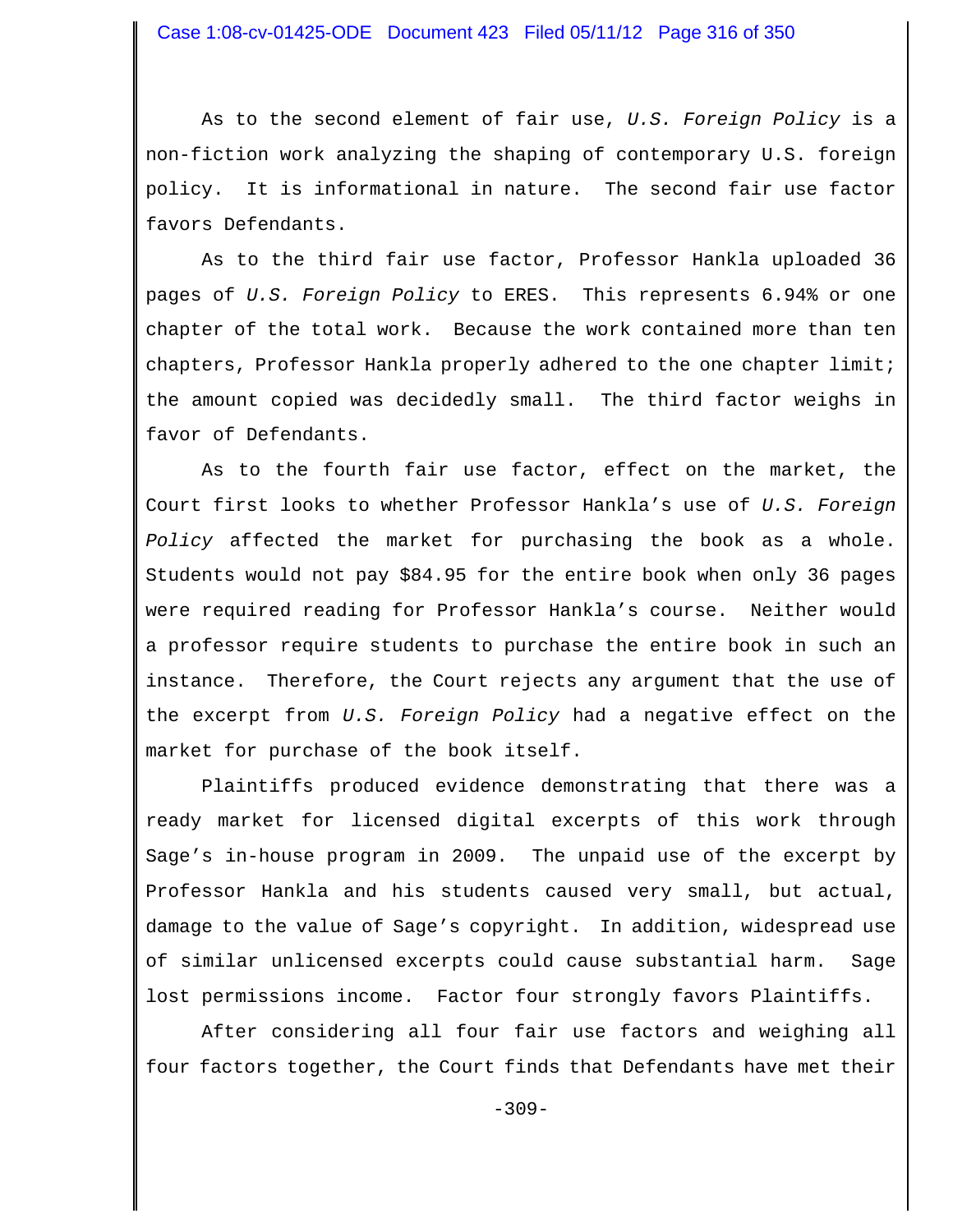burden of proving that Professor Hankla's use of *U.S. Foreign Policy* was a fair use under the Copyright Act. Thus, this claim of copyright infringement fails.

#### S. Professor McCoy

Professor Jennifer McCoy is a tenured professor in the Political Science department at Georgia State [Jennifer McCoy Dep., Doc. 329 at 10]. She has been at Georgia State since 1984 [Id. at 10].

Professor McCoy uses ERES to provide students in her classes with course readings [Doc. 329 at 17-18]. Professor McCoy learned about Georgia State's new Copyright Policy in 2009 when she received an email with the revised policy [Doc. 329 at 12-13]. At that time, she began using the fair use checklist provided in the policy for readings she provided through the ERES system [Doc. 329 at 14]. However, she did not attend a training session on the new policy because she was on leave at the time the policy was revised and was not aware of training sessions that occurred after she returned [Doc. 329 at 18].

## POLS 8250 Latin American Politics, Fall 2009

POLS 8250 is a graduate course on the history and contemporary politics of Latin American countries with a focus on democratization in Latin America [Pls. Ex. 901; Doc. 329 at 23-24]. Twelve graduate students were enrolled in Professor McCoy's POLS 8250 course during fall semester 2009 [Jt. Ex. 5 at D-87]. As evidenced by the syllabus and Professor McCoy's testimony, students were required to purchase six texts for the course, as well as complete several readings posted on ERES [Doc. 329 at 22-23; Pls. Ex. 901]. Additional recommended articles were also located on ERES [Pls. Ex. 901].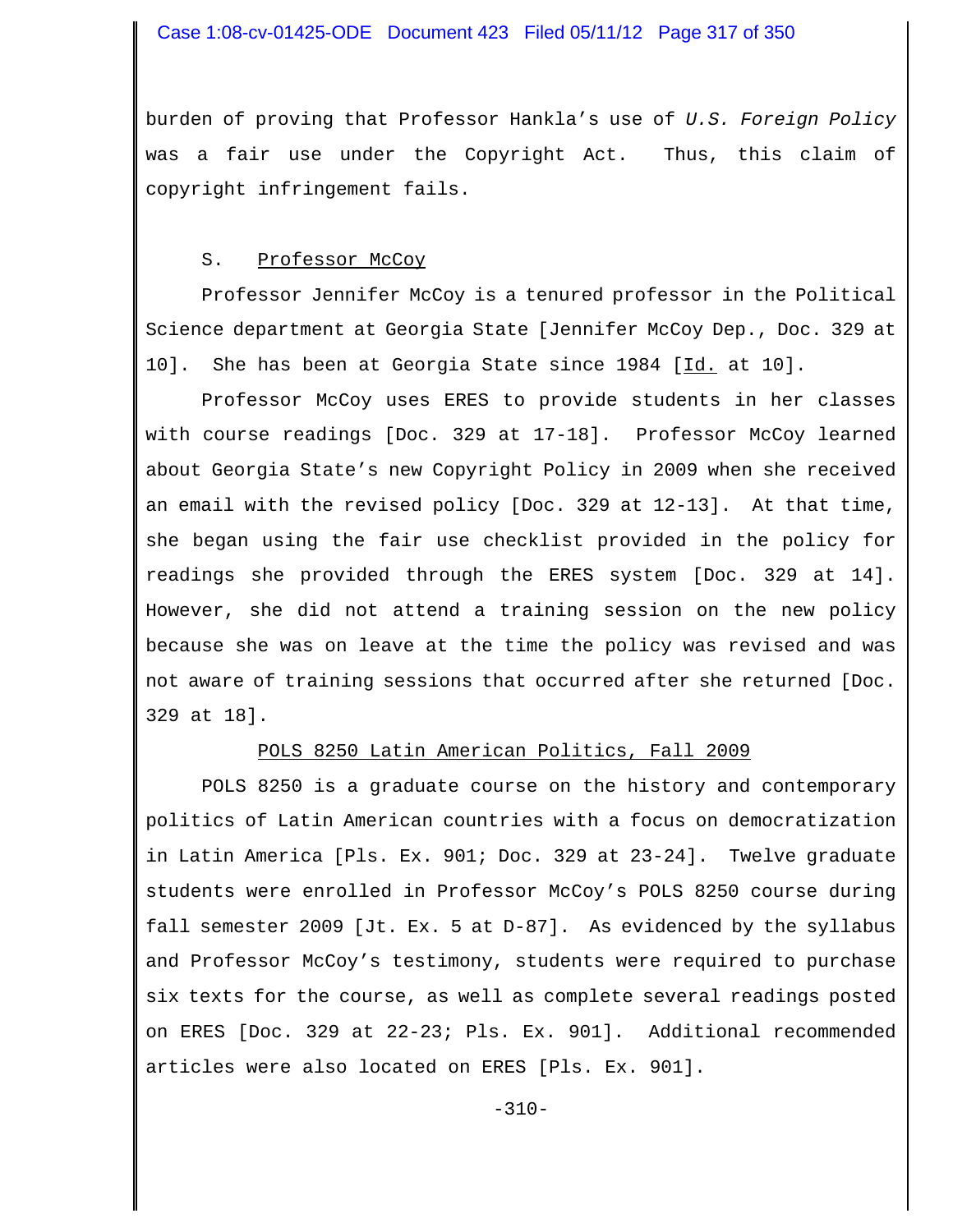### 69. *Regimes and Democracy in Latin America: Theories and Methods*

*Regimes and Democracy in Latin America* was first published by Oxford on May 10, 2007 in the United Kingdom and subsequently published on June 28, 2007 in the United States [Pls. Ex. 993]. It is a 299 page, nine chapter volume edited by Gerardo L. Munck that addresses various perspectives on democracy in Latin America [Pls. Ex. 452]. It is a collective work. The book is part of the series called *Oxford Studies in Democratization*, whose volumes concentrate on the comparative study of post-cold war democratization processes [Pls. Ex. 452]. *Regimes and Democracy in Latin America* retails for \$75.00 [Jt. Ex. 5 at D-87]. The net sales revenue from the date of first publication through November 7, 2010 is \$12,689 [Pls. Ex. 357]. There is no evidence in the record reflecting that the work was available for licensed digital excerpts in 2009.

Professor McCoy requested that pages 1-50 of *Regimes and Democracy in Latin America* be uploaded to ERES for distribution to students in her fall 2009 POLS 8250 course [Doc. 329 at 25; Jt. Ex. 5 at D-87]. The excerpt included the introduction and two full chapters of the book and totaled 50 pages, or 16.72% of the total work [Pls. Exs. 452, 901]. These chapters were assigned as required reading [Pls. Ex. 901].

## Prima Facie Case of Copyright Infringement

*Regimes and Democracy in Latin America* was first published outside the United States on May 10, 2007 and published in the United States on June 28, 2007, more than 30 days after the first publication. Thus, *Regimes and Democracy in Latin America* is a foreign work as defined by the Copyright Act and a copyright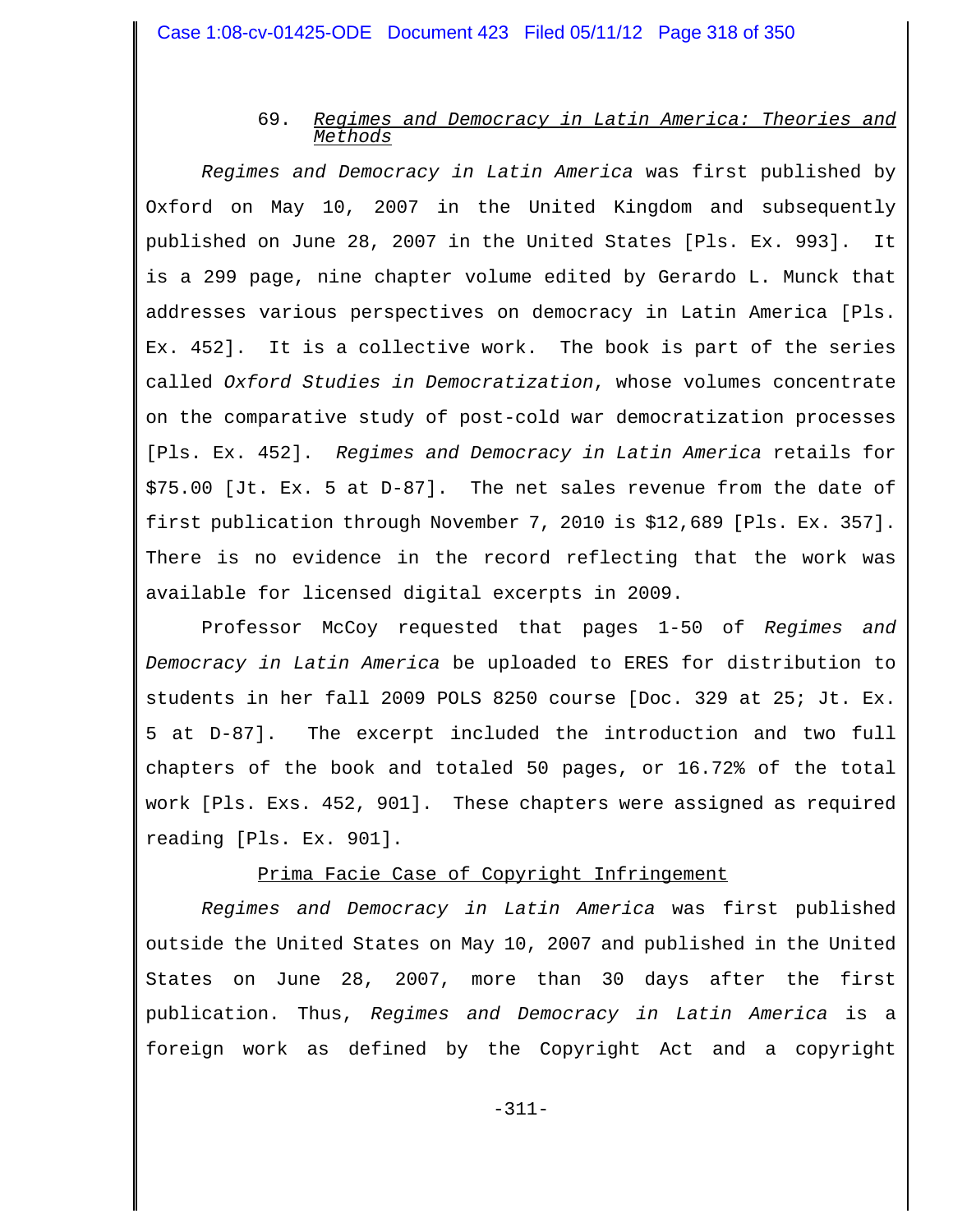## Case 1:08-cv-01425-ODE Document 423 Filed 05/11/12 Page 319 of 350

registration is not necessary to bring a claim of copyright infringement. 17 U.S.C. § 101; 17 U.S.C. § 104(b)(2). $^{131}$  The Court finds that *Regimes and Democracy in Latin America* is an original work and that it has sufficient creativity to be copyrighted.

However, Plaintiffs have failed to produce evidence of author agreements assigning the copyright interests of the author of chapter two to Oxford. Professor McCoy posted the introduction and first two chapters of *Regimes and Democracy in Latin America* to ERES. The introduction and chapter one were authored by the editor of the work, Gerardo L. Munck. Plaintiffs have provided an agreement between Oxford and Mr. Munck in which he assigned his copyright in his contributions to the book to Oxford [Pls. Ex. 453]. However, Plaintiffs have not introduced evidence of a similar assignment by Sebastian Mazzuca, the author of chapter two, which Professor McCoy also posted on ERES. There is no evidence that Mazzuca agreed that chapter two was a work made for hire. Accordingly, Plaintiffs have failed to show that they own all copyright interests in chapter two of *Regimes and Democracy in Latin America*, which spans pages 39-50 of the book. Therefore, only pages 1-38 of *Regimes and Democracy in Latin America* meet the first prong of the prima facie case of copyright infringement.

<sup>&</sup>lt;sup>131</sup>When the United States joined the Berne Convention on March 1, 1989, the Copyright Act was revised to provide that the requirement for registration in order to bring an infringement action is limited to "the copyright in any United States work"; the claimant of a copyright in any foreign work of a country that is also a signatory to the Berne Convention may file suit in a United States District Court without proof of copyright registration. Berne Convention Implementation Act of 1988, Mar. 1, 1989, Pub. L. No. 100-568; 17 U.S.C. § 411(a).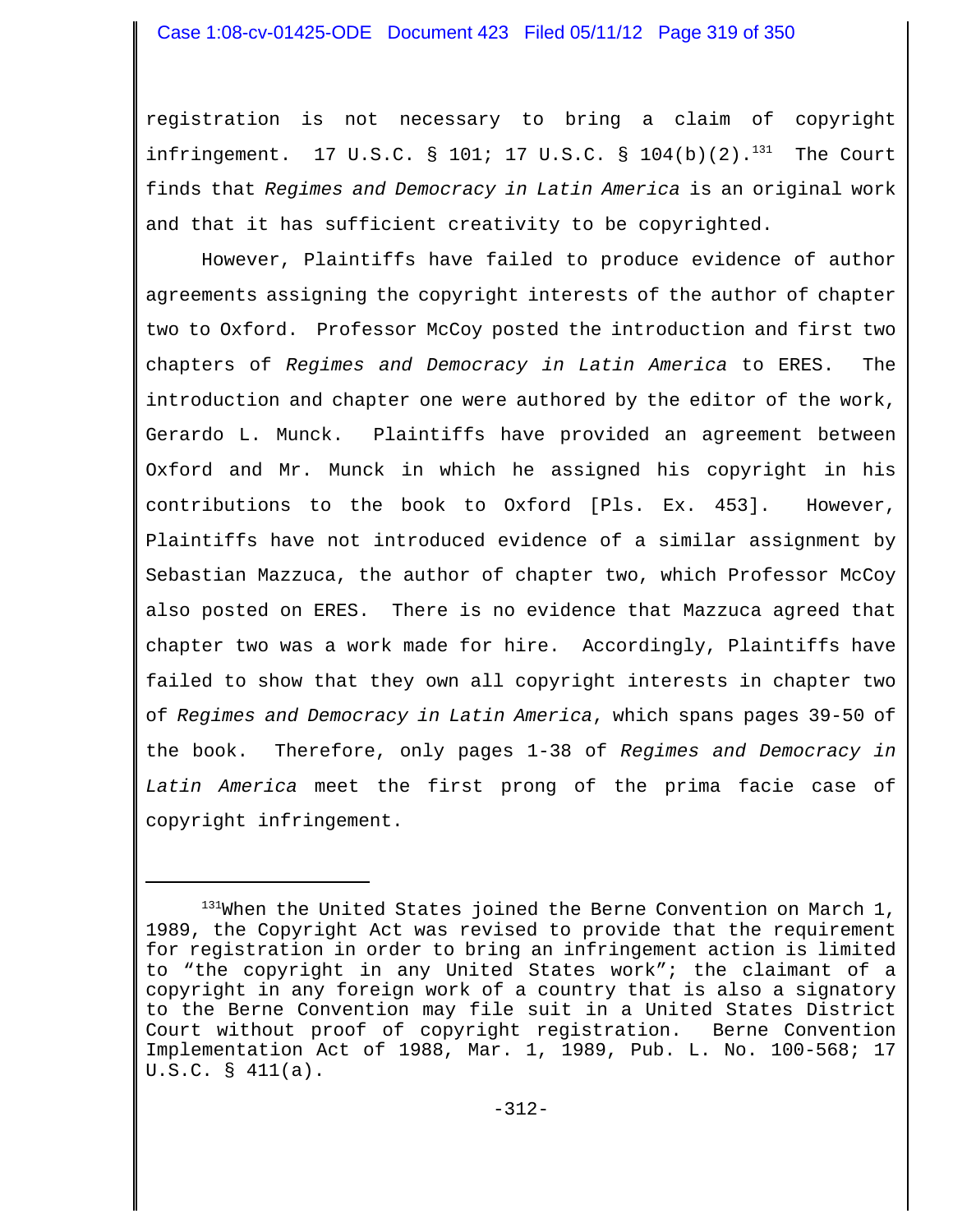A copy of pages 1-38 of *Regimes and Democracy in Latin America* was uploaded to Georgia State's ERES system, satisfying the second prong of the prima facie case of copyright infringement.

#### The Fair Use Defense

As to the first element of fair use, an excerpt from *Regimes and Democracy in Latin America* was used by a nonprofit educational institution for the nonprofit, educational purposes of teaching and scholarship. Free copies were provided for the exclusive use of students in Professor McCoy's class. The first factor weighs strongly in favor of Defendants.

As to the second element of fair use, *Regimes and Democracy in Latin America* is a non-fiction work that focuses on theories and methods for assessing democracies in Latin America. It is informational in nature. The second fair use factor favors Defendants.

As to the third fair use factor, Professor McCoy uploaded the introduction and one full chapter of *Regimes and Democracy in Latin America* to ERES. Because the work contained less than ten chapters, Professor McCoy should have adhered to a limit of 10% of the protected pages of the book. The amount she actually copied was 39 pages and represents 12.71% of the protected pages within the book, which is not a decidedly small amount. The third factor weighs in favor of Plaintiffs.

As to the fourth fair use factor, effect on the market, the Court first looks to whether Professor McCoy's use of *Regimes and Democracy in Latin America* affected the market for purchasing the book as a whole. Students would not pay \$75.00 for the entire book when only 39 pages were assigned. Neither would a professor require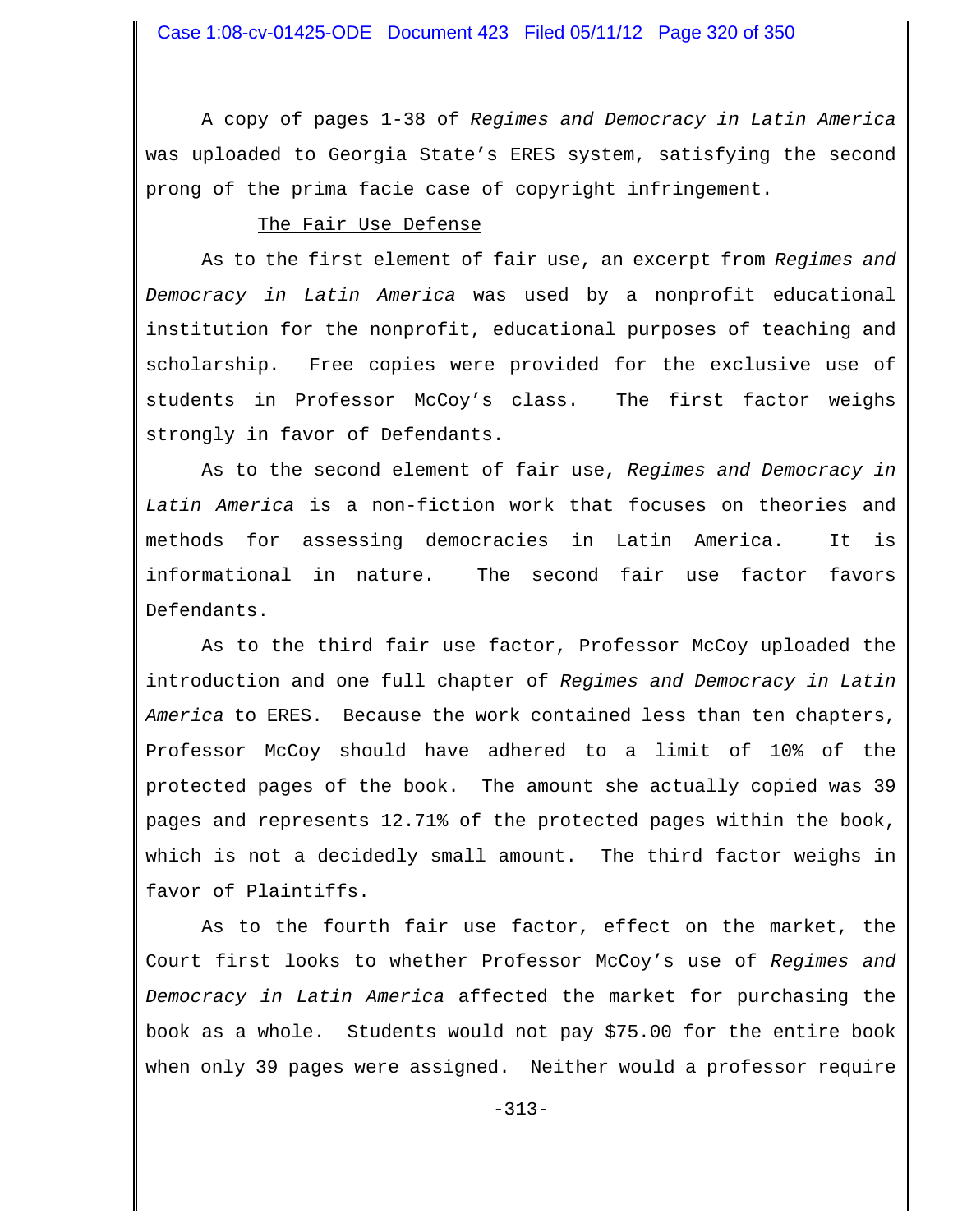## Case 1:08-cv-01425-ODE Document 423 Filed 05/11/12 Page 321 of 350

students to purchase the entire book in such an instance. Therefore, the Court rejects any argument that the use of the excerpt from *Regimes and Democracy in Latin America* had a negative effect on the market for purchase of the book itself.

There is no evidence in the record to show that digital excerpts from this book were available for licensing in 2009. As discussed in Section III.B.2. (Factor 4) above, Defendants prevail on factor four when there is no proof of a ready market for electronic excerpts of the work because there is no avenue through which Defendants could obtain permission to post excerpts of the work to ERES with reasonable ease. The absence of a ready market shifts the factor four analysis to favor fair use. This factor favors Defendants.

After considering all four fair use factors and weighing them together, the Court finds that Defendants have met their burden of proving that Professor McCoy's use of *Regimes and Democracy in Latin America* was a fair use under the Copyright Act. Thus, this claim of copyright infringement fails.

#### T. Professor Duffield

Professor Duffield is a professor in the Department of Political Science at Georgia State [Tr. Vol. 11 at 65]. He generally teaches in the area of International Politics. He has taught at Georgia State since January 2002 [Id.].

Professor Duffield uses ERES to distribute assigned readings to students enrolled in his courses [Tr. Vol. 11 at 108]. He previously used coursepacks to distribute class material [Tr. Vol. 11 at 107]. He has not utilized coursepacks in some years in part because of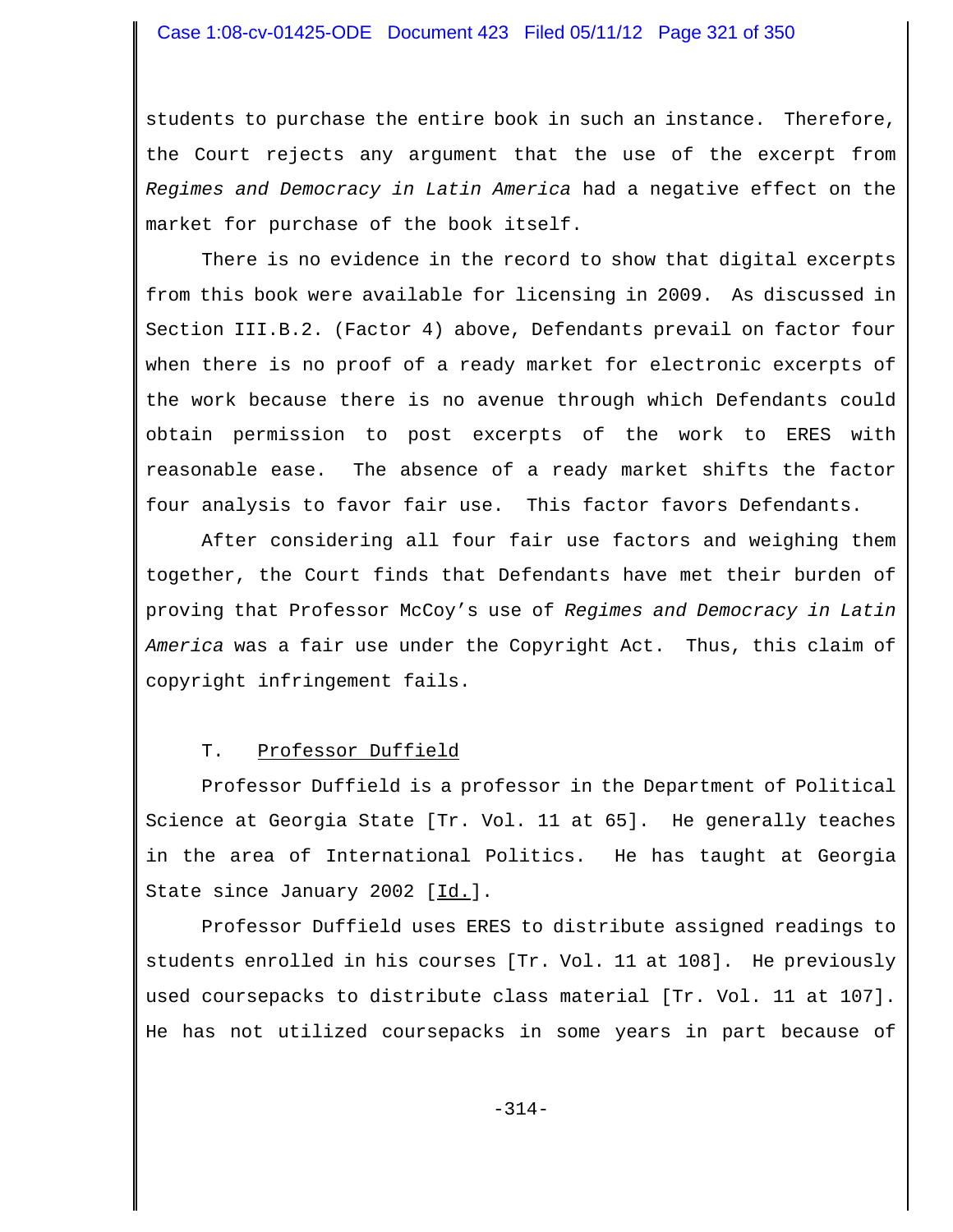concerns that students were deterred from purchasing coursepacks due to cost and were not completing assigned readings [Id.].

Professor Duffield attended a training session on Georgia State's 2009 Copyright Policy, but did not recall the contents of the handout from that session [Tr. Vol. 11 at 98-99]. Professor Duffield limits the amount of a book placed on ERES to no more than ten percent of the work [Tr. Vol. 11 at 74, 79].

## POLS 8470 Military Conflict and International Security, Fall 2009

POLS 8470 is a graduate course that introduces students to the literature in political science on violent conflict and security [Tr. Vol. 11 at 95; Pls. Ex. 528]. Fourteen students were enrolled in Professor Duffield's POLS 8470 course during fall semester 2009 [Jt. Ex. 5 at D-88]. Students were not required to purchase a textbook for the course; all the readings for the course were available on ERES or electronic journals [Tr. Vol. 11 at 94]. The majority of the assigned readings were available on electronic journals [Id.].

## 70. *Behavior, Society and Nuclear War, Volume I*

*Behavior, Society and Nuclear War, Volume I* was first published by Oxford in 1989 [Pls. Ex. 359]. It is a 413 page, five chapter volume edited by Philip E. Tetlock, Jo L. Husbands, Robert Jervis, Paul C. Stern, and Charles Tilly [Pls. Ex. 359]. It addresses, through chapters contributed by various authors, the potential causes of nuclear war [Pls. Ex. 359]. It appears to be a collective work. *Behavior, Society and Nuclear War, Volume I* retails for \$42.95 [Jt. Ex. 5 at D-88]. The net sales revenue from the date of first publication through November 7, 2010 was \$29,712.00 [Pls. Ex. 357]. Licensed digital excerpts of the book were available through CCC in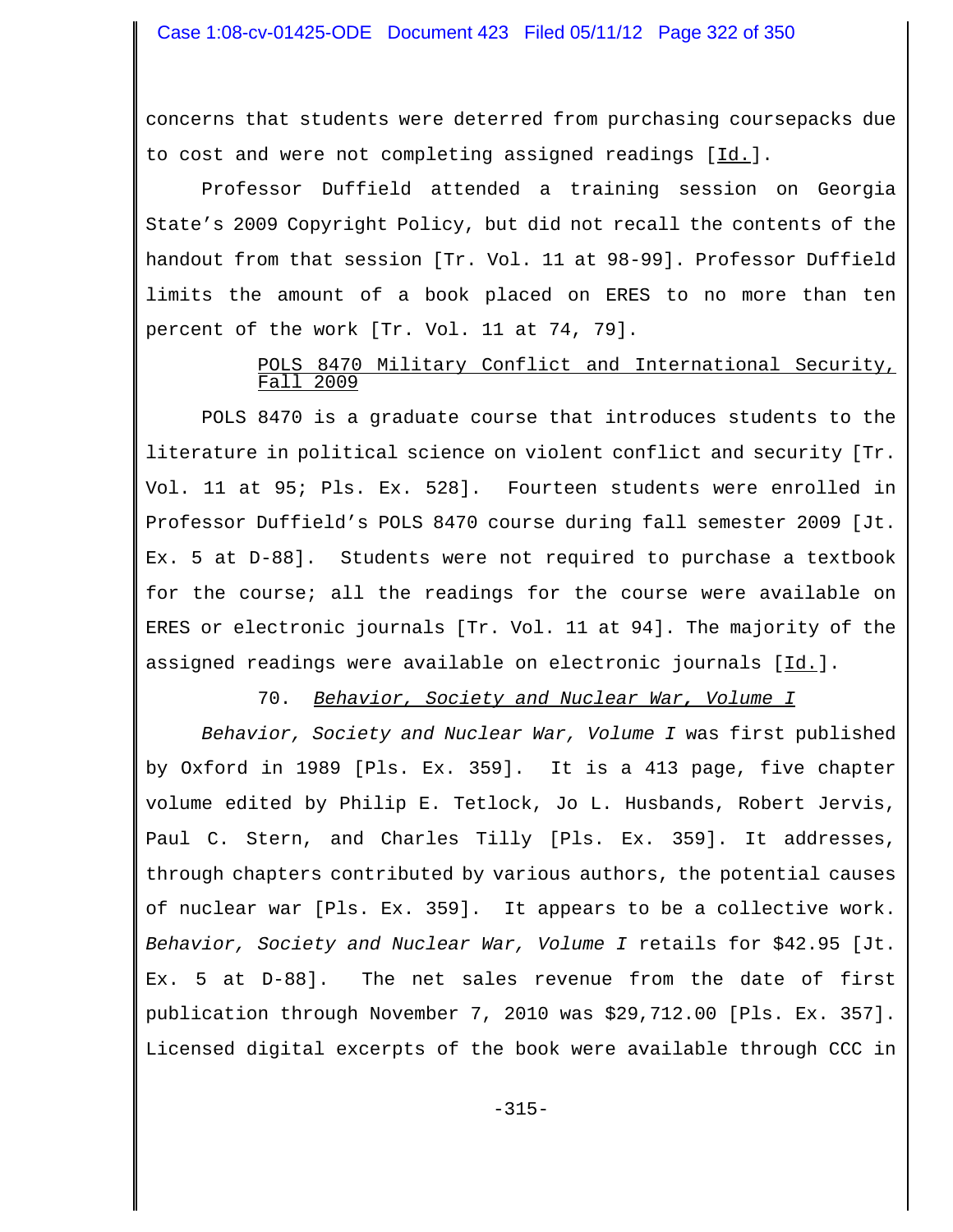2009. From July 1, 2004 until December 1, 2010, *Behavior, Society and Nuclear War, Volume I* earned \$151.98 in ECCS permissions revenue [Pls. Ex. 362].

Professor Duffield requested that pages 8-15 and 19-48 of *Behavior, Society and Nuclear War, Volume I* be uploaded to Georgia State's ERES system for distribution to students in his POLS 8470 course as required reading. [Tr. Vol. 11 at 72; Pls. Ex. 528]. The excerpt was two portions of chapter one of the book, totaling 38 pages or 9.20% of the total work [Pls. Ex. 359]. Had permissions been paid via CCC for the distribution of this excerpt, Oxford would have earned less than \$54.26 in net revenue from permissions.132The cost to students would have been \$66.84.

Prima Facie Case of Copyright Infringement

A certificate of registration for *Behavior, Society and Nuclear War, Volume I* was filed in Oxford's name on February 5, 1990 [Pls. Ex. 361]. However, Plaintiffs have failed to produce evidence of a contributing author agreement assigning the author's copyright interests in chapter one of *Behavior, Society and Nuclear War, Volume I* to Oxford. Chapter one was authored by Ole R. Holsti [Pls. Ex. 359]. This chapter, entitled "Crisis Decision Making," is a contribution to the volume which was edited by the external editors listed above.

Plaintiffs have produced evidence of an agreement between Oxford University Press and the National Academy Press for the National

 $132$ The amount earned would have been \$66.84, the amount charged by CCC, [Jt. Ex. 5 at D-88], less the \$3.00 service fee charged by CCC to users, less \$9.58 in fees charged by CCC to publishers, less royalties Oxford is obligated to pay the external editors.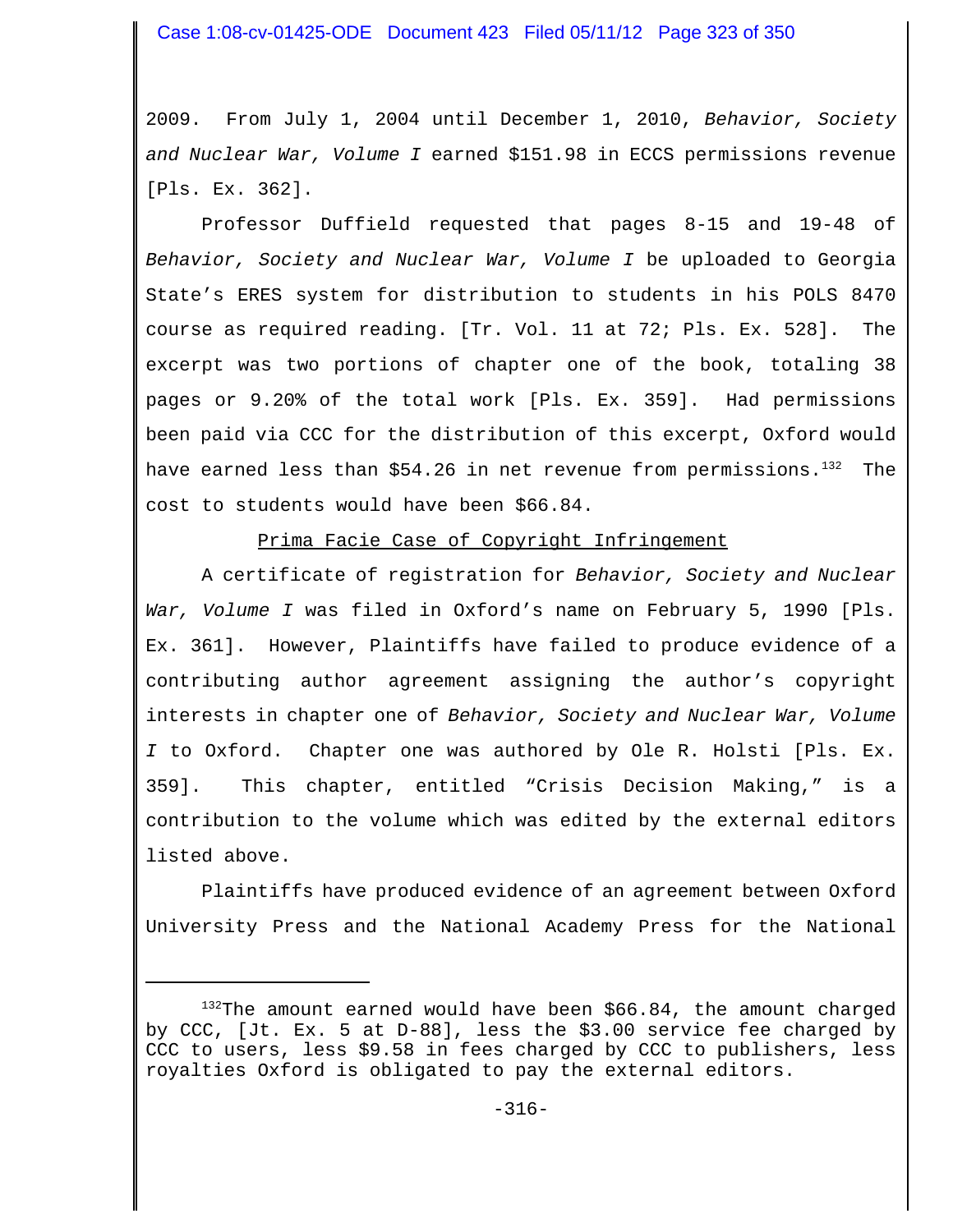## Case 1:08-cv-01425-ODE Document 423 Filed 05/11/12 Page 324 of 350

Academy of Sciences, assigning its copyright interest in the book to Oxford [Pls. Ex. 360]. The copyright registration lists National Academy Press for the National Academy of Sciences as "author for hire of entire book" [Pls. Ex. 361]. However, the book itself states that the series of which this book is a part "is edited by committee [on Contributions of Behavioral and Social Science to the Prevention of Nuclear War] members Philip E. Tetlock, Robert Jervis, and Charles Tilly and staff members Jo L. Husbands and Paul C. Stern. The editors have been responsible for developing ideas for chapters, selecting the authors, and managing the review process. . . . The views expressed in the chapters, however, are those of the authors." [Pls. Ex. 359 at vi]. A later section entitled "Contributors and Editors" provides biographies of individuals that contributed chapters or edited the book [Pls. Ex. 359 at 387]. Thus, the "author" of the work is the author of each chapter, despite the assertion in the copyright registration.

There is no evidence that the contributing author of chapter one either agreed that the chapter was a work made for hire or that he assigned the copyright to Oxford. See 17 U.S.C.  $\S$  101 ("A 'work made for hire' is . . . a work specially ordered or commissioned . . . *if the parties expressly agree in a written instrument signed by them* that the work shall be considered a work made for hire.") (emphasis added). Accordingly, Plaintiffs have failed to establish the first prong of the prima facie case of copyright infringement for *Behavior, Society and Nuclear War, Volume I*. It is not necessary to address Defendants' fair use defense. This infringement claim fails.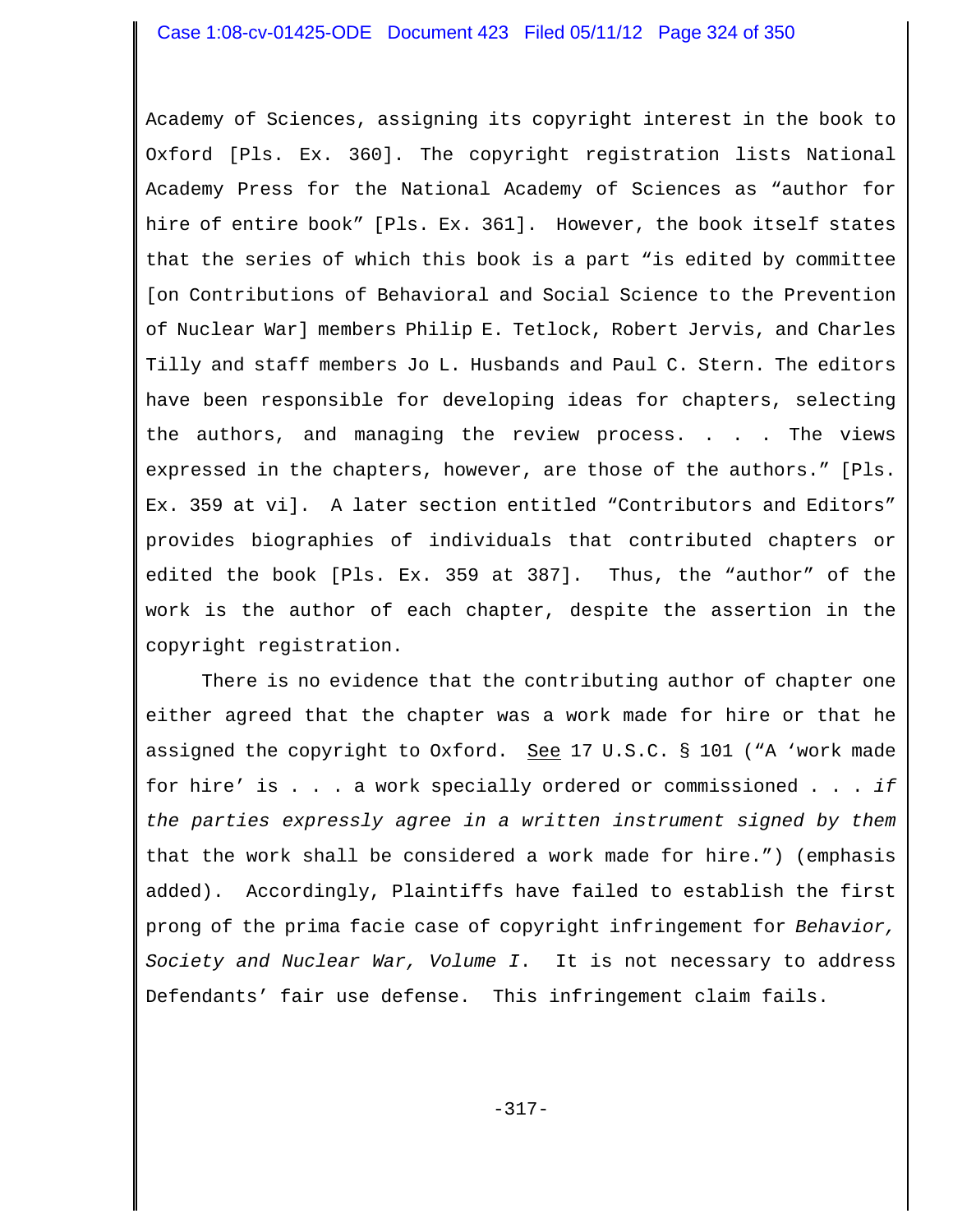# U. Professor Whitten

Professor Kathleen Whitten taught a class in the Department of Psychology at Georgia State during the fall semester of 2009 [Pls. Ex. 557].

# PSYC 4030 Introduction to Cross-Cultural Psychology, $1^{33}$  Fall 2009

PSYC 4030 is a course that examines the influence of culture on human cognition, emotion, and behavior with a focus on psychology theory and research [Pls. Ex. 557]. Thirteen students enrolled in this course in the fall semester of 2009 [Jt. Ex. 5 at D-89]. According to the syllabus, there was one required textbook for the course; additional required readings were made available online through uLearn or ERES [Pls. Ex. 557].

# 71. *A World of Babies: Imagined Childcare Guides for Seven Societies*

*A World of Babies* was first published by Cambridge in 2000 [Pls. Ex. 147]. It is an eight chapter, 293 page volume edited by Judy DeLoache and Alma Gottlieb that contains contributions discussing how various societies care for babies [Pls. Ex. 147]. From the contents of the book, the Court infers that it was intended for general readership, although it can be used in an academic setting. The book retails for \$55.99 in hardback and \$30.99 in paperback [Jt. Ex. 5 at D-89]. The net sales revenue from August 3, 2000, through October 31, 2010 was £99,831 [Pls. Ex. 152]. Licensed digital excerpts of the book were available through CCC in 2009. From

<sup>133</sup>Joint Exhibit 5 refers to the title of this course as Cross-Cultural Psychology. This Order will refer to the course using the title that appears on the syllabus, Introduction to Cross-Cultural Psychology.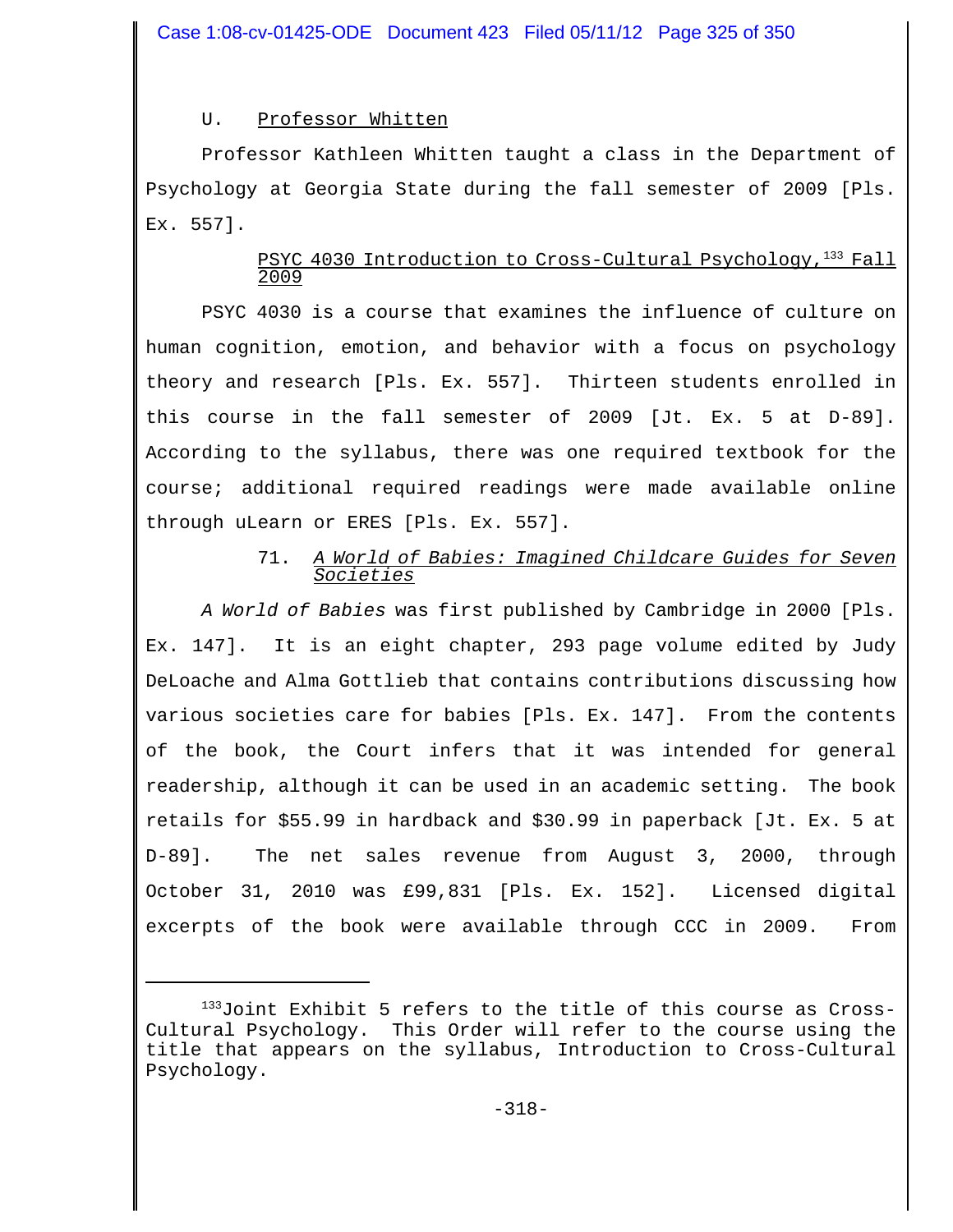July 1, 2004 until December 1, 2010, *A World of Babies* earned \$62.99 in ECCS permissions revenue [Pls. Ex. 153].

Professor Whitten requested that page 27 and pages 91-112 be posted on the ERES system for distribution to students in her PSYC 4030 course [Pls. Ex. 147; Jt. Ex. 5 at D-89]. Page 27 is a portion of chapter one, which was authored by Judy DeLoache and Alma Gottlieb. Pages 91-112 are a portion of chapter four, which was authored by Marissa Diener [Pls. Ex. 147]. Together, the pages represent 7.85% of the book. Had permissions been paid via CCC for the distribution of this excerpt, Cambridge would have earned less than \$36.47 in net revenue from permissions. $134$  The cost to students would have been \$45.90.

Prima Facie Case of Copyright Infringement

*A World of Babies* was first published by Cambridge on May 18, 2000, but Cambridge did not obtain a certificate of copyright registration until January 7, 2011 [Pls. Ex. 151]. 17 U.S.C.  $$410(c)$  states:

In any judicial proceedings the certificate of a registration made before or within five years after first publication of the work shall constitute prima facie evidence of the validity of the copyright and of the facts<br>stated in the certificate. The evidentiary weight to be The evidentiary weight to be accorded the certificate of a registration made thereafter shall be within the discretion of the court.

17 U.S.C. § 410(c). Accordingly, because the certificate of registration for *A World of Babies* was not made before or within five years after the first date of publication, the prima facie

<sup>&</sup>lt;sup>134</sup>The amount earned would have been \$45.90, the amount charged by CCC, [Jt. Ex. 5 at D-89], less the \$3.00 service fee charged by CCC to users, less \$6.43 in fees charged by CCC to publishers, less royalties Cambridge is obligated to pay the external editors.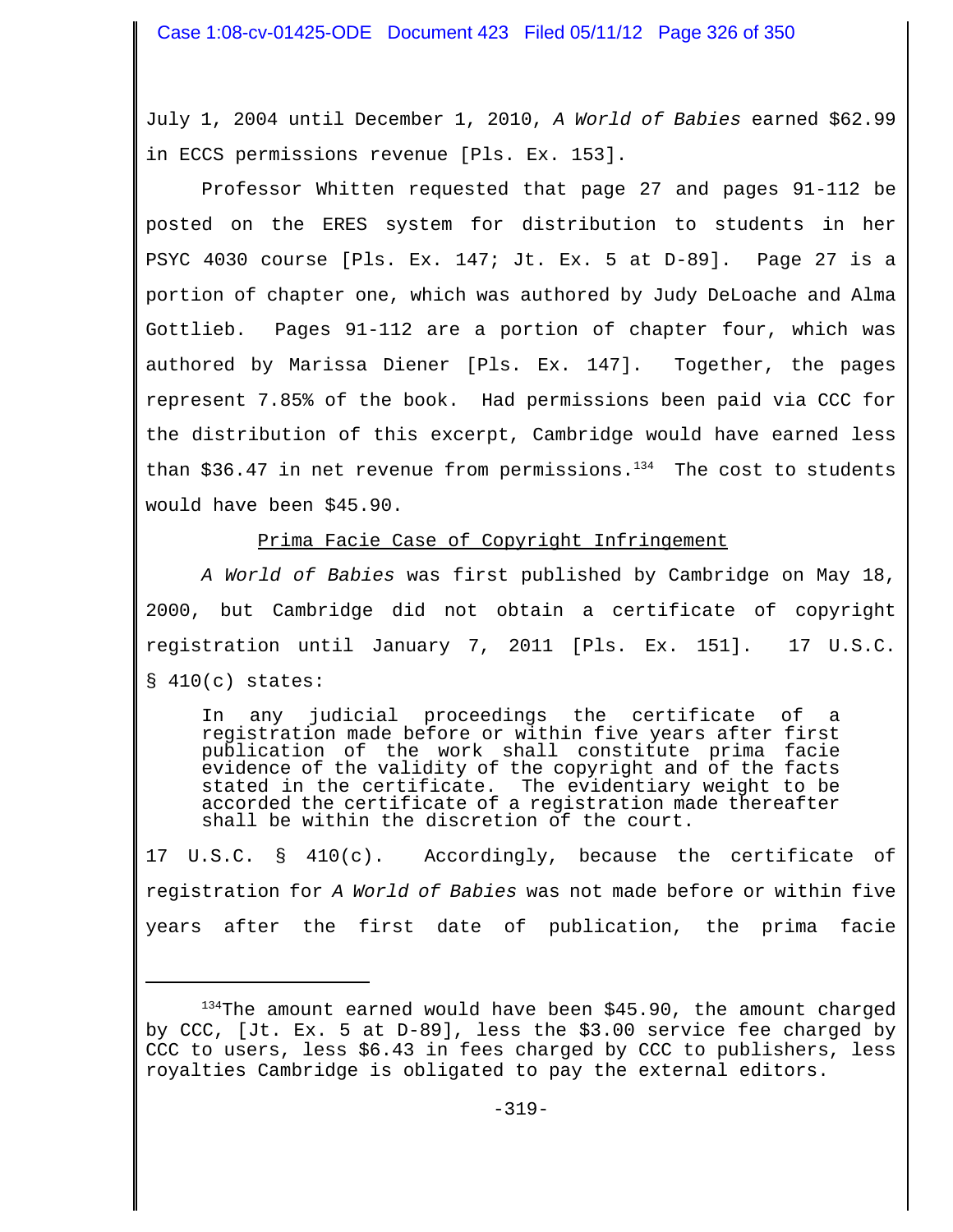### Case 1:08-cv-01425-ODE Document 423 Filed 05/11/12 Page 327 of 350

presumption of originality does not exist. Instead, the Court must use its discretion to determine the copyrightability/originality of *A World of Babies*.

To qualify for copyright protection, a work must be the author's original work. Harper & Row Publishers, Inc. v. Nation Enters., 471 U.S. 539, 547-49 (1985). Original "means only that the work was independently created by the author (as opposed to copied from other works), and that it possesses at least some minimal degree of creativity." Feist Publ'ns, Inc. v. Rural Tel. Serv. Co., 499 U.S. 340, 345 (1991). To meet the creativity requirement even a slight amount of creativity will suffice. Id. *A World of Babies* contains information about infant care practices in different societies in the style of a childcare manual [Pls. Ex. 147]. Cambridge, in soliciting a copyright registration, declared that *A World of Babies* is an original work and nothing in the evidence indicates otherwise. The Court finds that the book easily meets the creativity requirement. Therefore, the Court finds that *A World of Babies* is copyrightable and the first prong of the prima facie case of copyright infringement has been satisfied.

Defendants contend that Plaintiffs have failed to establish a prima facie case of infringement for page 27, the excerpt from chapter one, which was authored by Judy DeLoache and Alma Gottlieb. Plaintiffs have produced evidence of an author agreement with Alma Gottlieb, assigning her copyright interest in the chapter to Oxford [Pls. Ex. 150], but Defendants point out that there is no evidence of a similar assignment by the other author, Judy DeLoache.

However, one joint author may properly license the copyright in a joint work to a third party. In Community for Creative Non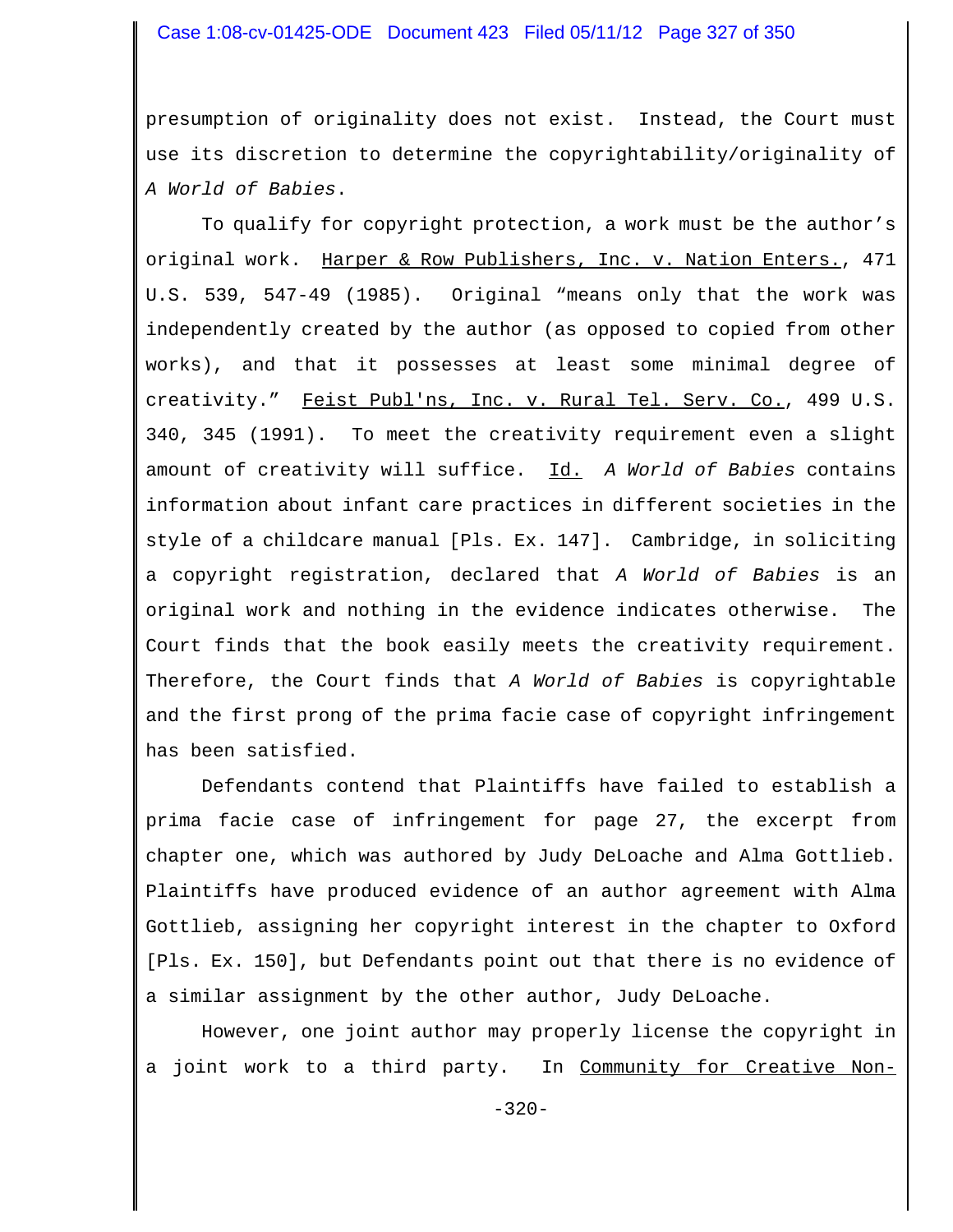Violence v. Reid, 846 F.2d 1485 (D.C. Cir. 1988) (opinion by Judge Ruth Bader Ginsburg), aff'd, 490 U.S. 730 (1989), the Court held that "Joint authors co-owning copyright in a work 'are deemed to be tenants in common,' with 'each having an independent right to use or license the copyright, subject only to a duty to account to the other co-owner for any profits earned thereby.'" 846 F.2d at 1498 (quoting William Patry, LATMAN'S THE COPYRIGHT LAW 122 (6th ed. 1986)). Thus, author Gottlieb's grant to Cambridge of her "full copyright in the contribution throughout the world" also conveyed to Cambridge the authorship rights of her co-contributor [Pls. Ex. 150].

Plaintiffs have provided evidence of the agreement between the editors and Cambridge assigning the editors' copyright. They have also provided a proper copyright assignment from the author of the other excerpt at issue [Pls. Ex. 149]. Thus, Plaintiffs have satisfied the first prong of the prima facie case of copyright infringement for both page 27 and pages 91-112. A copy of these excerpts from *A World of Babies* was uploaded to Georgia State's ERES system, satisfying the second prong of the prima facie case of copyright infringement.

# The Fair Use Defense

As to the first element of fair use, an excerpt from *A World of Babies* was used by a nonprofit educational institution for the nonprofit, educational purposes of teaching and scholarship. Free copies were provided for the exclusive use of students in Professor Whitten's class. The first factor weighs strongly in favor of Defendants.

As to the second element of fair use, *A World of Babies* discusses children in different cultures. Each chapter is written in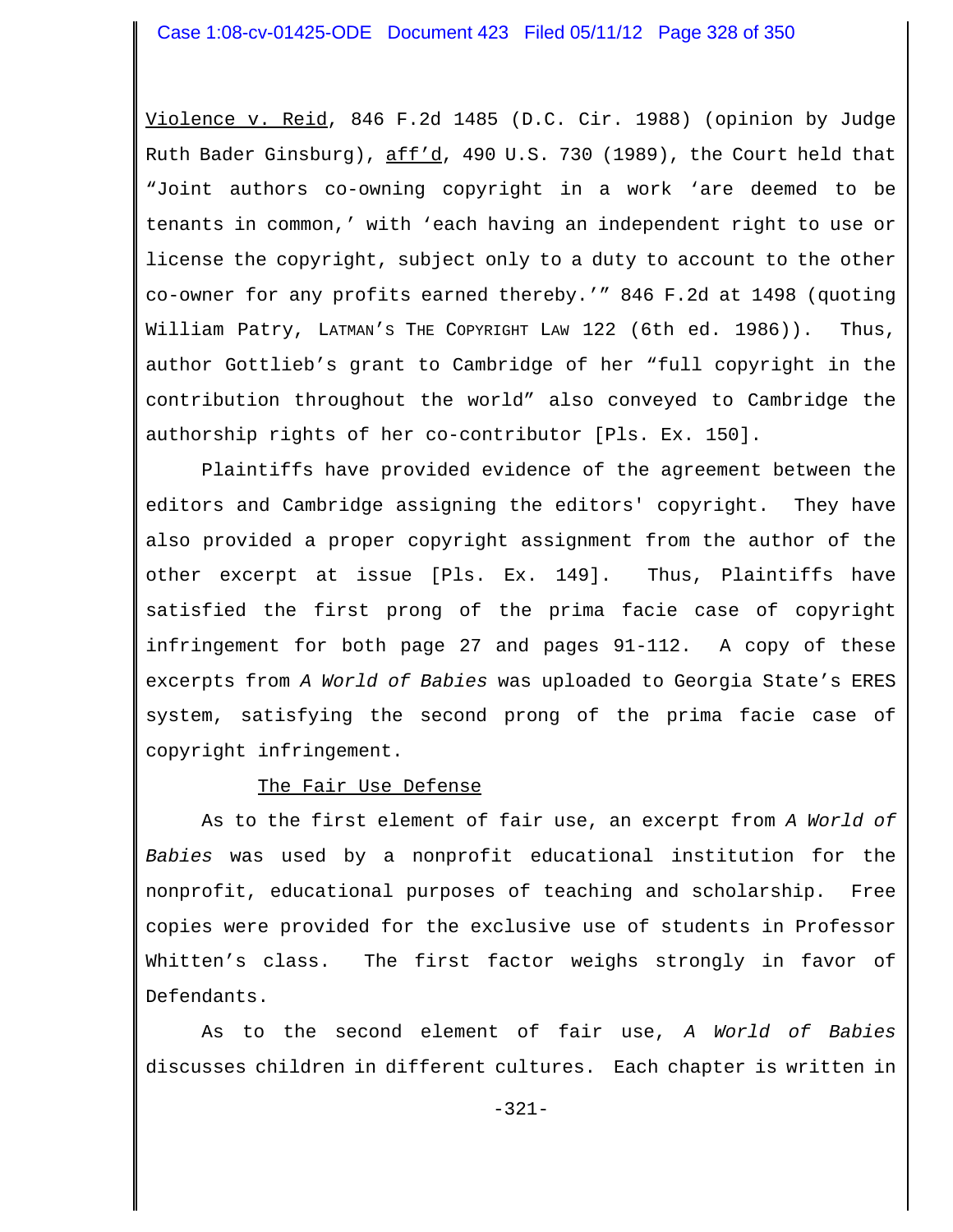the style of a purported childcare manual. The chapters are "solidly based on research on the societies represented in them" [Pls. Ex. 147 at xv] but are creatively expressed. The book is intended to demonstrate that there are many models of raising children. *A World of Babies* is informational in nature. The second fair use factor favors Defendants.

As to the third fair use factor, Professor Whitten uploaded 23 protected pages, which were part of one chapter and one page of another chapter to ERES. Because the work contains less than ten chapters, Professor Whitten should have adhered to a limit of ten percent of the protected pages of the book. The amount she copied represents 7.85% of the work, which is a decidedly small amount. The third factor weighs in favor of Defendants.

As to the fourth fair use factor, effect on the market, the Court first looks to whether Professor Whitten's use of *A World of Babies* affected the market for purchasing the book as a whole. Students would not pay \$30.99 for the entire book (or \$55.99 for the hardcover version) when only 23 pages were required reading for Professor Whitten's course. Neither would a professor require students to purchase the entire book in such an instance. Therefore, the Court rejects any argument that the use of the excerpt from *A World of Babies* had a negative effect on the market for purchase of the book itself.

Plaintiffs produced evidence demonstrating that there was a ready market for licensed digital excerpts of this work in 2009 through CCC. The unpaid use of the excerpt by Professor Whitten and her students caused very small, but actual, damage to the value of Cambridge's copyright. In addition, widespread use of similar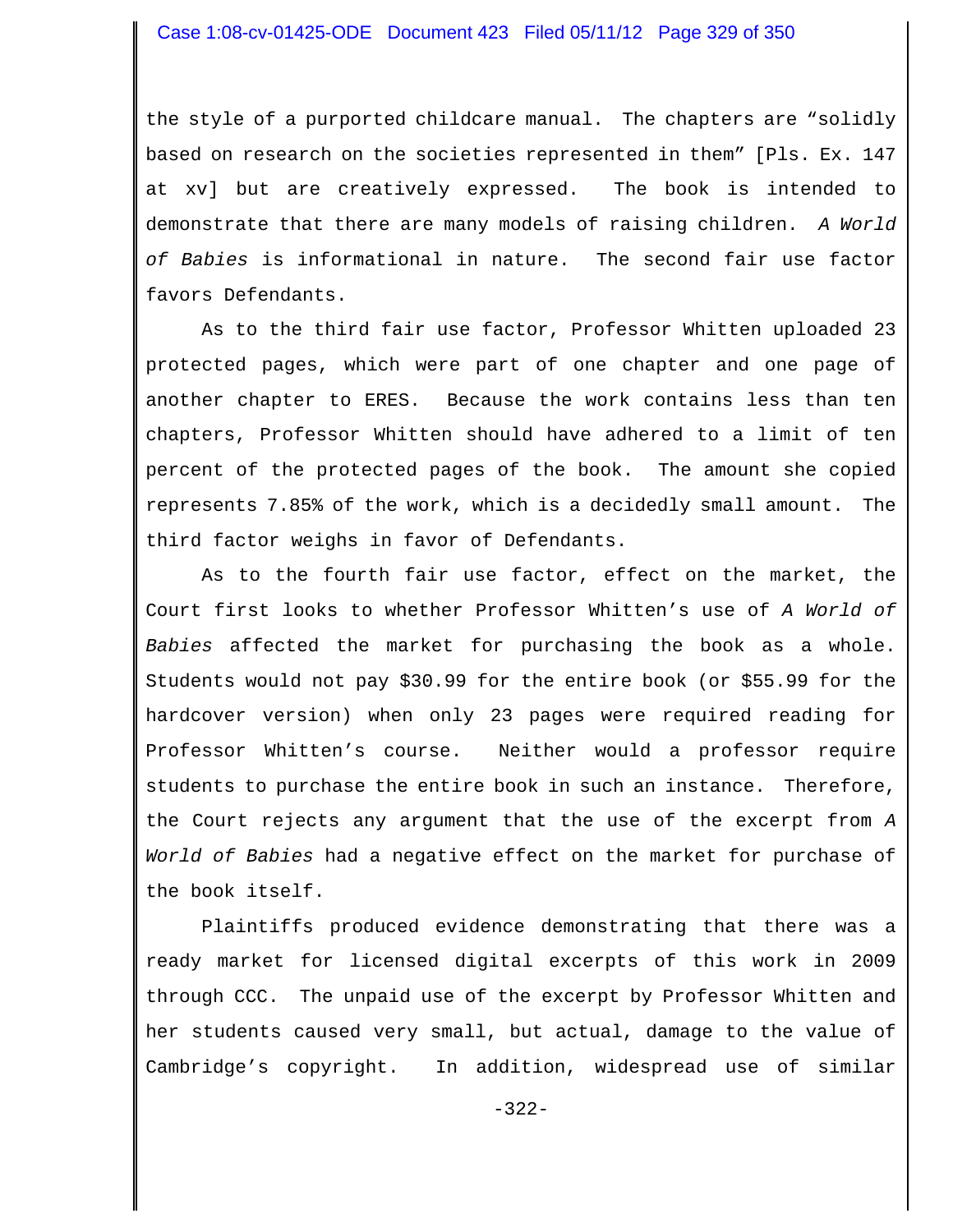unlicensed excerpts could cause substantial harm. Cambridge lost permissions income. Factor four strongly favors Plaintiffs.

After considering all four fair use factors and weighing all four factors together, the Court finds that Defendants have met their burden of proving that Professor Whitten's use of *A World of Babies* was a fair use under the Copyright Act. Thus, this claim of copyright infringement fails.

#### V. Professor Harvey

Professor Harvey is a Professor in the Sociology Department at Georgia State [Pls. Ex. 530].

### SOCI 8030 Social Theory I, Fall 2009

SOCI 8030 is a graduate level course focused on analysis of classical social theory [Pls. Ex. 530]. Sixteen students enrolled in this course in the fall semester of 2009 [Jt. Ex. 5 at D-93]. According to the syllabus, there were two required textbooks for the course; additional required readings were made available online through ERES [Pls. Ex. 530].

## 72. *The Power Elite (New Edition)*

*The Power Elite* was first published by Oxford in 1956 [Pls. Ex. 450]. It is a fifteen chapter, 448 page work authored by C. Wright Mills that critiques the organization of power in the United States [Pls. Ex. 448]. It was written originally for general audiences, but has been used frequently in college sociology courses. At issue here is the new edition of the work, which contains a new afterword by Alan Wolfe and was published by Oxford in 2000 [Pls. Ex. 450]. This book retails for \$19.95 in paperback [Jt. Ex. 5 at D-93]. The net sales revenue from date of first publication in 2000 through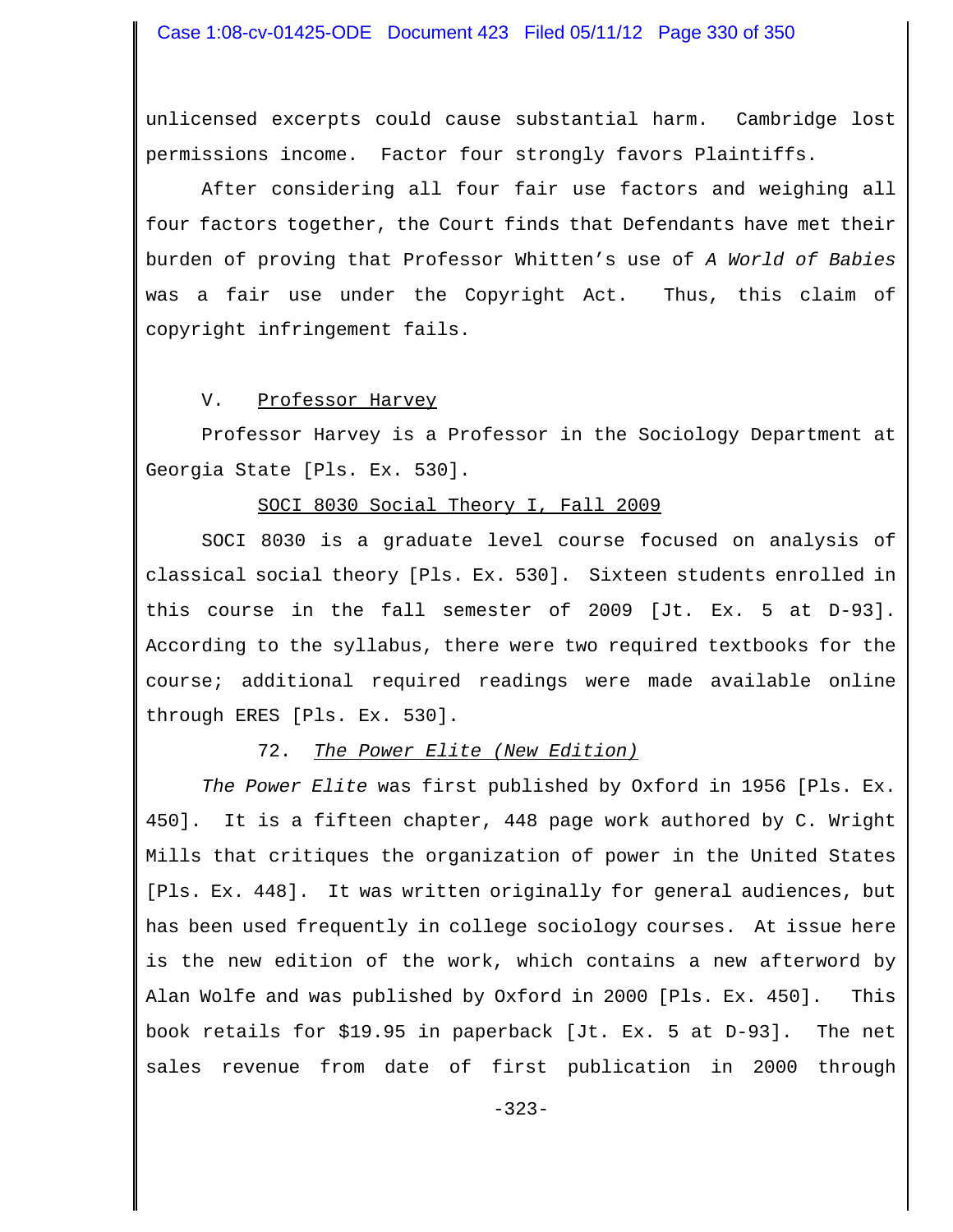November 7, 2010 was \$232,467.00 [Pls. Ex. 357]. Licensed digital excerpts of the book were available through CCC in 2009. From July 1, 2004 until December 1, 2010, the new edition of *The Power Elite* earned \$315.59 in ECCS permissions revenue [Pls. Ex. 451]. It also earned \$4,645.89 in APS revenues.

Professor Harvey requested that pages 269-297 and 298-324, or two full chapters totaling 12.50% of the work, be posted on ERES for distribution to students in her SOCI 8030 course [Jt. Ex. 5 at D-93]. Had permissions been paid via CCC for the distribution of this excerpt, Oxford would have earned less than \$91.39 in net revenue from permissions. $^{135}$  The cost to students would have been \$110.52.

### Prima Facie Case of Copyright Infringement

The new edition of *The Power Elite* was published by Oxford on February 17, 2000; Oxford did not obtain a certificate of copyright registration until December 30, 2008 [Pls. Ex. 450]. 17 U.S.C. § 410(c) states:

In any judicial proceedings the certificate of a registration made before or within five years after first publication of the work shall constitute prima facie evidence of the validity of the copyright and of the facts stated in the certificate. The evidentiary weight to be accorded the certificate of a registration made thereafter shall be within the discretion of the court.

17 U.S.C. § 410(c). Accordingly, because the certificate of registration for *The Power Elite* was not made before or within five years after the first date of publication, the prima facie presumption of originality does not exist. Instead, the Court must

 $135$ The amount earned would have been \$110.52, the amount charged by CCC, [Jt. Ex. 5 at D-93], less the \$3.00 service fee charged by CCC to users, less \$16.13 in fees charged by CCC to publishers, less royalties Oxford is obligated to pay the author.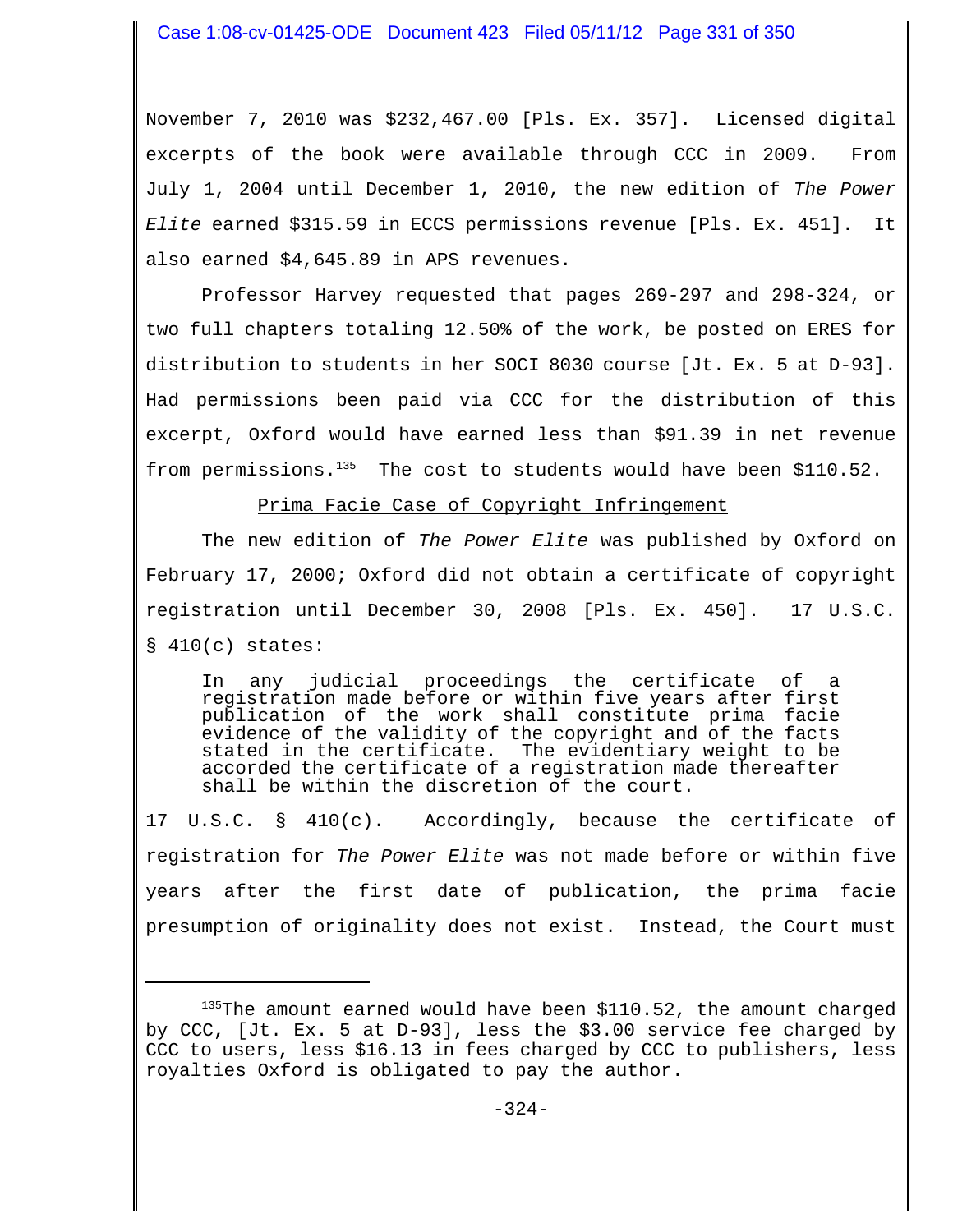use its discretion to determine the copyrightability/originality of *The Power Elite*.

To qualify for copyright protection, a work must be the author's original work. Harper & Row Publishers, Inc. v. Nation Enters., 471 U.S. 539, 547-49 (1985). Original "means only that the work was independently created by the author (as opposed to copied from other works), and that it possesses at least some minimal degree of creativity." Feist Publ'ns, Inc. v. Rural Tel. Serv. Co., 499 U.S. 340, 345 (1991). To meet the creativity requirement even a slight amount of creativity will suffice. Id. *The Power Elite* contains analysis and criticism of the power structures in the United States [Pls. Ex. 448]. Oxford, in soliciting a copyright registration, declared that *The Power Elite* is an original work and nothing in the evidence indicates otherwise. The Court finds that the book meets the originality requirement and is copyrightable.

However, the copyright registration in evidence for *The Power Elite* is the one covering the second edition, in which the only new material was the afterword [Pls. Ex. 450]. This registration certificate states that the original text of the book written by the author, C. Wright Mills, is excluded from this copyright claim [Pls. Ex. 450]. The excerpt assigned and copied by Professor Harvey was taken from the text written by the author and is not covered by the copyright registration in evidence [Jt. Ex. 5 at D-93]. Although the copyright registration for the 1956 original edition of *The Power Elite* is not in evidence, in their Findings of Fact and Conclusions of Law, as well as in Joint Exhibit 5, Defendants do not contend that the relevant copyright registration is not in evidence; Defendants object to the copyright in this work only on the basis of the lack of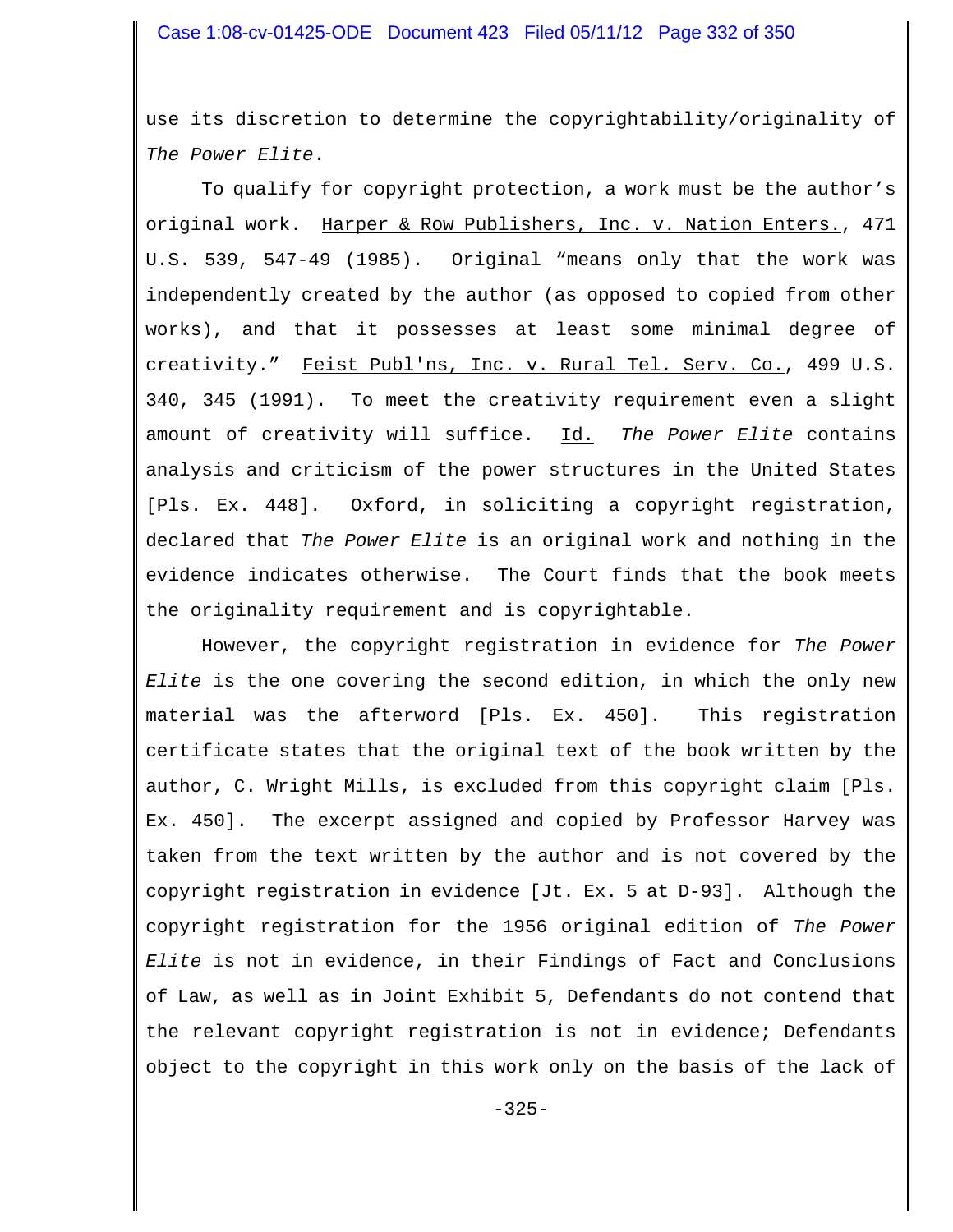five-year statutory presumption of copyrightability [Doc. 411; Jt. Ex. 5 at D-93]. It appears from Joint Exhibit 5 that the copyright registration number for the original edition of *The Power Elite* is A00000236642 [Jt. Ex. 5 at D-93]. Thus, the Court finds that Oxford owns a valid copyright in *The Power Elite*, satisfying the first prong of the prima facie case of copyright infringement.

A copy of an excerpt from The Power Elite was uploaded to Georgia State's ERES system, satisfying the second prong of the prima facie case of copyright infringement.

#### The Fair Use Defense

As to the first element of fair use, an excerpt from *The Power Elite* was used by a nonprofit educational institution for the nonprofit, educational purposes of teaching and scholarship. Free copies were provided for the exclusive use of students in Professor Harvey's class. The first factor weighs strongly in favor of Defendants.

As to the second element of fair use, *The Power Elite* is a nonfiction work that contains social criticism and analysis of the organization of power in the United States. *The Power Elite* is informational in nature. The second fair use factor favors Defendants.

As to the third fair use factor, Professor Harvey uploaded 56 protected pages, which was two full chapters or 12.50% of the pages in the book, to ERES. Because the work contained more than ten chapters, Professor Harvey should have adhered to a limit of one chapter; the amount copied was not decidedly small. The third factor weighs in favor of Plaintiffs.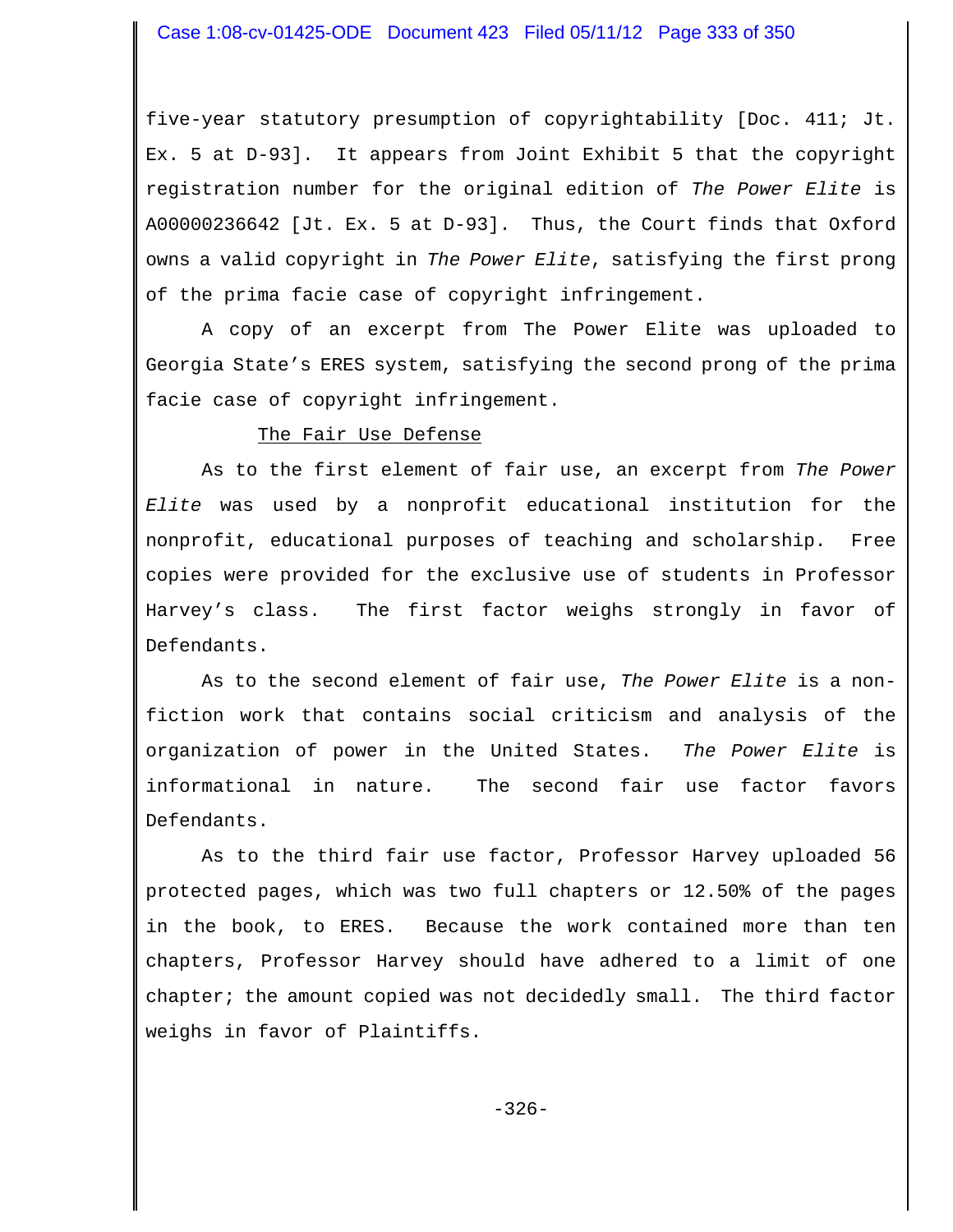As to the fourth fair use factor, effect on the market, the Court first looks to whether Professor Harvey's use of *The Power Elite* affected the market for purchasing the book as a whole. Students would not pay \$19.95 for the entire book when only 12.50% of it was required reading for Professor Harvey's course. Neither would a professor require students to purchase the entire book in such an instance. Therefore, the Court rejects any argument that the use of the excerpt from *The Power Elite* had a negative effect on the market for purchase of the book itself.

Plaintiffs produced evidence demonstrating that there was a ready market for licensed digital excerpts of this work in 2009 through CCC. The unpaid use of the excerpt by Professor Harvey and her students caused very small, but actual, damage to the value of Oxford's copyright. In addition, widespread use of similar unlicensed excerpts could cause substantial harm. Oxford lost permissions income. Factor four strongly favors Plaintiffs.

A review of the fair use factors in this case shows that factor one strongly favors Defendants, factor two favors Defendants, factor three favors Plaintiffs, and factor four strongly favors Plaintiffs. The Court will therefore conduct a further analysis of the data in the record to determine the outcome of the fair use defense.

Revisiting the factor three analysis, the Court finds that the initial analysis understates the degree to which factor three favors Plaintiffs. The Court's reasoning is as follows. From the content of the book, the Court infers that *The Power Elite* was not originally written as a strictly academic book, though it has been used extensively in college courses, particularly sociology courses. This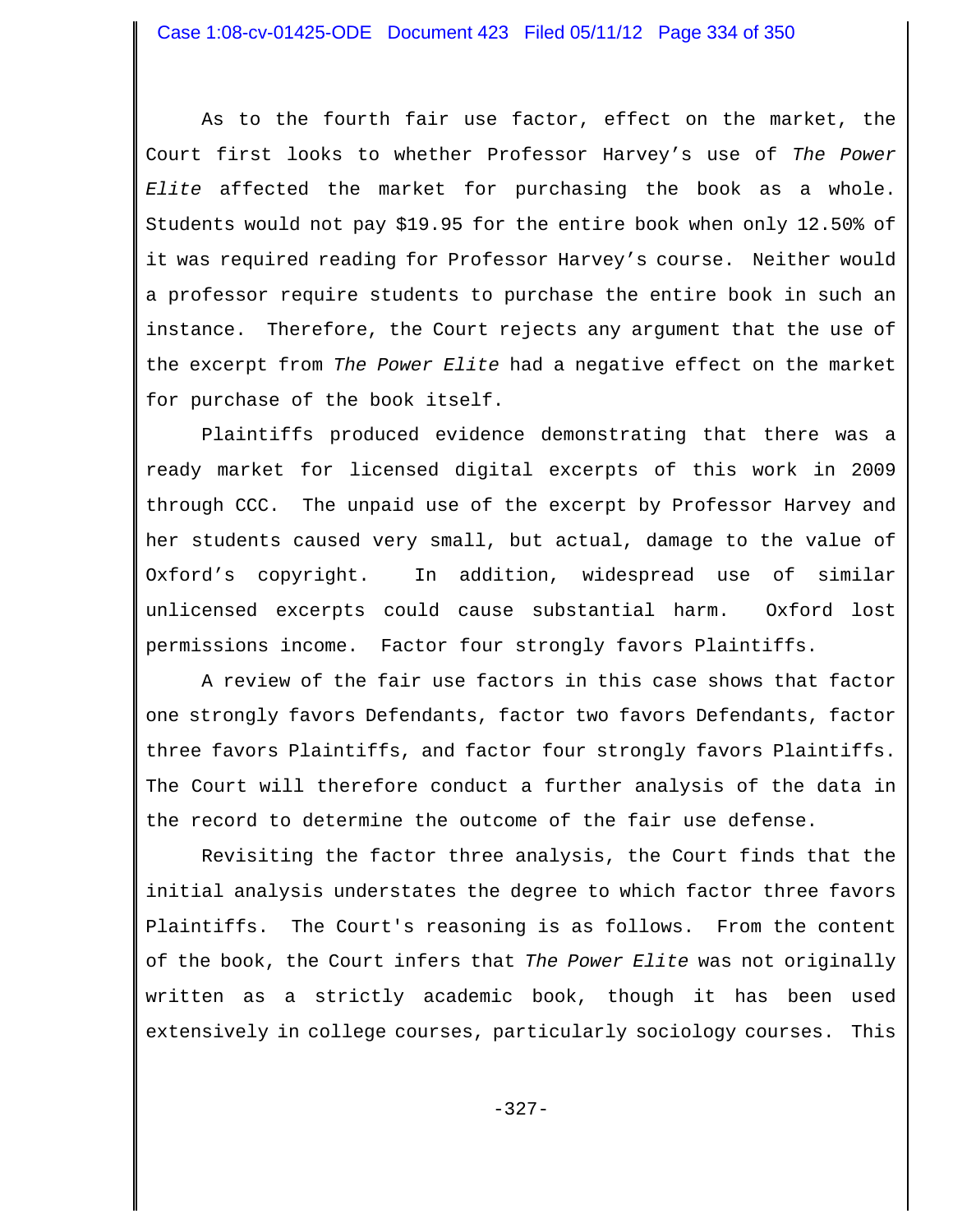book is best classified as a trade book, meaning it was a book for a general readership. The arrangement of the material in the book is sequential; each chapter leads to the next.

The material Professor Harvey assigned for reading on ERES was chapter twelve, entitled "The Power Elite," and chapter thirteen, "The Mass Society." In the Court's opinion, these selections are the heart of the work in that they essentially sum up the ideas in the book. The first ten chapters of *The Power Elite* describe the powerful groups that Mills believed dominated the socio-political structure of the United States in 1956 (the date of publication of the original work). Chapter twelve argues that these groups have coalesced into a powerful structure which, through its most influential representatives, are able to direct public policy and political affairs. These individuals act in the interest of those they represent, not in the public interest. Chapter thirteen, entitled "The Mass Society," argues that while the citizenry is classically described as the seat of power in politics, modern society (in 1956)<sup>136</sup> is increasingly stratified; the power elite rule, the middle class is stalemated and at the bottom a mass society has emerged which is passive and increasingly powerless. Thus, there is no real democracy.

Because the chapters Professor Harvey selected were "the heart of the work," the excerpt has greater value in relation to the book

 $136$ The new afterword in the 2000 edition, by Alan Wolfe, is a retrospective critique of *The Power Elite*. He credits *The Power Elite* as a contemporary classic, but points out that some of Mills's predictions did not come true and that Mills's outrage at the antidemocratic nature of the American politic was simplistic and overstated.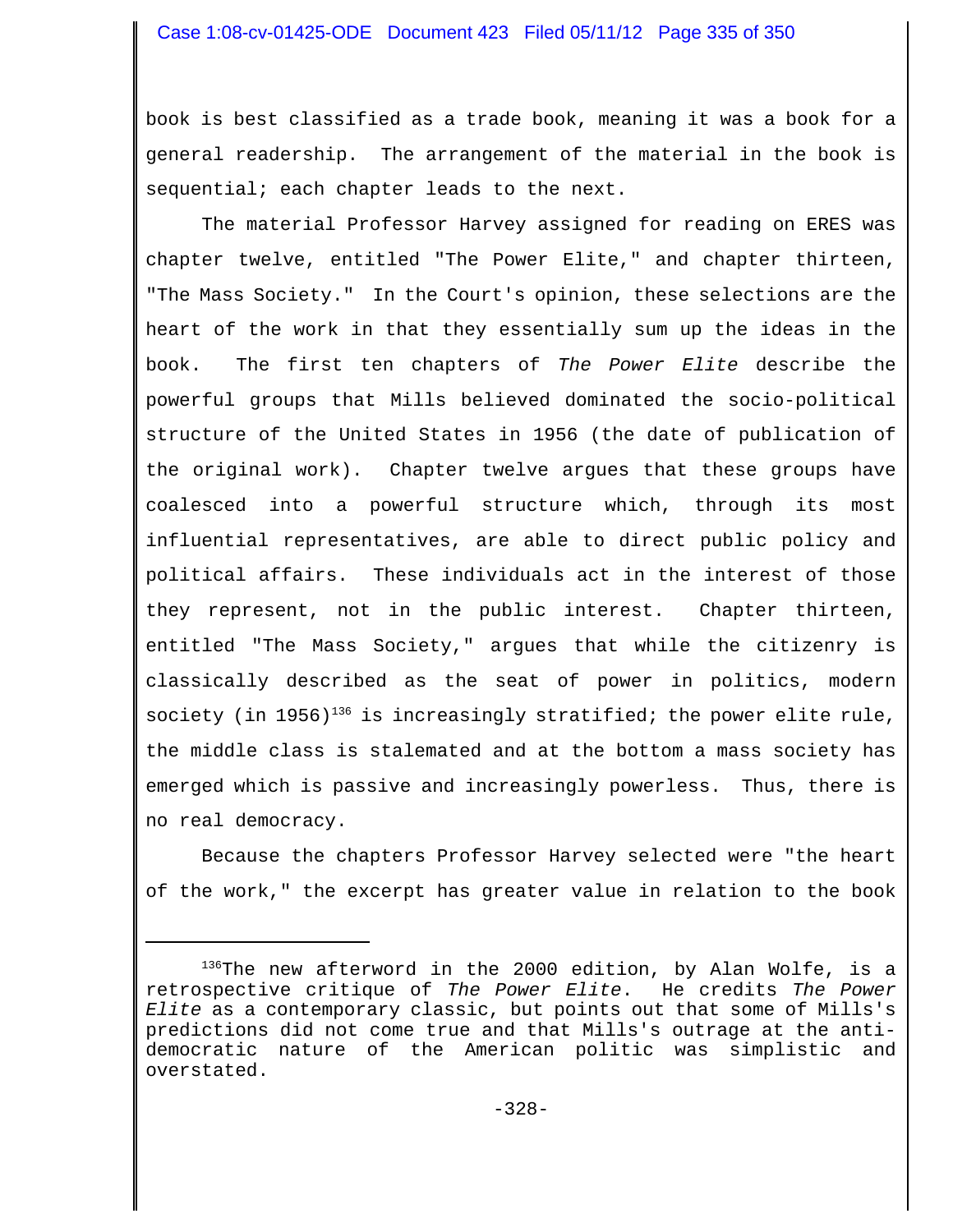as a whole, causing fair use factor three to favor Plaintiffs to a greater degree than in the Court's initial analysis.

After considering the foregoing, the Court finds that the overall four factor fair use analysis favors Plaintiffs' position. Accordingly, the Court finds that Defendants have not met their burden of proving that Professor Harvey's use of *The Power Elite (New Edition)* was a fair use under the Copyright Act. Thus, this claim of copyright infringement succeeds.

W. Professor Ohmer

Professor Mary Ohmer is a professor in the School of Social Work at Georgia State [Pls. Ex. 522].

### SW 8200 Evaluation and Technology, Fall 2009

SW 8200 is a course that addresses the role of evaluation and technology in the modern social work practice environment [Pls. Ex. 522]. Forty two students enrolled in this course in the fall semester of 2009 [Jt. Ex. 5 at D-98]. According to the syllabus, there were two required textbooks for the course; additional required readings were made available online through ERES [Pls. Ex. 522].

# 73. *The Sage Handbook of Qualitative Research (Second Edition)*

*The Sage Handbook of Qualitative Research (Second Edition)* was first published by Sage in 2000 [Pls. Ex. 265]. It is a 1,142 page, 36 chapter volume edited by Norman K. Denzin and Yvonna S. Lincoln. The chapters analyze the theory and practice of qualitative research [Pls. Ex. 265]. There is conflicting evidence in the record as to the retail price for *The Sage Handbook of Qualitative Research (Second Edition)*; the parties alternatively assert that it retails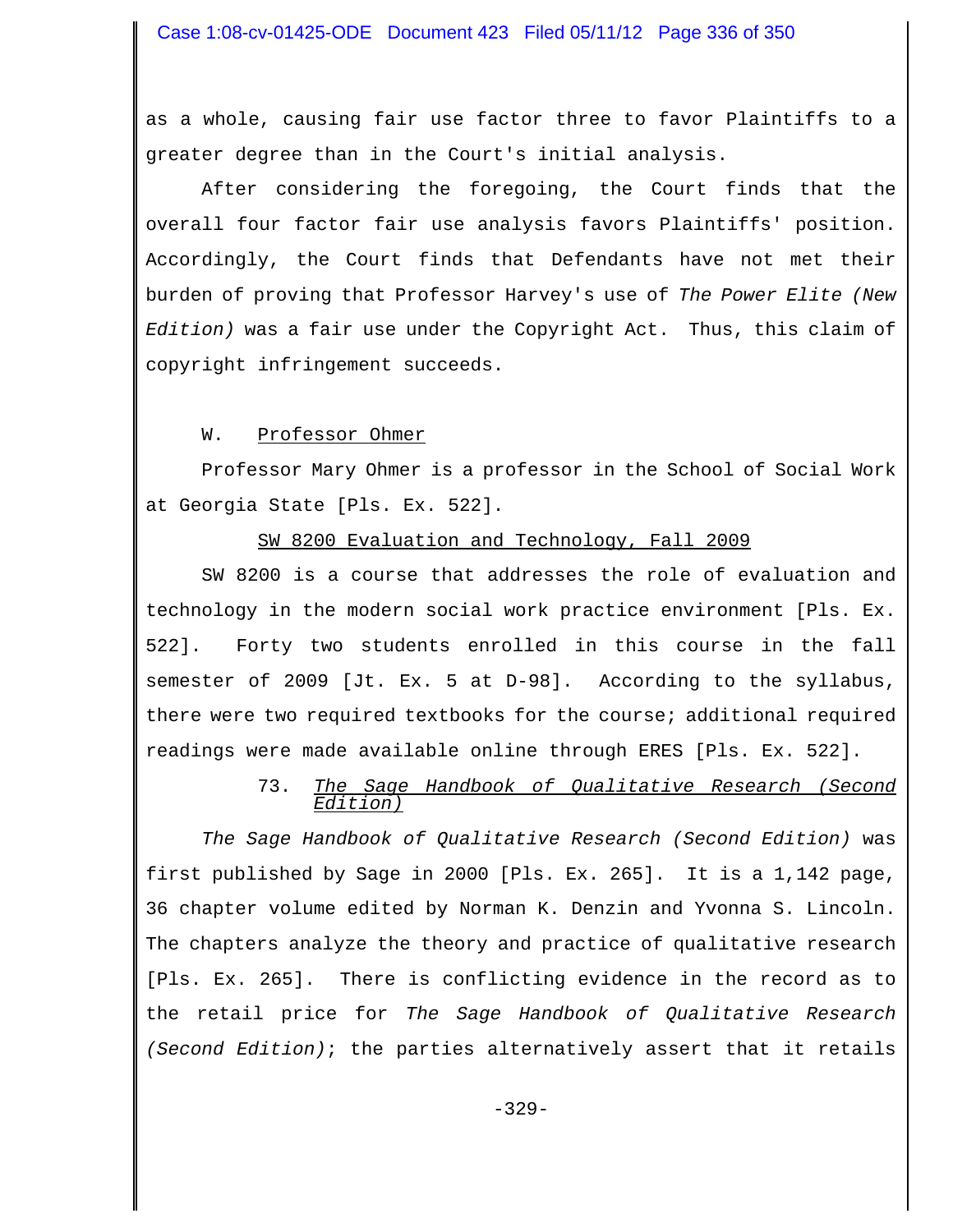for \$156.00 and for \$175.00 [Jt. Ex. 5 at D-19, D-23, D-98]. There is also conflicting evidence as to whether *The Sage Handbook of Qualitative Research (Second Edition)* is out of print [Jt. Ex. 5 at D-19, D-23, D-98].

In 2009, the book had \$0.00 in net sales revenue, but it has earned \$1,300,053.54 in total net sales revenue [Pls. Ex. 283]. Licensed digital excerpts of the book were available through CCC in 2009 [Pls. Ex. 286]. From July 1, 2004 until December 1, 2010, *The Sage Handbook of Qualitative Research (Second Edition)* earned  $$6,324.61$  in ECCS permissions revenue [Pls. Ex. 286].<sup>137</sup> In addition, licensed excerpts of this work are available directly from Sage; the book has earned \$58,904.47138 through Sage's in-house permissions program [Pls. Ex. 283].

Professor Ohmer requested that pages 803-820 of *The Sage Handbook of Qualitative Research (Second Edition)* be uploaded to ERES for distribution to students in her SW 8200 course as required reading [Pls. Ex. 522]. The excerpt was one chapter of the book totaling eighteen pages, or 1.58% of the total work [Pls. Ex. 265]. The excerpted chapter was entitled "Software and Qualitative Research" and authored by Eben A. Weitzman. Had permissions been paid via CCC for the distribution of this excerpt, Sage would have

<sup>&</sup>lt;sup>137</sup>These amounts represents permissions income only for the second edition of this work. Plaintiffs asserted a higher amount, but that number aggregates the income from multiple editions of the work.

<sup>138</sup>The amount asserted by Plaintiffs for this work is higher than the amount reported here. The Court is unable to verify the higher amount due to insufficient documentation and insufficient explanation of the documentary evidence.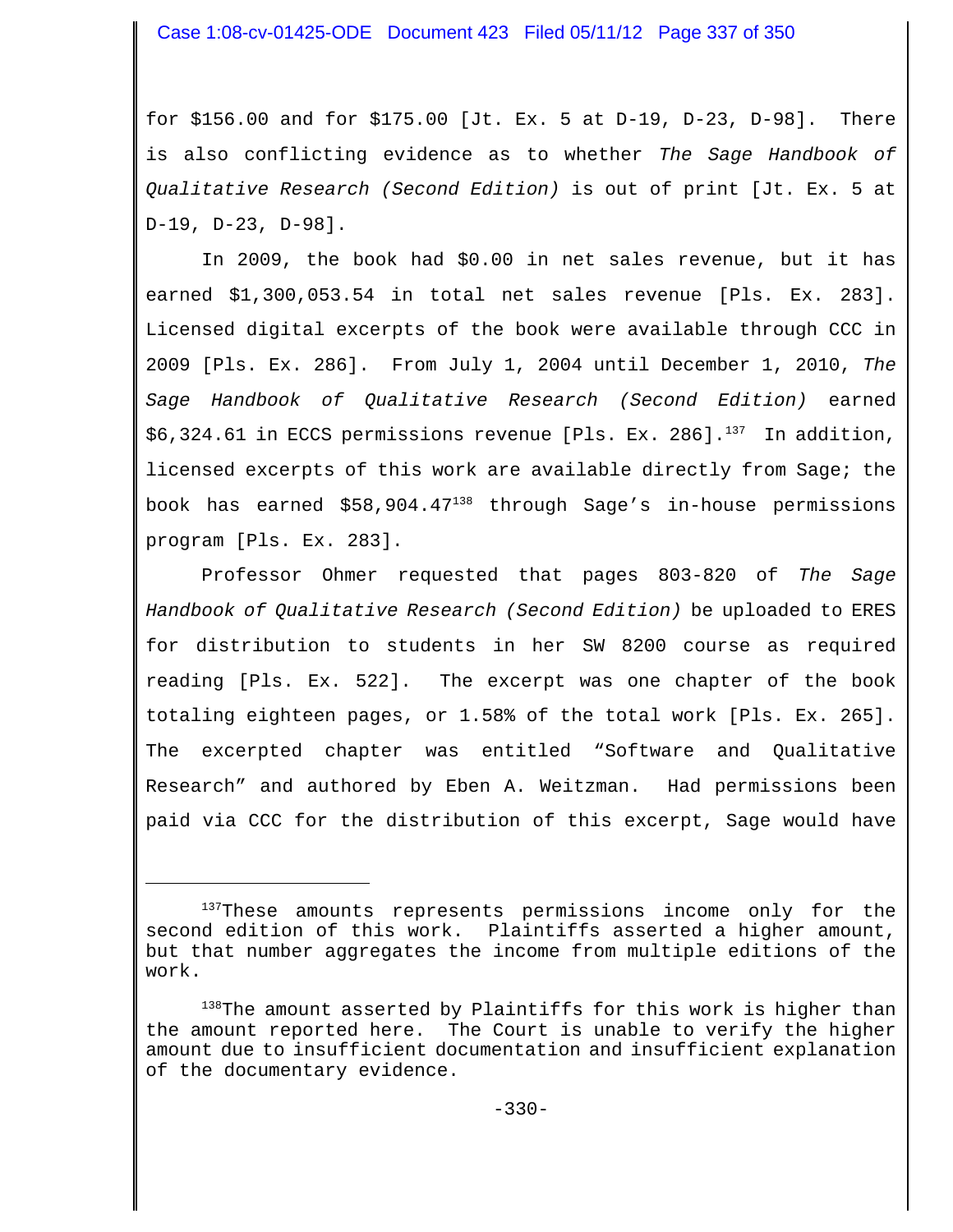earned less than \$89.96 in net revenue from permissions income. $139$ The cost to students would have been \$108.84.

## Prima Facie Case of Copyright Infringement

Defendants do not contest that the Plaintiffs have adequately established a prima facie case of copyright infringement for this work [Doc. 411 at 27-28]. Sage owns a valid copyright, registered in its name, in *The Sage Handbook of Qualitative Research (Second Edition)* [Pls. Ex. 282], satisfying the first prong of the prima facie case of copyright infringement. A copy of an excerpt from *The Sage Handbook of Qualitative Research (Second Edition)* was uploaded to Georgia State's ERES system, satisfying the second prong of the prima facie case of copyright infringement.

# The Fair Use Defense

As to the first element of fair use, an excerpt from *The Sage Handbook of Qualitative Research (Second Edition)* was used by a nonprofit educational institution for the nonprofit, educational purposes of teaching and scholarship. Free copies were provided for the exclusive use of students in Professor Ohmer's class. The first factor weighs strongly in favor of Defendants.

As to the second element of fair use, *The Sage Handbook of Qualitative Research (Second Edition)* is a non-fiction work presenting research and analysis concerning the theory and practice of qualitative research. It is an academic work that is

<sup>&</sup>lt;sup>139</sup>The amount earned would have been \$108.84, the amount charged by CCC, [Jt. Ex. 5 at D-98], less the \$3.00 service fee charged by CCC to users, less \$15.88 in fees charged by CCC to publishers, less royalties Sage is obligated to pay the external editors.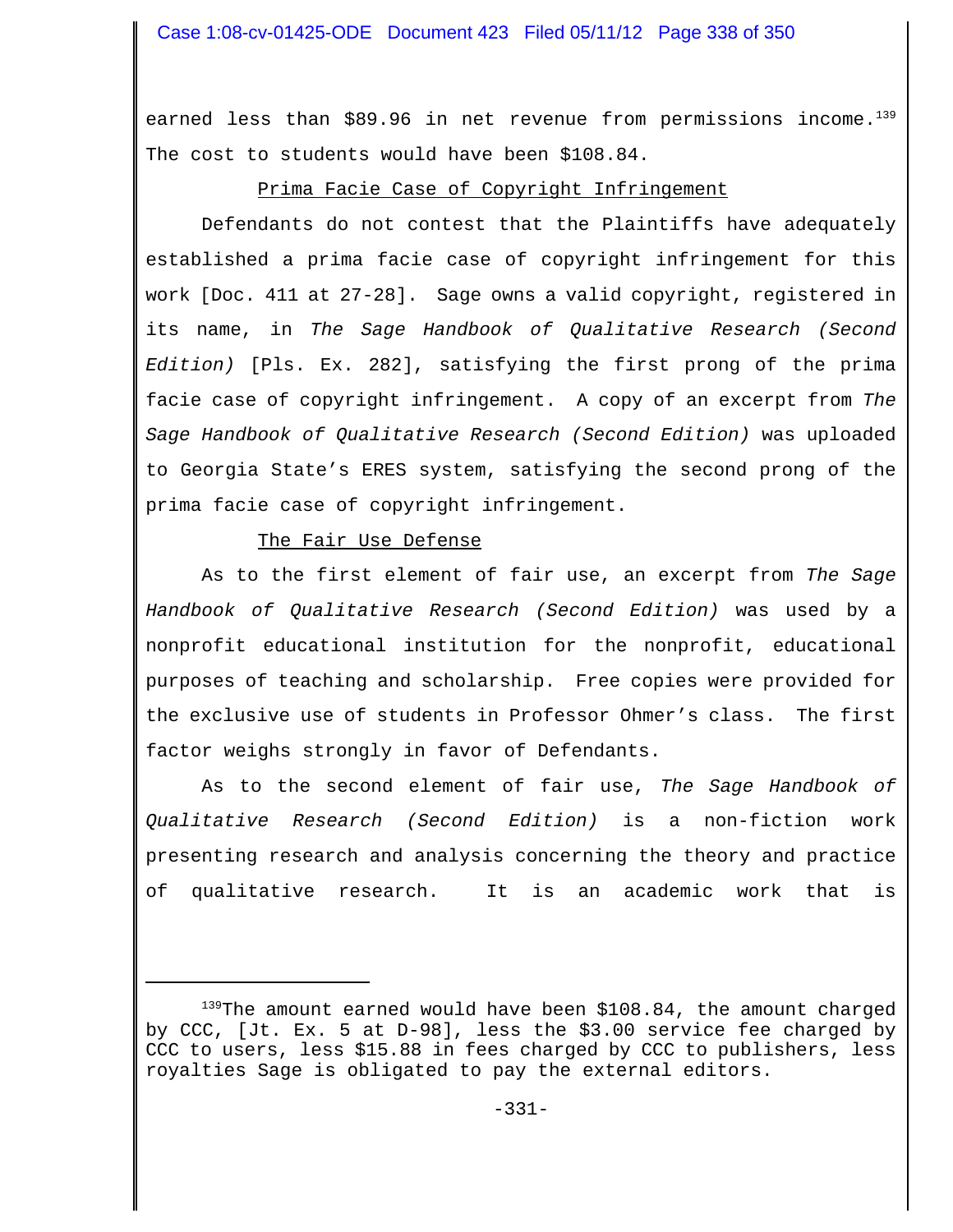informational in nature. The second fair use factor favors Defendants.

As to the third fair use factor, Professor Ohmer uploaded one chapter of *The Sage Handbook of Qualitative Research (Second Edition)*. This represents eighteen pages or 1.58% of the total work. Because the work contained more than ten chapters, Professor Ohmer properly adhered to the one chapter limit; the amount copied was decidedly small. The third factor weighs in favor of Defendants.

As to the fourth fair use factor, effect on the market, the Court first looks to whether Professor Ohmer's use of *The Sage Handbook of Qualitative Research (Second Edition)* affected the market for purchasing the book as a whole. Students would not pay \$156.00 or \$175.00 for an entire book when only eighteen pages were required reading for Professor Ohmer's course. Neither would a professor require students to purchase the entire book in such an instance. The sales revenue for *The Sage Handbook of Qualitative Research (Second Edition)* in 2009 was \$0.00, and the book may currently be out of print. Therefore, the Court rejects any argument that the use of the excerpt from *The Sage Handbook of Qualitative Research (Second Edition)* had a negative effect on the market for purchase of the book itself.

Plaintiffs produced evidence demonstrating that there was a ready market for licensed digital excerpts of this work in 2009 through CCC and through Sage's in-house program. The unpaid use of the excerpt by Professor Ohmer and her students caused very small, but actual, damage to the value of Sage's copyright. In addition, widespread use of similar unlicensed excerpts could cause substantial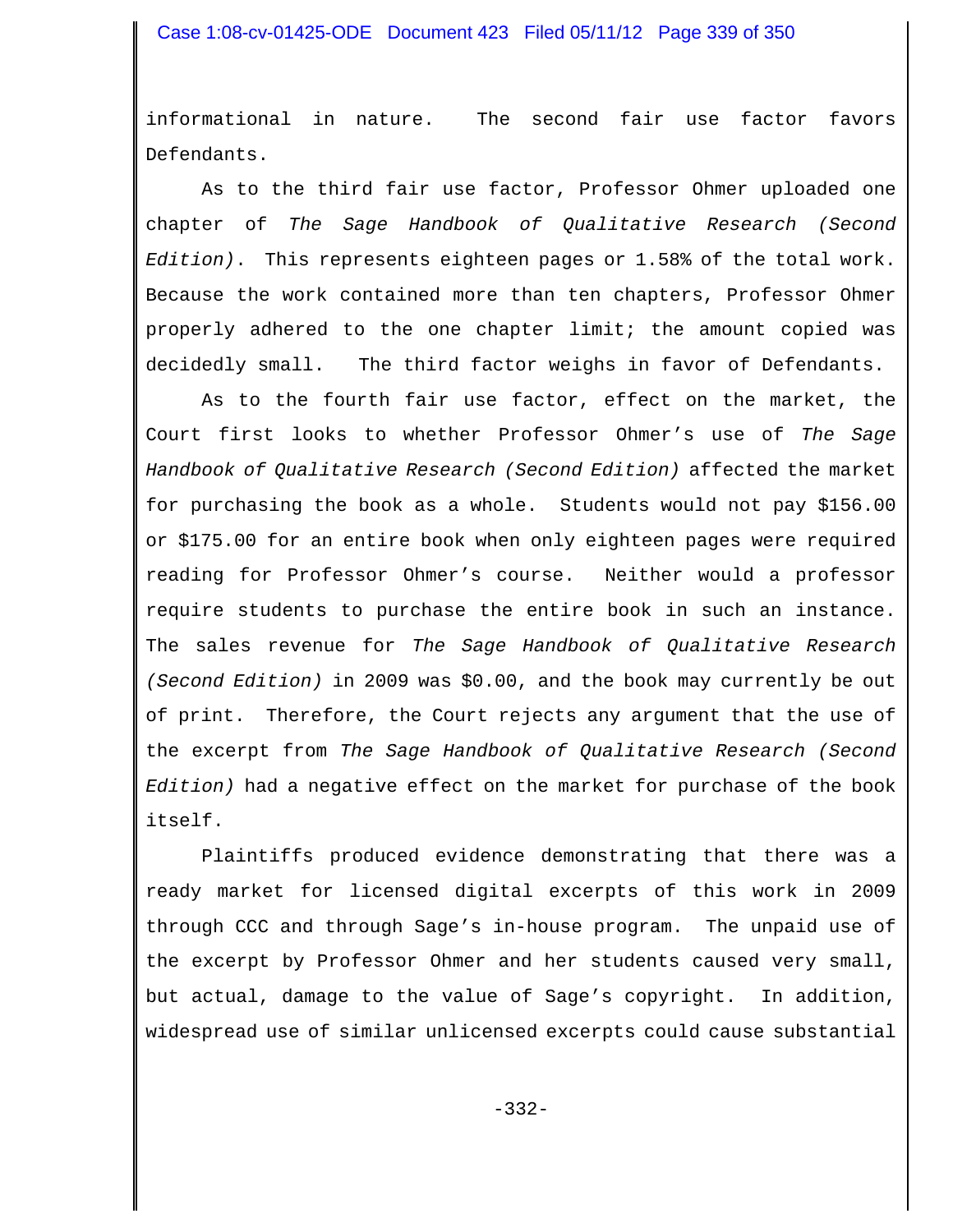harm. Sage lost permissions income. Factor four strongly favors Plaintiffs.

After considering all four fair use factors and weighing them together, the Court finds that Defendants have met their burden of proving that Professor Ohmer's use of *The Sage Handbook of Qualitative Research (Second Edition)* was a fair use under the Copyright Act. Thus, this claim of copyright infringement fails.

#### 74. *Utilization-Focused Evaluation: The New Century Text (Third Edition)*

*Utilization-Focused Evaluation (Third Edition)* was first published by Sage in 1996 [Pls. Ex. 318]. It is a 447 page, fifteen chapter work written by Michael Quinn Patton that advocates userbased evaluation of government and institutional programs. It prescribes standards and evaluation methods [Pls. Ex. 316]. The third edition of *Utilization-Focused Evaluation* retails for \$115.00 in hardcover and \$77.95 in paperback, but is currently out of  $print^{140}$ [Jt. Ex. 5 at D-99]. The net sales revenue from the date of first publication through 2010 was \$812,595.44 [Pls. Ex. 319]. By 2007, sales had virtually ceased. However, permissions income continued to accrue from both CCC permissions and Sage's in-house program. Licensed digital excerpts of the book were available through CCC in 2009. From July 1, 2004 until December 1, 2010, *Utilization-Focused Evaluation* earned \$2,688.92 in ECCS permissions revenue141 [Pls. Ex. 320]. In addition, licensed digital excerpts were available through Sage's in-house permissions program in 2009; the third edition of the

 $140$ In 2008, the fourth edition of the book was published.

<sup>141</sup>This amount of ECCS revenue may include permissions fees earned by earlier editions of the book.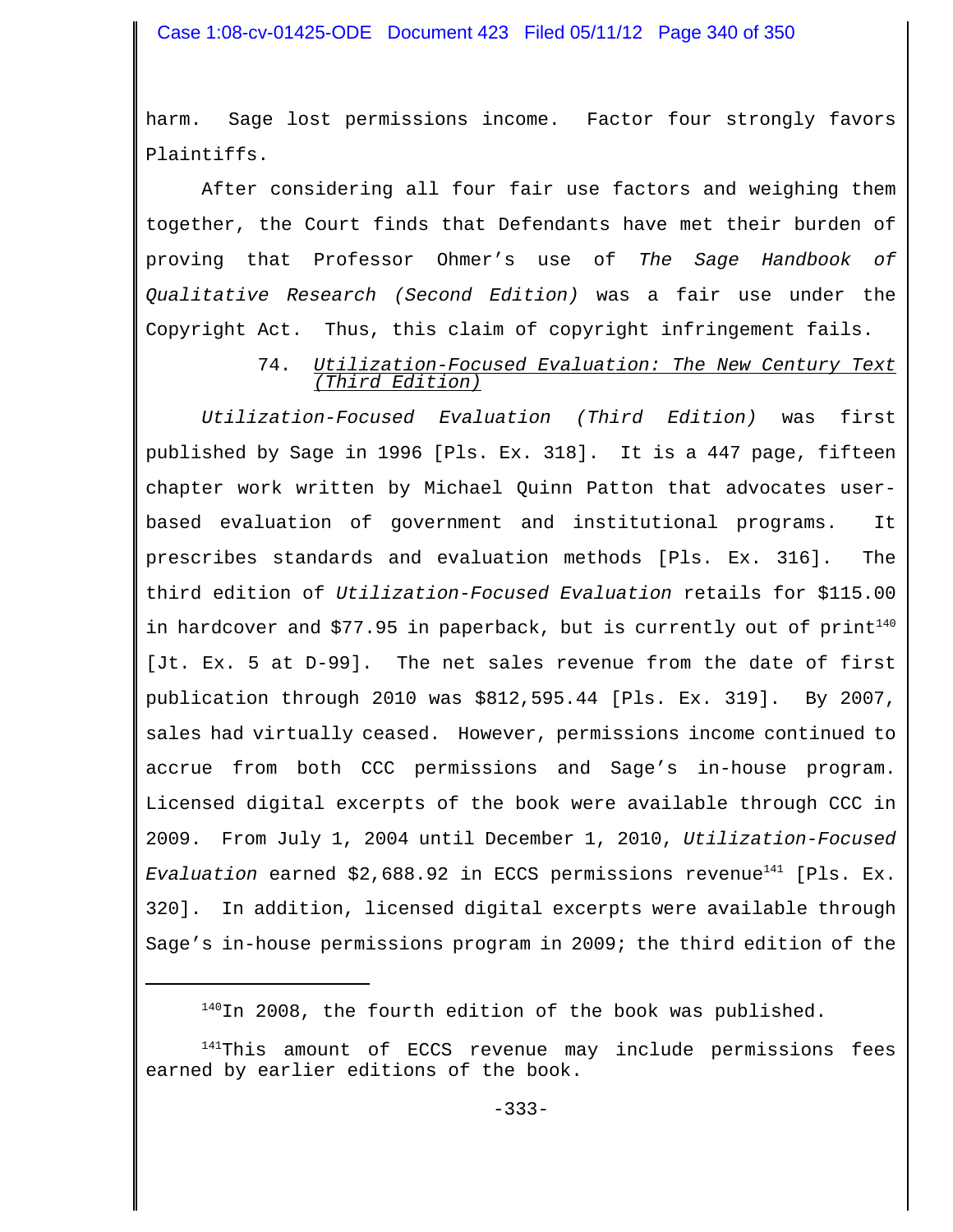book has earned  $$15,490.85<sup>142</sup>$  through in-house licensing permissions revenue [Pls. Ex. 319].

Professor Ohmer requested that pages 2-38 of *Utilization-Focused Evaluation* be uploaded to ERES for distribution to students in her fall 2009 SW 8200 course [Pls. Ex. 522]. The excerpt included two full chapters of the book and totaled 37 pages, or 8.28% of the total work [Pls. Ex. 316]. These chapters were assigned as required reading [Pls. Ex. 522]. Had permissions been paid via CCC for the distribution of this excerpt, Sage would have earned less than  $$189.92$  in net revenue.<sup>143</sup> The cost to students would have been \$226.44.

## Prima Facie Case of Copyright Infringement

Defendants do not contest that the Plaintiffs have adequately established a prima facie case of copyright infringement for *Utilization-Focused Evaluation* [Doc. 411 at 27-28]. Sage owns a valid copyright, registered in its name, in *Utilization-Focused Evaluation* [Pls. Ex. 318], satisfying the first prong of the prima facie case of copyright infringement. A copy of an excerpt from *Utilization-Focused Evaluation* was uploaded to Georgia State's ERES system, satisfying the second prong of the prima facie case of copyright infringement.

<sup>&</sup>lt;sup>142</sup>The amount asserted by Plaintiffs for this work is higher than the amount reported here. The Court was unable to verify the higher amount due to insufficient documentation and insufficient explanation of the documentary evidence provided at trial.

 $143$ The amount earned would have been \$226.44, the amount charged by CCC, [Jt. Ex. 5 at D-99], less the \$3.00 service fee charged by CCC to users, less \$33.52 in fees charged by CCC to publishers, less royalties Sage is obligated to pay the author.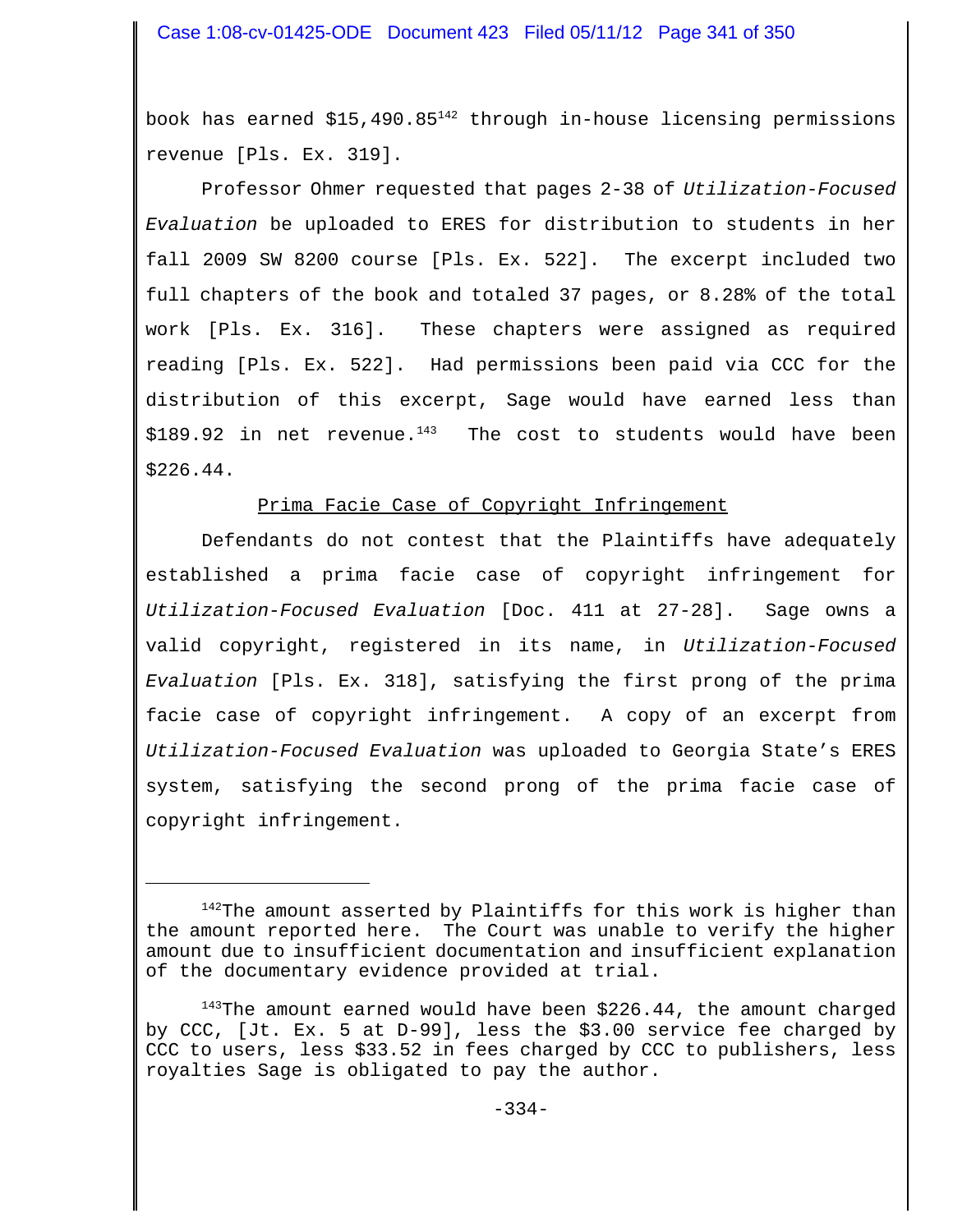#### The Fair Use Defense

As to the first element of fair use, an excerpt from *Utilization-Focused Evaluation* was used by a nonprofit educational institution for the nonprofit, educational purposes of teaching and scholarship. Free copies were provided for the exclusive use of students in Professor Ohmer's class. The first factor weighs strongly in favor of Defendants.

As to the second element of fair use, *Utilization-Focused Evaluation* is a non-fiction work that discusses program evaluations. The chapters are factual in nature. The second fair use factor favors Defendants.

As to the third fair use factor, Professor Ohmer uploaded two chapters of *Utilization-Focused Evaluation*. This represents 37 pages or 8.28% of the total work. Because the work contained more than ten chapters, Professor Ohmer should have adhered to a limit of one chapter; the amount copied was not decidedly small. The third factor weighs in favor of Plaintiffs.

As to the fourth fair use factor, effect on the market, the Court first looks to whether Professor Ohmer's use of *Utilization-Focused Evaluation* affected the market for purchasing the book as a whole. The parties state in their joint exhibit that the book is currently out of print, so students could not have purchased a copy. Therefore, the Court rejects any argument that the use of the excerpt from *Utilization-Focused Evaluation* had a negative effect on the market for purchase of the book itself.

Plaintiffs produced evidence demonstrating that there was a ready market for licensed digital excerpts of this work in 2009 through CCC and through Sage's in-house program. The unpaid use of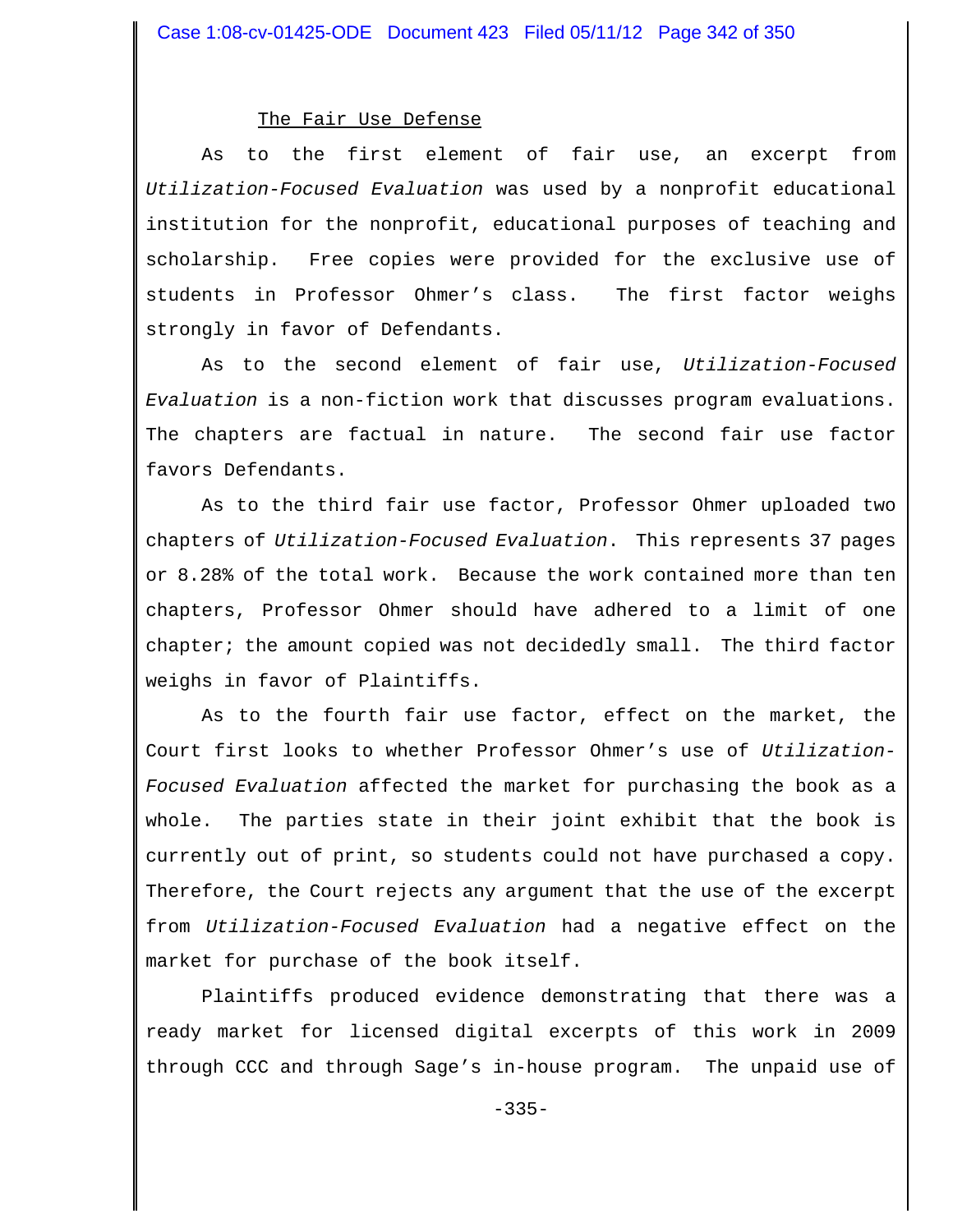the excerpt by Professor Ohmer and her students caused very small, but actual, damage to the value of Sage's copyright. In addition, widespread use of similar unlicensed excerpts could cause substantial harm. Sage lost permissions income. Factor four strongly favors Plaintiffs.

A review of the fair use factors in this case shows that factor one strongly favors Defendants, factor two favors Defendants, factor three favors Plaintiffs, and factor four strongly favors Plaintiffs. The Court will therefore conduct a further analysis of the data in the record to determine the outcome of the fair use defense.

The Court finds that upon revisiting the factor four analysis, an adjustment favoring Plaintiffs' position is warranted. The Court's reasoning is as follows.The original version of *Utilization-Focused Evaluation* was published in 1978. A second edition was published in 1986; the third edition, at issue here, was published in 1996, and a fourth edition was published in 2008. The third edition retailed for \$115.00 in hardcover and \$77.95 in paperback. It was out of print in 2009, but a copy could have been obtained at an extra charge.

With respect to the third edition, the documentary evidence shows that book sales began with revenues of \$7,993.02 in 1996 and  $$83,394.21$  in 1997.<sup>144</sup> Book sales remained sustained in the  $$60,000$ to \$90,000 range every year until 2009. In addition to book sales, the third edition earned permissions fees of \$1,268.93 in 2008 through Sage's in-house program, \$1,853.66 in 2009, and \$1,390.77 in

<sup>&</sup>lt;sup>144</sup>These revenue amounts reflect sales of both the hardcover and paperback versions of the text [Pls. Ex. 319].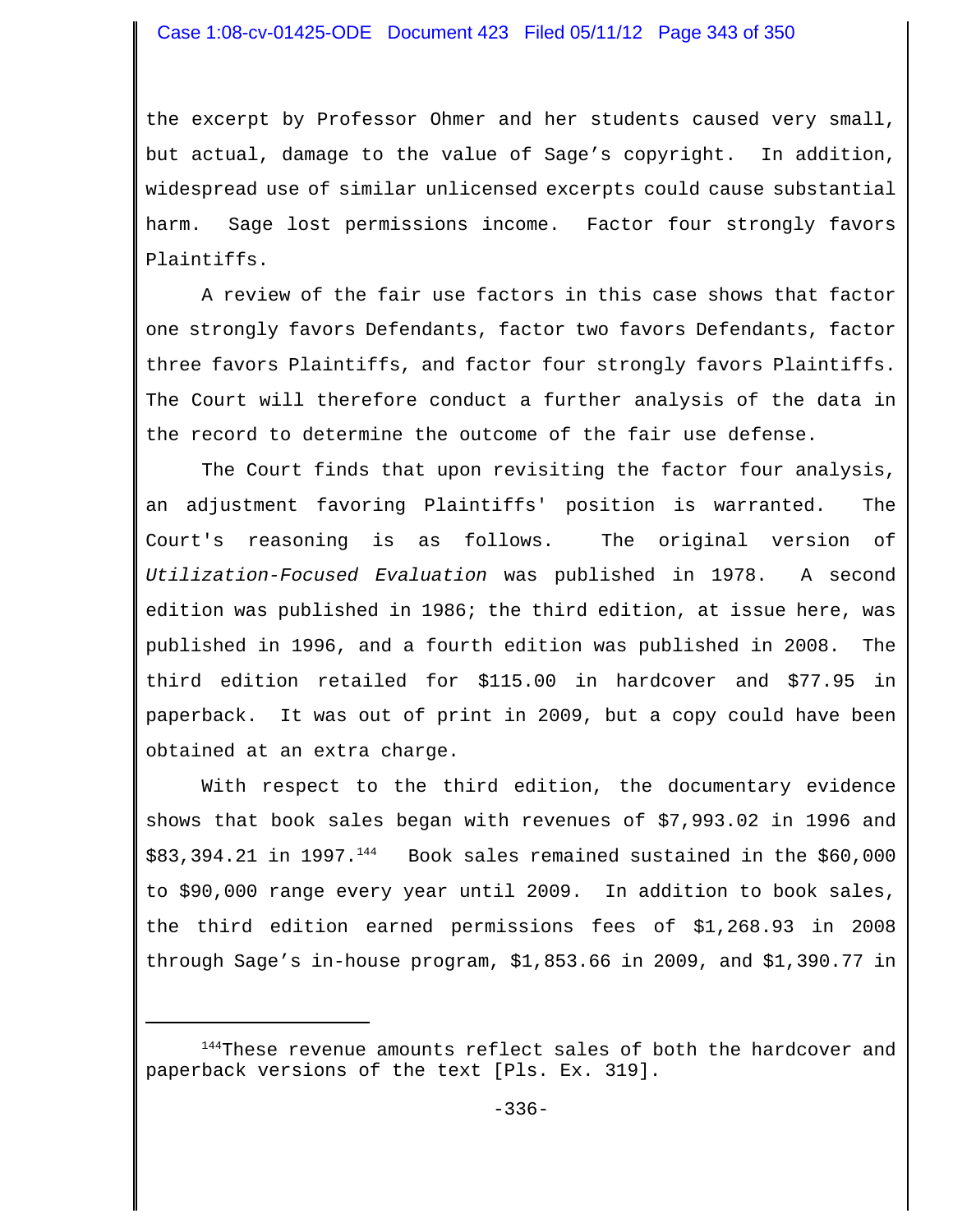2010 [Pls. Ex. 319]. The total in-house permissions fees earned by all editions of the book is \$15,490.85 [Pls. Ex. 319]. It also earned \$2,688.92 in fees from CCC for licensed digital excerpts and \$1,671.61 in APS revenues [Pls. Ex. 320].

From this data, the Court finds that permissions, particularly Sage's in-house permissions, are an important part of the value of the copyright for the *Utilization-Focused Evaluation* series. There is significant demand for excerpts from this series, thereby increasing the likelihood of repetitive unlicensed use. This determination strengthens the factor four analysis in Plaintiffs' favor.

After considering all four fair use factors and weighing them together, the Court finds that Defendants have not met their burden of proving that Professor Ohmer's use of *Utilization-Focused Evaluation (Third Edition)* was a fair use under the Copyright Act. Thus, this claim of copyright infringement succeeds.

### **V. Did Georgia State's 2009 Copyright Policy Cause Infringement of Plaintiffs' Copyrights?**

Of the 99 alleged infringements that Plaintiffs maintained at the start of trial, only 75 were submitted for post-trial findings of fact and conclusions of law. This Order concludes that the unlicensed use of five excerpts (of four different books) infringed Plaintiffs' copyrights. The question now is whether Georgia State's 2009 Copyright Policy caused those infringements. The Court finds that it did, in that the policy did not limit copying in those instances to decidedly small excerpts as required by this Order. Nor did it proscribe the use of multiple chapters from the same book.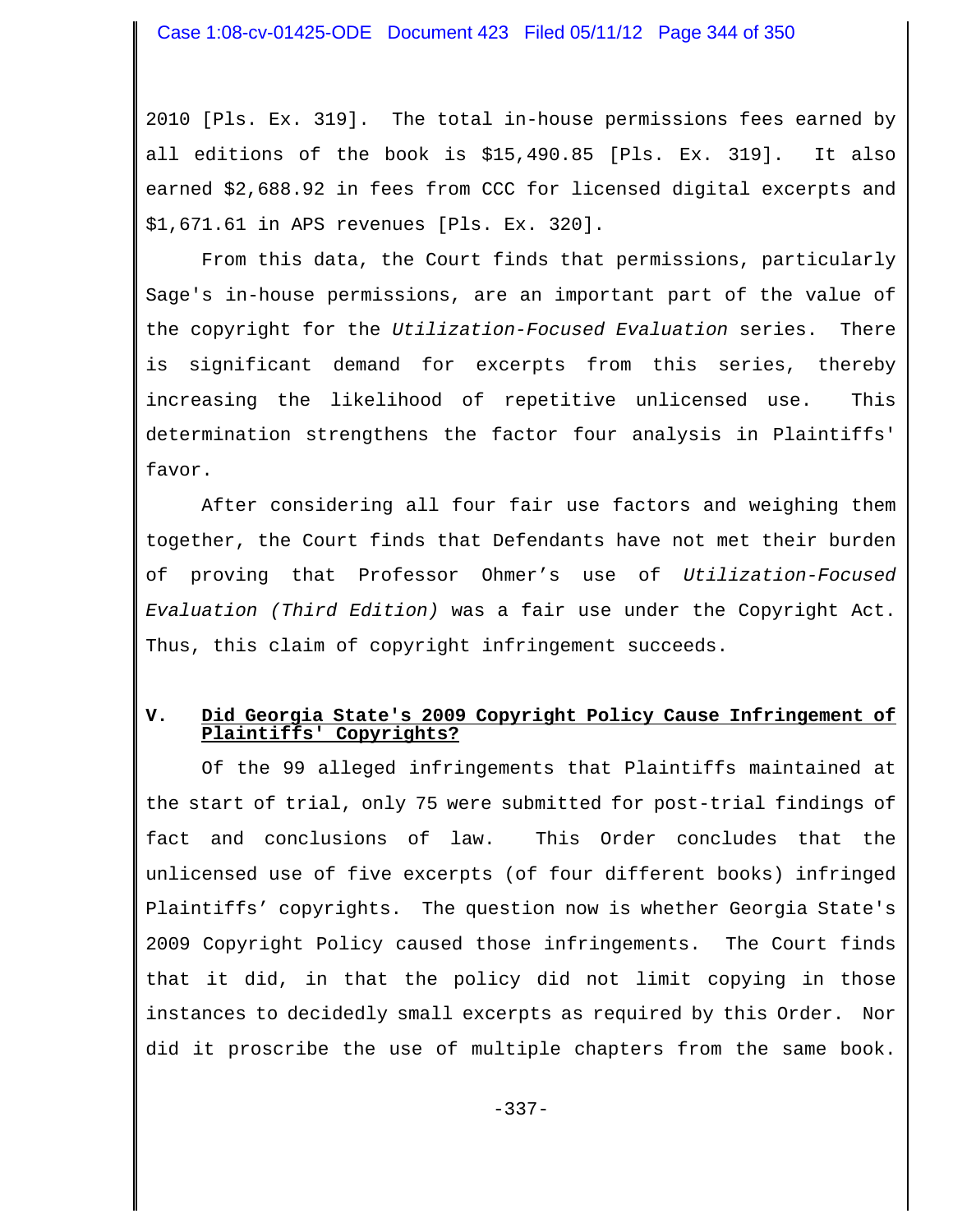Also, the fair use policy did not provide sufficient guidance in determining the "actual or potential effect on the market or the value of the copyrighted work," a task which would likely be futile for prospective determinations (in advance of litigation). The only practical way to deal with factor four in advance likely is to assume that it strongly favors the plaintiff-publisher (if licensed digital excerpts are available).

The Court does believe that Defendants, in adopting the 2009 policy, tried to comply with the Copyright Act. The truth is that fair use principles are notoriously difficult to apply. Nonetheless, in the final analysis Defendants' intent is not relevant to a determination whether infringements occurred. Accordingly, Plaintiffs are entitled to prevail on the following infringement claims:

Maymester 2009:

• *The Sage Handbook of Qualitative Research (Third Edition)* (Professor Kaufmann, EPRS 8500 Qualitative/Interpretive Research in Education I)

## Summer 2009:

• *The Sage Handbook of Qualitative Research (Second Edition)* (Professor Kaufmann, EPRS 8510 Qualitative Research in Education II - Data Collection)

Fall 2009:

- *The Sage Handbook of Qualitative Research (Third Edition)* (Professor Kaufmann, EPRS 8500 Qualitative/Interpretive Research in Education II)
- *The Power Elite* (Professor Harvey, SOCI 8030 Social Theory I)
- *Utilization-Focused Evaluation (Third Edition)* (Professor Ohmer, SW 8200 Evaluation and Technology)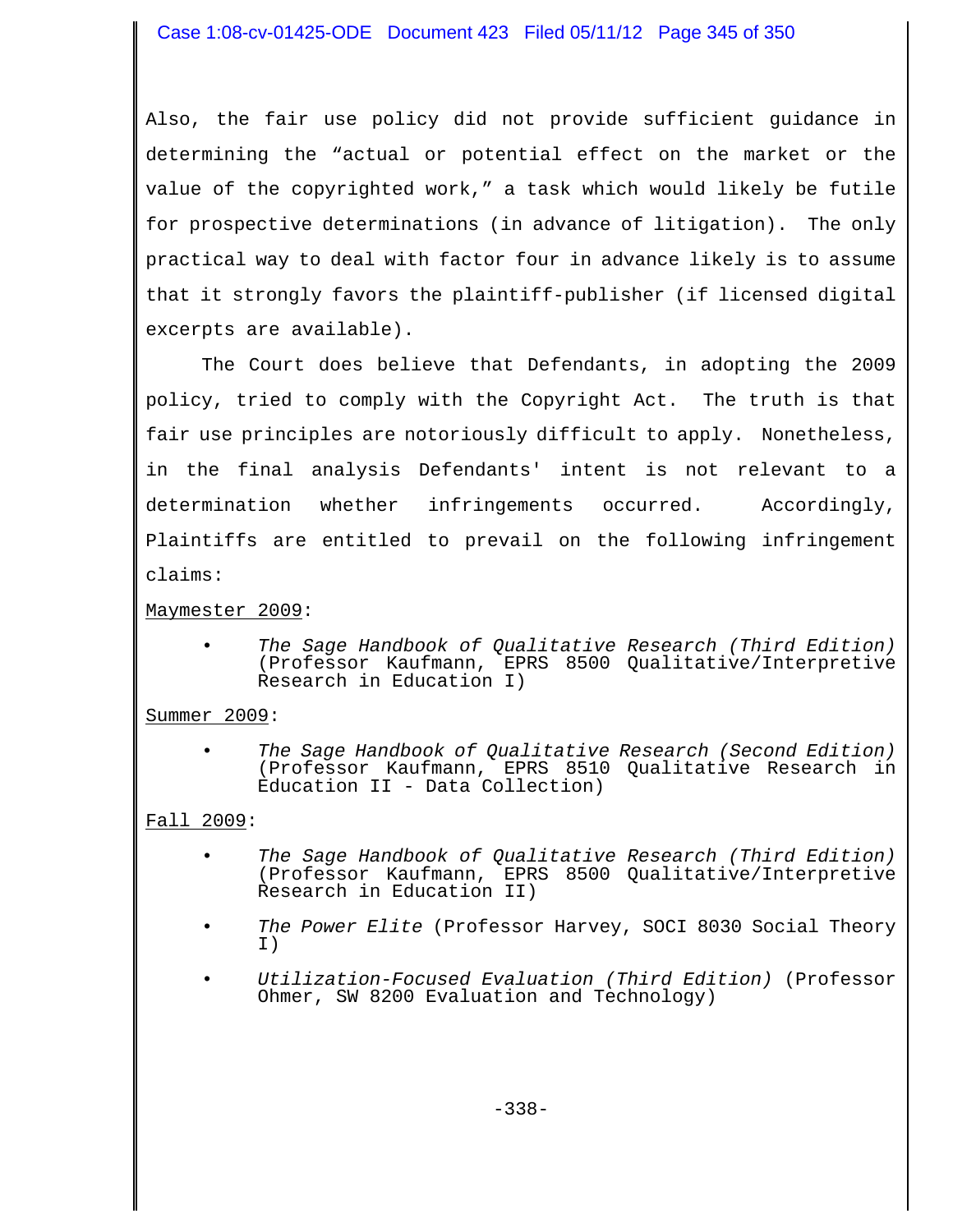With respect to the remaining 94 infringement claims, Defendants are entitled to prevail.

## **VI. Relief To Be Granted**

In light of the findings of fact and conclusions of law contained in this Order, Plaintiffs are DIRECTED to file, within twenty (20) days of entry of this Order, the proposed text of any injunctive and declaratory relief they seek, together with the rationale supporting their request. Alternative proposals are acceptable. Defendants may state their opposition, if any, and may propose one or more alternative orders, within fifteen (15) days after Plaintiffs' filing. If Defendants object to Plaintiffs' proposal(s) or if Defendants suggest one or more alternative order(s), the rationale shall be stated. These filings shall not exceed thirty (30) pages each.

#### **VII. Costs and Attorneys' Fees**

Section 505 of the Copyright Act, 17 U.S.C. § 505 provides:

In any civil action under this title, the court in its discretion may allow the recovery of full costs by or against any party other than the United States or an officer thereof. . . . [T]he court may also award a reasonable attorney's fee to the prevailing party as part of the costs.

Both sides have requested an award of costs and attorneys' fees [Doc. 1 at 29; Doc. 415 at 47 n.18; Doc. 411 at 61-62]. Consideration of these requests will be deferred until further order of the Court.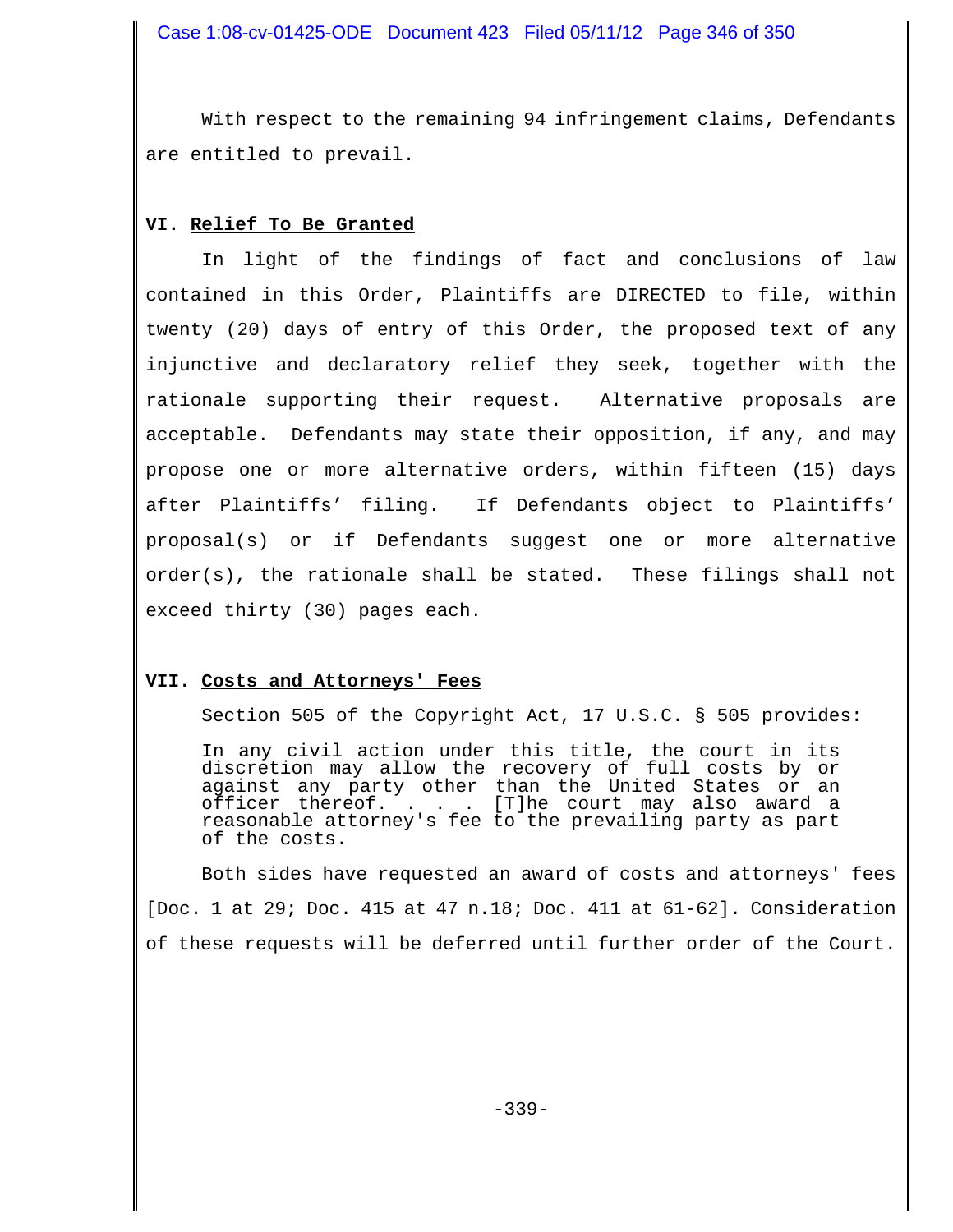Case 1:08-cv-01425-ODE Document 423 Filed 05/11/12 Page 347 of 350

The Clerk is DIRECTED to re-submit the file thirty six (36) days after entry of this Order.

SO ORDERED, this 11 day of May, 2012.

DΣ ORINDA D. EVANS

UNITED STATES DISTRICT JUDGE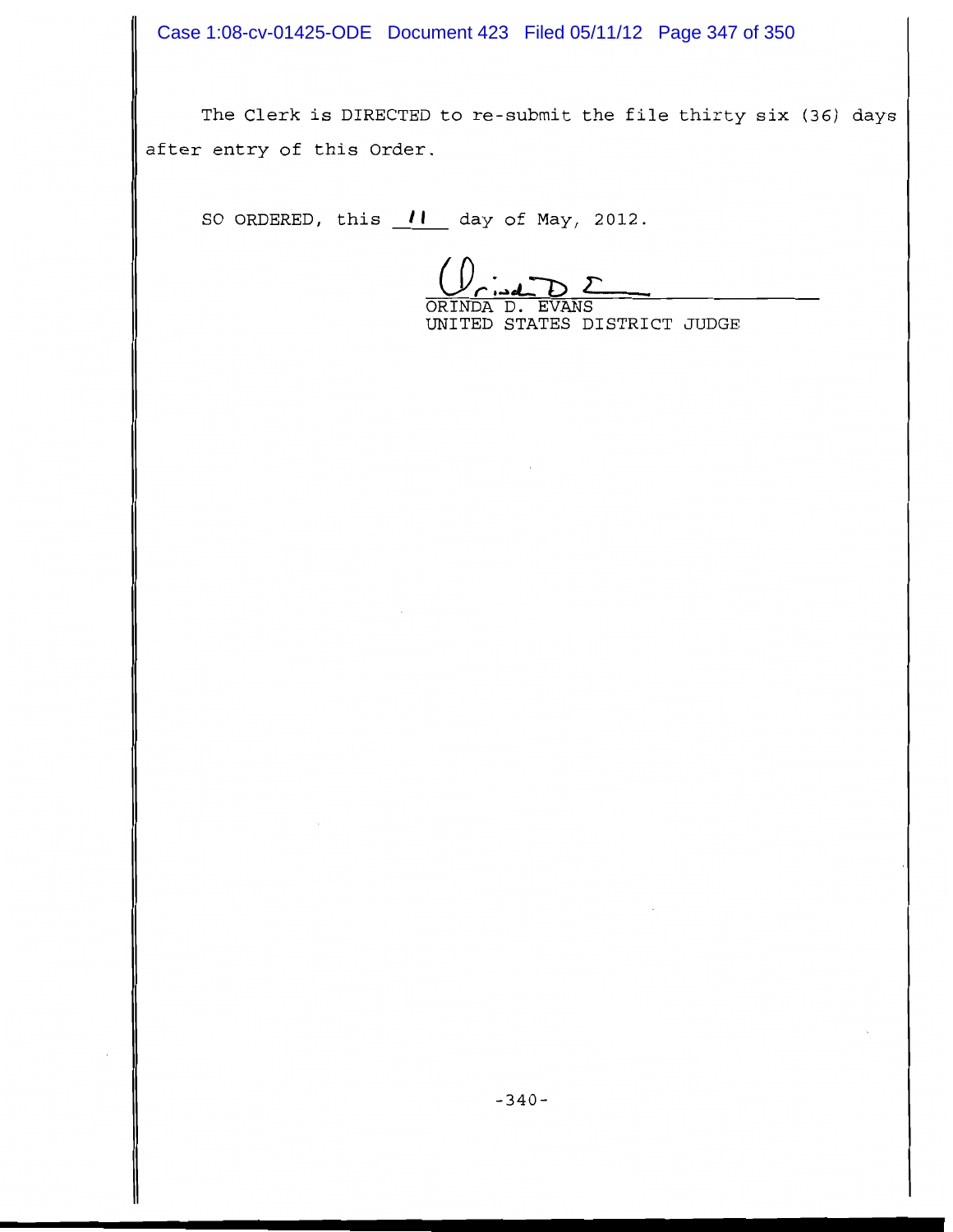| <b>Cambridge</b>                                   |                            |                                                    |                                              |                                             |  |  |  |  |
|----------------------------------------------------|----------------------------|----------------------------------------------------|----------------------------------------------|---------------------------------------------|--|--|--|--|
| <b>Work</b>                                        | Publica-<br>tion Date      | <b>APS Income</b><br>(PIs. Ex. #)<br>$(7/1/2004 -$ | <b>ECCS</b><br><b>Income</b><br>(PIs. Ex. #) | <b>Net Sales</b><br>Revenue<br>(Pls. Ex. #) |  |  |  |  |
|                                                    |                            | 12/1/2010)                                         | $(7/1/2004 -$<br>12/1/2010)                  | (through<br>10/31/2010)                     |  |  |  |  |
| <b>Pronunciation Games</b>                         | 1995 (U.K.)<br>1996 (U.S.) | None                                               | None                                         | £445,283 (141)                              |  |  |  |  |
| Keep Talking: Communicative Fluency                | 1985                       | \$118.87 (118)                                     | None                                         | £616,445 (117)                              |  |  |  |  |
| <b>More Grammar Games</b>                          | 1995                       | None                                               | None                                         | £318,880 (137)                              |  |  |  |  |
| <b>Grammar Practice Activities</b>                 | 1988 (U.K.)<br>1989 (U.S.) | None                                               | None                                         | £67,653 (data for<br>second ed.) (102)      |  |  |  |  |
| <b>Five Minute Activities</b>                      | 1992                       | None                                               | None                                         | £928,564 (93)                               |  |  |  |  |
| Liszt: Sonata in B Minor                           | 1996                       | None                                               | None                                         | £19,322 (133)                               |  |  |  |  |
| The Cambridge Companion to Mendelssohn             | 2004                       | \$20.66(70)                                        | None                                         | £24,826 (69)                                |  |  |  |  |
| The Cambridge Companion to Schumann                | 2007                       | None                                               | None                                         | £27,866 (78)                                |  |  |  |  |
| The Cambridge Companion to Beethoven               | 2000                       | \$163.86 (58)                                      | \$60.69(58)                                  | £65,231 (57)                                |  |  |  |  |
| <b>Ancient Egyptian Materials</b>                  | 2000                       | \$241.49(14)                                       | None                                         | £170,793 (13)                               |  |  |  |  |
| Criterion-Referenced Language Testing              | 2002                       | None                                               | None                                         | £38,033 (88)                                |  |  |  |  |
| <b>Assessing Grammar</b>                           | 2004                       | \$125.67(19)                                       | None                                         | £40,163 (18)                                |  |  |  |  |
| <b>Assessing Reading</b>                           | 2000                       | \$161.27(33)                                       | None                                         | £86,464 (32)                                |  |  |  |  |
| <b>Assessing Listening</b>                         | 2001                       | \$158.36(28)                                       | None                                         | £63,567 (27)                                |  |  |  |  |
| Assessing Language for Specific Purposes           | 1999 (U.K.)<br>2000 (U.S.) | None                                               | None                                         | £48,384 (23)                                |  |  |  |  |
| <b>Assessing Speaking</b>                          | 2004                       | \$72.93(38)                                        | None                                         | £58,893 (37)                                |  |  |  |  |
| Learning Vocabulary in Another Language            | 2001                       | \$214.74 (129)                                     | None                                         | £151,583 (128)                              |  |  |  |  |
| <b>Assessing Vocabulary</b>                        | 2000                       | \$31.98(48)                                        | None                                         | £62,861 (47)                                |  |  |  |  |
| <b>Assessing Writing</b>                           | 2002                       | None                                               | None                                         | £65,392 (42)                                |  |  |  |  |
| <b>International Health Organisations</b>          | 1995                       | \$52.62(113)                                       | None                                         | £16.284 (112)                               |  |  |  |  |
| A History of Feminist Literary Criticism           | 2007                       | \$11.97(107)                                       | None                                         | £45,357 (106)                               |  |  |  |  |
| <b>Understanding Trauma</b>                        | 2007                       | None                                               | None                                         | £33,629 (146)                               |  |  |  |  |
| Language Acquisition and Conceptual<br>Development | 2001                       | \$257.43 (124)                                     | \$669.39<br>(124)                            | £456 (123)                                  |  |  |  |  |
| The Cambridge History of China (Vol. 8 Pt. 2)      | 1998                       | None                                               | None                                         | £155,433 (83)                               |  |  |  |  |
| A World of Babies                                  | 2000                       | \$1,382.01<br>(153)                                | \$62.99<br>(153)                             | £99,831 (152)                               |  |  |  |  |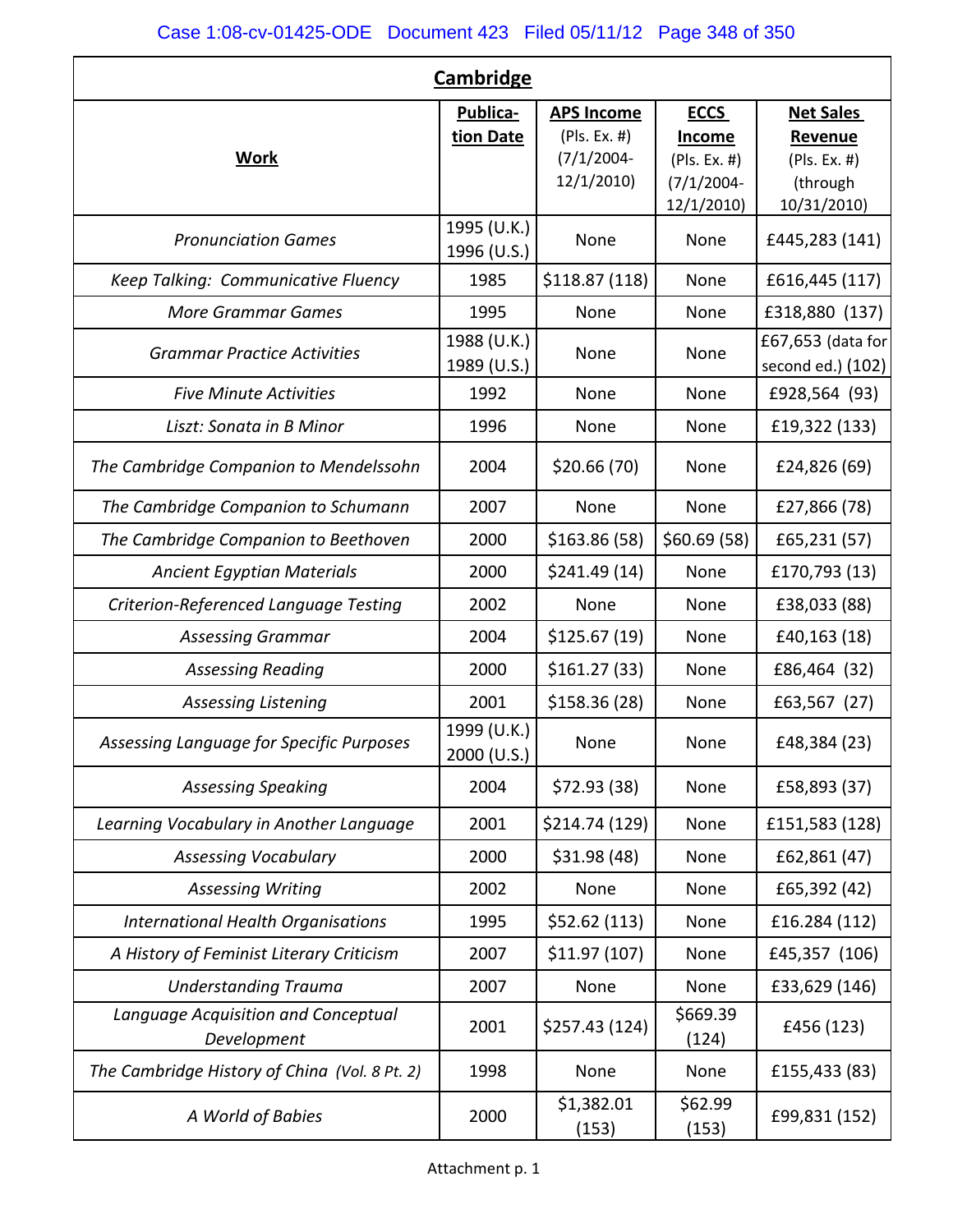| <b>Oxford</b>                                            |                       |                                                                  |                                                                  |                                                                          |  |  |  |  |  |
|----------------------------------------------------------|-----------------------|------------------------------------------------------------------|------------------------------------------------------------------|--------------------------------------------------------------------------|--|--|--|--|--|
| <b>Work</b>                                              | Publica-<br>tion Date | <b>APS Income</b><br>$(7/1/2004 -$<br>12/1/2010)<br>(PIs. Ex. #) | <b>ECCS Income</b><br>$(7/1/2004 -$<br>12/1/2010<br>(PIs. Ex. #) | <b>Net Sales</b><br>Revenue<br>(through 11/7/10)<br>(Pls. Ex. 357 & 366) |  |  |  |  |  |
| Newspapers                                               | 1993                  | None                                                             | None                                                             | \$21,079.00                                                              |  |  |  |  |  |
| Role Play                                                | 1987                  | None                                                             | <b>None</b>                                                      | \$23,858.00                                                              |  |  |  |  |  |
| The Craft of Inquiry                                     | 1998                  | \$188.62 (375)                                                   | \$12.36(375)                                                     | \$86,325.00                                                              |  |  |  |  |  |
| <b>Awakening Children's Minds</b>                        | 2001                  | none                                                             | \$140.55(358)                                                    | \$130,628.78                                                             |  |  |  |  |  |
| The Music of Berlioz                                     | 2001                  | None                                                             | None                                                             | 9580                                                                     |  |  |  |  |  |
| The Slave Community                                      | 1972                  | \$10,732.20<br>(463)                                             | \$191.55 (463)                                                   | \$1,602,935.00                                                           |  |  |  |  |  |
| <b>Fundamental Considerations in Language</b><br>Testing | 1990                  | \$555.68 (409)                                                   | none                                                             | £151,242.15                                                              |  |  |  |  |  |
| Language Testing in Practice                             | 1996                  | \$5.51(422)                                                      | \$99.46 (422)                                                    | £169,112.15                                                              |  |  |  |  |  |
| <b>Evolution of Infectious Disease</b>                   | 1994                  | None                                                             | None                                                             | £222,038.50                                                              |  |  |  |  |  |
| Approaches to Qualitative Research                       | 2004                  | \$131.29(353)                                                    | \$172.59(353)                                                    | None                                                                     |  |  |  |  |  |
| Film Language                                            | 1974                  | \$248.48 (394)                                                   | \$119.24 (394)                                                   | \$21,406                                                                 |  |  |  |  |  |
| Region, Race and Reconstruction                          | 1982                  | \$1,835.73<br>(457)                                              | \$622.80 (457)                                                   | \$2,199                                                                  |  |  |  |  |  |
| The Unpredictable Past                                   | 1993                  | \$701.05 (480)                                                   | None                                                             | \$79,367.92                                                              |  |  |  |  |  |
| <b>Living Ethics</b>                                     | 2008                  | \$114.24 (426)                                                   | None                                                             | \$37,875.00                                                              |  |  |  |  |  |
| The Organ as a Mirror of its Time                        | 2002                  | None                                                             | None                                                             | \$55,831.00                                                              |  |  |  |  |  |
| North German Church Music                                | 1996                  | None                                                             | None                                                             | \$24,766.00                                                              |  |  |  |  |  |
| Crabgrass Frontier                                       | 1985                  | \$2,876.08<br>(371)                                              | \$94.25 (371)                                                    | \$741,148.99                                                             |  |  |  |  |  |
| The Politics of Public Housing                           | 2004                  | None                                                             | None                                                             | \$45,254.40                                                              |  |  |  |  |  |
| Regimes and Democracy in Latin America                   | 2007                  | \$348.33 (454)                                                   | None                                                             | \$12,972.45                                                              |  |  |  |  |  |
| Behavior, Society and Nuclear War                        | 1989                  | \$193.80 (362)                                                   | \$151.98 (362)                                                   | \$29,712.00                                                              |  |  |  |  |  |
| The Power Elite                                          | 1956                  | \$4,645.89<br>(451)                                              | \$315.59 (451)                                                   | \$233,350.31                                                             |  |  |  |  |  |